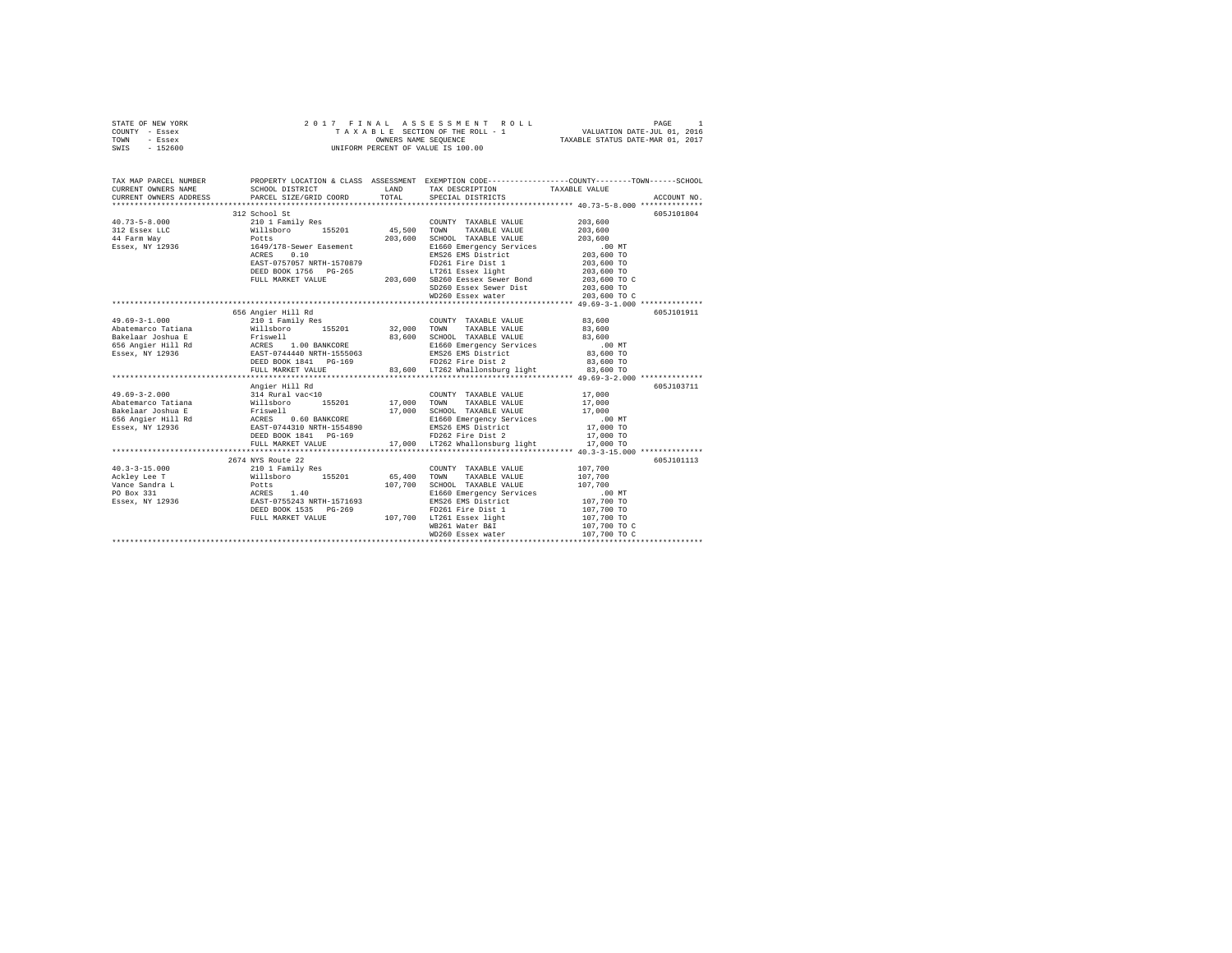| STATE OF NEW YORK | 2017 FINAL ASSESSMENT ROLL         | PAGE                             |
|-------------------|------------------------------------|----------------------------------|
| COUNTY - Essex    | TAXABLE SECTION OF THE ROLL - 1    | VALUATION DATE-JUL 01, 2016      |
| TOWN<br>- Essex   | OWNERS NAME SEOUENCE               | TAXABLE STATUS DATE-MAR 01, 2017 |
| - 152600<br>SWIS  | UNIFORM PERCENT OF VALUE IS 100.00 |                                  |

| TAX MAP PARCEL NUMBER<br>CURRENT OWNERS NAME<br>CURRENT OWNERS ADDRESS                                                                                                                                                                             | SCHOOL DISTRICT<br>PARCEL SIZE/GRID COORD                                                                                                                                                                                              | LAND<br>TOTAL | PROPERTY LOCATION & CLASS ASSESSMENT EXEMPTION CODE---------------COUNTY-------TOWN-----SCHOOL<br>TAX DESCRIPTION<br>SPECIAL DISTRICTS | TAXABLE VALUE            | ACCOUNT NO.   |
|----------------------------------------------------------------------------------------------------------------------------------------------------------------------------------------------------------------------------------------------------|----------------------------------------------------------------------------------------------------------------------------------------------------------------------------------------------------------------------------------------|---------------|----------------------------------------------------------------------------------------------------------------------------------------|--------------------------|---------------|
|                                                                                                                                                                                                                                                    | ***************************                                                                                                                                                                                                            |               |                                                                                                                                        |                          |               |
| $49.1 - 1 - 31.100$                                                                                                                                                                                                                                | 1880 NYS Route 22                                                                                                                                                                                                                      |               | COUNTY TAXABLE VALUE                                                                                                                   |                          | 605J104505    |
| Adams Lee W                                                                                                                                                                                                                                        |                                                                                                                                                                                                                                        |               |                                                                                                                                        |                          |               |
| c/o EW Adams                                                                                                                                                                                                                                       |                                                                                                                                                                                                                                        |               |                                                                                                                                        |                          |               |
| с/о EW Agams<br>6592 Main St<br>Westport, NY 12993                                                                                                                                                                                                 |                                                                                                                                                                                                                                        |               |                                                                                                                                        |                          |               |
|                                                                                                                                                                                                                                                    |                                                                                                                                                                                                                                        |               |                                                                                                                                        |                          |               |
|                                                                                                                                                                                                                                                    |                                                                                                                                                                                                                                        |               |                                                                                                                                        |                          |               |
|                                                                                                                                                                                                                                                    |                                                                                                                                                                                                                                        |               |                                                                                                                                        |                          |               |
|                                                                                                                                                                                                                                                    |                                                                                                                                                                                                                                        |               |                                                                                                                                        |                          |               |
|                                                                                                                                                                                                                                                    | 560 Cook Rd                                                                                                                                                                                                                            |               |                                                                                                                                        |                          | 605Z003001    |
|                                                                                                                                                                                                                                                    |                                                                                                                                                                                                                                        |               |                                                                                                                                        | $\sim$ 0 $\sim$          | $0 \t 30,000$ |
|                                                                                                                                                                                                                                                    |                                                                                                                                                                                                                                        |               |                                                                                                                                        | 133,000                  |               |
|                                                                                                                                                                                                                                                    |                                                                                                                                                                                                                                        |               |                                                                                                                                        | 133,000                  |               |
|                                                                                                                                                                                                                                                    |                                                                                                                                                                                                                                        |               |                                                                                                                                        | 103,000                  |               |
|                                                                                                                                                                                                                                                    |                                                                                                                                                                                                                                        |               |                                                                                                                                        | 00 MT.<br>133,000 TO     |               |
|                                                                                                                                                                                                                                                    |                                                                                                                                                                                                                                        |               |                                                                                                                                        |                          |               |
|                                                                                                                                                                                                                                                    |                                                                                                                                                                                                                                        |               |                                                                                                                                        | 133,000 TO<br>133,000 TO |               |
|                                                                                                                                                                                                                                                    |                                                                                                                                                                                                                                        |               |                                                                                                                                        |                          |               |
|                                                                                                                                                                                                                                                    | FULL MARKET VALUE                                                                                                                                                                                                                      | 133,000       |                                                                                                                                        |                          |               |
|                                                                                                                                                                                                                                                    |                                                                                                                                                                                                                                        |               |                                                                                                                                        |                          |               |
|                                                                                                                                                                                                                                                    | 1858 Lake Shore Rd                                                                                                                                                                                                                     |               |                                                                                                                                        |                          | 605J100904    |
|                                                                                                                                                                                                                                                    |                                                                                                                                                                                                                                        |               |                                                                                                                                        | 611,400                  |               |
|                                                                                                                                                                                                                                                    |                                                                                                                                                                                                                                        |               |                                                                                                                                        | 611,400                  |               |
|                                                                                                                                                                                                                                                    |                                                                                                                                                                                                                                        |               |                                                                                                                                        | 611,400                  |               |
|                                                                                                                                                                                                                                                    |                                                                                                                                                                                                                                        |               |                                                                                                                                        | .00 MT                   |               |
|                                                                                                                                                                                                                                                    |                                                                                                                                                                                                                                        |               | FD261 Fire Dist 1 611,400 TO                                                                                                           | 611,400 TO               |               |
|                                                                                                                                                                                                                                                    |                                                                                                                                                                                                                                        |               |                                                                                                                                        |                          |               |
|                                                                                                                                                                                                                                                    | FULL MARKET VALUE                                                                                                                                                                                                                      | 611,400       |                                                                                                                                        |                          |               |
|                                                                                                                                                                                                                                                    | Lake Shore Rd                                                                                                                                                                                                                          |               |                                                                                                                                        |                          | 605J174005    |
|                                                                                                                                                                                                                                                    |                                                                                                                                                                                                                                        |               |                                                                                                                                        |                          |               |
|                                                                                                                                                                                                                                                    |                                                                                                                                                                                                                                        |               |                                                                                                                                        |                          |               |
|                                                                                                                                                                                                                                                    |                                                                                                                                                                                                                                        |               |                                                                                                                                        |                          |               |
|                                                                                                                                                                                                                                                    |                                                                                                                                                                                                                                        |               |                                                                                                                                        | $.00$ MT                 |               |
| 49.11-1-61.000<br>Albright Lawson A 311 Res vac land<br>Arbright Lawson A Willshoro<br>Arnold Walker A Wharten<br>2010 SCHOOL TAXABLE VALUE<br>2010 South St.<br>2010 South St.<br>2010 South St.<br>2010 South St.<br>2010 South St.<br>2010 Sout |                                                                                                                                                                                                                                        |               |                                                                                                                                        | 00 MT.<br>1,700 TO       |               |
|                                                                                                                                                                                                                                                    |                                                                                                                                                                                                                                        |               |                                                                                                                                        | 1,700 TO                 |               |
|                                                                                                                                                                                                                                                    | FULL MARKET VALUE                                                                                                                                                                                                                      | 1,700         |                                                                                                                                        |                          |               |
|                                                                                                                                                                                                                                                    |                                                                                                                                                                                                                                        |               |                                                                                                                                        |                          |               |
|                                                                                                                                                                                                                                                    | 112 Albee Ln                                                                                                                                                                                                                           |               |                                                                                                                                        |                          | 605J102115    |
| $49.15 - 3 - 3.000$                                                                                                                                                                                                                                |                                                                                                                                                                                                                                        |               |                                                                                                                                        | 25,000 25,000            | 25,000        |
| Alexander Olive<br>112 Albee Ln                                                                                                                                                                                                                    |                                                                                                                                                                                                                                        |               |                                                                                                                                        | 50,000<br>50,000         | 50,000        |
|                                                                                                                                                                                                                                                    |                                                                                                                                                                                                                                        |               |                                                                                                                                        | $\sim$ 0                 | 30,000        |
| Essex, NY 12936                                                                                                                                                                                                                                    |                                                                                                                                                                                                                                        |               |                                                                                                                                        | 424,400                  |               |
|                                                                                                                                                                                                                                                    |                                                                                                                                                                                                                                        |               |                                                                                                                                        |                          |               |
|                                                                                                                                                                                                                                                    |                                                                                                                                                                                                                                        |               |                                                                                                                                        |                          |               |
|                                                                                                                                                                                                                                                    |                                                                                                                                                                                                                                        |               |                                                                                                                                        |                          |               |
|                                                                                                                                                                                                                                                    | ACRES 3.20<br>EAST-0759579 RRTH-1556597 SCHOOL TAXABLE VALUE 424,400<br>DEED BOOK 929 PG-69 SCHOOL TAXABLE VALUE 394,400<br>DEED BOOK 929 PG-69 B1660 Emergency Services .00 MT<br>PULL MARKET VALUE 499,400 EMS26 EMS District 499,40 |               |                                                                                                                                        |                          |               |
|                                                                                                                                                                                                                                                    |                                                                                                                                                                                                                                        |               | FD261 Fire Dist 1                                                                                                                      | 499,400 TO               |               |
|                                                                                                                                                                                                                                                    |                                                                                                                                                                                                                                        |               |                                                                                                                                        |                          |               |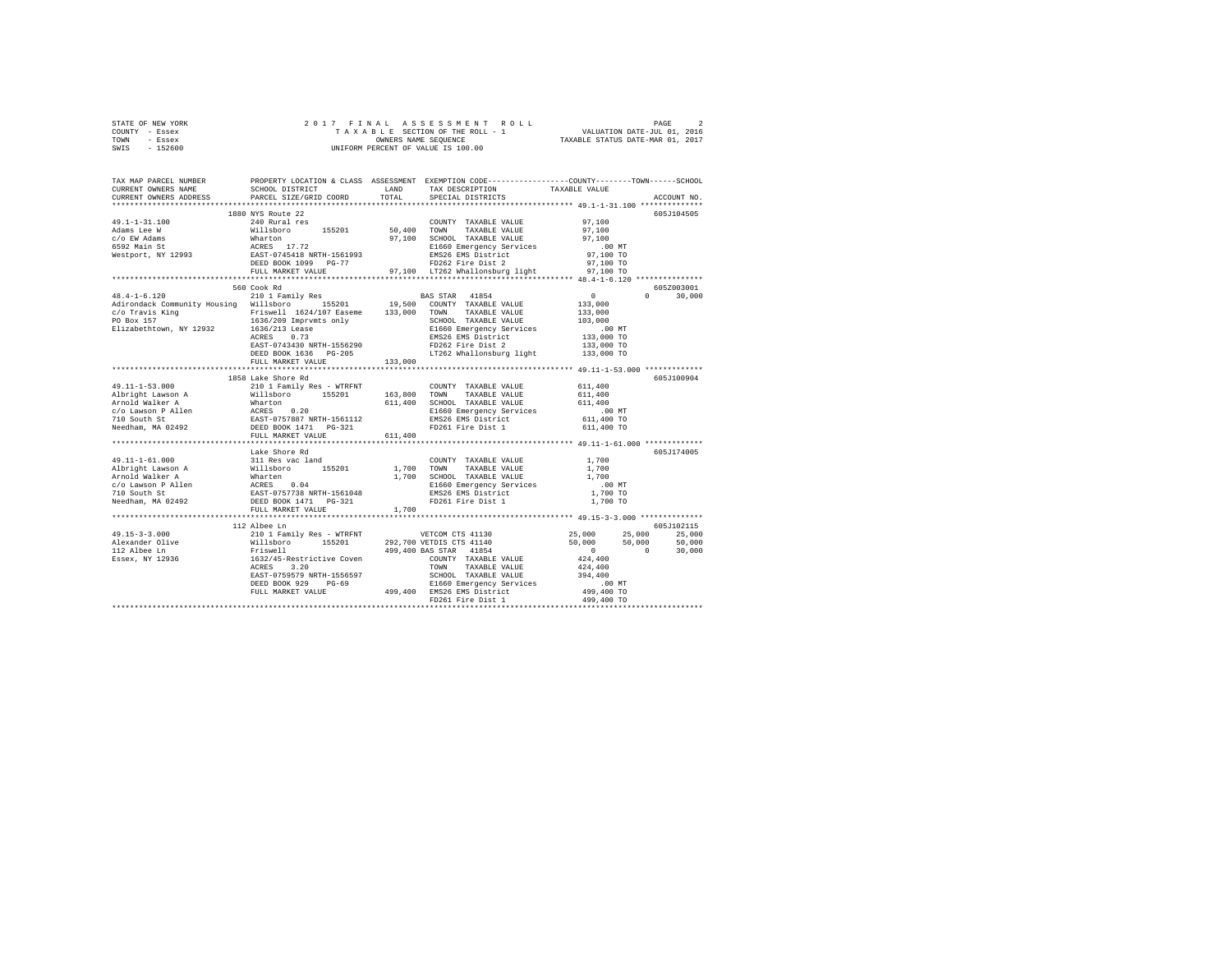| STATE OF NEW YORK | 2017 FINAL ASSESSMENT ROLL         | PAGE                             |
|-------------------|------------------------------------|----------------------------------|
| COUNTY - Essex    | TAXABLE SECTION OF THE ROLL - 1    | VALUATION DATE-JUL 01, 2016      |
| TOWN<br>- Essex   | OWNERS NAME SEOUENCE               | TAXABLE STATUS DATE-MAR 01, 2017 |
| - 152600<br>SWIS  | UNIFORM PERCENT OF VALUE IS 100.00 |                                  |

| TAX MAP PARCEL NUMBER<br>CURRENT OWNERS NAME<br>CURRENT OWNERS ADDRESS                                                                                                                                                                                                                                                                                                                                                                                   | SCHOOL DISTRICT<br>PARCEL SIZE/GRID COORD                                                                                                                                                                                                          | TOTAL                  | LAND TAX DESCRIPTION<br>SPECIAL DISTRICTS                           | PROPERTY LOCATION & CLASS ASSESSMENT EXEMPTION CODE---------------COUNTY-------TOWN------SCHOOL<br>TAXABLE VALUE<br>ACCOUNT NO. |
|----------------------------------------------------------------------------------------------------------------------------------------------------------------------------------------------------------------------------------------------------------------------------------------------------------------------------------------------------------------------------------------------------------------------------------------------------------|----------------------------------------------------------------------------------------------------------------------------------------------------------------------------------------------------------------------------------------------------|------------------------|---------------------------------------------------------------------|---------------------------------------------------------------------------------------------------------------------------------|
|                                                                                                                                                                                                                                                                                                                                                                                                                                                          |                                                                                                                                                                                                                                                    |                        |                                                                     |                                                                                                                                 |
|                                                                                                                                                                                                                                                                                                                                                                                                                                                          | 1855 Lake Shore Rd                                                                                                                                                                                                                                 |                        |                                                                     | 605J103315                                                                                                                      |
| 49.11-1-55.054                                                                                                                                                                                                                                                                                                                                                                                                                                           | 2010 1 Family Res - WTRFNT COUNTY TAXABLE VALUE 726,000<br>Willshoro 155201 134,900 TOWN TAXABLE VALUE 726,000<br>Willshoro 155201 726,000 SCHOOL TAXABLE VALUE 726,000                                                                            |                        |                                                                     |                                                                                                                                 |
| Allen Lawson P                                                                                                                                                                                                                                                                                                                                                                                                                                           |                                                                                                                                                                                                                                                    |                        |                                                                     |                                                                                                                                 |
| 710 South St                                                                                                                                                                                                                                                                                                                                                                                                                                             |                                                                                                                                                                                                                                                    |                        |                                                                     |                                                                                                                                 |
| Needham, MA 02492                                                                                                                                                                                                                                                                                                                                                                                                                                        |                                                                                                                                                                                                                                                    |                        | E1660 Emergency Services                                            |                                                                                                                                 |
|                                                                                                                                                                                                                                                                                                                                                                                                                                                          | Wharton<br>ACRES 1.40<br>EAST-0757672 NRTH-1561075                                                                                                                                                                                                 |                        | EMS26 EMS District                                                  | 00 MT.<br>726,000 TO                                                                                                            |
|                                                                                                                                                                                                                                                                                                                                                                                                                                                          | DEED BOOK 1779 PG-49                                                                                                                                                                                                                               | 726,000                | FD261 Fire Dist 1                                                   | 726,000 TO                                                                                                                      |
|                                                                                                                                                                                                                                                                                                                                                                                                                                                          | FULL MARKET VALUE                                                                                                                                                                                                                                  |                        |                                                                     |                                                                                                                                 |
|                                                                                                                                                                                                                                                                                                                                                                                                                                                          | *************************                                                                                                                                                                                                                          | ********************** |                                                                     | ******************** 40.73-6-11.220 **************                                                                              |
| $40.73 - 6 - 11.220$                                                                                                                                                                                                                                                                                                                                                                                                                                     | Harbor View Way<br>311 Res vac land - WTRFNT                                                                                                                                                                                                       |                        |                                                                     | 605J197002                                                                                                                      |
|                                                                                                                                                                                                                                                                                                                                                                                                                                                          |                                                                                                                                                                                                                                                    |                        | COUNTY TAXABLE VALUE 235,100<br>235,100 TOWN TAXABLE VALUE          | 235,100                                                                                                                         |
| Alverson Harry L III Millsboro 155201<br>Alverson Katherine G Potts Pat<br>282 Beacon St Apt 2 1652/6-Sewer Easement<br>Boston, MA 02116 1CRES 1.69                                                                                                                                                                                                                                                                                                      |                                                                                                                                                                                                                                                    |                        | 235.100 SCHOOL TAXABLE VALUE 435.100                                |                                                                                                                                 |
|                                                                                                                                                                                                                                                                                                                                                                                                                                                          |                                                                                                                                                                                                                                                    |                        |                                                                     |                                                                                                                                 |
|                                                                                                                                                                                                                                                                                                                                                                                                                                                          |                                                                                                                                                                                                                                                    |                        | E1660 Emergency Services<br>EMS26 EMS District                      | 00 MT.<br>235,100 TO                                                                                                            |
|                                                                                                                                                                                                                                                                                                                                                                                                                                                          |                                                                                                                                                                                                                                                    |                        |                                                                     | 235,100 TO                                                                                                                      |
|                                                                                                                                                                                                                                                                                                                                                                                                                                                          |                                                                                                                                                                                                                                                    |                        |                                                                     | 235,100 TO                                                                                                                      |
|                                                                                                                                                                                                                                                                                                                                                                                                                                                          |                                                                                                                                                                                                                                                    |                        |                                                                     |                                                                                                                                 |
|                                                                                                                                                                                                                                                                                                                                                                                                                                                          |                                                                                                                                                                                                                                                    |                        | SD260 Essex Sewer Dist                                              | 235,100 TO C<br>235,100 TO                                                                                                      |
|                                                                                                                                                                                                                                                                                                                                                                                                                                                          | NOTE: 1.69<br>EAST-0757602 NRTH-1570217<br>DEED BOOK 1530 PG-46<br>PEULL MARKET VALUE<br>PULL MARKET VALUE<br>PULL MARKET VALUE<br>PULL MARKET VALUE<br>PULL MARKET VALUE<br>MD260 Essex Never Dist<br>MD260 Essex Never Dist<br>MD260 Essex Never |                        | WD260 Essex water                                                   | 235,100 TO C                                                                                                                    |
|                                                                                                                                                                                                                                                                                                                                                                                                                                                          |                                                                                                                                                                                                                                                    |                        |                                                                     |                                                                                                                                 |
|                                                                                                                                                                                                                                                                                                                                                                                                                                                          | Harbor View Way                                                                                                                                                                                                                                    |                        |                                                                     | 605J102614                                                                                                                      |
|                                                                                                                                                                                                                                                                                                                                                                                                                                                          |                                                                                                                                                                                                                                                    |                        |                                                                     |                                                                                                                                 |
|                                                                                                                                                                                                                                                                                                                                                                                                                                                          |                                                                                                                                                                                                                                                    |                        |                                                                     |                                                                                                                                 |
|                                                                                                                                                                                                                                                                                                                                                                                                                                                          |                                                                                                                                                                                                                                                    |                        |                                                                     |                                                                                                                                 |
|                                                                                                                                                                                                                                                                                                                                                                                                                                                          |                                                                                                                                                                                                                                                    |                        |                                                                     | 00 MT.<br>483,900 TO                                                                                                            |
|                                                                                                                                                                                                                                                                                                                                                                                                                                                          |                                                                                                                                                                                                                                                    |                        |                                                                     |                                                                                                                                 |
|                                                                                                                                                                                                                                                                                                                                                                                                                                                          | EAST-0757831 NRTH-1570280 PD261 Fire Dist 1<br>DEED BOOK 1530 PG-54<br>FULL MARKET VALUB 483,900 SB260 Eessex Sewer Bond                                                                                                                           |                        |                                                                     | 483,900 TO                                                                                                                      |
|                                                                                                                                                                                                                                                                                                                                                                                                                                                          |                                                                                                                                                                                                                                                    |                        |                                                                     | 483,900 TO                                                                                                                      |
|                                                                                                                                                                                                                                                                                                                                                                                                                                                          |                                                                                                                                                                                                                                                    |                        |                                                                     | 483,900 TO C                                                                                                                    |
|                                                                                                                                                                                                                                                                                                                                                                                                                                                          |                                                                                                                                                                                                                                                    |                        | SD260 Essex Sewer Dist 483,900 TO<br>WD260 Essex water 483,900 TO C |                                                                                                                                 |
|                                                                                                                                                                                                                                                                                                                                                                                                                                                          |                                                                                                                                                                                                                                                    |                        |                                                                     |                                                                                                                                 |
|                                                                                                                                                                                                                                                                                                                                                                                                                                                          | Harbor View Wav                                                                                                                                                                                                                                    |                        |                                                                     | 605J197006                                                                                                                      |
| $40.73 - 6 - 13.200$                                                                                                                                                                                                                                                                                                                                                                                                                                     | $311$ Res vac land - WTRFNT                                                                                                                                                                                                                        |                        | COUNTY TAXABLE VALUE                                                | 263,200                                                                                                                         |
| Alverson Harry L III Willsboro 155201                                                                                                                                                                                                                                                                                                                                                                                                                    |                                                                                                                                                                                                                                                    |                        | 263,200 TOWN TAXABLE VALUE                                          | 263,200                                                                                                                         |
|                                                                                                                                                                                                                                                                                                                                                                                                                                                          |                                                                                                                                                                                                                                                    |                        |                                                                     | 263,200                                                                                                                         |
|                                                                                                                                                                                                                                                                                                                                                                                                                                                          |                                                                                                                                                                                                                                                    |                        |                                                                     | .00 MT                                                                                                                          |
|                                                                                                                                                                                                                                                                                                                                                                                                                                                          |                                                                                                                                                                                                                                                    |                        |                                                                     | <br>263,200 то<br>263,200 то                                                                                                    |
| ${\small \begin{tabular}{l c c c c c} \multicolumn{3}{c}{\textbf{A}}\n    \multicolumn{3}{c}{\textbf{A}}\n    \multicolumn{3}{c}{\textbf{A}}\n    \multicolumn{3}{c}{\textbf{A}}\n    \multicolumn{3}{c}{\textbf{A}}\n    \multicolumn{3}{c}{\textbf{A}}\n    \multicolumn{3}{c}{\textbf{A}}\n    \multicolumn{3}{c}{\textbf{A}}\n    \multicolumn{3}{c}{\textbf{A}}\n    \multicolumn{3}{c}{\textbf{A}}\n    \multicolumn{3}{c}{\textbf{A}}\n    \mult$ |                                                                                                                                                                                                                                                    |                        |                                                                     |                                                                                                                                 |
|                                                                                                                                                                                                                                                                                                                                                                                                                                                          |                                                                                                                                                                                                                                                    |                        |                                                                     | 263,200 TO                                                                                                                      |
|                                                                                                                                                                                                                                                                                                                                                                                                                                                          |                                                                                                                                                                                                                                                    |                        |                                                                     | 263,200 TO C                                                                                                                    |
|                                                                                                                                                                                                                                                                                                                                                                                                                                                          |                                                                                                                                                                                                                                                    |                        | SD260 Essex Sewer Dist                                              | 263,200 TO                                                                                                                      |
|                                                                                                                                                                                                                                                                                                                                                                                                                                                          |                                                                                                                                                                                                                                                    |                        | WD260 Essex water                                                   | 263,200 TO C                                                                                                                    |
|                                                                                                                                                                                                                                                                                                                                                                                                                                                          |                                                                                                                                                                                                                                                    |                        |                                                                     |                                                                                                                                 |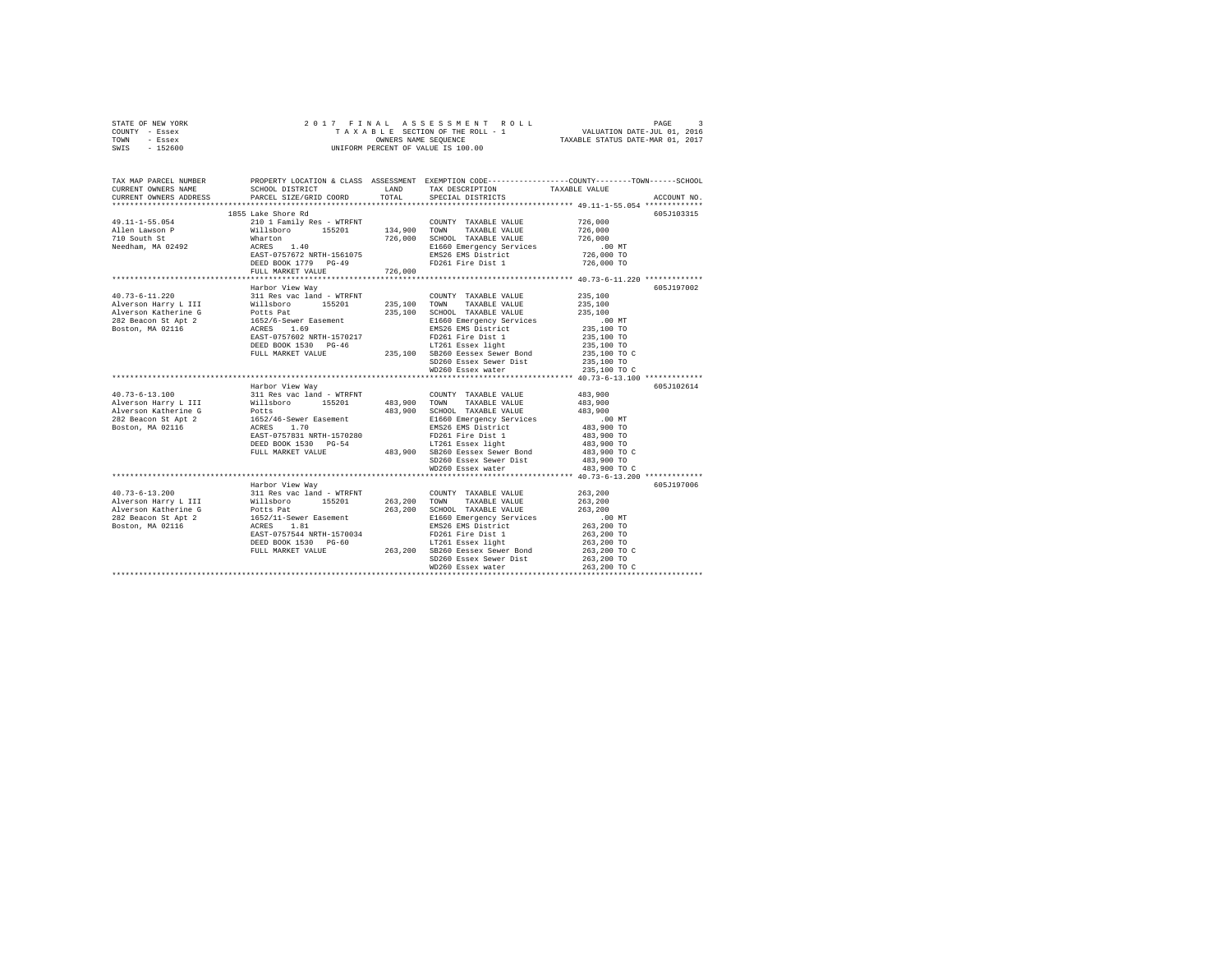| STATE OF NEW YORK | 2017 FINAL ASSESSMENT ROLL         | PAGE                             |
|-------------------|------------------------------------|----------------------------------|
| COUNTY - Essex    | TAXABLE SECTION OF THE ROLL - 1    | VALUATION DATE-JUL 01, 2016      |
| TOWN<br>- Essex   | OWNERS NAME SEOUENCE               | TAXABLE STATUS DATE-MAR 01, 2017 |
| $-152600$<br>SWIS | UNIFORM PERCENT OF VALUE IS 100.00 |                                  |

| TAX MAP PARCEL NUMBER<br>$\begin{tabular}{lllllllll} \texttt{CURRENT} & & & & & & & \texttt{TAXABLE} & \texttt{WALUE} & \\ \texttt{CURRENT} & & & & & & \texttt{CPEY (GFLT) & & & \texttt{TAXABLE} & \texttt{VALUE} & \\ \texttt{CURRENT} & & & & & & \texttt{PACEE} & \texttt{SPECIT, D} & \texttt{COCDD} & & & \texttt{TAXABLE} & \texttt{VALUE} & \\ & & & & & & \texttt{SPE1 (GFLT) & \texttt{SPE1 (GFLT) & \texttt{SPE1 (GFLT) & \texttt{SPE1 (GFLT)$ |                                                                                                                               |                    | PROPERTY LOCATION & CLASS ASSESSMENT EXEMPTION CODE----------------COUNTY-------TOWN-----SCHOOL                                                                                                                                                                                                |                                         |            |
|------------------------------------------------------------------------------------------------------------------------------------------------------------------------------------------------------------------------------------------------------------------------------------------------------------------------------------------------------------------------------------------------------------------------------------------------------------|-------------------------------------------------------------------------------------------------------------------------------|--------------------|------------------------------------------------------------------------------------------------------------------------------------------------------------------------------------------------------------------------------------------------------------------------------------------------|-----------------------------------------|------------|
| $39.4 - 1 - 32.000$<br>Amadon William R Willsboro 155201 32,900 TOWN<br>PO Box 105<br>PO Box 105<br>ESSEX, NY 12936<br>RAST-0742838 NRTH-1569359<br>RAST-0742838 NRTH-1569359                                                                                                                                                                                                                                                                              | 410 Leaning Rd<br>260 Seasonal res<br>EASI-0742000 NRILL 1000011<br>DEED BOOK 1493 PG-5<br>FULL MARKET VALUE 57,000           |                    | COUNTY TAXABLE VALUE 57,000<br>TAXABLE VALUE 57,000<br>57,000 SCHOOL TAXABLE VALUE 57,000 E1660 Emergency Services 57,000 E1660 EMS<br>EMS266 EMS District 57,000 TO EMS266 EMS District<br>FD261 Fire Dist 1                                                                                  | 57,000 TO                               | 605J101504 |
| $39.4 - 1 - 33.000$<br>1974-1978 1980<br>Amadon William R<br>2010 1979 1976 1977 12838 1200 128 1200 128 1200 128 156,200<br>20 Box 105<br>20 Box 105<br>20 Box 105<br>20 Box 105<br>20 Box 105<br>20 Box 105<br>20 Box 105<br>20 Box 105<br>20 Box 105<br>20 Box 105<br>20 Box                                                                                                                                                                            | 408 Leaning Rd<br>210 1 Family Res<br>1.00<br>ACRES<br>EAST-0742768 NRTH-1569060<br>DEED BOOK 1539 PG-71<br>FULL MARKET VALUE | 156,200            | COUNTY TAXABLE VALUE 156,200<br>FD261 Fire Dist 1                                                                                                                                                                                                                                              | 156,200 TO                              | 605J100310 |
|                                                                                                                                                                                                                                                                                                                                                                                                                                                            |                                                                                                                               |                    |                                                                                                                                                                                                                                                                                                |                                         |            |
| $39.4 - 1 - 34.000$<br>Amadon William R<br>Amadon William R<br>1990 100 20,100 7000 70000 20,100 50HOOL 70AXBLE VALUE<br>20,100 20000 20000 20000 20000 20000 20000 20000 20000 20000<br>2000 20000 20000 20000 20000 20000 20000 20000 20000 20000 20000 20                                                                                                                                                                                               | 400 Leaning Rd<br>311 Res vac land<br>EAST-0742748 NRTH-1568917<br>DEED BOOK 1831 PG-229<br>FULL MARKET VALUE                 | $3 - 229$ $20,100$ | COUNTY TAXABLE VALUE 20,100<br>20,100 SCHOOL TAXABLE VALUE 20,100<br>E1660 Emergency Services .00 MT<br>EMS26 EMS District 20,100 TO<br>FD261 Fire Dist 1                                                                                                                                      | 20,100 TO                               | 605J177001 |
|                                                                                                                                                                                                                                                                                                                                                                                                                                                            |                                                                                                                               |                    |                                                                                                                                                                                                                                                                                                |                                         |            |
| 40.81-1-4.000 311 Res vac land<br>26 Adams Rd<br>New Braintree, MA 01531 1663/185-Easement                                                                                                                                                                                                                                                                                                                                                                 | 2215 Lake Shore Rd<br>Potts<br>68s x 178S xirr<br>acres 0.30                                                                  |                    | COUNTY TAXABLE VALUE 58,500<br>TOWN<br>TAXABLE VALUE 58,500<br>SB260 Eessex Sewer Bond<br>${\tt DEED\ BOOK\ 1732\quad PG-326\qquad \qquad 58,500\quad SE260\  Eessex\  Sewer\  Dind\n\hbox{\tt FULL\ MARKET\ VALUE\qquad \qquad 58,500\quad SD260\  Essex\  Sewer\  Dist$<br>WD260 Essex water | 58,500 TO C<br>58,500 TO<br>58,500 TO C | 605J102409 |
|                                                                                                                                                                                                                                                                                                                                                                                                                                                            |                                                                                                                               |                    |                                                                                                                                                                                                                                                                                                |                                         |            |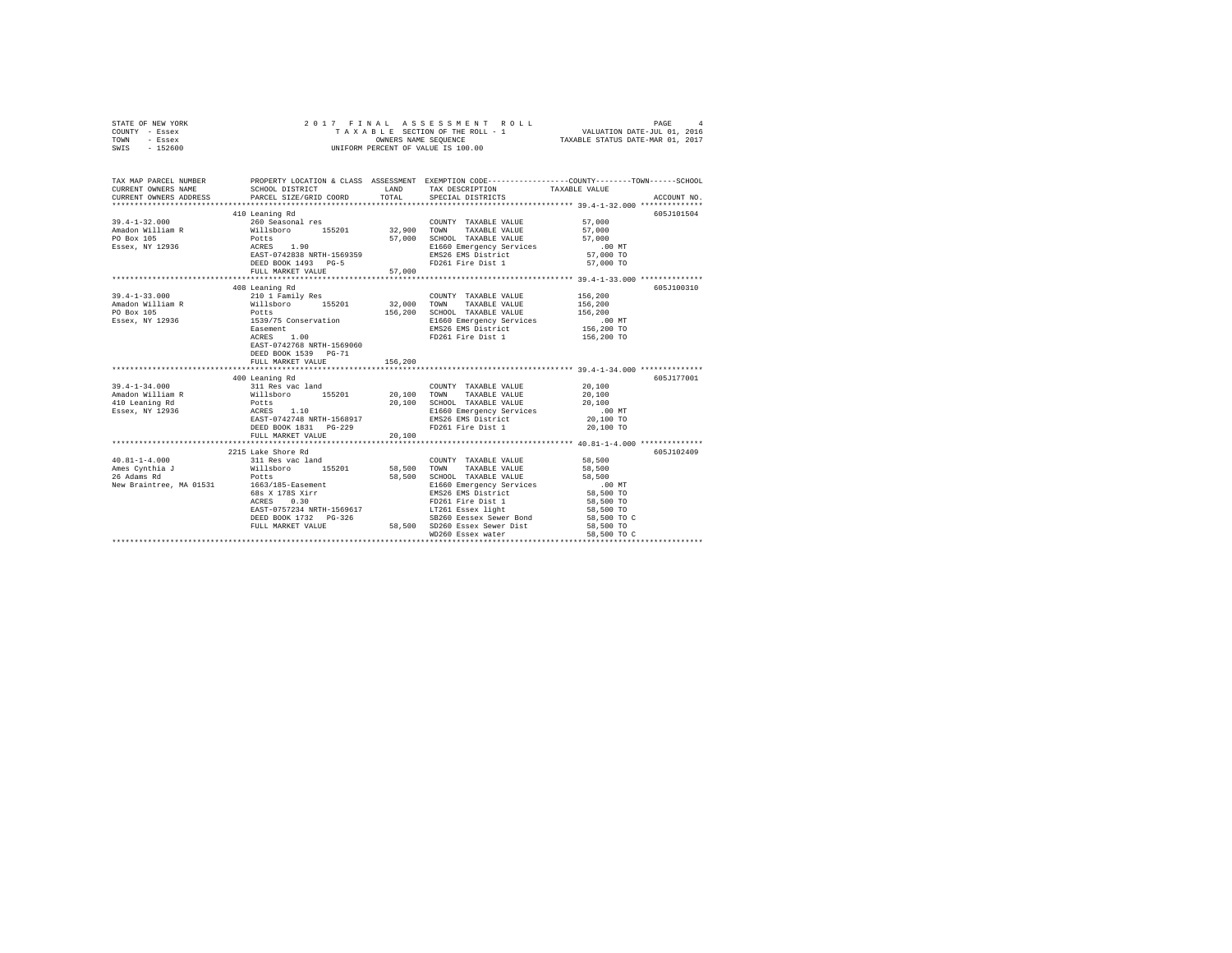| STATE OF NEW YORK                                                                                                                                                                                                                                                                                                                                                                                                                   |                                                    |  |                               |  |               |
|-------------------------------------------------------------------------------------------------------------------------------------------------------------------------------------------------------------------------------------------------------------------------------------------------------------------------------------------------------------------------------------------------------------------------------------|----------------------------------------------------|--|-------------------------------|--|---------------|
| COUNTY - Essex                                                                                                                                                                                                                                                                                                                                                                                                                      |                                                    |  |                               |  |               |
| TOWN - Essex                                                                                                                                                                                                                                                                                                                                                                                                                        |                                                    |  |                               |  |               |
| SWIS - 152600                                                                                                                                                                                                                                                                                                                                                                                                                       |                                                    |  |                               |  |               |
|                                                                                                                                                                                                                                                                                                                                                                                                                                     |                                                    |  |                               |  |               |
| TAX MAP PARCEL NUMBER PROPERTY LOCATION & CLASS ASSESSMENT EXEMPTION CODE---------------COUNTY-------TOWN------SCHOOL                                                                                                                                                                                                                                                                                                               |                                                    |  |                               |  |               |
| CURRENT OWNERS NAME                                                                                                                                                                                                                                                                                                                                                                                                                 | SCHOOL DISTRICT LAND                               |  | TAX DESCRIPTION TAXABLE VALUE |  |               |
| CURRENT OWNERS ADDRESS                                                                                                                                                                                                                                                                                                                                                                                                              | PARCEL SIZE/GRID COORD TOTAL                       |  | SPECIAL DISTRICTS             |  | ACCOUNT NO.   |
| *************************                                                                                                                                                                                                                                                                                                                                                                                                           |                                                    |  |                               |  |               |
|                                                                                                                                                                                                                                                                                                                                                                                                                                     | 2162 NYS Route 22                                  |  |                               |  | 605J104006    |
|                                                                                                                                                                                                                                                                                                                                                                                                                                     |                                                    |  |                               |  |               |
|                                                                                                                                                                                                                                                                                                                                                                                                                                     |                                                    |  |                               |  |               |
|                                                                                                                                                                                                                                                                                                                                                                                                                                     |                                                    |  |                               |  |               |
|                                                                                                                                                                                                                                                                                                                                                                                                                                     |                                                    |  |                               |  |               |
| $\begin{array}{cccccccc} 39.4-1-24.000 & 2162\textrm{ NS} & \text{Rule 22} & 0 & 0 & 30,000\\ 2162\textrm{ NS} & 210 & 1 & \text{Family Res} & 94,900 & 0 & 30,000\\ 2162\textrm{ NNS} & 811 \textrm{sbor} & 155201 & 32,200 & \textrm{CONTY TAXABLE VALUE} & 94,900 & 0 & 30,000\\ 2162\textrm{ NNS} & 811 \textrm{sbor} & 94,900 & \textrm{TAX$                                                                                   |                                                    |  |                               |  |               |
|                                                                                                                                                                                                                                                                                                                                                                                                                                     |                                                    |  |                               |  |               |
|                                                                                                                                                                                                                                                                                                                                                                                                                                     |                                                    |  |                               |  |               |
|                                                                                                                                                                                                                                                                                                                                                                                                                                     |                                                    |  |                               |  |               |
|                                                                                                                                                                                                                                                                                                                                                                                                                                     | Mason Rd                                           |  |                               |  | 605J179009    |
| $48.1 - 1 - 4.300$                                                                                                                                                                                                                                                                                                                                                                                                                  | 314 Rural vac<10                                   |  | COUNTY TAXABLE VALUE 23,300   |  |               |
|                                                                                                                                                                                                                                                                                                                                                                                                                                     |                                                    |  |                               |  |               |
|                                                                                                                                                                                                                                                                                                                                                                                                                                     |                                                    |  |                               |  |               |
|                                                                                                                                                                                                                                                                                                                                                                                                                                     |                                                    |  |                               |  |               |
|                                                                                                                                                                                                                                                                                                                                                                                                                                     |                                                    |  |                               |  |               |
|                                                                                                                                                                                                                                                                                                                                                                                                                                     |                                                    |  |                               |  |               |
|                                                                                                                                                                                                                                                                                                                                                                                                                                     | FULL MARKET VALUE 23,300                           |  |                               |  |               |
|                                                                                                                                                                                                                                                                                                                                                                                                                                     |                                                    |  |                               |  |               |
|                                                                                                                                                                                                                                                                                                                                                                                                                                     | 562 Cook Rd                                        |  |                               |  | 605Z003002    |
|                                                                                                                                                                                                                                                                                                                                                                                                                                     |                                                    |  |                               |  | $0 \t 30,000$ |
|                                                                                                                                                                                                                                                                                                                                                                                                                                     |                                                    |  |                               |  |               |
|                                                                                                                                                                                                                                                                                                                                                                                                                                     |                                                    |  |                               |  |               |
|                                                                                                                                                                                                                                                                                                                                                                                                                                     |                                                    |  |                               |  |               |
|                                                                                                                                                                                                                                                                                                                                                                                                                                     |                                                    |  |                               |  |               |
|                                                                                                                                                                                                                                                                                                                                                                                                                                     |                                                    |  |                               |  |               |
| $\begin{tabular}{l c c c c c} \multicolumn{1}{c}{\textbf{48.4--1-6.130}} & \multicolumn{1}{c}{\textbf{562~}CO \times \textbf{Rd}} & \multicolumn{1}{c}{\textbf{562~}CO \times \textbf{Rd}} & \multicolumn{1}{c}{\textbf{562~}CO \times \textbf{Rd}} & \multicolumn{1}{c}{\textbf{562~}CO \times \textbf{Rd}} & \multicolumn{1}{c}{\textbf{562~}CO \times \textbf{Rd}} & \multicolumn{1}{c}{\textbf{562~}CO \times \textbf{Rd}} & \$ |                                                    |  |                               |  |               |
|                                                                                                                                                                                                                                                                                                                                                                                                                                     |                                                    |  |                               |  |               |
|                                                                                                                                                                                                                                                                                                                                                                                                                                     | 651 Angier Hill Rd                                 |  |                               |  | 605J103712    |
|                                                                                                                                                                                                                                                                                                                                                                                                                                     |                                                    |  |                               |  |               |
|                                                                                                                                                                                                                                                                                                                                                                                                                                     |                                                    |  |                               |  |               |
|                                                                                                                                                                                                                                                                                                                                                                                                                                     |                                                    |  |                               |  |               |
|                                                                                                                                                                                                                                                                                                                                                                                                                                     |                                                    |  |                               |  |               |
|                                                                                                                                                                                                                                                                                                                                                                                                                                     |                                                    |  |                               |  |               |
|                                                                                                                                                                                                                                                                                                                                                                                                                                     |                                                    |  |                               |  |               |
|                                                                                                                                                                                                                                                                                                                                                                                                                                     |                                                    |  |                               |  |               |
|                                                                                                                                                                                                                                                                                                                                                                                                                                     |                                                    |  |                               |  |               |
|                                                                                                                                                                                                                                                                                                                                                                                                                                     | 24 Ridge Way                                       |  |                               |  | 605J100204    |
| $\begin{tabular}{l c c c c c} \multicolumn{3}{c c c c} \multicolumn{3}{c c c} \multicolumn{3}{c c c} \multicolumn{3}{c c c} \multicolumn{3}{c c c} \multicolumn{3}{c c c} \multicolumn{3}{c c c} \multicolumn{3}{c c c} \multicolumn{3}{c c c} \multicolumn{3}{c c c} \multicolumn{3}{c c c} \multicolumn{3}{c c c} \multicolumn{3}{c c c} \multicolumn{3}{c c c} \multicolumn{3}{c c c} \multicolumn{$                             |                                                    |  |                               |  |               |
|                                                                                                                                                                                                                                                                                                                                                                                                                                     |                                                    |  |                               |  |               |
|                                                                                                                                                                                                                                                                                                                                                                                                                                     |                                                    |  |                               |  |               |
|                                                                                                                                                                                                                                                                                                                                                                                                                                     |                                                    |  |                               |  |               |
|                                                                                                                                                                                                                                                                                                                                                                                                                                     |                                                    |  |                               |  |               |
|                                                                                                                                                                                                                                                                                                                                                                                                                                     |                                                    |  |                               |  |               |
|                                                                                                                                                                                                                                                                                                                                                                                                                                     | DEED BOOK 1848 PG-174<br>FULL MARKET VALUE 210,100 |  |                               |  |               |
|                                                                                                                                                                                                                                                                                                                                                                                                                                     |                                                    |  |                               |  |               |
|                                                                                                                                                                                                                                                                                                                                                                                                                                     |                                                    |  |                               |  |               |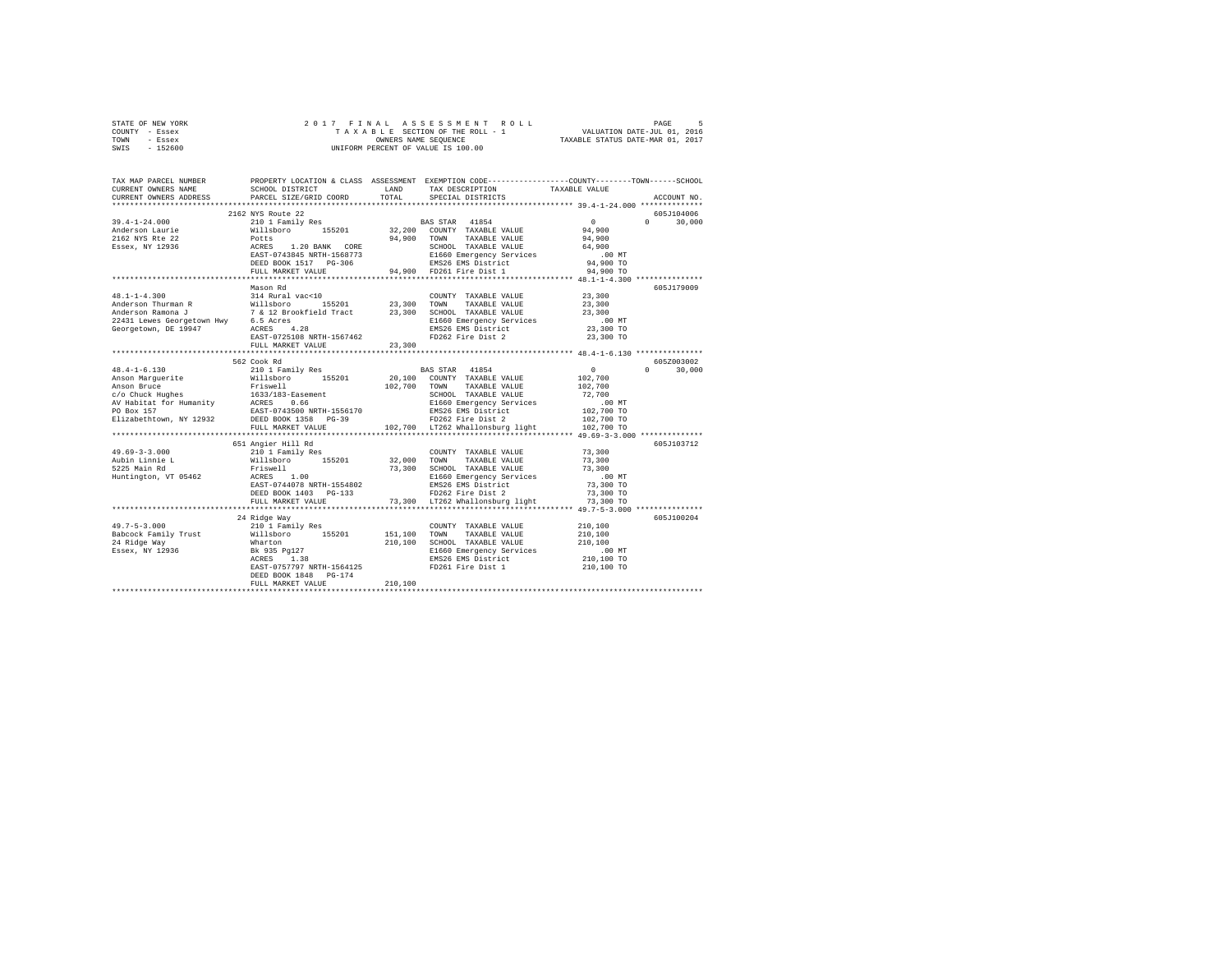| STATE OF NEW YORK<br>COUNTY - Essex<br>TOWN<br>- Essex<br>$-152600$<br>SWIS |                                              | 2017 FINAL ASSESSMENT ROLL<br>TAXABLE SECTION OF THE ROLL - 1<br>OWNERS NAME SEQUENCE<br>UNIFORM PERCENT OF VALUE IS 100.00 | PAGE<br>6<br>VALUATION DATE-JUL 01, 2016<br>TAXABLE STATUS DATE-MAR 01, 2017        |
|-----------------------------------------------------------------------------|----------------------------------------------|-----------------------------------------------------------------------------------------------------------------------------|-------------------------------------------------------------------------------------|
| TAX MAP PARCEL NUMBER<br>CURRENT OWNERS NAME                                | PROPERTY LOCATION & CLASS<br>SCHOOL DISTRICT | ASSESSMENT<br>TAX DESCRIPTION<br>LAND                                                                                       | EXEMPTION CODE----------------COUNTY-------TOWN-----<br>$-SCHOOF.$<br>TAXABLE VALUE |

| conners christia name                                                | - SCHOOD DISINICI                                                            | <b>LAND</b> | <b>IAA</b> DESCRIPTION                                                                                                           |                            |                    |
|----------------------------------------------------------------------|------------------------------------------------------------------------------|-------------|----------------------------------------------------------------------------------------------------------------------------------|----------------------------|--------------------|
| CURRENT OWNERS ADDRESS                                               | PARCEL SIZE/GRID COORD                                                       | TOTAL       | SPECIAL DISTRICTS                                                                                                                |                            | ACCOUNT NO.        |
|                                                                      |                                                                              |             |                                                                                                                                  |                            |                    |
|                                                                      | 3 Ross Way                                                                   |             |                                                                                                                                  |                            | 605J101114         |
| $40.73 - 5 - 5.000$                                                  | 210 1 Family Res                                                             |             | COUNTY TAXABLE VALUE                                                                                                             | 130,000                    |                    |
| Backus Julia R                                                       | Willsboro 155201 63,800                                                      |             | TOWN TAXABLE VALUE                                                                                                               | 130,000                    |                    |
| PO Box 214                                                           | Potts                                                                        | 130,000     |                                                                                                                                  |                            |                    |
| Essex, NY 12936 1678/258 Easement                                    |                                                                              |             |                                                                                                                                  |                            |                    |
|                                                                      | 115s X 311S Xirr                                                             |             |                                                                                                                                  |                            |                    |
|                                                                      | 0.81 BANKGFNB&T<br>ACRES                                                     |             | COWN<br>SCHOOL TAXABLE VALUE<br>E1660 Emergency Services<br>-∩< ™× District 130,000 TO<br>130,000 TO<br>130,000 TO<br>130,000 TO |                            |                    |
|                                                                      | EAST-0756836 NRTH-1570692                                                    |             | LT261 Essex light 130,000 TO                                                                                                     |                            |                    |
|                                                                      | DEED BOOK 1810 PG-5                                                          |             | SB260 Eessex Sewer Bond 130,000 TO C                                                                                             |                            |                    |
|                                                                      | FULL MARKET VALUE                                                            |             | 130,000 SD260 Essex Sewer Dist<br>WD260 Essex water                                                                              |                            |                    |
|                                                                      |                                                                              |             |                                                                                                                                  | 130,000 TO<br>130,000 TO C |                    |
|                                                                      |                                                                              |             |                                                                                                                                  |                            |                    |
|                                                                      | Jersey St                                                                    |             |                                                                                                                                  |                            | 605J175002         |
| $39.4 - 1 - 9.000$                                                   |                                                                              |             | COUNTY TAXABLE VALUE                                                                                                             | 24,300                     |                    |
| Bailey Livingston                                                    | 314 Rural vac<10 COUNT<br>Willsboro 155201 24,300 TOWN<br>Hicks 24,300 SCHOO |             | TAXABLE VALUE                                                                                                                    | 24,300                     |                    |
| PO Box 13                                                            |                                                                              |             | SCHOOL TAXABLE VALUE                                                                                                             | 24,300                     |                    |
| Essex, NY 12936                                                      | ACRES<br>5.40                                                                |             | E1660 Emergency Services .00 MT                                                                                                  |                            |                    |
|                                                                      | EAST-0741558 NRTH-1571026                                                    |             | EMS26 EMS District                                                                                                               | 24,300 TO                  |                    |
|                                                                      | DEED BOOK 1399 PG-67                                                         |             | FD261 Fire Dist 1                                                                                                                | 24,300 TO                  |                    |
|                                                                      | FULL MARKET VALUE                                                            | 24,300      |                                                                                                                                  |                            |                    |
|                                                                      |                                                                              |             |                                                                                                                                  |                            |                    |
|                                                                      | 2347 Jersey St                                                               |             |                                                                                                                                  |                            | 605J104515         |
| $39.4 - 1 - 10.100$                                                  | 240 Rural res                                                                |             | BAS STAR 41854                                                                                                                   | 0                          | $\Omega$<br>30,000 |
| Bailey Livingston H are Willshoro 155201 56,100 COUNTY TAXABLE VALUE |                                                                              |             |                                                                                                                                  | 109,200                    |                    |
| PO Box 13                                                            | Hicks & Potts Pat 109,200 TOWN                                               |             | TAXABLE VALUE                                                                                                                    | 109,200                    |                    |
| Essex, NY 12936                                                      | 27.52<br>ACRES                                                               |             | SCHOOL TAXABLE VALUE                                                                                                             | 79,200                     |                    |
|                                                                      |                                                                              |             |                                                                                                                                  |                            |                    |
|                                                                      |                                                                              |             |                                                                                                                                  |                            |                    |
|                                                                      |                                                                              |             |                                                                                                                                  |                            |                    |
|                                                                      |                                                                              |             |                                                                                                                                  |                            |                    |
|                                                                      | Jersey St                                                                    |             |                                                                                                                                  |                            | 605J102912         |
| $39.4 - 1 - 12.000$                                                  | 314 Rural vac<10                                                             |             | COUNTY TAXABLE VALUE                                                                                                             | 28,400                     |                    |
| Bailey Livingston H Millsboro 155201 28,400 TOWN TAXABLE VALUE       |                                                                              |             |                                                                                                                                  | 28,400                     |                    |
| PO Box 13                                                            | Hicks                                                                        | 28,400      | SCHOOL TAXABLE VALUE                                                                                                             | 28,400                     |                    |
| Essex, NY 12936                                                      |                                                                              |             |                                                                                                                                  |                            |                    |
|                                                                      | $10.2$ Acres                                                                 |             |                                                                                                                                  |                            |                    |
|                                                                      | EAST-0742556 NRTH-1570432                                                    |             | FD261 Fire Dist 1                                                                                                                | 28,400 TO                  |                    |
|                                                                      | DEED BOOK 1377 PG-317                                                        |             |                                                                                                                                  |                            |                    |
|                                                                      | FULL MARKET VALUE                                                            | 28,400      |                                                                                                                                  |                            |                    |
|                                                                      |                                                                              |             |                                                                                                                                  |                            |                    |
|                                                                      |                                                                              |             |                                                                                                                                  |                            |                    |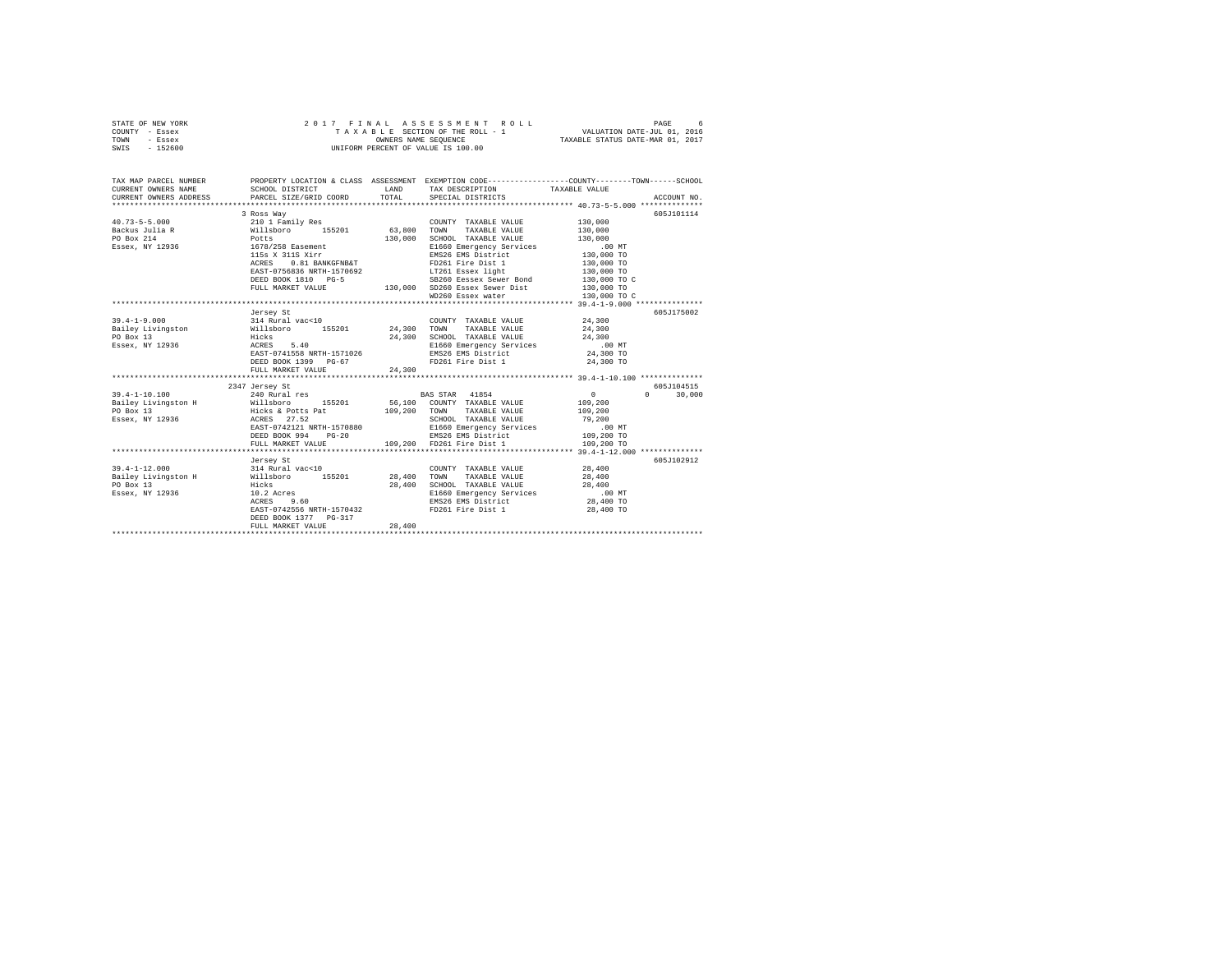| STATE OF NEW YORK | 2017 FINAL ASSESSMENT ROLL         | PAGE                             |
|-------------------|------------------------------------|----------------------------------|
| COUNTY - Essex    | TAXABLE SECTION OF THE ROLL - 1    | VALUATION DATE-JUL 01, 2016      |
| TOWN<br>- Essex   | OWNERS NAME SEOUENCE               | TAXABLE STATUS DATE-MAR 01, 2017 |
| - 152600<br>SWIS  | UNIFORM PERCENT OF VALUE IS 100.00 |                                  |

| TAX MAP PARCEL NUMBER<br>CURRENT OWNERS NAME<br>CURRENT OWNERS ADDRESS PARCEL SIZE/GRID COORD                                                                                                                                       | SCHOOL DISTRICT                                                                                                                                                                                   | LAND<br>TOTAL | TAX DESCRIPTION TAXABLE VALUE SPECIAL DISTRICTS                                                     | PROPERTY LOCATION & CLASS ASSESSMENT EXEMPTION CODE---------------COUNTY-------TOWN-----SCHOOL<br>ACCOUNT NO. |
|-------------------------------------------------------------------------------------------------------------------------------------------------------------------------------------------------------------------------------------|---------------------------------------------------------------------------------------------------------------------------------------------------------------------------------------------------|---------------|-----------------------------------------------------------------------------------------------------|---------------------------------------------------------------------------------------------------------------|
|                                                                                                                                                                                                                                     |                                                                                                                                                                                                   |               |                                                                                                     |                                                                                                               |
|                                                                                                                                                                                                                                     | NYS Route 22                                                                                                                                                                                      |               |                                                                                                     | 605J191002                                                                                                    |
|                                                                                                                                                                                                                                     |                                                                                                                                                                                                   |               | COUNTY TAXABLE VALUE                                                                                | 29,800                                                                                                        |
|                                                                                                                                                                                                                                     | vucking<br>155201 29,800 TOWN<br>ck Tract 29,800 SCH00                                                                                                                                            |               | TAXABLE VALUE<br>SCHOOL TAXABLE VALUE                                                               | 29,800                                                                                                        |
|                                                                                                                                                                                                                                     |                                                                                                                                                                                                   |               |                                                                                                     | 29,800                                                                                                        |
| 57, 2-4-2.200<br>Bailey Russell B = 822 Rural vac>10<br>Bailey Russell B = 842 = 85201 = 85201 = 89,800<br>1354 NYS Route 22 = 85210 BARYLANE = 89,800<br>ESSEX, NY 12936 = 85837-0739130 NRTH-1550139<br>ESST-0739130 NRTH-1550139 |                                                                                                                                                                                                   |               | E1660 Emergency Services .00 MT<br>E1660 Emergency Services .00 MT<br>EMS26 EMS District  29,800 TO |                                                                                                               |
|                                                                                                                                                                                                                                     | DEED BOOK 1769 PG-127                                                                                                                                                                             |               | EMS26 EMS District<br>FD262 Fire Dist 2                                                             | 29,800 TO                                                                                                     |
|                                                                                                                                                                                                                                     | FULL MARKET VALUE                                                                                                                                                                                 |               | 29,800 LT262 Whallonsburg light 29,800 TO                                                           |                                                                                                               |
|                                                                                                                                                                                                                                     |                                                                                                                                                                                                   |               |                                                                                                     |                                                                                                               |
|                                                                                                                                                                                                                                     | 1354 NYS Route 22                                                                                                                                                                                 |               |                                                                                                     | 605J178524                                                                                                    |
| $57.2 - 6 - 4.000$                                                                                                                                                                                                                  | 240 Rural res                                                                                                                                                                                     |               | BAS STAR 41854                                                                                      | $\sim$ 0<br>$\Omega$<br>30,000                                                                                |
|                                                                                                                                                                                                                                     |                                                                                                                                                                                                   |               |                                                                                                     |                                                                                                               |
|                                                                                                                                                                                                                                     |                                                                                                                                                                                                   |               |                                                                                                     |                                                                                                               |
|                                                                                                                                                                                                                                     |                                                                                                                                                                                                   |               |                                                                                                     |                                                                                                               |
|                                                                                                                                                                                                                                     | EAST-0739548 NRTH-1549675                                                                                                                                                                         |               | SCHOOL TAXABLE VALUE 31,500<br>E1660 Emergency Services .00 MT                                      |                                                                                                               |
|                                                                                                                                                                                                                                     | DEED BOOK 1769 PG-127                                                                                                                                                                             |               |                                                                                                     | 61,500 TO                                                                                                     |
|                                                                                                                                                                                                                                     | FULL MARKET VALUE                                                                                                                                                                                 |               | EMS26 EMS District<br>61,500 FD262 Fire Dist 2                                                      | 61,500 TO                                                                                                     |
|                                                                                                                                                                                                                                     |                                                                                                                                                                                                   |               | LT262 Whallonsburg light 61,500 TO                                                                  |                                                                                                               |
|                                                                                                                                                                                                                                     |                                                                                                                                                                                                   |               |                                                                                                     |                                                                                                               |
|                                                                                                                                                                                                                                     | 2210 Lake Shore Rd                                                                                                                                                                                |               |                                                                                                     | 605J100206                                                                                                    |
| $40.81 - 3 - 4.200$                                                                                                                                                                                                                 | 210 1 Family Res - WTRFNT BNH STAR 41834<br>Willsboro 155201 208,400 COUNTY TAXABLE                                                                                                               |               |                                                                                                     | $\sim$ 0<br>$\Omega$<br>65,500                                                                                |
| Bailey Wayne R                                                                                                                                                                                                                      |                                                                                                                                                                                                   |               | 208,400 COUNTY TAXABLE VALUE                                                                        | 274, 200                                                                                                      |
|                                                                                                                                                                                                                                     |                                                                                                                                                                                                   | 274,200 TOWN  | TAXABLE VALUE                                                                                       | 274,200                                                                                                       |
| Bailey Wayne R<br>Bailey Donna L<br>Polso X 12 1646/244-Life Use to Wayn<br>Essex, NY 12936 Donna L Bailey<br>RSES 1.20                                                                                                             |                                                                                                                                                                                                   |               | SCHOOL TAXABLE VALUE 208,700<br>E1660 Emergency Services .00 MT                                     |                                                                                                               |
|                                                                                                                                                                                                                                     |                                                                                                                                                                                                   |               |                                                                                                     |                                                                                                               |
|                                                                                                                                                                                                                                     |                                                                                                                                                                                                   |               | EMS26 EMS District 274,200 TO                                                                       |                                                                                                               |
|                                                                                                                                                                                                                                     |                                                                                                                                                                                                   |               |                                                                                                     | 274,200 TO                                                                                                    |
|                                                                                                                                                                                                                                     |                                                                                                                                                                                                   |               |                                                                                                     | 274,200 TO                                                                                                    |
|                                                                                                                                                                                                                                     | ACRES 1.20<br>EAST-0757545 NRTH-1569569 PD261 Fire Dist 1<br>DEED BOOK 1680 PG-65 1.724,200 SB260 Eeseex Sewer Bond<br>FULL MARKET VALUE 274,200 SB260 Essex Sewer Dist<br>SD260 Essex Sewer Dist |               | EMS26 EMS District<br>FD261 Fire Dist 1<br>LT261 Essex light<br>----- Sewer Bond                    | 274,200 TO C<br>274,200 TO                                                                                    |
|                                                                                                                                                                                                                                     |                                                                                                                                                                                                   |               |                                                                                                     |                                                                                                               |
|                                                                                                                                                                                                                                     |                                                                                                                                                                                                   |               | WD260 Essex water                                                                                   | 274,200 TO C                                                                                                  |
|                                                                                                                                                                                                                                     |                                                                                                                                                                                                   |               |                                                                                                     |                                                                                                               |
|                                                                                                                                                                                                                                     | 512 Middle Rd                                                                                                                                                                                     |               |                                                                                                     | 605J176004                                                                                                    |
| $40.3 - 3 - 7.000$                                                                                                                                                                                                                  | 210 1 Family Res<br>Willsboro 155201                                                                                                                                                              |               | <b>BAS STAR</b> 41854                                                                               | $\sim$ 0<br>$\Omega$<br>30,000                                                                                |
| Baker Dorothy E                                                                                                                                                                                                                     |                                                                                                                                                                                                   |               | 35,300 COUNTY TAXABLE VALUE                                                                         | 144,400                                                                                                       |
|                                                                                                                                                                                                                                     |                                                                                                                                                                                                   |               | 144,400 TOWN TAXABLE VALUE                                                                          | 144,400                                                                                                       |
|                                                                                                                                                                                                                                     |                                                                                                                                                                                                   |               | SCHOOL TAXABLE VALUE<br>E1660 Emergency Services<br>EMS26 EMS District                              | 114,400                                                                                                       |
|                                                                                                                                                                                                                                     |                                                                                                                                                                                                   |               |                                                                                                     | $.00$ MT                                                                                                      |
|                                                                                                                                                                                                                                     | DEED BOOK 1102 PG-173                                                                                                                                                                             |               |                                                                                                     | 144,400 TO                                                                                                    |
|                                                                                                                                                                                                                                     | FULL MARKET VALUE                                                                                                                                                                                 |               |                                                                                                     | 144,400 TO<br>144,400 TO                                                                                      |
|                                                                                                                                                                                                                                     |                                                                                                                                                                                                   |               |                                                                                                     |                                                                                                               |
|                                                                                                                                                                                                                                     |                                                                                                                                                                                                   |               |                                                                                                     |                                                                                                               |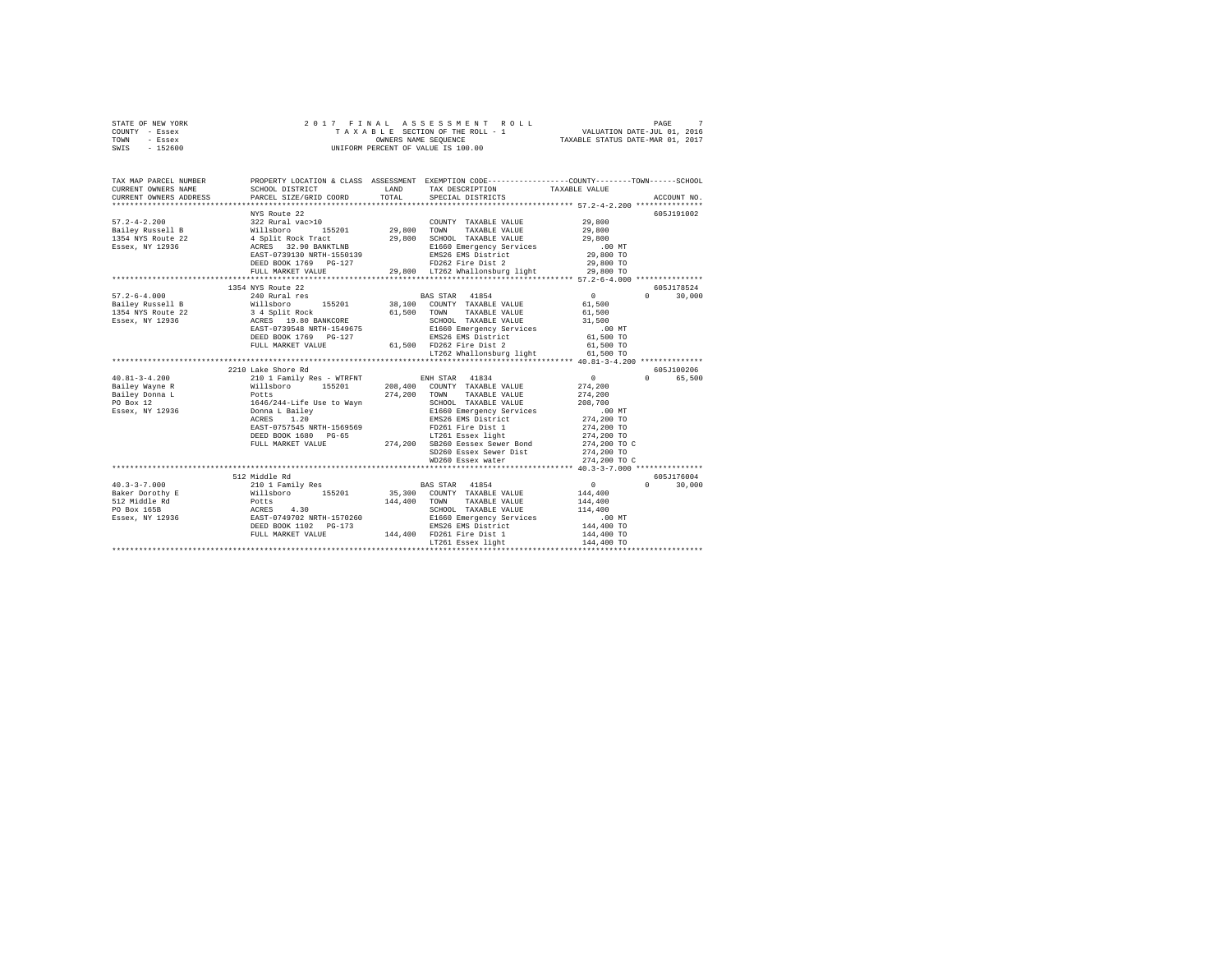| STATE OF NEW YORK                                                                                                                                                                                                                                                                                                                                                                                                                                                                                |                    |                                                    |                                                                                                                                                                                                 |
|--------------------------------------------------------------------------------------------------------------------------------------------------------------------------------------------------------------------------------------------------------------------------------------------------------------------------------------------------------------------------------------------------------------------------------------------------------------------------------------------------|--------------------|----------------------------------------------------|-------------------------------------------------------------------------------------------------------------------------------------------------------------------------------------------------|
| COUNTY - Essex                                                                                                                                                                                                                                                                                                                                                                                                                                                                                   |                    |                                                    |                                                                                                                                                                                                 |
| TOWN - Essex                                                                                                                                                                                                                                                                                                                                                                                                                                                                                     |                    |                                                    |                                                                                                                                                                                                 |
| SWIS - 152600                                                                                                                                                                                                                                                                                                                                                                                                                                                                                    |                    |                                                    |                                                                                                                                                                                                 |
|                                                                                                                                                                                                                                                                                                                                                                                                                                                                                                  |                    |                                                    |                                                                                                                                                                                                 |
|                                                                                                                                                                                                                                                                                                                                                                                                                                                                                                  |                    |                                                    |                                                                                                                                                                                                 |
|                                                                                                                                                                                                                                                                                                                                                                                                                                                                                                  |                    |                                                    | TAX MAP PARCEL NUMBER PROPERTY LOCATION & CLASS ASSESSMENT EXEMPTION CODE---------------COUNTY-------TOWN------SCHOOL<br>CURRENT OWNERS NAME SCHOOL DISTRICT LAND TAX DESCRIPTION TAXARLE VALUE |
|                                                                                                                                                                                                                                                                                                                                                                                                                                                                                                  |                    | SCHOOL DISTRICT LAND TAX DESCRIPTION TAXABLE VALUE |                                                                                                                                                                                                 |
|                                                                                                                                                                                                                                                                                                                                                                                                                                                                                                  |                    |                                                    |                                                                                                                                                                                                 |
| CURRENT OWNERS ADDRESS . PARCEL SIZE/GRID COORD . TOTAL SPECIAL DISTRICTS                                                                                                                                                                                                                                                                                                                                                                                                                        |                    |                                                    | ACCOUNT NO.                                                                                                                                                                                     |
|                                                                                                                                                                                                                                                                                                                                                                                                                                                                                                  |                    |                                                    |                                                                                                                                                                                                 |
|                                                                                                                                                                                                                                                                                                                                                                                                                                                                                                  | 2220 NYS Route 22  |                                                    | 605J100209                                                                                                                                                                                      |
|                                                                                                                                                                                                                                                                                                                                                                                                                                                                                                  |                    |                                                    | $0 \t 30.000$                                                                                                                                                                                   |
|                                                                                                                                                                                                                                                                                                                                                                                                                                                                                                  |                    |                                                    |                                                                                                                                                                                                 |
|                                                                                                                                                                                                                                                                                                                                                                                                                                                                                                  |                    |                                                    |                                                                                                                                                                                                 |
|                                                                                                                                                                                                                                                                                                                                                                                                                                                                                                  |                    |                                                    |                                                                                                                                                                                                 |
| $\begin{tabular}{cccccc} 39.4-1-18.000 & 2220 NTS Note & 2220 NTS. The number of 300 NTS. The number of 300 NTS. The number of 300 NTS. The number of 300 NTS. The number of 300 NTS. The number of 300 NTS. The number of 300 NTS. The number of 300 NTS. The number of 300 NTS. The number of 300 NTS. The number of 300 NTS. The number of 300 NTS. The number of 300 NTS. The number of 300 NTS. The number of 300 NTS. The number of 300 NTS. The number of 300 NTS. The number of 300 NTS$ |                    |                                                    |                                                                                                                                                                                                 |
|                                                                                                                                                                                                                                                                                                                                                                                                                                                                                                  |                    |                                                    |                                                                                                                                                                                                 |
|                                                                                                                                                                                                                                                                                                                                                                                                                                                                                                  |                    |                                                    |                                                                                                                                                                                                 |
|                                                                                                                                                                                                                                                                                                                                                                                                                                                                                                  |                    |                                                    |                                                                                                                                                                                                 |
|                                                                                                                                                                                                                                                                                                                                                                                                                                                                                                  |                    |                                                    |                                                                                                                                                                                                 |
|                                                                                                                                                                                                                                                                                                                                                                                                                                                                                                  | NYS Route 22       |                                                    | 605J102303                                                                                                                                                                                      |
|                                                                                                                                                                                                                                                                                                                                                                                                                                                                                                  |                    |                                                    |                                                                                                                                                                                                 |
|                                                                                                                                                                                                                                                                                                                                                                                                                                                                                                  |                    |                                                    |                                                                                                                                                                                                 |
|                                                                                                                                                                                                                                                                                                                                                                                                                                                                                                  |                    |                                                    |                                                                                                                                                                                                 |
|                                                                                                                                                                                                                                                                                                                                                                                                                                                                                                  |                    |                                                    |                                                                                                                                                                                                 |
|                                                                                                                                                                                                                                                                                                                                                                                                                                                                                                  |                    |                                                    |                                                                                                                                                                                                 |
|                                                                                                                                                                                                                                                                                                                                                                                                                                                                                                  |                    |                                                    |                                                                                                                                                                                                 |
|                                                                                                                                                                                                                                                                                                                                                                                                                                                                                                  |                    |                                                    |                                                                                                                                                                                                 |
|                                                                                                                                                                                                                                                                                                                                                                                                                                                                                                  |                    |                                                    |                                                                                                                                                                                                 |
|                                                                                                                                                                                                                                                                                                                                                                                                                                                                                                  | 1806 Lake Shore Rd |                                                    | 605J102802                                                                                                                                                                                      |
|                                                                                                                                                                                                                                                                                                                                                                                                                                                                                                  |                    |                                                    |                                                                                                                                                                                                 |
|                                                                                                                                                                                                                                                                                                                                                                                                                                                                                                  |                    |                                                    |                                                                                                                                                                                                 |
|                                                                                                                                                                                                                                                                                                                                                                                                                                                                                                  |                    |                                                    |                                                                                                                                                                                                 |
|                                                                                                                                                                                                                                                                                                                                                                                                                                                                                                  |                    |                                                    |                                                                                                                                                                                                 |
|                                                                                                                                                                                                                                                                                                                                                                                                                                                                                                  |                    |                                                    |                                                                                                                                                                                                 |
|                                                                                                                                                                                                                                                                                                                                                                                                                                                                                                  |                    |                                                    |                                                                                                                                                                                                 |
|                                                                                                                                                                                                                                                                                                                                                                                                                                                                                                  |                    |                                                    |                                                                                                                                                                                                 |
| $\begin{tabular}{l c c c c c} \multicolumn{1}{c}{49.15-1-2.000} & \multicolumn{1}{c}{100} & \multicolumn{1}{c}{281} & \multicolumn{1}{c}{100} & \multicolumn{1}{c}{281} & \multicolumn{1}{c}{100} & \multicolumn{1}{c}{281} & \multicolumn{1}{c}{100} & \multicolumn{1}{c}{276,500} & \multicolumn{1}{c}{100} & \multicolumn{1}{c}{276,500} & \multicolumn{1}{c}{276,500} & \multicolumn{1}{c}{700$                                                                                              |                    |                                                    |                                                                                                                                                                                                 |
|                                                                                                                                                                                                                                                                                                                                                                                                                                                                                                  |                    |                                                    |                                                                                                                                                                                                 |
|                                                                                                                                                                                                                                                                                                                                                                                                                                                                                                  | 2175 Lake Shore Rd |                                                    | 605J102004                                                                                                                                                                                      |
|                                                                                                                                                                                                                                                                                                                                                                                                                                                                                                  |                    |                                                    |                                                                                                                                                                                                 |
| $\begin{tabular}{l c c c c c} \multicolumn{3}{c c c c} \multicolumn{3}{c c c} \multicolumn{3}{c c c} \multicolumn{3}{c c c} \multicolumn{3}{c c c} \multicolumn{3}{c c c} \multicolumn{3}{c c c} \multicolumn{3}{c c c} \multicolumn{3}{c c c} \multicolumn{3}{c c c} \multicolumn{3}{c c c} \multicolumn{3}{c c c} \multicolumn{3}{c c c} \multicolumn{3}{c c c} \multicolumn{3}{c c c} \multicolumn{$                                                                                          |                    |                                                    |                                                                                                                                                                                                 |
|                                                                                                                                                                                                                                                                                                                                                                                                                                                                                                  |                    |                                                    |                                                                                                                                                                                                 |
|                                                                                                                                                                                                                                                                                                                                                                                                                                                                                                  |                    |                                                    |                                                                                                                                                                                                 |
|                                                                                                                                                                                                                                                                                                                                                                                                                                                                                                  |                    |                                                    |                                                                                                                                                                                                 |
|                                                                                                                                                                                                                                                                                                                                                                                                                                                                                                  |                    |                                                    |                                                                                                                                                                                                 |
|                                                                                                                                                                                                                                                                                                                                                                                                                                                                                                  |                    |                                                    |                                                                                                                                                                                                 |
|                                                                                                                                                                                                                                                                                                                                                                                                                                                                                                  |                    |                                                    | 206,900 TO C                                                                                                                                                                                    |
|                                                                                                                                                                                                                                                                                                                                                                                                                                                                                                  |                    |                                                    | 206,900 TO C                                                                                                                                                                                    |
|                                                                                                                                                                                                                                                                                                                                                                                                                                                                                                  |                    |                                                    |                                                                                                                                                                                                 |
|                                                                                                                                                                                                                                                                                                                                                                                                                                                                                                  | 1535 Jersey St     |                                                    | 605J103714                                                                                                                                                                                      |
|                                                                                                                                                                                                                                                                                                                                                                                                                                                                                                  |                    |                                                    |                                                                                                                                                                                                 |
|                                                                                                                                                                                                                                                                                                                                                                                                                                                                                                  |                    |                                                    |                                                                                                                                                                                                 |
|                                                                                                                                                                                                                                                                                                                                                                                                                                                                                                  |                    |                                                    |                                                                                                                                                                                                 |
|                                                                                                                                                                                                                                                                                                                                                                                                                                                                                                  |                    |                                                    |                                                                                                                                                                                                 |
|                                                                                                                                                                                                                                                                                                                                                                                                                                                                                                  |                    |                                                    |                                                                                                                                                                                                 |
|                                                                                                                                                                                                                                                                                                                                                                                                                                                                                                  |                    |                                                    |                                                                                                                                                                                                 |
|                                                                                                                                                                                                                                                                                                                                                                                                                                                                                                  |                    |                                                    |                                                                                                                                                                                                 |
|                                                                                                                                                                                                                                                                                                                                                                                                                                                                                                  |                    |                                                    |                                                                                                                                                                                                 |
|                                                                                                                                                                                                                                                                                                                                                                                                                                                                                                  |                    |                                                    |                                                                                                                                                                                                 |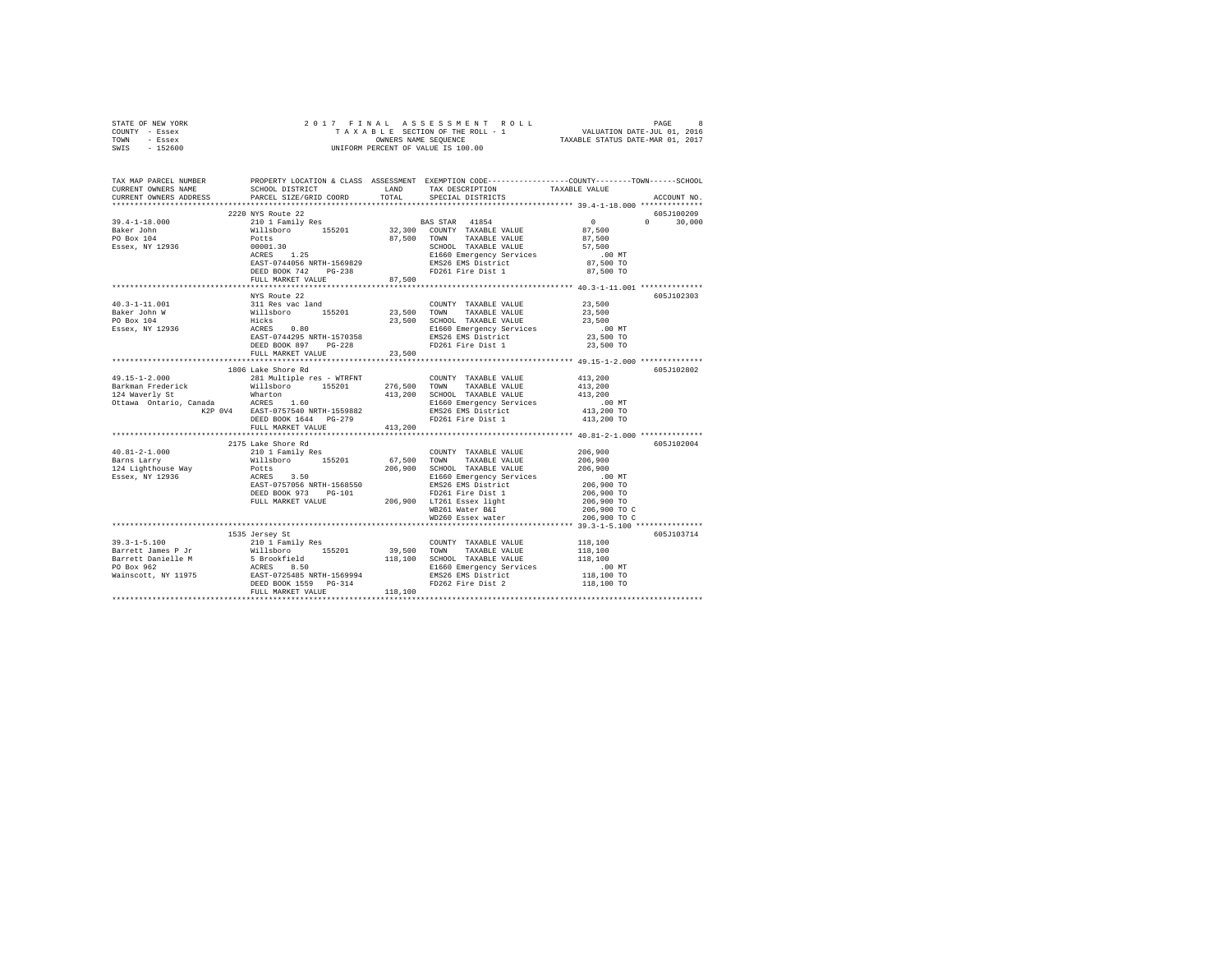| STATE OF NEW YORK | 2017 FINAL ASSESSMENT ROLL         | PAGE                             |
|-------------------|------------------------------------|----------------------------------|
| COUNTY - Essex    | TAXABLE SECTION OF THE ROLL - 1    | VALUATION DATE-JUL 01, 2016      |
| TOWN<br>- Essex   | OWNERS NAME SEOUENCE               | TAXABLE STATUS DATE-MAR 01, 2017 |
| $-152600$<br>SWIS | UNIFORM PERCENT OF VALUE IS 100.00 |                                  |

| SCHOOL DISTRICT<br>PARCEL SIZE/GRID COORD       | LAND<br>TOTAL                                                                                                                                                                                                                                                                  | TAX DESCRIPTION<br>SPECIAL DISTRICTS                                                                                                                                                                                                                                                                                                                                                             | TAXABLE VALUE<br>ACCOUNT NO.                                                                                                                                                                                                                                                                                                                                                                                                                                                                                                                                                                               |
|-------------------------------------------------|--------------------------------------------------------------------------------------------------------------------------------------------------------------------------------------------------------------------------------------------------------------------------------|--------------------------------------------------------------------------------------------------------------------------------------------------------------------------------------------------------------------------------------------------------------------------------------------------------------------------------------------------------------------------------------------------|------------------------------------------------------------------------------------------------------------------------------------------------------------------------------------------------------------------------------------------------------------------------------------------------------------------------------------------------------------------------------------------------------------------------------------------------------------------------------------------------------------------------------------------------------------------------------------------------------------|
| Jersey St                                       |                                                                                                                                                                                                                                                                                | COUNTY TAXABLE VALUE                                                                                                                                                                                                                                                                                                                                                                             | 605J193003<br>27,400                                                                                                                                                                                                                                                                                                                                                                                                                                                                                                                                                                                       |
|                                                 |                                                                                                                                                                                                                                                                                | TAXABLE VALUE                                                                                                                                                                                                                                                                                                                                                                                    | 27,400<br>27,400                                                                                                                                                                                                                                                                                                                                                                                                                                                                                                                                                                                           |
|                                                 |                                                                                                                                                                                                                                                                                | EMS26 EMS District<br>FD262 Fire Dist 2                                                                                                                                                                                                                                                                                                                                                          | $.00$ MT<br>27,400 TO<br>27,400 TO                                                                                                                                                                                                                                                                                                                                                                                                                                                                                                                                                                         |
| FULL MARKET VALUE                               |                                                                                                                                                                                                                                                                                |                                                                                                                                                                                                                                                                                                                                                                                                  |                                                                                                                                                                                                                                                                                                                                                                                                                                                                                                                                                                                                            |
| Mason Rd<br>321 Abandoned ag                    |                                                                                                                                                                                                                                                                                | COUNTY TAXABLE VALUE                                                                                                                                                                                                                                                                                                                                                                             | 605J103713<br>16,200                                                                                                                                                                                                                                                                                                                                                                                                                                                                                                                                                                                       |
|                                                 |                                                                                                                                                                                                                                                                                | TAXABLE VALUE                                                                                                                                                                                                                                                                                                                                                                                    | 16,200<br>16,200<br>.00 MT                                                                                                                                                                                                                                                                                                                                                                                                                                                                                                                                                                                 |
|                                                 |                                                                                                                                                                                                                                                                                | EMS26 EMS District<br>FD262 Fire Dist 2                                                                                                                                                                                                                                                                                                                                                          | 16,200 TO<br>16,200 TO                                                                                                                                                                                                                                                                                                                                                                                                                                                                                                                                                                                     |
|                                                 |                                                                                                                                                                                                                                                                                |                                                                                                                                                                                                                                                                                                                                                                                                  |                                                                                                                                                                                                                                                                                                                                                                                                                                                                                                                                                                                                            |
|                                                 |                                                                                                                                                                                                                                                                                | COUNTY TAXABLE VALUE<br>TAXABLE VALUE<br>SCHOOL TAXABLE VALUE<br>E1660 Emergency Services                                                                                                                                                                                                                                                                                                        | 605J104306<br>131,200<br>131,200<br>131,200<br>$.00$ MT                                                                                                                                                                                                                                                                                                                                                                                                                                                                                                                                                    |
| DEED BOOK 1731    PG-232<br>FULL MARKET VALUE   | 131,200                                                                                                                                                                                                                                                                        | FD261 Fire Dist 1                                                                                                                                                                                                                                                                                                                                                                                | 131,200 TO<br>131,200 TO                                                                                                                                                                                                                                                                                                                                                                                                                                                                                                                                                                                   |
|                                                 |                                                                                                                                                                                                                                                                                |                                                                                                                                                                                                                                                                                                                                                                                                  | 605J104307                                                                                                                                                                                                                                                                                                                                                                                                                                                                                                                                                                                                 |
| 260 Seasonal res<br>155201<br>FULL MARKET VALUE | 233,600                                                                                                                                                                                                                                                                        | COUNTY TAXABLE VALUE<br>TOWN<br>TAXABLE VALUE<br>E1660 Emergency Services<br>EMS26 EMS District<br>FD261 Fire Dist 1                                                                                                                                                                                                                                                                             | 233,600<br>233,600<br>233,600<br>$.00$ MT<br>00 MT.<br>233,600 TO<br>233,600 TO                                                                                                                                                                                                                                                                                                                                                                                                                                                                                                                            |
|                                                 |                                                                                                                                                                                                                                                                                |                                                                                                                                                                                                                                                                                                                                                                                                  | **************** 57.1-2-2.100 ****************<br>605J174008                                                                                                                                                                                                                                                                                                                                                                                                                                                                                                                                               |
|                                                 |                                                                                                                                                                                                                                                                                | TAXABLE VALUE<br>SCHOOL TAXABLE VALUE                                                                                                                                                                                                                                                                                                                                                            | 7,899<br>7.899<br>7.899<br>4,001<br>4,001<br>4,001<br>$.00$ MT<br>11,900 TO<br>11,900 TO                                                                                                                                                                                                                                                                                                                                                                                                                                                                                                                   |
|                                                 | 321 Abandoned ag<br>DEED BOOK 1235 PG-237<br>13 Brookfield<br>ACRES 30.00<br>DEED BOOK 1243 PG-33<br>FULL MARKET VALUE<br>Ridge Way<br>311 Res vac land<br>102 Ridge Way<br>Willsboro<br><br>County Route 10<br>120 Field crops<br>MAY BE SUBJECT TO PAYMENT FULL MARKET VALUE | Example 1 1992<br>Farrett James P Jr<br>$G/O$ Danielle Barrett<br>$D$ Dox 962<br>$D$ Box 962<br>Nainscott, NY 11975<br>Nainscott, NY 11975<br>$R = 28.73$<br>$R = 27.7262833$<br>$R = 27.7262833$<br>$R = 27.7262833$<br>$R = 27.7262833$<br>$R = 27.7262833$<br>27,400<br>$\frac{1}{20000}$ $\frac{30.00}{272290}$ NRTH-1566680<br>16,200<br>Wharton<br>ACRES 0.60<br>EAST-0756117 NRTH-1563227 | PROPERTY LOCATION & CLASS ASSESSMENT EXEMPTION CODE----------------COUNTY-------TOWN-----SCHOOL<br>155201 27,400 TOWN<br>27,400 SCHOOL TAXABLE VALUE<br>E1660 Emergency Services<br>16,200 SCHOOL TAXABLE VALUE<br>E1660 Emergency Services<br>EMS26 EMS District<br>128,900<br>233,600 SCHOOL TAXABLE VALUE<br>AG DIST C 41720<br>Next port = 155001 11,900 COUNT<br>35 Taylor & Kimball 11,900 TOWN<br>ACRES 10.20<br>EXST-0724465 NRTH-1550271 51500<br>DEED BOOK 1863 PG-236 11,000 ENS26<br>11,900 COUNTY TAXABLE VALUE<br>E1660 Emergency Services<br>EMS26 EMS District<br>11,900 FD262 Fire Dist 2 |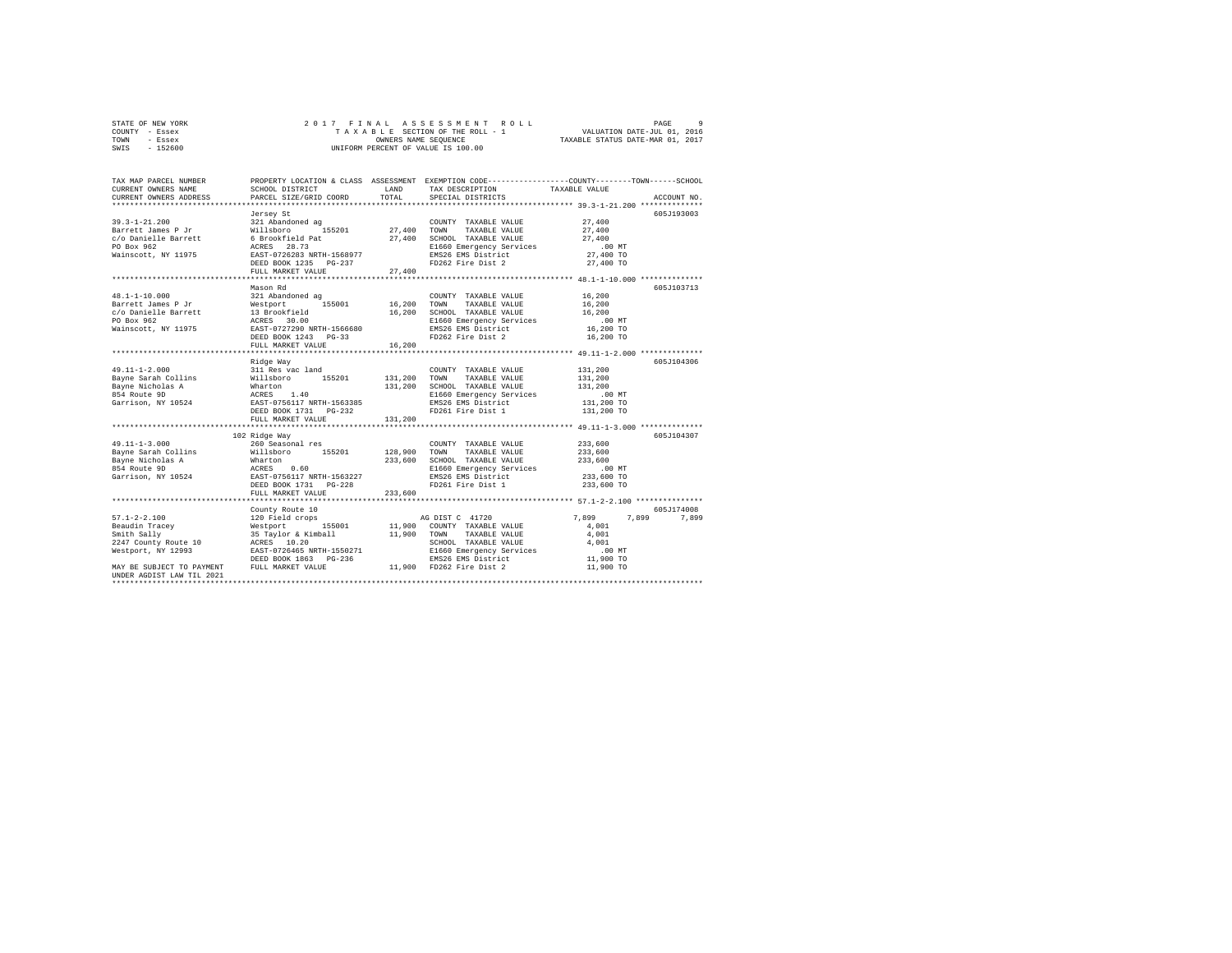| STATE OF NEW YORK<br>COUNTY - Essex<br>TOWN<br>- Essex<br>SWIS - 152600                                                                      | 2017 FINAL                                                                                                                                                                                                                           |              | ASSESSMENT ROLL<br>TAXABLE SECTION OF THE ROLL - 1 VALUATION DATE-JUL 01, 2016<br>OWNERS NAME SEQUENCE TAXABLE STATUS DATE-MAR 01, 2017<br>UNIFORM PERCENT OF VALUE IS 100.00 |                                                     | PAGE<br>10                  |
|----------------------------------------------------------------------------------------------------------------------------------------------|--------------------------------------------------------------------------------------------------------------------------------------------------------------------------------------------------------------------------------------|--------------|-------------------------------------------------------------------------------------------------------------------------------------------------------------------------------|-----------------------------------------------------|-----------------------------|
| TAX MAP PARCEL NUMBER<br>CURRENT OWNERS NAME<br>CURRENT OWNERS ADDRESS                                                                       | PROPERTY LOCATION & CLASS ASSESSMENT EXEMPTION CODE---------------COUNTY------TOWN------SCHOOL<br>SCHOOL DISTRICT<br>PARCEL SIZE/GRID COORD                                                                                          | TOTAL        | LAND TAX DESCRIPTION<br>SPECIAL DISTRICTS                                                                                                                                     | TAXABLE VALUE                                       | ACCOUNT NO.                 |
| $57.1 - 2 - 3.120$                                                                                                                           | County Route 10                                                                                                                                                                                                                      |              |                                                                                                                                                                               | 27,039                                              | 605J180010<br>27.039 27.039 |
| Beaudin Tracey<br>Smith Sally<br>2247 County Route 10<br>Westport, NY 12993                                                                  | NG DIST C 41720<br>Westport 155001 54,500 COUNTY TAXABLE VALUE 32 & 35 Taylor & Kimball 54,500 COUNTY TAXABLE VALUE<br>22 & 35 Taylor & Kimball 54,500 TOWN TAXABLE VALUE<br>RCRES 49.41 SCHOOL TAXABLE VALUE BAST-072440 EPSCHOP NE |              |                                                                                                                                                                               | 27,461<br>27,461<br>27,461<br>$.00$ MT<br>54,500 TO |                             |
| MAY BE SUBJECT TO PAYMENT FULL MARKET VALUE 54,500 FD262 Fire Dist 2<br>UNDER AGDIST LAW TIL 2021                                            |                                                                                                                                                                                                                                      |              |                                                                                                                                                                               | 54,500 TO                                           |                             |
|                                                                                                                                              | 2247 County Route 10                                                                                                                                                                                                                 |              |                                                                                                                                                                               |                                                     | 605J179006                  |
| $57.1 - 2 - 3.200$                                                                                                                           |                                                                                                                                                                                                                                      |              |                                                                                                                                                                               |                                                     | 10,723 10,723 10,723        |
|                                                                                                                                              |                                                                                                                                                                                                                                      |              |                                                                                                                                                                               | 262.877                                             |                             |
|                                                                                                                                              |                                                                                                                                                                                                                                      |              |                                                                                                                                                                               | 262.877                                             |                             |
|                                                                                                                                              |                                                                                                                                                                                                                                      |              | SCHOOL TAXABLE VALUE                                                                                                                                                          | 262.877                                             |                             |
|                                                                                                                                              |                                                                                                                                                                                                                                      |              | E1660 Emergency Services                                                                                                                                                      | .00 MT                                              |                             |
|                                                                                                                                              |                                                                                                                                                                                                                                      |              | EMS26 EMS District                                                                                                                                                            | 273,600 TO                                          |                             |
| UNDER AGDIST LAW TIL 2021                                                                                                                    |                                                                                                                                                                                                                                      |              |                                                                                                                                                                               | 273,600 TO                                          |                             |
|                                                                                                                                              |                                                                                                                                                                                                                                      |              |                                                                                                                                                                               |                                                     |                             |
|                                                                                                                                              | 149 Albee Ln                                                                                                                                                                                                                         |              |                                                                                                                                                                               |                                                     | 605J100114                  |
| $49.15 - 3 - 11.000$                                                                                                                         | 210 1 Family Res - WTRFNT BAS STAR 41854                                                                                                                                                                                             |              |                                                                                                                                                                               | $\sim$ 0                                            | 30,000<br>$\mathsf{n}$      |
| Bechta Donald J                                                                                                                              |                                                                                                                                                                                                                                      |              | 313,700 COUNTY TAXABLE VALUE                                                                                                                                                  | 514,200                                             |                             |
| Bechta Carol M                                                                                                                               |                                                                                                                                                                                                                                      | 514,200 TOWN | TAXABLE VALUE                                                                                                                                                                 | 514,200                                             |                             |
| 149 Albee Ln                                                                                                                                 |                                                                                                                                                                                                                                      |              |                                                                                                                                                                               | 484,200                                             |                             |
| Essex, NY 12936                                                                                                                              |                                                                                                                                                                                                                                      |              | SCHOOL TAXADDE<br>E1660 Emergency Services                                                                                                                                    | $.00$ MT                                            |                             |
|                                                                                                                                              | Willisboro 155201<br>Willisboro 155201<br>Judd<br>1304/157 Agreement<br>ACRES 1.30<br>EAST-0760557 NRTH-1556560                                                                                                                      |              |                                                                                                                                                                               | 514,200 TO                                          |                             |
|                                                                                                                                              | DEED BOOK 931    PG-116                                                                                                                                                                                                              |              | FD262 Fire Dist 2                                                                                                                                                             | 514,200 TO                                          |                             |
|                                                                                                                                              | FULL MARKET VALUE                                                                                                                                                                                                                    | 514,200      |                                                                                                                                                                               |                                                     |                             |
|                                                                                                                                              |                                                                                                                                                                                                                                      |              |                                                                                                                                                                               |                                                     |                             |
|                                                                                                                                              | 889 Whallons Bay Rd                                                                                                                                                                                                                  |              |                                                                                                                                                                               |                                                     | 605J102010                  |
| $49.69 - 2 - 1.000$                                                                                                                          | 210 1 Family Res<br>Willsboro 155201                                                                                                                                                                                                 |              | BAS STAR 41854                                                                                                                                                                | $\sim$ 0                                            | 30,000<br>$\cap$            |
| Benway Eugene                                                                                                                                |                                                                                                                                                                                                                                      | 28,600       | COUNTY TAXABLE VALUE                                                                                                                                                          | 57,900                                              |                             |
|                                                                                                                                              |                                                                                                                                                                                                                                      | 57,900       | TOWN<br>TAXABLE VALUE                                                                                                                                                         | 57,900                                              |                             |
| 989 Whallons Bay Rd<br>889 Whallons Bay Rd<br>889 Whallons Bay Rd<br>889 Whallons Bay Rd<br>889 Whallons Bay Rd<br>885T-0744690 NRTH-1555748 | 0.83 BANK1STARSG                                                                                                                                                                                                                     |              | SCHOOL TAXABLE VALUE                                                                                                                                                          | 27,900                                              |                             |
|                                                                                                                                              |                                                                                                                                                                                                                                      |              | E1660 Emergency Services                                                                                                                                                      | $.00$ MT                                            |                             |
|                                                                                                                                              | DEED BOOK 1439 PG-235                                                                                                                                                                                                                |              | EMS26 EMS District                                                                                                                                                            | 57,900 TO                                           |                             |
|                                                                                                                                              | FULL MARKET VALUE 57,900 FD262 Fire Dist 2                                                                                                                                                                                           |              |                                                                                                                                                                               | 57,900 TO                                           |                             |
|                                                                                                                                              |                                                                                                                                                                                                                                      |              | LT262 Whallonsburg light                                                                                                                                                      | 57,900 TO                                           |                             |
|                                                                                                                                              |                                                                                                                                                                                                                                      |              |                                                                                                                                                                               |                                                     |                             |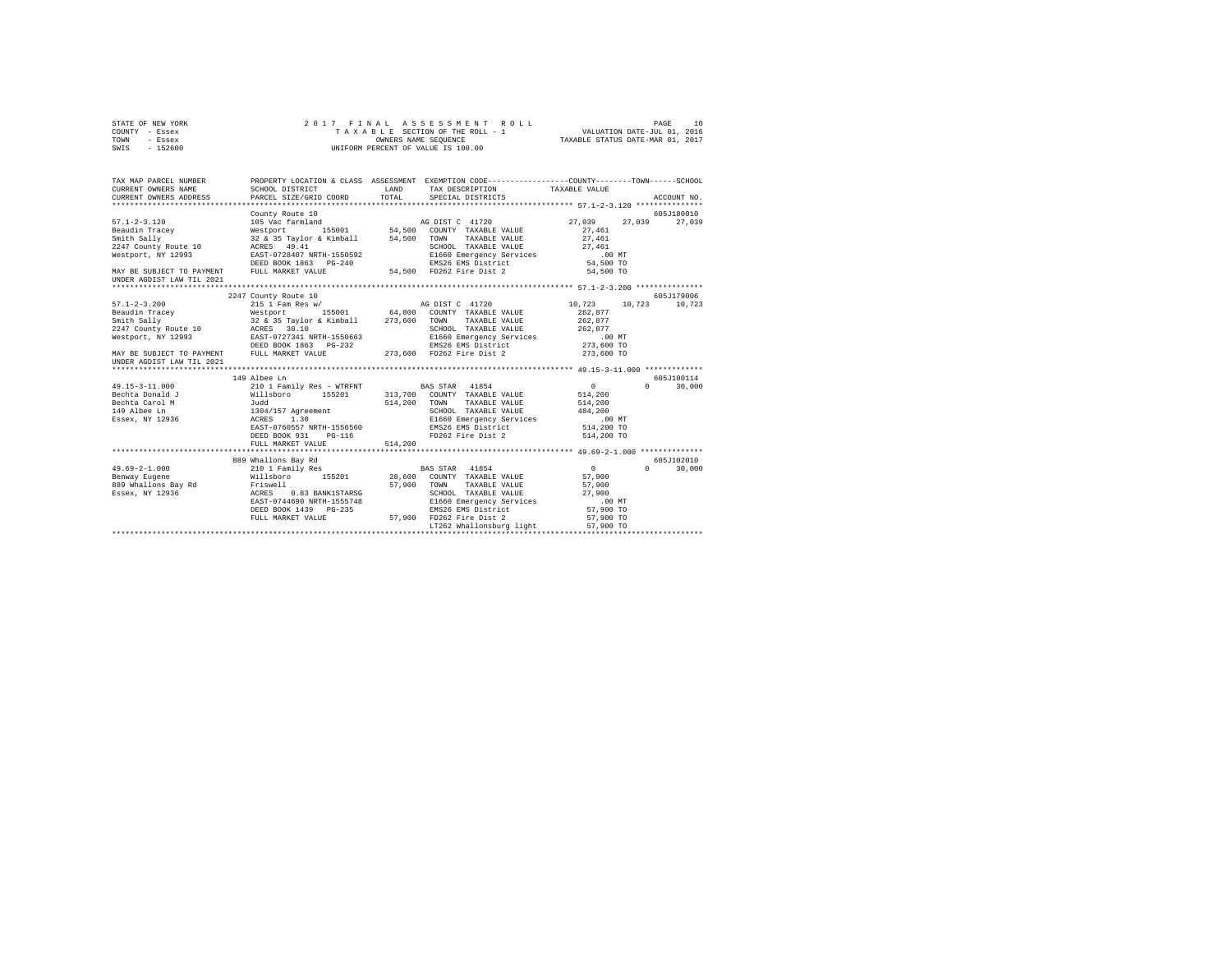| STATE OF NEW YORK                                                                                                                                                                                                                                                                                                                                                                                                          |                   |       |                                                      |                                                                                                                                                                                                 |
|----------------------------------------------------------------------------------------------------------------------------------------------------------------------------------------------------------------------------------------------------------------------------------------------------------------------------------------------------------------------------------------------------------------------------|-------------------|-------|------------------------------------------------------|-------------------------------------------------------------------------------------------------------------------------------------------------------------------------------------------------|
| COUNTY - Essex                                                                                                                                                                                                                                                                                                                                                                                                             |                   |       |                                                      |                                                                                                                                                                                                 |
| TOWN - Essex                                                                                                                                                                                                                                                                                                                                                                                                               |                   |       |                                                      |                                                                                                                                                                                                 |
| SWIS - 152600                                                                                                                                                                                                                                                                                                                                                                                                              |                   |       |                                                      |                                                                                                                                                                                                 |
|                                                                                                                                                                                                                                                                                                                                                                                                                            |                   |       |                                                      |                                                                                                                                                                                                 |
|                                                                                                                                                                                                                                                                                                                                                                                                                            |                   |       |                                                      |                                                                                                                                                                                                 |
|                                                                                                                                                                                                                                                                                                                                                                                                                            |                   |       |                                                      |                                                                                                                                                                                                 |
|                                                                                                                                                                                                                                                                                                                                                                                                                            |                   |       |                                                      | TAX MAP PARCEL NUMBER PROPERTY LOCATION & CLASS ASSESSMENT EXEMPTION CODE---------------COUNTY-------TOWN------SCHOOL<br>CURRENT OWNERS NAME SCHOOL DISTRICT LAND TAX DESCRIPTION TAXARLE VALUE |
|                                                                                                                                                                                                                                                                                                                                                                                                                            |                   |       | SCHOOL DISTRICT LAND TAX DESCRIPTION . TAXABLE VALUE |                                                                                                                                                                                                 |
| CURRENT OWNERS ADDRESS PARCEL SIZE/GRID COORD                                                                                                                                                                                                                                                                                                                                                                              |                   | TOTAL | SPECIAL DISTRICTS                                    | ACCOUNT NO.                                                                                                                                                                                     |
|                                                                                                                                                                                                                                                                                                                                                                                                                            |                   |       |                                                      |                                                                                                                                                                                                 |
|                                                                                                                                                                                                                                                                                                                                                                                                                            | 126 School St     |       |                                                      | 605J102414                                                                                                                                                                                      |
| $\begin{tabular}{ccccc} 40.3-3-19.000 & 126\, \text{shool} & 160.01\, \text{Stool} & 160.01\, \text{Stool} & 160.01\, \text{N1} & 150.00\, \text{N1} & 150.00\, \text{N1} & 150.00\, \text{N1} & 150.00\, \text{N1} & 150.00\, \text{N1} & 150.00\, \text{N1} & 150.00\, \text{N1} & 150.00\, \text{N1} & 150$                                                                                                             |                   |       |                                                      | $0 \t 30,000$                                                                                                                                                                                   |
|                                                                                                                                                                                                                                                                                                                                                                                                                            |                   |       |                                                      |                                                                                                                                                                                                 |
|                                                                                                                                                                                                                                                                                                                                                                                                                            |                   |       |                                                      |                                                                                                                                                                                                 |
|                                                                                                                                                                                                                                                                                                                                                                                                                            |                   |       |                                                      |                                                                                                                                                                                                 |
|                                                                                                                                                                                                                                                                                                                                                                                                                            |                   |       |                                                      |                                                                                                                                                                                                 |
|                                                                                                                                                                                                                                                                                                                                                                                                                            |                   |       |                                                      |                                                                                                                                                                                                 |
|                                                                                                                                                                                                                                                                                                                                                                                                                            |                   |       |                                                      |                                                                                                                                                                                                 |
|                                                                                                                                                                                                                                                                                                                                                                                                                            |                   |       |                                                      |                                                                                                                                                                                                 |
|                                                                                                                                                                                                                                                                                                                                                                                                                            |                   |       |                                                      |                                                                                                                                                                                                 |
|                                                                                                                                                                                                                                                                                                                                                                                                                            |                   |       |                                                      |                                                                                                                                                                                                 |
|                                                                                                                                                                                                                                                                                                                                                                                                                            | 395 Cook Rd       |       |                                                      | 605J181001                                                                                                                                                                                      |
|                                                                                                                                                                                                                                                                                                                                                                                                                            |                   |       |                                                      |                                                                                                                                                                                                 |
|                                                                                                                                                                                                                                                                                                                                                                                                                            |                   |       |                                                      |                                                                                                                                                                                                 |
|                                                                                                                                                                                                                                                                                                                                                                                                                            |                   |       |                                                      |                                                                                                                                                                                                 |
|                                                                                                                                                                                                                                                                                                                                                                                                                            |                   |       |                                                      |                                                                                                                                                                                                 |
|                                                                                                                                                                                                                                                                                                                                                                                                                            |                   |       |                                                      |                                                                                                                                                                                                 |
|                                                                                                                                                                                                                                                                                                                                                                                                                            |                   |       |                                                      |                                                                                                                                                                                                 |
|                                                                                                                                                                                                                                                                                                                                                                                                                            |                   |       |                                                      |                                                                                                                                                                                                 |
| $\begin{tabular}{ccccc} 48.4-1-8.120 & 395\, \mbox{conver} {\small 35,000~mm} & 240~\mbox{Rural res} & 200\, \mbox{K,} & 41,900\, \mbox{N,} \\ \end{tabular} \begin{tabular}{ccccc} 395\, \mbox{conver} {\small 35,000~mm} & 35,000~\mbox{TOMN} & 34.8445\, \mbox{N,} \\ \end{tabular} \begin{tabular}{ccccc} 41,900 & 41,900 & 41,900 & 41,900 & 41$                                                                      |                   |       |                                                      |                                                                                                                                                                                                 |
|                                                                                                                                                                                                                                                                                                                                                                                                                            |                   |       |                                                      |                                                                                                                                                                                                 |
|                                                                                                                                                                                                                                                                                                                                                                                                                            |                   |       |                                                      |                                                                                                                                                                                                 |
|                                                                                                                                                                                                                                                                                                                                                                                                                            | 1849 NYS Route 22 |       |                                                      | 605J190003                                                                                                                                                                                      |
|                                                                                                                                                                                                                                                                                                                                                                                                                            |                   |       |                                                      |                                                                                                                                                                                                 |
|                                                                                                                                                                                                                                                                                                                                                                                                                            |                   |       |                                                      | $0 \t 30,000$                                                                                                                                                                                   |
|                                                                                                                                                                                                                                                                                                                                                                                                                            |                   |       |                                                      |                                                                                                                                                                                                 |
|                                                                                                                                                                                                                                                                                                                                                                                                                            |                   |       |                                                      |                                                                                                                                                                                                 |
|                                                                                                                                                                                                                                                                                                                                                                                                                            |                   |       |                                                      |                                                                                                                                                                                                 |
|                                                                                                                                                                                                                                                                                                                                                                                                                            |                   |       |                                                      |                                                                                                                                                                                                 |
|                                                                                                                                                                                                                                                                                                                                                                                                                            |                   |       |                                                      |                                                                                                                                                                                                 |
|                                                                                                                                                                                                                                                                                                                                                                                                                            |                   |       |                                                      |                                                                                                                                                                                                 |
|                                                                                                                                                                                                                                                                                                                                                                                                                            |                   |       |                                                      |                                                                                                                                                                                                 |
| $\begin{tabular}{l c c c c} \multicolumn{1}{c}{\textbf{49.1--1-37.120}} & \multicolumn{1}{c}{1849\textrm{ NYS} & \multicolumn{1}{c}{1849\textrm{ NYS} & \multicolumn{1}{c}{1849\textrm{ N/S}} & \multicolumn{1}{c}{1849\textrm{ N/S}} & \multicolumn{1}{c}{1849\textrm{ N/S}} & \multicolumn{1}{c}{1849\textrm{ N/S}} & \multicolumn{1}{c}{1849\textrm{ N/S}} & \multicolumn{1}{c}{1849\textrm{ N/S}} & \multicolumn{1}{c$ |                   |       |                                                      |                                                                                                                                                                                                 |
|                                                                                                                                                                                                                                                                                                                                                                                                                            | 1855 NYS Route 22 |       |                                                      | 605J188001                                                                                                                                                                                      |
|                                                                                                                                                                                                                                                                                                                                                                                                                            |                   |       |                                                      |                                                                                                                                                                                                 |
|                                                                                                                                                                                                                                                                                                                                                                                                                            |                   |       |                                                      |                                                                                                                                                                                                 |
|                                                                                                                                                                                                                                                                                                                                                                                                                            |                   |       |                                                      |                                                                                                                                                                                                 |
|                                                                                                                                                                                                                                                                                                                                                                                                                            |                   |       |                                                      |                                                                                                                                                                                                 |
|                                                                                                                                                                                                                                                                                                                                                                                                                            |                   |       |                                                      |                                                                                                                                                                                                 |
|                                                                                                                                                                                                                                                                                                                                                                                                                            |                   |       |                                                      |                                                                                                                                                                                                 |
|                                                                                                                                                                                                                                                                                                                                                                                                                            |                   |       |                                                      |                                                                                                                                                                                                 |
| $\begin{tabular}{l c c c c c} \multicolumn{1}{c}{\textbf{49.1--1-37.200}} & \multicolumn{1}{c}{1855\textrm{ NTS} route 22} & \multicolumn{1}{c}{29,500\textrm{ TMXABLE VALUE}} & \multicolumn{1}{c}{124,000\textrm{} & \multicolumn{1}{c}{29,500\textrm{ TMXABLE VALUE}} & \multicolumn{1}{c}{124,000\textrm{} & \multicolumn{1}{c}{124,000\textrm{} & \multicolumn{1}{c}{124,000\textrm{} & \multicolumn{1}{c}{1$         |                   |       |                                                      |                                                                                                                                                                                                 |
|                                                                                                                                                                                                                                                                                                                                                                                                                            |                   |       |                                                      |                                                                                                                                                                                                 |
|                                                                                                                                                                                                                                                                                                                                                                                                                            |                   |       |                                                      |                                                                                                                                                                                                 |
|                                                                                                                                                                                                                                                                                                                                                                                                                            |                   |       |                                                      |                                                                                                                                                                                                 |
|                                                                                                                                                                                                                                                                                                                                                                                                                            |                   |       |                                                      |                                                                                                                                                                                                 |
|                                                                                                                                                                                                                                                                                                                                                                                                                            |                   |       |                                                      |                                                                                                                                                                                                 |
|                                                                                                                                                                                                                                                                                                                                                                                                                            |                   |       |                                                      |                                                                                                                                                                                                 |
|                                                                                                                                                                                                                                                                                                                                                                                                                            |                   |       |                                                      |                                                                                                                                                                                                 |
|                                                                                                                                                                                                                                                                                                                                                                                                                            |                   |       |                                                      |                                                                                                                                                                                                 |
|                                                                                                                                                                                                                                                                                                                                                                                                                            |                   |       |                                                      |                                                                                                                                                                                                 |
|                                                                                                                                                                                                                                                                                                                                                                                                                            |                   |       |                                                      |                                                                                                                                                                                                 |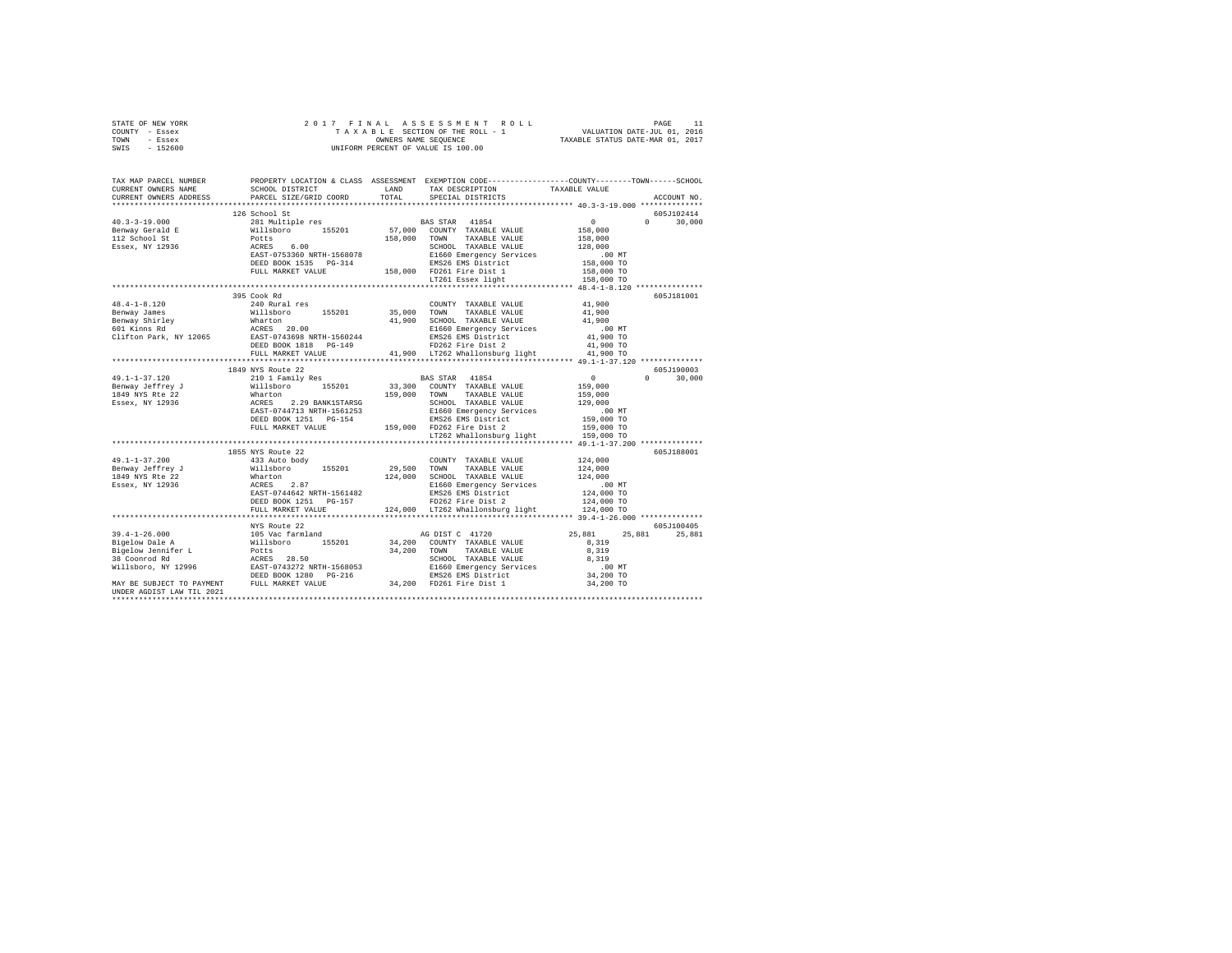| STATE OF NEW YORK               | $\begin{tabular}{ccccc} 2 & 0 & 1 & 7 & F & I & N & A & L & A & S & S & E & S & S & M & E & N & T & R & O & L & L & P \end{tabular} \begin{tabular}{c} \multicolumn{2}{c}{} & P \multicolumn{2}{c}{} & P \multicolumn{2}{c}{} & P \multicolumn{2}{c}{} & P \multicolumn{2}{c}{} & P \multicolumn{2}{c}{} & P \multicolumn{2}{c}{} & P \multicolumn{2}{c}{} & P \multicolumn{2}{c}{} & P \multicolumn{2}{c}{} & P \multicolumn{2}{c}{} & P \multicolumn{2}{c}{} & P \mult$ |        |                                                                                                                                                                                         |                                          |              |
|---------------------------------|---------------------------------------------------------------------------------------------------------------------------------------------------------------------------------------------------------------------------------------------------------------------------------------------------------------------------------------------------------------------------------------------------------------------------------------------------------------------------|--------|-----------------------------------------------------------------------------------------------------------------------------------------------------------------------------------------|------------------------------------------|--------------|
| COUNTY - Essex                  |                                                                                                                                                                                                                                                                                                                                                                                                                                                                           |        |                                                                                                                                                                                         |                                          |              |
| TOWN - Essex                    |                                                                                                                                                                                                                                                                                                                                                                                                                                                                           |        |                                                                                                                                                                                         |                                          |              |
| SWIS - 152600                   |                                                                                                                                                                                                                                                                                                                                                                                                                                                                           |        |                                                                                                                                                                                         |                                          |              |
|                                 |                                                                                                                                                                                                                                                                                                                                                                                                                                                                           |        |                                                                                                                                                                                         |                                          |              |
|                                 |                                                                                                                                                                                                                                                                                                                                                                                                                                                                           |        |                                                                                                                                                                                         |                                          |              |
|                                 | TAX MAP PARCEL NUMBER THE PROPERTY LOCATION & CLASS ASSESSMENT EXEMPTION CODE--------------COUNTY-------TOWN------SCHOOL                                                                                                                                                                                                                                                                                                                                                  |        |                                                                                                                                                                                         |                                          |              |
|                                 |                                                                                                                                                                                                                                                                                                                                                                                                                                                                           |        |                                                                                                                                                                                         |                                          |              |
| CURRENT OWNERS NAME             | SCHOOL DISTRICT                                                                                                                                                                                                                                                                                                                                                                                                                                                           |        | ${\tt LAND} \hspace{20pt} {\tt TAX} \hspace{20pt} {\tt PESCRIPTION} \hspace{20pt} {\tt TAXABLE} \hspace{20pt} {\tt VALUE}$                                                              |                                          |              |
| CURRENT OWNERS ADDRESS          | PARCEL SIZE/GRID COORD                                                                                                                                                                                                                                                                                                                                                                                                                                                    | TOTAL  | SPECIAL DISTRICTS                                                                                                                                                                       |                                          | ACCOUNT NO.  |
|                                 | NYS Route 22                                                                                                                                                                                                                                                                                                                                                                                                                                                              |        |                                                                                                                                                                                         |                                          | 605J100414   |
|                                 | 105 Vac farmland                                                                                                                                                                                                                                                                                                                                                                                                                                                          |        | AG DIST C 41720 49,947 49,947 49,947                                                                                                                                                    |                                          |              |
| 40.3-1-10.003<br>Bigelow Dale A |                                                                                                                                                                                                                                                                                                                                                                                                                                                                           |        |                                                                                                                                                                                         |                                          |              |
|                                 |                                                                                                                                                                                                                                                                                                                                                                                                                                                                           |        |                                                                                                                                                                                         | 41,953<br>41,953                         |              |
|                                 |                                                                                                                                                                                                                                                                                                                                                                                                                                                                           |        | SCHOOL TAXABLE VALUE                                                                                                                                                                    | 41,953                                   |              |
|                                 |                                                                                                                                                                                                                                                                                                                                                                                                                                                                           |        |                                                                                                                                                                                         |                                          |              |
|                                 |                                                                                                                                                                                                                                                                                                                                                                                                                                                                           |        |                                                                                                                                                                                         | .00 MT                                   |              |
|                                 |                                                                                                                                                                                                                                                                                                                                                                                                                                                                           |        |                                                                                                                                                                                         | 91,900 TO                                |              |
|                                 | $\verb MIN BE SUBJECT TO PAYMENT \hspace{1.5cm} \verb FULL MARKET VALUE \hspace{1.5cm} UNDER AGDIST LAW TIL 2021 \normalsize$                                                                                                                                                                                                                                                                                                                                             |        | 91,900 FD261 Fire Dist 1                                                                                                                                                                | 91,900 TO                                |              |
|                                 |                                                                                                                                                                                                                                                                                                                                                                                                                                                                           |        |                                                                                                                                                                                         |                                          |              |
|                                 |                                                                                                                                                                                                                                                                                                                                                                                                                                                                           |        |                                                                                                                                                                                         |                                          |              |
|                                 | 2098 NYS Route 22                                                                                                                                                                                                                                                                                                                                                                                                                                                         |        |                                                                                                                                                                                         |                                          | 605J100502   |
| $49.1 - 1 - 1.000$              | 112 Dairy farm                                                                                                                                                                                                                                                                                                                                                                                                                                                            |        | AG DIST C 41720                                                                                                                                                                         | 114,020 114,020 114,020                  |              |
|                                 |                                                                                                                                                                                                                                                                                                                                                                                                                                                                           |        |                                                                                                                                                                                         | 202,080                                  |              |
|                                 |                                                                                                                                                                                                                                                                                                                                                                                                                                                                           |        |                                                                                                                                                                                         | 202,080                                  |              |
|                                 |                                                                                                                                                                                                                                                                                                                                                                                                                                                                           |        |                                                                                                                                                                                         | 202,080                                  |              |
|                                 |                                                                                                                                                                                                                                                                                                                                                                                                                                                                           |        |                                                                                                                                                                                         | $.00$ MT                                 |              |
|                                 |                                                                                                                                                                                                                                                                                                                                                                                                                                                                           |        |                                                                                                                                                                                         |                                          |              |
|                                 |                                                                                                                                                                                                                                                                                                                                                                                                                                                                           |        |                                                                                                                                                                                         | 00 MT.<br>316,100 TO<br>316,100 TO       |              |
|                                 |                                                                                                                                                                                                                                                                                                                                                                                                                                                                           |        |                                                                                                                                                                                         |                                          |              |
|                                 |                                                                                                                                                                                                                                                                                                                                                                                                                                                                           |        |                                                                                                                                                                                         |                                          |              |
|                                 | NYS Route 22                                                                                                                                                                                                                                                                                                                                                                                                                                                              |        |                                                                                                                                                                                         |                                          | 605J100406   |
|                                 |                                                                                                                                                                                                                                                                                                                                                                                                                                                                           |        |                                                                                                                                                                                         | 64,580 64,580 64,580                     |              |
|                                 |                                                                                                                                                                                                                                                                                                                                                                                                                                                                           |        |                                                                                                                                                                                         | 41,720                                   |              |
|                                 |                                                                                                                                                                                                                                                                                                                                                                                                                                                                           |        |                                                                                                                                                                                         | 41,720                                   |              |
|                                 |                                                                                                                                                                                                                                                                                                                                                                                                                                                                           |        |                                                                                                                                                                                         | 41,720                                   |              |
|                                 |                                                                                                                                                                                                                                                                                                                                                                                                                                                                           |        |                                                                                                                                                                                         |                                          |              |
|                                 |                                                                                                                                                                                                                                                                                                                                                                                                                                                                           |        |                                                                                                                                                                                         |                                          |              |
|                                 |                                                                                                                                                                                                                                                                                                                                                                                                                                                                           |        |                                                                                                                                                                                         | $106,300$ MT<br>106,300 TO<br>106,300 TO |              |
|                                 |                                                                                                                                                                                                                                                                                                                                                                                                                                                                           |        |                                                                                                                                                                                         |                                          |              |
|                                 |                                                                                                                                                                                                                                                                                                                                                                                                                                                                           |        |                                                                                                                                                                                         |                                          |              |
|                                 |                                                                                                                                                                                                                                                                                                                                                                                                                                                                           |        |                                                                                                                                                                                         |                                          |              |
|                                 |                                                                                                                                                                                                                                                                                                                                                                                                                                                                           |        |                                                                                                                                                                                         |                                          | 605J187003   |
|                                 |                                                                                                                                                                                                                                                                                                                                                                                                                                                                           |        |                                                                                                                                                                                         | $\sim$ 0                                 | $0 \t30,000$ |
|                                 |                                                                                                                                                                                                                                                                                                                                                                                                                                                                           |        |                                                                                                                                                                                         | $53,200$<br>$53,200$                     |              |
|                                 |                                                                                                                                                                                                                                                                                                                                                                                                                                                                           |        |                                                                                                                                                                                         |                                          |              |
|                                 |                                                                                                                                                                                                                                                                                                                                                                                                                                                                           |        |                                                                                                                                                                                         | 23,200                                   |              |
|                                 |                                                                                                                                                                                                                                                                                                                                                                                                                                                                           |        |                                                                                                                                                                                         | .00 MT                                   |              |
|                                 |                                                                                                                                                                                                                                                                                                                                                                                                                                                                           |        |                                                                                                                                                                                         | 53,200 TO                                |              |
|                                 |                                                                                                                                                                                                                                                                                                                                                                                                                                                                           |        |                                                                                                                                                                                         | 53,200 TO                                |              |
|                                 |                                                                                                                                                                                                                                                                                                                                                                                                                                                                           |        |                                                                                                                                                                                         |                                          |              |
|                                 | 105 Reynolds Rd                                                                                                                                                                                                                                                                                                                                                                                                                                                           |        |                                                                                                                                                                                         |                                          | 605J103312   |
| 48.1-1-12.000                   | 910 Priv forest                                                                                                                                                                                                                                                                                                                                                                                                                                                           |        |                                                                                                                                                                                         |                                          |              |
|                                 |                                                                                                                                                                                                                                                                                                                                                                                                                                                                           |        | $\begin{tabular}{lllllllll} \multicolumn{2}{c}{\text{COUNTY}} & \text{TAXABLE VALUE} & & & 54,000 \\ \multicolumn{2}{c}{\text{TOWN}} & \text{TAXABLE VALUE} & & & 54,000 \end{tabular}$ |                                          |              |
|                                 |                                                                                                                                                                                                                                                                                                                                                                                                                                                                           |        |                                                                                                                                                                                         | 54,000                                   |              |
|                                 |                                                                                                                                                                                                                                                                                                                                                                                                                                                                           |        |                                                                                                                                                                                         | $.00$ MT                                 |              |
|                                 |                                                                                                                                                                                                                                                                                                                                                                                                                                                                           |        |                                                                                                                                                                                         |                                          |              |
|                                 |                                                                                                                                                                                                                                                                                                                                                                                                                                                                           |        |                                                                                                                                                                                         | 54,000 TO                                |              |
|                                 |                                                                                                                                                                                                                                                                                                                                                                                                                                                                           |        |                                                                                                                                                                                         | 54,000 TO                                |              |
|                                 | DEED BOOK 1818 PG-284                                                                                                                                                                                                                                                                                                                                                                                                                                                     |        |                                                                                                                                                                                         |                                          |              |
|                                 | FULL MARKET VALUE                                                                                                                                                                                                                                                                                                                                                                                                                                                         | 54,000 |                                                                                                                                                                                         |                                          |              |
|                                 |                                                                                                                                                                                                                                                                                                                                                                                                                                                                           |        |                                                                                                                                                                                         |                                          |              |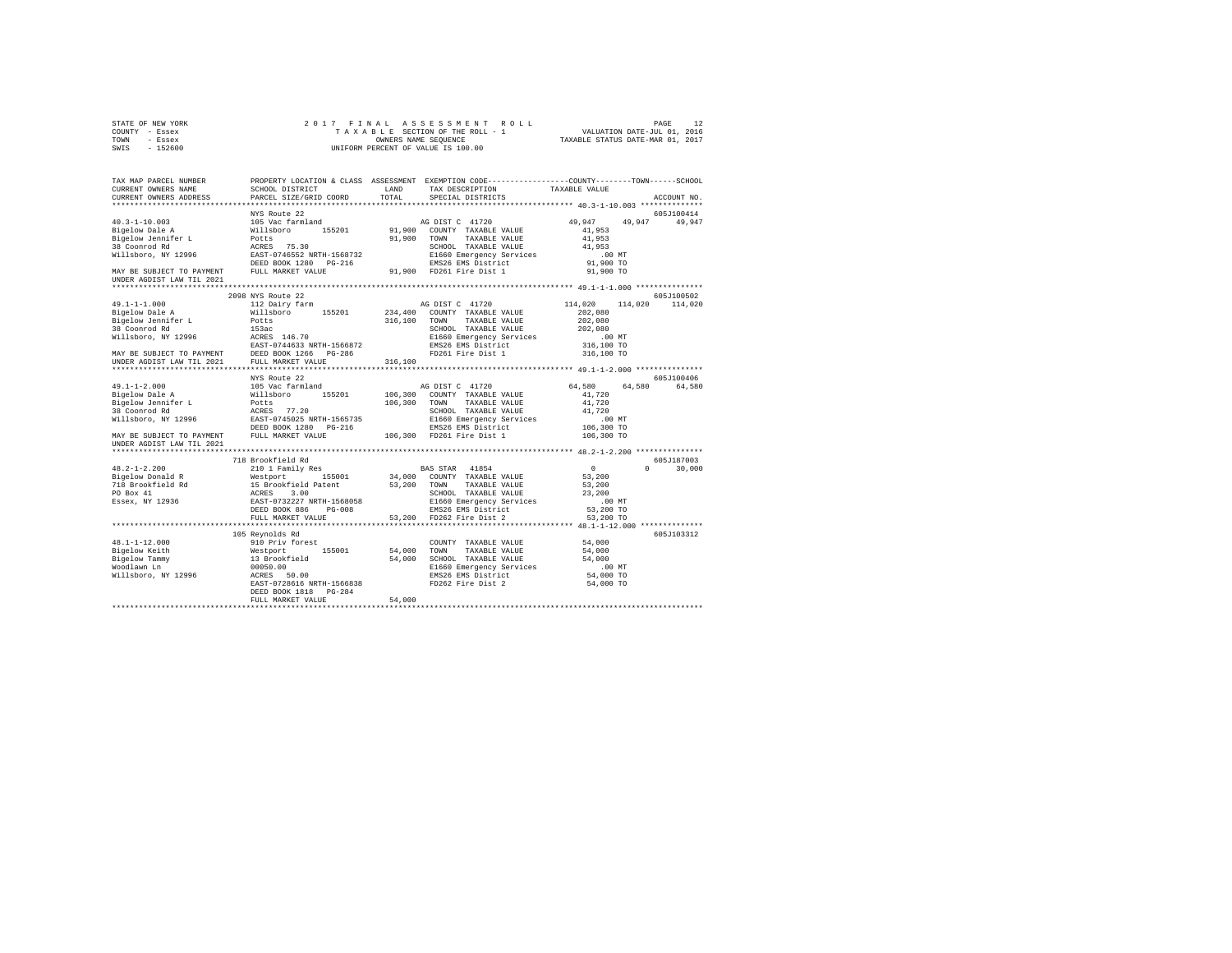| STATE OF NEW YORK | 2017 FINAL ASSESSMENT ROLL         | PAGE                             |
|-------------------|------------------------------------|----------------------------------|
| COUNTY - Essex    | TAXABLE SECTION OF THE ROLL - 1    | VALUATION DATE-JUL 01, 2016      |
| TOWN<br>- Essex   | OWNERS NAME SEOUENCE               | TAXABLE STATUS DATE-MAR 01, 2017 |
| - 152600<br>SWIS  | UNIFORM PERCENT OF VALUE IS 100.00 |                                  |

| TAX MAP PARCEL NUMBER<br>CURRENT OWNERS NAME<br>CURRENT OWNERS ADDRESS                                                                                                                                                          | SCHOOL DISTRICT<br>PARCEL SIZE/GRID COORD                        | LAND<br>TOTAL               | TAX DESCRIPTION<br>SPECIAL DISTRICTS           | PROPERTY LOCATION & CLASS ASSESSMENT EXEMPTION CODE----------------COUNTY-------TOWN-----SCHOOL<br>TAXABLE VALUE<br>ACCOUNT NO. |
|---------------------------------------------------------------------------------------------------------------------------------------------------------------------------------------------------------------------------------|------------------------------------------------------------------|-----------------------------|------------------------------------------------|---------------------------------------------------------------------------------------------------------------------------------|
|                                                                                                                                                                                                                                 |                                                                  |                             |                                                |                                                                                                                                 |
|                                                                                                                                                                                                                                 | Mason Rd                                                         |                             |                                                | 605J103311                                                                                                                      |
| $48.1 - 1 - 17.000$                                                                                                                                                                                                             | 321 Abandoned ag                                                 |                             | COUNTY TAXABLE VALUE                           | 38,500                                                                                                                          |
|                                                                                                                                                                                                                                 |                                                                  | 38,500 TOWN                 | TAXABLE VALUE                                  | 38,500                                                                                                                          |
|                                                                                                                                                                                                                                 |                                                                  |                             | 38,500 SCHOOL TAXABLE VALUE                    | 38,500                                                                                                                          |
| Bigelow Keith L<br>Bigelow Tammy F are the served of the served of the served of the served of the served of the served of the served of the served of the served of the served of the served of the served of the served of th |                                                                  |                             | E1660 Emergency Services                       | $.00$ MT                                                                                                                        |
|                                                                                                                                                                                                                                 |                                                                  |                             | EMS26 EMS District                             | 38,500 TO                                                                                                                       |
|                                                                                                                                                                                                                                 | DEED BOOK 1107 PG-188                                            |                             | FD262 Fire Dist 2                              | 38,500 TO                                                                                                                       |
|                                                                                                                                                                                                                                 | FULL MARKET VALUE<br>***********************                     | 38,500                      |                                                |                                                                                                                                 |
|                                                                                                                                                                                                                                 |                                                                  | *************************** |                                                | **************** 48.2-1-7.000 ****************                                                                                  |
|                                                                                                                                                                                                                                 | 357 Leaning Rd                                                   |                             |                                                | 605J100504<br>$\mathsf{n}$                                                                                                      |
| $48.2 - 1 - 7.000$                                                                                                                                                                                                              | 210 1 Family Res                                                 |                             | ENH STAR 41834                                 | $\sim$ 0<br>65,500                                                                                                              |
| Bigelow Ronald V                                                                                                                                                                                                                |                                                                  |                             | 32,000 COUNTY TAXABLE VALUE                    | 90.900                                                                                                                          |
| 357 Leaning Rd                                                                                                                                                                                                                  | willsboro 155201<br>Potts 155201<br>ACRES 1.00                   | 90,900                      | TAXABLE VALUE<br>TOWN                          | 90,900                                                                                                                          |
| Essex, NY 12936                                                                                                                                                                                                                 |                                                                  |                             | SCHOOL TAXABLE VALUE                           | 25,400                                                                                                                          |
|                                                                                                                                                                                                                                 | EAST-0742353 NRTH-1567851                                        |                             | E1660 Emergency Services                       | $.00$ MT                                                                                                                        |
|                                                                                                                                                                                                                                 | DEED BOOK 1318 PG-10                                             |                             | EMS26 EMS District<br>90,900 FD261 Fire Dist 1 | 90,900 TO                                                                                                                       |
|                                                                                                                                                                                                                                 | FULL MARKET VALUE                                                |                             |                                                | 90,900 TO                                                                                                                       |
|                                                                                                                                                                                                                                 | 339 Leaning Rd                                                   |                             |                                                | 605J100314                                                                                                                      |
| $48.2 - 1 - 8.000$                                                                                                                                                                                                              | 210 1 Family Res                                                 |                             | COUNTY TAXABLE VALUE                           | 78,200                                                                                                                          |
| Bigelow Taylor                                                                                                                                                                                                                  | 155201 32,200 TOWN<br>Willsboro                                  |                             | TAXABLE VALUE                                  | 78,200                                                                                                                          |
| 149 Coonrod Rd                                                                                                                                                                                                                  | Potts                                                            |                             | 78,200 SCHOOL TAXABLE VALUE                    | 78,200                                                                                                                          |
| Willsboro, NY 12996                                                                                                                                                                                                             | ACRES 1.20                                                       |                             | E1660 Emergency Services                       | $.00$ MT                                                                                                                        |
|                                                                                                                                                                                                                                 | EAST-0742275 NRTH-1567402                                        |                             | EMS26 EMS District                             | 78,200 TO                                                                                                                       |
|                                                                                                                                                                                                                                 | DEED BOOK 1857 PG-35                                             |                             | FD261 Fire Dist 1                              | 78,200 TO                                                                                                                       |
|                                                                                                                                                                                                                                 | FULL MARKET VALUE                                                | 78,200                      |                                                |                                                                                                                                 |
|                                                                                                                                                                                                                                 |                                                                  |                             |                                                |                                                                                                                                 |
|                                                                                                                                                                                                                                 | 1707 Jersey St                                                   |                             |                                                | 605J101509                                                                                                                      |
| $39.3 - 1 - 11.110$                                                                                                                                                                                                             | 240 Rural res                                                    |                             | AG. BLDG. 41700                                | 60.000 60.000<br>60,000                                                                                                         |
| Bingham Rachel                                                                                                                                                                                                                  |                                                                  |                             | 162,900 AG DIST C 41720                        | 62.606 62.606<br>62,606                                                                                                         |
| Henderson Nathan                                                                                                                                                                                                                |                                                                  |                             | 297,900 COUNTY TAXABLE VALUE                   | 175,294                                                                                                                         |
| 1699 Jersey St                                                                                                                                                                                                                  |                                                                  |                             | TOWN TAXABLE VALUE                             | 175,294                                                                                                                         |
| Essex, NY 12936                                                                                                                                                                                                                 | willsboro 155201<br>2 Brookfield<br>1751/18 Lease<br>ACRES 88.00 |                             | SCHOOL TAXABLE VALUE                           | 175.294                                                                                                                         |
|                                                                                                                                                                                                                                 |                                                                  |                             | E1660 Emergency Services                       |                                                                                                                                 |
| EAST-0729470 NRTH-1571510<br>MAY BE SUBJECT TO PAYMENT DEED BOOK 1773 PG-1                                                                                                                                                      |                                                                  |                             | EMS26 EMS District                             | 00 MT.<br>297,900 TO                                                                                                            |
| UNDER AGDIST LAW TIL 2026                                                                                                                                                                                                       | FULL MARKET VALUE                                                |                             | 297,900 FD262 Fire Dist 2                      | 297,900 TO                                                                                                                      |
|                                                                                                                                                                                                                                 |                                                                  |                             |                                                |                                                                                                                                 |
|                                                                                                                                                                                                                                 | Jersey St                                                        |                             |                                                | 605Z008007                                                                                                                      |
|                                                                                                                                                                                                                                 |                                                                  |                             | AG DIST C 41720                                | 40,057<br>40.057<br>40.057                                                                                                      |
|                                                                                                                                                                                                                                 |                                                                  |                             | 57,300 COUNTY TAXABLE VALUE                    | 17,243                                                                                                                          |
|                                                                                                                                                                                                                                 |                                                                  | 57,300 TOWN                 | TAXABLE VALUE                                  | 17,243                                                                                                                          |
| 1699 Jersey St                                                                                                                                                                                                                  | ACRES 31.00                                                      |                             | SCHOOL TAXABLE VALUE                           | 17.243                                                                                                                          |
| Essex, NY 12936                                                                                                                                                                                                                 | EAST-0729163 NRTH-1569559                                        |                             | E1660 Emergency Services                       | $.00$ MT                                                                                                                        |
|                                                                                                                                                                                                                                 | DEED BOOK 1800 PG-237                                            |                             | EMS26 EMS District                             | 57,300 TO                                                                                                                       |
| MAY BE SUBJECT TO PAYMENT FULL MARKET VALUE                                                                                                                                                                                     |                                                                  |                             | 57,300 FD262 Fire Dist 2                       | 57,300 TO                                                                                                                       |
| UNDER AGDIST LAW TIL 2021                                                                                                                                                                                                       |                                                                  |                             |                                                |                                                                                                                                 |
|                                                                                                                                                                                                                                 |                                                                  |                             |                                                |                                                                                                                                 |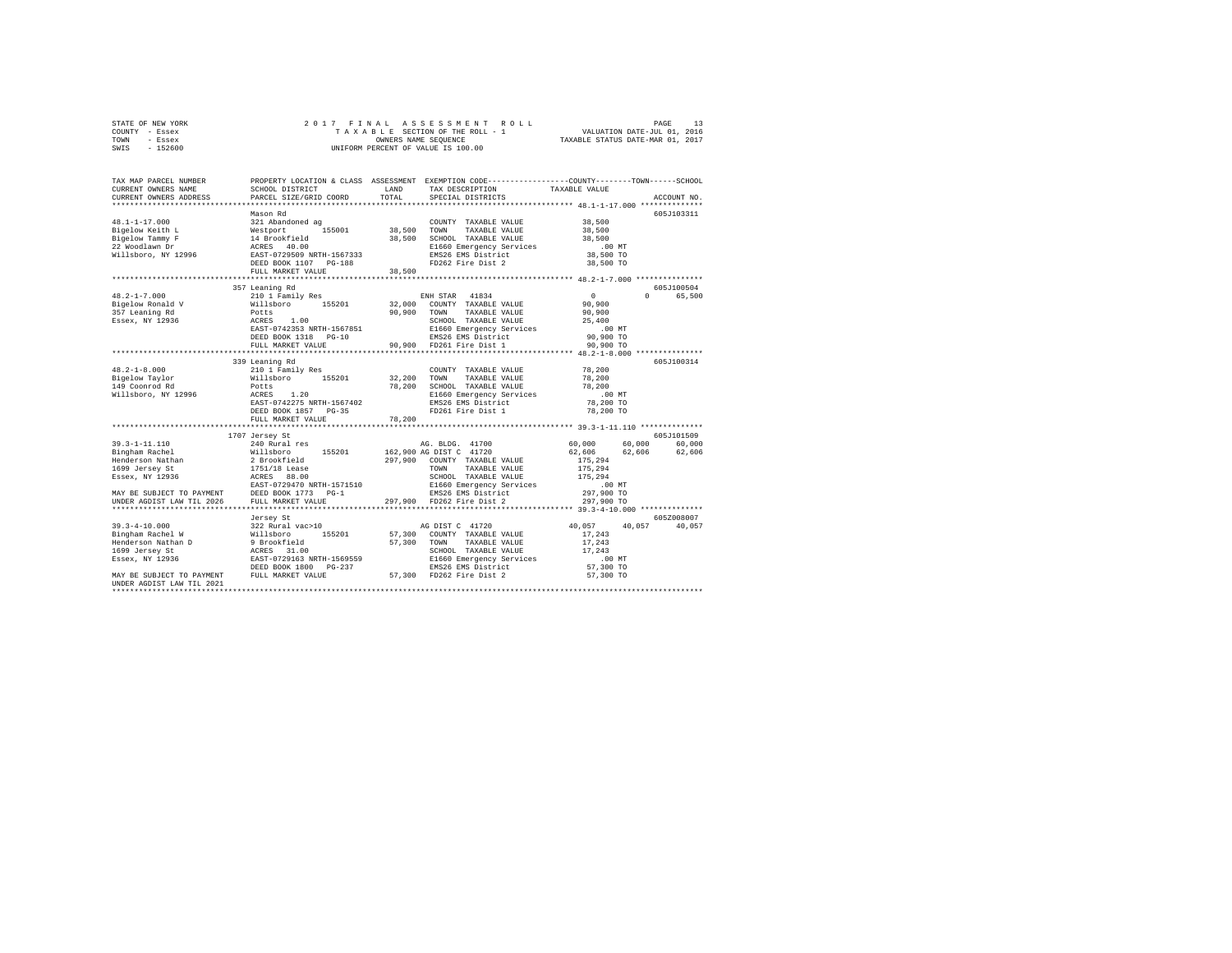|      | STATE OF NEW YORK |  |  | 2017 FINAL ASSESSMENT ROLL         | PAGE                             |  |
|------|-------------------|--|--|------------------------------------|----------------------------------|--|
|      | COUNTY - Essex    |  |  | TAXABLE SECTION OF THE ROLL - 1    | VALUATION DATE-JUL 01, 2016      |  |
| TOWN | - Essex           |  |  | OWNERS NAME SEOUENCE               | TAXABLE STATUS DATE-MAR 01, 2017 |  |
| SWIS | - 152600          |  |  | UNIFORM PERCENT OF VALUE IS 100.00 |                                  |  |

| TAX MAP PARCEL NUMBER                                                                                                                                                                                                                    |                                                              |         | PROPERTY LOCATION & CLASS ASSESSMENT EXEMPTION CODE---------------COUNTY-------TOWN-----SCHOOL                       |                          |            |
|------------------------------------------------------------------------------------------------------------------------------------------------------------------------------------------------------------------------------------------|--------------------------------------------------------------|---------|----------------------------------------------------------------------------------------------------------------------|--------------------------|------------|
|                                                                                                                                                                                                                                          |                                                              |         |                                                                                                                      |                          |            |
|                                                                                                                                                                                                                                          | Lake Shore Rd                                                |         |                                                                                                                      |                          | 605Z004001 |
|                                                                                                                                                                                                                                          |                                                              |         | COUNTY TAXABLE VALUE                                                                                                 |                          |            |
| $\begin{array}{cccccc} 49.11\text{--}1\text{--}45.200 & 311\text{ Res vac land}-\text{WTRENT} & \text{COUNTY TAXABLE VALUE}\\ \text{Blacke Deborah} & \text{Willsboro} & 155201 & 79,700\text{ TOWN} & \text{TAXABLE VALUE} \end{array}$ |                                                              |         |                                                                                                                      | 79,700<br>79,700         |            |
| Blake Deborah - Wilsson<br>205 Derby Downs Dr - Wharton - 2012<br>Sneads Ferry, NC 28460 - ACRES - 0.20<br>Sneads Ferry, NC 28460 - ART ATEORAN NETH-1562130                                                                             |                                                              |         | SCHOOL TAXABLE VALUE 79,700                                                                                          |                          |            |
|                                                                                                                                                                                                                                          |                                                              |         |                                                                                                                      |                          |            |
|                                                                                                                                                                                                                                          | EAST-0758060 NRTH-1562130                                    |         |                                                                                                                      |                          |            |
|                                                                                                                                                                                                                                          | DEED BOOK 1371 PG-88                                         |         | E1660 Emergency Services .00 MT<br>EMS26 EMS District 79,700 TO<br>FD261 Fire Dist 1 79,700 TO                       |                          |            |
|                                                                                                                                                                                                                                          | FULL MARKET VALUE                                            | 79,700  |                                                                                                                      |                          |            |
|                                                                                                                                                                                                                                          |                                                              |         |                                                                                                                      |                          |            |
|                                                                                                                                                                                                                                          | 30 Lila Way                                                  |         |                                                                                                                      |                          | 605J101408 |
| $49.11 - 1 - 46.000$                                                                                                                                                                                                                     | 210 1 Family Res                                             |         | COUNTY TAXABLE VALUE 346,800                                                                                         |                          |            |
| Blake Deborah                                                                                                                                                                                                                            | Willsboro 155201 153,600                                     |         | TOWN<br>TAXABLE VALUE 346,800                                                                                        |                          |            |
|                                                                                                                                                                                                                                          |                                                              |         |                                                                                                                      |                          |            |
|                                                                                                                                                                                                                                          |                                                              |         |                                                                                                                      |                          |            |
|                                                                                                                                                                                                                                          |                                                              |         |                                                                                                                      |                          |            |
|                                                                                                                                                                                                                                          | DEED BOOK 1297 PG-4                                          |         | FD261 Fire Dist 1 346,800 TO                                                                                         |                          |            |
|                                                                                                                                                                                                                                          | FULL MARKET VALUE                                            | 346,800 |                                                                                                                      |                          |            |
|                                                                                                                                                                                                                                          |                                                              |         |                                                                                                                      |                          |            |
|                                                                                                                                                                                                                                          | 2496 NYS Route 22                                            |         |                                                                                                                      |                          | 605J102214 |
|                                                                                                                                                                                                                                          |                                                              |         |                                                                                                                      | $\sim$ 0 $\sim$          | 0 65,500   |
|                                                                                                                                                                                                                                          |                                                              |         |                                                                                                                      |                          |            |
|                                                                                                                                                                                                                                          |                                                              |         |                                                                                                                      |                          |            |
|                                                                                                                                                                                                                                          |                                                              |         |                                                                                                                      |                          |            |
|                                                                                                                                                                                                                                          |                                                              |         |                                                                                                                      |                          |            |
|                                                                                                                                                                                                                                          |                                                              |         |                                                                                                                      |                          |            |
|                                                                                                                                                                                                                                          |                                                              |         | FULL MARKET VALUE 85,000 FD261 Fire Dist 1 85,000 TO                                                                 |                          |            |
|                                                                                                                                                                                                                                          |                                                              |         | LT261 Essex light                                                                                                    | 85,000 TO                |            |
|                                                                                                                                                                                                                                          |                                                              |         |                                                                                                                      |                          |            |
|                                                                                                                                                                                                                                          | Essex Rd                                                     |         |                                                                                                                      |                          | 605J190008 |
| 40.57-3-15.100 311 Res vac land - WTRFNT                                                                                                                                                                                                 |                                                              |         | COUNTY TAXABLE VALUE 550,700                                                                                         |                          |            |
| Riockhouse Land LLC Millsboro 155201 550,700<br>150 Charles St Chomolly Hicks 550,700<br>New York, NY 10014 1 Blockhouse Landing 550,700                                                                                                 |                                                              |         | TOWN TAXABLE VALUE                                                                                                   | 550,700                  |            |
|                                                                                                                                                                                                                                          |                                                              |         |                                                                                                                      |                          |            |
|                                                                                                                                                                                                                                          |                                                              |         | SCHOOL TAXABLE VALUE<br>SCHOOL TAXABLE VALUE<br>E1660 Emergency Services 550,700 TO<br>EMS26 EMS District 550,700 TO |                          |            |
|                                                                                                                                                                                                                                          | 2017 BAR Decision<br>ACRES 7.79<br>EAST-0757886 NRTH-1575932 |         |                                                                                                                      |                          |            |
|                                                                                                                                                                                                                                          |                                                              |         | FD261 Fire Dist 1<br>LT261 Essex light                                                                               | 550,700 TO<br>550,700 TO |            |
|                                                                                                                                                                                                                                          | DEED BOOK 1859 PG-28                                         |         | WB261 Water B&I 550,700 TO C                                                                                         |                          |            |
|                                                                                                                                                                                                                                          |                                                              | 550,700 |                                                                                                                      | 550,700 TO C             |            |
|                                                                                                                                                                                                                                          | FULL MARKET VALUE                                            |         | WD260 Essex water                                                                                                    |                          |            |
|                                                                                                                                                                                                                                          |                                                              |         |                                                                                                                      |                          |            |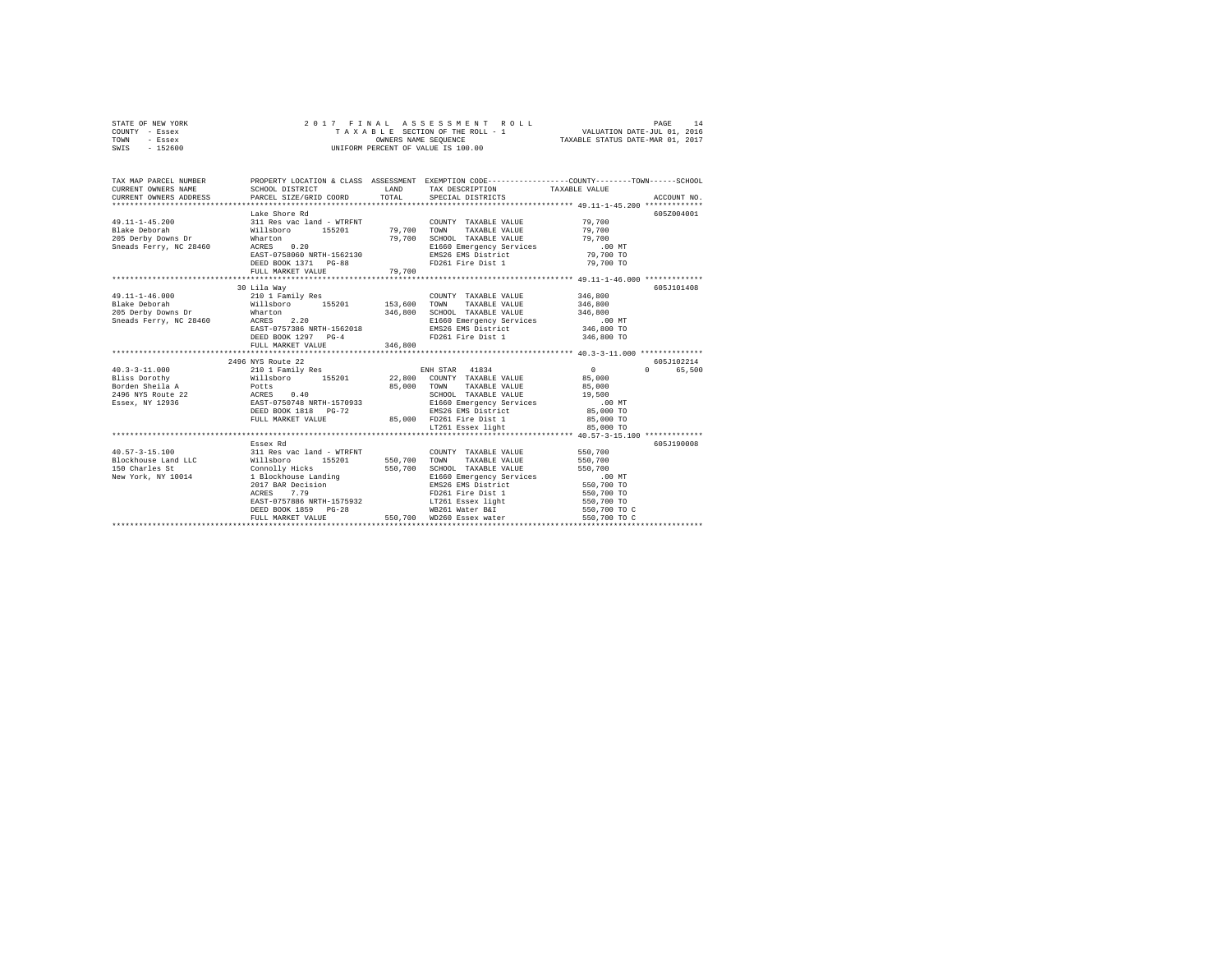| TAX MAP PARCEL NUMBER PROPERTY LOCATION & CLASS ASSESSMENT EXEMPTION CODE--------------COUNTY-------TOWN------SCHOOL<br>CURRENT OWNERS NAME<br>SCHOOL DISTRICT<br>LAND<br>TAX DESCRIPTION<br>TAXABLE VALUE<br>CURRENT OWNERS ADDRESS<br>TOTAL<br>PARCEL SIZE/GRID COORD<br>SPECIAL DISTRICTS<br>ACCOUNT NO.<br>605J103910<br>14 Willett Ln<br>$49.69 - 1 - 12.000$<br>$\sim$ 0<br>$0 \qquad \qquad$<br>210 1 Family Res<br>BAS STAR 41854<br>30,000<br>%118boro 155201<br>Friswell<br>ACRES 0.50<br>EAST-0744175 NRTH-1555283<br>DEED BOOK 1513 PG-78<br>24,000 COUNTY TAXABLE VALUE<br>93,400<br>Bockman Mary<br>Buchanan Andrew N<br>PO Box 274<br>93,400 TOWN TAXABLE VALUE<br>93,400<br>SCHOOL TAXABLE VALUE<br>63,400<br>E1660 Emergency Services<br>Essex, NY 12936<br>$.00$ MT<br>EMS26 EMS District<br>93,400 FD262 Fire Dist 2<br>93,400 TO<br>FULL MARKET VALUE<br>93,400 TO<br>LT262 Whallonsburg light<br>93,400 TO<br>2263 Lake Shore Rd<br>605J103512<br>$40.73 - 5 - 9.000$<br>210 1 Family Res<br>BAS STAR 41854<br>$\sim$ 0<br>$\Omega$<br>30,000<br>Willsboro 155201<br>58,500 COUNTY TAXABLE VALUE<br>Boisen Bruce A<br>257,500<br>Potts<br>1649/278-Sewer Easement<br>ACRES 0.30<br>EAST-0757033 NRTH-1570806<br>257,500<br>Boisen Sharon<br>TOWN TAXABLE VALUE<br>257,500<br>PO Box 201<br>SCHOOL TAXABLE VALUE<br>227,500<br>Essex, NY 12936<br>E1660 Emergency Services<br>$.00$ MT<br>EMS26 EMS District<br>257,500 TO<br>DEED BOOK 1045 PG-308<br>FD261 Fire Dist 1<br>257,500 LT261 Essex light<br>257,500 TO<br>FULL MARKET VALUE<br>257,500 TO<br>SB260 Eessex Sewer Bond<br>257,500 TO C<br>SD260 Essex Sewer Dist<br>257,500 TO<br>WD260 Essex water<br>257,500 TO C<br>38 Burt Way<br>605J101212<br>$49.11 - 1 - 35.000$<br>172,300<br>260 Seasonal res<br>COUNTY TAXABLE VALUE<br>Willsboro 155201<br>Boucher Thomas<br>146,800<br>TOWN<br>TAXABLE VALUE<br>172,300<br>SCHOOL TAXABLE VALUE<br>Boucher Rebecca<br>225 Fane St<br>172,300<br>172,300<br>E1660 Emergency Services<br>$.00$ MT<br>Brooklyn, NY 11231<br>EMS26 EMS District<br>172,300 TO<br>FD261 Fire Dist 1<br>DEED BOOK 1078 PG-179<br>172,300 TO<br>FULL MARKET VALUE<br>172,300<br>605J104309<br>1962 Lake Shore Rd<br>$49.11 - 1 - 22.000$<br>102,700<br>260 Seasonal res - WTRFNT<br>COUNTY TAXABLE VALUE<br>Willsboro 155201<br>91,000 TOWN<br>Boucher Thomas O<br>TAXABLE VALUE<br>102,700<br>Wharton<br>ACRES<br>102,700 SCHOOL TAXABLE VALUE<br>220 Water St Apt 220<br>102,700<br>0.30<br>Brooklyn, NY 11201<br>E1660 Emergency Services<br>$.00$ MT<br>EMS26 EMS District<br>EAST-0758381 NRTH-1563703<br>102,700 TO<br>DEED BOOK 1642 PG-61<br>FD261 Fire Dist 1<br>102,700 TO<br>102,700<br>FULL MARKET VALUE | STATE OF NEW YORK<br>COUNTY - Essex<br>TOWN<br>- Essex<br>SWIS - 152600 | 2017 FINAL | PAGE 15 באפי 1980 PAGE 15 באפי 1980 PAGE 15 באפי 1980 PAGE 15 באפי 1982.<br>TAXABLE SECTION OF THE ROLL - 1 VALUATION DATE-ULL 01, 2016<br>OWNERS NAME SEQUENCE 1 TAXABLE STATUS DATE-MAR 01, 2017<br>UNIFORM PERCENT OF VALUE IS 100.00 |  |
|---------------------------------------------------------------------------------------------------------------------------------------------------------------------------------------------------------------------------------------------------------------------------------------------------------------------------------------------------------------------------------------------------------------------------------------------------------------------------------------------------------------------------------------------------------------------------------------------------------------------------------------------------------------------------------------------------------------------------------------------------------------------------------------------------------------------------------------------------------------------------------------------------------------------------------------------------------------------------------------------------------------------------------------------------------------------------------------------------------------------------------------------------------------------------------------------------------------------------------------------------------------------------------------------------------------------------------------------------------------------------------------------------------------------------------------------------------------------------------------------------------------------------------------------------------------------------------------------------------------------------------------------------------------------------------------------------------------------------------------------------------------------------------------------------------------------------------------------------------------------------------------------------------------------------------------------------------------------------------------------------------------------------------------------------------------------------------------------------------------------------------------------------------------------------------------------------------------------------------------------------------------------------------------------------------------------------------------------------------------------------------------------------------------------------------------------------------------------------------------------------------------------------------------------------------------------------------------------------------------------------------------------------------------------------------------------------------------------------|-------------------------------------------------------------------------|------------|------------------------------------------------------------------------------------------------------------------------------------------------------------------------------------------------------------------------------------------|--|
|                                                                                                                                                                                                                                                                                                                                                                                                                                                                                                                                                                                                                                                                                                                                                                                                                                                                                                                                                                                                                                                                                                                                                                                                                                                                                                                                                                                                                                                                                                                                                                                                                                                                                                                                                                                                                                                                                                                                                                                                                                                                                                                                                                                                                                                                                                                                                                                                                                                                                                                                                                                                                                                                                                                           |                                                                         |            |                                                                                                                                                                                                                                          |  |
|                                                                                                                                                                                                                                                                                                                                                                                                                                                                                                                                                                                                                                                                                                                                                                                                                                                                                                                                                                                                                                                                                                                                                                                                                                                                                                                                                                                                                                                                                                                                                                                                                                                                                                                                                                                                                                                                                                                                                                                                                                                                                                                                                                                                                                                                                                                                                                                                                                                                                                                                                                                                                                                                                                                           |                                                                         |            |                                                                                                                                                                                                                                          |  |
|                                                                                                                                                                                                                                                                                                                                                                                                                                                                                                                                                                                                                                                                                                                                                                                                                                                                                                                                                                                                                                                                                                                                                                                                                                                                                                                                                                                                                                                                                                                                                                                                                                                                                                                                                                                                                                                                                                                                                                                                                                                                                                                                                                                                                                                                                                                                                                                                                                                                                                                                                                                                                                                                                                                           |                                                                         |            |                                                                                                                                                                                                                                          |  |
|                                                                                                                                                                                                                                                                                                                                                                                                                                                                                                                                                                                                                                                                                                                                                                                                                                                                                                                                                                                                                                                                                                                                                                                                                                                                                                                                                                                                                                                                                                                                                                                                                                                                                                                                                                                                                                                                                                                                                                                                                                                                                                                                                                                                                                                                                                                                                                                                                                                                                                                                                                                                                                                                                                                           |                                                                         |            |                                                                                                                                                                                                                                          |  |
|                                                                                                                                                                                                                                                                                                                                                                                                                                                                                                                                                                                                                                                                                                                                                                                                                                                                                                                                                                                                                                                                                                                                                                                                                                                                                                                                                                                                                                                                                                                                                                                                                                                                                                                                                                                                                                                                                                                                                                                                                                                                                                                                                                                                                                                                                                                                                                                                                                                                                                                                                                                                                                                                                                                           |                                                                         |            |                                                                                                                                                                                                                                          |  |
|                                                                                                                                                                                                                                                                                                                                                                                                                                                                                                                                                                                                                                                                                                                                                                                                                                                                                                                                                                                                                                                                                                                                                                                                                                                                                                                                                                                                                                                                                                                                                                                                                                                                                                                                                                                                                                                                                                                                                                                                                                                                                                                                                                                                                                                                                                                                                                                                                                                                                                                                                                                                                                                                                                                           |                                                                         |            |                                                                                                                                                                                                                                          |  |
|                                                                                                                                                                                                                                                                                                                                                                                                                                                                                                                                                                                                                                                                                                                                                                                                                                                                                                                                                                                                                                                                                                                                                                                                                                                                                                                                                                                                                                                                                                                                                                                                                                                                                                                                                                                                                                                                                                                                                                                                                                                                                                                                                                                                                                                                                                                                                                                                                                                                                                                                                                                                                                                                                                                           |                                                                         |            |                                                                                                                                                                                                                                          |  |
|                                                                                                                                                                                                                                                                                                                                                                                                                                                                                                                                                                                                                                                                                                                                                                                                                                                                                                                                                                                                                                                                                                                                                                                                                                                                                                                                                                                                                                                                                                                                                                                                                                                                                                                                                                                                                                                                                                                                                                                                                                                                                                                                                                                                                                                                                                                                                                                                                                                                                                                                                                                                                                                                                                                           |                                                                         |            |                                                                                                                                                                                                                                          |  |
|                                                                                                                                                                                                                                                                                                                                                                                                                                                                                                                                                                                                                                                                                                                                                                                                                                                                                                                                                                                                                                                                                                                                                                                                                                                                                                                                                                                                                                                                                                                                                                                                                                                                                                                                                                                                                                                                                                                                                                                                                                                                                                                                                                                                                                                                                                                                                                                                                                                                                                                                                                                                                                                                                                                           |                                                                         |            |                                                                                                                                                                                                                                          |  |
|                                                                                                                                                                                                                                                                                                                                                                                                                                                                                                                                                                                                                                                                                                                                                                                                                                                                                                                                                                                                                                                                                                                                                                                                                                                                                                                                                                                                                                                                                                                                                                                                                                                                                                                                                                                                                                                                                                                                                                                                                                                                                                                                                                                                                                                                                                                                                                                                                                                                                                                                                                                                                                                                                                                           |                                                                         |            |                                                                                                                                                                                                                                          |  |
|                                                                                                                                                                                                                                                                                                                                                                                                                                                                                                                                                                                                                                                                                                                                                                                                                                                                                                                                                                                                                                                                                                                                                                                                                                                                                                                                                                                                                                                                                                                                                                                                                                                                                                                                                                                                                                                                                                                                                                                                                                                                                                                                                                                                                                                                                                                                                                                                                                                                                                                                                                                                                                                                                                                           |                                                                         |            |                                                                                                                                                                                                                                          |  |
|                                                                                                                                                                                                                                                                                                                                                                                                                                                                                                                                                                                                                                                                                                                                                                                                                                                                                                                                                                                                                                                                                                                                                                                                                                                                                                                                                                                                                                                                                                                                                                                                                                                                                                                                                                                                                                                                                                                                                                                                                                                                                                                                                                                                                                                                                                                                                                                                                                                                                                                                                                                                                                                                                                                           |                                                                         |            |                                                                                                                                                                                                                                          |  |
|                                                                                                                                                                                                                                                                                                                                                                                                                                                                                                                                                                                                                                                                                                                                                                                                                                                                                                                                                                                                                                                                                                                                                                                                                                                                                                                                                                                                                                                                                                                                                                                                                                                                                                                                                                                                                                                                                                                                                                                                                                                                                                                                                                                                                                                                                                                                                                                                                                                                                                                                                                                                                                                                                                                           |                                                                         |            |                                                                                                                                                                                                                                          |  |
|                                                                                                                                                                                                                                                                                                                                                                                                                                                                                                                                                                                                                                                                                                                                                                                                                                                                                                                                                                                                                                                                                                                                                                                                                                                                                                                                                                                                                                                                                                                                                                                                                                                                                                                                                                                                                                                                                                                                                                                                                                                                                                                                                                                                                                                                                                                                                                                                                                                                                                                                                                                                                                                                                                                           |                                                                         |            |                                                                                                                                                                                                                                          |  |
|                                                                                                                                                                                                                                                                                                                                                                                                                                                                                                                                                                                                                                                                                                                                                                                                                                                                                                                                                                                                                                                                                                                                                                                                                                                                                                                                                                                                                                                                                                                                                                                                                                                                                                                                                                                                                                                                                                                                                                                                                                                                                                                                                                                                                                                                                                                                                                                                                                                                                                                                                                                                                                                                                                                           |                                                                         |            |                                                                                                                                                                                                                                          |  |
|                                                                                                                                                                                                                                                                                                                                                                                                                                                                                                                                                                                                                                                                                                                                                                                                                                                                                                                                                                                                                                                                                                                                                                                                                                                                                                                                                                                                                                                                                                                                                                                                                                                                                                                                                                                                                                                                                                                                                                                                                                                                                                                                                                                                                                                                                                                                                                                                                                                                                                                                                                                                                                                                                                                           |                                                                         |            |                                                                                                                                                                                                                                          |  |
|                                                                                                                                                                                                                                                                                                                                                                                                                                                                                                                                                                                                                                                                                                                                                                                                                                                                                                                                                                                                                                                                                                                                                                                                                                                                                                                                                                                                                                                                                                                                                                                                                                                                                                                                                                                                                                                                                                                                                                                                                                                                                                                                                                                                                                                                                                                                                                                                                                                                                                                                                                                                                                                                                                                           |                                                                         |            |                                                                                                                                                                                                                                          |  |
|                                                                                                                                                                                                                                                                                                                                                                                                                                                                                                                                                                                                                                                                                                                                                                                                                                                                                                                                                                                                                                                                                                                                                                                                                                                                                                                                                                                                                                                                                                                                                                                                                                                                                                                                                                                                                                                                                                                                                                                                                                                                                                                                                                                                                                                                                                                                                                                                                                                                                                                                                                                                                                                                                                                           |                                                                         |            |                                                                                                                                                                                                                                          |  |
|                                                                                                                                                                                                                                                                                                                                                                                                                                                                                                                                                                                                                                                                                                                                                                                                                                                                                                                                                                                                                                                                                                                                                                                                                                                                                                                                                                                                                                                                                                                                                                                                                                                                                                                                                                                                                                                                                                                                                                                                                                                                                                                                                                                                                                                                                                                                                                                                                                                                                                                                                                                                                                                                                                                           |                                                                         |            |                                                                                                                                                                                                                                          |  |
|                                                                                                                                                                                                                                                                                                                                                                                                                                                                                                                                                                                                                                                                                                                                                                                                                                                                                                                                                                                                                                                                                                                                                                                                                                                                                                                                                                                                                                                                                                                                                                                                                                                                                                                                                                                                                                                                                                                                                                                                                                                                                                                                                                                                                                                                                                                                                                                                                                                                                                                                                                                                                                                                                                                           |                                                                         |            |                                                                                                                                                                                                                                          |  |
|                                                                                                                                                                                                                                                                                                                                                                                                                                                                                                                                                                                                                                                                                                                                                                                                                                                                                                                                                                                                                                                                                                                                                                                                                                                                                                                                                                                                                                                                                                                                                                                                                                                                                                                                                                                                                                                                                                                                                                                                                                                                                                                                                                                                                                                                                                                                                                                                                                                                                                                                                                                                                                                                                                                           |                                                                         |            |                                                                                                                                                                                                                                          |  |
|                                                                                                                                                                                                                                                                                                                                                                                                                                                                                                                                                                                                                                                                                                                                                                                                                                                                                                                                                                                                                                                                                                                                                                                                                                                                                                                                                                                                                                                                                                                                                                                                                                                                                                                                                                                                                                                                                                                                                                                                                                                                                                                                                                                                                                                                                                                                                                                                                                                                                                                                                                                                                                                                                                                           |                                                                         |            |                                                                                                                                                                                                                                          |  |
|                                                                                                                                                                                                                                                                                                                                                                                                                                                                                                                                                                                                                                                                                                                                                                                                                                                                                                                                                                                                                                                                                                                                                                                                                                                                                                                                                                                                                                                                                                                                                                                                                                                                                                                                                                                                                                                                                                                                                                                                                                                                                                                                                                                                                                                                                                                                                                                                                                                                                                                                                                                                                                                                                                                           |                                                                         |            |                                                                                                                                                                                                                                          |  |
|                                                                                                                                                                                                                                                                                                                                                                                                                                                                                                                                                                                                                                                                                                                                                                                                                                                                                                                                                                                                                                                                                                                                                                                                                                                                                                                                                                                                                                                                                                                                                                                                                                                                                                                                                                                                                                                                                                                                                                                                                                                                                                                                                                                                                                                                                                                                                                                                                                                                                                                                                                                                                                                                                                                           |                                                                         |            |                                                                                                                                                                                                                                          |  |
|                                                                                                                                                                                                                                                                                                                                                                                                                                                                                                                                                                                                                                                                                                                                                                                                                                                                                                                                                                                                                                                                                                                                                                                                                                                                                                                                                                                                                                                                                                                                                                                                                                                                                                                                                                                                                                                                                                                                                                                                                                                                                                                                                                                                                                                                                                                                                                                                                                                                                                                                                                                                                                                                                                                           |                                                                         |            |                                                                                                                                                                                                                                          |  |
|                                                                                                                                                                                                                                                                                                                                                                                                                                                                                                                                                                                                                                                                                                                                                                                                                                                                                                                                                                                                                                                                                                                                                                                                                                                                                                                                                                                                                                                                                                                                                                                                                                                                                                                                                                                                                                                                                                                                                                                                                                                                                                                                                                                                                                                                                                                                                                                                                                                                                                                                                                                                                                                                                                                           |                                                                         |            |                                                                                                                                                                                                                                          |  |
|                                                                                                                                                                                                                                                                                                                                                                                                                                                                                                                                                                                                                                                                                                                                                                                                                                                                                                                                                                                                                                                                                                                                                                                                                                                                                                                                                                                                                                                                                                                                                                                                                                                                                                                                                                                                                                                                                                                                                                                                                                                                                                                                                                                                                                                                                                                                                                                                                                                                                                                                                                                                                                                                                                                           |                                                                         |            |                                                                                                                                                                                                                                          |  |
|                                                                                                                                                                                                                                                                                                                                                                                                                                                                                                                                                                                                                                                                                                                                                                                                                                                                                                                                                                                                                                                                                                                                                                                                                                                                                                                                                                                                                                                                                                                                                                                                                                                                                                                                                                                                                                                                                                                                                                                                                                                                                                                                                                                                                                                                                                                                                                                                                                                                                                                                                                                                                                                                                                                           |                                                                         |            |                                                                                                                                                                                                                                          |  |
|                                                                                                                                                                                                                                                                                                                                                                                                                                                                                                                                                                                                                                                                                                                                                                                                                                                                                                                                                                                                                                                                                                                                                                                                                                                                                                                                                                                                                                                                                                                                                                                                                                                                                                                                                                                                                                                                                                                                                                                                                                                                                                                                                                                                                                                                                                                                                                                                                                                                                                                                                                                                                                                                                                                           |                                                                         |            |                                                                                                                                                                                                                                          |  |
|                                                                                                                                                                                                                                                                                                                                                                                                                                                                                                                                                                                                                                                                                                                                                                                                                                                                                                                                                                                                                                                                                                                                                                                                                                                                                                                                                                                                                                                                                                                                                                                                                                                                                                                                                                                                                                                                                                                                                                                                                                                                                                                                                                                                                                                                                                                                                                                                                                                                                                                                                                                                                                                                                                                           |                                                                         |            |                                                                                                                                                                                                                                          |  |
|                                                                                                                                                                                                                                                                                                                                                                                                                                                                                                                                                                                                                                                                                                                                                                                                                                                                                                                                                                                                                                                                                                                                                                                                                                                                                                                                                                                                                                                                                                                                                                                                                                                                                                                                                                                                                                                                                                                                                                                                                                                                                                                                                                                                                                                                                                                                                                                                                                                                                                                                                                                                                                                                                                                           |                                                                         |            |                                                                                                                                                                                                                                          |  |
|                                                                                                                                                                                                                                                                                                                                                                                                                                                                                                                                                                                                                                                                                                                                                                                                                                                                                                                                                                                                                                                                                                                                                                                                                                                                                                                                                                                                                                                                                                                                                                                                                                                                                                                                                                                                                                                                                                                                                                                                                                                                                                                                                                                                                                                                                                                                                                                                                                                                                                                                                                                                                                                                                                                           |                                                                         |            |                                                                                                                                                                                                                                          |  |
|                                                                                                                                                                                                                                                                                                                                                                                                                                                                                                                                                                                                                                                                                                                                                                                                                                                                                                                                                                                                                                                                                                                                                                                                                                                                                                                                                                                                                                                                                                                                                                                                                                                                                                                                                                                                                                                                                                                                                                                                                                                                                                                                                                                                                                                                                                                                                                                                                                                                                                                                                                                                                                                                                                                           |                                                                         |            |                                                                                                                                                                                                                                          |  |
|                                                                                                                                                                                                                                                                                                                                                                                                                                                                                                                                                                                                                                                                                                                                                                                                                                                                                                                                                                                                                                                                                                                                                                                                                                                                                                                                                                                                                                                                                                                                                                                                                                                                                                                                                                                                                                                                                                                                                                                                                                                                                                                                                                                                                                                                                                                                                                                                                                                                                                                                                                                                                                                                                                                           |                                                                         |            |                                                                                                                                                                                                                                          |  |
|                                                                                                                                                                                                                                                                                                                                                                                                                                                                                                                                                                                                                                                                                                                                                                                                                                                                                                                                                                                                                                                                                                                                                                                                                                                                                                                                                                                                                                                                                                                                                                                                                                                                                                                                                                                                                                                                                                                                                                                                                                                                                                                                                                                                                                                                                                                                                                                                                                                                                                                                                                                                                                                                                                                           |                                                                         |            |                                                                                                                                                                                                                                          |  |
|                                                                                                                                                                                                                                                                                                                                                                                                                                                                                                                                                                                                                                                                                                                                                                                                                                                                                                                                                                                                                                                                                                                                                                                                                                                                                                                                                                                                                                                                                                                                                                                                                                                                                                                                                                                                                                                                                                                                                                                                                                                                                                                                                                                                                                                                                                                                                                                                                                                                                                                                                                                                                                                                                                                           |                                                                         |            |                                                                                                                                                                                                                                          |  |
|                                                                                                                                                                                                                                                                                                                                                                                                                                                                                                                                                                                                                                                                                                                                                                                                                                                                                                                                                                                                                                                                                                                                                                                                                                                                                                                                                                                                                                                                                                                                                                                                                                                                                                                                                                                                                                                                                                                                                                                                                                                                                                                                                                                                                                                                                                                                                                                                                                                                                                                                                                                                                                                                                                                           |                                                                         |            |                                                                                                                                                                                                                                          |  |
|                                                                                                                                                                                                                                                                                                                                                                                                                                                                                                                                                                                                                                                                                                                                                                                                                                                                                                                                                                                                                                                                                                                                                                                                                                                                                                                                                                                                                                                                                                                                                                                                                                                                                                                                                                                                                                                                                                                                                                                                                                                                                                                                                                                                                                                                                                                                                                                                                                                                                                                                                                                                                                                                                                                           |                                                                         |            |                                                                                                                                                                                                                                          |  |
|                                                                                                                                                                                                                                                                                                                                                                                                                                                                                                                                                                                                                                                                                                                                                                                                                                                                                                                                                                                                                                                                                                                                                                                                                                                                                                                                                                                                                                                                                                                                                                                                                                                                                                                                                                                                                                                                                                                                                                                                                                                                                                                                                                                                                                                                                                                                                                                                                                                                                                                                                                                                                                                                                                                           |                                                                         |            |                                                                                                                                                                                                                                          |  |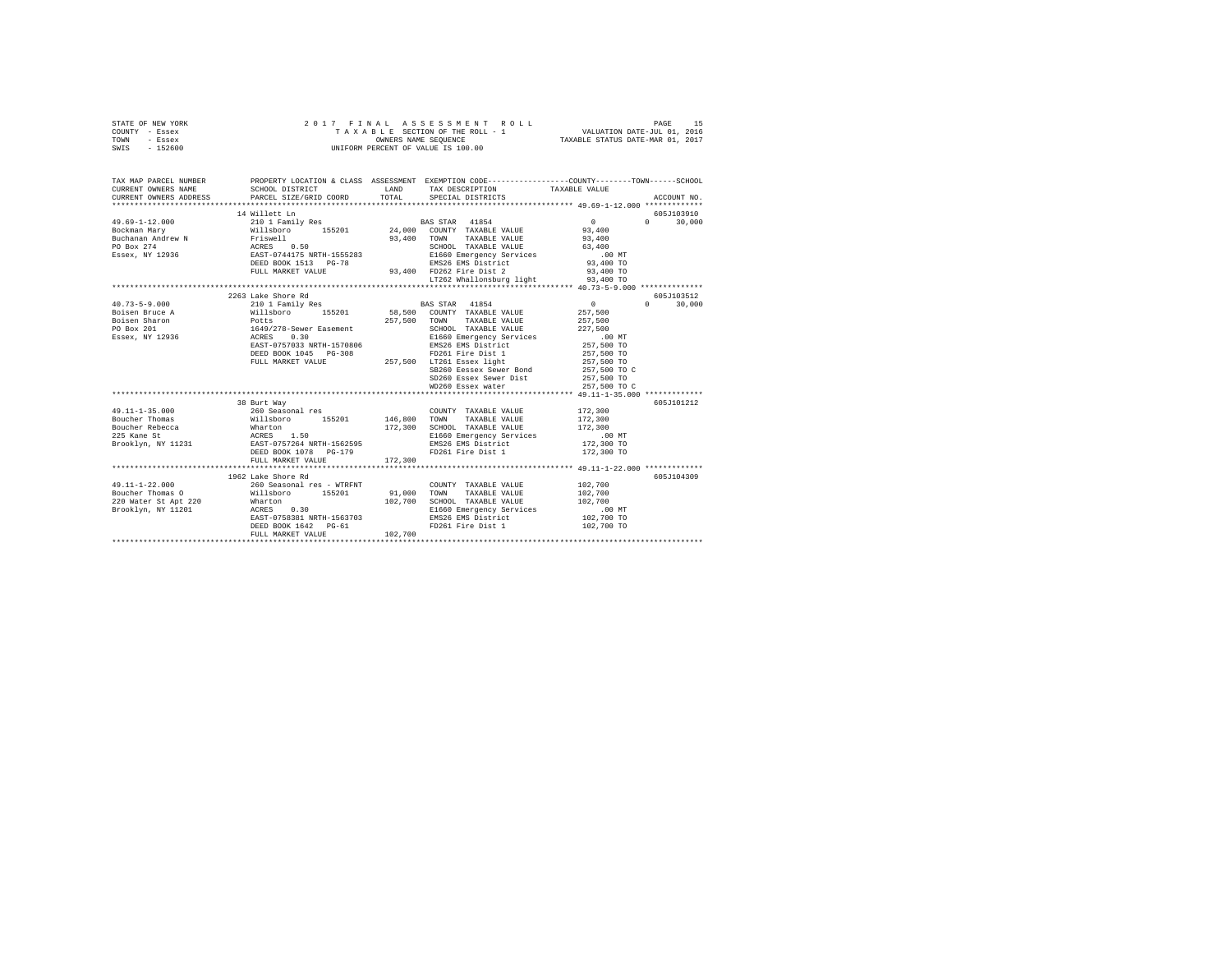| STATE OF NEW YORK<br>COUNTY - Essex<br>TOWN<br>- Essex<br>SWIS - 152600                                                          | 2017 FINAL                                                                                    |         | ASSESSMENT ROLL<br>UNIFORM PERCENT OF VALUE IS 100.00                      |                      | PAGE<br>16  |
|----------------------------------------------------------------------------------------------------------------------------------|-----------------------------------------------------------------------------------------------|---------|----------------------------------------------------------------------------|----------------------|-------------|
| TAX MAP PARCEL NUMBER PROPERTY LOCATION & CLASS ASSESSMENT EXEMPTION CODE--------------COUNTY-------TOWN------SCHOOL             |                                                                                               |         |                                                                            |                      |             |
| CURRENT OWNERS NAME<br>CURRENT OWNERS ADDRESS                                                                                    | SCHOOL DISTRICT<br>PARCEL SIZE/GRID COORD                                                     | TOTAL   | LAND TAX DESCRIPTION TAXABLE VALUE<br>SPECIAL DISTRICTS                    |                      | ACCOUNT NO. |
|                                                                                                                                  |                                                                                               |         |                                                                            |                      |             |
|                                                                                                                                  | Burt Way                                                                                      |         |                                                                            |                      | 605J186001  |
| 49.11-1-34.200                                                                                                                   | 311 Res vac land<br>Willsboro 155201<br>Wharton Patent<br>Bk 946 Pg 312 (Easement)            |         | COUNTY TAXABLE VALUE                                                       |                      |             |
| Boucher Thomas O Jr                                                                                                              |                                                                                               |         | COUNTY TAXABLE VALUE<br>1,000 TOWN TAXABLE VALUE                           | $1,000$<br>$1,000$   |             |
| 225 Kane St                                                                                                                      |                                                                                               |         | 1,000 SCHOOL TAXABLE VALUE                                                 | 1,000                |             |
| Brooklyn, NY 11231                                                                                                               |                                                                                               |         | E1660 Emergency Services                                                   | $.00$ MT             |             |
|                                                                                                                                  | ACRES 0.47                                                                                    |         | EMS26 EMS District                                                         | 1,000 TO             |             |
|                                                                                                                                  | EAST-0757524 NRTH-1562620 FD261 Fire Dist 1                                                   |         |                                                                            | 1,000 TO             |             |
|                                                                                                                                  | DEED BOOK 1084 PG-10                                                                          |         |                                                                            |                      |             |
|                                                                                                                                  | FULL MARKET VALUE                                                                             | 1,000   |                                                                            |                      |             |
|                                                                                                                                  |                                                                                               |         |                                                                            |                      |             |
|                                                                                                                                  | 150 Alden Rd                                                                                  |         |                                                                            |                      | 605J197011  |
| $48.3 - 1 - 22.200$                                                                                                              | 210 1 Family Res                                                                              |         | ENH STAR 41834                                                             | $\sim$ 0             | 0 65,500    |
| Boyle Nancy<br>150 Alden Rd                                                                                                      | Westport 155001 39,700 COUNTY TAXABLE VALUE<br>35 Taylor & Kimball 131,200 TOWN TAXABLE VALUE |         |                                                                            | 131,200              |             |
| Westport, NY 12993                                                                                                               | 10ac Deed                                                                                     |         | SCHOOL TAXABLE VALUE                                                       | 131,200<br>65,700    |             |
|                                                                                                                                  | 10ac Deed<br>ACRES 8.70                                                                       |         | E1660 Emergency Services                                                   | $.00$ MT             |             |
|                                                                                                                                  |                                                                                               |         | EAST-0727356 NRTH-1552502 EMS26 EMS District                               | 131,200 TO           |             |
|                                                                                                                                  | DEED BOOK 1127 PG-250                                                                         |         | FD262 Fire Dist 2                                                          | 131,200 TO           |             |
|                                                                                                                                  | FULL MARKET VALUE 131,200                                                                     |         |                                                                            |                      |             |
|                                                                                                                                  |                                                                                               |         |                                                                            |                      |             |
|                                                                                                                                  | 17 Derby Way                                                                                  |         |                                                                            |                      | 605J101901  |
| 49.11-1-39.000                                                                                                                   |                                                                                               |         | COUNTY TAXABLE VALUE                                                       | 174,100              |             |
| Brady Peter C<br>513 Fichee Rd                                                                                                   | - - - - - -<br>260 Seasonal res<br>Willsboro - 155201<br>Wharton                              |         | 128,900 TOWN TAXABLE VALUE                                                 | 174,100              |             |
|                                                                                                                                  | Wharton<br>ACRES 0.60                                                                         |         | 174.100 SCHOOL TAXABLE VALUE                                               | 174,100              |             |
| Charlotte, VT 05445                                                                                                              |                                                                                               |         | E1660 Emergency Services<br>E1660 Emergency services<br>EMS26 EMS District | $.00$ MT             |             |
|                                                                                                                                  | EAST-0757676 NRTH-1562519                                                                     |         |                                                                            | 174,100 TO           |             |
|                                                                                                                                  | DEED BOOK 1182 PG-108                                                                         |         | FD261 Fire Dist 1                                                          | 174,100 TO           |             |
|                                                                                                                                  | FULL MARKET VALUE                                                                             | 174,100 |                                                                            |                      |             |
|                                                                                                                                  | Block House Rd                                                                                |         |                                                                            |                      | 605J100707  |
| $40.3 - 2 - 6.000$                                                                                                               | 321 Abandoned ag                                                                              |         | COUNTY TAXABLE VALUE                                                       | 101,200              |             |
|                                                                                                                                  |                                                                                               |         | TOWN TAXABLE VALUE                                                         | 101,200              |             |
|                                                                                                                                  |                                                                                               |         | SCHOOL TAXABLE VALUE                                                       | 101,200              |             |
| Priori Parms LP Millsboro 155201 101,200<br>Braidlea Farms LP Millsboro 155201 101,200<br>Bethesda, MD 20874 ACRES 86.00 101,200 |                                                                                               |         | E1660 Emergency Services                                                   |                      |             |
|                                                                                                                                  | EAST-0753384 NRTH-1575725                                                                     |         | EMS26 EMS District                                                         | 00 MT.<br>101,200 TO |             |
|                                                                                                                                  | DEED BOOK 1755 PG-76                                                                          |         | FD261 Fire Dist 1                                                          | 101,200 TO           |             |
|                                                                                                                                  | DEED BOOK 1755 PG-76 FD261 Fire Dist 1<br>FULL MARKET VALUE 101,200 LT261 Essex light         |         |                                                                            | 101,200 TO           |             |
|                                                                                                                                  |                                                                                               |         | WB261 Water B&I                                                            | 101,200 TO C         |             |
|                                                                                                                                  |                                                                                               |         | WD260 Essex water                                                          | 101,200 TO C         |             |
|                                                                                                                                  |                                                                                               |         |                                                                            |                      |             |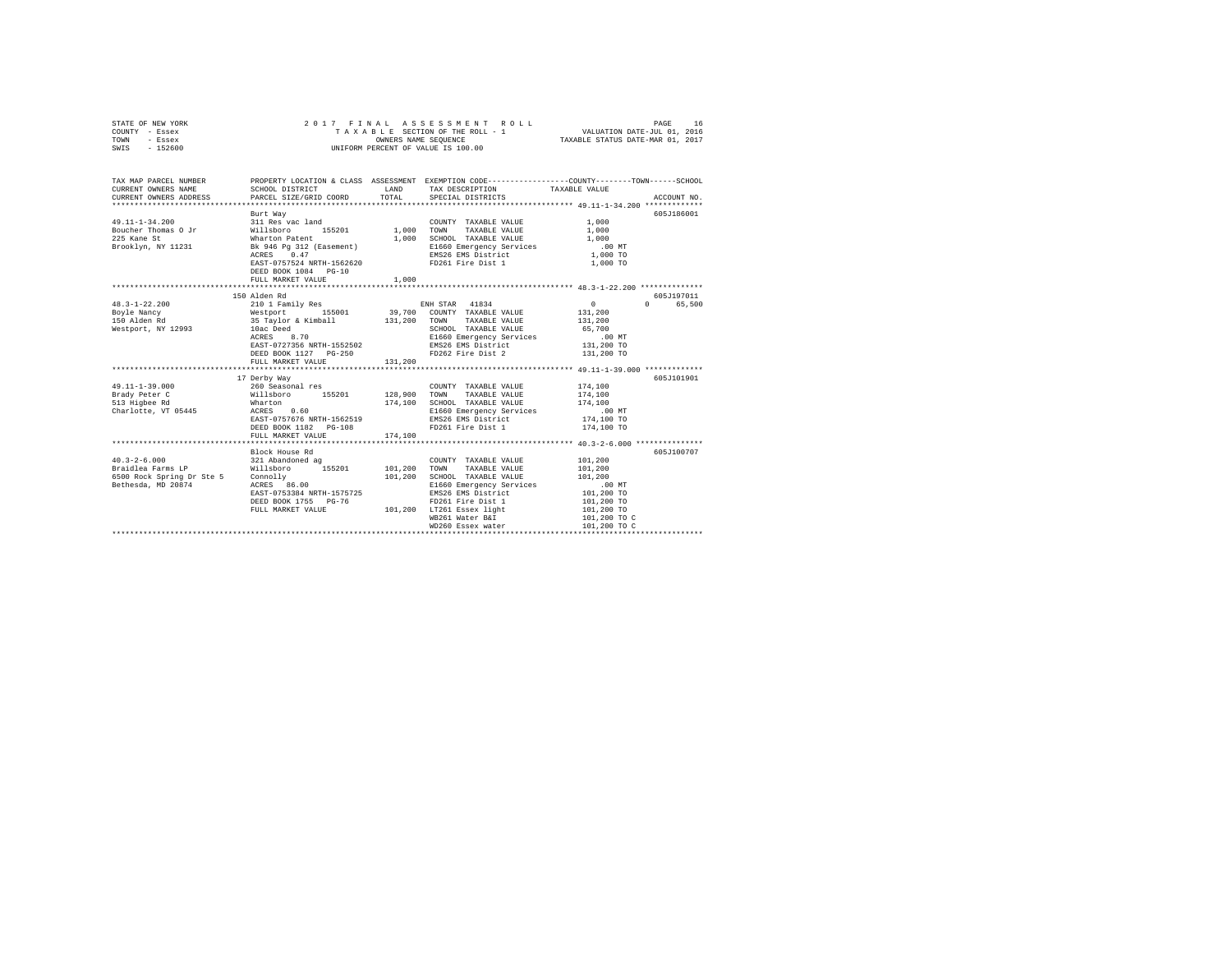| STATE OF NEW YORK | 2017 FINAL ASSESSMENT ROLL         | PAGE                             |
|-------------------|------------------------------------|----------------------------------|
| COUNTY - Essex    | TAXABLE SECTION OF THE ROLL - 1    | VALUATION DATE-JUL 01, 2016      |
| TOWN<br>- Essex   | OWNERS NAME SEOUENCE               | TAXABLE STATUS DATE-MAR 01, 2017 |
| - 152600<br>SWIS  | UNIFORM PERCENT OF VALUE IS 100.00 |                                  |

| TAX MAP PARCEL NUMBER<br>CURRENT OWNERS NAME<br>CURRENT OWNERS ADDRESS              | SCHOOL DISTRICT<br>PARCEL SIZE/GRID COORD                                                                     | LAND<br>TOTAL | PROPERTY LOCATION & CLASS ASSESSMENT EXEMPTION CODE----------------COUNTY-------TOWN-----SCHOOL<br>TAX DESCRIPTION TAXABLE VALUE<br>SPECIAL DISTRICTS      |                                                                                                         | ACCOUNT NO.                    |
|-------------------------------------------------------------------------------------|---------------------------------------------------------------------------------------------------------------|---------------|------------------------------------------------------------------------------------------------------------------------------------------------------------|---------------------------------------------------------------------------------------------------------|--------------------------------|
| $48.1 - 1 - 26.000$<br>Bridge Anthony J Jr<br>Simpson John Sr                       | Daniels Rd<br>910 Priv forest<br>Westport 155001 39,100                                                       | 62,000        | COUNTY TAXABLE VALUE<br>TOWN<br>TAXABLE VALUE<br>SCHOOL TAXABLE VALUE                                                                                      | 62,000<br>62,000<br>62,000                                                                              | 605J100815                     |
| 231 North St<br>Plymouth, CT 06782                                                  | 7 Platt Rogers<br>ACRES 50.00<br>EAST-0728631 NRTH-1562410<br>DEED BOOK 1300 PG-9<br>FULL MARKET VALUE        | 62,000        | E1660 Emergency Services<br>EMS26 EMS District<br>FD262 Fire Dist 2                                                                                        | .00MT<br>62,000 TO<br>62,000 TO                                                                         |                                |
| $49.1 - 1 - 19.220$<br>Bridge Laura                                                 | bg efbbiM<br>105 Vac farmland<br>155201<br>Willsboro                                                          | 58,700        | COUNTY TAXABLE VALUE<br>TOWN<br>TAXABLE VALUE                                                                                                              | 58,700<br>58,700                                                                                        | 6057006003                     |
| Bridge Scott<br>166 Middle Rd<br>Essex, NY 12936                                    | Wharton<br>ACRES 52.32<br>EAST-0750741 NRTH-1562865<br>DEED BOOK 1468 PG-24                                   | 58,700        | SCHOOL TAXABLE VALUE<br>E1660 Emergency Services<br>EMS26 EMS District<br>FD261 Fire Dist 1                                                                | 58,700<br>.00 MT<br>58,700 TO<br>58,700 TO                                                              |                                |
| MAY BE SUBJECT TO PAYMENT<br>UNDER AGDIST LAW TIL 2017                              | FULL MARKET VALUE<br>166 Middle Rd                                                                            | 58,700        |                                                                                                                                                            |                                                                                                         | 605J103209                     |
| $49.1 - 1 - 18.000$<br>Bridge Scott W<br>Essex, NY 12936                            | 241 Rural res&ag<br>Willsboro<br>DEED BOOK 1410  PG-231                                                       |               | 7658ag 765201 vETWAR CTS 2010<br>1957 105,000 AG DIST C<br>264,000 BAS STAR 41854<br>COUNTY TAXABLE VALUE<br>TOWN<br>TAXABLE VALUE<br>SCHOOL TAXABLE VALUE | 15,000<br>15,000<br>$38,437$ $38,437$ $38,437$<br>$\sim$ 0<br>$\sim$ 0<br>210,563<br>210,563<br>180.563 | 15,000<br>30,000               |
| MAY BE SUBJECT TO PAYMENT<br>UNDER AGDIST LAW TIL 2021                              | FULL MARKET VALUE                                                                                             |               | 264,000 E1660 Emergency Services<br>EMS26 EMS District<br>FD261 Fire Dist 1                                                                                | $.00$ MT<br>264,000 TO<br>264,000 TO                                                                    |                                |
| $39.4 - 1 - 40.002$<br>Bridge Steven A<br>Essex, NY 12936 EAST-0741405 NRTH-1570544 | 2324 Jersey St<br>210 1 Family Res<br>Willsboro 155201 22,000 BAS STAR 41854<br>0.33<br>DEED BOOK 1139 PG-202 |               | VETWAR CTS 41120<br>142,800 COUNTY TAXABLE VALUE<br>TAXABLE VALUE<br>TOWN<br>SCHOOL TAXABLE VALUE<br>E1660 Emergency Services                              | 15,000<br>15,000<br>$\Omega$<br>$\Omega$<br>127,800<br>127,800<br>97,800<br>$.00$ MT                    | 605J104514<br>15,000<br>30,000 |
|                                                                                     | FULL MARKET VALUE                                                                                             |               | 142,800 EMS26 EMS District<br>FD262 Fire Dist 2                                                                                                            | 142,800 TO<br>142,800 TO                                                                                |                                |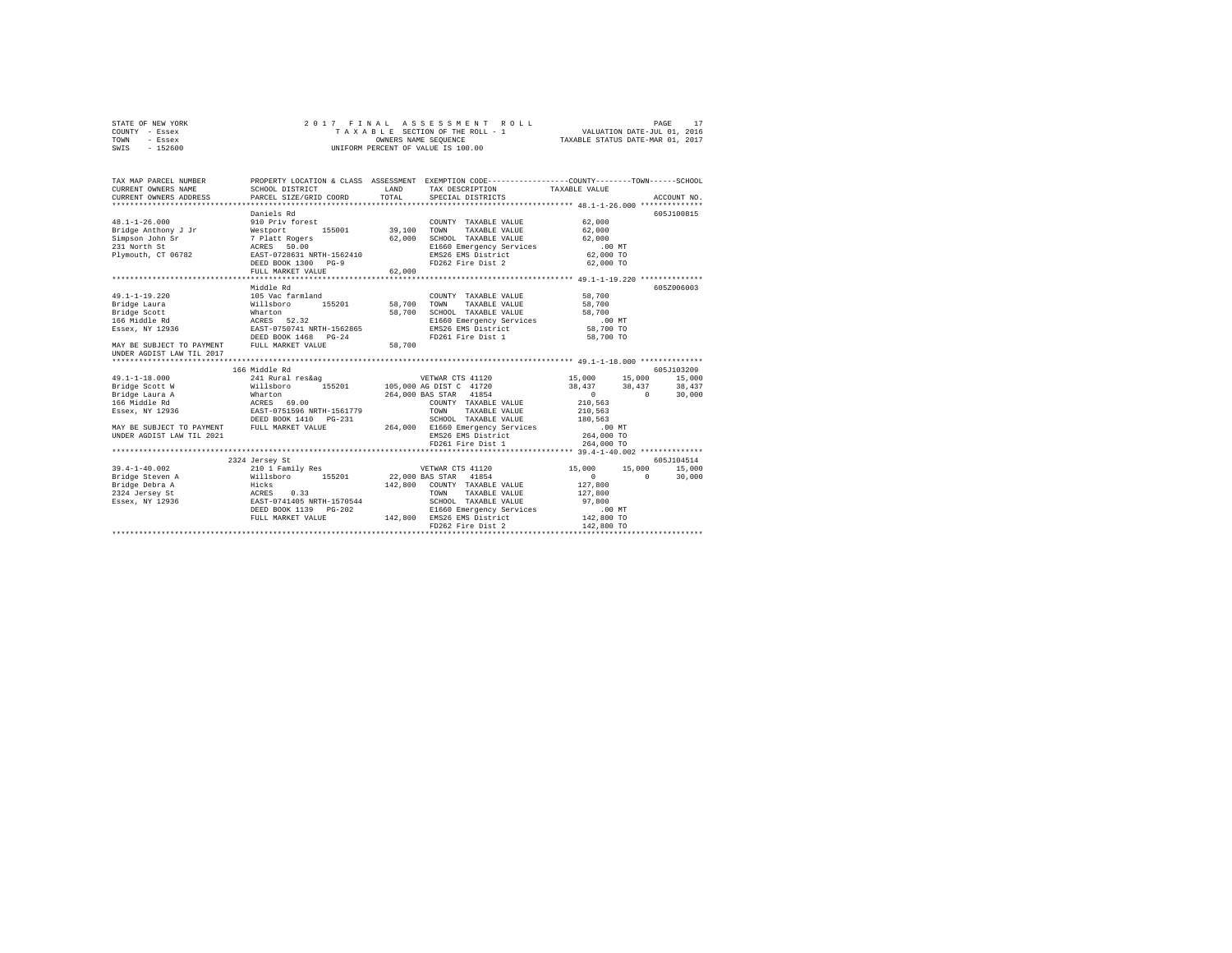| STATE OF NEW YORK | 2017 FINAL ASSESSMENT ROLL         | 18<br>PAGE                       |
|-------------------|------------------------------------|----------------------------------|
| COUNTY - Essex    | TAXABLE SECTION OF THE ROLL - 1    | VALUATION DATE-JUL 01, 2016      |
| TOWN<br>- Essex   | OWNERS NAME SEOUENCE               | TAXABLE STATUS DATE-MAR 01, 2017 |
| - 152600<br>SWIS  | UNIFORM PERCENT OF VALUE IS 100.00 |                                  |

| TAX MAP PARCEL NUMBER<br>CURRENT OWNERS NAME<br>CURRENT OWNERS ADDRESS                                                                                 | SCHOOL DISTRICT<br>PARCEL SIZE/GRID COORD                              | LAND<br>TOTAL | TAX DESCRIPTION<br>SPECIAL DISTRICTS                                | PROPERTY LOCATION & CLASS ASSESSMENT EXEMPTION CODE---------------COUNTY-------TOWN-----SCHOOL<br>TAXABLE VALUE | ACCOUNT NO. |
|--------------------------------------------------------------------------------------------------------------------------------------------------------|------------------------------------------------------------------------|---------------|---------------------------------------------------------------------|-----------------------------------------------------------------------------------------------------------------|-------------|
|                                                                                                                                                        |                                                                        |               |                                                                     |                                                                                                                 |             |
|                                                                                                                                                        | 77 Alden Rd                                                            |               |                                                                     |                                                                                                                 | 605Z001006  |
|                                                                                                                                                        |                                                                        |               |                                                                     | $\sim$ 0<br>$\Omega$                                                                                            | 65,500      |
|                                                                                                                                                        |                                                                        |               |                                                                     | 220,300                                                                                                         |             |
|                                                                                                                                                        |                                                                        |               |                                                                     |                                                                                                                 |             |
|                                                                                                                                                        |                                                                        |               |                                                                     | 220,300<br>154,800                                                                                              |             |
|                                                                                                                                                        |                                                                        |               |                                                                     |                                                                                                                 |             |
|                                                                                                                                                        |                                                                        |               |                                                                     | 00 MT.<br>220,300 TO                                                                                            |             |
|                                                                                                                                                        | FULL MARKET VALUE 220,300 FD262 Fire Dist 2                            |               |                                                                     | 220,300 TO                                                                                                      |             |
|                                                                                                                                                        |                                                                        |               |                                                                     |                                                                                                                 |             |
|                                                                                                                                                        | 236 Christian Rd                                                       |               |                                                                     |                                                                                                                 | 605J186004  |
| $49.1 - 1 - 27.300$                                                                                                                                    | 260 Seasonal res                                                       |               | AG DIST C 41720                                                     | 12,722 12,722 12,722                                                                                            |             |
| Brink Frederick                                                                                                                                        | Willsboro 155201 53,800 COUNTY TAXABLE VALUE                           |               |                                                                     | 65,578                                                                                                          |             |
|                                                                                                                                                        |                                                                        |               | 78,300 TOWN TAXABLE VALUE                                           | 65,578                                                                                                          |             |
|                                                                                                                                                        |                                                                        |               | SCHOOL TAXABLE VALUE                                                | 65,578                                                                                                          |             |
|                                                                                                                                                        |                                                                        |               | E1660 Emergency Services<br>EMS26 EMS District                      | $.00$ MT<br>00 MT.<br>78,300 TO                                                                                 |             |
|                                                                                                                                                        |                                                                        |               |                                                                     |                                                                                                                 |             |
| Brink Elise Mharton<br>15 Glover Sq = ACRES 30.56<br>Marblehead, MA 01945 = EAST-0747483 NRTH-1558844<br>MAY BE SUBJECT TO PAYMENT = FULL MARKET VALUE |                                                                        |               | 78,300 FD261 Fire Dist 1                                            | 78,300 TO                                                                                                       |             |
| UNDER AGDIST LAW TIL 2021                                                                                                                              |                                                                        |               |                                                                     |                                                                                                                 |             |
|                                                                                                                                                        |                                                                        |               |                                                                     |                                                                                                                 | 605Z014005  |
| $39.4 - 1 - 5.222$                                                                                                                                     | 2201 Jersey St                                                         |               | COUNTY TAXABLE VALUE 58,100                                         |                                                                                                                 |             |
|                                                                                                                                                        |                                                                        |               |                                                                     | 58,100                                                                                                          |             |
| Brody Stuart<br>PO Box 127                                                                                                                             |                                                                        |               | 58,100 SCHOOL TAXABLE VALUE                                         | 58,100                                                                                                          |             |
| Essex, NY 12936                                                                                                                                        |                                                                        |               |                                                                     | $.00$ MT                                                                                                        |             |
|                                                                                                                                                        |                                                                        |               | E1660 Emergency Services<br>EMS26 EMS District                      | 58,100 TO                                                                                                       |             |
|                                                                                                                                                        | DEED BOOK 1170 PG-52                                                   |               | FD262 Fire Dist 2                                                   | 58,100 TO                                                                                                       |             |
|                                                                                                                                                        | FULL MARKET VALUE                                                      | 58,100        |                                                                     |                                                                                                                 |             |
|                                                                                                                                                        |                                                                        |               |                                                                     |                                                                                                                 |             |
|                                                                                                                                                        | 168 Brookfield Rd                                                      |               |                                                                     |                                                                                                                 | 605J103105  |
|                                                                                                                                                        |                                                                        |               |                                                                     | $\Omega$                                                                                                        | 30,000      |
|                                                                                                                                                        |                                                                        |               |                                                                     |                                                                                                                 |             |
|                                                                                                                                                        |                                                                        |               |                                                                     |                                                                                                                 |             |
|                                                                                                                                                        |                                                                        |               |                                                                     |                                                                                                                 |             |
|                                                                                                                                                        |                                                                        |               |                                                                     |                                                                                                                 |             |
|                                                                                                                                                        |                                                                        |               |                                                                     |                                                                                                                 |             |
|                                                                                                                                                        | FULL MARKET VALUE                                                      |               | 71,400 FD262 Fire Dist 2                                            | 71,400 TO                                                                                                       |             |
|                                                                                                                                                        |                                                                        |               |                                                                     |                                                                                                                 |             |
|                                                                                                                                                        | Jersey St                                                              |               |                                                                     |                                                                                                                 | 605Z005002  |
| $39.3 - 1 - 11.120$                                                                                                                                    | 314 Rural vac<10<br>Willsboro 155201<br>Brookfield<br>1759/92 L Use to |               | COUNTY TAXABLE VALUE 27,000                                         |                                                                                                                 |             |
| Brown Randy S                                                                                                                                          |                                                                        |               | 27,000 TOWN TAXABLE VALUE                                           | 27,000                                                                                                          |             |
| 121 Miller St                                                                                                                                          |                                                                        |               | 27,000 SCHOOL TAXABLE VALUE                                         | 27,000                                                                                                          |             |
| Plattsburgh, NY 12901                                                                                                                                  |                                                                        |               | E1660 Emergency Services<br>EMS26 EMS District<br>FD262 Fire Dist 2 | .00 MT                                                                                                          |             |
|                                                                                                                                                        | John D Simmons<br>ACRES 8.00                                           |               |                                                                     | 27,000 TO                                                                                                       |             |
|                                                                                                                                                        | EAST-0728630 NRTH-1572195                                              |               |                                                                     | 27,000 TO                                                                                                       |             |
|                                                                                                                                                        | DEED BOOK 1759 PG-92                                                   |               |                                                                     |                                                                                                                 |             |
|                                                                                                                                                        | FULL MARKET VALUE                                                      | 27,000        |                                                                     |                                                                                                                 |             |
|                                                                                                                                                        |                                                                        |               |                                                                     |                                                                                                                 |             |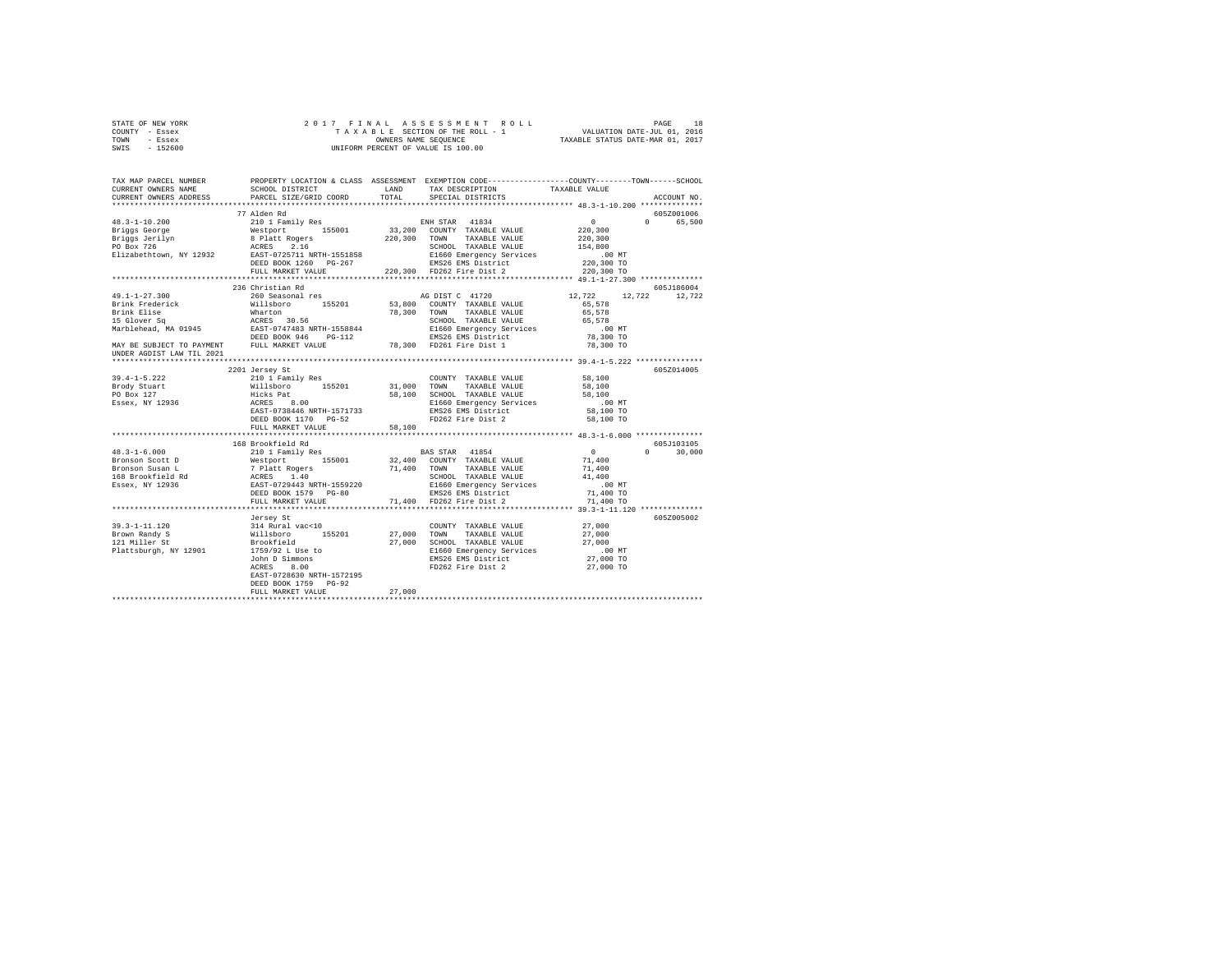| STATE OF NEW YORK | 2017 FINAL ASSESSMENT ROLL         | 19<br>PAGE                       |
|-------------------|------------------------------------|----------------------------------|
| COUNTY - Essex    | TAXABLE SECTION OF THE ROLL - 1    | VALUATION DATE-JUL 01, 2016      |
| TOWN<br>- Essex   | OWNERS NAME SEOUENCE               | TAXABLE STATUS DATE-MAR 01, 2017 |
| - 152600<br>SWIS  | UNIFORM PERCENT OF VALUE IS 100.00 |                                  |

| TAX MAP PARCEL NUMBER                                                                                                                                                                                                                                                                                                                                                                                                                  | PROPERTY LOCATION & CLASS ASSESSMENT EXEMPTION CODE---------------COUNTY-------TOWN-----SCHOOL |                                                                                                                                                                                                                                                                                                                                                                                                                                                   |                        |             |
|----------------------------------------------------------------------------------------------------------------------------------------------------------------------------------------------------------------------------------------------------------------------------------------------------------------------------------------------------------------------------------------------------------------------------------------|------------------------------------------------------------------------------------------------|---------------------------------------------------------------------------------------------------------------------------------------------------------------------------------------------------------------------------------------------------------------------------------------------------------------------------------------------------------------------------------------------------------------------------------------------------|------------------------|-------------|
| CURRENT OWNERS ADDRESS PARCEL SIZE/GRID COORD TOTAL SPECIAL DISTRICTS                                                                                                                                                                                                                                                                                                                                                                  |                                                                                                |                                                                                                                                                                                                                                                                                                                                                                                                                                                   |                        | ACCOUNT NO. |
|                                                                                                                                                                                                                                                                                                                                                                                                                                        |                                                                                                |                                                                                                                                                                                                                                                                                                                                                                                                                                                   |                        | 605J174004  |
|                                                                                                                                                                                                                                                                                                                                                                                                                                        |                                                                                                |                                                                                                                                                                                                                                                                                                                                                                                                                                                   | 6,225 6,225 6,225      |             |
|                                                                                                                                                                                                                                                                                                                                                                                                                                        |                                                                                                |                                                                                                                                                                                                                                                                                                                                                                                                                                                   |                        |             |
|                                                                                                                                                                                                                                                                                                                                                                                                                                        |                                                                                                |                                                                                                                                                                                                                                                                                                                                                                                                                                                   | $0$ 0 18,675<br>18,675 |             |
|                                                                                                                                                                                                                                                                                                                                                                                                                                        |                                                                                                |                                                                                                                                                                                                                                                                                                                                                                                                                                                   |                        |             |
|                                                                                                                                                                                                                                                                                                                                                                                                                                        |                                                                                                |                                                                                                                                                                                                                                                                                                                                                                                                                                                   |                        |             |
|                                                                                                                                                                                                                                                                                                                                                                                                                                        |                                                                                                |                                                                                                                                                                                                                                                                                                                                                                                                                                                   |                        |             |
|                                                                                                                                                                                                                                                                                                                                                                                                                                        |                                                                                                |                                                                                                                                                                                                                                                                                                                                                                                                                                                   |                        |             |
|                                                                                                                                                                                                                                                                                                                                                                                                                                        |                                                                                                |                                                                                                                                                                                                                                                                                                                                                                                                                                                   |                        |             |
|                                                                                                                                                                                                                                                                                                                                                                                                                                        | FULL MARKET VALUE 24,900                                                                       |                                                                                                                                                                                                                                                                                                                                                                                                                                                   |                        |             |
|                                                                                                                                                                                                                                                                                                                                                                                                                                        |                                                                                                |                                                                                                                                                                                                                                                                                                                                                                                                                                                   |                        |             |
| $\begin{tabular}{l c c c c} \multicolumn{3}{c}{40.73--1-5.000} & \multicolumn{3}{c}{2726 NTS} \multicolumn{3}{c}{N26 NTS} & \multicolumn{3}{c}{COUNITY} & TAXABLE VALUE & 166,500 \\ \multicolumn{3}{c}{Brown} & \multicolumn{3}{c}{N201} & Tami1y Res & \multicolumn{3}{c}{COUNITY} & TAXABLE VALUE & 166,500 \\ \multicolumn{3}{c}{Brown} & \multicolumn{3}{c}{N211} & \multicolumn{3}{c}{M111} \end{tabular} & \multicolumn{3}{c}{$ | 2726 NYS Route 22                                                                              |                                                                                                                                                                                                                                                                                                                                                                                                                                                   |                        | 605J102511  |
|                                                                                                                                                                                                                                                                                                                                                                                                                                        |                                                                                                |                                                                                                                                                                                                                                                                                                                                                                                                                                                   |                        |             |
|                                                                                                                                                                                                                                                                                                                                                                                                                                        |                                                                                                |                                                                                                                                                                                                                                                                                                                                                                                                                                                   |                        |             |
|                                                                                                                                                                                                                                                                                                                                                                                                                                        |                                                                                                |                                                                                                                                                                                                                                                                                                                                                                                                                                                   |                        |             |
|                                                                                                                                                                                                                                                                                                                                                                                                                                        |                                                                                                |                                                                                                                                                                                                                                                                                                                                                                                                                                                   |                        |             |
|                                                                                                                                                                                                                                                                                                                                                                                                                                        |                                                                                                |                                                                                                                                                                                                                                                                                                                                                                                                                                                   |                        |             |
|                                                                                                                                                                                                                                                                                                                                                                                                                                        |                                                                                                |                                                                                                                                                                                                                                                                                                                                                                                                                                                   |                        |             |
|                                                                                                                                                                                                                                                                                                                                                                                                                                        |                                                                                                |                                                                                                                                                                                                                                                                                                                                                                                                                                                   |                        |             |
|                                                                                                                                                                                                                                                                                                                                                                                                                                        |                                                                                                |                                                                                                                                                                                                                                                                                                                                                                                                                                                   |                        |             |
|                                                                                                                                                                                                                                                                                                                                                                                                                                        |                                                                                                | WD260 Essex water                                                                                                                                                                                                                                                                                                                                                                                                                                 | 166,500 TO C           |             |
|                                                                                                                                                                                                                                                                                                                                                                                                                                        |                                                                                                |                                                                                                                                                                                                                                                                                                                                                                                                                                                   |                        |             |
|                                                                                                                                                                                                                                                                                                                                                                                                                                        | 39 Elm St                                                                                      |                                                                                                                                                                                                                                                                                                                                                                                                                                                   |                        | 605J102507  |
| $\begin{tabular}{l c c c c c} \multicolumn{3}{c c c c} \multicolumn{3}{c c c} \multicolumn{3}{c c c} \multicolumn{3}{c c c} \multicolumn{3}{c c c} \multicolumn{3}{c c c} \multicolumn{3}{c c c} \multicolumn{3}{c c c} \multicolumn{3}{c c c} \multicolumn{3}{c c c} \multicolumn{3}{c c c} \multicolumn{3}{c c c} \multicolumn{3}{c c c} \multicolumn{3}{c c c} \multicolumn{3}{c c c} \multicolumn{$                                |                                                                                                |                                                                                                                                                                                                                                                                                                                                                                                                                                                   |                        |             |
|                                                                                                                                                                                                                                                                                                                                                                                                                                        |                                                                                                |                                                                                                                                                                                                                                                                                                                                                                                                                                                   |                        |             |
|                                                                                                                                                                                                                                                                                                                                                                                                                                        |                                                                                                |                                                                                                                                                                                                                                                                                                                                                                                                                                                   |                        |             |
|                                                                                                                                                                                                                                                                                                                                                                                                                                        |                                                                                                |                                                                                                                                                                                                                                                                                                                                                                                                                                                   |                        |             |
|                                                                                                                                                                                                                                                                                                                                                                                                                                        |                                                                                                |                                                                                                                                                                                                                                                                                                                                                                                                                                                   |                        |             |
|                                                                                                                                                                                                                                                                                                                                                                                                                                        |                                                                                                |                                                                                                                                                                                                                                                                                                                                                                                                                                                   |                        |             |
|                                                                                                                                                                                                                                                                                                                                                                                                                                        |                                                                                                |                                                                                                                                                                                                                                                                                                                                                                                                                                                   |                        |             |
|                                                                                                                                                                                                                                                                                                                                                                                                                                        |                                                                                                |                                                                                                                                                                                                                                                                                                                                                                                                                                                   |                        |             |
|                                                                                                                                                                                                                                                                                                                                                                                                                                        |                                                                                                | $\begin{tabular}{llllll} \texttt{SD260 Essex} & \texttt{Sewer} & \texttt{Dist} & & \texttt{148,300 TO} \\ \texttt{WD260 Essex water} & & & \texttt{148,300 TO C} \end{tabular}$                                                                                                                                                                                                                                                                   |                        |             |
|                                                                                                                                                                                                                                                                                                                                                                                                                                        |                                                                                                |                                                                                                                                                                                                                                                                                                                                                                                                                                                   |                        |             |
|                                                                                                                                                                                                                                                                                                                                                                                                                                        | 533 Angier Hill Rd                                                                             |                                                                                                                                                                                                                                                                                                                                                                                                                                                   |                        | 605J198001  |
| $58.1 - 2 - 1.000$                                                                                                                                                                                                                                                                                                                                                                                                                     |                                                                                                | $\begin{tabular}{lllllllll} \multicolumn{2}{c}{\textbf{COUNTY}} & \textbf{TAXABLE VALUE} & & & 163,900 \\ \multicolumn{2}{c}{\textbf{TOWN}} & \textbf{TAXABLE VALUE} & & 163,900 \\ \multicolumn{2}{c}{\textbf{TOWN}} & \textbf{TAXABLE VALUE} & & & 163,900 \\ \multicolumn{2}{c}{\textbf{TOWN}} & \textbf{TAXABLE VALUE} & & & 163,900 \\ \multicolumn{2}{c}{\textbf{TOWN}} & \textbf{SUSY} & \textbf{SUSY} & \textbf{SUSY} & \textbf{SUSY} \\$ |                        |             |
|                                                                                                                                                                                                                                                                                                                                                                                                                                        |                                                                                                |                                                                                                                                                                                                                                                                                                                                                                                                                                                   |                        |             |
|                                                                                                                                                                                                                                                                                                                                                                                                                                        |                                                                                                |                                                                                                                                                                                                                                                                                                                                                                                                                                                   |                        |             |
|                                                                                                                                                                                                                                                                                                                                                                                                                                        |                                                                                                |                                                                                                                                                                                                                                                                                                                                                                                                                                                   |                        |             |
|                                                                                                                                                                                                                                                                                                                                                                                                                                        |                                                                                                |                                                                                                                                                                                                                                                                                                                                                                                                                                                   |                        |             |
|                                                                                                                                                                                                                                                                                                                                                                                                                                        |                                                                                                |                                                                                                                                                                                                                                                                                                                                                                                                                                                   |                        |             |
|                                                                                                                                                                                                                                                                                                                                                                                                                                        |                                                                                                |                                                                                                                                                                                                                                                                                                                                                                                                                                                   |                        |             |
|                                                                                                                                                                                                                                                                                                                                                                                                                                        |                                                                                                |                                                                                                                                                                                                                                                                                                                                                                                                                                                   |                        |             |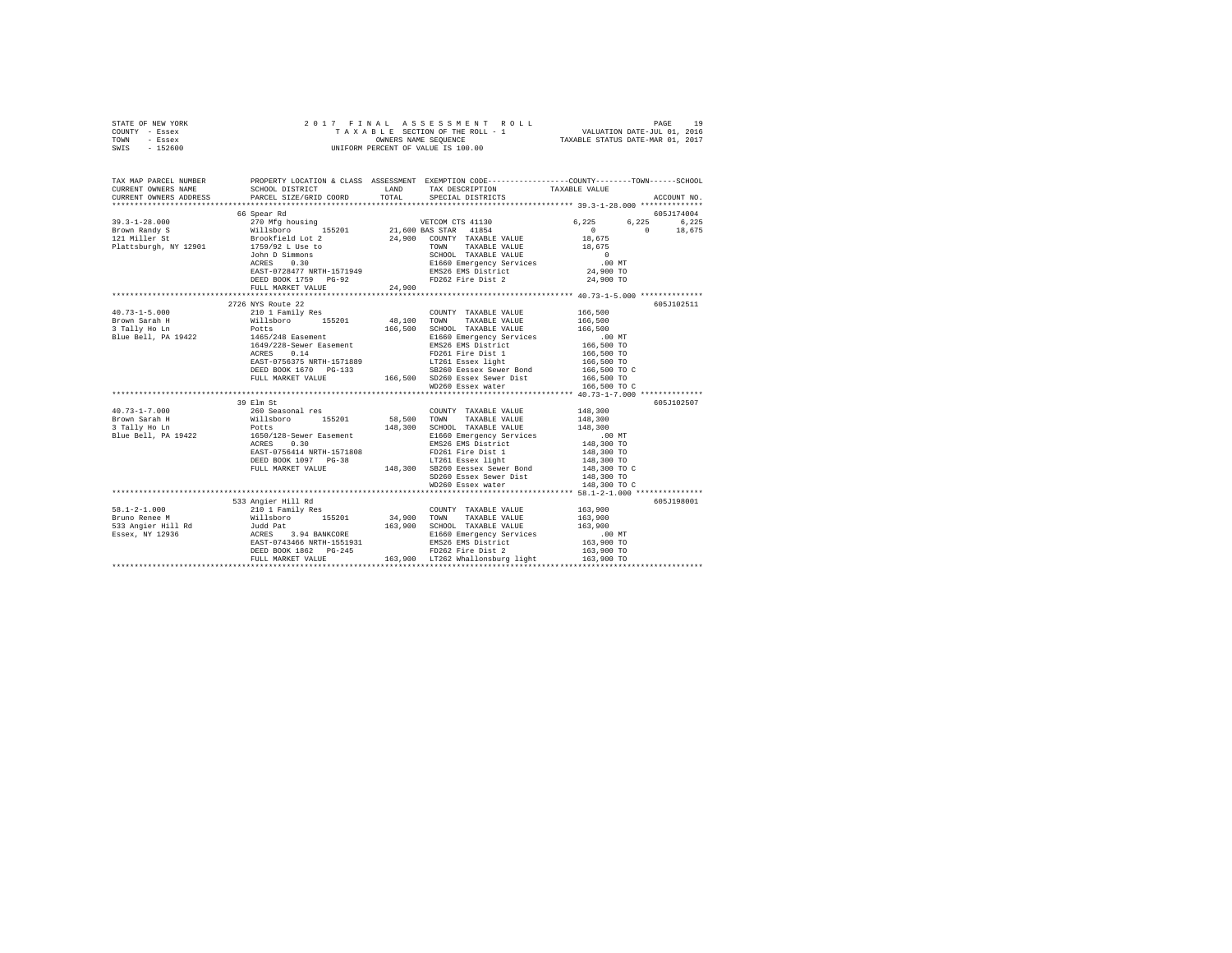|      | STATE OF NEW YORK |  |  | 2017 FINAL ASSESSMENT ROLL         | PAGE                             | 20 |
|------|-------------------|--|--|------------------------------------|----------------------------------|----|
|      | COUNTY - Essex    |  |  | TAXABLE SECTION OF THE ROLL - 1    | VALUATION DATE-JUL 01, 2016      |    |
| TOWN | - Essex           |  |  | OWNERS NAME SEOUENCE               | TAXABLE STATUS DATE-MAR 01, 2017 |    |
| SWIS | $-152600$         |  |  | UNIFORM PERCENT OF VALUE IS 100.00 |                                  |    |

| Byron Jodi M | 10 Tuttle Way                                                                                                                                                                                                                                                                                                                                                                                                              |         |                                                                                                                                  |                              | 605J101305                  |
|--------------|----------------------------------------------------------------------------------------------------------------------------------------------------------------------------------------------------------------------------------------------------------------------------------------------------------------------------------------------------------------------------------------------------------------------------|---------|----------------------------------------------------------------------------------------------------------------------------------|------------------------------|-----------------------------|
|              | 2854 Essex Rd<br>$\begin{tabular}{l c c c c} \multicolumn{1}{c}{\textbf{45.3, 600}} & \multicolumn{1}{c}{2854} & \multicolumn{1}{c}{2854} & \multicolumn{1}{c}{2854} & \multicolumn{1}{c}{2854} & \multicolumn{1}{c}{2854} & \multicolumn{1}{c}{2854} & \multicolumn{1}{c}{2854} & \multicolumn{1}{c}{2854} & \multicolumn{1}{c}{2854} & \multicolumn{1}{c}{2854} & \multicolumn{1}{c}{2854} & \multicolumn{1}{c}{2854} &$ |         |                                                                                                                                  | 453,600 TO C<br>453,600 TO C | 605J176012                  |
|              | 77 Leaning Rd<br>EAST-0739651 NRTH-1562069<br>DEED BOOK 1340 PG-196<br>FULL MARKET VALUE                                                                                                                                                                                                                                                                                                                                   | 209,800 | COUNTY TAXABLE VALUE 209,800<br>E1660 Emergency Services .00 MT<br>EMS26 EMS District 209,800 TO<br>FD262 Fire Dist 2 209,800 TO | 209,800<br>209,800           | 605J100614                  |
|              | 306 School St                                                                                                                                                                                                                                                                                                                                                                                                              |         | SD260 Essex Sewer Dist 201,400 TO<br>WD260 Essex water 201,400 TO                                                                | 201,400 TO C                 | 605J104114<br>$0 \t 30,000$ |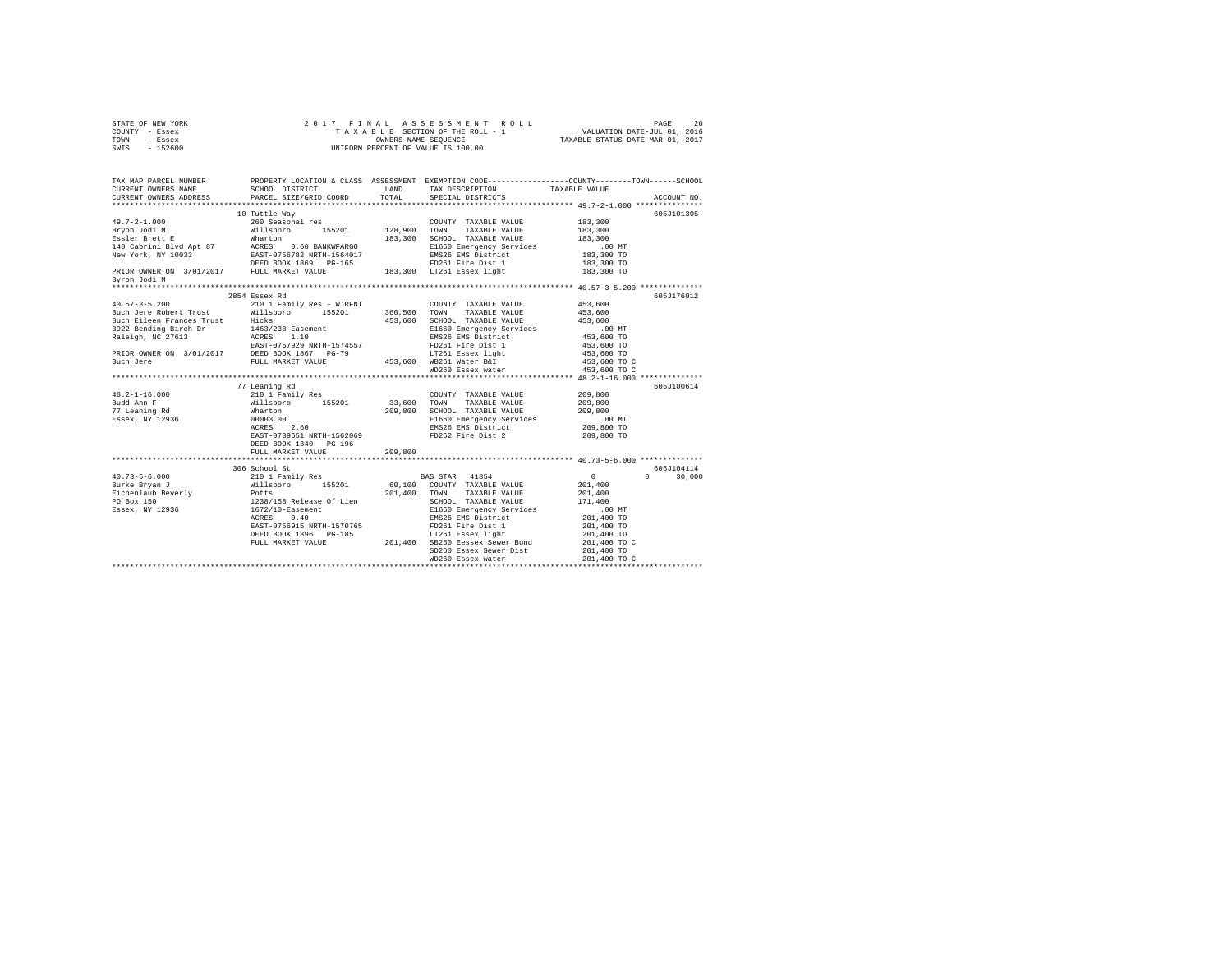|      | STATE OF NEW YORK |  |  | 2017 FINAL ASSESSMENT ROLL         | PAGE                             |  |
|------|-------------------|--|--|------------------------------------|----------------------------------|--|
|      | COUNTY - Essex    |  |  | TAXABLE SECTION OF THE ROLL - 1    | VALUATION DATE-JUL 01, 2016      |  |
| TOWN | - Essex           |  |  | OWNERS NAME SEOUENCE               | TAXABLE STATUS DATE-MAR 01, 2017 |  |
| SWIS | - 152600          |  |  | UNIFORM PERCENT OF VALUE IS 100.00 |                                  |  |

| TAX MAP PARCEL NUMBER<br>CURRENT OWNERS NAME<br>CURRENT OWNERS ADDRESS                                                                                                                                                                                                                                                                        | SCHOOL DISTRICT TAND TAX DESCRIPTION<br>PARCEL SIZE/GRID COORD | TOTAL | PROPERTY LOCATION & CLASS ASSESSMENT EXEMPTION CODE---------------COUNTY-------TOWN------SCHOOL<br>SPECIAL DISTRICTS                                                                                           | TAXABLE VALUE                   | ACCOUNT NO.        |
|-----------------------------------------------------------------------------------------------------------------------------------------------------------------------------------------------------------------------------------------------------------------------------------------------------------------------------------------------|----------------------------------------------------------------|-------|----------------------------------------------------------------------------------------------------------------------------------------------------------------------------------------------------------------|---------------------------------|--------------------|
|                                                                                                                                                                                                                                                                                                                                               |                                                                |       |                                                                                                                                                                                                                |                                 |                    |
|                                                                                                                                                                                                                                                                                                                                               | School St                                                      |       |                                                                                                                                                                                                                |                                 | 605J104201         |
|                                                                                                                                                                                                                                                                                                                                               |                                                                |       |                                                                                                                                                                                                                |                                 |                    |
|                                                                                                                                                                                                                                                                                                                                               |                                                                |       |                                                                                                                                                                                                                |                                 |                    |
|                                                                                                                                                                                                                                                                                                                                               |                                                                |       |                                                                                                                                                                                                                |                                 |                    |
|                                                                                                                                                                                                                                                                                                                                               |                                                                |       |                                                                                                                                                                                                                |                                 |                    |
|                                                                                                                                                                                                                                                                                                                                               |                                                                |       |                                                                                                                                                                                                                |                                 |                    |
|                                                                                                                                                                                                                                                                                                                                               |                                                                |       | ACRES 0.10 FD261 Fire Dist 1<br>EAST-0756979 NRTH-1570861 LT261 Essex light                                                                                                                                    | 45,500 TO<br>45,500 TO          |                    |
|                                                                                                                                                                                                                                                                                                                                               |                                                                |       |                                                                                                                                                                                                                |                                 |                    |
|                                                                                                                                                                                                                                                                                                                                               | DEED BOOK 1396 PG-185                                          |       | 3-185 SB260 Eessex Sewer Bond<br>45,500 SD260 Essex Sewer Dist                                                                                                                                                 | 45,500 TO C<br>45,500 TO        |                    |
|                                                                                                                                                                                                                                                                                                                                               | FULL MARKET VALUE                                              |       |                                                                                                                                                                                                                |                                 |                    |
|                                                                                                                                                                                                                                                                                                                                               |                                                                |       | WD260 Essex water                                                                                                                                                                                              | 45,500 TO C                     |                    |
|                                                                                                                                                                                                                                                                                                                                               |                                                                |       |                                                                                                                                                                                                                |                                 |                    |
| $\begin{tabular}{l c c c c} \multicolumn{3}{c}{49.69-2-3.000} & $92$ &\multicolumn{3}{c}{2011~Pamily~Res}} & $818$ &\multicolumn{3}{c}{2011~Pamily~Res}} & $183.900$ & $101.98$ &\multicolumn{3}{c}{2011~Pamily~Res}} & $183.900$ & $101.98$ &\multicolumn{3}{c}{2011~Pamily~Res}} & $189.900$ & $189.900$ & $189.900$ & $189.900$ & $189.90$ | 892 Whallons Bay Rd                                            |       |                                                                                                                                                                                                                |                                 | 605J104405         |
|                                                                                                                                                                                                                                                                                                                                               |                                                                |       |                                                                                                                                                                                                                |                                 | $\Omega$<br>65,500 |
|                                                                                                                                                                                                                                                                                                                                               |                                                                |       |                                                                                                                                                                                                                |                                 |                    |
|                                                                                                                                                                                                                                                                                                                                               |                                                                |       |                                                                                                                                                                                                                |                                 |                    |
|                                                                                                                                                                                                                                                                                                                                               |                                                                |       |                                                                                                                                                                                                                |                                 |                    |
|                                                                                                                                                                                                                                                                                                                                               |                                                                |       |                                                                                                                                                                                                                | 124,400<br>00 MT.<br>189,900 TO |                    |
|                                                                                                                                                                                                                                                                                                                                               |                                                                |       |                                                                                                                                                                                                                |                                 |                    |
|                                                                                                                                                                                                                                                                                                                                               |                                                                |       |                                                                                                                                                                                                                | 189,900 TO                      |                    |
|                                                                                                                                                                                                                                                                                                                                               |                                                                |       | LT262 Whallonsburg light                                                                                                                                                                                       | 189,900 TO                      |                    |
|                                                                                                                                                                                                                                                                                                                                               | Main St                                                        |       |                                                                                                                                                                                                                |                                 | 605J100304         |
|                                                                                                                                                                                                                                                                                                                                               |                                                                |       | COUNTY TAXABLE VALUE 52,700                                                                                                                                                                                    |                                 |                    |
|                                                                                                                                                                                                                                                                                                                                               |                                                                |       |                                                                                                                                                                                                                | 52,700                          |                    |
|                                                                                                                                                                                                                                                                                                                                               |                                                                |       | 52,700 SCHOOL TAXABLE VALUE                                                                                                                                                                                    | 52,700                          |                    |
|                                                                                                                                                                                                                                                                                                                                               |                                                                |       |                                                                                                                                                                                                                |                                 |                    |
|                                                                                                                                                                                                                                                                                                                                               |                                                                |       | E1660 Emergency Services .00 MT<br>EMS26 EMS District 52,700 TO                                                                                                                                                |                                 |                    |
|                                                                                                                                                                                                                                                                                                                                               |                                                                |       |                                                                                                                                                                                                                | 52,700 TO                       |                    |
|                                                                                                                                                                                                                                                                                                                                               |                                                                |       | EAST-0756917 NRTH-1571086<br>DEED BOOK 1276 PG-182<br>FULL MARKET VALUE 96-182 52,700 SB260 Eesex Sewer Bond                                                                                                   |                                 |                    |
|                                                                                                                                                                                                                                                                                                                                               |                                                                |       |                                                                                                                                                                                                                | 52,700 TO<br>52,700 TO C        |                    |
|                                                                                                                                                                                                                                                                                                                                               |                                                                |       | SD260 Essex Sewer Dist 52,700 TO                                                                                                                                                                               |                                 |                    |
|                                                                                                                                                                                                                                                                                                                                               |                                                                |       | WD260 Essex water                                                                                                                                                                                              | 52,700 TO C                     |                    |
|                                                                                                                                                                                                                                                                                                                                               |                                                                |       | *********************************** 40.73-4-9.000 *************                                                                                                                                                |                                 |                    |
|                                                                                                                                                                                                                                                                                                                                               | 2273 Main St                                                   |       |                                                                                                                                                                                                                |                                 | 605J100303         |
|                                                                                                                                                                                                                                                                                                                                               |                                                                |       | COUNTY TAXABLE VALUE                                                                                                                                                                                           | $2\,3\,0$ , $5\,0\,0$           |                    |
| 40.73-4-9.000<br>Burley Robert A                                                                                                                                                                                                                                                                                                              | 210 1 Family Res<br>Willsboro 155201                           |       |                                                                                                                                                                                                                | 230,500                         |                    |
|                                                                                                                                                                                                                                                                                                                                               |                                                                |       |                                                                                                                                                                                                                |                                 |                    |
|                                                                                                                                                                                                                                                                                                                                               |                                                                |       |                                                                                                                                                                                                                |                                 |                    |
|                                                                                                                                                                                                                                                                                                                                               |                                                                |       | Notional American Control of Marshall (1992)<br>E1660 Emergency Services<br>E1660 Emergency Services<br>FD261 Fire Dist 1 230,500 TO<br>17261 Essex light 230,500 TO C<br>SB260 Eessex Sewer Bond 230,500 TO C |                                 |                    |
|                                                                                                                                                                                                                                                                                                                                               |                                                                |       |                                                                                                                                                                                                                |                                 |                    |
|                                                                                                                                                                                                                                                                                                                                               |                                                                |       |                                                                                                                                                                                                                |                                 |                    |
|                                                                                                                                                                                                                                                                                                                                               |                                                                |       |                                                                                                                                                                                                                |                                 |                    |
|                                                                                                                                                                                                                                                                                                                                               |                                                                |       |                                                                                                                                                                                                                | 230,500 TO                      |                    |
| Furley Robert A<br>Burley Robert A<br>Burley Robert A<br>Burley Robert A<br>Burley Robert A<br>Burley Robert A<br>1651/284-Sewer Easement<br>Raitsfield, VT 05673<br>230,500 EMS26 EMS District<br>EMS26 EMS District<br>FULL MARKET VALUE<br>FULL M                                                                                          |                                                                |       |                                                                                                                                                                                                                |                                 |                    |
|                                                                                                                                                                                                                                                                                                                                               |                                                                |       |                                                                                                                                                                                                                |                                 |                    |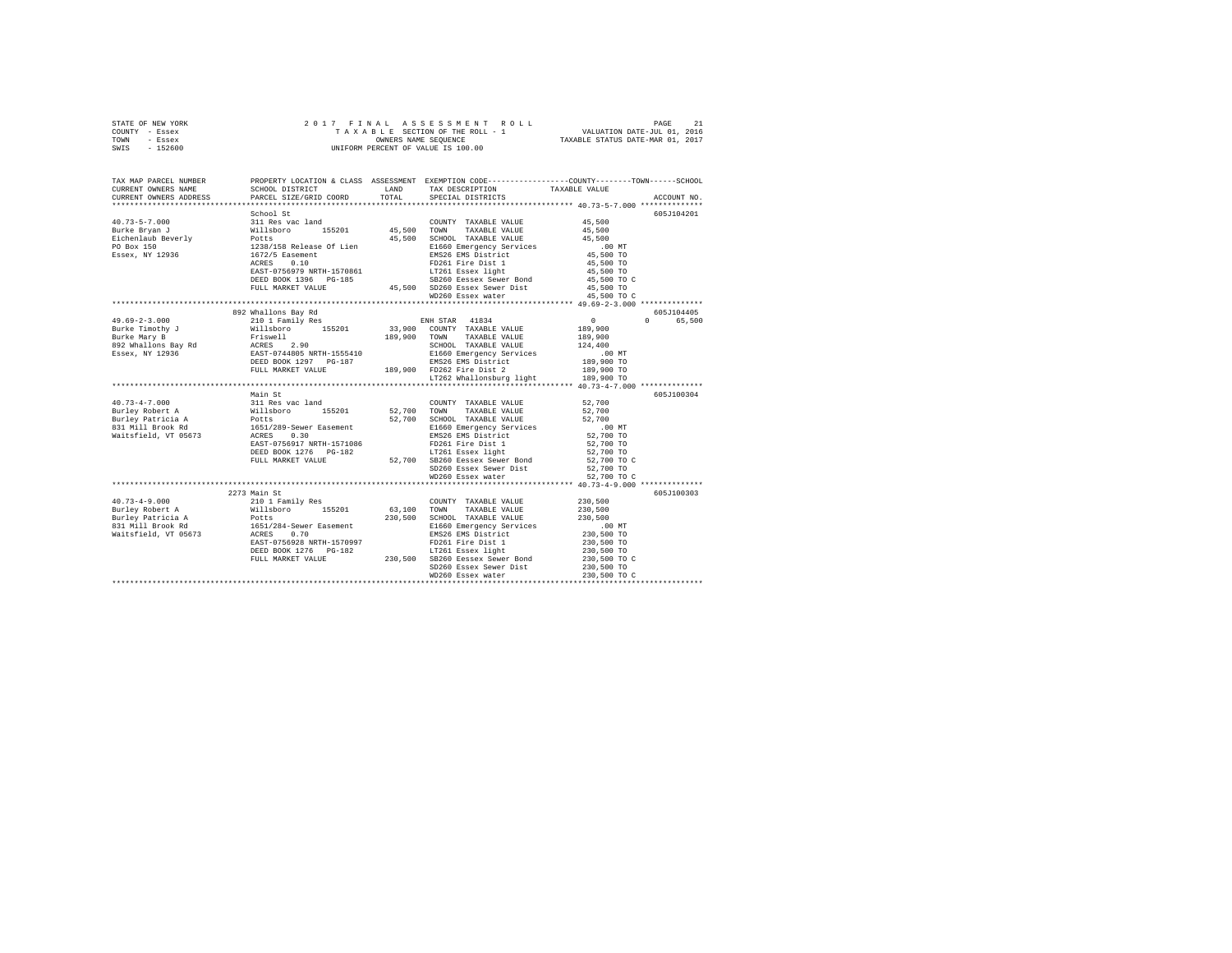| STATE OF NEW YORK | 2017 FINAL ASSESSMENT ROLL         | 22<br>PAGE                       |
|-------------------|------------------------------------|----------------------------------|
| COUNTY - Essex    | TAXABLE SECTION OF THE ROLL - 1    | VALUATION DATE-JUL 01, 2016      |
| TOWN<br>- Essex   | OWNERS NAME SEOUENCE               | TAXABLE STATUS DATE-MAR 01, 2017 |
| - 152600<br>SWIS  | UNIFORM PERCENT OF VALUE IS 100.00 |                                  |

| TAX MAP PARCEL NUMBER<br>CURRENT OWNERS NAME<br>CURRENT OWNERS ADDRESS | SCHOOL DISTRICT<br>PARCEL SIZE/GRID COORD                                                                                                                                                              | LAND<br>TOTAL | TAX DESCRIPTION<br>SPECIAL DISTRICTS                                                                                                                                                                                 | PROPERTY LOCATION & CLASS ASSESSMENT EXEMPTION CODE---------------COUNTY-------TOWN-----SCHOOL<br>TAXABLE VALUE<br>ACCOUNT NO. |
|------------------------------------------------------------------------|--------------------------------------------------------------------------------------------------------------------------------------------------------------------------------------------------------|---------------|----------------------------------------------------------------------------------------------------------------------------------------------------------------------------------------------------------------------|--------------------------------------------------------------------------------------------------------------------------------|
|                                                                        |                                                                                                                                                                                                        |               |                                                                                                                                                                                                                      |                                                                                                                                |
|                                                                        | 2270 Main St                                                                                                                                                                                           |               |                                                                                                                                                                                                                      | 605J101307                                                                                                                     |
| $40.73 - 6 - 6.100$                                                    | 421 Restaurant - WTRFNT                                                                                                                                                                                |               | COUNTY TAXABLE VALUE                                                                                                                                                                                                 | 204,900                                                                                                                        |
| Burley Robert A Trust                                                  | Willsboro 155201                                                                                                                                                                                       | 82,600 TOWN   | TAXABLE VALUE                                                                                                                                                                                                        | 204,900                                                                                                                        |
|                                                                        |                                                                                                                                                                                                        | 204,900       | SCHOOL TAXABLE VALUE                                                                                                                                                                                                 | 204,900                                                                                                                        |
| 831 Mill Brook Rd                                                      | 1606/310-Easement<br>673 1651/280-Sewer Easement                                                                                                                                                       |               | E1660 Emergency Services<br>EMS26 EMS District                                                                                                                                                                       | .00 MT                                                                                                                         |
| Waittsfield, VT 05673                                                  |                                                                                                                                                                                                        |               |                                                                                                                                                                                                                      | 204,900 TO                                                                                                                     |
|                                                                        | 0.50<br>ACRES                                                                                                                                                                                          |               | FD261 Fire Dist 1                                                                                                                                                                                                    | 204,900 TO                                                                                                                     |
|                                                                        |                                                                                                                                                                                                        |               | RAST-0757280 NRTH-1570989 - 2022<br>204,900 TO 204,900 TO 204,900 SD260 RESERVER 204,900 TO 2050 BORD 204,900 TO 204,900 TO 204,900 TO 204,900 TO<br>204,900 SD260 ESSEX Sewer Dist 204,900 TO 204,900 TO 204,900 TO |                                                                                                                                |
|                                                                        |                                                                                                                                                                                                        |               |                                                                                                                                                                                                                      | 204,900 TO C                                                                                                                   |
|                                                                        |                                                                                                                                                                                                        |               |                                                                                                                                                                                                                      |                                                                                                                                |
|                                                                        |                                                                                                                                                                                                        |               | WD260 Essex water                                                                                                                                                                                                    | 204,900 TO C                                                                                                                   |
|                                                                        |                                                                                                                                                                                                        |               |                                                                                                                                                                                                                      |                                                                                                                                |
|                                                                        | 2291 Jersey St                                                                                                                                                                                         |               |                                                                                                                                                                                                                      | 605J103602                                                                                                                     |
| $39.4 - 1 - 5.100$                                                     | 270 Mfg housing                                                                                                                                                                                        |               | COUNTY TAXABLE VALUE                                                                                                                                                                                                 | 56,500                                                                                                                         |
|                                                                        | Burt Robert H 6,500 Willsboro 155201 36,700 TOWN TAXABLE VALUE 56,500                                                                                                                                  |               |                                                                                                                                                                                                                      |                                                                                                                                |
|                                                                        |                                                                                                                                                                                                        |               |                                                                                                                                                                                                                      | 56,500                                                                                                                         |
|                                                                        |                                                                                                                                                                                                        |               | 56,500 SCHOOL TAXABLE VALUE<br>E1660 Emergency Services<br>EMS26 EMS District                                                                                                                                        | $.00$ MT                                                                                                                       |
|                                                                        |                                                                                                                                                                                                        |               |                                                                                                                                                                                                                      | 56,500 TO                                                                                                                      |
|                                                                        | EAST-0740765 NRTH-1571438                                                                                                                                                                              |               | FD262 Fire Dist 2                                                                                                                                                                                                    | 56,500 TO                                                                                                                      |
|                                                                        | DEED BOOK 1688 PG-241                                                                                                                                                                                  |               |                                                                                                                                                                                                                      |                                                                                                                                |
|                                                                        | FULL MARKET VALUE                                                                                                                                                                                      | 56,500        |                                                                                                                                                                                                                      |                                                                                                                                |
|                                                                        |                                                                                                                                                                                                        |               |                                                                                                                                                                                                                      |                                                                                                                                |
|                                                                        | 13 Derby Way                                                                                                                                                                                           |               |                                                                                                                                                                                                                      | 605J102513                                                                                                                     |
| 49.11-1-42.000                                                         | 260 Seasonal res - WTRFNT                                                                                                                                                                              |               | COUNTY TAXABLE VALUE                                                                                                                                                                                                 | 289,000                                                                                                                        |
| The company of the company<br>Cammack Ann                              | Willsboro 155201 206,000 TOWN TAXABLE VALUE                                                                                                                                                            |               |                                                                                                                                                                                                                      | 289,000                                                                                                                        |
| 520 12th St S Apt 1117 Wharton                                         | Wharton<br>ACRES 1.20                                                                                                                                                                                  | 289,000       | SCHOOL TAXABLE VALUE                                                                                                                                                                                                 | 289,000                                                                                                                        |
| Arlington, VA 22202                                                    |                                                                                                                                                                                                        |               | E1660 Emergency Services<br>EMS26 EMS District                                                                                                                                                                       | .00 MT                                                                                                                         |
|                                                                        | EAST-0757808 NRTH-1562364                                                                                                                                                                              |               |                                                                                                                                                                                                                      | 289,000 TO                                                                                                                     |
|                                                                        | DEED BOOK 1785 PG-136                                                                                                                                                                                  |               | FD261 Fire Dist 1                                                                                                                                                                                                    | 289,000 TO                                                                                                                     |
|                                                                        | FULL MARKET VALUE                                                                                                                                                                                      | 289,000       |                                                                                                                                                                                                                      |                                                                                                                                |
|                                                                        |                                                                                                                                                                                                        |               |                                                                                                                                                                                                                      |                                                                                                                                |
|                                                                        | 2874 Essex Rd                                                                                                                                                                                          |               |                                                                                                                                                                                                                      | 605J100213                                                                                                                     |
|                                                                        |                                                                                                                                                                                                        |               | COUNTY TAXABLE VALUE                                                                                                                                                                                                 | 621,900                                                                                                                        |
|                                                                        |                                                                                                                                                                                                        | 588,900       | TOWN<br>TAXABLE VALUE                                                                                                                                                                                                | 621,900                                                                                                                        |
|                                                                        |                                                                                                                                                                                                        | 621,900       | SCHOOL TAXABLE VALUE                                                                                                                                                                                                 | 621,900                                                                                                                        |
|                                                                        |                                                                                                                                                                                                        |               | E1660 Emergency Services                                                                                                                                                                                             | .00MT                                                                                                                          |
|                                                                        | 40.57-3-3.000<br>Cammack John H (1988)<br>Marren Kimberly (1988)<br>Marren Kimberly (1988)<br>Towaon, MD 29204 (1988)<br>Towaon, MD 29204 (1988)<br>Towaon, MD 29204 (1988)<br>Towaon, MD 29204 (1988) |               | EMS26 EMS District<br>ED261 Eire Dist 1                                                                                                                                                                              | 621,900 TO                                                                                                                     |
|                                                                        | DEED BOOK 1825 PG-256                                                                                                                                                                                  |               | FD261 Fire Dist 1                                                                                                                                                                                                    | 621,900 TO                                                                                                                     |
|                                                                        | FULL MARKET VALUE                                                                                                                                                                                      |               | 621,900 LT261 Essex light                                                                                                                                                                                            | 621,900 TO                                                                                                                     |
|                                                                        |                                                                                                                                                                                                        |               | WB261 Water B&I                                                                                                                                                                                                      | 621,900 TO C                                                                                                                   |
|                                                                        |                                                                                                                                                                                                        |               | WD260 Essex water                                                                                                                                                                                                    | 621,900 TO C                                                                                                                   |
|                                                                        |                                                                                                                                                                                                        |               |                                                                                                                                                                                                                      |                                                                                                                                |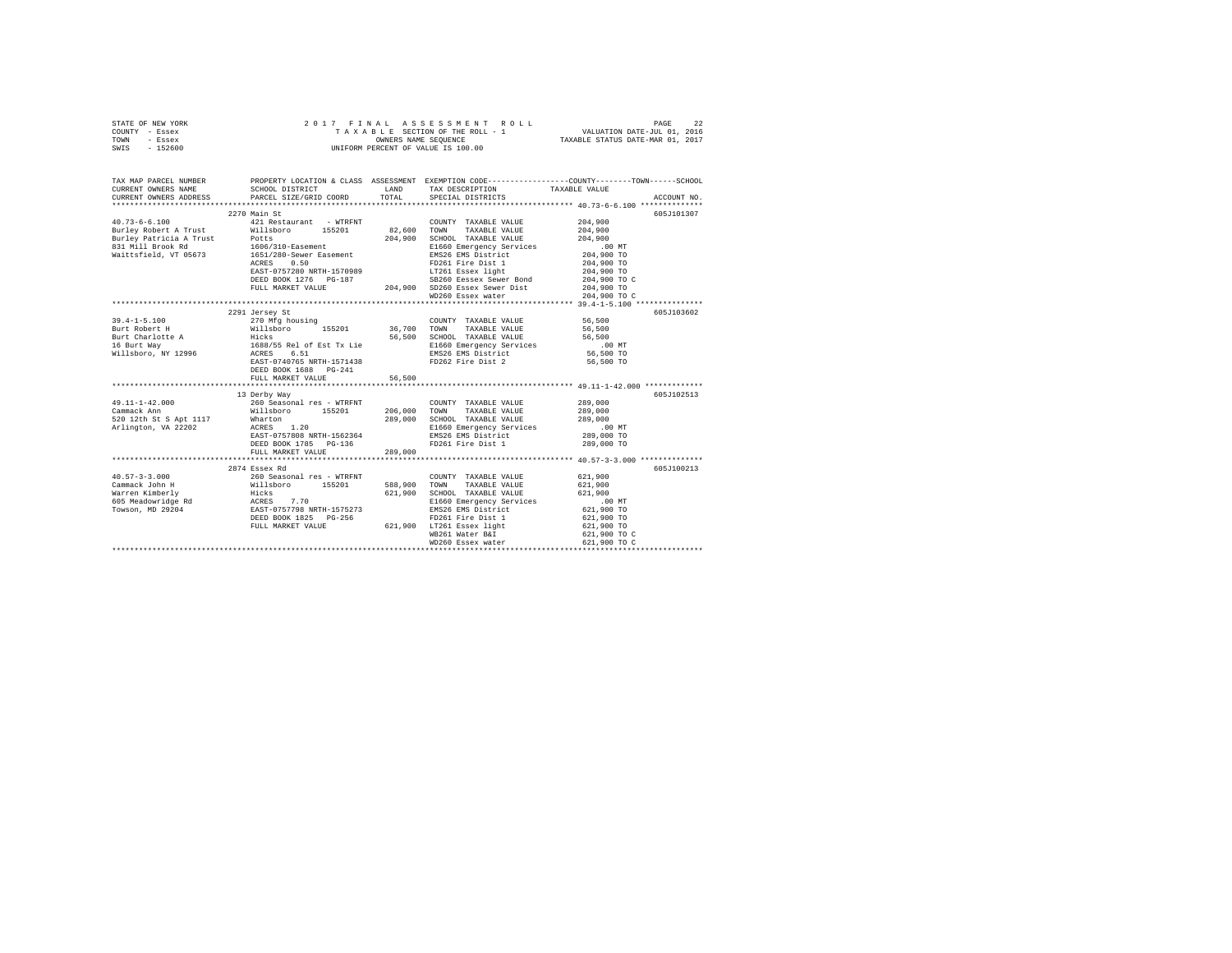| STATE OF NEW YORK<br>COUNTY - Essex<br>TOWN - Essex<br>$-152600$<br>SWIS                                                                                                                                                                | OWNERS NAME SEQUENCE<br>UNIFORM PERCENT OF VALUE IS 100.00 |         |                                                                                                                                                                                                                                         |                        |                    |
|-----------------------------------------------------------------------------------------------------------------------------------------------------------------------------------------------------------------------------------------|------------------------------------------------------------|---------|-----------------------------------------------------------------------------------------------------------------------------------------------------------------------------------------------------------------------------------------|------------------------|--------------------|
| TAX MAP PARCEL NUMBER PROPERTY LOCATION & CLASS ASSESSMENT EXEMPTION CODE---------------COUNTY-------TOWN------SCHOOL                                                                                                                   | SCHOOL DISTRICT LAND                                       |         | TAX DESCRIPTION                                                                                                                                                                                                                         |                        |                    |
| CURRENT OWNERS NAME<br>CURRENT OWNERS ADDRESS                                                                                                                                                                                           | PARCEL SIZE/GRID COORD                                     | TOTAL   | SPECIAL DISTRICTS                                                                                                                                                                                                                       | TAXABLE VALUE          | ACCOUNT NO.        |
|                                                                                                                                                                                                                                         |                                                            |         |                                                                                                                                                                                                                                         |                        |                    |
|                                                                                                                                                                                                                                         | Jersey St                                                  |         |                                                                                                                                                                                                                                         |                        | 605J100712         |
| $39.4 - 1 - 1.000$                                                                                                                                                                                                                      |                                                            |         |                                                                                                                                                                                                                                         | 142,400                |                    |
| Cardarelli Lori<br>9 Doris Rd                                                                                                                                                                                                           |                                                            |         |                                                                                                                                                                                                                                         | 142,400                |                    |
|                                                                                                                                                                                                                                         |                                                            |         |                                                                                                                                                                                                                                         | 142,400                |                    |
| Framingham, MA 01701                                                                                                                                                                                                                    |                                                            |         |                                                                                                                                                                                                                                         | $.00$ MT               |                    |
|                                                                                                                                                                                                                                         | 112.0a<br>ACRES 143.90                                     |         | 910 Priv forest<br>Westport 155001 142,400 TOWN TAXABLE VALUE<br>Connolly Connolly 155001 142,400 SCHOOL TAXABLE VALUE<br>Connolly 1584/105 Release of lien<br>142,400 SCHOOL TAXABLE VALUE<br>EMS26 EMS DES ENSIS DETRICT FOR THE Dist | 142,400 TO             |                    |
|                                                                                                                                                                                                                                         |                                                            |         |                                                                                                                                                                                                                                         | 142,400 TO             |                    |
|                                                                                                                                                                                                                                         | EAST-0734063 NRTH-1571698<br>DEED BOOK 1585 PG-94          |         |                                                                                                                                                                                                                                         |                        |                    |
|                                                                                                                                                                                                                                         | FULL MARKET VALUE                                          | 142,400 |                                                                                                                                                                                                                                         |                        |                    |
|                                                                                                                                                                                                                                         |                                                            |         |                                                                                                                                                                                                                                         |                        |                    |
|                                                                                                                                                                                                                                         | 28 School St                                               |         |                                                                                                                                                                                                                                         |                        | 605J102814         |
| $49.1 - 1 - 9.000$                                                                                                                                                                                                                      | 210 1 Family Res                                           |         | BAS STAR 41854                                                                                                                                                                                                                          | $\sim$ 0               | $\Omega$<br>30,000 |
|                                                                                                                                                                                                                                         | willsboro 155201<br>Potts 2013<br>ACRES 0.30               |         | 21,600 COUNTY TAXABLE VALUE                                                                                                                                                                                                             | 70,100                 |                    |
| Carson Linda L<br>28 School St                                                                                                                                                                                                          |                                                            |         | 70,100 TOWN TAXABLE VALUE                                                                                                                                                                                                               | 70,100                 |                    |
| Essex, NY 12936                                                                                                                                                                                                                         |                                                            |         | SCHOOL TAXABLE VALUE<br>E1660 Emergency Services<br>EMS26 EMS District<br>70,100 FD261 Fire Dist 1                                                                                                                                      | 40,100                 |                    |
|                                                                                                                                                                                                                                         | EAST-0751041 NRTH-1567758                                  |         |                                                                                                                                                                                                                                         | $.00$ MT               |                    |
|                                                                                                                                                                                                                                         | DEED BOOK 1530 PG-76                                       |         |                                                                                                                                                                                                                                         | 70,100 TO              |                    |
|                                                                                                                                                                                                                                         | FULL MARKET VALUE                                          |         |                                                                                                                                                                                                                                         | 70,100 TO              |                    |
|                                                                                                                                                                                                                                         | 1835 NYS Route 22                                          |         |                                                                                                                                                                                                                                         |                        | 605Z015002         |
| 49.1-1-37.112                                                                                                                                                                                                                           | 240 Rural res                                              |         | COUNTY TAXABLE VALUE                                                                                                                                                                                                                    | 105,100                |                    |
|                                                                                                                                                                                                                                         |                                                            |         |                                                                                                                                                                                                                                         | 105,100                |                    |
|                                                                                                                                                                                                                                         |                                                            |         | 48,400 TOWN TAXABLE VALUE<br>105,100 SCHOOL TAXABLE VALUE                                                                                                                                                                               | 105,100                |                    |
|                                                                                                                                                                                                                                         |                                                            |         | E1660 Emergency Services                                                                                                                                                                                                                | $.00$ MT               |                    |
|                                                                                                                                                                                                                                         |                                                            |         | EAST-0744134 NRTH-1561466<br>EMS26 EMS District<br>FD262 Fire Dist 2<br>FIRED BOX 1788 PD262 Fire Dist 2                                                                                                                                | 105,100 TO             |                    |
|                                                                                                                                                                                                                                         |                                                            |         |                                                                                                                                                                                                                                         | 105,100 TO             |                    |
|                                                                                                                                                                                                                                         | FULL MARKET VALUE                                          |         | 105,100 LT262 Whallonsburg light                                                                                                                                                                                                        | 105,100 TO             |                    |
|                                                                                                                                                                                                                                         |                                                            |         |                                                                                                                                                                                                                                         |                        |                    |
| $39.3 - 1 - 24.000$                                                                                                                                                                                                                     | 325 Daniels Rd                                             |         | <b>BAS STAR</b> 41854                                                                                                                                                                                                                   | $\sim$ 0               | 605J100615         |
|                                                                                                                                                                                                                                         | 210 1 Family Res                                           |         |                                                                                                                                                                                                                                         | 131,600                | $0 \t 30,000$      |
| Christian Donald M (1918boro 155201 32,600 COUNTY TAXABLE VALUE<br>Christian Tammy J (40 Platt Rogers 131,600 COUNTY TAXABLE VALUE<br>235 Daniels Rd ACRES 1.60 ACRES 1560 EMERE VALUE<br>Essex, NY 12936 DEED BOOK 1270 PG-341<br>ESS  |                                                            |         |                                                                                                                                                                                                                                         | 131,600                |                    |
|                                                                                                                                                                                                                                         |                                                            |         | SCHOOL TAXABLE VALUE                                                                                                                                                                                                                    | 101,600                |                    |
|                                                                                                                                                                                                                                         |                                                            |         | SCHOOL TAXABLE VALUE<br>E1660 Emergency Services<br>EMS26 EMS District                                                                                                                                                                  | $.00$ MT               |                    |
|                                                                                                                                                                                                                                         |                                                            |         |                                                                                                                                                                                                                                         | 131,600 TO             |                    |
|                                                                                                                                                                                                                                         | FULL MARKET VALUE                                          |         | 131,600 FD262 Fire Dist 2                                                                                                                                                                                                               | 131,600 TO             |                    |
|                                                                                                                                                                                                                                         |                                                            |         |                                                                                                                                                                                                                                         |                        |                    |
|                                                                                                                                                                                                                                         | 157 Brookfield Rd                                          |         |                                                                                                                                                                                                                                         |                        | 605J100715         |
| $48.3 - 1 - 7.100$                                                                                                                                                                                                                      | 240 Rural res                                              |         | COUNTY TAXABLE VALUE                                                                                                                                                                                                                    | 232,700                |                    |
| 46.3-1-7.1.00<br>TORE TRAFFIC MELTINE WEIGHT 155001 112,400 TOWN TAXABLE VALUE<br>157 Brookfield Rd 45 Platt Rogers 232,700 SCRIOD TAXABLE VALUE<br>PD Box 312<br>PD Box 312 RAST-073076 NRTH-1559545<br>ESSEX, NY 12936 EAST-0730766 N |                                                            |         |                                                                                                                                                                                                                                         | 232,700                |                    |
|                                                                                                                                                                                                                                         |                                                            |         |                                                                                                                                                                                                                                         | 232,700                |                    |
|                                                                                                                                                                                                                                         |                                                            |         |                                                                                                                                                                                                                                         | $.00$ MT<br>232,700 TO |                    |
|                                                                                                                                                                                                                                         |                                                            |         |                                                                                                                                                                                                                                         | 232,700 TO             |                    |
|                                                                                                                                                                                                                                         | FULL MARKET VALUE                                          | 232,700 |                                                                                                                                                                                                                                         |                        |                    |
|                                                                                                                                                                                                                                         |                                                            |         |                                                                                                                                                                                                                                         |                        |                    |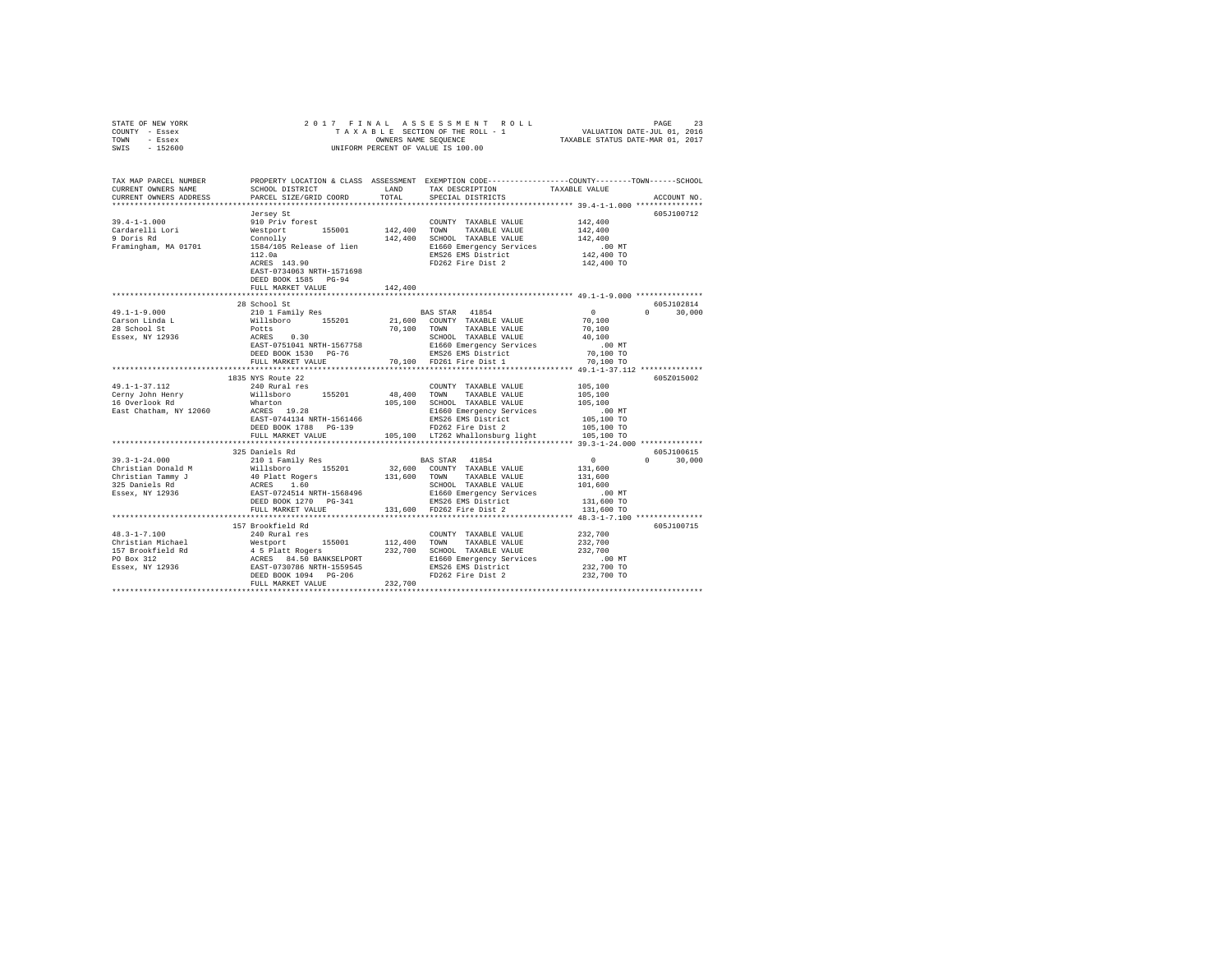|      | STATE OF NEW YORK |  |  | 2017 FINAL ASSESSMENT ROLL         |                                  | PAGE                        | 2.4 |
|------|-------------------|--|--|------------------------------------|----------------------------------|-----------------------------|-----|
|      | COUNTY - Essex    |  |  | TAXABLE SECTION OF THE ROLL - 1    |                                  | VALUATION DATE-JUL 01, 2016 |     |
| TOWN | - Essex           |  |  | OWNERS NAME SEOUENCE               | TAXABLE STATUS DATE-MAR 01, 2017 |                             |     |
| SWIS | $-152600$         |  |  | UNIFORM PERCENT OF VALUE IS 100.00 |                                  |                             |     |

| TAX MAP PARCEL NUMBER<br>CURRENT OWNERS NAME                                                                                                                                                                                                                                                                                                                                                                                                           | SCHOOL DISTRICT                                                                                                           | LAND                  | PROPERTY LOCATION & CLASS ASSESSMENT EXEMPTION CODE----------------COUNTY-------TOWN------SCHOOL<br>TAX DESCRIPTION | TAXABLE VALUE                                  |                    |
|--------------------------------------------------------------------------------------------------------------------------------------------------------------------------------------------------------------------------------------------------------------------------------------------------------------------------------------------------------------------------------------------------------------------------------------------------------|---------------------------------------------------------------------------------------------------------------------------|-----------------------|---------------------------------------------------------------------------------------------------------------------|------------------------------------------------|--------------------|
| CURRENT OWNERS ADDRESS<br>************************                                                                                                                                                                                                                                                                                                                                                                                                     | PARCEL SIZE/GRID COORD                                                                                                    | TOTAL                 | SPECIAL DISTRICTS                                                                                                   |                                                | ACCOUNT NO.        |
|                                                                                                                                                                                                                                                                                                                                                                                                                                                        | 243 Brookfield Rd                                                                                                         |                       |                                                                                                                     |                                                | 605Z013004         |
|                                                                                                                                                                                                                                                                                                                                                                                                                                                        |                                                                                                                           |                       | COUNTY TAXABLE VALUE 71,600                                                                                         |                                                |                    |
|                                                                                                                                                                                                                                                                                                                                                                                                                                                        |                                                                                                                           |                       | TAXABLE VALUE                                                                                                       | 71,600                                         |                    |
|                                                                                                                                                                                                                                                                                                                                                                                                                                                        |                                                                                                                           |                       | 71,600 SCHOOL TAXABLE VALUE                                                                                         | 71,600                                         |                    |
|                                                                                                                                                                                                                                                                                                                                                                                                                                                        |                                                                                                                           |                       | E1660 Emergency Services                                                                                            | .00 MT                                         |                    |
|                                                                                                                                                                                                                                                                                                                                                                                                                                                        |                                                                                                                           |                       | EMS26 EMS District                                                                                                  | 71,600 TO                                      |                    |
|                                                                                                                                                                                                                                                                                                                                                                                                                                                        |                                                                                                                           |                       | FD262 Fire Dist 2                                                                                                   | 71,600 TO                                      |                    |
|                                                                                                                                                                                                                                                                                                                                                                                                                                                        |                                                                                                                           |                       |                                                                                                                     |                                                |                    |
|                                                                                                                                                                                                                                                                                                                                                                                                                                                        |                                                                                                                           |                       |                                                                                                                     |                                                |                    |
|                                                                                                                                                                                                                                                                                                                                                                                                                                                        | Brookfield Rd                                                                                                             |                       |                                                                                                                     |                                                | 605J104001         |
| $48.4 - 1 - 1.000$                                                                                                                                                                                                                                                                                                                                                                                                                                     | 314 Rural vac<10                                                                                                          |                       | COUNTY TAXABLE VALUE                                                                                                | 26,000                                         |                    |
| Christian Michael                                                                                                                                                                                                                                                                                                                                                                                                                                      |                                                                                                                           | $26\,,000$            | TOWN<br>TAXABLE VALUE                                                                                               | 26,000                                         |                    |
| 157 Brookfield Rd                                                                                                                                                                                                                                                                                                                                                                                                                                      |                                                                                                                           | 26,000                | SCHOOL TAXABLE VALUE                                                                                                | 26,000                                         |                    |
| PO Box 312                                                                                                                                                                                                                                                                                                                                                                                                                                             |                                                                                                                           |                       | E1660 Emergency Services<br>EMS26 EMS District                                                                      | .00 MT                                         |                    |
| Essex, NY 12932                                                                                                                                                                                                                                                                                                                                                                                                                                        |                                                                                                                           |                       |                                                                                                                     | 26,000 TO                                      |                    |
|                                                                                                                                                                                                                                                                                                                                                                                                                                                        | 314 Rurai vac <i0<br>Nestport 155001<br/>5 Platt Rogers<br/>00099.00<br/>ACRES 9.00<br/>EAST-0732616 NRTH-1558867</i0<br> |                       | FD262 Fire Dist 2                                                                                                   | 26,000 TO                                      |                    |
|                                                                                                                                                                                                                                                                                                                                                                                                                                                        | DEED BOOK 1176    PG-311                                                                                                  |                       |                                                                                                                     |                                                |                    |
|                                                                                                                                                                                                                                                                                                                                                                                                                                                        | FULL MARKET VALUE                                                                                                         | 26,000<br>*********** |                                                                                                                     |                                                |                    |
|                                                                                                                                                                                                                                                                                                                                                                                                                                                        | ***************************                                                                                               |                       |                                                                                                                     | **************** 40.3-1-7.100 **************** |                    |
|                                                                                                                                                                                                                                                                                                                                                                                                                                                        | 2323 NYS Route 22                                                                                                         |                       |                                                                                                                     |                                                | 605J102605         |
| $40.3 - 1 - 7.100$<br>Clark Darwin                                                                                                                                                                                                                                                                                                                                                                                                                     |                                                                                                                           |                       | COUNTY TAXABLE VALUE                                                                                                | 15,700                                         |                    |
|                                                                                                                                                                                                                                                                                                                                                                                                                                                        |                                                                                                                           | 15,700 TOWN           | TAXABLE VALUE                                                                                                       | 15,700<br>15,700                               |                    |
| 10 Stayaway<br>Willsboro, NY 12996                                                                                                                                                                                                                                                                                                                                                                                                                     | 311 Res vac land<br>311 Res vac land<br>Willsboro 155201<br>Hicks<br>ACRES 0.48<br>EAST-0746493 NRTH-1570714              |                       | 15,700 SCHOOL TAXABLE VALUE<br>E1660 Emergency Services                                                             | $.00$ MT                                       |                    |
|                                                                                                                                                                                                                                                                                                                                                                                                                                                        |                                                                                                                           |                       | EMS26 EMS District                                                                                                  | 15,700 TO                                      |                    |
|                                                                                                                                                                                                                                                                                                                                                                                                                                                        | DEED BOOK 1555 PG-59                                                                                                      |                       | FD261 Fire Dist 1                                                                                                   | 15,700 TO                                      |                    |
|                                                                                                                                                                                                                                                                                                                                                                                                                                                        | FULL MARKET VALUE                                                                                                         | 15,700                |                                                                                                                     |                                                |                    |
|                                                                                                                                                                                                                                                                                                                                                                                                                                                        |                                                                                                                           |                       |                                                                                                                     |                                                |                    |
|                                                                                                                                                                                                                                                                                                                                                                                                                                                        | 85 Wildacres Way                                                                                                          |                       |                                                                                                                     |                                                | 605J101805         |
| $49.7 - 1 - 1.000$<br>$\begin{tabular}{lllllllllll} \textbf{49.7--1-1.000} & \textbf{260 Seasonal res} \\ \textbf{Clark Matrine} & \textbf{Wairlshoro} & \textbf{155201} \\ \textbf{Clark Matriha H} & \textbf{Wialisbro} & \textbf{155201} \\ \textbf{86 Harbor St} & \textbf{2.2ac} & \textbf{ACRES} & \textbf{2.20} \\ \textbf{Branford, CT 06405} & \textbf{ACRES} & \textbf{2.20} \\ \textbf{152.3ac} & \textbf{2.20} & \textbf{2.20} \\ \textbf$ |                                                                                                                           |                       | COUNTY TAXABLE VALUE                                                                                                | 221,200                                        |                    |
|                                                                                                                                                                                                                                                                                                                                                                                                                                                        |                                                                                                                           |                       | 153,600 TOWN TAXABLE VALUE                                                                                          | 221,200                                        |                    |
|                                                                                                                                                                                                                                                                                                                                                                                                                                                        |                                                                                                                           | 221,200               | SCHOOL TAXABLE VALUE                                                                                                | 221,200                                        |                    |
|                                                                                                                                                                                                                                                                                                                                                                                                                                                        | $221, 20$ $2.20$                                                                                                          |                       |                                                                                                                     | .00 MT                                         |                    |
|                                                                                                                                                                                                                                                                                                                                                                                                                                                        |                                                                                                                           |                       | E1660 Emergency Services<br>EMS26 EMS District                                                                      | 221,200 TO                                     |                    |
|                                                                                                                                                                                                                                                                                                                                                                                                                                                        |                                                                                                                           |                       | FD261 Fire Dist 1                                                                                                   | 221,200 TO                                     |                    |
|                                                                                                                                                                                                                                                                                                                                                                                                                                                        | DEED BOOK 1638 PG-219                                                                                                     |                       | LT261 Essex light                                                                                                   | 221,200 TO                                     |                    |
|                                                                                                                                                                                                                                                                                                                                                                                                                                                        | FULL MARKET VALUE                                                                                                         | 221,200               |                                                                                                                     |                                                |                    |
|                                                                                                                                                                                                                                                                                                                                                                                                                                                        |                                                                                                                           |                       |                                                                                                                     |                                                |                    |
|                                                                                                                                                                                                                                                                                                                                                                                                                                                        | 141 Reynolds Rd                                                                                                           |                       |                                                                                                                     |                                                | 605J102611         |
| $48.1 - 1 - 16.000$                                                                                                                                                                                                                                                                                                                                                                                                                                    | 240 Rural res                                                                                                             |                       | BAS STAR 41854                                                                                                      | $\sim$ 0                                       | $\Omega$<br>30,000 |
|                                                                                                                                                                                                                                                                                                                                                                                                                                                        |                                                                                                                           |                       |                                                                                                                     | 37,700                                         |                    |
|                                                                                                                                                                                                                                                                                                                                                                                                                                                        |                                                                                                                           |                       |                                                                                                                     | 37,700                                         |                    |
|                                                                                                                                                                                                                                                                                                                                                                                                                                                        |                                                                                                                           |                       |                                                                                                                     | 7,700                                          |                    |
|                                                                                                                                                                                                                                                                                                                                                                                                                                                        |                                                                                                                           |                       |                                                                                                                     | $.00$ MT<br>37,700 TO                          |                    |
|                                                                                                                                                                                                                                                                                                                                                                                                                                                        |                                                                                                                           |                       |                                                                                                                     |                                                |                    |
|                                                                                                                                                                                                                                                                                                                                                                                                                                                        | FULL MARKET VALUE                                                                                                         |                       | 37,700 FD262 Fire Dist 2                                                                                            | 37,700 TO                                      |                    |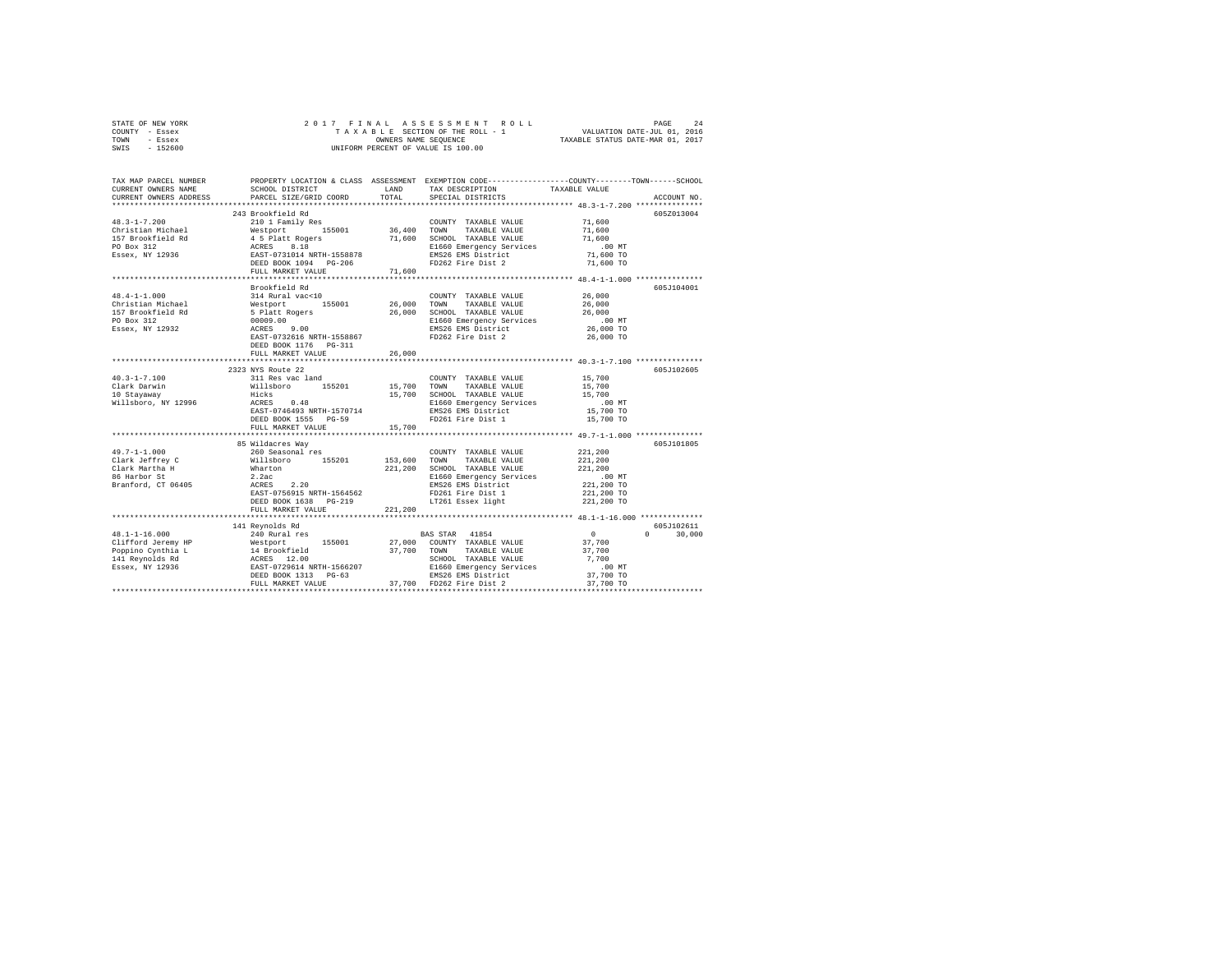| STATE OF NEW YORK                                                                                                                                                  |                                                                                                                                                                                                                                        |             |                                                                                      |                                                                                                 |
|--------------------------------------------------------------------------------------------------------------------------------------------------------------------|----------------------------------------------------------------------------------------------------------------------------------------------------------------------------------------------------------------------------------------|-------------|--------------------------------------------------------------------------------------|-------------------------------------------------------------------------------------------------|
| COUNTY - Essex                                                                                                                                                     |                                                                                                                                                                                                                                        |             |                                                                                      |                                                                                                 |
| TOWN - Essex<br>SWIS - 152600                                                                                                                                      |                                                                                                                                                                                                                                        |             |                                                                                      |                                                                                                 |
|                                                                                                                                                                    |                                                                                                                                                                                                                                        |             |                                                                                      |                                                                                                 |
| TAX MAP PARCEL NUMBER                                                                                                                                              |                                                                                                                                                                                                                                        |             |                                                                                      | PROPERTY LOCATION & CLASS ASSESSMENT EXEMPTION CODE---------------COUNTY-------TOWN------SCHOOL |
| CURRENT OWNERS NAME                                                                                                                                                |                                                                                                                                                                                                                                        |             | SCHOOL DISTRICT $\hfill\textsc{LAND}$ TAX DESCRIPTION $\hfill\textsc{TAXABLE}$ VALUE |                                                                                                 |
| CURRENT OWNERS ADDRESS                                                                                                                                             | PARCEL SIZE/GRID COORD                                                                                                                                                                                                                 |             | TOTAL SPECIAL DISTRICTS                                                              | ACCOUNT NO.                                                                                     |
|                                                                                                                                                                    |                                                                                                                                                                                                                                        |             |                                                                                      |                                                                                                 |
|                                                                                                                                                                    | 1793 Lake Shore Rd                                                                                                                                                                                                                     |             |                                                                                      | 605J103003                                                                                      |
| $49.15 - 1 - 5.000$                                                                                                                                                | 2010 1 Family Res - WTRFNT<br>Wilshort 0155201 209,300 COUNTY TAXABLE VALUE ACTION 2010 ACTION 2010 AND 2010<br>Marton 297,100 TOWN TAXABLE VALUE ACRES<br>ACRES 1.50 BANK1STARSG<br>EAST-0757457 NRTH-1559512 E1660 Emergency Service |             |                                                                                      | $\sim$ 0<br>$0 \t 30.000$                                                                       |
| Coffin Linda L                                                                                                                                                     |                                                                                                                                                                                                                                        |             |                                                                                      | 297,100                                                                                         |
| 1793 Lake Shore Rd<br>Essex, NY 12936                                                                                                                              | Wharton                                                                                                                                                                                                                                |             |                                                                                      | 297,100                                                                                         |
|                                                                                                                                                                    |                                                                                                                                                                                                                                        |             |                                                                                      | 267,100<br>$.00$ MT                                                                             |
|                                                                                                                                                                    |                                                                                                                                                                                                                                        |             |                                                                                      | 297,100 TO                                                                                      |
|                                                                                                                                                                    |                                                                                                                                                                                                                                        |             | FULL MARKET VALUE 297,100 FD261 Fire Dist 1                                          | 297,100 TO                                                                                      |
|                                                                                                                                                                    |                                                                                                                                                                                                                                        |             |                                                                                      |                                                                                                 |
|                                                                                                                                                                    | 693 Walker Rd                                                                                                                                                                                                                          |             |                                                                                      | 6079978515                                                                                      |
| $48.4 - 1 - 18.000$                                                                                                                                                | 240 Rural res                                                                                                                                                                                                                          |             | COUNTY TAXABLE VALUE 271,500                                                         |                                                                                                 |
| Coleman James R                                                                                                                                                    | Willsboro 155201 62,900 TOWN                                                                                                                                                                                                           |             | TAXABLE VALUE                                                                        | 271,500                                                                                         |
| PO Box 110                                                                                                                                                         | Friswell                                                                                                                                                                                                                               |             | 271,500 SCHOOL TAXABLE VALUE                                                         | 271,500                                                                                         |
| Essex, NY 12936                                                                                                                                                    | 1615/277-Easement                                                                                                                                                                                                                      |             | E1660 Emergency Services                                                             | 00 MT.<br>271,500 TO<br>271,500 TO                                                              |
|                                                                                                                                                                    | 1615/274-Easement<br>ACRES 31.90                                                                                                                                                                                                       |             | ET000 EMELYERY SELVICES<br>EMS26 EMS District                                        |                                                                                                 |
|                                                                                                                                                                    |                                                                                                                                                                                                                                        |             | FD262 Fire Dist 2                                                                    |                                                                                                 |
|                                                                                                                                                                    |                                                                                                                                                                                                                                        |             | EAST-0739745 NRTH-1554899 LT262 Whallonsburg light 271,500 TO                        |                                                                                                 |
|                                                                                                                                                                    | DEED BOOK 1035 PG-269                                                                                                                                                                                                                  |             |                                                                                      |                                                                                                 |
|                                                                                                                                                                    | FULL MARKET VALUE                                                                                                                                                                                                                      | 271,500     |                                                                                      |                                                                                                 |
|                                                                                                                                                                    | Main St                                                                                                                                                                                                                                |             |                                                                                      | 605Z014002                                                                                      |
|                                                                                                                                                                    |                                                                                                                                                                                                                                        |             | COUNTY TAXABLE VALUE                                                                 | 185,000                                                                                         |
| $\begin{tabular}{lllllllllll} 40.73-2-11.000/1 & 464 \rm \;{office} \;{bldg}. & 00 \rm{UNTY} \hspace{0.5cm} & 00 \rm{UNTY} \hspace{0.5cm} \\ \hline \end{tabular}$ |                                                                                                                                                                                                                                        |             | TAXABLE VALUE                                                                        | 185,000                                                                                         |
|                                                                                                                                                                    |                                                                                                                                                                                                                                        |             | 185,000 SCHOOL TAXABLE VALUE                                                         | 185,000                                                                                         |
|                                                                                                                                                                    |                                                                                                                                                                                                                                        |             | E1660 Emergency Services                                                             |                                                                                                 |
|                                                                                                                                                                    |                                                                                                                                                                                                                                        |             | EMS26 EMS District                                                                   | 00 MT.<br>185,000 TO                                                                            |
|                                                                                                                                                                    |                                                                                                                                                                                                                                        |             |                                                                                      |                                                                                                 |
|                                                                                                                                                                    | DEED BOOK 1700 FOR 2000 185,000 FD261 Fire Dist 1<br>FULL MARKET VALUE 185,000 LT261 Essex light                                                                                                                                       |             |                                                                                      | 185,000 TO<br>185,000 TO<br>185,000 TO C                                                        |
|                                                                                                                                                                    |                                                                                                                                                                                                                                        |             | SB260 Eessex Sewer Bond                                                              |                                                                                                 |
|                                                                                                                                                                    |                                                                                                                                                                                                                                        |             | SD260 Essex Sewer Dist                                                               | 185,000 TO                                                                                      |
|                                                                                                                                                                    |                                                                                                                                                                                                                                        |             | WD260 Essex water                                                                    | 185,000 TO C                                                                                    |
|                                                                                                                                                                    |                                                                                                                                                                                                                                        |             |                                                                                      |                                                                                                 |
|                                                                                                                                                                    | 2254 Lake Shore Rd                                                                                                                                                                                                                     |             |                                                                                      | 605J101203                                                                                      |
| $40.73 - 6 - 10.000$                                                                                                                                               | $215$ 1 Fam Res w/                                                                                                                                                                                                                     |             | COUNTY TAXABLE VALUE 238,500                                                         |                                                                                                 |
| College For Every Student Inc Willsboro 155201                                                                                                                     |                                                                                                                                                                                                                                        | 61,800 TOWN | TAXABLE VALUE                                                                        | 238,500                                                                                         |
| 13 Church St<br>PO Box 247                                                                                                                                         | Potts                                                                                                                                                                                                                                  |             | 238,500 SCHOOL TAXABLE VALUE                                                         | 238,500                                                                                         |
|                                                                                                                                                                    | 133/263 Court Order Sewer<br>ACRES 0.50                                                                                                                                                                                                |             | E1660 Emergency Services<br>EMS26 EMS District                                       | .00 MT                                                                                          |
| Essex, NY 12936                                                                                                                                                    | EAST-0757282 NRTH-1570643                                                                                                                                                                                                              |             | FD261 Fire Dist 1                                                                    | 238,500 TO<br>238,500 TO<br>238,500 TO                                                          |
|                                                                                                                                                                    | DEED BOOK 1843 PG-107                                                                                                                                                                                                                  |             | LT261 Essex light                                                                    |                                                                                                 |
|                                                                                                                                                                    | FULL MARKET VALUE                                                                                                                                                                                                                      |             | 238,500 SB260 Eessex Sewer Bond                                                      | 238,500 TO C                                                                                    |
|                                                                                                                                                                    |                                                                                                                                                                                                                                        |             | SD260 Essex Sewer Dist                                                               | 238,500 TO                                                                                      |
|                                                                                                                                                                    |                                                                                                                                                                                                                                        |             | WD260 Essex water                                                                    | 238,500 TO C                                                                                    |
|                                                                                                                                                                    |                                                                                                                                                                                                                                        |             |                                                                                      |                                                                                                 |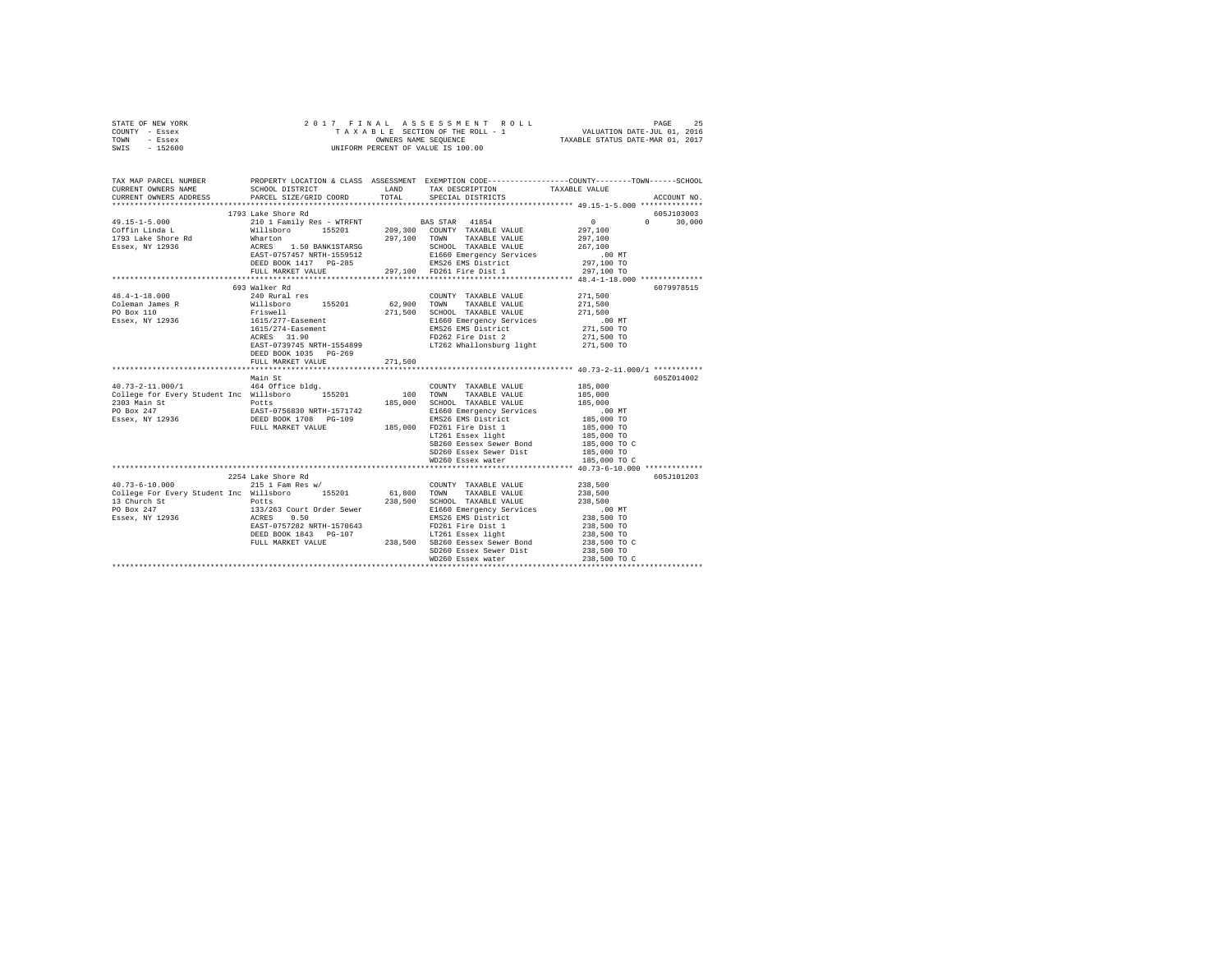| STATE OF NEW YORK         | 2017 FINAL                                                                                            |                                                                 | ASSESSMENT ROLL                                  |               | PAGE<br>26         |
|---------------------------|-------------------------------------------------------------------------------------------------------|-----------------------------------------------------------------|--------------------------------------------------|---------------|--------------------|
| COUNTY - Essex            | T A X A B L E SECTION OF THE ROLL - 1 OWNERS NAME SEQUENCE                                            | VALUATION DATE-JUL 01, 2016<br>TAXABLE STATUS DATE-MAR 01, 2017 |                                                  |               |                    |
| TOWN<br>- Essex           |                                                                                                       |                                                                 |                                                  |               |                    |
| $-152600$<br>SWIS         |                                                                                                       |                                                                 | UNIFORM PERCENT OF VALUE IS 100.00               |               |                    |
|                           |                                                                                                       |                                                                 |                                                  |               |                    |
|                           |                                                                                                       |                                                                 |                                                  |               |                    |
| TAX MAP PARCEL NUMBER     | PROPERTY LOCATION & CLASS ASSESSMENT EXEMPTION CODE---------------COUNTY-------TOWN------SCHOOL       |                                                                 |                                                  |               |                    |
| CURRENT OWNERS NAME       | <b>LAND</b><br>SCHOOL DISTRICT                                                                        |                                                                 | TAX DESCRIPTION                                  | TAXABLE VALUE |                    |
| CURRENT OWNERS ADDRESS    | PARCEL SIZE/GRID COORD                                                                                | TOTAL                                                           | SPECIAL DISTRICTS                                |               | ACCOUNT NO.        |
|                           |                                                                                                       |                                                                 |                                                  |               |                    |
|                           | County Route 10                                                                                       |                                                                 |                                                  |               | 605J100606         |
| $57.1 - 2 - 6.000$        |                                                                                                       |                                                                 |                                                  | 20,101        | 20,101 20,101      |
| Conley Tommy              |                                                                                                       |                                                                 |                                                  | 44,799        |                    |
| Gibson-Conley Jessie M    | 29 Taylor & Kimball 64,900 TOWN TAXABLE VALUE                                                         |                                                                 |                                                  | 44,799        |                    |
| 991 NYS Rt 22             | ACRES 59.00                                                                                           |                                                                 | SCHOOL TAXABLE VALUE                             | 44,799        |                    |
| Westport, NY 12993        | ACES 750675 NRTH-1548587<br>EAST-0730675 NRTH-1548587<br>DEED BOOK 1716 PG-41 MS26 EMS26 EMS District |                                                                 |                                                  | $.00$ MT      |                    |
|                           |                                                                                                       |                                                                 |                                                  | 64,900 TO     |                    |
| MAY BE SUBJECT TO PAYMENT | FULL MARKET VALUE                                                                                     |                                                                 | 64.900 FD262 Fire Dist 2                         | 64,900 TO     |                    |
| UNDER AGDIST LAW TIL 2021 |                                                                                                       |                                                                 |                                                  |               |                    |
|                           |                                                                                                       |                                                                 |                                                  |               |                    |
|                           | 68 Reynolds Rd                                                                                        |                                                                 |                                                  |               | 605J102612         |
| $48.1 - 1 - 13.000$       | 240 Rural res                                                                                         |                                                                 | BAS STAR 41854                                   | $\sim$ 0      | $\Omega$<br>30,000 |
| Connor Andrea E           |                                                                                                       |                                                                 | 38,900 COUNTY TAXABLE VALUE                      | 73,700        |                    |
| 68 Reynolds Rd            | Westport 155001 38,900<br>17 18 Brookfield 73,700                                                     |                                                                 | TOWN<br>TAXABLE VALUE                            | 73,700        |                    |
| Essex, NY 12936           | 20.0A                                                                                                 |                                                                 | SCHOOL TAXABLE VALUE<br>E1660 Emergency Services | 43,700        |                    |
|                           | ACRES 20.00                                                                                           |                                                                 |                                                  | $.00$ MT      |                    |
|                           | EAST-0729188 NRTH-1565275                                                                             |                                                                 | EMS26 EMS District                               | 73,700 TO     |                    |
|                           | DEED BOOK 1394 PG-283                                                                                 |                                                                 | FD262 Fire Dist 2                                | 73,700 TO     |                    |
|                           | FULL MARKET VALUE                                                                                     | 73,700                                                          |                                                  |               |                    |
|                           |                                                                                                       |                                                                 |                                                  |               |                    |
|                           | Jersey St                                                                                             |                                                                 |                                                  |               | 605J103612         |
| $39.4 - 1 - 4.000$        |                                                                                                       |                                                                 | COUNTY TAXABLE VALUE                             | 25,200        |                    |
| Conway James J            |                                                                                                       | 25,200                                                          | TOWN<br>TAXABLE VALUE                            | 25,200        |                    |
| Conway Rita J             |                                                                                                       | 25,200                                                          | SCHOOL TAXABLE VALUE                             | 25,200        |                    |
| 300 Sanders Rd            | ------<br>910 Priv forest<br>Willsboro 155201<br>Hicks 25.20<br>EAST-0737577 NRTH-1573219             |                                                                 | E1660 Emergency Services                         | $.00$ MT      |                    |
| Willsboro, NY 12996       |                                                                                                       |                                                                 | EMS26 EMS District                               | 25,200 TO     |                    |
|                           | DEED BOOK 1155 PG-219                                                                                 |                                                                 | FD262 Fire Dist 2 25,200 TO                      |               |                    |
|                           | FULL MARKET VALUE                                                                                     | 25,200                                                          |                                                  |               |                    |
|                           |                                                                                                       |                                                                 |                                                  |               |                    |
|                           | McAuliffe Way                                                                                         |                                                                 |                                                  |               | 605J103006         |
| $39.4 - 1 - 6.000$        |                                                                                                       |                                                                 | COUNTY TAXABLE VALUE                             | 41,500        |                    |
| Conway James J            |                                                                                                       | 41,500                                                          | TOWN<br>TAXABLE VALUE                            | 41,500        |                    |
| Conway Rita J             |                                                                                                       | 41,500                                                          | SCHOOL TAXABLE VALUE                             | 41,500        |                    |
| 300 Sanders Rd            | 105 Vac farmland<br>Willsboro 155201<br>Hicks<br>ACRES 84.00<br>EAST-0741836 NRTH-1573797             |                                                                 | E1660 Emergency Services<br>EMS26 EMS District   | $.00$ MT      |                    |
| Willsboro, NY 12996       |                                                                                                       |                                                                 |                                                  | 41,500 TO     |                    |
|                           | DEED BOOK 1665 PG-1                                                                                   |                                                                 | FD262 Fire Dist 2                                | 41,500 TO     |                    |
|                           | FULL MARKET VALUE                                                                                     | 41,500                                                          |                                                  |               |                    |
|                           |                                                                                                       |                                                                 |                                                  |               |                    |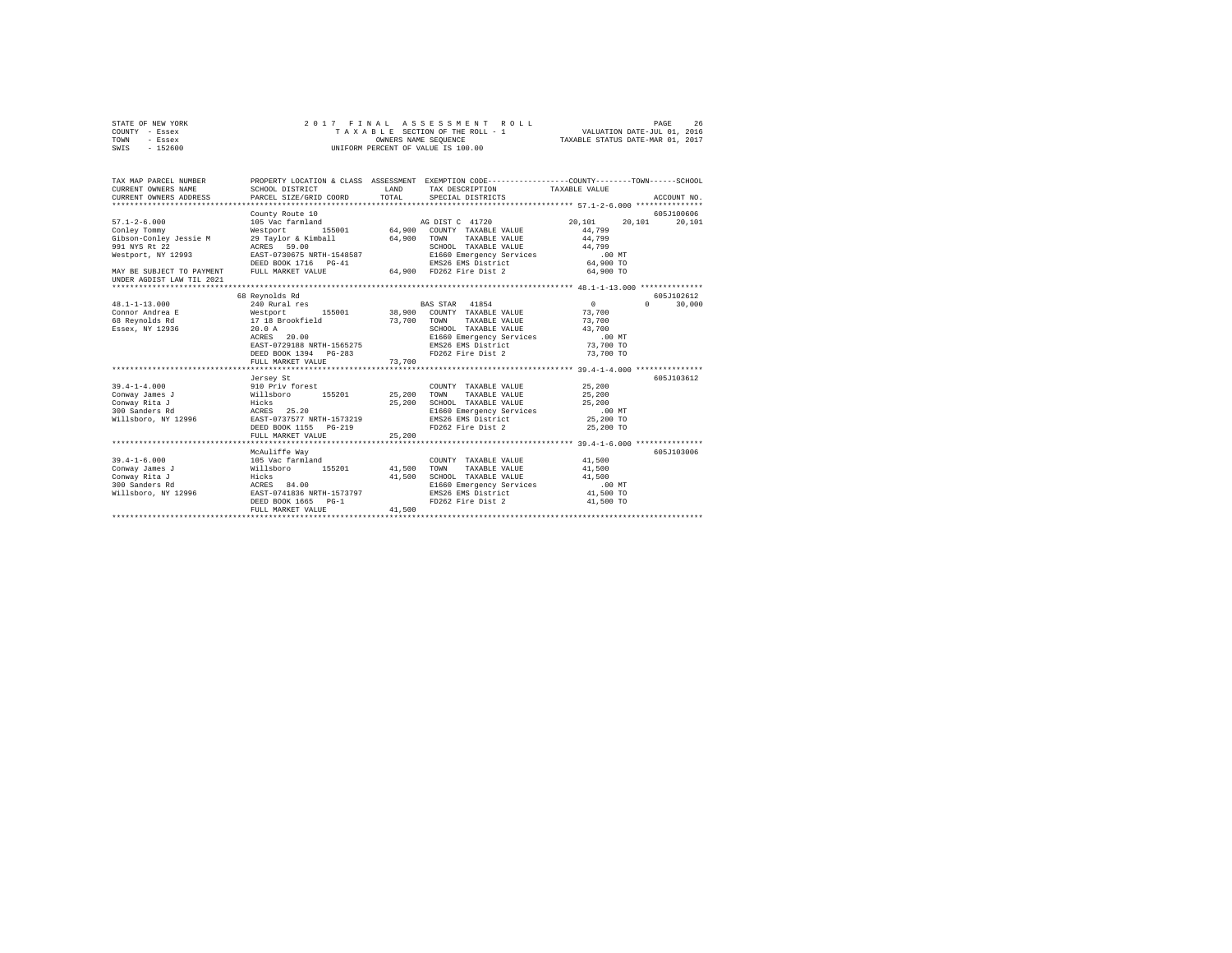| STATE OF NEW YORK                                                                                                                                                                                                                                                                                                                                                                    |                                                                                                                                                                                                                                 | 2017 FINAL ASSESSMENT ROLL                                                | 27<br>PAGE                                                              |
|--------------------------------------------------------------------------------------------------------------------------------------------------------------------------------------------------------------------------------------------------------------------------------------------------------------------------------------------------------------------------------------|---------------------------------------------------------------------------------------------------------------------------------------------------------------------------------------------------------------------------------|---------------------------------------------------------------------------|-------------------------------------------------------------------------|
| COUNTY<br>- Essex                                                                                                                                                                                                                                                                                                                                                                    |                                                                                                                                                                                                                                 | TAXABLE SECTION OF THE ROLL - 1 VALUATION DATE-JUL 01, 2016               |                                                                         |
| TOWN<br>- Essex                                                                                                                                                                                                                                                                                                                                                                      |                                                                                                                                                                                                                                 |                                                                           | OWNERS NAME SEQUENCE TAXABLE STATUS DATE-MAR 01, 2017                   |
| SWIS<br>$-152600$                                                                                                                                                                                                                                                                                                                                                                    |                                                                                                                                                                                                                                 | UNIFORM PERCENT OF VALUE IS 100.00                                        |                                                                         |
|                                                                                                                                                                                                                                                                                                                                                                                      |                                                                                                                                                                                                                                 |                                                                           |                                                                         |
|                                                                                                                                                                                                                                                                                                                                                                                      |                                                                                                                                                                                                                                 |                                                                           |                                                                         |
|                                                                                                                                                                                                                                                                                                                                                                                      |                                                                                                                                                                                                                                 |                                                                           |                                                                         |
| TAX MAP PARCEL NUMBER                                                                                                                                                                                                                                                                                                                                                                | PROPERTY LOCATION & CLASS ASSESSMENT                                                                                                                                                                                            |                                                                           | EXEMPTION CODE-----------------COUNTY-------TOWN------SCHOOL            |
| CURRENT OWNERS NAME                                                                                                                                                                                                                                                                                                                                                                  | SCHOOL DISTRICT                                                                                                                                                                                                                 | LAND<br>TAX DESCRIPTION TAXABLE VALUE                                     |                                                                         |
|                                                                                                                                                                                                                                                                                                                                                                                      |                                                                                                                                                                                                                                 | CURRENT OWNERS ADDRESS 6 PARCEL SIZE/GRID COORD 6 TOTAL 6PECIAL DISTRICTS | ACCOUNT NO.                                                             |
|                                                                                                                                                                                                                                                                                                                                                                                      |                                                                                                                                                                                                                                 |                                                                           |                                                                         |
|                                                                                                                                                                                                                                                                                                                                                                                      | 577 Cook Rd                                                                                                                                                                                                                     |                                                                           | 605J100602                                                              |
| $48.76 - 1 - 2.000$                                                                                                                                                                                                                                                                                                                                                                  |                                                                                                                                                                                                                                 | 210 1 Family Res WETWAR CTS 41120                                         | 15,000<br>15,000<br>15,000                                              |
| Coonrod Emmett J III                                                                                                                                                                                                                                                                                                                                                                 |                                                                                                                                                                                                                                 | Willsboro 155201 28,000 AGED ALL 41800                                    | 53,900<br>53,900 53,900                                                 |
| 577 Cook Rd                                                                                                                                                                                                                                                                                                                                                                          | Friswell and the state of the state of the state of the state of the state of the state of the state of the state of the state of the state of the state of the state of the state of the state of the state of the state of th | 122,800 ENH STAR 41834                                                    | 53,900<br>$\Omega$<br>$\Omega$                                          |
| Essex, NY 12936                                                                                                                                                                                                                                                                                                                                                                      | 0.80 BANKCORE<br>ACRES                                                                                                                                                                                                          | COUNTY TAXABLE VALUE                                                      | 53,900                                                                  |
|                                                                                                                                                                                                                                                                                                                                                                                      | EAST-0743851 NRTH-1555843                                                                                                                                                                                                       | TAXABLE VALUE<br>TOWN                                                     | 53,900                                                                  |
|                                                                                                                                                                                                                                                                                                                                                                                      | DEED BOOK 1205 PG-68                                                                                                                                                                                                            | SCHOOL TAXABLE VALUE                                                      | $\Omega$                                                                |
|                                                                                                                                                                                                                                                                                                                                                                                      | FULL MARKET VALUE                                                                                                                                                                                                               | E1660 Emergency Services .00 MT<br>122,800                                |                                                                         |
|                                                                                                                                                                                                                                                                                                                                                                                      |                                                                                                                                                                                                                                 | EMS26 EMS District                                                        | 122,800 TO                                                              |
|                                                                                                                                                                                                                                                                                                                                                                                      |                                                                                                                                                                                                                                 | FD262 Fire Dist 2 122,800 TO                                              |                                                                         |
|                                                                                                                                                                                                                                                                                                                                                                                      |                                                                                                                                                                                                                                 | LT262 Whallonsburg light 122.800 TO                                       |                                                                         |
|                                                                                                                                                                                                                                                                                                                                                                                      |                                                                                                                                                                                                                                 |                                                                           |                                                                         |
|                                                                                                                                                                                                                                                                                                                                                                                      | 10 Ross Way                                                                                                                                                                                                                     |                                                                           | 605J187001                                                              |
| $\overline{A}$ $\overline{A}$ $\overline{B}$ $\overline{B}$ $\overline{C}$ $\overline{A}$ $\overline{A}$ $\overline{A}$ $\overline{A}$ $\overline{A}$ $\overline{A}$ $\overline{A}$ $\overline{A}$ $\overline{A}$ $\overline{A}$ $\overline{A}$ $\overline{A}$ $\overline{A}$ $\overline{A}$ $\overline{A}$ $\overline{A}$ $\overline{A}$ $\overline{A}$ $\overline{A}$ $\overline{$ |                                                                                                                                                                                                                                 | 010 1 Paully Book (1965) - Paul Proposal (1964)                           | $\wedge$ $\wedge$ $\wedge$ $\wedge$ $\wedge$ $\wedge$ $\wedge$ $\wedge$ |

|                           | FULL MARKET VALUE         | 122,800 | Elbou Emergency Services                                          | .UU MI               |            |
|---------------------------|---------------------------|---------|-------------------------------------------------------------------|----------------------|------------|
|                           |                           |         | EMS26 EMS District                                                | 122,800 TO           |            |
|                           |                           |         | FD262 Fire Dist 2                                                 | 122,800 TO           |            |
|                           |                           |         | LT262 Whallonsburg light                                          | 122,800 TO           |            |
|                           |                           |         |                                                                   |                      |            |
|                           | 10 Ross Way               |         |                                                                   |                      | 605J187001 |
| $40.73 - 5 - 3.210$       | 210 1 Family Res          |         | BAS STAR 41854                                                    | $\Omega$<br>$\Omega$ | 30,000     |
| Cordasco Joseph           | Willsboro<br>155201       |         | 62.300 COUNTY TAXABLE VALUE                                       | 292.500              |            |
| PO Box 181                | Potts                     | 292,500 | TOWN<br>TAXABLE VALUE                                             | 292,500              |            |
| Essex, NY 12936           | Db 905/254 Row            |         | SCHOOL TAXABLE VALUE                                              | 262,500              |            |
|                           | 1650/132 Sewer Easement   |         | E1660 Emergency Services                                          | .00MT                |            |
|                           | 0.58 BANKDITECH<br>ACRES  |         | EMS26 EMS District                                                | 292,500 TO           |            |
|                           | EAST-0756736 NRTH-1570599 |         | FD261 Fire Dist 1                                                 | 292,500 TO           |            |
|                           | DEED BOOK 1501 PG-201     |         | LT261 Essex light                                                 | 292,500 TO           |            |
|                           | FULL MARKET VALUE         | 292.500 | SB260 Eessex Sewer Bond                                           | 292,500 TO C         |            |
|                           |                           |         | SD260 Essex Sewer Dist                                            | 292,500 TO           |            |
|                           |                           |         | WD260 Essex water                                                 | 292,500 TO C         |            |
|                           |                           |         | ************************************* 57.2-3-7.100 ************** |                      |            |
|                           | 154 Savre Rd              |         |                                                                   |                      | 605J101605 |
| $57.2 - 3 - 7.100$        | 240 Rural res             |         | AGED ALL 41800                                                    | 112,250<br>112,250   | 112,250    |
| Cornell Edward H          | 155001<br>Westport        |         | 84,800 ENH STAR 41834                                             | $\Omega$<br>$\cap$   | 65,500     |
| 154 Sayre Rd              | 6 8 Platt Rogers          |         | 224.500 COUNTY TAXABLE VALUE                                      | 112,250              |            |
| Westport, NY 12993        | ACRES 52.50               |         | TOWN<br>TAXABLE VALUE                                             | 112,250              |            |
|                           | EAST-0731978 NRTH-1550948 |         | SCHOOL TAXABLE VALUE                                              | 46.750               |            |
|                           | DEED BOOK 1139 PG-304     |         | E1660 Emergency Services                                          | .00MT                |            |
|                           | FULL MARKET VALUE         | 224,500 | EMS26 EMS District                                                | 224,500 TO           |            |
|                           |                           |         | FD262 Fire Dist 2                                                 | 224,500 TO           |            |
|                           | ****************          |         |                                                                   |                      |            |
|                           | 1845 Lake Shore Rd        |         |                                                                   |                      | 605J100915 |
| $49.11 - 1 - 57.000$      | 210 1 Family Res - WTRFNT |         | VETWAR CTS 41120                                                  | 15,000 15,000        | 15,000     |
| Couchev Family Trust Ruth | Willsboro<br>155201       |         | 239,600 AGED ALL 41800                                            | 134,200<br>134,200   | 134,200    |
| c/o Laura Abate           | Wharton                   |         | 283,400 ENH STAR 41834                                            | $\Omega$<br>$\Omega$ | 65,500     |
| 561 Lansing Rd            | ACRES<br>3.40             |         | COUNTY TAXABLE VALUE                                              | 134,200              |            |
| Troy, NY 12180            | EAST-0757395 NRTH-1560785 |         | TOWN<br>TAXABLE VALUE                                             | 134,200              |            |
|                           | DEED BOOK 1786 PG-35      |         | SCHOOL TAXABLE VALUE                                              | 68,700               |            |
|                           | FULL MARKET VALUE         | 283,400 | E1660 Emergency Services                                          | .00MT                |            |
|                           |                           |         | EMS26 EMS District                                                | 283,400 TO           |            |
|                           |                           |         | FD261 Fire Dist 1                                                 | 283,400 TO           |            |
|                           |                           |         |                                                                   |                      |            |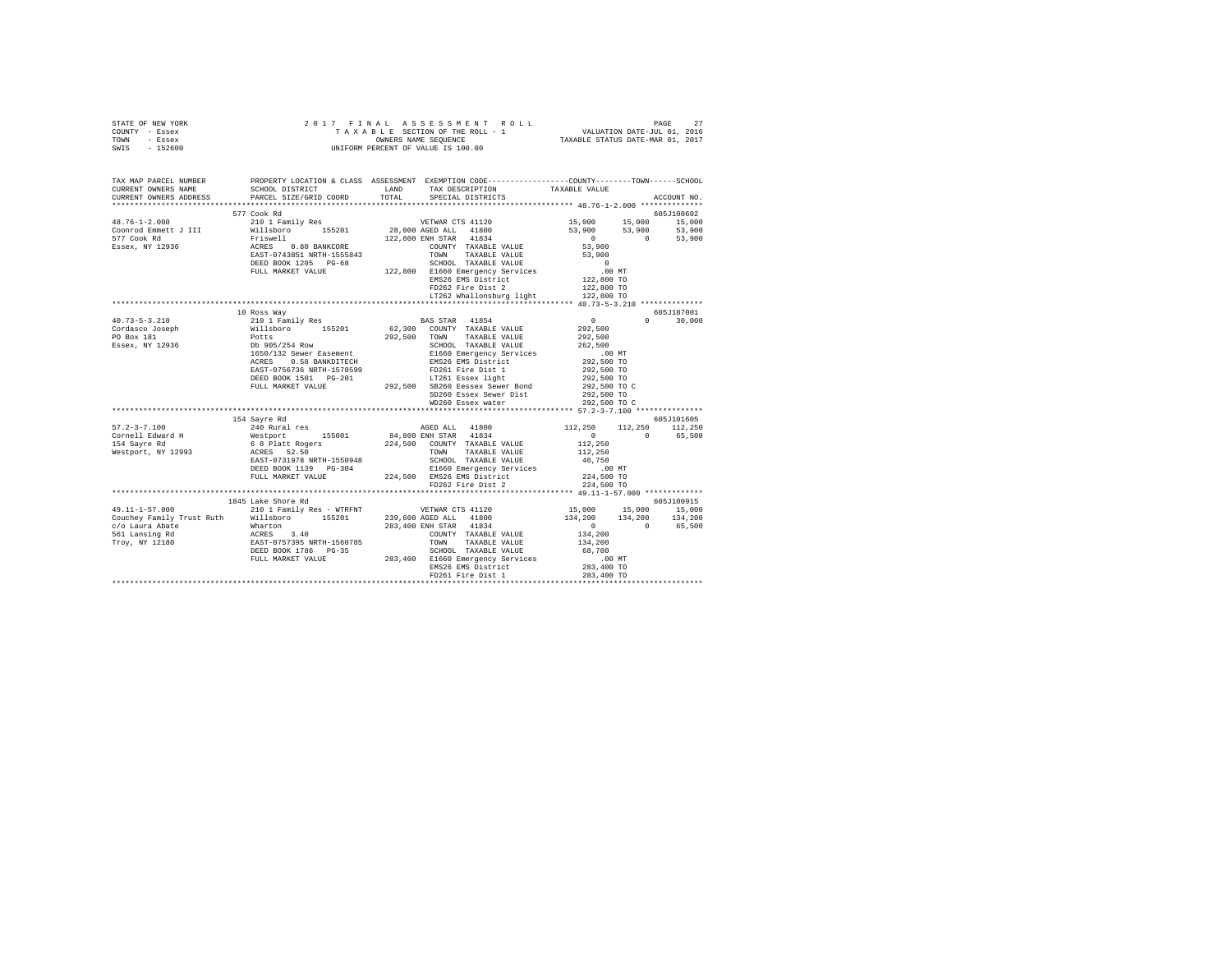| STATE OF NEW YORK | 2017 FINAL ASSESSMENT ROLL         | 2.8<br>PAGE                      |
|-------------------|------------------------------------|----------------------------------|
| COUNTY - Essex    | TAXABLE SECTION OF THE ROLL - 1    | VALUATION DATE-JUL 01, 2016      |
| TOWN<br>- Essex   | OWNERS NAME SEOUENCE               | TAXABLE STATUS DATE-MAR 01, 2017 |
| $-152600$<br>SWIS | UNIFORM PERCENT OF VALUE IS 100.00 |                                  |

| TAX MAP PARCEL NUMBER         |                                                                            |         |                                                                                                                                | PROPERTY LOCATION & CLASS ASSESSMENT EXEMPTION CODE---------------COUNTY-------TOWN-----SCHOOL |
|-------------------------------|----------------------------------------------------------------------------|---------|--------------------------------------------------------------------------------------------------------------------------------|------------------------------------------------------------------------------------------------|
| CURRENT OWNERS NAME           | SCHOOL DISTRICT TAND TAX DESCRIPTION                                       |         |                                                                                                                                | TAXABLE VALUE                                                                                  |
| CURRENT OWNERS ADDRESS        | PARCEL SIZE/GRID COORD TOTAL                                               |         | SPECIAL DISTRICTS                                                                                                              | ACCOUNT NO.                                                                                    |
|                               | 1972 Lake Shore Rd                                                         |         |                                                                                                                                | 605J102113                                                                                     |
| $49.7 - 4 - 11.000$           | 260 Seasonal res - WTRFNT                                                  |         | COUNTY TAXABLE VALUE 284,400                                                                                                   |                                                                                                |
|                               | Covert Family Trust 60 Millsboro 155201 218,600 TOWN                       |         | TAXABLE VALUE                                                                                                                  | 284,400                                                                                        |
|                               |                                                                            | 284,400 | SCHOOL TAXABLE VALUE<br>SCHOOL TAXABLE VALUE<br>ELG60 Emergency Services 100 MT<br>EMS26 EMS District 284,400 TO<br>284,400 TO |                                                                                                |
|                               | /jvi E Thompson Peak Pkwy #42 Wharton<br>Scottsdale, AZ 85255 ACRES 0.80   |         |                                                                                                                                |                                                                                                |
|                               | EAST-0758426 NRTH-1564005                                                  |         |                                                                                                                                |                                                                                                |
|                               |                                                                            |         | FD261 Fire Dist 1                                                                                                              | 284,400 TO                                                                                     |
|                               |                                                                            |         |                                                                                                                                |                                                                                                |
|                               |                                                                            |         |                                                                                                                                | ******************* 49.11-1-32.000 **************                                              |
| $49.11 - 1 - 32.000$          | 4 Clubhouse Way<br>260 Seasonal res                                        |         | COUNTY TAXABLE VALUE 162,400                                                                                                   | 605J100701                                                                                     |
|                               |                                                                            |         |                                                                                                                                |                                                                                                |
|                               | Cowan Brookes 6162,400 Willsboro 155201 125,000 TOWN TAXABLE VALUE 162,400 |         |                                                                                                                                |                                                                                                |
|                               |                                                                            |         | 162,400 SCHOOL TAXABLE VALUE 162,400                                                                                           |                                                                                                |
|                               |                                                                            |         | E1660 Emergency Services 6.00 MT<br>EMS26 EMS District 162,400 TO                                                              |                                                                                                |
|                               |                                                                            |         |                                                                                                                                |                                                                                                |
|                               | EAST-0757634 NRTH-1562845                                                  |         | FD261 Fire Dist 1 162,400 TO                                                                                                   |                                                                                                |
|                               | DEED BOOK 1741 PG-291                                                      |         |                                                                                                                                |                                                                                                |
|                               | FULL MARKET VALUE                                                          | 162,400 |                                                                                                                                |                                                                                                |
|                               |                                                                            |         |                                                                                                                                |                                                                                                |
|                               | Lake Shore Rd                                                              |         |                                                                                                                                | 605J101002                                                                                     |
| $49.7 - 4 - 6.000$            |                                                                            |         | COUNTY TAXABLE VALUE 46,400                                                                                                    |                                                                                                |
| Crater Club Inc               |                                                                            |         |                                                                                                                                | 46,400                                                                                         |
| PO Box 221                    |                                                                            |         | 46,400 SCHOOL TAXABLE VALUE 46,400<br>E1660 Emergency Services .00 MT                                                          |                                                                                                |
| Essex, NY 12936               |                                                                            |         |                                                                                                                                |                                                                                                |
|                               | EAST-0757795 NRTH-1565425                                                  |         | EMS26 EMS District                                                                                                             | 46,400 TO                                                                                      |
|                               |                                                                            |         | DEED BOOK 935 PG-136 PG PG PD261 Fire Dist 1<br>FULL MARKET VALUE 46,400 LT261 Essex light                                     | 46,400 TO                                                                                      |
|                               |                                                                            |         |                                                                                                                                | 46,400 TO                                                                                      |
|                               |                                                                            |         |                                                                                                                                |                                                                                                |
|                               | 9 Rock Way<br>583 Resort cmplx                                             |         | COUNTY TAXABLE VALUE 608,200                                                                                                   | 605J101003                                                                                     |
| 49.11-1-5.110                 |                                                                            |         |                                                                                                                                |                                                                                                |
| Crater Club Inc<br>PO Box 221 | Willsboro 155201 342,400 TOWN TAXABLE VALUE 608,200                        |         |                                                                                                                                |                                                                                                |
| Essex, NY 12936               | Wharton<br>1510/126 & 1358/11                                              |         |                                                                                                                                |                                                                                                |
|                               |                                                                            |         |                                                                                                                                |                                                                                                |
|                               | ACRES 65.13                                                                |         | FD261 Fire Dist 1                                                                                                              | 608,200 TO                                                                                     |
|                               | EAST-0756454 NRTH-1562116                                                  |         | LT261 Essex light                                                                                                              | 608,200 TO                                                                                     |
|                               | DEED BOOK 237 PG-518                                                       |         |                                                                                                                                |                                                                                                |
|                               | FULL MARKET VALUE                                                          | 608,200 |                                                                                                                                |                                                                                                |
|                               |                                                                            |         |                                                                                                                                |                                                                                                |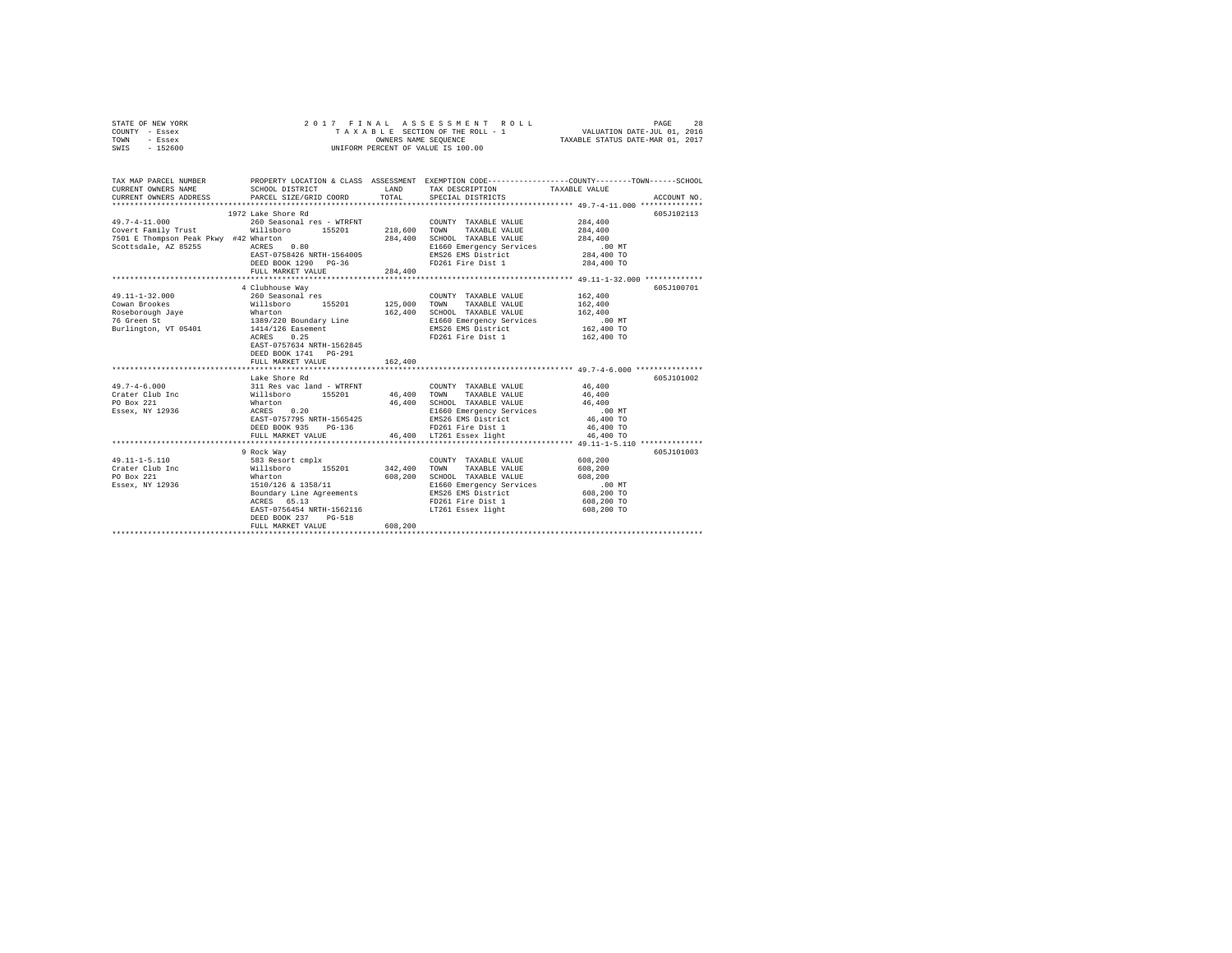| STATE OF NEW YORK |  | 2017 FINAL ASSESSMENT ROLL         |                                  | 29<br>PAGE |
|-------------------|--|------------------------------------|----------------------------------|------------|
| COUNTY - Essex    |  | TAXABLE SECTION OF THE ROLL - 1    | VALUATION DATE-JUL 01, 2016      |            |
| TOWN<br>- Essex   |  | OWNERS NAME SEOUENCE               | TAXABLE STATUS DATE-MAR 01, 2017 |            |
| $-152600$<br>SWIS |  | UNIFORM PERCENT OF VALUE IS 100.00 |                                  |            |

| TAX MAP PARCEL NUMBER             |                                                                                                                                                                                                                                                                                                                               |        | PROPERTY LOCATION & CLASS ASSESSMENT EXEMPTION CODE----------------COUNTY-------TOWN-----SCHOOL |             |
|-----------------------------------|-------------------------------------------------------------------------------------------------------------------------------------------------------------------------------------------------------------------------------------------------------------------------------------------------------------------------------|--------|-------------------------------------------------------------------------------------------------|-------------|
|                                   | Lake Shore Rd                                                                                                                                                                                                                                                                                                                 |        |                                                                                                 | 605J178519  |
| 49.11-1-29.000<br>Crater Club Inc | 1926 Lake Shore Rd<br>$331 \text{ Com vac w/in} - \text{WTRENT} \hspace{3.5cm} \text{COUNT} \hspace{3.5cm} \text{TAXABLE VALUE} \hspace{3.5cm} 383,200 \\ \text{Willsboro} \hspace{3.5cm} 155201 \hspace{3.5cm} 349,100 \hspace{3.5cm} \text{TOWN} \hspace{3.5cm} \text{TAXABLE VALUE} \hspace{3.5cm} 383,200 \hspace{3.5cm}$ |        |                                                                                                 | 605-1178520 |
|                                   | Lake Shore Rd<br>FULL MARKET VALUE                                                                                                                                                                                                                                                                                            | 78,900 |                                                                                                 | 605J194001  |
|                                   | 2830 Essex Rd                                                                                                                                                                                                                                                                                                                 |        |                                                                                                 | 605J101006  |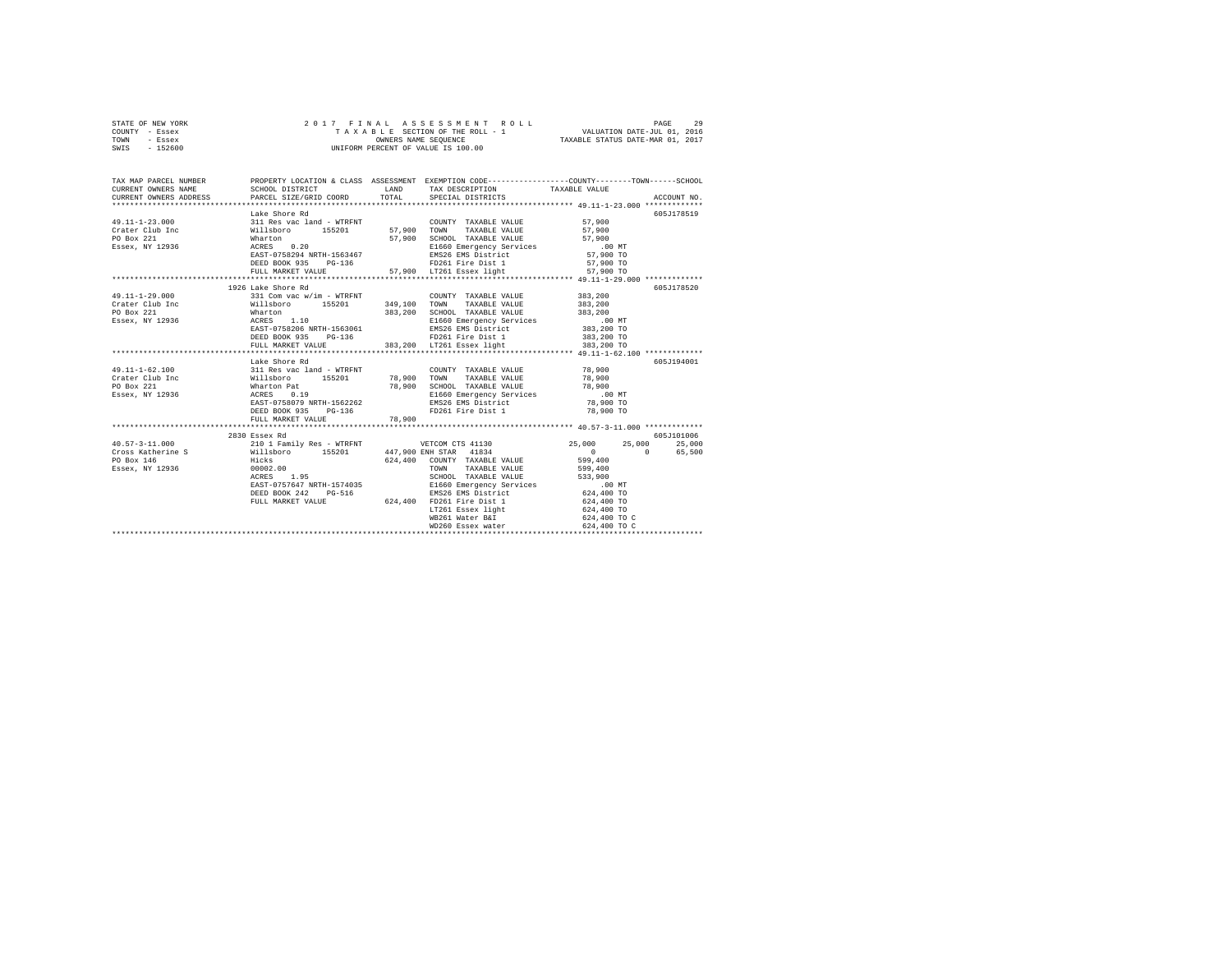|      | STATE OF NEW YORK |  |  | 2017 FINAL ASSESSMENT ROLL         |                                  | PAGE | 30 |
|------|-------------------|--|--|------------------------------------|----------------------------------|------|----|
|      | COUNTY - Essex    |  |  | TAXABLE SECTION OF THE ROLL - 1    | VALUATION DATE-JUL 01, 2016      |      |    |
| TOWN | - Essex           |  |  | OWNERS NAME SEOUENCE               | TAXABLE STATUS DATE-MAR 01, 2017 |      |    |
| SWIS | $-152600$         |  |  | UNIFORM PERCENT OF VALUE IS 100.00 |                                  |      |    |

| TAX MAP PARCEL NUMBER<br>CURRENT OWNERS NAME<br>CURRENT OWNERS ADDRESS PARCEL SIZE/GRID COORD | SCHOOL DISTRICT                                                                                                                                                          | LAND<br>TOTAL              | TAX DESCRIPTION<br>SPECIAL DISTRICTS                                                                                                                                                                                          | PROPERTY LOCATION & CLASS ASSESSMENT EXEMPTION CODE---------------COUNTY-------TOWN------SCHOOL<br>TAXABLE VALUE<br>ACCOUNT NO.                                                |  |
|-----------------------------------------------------------------------------------------------|--------------------------------------------------------------------------------------------------------------------------------------------------------------------------|----------------------------|-------------------------------------------------------------------------------------------------------------------------------------------------------------------------------------------------------------------------------|--------------------------------------------------------------------------------------------------------------------------------------------------------------------------------|--|
| $48.2 - 1 - 25.100$<br>Cross Katherine S<br>PO Box 146<br>Essex, NY 12936                     | Brookfield Rd<br>910 Priv forest<br>Westport 155001<br>4 Platt Rogers<br>ACRES 33.30<br>155001<br>EAST-0734463 NRTH-1562806<br>DEED BOOK 747 PG-194<br>FULL MARKET VALUE | 26,100<br>26,100<br>26,100 | COUNTY TAXABLE VALUE<br>TOWN<br>TAXABLE VALUE<br>SCHOOL TAXABLE VALUE<br>E1660 Emergency Services<br>EMS26 EMS District<br>FD262 Fire Dist 2                                                                                  | 605J101008<br>26,100<br>26,100<br>26,100<br>$.00$ MT<br>26,100 TO<br>26,100 TO                                                                                                 |  |
| $39.3 - 1 - 10.200$                                                                           | 49 Spear Rd<br>270 Mfg housing<br>155201<br>Bruce Chambery<br>2.00<br>ACRES<br>EAST-0728217 NRTH-1571442<br>DEED BOOK 1824 PG-86<br>FULL MARKET VALUE                    | 33,000<br>38,900<br>38,900 | COUNTY TAXABLE VALUE<br>TOWN<br>TAXABLE VALUE<br>SCHOOL TAXABLE VALUE<br>E1660 Emergency Services<br>EMS26 EMS District<br>FD262 Fire Dist 2                                                                                  | 605J180005<br>38,900<br>38,900<br>38,900<br>$.00$ MT<br>38,900 TO<br>38,900 TO                                                                                                 |  |
|                                                                                               | **********************                                                                                                                                                   | *********                  |                                                                                                                                                                                                                               | ******************************** 49.3-1-2.000 ****************                                                                                                                 |  |
| $49.3 - 1 - 2.000$<br>Crowningshield Marshall<br>8 Tyrrell<br>Essex, NY 12936                 | 8 Tyrrell St<br>210 1 Family Res<br>155201<br>Willsboro<br>Friswell<br>ACRES<br>4.40<br>EAST-0744383 NRTH-1556694<br>DEED BOOK 1663 PG-115<br>FULL MARKET VALUE          |                            | BAS STAR 41854<br>35,400 COUNTY TAXABLE VALUE<br>84,500 TOWN<br>TAXABLE VALUE<br>SCHOOL TAXABLE VALUE<br>E1660 Emergency Services<br>EMS26 EMS District<br>84,500 FD262 Fire Dist 2                                           | 605J101101<br>$\mathbf{0}$<br>$\Omega$<br>30,000<br>84,500<br>84,500<br>54,500<br>$.00$ MT<br>84,500 TO<br>84,500 TO                                                           |  |
|                                                                                               |                                                                                                                                                                          |                            | LT262 Whallonsburg light                                                                                                                                                                                                      | 84,500 TO                                                                                                                                                                      |  |
| $40.3 - 1 - 5.000$<br>Cumm Calvin A<br>Cumm Lisa M<br>2313 NYS Rte 22<br>Essex, NY 12936      | 2313 NYS Route 22<br>240 Rural res<br>Willsboro 155201<br>Hicks<br>ACRES 11.00 BANK CORE<br>EAST-0746234 NRTH-1571386<br>DEED BOOK 1407 PG-105<br>FULL MARKET VALUE      |                            | VETCOM CTS 41130<br>40,800 VETDIS CTS 41140<br>245,900 BAS STAR 41854<br>COUNTY TAXABLE VALUE<br>TOWN<br>TAXABLE VALUE<br>SCHOOL TAXABLE VALUE<br>245,900 E1660 Emergency Services<br>EMS26 EMS District<br>FD261 Fire Dist 1 | 605J100714<br>25,000<br>25,000<br>25,000<br>50,000<br>50,000<br>50,000<br>$\Omega$<br>30,000<br>$\Omega$<br>170,900<br>170,900<br>140,900<br>.00MT<br>245,900 TO<br>245,900 TO |  |
|                                                                                               |                                                                                                                                                                          |                            |                                                                                                                                                                                                                               |                                                                                                                                                                                |  |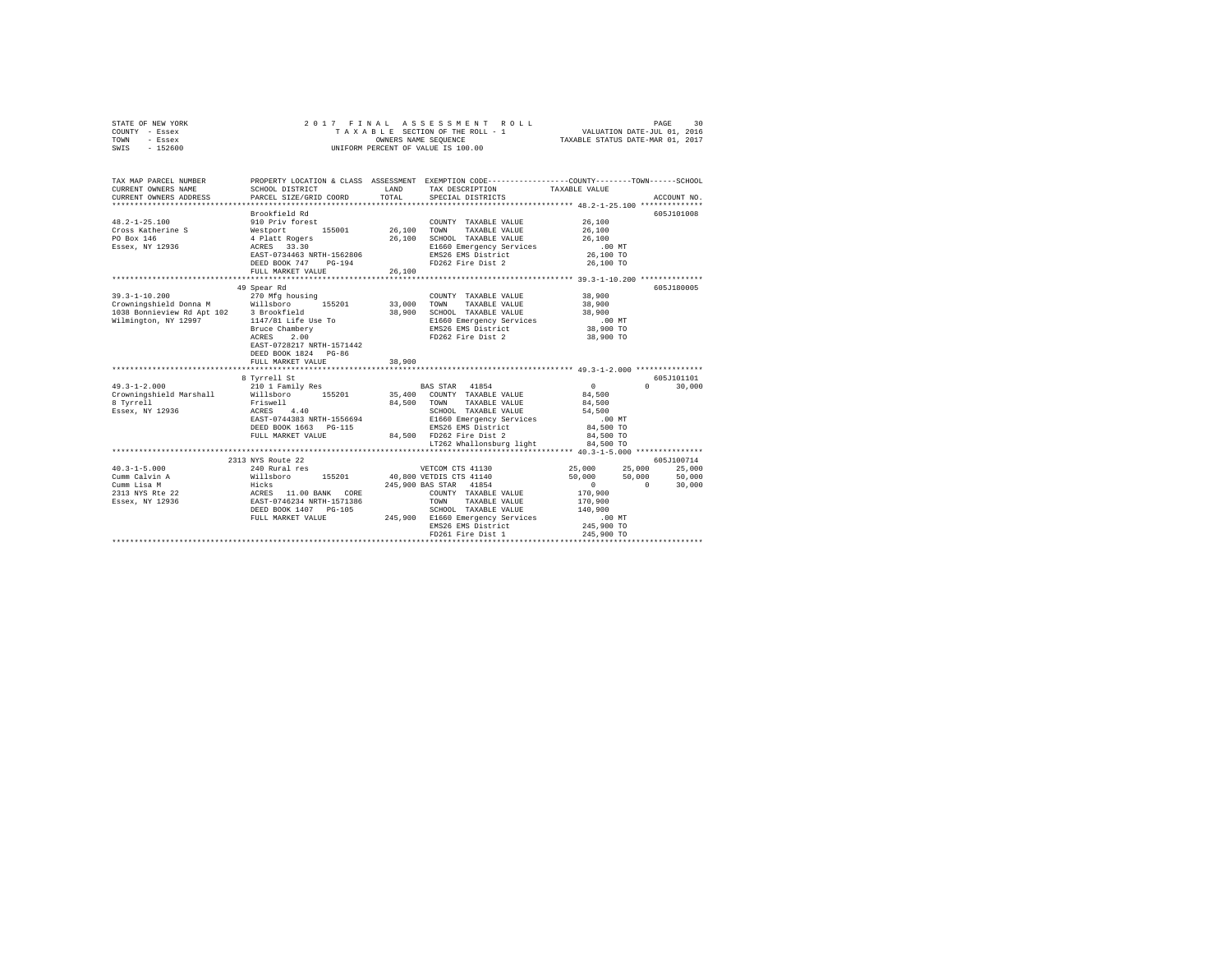| STATE OF NEW YORK | 2017 FINAL ASSESSMENT ROLL         | 31<br>PAGE                       |
|-------------------|------------------------------------|----------------------------------|
| - Essex<br>COUNTY | TAXABLE SECTION OF THE ROLL - 1    | VALUATION DATE-JUL 01, 2016      |
| TOWN<br>- Essex   | OWNERS NAME SEOUENCE               | TAXABLE STATUS DATE-MAR 01, 2017 |
| $-152600$<br>SWIS | UNIFORM PERCENT OF VALUE IS 100.00 |                                  |
|                   |                                    |                                  |

| TAX MAP PARCEL NUMBER<br>CURRENT OWNERS NAME                                                                                                                                                                                                                                                                                                                                  | PROPERTY LOCATION & CLASS ASSESSMENT EXEMPTION CODE---------------COUNTY-------TOWN-----SCHOOL<br>SCHOOL DISTRICT LAND TAX DESCRIPTION<br>PARCEL SIZE/GRID COORD |       |                             | TAXABLE VALUE            |             |
|-------------------------------------------------------------------------------------------------------------------------------------------------------------------------------------------------------------------------------------------------------------------------------------------------------------------------------------------------------------------------------|------------------------------------------------------------------------------------------------------------------------------------------------------------------|-------|-----------------------------|--------------------------|-------------|
| CURRENT OWNERS ADDRESS                                                                                                                                                                                                                                                                                                                                                        |                                                                                                                                                                  | TOTAL | SPECIAL DISTRICTS           |                          | ACCOUNT NO. |
|                                                                                                                                                                                                                                                                                                                                                                               |                                                                                                                                                                  |       |                             |                          | 605J102707  |
|                                                                                                                                                                                                                                                                                                                                                                               |                                                                                                                                                                  |       |                             |                          |             |
|                                                                                                                                                                                                                                                                                                                                                                               |                                                                                                                                                                  |       |                             |                          |             |
|                                                                                                                                                                                                                                                                                                                                                                               |                                                                                                                                                                  |       |                             |                          |             |
|                                                                                                                                                                                                                                                                                                                                                                               |                                                                                                                                                                  |       |                             |                          |             |
|                                                                                                                                                                                                                                                                                                                                                                               |                                                                                                                                                                  |       |                             |                          |             |
|                                                                                                                                                                                                                                                                                                                                                                               |                                                                                                                                                                  |       |                             |                          |             |
|                                                                                                                                                                                                                                                                                                                                                                               |                                                                                                                                                                  |       |                             |                          |             |
|                                                                                                                                                                                                                                                                                                                                                                               |                                                                                                                                                                  |       |                             |                          |             |
|                                                                                                                                                                                                                                                                                                                                                                               |                                                                                                                                                                  |       |                             |                          |             |
|                                                                                                                                                                                                                                                                                                                                                                               |                                                                                                                                                                  |       |                             |                          |             |
|                                                                                                                                                                                                                                                                                                                                                                               |                                                                                                                                                                  |       |                             |                          |             |
| $\begin{tabular}{l c c c c} \hline \texttt{345, 300} & \texttt{2731} & \texttt{345, 300} \\ \hline \texttt{345, 300} & \texttt{2731} & \texttt{1788} & \texttt{5201} & \texttt{62, 400} & \texttt{TAXABLE VALUE} & \texttt{345, 300} \\ \hline \texttt{145, 55-2-6.000} & \texttt{111} & \texttt{1868} & \texttt{5201} & \texttt{62, 400} & \texttt{TXABLE VALUE} & \texttt{$ |                                                                                                                                                                  |       |                             |                          | 605J104013  |
| 1695 Lake Shore Rd (1995 Lake Shore Rd (1995 Lake Shore Rd (1995 Lake Shore Rd (1995 Lake Shore Rd (1995 Lake Shore Rd (1995 Lake Shore Rd (1995 Lake Shore Rd (1995 Lake Shore Rd (1995 Lake Shore Rd (1996 Lake Shore Rd (19                                                                                                                                                |                                                                                                                                                                  |       |                             | 15,000 15,000 15,000     |             |
|                                                                                                                                                                                                                                                                                                                                                                               |                                                                                                                                                                  |       |                             |                          |             |
|                                                                                                                                                                                                                                                                                                                                                                               |                                                                                                                                                                  |       |                             |                          |             |
|                                                                                                                                                                                                                                                                                                                                                                               |                                                                                                                                                                  |       |                             |                          |             |
|                                                                                                                                                                                                                                                                                                                                                                               |                                                                                                                                                                  |       |                             |                          |             |
|                                                                                                                                                                                                                                                                                                                                                                               |                                                                                                                                                                  |       |                             |                          |             |
|                                                                                                                                                                                                                                                                                                                                                                               |                                                                                                                                                                  |       |                             |                          |             |
|                                                                                                                                                                                                                                                                                                                                                                               |                                                                                                                                                                  |       |                             |                          |             |
| $[30] \begin{tabular}{lcccccc} 1.111 & 1.111 & 1.111 & 1.111 & 1.111 & 1.111 & 1.111 & 1.111 & 1.111 & 1.111 & 1.111 & 1.111 & 1.111 & 1.111 & 1.111 & 1.111 & 1.111 & 1.111 & 1.111 & 1.111 & 1.111 & 1.111 & 1.111 & 1.111 & 1.111 & 1.111 & 1.111 & 1.111 & 1.111 & 1.$                                                                                                    |                                                                                                                                                                  |       |                             |                          | 605J102306  |
|                                                                                                                                                                                                                                                                                                                                                                               |                                                                                                                                                                  |       |                             |                          |             |
|                                                                                                                                                                                                                                                                                                                                                                               |                                                                                                                                                                  |       |                             |                          |             |
|                                                                                                                                                                                                                                                                                                                                                                               |                                                                                                                                                                  |       |                             |                          |             |
|                                                                                                                                                                                                                                                                                                                                                                               |                                                                                                                                                                  |       |                             |                          |             |
|                                                                                                                                                                                                                                                                                                                                                                               |                                                                                                                                                                  |       |                             |                          |             |
|                                                                                                                                                                                                                                                                                                                                                                               |                                                                                                                                                                  |       |                             |                          |             |
|                                                                                                                                                                                                                                                                                                                                                                               |                                                                                                                                                                  |       |                             |                          |             |
|                                                                                                                                                                                                                                                                                                                                                                               |                                                                                                                                                                  |       |                             |                          |             |
|                                                                                                                                                                                                                                                                                                                                                                               |                                                                                                                                                                  |       |                             |                          |             |
|                                                                                                                                                                                                                                                                                                                                                                               |                                                                                                                                                                  |       |                             |                          |             |
|                                                                                                                                                                                                                                                                                                                                                                               |                                                                                                                                                                  |       |                             |                          | 6079905004  |
| $40.73 - 2 - 13.000$                                                                                                                                                                                                                                                                                                                                                          | 681 Culture bldg                                                                                                                                                 |       | COUNTY TAXABLE VALUE 93,700 |                          |             |
|                                                                                                                                                                                                                                                                                                                                                                               |                                                                                                                                                                  |       |                             |                          |             |
|                                                                                                                                                                                                                                                                                                                                                                               |                                                                                                                                                                  |       |                             |                          |             |
|                                                                                                                                                                                                                                                                                                                                                                               |                                                                                                                                                                  |       |                             |                          |             |
|                                                                                                                                                                                                                                                                                                                                                                               |                                                                                                                                                                  |       |                             |                          |             |
|                                                                                                                                                                                                                                                                                                                                                                               |                                                                                                                                                                  |       |                             |                          |             |
|                                                                                                                                                                                                                                                                                                                                                                               |                                                                                                                                                                  |       |                             |                          |             |
|                                                                                                                                                                                                                                                                                                                                                                               |                                                                                                                                                                  |       |                             | 93,700 TO<br>93,700 TO C |             |
|                                                                                                                                                                                                                                                                                                                                                                               |                                                                                                                                                                  |       |                             | 93,700 TO                |             |
|                                                                                                                                                                                                                                                                                                                                                                               | FULL MARKET VALUE 93,700 SD260 Essex Sewer Dist<br>WD260 Essex Sewer Dist                                                                                        |       |                             | 93,700 TO C              |             |
|                                                                                                                                                                                                                                                                                                                                                                               |                                                                                                                                                                  |       |                             |                          |             |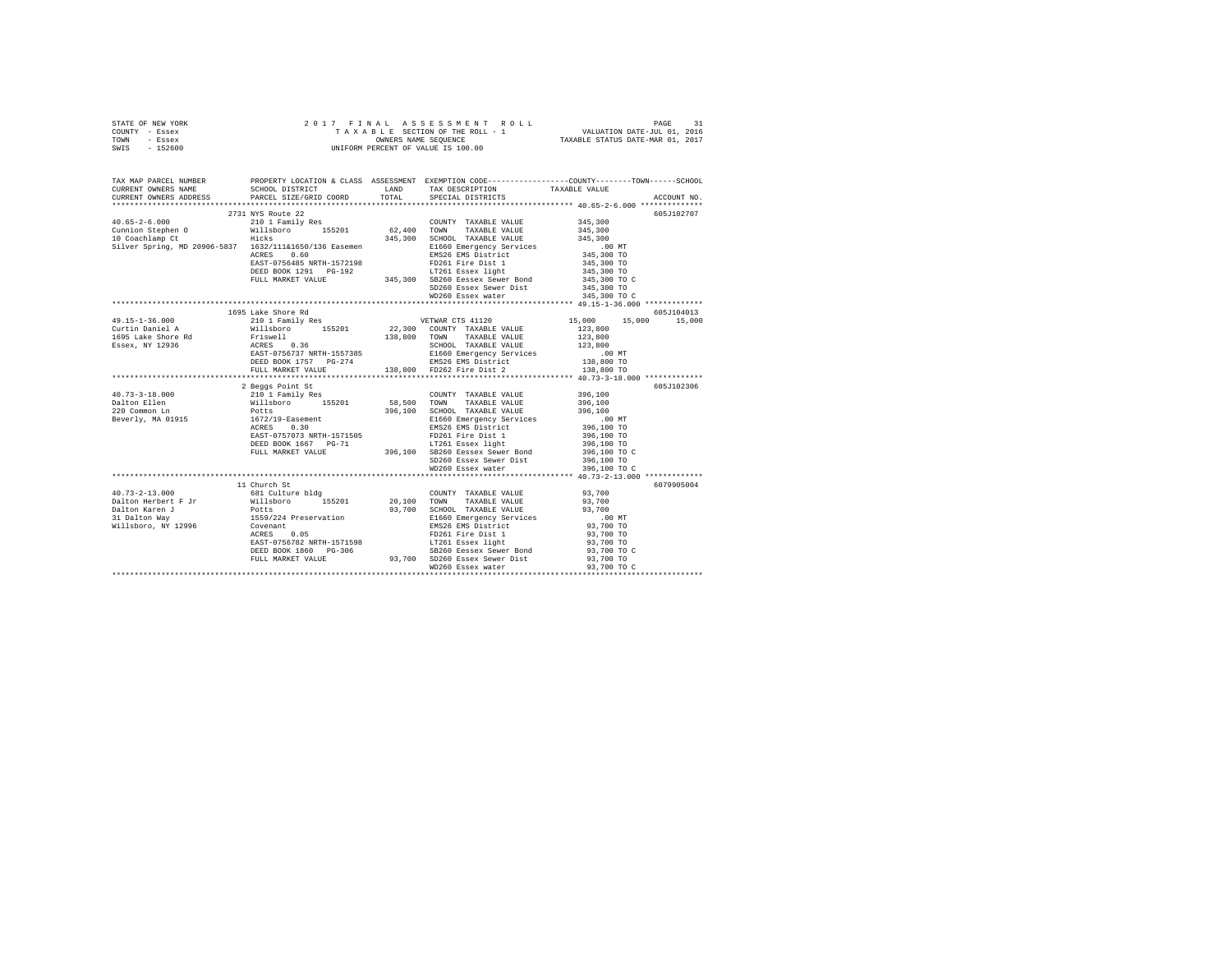| STATE OF NEW YORK<br>COUNTY - Essex<br>TOWN - Essex<br>SWIS - 152600                                                                                                                                                                                                                                                                                                                                                                                                                                                            | 2017 FINAL ASSESSMENT 1<br>TAXABLE SECTION OF THE ROLL -<br>UNIFORM PERCENT OF VALUE IS 100.00                                   |         | 7 FINAL ASSESSMENT ROLL TAXABLE SECTION OF THE ROLL TAXABLE SECTION OF THE ROLL - 1<br>TAXABLE SECTION OF THE ROLL - 1 VALUATION DATE-JUL 01.016<br>OWNERS NAME SEQUENCE  TAXABLE STATUS DATE-MAR 01, 2017                                                                                                                                                                                                                                                                       |                                          |             |
|---------------------------------------------------------------------------------------------------------------------------------------------------------------------------------------------------------------------------------------------------------------------------------------------------------------------------------------------------------------------------------------------------------------------------------------------------------------------------------------------------------------------------------|----------------------------------------------------------------------------------------------------------------------------------|---------|----------------------------------------------------------------------------------------------------------------------------------------------------------------------------------------------------------------------------------------------------------------------------------------------------------------------------------------------------------------------------------------------------------------------------------------------------------------------------------|------------------------------------------|-------------|
| TAX MAP PARCEL NUMBER PROPERTY LOCATION & CLASS ASSESSMENT EXEMPTION CODE---------------COUNTY-------TOWN------SCHOOL<br>CURRENT OWNERS NAME                                                                                                                                                                                                                                                                                                                                                                                    | SCHOOL DISTRICT LAND                                                                                                             |         | TAX DESCRIPTION                                                                                                                                                                                                                                                                                                                                                                                                                                                                  | TAXABLE VALUE                            |             |
| CURRENT OWNERS ADDRESS PARCEL SIZE/GRID COORD                                                                                                                                                                                                                                                                                                                                                                                                                                                                                   |                                                                                                                                  | TOTAL   | SPECIAL DISTRICTS                                                                                                                                                                                                                                                                                                                                                                                                                                                                |                                          | ACCOUNT NO. |
|                                                                                                                                                                                                                                                                                                                                                                                                                                                                                                                                 |                                                                                                                                  |         |                                                                                                                                                                                                                                                                                                                                                                                                                                                                                  |                                          |             |
|                                                                                                                                                                                                                                                                                                                                                                                                                                                                                                                                 | 3 Beggs Point St                                                                                                                 |         |                                                                                                                                                                                                                                                                                                                                                                                                                                                                                  |                                          | 605J104415  |
|                                                                                                                                                                                                                                                                                                                                                                                                                                                                                                                                 |                                                                                                                                  |         | COUNTY TAXABLE VALUE                                                                                                                                                                                                                                                                                                                                                                                                                                                             | 195,600                                  |             |
|                                                                                                                                                                                                                                                                                                                                                                                                                                                                                                                                 |                                                                                                                                  |         | TAXABLE VALUE<br>195,600 SCHOOL TAXABLE VALUE                                                                                                                                                                                                                                                                                                                                                                                                                                    | 195,600<br>195,600                       |             |
|                                                                                                                                                                                                                                                                                                                                                                                                                                                                                                                                 |                                                                                                                                  |         |                                                                                                                                                                                                                                                                                                                                                                                                                                                                                  |                                          |             |
|                                                                                                                                                                                                                                                                                                                                                                                                                                                                                                                                 |                                                                                                                                  |         | E1660 Emergency Services .00 MT<br>EMS26 EMS District 195,600 TO                                                                                                                                                                                                                                                                                                                                                                                                                 |                                          |             |
|                                                                                                                                                                                                                                                                                                                                                                                                                                                                                                                                 |                                                                                                                                  |         |                                                                                                                                                                                                                                                                                                                                                                                                                                                                                  |                                          |             |
|                                                                                                                                                                                                                                                                                                                                                                                                                                                                                                                                 |                                                                                                                                  |         |                                                                                                                                                                                                                                                                                                                                                                                                                                                                                  | 195,600 TO<br>195,600 TO<br>195,600 TO C |             |
|                                                                                                                                                                                                                                                                                                                                                                                                                                                                                                                                 |                                                                                                                                  |         | FULL MARKET VALUE 195,600 SB260 Eessex Sewer Bond                                                                                                                                                                                                                                                                                                                                                                                                                                |                                          |             |
|                                                                                                                                                                                                                                                                                                                                                                                                                                                                                                                                 |                                                                                                                                  |         | SD260 Essex Sewer Dist                                                                                                                                                                                                                                                                                                                                                                                                                                                           | 195,600 TO                               |             |
|                                                                                                                                                                                                                                                                                                                                                                                                                                                                                                                                 |                                                                                                                                  |         | WD260 Essex water                                                                                                                                                                                                                                                                                                                                                                                                                                                                | 195,600 TO C                             |             |
|                                                                                                                                                                                                                                                                                                                                                                                                                                                                                                                                 |                                                                                                                                  |         |                                                                                                                                                                                                                                                                                                                                                                                                                                                                                  |                                          |             |
|                                                                                                                                                                                                                                                                                                                                                                                                                                                                                                                                 | 11 Clubhouse Way                                                                                                                 |         |                                                                                                                                                                                                                                                                                                                                                                                                                                                                                  |                                          | 605J104601  |
| 49.11-1-13.000                                                                                                                                                                                                                                                                                                                                                                                                                                                                                                                  | 210 1 Family Res                                                                                                                 |         | $\begin{tabular}{lllllll} \multicolumn{2}{l}{{\text{COUNTY}}} & \multicolumn{2}{l}{\text{TAXABLE VALUE}} & \multicolumn{2}{l}{\text{S00}}\\ \multicolumn{2}{l}{\text{COUNTY}} & \multicolumn{2}{l}{\text{TAXABLE VALUE}} & \multicolumn{2}{l}{\text{S00}}\\ \multicolumn{2}{l}{\text{S00}} & \multicolumn{2}{l}{\text{S10}} & \multicolumn{2}{l}{\text{S20}} & \multicolumn{2}{l}{\text{S10}} & \multicolumn{2}{l}{\text{S20}}\\ \multicolumn{2}{l}{\text{C10}} & \multicolumn{$ |                                          |             |
| Dashiells Roberta Trust                                                                                                                                                                                                                                                                                                                                                                                                                                                                                                         |                                                                                                                                  |         | TAXABLE VALUE                                                                                                                                                                                                                                                                                                                                                                                                                                                                    | 385,800                                  |             |
| 3921 Devonshire Dr                                                                                                                                                                                                                                                                                                                                                                                                                                                                                                              | ست ستمسر 1972 / 2004<br>Millsboro 155201 148,000 TOWN<br>Mharton 385,800 SCHOOL<br>162/158 1162/158 1162 11630 1162<br>18826 181 |         | 385,800 SCHOOL TAXABLE VALUE                                                                                                                                                                                                                                                                                                                                                                                                                                                     | 385,800                                  |             |
| Cincinnati, OH 45226                                                                                                                                                                                                                                                                                                                                                                                                                                                                                                            |                                                                                                                                  |         | E1660 Emergency Services<br>E1660 Emergency Services<br>EMS26 EMS District                                                                                                                                                                                                                                                                                                                                                                                                       | .00 MT                                   |             |
|                                                                                                                                                                                                                                                                                                                                                                                                                                                                                                                                 |                                                                                                                                  |         |                                                                                                                                                                                                                                                                                                                                                                                                                                                                                  | 385,800 TO                               |             |
|                                                                                                                                                                                                                                                                                                                                                                                                                                                                                                                                 | ACRES 1.00                                                                                                                       |         | FD261 Fire Dist 1                                                                                                                                                                                                                                                                                                                                                                                                                                                                | 385,800 TO                               |             |
|                                                                                                                                                                                                                                                                                                                                                                                                                                                                                                                                 | EAST-0757424 NRTH-1563089                                                                                                        |         |                                                                                                                                                                                                                                                                                                                                                                                                                                                                                  |                                          |             |
|                                                                                                                                                                                                                                                                                                                                                                                                                                                                                                                                 | DEED BOOK 1297 PG-229                                                                                                            |         |                                                                                                                                                                                                                                                                                                                                                                                                                                                                                  |                                          |             |
| $\begin{tabular}{lllllllll} \multicolumn{4}{c }{\begin{tabular}{lcccc} \multicolumn{4}{c}{\begin{tabular}{lcccc} \multicolumn{4}{c}{\begin{tabular}{lcccc} \multicolumn{4}{c}{\begin{tabular}{lcccc} \multicolumn{4}{c}{\begin{tabular}{lcccc} \multicolumn{4}{c}{\begin{tabular}{lcccc} \multicolumn{4}{c}{\begin{tabular}{lcccc} \multicolumn{4}{c}{\begin{tabular}{lcccc} \multicolumn{4}{c}{\begin{tabular}{lcccc} \multicolumn{4}{c}{\begin{tabular}{lcccc} \multicolumn{4}{c}{\begin{tabular}{lcccc} \multicolumn{4}{c}{$ | FULL MARKET VALUE                                                                                                                | 385,800 |                                                                                                                                                                                                                                                                                                                                                                                                                                                                                  |                                          |             |
|                                                                                                                                                                                                                                                                                                                                                                                                                                                                                                                                 |                                                                                                                                  |         |                                                                                                                                                                                                                                                                                                                                                                                                                                                                                  |                                          | 605J101606  |
|                                                                                                                                                                                                                                                                                                                                                                                                                                                                                                                                 |                                                                                                                                  |         |                                                                                                                                                                                                                                                                                                                                                                                                                                                                                  | 18,011 18,011 18,011                     |             |
|                                                                                                                                                                                                                                                                                                                                                                                                                                                                                                                                 |                                                                                                                                  |         |                                                                                                                                                                                                                                                                                                                                                                                                                                                                                  | 43,989                                   |             |
|                                                                                                                                                                                                                                                                                                                                                                                                                                                                                                                                 |                                                                                                                                  |         |                                                                                                                                                                                                                                                                                                                                                                                                                                                                                  | 43,989                                   |             |
|                                                                                                                                                                                                                                                                                                                                                                                                                                                                                                                                 |                                                                                                                                  |         | SCHOOL TAXABLE VALUE                                                                                                                                                                                                                                                                                                                                                                                                                                                             | 43,989                                   |             |
|                                                                                                                                                                                                                                                                                                                                                                                                                                                                                                                                 |                                                                                                                                  |         |                                                                                                                                                                                                                                                                                                                                                                                                                                                                                  | $.00$ MT                                 |             |
|                                                                                                                                                                                                                                                                                                                                                                                                                                                                                                                                 |                                                                                                                                  |         |                                                                                                                                                                                                                                                                                                                                                                                                                                                                                  | 62,000 TO                                |             |
|                                                                                                                                                                                                                                                                                                                                                                                                                                                                                                                                 |                                                                                                                                  |         |                                                                                                                                                                                                                                                                                                                                                                                                                                                                                  | 62,000 TO                                |             |
|                                                                                                                                                                                                                                                                                                                                                                                                                                                                                                                                 |                                                                                                                                  |         |                                                                                                                                                                                                                                                                                                                                                                                                                                                                                  |                                          |             |
|                                                                                                                                                                                                                                                                                                                                                                                                                                                                                                                                 | Sayre Rd                                                                                                                         |         |                                                                                                                                                                                                                                                                                                                                                                                                                                                                                  |                                          | 605J192003  |
|                                                                                                                                                                                                                                                                                                                                                                                                                                                                                                                                 |                                                                                                                                  |         |                                                                                                                                                                                                                                                                                                                                                                                                                                                                                  | 16,713 16,713 16,713                     |             |
|                                                                                                                                                                                                                                                                                                                                                                                                                                                                                                                                 |                                                                                                                                  |         |                                                                                                                                                                                                                                                                                                                                                                                                                                                                                  | 28,987                                   |             |
|                                                                                                                                                                                                                                                                                                                                                                                                                                                                                                                                 |                                                                                                                                  |         | SCHOOL TAXABLE VALUE                                                                                                                                                                                                                                                                                                                                                                                                                                                             | 28,987                                   |             |
|                                                                                                                                                                                                                                                                                                                                                                                                                                                                                                                                 |                                                                                                                                  |         |                                                                                                                                                                                                                                                                                                                                                                                                                                                                                  | 28,987                                   |             |
|                                                                                                                                                                                                                                                                                                                                                                                                                                                                                                                                 |                                                                                                                                  |         |                                                                                                                                                                                                                                                                                                                                                                                                                                                                                  | $.00$ MT                                 |             |
|                                                                                                                                                                                                                                                                                                                                                                                                                                                                                                                                 |                                                                                                                                  |         |                                                                                                                                                                                                                                                                                                                                                                                                                                                                                  | 45,700 TO<br>45,700 TO                   |             |
|                                                                                                                                                                                                                                                                                                                                                                                                                                                                                                                                 |                                                                                                                                  |         |                                                                                                                                                                                                                                                                                                                                                                                                                                                                                  |                                          |             |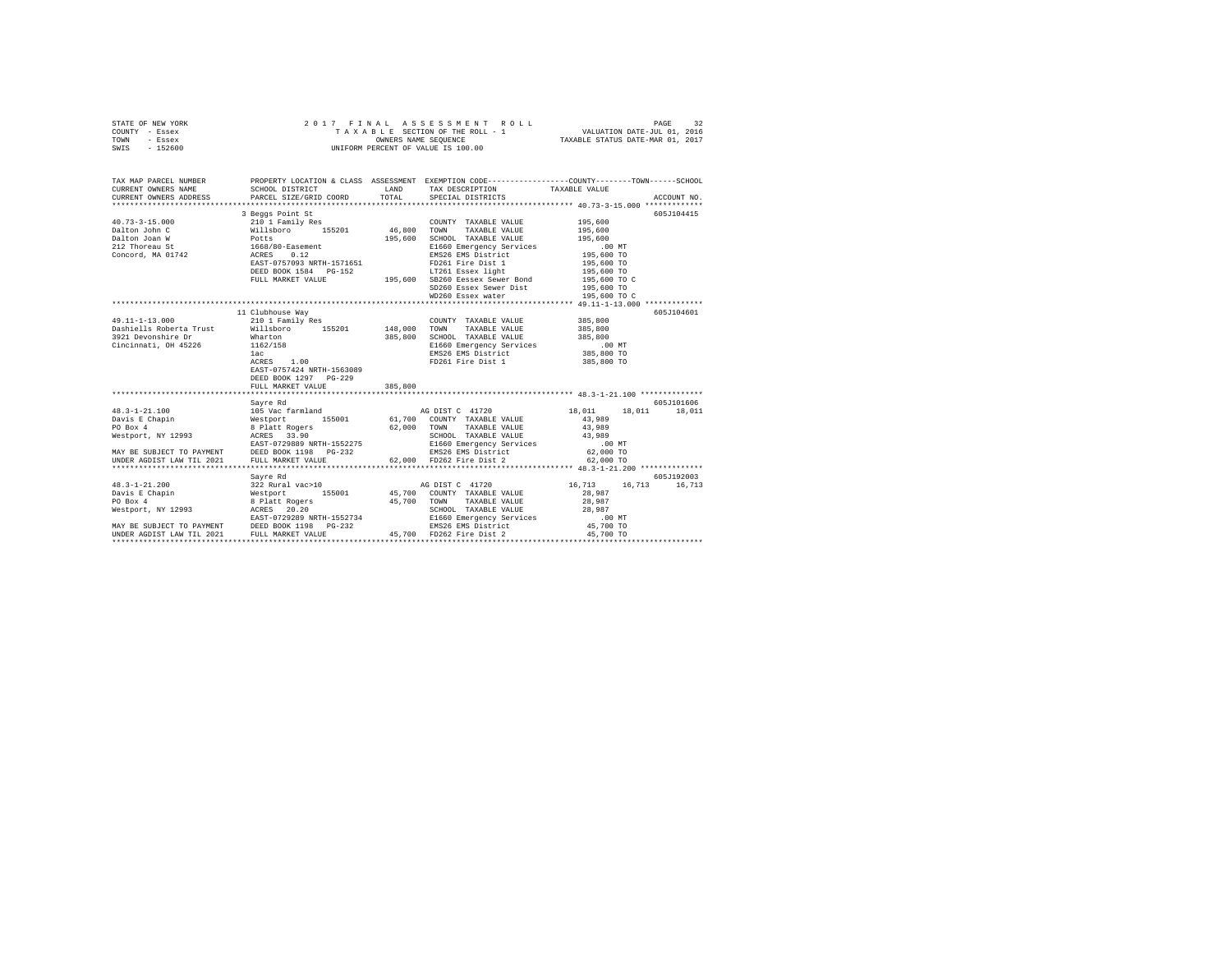|      | STATE OF NEW YORK |  |  | 2017 FINAL ASSESSMENT ROLL         | PAGE                             |  |
|------|-------------------|--|--|------------------------------------|----------------------------------|--|
|      | COUNTY - Essex    |  |  | TAXABLE SECTION OF THE ROLL - 1    | VALUATION DATE-JUL 01, 2016      |  |
| TOWN | - Essex           |  |  | OWNERS NAME SEOUENCE               | TAXABLE STATUS DATE-MAR 01, 2017 |  |
| SWIS | $-152600$         |  |  | UNIFORM PERCENT OF VALUE IS 100.00 |                                  |  |

| TAX MAP PARCEL NUMBER                                                                                                                                                                                                                                                                                                                                                                                   |                                                                                                                                                                                                                                                          |         |                                                                                                                                                                                                                                                                                                                                                                                                                          | PROPERTY LOCATION & CLASS ASSESSMENT EXEMPTION CODE---------------COUNTY-------TOWN------SCHOOL |
|---------------------------------------------------------------------------------------------------------------------------------------------------------------------------------------------------------------------------------------------------------------------------------------------------------------------------------------------------------------------------------------------------------|----------------------------------------------------------------------------------------------------------------------------------------------------------------------------------------------------------------------------------------------------------|---------|--------------------------------------------------------------------------------------------------------------------------------------------------------------------------------------------------------------------------------------------------------------------------------------------------------------------------------------------------------------------------------------------------------------------------|-------------------------------------------------------------------------------------------------|
| CURRENT OWNERS NAME                                                                                                                                                                                                                                                                                                                                                                                     | SCHOOL DISTRICT                                                                                                                                                                                                                                          |         | LAND TAX DESCRIPTION TAXABLE VALUE                                                                                                                                                                                                                                                                                                                                                                                       |                                                                                                 |
| CURRENT OWNERS ADDRESS                                                                                                                                                                                                                                                                                                                                                                                  | PARCEL SIZE/GRID COORD TOTAL SPECIAL DISTRICTS                                                                                                                                                                                                           |         |                                                                                                                                                                                                                                                                                                                                                                                                                          | ACCOUNT NO.                                                                                     |
|                                                                                                                                                                                                                                                                                                                                                                                                         |                                                                                                                                                                                                                                                          |         |                                                                                                                                                                                                                                                                                                                                                                                                                          |                                                                                                 |
|                                                                                                                                                                                                                                                                                                                                                                                                         | 2783 Essex Rd                                                                                                                                                                                                                                            |         |                                                                                                                                                                                                                                                                                                                                                                                                                          | 605J103010                                                                                      |
| $40.65 - 1 - 3.000$                                                                                                                                                                                                                                                                                                                                                                                     | 240 Rural res - WTRFNT COUNTY TAXABLE VALUE                                                                                                                                                                                                              |         |                                                                                                                                                                                                                                                                                                                                                                                                                          | 1243,300                                                                                        |
|                                                                                                                                                                                                                                                                                                                                                                                                         |                                                                                                                                                                                                                                                          |         |                                                                                                                                                                                                                                                                                                                                                                                                                          | 1243.300                                                                                        |
|                                                                                                                                                                                                                                                                                                                                                                                                         |                                                                                                                                                                                                                                                          |         |                                                                                                                                                                                                                                                                                                                                                                                                                          | 1243,300                                                                                        |
|                                                                                                                                                                                                                                                                                                                                                                                                         |                                                                                                                                                                                                                                                          |         |                                                                                                                                                                                                                                                                                                                                                                                                                          | .00 MT                                                                                          |
|                                                                                                                                                                                                                                                                                                                                                                                                         |                                                                                                                                                                                                                                                          |         |                                                                                                                                                                                                                                                                                                                                                                                                                          | 1243,300 TO<br>1243,300 TO                                                                      |
|                                                                                                                                                                                                                                                                                                                                                                                                         |                                                                                                                                                                                                                                                          |         | FULL MARKET VALUE 1243,300 LT261 Essex light                                                                                                                                                                                                                                                                                                                                                                             |                                                                                                 |
|                                                                                                                                                                                                                                                                                                                                                                                                         |                                                                                                                                                                                                                                                          |         |                                                                                                                                                                                                                                                                                                                                                                                                                          | 1243,300 TO                                                                                     |
|                                                                                                                                                                                                                                                                                                                                                                                                         |                                                                                                                                                                                                                                                          |         | WB261 Water B&I                                                                                                                                                                                                                                                                                                                                                                                                          | 1243,300 TO C                                                                                   |
|                                                                                                                                                                                                                                                                                                                                                                                                         |                                                                                                                                                                                                                                                          |         | WD260 Essex water                                                                                                                                                                                                                                                                                                                                                                                                        | 1243,300 TO C                                                                                   |
|                                                                                                                                                                                                                                                                                                                                                                                                         |                                                                                                                                                                                                                                                          |         |                                                                                                                                                                                                                                                                                                                                                                                                                          | 605J100812                                                                                      |
|                                                                                                                                                                                                                                                                                                                                                                                                         | 2307 Jersey St<br>210 1 Family Res (200NTY TAXABLE VALUE 167,700<br>Willaboro 155201 34,200 TOWN TAXABLE VALUE 167,700<br>Hicks 167,700 SCHOOL TAXABLE VALUE 167,700<br>20015.00 100015.00 EL660 Emergency Services<br>RESE 3.20 BANK CORE EMS26 EMS Dis |         |                                                                                                                                                                                                                                                                                                                                                                                                                          |                                                                                                 |
| $39.4 - 1 - 8.100$                                                                                                                                                                                                                                                                                                                                                                                      |                                                                                                                                                                                                                                                          |         |                                                                                                                                                                                                                                                                                                                                                                                                                          |                                                                                                 |
| Deal Paul J                                                                                                                                                                                                                                                                                                                                                                                             |                                                                                                                                                                                                                                                          |         |                                                                                                                                                                                                                                                                                                                                                                                                                          |                                                                                                 |
| Brown Anne E                                                                                                                                                                                                                                                                                                                                                                                            |                                                                                                                                                                                                                                                          |         |                                                                                                                                                                                                                                                                                                                                                                                                                          |                                                                                                 |
| 2307 Jersey St<br>Essex, NY 12936                                                                                                                                                                                                                                                                                                                                                                       |                                                                                                                                                                                                                                                          |         |                                                                                                                                                                                                                                                                                                                                                                                                                          |                                                                                                 |
|                                                                                                                                                                                                                                                                                                                                                                                                         |                                                                                                                                                                                                                                                          |         |                                                                                                                                                                                                                                                                                                                                                                                                                          |                                                                                                 |
|                                                                                                                                                                                                                                                                                                                                                                                                         |                                                                                                                                                                                                                                                          |         |                                                                                                                                                                                                                                                                                                                                                                                                                          |                                                                                                 |
|                                                                                                                                                                                                                                                                                                                                                                                                         | DEED BOOK 1811 PG-254                                                                                                                                                                                                                                    |         |                                                                                                                                                                                                                                                                                                                                                                                                                          |                                                                                                 |
|                                                                                                                                                                                                                                                                                                                                                                                                         | FULL MARKET VALUE                                                                                                                                                                                                                                        | 167,700 |                                                                                                                                                                                                                                                                                                                                                                                                                          |                                                                                                 |
|                                                                                                                                                                                                                                                                                                                                                                                                         | 2204 Lake Shore Rd                                                                                                                                                                                                                                       |         |                                                                                                                                                                                                                                                                                                                                                                                                                          | 605J103601                                                                                      |
| $\begin{tabular}{l c c c c c} \multicolumn{1}{c c c c} \multicolumn{1}{c c c} \multicolumn{1}{c c c} \multicolumn{1}{c c c} \multicolumn{1}{c c c} \multicolumn{1}{c c c} \multicolumn{1}{c c c} \multicolumn{1}{c c c} \multicolumn{1}{c c c} \multicolumn{1}{c c c} \multicolumn{1}{c c c} \multicolumn{1}{c c c} \multicolumn{1}{c c c} \multicolumn{1}{c c c} \multicolumn{1}{c c c} \multicolumn{$ |                                                                                                                                                                                                                                                          |         |                                                                                                                                                                                                                                                                                                                                                                                                                          | 30,000<br>$\Omega$                                                                              |
|                                                                                                                                                                                                                                                                                                                                                                                                         |                                                                                                                                                                                                                                                          |         |                                                                                                                                                                                                                                                                                                                                                                                                                          | $\begin{array}{c}0\\414,900\end{array}$                                                         |
|                                                                                                                                                                                                                                                                                                                                                                                                         |                                                                                                                                                                                                                                                          |         |                                                                                                                                                                                                                                                                                                                                                                                                                          |                                                                                                 |
|                                                                                                                                                                                                                                                                                                                                                                                                         |                                                                                                                                                                                                                                                          |         | 414,900 TOWN TAXABLE VALUE $414,900$<br>SCHOOL TAXABLE VALUE $414,900$                                                                                                                                                                                                                                                                                                                                                   |                                                                                                 |
|                                                                                                                                                                                                                                                                                                                                                                                                         |                                                                                                                                                                                                                                                          |         |                                                                                                                                                                                                                                                                                                                                                                                                                          |                                                                                                 |
|                                                                                                                                                                                                                                                                                                                                                                                                         |                                                                                                                                                                                                                                                          |         |                                                                                                                                                                                                                                                                                                                                                                                                                          |                                                                                                 |
|                                                                                                                                                                                                                                                                                                                                                                                                         |                                                                                                                                                                                                                                                          |         |                                                                                                                                                                                                                                                                                                                                                                                                                          |                                                                                                 |
|                                                                                                                                                                                                                                                                                                                                                                                                         |                                                                                                                                                                                                                                                          |         |                                                                                                                                                                                                                                                                                                                                                                                                                          |                                                                                                 |
|                                                                                                                                                                                                                                                                                                                                                                                                         |                                                                                                                                                                                                                                                          |         |                                                                                                                                                                                                                                                                                                                                                                                                                          |                                                                                                 |
|                                                                                                                                                                                                                                                                                                                                                                                                         |                                                                                                                                                                                                                                                          |         | $\begin{tabular}{l c c c} \texttt{SCH0OL} & \texttt{TXABLE} & \texttt{VALUE} & \texttt{334,900} \\ \texttt{E1660} & \texttt{Emergency} & \texttt{Services} & \texttt{384,900} & \texttt{00} \\ \texttt{EN826} & \texttt{EMS} & \texttt{Distriblet} & \texttt{414,900} & \texttt{TO} \\ \texttt{FD261} & \texttt{Fire Dist 1} & \texttt{414,900} & \texttt{TO} \\ \texttt{ST261} & \texttt{Essex Uight} & \texttt{414,90$ |                                                                                                 |
|                                                                                                                                                                                                                                                                                                                                                                                                         |                                                                                                                                                                                                                                                          |         | WD260 Essex water 414,900 TO C                                                                                                                                                                                                                                                                                                                                                                                           |                                                                                                 |
|                                                                                                                                                                                                                                                                                                                                                                                                         |                                                                                                                                                                                                                                                          |         |                                                                                                                                                                                                                                                                                                                                                                                                                          |                                                                                                 |
|                                                                                                                                                                                                                                                                                                                                                                                                         | 73 Albee Ln                                                                                                                                                                                                                                              |         |                                                                                                                                                                                                                                                                                                                                                                                                                          | 605J101604                                                                                      |
| $49.15 - 2 - 1.000$                                                                                                                                                                                                                                                                                                                                                                                     | 210 1 Family Res - WTRFNT COUNTY TAXABLE VALUE 340,000                                                                                                                                                                                                   |         |                                                                                                                                                                                                                                                                                                                                                                                                                          |                                                                                                 |
| Delvecchio Kimberly A Trust Willsboro 155201 319,100 TOWN TAXABLE VALUE 340,000                                                                                                                                                                                                                                                                                                                         |                                                                                                                                                                                                                                                          |         |                                                                                                                                                                                                                                                                                                                                                                                                                          |                                                                                                 |
|                                                                                                                                                                                                                                                                                                                                                                                                         |                                                                                                                                                                                                                                                          |         |                                                                                                                                                                                                                                                                                                                                                                                                                          |                                                                                                 |
|                                                                                                                                                                                                                                                                                                                                                                                                         |                                                                                                                                                                                                                                                          |         | E1660 Emergency Services                                                                                                                                                                                                                                                                                                                                                                                                 | .00 MT                                                                                          |
|                                                                                                                                                                                                                                                                                                                                                                                                         | EAST-0758737 NRTH-1557609                                                                                                                                                                                                                                |         | EMS26 EMS District                                                                                                                                                                                                                                                                                                                                                                                                       | 340,000 TO                                                                                      |
|                                                                                                                                                                                                                                                                                                                                                                                                         | DEED BOOK 1760 PG-229                                                                                                                                                                                                                                    |         | FD261 Fire Dist 1                                                                                                                                                                                                                                                                                                                                                                                                        | 340,000 TO                                                                                      |
|                                                                                                                                                                                                                                                                                                                                                                                                         | FULL MARKET VALUE                                                                                                                                                                                                                                        | 340,000 |                                                                                                                                                                                                                                                                                                                                                                                                                          |                                                                                                 |
|                                                                                                                                                                                                                                                                                                                                                                                                         |                                                                                                                                                                                                                                                          |         |                                                                                                                                                                                                                                                                                                                                                                                                                          |                                                                                                 |
|                                                                                                                                                                                                                                                                                                                                                                                                         |                                                                                                                                                                                                                                                          |         |                                                                                                                                                                                                                                                                                                                                                                                                                          |                                                                                                 |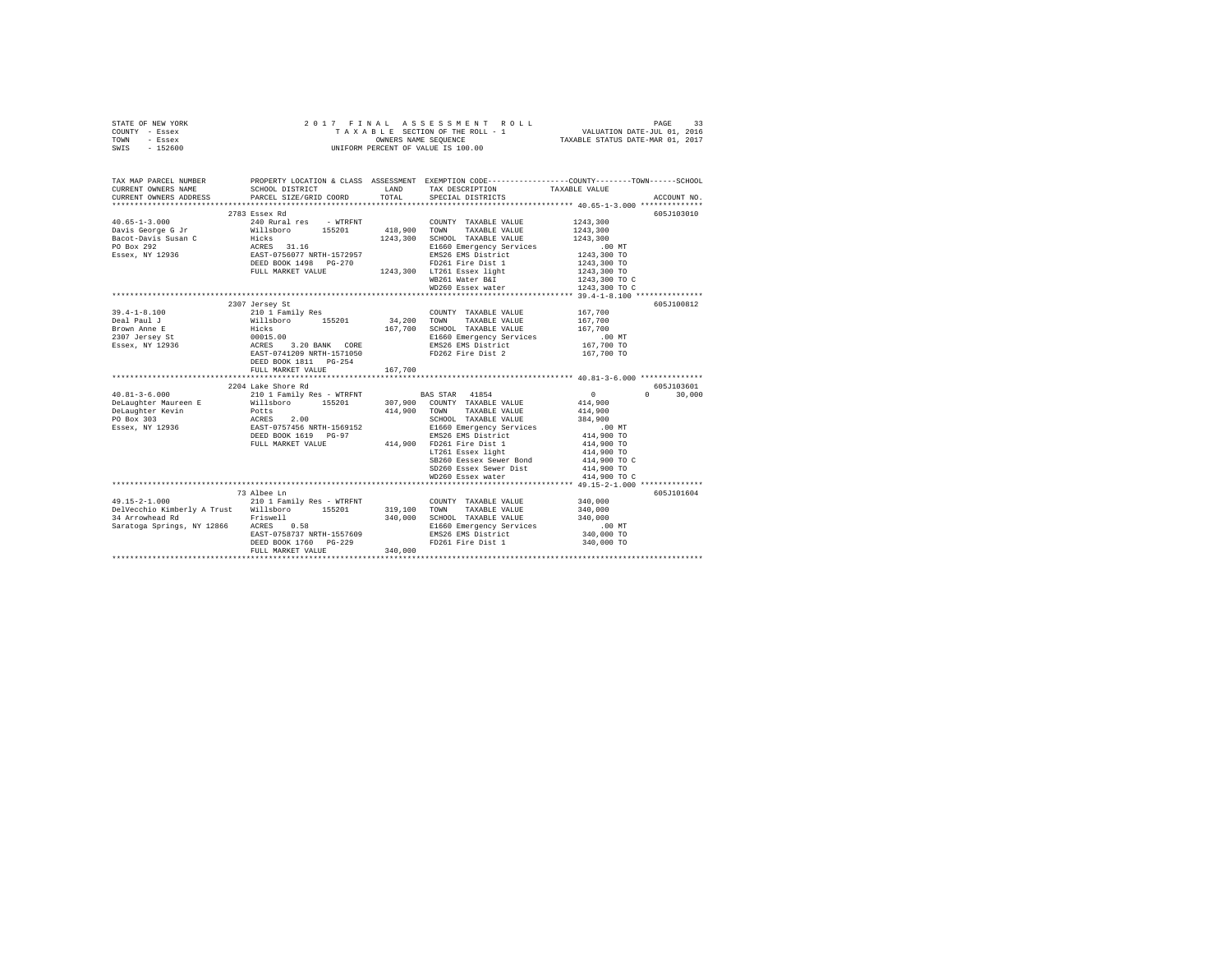| STATE OF NEW YORK | 2017 FINAL ASSESSMENT ROLL         | 34<br>PAGE                       |
|-------------------|------------------------------------|----------------------------------|
| COUNTY - Essex    | TAXABLE SECTION OF THE ROLL - 1    | VALUATION DATE-JUL 01, 2016      |
| TOWN<br>- Essex   | OWNERS NAME SEOUENCE               | TAXABLE STATUS DATE-MAR 01, 2017 |
| $-152600$<br>SWIS | UNIFORM PERCENT OF VALUE IS 100.00 |                                  |

| TAX MAP PARCEL NUMBER                                                                                                                                                                                                                                                                                                                                                    |                                                                                   |         | PROPERTY LOCATION & CLASS ASSESSMENT EXEMPTION CODE----------------COUNTY-------TOWN-----SCHOOL |              |                                 |
|--------------------------------------------------------------------------------------------------------------------------------------------------------------------------------------------------------------------------------------------------------------------------------------------------------------------------------------------------------------------------|-----------------------------------------------------------------------------------|---------|-------------------------------------------------------------------------------------------------|--------------|---------------------------------|
|                                                                                                                                                                                                                                                                                                                                                                          |                                                                                   |         |                                                                                                 |              |                                 |
|                                                                                                                                                                                                                                                                                                                                                                          | 65 Daniels Rd                                                                     |         |                                                                                                 |              | 605J101910                      |
| $\begin{tabular}{l c c c c c} \multicolumn{3}{c}{\textbf{48.1-1-29.000}} & \multicolumn{3}{c}{\textbf{54.1-1-29.000}} & \multicolumn{3}{c}{\textbf{54.1-1-29.000}} & \multicolumn{3}{c}{\textbf{54.1-1-29.000}} & \multicolumn{3}{c}{\textbf{54.1-1-29.000}} & \multicolumn{3}{c}{\textbf{54.1-1-29.000}} & \multicolumn{3}{c}{\textbf{54.1-1-29.000}} & \multicolumn{3$ |                                                                                   |         |                                                                                                 |              | 30,000<br>$\Omega$ and $\Omega$ |
|                                                                                                                                                                                                                                                                                                                                                                          |                                                                                   |         |                                                                                                 |              |                                 |
|                                                                                                                                                                                                                                                                                                                                                                          |                                                                                   |         |                                                                                                 |              |                                 |
|                                                                                                                                                                                                                                                                                                                                                                          |                                                                                   |         |                                                                                                 |              |                                 |
|                                                                                                                                                                                                                                                                                                                                                                          |                                                                                   |         |                                                                                                 |              |                                 |
|                                                                                                                                                                                                                                                                                                                                                                          |                                                                                   |         |                                                                                                 |              |                                 |
|                                                                                                                                                                                                                                                                                                                                                                          |                                                                                   |         |                                                                                                 |              |                                 |
|                                                                                                                                                                                                                                                                                                                                                                          |                                                                                   |         |                                                                                                 |              |                                 |
|                                                                                                                                                                                                                                                                                                                                                                          | 2451 NYS Route 22                                                                 |         |                                                                                                 |              | 605J101802                      |
| $40.3 - 3 - 4.000$                                                                                                                                                                                                                                                                                                                                                       | 210 1 Family Res BAS STAR 41854                                                   |         |                                                                                                 | $\sim$ 0     | 30,000<br>$\Omega$              |
| DeWolff Catherine A Millsboro 155201 33,900 COUNTY TAXABLE VALUE 120,400                                                                                                                                                                                                                                                                                                 |                                                                                   |         |                                                                                                 |              |                                 |
| PO Box 71                                                                                                                                                                                                                                                                                                                                                                | Potts 120,400 TOWN<br>ACRES 2.90 120,400 SCHOC<br>EAST-0749671 NRTH-1570840 E1660 |         | TAXABLE VALUE 120,400                                                                           |              |                                 |
| PO Box 71<br>Essex, NY 12936                                                                                                                                                                                                                                                                                                                                             |                                                                                   |         | SCHOOL TAXABLE VALUE 90,400<br>E1660 Emergency Services .00 MT                                  |              |                                 |
|                                                                                                                                                                                                                                                                                                                                                                          |                                                                                   |         |                                                                                                 |              |                                 |
|                                                                                                                                                                                                                                                                                                                                                                          | DEED BOOK 1358 PG-112                                                             |         | EMS26 EMS District 120,400 TO                                                                   |              |                                 |
|                                                                                                                                                                                                                                                                                                                                                                          |                                                                                   |         | FULL MARKET VALUE 120,400 FD261 Fire Dist 1<br>IT261 Essex light                                | $120,400$ TO |                                 |
|                                                                                                                                                                                                                                                                                                                                                                          |                                                                                   |         |                                                                                                 | 120,400 TO   |                                 |
|                                                                                                                                                                                                                                                                                                                                                                          |                                                                                   |         |                                                                                                 |              |                                 |
|                                                                                                                                                                                                                                                                                                                                                                          | 71 Burt Way                                                                       |         |                                                                                                 |              | 605J100708                      |
| $49.11 - 1 - 30.000$                                                                                                                                                                                                                                                                                                                                                     | 260 Seasonal res                                                                  |         | COUNTY TAXABLE VALUE 250.800                                                                    |              |                                 |
| Diamond Douglas <b>155201</b> 143,300 TOWN TAXABLE VALUE                                                                                                                                                                                                                                                                                                                 |                                                                                   |         |                                                                                                 | 250,800      |                                 |
|                                                                                                                                                                                                                                                                                                                                                                          |                                                                                   |         | 250,800 SCHOOL TAXABLE VALUE 250,800                                                            |              |                                 |
| Diamond Elizabeth C Mharton (1980)<br>19807 S Woodlawn Ave ACRES 0.90<br>Chicago, IL 60637 EAST-0757979 NRTH-1562923                                                                                                                                                                                                                                                     |                                                                                   |         | E1660 Emergency Services .00 MT<br>EMS26 EMS District 250,800 TO                                |              |                                 |
|                                                                                                                                                                                                                                                                                                                                                                          |                                                                                   |         |                                                                                                 |              |                                 |
|                                                                                                                                                                                                                                                                                                                                                                          | DEED BOOK 1204 PG-5                                                               |         | FD261 Fire Dist 1                                                                               | 250,800 TO   |                                 |
|                                                                                                                                                                                                                                                                                                                                                                          | FULL MARKET VALUE                                                                 | 250,800 |                                                                                                 |              |                                 |
|                                                                                                                                                                                                                                                                                                                                                                          |                                                                                   |         |                                                                                                 |              |                                 |
|                                                                                                                                                                                                                                                                                                                                                                          | Daniels Rd                                                                        |         |                                                                                                 |              | 605-7104009                     |
| $39.3 - 1 - 2.110$                                                                                                                                                                                                                                                                                                                                                       | 105 Vac farmland                                                                  |         | AG DIST C 41720 14,359 14,359 14,359                                                            |              |                                 |
| 39.3–1-2.11.10<br>29.41 Dickerson Darren Willisboro 155201 34,200 COUNTY TAXABLE VALUE 19,841<br>20.41 Dickerson Darren 19,944 7 Peru Bay Tract 34,200 TOWN TAXABLE VALUE 19,841<br>20.41 SCHOL TAXABLE VALUE SCHOL TAXABLE VALUE 1                                                                                                                                      |                                                                                   |         |                                                                                                 |              |                                 |
|                                                                                                                                                                                                                                                                                                                                                                          |                                                                                   |         |                                                                                                 |              |                                 |
|                                                                                                                                                                                                                                                                                                                                                                          |                                                                                   |         |                                                                                                 |              |                                 |
|                                                                                                                                                                                                                                                                                                                                                                          |                                                                                   |         |                                                                                                 |              |                                 |
| MAY BE SUBJECT TO PAYMENT ACRES 44.93<br>UNDER AGDIST LAW TIL 2021 EAST-0723306 N                                                                                                                                                                                                                                                                                        |                                                                                   |         |                                                                                                 |              |                                 |
|                                                                                                                                                                                                                                                                                                                                                                          | EAST-0723306 NRTH-1571104                                                         |         | FD262 Fire Dist 2                                                                               | 34,200 TO    |                                 |
|                                                                                                                                                                                                                                                                                                                                                                          | DEED BOOK 1203 PG-177                                                             |         |                                                                                                 |              |                                 |
|                                                                                                                                                                                                                                                                                                                                                                          | FULL MARKET VALUE                                                                 | 34,200  |                                                                                                 |              |                                 |
|                                                                                                                                                                                                                                                                                                                                                                          |                                                                                   |         |                                                                                                 |              |                                 |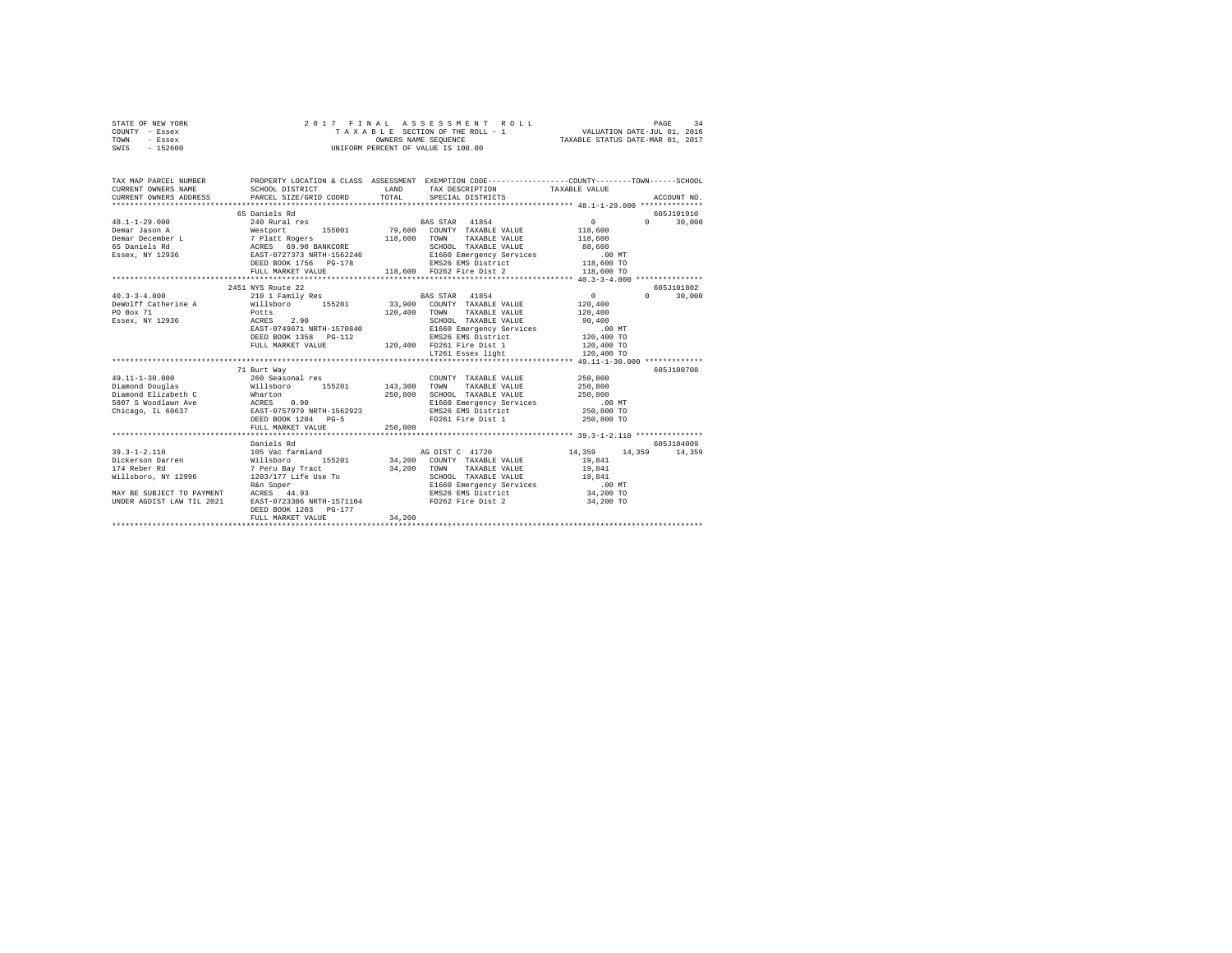|      | STATE OF NEW YORK |  |  | 2017 FINAL ASSESSMENT ROLL         | PAGE                             | 35 |
|------|-------------------|--|--|------------------------------------|----------------------------------|----|
|      | COUNTY - Essex    |  |  | TAXABLE SECTION OF THE ROLL - 1    | VALUATION DATE-JUL 01, 2016      |    |
| TOWN | - Essex           |  |  | OWNERS NAME SEOUENCE               | TAXABLE STATUS DATE-MAR 01, 2017 |    |
| SWIS | $-152600$         |  |  | UNIFORM PERCENT OF VALUE IS 100.00 |                                  |    |

| TAX MAP PARCEL NUMBER<br>CURRENT OWNERS NAME<br>CURRENT OWNERS ADDRESS PARCEL SIZE/GRID COORD TOTAL                                                                                                                                  | PROPERTY LOCATION & CLASS ASSESSMENT EXEMPTION CODE----------------COUNTY-------TOWN------SCHOOL<br>LAND<br>SCHOOL DISTRICT                                                                                                                                                  |       | TAX DESCRIPTION TAXABLE VALUE<br>SPECIAL DISTRICTS              |                                           | ACCOUNT NO.                                      |
|--------------------------------------------------------------------------------------------------------------------------------------------------------------------------------------------------------------------------------------|------------------------------------------------------------------------------------------------------------------------------------------------------------------------------------------------------------------------------------------------------------------------------|-------|-----------------------------------------------------------------|-------------------------------------------|--------------------------------------------------|
| MAY BE SUBJECT TO PAYMENT ACKES 12.23<br>MAY BE SUBJECT TO PAYMENT EAST-0724741 NRTH-1570406 EMS26 EMS District and DO MT<br>TUNDER AGDIST LAW TIL 2021 DEED BOOK 1825 POLISALE PRODUCER AGDIST LAW TIL 2021<br>FD262 Fire Dist 2 38 | 1495 Jersey St                                                                                                                                                                                                                                                               |       | 38,200 TOWN TAXABLE VALUE 38,200<br>SCHOOL TAXABLE VALUE 38,200 | $\sim$ 0                                  | 605-7100901<br>$\Omega$ and $\Omega$<br>$\Omega$ |
|                                                                                                                                                                                                                                      | Daniels Rd<br>%111sboro 155201 1,500 TOWN TAXABLE VALUE 1,500<br>7 Peru Bay Tract 1,500 SCHOOL TAXABLE VALUE 1,500<br>ACRES 1.46 1,500 E1660 Emergency Services .00 MT<br>RAST-0723298 NRTH-1571662 RMS26 EMS District 1,500 TO<br>DEED BOOK 1116 PG-94<br>FULL MARKET VALUE | 1,500 | COUNTY TAXABLE VALUE<br>FD262 Fire Dist 2                       | 1,500<br>1,500 TO                         | 605.7178502                                      |
|                                                                                                                                                                                                                                      | Daniels Rd<br>DEED BOOK 1443 PG-28<br>FULL MARKET VALUE                                                                                                                                                                                                                      | 3,000 | FD262 Fire Dist 2                                               | 3,000 TO                                  | 605Z006001                                       |
| Essex, NY 12936-2403<br>ACRES 4.20 BANKNATION                                                                                                                                                                                        | 155 Christian Rd<br>EAST-0744932 NRTH-1559614 E1660 Emergency Services<br>DEED BOOK 1172 PG-291 PENS26 ENS District (1990 TO 16,900 TO<br>FULL MARKET VALUE 75,900 TO262 Fire Dist 2                                                                                         |       | SCHOOL TAXABLE VALUE 45,900<br>LT262 Whallonsburg light         | $\sim$ 0<br>75,900<br>75,900<br>75,900 TO | 605-7199002<br>$0 \t 30.000$                     |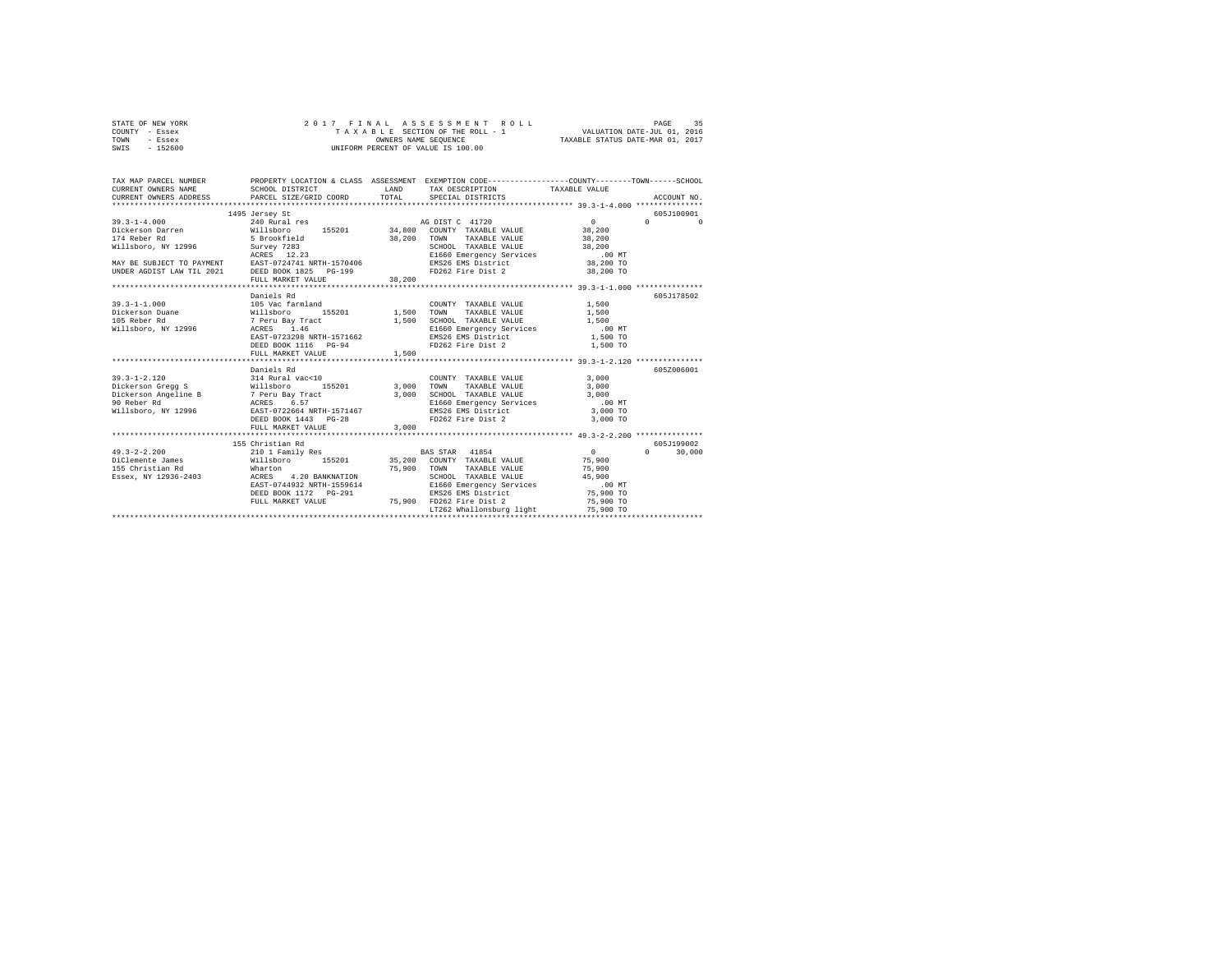| STATE OF NEW YORK                                                                                                                                                                                                                                                                                                                                                                                                   |                                           |        |                                                                                                                                                         |                                                                                                 |
|---------------------------------------------------------------------------------------------------------------------------------------------------------------------------------------------------------------------------------------------------------------------------------------------------------------------------------------------------------------------------------------------------------------------|-------------------------------------------|--------|---------------------------------------------------------------------------------------------------------------------------------------------------------|-------------------------------------------------------------------------------------------------|
| COUNTY - Essex                                                                                                                                                                                                                                                                                                                                                                                                      |                                           |        |                                                                                                                                                         |                                                                                                 |
| TOWN - Essex                                                                                                                                                                                                                                                                                                                                                                                                        |                                           |        |                                                                                                                                                         |                                                                                                 |
| SWIS - 152600                                                                                                                                                                                                                                                                                                                                                                                                       |                                           |        |                                                                                                                                                         |                                                                                                 |
|                                                                                                                                                                                                                                                                                                                                                                                                                     |                                           |        |                                                                                                                                                         |                                                                                                 |
|                                                                                                                                                                                                                                                                                                                                                                                                                     |                                           |        |                                                                                                                                                         |                                                                                                 |
|                                                                                                                                                                                                                                                                                                                                                                                                                     |                                           |        |                                                                                                                                                         |                                                                                                 |
| TAX MAP PARCEL NUMBER                                                                                                                                                                                                                                                                                                                                                                                               |                                           |        |                                                                                                                                                         | PROPERTY LOCATION & CLASS ASSESSMENT EXEMPTION CODE---------------COUNTY-------TOWN------SCHOOL |
| CURRENT OWNERS NAME                                                                                                                                                                                                                                                                                                                                                                                                 |                                           |        | SCHOOL DISTRICT LAND TAX DESCRIPTION TAXABLE VALUE                                                                                                      |                                                                                                 |
| CURRENT OWNERS ADDRESS                                                                                                                                                                                                                                                                                                                                                                                              | SCHOOL DIGINIC.<br>PARCEL SIZE/GRID COORD |        | TOTAL SPECIAL DISTRICTS                                                                                                                                 | ACCOUNT NO.                                                                                     |
| $\begin{tabular}{l c c c c c} \multicolumn{4}{c}{\textbf{1550} NTS}\\ \multicolumn{4}{c}{\textbf{1550} NTS} & \multicolumn{4}{c}{\textbf{1550} NTS} & \multicolumn{4}{c}{\textbf{155201}} & \multicolumn{4}{c}{\textbf{155201}} & \multicolumn{4}{c}{\textbf{155201}} & \multicolumn{4}{c}{\textbf{155201}} & \multicolumn{4}{c}{\textbf{22,800 ENIH STAR}} & \multicolumn{4}{c}{\textbf{3101} M} & \multicolumn{4$ |                                           |        |                                                                                                                                                         |                                                                                                 |
|                                                                                                                                                                                                                                                                                                                                                                                                                     |                                           |        |                                                                                                                                                         | 605J102811                                                                                      |
|                                                                                                                                                                                                                                                                                                                                                                                                                     |                                           |        |                                                                                                                                                         | 36,800 36,800 36,800                                                                            |
|                                                                                                                                                                                                                                                                                                                                                                                                                     |                                           |        |                                                                                                                                                         | $0$ 0 36,800<br>36,800                                                                          |
|                                                                                                                                                                                                                                                                                                                                                                                                                     |                                           |        |                                                                                                                                                         |                                                                                                 |
|                                                                                                                                                                                                                                                                                                                                                                                                                     |                                           |        |                                                                                                                                                         |                                                                                                 |
|                                                                                                                                                                                                                                                                                                                                                                                                                     |                                           |        |                                                                                                                                                         |                                                                                                 |
|                                                                                                                                                                                                                                                                                                                                                                                                                     |                                           |        |                                                                                                                                                         |                                                                                                 |
|                                                                                                                                                                                                                                                                                                                                                                                                                     |                                           |        |                                                                                                                                                         |                                                                                                 |
|                                                                                                                                                                                                                                                                                                                                                                                                                     |                                           |        |                                                                                                                                                         |                                                                                                 |
|                                                                                                                                                                                                                                                                                                                                                                                                                     |                                           |        |                                                                                                                                                         |                                                                                                 |
|                                                                                                                                                                                                                                                                                                                                                                                                                     |                                           |        |                                                                                                                                                         |                                                                                                 |
|                                                                                                                                                                                                                                                                                                                                                                                                                     | Lake Shore Rd                             |        |                                                                                                                                                         | 605Z003003                                                                                      |
|                                                                                                                                                                                                                                                                                                                                                                                                                     |                                           |        |                                                                                                                                                         | 58,200                                                                                          |
|                                                                                                                                                                                                                                                                                                                                                                                                                     |                                           |        |                                                                                                                                                         | 58,200                                                                                          |
|                                                                                                                                                                                                                                                                                                                                                                                                                     |                                           |        |                                                                                                                                                         | 58,200                                                                                          |
|                                                                                                                                                                                                                                                                                                                                                                                                                     |                                           |        |                                                                                                                                                         | $.00$ MT                                                                                        |
|                                                                                                                                                                                                                                                                                                                                                                                                                     |                                           |        |                                                                                                                                                         | 58,200 TO                                                                                       |
|                                                                                                                                                                                                                                                                                                                                                                                                                     | ACRES 35.00                               |        |                                                                                                                                                         |                                                                                                 |
|                                                                                                                                                                                                                                                                                                                                                                                                                     |                                           |        |                                                                                                                                                         |                                                                                                 |
|                                                                                                                                                                                                                                                                                                                                                                                                                     |                                           |        | ACRES 35.00 PD261 Fire Dist 1 58,200 TO<br>EAST-0754490 NRTH-1569150 LT261 Easex light 58,200 TO<br>DEED BOOK 1800 PG-139 WD260 Essex water 58,200 TO C |                                                                                                 |
|                                                                                                                                                                                                                                                                                                                                                                                                                     | FULL MARKET VALUE                         | 58,200 |                                                                                                                                                         |                                                                                                 |
|                                                                                                                                                                                                                                                                                                                                                                                                                     |                                           |        |                                                                                                                                                         |                                                                                                 |
|                                                                                                                                                                                                                                                                                                                                                                                                                     | 35 Elm St                                 |        |                                                                                                                                                         | 605J102510                                                                                      |
| $\begin{tabular}{l c c c c c} \multicolumn{3}{c c c c} \multicolumn{3}{c c c} \multicolumn{3}{c c c} \multicolumn{3}{c c c} \multicolumn{3}{c c c} \multicolumn{3}{c c c} \multicolumn{3}{c c c} \multicolumn{3}{c c c} \multicolumn{3}{c c c} \multicolumn{3}{c c c} \multicolumn{3}{c c c} \multicolumn{3}{c c c} \multicolumn{3}{c c c} \multicolumn{3}{c c c} \multicolumn{3}{c c c} \multicolumn{$             |                                           |        |                                                                                                                                                         | $0 \t 30,000$                                                                                   |
|                                                                                                                                                                                                                                                                                                                                                                                                                     |                                           |        |                                                                                                                                                         |                                                                                                 |
|                                                                                                                                                                                                                                                                                                                                                                                                                     |                                           |        |                                                                                                                                                         |                                                                                                 |
|                                                                                                                                                                                                                                                                                                                                                                                                                     |                                           |        |                                                                                                                                                         |                                                                                                 |
|                                                                                                                                                                                                                                                                                                                                                                                                                     |                                           |        |                                                                                                                                                         |                                                                                                 |
|                                                                                                                                                                                                                                                                                                                                                                                                                     |                                           |        |                                                                                                                                                         |                                                                                                 |
|                                                                                                                                                                                                                                                                                                                                                                                                                     |                                           |        |                                                                                                                                                         |                                                                                                 |
|                                                                                                                                                                                                                                                                                                                                                                                                                     |                                           |        |                                                                                                                                                         |                                                                                                 |
|                                                                                                                                                                                                                                                                                                                                                                                                                     |                                           |        | SB260 Eessex Sewer Bond                                                                                                                                 | 159,800 TO C                                                                                    |
|                                                                                                                                                                                                                                                                                                                                                                                                                     |                                           |        |                                                                                                                                                         |                                                                                                 |
|                                                                                                                                                                                                                                                                                                                                                                                                                     |                                           |        | SD260 Essex Sewer Dist 159,800 TO<br>WD260 Essex water 159,800 TO                                                                                       |                                                                                                 |
|                                                                                                                                                                                                                                                                                                                                                                                                                     |                                           |        |                                                                                                                                                         |                                                                                                 |
|                                                                                                                                                                                                                                                                                                                                                                                                                     | 2030 Lake Shore Rd                        |        |                                                                                                                                                         | 605J100612                                                                                      |
| $\begin{tabular}{l c c c c c} \multicolumn{3}{c c c c} \multicolumn{3}{c c c} \multicolumn{3}{c c c} \multicolumn{3}{c c c} \multicolumn{3}{c c c} \multicolumn{3}{c c c} \multicolumn{3}{c c c} \multicolumn{3}{c c c} \multicolumn{3}{c c c} \multicolumn{3}{c c c} \multicolumn{3}{c c c} \multicolumn{3}{c c c} \multicolumn{3}{c c c} \multicolumn{3}{c c c} \multicolumn{3}{c c c} \multicolumn{$             |                                           |        |                                                                                                                                                         |                                                                                                 |
|                                                                                                                                                                                                                                                                                                                                                                                                                     |                                           |        |                                                                                                                                                         |                                                                                                 |
|                                                                                                                                                                                                                                                                                                                                                                                                                     |                                           |        |                                                                                                                                                         |                                                                                                 |
|                                                                                                                                                                                                                                                                                                                                                                                                                     |                                           |        |                                                                                                                                                         |                                                                                                 |
|                                                                                                                                                                                                                                                                                                                                                                                                                     |                                           |        |                                                                                                                                                         |                                                                                                 |
|                                                                                                                                                                                                                                                                                                                                                                                                                     |                                           |        |                                                                                                                                                         |                                                                                                 |
|                                                                                                                                                                                                                                                                                                                                                                                                                     |                                           |        |                                                                                                                                                         |                                                                                                 |
|                                                                                                                                                                                                                                                                                                                                                                                                                     |                                           |        |                                                                                                                                                         |                                                                                                 |
|                                                                                                                                                                                                                                                                                                                                                                                                                     |                                           |        |                                                                                                                                                         |                                                                                                 |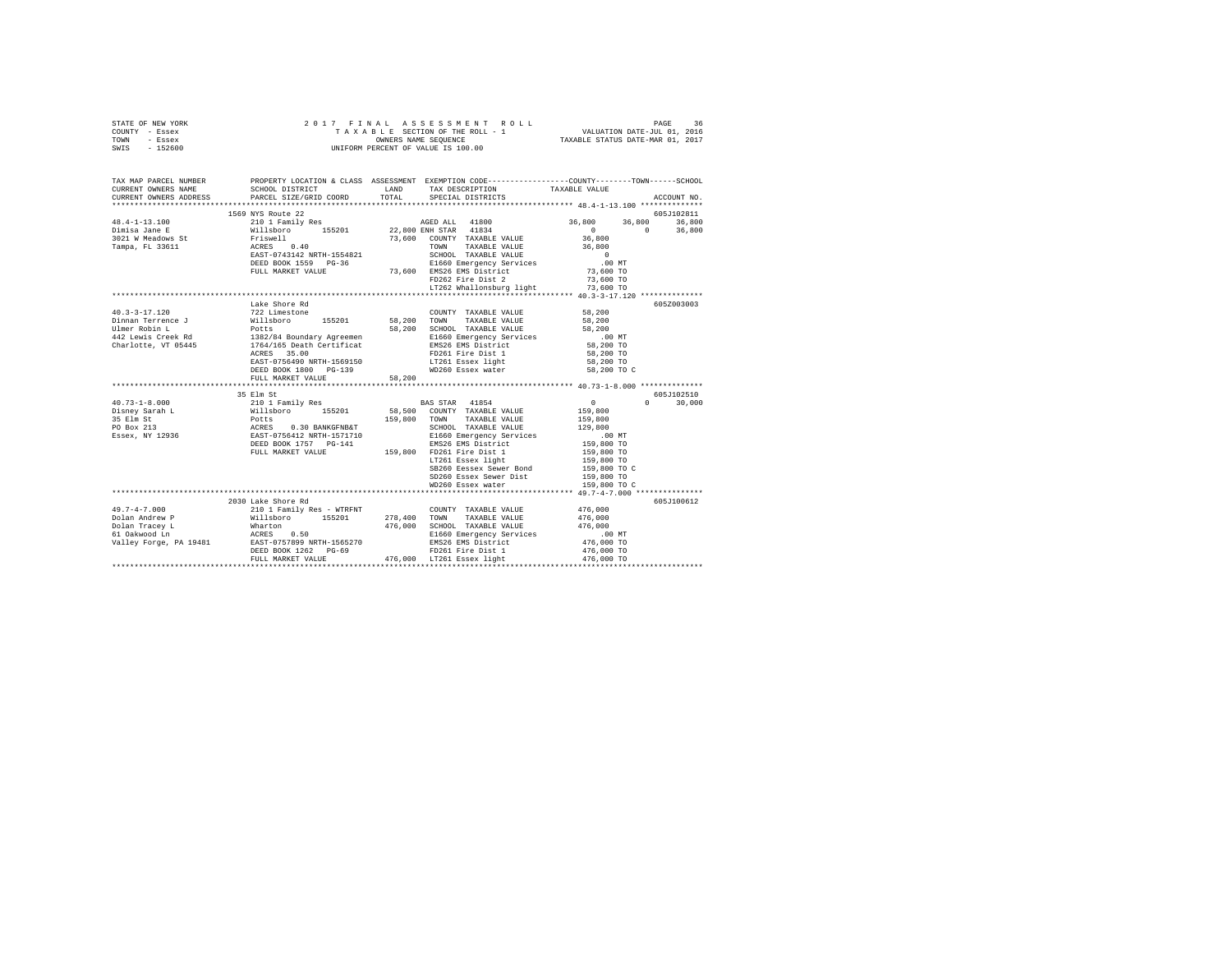|      | STATE OF NEW YORK |  |                      | 2017 FINAL ASSESSMENT ROLL         | PAGE                        |  |
|------|-------------------|--|----------------------|------------------------------------|-----------------------------|--|
|      | COUNTY - Essex    |  |                      | TAXABLE SECTION OF THE ROLL - 1    | VALUATION DATE-JUL 01, 2016 |  |
| TOWN | - Essex           |  | OWNERS NAME SEOUENCE | TAXABLE STATUS DATE-MAR 01, 2017   |                             |  |
| SWIS | - 152600          |  |                      | UNIFORM PERCENT OF VALUE IS 100.00 |                             |  |

| TAX MAP PARCEL NUMBER<br>CURRENT OWNERS NAME<br>CURRENT OWNERS ADDRESS | SCHOOL DISTRICT<br>PARCEL SIZE/GRID COORD                                                          | LAND<br>TOTAL | PROPERTY LOCATION & CLASS ASSESSMENT EXEMPTION CODE---------------COUNTY-------TOWN-----SCHOOL<br>TAX DESCRIPTION<br>SPECIAL DISTRICTS | TAXABLE VALUE                                  | ACCOUNT NO.        |
|------------------------------------------------------------------------|----------------------------------------------------------------------------------------------------|---------------|----------------------------------------------------------------------------------------------------------------------------------------|------------------------------------------------|--------------------|
| **************************                                             |                                                                                                    |               |                                                                                                                                        |                                                |                    |
|                                                                        |                                                                                                    |               |                                                                                                                                        |                                                | 605J104003         |
| $39.4 - 1 - 13.000$                                                    | Jersey St                                                                                          |               | COUNTY TAXABLE VALUE                                                                                                                   | 6,400                                          |                    |
| Donnan Aileen                                                          |                                                                                                    |               | 6,400 TOWN TAXABLE VALUE                                                                                                               | 6.400                                          |                    |
| 2074 Rte 29                                                            |                                                                                                    |               | 6,400 SCHOOL TAXABLE VALUE                                                                                                             | 6,400                                          |                    |
| Galway, NY 12074                                                       | 314 Rural vac<10<br>Willsboro 155201<br>Hicks<br>ACRES 8.50                                        |               |                                                                                                                                        | $.00$ MT                                       |                    |
|                                                                        |                                                                                                    |               |                                                                                                                                        | 6,400 TO                                       |                    |
|                                                                        | ACRES 8.50<br>EAST-0742966 NRTH-1570018<br>DEED BOOK 850 PG-21                                     |               | E1660 Emergency Services<br>EMS26 EMS District<br>FD261 Fire Dist 1                                                                    | 6,400 TO                                       |                    |
|                                                                        | FULL MARKET VALUE                                                                                  | 6,400         |                                                                                                                                        |                                                |                    |
|                                                                        |                                                                                                    |               |                                                                                                                                        |                                                |                    |
|                                                                        | 2056 Jersey St                                                                                     |               |                                                                                                                                        |                                                | 605J101111         |
| $48.2 - 1 - 4.000$                                                     | 323 Vacant rural                                                                                   |               | COUNTY TAXABLE VALUE                                                                                                                   | 53,700                                         |                    |
|                                                                        |                                                                                                    |               | 46,200 TOWN TAXABLE VALUE                                                                                                              | 53,700                                         |                    |
|                                                                        |                                                                                                    |               | 53,700 SCHOOL TAXABLE VALUE                                                                                                            | 53,700                                         |                    |
|                                                                        |                                                                                                    |               | E1660 Emergency Services                                                                                                               | $.00$ MT                                       |                    |
|                                                                        |                                                                                                    |               |                                                                                                                                        | 53,700 TO                                      |                    |
|                                                                        |                                                                                                    |               | EMS26 EMS District<br>FD262 Fire Dist 2                                                                                                | 53,700 TO                                      |                    |
|                                                                        | FULL MARKET VALUE                                                                                  | 53,700        |                                                                                                                                        |                                                |                    |
|                                                                        |                                                                                                    |               |                                                                                                                                        |                                                |                    |
|                                                                        | 2120 Jersey St                                                                                     |               |                                                                                                                                        |                                                | 605J198003         |
| 39.4-1-44.121                                                          | 2100 Rural res<br>240 Rural res<br>Westport 155001<br>Potts & Hicks<br>ACRES 13.00<br>There formed |               | BAS STAR 41854                                                                                                                         | $\sim$ 0                                       | $\Omega$<br>30,000 |
| Dougal Nancy L                                                         |                                                                                                    |               | 44,000 COUNTY TAXABLE VALUE                                                                                                            | 146,200                                        |                    |
| 2120 Jersey St<br>Essex, NY 12936                                      |                                                                                                    |               | 146,200 TOWN TAXABLE VALUE<br>קידותי האת המצאה המציאה                                                                                  | 146,200                                        |                    |
|                                                                        |                                                                                                    |               | SCHOOL TAXABLE VALUE                                                                                                                   | 116,200                                        |                    |
|                                                                        | EAST-0737438 NRTH-1569757                                                                          |               | E1660 Emergency Services<br>EMS26 EMS District                                                                                         | .00 MT                                         |                    |
|                                                                        | DEED BOOK 1214 PG-185                                                                              |               |                                                                                                                                        | 146,200 TO                                     |                    |
|                                                                        | FULL MARKET VALUE                                                                                  |               | 146,200 FD262 Fire Dist 2                                                                                                              | 146,200 TO                                     |                    |
|                                                                        | *************************                                                                          |               |                                                                                                                                        | ****************** 39.4-1-44.200 ************* |                    |
|                                                                        | 2094 Jersey St                                                                                     |               |                                                                                                                                        |                                                | 605J179008         |
| $39.4 - 1 - 44.200$                                                    | 270 Mfg housing                                                                                    |               | COUNTY TAXABLE VALUE                                                                                                                   | 59,300                                         |                    |
|                                                                        |                                                                                                    |               |                                                                                                                                        | 59,300<br>59,300                               |                    |
|                                                                        |                                                                                                    |               | E1660 Emergency Services                                                                                                               | $.00$ MT                                       |                    |
|                                                                        |                                                                                                    |               |                                                                                                                                        | 59,300 TO                                      |                    |
|                                                                        | EAST-0736984 NRTH-1568563                                                                          |               | FD262 Fire Dist 2                                                                                                                      | 59,300 TO                                      |                    |
|                                                                        | DEED BOOK 1764 PG-73                                                                               |               |                                                                                                                                        |                                                |                    |
|                                                                        | FULL MARKET VALUE                                                                                  | 59,300        |                                                                                                                                        |                                                |                    |
|                                                                        |                                                                                                    |               |                                                                                                                                        |                                                |                    |
|                                                                        | 1647 Lake Shore Rd                                                                                 |               |                                                                                                                                        |                                                | 605J101208         |
|                                                                        |                                                                                                    |               | COUNTY TAXABLE VALUE                                                                                                                   | 3,200                                          |                    |
|                                                                        |                                                                                                    |               | 600 TOWN TAXABLE VALUE                                                                                                                 | 3,200                                          |                    |
|                                                                        |                                                                                                    |               | 3,200 SCHOOL TAXABLE VALUE                                                                                                             | 3,200                                          |                    |
|                                                                        |                                                                                                    |               |                                                                                                                                        | .00 MT                                         |                    |
|                                                                        |                                                                                                    |               |                                                                                                                                        | 3,200 TO                                       |                    |
|                                                                        |                                                                                                    |               | E1660 Emergency Services<br>EMS26 EMS District<br>FD262 Fire Dist 2                                                                    | 3,200 TO                                       |                    |
|                                                                        |                                                                                                    |               |                                                                                                                                        |                                                |                    |
|                                                                        | DEED BOOK 1499 PG-228                                                                              |               |                                                                                                                                        |                                                |                    |
|                                                                        | FULL MARKET VALUE                                                                                  | 3,200         |                                                                                                                                        |                                                |                    |
|                                                                        |                                                                                                    |               |                                                                                                                                        |                                                |                    |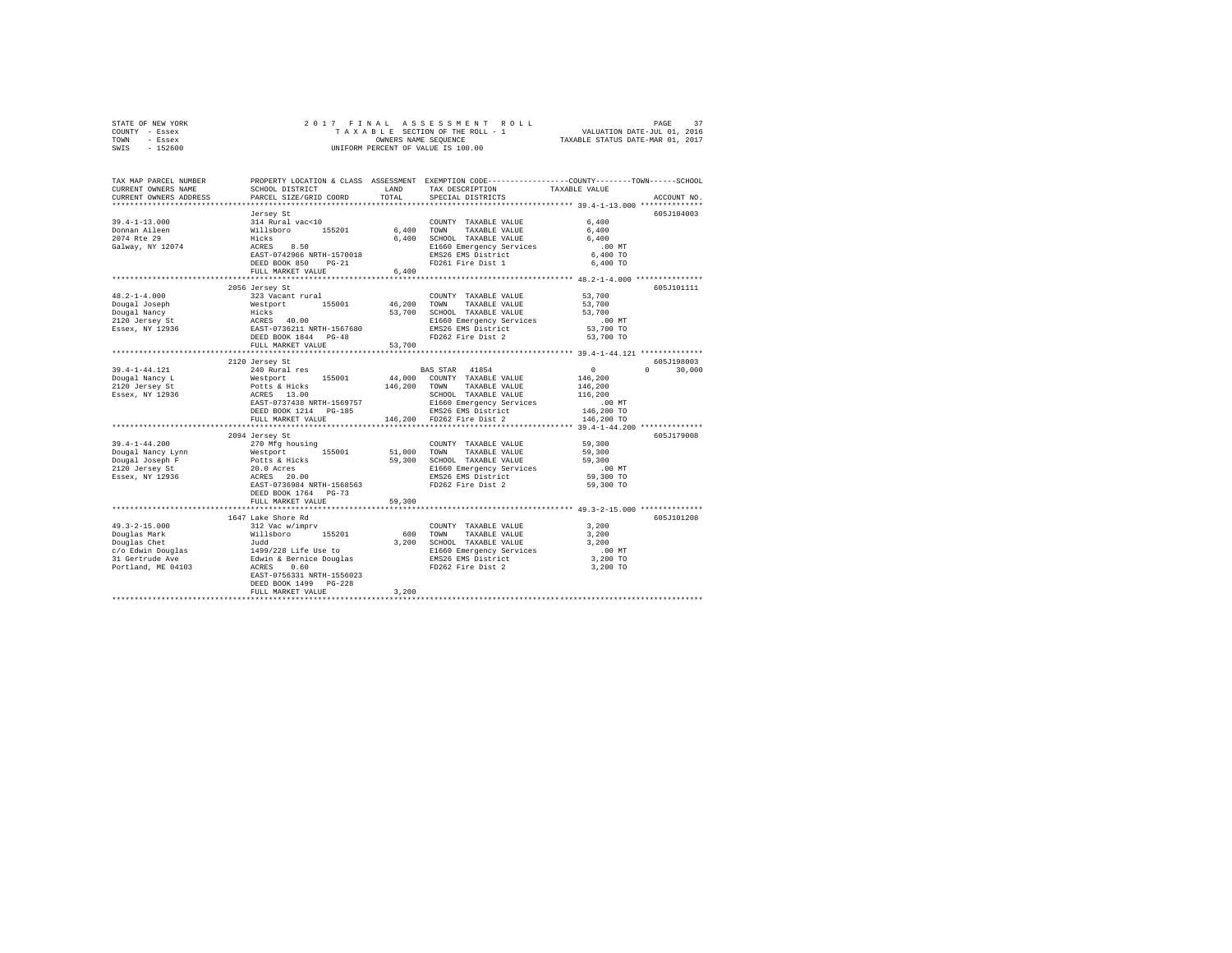| STATE OF NEW YORK     |                                                                                                                                                 |        | 2017 FINAL ASSESSMENT ROLL                                                                      |                                                                             | PAGE<br>38  |
|-----------------------|-------------------------------------------------------------------------------------------------------------------------------------------------|--------|-------------------------------------------------------------------------------------------------|-----------------------------------------------------------------------------|-------------|
| COUNTY - Essex        |                                                                                                                                                 |        | TAXABLE SECTION OF THE ROLL - 1 $\hfill$ VALUATION DATE-JUL 01, 2016                            |                                                                             |             |
| TOWN<br>- Essex       |                                                                                                                                                 |        | OWNERS NAME SEQUENCE TAXABLE STATUS DATE-MAR 01, 2017                                           |                                                                             |             |
| SWIS - 152600         |                                                                                                                                                 |        | UNIFORM PERCENT OF VALUE IS 100.00                                                              |                                                                             |             |
|                       |                                                                                                                                                 |        |                                                                                                 |                                                                             |             |
|                       |                                                                                                                                                 |        |                                                                                                 |                                                                             |             |
| TAX MAP PARCEL NUMBER |                                                                                                                                                 |        | PROPERTY LOCATION & CLASS ASSESSMENT EXEMPTION CODE---------------COUNTY-------TOWN------SCHOOL |                                                                             |             |
|                       |                                                                                                                                                 |        | TAX DESCRIPTION TAXABLE VALUE                                                                   |                                                                             |             |
|                       |                                                                                                                                                 |        |                                                                                                 |                                                                             | ACCOUNT NO. |
|                       |                                                                                                                                                 |        |                                                                                                 |                                                                             |             |
|                       | 1641 Lake Shore Rd                                                                                                                              |        |                                                                                                 |                                                                             | 605J101209  |
| $49.3 - 2 - 16.000$   |                                                                                                                                                 |        | COUNTY TAXABLE VALUE                                                                            | 48,600                                                                      |             |
| Douglas Mark          |                                                                                                                                                 |        |                                                                                                 | 48,600<br>48,600                                                            |             |
|                       | 000yaas mark 199201 - 199201 - 199201<br>Douglas Chet - Judd<br>C/o Edwin Douglas - 1499/228 Life use to                                        | 48,600 | SCHOOL TAXABLE VALUE                                                                            |                                                                             |             |
|                       |                                                                                                                                                 |        | E1660 Emergency Services                                                                        | .00MT                                                                       |             |
|                       |                                                                                                                                                 |        | EMS26 EMS District 48,600 TO                                                                    |                                                                             |             |
| Portland, ME 04103    | ACRES<br>0.30                                                                                                                                   |        | FD262 Fire Dist 2                                                                               | 48,600 TO                                                                   |             |
|                       | EAST-0756447 NRTH-1556014                                                                                                                       |        |                                                                                                 |                                                                             |             |
|                       | DEED BOOK 1499 PG-228                                                                                                                           |        |                                                                                                 |                                                                             |             |
|                       | FULL MARKET VALUE                                                                                                                               | 48,600 |                                                                                                 |                                                                             |             |
|                       |                                                                                                                                                 |        |                                                                                                 |                                                                             |             |
|                       | 2208 NYS Route 22                                                                                                                               |        |                                                                                                 |                                                                             | 605J101210  |
| $39.4 - 1 - 16.000$   | 210 1 Family Res                                                                                                                                |        | AGED ALL 41800                                                                                  | 52.050 52.050                                                               | 52,050      |
| Doyle Donald A        | Willsboro 155201 32,400 ENH STAR 41834                                                                                                          |        |                                                                                                 | $\sim$ 0 $\sim$ 0 $\sim$<br>$\Omega$                                        | 52,050      |
| 2208 NYS Rte 22       | Potts                                                                                                                                           |        | 104.100 COUNTY TAXABLE VALUE 52.050                                                             |                                                                             |             |
| Essex, NY 12936       | 1.37<br>ACRES                                                                                                                                   |        | TOWN<br>TAXABLE VALUE 52,050                                                                    |                                                                             |             |
|                       | EAST-0743806 NRTH-1569750<br>DEED BOOK 330 PG-45                                                                                                |        |                                                                                                 | $\begin{array}{c}\n0 \\ 1\n\end{array}$                                     |             |
|                       |                                                                                                                                                 |        | SCHOOL TAXABLE VALUE<br>E1660 Emergency Services                                                | .00MT                                                                       |             |
|                       | FULL MARKET VALUE                                                                                                                               |        | 104,100 EMS26 EMS District 104,100 TO                                                           |                                                                             |             |
|                       |                                                                                                                                                 |        | FD261 Fire Dist 1                                                                               | 104,100 TO                                                                  |             |
|                       |                                                                                                                                                 |        |                                                                                                 |                                                                             |             |
|                       | 2184 NYS Route 22                                                                                                                               |        |                                                                                                 |                                                                             | 605J104005  |
| $39.4 - 1 - 22.000$   | 270 Mfg housing                                                                                                                                 |        | AGED ALL 41800                                                                                  | 20,450 20,450                                                               | 20,450      |
| Doyle Gary            | Willsboro 155201 33,300 ENH STAR 41834                                                                                                          |        |                                                                                                 | $\mathbf{0}$ and $\mathbf{0}$ and $\mathbf{0}$ and $\mathbf{0}$<br>$\Omega$ | 20,450      |
| Doyle Margaret        | Potts                                                                                                                                           |        | 40.900 COUNTY TAXABLE VALUE                                                                     | 20,450                                                                      |             |
|                       |                                                                                                                                                 |        | TOWN                                                                                            |                                                                             |             |
|                       | $\begin{array}{lllll} 2184&\text{NYS} &\text{Rte} & 22\\ \text{Essex.} &\text{NY} & 12936 &\text{EAST}-0743817&\text{NRTH}-1569269 \end{array}$ |        | TAXABLE VALUE 20,450                                                                            | $\sim$ 0                                                                    |             |
|                       | DEED BOOK 884 PG-171                                                                                                                            |        | SCHOOL TAXABLE VALUE<br>E1660 Emergency Services                                                | .00MT                                                                       |             |
|                       | FULL MARKET VALUE                                                                                                                               |        | 40.900 EMS26 EMS District                                                                       | 40,900 TO                                                                   |             |
|                       |                                                                                                                                                 |        | FD261 Fire Dist 1                                                                               | 40,900 TO                                                                   |             |
|                       |                                                                                                                                                 |        |                                                                                                 |                                                                             |             |
|                       |                                                                                                                                                 |        |                                                                                                 |                                                                             |             |

2750 Essex Rd 605J197001 40.65-3-5.200 482 Det row bldg COUNTY TAXABLE VALUE 264,800

EDS6913 NRTH-1572128<br>DEED BOOK 1116 PG-76<br>DEED BOOK 1116 PG-76<br>FULL MARKET VALUE 264,800 PG 284,800 POLL MARKET VALUE<br>SD260 Easex Sewer Dist 264,800 TO<br>WD260 Easex Sewer Dist 264,800 TO<br>WD260 Easex water 19264,800 TO 264,8

Doyle John Willsboro 155201 41,300 TOWN TAXABLE VALUE 264,800 Sells-Doyle Laura Hicks Pat 264,800 SCHOOL TAXABLE VALUE 264,800 PO Box 208 1683/187 Easement E1660 Emergency Services .00 MT Essex, NY 12936 ACRES 0.13 EMS26 EMS District 264,800 TO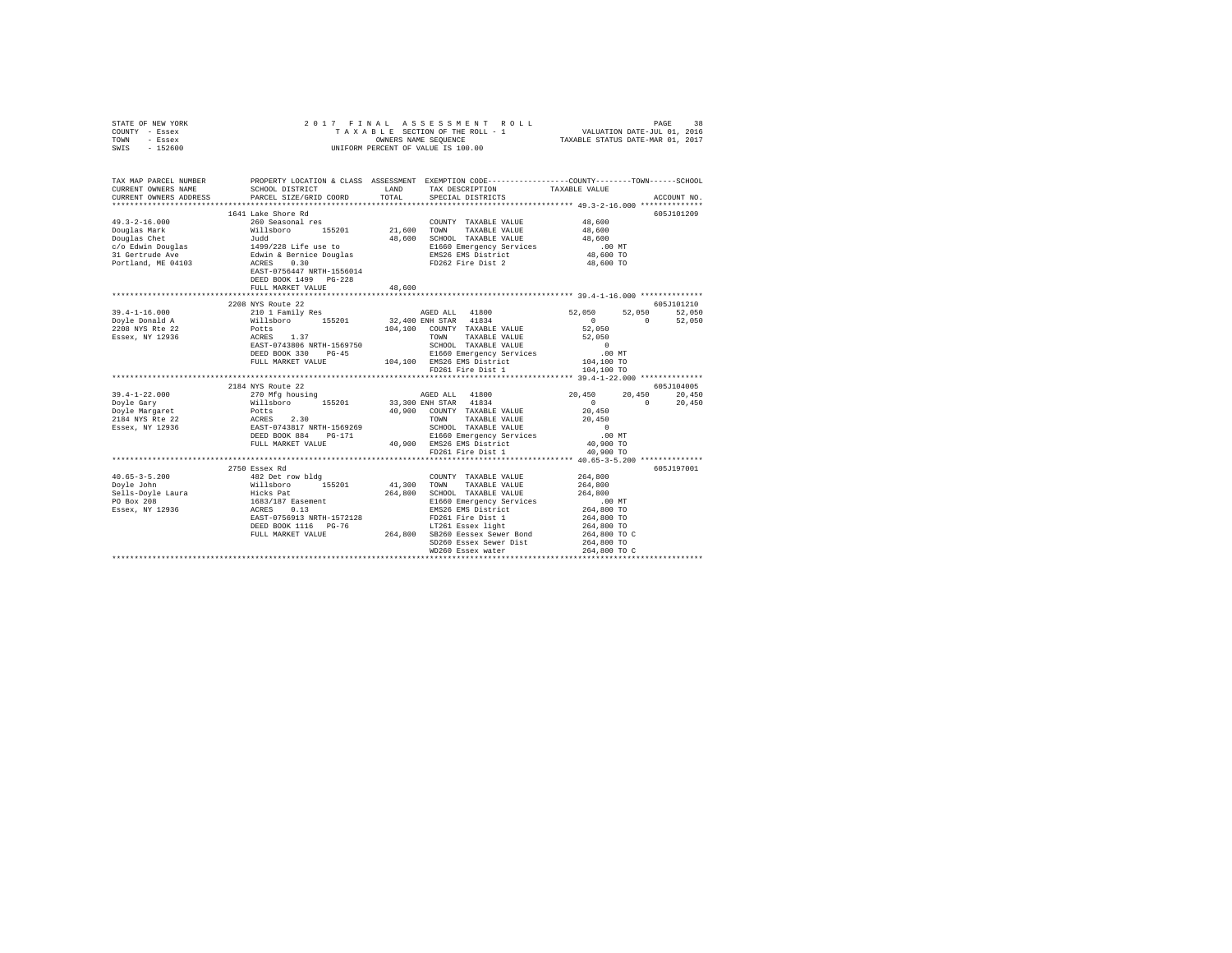|      | STATE OF NEW YORK |  |                      | 2017 FINAL ASSESSMENT ROLL         | PAGE                        | 39 |
|------|-------------------|--|----------------------|------------------------------------|-----------------------------|----|
|      | COUNTY - Essex    |  |                      | TAXABLE SECTION OF THE ROLL - 1    | VALUATION DATE-JUL 01, 2016 |    |
| TOWN | - Essex           |  | OWNERS NAME SEOUENCE | TAXABLE STATUS DATE-MAR 01, 2017   |                             |    |
| SWIS | - 152600          |  |                      | UNIFORM PERCENT OF VALUE IS 100.00 |                             |    |

| TAX MAP PARCEL NUMBER<br>CURRENT OWNERS NAME<br>CURRENT OWNERS ADDRESS                                                                                                                                                                                                                                                                             | SCHOOL DISTRICT<br>PARCEL SIZE/GRID COORD                                                                                     | LAND<br>TOTAL                  | TAX DESCRIPTION<br>SPECIAL DISTRICTS                                                                                                                                                                                                                       | PROPERTY LOCATION & CLASS ASSESSMENT EXEMPTION CODE---------------COUNTY-------TOWN-----SCHOOL<br>TAXABLE VALUE                                          | ACCOUNT NO.              |
|----------------------------------------------------------------------------------------------------------------------------------------------------------------------------------------------------------------------------------------------------------------------------------------------------------------------------------------------------|-------------------------------------------------------------------------------------------------------------------------------|--------------------------------|------------------------------------------------------------------------------------------------------------------------------------------------------------------------------------------------------------------------------------------------------------|----------------------------------------------------------------------------------------------------------------------------------------------------------|--------------------------|
| **********************                                                                                                                                                                                                                                                                                                                             |                                                                                                                               |                                |                                                                                                                                                                                                                                                            |                                                                                                                                                          |                          |
| $48.76 - 1 - 14.000$<br>-80.70-1-14.000<br>Doyle John H<br>Sells-Doyle Laura O<br>PO Box 208<br>Essex, NY 12936                                                                                                                                                                                                                                    | 833 Walker Rd<br>210 1 Family Res<br>Willsboro 155201<br>FULL MARKET VALUE                                                    | $33\,,000$ $-$ TOWN<br>209,500 | COUNTY TAXABLE VALUE<br>TAXABLE VALUE<br>209,500 SCHOOL TAXABLE VALUE<br>E1660 Emergency Services<br>EMS26 EMS District<br>FD262 Fire Dist 2<br>LT262 Whallonsburg light                                                                                   | 209,500<br>209,500<br>209,500<br>$.00$ MT<br>209,500 TO<br>209,500 TO<br>209,500 TO                                                                      | 605J104404               |
|                                                                                                                                                                                                                                                                                                                                                    | 1800 Lake Shore Rd                                                                                                            |                                |                                                                                                                                                                                                                                                            |                                                                                                                                                          | 605J102806               |
|                                                                                                                                                                                                                                                                                                                                                    |                                                                                                                               |                                | COUNTY TAXABLE VALUE<br>136,900 TOWN TAXABLE VALUE<br>200,900 SCHOOL TAXABLE VALUE<br>E1660 Emergency Services<br>EMS26 EMS District<br>FD261 Fire Dist 1                                                                                                  | 200,900<br>200,900<br>200,900<br>$.00$ MT<br>200,900 TO<br>200,900 TO                                                                                    |                          |
|                                                                                                                                                                                                                                                                                                                                                    | FULL MARKET VALUE                                                                                                             | 200,900                        |                                                                                                                                                                                                                                                            |                                                                                                                                                          |                          |
|                                                                                                                                                                                                                                                                                                                                                    |                                                                                                                               |                                |                                                                                                                                                                                                                                                            |                                                                                                                                                          |                          |
| $40.3 - 1 - 1.100$<br>Draper Mary T Trust Willsboro 155201 178,400 COUNTY TAXABLE VALUE<br>103 Kingston Rd<br>Cherry Hill, NJ 08034<br>RASTE - 245014 NRTH-1569126<br>MAY BE SUBJECT TO PAYMENT DEED BOOK 1734<br>PROBER AGDIST LAW TIL 2021<br>DEED BOOK 1734 PG-307<br>PULL MARKET VALUE<br>Cherry Hill, NJ 08034-1624 55.0 Acres<br>ACRES 66.70 | 2226 NYS Route 22<br>240 Rural res<br>NYS Route 22<br>EAST-0743682 NRTH-1572419<br>DEED BOOK 1135 PG-146<br>FULL MARKET VALUE | 70,700                         | AG DIST C 41720<br>337,100 TOWN TAXABLE VALUE<br>SCHOOL TAXABLE VALUE<br>E1660 Emergency Services<br>EMS26 EMS District<br>337,100 FD261 Fire Dist 1<br>COUNTY TAXABLE VALUE 70,700<br>E1660 Emergency Services<br>EMS26 EMS District<br>FD261 Fire Dist 1 | 67.994 67.994<br>67.994<br>269,106<br>269,106<br>269,106<br>$.00$ MT<br>337,100 TO<br>337,100 TO<br>70,700<br>70,700<br>.00 MT<br>70,700 TO<br>70,700 TO | 605J104301<br>605J180008 |
|                                                                                                                                                                                                                                                                                                                                                    | 1454 Whallons Bay Rd                                                                                                          |                                |                                                                                                                                                                                                                                                            |                                                                                                                                                          | 605J104203               |
| $49.15 - 1 - 7.000$<br>Problette Pamela Land Millsboro 155201<br>1961 - Millsboro 155201<br>1454 Whallons Bay Priswell<br>1454 Whallons Bay 1614/205-Life Use to<br>Essex, NY 12936 Harold Tart<br>ACRES 0.70                                                                                                                                      | 210 1 Family Res<br>EAST-0757260 NRTH-1558705<br>DEED BOOK 1614 PG-205<br>FULL MARKET VALUE                                   | 39,600 TOWN<br>116,000         | COUNTY TAXABLE VALUE<br>TAXABLE VALUE<br>116,000 SCHOOL TAXABLE VALUE<br>E1660 Emergency Services<br>EMS26 EMS District<br>FD261 Fire Dist 1                                                                                                               | 116,000<br>116,000<br>116,000<br>$.00$ MT<br>116,000 TO<br>116,000 TO                                                                                    |                          |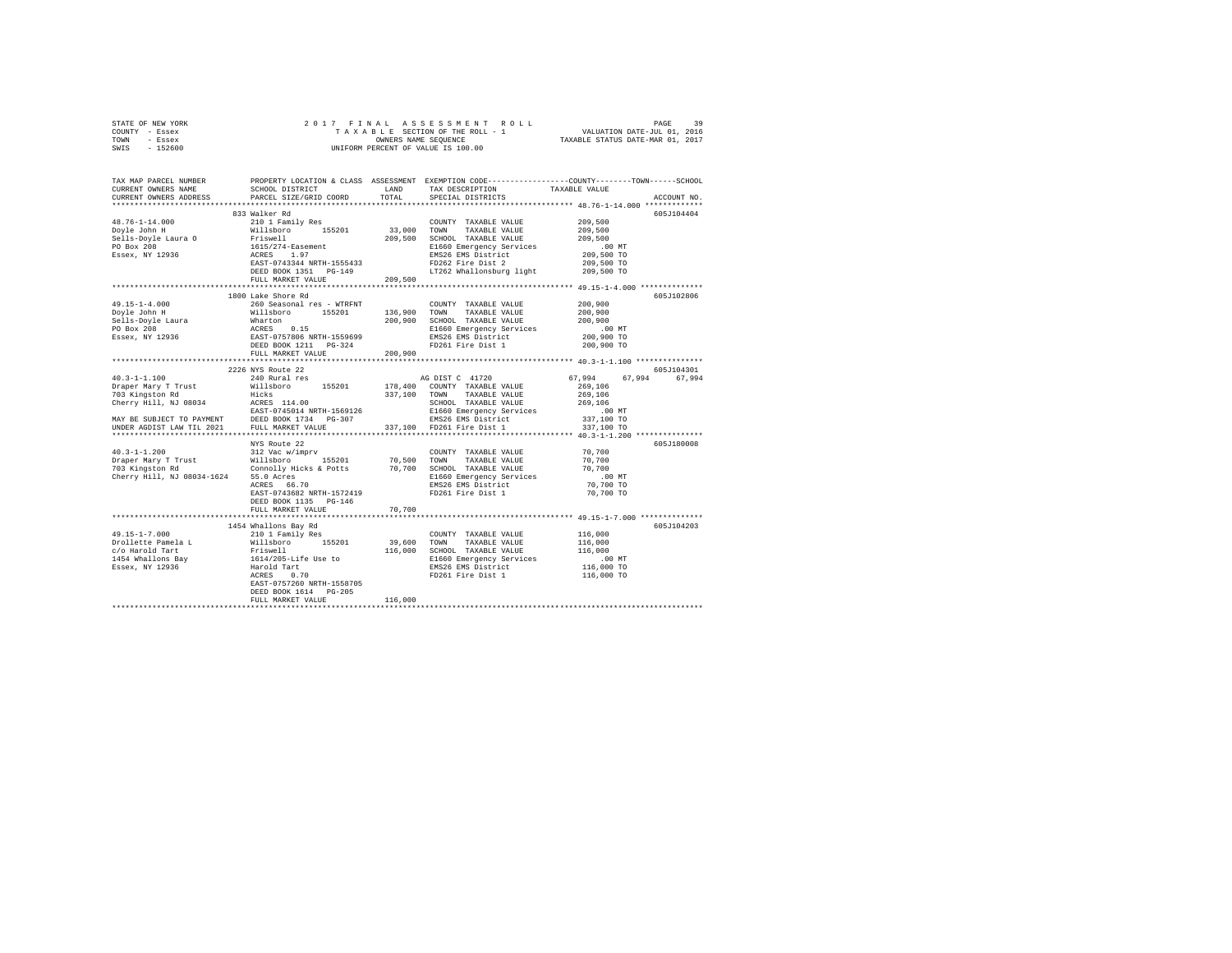| STATE OF NEW YORK | 2017 FINAL ASSESSMENT ROLL                                     | PAGE | 40 |
|-------------------|----------------------------------------------------------------|------|----|
| COUNTY - Essex    | VALUATION DATE-JUL 01, 2016<br>TAXABLE SECTION OF THE ROLL - 1 |      |    |
| TOWN<br>- Essex   | TAXABLE STATUS DATE-MAR 01, 2017<br>OWNERS NAME SEOUENCE       |      |    |
| SWIS<br>- 152600  | UNIFORM PERCENT OF VALUE IS 100.00                             |      |    |
|                   |                                                                |      |    |
|                   |                                                                |      |    |

| PROPERTY LOCATION & CLASS ASSESSMENT EXEMPTION CODE----------------COUNTY-------TOWN------SCHOOL<br>CURRENT OWNERS NAME<br>CURRENT OWNERS ADDRESS<br>ACCOUNT NO.<br>2224 Lake Shore Rd<br>605J103002<br>212,500 TO C<br>SB260 Eessex Sewer Bond 212,500 TO<br>SD260 Essex Sewer Dist 212,500 TO<br>212,500 TO C<br>WD260 Essex water<br>2729 NYS Route 22<br>605J103101<br>Lake Shore Rd<br>605J101215<br>FULL MARKET VALUE 82,000 LT261 Essex light<br>82,000 TO<br>2304 Main St<br>605J101303<br>COUNTY TAXABLE VALUE 234,000<br>234,000<br>Minimus 234,000 SCHOOL TAXABLE VALUE<br>1649/174-Sewer Easement 234,000 SCHOOL TAXABLE VALUE<br>1649/174-Sewer Easement 234,000 E1660 Emergency Services<br>19. 951 Pg 247 (Easement) 284,000 EMES26 EMS District 234,000 TO<br>Richmond, VT 05477-7741 1649/174-Sewer Easement<br>ACRES 0.10<br>ERST-0757014 NRTH-1571802<br>ERST-0757014 NRTH-1571802<br>DEED BOOK 1097 PG-151<br>DEED ROOK 1097 PG-151<br>234,000 TOLL MARKET VALUE<br>234,000 TOLL MARKET VALUE<br>234,000 TOLL MARKET VALUE<br>234,000 TOLL MARKET VALUE<br>23<br>WD260 Essex water<br>234,000 TO C | TAX MAP PARCEL NUMBER |  |  |
|------------------------------------------------------------------------------------------------------------------------------------------------------------------------------------------------------------------------------------------------------------------------------------------------------------------------------------------------------------------------------------------------------------------------------------------------------------------------------------------------------------------------------------------------------------------------------------------------------------------------------------------------------------------------------------------------------------------------------------------------------------------------------------------------------------------------------------------------------------------------------------------------------------------------------------------------------------------------------------------------------------------------------------------------------------------------------------------------------------------------|-----------------------|--|--|
|                                                                                                                                                                                                                                                                                                                                                                                                                                                                                                                                                                                                                                                                                                                                                                                                                                                                                                                                                                                                                                                                                                                        |                       |  |  |
|                                                                                                                                                                                                                                                                                                                                                                                                                                                                                                                                                                                                                                                                                                                                                                                                                                                                                                                                                                                                                                                                                                                        |                       |  |  |
|                                                                                                                                                                                                                                                                                                                                                                                                                                                                                                                                                                                                                                                                                                                                                                                                                                                                                                                                                                                                                                                                                                                        |                       |  |  |
|                                                                                                                                                                                                                                                                                                                                                                                                                                                                                                                                                                                                                                                                                                                                                                                                                                                                                                                                                                                                                                                                                                                        |                       |  |  |
|                                                                                                                                                                                                                                                                                                                                                                                                                                                                                                                                                                                                                                                                                                                                                                                                                                                                                                                                                                                                                                                                                                                        |                       |  |  |
|                                                                                                                                                                                                                                                                                                                                                                                                                                                                                                                                                                                                                                                                                                                                                                                                                                                                                                                                                                                                                                                                                                                        |                       |  |  |
|                                                                                                                                                                                                                                                                                                                                                                                                                                                                                                                                                                                                                                                                                                                                                                                                                                                                                                                                                                                                                                                                                                                        |                       |  |  |
|                                                                                                                                                                                                                                                                                                                                                                                                                                                                                                                                                                                                                                                                                                                                                                                                                                                                                                                                                                                                                                                                                                                        |                       |  |  |
|                                                                                                                                                                                                                                                                                                                                                                                                                                                                                                                                                                                                                                                                                                                                                                                                                                                                                                                                                                                                                                                                                                                        |                       |  |  |
|                                                                                                                                                                                                                                                                                                                                                                                                                                                                                                                                                                                                                                                                                                                                                                                                                                                                                                                                                                                                                                                                                                                        |                       |  |  |
|                                                                                                                                                                                                                                                                                                                                                                                                                                                                                                                                                                                                                                                                                                                                                                                                                                                                                                                                                                                                                                                                                                                        |                       |  |  |
|                                                                                                                                                                                                                                                                                                                                                                                                                                                                                                                                                                                                                                                                                                                                                                                                                                                                                                                                                                                                                                                                                                                        |                       |  |  |
|                                                                                                                                                                                                                                                                                                                                                                                                                                                                                                                                                                                                                                                                                                                                                                                                                                                                                                                                                                                                                                                                                                                        |                       |  |  |
|                                                                                                                                                                                                                                                                                                                                                                                                                                                                                                                                                                                                                                                                                                                                                                                                                                                                                                                                                                                                                                                                                                                        |                       |  |  |
|                                                                                                                                                                                                                                                                                                                                                                                                                                                                                                                                                                                                                                                                                                                                                                                                                                                                                                                                                                                                                                                                                                                        |                       |  |  |
|                                                                                                                                                                                                                                                                                                                                                                                                                                                                                                                                                                                                                                                                                                                                                                                                                                                                                                                                                                                                                                                                                                                        |                       |  |  |
|                                                                                                                                                                                                                                                                                                                                                                                                                                                                                                                                                                                                                                                                                                                                                                                                                                                                                                                                                                                                                                                                                                                        |                       |  |  |
|                                                                                                                                                                                                                                                                                                                                                                                                                                                                                                                                                                                                                                                                                                                                                                                                                                                                                                                                                                                                                                                                                                                        |                       |  |  |
|                                                                                                                                                                                                                                                                                                                                                                                                                                                                                                                                                                                                                                                                                                                                                                                                                                                                                                                                                                                                                                                                                                                        |                       |  |  |
|                                                                                                                                                                                                                                                                                                                                                                                                                                                                                                                                                                                                                                                                                                                                                                                                                                                                                                                                                                                                                                                                                                                        |                       |  |  |
|                                                                                                                                                                                                                                                                                                                                                                                                                                                                                                                                                                                                                                                                                                                                                                                                                                                                                                                                                                                                                                                                                                                        |                       |  |  |
|                                                                                                                                                                                                                                                                                                                                                                                                                                                                                                                                                                                                                                                                                                                                                                                                                                                                                                                                                                                                                                                                                                                        |                       |  |  |
|                                                                                                                                                                                                                                                                                                                                                                                                                                                                                                                                                                                                                                                                                                                                                                                                                                                                                                                                                                                                                                                                                                                        |                       |  |  |
|                                                                                                                                                                                                                                                                                                                                                                                                                                                                                                                                                                                                                                                                                                                                                                                                                                                                                                                                                                                                                                                                                                                        |                       |  |  |
|                                                                                                                                                                                                                                                                                                                                                                                                                                                                                                                                                                                                                                                                                                                                                                                                                                                                                                                                                                                                                                                                                                                        |                       |  |  |
|                                                                                                                                                                                                                                                                                                                                                                                                                                                                                                                                                                                                                                                                                                                                                                                                                                                                                                                                                                                                                                                                                                                        |                       |  |  |
|                                                                                                                                                                                                                                                                                                                                                                                                                                                                                                                                                                                                                                                                                                                                                                                                                                                                                                                                                                                                                                                                                                                        |                       |  |  |
|                                                                                                                                                                                                                                                                                                                                                                                                                                                                                                                                                                                                                                                                                                                                                                                                                                                                                                                                                                                                                                                                                                                        |                       |  |  |
|                                                                                                                                                                                                                                                                                                                                                                                                                                                                                                                                                                                                                                                                                                                                                                                                                                                                                                                                                                                                                                                                                                                        |                       |  |  |
|                                                                                                                                                                                                                                                                                                                                                                                                                                                                                                                                                                                                                                                                                                                                                                                                                                                                                                                                                                                                                                                                                                                        |                       |  |  |
|                                                                                                                                                                                                                                                                                                                                                                                                                                                                                                                                                                                                                                                                                                                                                                                                                                                                                                                                                                                                                                                                                                                        |                       |  |  |
|                                                                                                                                                                                                                                                                                                                                                                                                                                                                                                                                                                                                                                                                                                                                                                                                                                                                                                                                                                                                                                                                                                                        |                       |  |  |
|                                                                                                                                                                                                                                                                                                                                                                                                                                                                                                                                                                                                                                                                                                                                                                                                                                                                                                                                                                                                                                                                                                                        |                       |  |  |
|                                                                                                                                                                                                                                                                                                                                                                                                                                                                                                                                                                                                                                                                                                                                                                                                                                                                                                                                                                                                                                                                                                                        |                       |  |  |
|                                                                                                                                                                                                                                                                                                                                                                                                                                                                                                                                                                                                                                                                                                                                                                                                                                                                                                                                                                                                                                                                                                                        |                       |  |  |
|                                                                                                                                                                                                                                                                                                                                                                                                                                                                                                                                                                                                                                                                                                                                                                                                                                                                                                                                                                                                                                                                                                                        |                       |  |  |
|                                                                                                                                                                                                                                                                                                                                                                                                                                                                                                                                                                                                                                                                                                                                                                                                                                                                                                                                                                                                                                                                                                                        |                       |  |  |
|                                                                                                                                                                                                                                                                                                                                                                                                                                                                                                                                                                                                                                                                                                                                                                                                                                                                                                                                                                                                                                                                                                                        |                       |  |  |
|                                                                                                                                                                                                                                                                                                                                                                                                                                                                                                                                                                                                                                                                                                                                                                                                                                                                                                                                                                                                                                                                                                                        |                       |  |  |
|                                                                                                                                                                                                                                                                                                                                                                                                                                                                                                                                                                                                                                                                                                                                                                                                                                                                                                                                                                                                                                                                                                                        |                       |  |  |
|                                                                                                                                                                                                                                                                                                                                                                                                                                                                                                                                                                                                                                                                                                                                                                                                                                                                                                                                                                                                                                                                                                                        |                       |  |  |
|                                                                                                                                                                                                                                                                                                                                                                                                                                                                                                                                                                                                                                                                                                                                                                                                                                                                                                                                                                                                                                                                                                                        |                       |  |  |
|                                                                                                                                                                                                                                                                                                                                                                                                                                                                                                                                                                                                                                                                                                                                                                                                                                                                                                                                                                                                                                                                                                                        |                       |  |  |
|                                                                                                                                                                                                                                                                                                                                                                                                                                                                                                                                                                                                                                                                                                                                                                                                                                                                                                                                                                                                                                                                                                                        |                       |  |  |
|                                                                                                                                                                                                                                                                                                                                                                                                                                                                                                                                                                                                                                                                                                                                                                                                                                                                                                                                                                                                                                                                                                                        |                       |  |  |
|                                                                                                                                                                                                                                                                                                                                                                                                                                                                                                                                                                                                                                                                                                                                                                                                                                                                                                                                                                                                                                                                                                                        |                       |  |  |
|                                                                                                                                                                                                                                                                                                                                                                                                                                                                                                                                                                                                                                                                                                                                                                                                                                                                                                                                                                                                                                                                                                                        |                       |  |  |
|                                                                                                                                                                                                                                                                                                                                                                                                                                                                                                                                                                                                                                                                                                                                                                                                                                                                                                                                                                                                                                                                                                                        |                       |  |  |
|                                                                                                                                                                                                                                                                                                                                                                                                                                                                                                                                                                                                                                                                                                                                                                                                                                                                                                                                                                                                                                                                                                                        |                       |  |  |
|                                                                                                                                                                                                                                                                                                                                                                                                                                                                                                                                                                                                                                                                                                                                                                                                                                                                                                                                                                                                                                                                                                                        |                       |  |  |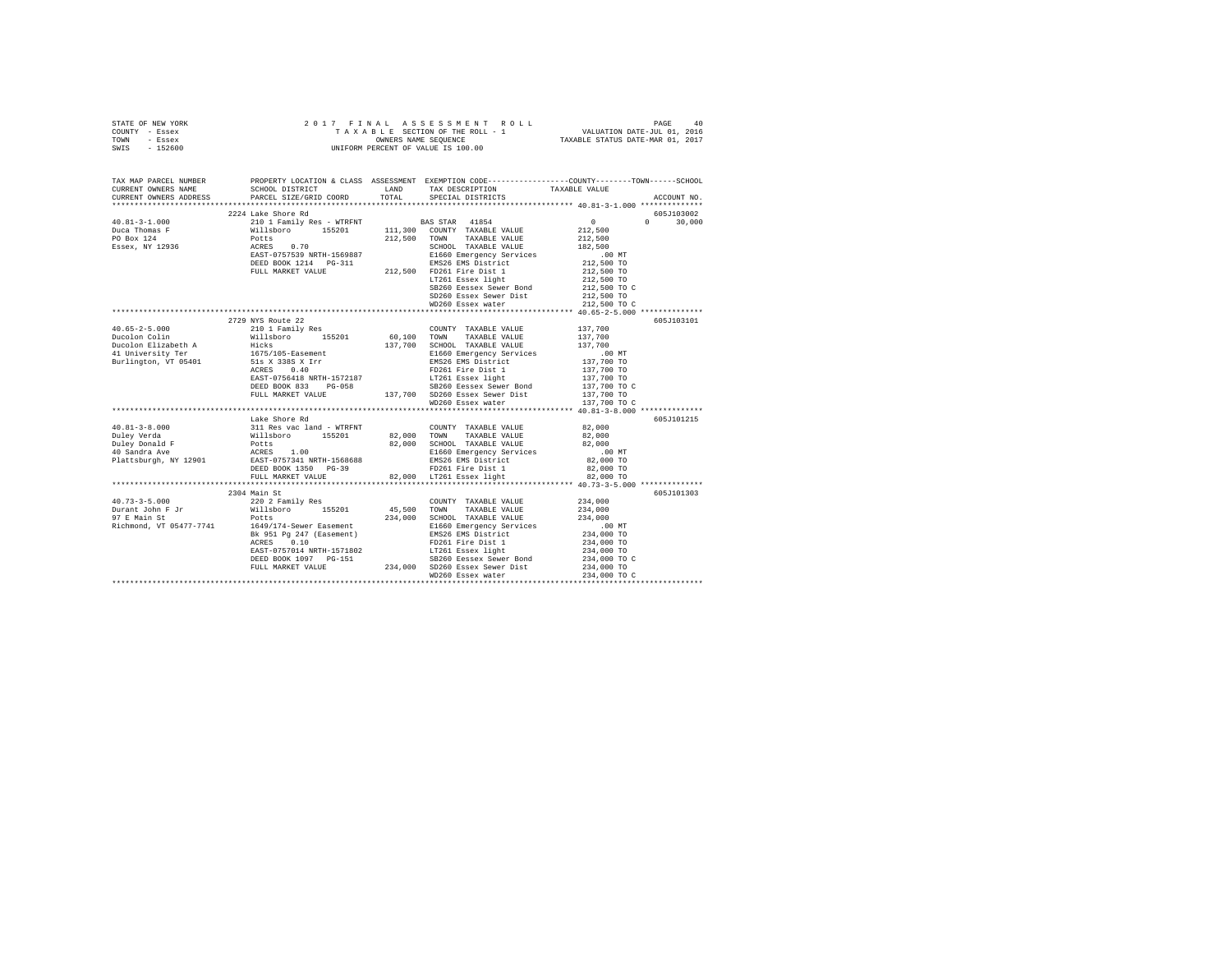| STATE OF NEW YORK | 2017 FINAL ASSESSMENT ROLL         | 41<br>PAGE                       |
|-------------------|------------------------------------|----------------------------------|
| COUNTY - Essex    | TAXABLE SECTION OF THE ROLL - 1    | VALUATION DATE-JUL 01, 2016      |
| TOWN<br>- Essex   | OWNERS NAME SEOUENCE               | TAXABLE STATUS DATE-MAR 01, 2017 |
| - 152600<br>SWIS  | UNIFORM PERCENT OF VALUE IS 100.00 |                                  |

| TAX MAP PARCEL NUMBER<br>CURRENT OWNERS NAME                           | PROPERTY LOCATION & CLASS ASSESSMENT EXEMPTION CODE---------------COUNTY-------TOWN-----SCHOOL<br>SCHOOL DISTRICT<br>LAND TAX DESCRIPTION                                                                                                                                                                                |        |                                                                                                                                                                                                                                             | TAXABLE VALUE                                                                                                    |                                 |
|------------------------------------------------------------------------|--------------------------------------------------------------------------------------------------------------------------------------------------------------------------------------------------------------------------------------------------------------------------------------------------------------------------|--------|---------------------------------------------------------------------------------------------------------------------------------------------------------------------------------------------------------------------------------------------|------------------------------------------------------------------------------------------------------------------|---------------------------------|
| CURRENT OWNERS ADDRESS PARCEL SIZE/GRID COORD TOTAL                    |                                                                                                                                                                                                                                                                                                                          |        | SPECIAL DISTRICTS                                                                                                                                                                                                                           |                                                                                                                  | ACCOUNT NO.                     |
|                                                                        | 8 Orchard Ln                                                                                                                                                                                                                                                                                                             |        | $LT261$ Essex light $163,800$ TO<br>SB260 Eessex Sewer Bond $163,800$ TO C<br>SD260 Essex Sewer Dist 163,800 TO                                                                                                                             | $\begin{array}{cccc} 15 \, , & 000 & & 15 \, , & 000 & & 15 \, , & 000 \\ & & & 0 & & 65 \, , & 500 \end{array}$ | 605J103415                      |
|                                                                        |                                                                                                                                                                                                                                                                                                                          |        |                                                                                                                                                                                                                                             |                                                                                                                  |                                 |
|                                                                        | Christian Rd                                                                                                                                                                                                                                                                                                             |        |                                                                                                                                                                                                                                             |                                                                                                                  | 605J190006<br>24,428 24,428     |
|                                                                        | 409 Christian Rd                                                                                                                                                                                                                                                                                                         |        |                                                                                                                                                                                                                                             |                                                                                                                  | 605J102014                      |
| 49.1-1-25.000 210 1 Family Res BAS STAR 41854                          | FULL MARKET VALUE 250,200 FD261 Fire Dist 1                                                                                                                                                                                                                                                                              |        |                                                                                                                                                                                                                                             | $\sim$ 0.000 $\sim$<br>250,200 TO                                                                                | $\Omega$ and $\Omega$<br>30,000 |
|                                                                        | Leaning Rd                                                                                                                                                                                                                                                                                                               |        |                                                                                                                                                                                                                                             |                                                                                                                  | 605J101202                      |
| $39.4 - 1 - 38.000$<br>Eddy Foundation<br>PO Box 42<br>Essex, NY 12936 | Leaning Rd<br>314 Rural vac<10<br>Willsboro 155201 20,200 TOWN TAXABLE VALUE<br>Nillsboro 155201 20,200 SCHOOL TAXABLE VALUE<br>POtts<br>POLO1.00 200 200 SCHOOL TAXABLE VALUE<br>POLO1.00 200 SCHOOL TAXABLE VALUE<br>RESS 1.20<br>RMS26 EMS<br>EAST-0742533 NRTH-1569240<br>DEED BOOK 1527 PG-100<br>FULL MARKET VALUE | 20,200 | $\begin{array}{cccc}\n\text{COUNTY} & \text{TAXABLE VALUE} & & & 20,200 \\ & -\text{YININ IN VALUE} & & & 20,200\n\end{array}$<br>20,200 SCHOOL TAXABLE VALUE 20,200<br>E1660 Emergency Services<br>EMS26 EMS District<br>FD261 Fire Dist 1 | .00 MT<br>20,200 TO<br>20,200 TO                                                                                 |                                 |
|                                                                        |                                                                                                                                                                                                                                                                                                                          |        |                                                                                                                                                                                                                                             |                                                                                                                  |                                 |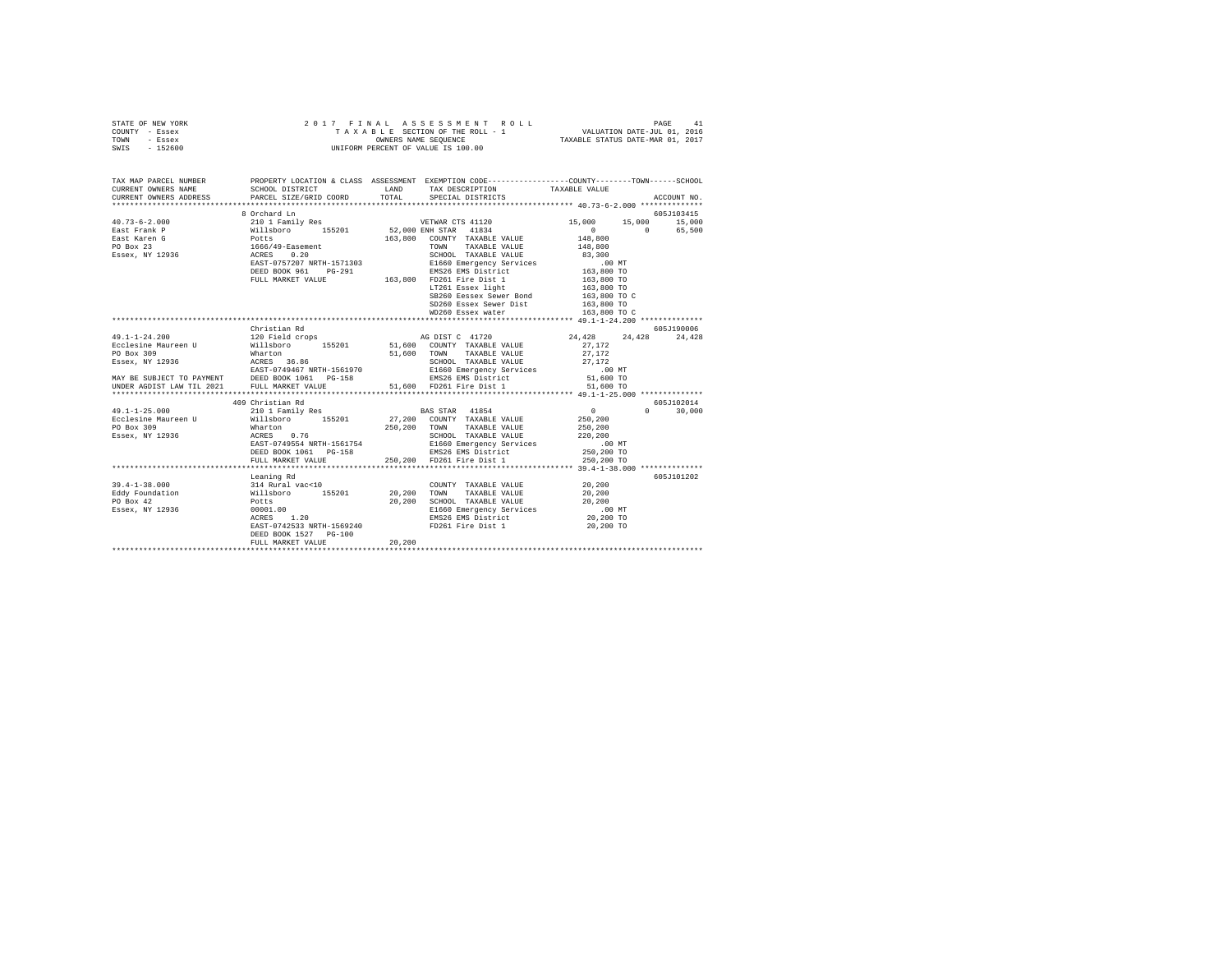| STATE OF NEW YORK | 2017 FINAL ASSESSMENT ROLL         | 42<br>PAGE                       |
|-------------------|------------------------------------|----------------------------------|
| COUNTY - Essex    | TAXABLE SECTION OF THE ROLL - 1    | VALUATION DATE-JUL 01, 2016      |
| TOWN<br>- Essex   | OWNERS NAME SEOUENCE               | TAXABLE STATUS DATE-MAR 01, 2017 |
| $-152600$<br>SWIS | UNIFORM PERCENT OF VALUE IS 100.00 |                                  |

| Daniels Rd<br>605Z007001<br>Daniels Rd<br>910 Priv forest 155001 19,500 TOWN TAXABLE VALUE<br>Nestport 11,78 19,500 SCHOOL TAXABLE VALUE<br>18/19 Brookfield Pat 19,500 SCHOOL TAXABLE VALUE<br>ACRES 14.78 1166<br>28.57-0727577 NRTH-1564182 180526 EMS District<br>COUNTY TAXABLE VALUE 39,500<br>Eddy Foundation<br>39,500<br>39,500<br>PO Box 42<br>Essex, NY 12936<br>E1660 Emergency Services<br>EMS26 EMS District<br>$.00$ MT<br>39,500 TO<br>FD262 Fire Dist 2<br>DEED BOOK 1489    PG-229<br>39,500 TO<br>39,500<br>FULL MARKET VALUE<br>****************** 48.2-1-12.100 **************<br>***************************<br>Cook Rd<br>605J100402<br>$48.2 - 1 - 12.100$<br>910 Priv forest<br>38,900<br>COUNTY TAXABLE VALUE<br>+ 0.2 - 1-1.1.100<br>Follow Robert Marton 155201 38,900 TOWN<br>PO Box 42 Mharton 38,900 SCHOO<br>ESSE 45.23 45.23 MARTH-1561982 B1660<br>ESSE ENS26 BARTS-0742781 NRTH-1561982 BNS26<br>TAXABLE VALUE<br>38,900<br>SCHOOL TAXABLE VALUE<br>38,900<br>E1660 Emergency Services<br>EMS26 EMS District<br>$.00$ MT<br>38,900 TO<br>FD262 Fire Dist 2<br>DEED BOOK 1266 PG-205<br>38,900 TO<br>38,900<br>FULL MARKET VALUE<br>605J100401<br>Cook Rd<br>19,900<br>910 Priv forest<br>COUNTY TAXABLE VALUE<br>Nillaboro 155201 19,900 TOWN TAXABLE VALUE<br>What to 19,900 TOWN TAXABLE VALUE<br>00024.00 19,900 ECHOL TAXABLE VALUE<br>00024.00 EL660 Emergency Services<br>RMS26 EMS District<br>19,900<br>19,900<br>Essex, NY 12936<br>00 MT.<br>19,900 TO<br>EAST-0743039 NRTH-1561010<br>FD262 Fire Dist 2<br>19,900 TO<br>DEED BOOK 1266 PG-205<br>19,900<br>FULL MARKET VALUE<br>81 Cook Rd<br>605J100906<br>$48.2 - 1 - 20.000$<br>314 Rural vac<10<br>Westport 155001<br>14 Platt Rogers<br>4ac<br>9,600<br>COUNTY TAXABLE VALUE<br>9,600 TOWN TAXABLE VALUE<br>9,600<br>Eddy Foundation<br>PO Box 42<br>9,600 SCHOOL TAXABLE VALUE<br>9,600<br>PO Box 42<br>E1660 Emergency Services<br>EMS26 EMS District<br>$.00$ MT<br>ACRES 4.10<br>$9.600$ TO<br>EAST-0736067 NRTH-1560624<br>FD262 Fire Dist 2<br>9,600 TO<br>DEED BOOK 1833 PG-222<br>9,600<br>FULL MARKET VALUE<br>605J100703<br>2430 NYS Route 22<br>421 Restaurant<br>66,100<br>COUNTY TAXABLE VALUE<br>40.3–3–2.1000<br>Edmund Robert Millsboro 155201 18,000 TOWN<br>1600 TOWN 10000 FORD POLTS<br>1600 Millsboro 155201 18,000 TOWN<br>1610 Middle Rd<br>1600 TOWN RESS 0.60<br>1610 Middle Rd<br>1600 TOWN RESS 0.60<br>2010 155251 POLTS RESS P<br>66,100<br>TAXABLE VALUE<br>66,100 SCHOOL TAXABLE VALUE<br>66,100<br>SCHOOL TAXABLE VALUE<br>E1660 Emergency Services<br>$.00$ MT<br>EMS26 EMS District<br>66,100 TO<br>FD261 Fire Dist 1<br>66,100 TO<br>66,100<br>FULL MARKET VALUE | TAX MAP PARCEL NUMBER<br>CURRENT OWNERS NAME<br>CURRENT OWNERS ADDRESS | SCHOOL DISTRICT<br>PARCEL SIZE/GRID COORD | LAND<br>TOTAL | TAX DESCRIPTION<br>SPECIAL DISTRICTS | PROPERTY LOCATION & CLASS ASSESSMENT EXEMPTION CODE----------------COUNTY-------TOWN-----SCHOOL<br>TAXABLE VALUE<br>ACCOUNT NO. |
|--------------------------------------------------------------------------------------------------------------------------------------------------------------------------------------------------------------------------------------------------------------------------------------------------------------------------------------------------------------------------------------------------------------------------------------------------------------------------------------------------------------------------------------------------------------------------------------------------------------------------------------------------------------------------------------------------------------------------------------------------------------------------------------------------------------------------------------------------------------------------------------------------------------------------------------------------------------------------------------------------------------------------------------------------------------------------------------------------------------------------------------------------------------------------------------------------------------------------------------------------------------------------------------------------------------------------------------------------------------------------------------------------------------------------------------------------------------------------------------------------------------------------------------------------------------------------------------------------------------------------------------------------------------------------------------------------------------------------------------------------------------------------------------------------------------------------------------------------------------------------------------------------------------------------------------------------------------------------------------------------------------------------------------------------------------------------------------------------------------------------------------------------------------------------------------------------------------------------------------------------------------------------------------------------------------------------------------------------------------------------------------------------------------------------------------------------------------------------------------------------------------------------------------------------------------------------------------------------------------------------------------------------------------------------------------------------------|------------------------------------------------------------------------|-------------------------------------------|---------------|--------------------------------------|---------------------------------------------------------------------------------------------------------------------------------|
|                                                                                                                                                                                                                                                                                                                                                                                                                                                                                                                                                                                                                                                                                                                                                                                                                                                                                                                                                                                                                                                                                                                                                                                                                                                                                                                                                                                                                                                                                                                                                                                                                                                                                                                                                                                                                                                                                                                                                                                                                                                                                                                                                                                                                                                                                                                                                                                                                                                                                                                                                                                                                                                                                                        |                                                                        |                                           |               |                                      |                                                                                                                                 |
|                                                                                                                                                                                                                                                                                                                                                                                                                                                                                                                                                                                                                                                                                                                                                                                                                                                                                                                                                                                                                                                                                                                                                                                                                                                                                                                                                                                                                                                                                                                                                                                                                                                                                                                                                                                                                                                                                                                                                                                                                                                                                                                                                                                                                                                                                                                                                                                                                                                                                                                                                                                                                                                                                                        |                                                                        |                                           |               |                                      |                                                                                                                                 |
|                                                                                                                                                                                                                                                                                                                                                                                                                                                                                                                                                                                                                                                                                                                                                                                                                                                                                                                                                                                                                                                                                                                                                                                                                                                                                                                                                                                                                                                                                                                                                                                                                                                                                                                                                                                                                                                                                                                                                                                                                                                                                                                                                                                                                                                                                                                                                                                                                                                                                                                                                                                                                                                                                                        | $48.1 - 1 - 8.222$                                                     |                                           |               |                                      |                                                                                                                                 |
|                                                                                                                                                                                                                                                                                                                                                                                                                                                                                                                                                                                                                                                                                                                                                                                                                                                                                                                                                                                                                                                                                                                                                                                                                                                                                                                                                                                                                                                                                                                                                                                                                                                                                                                                                                                                                                                                                                                                                                                                                                                                                                                                                                                                                                                                                                                                                                                                                                                                                                                                                                                                                                                                                                        |                                                                        |                                           |               |                                      |                                                                                                                                 |
|                                                                                                                                                                                                                                                                                                                                                                                                                                                                                                                                                                                                                                                                                                                                                                                                                                                                                                                                                                                                                                                                                                                                                                                                                                                                                                                                                                                                                                                                                                                                                                                                                                                                                                                                                                                                                                                                                                                                                                                                                                                                                                                                                                                                                                                                                                                                                                                                                                                                                                                                                                                                                                                                                                        |                                                                        |                                           |               |                                      |                                                                                                                                 |
|                                                                                                                                                                                                                                                                                                                                                                                                                                                                                                                                                                                                                                                                                                                                                                                                                                                                                                                                                                                                                                                                                                                                                                                                                                                                                                                                                                                                                                                                                                                                                                                                                                                                                                                                                                                                                                                                                                                                                                                                                                                                                                                                                                                                                                                                                                                                                                                                                                                                                                                                                                                                                                                                                                        |                                                                        |                                           |               |                                      |                                                                                                                                 |
|                                                                                                                                                                                                                                                                                                                                                                                                                                                                                                                                                                                                                                                                                                                                                                                                                                                                                                                                                                                                                                                                                                                                                                                                                                                                                                                                                                                                                                                                                                                                                                                                                                                                                                                                                                                                                                                                                                                                                                                                                                                                                                                                                                                                                                                                                                                                                                                                                                                                                                                                                                                                                                                                                                        |                                                                        |                                           |               |                                      |                                                                                                                                 |
|                                                                                                                                                                                                                                                                                                                                                                                                                                                                                                                                                                                                                                                                                                                                                                                                                                                                                                                                                                                                                                                                                                                                                                                                                                                                                                                                                                                                                                                                                                                                                                                                                                                                                                                                                                                                                                                                                                                                                                                                                                                                                                                                                                                                                                                                                                                                                                                                                                                                                                                                                                                                                                                                                                        |                                                                        |                                           |               |                                      |                                                                                                                                 |
|                                                                                                                                                                                                                                                                                                                                                                                                                                                                                                                                                                                                                                                                                                                                                                                                                                                                                                                                                                                                                                                                                                                                                                                                                                                                                                                                                                                                                                                                                                                                                                                                                                                                                                                                                                                                                                                                                                                                                                                                                                                                                                                                                                                                                                                                                                                                                                                                                                                                                                                                                                                                                                                                                                        |                                                                        |                                           |               |                                      |                                                                                                                                 |
|                                                                                                                                                                                                                                                                                                                                                                                                                                                                                                                                                                                                                                                                                                                                                                                                                                                                                                                                                                                                                                                                                                                                                                                                                                                                                                                                                                                                                                                                                                                                                                                                                                                                                                                                                                                                                                                                                                                                                                                                                                                                                                                                                                                                                                                                                                                                                                                                                                                                                                                                                                                                                                                                                                        |                                                                        |                                           |               |                                      |                                                                                                                                 |
|                                                                                                                                                                                                                                                                                                                                                                                                                                                                                                                                                                                                                                                                                                                                                                                                                                                                                                                                                                                                                                                                                                                                                                                                                                                                                                                                                                                                                                                                                                                                                                                                                                                                                                                                                                                                                                                                                                                                                                                                                                                                                                                                                                                                                                                                                                                                                                                                                                                                                                                                                                                                                                                                                                        |                                                                        |                                           |               |                                      |                                                                                                                                 |
|                                                                                                                                                                                                                                                                                                                                                                                                                                                                                                                                                                                                                                                                                                                                                                                                                                                                                                                                                                                                                                                                                                                                                                                                                                                                                                                                                                                                                                                                                                                                                                                                                                                                                                                                                                                                                                                                                                                                                                                                                                                                                                                                                                                                                                                                                                                                                                                                                                                                                                                                                                                                                                                                                                        |                                                                        |                                           |               |                                      |                                                                                                                                 |
|                                                                                                                                                                                                                                                                                                                                                                                                                                                                                                                                                                                                                                                                                                                                                                                                                                                                                                                                                                                                                                                                                                                                                                                                                                                                                                                                                                                                                                                                                                                                                                                                                                                                                                                                                                                                                                                                                                                                                                                                                                                                                                                                                                                                                                                                                                                                                                                                                                                                                                                                                                                                                                                                                                        |                                                                        |                                           |               |                                      |                                                                                                                                 |
|                                                                                                                                                                                                                                                                                                                                                                                                                                                                                                                                                                                                                                                                                                                                                                                                                                                                                                                                                                                                                                                                                                                                                                                                                                                                                                                                                                                                                                                                                                                                                                                                                                                                                                                                                                                                                                                                                                                                                                                                                                                                                                                                                                                                                                                                                                                                                                                                                                                                                                                                                                                                                                                                                                        |                                                                        |                                           |               |                                      |                                                                                                                                 |
|                                                                                                                                                                                                                                                                                                                                                                                                                                                                                                                                                                                                                                                                                                                                                                                                                                                                                                                                                                                                                                                                                                                                                                                                                                                                                                                                                                                                                                                                                                                                                                                                                                                                                                                                                                                                                                                                                                                                                                                                                                                                                                                                                                                                                                                                                                                                                                                                                                                                                                                                                                                                                                                                                                        |                                                                        |                                           |               |                                      |                                                                                                                                 |
|                                                                                                                                                                                                                                                                                                                                                                                                                                                                                                                                                                                                                                                                                                                                                                                                                                                                                                                                                                                                                                                                                                                                                                                                                                                                                                                                                                                                                                                                                                                                                                                                                                                                                                                                                                                                                                                                                                                                                                                                                                                                                                                                                                                                                                                                                                                                                                                                                                                                                                                                                                                                                                                                                                        |                                                                        |                                           |               |                                      |                                                                                                                                 |
|                                                                                                                                                                                                                                                                                                                                                                                                                                                                                                                                                                                                                                                                                                                                                                                                                                                                                                                                                                                                                                                                                                                                                                                                                                                                                                                                                                                                                                                                                                                                                                                                                                                                                                                                                                                                                                                                                                                                                                                                                                                                                                                                                                                                                                                                                                                                                                                                                                                                                                                                                                                                                                                                                                        |                                                                        |                                           |               |                                      |                                                                                                                                 |
|                                                                                                                                                                                                                                                                                                                                                                                                                                                                                                                                                                                                                                                                                                                                                                                                                                                                                                                                                                                                                                                                                                                                                                                                                                                                                                                                                                                                                                                                                                                                                                                                                                                                                                                                                                                                                                                                                                                                                                                                                                                                                                                                                                                                                                                                                                                                                                                                                                                                                                                                                                                                                                                                                                        |                                                                        |                                           |               |                                      |                                                                                                                                 |
|                                                                                                                                                                                                                                                                                                                                                                                                                                                                                                                                                                                                                                                                                                                                                                                                                                                                                                                                                                                                                                                                                                                                                                                                                                                                                                                                                                                                                                                                                                                                                                                                                                                                                                                                                                                                                                                                                                                                                                                                                                                                                                                                                                                                                                                                                                                                                                                                                                                                                                                                                                                                                                                                                                        |                                                                        |                                           |               |                                      |                                                                                                                                 |
|                                                                                                                                                                                                                                                                                                                                                                                                                                                                                                                                                                                                                                                                                                                                                                                                                                                                                                                                                                                                                                                                                                                                                                                                                                                                                                                                                                                                                                                                                                                                                                                                                                                                                                                                                                                                                                                                                                                                                                                                                                                                                                                                                                                                                                                                                                                                                                                                                                                                                                                                                                                                                                                                                                        | $48.2 - 1 - 13.000$                                                    |                                           |               |                                      |                                                                                                                                 |
|                                                                                                                                                                                                                                                                                                                                                                                                                                                                                                                                                                                                                                                                                                                                                                                                                                                                                                                                                                                                                                                                                                                                                                                                                                                                                                                                                                                                                                                                                                                                                                                                                                                                                                                                                                                                                                                                                                                                                                                                                                                                                                                                                                                                                                                                                                                                                                                                                                                                                                                                                                                                                                                                                                        | Eddy Foundation                                                        |                                           |               |                                      |                                                                                                                                 |
|                                                                                                                                                                                                                                                                                                                                                                                                                                                                                                                                                                                                                                                                                                                                                                                                                                                                                                                                                                                                                                                                                                                                                                                                                                                                                                                                                                                                                                                                                                                                                                                                                                                                                                                                                                                                                                                                                                                                                                                                                                                                                                                                                                                                                                                                                                                                                                                                                                                                                                                                                                                                                                                                                                        | PO Box 42                                                              |                                           |               |                                      |                                                                                                                                 |
|                                                                                                                                                                                                                                                                                                                                                                                                                                                                                                                                                                                                                                                                                                                                                                                                                                                                                                                                                                                                                                                                                                                                                                                                                                                                                                                                                                                                                                                                                                                                                                                                                                                                                                                                                                                                                                                                                                                                                                                                                                                                                                                                                                                                                                                                                                                                                                                                                                                                                                                                                                                                                                                                                                        |                                                                        |                                           |               |                                      |                                                                                                                                 |
|                                                                                                                                                                                                                                                                                                                                                                                                                                                                                                                                                                                                                                                                                                                                                                                                                                                                                                                                                                                                                                                                                                                                                                                                                                                                                                                                                                                                                                                                                                                                                                                                                                                                                                                                                                                                                                                                                                                                                                                                                                                                                                                                                                                                                                                                                                                                                                                                                                                                                                                                                                                                                                                                                                        |                                                                        |                                           |               |                                      |                                                                                                                                 |
|                                                                                                                                                                                                                                                                                                                                                                                                                                                                                                                                                                                                                                                                                                                                                                                                                                                                                                                                                                                                                                                                                                                                                                                                                                                                                                                                                                                                                                                                                                                                                                                                                                                                                                                                                                                                                                                                                                                                                                                                                                                                                                                                                                                                                                                                                                                                                                                                                                                                                                                                                                                                                                                                                                        |                                                                        |                                           |               |                                      |                                                                                                                                 |
|                                                                                                                                                                                                                                                                                                                                                                                                                                                                                                                                                                                                                                                                                                                                                                                                                                                                                                                                                                                                                                                                                                                                                                                                                                                                                                                                                                                                                                                                                                                                                                                                                                                                                                                                                                                                                                                                                                                                                                                                                                                                                                                                                                                                                                                                                                                                                                                                                                                                                                                                                                                                                                                                                                        |                                                                        |                                           |               |                                      |                                                                                                                                 |
|                                                                                                                                                                                                                                                                                                                                                                                                                                                                                                                                                                                                                                                                                                                                                                                                                                                                                                                                                                                                                                                                                                                                                                                                                                                                                                                                                                                                                                                                                                                                                                                                                                                                                                                                                                                                                                                                                                                                                                                                                                                                                                                                                                                                                                                                                                                                                                                                                                                                                                                                                                                                                                                                                                        |                                                                        |                                           |               |                                      |                                                                                                                                 |
|                                                                                                                                                                                                                                                                                                                                                                                                                                                                                                                                                                                                                                                                                                                                                                                                                                                                                                                                                                                                                                                                                                                                                                                                                                                                                                                                                                                                                                                                                                                                                                                                                                                                                                                                                                                                                                                                                                                                                                                                                                                                                                                                                                                                                                                                                                                                                                                                                                                                                                                                                                                                                                                                                                        |                                                                        |                                           |               |                                      |                                                                                                                                 |
|                                                                                                                                                                                                                                                                                                                                                                                                                                                                                                                                                                                                                                                                                                                                                                                                                                                                                                                                                                                                                                                                                                                                                                                                                                                                                                                                                                                                                                                                                                                                                                                                                                                                                                                                                                                                                                                                                                                                                                                                                                                                                                                                                                                                                                                                                                                                                                                                                                                                                                                                                                                                                                                                                                        |                                                                        |                                           |               |                                      |                                                                                                                                 |
|                                                                                                                                                                                                                                                                                                                                                                                                                                                                                                                                                                                                                                                                                                                                                                                                                                                                                                                                                                                                                                                                                                                                                                                                                                                                                                                                                                                                                                                                                                                                                                                                                                                                                                                                                                                                                                                                                                                                                                                                                                                                                                                                                                                                                                                                                                                                                                                                                                                                                                                                                                                                                                                                                                        |                                                                        |                                           |               |                                      |                                                                                                                                 |
|                                                                                                                                                                                                                                                                                                                                                                                                                                                                                                                                                                                                                                                                                                                                                                                                                                                                                                                                                                                                                                                                                                                                                                                                                                                                                                                                                                                                                                                                                                                                                                                                                                                                                                                                                                                                                                                                                                                                                                                                                                                                                                                                                                                                                                                                                                                                                                                                                                                                                                                                                                                                                                                                                                        |                                                                        |                                           |               |                                      |                                                                                                                                 |
|                                                                                                                                                                                                                                                                                                                                                                                                                                                                                                                                                                                                                                                                                                                                                                                                                                                                                                                                                                                                                                                                                                                                                                                                                                                                                                                                                                                                                                                                                                                                                                                                                                                                                                                                                                                                                                                                                                                                                                                                                                                                                                                                                                                                                                                                                                                                                                                                                                                                                                                                                                                                                                                                                                        | Essex, NY 12936                                                        |                                           |               |                                      |                                                                                                                                 |
|                                                                                                                                                                                                                                                                                                                                                                                                                                                                                                                                                                                                                                                                                                                                                                                                                                                                                                                                                                                                                                                                                                                                                                                                                                                                                                                                                                                                                                                                                                                                                                                                                                                                                                                                                                                                                                                                                                                                                                                                                                                                                                                                                                                                                                                                                                                                                                                                                                                                                                                                                                                                                                                                                                        |                                                                        |                                           |               |                                      |                                                                                                                                 |
|                                                                                                                                                                                                                                                                                                                                                                                                                                                                                                                                                                                                                                                                                                                                                                                                                                                                                                                                                                                                                                                                                                                                                                                                                                                                                                                                                                                                                                                                                                                                                                                                                                                                                                                                                                                                                                                                                                                                                                                                                                                                                                                                                                                                                                                                                                                                                                                                                                                                                                                                                                                                                                                                                                        |                                                                        |                                           |               |                                      |                                                                                                                                 |
|                                                                                                                                                                                                                                                                                                                                                                                                                                                                                                                                                                                                                                                                                                                                                                                                                                                                                                                                                                                                                                                                                                                                                                                                                                                                                                                                                                                                                                                                                                                                                                                                                                                                                                                                                                                                                                                                                                                                                                                                                                                                                                                                                                                                                                                                                                                                                                                                                                                                                                                                                                                                                                                                                                        |                                                                        |                                           |               |                                      |                                                                                                                                 |
|                                                                                                                                                                                                                                                                                                                                                                                                                                                                                                                                                                                                                                                                                                                                                                                                                                                                                                                                                                                                                                                                                                                                                                                                                                                                                                                                                                                                                                                                                                                                                                                                                                                                                                                                                                                                                                                                                                                                                                                                                                                                                                                                                                                                                                                                                                                                                                                                                                                                                                                                                                                                                                                                                                        |                                                                        |                                           |               |                                      |                                                                                                                                 |
|                                                                                                                                                                                                                                                                                                                                                                                                                                                                                                                                                                                                                                                                                                                                                                                                                                                                                                                                                                                                                                                                                                                                                                                                                                                                                                                                                                                                                                                                                                                                                                                                                                                                                                                                                                                                                                                                                                                                                                                                                                                                                                                                                                                                                                                                                                                                                                                                                                                                                                                                                                                                                                                                                                        |                                                                        |                                           |               |                                      |                                                                                                                                 |
|                                                                                                                                                                                                                                                                                                                                                                                                                                                                                                                                                                                                                                                                                                                                                                                                                                                                                                                                                                                                                                                                                                                                                                                                                                                                                                                                                                                                                                                                                                                                                                                                                                                                                                                                                                                                                                                                                                                                                                                                                                                                                                                                                                                                                                                                                                                                                                                                                                                                                                                                                                                                                                                                                                        |                                                                        |                                           |               |                                      |                                                                                                                                 |
|                                                                                                                                                                                                                                                                                                                                                                                                                                                                                                                                                                                                                                                                                                                                                                                                                                                                                                                                                                                                                                                                                                                                                                                                                                                                                                                                                                                                                                                                                                                                                                                                                                                                                                                                                                                                                                                                                                                                                                                                                                                                                                                                                                                                                                                                                                                                                                                                                                                                                                                                                                                                                                                                                                        | $40.3 - 3 - 2.000$                                                     |                                           |               |                                      |                                                                                                                                 |
|                                                                                                                                                                                                                                                                                                                                                                                                                                                                                                                                                                                                                                                                                                                                                                                                                                                                                                                                                                                                                                                                                                                                                                                                                                                                                                                                                                                                                                                                                                                                                                                                                                                                                                                                                                                                                                                                                                                                                                                                                                                                                                                                                                                                                                                                                                                                                                                                                                                                                                                                                                                                                                                                                                        |                                                                        |                                           |               |                                      |                                                                                                                                 |
|                                                                                                                                                                                                                                                                                                                                                                                                                                                                                                                                                                                                                                                                                                                                                                                                                                                                                                                                                                                                                                                                                                                                                                                                                                                                                                                                                                                                                                                                                                                                                                                                                                                                                                                                                                                                                                                                                                                                                                                                                                                                                                                                                                                                                                                                                                                                                                                                                                                                                                                                                                                                                                                                                                        |                                                                        |                                           |               |                                      |                                                                                                                                 |
|                                                                                                                                                                                                                                                                                                                                                                                                                                                                                                                                                                                                                                                                                                                                                                                                                                                                                                                                                                                                                                                                                                                                                                                                                                                                                                                                                                                                                                                                                                                                                                                                                                                                                                                                                                                                                                                                                                                                                                                                                                                                                                                                                                                                                                                                                                                                                                                                                                                                                                                                                                                                                                                                                                        |                                                                        |                                           |               |                                      |                                                                                                                                 |
|                                                                                                                                                                                                                                                                                                                                                                                                                                                                                                                                                                                                                                                                                                                                                                                                                                                                                                                                                                                                                                                                                                                                                                                                                                                                                                                                                                                                                                                                                                                                                                                                                                                                                                                                                                                                                                                                                                                                                                                                                                                                                                                                                                                                                                                                                                                                                                                                                                                                                                                                                                                                                                                                                                        |                                                                        |                                           |               |                                      |                                                                                                                                 |
|                                                                                                                                                                                                                                                                                                                                                                                                                                                                                                                                                                                                                                                                                                                                                                                                                                                                                                                                                                                                                                                                                                                                                                                                                                                                                                                                                                                                                                                                                                                                                                                                                                                                                                                                                                                                                                                                                                                                                                                                                                                                                                                                                                                                                                                                                                                                                                                                                                                                                                                                                                                                                                                                                                        |                                                                        |                                           |               |                                      |                                                                                                                                 |
|                                                                                                                                                                                                                                                                                                                                                                                                                                                                                                                                                                                                                                                                                                                                                                                                                                                                                                                                                                                                                                                                                                                                                                                                                                                                                                                                                                                                                                                                                                                                                                                                                                                                                                                                                                                                                                                                                                                                                                                                                                                                                                                                                                                                                                                                                                                                                                                                                                                                                                                                                                                                                                                                                                        |                                                                        |                                           |               |                                      |                                                                                                                                 |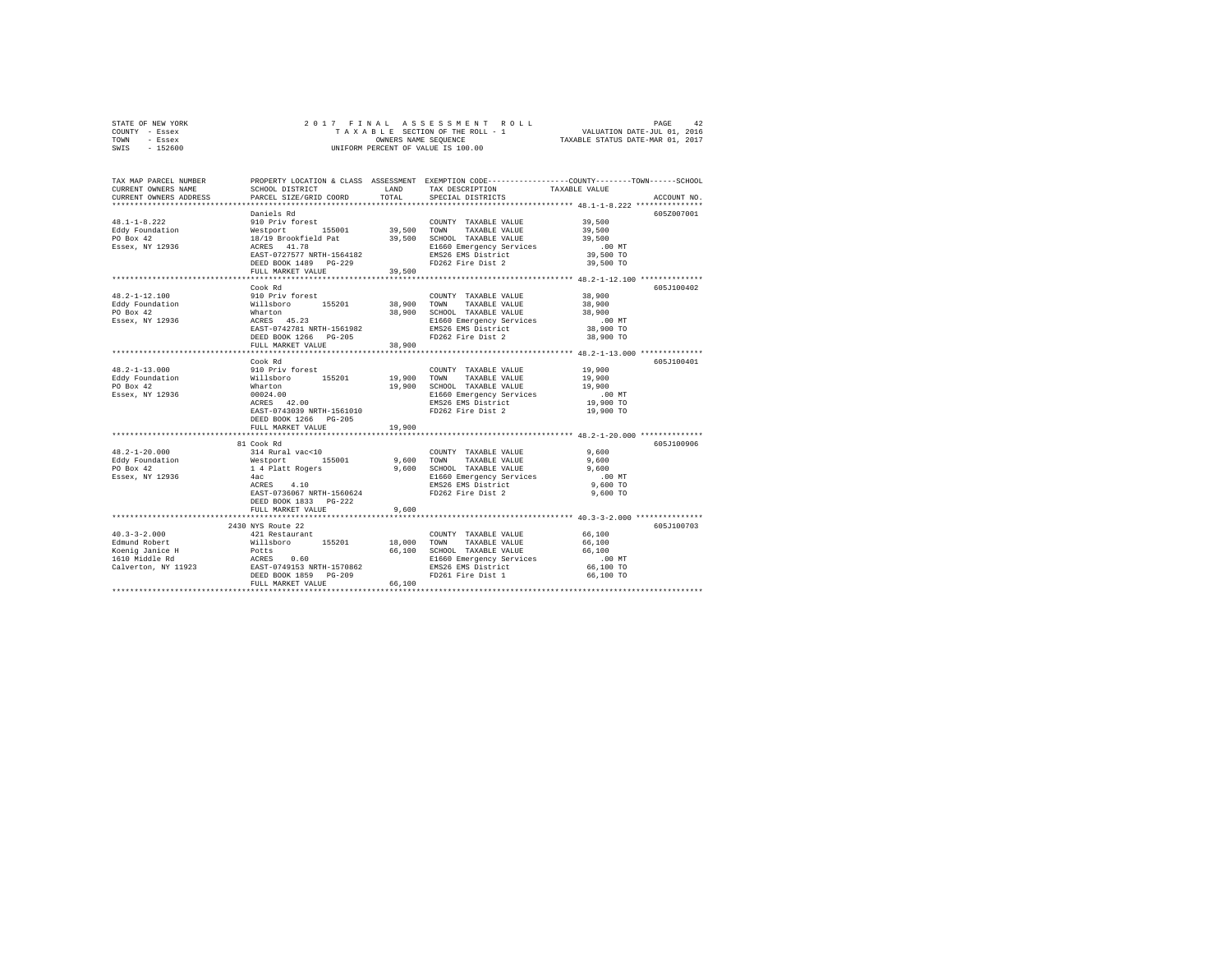|      | STATE OF NEW YORK |  |                      | 2017 FINAL ASSESSMENT ROLL         | 43<br>PAGE                  |  |
|------|-------------------|--|----------------------|------------------------------------|-----------------------------|--|
|      | COUNTY - Essex    |  |                      | TAXABLE SECTION OF THE ROLL - 1    | VALUATION DATE-JUL 01, 2016 |  |
| TOWN | - Essex           |  | OWNERS NAME SEOUENCE | TAXABLE STATUS DATE-MAR 01, 2017   |                             |  |
| SWIS | - 152600          |  |                      | UNIFORM PERCENT OF VALUE IS 100.00 |                             |  |

| TAX MAP PARCEL NUMBER<br>CURRENT OWNERS NAME<br>CURRENT OWNERS ADDRESS                                                                                                                                                                                                                                                                                                                                   | SCHOOL DISTRICT<br>PARCEL SIZE/GRID COORD | TOTAL   | LAND TAX DESCRIPTION<br>SPECIAL DISTRICTS | PROPERTY LOCATION & CLASS ASSESSMENT EXEMPTION CODE----------------COUNTY-------TOWN-----SCHOOL<br>TAXABLE VALUE<br>ACCOUNT NO. |
|----------------------------------------------------------------------------------------------------------------------------------------------------------------------------------------------------------------------------------------------------------------------------------------------------------------------------------------------------------------------------------------------------------|-------------------------------------------|---------|-------------------------------------------|---------------------------------------------------------------------------------------------------------------------------------|
|                                                                                                                                                                                                                                                                                                                                                                                                          |                                           |         |                                           |                                                                                                                                 |
|                                                                                                                                                                                                                                                                                                                                                                                                          |                                           |         |                                           | 605J100702                                                                                                                      |
|                                                                                                                                                                                                                                                                                                                                                                                                          |                                           |         |                                           |                                                                                                                                 |
|                                                                                                                                                                                                                                                                                                                                                                                                          |                                           |         |                                           |                                                                                                                                 |
|                                                                                                                                                                                                                                                                                                                                                                                                          |                                           |         |                                           |                                                                                                                                 |
|                                                                                                                                                                                                                                                                                                                                                                                                          |                                           |         |                                           |                                                                                                                                 |
|                                                                                                                                                                                                                                                                                                                                                                                                          |                                           |         |                                           |                                                                                                                                 |
|                                                                                                                                                                                                                                                                                                                                                                                                          |                                           |         |                                           |                                                                                                                                 |
|                                                                                                                                                                                                                                                                                                                                                                                                          |                                           |         |                                           |                                                                                                                                 |
| $\begin{tabular}{lcccc} \texttt{CURRERT} & \texttt{WINS} & \texttt{BOLR} & \texttt{CQUNTY} & \texttt{TAXABLE VALUE} & \texttt{20,500} \\ \texttt{M111} & \texttt{M111} & \texttt{M111} & \texttt{N111} & \texttt{C111} & \texttt{C111} & \texttt{C111} & \texttt{C111} \\ \texttt{Edmund Robert} & \texttt{N111} & \texttt{N111} & \texttt{R111} & \texttt{R201} & \texttt{20,500} & \texttt{TONNT} & \$ |                                           |         |                                           |                                                                                                                                 |
|                                                                                                                                                                                                                                                                                                                                                                                                          |                                           |         |                                           | 605J195008                                                                                                                      |
|                                                                                                                                                                                                                                                                                                                                                                                                          |                                           |         |                                           |                                                                                                                                 |
|                                                                                                                                                                                                                                                                                                                                                                                                          |                                           |         |                                           |                                                                                                                                 |
|                                                                                                                                                                                                                                                                                                                                                                                                          |                                           |         |                                           |                                                                                                                                 |
|                                                                                                                                                                                                                                                                                                                                                                                                          |                                           |         |                                           |                                                                                                                                 |
|                                                                                                                                                                                                                                                                                                                                                                                                          |                                           |         |                                           |                                                                                                                                 |
|                                                                                                                                                                                                                                                                                                                                                                                                          |                                           |         |                                           |                                                                                                                                 |
| $\begin{tabular}{cccccc} 48.4-1-20.200 & 34.3, 100 & 34.4, 100 & 34.5, 100 & 34.5, 100 & 34.5, 100 & 34.5, 100 & 34.5, 100 & 34.5, 100 & 34.5, 100 & 34.5, 100 & 34.5, 100 & 34.5, 100 & 34.5, 100 & 34.5, 100 & 34.5, 100 & 34.5, 100 & 34.5, 100 & 34.5, 10$                                                                                                                                           |                                           |         |                                           |                                                                                                                                 |
|                                                                                                                                                                                                                                                                                                                                                                                                          |                                           |         |                                           |                                                                                                                                 |
|                                                                                                                                                                                                                                                                                                                                                                                                          | 2208 Jersey St                            |         |                                           | 605J100508                                                                                                                      |
|                                                                                                                                                                                                                                                                                                                                                                                                          |                                           |         |                                           | 0 65,500                                                                                                                        |
|                                                                                                                                                                                                                                                                                                                                                                                                          |                                           |         |                                           |                                                                                                                                 |
|                                                                                                                                                                                                                                                                                                                                                                                                          |                                           |         |                                           |                                                                                                                                 |
|                                                                                                                                                                                                                                                                                                                                                                                                          |                                           |         |                                           |                                                                                                                                 |
|                                                                                                                                                                                                                                                                                                                                                                                                          |                                           |         |                                           |                                                                                                                                 |
|                                                                                                                                                                                                                                                                                                                                                                                                          |                                           |         | FD262 Fire Dist 2                         | 215,700 TO                                                                                                                      |
|                                                                                                                                                                                                                                                                                                                                                                                                          | DEED BOOK 1738     PG-130                 |         |                                           |                                                                                                                                 |
|                                                                                                                                                                                                                                                                                                                                                                                                          | FULL MARKET VALUE                         | 215,700 |                                           |                                                                                                                                 |
|                                                                                                                                                                                                                                                                                                                                                                                                          | 4 Tuttle Wav                              |         |                                           | 605-7103508                                                                                                                     |
| 49.7-3-1.000<br>260 Seasonal res (COUNTY TAXABLE VALUE 194,500<br>27.3-1.000 - 260 Seasonal res (2013)<br>28.300 TOWN TAXABLE VALUE 194,500<br>28.300 TOWN TAXABLE VALUE 194,500<br>28.300 TOWN TAXABLE VALUE 194,500<br>28.300 TOWN TAXA                                                                                                                                                                |                                           |         |                                           |                                                                                                                                 |
|                                                                                                                                                                                                                                                                                                                                                                                                          |                                           |         |                                           |                                                                                                                                 |
|                                                                                                                                                                                                                                                                                                                                                                                                          |                                           |         |                                           |                                                                                                                                 |
|                                                                                                                                                                                                                                                                                                                                                                                                          |                                           |         |                                           |                                                                                                                                 |
|                                                                                                                                                                                                                                                                                                                                                                                                          |                                           |         |                                           |                                                                                                                                 |
|                                                                                                                                                                                                                                                                                                                                                                                                          | DEED BOOK 626 PG-035                      |         | FD261 Fire Dist 1                         | 194,500 TO                                                                                                                      |
|                                                                                                                                                                                                                                                                                                                                                                                                          | FULL MARKET VALUE 194,500                 |         |                                           |                                                                                                                                 |
|                                                                                                                                                                                                                                                                                                                                                                                                          |                                           |         |                                           |                                                                                                                                 |
|                                                                                                                                                                                                                                                                                                                                                                                                          | 2488 NYS Route 22                         |         |                                           | 605J101601                                                                                                                      |
|                                                                                                                                                                                                                                                                                                                                                                                                          |                                           |         |                                           |                                                                                                                                 |
|                                                                                                                                                                                                                                                                                                                                                                                                          |                                           |         |                                           |                                                                                                                                 |
|                                                                                                                                                                                                                                                                                                                                                                                                          |                                           |         |                                           |                                                                                                                                 |
|                                                                                                                                                                                                                                                                                                                                                                                                          |                                           |         |                                           |                                                                                                                                 |
|                                                                                                                                                                                                                                                                                                                                                                                                          |                                           |         |                                           |                                                                                                                                 |
|                                                                                                                                                                                                                                                                                                                                                                                                          |                                           |         |                                           |                                                                                                                                 |
|                                                                                                                                                                                                                                                                                                                                                                                                          |                                           |         |                                           |                                                                                                                                 |
|                                                                                                                                                                                                                                                                                                                                                                                                          |                                           |         |                                           |                                                                                                                                 |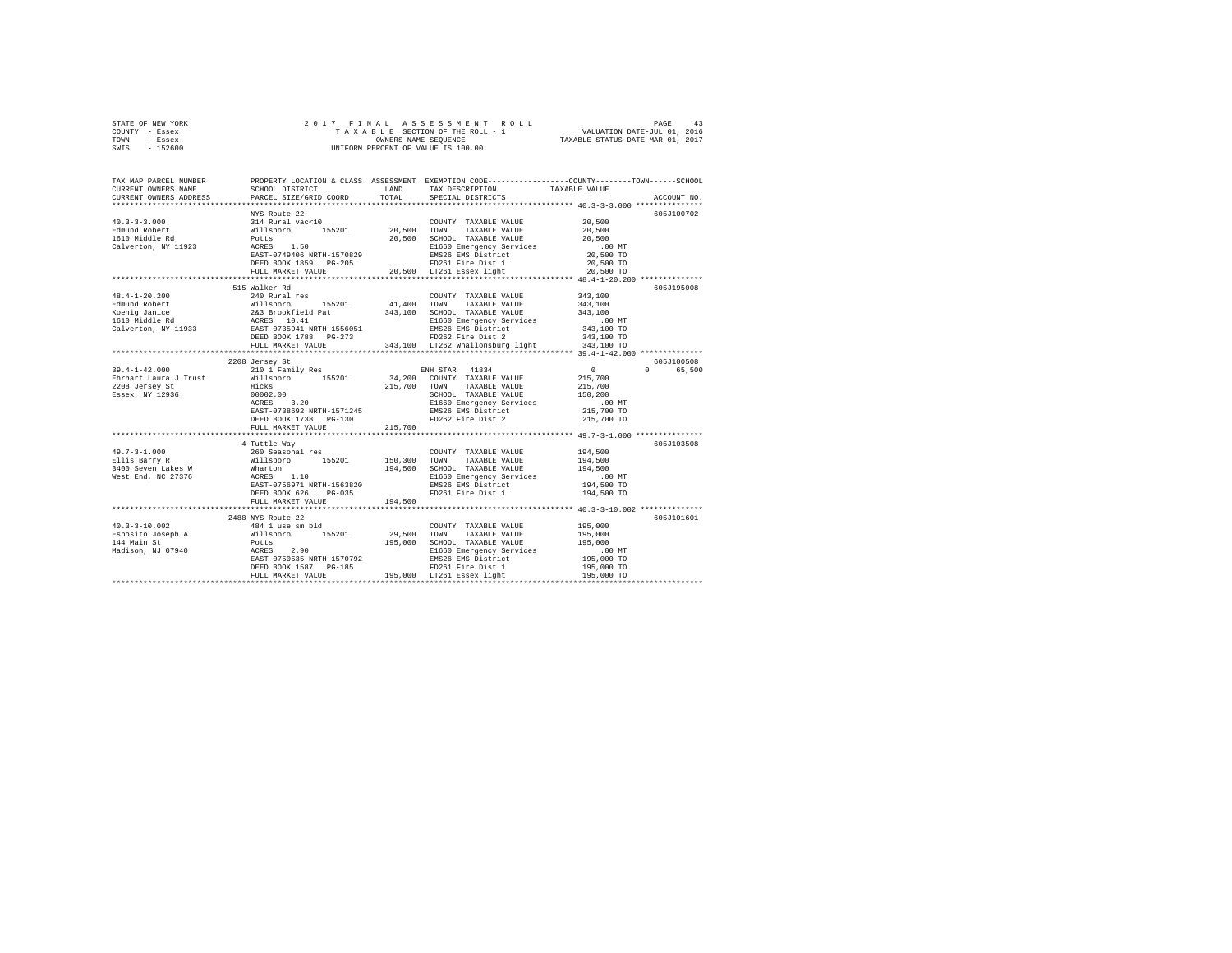|      | STATE OF NEW YORK |  | 2017 FINAL ASSESSMENT ROLL         | PAGE                             | 44 |
|------|-------------------|--|------------------------------------|----------------------------------|----|
|      | COUNTY - Essex    |  | TAXABLE SECTION OF THE ROLL - 1    | VALUATION DATE-JUL 01, 2016      |    |
| TOWN | - Essex           |  | OWNERS NAME SEOUENCE               | TAXABLE STATUS DATE-MAR 01, 2017 |    |
| SWIS | - 152600          |  | UNIFORM PERCENT OF VALUE IS 100.00 |                                  |    |

| TAX MAP PARCEL NUMBER PROPERTY LOCATION & CLASS ASSESSMENT EXEMPTION CODE--------------COUNTY-------TOWN------SCHOOL<br>CURRENT OWNERS NAME SCHOOL DISTRICT TAND TAX DESCRIPTION TAXABLE VALUE                                                                                                                                                                                                                                                                                          |                                                                                                                                                                                                                                      |                                                                                                                                                                                                                                                                                    |                                          |                      |
|-----------------------------------------------------------------------------------------------------------------------------------------------------------------------------------------------------------------------------------------------------------------------------------------------------------------------------------------------------------------------------------------------------------------------------------------------------------------------------------------|--------------------------------------------------------------------------------------------------------------------------------------------------------------------------------------------------------------------------------------|------------------------------------------------------------------------------------------------------------------------------------------------------------------------------------------------------------------------------------------------------------------------------------|------------------------------------------|----------------------|
| CURRENT OWNERS ADDRESS PARCEL SIZE/GRID COORD TOTAL                                                                                                                                                                                                                                                                                                                                                                                                                                     |                                                                                                                                                                                                                                      | SPECIAL DISTRICTS                                                                                                                                                                                                                                                                  |                                          | ACCOUNT NO.          |
|                                                                                                                                                                                                                                                                                                                                                                                                                                                                                         |                                                                                                                                                                                                                                      |                                                                                                                                                                                                                                                                                    |                                          |                      |
|                                                                                                                                                                                                                                                                                                                                                                                                                                                                                         |                                                                                                                                                                                                                                      |                                                                                                                                                                                                                                                                                    |                                          |                      |
| UNDER AGDIST LAW TIL 2021                                                                                                                                                                                                                                                                                                                                                                                                                                                               |                                                                                                                                                                                                                                      | $LT262$ Whallonsburg light $463,300$ TO                                                                                                                                                                                                                                            |                                          |                      |
|                                                                                                                                                                                                                                                                                                                                                                                                                                                                                         |                                                                                                                                                                                                                                      |                                                                                                                                                                                                                                                                                    |                                          |                      |
| 1912–1920 (1920)<br>195 (1922) (1920) (1932) (1932) (1932) (1932) (1932) (1932) (1932) (1932) (1932) (1932) (1932) (1932) (1932)<br>1973,600 (1902) (1932) (1933) (1933) (1933) (1945) (1945) (1945) (1946) (1946) (1946) (1946) (                                                                                                                                                                                                                                                      | Angier Hill Rd                                                                                                                                                                                                                       |                                                                                                                                                                                                                                                                                    | 94,502 94,502                            | 605J100808<br>94,502 |
| UNDER AGDIST LAW TIL 2021                                                                                                                                                                                                                                                                                                                                                                                                                                                               |                                                                                                                                                                                                                                      | LT262 Whallonsburg light 173,600 TO                                                                                                                                                                                                                                                |                                          |                      |
|                                                                                                                                                                                                                                                                                                                                                                                                                                                                                         |                                                                                                                                                                                                                                      |                                                                                                                                                                                                                                                                                    |                                          |                      |
|                                                                                                                                                                                                                                                                                                                                                                                                                                                                                         | 2297 Main St                                                                                                                                                                                                                         |                                                                                                                                                                                                                                                                                    |                                          | 605J101801           |
| $\begin{array}{cccc} 40.73-2-12.000 & 418 \text{ Im}/\text{1} \text{edge} \\ \text{Essex Adirondack Coast LLC} & \text{Willsboro} & 155201 & 68,500 \text{ TOWN} \end{array}$<br>2237 Main St<br>PO Box 245<br>Essex, NY 12936                                                                                                                                                                                                                                                          | 999,100 SCHOOL TAXABLE VALUE 599,100 SCHOOL TAXABLE VALUE 599,100 SCHOOL TAXABLE VALUE 12936 ST UNITS<br>12936 SET-0756848 NRTH-1571650 EMS DISTRICT 500 SCHOOL STATES<br>12936 SET-0756848 NRTH-1571650 EMS DISTRICT 599,100 TO<br> | COUNTY TAXABLE VALUE 599,100<br>- 68,500 TOWN TAXABLE VALUE 599,100<br>599,100 SCHOOL TAXABLE VALUE 599,100 TRI660 Emergency Services<br>299,100 TO EMERGENCY SERVICES 599,100 TO TAIL 599,100 TO TAIL 100 TO TAIL 100 TO TAIL 100 TO TAIL 100 TO TAIL 100 TO<br>WD260 Essex water | 599,100 TO C<br>599,100 TO C             |                      |
|                                                                                                                                                                                                                                                                                                                                                                                                                                                                                         |                                                                                                                                                                                                                                      |                                                                                                                                                                                                                                                                                    |                                          |                      |
| $\texttt{40.65-3-7.000} \begin{minipage}{0.93\textwidth} \begin{minipage}{0.93\textwidth} \begin{minipage}{0.93\textwidth} \begin{minipage}{0.93\textwidth} \begin{minipage}{0.93\textwidth} \begin{minipage}{0.93\textwidth} \begin{minipage}{0.93\textwidth} \begin{minipage}{0.93\textwidth} \begin{minipage}{0.93\textwidth} \begin{minipage}{0.93\textwidth} \begin{minipage}{0.93\textwidth} \begin{minipage}{0.93\textwidth} \begin{minipage}{0.93\textwidth} \begin{minipage}{$ | 2314 Main St<br>EAST-0756993 NRTH-1572020                                                                                                                                                                                            | $FD261$ Fire Dist 1                                                                                                                                                                                                                                                                | 246,700 TO<br>246,700 TO<br>246,700 TO C | 605J104205           |
|                                                                                                                                                                                                                                                                                                                                                                                                                                                                                         |                                                                                                                                                                                                                                      |                                                                                                                                                                                                                                                                                    |                                          |                      |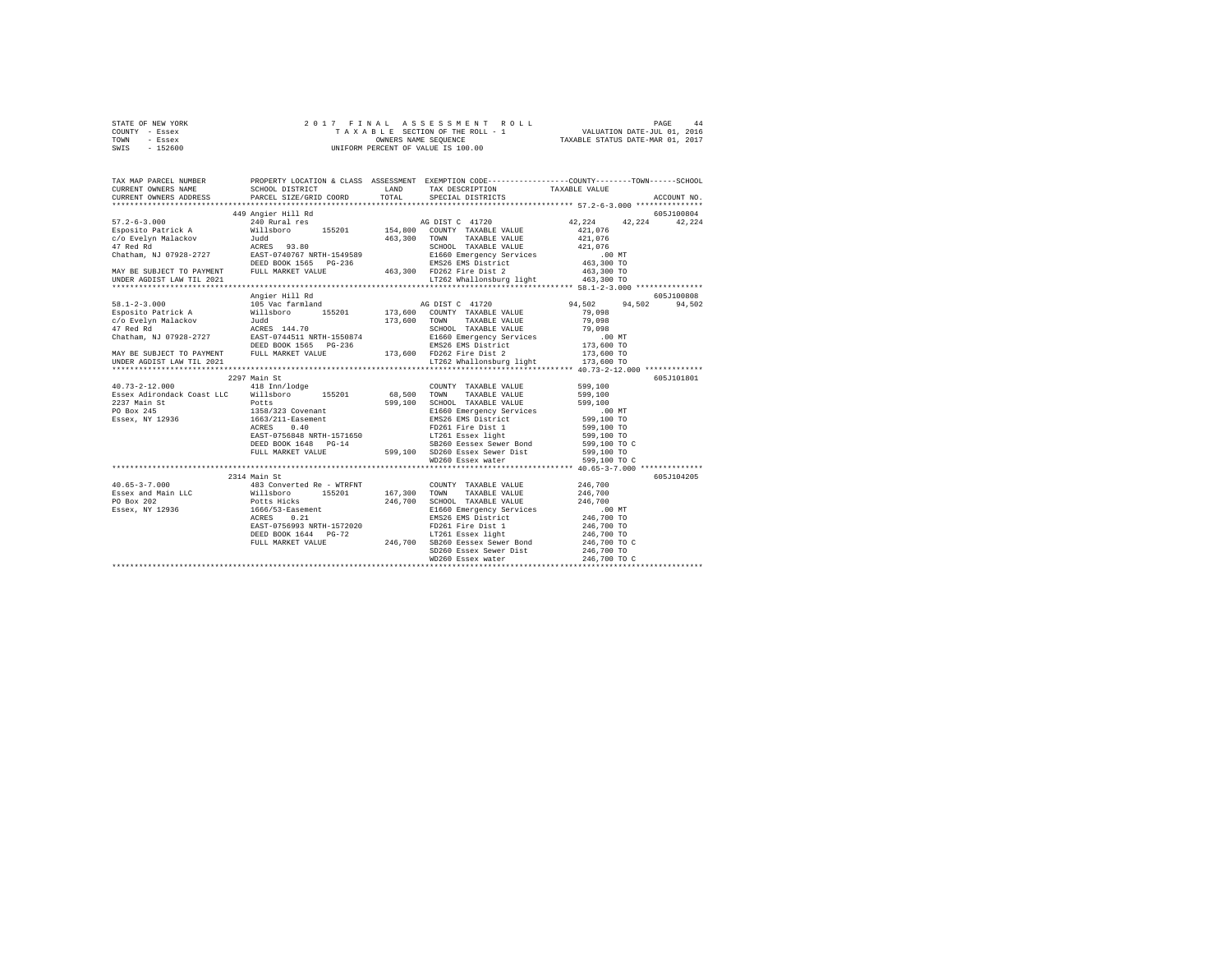|                | STATE OF NEW YORK |  | 2017 FINAL ASSESSMENT ROLL         | 45<br>PAGE                       |  |
|----------------|-------------------|--|------------------------------------|----------------------------------|--|
| COUNTY - Essex |                   |  | TAXABLE SECTION OF THE ROLL - 1    | VALUATION DATE-JUL 01, 2016      |  |
| TOWN           | - Essex           |  | OWNERS NAME SEOUENCE               | TAXABLE STATUS DATE-MAR 01, 2017 |  |
| SWIS           | - 152600          |  | UNIFORM PERCENT OF VALUE IS 100.00 |                                  |  |

|                                                                                                                                                                                                                                                                                                                                                                                                                                                       |                              |         | SD260 Essex Sewer Dist 31,000 TO       |                                                                                                                    | 605Z015003                             |
|-------------------------------------------------------------------------------------------------------------------------------------------------------------------------------------------------------------------------------------------------------------------------------------------------------------------------------------------------------------------------------------------------------------------------------------------------------|------------------------------|---------|----------------------------------------|--------------------------------------------------------------------------------------------------------------------|----------------------------------------|
|                                                                                                                                                                                                                                                                                                                                                                                                                                                       |                              |         |                                        |                                                                                                                    |                                        |
|                                                                                                                                                                                                                                                                                                                                                                                                                                                       | Cook Rd<br>FULL MARKET VALUE | 123,600 | FD262 Fire Dist 2                      |                                                                                                                    | 605K105012<br>$\mathbf{0}$<br>$\Omega$ |
|                                                                                                                                                                                                                                                                                                                                                                                                                                                       |                              |         |                                        |                                                                                                                    | 605J103203                             |
| $\begin{tabular}{lcccc} \textbf{23.4} & 2017 & 2018 & 2018 & 2018 & 2018 & 2018 & 2018 & 2018 & 2018 & 2018 & 2018 & 2018 & 2018 & 2018 & 2018 & 2018 & 2018 & 2018 & 2018 & 2018 & 2018 & 2018 & 2018 & 2018 & 2018 & 2018 & 2018 & 2018 & 2018 & 2018 & 2018 & 2018 & 2018 & 20$                                                                                                                                                                    |                              |         |                                        | 229,700 TO C<br>229,700 TO C                                                                                       |                                        |
|                                                                                                                                                                                                                                                                                                                                                                                                                                                       | 2775 Essex Rd                |         |                                        |                                                                                                                    | 605J103707                             |
| $\begin{tabular}{l c c c c} \multicolumn{3}{c}{\textbf{40.65--1-4.000}} & \multicolumn{3}{c}{2775\text{ Essex Red}} & \multicolumn{3}{c}{2775\text{ Essex Red}} & \multicolumn{3}{c}{2101\text{ Family Res - WTRINT}} & \multicolumn{3}{c}{\textbf{COMITY TAXABLE VALUE PO Box 37}} \\ \multicolumn{3}{c}{\textbf{Essex Legacy Trust}} & \multicolumn{3}{c}{\textbf{M111s}boro} & \multicolumn{3}{c}{\textbf{15201}} & \multicolumn{3}{c}{\textbf{34$ |                              |         | 1024,400 SCHOOL TAXABLE VALUE 1024,400 | $1024\,, 400$<br>1024,400<br>00 MT.<br>1024,400 TO<br>1024,400 TO<br>1024,400 TO<br>1024,400 TO C<br>1024,400 TO C |                                        |
|                                                                                                                                                                                                                                                                                                                                                                                                                                                       |                              |         |                                        |                                                                                                                    |                                        |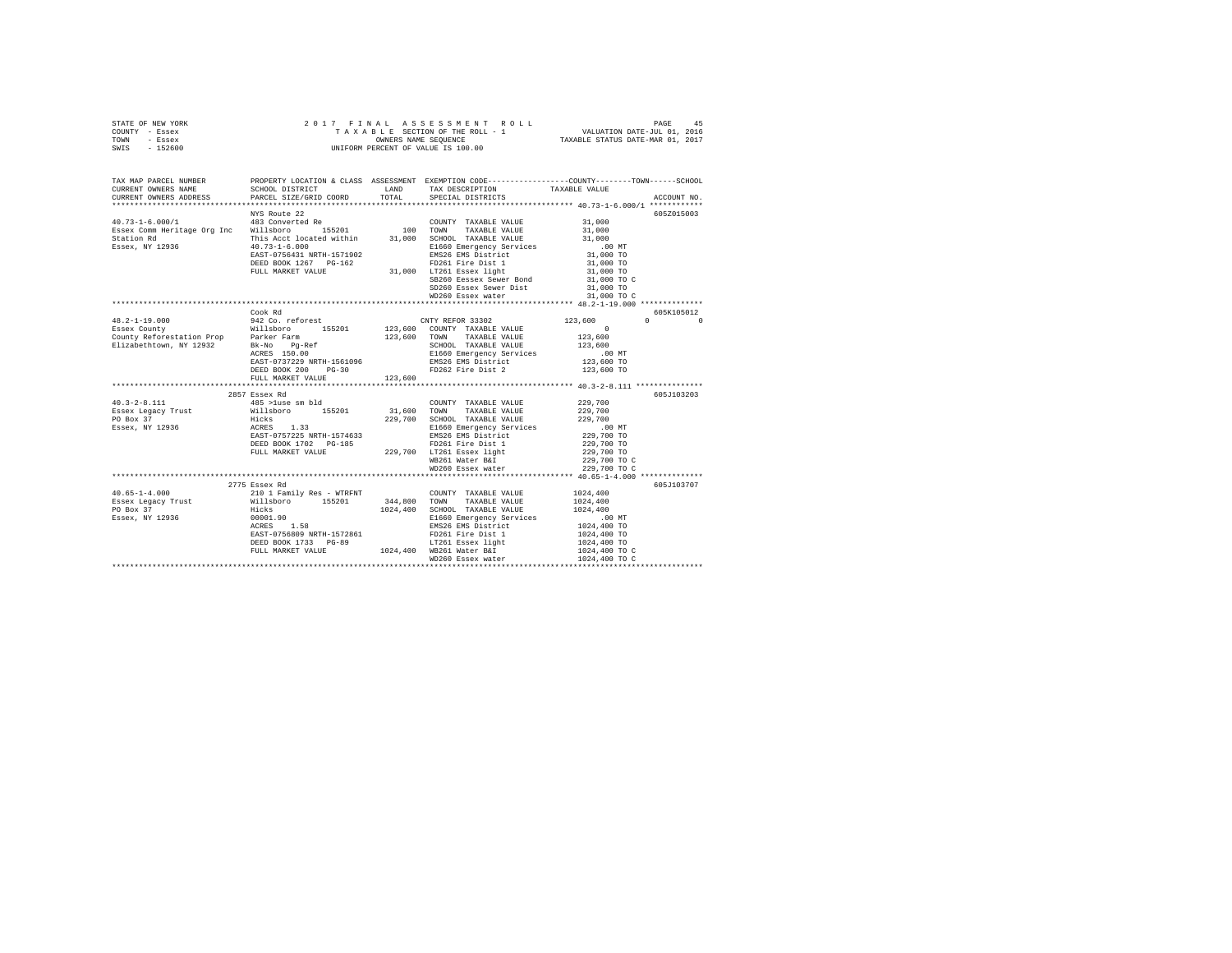| STATE OF NEW YORK | 2017 FINAL ASSESSMENT ROLL         | 46<br>PAGE                       |
|-------------------|------------------------------------|----------------------------------|
| COUNTY - Essex    | TAXABLE SECTION OF THE ROLL - 1    | VALUATION DATE-JUL 01, 2016      |
| TOWN<br>- Essex   | OWNERS NAME SEOUENCE               | TAXABLE STATUS DATE-MAR 01, 2017 |
| - 152600<br>SWIS  | UNIFORM PERCENT OF VALUE IS 100.00 |                                  |

| TAX MAP PARCEL NUMBER<br>CURRENT OWNERS NAME                                                                                                                                                                                                                                                                                                                                                            | SCHOOL DISTRICT TAND TAX DESCRIPTION                                                                                                                                                                                                           |                   | PROPERTY LOCATION & CLASS ASSESSMENT EXEMPTION CODE---------------COUNTY-------TOWN------SCHOOL<br>TAXABLE VALUE |
|---------------------------------------------------------------------------------------------------------------------------------------------------------------------------------------------------------------------------------------------------------------------------------------------------------------------------------------------------------------------------------------------------------|------------------------------------------------------------------------------------------------------------------------------------------------------------------------------------------------------------------------------------------------|-------------------|------------------------------------------------------------------------------------------------------------------|
| CURRENT OWNERS ADDRESS                                                                                                                                                                                                                                                                                                                                                                                  | PARCEL SIZE/GRID COORD TOTAL SPECIAL DISTRICTS                                                                                                                                                                                                 |                   | ACCOUNT NO.                                                                                                      |
|                                                                                                                                                                                                                                                                                                                                                                                                         | 2266 Lake Shore Rd                                                                                                                                                                                                                             |                   | 605J101306                                                                                                       |
| $\begin{tabular}{l c c c c} \multicolumn{4}{l}{\textbf{40.73--6-8.100}} & \multicolumn{4}{l}{\textbf{40.73--6-8.100}} & \multicolumn{4}{l}{\textbf{40.73--6-8.100}} & \multicolumn{4}{l}{\textbf{40.73--6-8.100}} & \multicolumn{4}{l}{\textbf{40.73--6-8.100}} & \multicolumn{4}{l}{\textbf{40.73--6-8.100}} & \multicolumn{4}{l}{\textbf{40.73--6-8.100}} & \multicolumn{4}{l$                        |                                                                                                                                                                                                                                                |                   |                                                                                                                  |
|                                                                                                                                                                                                                                                                                                                                                                                                         |                                                                                                                                                                                                                                                |                   |                                                                                                                  |
|                                                                                                                                                                                                                                                                                                                                                                                                         |                                                                                                                                                                                                                                                |                   |                                                                                                                  |
|                                                                                                                                                                                                                                                                                                                                                                                                         |                                                                                                                                                                                                                                                |                   |                                                                                                                  |
|                                                                                                                                                                                                                                                                                                                                                                                                         |                                                                                                                                                                                                                                                |                   |                                                                                                                  |
|                                                                                                                                                                                                                                                                                                                                                                                                         |                                                                                                                                                                                                                                                |                   |                                                                                                                  |
|                                                                                                                                                                                                                                                                                                                                                                                                         |                                                                                                                                                                                                                                                |                   |                                                                                                                  |
|                                                                                                                                                                                                                                                                                                                                                                                                         |                                                                                                                                                                                                                                                |                   |                                                                                                                  |
|                                                                                                                                                                                                                                                                                                                                                                                                         |                                                                                                                                                                                                                                                |                   |                                                                                                                  |
|                                                                                                                                                                                                                                                                                                                                                                                                         |                                                                                                                                                                                                                                                |                   |                                                                                                                  |
|                                                                                                                                                                                                                                                                                                                                                                                                         |                                                                                                                                                                                                                                                |                   |                                                                                                                  |
|                                                                                                                                                                                                                                                                                                                                                                                                         | 2264 Lake Shore Rd                                                                                                                                                                                                                             |                   | 605Z016002                                                                                                       |
|                                                                                                                                                                                                                                                                                                                                                                                                         |                                                                                                                                                                                                                                                |                   |                                                                                                                  |
|                                                                                                                                                                                                                                                                                                                                                                                                         |                                                                                                                                                                                                                                                |                   |                                                                                                                  |
|                                                                                                                                                                                                                                                                                                                                                                                                         |                                                                                                                                                                                                                                                |                   |                                                                                                                  |
|                                                                                                                                                                                                                                                                                                                                                                                                         |                                                                                                                                                                                                                                                |                   |                                                                                                                  |
|                                                                                                                                                                                                                                                                                                                                                                                                         |                                                                                                                                                                                                                                                |                   |                                                                                                                  |
|                                                                                                                                                                                                                                                                                                                                                                                                         |                                                                                                                                                                                                                                                |                   |                                                                                                                  |
|                                                                                                                                                                                                                                                                                                                                                                                                         |                                                                                                                                                                                                                                                |                   |                                                                                                                  |
|                                                                                                                                                                                                                                                                                                                                                                                                         |                                                                                                                                                                                                                                                |                   |                                                                                                                  |
|                                                                                                                                                                                                                                                                                                                                                                                                         |                                                                                                                                                                                                                                                |                   |                                                                                                                  |
|                                                                                                                                                                                                                                                                                                                                                                                                         |                                                                                                                                                                                                                                                |                   |                                                                                                                  |
|                                                                                                                                                                                                                                                                                                                                                                                                         |                                                                                                                                                                                                                                                |                   |                                                                                                                  |
|                                                                                                                                                                                                                                                                                                                                                                                                         |                                                                                                                                                                                                                                                |                   |                                                                                                                  |
|                                                                                                                                                                                                                                                                                                                                                                                                         | Lake Shore Rd                                                                                                                                                                                                                                  |                   | 605J101309                                                                                                       |
| $40.73 - 7 - 1.100$                                                                                                                                                                                                                                                                                                                                                                                     |                                                                                                                                                                                                                                                |                   |                                                                                                                  |
| Essex One LLC<br>PO Box 37                                                                                                                                                                                                                                                                                                                                                                              |                                                                                                                                                                                                                                                |                   |                                                                                                                  |
|                                                                                                                                                                                                                                                                                                                                                                                                         |                                                                                                                                                                                                                                                |                   |                                                                                                                  |
| Essex, NY 12936                                                                                                                                                                                                                                                                                                                                                                                         |                                                                                                                                                                                                                                                |                   |                                                                                                                  |
|                                                                                                                                                                                                                                                                                                                                                                                                         |                                                                                                                                                                                                                                                |                   |                                                                                                                  |
|                                                                                                                                                                                                                                                                                                                                                                                                         |                                                                                                                                                                                                                                                |                   |                                                                                                                  |
|                                                                                                                                                                                                                                                                                                                                                                                                         | ACRES 3.20<br>PD261 Fire Dist 1 1,000 TO<br>EAST-0757581 RRTH-1570930<br>DEED BOOK 1606 PG-303<br>TOPA SE260 Bessex 199er Bond<br>PD261 Eine Dist 1,000 TO C<br>PD261 Eine Dist 1,000 TO C<br>SE260 Bessex Sewer Bond<br>TOPA SD260 Essex Sewe |                   |                                                                                                                  |
|                                                                                                                                                                                                                                                                                                                                                                                                         |                                                                                                                                                                                                                                                |                   |                                                                                                                  |
|                                                                                                                                                                                                                                                                                                                                                                                                         |                                                                                                                                                                                                                                                |                   |                                                                                                                  |
|                                                                                                                                                                                                                                                                                                                                                                                                         |                                                                                                                                                                                                                                                | WD260 Essex water | 1,000 TO C                                                                                                       |
|                                                                                                                                                                                                                                                                                                                                                                                                         |                                                                                                                                                                                                                                                |                   |                                                                                                                  |
|                                                                                                                                                                                                                                                                                                                                                                                                         | 349 Middle Rd                                                                                                                                                                                                                                  |                   | 605J100201                                                                                                       |
|                                                                                                                                                                                                                                                                                                                                                                                                         |                                                                                                                                                                                                                                                |                   |                                                                                                                  |
|                                                                                                                                                                                                                                                                                                                                                                                                         |                                                                                                                                                                                                                                                |                   |                                                                                                                  |
|                                                                                                                                                                                                                                                                                                                                                                                                         |                                                                                                                                                                                                                                                |                   |                                                                                                                  |
|                                                                                                                                                                                                                                                                                                                                                                                                         |                                                                                                                                                                                                                                                |                   |                                                                                                                  |
|                                                                                                                                                                                                                                                                                                                                                                                                         |                                                                                                                                                                                                                                                |                   |                                                                                                                  |
|                                                                                                                                                                                                                                                                                                                                                                                                         |                                                                                                                                                                                                                                                |                   |                                                                                                                  |
| $\begin{tabular}{l c c c c c} \multicolumn{3}{c c c c} \multicolumn{3}{c c c} \multicolumn{3}{c c c} \multicolumn{3}{c c c} \multicolumn{3}{c c c} \multicolumn{3}{c c c} \multicolumn{3}{c c c} \multicolumn{3}{c c c} \multicolumn{3}{c c c} \multicolumn{3}{c c c} \multicolumn{3}{c c c} \multicolumn{3}{c c c} \multicolumn{3}{c c c} \multicolumn{3}{c c c} \multicolumn{3}{c c c} \multicolumn{$ |                                                                                                                                                                                                                                                |                   |                                                                                                                  |
|                                                                                                                                                                                                                                                                                                                                                                                                         |                                                                                                                                                                                                                                                |                   |                                                                                                                  |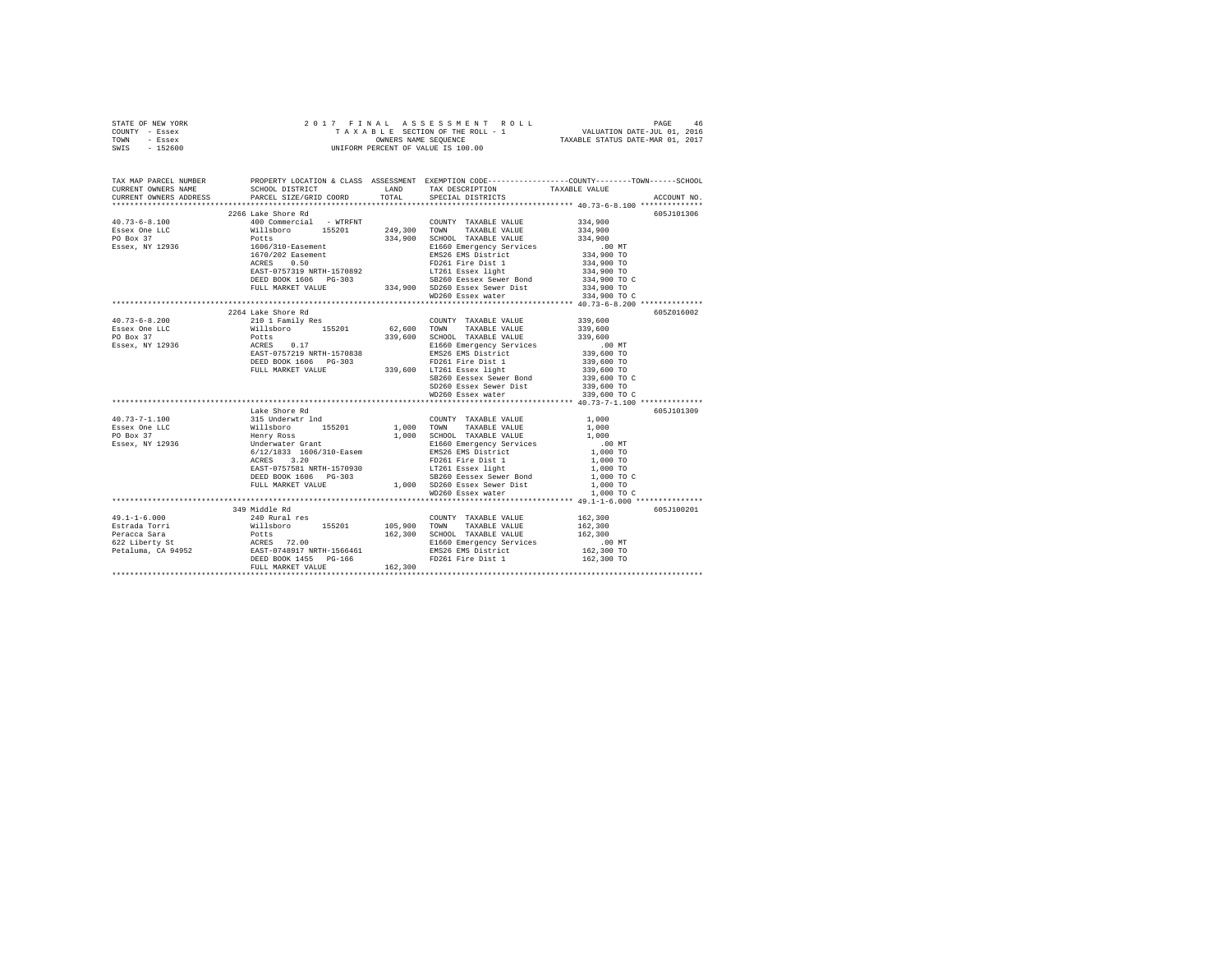|                | STATE OF NEW YORK |  | 2017 FINAL ASSESSMENT ROLL         | PAGE                             | 47 |
|----------------|-------------------|--|------------------------------------|----------------------------------|----|
| COUNTY - Essex |                   |  | TAXABLE SECTION OF THE ROLL - 1    | VALUATION DATE-JUL 01, 2016      |    |
| TOWN           | - Essex           |  | OWNERS NAME SEOUENCE               | TAXABLE STATUS DATE-MAR 01, 2017 |    |
| SWIS           | - 152600          |  | UNIFORM PERCENT OF VALUE IS 100.00 |                                  |    |

| TAX MAP PARCEL NUMBER<br>CURRENT OWNERS NAME<br>CURRENT OWNERS ADDRESS PARCEL SIZE/GRID COORD TOTAL SPECIAL DISTRICTS                                                                                                                                                                                         | PROPERTY LOCATION & CLASS ASSESSMENT EXEMPTION CODE----------------COUNTY-------TOWN------SCHOOL<br>SCHOOL DISTRICT                                                                                                                                                            |        | LAND TAX DESCRIPTION TAXABLE VALUE                                                                                                                                                                                                                                                                                                   |                   |                             |
|---------------------------------------------------------------------------------------------------------------------------------------------------------------------------------------------------------------------------------------------------------------------------------------------------------------|--------------------------------------------------------------------------------------------------------------------------------------------------------------------------------------------------------------------------------------------------------------------------------|--------|--------------------------------------------------------------------------------------------------------------------------------------------------------------------------------------------------------------------------------------------------------------------------------------------------------------------------------------|-------------------|-----------------------------|
| $40.81 - 1 - 5.000$<br>Estus Cynthia H Trust Willsboro 155201 60,100 COUNTY TAXABLE VALUE 191,600                                                                                                                                                                                                             | 2211 Lake Shore Rd<br>210 1 Family Res                                                                                                                                                                                                                                         |        | ENH STAR 41834<br>SB260 Eessex Sewer Bond<br>SD260 Essex Sewer Dist<br>WD260 Essex water<br>WD260 Essex water<br>191,600 TO                                                                                                                                                                                                          | $\sim$ 0 $\sim$ 0 | 605J101915<br>0 65,500      |
| 49.11-1-31.000<br>ETH Properties LLC Millsboro 155201 150,300 TOWN<br>180,900 SCHOOL TAXABLE VALUE 180,900<br>1924 Stanhope St – ACRES 1.10 – 180,900 SCHOOL TAXABLE VALUE 180,900<br>1911as, TX 75205 – RACRES 1.10 – 198,900 – 180,900 – 180,900 – 180,900 – 180,900 – 180,900 – 180,900 – 180,900<br>180,9 | 59 Burt Way<br>260 Seasonal res<br>DEED BOOK 1807 PG-31                                                                                                                                                                                                                        |        | COUNTY TAXABLE VALUE 180.900<br>TAXABLE VALUE 180.900<br>FD261 Fire Dist 1                                                                                                                                                                                                                                                           | 180,900 TO        | 605J178521                  |
| 48.1-1-21.000 681 Resolution and Except and Health and 248.1-1-21.000 681 Resolution 249.<br>Even Boomaa 240 Rural res<br>55001 46,600 COUNTY TAXABLE VALUE 129,300<br>EVEN BOOKTEER 160 RESOLUTE 129,300<br>583ex, NY 12936 ACRES 14.                                                                        |                                                                                                                                                                                                                                                                                |        |                                                                                                                                                                                                                                                                                                                                      |                   | 605J102304<br>$0 \t 30,000$ |
| $48.2 - 1 - 26.000$<br>Faruolo Andrius<br>PO Box 37<br>Elizabethtown, NY 12932 ACRES 85.58                                                                                                                                                                                                                    | Brookfield Rd<br>910 Priv forest (2000) 2000 COUNTY TAXABLE VALUE (1990) 2000 155001 64,000 TONN TAXABLE VALUE (4)<br>1990 Mars (1990) 4 G4,000 TONN TAXABLE VALUE (4)<br>EAST-0734335 NRTH-1563888<br>EAST-0734335 NRTH-1563888<br>DEED BOOK 1073 PG-209<br>FULL MARKET VALUE | 64.000 | $\begin{tabular}{lllll} \multicolumn{2}{l}{{\text{COUNTY}}} & \multicolumn{2}{l}{\text{TAXABLE VALUE}} & \multicolumn{2}{l}{\text{YALUE}} & \multicolumn{2}{l}{\text{64,000}} \end{tabular}$<br>64,000 SCHOOL TAXABLE VALUE 64,000<br>E1660 Emergency Services 100 MT<br>EMS26 EMS District 64,000 TO<br>FD262 Fire Dist 2 64,000 TO | 64,000            | 605J101806                  |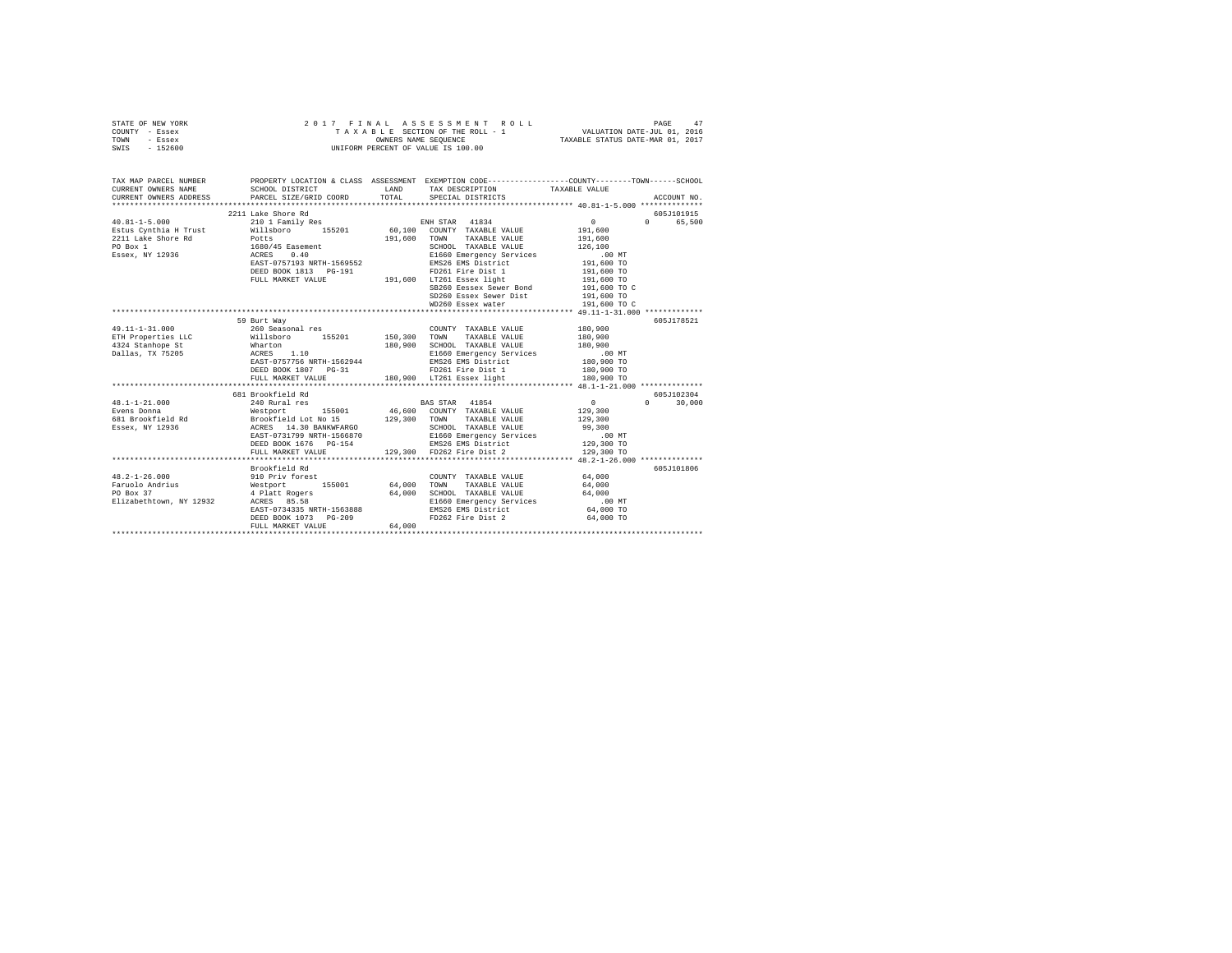|      | STATE OF NEW YORK |  |  | 2017 FINAL ASSESSMENT ROLL         |                                  | PAGE | 48 |
|------|-------------------|--|--|------------------------------------|----------------------------------|------|----|
|      | COUNTY - Essex    |  |  | TAXABLE SECTION OF THE ROLL - 1    | VALUATION DATE-JUL 01, 2016      |      |    |
| TOWN | - Essex           |  |  | OWNERS NAME SEOUENCE               | TAXABLE STATUS DATE-MAR 01, 2017 |      |    |
| SWIS | $-152600$         |  |  | UNIFORM PERCENT OF VALUE IS 100.00 |                                  |      |    |

| TAX MAP PARCEL NUMBER<br>CURRENT OWNERS NAME                                                                                                                                                                                 | SCHOOL DISTRICT                                                                  | LAND         | TAX DESCRIPTION                                                        | PROPERTY LOCATION & CLASS ASSESSMENT EXEMPTION CODE----------------COUNTY-------TOWN------SCHOOL<br>TAXABLE VALUE |
|------------------------------------------------------------------------------------------------------------------------------------------------------------------------------------------------------------------------------|----------------------------------------------------------------------------------|--------------|------------------------------------------------------------------------|-------------------------------------------------------------------------------------------------------------------|
| CURRENT OWNERS ADDRESS                                                                                                                                                                                                       | PARCEL SIZE/GRID COORD                                                           | TOTAL        | SPECIAL DISTRICTS                                                      | ACCOUNT NO.                                                                                                       |
|                                                                                                                                                                                                                              |                                                                                  |              |                                                                        |                                                                                                                   |
|                                                                                                                                                                                                                              | 1665 Lake Shore Rd                                                               |              |                                                                        | 605J100909                                                                                                        |
| $49.15 - 1 - 20.110$                                                                                                                                                                                                         | 210 1 Family Res                                                                 | 34,400 TOWN  | COUNTY TAXABLE VALUE<br>TAXABLE VALUE                                  | 61,000<br>61,000                                                                                                  |
| r<br>Tay Douglas – Exay – Priswell – 2001<br>1051 Old Homestead Hwy – ACRES – 3.44<br>Swanzey, NH 03446 – EAST-0756133 NRTH-1556540<br>Swanzey, NH 03446 – EAST-0756133 NRTH-1556540<br>FREE PORT AGR – EAST-07000 NRTH-1000 |                                                                                  | 61,000       | SCHOOL TAXABLE VALUE                                                   | 61,000                                                                                                            |
|                                                                                                                                                                                                                              |                                                                                  |              | E1660 Emergency Services                                               | .00MT                                                                                                             |
|                                                                                                                                                                                                                              |                                                                                  |              | EMS26 EMS District                                                     | 61,000 TO                                                                                                         |
|                                                                                                                                                                                                                              |                                                                                  |              | FD262 Fire Dist 2                                                      | 61,000 TO                                                                                                         |
|                                                                                                                                                                                                                              | FULL MARKET VALUE                                                                | 61,000       |                                                                        |                                                                                                                   |
|                                                                                                                                                                                                                              |                                                                                  |              |                                                                        |                                                                                                                   |
|                                                                                                                                                                                                                              | 237 Daniels Rd                                                                   |              |                                                                        | 605J101107                                                                                                        |
| 48.1-1-4.100                                                                                                                                                                                                                 | 210 1 Family Res                                                                 |              | BAS STAR 41854                                                         | $\sim$ 0<br>$0 \qquad \qquad$<br>30,000                                                                           |
| Feeley Michael A                                                                                                                                                                                                             |                                                                                  |              | 33,200 COUNTY TAXABLE VALUE                                            | 188,300                                                                                                           |
| 237 Daniels Rd                                                                                                                                                                                                               |                                                                                  | 188,300 TOWN | TAXABLE VALUE                                                          | 188,300                                                                                                           |
| Essex, NY 12936                                                                                                                                                                                                              | Westport 155001<br>12 Brookfield<br>ACRES 2.20                                   |              | SCHOOL TAXABLE VALUE                                                   | 158,300                                                                                                           |
|                                                                                                                                                                                                                              | EAST-0725139 NRTH-1566286                                                        |              | E1660 Emergency Services                                               | .00MT                                                                                                             |
|                                                                                                                                                                                                                              | DEED BOOK 1492    PG-271                                                         |              |                                                                        | 188,300 TO                                                                                                        |
|                                                                                                                                                                                                                              | FULL MARKET VALUE                                                                |              | EMS26 EMS District<br>188,300 FD262 Fire Dist 2                        | 188,300 TO                                                                                                        |
|                                                                                                                                                                                                                              |                                                                                  |              |                                                                        |                                                                                                                   |
|                                                                                                                                                                                                                              | Ferris Ln                                                                        |              |                                                                        | 605J102810                                                                                                        |
| $57.2 - 3 - 2.000$                                                                                                                                                                                                           | 312 Vac w/imprv                                                                  |              | COUNTY TAXABLE VALUE                                                   | 49,400                                                                                                            |
| Feinbloom Stephen Ellis                                                                                                                                                                                                      | Westport 155001                                                                  | 39,300 TOWN  | TAXABLE VALUE                                                          | 49,400                                                                                                            |
| 60 Ferris Ln                                                                                                                                                                                                                 |                                                                                  |              | 49,400 SCHOOL TAXABLE VALUE                                            | 49,400                                                                                                            |
|                                                                                                                                                                                                                              | 2 Split Rock<br>ACRES 37.42                                                      |              |                                                                        | .00 MT                                                                                                            |
| Westport, NY 12993<br>EAST-0735391 NRTH-1550052                                                                                                                                                                              |                                                                                  |              | E1660 Emergency Services<br>EMS26 EMS District                         | 49,400 TO                                                                                                         |
|                                                                                                                                                                                                                              |                                                                                  |              | FD262 Fire Dist 2                                                      | 49,400 TO                                                                                                         |
| PRIOR OWNER ON 3/01/2017<br>Feinbloom Stephen E FULL MARKET VALUE<br>Feinbloom Stephen E FULL MARKET VALUE                                                                                                                   |                                                                                  | 49,400       |                                                                        |                                                                                                                   |
|                                                                                                                                                                                                                              |                                                                                  |              |                                                                        |                                                                                                                   |
|                                                                                                                                                                                                                              | 60 Ferris Ln                                                                     |              |                                                                        | 605J101511                                                                                                        |
| $57.2 - 3 - 4.000$                                                                                                                                                                                                           | 210 1 Family Res                                                                 |              | COUNTY TAXABLE VALUE                                                   | 200,700                                                                                                           |
| Feinbloom Stephen Ellis Westport 155001                                                                                                                                                                                      |                                                                                  | 33,200 TOWN  | TAXABLE VALUE                                                          | 200,700                                                                                                           |
|                                                                                                                                                                                                                              |                                                                                  |              | 200,700 SCHOOL TAXABLE VALUE                                           | 200,700                                                                                                           |
|                                                                                                                                                                                                                              |                                                                                  |              | E1660 Emergency Services                                               | $.00$ MT                                                                                                          |
|                                                                                                                                                                                                                              |                                                                                  |              | EMS26 EMS District                                                     | 200,700 TO                                                                                                        |
| PRIOR OWNER ON 3/01/2017 DEED BOOK 1875 PG-76<br>Feinbloom Stephen E FULL MARKET VALUE                                                                                                                                       |                                                                                  |              | FD262 Fire Dist 2                                                      | 200,700 TO                                                                                                        |
|                                                                                                                                                                                                                              |                                                                                  | 200,700      |                                                                        |                                                                                                                   |
|                                                                                                                                                                                                                              |                                                                                  |              |                                                                        |                                                                                                                   |
|                                                                                                                                                                                                                              | 2868 Essex Rd                                                                    |              |                                                                        | 605J103308                                                                                                        |
| $40.57 - 3 - 4.000$                                                                                                                                                                                                          | 210 1 Family Res - WTRFNT                                                        |              | COUNTY TAXABLE VALUE                                                   | 488,800                                                                                                           |
| Ferguson Donald Trust 1997 - 1997 - 1998 - 1999 - 1999 - 1999 - 1999 - 1999 - 1999 - 1999 - 1999 - 1999 - 199                                                                                                                |                                                                                  | 294,200      | TOWN<br>TAXABLE VALUE                                                  | 488,800                                                                                                           |
| Ferguson Sandra Trust                                                                                                                                                                                                        | Hicks                                                                            | 488,800      | SCHOOL TAXABLE VALUE                                                   | 488,800                                                                                                           |
| 2868 Essex Rd                                                                                                                                                                                                                |                                                                                  |              | E1660 Emergency Services                                               | $.00$ MT                                                                                                          |
| Essex, NY 12936                                                                                                                                                                                                              | 2.0 A<br>ACRES 2.00 BANK1STARSG<br>EAST-0757798 NRTH-1574920<br>2.00 BANK1STARSG |              | EMS26 EMS District                                                     | 488,800 TO                                                                                                        |
|                                                                                                                                                                                                                              |                                                                                  |              | FD261 Fire Dist 1                                                      | 488,800 TO                                                                                                        |
|                                                                                                                                                                                                                              | DEED BOOK 1771 PG-55                                                             |              |                                                                        | 488,800 TO                                                                                                        |
|                                                                                                                                                                                                                              | FULL MARKET VALUE                                                                |              |                                                                        | 488,800 TO C                                                                                                      |
|                                                                                                                                                                                                                              |                                                                                  |              | 3-55 LT261 Essex light<br>488,800 WB261 Water B&I<br>WD260 Essex water | 488,800 TO C                                                                                                      |
|                                                                                                                                                                                                                              |                                                                                  |              |                                                                        |                                                                                                                   |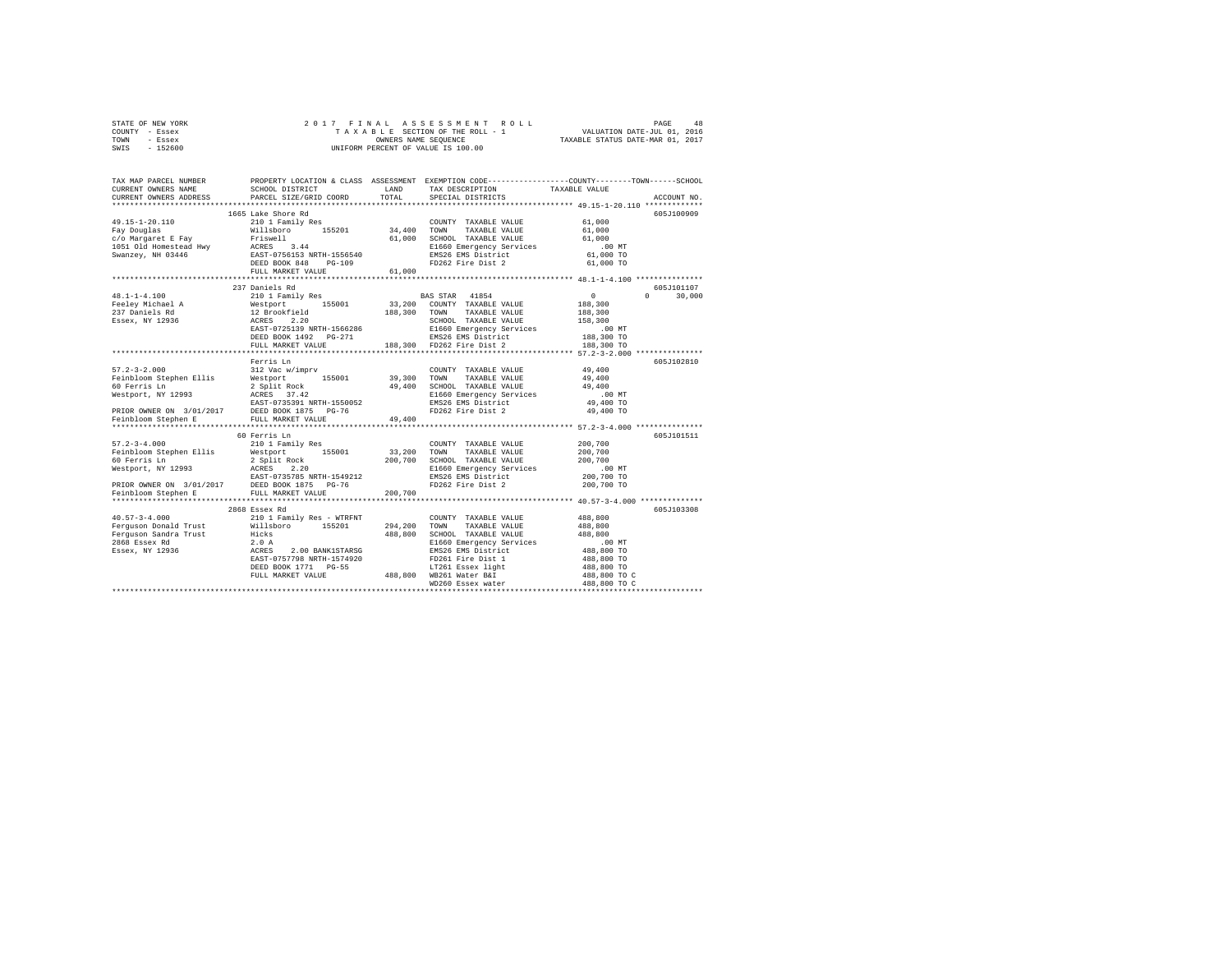|      | STATE OF NEW YORK |  | 2017 FINAL ASSESSMENT ROLL         | PAGE                             | 49 |
|------|-------------------|--|------------------------------------|----------------------------------|----|
|      | COUNTY - Essex    |  | TAXABLE SECTION OF THE ROLL - 1    | VALUATION DATE-JUL 01, 2016      |    |
| TOWN | - Essex           |  | OWNERS NAME SEOUENCE               | TAXABLE STATUS DATE-MAR 01, 2017 |    |
| SWIS | - 152600          |  | UNIFORM PERCENT OF VALUE IS 100.00 |                                  |    |

| TAX MAP PARCEL NUMBER                                                                                                                                                                                                                                                                                                                                                                                                                                       | PROPERTY LOCATION & CLASS ASSESSMENT EXEMPTION CODE----------------COUNTY-------TOWN------SCHOOL                                                                                                                                                                                                         |                       |                                                                                       |                                           |            |
|-------------------------------------------------------------------------------------------------------------------------------------------------------------------------------------------------------------------------------------------------------------------------------------------------------------------------------------------------------------------------------------------------------------------------------------------------------------|----------------------------------------------------------------------------------------------------------------------------------------------------------------------------------------------------------------------------------------------------------------------------------------------------------|-----------------------|---------------------------------------------------------------------------------------|-------------------------------------------|------------|
| $\begin{tabular}{lllllllllllll} \textbf{39.3-4-3.000} & \textbf{149 erge} & \textbf{5101} & \textbf{Family Res} \\ \textbf{Fig1} & \textbf{38.000} & \textbf{2101} & \textbf{Family Res} & \textbf{38.000} & \textbf{30.000} & \textbf{30.000} \\ \textbf{Fig2} & \textbf{18.000} & \textbf{310.000} & \textbf{320.000} & \textbf{33.000} & \textbf{30.000} \\ \textbf{Fig2} & \textbf$                                                                     | 1740 Jersey St                                                                                                                                                                                                                                                                                           |                       |                                                                                       |                                           | 605J180006 |
|                                                                                                                                                                                                                                                                                                                                                                                                                                                             |                                                                                                                                                                                                                                                                                                          |                       |                                                                                       |                                           |            |
| $\begin{array}{cccccccc} 49.3-2-20.100 & 321\quad \text{Abandoned ag} & \text{COUNTY TAXABLE VALUE} & 46,000\\ \text{File Anthony S} & \text{Willsboro} & 155201 & 46,000\quad \text{TONY TAXABLE VALUE} & 46,000 \end{array}$<br>133 Circular St<br>133 Circular St<br>Saratoga Springs, NY 12866 6 Fine Subd 5949<br>ACRES 27.00                                                                                                                          | Cross Rd<br>Judd Patent<br>6 Fine Subd 5949<br>ACRES 27.00 NT EXAMPLE 200 TO EXAMPLE 200 TO EXAMPLE 200 TO EXAMPLE 200 TO EXAMPLE 200 TO EXAMPLE 200 TO EXAMPLE 200 TO EXAMPLE 200 TO EXAMPLE 200 TO EXAMPLE 200 TO EXAMPLE 200 TO EXAMPLE 200 TO EXAMPLE 2<br>DEED BOOK 1513 PG-47<br>FULL MARKET VALUE | 46,000<br>46,000      | COUNTY TAXABLE VALUE 46.000<br>SCHOOL TAXABLE VALUE 46,000                            |                                           | 605J101405 |
|                                                                                                                                                                                                                                                                                                                                                                                                                                                             | Cross Rd                                                                                                                                                                                                                                                                                                 |                       |                                                                                       |                                           | 605Z007002 |
| $\begin{array}{cccccc} 49.3-2-20.200 & & & 120 & \text{Field crops} & & & \text{AG DIST C} & 41720 \ & & & & & & \text{Willisboro} & & & \text{32,300} & \text{COMINT} & \text{TXABE} & \text{VALUE} \end{array}$<br>Saratoga Springs, NY 12886 1 Fine Subd 5949<br>Saratoga Springs, NY 12886 1 Fine Subd 5949<br>ACRES 13.27 21660 Emergency Services .00 MT<br>MAY BE SUBJECT TO PAYMENT EAST-0753045 NRTH-1554125 23,300 TO<br>UNDER AGDIST LAW TIL 202 | FULL MARKET VALUE                                                                                                                                                                                                                                                                                        | 32,300 TOWN<br>32,300 |                                                                                       | 24, 150 24, 150 24, 150<br>8,150<br>8,150 |            |
|                                                                                                                                                                                                                                                                                                                                                                                                                                                             | 1298 Whallons Bav Rd                                                                                                                                                                                                                                                                                     |                       |                                                                                       |                                           | 605J175010 |
| $49.3 - 2 - 21.000$<br>Beral Valerie – Friswell – 2003,500 SCHOOL TAXABLE VALUE – 103,500<br>1931 Morrell Ave – 30.8ac – 103,500 – 103,500 – 103,500 – 103,500 – 103,500 – 103,500 – 103,500 – 103,500 – 1<br>2037 – 2038 – 2038 – 2038 – 103,500 – 103,500                                                                                                                                                                                                 | 240 Rural res<br>EAST-0754323 NRTH-1556622<br>DEED BOOK 1515 PG-208<br>FULL MARKET VALUE                                                                                                                                                                                                                 | 103,500               | COUNTY TAXABLE VALUE 103.500<br>TAXABLE VALUE 103,500<br>FD262 Fire Dist 2 103,500 TO |                                           |            |
|                                                                                                                                                                                                                                                                                                                                                                                                                                                             |                                                                                                                                                                                                                                                                                                          |                       |                                                                                       |                                           |            |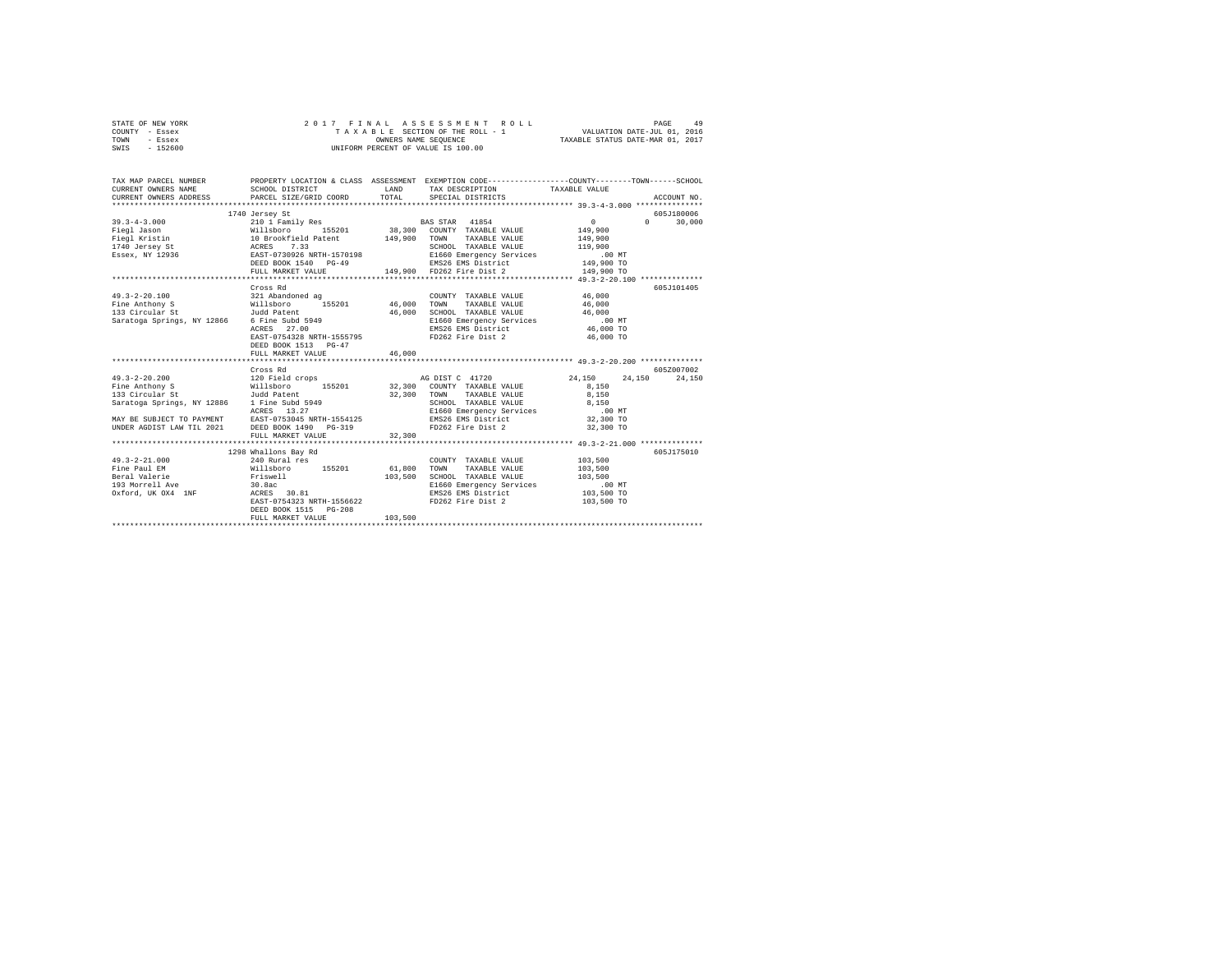| STATE OF NEW YORK | 2017 FINAL ASSESSMENT ROLL         | 50<br>PAGE                       |
|-------------------|------------------------------------|----------------------------------|
| COUNTY - Essex    | TAXABLE SECTION OF THE ROLL - 1    | VALUATION DATE-JUL 01, 2016      |
| TOWN<br>- Essex   | OWNERS NAME SEOUENCE               | TAXABLE STATUS DATE-MAR 01, 2017 |
| $-152600$<br>SWIS | UNIFORM PERCENT OF VALUE IS 100.00 |                                  |

| TAX MAP PARCEL NUMBER<br>CURRENT OWNERS NAME | PROPERTY LOCATION & CLASS ASSESSMENT EXEMPTION CODE---------------COUNTY-------TOWN------SCHOOL<br>SCHOOL DISTRICT                                                                                                                                                           | LAND                  | TAX DESCRIPTION                                                                                                                                                                                   | TAXABLE VALUE                                                                                   |             |
|----------------------------------------------|------------------------------------------------------------------------------------------------------------------------------------------------------------------------------------------------------------------------------------------------------------------------------|-----------------------|---------------------------------------------------------------------------------------------------------------------------------------------------------------------------------------------------|-------------------------------------------------------------------------------------------------|-------------|
| CURRENT OWNERS ADDRESS                       | PARCEL SIZE/GRID COORD                                                                                                                                                                                                                                                       | TOTAL                 | SPECIAL DISTRICTS                                                                                                                                                                                 |                                                                                                 | ACCOUNT NO. |
|                                              | 2300 Main St                                                                                                                                                                                                                                                                 |                       |                                                                                                                                                                                                   |                                                                                                 | 605J101404  |
|                                              | 40.73-3-16.000<br>Fine Rose M Trust 210 1 Family Res COUNTY TAXABLE VALUE 212,600<br>Fine Rose M Trust Politishoro 155201 52,000 TONN TAXABLE VALUE 212,600<br>15 Senior Ln Apt 5 Potts 212,600 SCHOOL TAXABLE VALUE 212,600<br>1479/2<br>$1661/92 -$ Easement<br>ACRES 0.20 |                       | EMS26 EMS District<br>FD261 Fire Dist 1                                                                                                                                                           | .00 MT<br>212,600 TO<br>212,600 TO                                                              |             |
|                                              | EAST-0757047 NRTH-1571701<br>DEED BOOK 1479 PG-295 SB260 Eessex Sewer Bond<br>FULL MARKET VALUE 212,600 SD260 Essex Sewer Dist                                                                                                                                               |                       | LT261 Essex light<br>SB260 Eessex Sewer Bond<br>WD260 Essex water                                                                                                                                 | 212,600 TO<br>212,600 TO C<br>212,600 TO<br>212,600 TO C                                        |             |
|                                              | Cross Rd                                                                                                                                                                                                                                                                     |                       |                                                                                                                                                                                                   |                                                                                                 | 6052007005  |
| UNDER AGDIST LAW TIL 2021                    |                                                                                                                                                                                                                                                                              |                       | SCHOOL TAXABLE VALUE<br>E1660 Emergency Services<br>EMS26 EMS District                                                                                                                            | 22,462 22,462 22,462<br>6,838<br>6.838<br>6,838<br>$.00$ MT<br>00 MT.<br>29,300 TO<br>29,300 TO |             |
|                                              |                                                                                                                                                                                                                                                                              |                       |                                                                                                                                                                                                   |                                                                                                 |             |
| $40.73 - 6 - 12.000$<br>Essex, NY 12936      | 2234 Lake Shore Rd<br>210 1 Family Res<br>1661/88-Easement<br>ACRES 0.30 BANKWALDEN<br>EAST-0757393 NRTH-1570094 – FD251 Fire Pist 1<br>DEED BOOK 1199 PG-31 – DEED FOR THE 11910 160,000 TO<br>FULL MARKET VALUE – 160,000 1000 SB260 Eessex Sewer Bond 160,000 TO C        |                       | COUNTY TAXABLE VALUE<br>TOWN<br>TAXABLE VALUE<br>160,000 SCHOOL TAXABLE VALUE<br>E1660 Emergency Services .00 MT<br>EMS26 EMS District  160,000 TO<br>SD260 Essex Sewer Dist<br>WD260 Essex water | 160,000<br>160,000<br>160,000<br>160,000 TO<br>160,000 TO C                                     | 605J101302  |
|                                              | Lake Shore Rd                                                                                                                                                                                                                                                                |                       |                                                                                                                                                                                                   |                                                                                                 | 605J100603  |
|                                              | EAST-0756445 NRTH-1555441<br>DEED BOOK 1429 PG-100<br>FULL MARKET VALUE                                                                                                                                                                                                      | 24,300 TOWN<br>24,300 | COUNTY TAXABLE VALUE<br>TAXABLE VALUE<br>24,300 SCHOOL TAXABLE VALUE<br>E1660 Emergency Services<br>EMS26 EMS District<br>FD262 Fire Dist 2                                                       | 24,300<br>24,300<br>24,300<br>.00 MT<br>24,300 TO<br>24,300 TO                                  |             |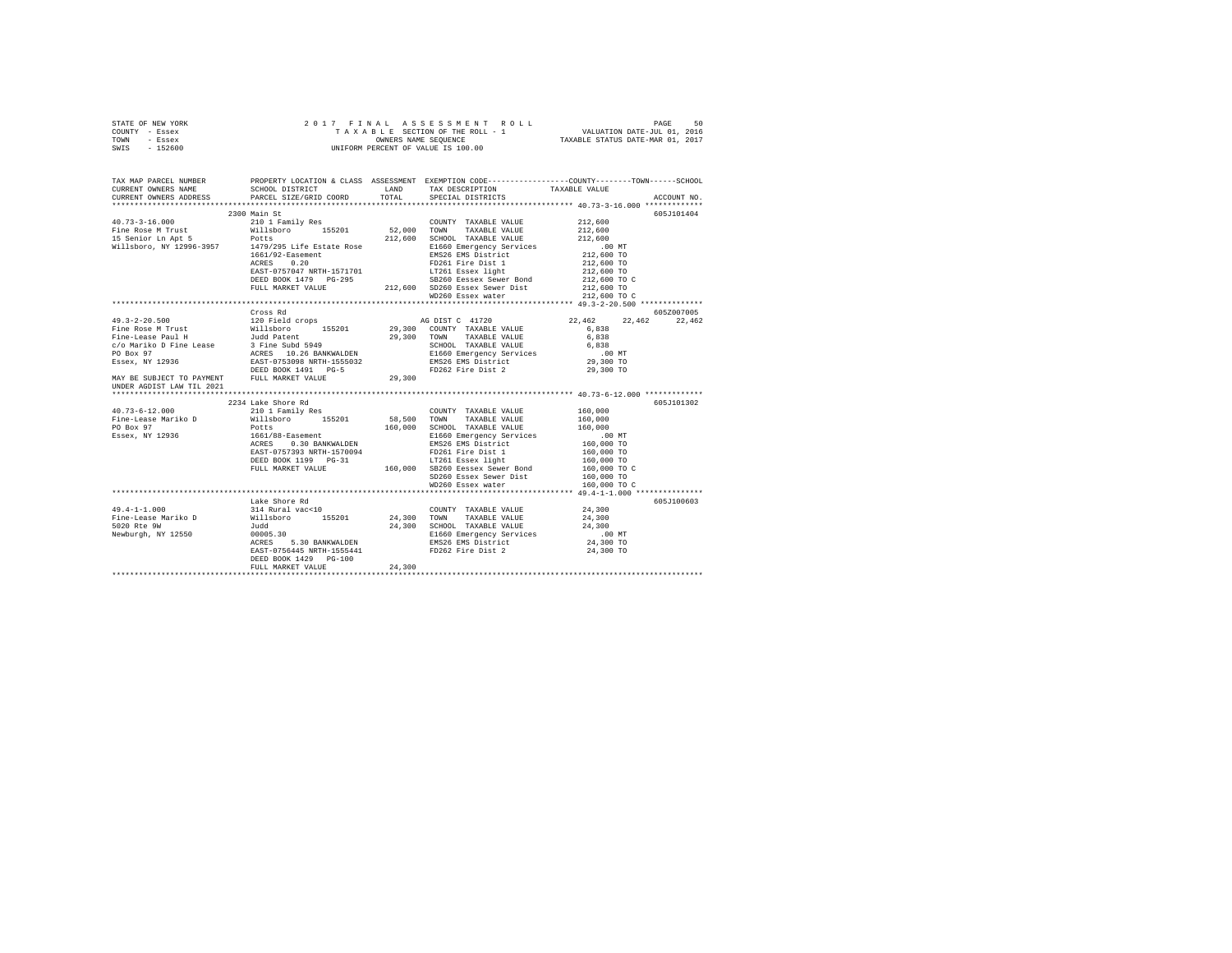|      | STATE OF NEW YORK |  | 2017 FINAL ASSESSMENT ROLL         |                                  | PAGE                        | 51 |
|------|-------------------|--|------------------------------------|----------------------------------|-----------------------------|----|
|      | COUNTY - Essex    |  | TAXABLE SECTION OF THE ROLL - 1    |                                  | VALUATION DATE-JUL 01, 2016 |    |
| TOWN | - Essex           |  | OWNERS NAME SEOUENCE               | TAXABLE STATUS DATE-MAR 01, 2017 |                             |    |
| SWIS | - 152600          |  | UNIFORM PERCENT OF VALUE IS 100.00 |                                  |                             |    |

| TAX MAP PARCEL NUMBER<br>CURRENT OWNERS NAME<br>CURRENT OWNERS ADDRESS                                                                                                                                                                                                    | SCHOOL DISTRICT<br>PARCEL SIZE/GRID COORD                                  | LAND<br>TOTAL | PROPERTY LOCATION & CLASS ASSESSMENT EXEMPTION CODE----------------COUNTY-------TOWN------SCHOOL<br>TAX DESCRIPTION<br>SPECIAL DISTRICTS | TAXABLE VALUE                               | ACCOUNT NO. |
|---------------------------------------------------------------------------------------------------------------------------------------------------------------------------------------------------------------------------------------------------------------------------|----------------------------------------------------------------------------|---------------|------------------------------------------------------------------------------------------------------------------------------------------|---------------------------------------------|-------------|
|                                                                                                                                                                                                                                                                           |                                                                            |               |                                                                                                                                          |                                             |             |
|                                                                                                                                                                                                                                                                           | 1849 Lake Shore Rd                                                         |               |                                                                                                                                          |                                             | 605-7102503 |
| $49.11 - 1 - 56.000$                                                                                                                                                                                                                                                      | 270 Mfg housing - WTRFNT                                                   |               | COUNTY TAXABLE VALUE                                                                                                                     | 234,700                                     |             |
| Fine-Lease Mariko D                                                                                                                                                                                                                                                       | Willsboro 155201                                                           | 228,500 TOWN  | TAXABLE VALUE                                                                                                                            | 234,700                                     |             |
| PO Box 97                                                                                                                                                                                                                                                                 | Wharton                                                                    | 234,700       | SCHOOL TAXABLE VALUE                                                                                                                     | 234,700                                     |             |
| Essex, NY 12936                                                                                                                                                                                                                                                           | n<br>ACRES 1.26 BANKWALDEN<br>EAST-0757550 NRTH-1560931<br>---- 1226 PG-73 |               | E1660 Emergency Services                                                                                                                 | .00 MT                                      |             |
|                                                                                                                                                                                                                                                                           |                                                                            |               | EMS26 EMS District                                                                                                                       | 234,700 TO                                  |             |
|                                                                                                                                                                                                                                                                           |                                                                            |               | FD261 Fire Dist 1                                                                                                                        | 234,700 TO                                  |             |
|                                                                                                                                                                                                                                                                           | FULL MARKET VALUE                                                          | 234,700       |                                                                                                                                          |                                             |             |
|                                                                                                                                                                                                                                                                           | **************************                                                 |               |                                                                                                                                          |                                             |             |
|                                                                                                                                                                                                                                                                           | Jersey St                                                                  |               |                                                                                                                                          |                                             | 605J104502  |
|                                                                                                                                                                                                                                                                           |                                                                            |               | COUNTY TAXABLE VALUE                                                                                                                     | 49,000                                      |             |
|                                                                                                                                                                                                                                                                           |                                                                            |               | TAXABLE VALUE<br>TOWN                                                                                                                    | 49,000                                      |             |
|                                                                                                                                                                                                                                                                           |                                                                            |               | SCHOOL TAXABLE VALUE<br>E1660 Emergency Services                                                                                         | 49,000                                      |             |
|                                                                                                                                                                                                                                                                           |                                                                            |               |                                                                                                                                          | $.00$ MT                                    |             |
|                                                                                                                                                                                                                                                                           |                                                                            |               | EMS26 EMS District                                                                                                                       | 49,000 TO                                   |             |
|                                                                                                                                                                                                                                                                           | DEED BOOK 1045 PG-311                                                      |               | FD262 Fire Dist 2                                                                                                                        | 49,000 TO                                   |             |
|                                                                                                                                                                                                                                                                           | FULL MARKET VALUE                                                          | 49,000        |                                                                                                                                          |                                             |             |
|                                                                                                                                                                                                                                                                           |                                                                            |               |                                                                                                                                          |                                             |             |
|                                                                                                                                                                                                                                                                           | Jersey St                                                                  |               |                                                                                                                                          |                                             | 605J102201  |
|                                                                                                                                                                                                                                                                           |                                                                            |               | AG DIST C 41720                                                                                                                          | 14,204<br>14,204                            | 14,204      |
|                                                                                                                                                                                                                                                                           |                                                                            |               | 23,000 COUNTY TAXABLE VALUE                                                                                                              | 8,796                                       |             |
|                                                                                                                                                                                                                                                                           |                                                                            | 23,000 TOWN   | TAXABLE VALUE                                                                                                                            | 8,796                                       |             |
|                                                                                                                                                                                                                                                                           |                                                                            |               | SCHOOL TAXABLE VALUE                                                                                                                     | 8.796                                       |             |
|                                                                                                                                                                                                                                                                           |                                                                            |               |                                                                                                                                          | .00 MT                                      |             |
|                                                                                                                                                                                                                                                                           |                                                                            |               | E1660 Emergency Services<br>EMS26 EMS District                                                                                           | 23,000 TO                                   |             |
| 39.3-1-9.110<br>Finucane William M Millaboro 155201<br>Finucane Kalora K Millaboro 155201<br>1637 Jersey St<br>267 Jersey St<br>26281 MAY BE SUBJECT TO PAYMENT DEED BOOK 925<br>NAY BE SUBJECT TO PAYMENT DEED BOOK 925 PG-207<br>NAY BE SU<br>UNDER AGDIST LAW TIL 2021 |                                                                            |               | 23,000 FD262 Fire Dist 2                                                                                                                 | 23,000 TO                                   |             |
|                                                                                                                                                                                                                                                                           |                                                                            |               |                                                                                                                                          |                                             |             |
|                                                                                                                                                                                                                                                                           | 1637 Jersey St                                                             |               |                                                                                                                                          |                                             | 605J174003  |
|                                                                                                                                                                                                                                                                           |                                                                            |               |                                                                                                                                          | $\Omega$                                    | 30,000      |
|                                                                                                                                                                                                                                                                           |                                                                            |               |                                                                                                                                          | $\begin{array}{c} 0 \\ 235,200 \end{array}$ |             |
|                                                                                                                                                                                                                                                                           |                                                                            |               |                                                                                                                                          | 235,200                                     |             |
|                                                                                                                                                                                                                                                                           |                                                                            |               |                                                                                                                                          | 205,200                                     |             |
|                                                                                                                                                                                                                                                                           |                                                                            |               | SCHOOL TAXABLE VALUE<br>E1660 Emergency Services<br>EMS26 EMS District                                                                   |                                             |             |
|                                                                                                                                                                                                                                                                           |                                                                            |               |                                                                                                                                          | .00 MT.<br>235,200 TO                       |             |
|                                                                                                                                                                                                                                                                           | FULL MARKET VALUE                                                          |               | 235,200 FD262 Fire Dist 2                                                                                                                | 235,200 TO                                  |             |
|                                                                                                                                                                                                                                                                           |                                                                            |               |                                                                                                                                          |                                             |             |
|                                                                                                                                                                                                                                                                           | Spear Rd                                                                   |               |                                                                                                                                          |                                             | 605J189004  |
|                                                                                                                                                                                                                                                                           |                                                                            |               |                                                                                                                                          | 3.325<br>3,325                              | 3,325       |
|                                                                                                                                                                                                                                                                           |                                                                            |               |                                                                                                                                          | 19,075                                      |             |
|                                                                                                                                                                                                                                                                           |                                                                            |               |                                                                                                                                          | 19,075                                      |             |
|                                                                                                                                                                                                                                                                           |                                                                            |               |                                                                                                                                          | 19,075                                      |             |
|                                                                                                                                                                                                                                                                           |                                                                            |               |                                                                                                                                          | .00 MT                                      |             |
|                                                                                                                                                                                                                                                                           |                                                                            |               |                                                                                                                                          | 22,400 TO                                   |             |
| 39.3-1-10.112 $\frac{322 \text{ RWA}}{10000 \text{ N}}$<br>Finucane William M Willisoro 155201 22,400 CONNTY TAXABLE VALUE<br>Finucane Kalora K 31 Brookfield 22,400 CONNTY TAXABLE VALUE<br>1637 Jersey St Life Use Ivers & Elaine<br>1637 Mary BE S                     |                                                                            |               |                                                                                                                                          | 22,400 TO                                   |             |
|                                                                                                                                                                                                                                                                           |                                                                            |               |                                                                                                                                          |                                             |             |
|                                                                                                                                                                                                                                                                           | FULL MARKET VALUE                                                          | 22,400        |                                                                                                                                          |                                             |             |
|                                                                                                                                                                                                                                                                           |                                                                            |               |                                                                                                                                          |                                             |             |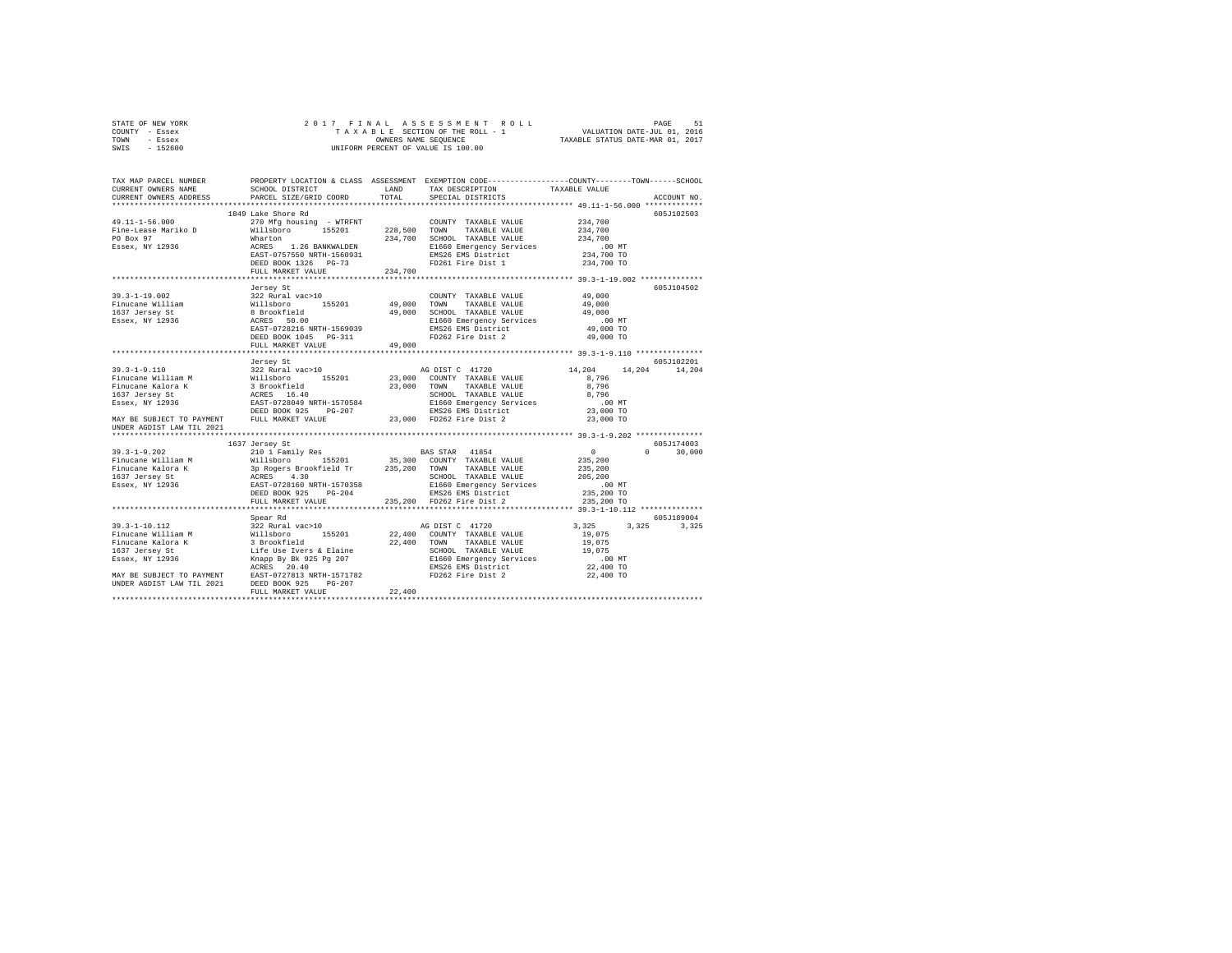| STATE OF NEW YORK<br>COUNTY - Essex<br>TOWN - Essex<br>SWIS - 152600                                                                                                                                                                                                                                                                                                                                               | 2017 FINAL ASSESSMENT I<br>TAXABLE SECTION OF THE ROLL -<br>UNIFORM PERCENT OF VALUE IS 100.00                                                                                                                                 |        | 7 FINAL ASSESSMENT ROLL TAXABLE 52 SESSMENT ROLL TAXABLE SECTION OF THE ROLL - 1<br>TAXABLE SECTION OF THE ROLL - 1 VALUATION DATE-JUL 01.016<br>OWNERS NAME SEQUENCE TAXABLE STATUS DATE-MAR 01, 2017<br>2017 FINAL ASSESSMENT ROLL |                            |             |
|--------------------------------------------------------------------------------------------------------------------------------------------------------------------------------------------------------------------------------------------------------------------------------------------------------------------------------------------------------------------------------------------------------------------|--------------------------------------------------------------------------------------------------------------------------------------------------------------------------------------------------------------------------------|--------|--------------------------------------------------------------------------------------------------------------------------------------------------------------------------------------------------------------------------------------|----------------------------|-------------|
| TAX MAP PARCEL NUMBER PROPERTY LOCATION & CLASS ASSESSMENT EXEMPTION CODE--------------COUNTY-------TOWN------SCHOOL<br>CURRENT OWNERS NAME                                                                                                                                                                                                                                                                        | SCHOOL DISTRICT TAND TAX DESCRIPTION                                                                                                                                                                                           |        |                                                                                                                                                                                                                                      | TAXABLE VALUE              |             |
| CURRENT OWNERS NAME<br>CURRENT OWNERS ADDRESS                                                                                                                                                                                                                                                                                                                                                                      | PARCEL SIZE/GRID COORD TOTAL SPECIAL DISTRICTS                                                                                                                                                                                 |        |                                                                                                                                                                                                                                      |                            | ACCOUNT NO. |
|                                                                                                                                                                                                                                                                                                                                                                                                                    |                                                                                                                                                                                                                                |        |                                                                                                                                                                                                                                      |                            |             |
|                                                                                                                                                                                                                                                                                                                                                                                                                    | 834 Walker Rd                                                                                                                                                                                                                  |        |                                                                                                                                                                                                                                      |                            | 605J100601  |
| 48.76-1-12.000                                                                                                                                                                                                                                                                                                                                                                                                     | 210 1 Family Res                                                                                                                                                                                                               |        | ENH STAR 41834                                                                                                                                                                                                                       | $\sim$ 0                   | 0 65,500    |
| ${\small \begin{tabular}{lcccccc} 48.7b & 14.7c & 10.00 & 10.00 & 10.00 & 10.00 & 10.00 & 10.00 & 10.00 & 10.00 & 10.00 & 10.00 & 10.00 & 10.00 & 10.00 & 10.00 & 10.00 & 10.00 & 10.00 & 10.00 & 10.00 & 10.00 & 10.00 & 10.00 & 10.00 & 10.00 & 10.00 & 10.00 & 10.00 & 10.0$                                                                                                                                    |                                                                                                                                                                                                                                |        |                                                                                                                                                                                                                                      | 168,000                    |             |
|                                                                                                                                                                                                                                                                                                                                                                                                                    |                                                                                                                                                                                                                                |        |                                                                                                                                                                                                                                      | 168,000                    |             |
|                                                                                                                                                                                                                                                                                                                                                                                                                    |                                                                                                                                                                                                                                |        | SCHOOL TAXABLE VALUE                                                                                                                                                                                                                 | 102,500                    |             |
|                                                                                                                                                                                                                                                                                                                                                                                                                    | DEED BOOK 1836 PG-297                                                                                                                                                                                                          |        |                                                                                                                                                                                                                                      | . 00 MT                    |             |
|                                                                                                                                                                                                                                                                                                                                                                                                                    | FULL MARKET VALUE                                                                                                                                                                                                              |        | EMS26 EMS District<br>168,000 FD262 Fire District<br>168,000 FD262 Fire Dist 2                                                                                                                                                       | 168,000 TO<br>168,000 TO   |             |
|                                                                                                                                                                                                                                                                                                                                                                                                                    |                                                                                                                                                                                                                                |        | LT262 Whallonsburg light 168,000 TO                                                                                                                                                                                                  |                            |             |
|                                                                                                                                                                                                                                                                                                                                                                                                                    |                                                                                                                                                                                                                                |        |                                                                                                                                                                                                                                      |                            |             |
|                                                                                                                                                                                                                                                                                                                                                                                                                    | 39 Block House Rd                                                                                                                                                                                                              |        |                                                                                                                                                                                                                                      |                            | 605J190001  |
|                                                                                                                                                                                                                                                                                                                                                                                                                    | 281 Multiple res 60 208,250 208,250 208,250 208,250 208,250 208,250 208,250 208,250 208,250 208,250 208,250 208,250 208,250 208,250 208,250 208,250 208,250 208,250 208,250 208,250 208,250 208,250 208,250 208,250 208,250 20 |        |                                                                                                                                                                                                                                      |                            |             |
|                                                                                                                                                                                                                                                                                                                                                                                                                    |                                                                                                                                                                                                                                |        |                                                                                                                                                                                                                                      | $0 \t 0 \t 65,500$         |             |
|                                                                                                                                                                                                                                                                                                                                                                                                                    |                                                                                                                                                                                                                                |        |                                                                                                                                                                                                                                      | 208,250                    |             |
|                                                                                                                                                                                                                                                                                                                                                                                                                    |                                                                                                                                                                                                                                |        |                                                                                                                                                                                                                                      | 208,250                    |             |
|                                                                                                                                                                                                                                                                                                                                                                                                                    |                                                                                                                                                                                                                                |        |                                                                                                                                                                                                                                      | 142,750                    |             |
|                                                                                                                                                                                                                                                                                                                                                                                                                    |                                                                                                                                                                                                                                |        |                                                                                                                                                                                                                                      | .00 MT                     |             |
|                                                                                                                                                                                                                                                                                                                                                                                                                    |                                                                                                                                                                                                                                |        |                                                                                                                                                                                                                                      | 416,500 TO                 |             |
|                                                                                                                                                                                                                                                                                                                                                                                                                    |                                                                                                                                                                                                                                |        |                                                                                                                                                                                                                                      | 416,500 TO                 |             |
|                                                                                                                                                                                                                                                                                                                                                                                                                    |                                                                                                                                                                                                                                |        |                                                                                                                                                                                                                                      |                            |             |
| $40.3 - 2 - 2.222$                                                                                                                                                                                                                                                                                                                                                                                                 | 31 Block House Rd<br>Bluck nuuse Ru<br>312 Vac w/imprv                                                                                                                                                                         |        | COUNTY TAXABLE VALUE 81,200                                                                                                                                                                                                          |                            | 605J193001  |
| Fletcher Stephen R                                                                                                                                                                                                                                                                                                                                                                                                 | Willsboro 155201 44,100 TOWN TAXABLE VALUE                                                                                                                                                                                     |        |                                                                                                                                                                                                                                      | 81,200                     |             |
| PO Box 19                                                                                                                                                                                                                                                                                                                                                                                                          | Connolly Patent                                                                                                                                                                                                                |        | 81,200 SCHOOL TAXABLE VALUE                                                                                                                                                                                                          | 81,200                     |             |
| Essex, NY 12936                                                                                                                                                                                                                                                                                                                                                                                                    |                                                                                                                                                                                                                                |        | E1660 Emergency Services                                                                                                                                                                                                             | $.00$ MT                   |             |
|                                                                                                                                                                                                                                                                                                                                                                                                                    | ACRES 11.07<br>EAST-0749118 NRTH-1575145                                                                                                                                                                                       |        | EMS26 EMS District                                                                                                                                                                                                                   | 81,200 TO                  |             |
|                                                                                                                                                                                                                                                                                                                                                                                                                    | DEED BOOK 1220 PG-95                                                                                                                                                                                                           |        | FD261 Fire Dist 1                                                                                                                                                                                                                    | 81,200 TO                  |             |
|                                                                                                                                                                                                                                                                                                                                                                                                                    | FULL MARKET VALUE                                                                                                                                                                                                              | 81,200 |                                                                                                                                                                                                                                      |                            |             |
|                                                                                                                                                                                                                                                                                                                                                                                                                    |                                                                                                                                                                                                                                |        |                                                                                                                                                                                                                                      |                            |             |
|                                                                                                                                                                                                                                                                                                                                                                                                                    |                                                                                                                                                                                                                                |        |                                                                                                                                                                                                                                      |                            | 605J100113  |
|                                                                                                                                                                                                                                                                                                                                                                                                                    |                                                                                                                                                                                                                                |        |                                                                                                                                                                                                                                      | 152,300                    |             |
|                                                                                                                                                                                                                                                                                                                                                                                                                    |                                                                                                                                                                                                                                |        |                                                                                                                                                                                                                                      | 152,300                    |             |
|                                                                                                                                                                                                                                                                                                                                                                                                                    |                                                                                                                                                                                                                                |        |                                                                                                                                                                                                                                      | 152,300                    |             |
| $\begin{tabular}{l c c c c} \multicolumn{4}{c}{\textbf{40.73--4--11.000}} & \multicolumn{4}{c}{\textbf{41.000}} & \multicolumn{4}{c}{\textbf{42.01}} & \multicolumn{4}{c}{\textbf{52.01}} & \multicolumn{4}{c}{\textbf{52.01}} & \multicolumn{4}{c}{\textbf{52.00}} & \multicolumn{4}{c}{\textbf{72.00}} & \multicolumn{4}{c}{\textbf{72.01}} & \multicolumn{4}{c}{\textbf{72.01}} & \multicolumn{4}{c}{\textbf{7$ |                                                                                                                                                                                                                                |        |                                                                                                                                                                                                                                      | .00 MT.<br>152,300 TO      |             |
|                                                                                                                                                                                                                                                                                                                                                                                                                    |                                                                                                                                                                                                                                |        |                                                                                                                                                                                                                                      |                            |             |
|                                                                                                                                                                                                                                                                                                                                                                                                                    |                                                                                                                                                                                                                                |        |                                                                                                                                                                                                                                      | 152,300 TO<br>152,300 TO   |             |
|                                                                                                                                                                                                                                                                                                                                                                                                                    |                                                                                                                                                                                                                                |        |                                                                                                                                                                                                                                      |                            |             |
|                                                                                                                                                                                                                                                                                                                                                                                                                    |                                                                                                                                                                                                                                |        | DEED BOOK 1654 PG-219<br>SB260 Eessex Sewer Bond<br>FULL MARKET VALUE 152,300 SD260 Essex Sewer Dist                                                                                                                                 | 152,300 TO C<br>152,300 TO |             |
|                                                                                                                                                                                                                                                                                                                                                                                                                    |                                                                                                                                                                                                                                |        | WD260 Essex water                                                                                                                                                                                                                    | 152,300 TO C               |             |
|                                                                                                                                                                                                                                                                                                                                                                                                                    |                                                                                                                                                                                                                                |        |                                                                                                                                                                                                                                      |                            |             |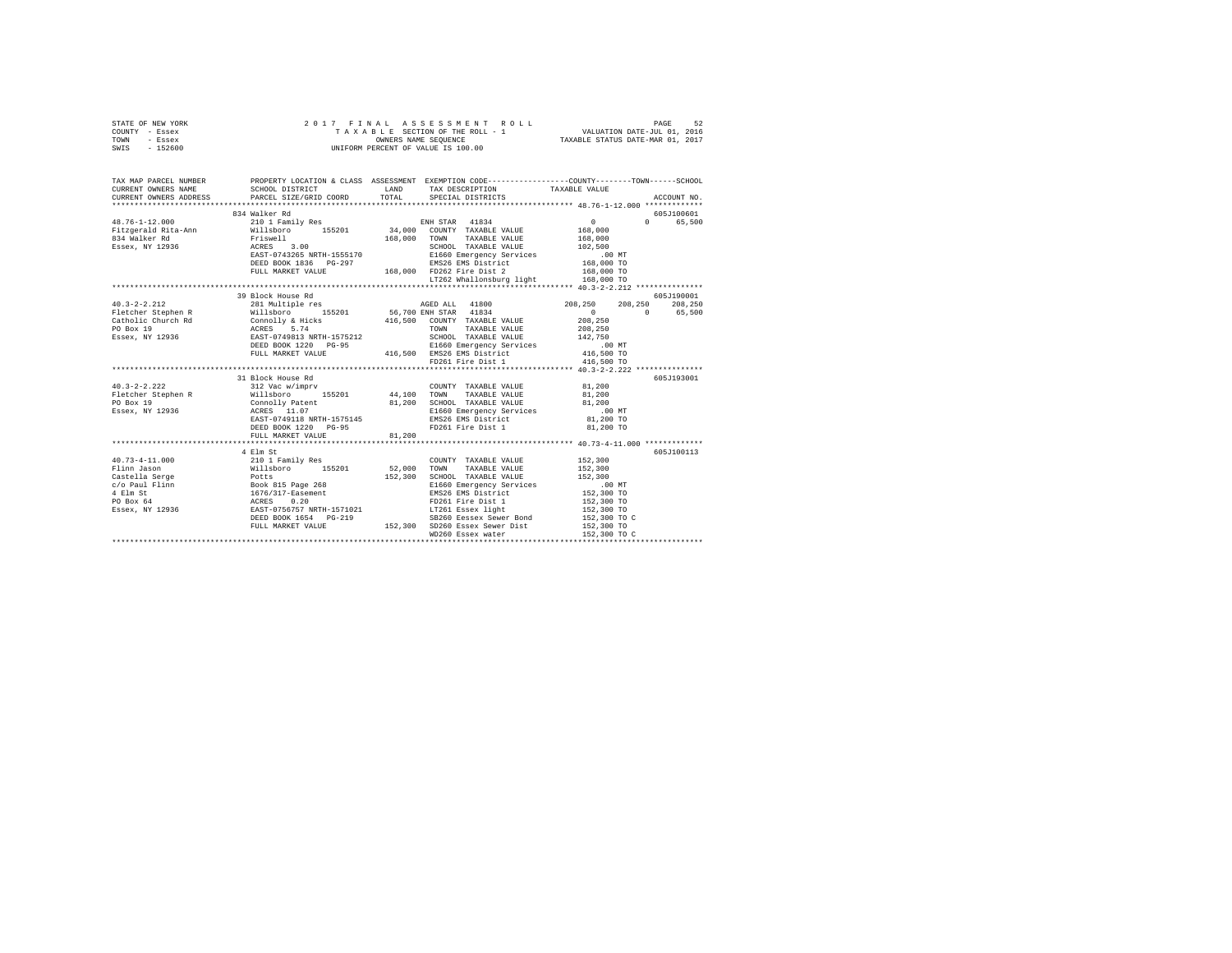|      | STATE OF NEW YORK |  |  | 2017 FINAL ASSESSMENT ROLL         | 53<br>PAGE                       |  |
|------|-------------------|--|--|------------------------------------|----------------------------------|--|
|      | COUNTY - Essex    |  |  | TAXABLE SECTION OF THE ROLL - 1    | VALUATION DATE-JUL 01, 2016      |  |
| TOWN | - Essex           |  |  | OWNERS NAME SEOUENCE               | TAXABLE STATUS DATE-MAR 01, 2017 |  |
| SWIS | - 152600          |  |  | UNIFORM PERCENT OF VALUE IS 100.00 |                                  |  |

| TAX MAP PARCEL NUMBER<br>CURRENT OWNERS NAME<br>CURRENT OWNERS ADDRESS                                                                                                                                                         | SCHOOL DISTRICT TAND TAX DESCRIPTION<br>PARCEL SIZE/GRID COORD | TOTAL  | PROPERTY LOCATION & CLASS ASSESSMENT EXEMPTION CODE----------------COUNTY-------TOWN-----SCHOOL<br>SPECIAL DISTRICTS | TAXABLE VALUE | ACCOUNT NO. |
|--------------------------------------------------------------------------------------------------------------------------------------------------------------------------------------------------------------------------------|----------------------------------------------------------------|--------|----------------------------------------------------------------------------------------------------------------------|---------------|-------------|
|                                                                                                                                                                                                                                |                                                                |        |                                                                                                                      |               |             |
|                                                                                                                                                                                                                                | 30 Albee Ln                                                    |        |                                                                                                                      |               | 605J104513  |
|                                                                                                                                                                                                                                |                                                                |        |                                                                                                                      |               |             |
|                                                                                                                                                                                                                                |                                                                |        |                                                                                                                      |               |             |
|                                                                                                                                                                                                                                |                                                                |        |                                                                                                                      |               |             |
|                                                                                                                                                                                                                                |                                                                |        |                                                                                                                      | .00 MT        |             |
|                                                                                                                                                                                                                                |                                                                |        |                                                                                                                      | 812,700 TO    |             |
|                                                                                                                                                                                                                                |                                                                |        |                                                                                                                      | 812,700 TO    |             |
|                                                                                                                                                                                                                                | FULL MARKET VALUE 812,700                                      |        |                                                                                                                      |               |             |
|                                                                                                                                                                                                                                |                                                                |        |                                                                                                                      |               |             |
|                                                                                                                                                                                                                                | Jersey St                                                      |        |                                                                                                                      |               | 605J102515  |
| $39.3 - 1 - 12.000$                                                                                                                                                                                                            | 314 Rural vac<10                                               |        | COUNTY TAXABLE VALUE                                                                                                 | 200           |             |
|                                                                                                                                                                                                                                |                                                                |        | TAXABLE VALUE<br>TAXABLE VALUE<br>TIVIDIR VALUE                                                                      | 200           |             |
|                                                                                                                                                                                                                                |                                                                |        | SCHOOL TAXABLE VALUE                                                                                                 | 200           |             |
|                                                                                                                                                                                                                                |                                                                |        | E1660 Emergency Services<br>EMS26 EMS District                                                                       | $.00$ MT      |             |
|                                                                                                                                                                                                                                |                                                                |        |                                                                                                                      | 200 TO        |             |
|                                                                                                                                                                                                                                |                                                                |        | FD262 Fire Dist 2                                                                                                    | 200 TO        |             |
|                                                                                                                                                                                                                                |                                                                |        |                                                                                                                      |               |             |
|                                                                                                                                                                                                                                | FULL MARKET VALUE                                              | 200    |                                                                                                                      |               |             |
|                                                                                                                                                                                                                                | 1723 Jersey St                                                 |        |                                                                                                                      |               | 605J102601  |
|                                                                                                                                                                                                                                |                                                                |        | AG. BLDG. 41700 10,000 10,000 10,000                                                                                 |               |             |
|                                                                                                                                                                                                                                |                                                                |        |                                                                                                                      | $\sim$ 0      | 30,000      |
|                                                                                                                                                                                                                                |                                                                |        |                                                                                                                      |               |             |
|                                                                                                                                                                                                                                |                                                                |        |                                                                                                                      |               |             |
|                                                                                                                                                                                                                                |                                                                |        |                                                                                                                      |               |             |
|                                                                                                                                                                                                                                |                                                                |        |                                                                                                                      |               |             |
|                                                                                                                                                                                                                                |                                                                |        |                                                                                                                      |               |             |
|                                                                                                                                                                                                                                |                                                                |        |                                                                                                                      |               |             |
|                                                                                                                                                                                                                                |                                                                |        |                                                                                                                      |               |             |
|                                                                                                                                                                                                                                |                                                                |        |                                                                                                                      |               | 605J102604  |
|                                                                                                                                                                                                                                |                                                                |        |                                                                                                                      |               |             |
|                                                                                                                                                                                                                                |                                                                |        |                                                                                                                      |               |             |
|                                                                                                                                                                                                                                |                                                                |        | 25,000 SCHOOL TAXABLE VALUE 25,000 25,000<br>E1660 Emergency Services 100 MT<br>EMS26 EMS District 25,000 TO         |               |             |
|                                                                                                                                                                                                                                |                                                                |        |                                                                                                                      |               |             |
|                                                                                                                                                                                                                                | DEED BOOK 1285 PG-210                                          |        | FD262 Fire Dist 2                                                                                                    |               |             |
|                                                                                                                                                                                                                                | FULL MARKET VALUE                                              | 25,000 |                                                                                                                      | 25,000 TO     |             |
|                                                                                                                                                                                                                                |                                                                |        |                                                                                                                      |               |             |
|                                                                                                                                                                                                                                | 268 Daniels Rd                                                 |        |                                                                                                                      |               | 605J179003  |
|                                                                                                                                                                                                                                |                                                                |        |                                                                                                                      | 121,000       |             |
|                                                                                                                                                                                                                                |                                                                |        |                                                                                                                      | 121,000       |             |
|                                                                                                                                                                                                                                |                                                                |        |                                                                                                                      | 121,000       |             |
|                                                                                                                                                                                                                                |                                                                |        |                                                                                                                      | .00 MT        |             |
|                                                                                                                                                                                                                                |                                                                |        |                                                                                                                      | 121,000 TO    |             |
|                                                                                                                                                                                                                                |                                                                |        |                                                                                                                      | 121,000 TO    |             |
| $17.1-1-4.200$ $17.1-1-4.200$ $17.1-1.200$ $17.1-1.200$ $17.1-1.200$ $17.1-1.200$ $17.1-1.200$ $17.1-1.200$ $17.1-1.200$ $17.1-1.200$ $17.1-1.200$ $17.1-1.200$ $17.1-1.200$ $17.1-1.200$ $17.1-1.200$ $17.1-1.200$ $17.1-1.2$ |                                                                |        |                                                                                                                      |               |             |
|                                                                                                                                                                                                                                |                                                                |        |                                                                                                                      |               |             |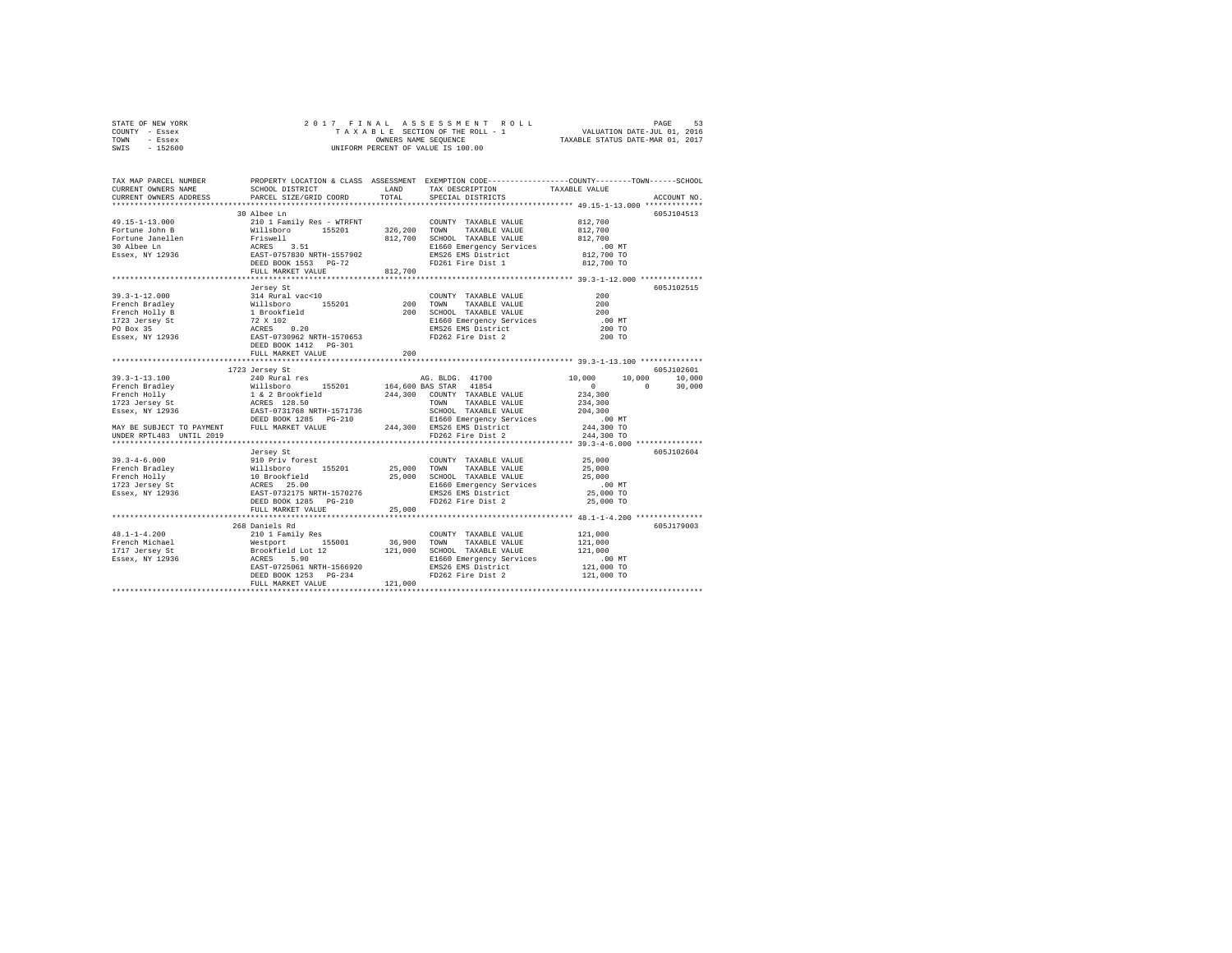|      | STATE OF NEW YORK |  |  | 2017 FINAL ASSESSMENT ROLL         | PAGE                             | 54 |
|------|-------------------|--|--|------------------------------------|----------------------------------|----|
|      | COUNTY - Essex    |  |  | TAXABLE SECTION OF THE ROLL - 1    | VALUATION DATE-JUL 01, 2016      |    |
| TOWN | - Essex           |  |  | OWNERS NAME SEOUENCE               | TAXABLE STATUS DATE-MAR 01, 2017 |    |
| SWIS | - 152600          |  |  | UNIFORM PERCENT OF VALUE IS 100.00 |                                  |    |

| PARCEL SIZE/GRID COORD<br>605J188002<br>1717 Jersey St<br>COUNTY TAXABLE VALUE 37,400<br>37,400<br>37,400<br>00 MT.<br>37,400 TO<br>37,400 TO<br>FULL MARKET VALUE<br>37,400<br>545 Middle Rd<br>605J180013<br>$40.3 - 2 - 14.200$<br>305,500<br>305,500<br>442 MiniWhseSelf<br>COUNTY TAXABLE VALUE<br>Willsboro 155201 36,200 TOWN<br>Fruition Orchards Inc<br>TAXABLE VALUE<br>Hicks 5.70 305,500 SCHOOL TAXABLE VALUE<br>ACRES 5.70 2016 E1660 Emergency Services<br>EAST-0748840 NRTH-1571115 2016 EMS26 EMS District<br>DEED BOOK 1779 PG-90 PD261 Fire Dist 1<br>61 Block House Rd<br>305,500<br>.00 MT<br>305,500 TO<br>Essex, NY 12936<br>305,500 TO<br>305,500<br>FULL MARKET VALUE<br>**************** 40.81-3-9.000 ************<br>****************************<br>********************<br>2164 Lake Shore Rd<br>605J178510<br>450,000<br>COUNTY TAXABLE VALUE<br>FD261 Fire Dist 1<br>450,000 TO<br>450,000 TO<br>WB261 Water B&I<br>450,000 TO C<br>450,000 TO C<br>WD260 Essex water<br>605J101505<br>605J176014<br>$\sim$ 0.000 $\sim$ 0.000 $\sim$ 0.000 $\sim$<br>$0 \t 30,000$<br>158,500<br>158,500<br>128,500<br>.00MT<br>158,500 TO<br>FD261 Fire Dist 1 158,500 TO | TAX MAP PARCEL NUMBER<br>CURRENT OWNERS NAME | SCHOOL DISTRICT |       | PROPERTY LOCATION & CLASS ASSESSMENT EXEMPTION CODE---------------COUNTY-------TOWN------SCHOOL<br>LAND TAX DESCRIPTION | TAXABLE VALUE |             |
|--------------------------------------------------------------------------------------------------------------------------------------------------------------------------------------------------------------------------------------------------------------------------------------------------------------------------------------------------------------------------------------------------------------------------------------------------------------------------------------------------------------------------------------------------------------------------------------------------------------------------------------------------------------------------------------------------------------------------------------------------------------------------------------------------------------------------------------------------------------------------------------------------------------------------------------------------------------------------------------------------------------------------------------------------------------------------------------------------------------------------------------------------------------------------------------------|----------------------------------------------|-----------------|-------|-------------------------------------------------------------------------------------------------------------------------|---------------|-------------|
|                                                                                                                                                                                                                                                                                                                                                                                                                                                                                                                                                                                                                                                                                                                                                                                                                                                                                                                                                                                                                                                                                                                                                                                            | CURRENT OWNERS ADDRESS                       |                 | TOTAL | SPECIAL DISTRICTS                                                                                                       |               | ACCOUNT NO. |
|                                                                                                                                                                                                                                                                                                                                                                                                                                                                                                                                                                                                                                                                                                                                                                                                                                                                                                                                                                                                                                                                                                                                                                                            |                                              |                 |       |                                                                                                                         |               |             |
|                                                                                                                                                                                                                                                                                                                                                                                                                                                                                                                                                                                                                                                                                                                                                                                                                                                                                                                                                                                                                                                                                                                                                                                            |                                              |                 |       |                                                                                                                         |               |             |
|                                                                                                                                                                                                                                                                                                                                                                                                                                                                                                                                                                                                                                                                                                                                                                                                                                                                                                                                                                                                                                                                                                                                                                                            |                                              |                 |       |                                                                                                                         |               |             |
|                                                                                                                                                                                                                                                                                                                                                                                                                                                                                                                                                                                                                                                                                                                                                                                                                                                                                                                                                                                                                                                                                                                                                                                            |                                              |                 |       |                                                                                                                         |               |             |
|                                                                                                                                                                                                                                                                                                                                                                                                                                                                                                                                                                                                                                                                                                                                                                                                                                                                                                                                                                                                                                                                                                                                                                                            |                                              |                 |       |                                                                                                                         |               |             |
|                                                                                                                                                                                                                                                                                                                                                                                                                                                                                                                                                                                                                                                                                                                                                                                                                                                                                                                                                                                                                                                                                                                                                                                            |                                              |                 |       |                                                                                                                         |               |             |
|                                                                                                                                                                                                                                                                                                                                                                                                                                                                                                                                                                                                                                                                                                                                                                                                                                                                                                                                                                                                                                                                                                                                                                                            |                                              |                 |       |                                                                                                                         |               |             |
|                                                                                                                                                                                                                                                                                                                                                                                                                                                                                                                                                                                                                                                                                                                                                                                                                                                                                                                                                                                                                                                                                                                                                                                            |                                              |                 |       |                                                                                                                         |               |             |
|                                                                                                                                                                                                                                                                                                                                                                                                                                                                                                                                                                                                                                                                                                                                                                                                                                                                                                                                                                                                                                                                                                                                                                                            |                                              |                 |       |                                                                                                                         |               |             |
|                                                                                                                                                                                                                                                                                                                                                                                                                                                                                                                                                                                                                                                                                                                                                                                                                                                                                                                                                                                                                                                                                                                                                                                            |                                              |                 |       |                                                                                                                         |               |             |
|                                                                                                                                                                                                                                                                                                                                                                                                                                                                                                                                                                                                                                                                                                                                                                                                                                                                                                                                                                                                                                                                                                                                                                                            |                                              |                 |       |                                                                                                                         |               |             |
|                                                                                                                                                                                                                                                                                                                                                                                                                                                                                                                                                                                                                                                                                                                                                                                                                                                                                                                                                                                                                                                                                                                                                                                            |                                              |                 |       |                                                                                                                         |               |             |
|                                                                                                                                                                                                                                                                                                                                                                                                                                                                                                                                                                                                                                                                                                                                                                                                                                                                                                                                                                                                                                                                                                                                                                                            |                                              |                 |       |                                                                                                                         |               |             |
|                                                                                                                                                                                                                                                                                                                                                                                                                                                                                                                                                                                                                                                                                                                                                                                                                                                                                                                                                                                                                                                                                                                                                                                            |                                              |                 |       |                                                                                                                         |               |             |
|                                                                                                                                                                                                                                                                                                                                                                                                                                                                                                                                                                                                                                                                                                                                                                                                                                                                                                                                                                                                                                                                                                                                                                                            |                                              |                 |       |                                                                                                                         |               |             |
|                                                                                                                                                                                                                                                                                                                                                                                                                                                                                                                                                                                                                                                                                                                                                                                                                                                                                                                                                                                                                                                                                                                                                                                            |                                              |                 |       |                                                                                                                         |               |             |
|                                                                                                                                                                                                                                                                                                                                                                                                                                                                                                                                                                                                                                                                                                                                                                                                                                                                                                                                                                                                                                                                                                                                                                                            |                                              |                 |       |                                                                                                                         |               |             |
|                                                                                                                                                                                                                                                                                                                                                                                                                                                                                                                                                                                                                                                                                                                                                                                                                                                                                                                                                                                                                                                                                                                                                                                            |                                              |                 |       |                                                                                                                         |               |             |
|                                                                                                                                                                                                                                                                                                                                                                                                                                                                                                                                                                                                                                                                                                                                                                                                                                                                                                                                                                                                                                                                                                                                                                                            |                                              |                 |       |                                                                                                                         |               |             |
|                                                                                                                                                                                                                                                                                                                                                                                                                                                                                                                                                                                                                                                                                                                                                                                                                                                                                                                                                                                                                                                                                                                                                                                            |                                              |                 |       |                                                                                                                         |               |             |
|                                                                                                                                                                                                                                                                                                                                                                                                                                                                                                                                                                                                                                                                                                                                                                                                                                                                                                                                                                                                                                                                                                                                                                                            |                                              |                 |       |                                                                                                                         |               |             |
|                                                                                                                                                                                                                                                                                                                                                                                                                                                                                                                                                                                                                                                                                                                                                                                                                                                                                                                                                                                                                                                                                                                                                                                            |                                              |                 |       |                                                                                                                         |               |             |
|                                                                                                                                                                                                                                                                                                                                                                                                                                                                                                                                                                                                                                                                                                                                                                                                                                                                                                                                                                                                                                                                                                                                                                                            |                                              |                 |       |                                                                                                                         |               |             |
|                                                                                                                                                                                                                                                                                                                                                                                                                                                                                                                                                                                                                                                                                                                                                                                                                                                                                                                                                                                                                                                                                                                                                                                            |                                              |                 |       |                                                                                                                         |               |             |
|                                                                                                                                                                                                                                                                                                                                                                                                                                                                                                                                                                                                                                                                                                                                                                                                                                                                                                                                                                                                                                                                                                                                                                                            |                                              |                 |       |                                                                                                                         |               |             |
|                                                                                                                                                                                                                                                                                                                                                                                                                                                                                                                                                                                                                                                                                                                                                                                                                                                                                                                                                                                                                                                                                                                                                                                            |                                              |                 |       |                                                                                                                         |               |             |
|                                                                                                                                                                                                                                                                                                                                                                                                                                                                                                                                                                                                                                                                                                                                                                                                                                                                                                                                                                                                                                                                                                                                                                                            |                                              |                 |       |                                                                                                                         |               |             |
|                                                                                                                                                                                                                                                                                                                                                                                                                                                                                                                                                                                                                                                                                                                                                                                                                                                                                                                                                                                                                                                                                                                                                                                            |                                              |                 |       |                                                                                                                         |               |             |
|                                                                                                                                                                                                                                                                                                                                                                                                                                                                                                                                                                                                                                                                                                                                                                                                                                                                                                                                                                                                                                                                                                                                                                                            |                                              |                 |       |                                                                                                                         |               |             |
|                                                                                                                                                                                                                                                                                                                                                                                                                                                                                                                                                                                                                                                                                                                                                                                                                                                                                                                                                                                                                                                                                                                                                                                            |                                              |                 |       |                                                                                                                         |               |             |
|                                                                                                                                                                                                                                                                                                                                                                                                                                                                                                                                                                                                                                                                                                                                                                                                                                                                                                                                                                                                                                                                                                                                                                                            |                                              |                 |       |                                                                                                                         |               |             |
|                                                                                                                                                                                                                                                                                                                                                                                                                                                                                                                                                                                                                                                                                                                                                                                                                                                                                                                                                                                                                                                                                                                                                                                            |                                              |                 |       |                                                                                                                         |               |             |
|                                                                                                                                                                                                                                                                                                                                                                                                                                                                                                                                                                                                                                                                                                                                                                                                                                                                                                                                                                                                                                                                                                                                                                                            |                                              |                 |       |                                                                                                                         |               |             |
|                                                                                                                                                                                                                                                                                                                                                                                                                                                                                                                                                                                                                                                                                                                                                                                                                                                                                                                                                                                                                                                                                                                                                                                            |                                              |                 |       |                                                                                                                         |               |             |
|                                                                                                                                                                                                                                                                                                                                                                                                                                                                                                                                                                                                                                                                                                                                                                                                                                                                                                                                                                                                                                                                                                                                                                                            |                                              |                 |       |                                                                                                                         |               |             |
|                                                                                                                                                                                                                                                                                                                                                                                                                                                                                                                                                                                                                                                                                                                                                                                                                                                                                                                                                                                                                                                                                                                                                                                            |                                              |                 |       |                                                                                                                         |               |             |
|                                                                                                                                                                                                                                                                                                                                                                                                                                                                                                                                                                                                                                                                                                                                                                                                                                                                                                                                                                                                                                                                                                                                                                                            |                                              |                 |       |                                                                                                                         |               |             |
|                                                                                                                                                                                                                                                                                                                                                                                                                                                                                                                                                                                                                                                                                                                                                                                                                                                                                                                                                                                                                                                                                                                                                                                            |                                              |                 |       |                                                                                                                         |               |             |
|                                                                                                                                                                                                                                                                                                                                                                                                                                                                                                                                                                                                                                                                                                                                                                                                                                                                                                                                                                                                                                                                                                                                                                                            |                                              |                 |       |                                                                                                                         |               |             |
|                                                                                                                                                                                                                                                                                                                                                                                                                                                                                                                                                                                                                                                                                                                                                                                                                                                                                                                                                                                                                                                                                                                                                                                            |                                              |                 |       |                                                                                                                         |               |             |
|                                                                                                                                                                                                                                                                                                                                                                                                                                                                                                                                                                                                                                                                                                                                                                                                                                                                                                                                                                                                                                                                                                                                                                                            |                                              |                 |       |                                                                                                                         |               |             |
|                                                                                                                                                                                                                                                                                                                                                                                                                                                                                                                                                                                                                                                                                                                                                                                                                                                                                                                                                                                                                                                                                                                                                                                            |                                              |                 |       |                                                                                                                         |               |             |
|                                                                                                                                                                                                                                                                                                                                                                                                                                                                                                                                                                                                                                                                                                                                                                                                                                                                                                                                                                                                                                                                                                                                                                                            |                                              |                 |       |                                                                                                                         |               |             |
|                                                                                                                                                                                                                                                                                                                                                                                                                                                                                                                                                                                                                                                                                                                                                                                                                                                                                                                                                                                                                                                                                                                                                                                            |                                              |                 |       |                                                                                                                         |               |             |
|                                                                                                                                                                                                                                                                                                                                                                                                                                                                                                                                                                                                                                                                                                                                                                                                                                                                                                                                                                                                                                                                                                                                                                                            |                                              |                 |       |                                                                                                                         |               |             |
|                                                                                                                                                                                                                                                                                                                                                                                                                                                                                                                                                                                                                                                                                                                                                                                                                                                                                                                                                                                                                                                                                                                                                                                            |                                              |                 |       |                                                                                                                         |               |             |
|                                                                                                                                                                                                                                                                                                                                                                                                                                                                                                                                                                                                                                                                                                                                                                                                                                                                                                                                                                                                                                                                                                                                                                                            |                                              |                 |       |                                                                                                                         |               |             |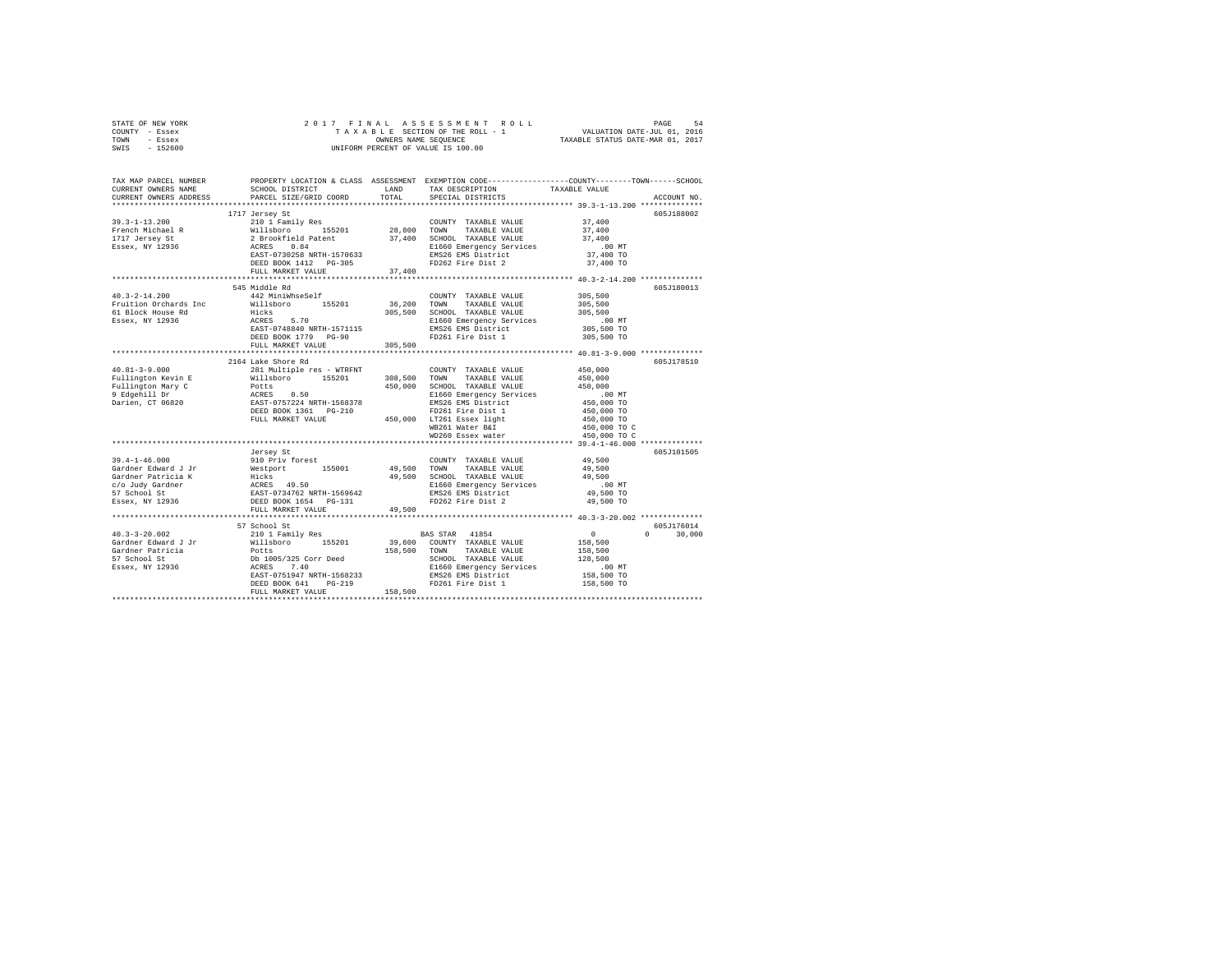| STATE OF NEW YORK<br>COUNTY - Essex<br>TOWN - Essex<br>SWIS - 152600                                                                                                                                                                                                                                                                                 |                        |                                                                                                 |               |
|------------------------------------------------------------------------------------------------------------------------------------------------------------------------------------------------------------------------------------------------------------------------------------------------------------------------------------------------------|------------------------|-------------------------------------------------------------------------------------------------|---------------|
| TAX MAP PARCEL NUMBER<br>CURRENT OWNERS NAME<br>CURRENT OWNERS ADDRESS                                                                                                                                                                                                                                                                               | PARCEL SIZE/GRID COORD | PROPERTY LOCATION & CLASS ASSESSMENT EXEMPTION CODE----------------COUNTY-------TOWN-----SCHOOL | ACCOUNT NO.   |
|                                                                                                                                                                                                                                                                                                                                                      |                        |                                                                                                 |               |
|                                                                                                                                                                                                                                                                                                                                                      |                        |                                                                                                 | 605J102310    |
|                                                                                                                                                                                                                                                                                                                                                      |                        |                                                                                                 | $0 \t 30.000$ |
|                                                                                                                                                                                                                                                                                                                                                      |                        |                                                                                                 |               |
|                                                                                                                                                                                                                                                                                                                                                      |                        |                                                                                                 |               |
|                                                                                                                                                                                                                                                                                                                                                      |                        |                                                                                                 |               |
|                                                                                                                                                                                                                                                                                                                                                      |                        |                                                                                                 |               |
|                                                                                                                                                                                                                                                                                                                                                      |                        |                                                                                                 |               |
|                                                                                                                                                                                                                                                                                                                                                      |                        |                                                                                                 |               |
| 40.65-2-3.000<br>40.65-2-3.000<br>40.65-2-3.000<br>Gardner Shelly A Willsboro 155201<br>Gardner Shelly A Willsboro 155201<br>Gardner Shelly A Willsboro 155201<br>123,600<br>Gardner Micole L<br>1025 Middle Rd 1651/266-Sewer Easement<br>Wills                                                                                                     |                        |                                                                                                 |               |
|                                                                                                                                                                                                                                                                                                                                                      |                        |                                                                                                 |               |
|                                                                                                                                                                                                                                                                                                                                                      |                        | SD260 Essex Sewer Dist 123,600 TO<br>WD260 Essex water 123,600 TO C                             |               |
|                                                                                                                                                                                                                                                                                                                                                      |                        |                                                                                                 |               |
|                                                                                                                                                                                                                                                                                                                                                      |                        |                                                                                                 |               |
|                                                                                                                                                                                                                                                                                                                                                      | 274 School St          |                                                                                                 | 605J101506    |
|                                                                                                                                                                                                                                                                                                                                                      |                        |                                                                                                 | $0 \t 30.000$ |
|                                                                                                                                                                                                                                                                                                                                                      |                        |                                                                                                 |               |
|                                                                                                                                                                                                                                                                                                                                                      |                        |                                                                                                 |               |
|                                                                                                                                                                                                                                                                                                                                                      |                        |                                                                                                 |               |
|                                                                                                                                                                                                                                                                                                                                                      |                        |                                                                                                 |               |
|                                                                                                                                                                                                                                                                                                                                                      |                        |                                                                                                 |               |
|                                                                                                                                                                                                                                                                                                                                                      |                        |                                                                                                 |               |
|                                                                                                                                                                                                                                                                                                                                                      |                        |                                                                                                 |               |
|                                                                                                                                                                                                                                                                                                                                                      |                        |                                                                                                 |               |
|                                                                                                                                                                                                                                                                                                                                                      |                        |                                                                                                 |               |
|                                                                                                                                                                                                                                                                                                                                                      |                        |                                                                                                 |               |
|                                                                                                                                                                                                                                                                                                                                                      | School St              |                                                                                                 | 605Z003005    |
|                                                                                                                                                                                                                                                                                                                                                      |                        |                                                                                                 |               |
|                                                                                                                                                                                                                                                                                                                                                      |                        |                                                                                                 |               |
|                                                                                                                                                                                                                                                                                                                                                      |                        |                                                                                                 |               |
|                                                                                                                                                                                                                                                                                                                                                      |                        |                                                                                                 |               |
|                                                                                                                                                                                                                                                                                                                                                      |                        |                                                                                                 |               |
|                                                                                                                                                                                                                                                                                                                                                      |                        |                                                                                                 |               |
|                                                                                                                                                                                                                                                                                                                                                      |                        |                                                                                                 |               |
|                                                                                                                                                                                                                                                                                                                                                      |                        |                                                                                                 |               |
|                                                                                                                                                                                                                                                                                                                                                      | 1770 Jersey St         |                                                                                                 | 605J103413    |
|                                                                                                                                                                                                                                                                                                                                                      |                        |                                                                                                 | $0 \t 30.000$ |
|                                                                                                                                                                                                                                                                                                                                                      |                        |                                                                                                 |               |
|                                                                                                                                                                                                                                                                                                                                                      |                        |                                                                                                 |               |
|                                                                                                                                                                                                                                                                                                                                                      |                        |                                                                                                 |               |
|                                                                                                                                                                                                                                                                                                                                                      |                        |                                                                                                 |               |
|                                                                                                                                                                                                                                                                                                                                                      |                        |                                                                                                 |               |
| $\begin{tabular}{cccccc} 39.3-4-5.000 & 1770~\text{Jereey X} & 1815~\text{GHz} & 0 & 100~\text{TeV} & 100~\text{GHz} & 0 & 100~\text{GeV} \\[.05in] \text{Gary} & 10 & 10~\text{Family Res} & 10~\text{H} & 10~\text{H} & 10~\text{H} & 10~\text{H} & 10~\text{MHz} \\[.05in] \text{Gary} & 10~\text{Bros/field} & 10~\text{H} & 10~\text{H} & 10~\$ |                        |                                                                                                 |               |
|                                                                                                                                                                                                                                                                                                                                                      |                        |                                                                                                 |               |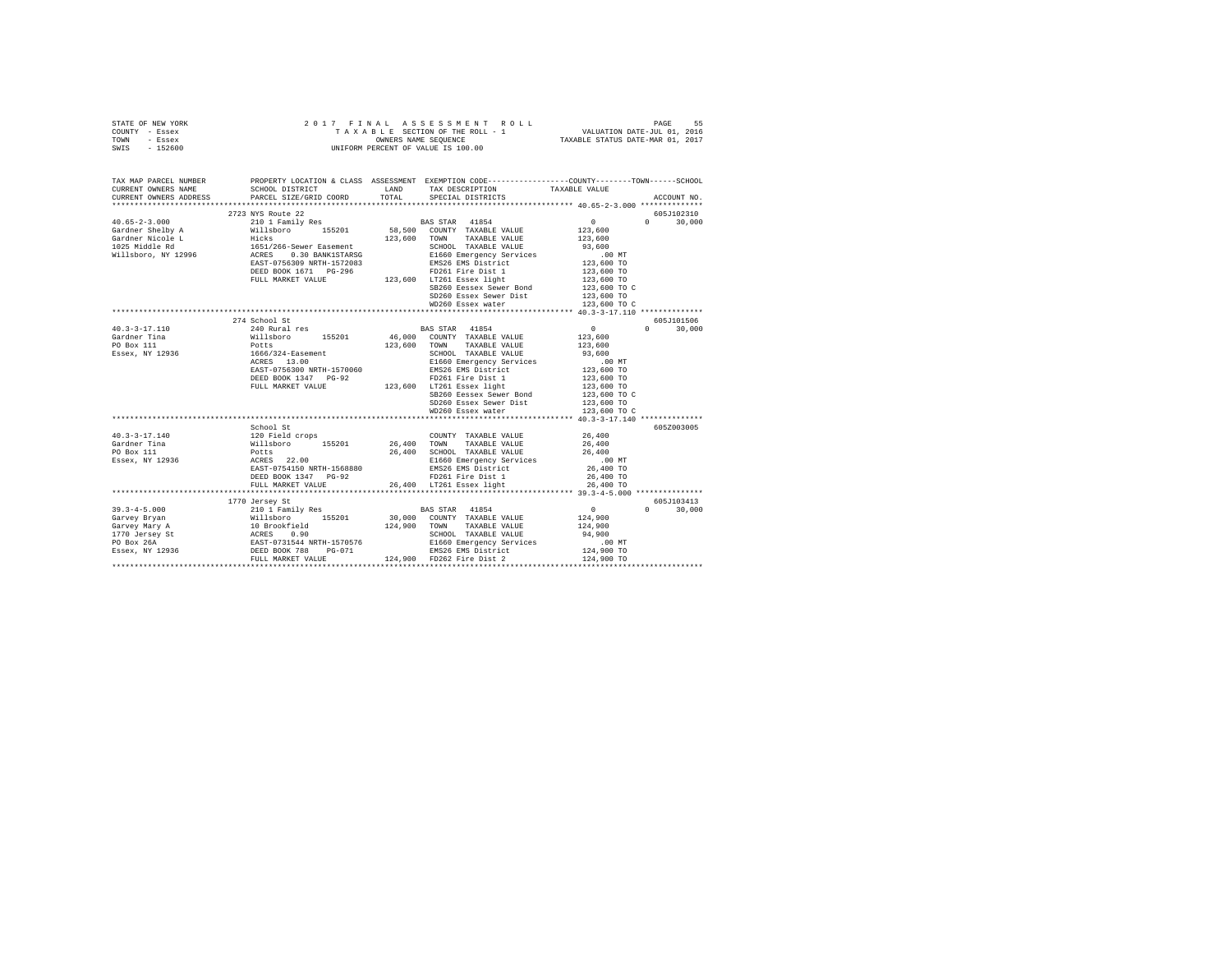| STATE OF NEW YORK | 2017 FINAL ASSESSMENT ROLL         | 56<br>PAGE                       |
|-------------------|------------------------------------|----------------------------------|
| COUNTY - Essex    | TAXABLE SECTION OF THE ROLL - 1    | VALUATION DATE-JUL 01, 2016      |
| TOWN<br>- Essex   | OWNERS NAME SEOUENCE               | TAXABLE STATUS DATE-MAR 01, 2017 |
| $-152600$<br>SWIS | UNIFORM PERCENT OF VALUE IS 100.00 |                                  |

| TAX MAP PARCEL NUMBER |                                                                       |         |                                                                                                                                                                              | PROPERTY LOCATION & CLASS ASSESSMENT EXEMPTION CODE---------------COUNTY-------TOWN-----SCHOOL                                                                                                                                                   |  |
|-----------------------|-----------------------------------------------------------------------|---------|------------------------------------------------------------------------------------------------------------------------------------------------------------------------------|--------------------------------------------------------------------------------------------------------------------------------------------------------------------------------------------------------------------------------------------------|--|
|                       |                                                                       |         |                                                                                                                                                                              |                                                                                                                                                                                                                                                  |  |
|                       | CURRENT OWNERS ADDRESS PARCEL SIZE/GRID COORD TOTAL SPECIAL DISTRICTS |         |                                                                                                                                                                              | ACCOUNT NO.                                                                                                                                                                                                                                      |  |
|                       |                                                                       |         |                                                                                                                                                                              | 57.1-2-5.110 2295 County Route 10<br>3295 County Route 10<br>3295 County Route 10<br>3295 County RAMBLE VALUE<br>3297,500 COUNTY TAXABLE VALUE<br>321,358<br>32 Taylor & Kimball<br>327,500 TOWN TAXABLE VALUE<br>8260 EMS26 EMSINE VALUE<br>321 |  |
|                       |                                                                       |         |                                                                                                                                                                              |                                                                                                                                                                                                                                                  |  |
|                       |                                                                       |         |                                                                                                                                                                              |                                                                                                                                                                                                                                                  |  |
|                       |                                                                       |         |                                                                                                                                                                              |                                                                                                                                                                                                                                                  |  |
|                       |                                                                       |         |                                                                                                                                                                              |                                                                                                                                                                                                                                                  |  |
|                       |                                                                       |         |                                                                                                                                                                              |                                                                                                                                                                                                                                                  |  |
|                       |                                                                       |         |                                                                                                                                                                              |                                                                                                                                                                                                                                                  |  |
|                       |                                                                       |         |                                                                                                                                                                              |                                                                                                                                                                                                                                                  |  |
|                       |                                                                       |         |                                                                                                                                                                              |                                                                                                                                                                                                                                                  |  |
|                       |                                                                       |         |                                                                                                                                                                              |                                                                                                                                                                                                                                                  |  |
|                       | FULL MARKET VALUE                                                     | 237,500 |                                                                                                                                                                              |                                                                                                                                                                                                                                                  |  |
|                       |                                                                       |         |                                                                                                                                                                              |                                                                                                                                                                                                                                                  |  |
|                       | 25 Derby Way                                                          |         |                                                                                                                                                                              | 605J101611                                                                                                                                                                                                                                       |  |
|                       |                                                                       |         |                                                                                                                                                                              |                                                                                                                                                                                                                                                  |  |
|                       |                                                                       |         |                                                                                                                                                                              |                                                                                                                                                                                                                                                  |  |
|                       |                                                                       |         |                                                                                                                                                                              |                                                                                                                                                                                                                                                  |  |
|                       |                                                                       |         |                                                                                                                                                                              |                                                                                                                                                                                                                                                  |  |
|                       |                                                                       |         |                                                                                                                                                                              |                                                                                                                                                                                                                                                  |  |
|                       | EAST-0757661 NRTH-1562662                                             |         | FD261 Fire Dist 1                                                                                                                                                            | 463,600 TO                                                                                                                                                                                                                                       |  |
|                       | DEED BOOK 1743 PG-56                                                  |         |                                                                                                                                                                              |                                                                                                                                                                                                                                                  |  |
|                       | FULL MARKET VALUE 463,600                                             |         |                                                                                                                                                                              |                                                                                                                                                                                                                                                  |  |
|                       |                                                                       |         |                                                                                                                                                                              |                                                                                                                                                                                                                                                  |  |
|                       | 1970 Lake Shore Rd                                                    |         |                                                                                                                                                                              | 605J101902                                                                                                                                                                                                                                       |  |
|                       |                                                                       |         |                                                                                                                                                                              |                                                                                                                                                                                                                                                  |  |
|                       |                                                                       |         |                                                                                                                                                                              |                                                                                                                                                                                                                                                  |  |
|                       |                                                                       |         |                                                                                                                                                                              |                                                                                                                                                                                                                                                  |  |
|                       |                                                                       |         |                                                                                                                                                                              |                                                                                                                                                                                                                                                  |  |
|                       |                                                                       |         |                                                                                                                                                                              |                                                                                                                                                                                                                                                  |  |
|                       |                                                                       |         |                                                                                                                                                                              |                                                                                                                                                                                                                                                  |  |
|                       |                                                                       |         |                                                                                                                                                                              |                                                                                                                                                                                                                                                  |  |
|                       |                                                                       |         |                                                                                                                                                                              |                                                                                                                                                                                                                                                  |  |
|                       |                                                                       |         |                                                                                                                                                                              | 605J102309                                                                                                                                                                                                                                       |  |
|                       |                                                                       |         | COUNTY TAXABLE VALUE 111,600                                                                                                                                                 |                                                                                                                                                                                                                                                  |  |
|                       |                                                                       |         | TAXABLE VALUE                                                                                                                                                                | 111,600                                                                                                                                                                                                                                          |  |
|                       |                                                                       |         |                                                                                                                                                                              |                                                                                                                                                                                                                                                  |  |
|                       |                                                                       |         | 24,000 1000 10000 12000 12000 12000 12000 12000 12000 12000 12000 12000 12000 12000 12000 12000 1200<br>E1660 Emergency Services 111,600 TD<br>EMS26 EMS District 111,600 TO |                                                                                                                                                                                                                                                  |  |
|                       | $\mathbf{r}$<br>ACRES 0.20                                            |         |                                                                                                                                                                              |                                                                                                                                                                                                                                                  |  |
|                       |                                                                       |         |                                                                                                                                                                              | 111,600 TO                                                                                                                                                                                                                                       |  |
|                       |                                                                       |         |                                                                                                                                                                              | 111,600 TO                                                                                                                                                                                                                                       |  |
|                       |                                                                       |         |                                                                                                                                                                              | 111,600 TO C                                                                                                                                                                                                                                     |  |
|                       |                                                                       |         | SD260 Essex Sewer Dist                                                                                                                                                       | 111,600 TO                                                                                                                                                                                                                                       |  |
|                       |                                                                       |         |                                                                                                                                                                              |                                                                                                                                                                                                                                                  |  |
|                       |                                                                       |         |                                                                                                                                                                              |                                                                                                                                                                                                                                                  |  |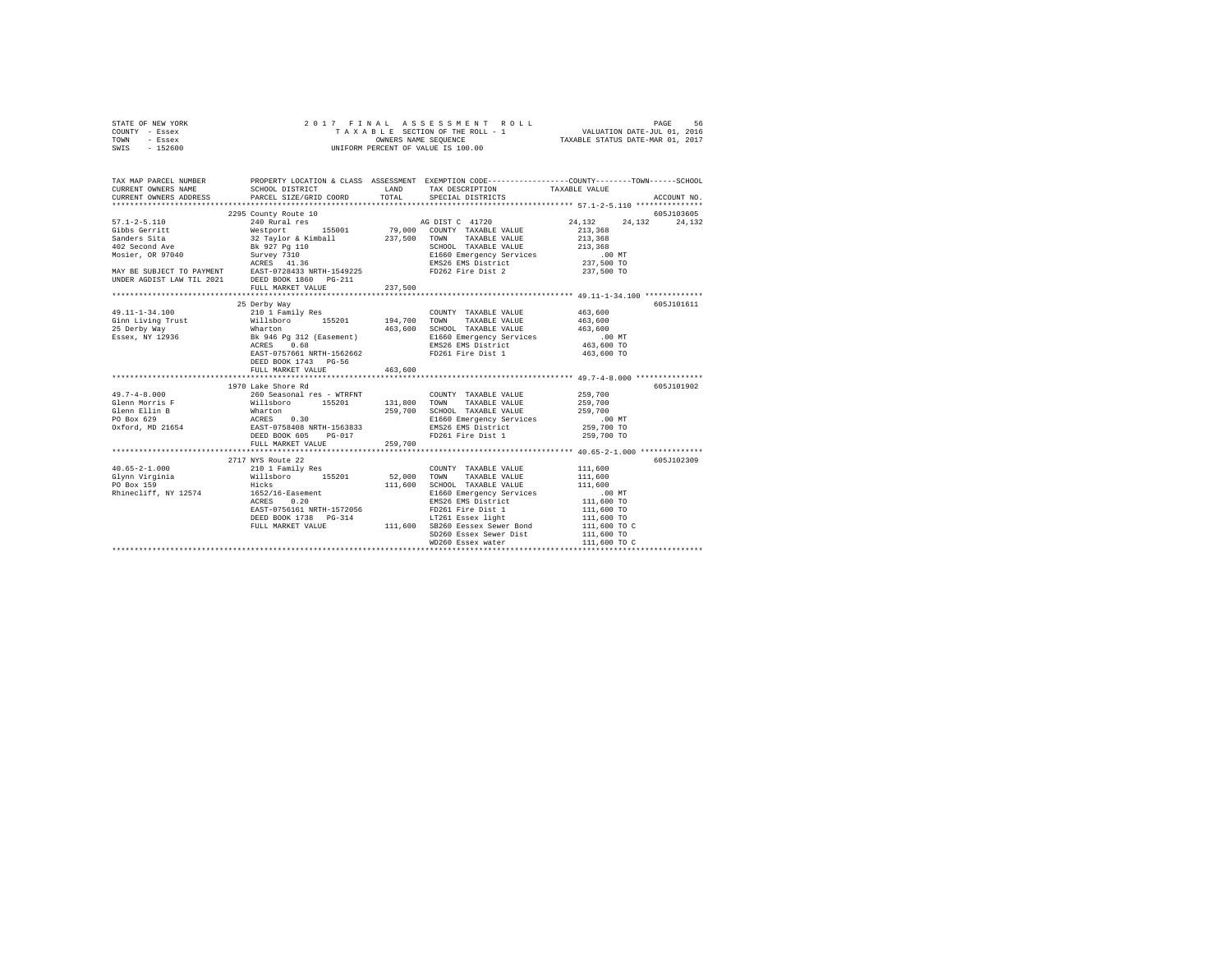|      | STATE OF NEW YORK |                      |  |  |  | 2017 FINAL ASSESSMENT ROLL         |  | PAGE                             | 57 |
|------|-------------------|----------------------|--|--|--|------------------------------------|--|----------------------------------|----|
|      | COUNTY - Essex    |                      |  |  |  | TAXABLE SECTION OF THE ROLL - 1    |  | VALUATION DATE-JUL 01, 2016      |    |
| TOWN | - Essex           | OWNERS NAME SEOUENCE |  |  |  |                                    |  | TAXABLE STATUS DATE-MAR 01, 2017 |    |
| SWIS | $-152600$         |                      |  |  |  | UNIFORM PERCENT OF VALUE IS 100.00 |  |                                  |    |

| TAX MAP PARCEL NUMBER<br>CURRENT OWNERS ADDRESS | PROPERTY LOCATION & CLASS ASSESSMENT EXEMPTION CODE----------------COUNTY-------TOWN------SCHOOL<br>CURRENT OWNERS NAME SCHOOL DISTRICT WE LAND TAX DESCRIPTION TAXABLE VALUE<br>PARCEL SIZE/GRID COORD                                                                                                                                                                                                  |        |                                                                                                                                                                                                                                                                                     | ACCOUNT NO.        |
|-------------------------------------------------|----------------------------------------------------------------------------------------------------------------------------------------------------------------------------------------------------------------------------------------------------------------------------------------------------------------------------------------------------------------------------------------------------------|--------|-------------------------------------------------------------------------------------------------------------------------------------------------------------------------------------------------------------------------------------------------------------------------------------|--------------------|
|                                                 |                                                                                                                                                                                                                                                                                                                                                                                                          |        | TOTAL SPECIAL DISTRICTS                                                                                                                                                                                                                                                             |                    |
|                                                 | 2305 Main St                                                                                                                                                                                                                                                                                                                                                                                             |        |                                                                                                                                                                                                                                                                                     | 605J104204         |
|                                                 | $\begin{tabular}{l c c c c} \multicolumn{3}{c c c} \multicolumn{3}{c c c} \multicolumn{3}{c c c} \multicolumn{3}{c c c} \multicolumn{3}{c c c} \multicolumn{3}{c c c} \multicolumn{3}{c c c} \multicolumn{3}{c c c} \multicolumn{3}{c c c} \multicolumn{3}{c c c} \multicolumn{3}{c c c} \multicolumn{3}{c c c} \multicolumn{3}{c c c} \multicolumn{3}{c c c} \multicolumn{3}{c c c} \multicolumn{3}{c $ |        |                                                                                                                                                                                                                                                                                     | $\Omega$<br>30,000 |
|                                                 |                                                                                                                                                                                                                                                                                                                                                                                                          |        |                                                                                                                                                                                                                                                                                     |                    |
|                                                 |                                                                                                                                                                                                                                                                                                                                                                                                          |        |                                                                                                                                                                                                                                                                                     |                    |
|                                                 |                                                                                                                                                                                                                                                                                                                                                                                                          |        |                                                                                                                                                                                                                                                                                     |                    |
|                                                 |                                                                                                                                                                                                                                                                                                                                                                                                          |        |                                                                                                                                                                                                                                                                                     |                    |
|                                                 |                                                                                                                                                                                                                                                                                                                                                                                                          |        |                                                                                                                                                                                                                                                                                     |                    |
|                                                 |                                                                                                                                                                                                                                                                                                                                                                                                          |        |                                                                                                                                                                                                                                                                                     |                    |
|                                                 |                                                                                                                                                                                                                                                                                                                                                                                                          |        |                                                                                                                                                                                                                                                                                     |                    |
|                                                 |                                                                                                                                                                                                                                                                                                                                                                                                          |        |                                                                                                                                                                                                                                                                                     |                    |
|                                                 |                                                                                                                                                                                                                                                                                                                                                                                                          |        |                                                                                                                                                                                                                                                                                     |                    |
|                                                 |                                                                                                                                                                                                                                                                                                                                                                                                          |        |                                                                                                                                                                                                                                                                                     |                    |
|                                                 | Essex Rd                                                                                                                                                                                                                                                                                                                                                                                                 |        | $(242,600 \text{ m})$ $242,600 \text{ m}$ $242,600 \text{ m}$ SB260 Eessex Sewer Bint<br>SB260 Essex Sewer Bist<br>$242,600 \text{ m}$<br>SD260 Essex Sewer Bist<br>$242,600 \text{ m}$<br>ND260 Essex water<br>$242,600 \text{ m}$<br>ND260 Essex water<br>$242,600 \text{ m}$<br> | 605J183002         |
| $40.3 - 2 - 8.120$                              |                                                                                                                                                                                                                                                                                                                                                                                                          |        |                                                                                                                                                                                                                                                                                     |                    |
| Goff Norma                                      |                                                                                                                                                                                                                                                                                                                                                                                                          |        |                                                                                                                                                                                                                                                                                     |                    |
| PO Box 293<br>Essex, NY 12936                   |                                                                                                                                                                                                                                                                                                                                                                                                          |        |                                                                                                                                                                                                                                                                                     |                    |
|                                                 |                                                                                                                                                                                                                                                                                                                                                                                                          |        |                                                                                                                                                                                                                                                                                     |                    |
|                                                 |                                                                                                                                                                                                                                                                                                                                                                                                          |        |                                                                                                                                                                                                                                                                                     |                    |
|                                                 |                                                                                                                                                                                                                                                                                                                                                                                                          |        |                                                                                                                                                                                                                                                                                     |                    |
|                                                 |                                                                                                                                                                                                                                                                                                                                                                                                          |        |                                                                                                                                                                                                                                                                                     |                    |
|                                                 |                                                                                                                                                                                                                                                                                                                                                                                                          |        |                                                                                                                                                                                                                                                                                     |                    |
|                                                 | $\begin{tabular}{l c c c c} \hline \texttt{Esex Rid} & \texttt{COMHY} & \texttt{TAXABLE VALUE} & \texttt{57,100} \\ \hline 321 \texttt{Abandoned} & 155201 & 57,100 & \texttt{TOWAY} & \texttt{TAXABLE VALUE} & \texttt{57,100} \\ \texttt{Hicks} & 155201 & 57,100 & \texttt{STQB} & \texttt{STQB} & \texttt{57,100} \\ \texttt{Hicks} & 100 & \texttt{SCT,000L} & \texttt{TAXABLE VALUE} & 57,100 \\$  |        |                                                                                                                                                                                                                                                                                     |                    |
|                                                 | 10 Beggs Point St                                                                                                                                                                                                                                                                                                                                                                                        |        |                                                                                                                                                                                                                                                                                     | 605J104409         |
| $40.73 - 3 - 20.000$                            |                                                                                                                                                                                                                                                                                                                                                                                                          |        |                                                                                                                                                                                                                                                                                     | 0 65,500           |
| Goff Norma                                      |                                                                                                                                                                                                                                                                                                                                                                                                          |        |                                                                                                                                                                                                                                                                                     |                    |
| PO Box 293                                      |                                                                                                                                                                                                                                                                                                                                                                                                          |        |                                                                                                                                                                                                                                                                                     |                    |
| Essex, NY 12936                                 |                                                                                                                                                                                                                                                                                                                                                                                                          |        |                                                                                                                                                                                                                                                                                     |                    |
|                                                 |                                                                                                                                                                                                                                                                                                                                                                                                          |        |                                                                                                                                                                                                                                                                                     |                    |
|                                                 |                                                                                                                                                                                                                                                                                                                                                                                                          |        |                                                                                                                                                                                                                                                                                     |                    |
|                                                 |                                                                                                                                                                                                                                                                                                                                                                                                          |        |                                                                                                                                                                                                                                                                                     |                    |
|                                                 |                                                                                                                                                                                                                                                                                                                                                                                                          |        |                                                                                                                                                                                                                                                                                     |                    |
|                                                 |                                                                                                                                                                                                                                                                                                                                                                                                          |        | SB260 Eessex Sewer Bond<br>SD260 Essex Sewer Dist<br>WD260 Essex water<br>WD260 Essex water<br>181,500 TO C                                                                                                                                                                         |                    |
|                                                 |                                                                                                                                                                                                                                                                                                                                                                                                          |        |                                                                                                                                                                                                                                                                                     |                    |
|                                                 |                                                                                                                                                                                                                                                                                                                                                                                                          |        |                                                                                                                                                                                                                                                                                     |                    |
|                                                 |                                                                                                                                                                                                                                                                                                                                                                                                          |        |                                                                                                                                                                                                                                                                                     | 605J104402         |
|                                                 |                                                                                                                                                                                                                                                                                                                                                                                                          |        |                                                                                                                                                                                                                                                                                     |                    |
|                                                 |                                                                                                                                                                                                                                                                                                                                                                                                          |        |                                                                                                                                                                                                                                                                                     |                    |
|                                                 |                                                                                                                                                                                                                                                                                                                                                                                                          |        |                                                                                                                                                                                                                                                                                     |                    |
|                                                 | MONTE TRANSLE VALUE (1990)<br>Hotel Brookfield Rd<br>2018 - 23.000<br>2018 - 23.000<br>2018 - 23.000<br>2018 - 23.000<br>22.000<br>22.000<br>22.000<br>23.000<br>23.000<br>23.000<br>23.000<br>23.000<br>23.000<br>23.000<br>23.000<br>23.000<br>23.000<br>23.000<br>2                                                                                                                                   |        |                                                                                                                                                                                                                                                                                     |                    |
|                                                 |                                                                                                                                                                                                                                                                                                                                                                                                          |        |                                                                                                                                                                                                                                                                                     |                    |
|                                                 |                                                                                                                                                                                                                                                                                                                                                                                                          |        |                                                                                                                                                                                                                                                                                     |                    |
|                                                 | DEED BOOK 722<br>$PG-299$                                                                                                                                                                                                                                                                                                                                                                                |        |                                                                                                                                                                                                                                                                                     |                    |
|                                                 | FULL MARKET VALUE                                                                                                                                                                                                                                                                                                                                                                                        | 72,000 |                                                                                                                                                                                                                                                                                     |                    |
|                                                 |                                                                                                                                                                                                                                                                                                                                                                                                          |        |                                                                                                                                                                                                                                                                                     |                    |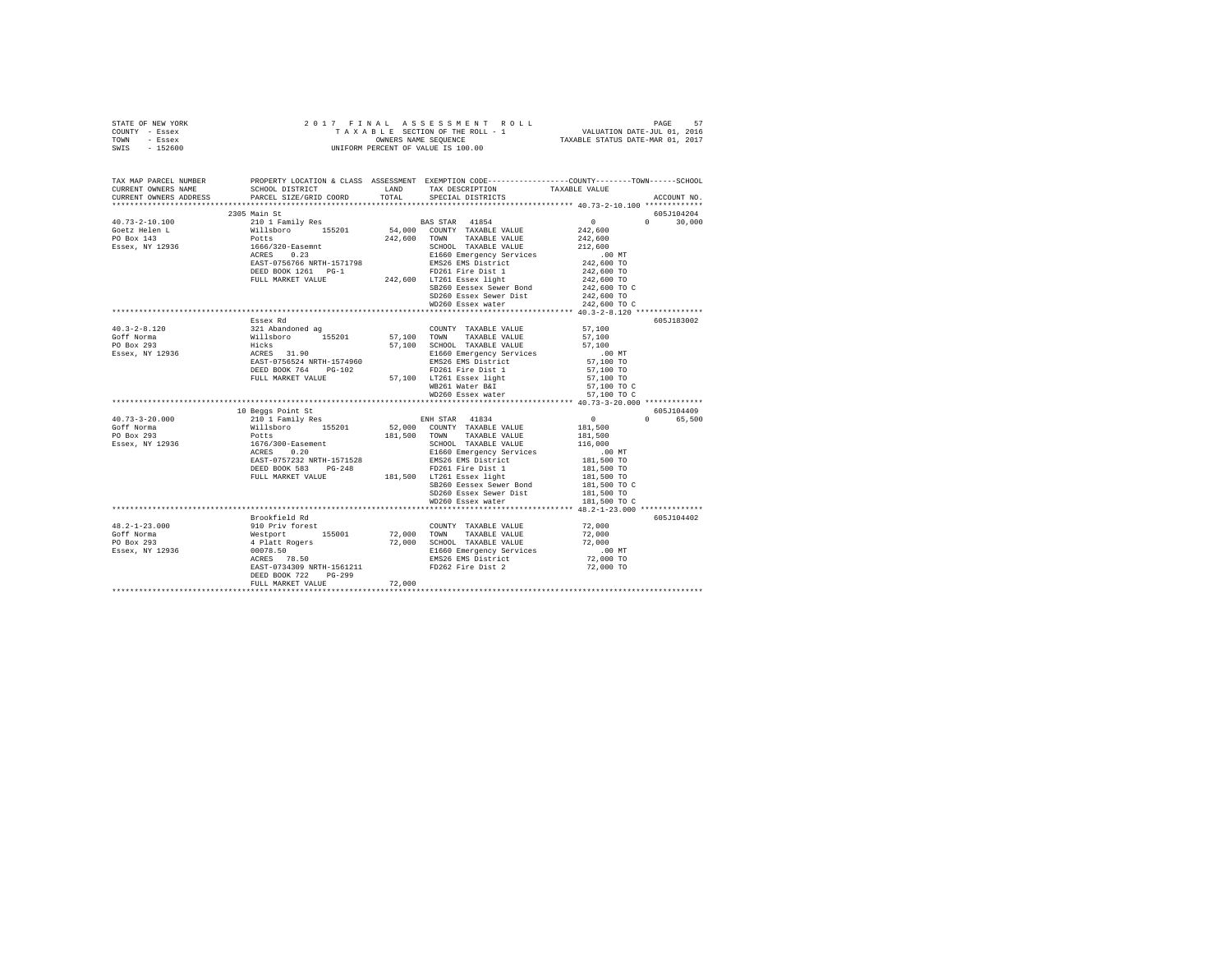| STATE OF NEW YORK | 2017 FINAL ASSESSMENT ROLL         | 58<br>PAGE                       |
|-------------------|------------------------------------|----------------------------------|
| COUNTY - Essex    | TAXABLE SECTION OF THE ROLL - 1    | VALUATION DATE-JUL 01, 2016      |
| TOWN<br>- Essex   | OWNERS NAME SEOUENCE               | TAXABLE STATUS DATE-MAR 01, 2017 |
| $-152600$<br>SWIS | UNIFORM PERCENT OF VALUE IS 100.00 |                                  |

| TAX MAP PARCEL NUMBER                                                                                                                                                                                                                                                                                                                                                                                                                                          |                                    |      | PROPERTY LOCATION & CLASS ASSESSMENT EXEMPTION CODE---------------COUNTY-------TOWN------SCHOOL                                                                                                                                                                                                                                                                                         |                                                     |            |
|----------------------------------------------------------------------------------------------------------------------------------------------------------------------------------------------------------------------------------------------------------------------------------------------------------------------------------------------------------------------------------------------------------------------------------------------------------------|------------------------------------|------|-----------------------------------------------------------------------------------------------------------------------------------------------------------------------------------------------------------------------------------------------------------------------------------------------------------------------------------------------------------------------------------------|-----------------------------------------------------|------------|
|                                                                                                                                                                                                                                                                                                                                                                                                                                                                |                                    | LAND |                                                                                                                                                                                                                                                                                                                                                                                         |                                                     |            |
|                                                                                                                                                                                                                                                                                                                                                                                                                                                                |                                    |      | TAX DESCRIPTION TAXABLE VALUE<br>SPECIAL DISTRICTS                                                                                                                                                                                                                                                                                                                                      |                                                     |            |
|                                                                                                                                                                                                                                                                                                                                                                                                                                                                |                                    |      |                                                                                                                                                                                                                                                                                                                                                                                         |                                                     |            |
|                                                                                                                                                                                                                                                                                                                                                                                                                                                                | NYS Route 22                       |      |                                                                                                                                                                                                                                                                                                                                                                                         |                                                     | 605J104407 |
|                                                                                                                                                                                                                                                                                                                                                                                                                                                                | c land<br>155201 800               |      | COUNTY TAXABLE VALUE                                                                                                                                                                                                                                                                                                                                                                    | 800                                                 |            |
|                                                                                                                                                                                                                                                                                                                                                                                                                                                                |                                    |      | TAXABLE VALUE 800<br>TOWN                                                                                                                                                                                                                                                                                                                                                               |                                                     |            |
| 48.76-1-3.000<br>Goff Norma – 311 Res vac land<br>CO Box 293 – Williaboro – 155201<br>Essex, NY 12936 – 2058 x 235 Xirr<br>ACRES 0.80                                                                                                                                                                                                                                                                                                                          |                                    |      | $\begin{tabular}{l c c c c c} \hline \texttt{Priswell} & \texttt{100} & \texttt{SCHODI} & \texttt{100} & \texttt{100} & \texttt{100} & \texttt{100} & \texttt{100} & \texttt{100} & \texttt{100} & \texttt{100} & \texttt{100} & \texttt{100} & \texttt{100} & \texttt{100} & \texttt{100} & \texttt{100} & \texttt{100} & \texttt{100} & \texttt{100} & \texttt{100} & \texttt{100} &$ |                                                     |            |
|                                                                                                                                                                                                                                                                                                                                                                                                                                                                |                                    |      |                                                                                                                                                                                                                                                                                                                                                                                         |                                                     |            |
|                                                                                                                                                                                                                                                                                                                                                                                                                                                                |                                    |      |                                                                                                                                                                                                                                                                                                                                                                                         |                                                     |            |
|                                                                                                                                                                                                                                                                                                                                                                                                                                                                |                                    |      |                                                                                                                                                                                                                                                                                                                                                                                         |                                                     |            |
|                                                                                                                                                                                                                                                                                                                                                                                                                                                                |                                    |      |                                                                                                                                                                                                                                                                                                                                                                                         |                                                     |            |
|                                                                                                                                                                                                                                                                                                                                                                                                                                                                |                                    |      |                                                                                                                                                                                                                                                                                                                                                                                         |                                                     |            |
|                                                                                                                                                                                                                                                                                                                                                                                                                                                                | 2286 Main St                       |      |                                                                                                                                                                                                                                                                                                                                                                                         |                                                     | 605J101515 |
| $\begin{tabular}{l c c c c c} \multicolumn{3}{c c c} \multicolumn{3}{c c c} \multicolumn{3}{c c c} \multicolumn{3}{c c c} \multicolumn{3}{c c c} \multicolumn{3}{c c c} \multicolumn{3}{c c c} \multicolumn{3}{c c c} \multicolumn{3}{c c c} \multicolumn{3}{c c c} \multicolumn{3}{c c c} \multicolumn{3}{c c c} \multicolumn{3}{c c c} \multicolumn{3}{c c c} \multicolumn{3}{c c c} \multicolumn{3}{$                                                       |                                    |      |                                                                                                                                                                                                                                                                                                                                                                                         | 25,000                                              | 25,000     |
|                                                                                                                                                                                                                                                                                                                                                                                                                                                                |                                    |      |                                                                                                                                                                                                                                                                                                                                                                                         | $\Omega$                                            | 30,000     |
|                                                                                                                                                                                                                                                                                                                                                                                                                                                                |                                    |      |                                                                                                                                                                                                                                                                                                                                                                                         |                                                     |            |
|                                                                                                                                                                                                                                                                                                                                                                                                                                                                |                                    |      |                                                                                                                                                                                                                                                                                                                                                                                         |                                                     |            |
|                                                                                                                                                                                                                                                                                                                                                                                                                                                                |                                    |      |                                                                                                                                                                                                                                                                                                                                                                                         |                                                     |            |
|                                                                                                                                                                                                                                                                                                                                                                                                                                                                |                                    |      |                                                                                                                                                                                                                                                                                                                                                                                         |                                                     |            |
|                                                                                                                                                                                                                                                                                                                                                                                                                                                                |                                    |      |                                                                                                                                                                                                                                                                                                                                                                                         |                                                     |            |
|                                                                                                                                                                                                                                                                                                                                                                                                                                                                |                                    |      |                                                                                                                                                                                                                                                                                                                                                                                         |                                                     |            |
|                                                                                                                                                                                                                                                                                                                                                                                                                                                                |                                    |      |                                                                                                                                                                                                                                                                                                                                                                                         | 309,400 TO<br>309,400 TO                            |            |
|                                                                                                                                                                                                                                                                                                                                                                                                                                                                |                                    |      | SB260 Eessex Sewer Bond 309,400 TO C<br>SD260 Essex Sewer Dist 309,400 TO                                                                                                                                                                                                                                                                                                               |                                                     |            |
|                                                                                                                                                                                                                                                                                                                                                                                                                                                                |                                    |      | SD260 Essex Sewer Dist<br>WD260 Essex water                                                                                                                                                                                                                                                                                                                                             |                                                     |            |
|                                                                                                                                                                                                                                                                                                                                                                                                                                                                |                                    |      |                                                                                                                                                                                                                                                                                                                                                                                         | 309,400 TO C                                        |            |
|                                                                                                                                                                                                                                                                                                                                                                                                                                                                |                                    |      |                                                                                                                                                                                                                                                                                                                                                                                         |                                                     |            |
|                                                                                                                                                                                                                                                                                                                                                                                                                                                                | 191 Daniels Rd                     |      |                                                                                                                                                                                                                                                                                                                                                                                         |                                                     | 605J100609 |
| $48.1 - 1 - 3.000$                                                                                                                                                                                                                                                                                                                                                                                                                                             | 210 1 Family Res ENH STAR 41834    |      |                                                                                                                                                                                                                                                                                                                                                                                         | $\begin{array}{c}0\\136,300\end{array}$<br>$\Omega$ | 65,500     |
|                                                                                                                                                                                                                                                                                                                                                                                                                                                                |                                    |      | 36,500 COUNTY TAXABLE VALUE                                                                                                                                                                                                                                                                                                                                                             |                                                     |            |
| Covier Andrew Mestport (1990)<br>1991 - Marchina (1991 - 1991 - 1991 - 1992)<br>1991 - Andrejina (1992 - 1992 - 1992 - 1993 - 1992 - 1993 - 1993 - 1993 - 1993 - 1993 - 1993 - 1993 - 1993 -<br>1992 - 1993 - 1993 - 1993 - 1993 - 1994                                                                                                                                                                                                                        |                                    |      | TAXABLE VALUE                                                                                                                                                                                                                                                                                                                                                                           | 136,300                                             |            |
|                                                                                                                                                                                                                                                                                                                                                                                                                                                                |                                    |      |                                                                                                                                                                                                                                                                                                                                                                                         |                                                     |            |
|                                                                                                                                                                                                                                                                                                                                                                                                                                                                |                                    |      |                                                                                                                                                                                                                                                                                                                                                                                         |                                                     |            |
|                                                                                                                                                                                                                                                                                                                                                                                                                                                                | FULL MARKET VALUE                  |      |                                                                                                                                                                                                                                                                                                                                                                                         |                                                     |            |
|                                                                                                                                                                                                                                                                                                                                                                                                                                                                |                                    |      |                                                                                                                                                                                                                                                                                                                                                                                         |                                                     |            |
|                                                                                                                                                                                                                                                                                                                                                                                                                                                                | 10 Pearson Way                     |      |                                                                                                                                                                                                                                                                                                                                                                                         |                                                     | 605J102509 |
| $49.11 - 1 - 26.000$                                                                                                                                                                                                                                                                                                                                                                                                                                           | 10 Pearson way<br>260 Seasonal res |      | COUNTY TAXABLE VALUE 293,000                                                                                                                                                                                                                                                                                                                                                            |                                                     |            |
|                                                                                                                                                                                                                                                                                                                                                                                                                                                                |                                    |      | TOWN<br>TAXABLE VALUE 293,000                                                                                                                                                                                                                                                                                                                                                           |                                                     |            |
|                                                                                                                                                                                                                                                                                                                                                                                                                                                                |                                    |      | 293,000 SCHOOL TAXABLE VALUE                                                                                                                                                                                                                                                                                                                                                            | 293,000                                             |            |
|                                                                                                                                                                                                                                                                                                                                                                                                                                                                |                                    |      | E1660 Emergency Services                                                                                                                                                                                                                                                                                                                                                                | .00 MT                                              |            |
|                                                                                                                                                                                                                                                                                                                                                                                                                                                                |                                    |      | EMS26 EMS District                                                                                                                                                                                                                                                                                                                                                                      | 293,000 TO                                          |            |
|                                                                                                                                                                                                                                                                                                                                                                                                                                                                |                                    |      | FD261 Fire Dist 1                                                                                                                                                                                                                                                                                                                                                                       | 293,000 TO                                          |            |
| $\begin{tabular}{lllllllllllll} \multicolumn{2}{c}{\textbf{G0}} & \multicolumn{2}{c}{\textbf{G0}} & \multicolumn{2}{c}{\textbf{G0}} & \multicolumn{2}{c}{\textbf{G0}} & \multicolumn{2}{c}{\textbf{G0}} & \multicolumn{2}{c}{\textbf{G0}} & \multicolumn{2}{c}{\textbf{G0}} & \multicolumn{2}{c}{\textbf{G0}} & \multicolumn{2}{c}{\textbf{G0}} & \multicolumn{2}{c}{\textbf{G0}} & \multicolumn{2}{c}{\textbf{G0}} & \multicolumn{2}{c}{\textbf{G0}} & \mult$ |                                    |      |                                                                                                                                                                                                                                                                                                                                                                                         |                                                     |            |
|                                                                                                                                                                                                                                                                                                                                                                                                                                                                |                                    |      |                                                                                                                                                                                                                                                                                                                                                                                         |                                                     |            |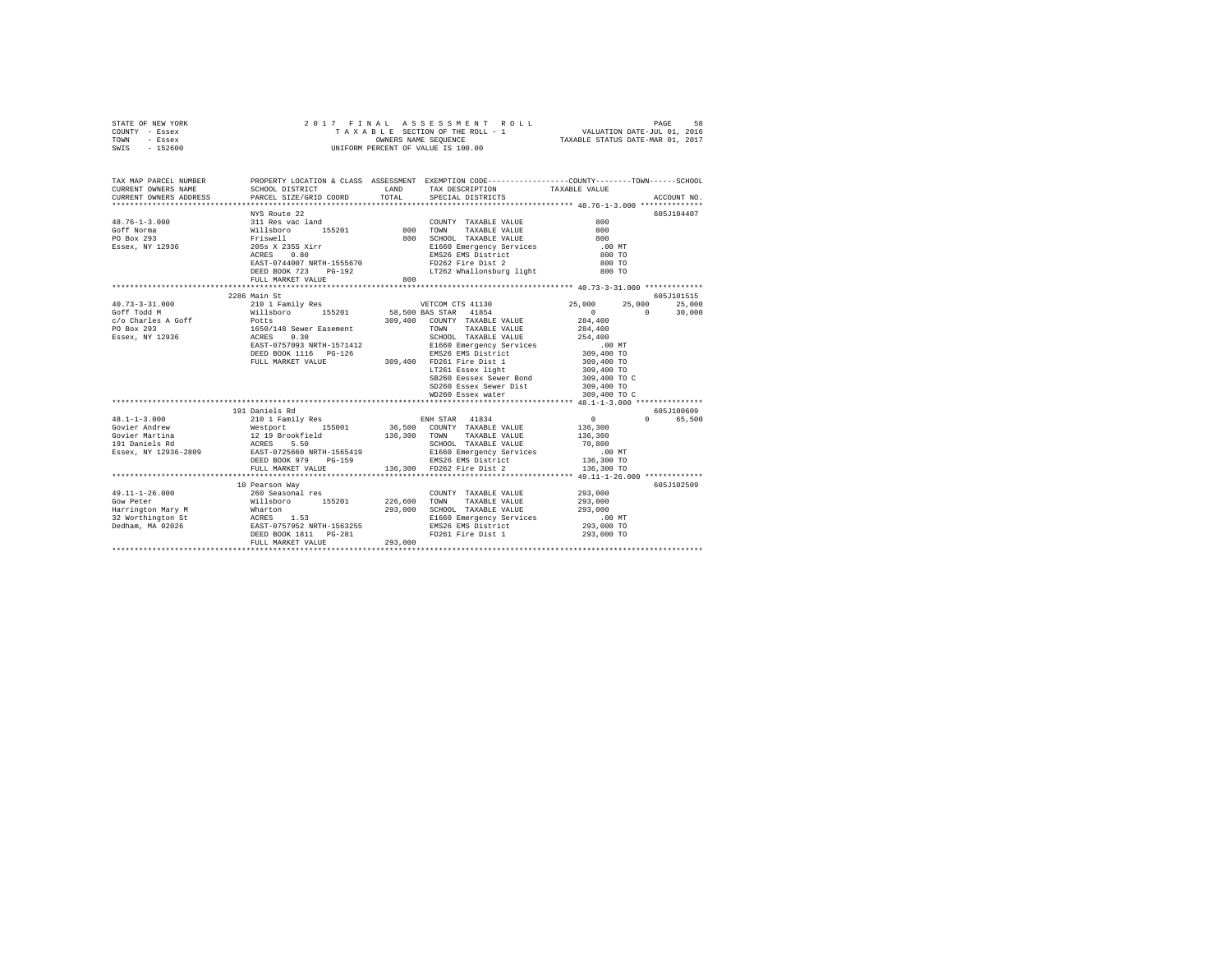|                | STATE OF NEW YORK |  | 2017 FINAL ASSESSMENT ROLL         | 59<br>PAGE                       |  |
|----------------|-------------------|--|------------------------------------|----------------------------------|--|
| COUNTY - Essex |                   |  | TAXABLE SECTION OF THE ROLL - 1    | VALUATION DATE-JUL 01, 2016      |  |
| TOWN           | - Essex           |  | OWNERS NAME SEOUENCE               | TAXABLE STATUS DATE-MAR 01, 2017 |  |
| SWIS           | - 152600          |  | UNIFORM PERCENT OF VALUE IS 100.00 |                                  |  |

| TAX MAP PARCEL NUMBER<br>CURRENT OWNERS NAME<br>CURRENT OWNERS ADDRESS                                                                                                                                                                                                                                                                                                                                                                                                                                   | PROPERTY LOCATION & CLASS ASSESSMENT EXEMPTION CODE----------------COUNTY-------TOWN------SCHOOL<br>SCHOOL DISTRICT<br>PARCEL SIZE/GRID COORD | <b>T.AND</b>  | TAX DESCRIPTION TAXABLE VALUE<br>TOTAL SPECIAL DISTRICTS                   |                                                             | ACCOUNT NO.                    |
|----------------------------------------------------------------------------------------------------------------------------------------------------------------------------------------------------------------------------------------------------------------------------------------------------------------------------------------------------------------------------------------------------------------------------------------------------------------------------------------------------------|-----------------------------------------------------------------------------------------------------------------------------------------------|---------------|----------------------------------------------------------------------------|-------------------------------------------------------------|--------------------------------|
| 319 Learning Role (1997 MATRIS 108.20 1997 MARINE VALUE 10,328<br>ESSEX, NY 12936 20 EAST-0741902 NRTH-1566960 2CHOOL TAXABLE VALUE 70,328<br>MAY BE SUBJECT TO PAYMENT DEED BOOK 1630 PG-114 EMS26 EMS District 113,800 TO<br>UNDER                                                                                                                                                                                                                                                                     | 319 Leaning Rd                                                                                                                                |               | 173,800 COUNTY TAXABLE VALUE<br>TOWN<br>TAXABLE VALUE                      | 73,472 73,472<br>$\sim$ 0<br>$\sim$ 0<br>100,328<br>100,328 | 605J197009<br>73,472<br>30,000 |
| $\begin{tabular}{l c c c c c} \hline \texttt{49.11--1-47.000} & \texttt{40\,Li1 & \texttt{Way} & \texttt{VETCOM CTS 41130} & \texttt{25,000} & \texttt{25,000} & \texttt{25,000} & \texttt{25,000} & \texttt{25,000} & \texttt{25,000} & \texttt{25,000} & \texttt{25,000} & \texttt{25,000} & \texttt{25,000} & \texttt{25,000} & \texttt{25,000}$                                                                                                                                                      | EAST-0756997 NRTH-1561948<br>DEED BOOK 1079 PG-217 FD261 Fire District<br>FD261 Fire Dist 1<br>FULL MARKET VALUE                              | 162,800       |                                                                            | 25,000 25,000 25,000<br>$\Omega$<br>162,800 TO              | 605J101602<br>30,000           |
| $\begin{array}{l} \texttt{49.1-1-19.100} & \texttt{105 Vac farmland} & \texttt{COUNT} \texttt{TAXABLE VALUE} & \texttt{28,800} \\ \texttt{Queue Addam} & \texttt{Mills Doro} & \texttt{155201} & \texttt{28,800} \texttt{ TAXABLE VALUE} & \texttt{28,800} \\ \texttt{C/O VWC} & \texttt{Mansgement Inc} & \texttt{Walls Doro} & \texttt{155201} & \texttt{28,800} \texttt{ SCHOOL} \texttt{TAXABLE VALUE} & \texttt{18,800} \\ \end{array$<br>10510 Northup Way Ste 300 81ac<br>Kirkland, WA 98033-7928 | Middle Rd<br>7.30<br>ACRES 7.30<br>EAST-0752671 NRTH-1563421<br>DEED BOOK 1333 PG-56<br>FULL MARKET VALUE                                     | 28,800        | E1660 Emergency Services .00 MT<br>EMS26 EMS District<br>FD261 Fire Dist 1 | 28,800 TO<br>28,800 TO                                      | 605J101810                     |
| $49.1 - 1 - 20.100$<br>Guettel Adam<br>MAY BE SUBJECT TO PAYMENT FULL MARKET VALUE<br>UNDER AGDIST LAW TIL 2019                                                                                                                                                                                                                                                                                                                                                                                          | Middle Rd<br>105 Vac farmland<br>Willsboro 155201 158,800 TOWN TAXABLE VALUE 158,800<br>DEED BOOK 1333 PG-56                                  | $-56$ 158,800 | COUNTY TAXABLE VALUE 158,800<br>FD261 Fire Dist 1 158,800 TO               |                                                             | 605J101812                     |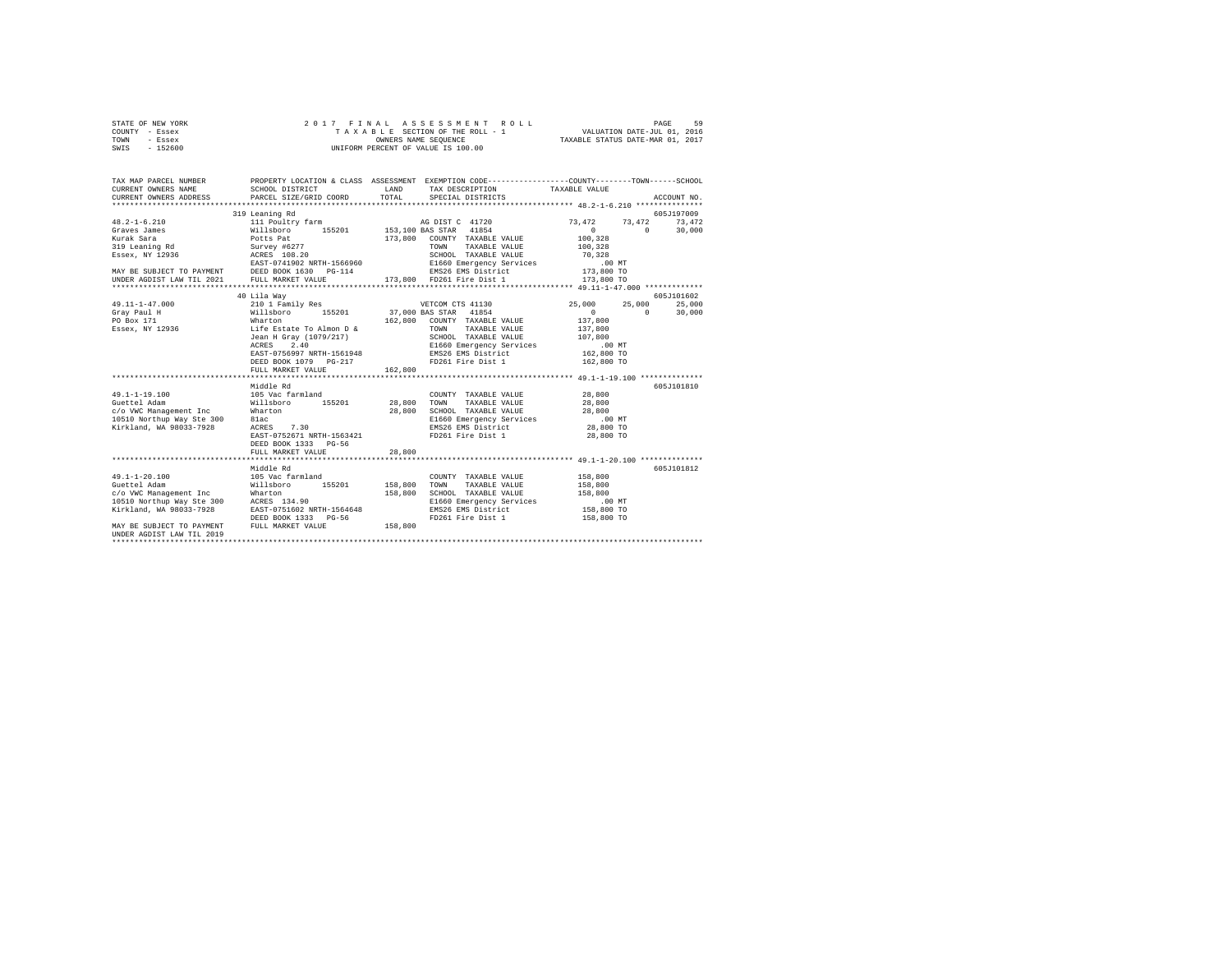| STATE OF NEW YORK | 2017 FINAL ASSESSMENT ROLL         | 60<br>PAGE                       |
|-------------------|------------------------------------|----------------------------------|
| COUNTY - Essex    | TAXABLE SECTION OF THE ROLL - 1    | VALUATION DATE-JUL 01, 2016      |
| TOWN<br>- Essex   | OWNERS NAME SEOUENCE               | TAXABLE STATUS DATE-MAR 01, 2017 |
| - 152600<br>SWIS  | UNIFORM PERCENT OF VALUE IS 100.00 |                                  |

| TAX MAP PARCEL NUMBER<br>CURRENT OWNERS NAME                                                                                                                                                                                   | SCHOOL DISTRICT<br>LAND TAX DESCRIPTION        |                                                                                                                                                                                                                                                                                                                                                                                                                                                                                              | PROPERTY LOCATION & CLASS ASSESSMENT EXEMPTION CODE---------------COUNTY-------TOWN------SCHOOL<br>TAXABLE VALUE |
|--------------------------------------------------------------------------------------------------------------------------------------------------------------------------------------------------------------------------------|------------------------------------------------|----------------------------------------------------------------------------------------------------------------------------------------------------------------------------------------------------------------------------------------------------------------------------------------------------------------------------------------------------------------------------------------------------------------------------------------------------------------------------------------------|------------------------------------------------------------------------------------------------------------------|
| CURRENT OWNERS ADDRESS                                                                                                                                                                                                         | PARCEL SIZE/GRID COORD TOTAL SPECIAL DISTRICTS |                                                                                                                                                                                                                                                                                                                                                                                                                                                                                              | ACCOUNT NO.                                                                                                      |
|                                                                                                                                                                                                                                | 2852 Essex Rd                                  |                                                                                                                                                                                                                                                                                                                                                                                                                                                                                              | 605J101001                                                                                                       |
|                                                                                                                                                                                                                                |                                                |                                                                                                                                                                                                                                                                                                                                                                                                                                                                                              |                                                                                                                  |
|                                                                                                                                                                                                                                |                                                |                                                                                                                                                                                                                                                                                                                                                                                                                                                                                              |                                                                                                                  |
|                                                                                                                                                                                                                                |                                                |                                                                                                                                                                                                                                                                                                                                                                                                                                                                                              |                                                                                                                  |
|                                                                                                                                                                                                                                |                                                |                                                                                                                                                                                                                                                                                                                                                                                                                                                                                              |                                                                                                                  |
|                                                                                                                                                                                                                                |                                                |                                                                                                                                                                                                                                                                                                                                                                                                                                                                                              |                                                                                                                  |
|                                                                                                                                                                                                                                |                                                |                                                                                                                                                                                                                                                                                                                                                                                                                                                                                              |                                                                                                                  |
|                                                                                                                                                                                                                                |                                                |                                                                                                                                                                                                                                                                                                                                                                                                                                                                                              |                                                                                                                  |
|                                                                                                                                                                                                                                |                                                | WB261 Water B&I                                                                                                                                                                                                                                                                                                                                                                                                                                                                              | 412,600 TO C<br>412,600 TO C                                                                                     |
|                                                                                                                                                                                                                                |                                                | WD260 Essex water                                                                                                                                                                                                                                                                                                                                                                                                                                                                            |                                                                                                                  |
|                                                                                                                                                                                                                                |                                                |                                                                                                                                                                                                                                                                                                                                                                                                                                                                                              |                                                                                                                  |
|                                                                                                                                                                                                                                |                                                |                                                                                                                                                                                                                                                                                                                                                                                                                                                                                              | 605J178505                                                                                                       |
|                                                                                                                                                                                                                                |                                                |                                                                                                                                                                                                                                                                                                                                                                                                                                                                                              |                                                                                                                  |
|                                                                                                                                                                                                                                |                                                |                                                                                                                                                                                                                                                                                                                                                                                                                                                                                              |                                                                                                                  |
|                                                                                                                                                                                                                                |                                                |                                                                                                                                                                                                                                                                                                                                                                                                                                                                                              |                                                                                                                  |
|                                                                                                                                                                                                                                |                                                |                                                                                                                                                                                                                                                                                                                                                                                                                                                                                              |                                                                                                                  |
|                                                                                                                                                                                                                                |                                                |                                                                                                                                                                                                                                                                                                                                                                                                                                                                                              |                                                                                                                  |
|                                                                                                                                                                                                                                |                                                |                                                                                                                                                                                                                                                                                                                                                                                                                                                                                              |                                                                                                                  |
|                                                                                                                                                                                                                                |                                                |                                                                                                                                                                                                                                                                                                                                                                                                                                                                                              |                                                                                                                  |
|                                                                                                                                                                                                                                |                                                |                                                                                                                                                                                                                                                                                                                                                                                                                                                                                              |                                                                                                                  |
|                                                                                                                                                                                                                                |                                                | WD260 Essex water                                                                                                                                                                                                                                                                                                                                                                                                                                                                            | 77,100 TO C                                                                                                      |
| 14 Beggs Point Strains and 14 Beggs Point Strains and 14 Beggs Point Strains and 10 1 Family Res (300 Milliam H Guaraman Family Joint Trust 2010 1 Family Res (300 Milliam H Guaraman Point 200 Milliam H Guaraman Point 200 M |                                                |                                                                                                                                                                                                                                                                                                                                                                                                                                                                                              |                                                                                                                  |
|                                                                                                                                                                                                                                |                                                |                                                                                                                                                                                                                                                                                                                                                                                                                                                                                              | 605J101607                                                                                                       |
|                                                                                                                                                                                                                                |                                                |                                                                                                                                                                                                                                                                                                                                                                                                                                                                                              |                                                                                                                  |
|                                                                                                                                                                                                                                |                                                |                                                                                                                                                                                                                                                                                                                                                                                                                                                                                              |                                                                                                                  |
|                                                                                                                                                                                                                                |                                                |                                                                                                                                                                                                                                                                                                                                                                                                                                                                                              |                                                                                                                  |
|                                                                                                                                                                                                                                |                                                |                                                                                                                                                                                                                                                                                                                                                                                                                                                                                              |                                                                                                                  |
|                                                                                                                                                                                                                                |                                                |                                                                                                                                                                                                                                                                                                                                                                                                                                                                                              |                                                                                                                  |
|                                                                                                                                                                                                                                |                                                |                                                                                                                                                                                                                                                                                                                                                                                                                                                                                              |                                                                                                                  |
|                                                                                                                                                                                                                                |                                                |                                                                                                                                                                                                                                                                                                                                                                                                                                                                                              |                                                                                                                  |
|                                                                                                                                                                                                                                |                                                |                                                                                                                                                                                                                                                                                                                                                                                                                                                                                              |                                                                                                                  |
|                                                                                                                                                                                                                                |                                                |                                                                                                                                                                                                                                                                                                                                                                                                                                                                                              |                                                                                                                  |
|                                                                                                                                                                                                                                |                                                |                                                                                                                                                                                                                                                                                                                                                                                                                                                                                              |                                                                                                                  |
|                                                                                                                                                                                                                                | NYS Route 22                                   |                                                                                                                                                                                                                                                                                                                                                                                                                                                                                              | 605J103911                                                                                                       |
|                                                                                                                                                                                                                                |                                                |                                                                                                                                                                                                                                                                                                                                                                                                                                                                                              |                                                                                                                  |
|                                                                                                                                                                                                                                |                                                | $\begin{tabular}{llllll} \multicolumn{2}{l}{{\small\texttt{COUNTY}}} & \multicolumn{2}{l}{\small\texttt{TAXABLE}} & \multicolumn{2}{l}{\small\texttt{VALUE}} & & \\ & & & & 23,600 & \\ \multicolumn{2}{l}{\small\texttt{m}^{\small\texttt{WNN}}} & \multicolumn{2}{l}{\small\texttt{TAXARLE}} & \multicolumn{2}{l}{\small\texttt{VALUE}} & & \\ \multicolumn{2}{l}{\small\texttt{m}^{\small\texttt{WNN}}} & \multicolumn{2}{l}{\small\texttt{TAYARHE}} & \multicolumn{2}{l}{\small\texttt{$ |                                                                                                                  |
|                                                                                                                                                                                                                                |                                                |                                                                                                                                                                                                                                                                                                                                                                                                                                                                                              |                                                                                                                  |
|                                                                                                                                                                                                                                |                                                |                                                                                                                                                                                                                                                                                                                                                                                                                                                                                              |                                                                                                                  |
|                                                                                                                                                                                                                                |                                                |                                                                                                                                                                                                                                                                                                                                                                                                                                                                                              |                                                                                                                  |
|                                                                                                                                                                                                                                |                                                |                                                                                                                                                                                                                                                                                                                                                                                                                                                                                              | 23,600 TO                                                                                                        |
|                                                                                                                                                                                                                                |                                                |                                                                                                                                                                                                                                                                                                                                                                                                                                                                                              | $23,600$ TO                                                                                                      |
|                                                                                                                                                                                                                                |                                                |                                                                                                                                                                                                                                                                                                                                                                                                                                                                                              |                                                                                                                  |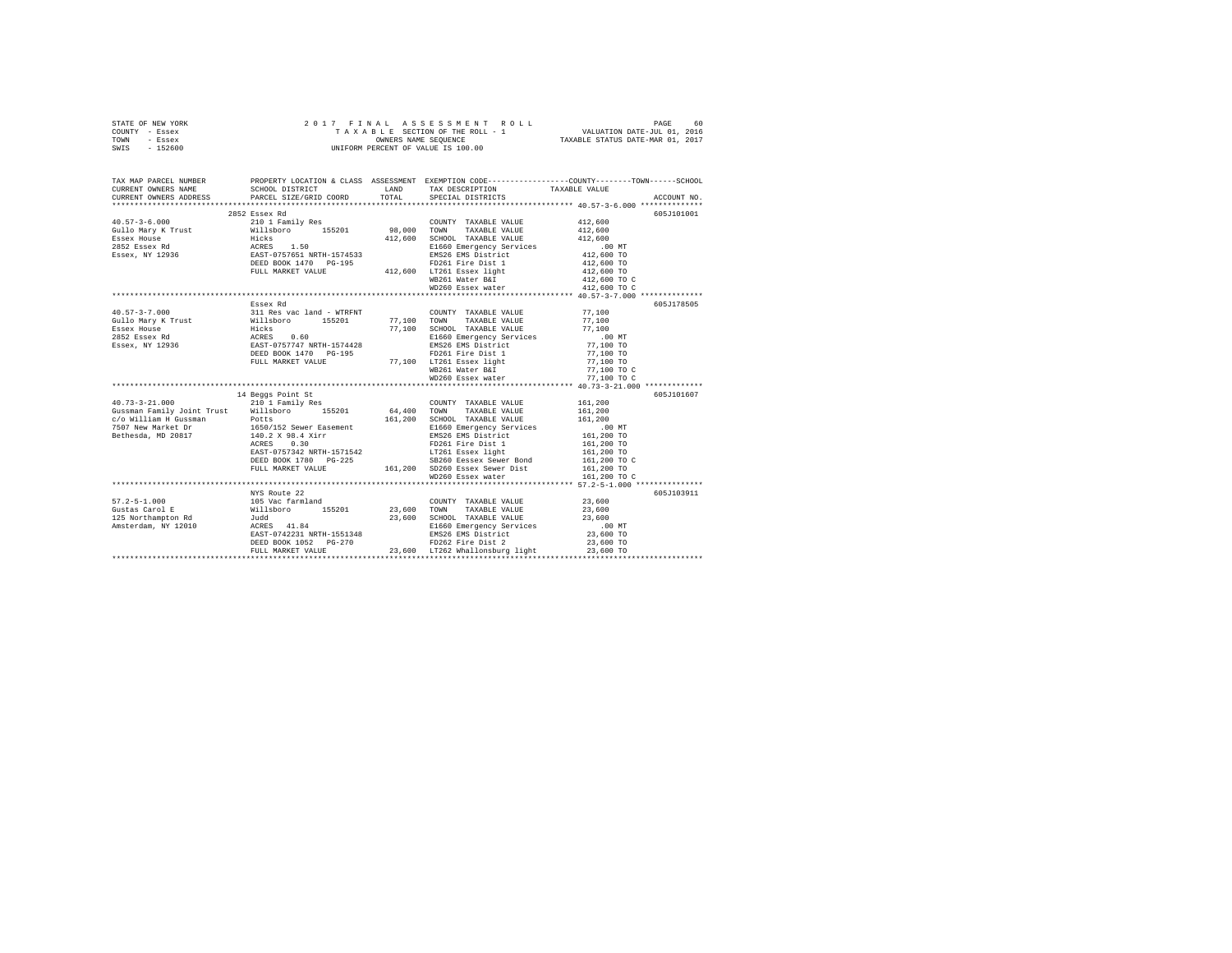| STATE OF NEW YORK | 2017 FINAL ASSESSMENT ROLL         | 61<br>PAGE                       |
|-------------------|------------------------------------|----------------------------------|
| COUNTY - Essex    | TAXABLE SECTION OF THE ROLL - 1    | VALUATION DATE-JUL 01, 2016      |
| TOWN<br>- Essex   | OWNERS NAME SEOUENCE               | TAXABLE STATUS DATE-MAR 01, 2017 |
| $-152600$<br>SWIS | UNIFORM PERCENT OF VALUE IS 100.00 |                                  |

| TAX MAP PARCEL NUMBER                       |                                                                                                                                                                                                                                      |         | PROPERTY LOCATION & CLASS ASSESSMENT EXEMPTION CODE----------------COUNTY-------TOWN------SCHOOL                                            |                 |                    |
|---------------------------------------------|--------------------------------------------------------------------------------------------------------------------------------------------------------------------------------------------------------------------------------------|---------|---------------------------------------------------------------------------------------------------------------------------------------------|-----------------|--------------------|
|                                             |                                                                                                                                                                                                                                      |         |                                                                                                                                             |                 |                    |
|                                             |                                                                                                                                                                                                                                      |         |                                                                                                                                             |                 |                    |
|                                             |                                                                                                                                                                                                                                      |         |                                                                                                                                             |                 |                    |
|                                             | Loukes Ln                                                                                                                                                                                                                            |         |                                                                                                                                             |                 | 605J175003         |
| $57.1 - 2 - 8.000$                          |                                                                                                                                                                                                                                      |         |                                                                                                                                             | 7.084 7.084     | 7,084              |
|                                             |                                                                                                                                                                                                                                      |         |                                                                                                                                             | 14,016          |                    |
|                                             |                                                                                                                                                                                                                                      |         | TAXABLE VALUE 14,016                                                                                                                        |                 |                    |
|                                             |                                                                                                                                                                                                                                      |         |                                                                                                                                             |                 |                    |
|                                             | 1971–2-20100 Mestport (1980) Mainer George (1980) Mestport (1980) Mestport (1980) Mainer Journal (1980) Mainer<br>Hainer Janice (1980) Mestport (1980) Mainer Janice (1980) Mestport (1980) Mainer (1980) Mainer (1980) Mainer (<br> |         |                                                                                                                                             |                 |                    |
|                                             |                                                                                                                                                                                                                                      |         |                                                                                                                                             |                 |                    |
|                                             |                                                                                                                                                                                                                                      |         | FD262 Fire Dist 2                                                                                                                           | 21,100 TO       |                    |
|                                             |                                                                                                                                                                                                                                      |         |                                                                                                                                             |                 |                    |
|                                             |                                                                                                                                                                                                                                      |         |                                                                                                                                             |                 |                    |
|                                             | Loukes Ln                                                                                                                                                                                                                            |         |                                                                                                                                             |                 | 605J102502         |
| 57.1-2-10.100                               | 120 Field crops                                                                                                                                                                                                                      |         | AG. BLDG. 41700 6,000 6,000 6,000 6,000                                                                                                     |                 |                    |
|                                             |                                                                                                                                                                                                                                      |         |                                                                                                                                             |                 |                    |
|                                             |                                                                                                                                                                                                                                      |         |                                                                                                                                             |                 |                    |
|                                             |                                                                                                                                                                                                                                      |         |                                                                                                                                             |                 |                    |
|                                             |                                                                                                                                                                                                                                      |         | SCHOOL TAXABLE VALUE 29, 229                                                                                                                |                 |                    |
|                                             |                                                                                                                                                                                                                                      |         |                                                                                                                                             |                 |                    |
|                                             | DEED BOOK 1036 PG-75 E1660 Emergency Services TITLO NT<br>MAY BE SUBJECT TO PAYMENT FULL MARKET VALUE 102,200 EMS26 EMS District 102,200 TO 2,200 TO 2,200 TO 2,200 TO                                                               |         |                                                                                                                                             |                 |                    |
|                                             |                                                                                                                                                                                                                                      |         |                                                                                                                                             |                 |                    |
|                                             |                                                                                                                                                                                                                                      |         |                                                                                                                                             |                 |                    |
|                                             | 82 Loukes Ln                                                                                                                                                                                                                         |         |                                                                                                                                             |                 | 605J175012         |
|                                             |                                                                                                                                                                                                                                      |         |                                                                                                                                             | $\sim$ 0 $\sim$ | $\Omega$<br>65,500 |
|                                             |                                                                                                                                                                                                                                      |         |                                                                                                                                             |                 |                    |
|                                             |                                                                                                                                                                                                                                      |         |                                                                                                                                             |                 |                    |
|                                             |                                                                                                                                                                                                                                      |         | SCHOOL TAXABLE VALUE 194,000<br>E1660 Emergency Services 09,100<br>ENS26 EMS District 154,600 TO<br>EMS262 Fire Dist 2<br>FD262 Fire Dist 2 |                 |                    |
| Westport, NY 12993 ACRES 1.80               | ACRES 1.80<br>EAST-0726290 NRTH-1548124<br>DEED BOOK 601 PG-056                                                                                                                                                                      |         |                                                                                                                                             |                 |                    |
|                                             |                                                                                                                                                                                                                                      |         |                                                                                                                                             |                 |                    |
|                                             |                                                                                                                                                                                                                                      |         | FD262 Fire Dist 2                                                                                                                           | 154,600 TO      |                    |
|                                             | FULL MARKET VALUE                                                                                                                                                                                                                    | 154,600 |                                                                                                                                             |                 |                    |
|                                             |                                                                                                                                                                                                                                      |         |                                                                                                                                             |                 |                    |
|                                             | Loukes Ln                                                                                                                                                                                                                            |         |                                                                                                                                             |                 | 605-7183005        |
| $57.1 - 2 - 10.200$                         | 321 Abandoned ag                                                                                                                                                                                                                     |         |                                                                                                                                             |                 | 1,479              |
|                                             |                                                                                                                                                                                                                                      |         | AG DIST C 41720 1,479 1,479                                                                                                                 |                 |                    |
|                                             | - 2000 - 21, 2000 - 24, 2000 - 2000 - 2000 - 2000 - 2000 - 2000 - 2000 - 2000 - 2000 - 2000 - 2000 - 2000 - 20<br>Hainer Janice L (2000 - 2000 - 2000 - 2000 - 2000 - 2000 - 2000 - 2000 - 2000 - 2000 - 2000 - 2000 - 2000 - 20<br> |         |                                                                                                                                             |                 |                    |
|                                             |                                                                                                                                                                                                                                      |         |                                                                                                                                             |                 |                    |
|                                             |                                                                                                                                                                                                                                      |         |                                                                                                                                             |                 |                    |
|                                             | Westport, NY 12993 EAST-0726937 NRTH-1547907                                                                                                                                                                                         |         |                                                                                                                                             |                 |                    |
|                                             | DEED BOOK 781<br>$PG-0.28$                                                                                                                                                                                                           |         | E1660 Emergency Services  00 MT<br>EMS26 EMS District  24,800 TO<br>PD160 Eise District  24,800 TO                                          |                 |                    |
| MAY BE SUBJECT TO PAYMENT FULL MARKET VALUE |                                                                                                                                                                                                                                      |         | 24,800 FD262 Fire Dist 2                                                                                                                    | 24,800 TO       |                    |
| UNDER AGDIST LAW TIL 2021                   |                                                                                                                                                                                                                                      |         |                                                                                                                                             |                 |                    |
|                                             |                                                                                                                                                                                                                                      |         |                                                                                                                                             |                 |                    |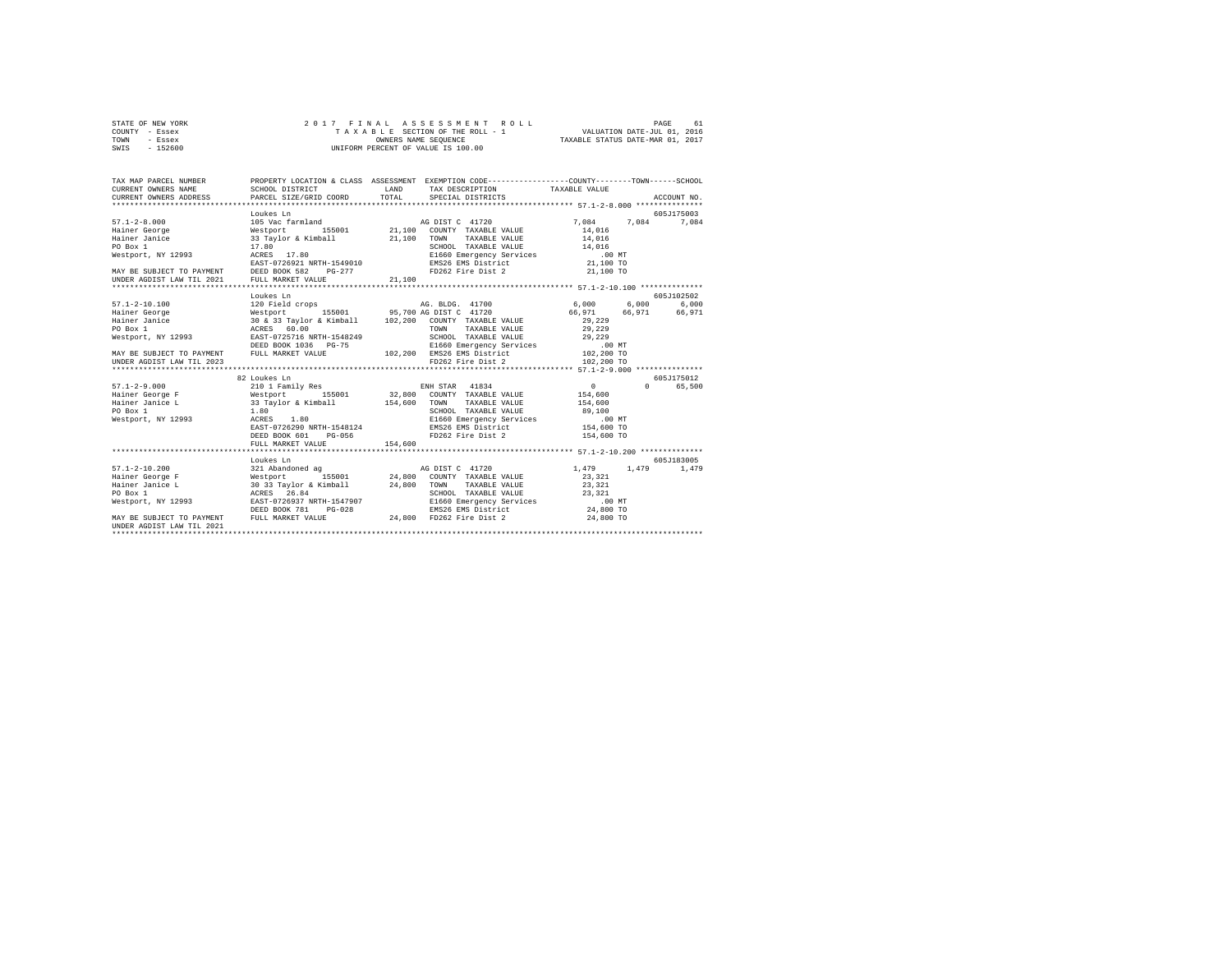| STATE OF NEW YORK<br>COUNTY - Essex                                                                                                                                                                                                                                                                                                                                                                                                        |                                                                                                                                                                                                                                          |              |                        |                                                         |               |
|--------------------------------------------------------------------------------------------------------------------------------------------------------------------------------------------------------------------------------------------------------------------------------------------------------------------------------------------------------------------------------------------------------------------------------------------|------------------------------------------------------------------------------------------------------------------------------------------------------------------------------------------------------------------------------------------|--------------|------------------------|---------------------------------------------------------|---------------|
| TOWN - Essex<br>SWIS - 152600                                                                                                                                                                                                                                                                                                                                                                                                              |                                                                                                                                                                                                                                          |              |                        |                                                         |               |
|                                                                                                                                                                                                                                                                                                                                                                                                                                            |                                                                                                                                                                                                                                          |              |                        |                                                         |               |
| TAX MAP PARCEL NUMBER<br>CURRENT OWNERS NAME                                                                                                                                                                                                                                                                                                                                                                                               | PROPERTY LOCATION & CLASS ASSESSMENT EXEMPTION CODE----------------COUNTY-------TOWN-----SCHOOL                                                                                                                                          |              |                        |                                                         |               |
| CURRENT OWNERS ADDRESS                                                                                                                                                                                                                                                                                                                                                                                                                     | PARCEL SIZE/GRID COORD                                                                                                                                                                                                                   | TOTAL        |                        |                                                         | ACCOUNT NO.   |
|                                                                                                                                                                                                                                                                                                                                                                                                                                            |                                                                                                                                                                                                                                          |              |                        |                                                         |               |
|                                                                                                                                                                                                                                                                                                                                                                                                                                            | 43 Ridge Way                                                                                                                                                                                                                             |              |                        |                                                         | 605J101608    |
| 49.11-1-16.000                                                                                                                                                                                                                                                                                                                                                                                                                             | 260 Seasonal res                                                                                                                                                                                                                         |              | COUNTY TAXABLE VALUE   | 220,200                                                 |               |
| Hall Anne L                                                                                                                                                                                                                                                                                                                                                                                                                                | Willsboro 155201                                                                                                                                                                                                                         | 163,300 TOWN | TAXABLE VALUE          | 220,200                                                 |               |
| Wurst Richard S Jr<br>211 29th St S                                                                                                                                                                                                                                                                                                                                                                                                        | WILISDON: 199201 1020,200 SCHOOL TAXABLE VALUE 1020,200<br>1311/71 1220,200 ECHOOL TAXABLE VALUE 220,200<br>1311/71 1220,200 ECHOOL TAXABLE VALUE 220,200<br>REES 0.91 EMS26 EMS District 220,200 TO<br>REES 1 220,200 TO<br>REES 1 220, |              |                        |                                                         |               |
| Purcellville, VA 20132                                                                                                                                                                                                                                                                                                                                                                                                                     |                                                                                                                                                                                                                                          |              |                        |                                                         |               |
|                                                                                                                                                                                                                                                                                                                                                                                                                                            |                                                                                                                                                                                                                                          |              |                        |                                                         |               |
|                                                                                                                                                                                                                                                                                                                                                                                                                                            | DEED BOOK 1306 PG-151                                                                                                                                                                                                                    |              |                        |                                                         |               |
|                                                                                                                                                                                                                                                                                                                                                                                                                                            | FULL MARKET VALUE                                                                                                                                                                                                                        | 220,200      |                        |                                                         |               |
|                                                                                                                                                                                                                                                                                                                                                                                                                                            |                                                                                                                                                                                                                                          |              |                        | ******************* 40.73-5-15.000 **************       |               |
|                                                                                                                                                                                                                                                                                                                                                                                                                                            |                                                                                                                                                                                                                                          |              |                        |                                                         | 605J100505    |
|                                                                                                                                                                                                                                                                                                                                                                                                                                            |                                                                                                                                                                                                                                          |              |                        | $\sim$ 0                                                | $0 \t 30,000$ |
|                                                                                                                                                                                                                                                                                                                                                                                                                                            |                                                                                                                                                                                                                                          |              |                        | 245,700                                                 |               |
|                                                                                                                                                                                                                                                                                                                                                                                                                                            |                                                                                                                                                                                                                                          |              |                        | 245,700                                                 |               |
|                                                                                                                                                                                                                                                                                                                                                                                                                                            |                                                                                                                                                                                                                                          |              |                        |                                                         |               |
|                                                                                                                                                                                                                                                                                                                                                                                                                                            |                                                                                                                                                                                                                                          |              |                        | 245,700<br>215,700<br>00 MT<br>245,700 TO<br>245,700 TO |               |
|                                                                                                                                                                                                                                                                                                                                                                                                                                            |                                                                                                                                                                                                                                          |              |                        |                                                         |               |
|                                                                                                                                                                                                                                                                                                                                                                                                                                            |                                                                                                                                                                                                                                          |              |                        |                                                         |               |
|                                                                                                                                                                                                                                                                                                                                                                                                                                            |                                                                                                                                                                                                                                          |              |                        | 245,700 TO<br>245,700 TO C                              |               |
|                                                                                                                                                                                                                                                                                                                                                                                                                                            |                                                                                                                                                                                                                                          |              |                        | 245,700 TO                                              |               |
|                                                                                                                                                                                                                                                                                                                                                                                                                                            |                                                                                                                                                                                                                                          |              | WD260 Essex water      | 245,700 TO C                                            |               |
|                                                                                                                                                                                                                                                                                                                                                                                                                                            |                                                                                                                                                                                                                                          |              |                        |                                                         |               |
|                                                                                                                                                                                                                                                                                                                                                                                                                                            |                                                                                                                                                                                                                                          |              |                        |                                                         | 605J186002    |
|                                                                                                                                                                                                                                                                                                                                                                                                                                            |                                                                                                                                                                                                                                          |              |                        |                                                         |               |
|                                                                                                                                                                                                                                                                                                                                                                                                                                            |                                                                                                                                                                                                                                          |              |                        |                                                         |               |
|                                                                                                                                                                                                                                                                                                                                                                                                                                            |                                                                                                                                                                                                                                          |              |                        |                                                         |               |
|                                                                                                                                                                                                                                                                                                                                                                                                                                            |                                                                                                                                                                                                                                          |              |                        |                                                         |               |
|                                                                                                                                                                                                                                                                                                                                                                                                                                            |                                                                                                                                                                                                                                          |              |                        |                                                         |               |
|                                                                                                                                                                                                                                                                                                                                                                                                                                            |                                                                                                                                                                                                                                          |              |                        |                                                         |               |
|                                                                                                                                                                                                                                                                                                                                                                                                                                            |                                                                                                                                                                                                                                          |              |                        |                                                         |               |
|                                                                                                                                                                                                                                                                                                                                                                                                                                            | FULL MARKET VALUE                                                                                                                                                                                                                        |              |                        |                                                         |               |
|                                                                                                                                                                                                                                                                                                                                                                                                                                            | 2752 Essex Rd                                                                                                                                                                                                                            |              |                        |                                                         | 605J103206    |
| $40.65 - 3 - 4.002$                                                                                                                                                                                                                                                                                                                                                                                                                        | 421 Restaurant - WTRFNT                                                                                                                                                                                                                  |              | COUNTY TAXABLE VALUE   | 595,400                                                 |               |
|                                                                                                                                                                                                                                                                                                                                                                                                                                            |                                                                                                                                                                                                                                          |              |                        | 595,400                                                 |               |
|                                                                                                                                                                                                                                                                                                                                                                                                                                            |                                                                                                                                                                                                                                          |              |                        | 595,400                                                 |               |
|                                                                                                                                                                                                                                                                                                                                                                                                                                            |                                                                                                                                                                                                                                          |              |                        | .00 MT                                                  |               |
| ${\small \begin{tabular}{l c c c c c} \multicolumn{3}{c}{\textbf{H4D}}{\textbf{595-3}-4.002}} & \multicolumn{3}{c}{\textbf{H4D}}{\textbf{595-4.002}} & \multicolumn{3}{c}{\textbf{H4D}}{\textbf{595-4.002}} & \multicolumn{3}{c}{\textbf{GMDR}} & \multicolumn{3}{c}{\textbf{TMABLE VALUE}} & \multicolumn{3}{c}{\textbf{HALB}}\\ \hline \multicolumn{3}{c}{\textbf{Haplin Jack Trust}} & \multicolumn{3}{c}{\textbf{H1lsboro}} & \multic$ |                                                                                                                                                                                                                                          |              |                        |                                                         |               |
|                                                                                                                                                                                                                                                                                                                                                                                                                                            |                                                                                                                                                                                                                                          |              |                        | 595,400 TO<br>595,400 TO                                |               |
|                                                                                                                                                                                                                                                                                                                                                                                                                                            |                                                                                                                                                                                                                                          |              |                        | 595,400 TO                                              |               |
|                                                                                                                                                                                                                                                                                                                                                                                                                                            |                                                                                                                                                                                                                                          |              |                        | 595,400 TO C                                            |               |
|                                                                                                                                                                                                                                                                                                                                                                                                                                            |                                                                                                                                                                                                                                          |              | SD260 Essex Sewer Dist | 595,400 TO                                              |               |
|                                                                                                                                                                                                                                                                                                                                                                                                                                            |                                                                                                                                                                                                                                          |              | WD260 Essex water      | 595,400 TO C                                            |               |
|                                                                                                                                                                                                                                                                                                                                                                                                                                            |                                                                                                                                                                                                                                          |              |                        |                                                         |               |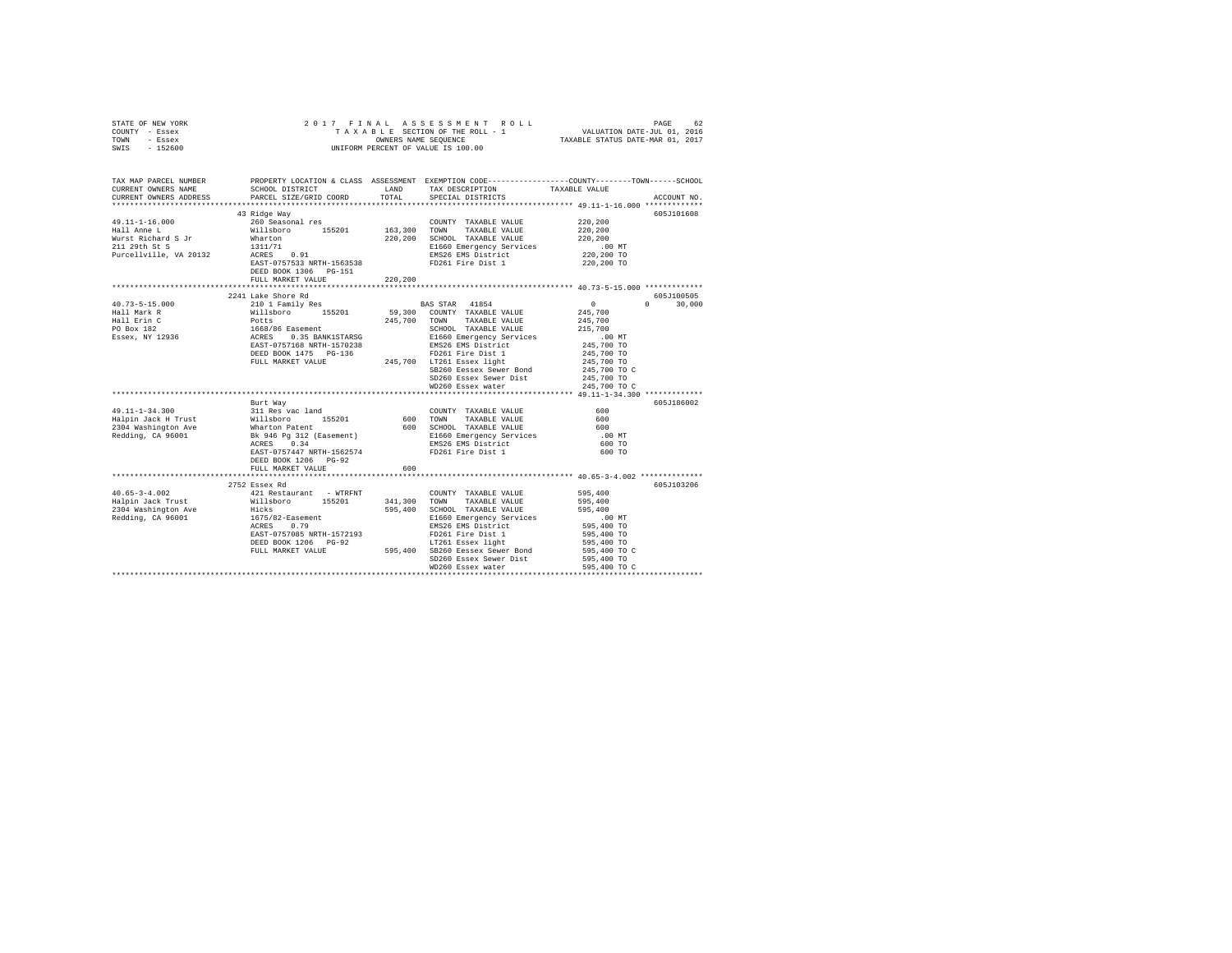| STATE OF NEW YORK | 2017 FINAL ASSESSMENT ROLL         | 63<br>PAGE                       |
|-------------------|------------------------------------|----------------------------------|
| - Essex<br>COUNTY | TAXABLE SECTION OF THE ROLL - 1    | VALUATION DATE-JUL 01, 2016      |
| TOWN<br>- Essex   | OWNERS NAME SEOUENCE               | TAXABLE STATUS DATE-MAR 01, 2017 |
| $-152600$<br>SWIS | UNIFORM PERCENT OF VALUE IS 100.00 |                                  |
|                   |                                    |                                  |

| TAX MAP PARCEL NUMBER<br>CURRENT OWNERS NAME<br>CURRENT OWNERS ADDRESS PARCEL SIZE/GRID COORD TOTAL SPECIAL DISTRICTS                                                                                                                                                                                                                                                                                                  | SCHOOL DISTRICT TAND TAX DESCRIPTION                                                                                                                                                                                                           |                                                                   | PROPERTY LOCATION & CLASS ASSESSMENT EXEMPTION CODE---------------COUNTY-------TOWN------SCHOOL<br>TAXABLE VALUE<br>ACCOUNT NO. |      |      |      |      |      |      |      |      |      |      |      |      |      |      |      |      |  |  |            |
|------------------------------------------------------------------------------------------------------------------------------------------------------------------------------------------------------------------------------------------------------------------------------------------------------------------------------------------------------------------------------------------------------------------------|------------------------------------------------------------------------------------------------------------------------------------------------------------------------------------------------------------------------------------------------|-------------------------------------------------------------------|---------------------------------------------------------------------------------------------------------------------------------|------|------|------|------|------|------|------|------|------|------|------|------|------|------|------|------|--|--|------------|
|                                                                                                                                                                                                                                                                                                                                                                                                                        |                                                                                                                                                                                                                                                |                                                                   |                                                                                                                                 |      |      |      |      |      |      |      |      |      |      |      |      |      |      |      |      |  |  |            |
| $\n\n\n1.00\n2.00\n\n\n1.00\n2.01\n3.00\n4.00\n4.00\n4.00\n\n\n1.00\n3.01\n4.00\n4.00\n4.00\n4.00\n\n\n1.00\n2.01\n4.00\n4.00\n4.00\n$                                                                                                                                                                                                                                                                                 | 1.00                                                                                                                                                                                                                                           | 2.00                                                              | 1.00                                                                                                                            | 2.01 | 3.00 | 4.00 | 4.00 | 4.00 | 1.00 | 3.01 | 4.00 | 4.00 | 4.00 | 4.00 | 1.00 | 2.01 | 4.00 | 4.00 | 4.00 |  |  | 605J178527 |
| 1.00                                                                                                                                                                                                                                                                                                                                                                                                                   | 2.00                                                                                                                                                                                                                                           |                                                                   |                                                                                                                                 |      |      |      |      |      |      |      |      |      |      |      |      |      |      |      |      |  |  |            |
| 1.00                                                                                                                                                                                                                                                                                                                                                                                                                   | 2.01                                                                                                                                                                                                                                           | 3.00                                                              | 4.00                                                                                                                            | 4.00 | 4.00 |      |      |      |      |      |      |      |      |      |      |      |      |      |      |  |  |            |
| 1.00                                                                                                                                                                                                                                                                                                                                                                                                                   | 3.01                                                                                                                                                                                                                                           | 4.00                                                              | 4.00                                                                                                                            | 4.00 | 4.00 |      |      |      |      |      |      |      |      |      |      |      |      |      |      |  |  |            |
| 1.00                                                                                                                                                                                                                                                                                                                                                                                                                   | 2.01                                                                                                                                                                                                                                           | 4.00                                                              | 4.00                                                                                                                            | 4.00 |      |      |      |      |      |      |      |      |      |      |      |      |      |      |      |  |  |            |
|                                                                                                                                                                                                                                                                                                                                                                                                                        |                                                                                                                                                                                                                                                |                                                                   |                                                                                                                                 |      |      |      |      |      |      |      |      |      |      |      |      |      |      |      |      |  |  |            |
|                                                                                                                                                                                                                                                                                                                                                                                                                        |                                                                                                                                                                                                                                                |                                                                   |                                                                                                                                 |      |      |      |      |      |      |      |      |      |      |      |      |      |      |      |      |  |  |            |
|                                                                                                                                                                                                                                                                                                                                                                                                                        |                                                                                                                                                                                                                                                |                                                                   |                                                                                                                                 |      |      |      |      |      |      |      |      |      |      |      |      |      |      |      |      |  |  |            |
|                                                                                                                                                                                                                                                                                                                                                                                                                        |                                                                                                                                                                                                                                                |                                                                   |                                                                                                                                 |      |      |      |      |      |      |      |      |      |      |      |      |      |      |      |      |  |  |            |
|                                                                                                                                                                                                                                                                                                                                                                                                                        |                                                                                                                                                                                                                                                |                                                                   |                                                                                                                                 |      |      |      |      |      |      |      |      |      |      |      |      |      |      |      |      |  |  |            |
|                                                                                                                                                                                                                                                                                                                                                                                                                        |                                                                                                                                                                                                                                                |                                                                   |                                                                                                                                 |      |      |      |      |      |      |      |      |      |      |      |      |      |      |      |      |  |  |            |
|                                                                                                                                                                                                                                                                                                                                                                                                                        |                                                                                                                                                                                                                                                |                                                                   |                                                                                                                                 |      |      |      |      |      |      |      |      |      |      |      |      |      |      |      |      |  |  |            |
|                                                                                                                                                                                                                                                                                                                                                                                                                        |                                                                                                                                                                                                                                                |                                                                   |                                                                                                                                 |      |      |      |      |      |      |      |      |      |      |      |      |      |      |      |      |  |  |            |
|                                                                                                                                                                                                                                                                                                                                                                                                                        |                                                                                                                                                                                                                                                | SD260 Essex Sewer Dist<br>WD260 Essex water                       | 1,500 TO                                                                                                                        |      |      |      |      |      |      |      |      |      |      |      |      |      |      |      |      |  |  |            |
|                                                                                                                                                                                                                                                                                                                                                                                                                        |                                                                                                                                                                                                                                                |                                                                   |                                                                                                                                 |      |      |      |      |      |      |      |      |      |      |      |      |      |      |      |      |  |  |            |
|                                                                                                                                                                                                                                                                                                                                                                                                                        |                                                                                                                                                                                                                                                |                                                                   |                                                                                                                                 |      |      |      |      |      |      |      |      |      |      |      |      |      |      |      |      |  |  |            |
|                                                                                                                                                                                                                                                                                                                                                                                                                        | School St                                                                                                                                                                                                                                      |                                                                   | 605J101508                                                                                                                      |      |      |      |      |      |      |      |      |      |      |      |      |      |      |      |      |  |  |            |
|                                                                                                                                                                                                                                                                                                                                                                                                                        |                                                                                                                                                                                                                                                |                                                                   |                                                                                                                                 |      |      |      |      |      |      |      |      |      |      |      |      |      |      |      |      |  |  |            |
|                                                                                                                                                                                                                                                                                                                                                                                                                        |                                                                                                                                                                                                                                                |                                                                   |                                                                                                                                 |      |      |      |      |      |      |      |      |      |      |      |      |      |      |      |      |  |  |            |
|                                                                                                                                                                                                                                                                                                                                                                                                                        |                                                                                                                                                                                                                                                |                                                                   |                                                                                                                                 |      |      |      |      |      |      |      |      |      |      |      |      |      |      |      |      |  |  |            |
|                                                                                                                                                                                                                                                                                                                                                                                                                        |                                                                                                                                                                                                                                                |                                                                   |                                                                                                                                 |      |      |      |      |      |      |      |      |      |      |      |      |      |      |      |      |  |  |            |
|                                                                                                                                                                                                                                                                                                                                                                                                                        |                                                                                                                                                                                                                                                |                                                                   |                                                                                                                                 |      |      |      |      |      |      |      |      |      |      |      |      |      |      |      |      |  |  |            |
|                                                                                                                                                                                                                                                                                                                                                                                                                        |                                                                                                                                                                                                                                                |                                                                   |                                                                                                                                 |      |      |      |      |      |      |      |      |      |      |      |      |      |      |      |      |  |  |            |
|                                                                                                                                                                                                                                                                                                                                                                                                                        | FULL MARKET VALUE 65,000                                                                                                                                                                                                                       |                                                                   |                                                                                                                                 |      |      |      |      |      |      |      |      |      |      |      |      |      |      |      |      |  |  |            |
| $\begin{tabular}{l c c c c c} \multicolumn{4}{c}{\textbf{100,000}} & \multicolumn{4}{c}{2269} \multicolumn{4}{c}{\textbf{2269}} & \multicolumn{4}{c}{\textbf{2269}} & \multicolumn{4}{c}{\textbf{100,000}} & \multicolumn{4}{c}{\textbf{2269}} & \multicolumn{4}{c}{\textbf{2269}} & \multicolumn{4}{c}{\textbf{100,000}} & \multicolumn{4}{c}{\textbf{2269}} & \multicolumn{4}{c}{\textbf{2269}} & \multicolumn{4}{c$ |                                                                                                                                                                                                                                                |                                                                   |                                                                                                                                 |      |      |      |      |      |      |      |      |      |      |      |      |      |      |      |      |  |  |            |
|                                                                                                                                                                                                                                                                                                                                                                                                                        |                                                                                                                                                                                                                                                |                                                                   | 605J100308                                                                                                                      |      |      |      |      |      |      |      |      |      |      |      |      |      |      |      |      |  |  |            |
|                                                                                                                                                                                                                                                                                                                                                                                                                        |                                                                                                                                                                                                                                                |                                                                   |                                                                                                                                 |      |      |      |      |      |      |      |      |      |      |      |      |      |      |      |      |  |  |            |
|                                                                                                                                                                                                                                                                                                                                                                                                                        |                                                                                                                                                                                                                                                |                                                                   |                                                                                                                                 |      |      |      |      |      |      |      |      |      |      |      |      |      |      |      |      |  |  |            |
|                                                                                                                                                                                                                                                                                                                                                                                                                        |                                                                                                                                                                                                                                                |                                                                   |                                                                                                                                 |      |      |      |      |      |      |      |      |      |      |      |      |      |      |      |      |  |  |            |
|                                                                                                                                                                                                                                                                                                                                                                                                                        |                                                                                                                                                                                                                                                |                                                                   |                                                                                                                                 |      |      |      |      |      |      |      |      |      |      |      |      |      |      |      |      |  |  |            |
|                                                                                                                                                                                                                                                                                                                                                                                                                        |                                                                                                                                                                                                                                                |                                                                   |                                                                                                                                 |      |      |      |      |      |      |      |      |      |      |      |      |      |      |      |      |  |  |            |
|                                                                                                                                                                                                                                                                                                                                                                                                                        |                                                                                                                                                                                                                                                |                                                                   |                                                                                                                                 |      |      |      |      |      |      |      |      |      |      |      |      |      |      |      |      |  |  |            |
|                                                                                                                                                                                                                                                                                                                                                                                                                        |                                                                                                                                                                                                                                                |                                                                   |                                                                                                                                 |      |      |      |      |      |      |      |      |      |      |      |      |      |      |      |      |  |  |            |
|                                                                                                                                                                                                                                                                                                                                                                                                                        |                                                                                                                                                                                                                                                |                                                                   |                                                                                                                                 |      |      |      |      |      |      |      |      |      |      |      |      |      |      |      |      |  |  |            |
|                                                                                                                                                                                                                                                                                                                                                                                                                        |                                                                                                                                                                                                                                                |                                                                   |                                                                                                                                 |      |      |      |      |      |      |      |      |      |      |      |      |      |      |      |      |  |  |            |
|                                                                                                                                                                                                                                                                                                                                                                                                                        |                                                                                                                                                                                                                                                |                                                                   |                                                                                                                                 |      |      |      |      |      |      |      |      |      |      |      |      |      |      |      |      |  |  |            |
|                                                                                                                                                                                                                                                                                                                                                                                                                        |                                                                                                                                                                                                                                                |                                                                   |                                                                                                                                 |      |      |      |      |      |      |      |      |      |      |      |      |      |      |      |      |  |  |            |
|                                                                                                                                                                                                                                                                                                                                                                                                                        |                                                                                                                                                                                                                                                |                                                                   | 605J189001                                                                                                                      |      |      |      |      |      |      |      |      |      |      |      |      |      |      |      |      |  |  |            |
|                                                                                                                                                                                                                                                                                                                                                                                                                        |                                                                                                                                                                                                                                                |                                                                   |                                                                                                                                 |      |      |      |      |      |      |      |      |      |      |      |      |      |      |      |      |  |  |            |
|                                                                                                                                                                                                                                                                                                                                                                                                                        |                                                                                                                                                                                                                                                |                                                                   |                                                                                                                                 |      |      |      |      |      |      |      |      |      |      |      |      |      |      |      |      |  |  |            |
|                                                                                                                                                                                                                                                                                                                                                                                                                        |                                                                                                                                                                                                                                                |                                                                   |                                                                                                                                 |      |      |      |      |      |      |      |      |      |      |      |      |      |      |      |      |  |  |            |
|                                                                                                                                                                                                                                                                                                                                                                                                                        |                                                                                                                                                                                                                                                |                                                                   |                                                                                                                                 |      |      |      |      |      |      |      |      |      |      |      |      |      |      |      |      |  |  |            |
|                                                                                                                                                                                                                                                                                                                                                                                                                        |                                                                                                                                                                                                                                                |                                                                   |                                                                                                                                 |      |      |      |      |      |      |      |      |      |      |      |      |      |      |      |      |  |  |            |
|                                                                                                                                                                                                                                                                                                                                                                                                                        | 011/12/11<br>Potts 192,300 SCROOL TAXABLE VALUE 192,300<br>1651/2711-Sever Easement 192,300 SCROOL TAXABLE VALUE 10<br>200 MT<br>EAST-0757282 NRTH-1571121<br>PERS 192,300 TO<br>EAST-0757282 NRTH-1571121<br>PERS 192,300 TO<br>DEED BOOK 105 |                                                                   |                                                                                                                                 |      |      |      |      |      |      |      |      |      |      |      |      |      |      |      |      |  |  |            |
|                                                                                                                                                                                                                                                                                                                                                                                                                        |                                                                                                                                                                                                                                                |                                                                   | 492,300 TO<br>492,300 TO C                                                                                                      |      |      |      |      |      |      |      |      |      |      |      |      |      |      |      |      |  |  |            |
|                                                                                                                                                                                                                                                                                                                                                                                                                        |                                                                                                                                                                                                                                                |                                                                   |                                                                                                                                 |      |      |      |      |      |      |      |      |      |      |      |      |      |      |      |      |  |  |            |
|                                                                                                                                                                                                                                                                                                                                                                                                                        |                                                                                                                                                                                                                                                | SD260 Essex Sewer Dist 492,300 TO<br>WD260 Essex water 492,300 TO |                                                                                                                                 |      |      |      |      |      |      |      |      |      |      |      |      |      |      |      |      |  |  |            |
|                                                                                                                                                                                                                                                                                                                                                                                                                        |                                                                                                                                                                                                                                                |                                                                   |                                                                                                                                 |      |      |      |      |      |      |      |      |      |      |      |      |      |      |      |      |  |  |            |
|                                                                                                                                                                                                                                                                                                                                                                                                                        |                                                                                                                                                                                                                                                |                                                                   |                                                                                                                                 |      |      |      |      |      |      |      |      |      |      |      |      |      |      |      |      |  |  |            |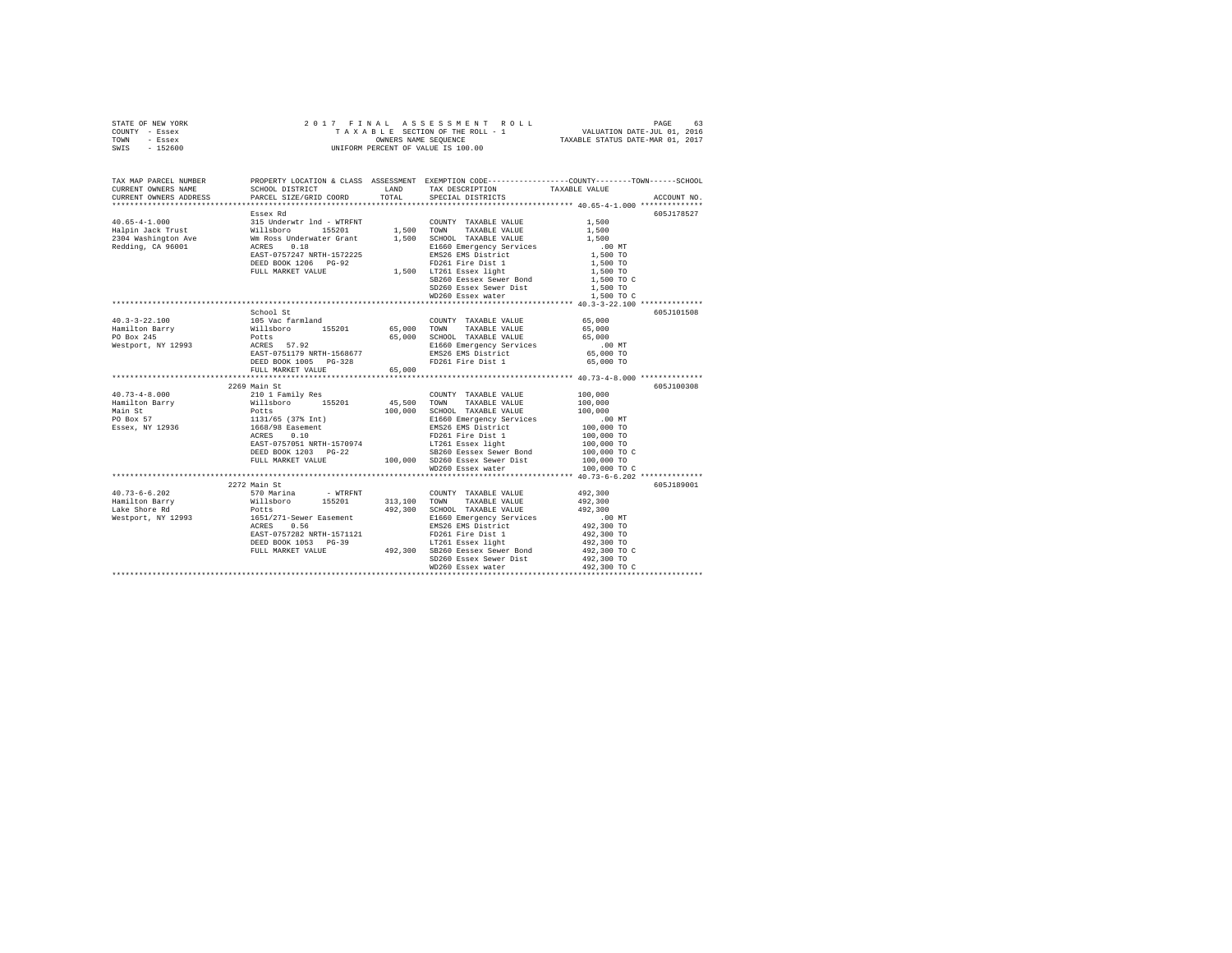| STATE OF NEW YORK | 2017 FINAL ASSESSMENT ROLL         | 64<br>PAGE                       |
|-------------------|------------------------------------|----------------------------------|
| COUNTY - Essex    | TAXABLE SECTION OF THE ROLL - 1    | VALUATION DATE-JUL 01, 2016      |
| TOWN<br>- Essex   | OWNERS NAME SEOUENCE               | TAXABLE STATUS DATE-MAR 01, 2017 |
| $-152600$<br>SWIS | UNIFORM PERCENT OF VALUE IS 100.00 |                                  |

| TAX MAP PARCEL NUMBER |                                                                                                                                                                                                                                                                                                                                                                                                                                                      | TOTAL   | LAND TAX DESCRIPTION                                                                                                                                                                                              | PROPERTY LOCATION & CLASS ASSESSMENT EXEMPTION CODE---------------COUNTY-------TOWN-----SCHOOL<br>ACCOUNT NO. |
|-----------------------|------------------------------------------------------------------------------------------------------------------------------------------------------------------------------------------------------------------------------------------------------------------------------------------------------------------------------------------------------------------------------------------------------------------------------------------------------|---------|-------------------------------------------------------------------------------------------------------------------------------------------------------------------------------------------------------------------|---------------------------------------------------------------------------------------------------------------|
|                       |                                                                                                                                                                                                                                                                                                                                                                                                                                                      |         |                                                                                                                                                                                                                   | 605J189002<br>300 TO<br>300 TO<br>300 TO<br>300 TO C<br>300 TO C                                              |
|                       | 2104 Jersey St<br>$\begin{tabular}{l c c c c c} \multicolumn{1}{c c c} \multicolumn{1}{c c c} \multicolumn{1}{c c}{} & \multicolumn{1}{c c}{} & \multicolumn{1}{c c}{} & \multicolumn{1}{c c}{} & \multicolumn{1}{c c}{} & \multicolumn{1}{c c}{} & \multicolumn{1}{c c}{} & \multicolumn{1}{c c}{} & \multicolumn{1}{c c}{} & \multicolumn{1}{c c}{} & \multicolumn{1}{c c}{} & \multicolumn{1}{c c}{} & \multicolumn{1}{c c}{} & \multicolumn{1}{$ |         |                                                                                                                                                                                                                   | 605J100507<br>$0 \qquad \qquad$<br>30,000                                                                     |
|                       | 1931 128/31 12993 268 Sayre Rd<br>268 Sayre Rd<br>268 Sayre Rd<br>268 Sayre Rd<br>261 Multiple res<br>274 Sayre Rd<br>281 Multiple res<br>274 Sayre Rd<br>281 Multiple res<br>274 Sayre Rd<br>274 Sayre Rd<br>274 Sayre Rd<br>274 Sayre Rd<br>274 Sayre<br>FULL MARKET VALUE                                                                                                                                                                         | 169,400 |                                                                                                                                                                                                                   | 605J104110<br>64,372<br>64,372<br>$\sim$ 0<br>65,500                                                          |
|                       | 7 Orchard Ln<br>DEED BOOK 1617 PG-135                                                                                                                                                                                                                                                                                                                                                                                                                |         | $$\tt DEED\ BOOK\ 1617\quad PG-135\qquad \qquad $\tt LT261\ Bssex\ 1ight\qquad \qquad 160,800\ TO\qquad \qquad $00$\ FUL\ MARKET\ VALUE\qquad \qquad 160,800\ TO\qquad \qquad $160$\t}$<br>SD260 Essex Sewer Dist | 605J102613<br>160,800 TO                                                                                      |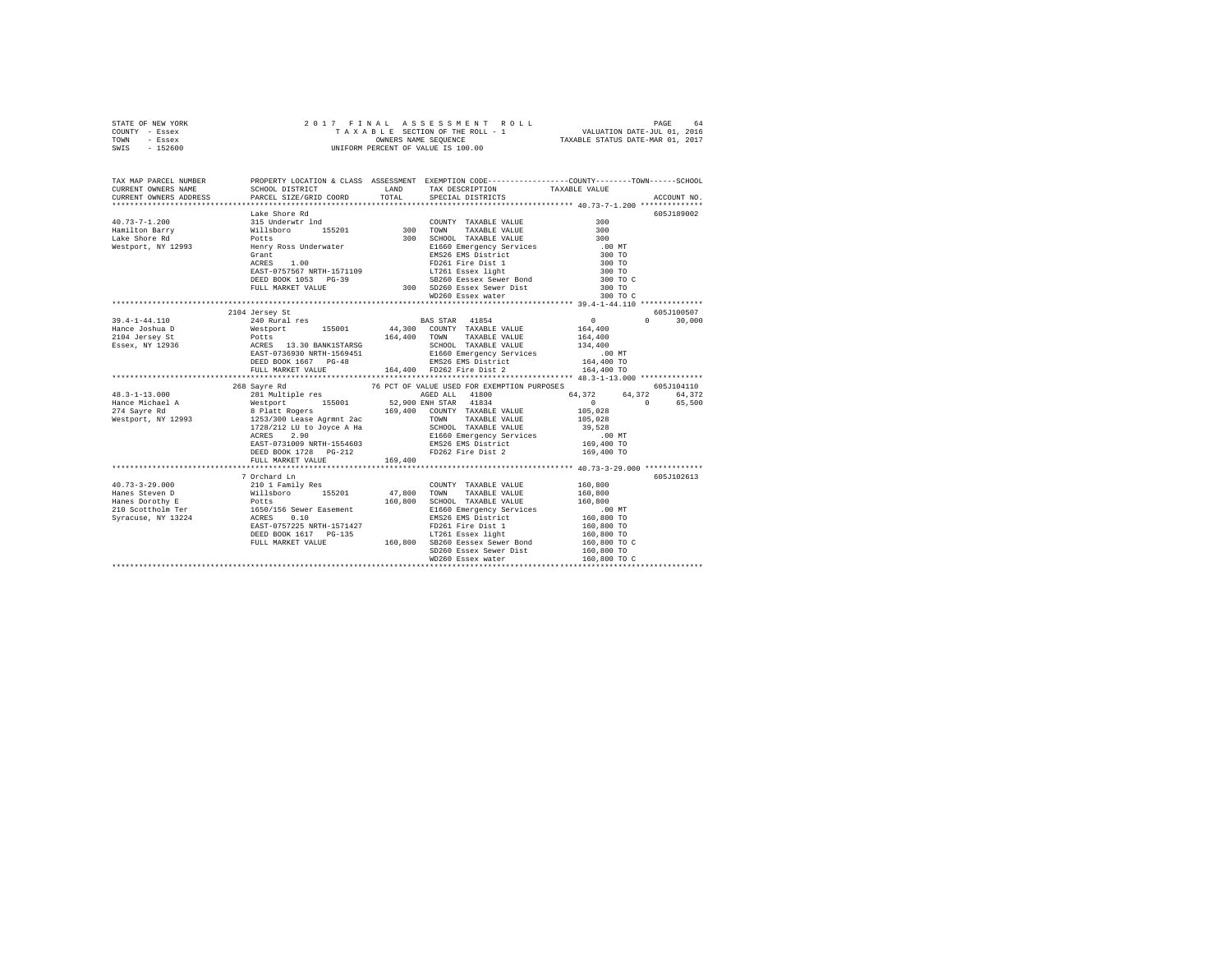| STATE OF NEW YORK                                                         |                           |                                                                                                                                                                                                                                                                                                                                                                                                                                             |                                                                                                 |
|---------------------------------------------------------------------------|---------------------------|---------------------------------------------------------------------------------------------------------------------------------------------------------------------------------------------------------------------------------------------------------------------------------------------------------------------------------------------------------------------------------------------------------------------------------------------|-------------------------------------------------------------------------------------------------|
| COUNTY - Essex                                                            |                           |                                                                                                                                                                                                                                                                                                                                                                                                                                             |                                                                                                 |
| TOWN - Essex                                                              |                           |                                                                                                                                                                                                                                                                                                                                                                                                                                             |                                                                                                 |
| SWIS - 152600                                                             |                           |                                                                                                                                                                                                                                                                                                                                                                                                                                             |                                                                                                 |
|                                                                           |                           |                                                                                                                                                                                                                                                                                                                                                                                                                                             |                                                                                                 |
| TAX MAP PARCEL NUMBER                                                     |                           |                                                                                                                                                                                                                                                                                                                                                                                                                                             | PROPERTY LOCATION & CLASS ASSESSMENT EXEMPTION CODE---------------COUNTY-------TOWN------SCHOOL |
| CURRENT OWNERS NAME                                                       | SCHOOL DISTRICT LAND      | TAX DESCRIPTION TAXABLE VALUE                                                                                                                                                                                                                                                                                                                                                                                                               |                                                                                                 |
| CURRENT OWNERS ADDRESS                                                    | PARCEL SIZE/GRID COORD    | TOTAL<br>SPECIAL DISTRICTS                                                                                                                                                                                                                                                                                                                                                                                                                  | ACCOUNT NO.                                                                                     |
|                                                                           |                           |                                                                                                                                                                                                                                                                                                                                                                                                                                             |                                                                                                 |
|                                                                           | Leaning Rd                |                                                                                                                                                                                                                                                                                                                                                                                                                                             | 605J100409                                                                                      |
|                                                                           |                           |                                                                                                                                                                                                                                                                                                                                                                                                                                             | 48,506 48,506 48,506                                                                            |
|                                                                           |                           |                                                                                                                                                                                                                                                                                                                                                                                                                                             | 84,394                                                                                          |
|                                                                           |                           |                                                                                                                                                                                                                                                                                                                                                                                                                                             | 84,394                                                                                          |
|                                                                           |                           | SCHOOL TAXABLE VALUE                                                                                                                                                                                                                                                                                                                                                                                                                        | 84,394                                                                                          |
| 121 Leaning<br>Essex, NY 12936                                            |                           |                                                                                                                                                                                                                                                                                                                                                                                                                                             |                                                                                                 |
|                                                                           |                           |                                                                                                                                                                                                                                                                                                                                                                                                                                             |                                                                                                 |
|                                                                           |                           |                                                                                                                                                                                                                                                                                                                                                                                                                                             |                                                                                                 |
| UNDER AGDIST LAW TIL 2021                                                 |                           |                                                                                                                                                                                                                                                                                                                                                                                                                                             |                                                                                                 |
|                                                                           |                           |                                                                                                                                                                                                                                                                                                                                                                                                                                             |                                                                                                 |
|                                                                           | 121 Leaning Rd            |                                                                                                                                                                                                                                                                                                                                                                                                                                             | 605J180007                                                                                      |
| $48.2 - 1 - 11.200$                                                       | 240 Rural res             | BAS STAR 41854<br>98,000 COUNTY TAXABLE VALUE                                                                                                                                                                                                                                                                                                                                                                                               | $0 \t 30,000$<br>$\sim$ 0                                                                       |
| Hanna Joseph F                                                            | Willsboro 155201          |                                                                                                                                                                                                                                                                                                                                                                                                                                             | 335,400                                                                                         |
|                                                                           |                           |                                                                                                                                                                                                                                                                                                                                                                                                                                             | 335,400                                                                                         |
|                                                                           |                           | SCHOOL TAXABLE VALUE                                                                                                                                                                                                                                                                                                                                                                                                                        | 305,400                                                                                         |
| Hanna Meredith K<br>Hanna Meredith K<br>121 Leaning Rd<br>Essex, NY 12936 |                           | notts & Wharton (2008), 1996 (2008), 1997 (2008), 1997<br>2010 (2008) (2008) (2009), 2010 (2010), 2010<br>2011 (2010) (2010) (2010) (2010) (2010), E1660 Emergency Services<br>------<br>E1660 Emergency Services<br>EMS26 EMS District<br>FD262 Fire Dist 2                                                                                                                                                                                |                                                                                                 |
|                                                                           | EAST-0739136 NRTH-1563242 |                                                                                                                                                                                                                                                                                                                                                                                                                                             | .00 MT<br>335,400 TO                                                                            |
|                                                                           | DEED BOOK 1385 PG-245     |                                                                                                                                                                                                                                                                                                                                                                                                                                             | 335,400 TO                                                                                      |
|                                                                           | FULL MARKET VALUE         | 335,400                                                                                                                                                                                                                                                                                                                                                                                                                                     |                                                                                                 |
|                                                                           |                           |                                                                                                                                                                                                                                                                                                                                                                                                                                             |                                                                                                 |
|                                                                           | 11 Derby Way              |                                                                                                                                                                                                                                                                                                                                                                                                                                             | 605J103510                                                                                      |
| 49.11-1-43.002                                                            | 260 Seasonal res - WTRFNT | COUNTY TAXABLE VALUE                                                                                                                                                                                                                                                                                                                                                                                                                        | 153,500                                                                                         |
|                                                                           |                           |                                                                                                                                                                                                                                                                                                                                                                                                                                             | 153,500                                                                                         |
|                                                                           |                           |                                                                                                                                                                                                                                                                                                                                                                                                                                             | 153,500                                                                                         |
|                                                                           |                           |                                                                                                                                                                                                                                                                                                                                                                                                                                             | $.00$ MT                                                                                        |
|                                                                           |                           | 19.11–1-1-4.3.000 Happer Robert Millsboro 155201 67,000 TOWN TAXABLE VALUE NIIIer Wendy Willsboro 155201 67,000 TOWN TAXABLE VALUE NIIIer Wendy Willsboro 155201 53,500 SCHODL TAXABLE VALUE NEW MARTEN 2418 Noves of Marrier                                                                                                                                                                                                               |                                                                                                 |
|                                                                           |                           |                                                                                                                                                                                                                                                                                                                                                                                                                                             | 153,500 TO<br>153,500 TO                                                                        |
|                                                                           | FULL MARKET VALUE 153.500 |                                                                                                                                                                                                                                                                                                                                                                                                                                             |                                                                                                 |
|                                                                           |                           |                                                                                                                                                                                                                                                                                                                                                                                                                                             |                                                                                                 |
|                                                                           | 387 Mason Rd              |                                                                                                                                                                                                                                                                                                                                                                                                                                             | 605J103403                                                                                      |
| $39.3 - 1 - 23.000$                                                       |                           | ENH STAR 41834<br>$\begin{tabular}{lllllllllllll} & \multicolumn{1}{c}{\textbf{ENH} & \textbf{STAR} & 41834} \\ \multicolumn{1}{c}{\textbf{NH} & \textbf{STAR} & 41834} \\ \multicolumn{1}{c}{\textbf{39 40} & \textbf{Pattern} & \textbf{39 40} \\ \textbf{10} & \textbf{10} & \textbf{175,400} & \textbf{TONNY} & \textbf{TAXABLE VALUE} \\ \textbf{16} & \textbf{SCHOOL} & \textbf{TXABLE VALUE} \\ \textbf{RAST-0724489 NRTT-156733333$ | $\sim$ 0<br>0 65,500                                                                            |
| Harsh Robert A                                                            |                           |                                                                                                                                                                                                                                                                                                                                                                                                                                             | 175,400                                                                                         |
| Harsh Robert A<br>Harsh Carole K<br>387 Mason Rd                          |                           |                                                                                                                                                                                                                                                                                                                                                                                                                                             |                                                                                                 |
|                                                                           |                           | TOWN TAXABLE VALUE<br>SCHOOL TAXABLE VALUE                                                                                                                                                                                                                                                                                                                                                                                                  | 175,400<br>109,900                                                                              |
| Essex, NY 12936                                                           |                           | E1660 Emergency Services                                                                                                                                                                                                                                                                                                                                                                                                                    |                                                                                                 |
|                                                                           |                           | EMS26 EMS District<br>FD262 Fire District                                                                                                                                                                                                                                                                                                                                                                                                   | 00 MT.<br>175,400 TO<br>175,400 TO                                                              |
|                                                                           | DEED BOOK 543 PG-32       |                                                                                                                                                                                                                                                                                                                                                                                                                                             |                                                                                                 |
|                                                                           | FULL MARKET VALUE         | 175,400                                                                                                                                                                                                                                                                                                                                                                                                                                     |                                                                                                 |
|                                                                           |                           |                                                                                                                                                                                                                                                                                                                                                                                                                                             |                                                                                                 |
|                                                                           | Daniels Rd                |                                                                                                                                                                                                                                                                                                                                                                                                                                             | 605J179001                                                                                      |
| $48.1 - 1 - 1.200$                                                        |                           | COUNTY TAXABLE VALUE                                                                                                                                                                                                                                                                                                                                                                                                                        | 400                                                                                             |
|                                                                           |                           |                                                                                                                                                                                                                                                                                                                                                                                                                                             | 400                                                                                             |
| Harsh Robert A<br>387 Mason Rd                                            |                           |                                                                                                                                                                                                                                                                                                                                                                                                                                             | 400                                                                                             |
| Essex, NY 12936                                                           |                           |                                                                                                                                                                                                                                                                                                                                                                                                                                             |                                                                                                 |
|                                                                           |                           |                                                                                                                                                                                                                                                                                                                                                                                                                                             | .00 MT<br>400 TO                                                                                |
|                                                                           |                           |                                                                                                                                                                                                                                                                                                                                                                                                                                             |                                                                                                 |
|                                                                           |                           |                                                                                                                                                                                                                                                                                                                                                                                                                                             |                                                                                                 |
|                                                                           |                           | 2011-120 Martin 155001<br>214 Rural vac<br>-10 55001<br>214 Rural vac-10 155001<br>215 Platt Rogers Patent 400 SCHOOL TAXABLE VALUE Platt Rogers 0.40<br>                                                                                                                                                                                                                                                                                   | 400 TO                                                                                          |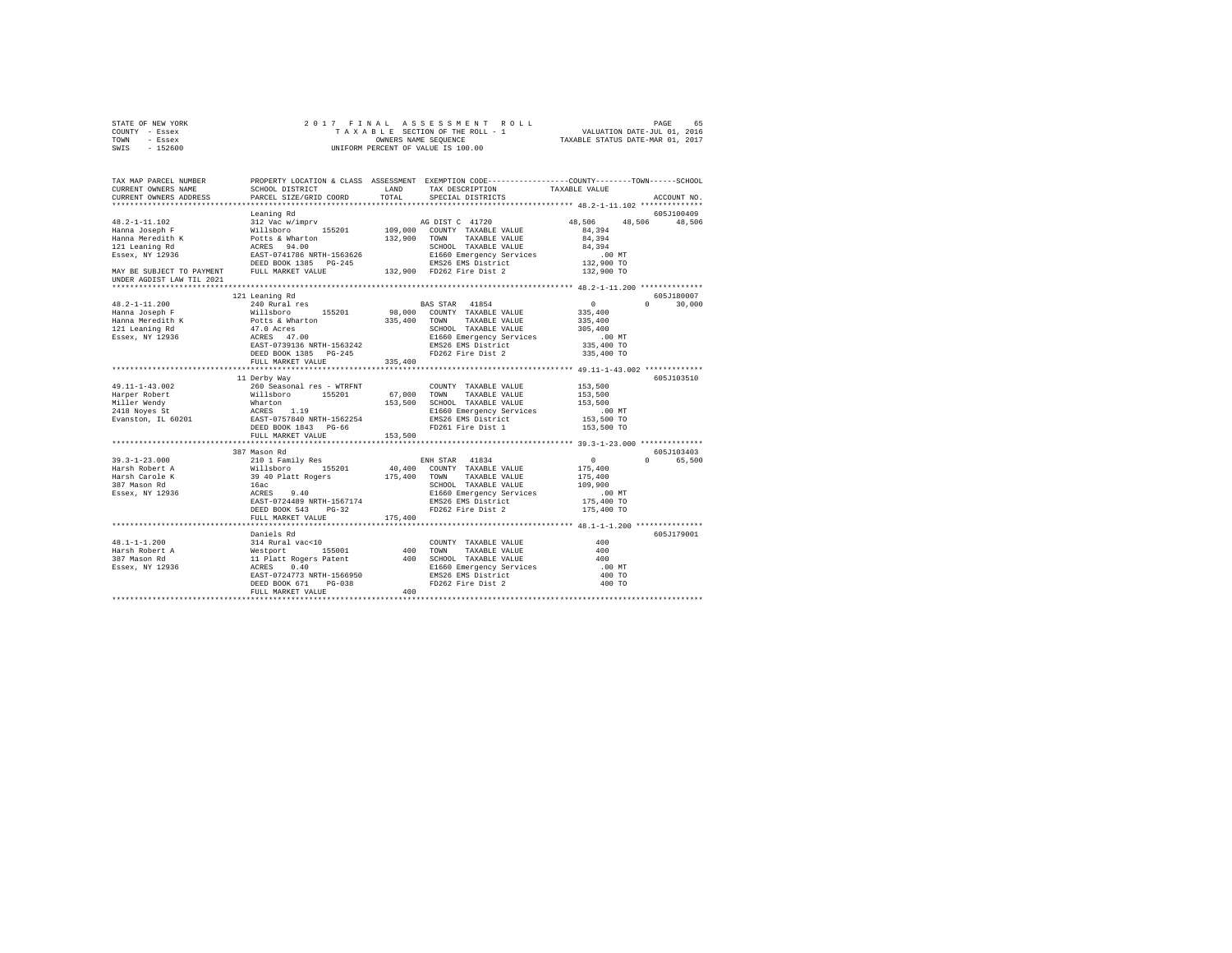|      | STATE OF NEW YORK |  |  | 2017 FINAL ASSESSMENT ROLL         |                                  | PAGE | 66 |
|------|-------------------|--|--|------------------------------------|----------------------------------|------|----|
|      | COUNTY - Essex    |  |  | TAXABLE SECTION OF THE ROLL - 1    | VALUATION DATE-JUL 01, 2016      |      |    |
| TOWN | - Essex           |  |  | OWNERS NAME SEOUENCE               | TAXABLE STATUS DATE-MAR 01, 2017 |      |    |
| SWIS | $-152600$         |  |  | UNIFORM PERCENT OF VALUE IS 100.00 |                                  |      |    |

| TAX MAP PARCEL NUMBER<br>CURRENT OWNERS NAME | SCHOOL DISTRICT<br>CURRENT OWNERS ADDRESS PARCEL SIZE/GRID COORD                                                                                                                                                                                                                                                                                                                    | LAND   | TAX DESCRIPTION TAXABLE VALUE                                                                                                       | PROPERTY LOCATION & CLASS ASSESSMENT EXEMPTION CODE----------------COUNTY-------TOWN------SCHOOL |
|----------------------------------------------|-------------------------------------------------------------------------------------------------------------------------------------------------------------------------------------------------------------------------------------------------------------------------------------------------------------------------------------------------------------------------------------|--------|-------------------------------------------------------------------------------------------------------------------------------------|--------------------------------------------------------------------------------------------------|
|                                              | 486 Brookfield Rd<br>48.2-1-25.200<br>Hart Shawn R (2000) Randly Res<br>Hart Shawn R (1990) 1998 (1990) 33,800 TOWN TAXABLE VALUE 52,700<br>Hart Alicia K (1994–1998 Tract 52,700 SCHOOL TAXABLE VALUE 52,700<br>12000 Hart Rogers Tract 52,700 SCHOOL TAX<br>DEED BOOK 1566 PG-209<br>FULL MARKET VALUE                                                                            | 52,700 | FD262 Fire Dist 2 52,700 TO                                                                                                         | 605J184007                                                                                       |
| $39.4 - 1 - 8.200$                           | 2303 Jersey St<br>322 Rural vac>10<br>Eastings Jeffrey A  Willsboro 155201  29,600 TOWN TAXABLE VALUE  29,600<br>Example the Hicks and Hicks and Hastings Cheryl A Hicks 29,600 SCHOOL TAXABLE VALUE<br>2303 Jersey St 00015.00 EMS26 E1660 Emergency Services<br>2303 Jersey St 100015.00 EMS26 EMS26 EMS26 EMS26 ENGLATION ENGLATION<br>DEED BOOK 1738 PG-63<br>FULL MARKET VALUE | 29,600 | COUNTY TAXABLE VALUE 29,600<br>SCHOOL TAXABLE VALUE 29,600<br>E1660 Emergency Services .00 MT<br>EMS26 EMS District 29,600 TO       | 605Z013002<br>29,600 TO                                                                          |
| PO Box 238<br>Willsboro, NY 12996            | 542 Angier Hill Rd 88 PCT OF VALUE USED FOR EXEMPTION PURPOSES<br>Judd<br>11509 Will<br>10000 Will                                                                                                                                                                                                                                                                                  |        | 153,700 COUNTY TAXABLE VALUE 86,072<br>LT262 Whallonsburg light 153,700 TO                                                          | 605J103113<br>$67,628$ $67,628$ $67,628$ $67,628$<br>65,500                                      |
| $40.3 - 3 - 14.000$                          | 2670 NYS Route 22<br>210 1 Family Res 60 BAS STAR 41854<br>EAST-0754978 NRTH-1571648<br>DEED BOOK 1492 PG-167<br>FULL MARKET VALUE                                                                                                                                                                                                                                                  |        | SCHOOL TAXABLE VALUE 117,200<br>E1660 Emergency Services 6 147,200 MT<br>EMS26 EMS District 147,200 TO<br>147,200 FD261 Fire Dist 1 | 605L101703<br>$\sim$ 0 $\sim$ 0<br>$\Omega$<br>30,000<br>147,200 TO                              |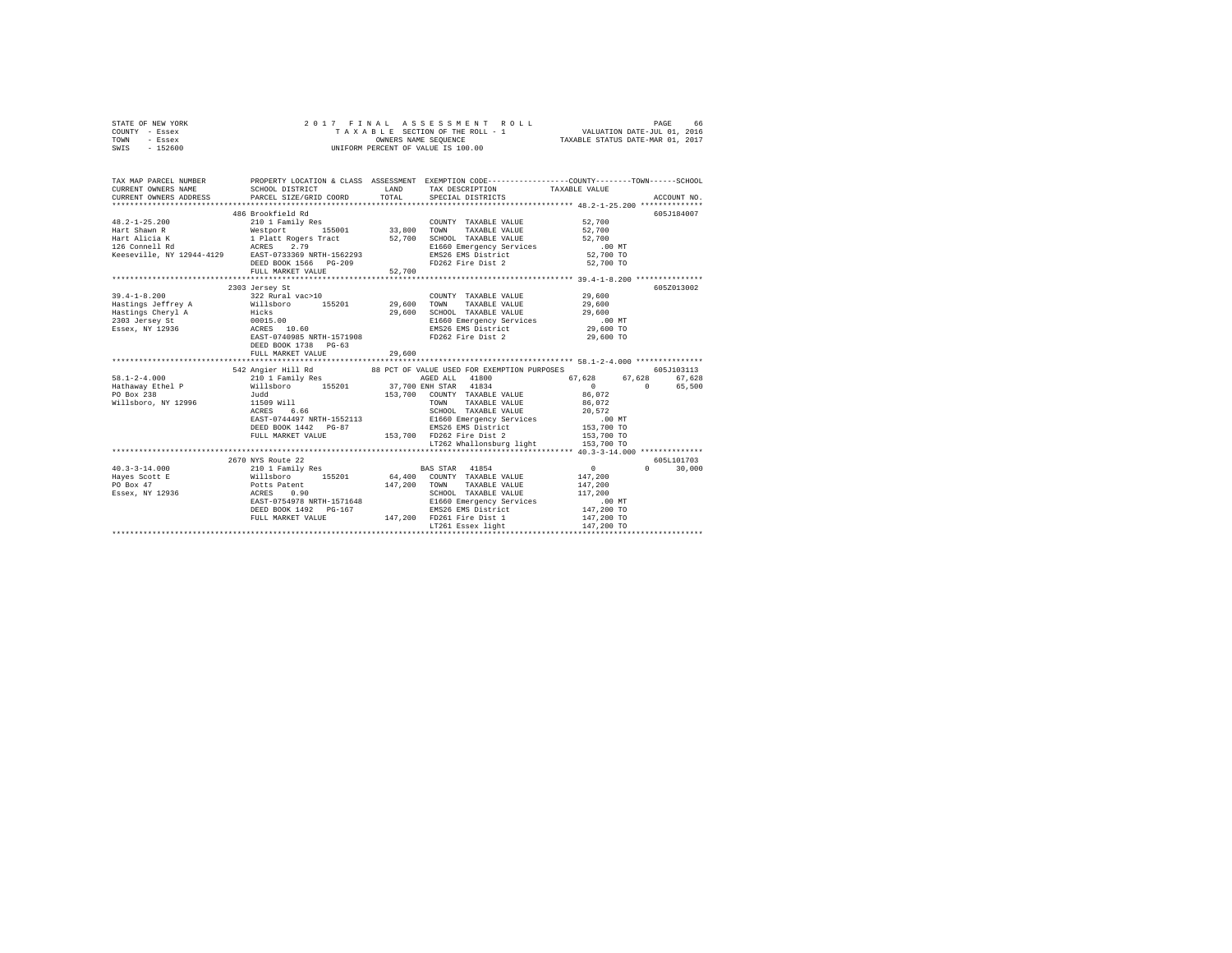|      | STATE OF NEW YORK |  |  | 2017 FINAL ASSESSMENT ROLL         | PAGE                             | 67 |
|------|-------------------|--|--|------------------------------------|----------------------------------|----|
|      | COUNTY - Essex    |  |  | TAXABLE SECTION OF THE ROLL - 1    | VALUATION DATE-JUL 01, 2016      |    |
| TOWN | - Essex           |  |  | OWNERS NAME SEOUENCE               | TAXABLE STATUS DATE-MAR 01, 2017 |    |
| SWIS | $-152600$         |  |  | UNIFORM PERCENT OF VALUE IS 100.00 |                                  |    |

| TAX MAP PARCEL NUMBER<br>CURRENT OWNERS NAME<br>CURRENT OWNERS ADDRESS                                                  | SCHOOL DISTRICT<br>PARCEL SIZE/GRID COORD                                                                                                                                                                | LAND<br>TOTAL | PROPERTY LOCATION & CLASS ASSESSMENT EXEMPTION CODE----------------COUNTY-------TOWN------SCHOOL<br>TAX DESCRIPTION<br>SPECIAL DISTRICTS | TAXABLE VALUE                  | ACCOUNT NO.                     |
|-------------------------------------------------------------------------------------------------------------------------|----------------------------------------------------------------------------------------------------------------------------------------------------------------------------------------------------------|---------------|------------------------------------------------------------------------------------------------------------------------------------------|--------------------------------|---------------------------------|
|                                                                                                                         |                                                                                                                                                                                                          |               |                                                                                                                                          |                                |                                 |
|                                                                                                                         | 17 Revnolds Rd                                                                                                                                                                                           |               |                                                                                                                                          |                                | 605J100102                      |
| $48.1 - 1 - 8.100$                                                                                                      | % Almousia American State of the Marian State (2010)<br>Westport 1133<br>18 19 Brookfield 36,100 VET DIS C 41133<br>18 19 Brookfield 53,200 VET DIS C 41142<br>Life Lease Raymond/Doroth VET DIS T 41143 |               |                                                                                                                                          | 13,300<br>$\Omega$             | $\Omega$                        |
| Haynes Donna                                                                                                            |                                                                                                                                                                                                          |               |                                                                                                                                          | $\sim$ 0<br>13,300             | $\overline{\phantom{0}}$        |
| 17 Reynolds Rd                                                                                                          |                                                                                                                                                                                                          |               |                                                                                                                                          | 2.660<br>$\sim$ 0              | $\circ$                         |
| Essex, NY 12936                                                                                                         |                                                                                                                                                                                                          |               |                                                                                                                                          | $\sim$ 0<br>2.660              | $\circ$                         |
|                                                                                                                         | Depuy Bk 949 Pg 95<br>ACRES 5.10                                                                                                                                                                         |               | AGED ALL 41800<br>ENH STAR 41834                                                                                                         | 18,620                         | $18,620$ $26,600$<br>0 $26,600$ |
|                                                                                                                         | EAST-0728685 NRTH-1563800                                                                                                                                                                                |               |                                                                                                                                          | $\sim$ 0<br>$\sim$ 0<br>18,620 | 26,600                          |
|                                                                                                                         | DEED BOOK 1249 PG-285                                                                                                                                                                                    |               | COUNTY TAXABLE VALUE<br>TOWN TAXABLE VALUE                                                                                               | 18,620                         |                                 |
|                                                                                                                         | FULL MARKET VALUE                                                                                                                                                                                        |               | 53,200 SCHOOL TAXABLE VALUE                                                                                                              |                                |                                 |
|                                                                                                                         |                                                                                                                                                                                                          |               | E1660 Emergency Services                                                                                                                 | $\qquad \qquad 0$<br>$.00$ MT  |                                 |
|                                                                                                                         |                                                                                                                                                                                                          |               | EMS26 EMS District                                                                                                                       | 53,200 TO                      |                                 |
|                                                                                                                         |                                                                                                                                                                                                          |               | FD262 Fire Dist 2                                                                                                                        | 53,200 TO                      |                                 |
|                                                                                                                         |                                                                                                                                                                                                          |               |                                                                                                                                          |                                |                                 |
|                                                                                                                         | 118 Middle Rd                                                                                                                                                                                            |               |                                                                                                                                          |                                | 605J188005                      |
| $49.1 - 1 - 17.200$                                                                                                     | 240 Rural res BAS STAR 41854                                                                                                                                                                             |               |                                                                                                                                          | $\sim$ 0                       | $\Omega$<br>30,000              |
|                                                                                                                         |                                                                                                                                                                                                          |               |                                                                                                                                          | 608,000                        |                                 |
|                                                                                                                         |                                                                                                                                                                                                          |               |                                                                                                                                          | 608,000                        |                                 |
|                                                                                                                         |                                                                                                                                                                                                          |               | SCHOOL TAXABLE VALUE                                                                                                                     | 578,000                        |                                 |
|                                                                                                                         |                                                                                                                                                                                                          |               |                                                                                                                                          | .00 MT                         |                                 |
|                                                                                                                         |                                                                                                                                                                                                          |               |                                                                                                                                          | 608,000 TO                     |                                 |
|                                                                                                                         |                                                                                                                                                                                                          |               |                                                                                                                                          | 608,000 TO                     |                                 |
|                                                                                                                         |                                                                                                                                                                                                          |               |                                                                                                                                          |                                |                                 |
|                                                                                                                         |                                                                                                                                                                                                          |               |                                                                                                                                          |                                | 605J101614                      |
|                                                                                                                         | 6 Old Oak Way                                                                                                                                                                                            |               |                                                                                                                                          | $\Omega$                       |                                 |
|                                                                                                                         |                                                                                                                                                                                                          | COUNT COUNT   | COUNTY TAXABLE VALUE<br>TAXABLE VALUE                                                                                                    | $\Omega$                       |                                 |
|                                                                                                                         |                                                                                                                                                                                                          |               | 0 SCHOOL TAXABLE VALUE                                                                                                                   | $\bigcap$                      |                                 |
|                                                                                                                         |                                                                                                                                                                                                          |               | E1660 Emergency Services                                                                                                                 | .00MT                          |                                 |
|                                                                                                                         |                                                                                                                                                                                                          |               | EMS26 EMS District                                                                                                                       | $0$ TO                         |                                 |
|                                                                                                                         | EAST-0756868 NRTH-1562540                                                                                                                                                                                |               | FD261 Fire Dist 1                                                                                                                        | 0 <sub>T</sub>                 |                                 |
|                                                                                                                         | DEED BOOK 1844 PG-130                                                                                                                                                                                    |               |                                                                                                                                          |                                |                                 |
|                                                                                                                         | FULL MARKET VALUE                                                                                                                                                                                        | $\Omega$      |                                                                                                                                          |                                |                                 |
|                                                                                                                         |                                                                                                                                                                                                          |               |                                                                                                                                          |                                |                                 |
|                                                                                                                         | 56 Albee Ln                                                                                                                                                                                              |               |                                                                                                                                          |                                | 605J101714                      |
| $49.4 - 1 - 2.110$                                                                                                      | 112 Dairy farm - WTRFNT                                                                                                                                                                                  |               | COUNTY TAXABLE VALUE                                                                                                                     | 241,511                        |                                 |
|                                                                                                                         |                                                                                                                                                                                                          | 96,611 TOWN   | TAXABLE VALUE                                                                                                                            | 241,511                        |                                 |
| Eeurich Gary F<br>12 Spire Way F<br>12 Spire Way F<br>12 Spire Way 5001<br>12 Spire Way 5001<br>12936<br>12 ACRES 63.20 |                                                                                                                                                                                                          |               | 241,511 SCHOOL TAXABLE VALUE                                                                                                             | 241.511                        |                                 |
|                                                                                                                         |                                                                                                                                                                                                          |               | E1660 Emergency Services                                                                                                                 | $.00$ MT                       |                                 |
|                                                                                                                         | EAST-0758359 NRTH-1556917                                                                                                                                                                                |               | EMS26 EMS District                                                                                                                       | 241,511 TO                     |                                 |
|                                                                                                                         | DEED BOOK 1831 PG-289                                                                                                                                                                                    |               | FD261 Fire Dist 1                                                                                                                        | 241,511 TO                     |                                 |
|                                                                                                                         | CONSERVATION ESMT % 83.00<br>FULL MARKET VALUE                                                                                                                                                           | 241,511       |                                                                                                                                          |                                |                                 |
|                                                                                                                         |                                                                                                                                                                                                          |               |                                                                                                                                          |                                |                                 |
|                                                                                                                         |                                                                                                                                                                                                          |               |                                                                                                                                          |                                |                                 |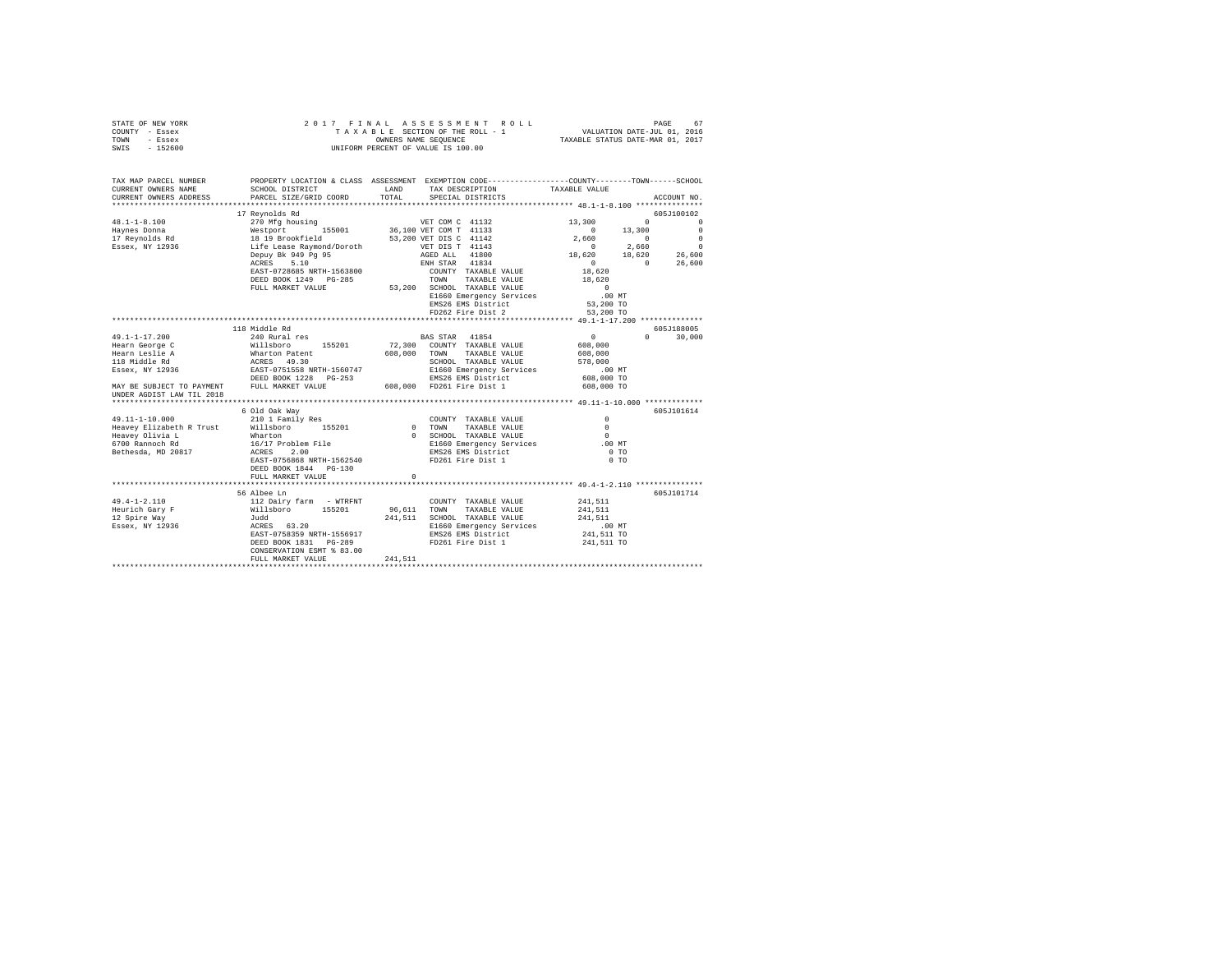| STATE OF NEW YORK<br>COUNTY - Essex<br>TOWN<br>- Essex<br>SWIS - 152600 | 2017 FINAL                                                              |        | ASSESSMENT ROLL<br>TAXABLE SECTION OF THE ROLL - 1<br>OWNERS NAME SEOUENCE<br>UNIFORM PERCENT OF VALUE IS 100.00 | PAGE<br>68<br>VALUATION DATE-JUL 01, 2016<br>TAXABLE STATUS DATE-MAR 01, 2017                                    |
|-------------------------------------------------------------------------|-------------------------------------------------------------------------|--------|------------------------------------------------------------------------------------------------------------------|------------------------------------------------------------------------------------------------------------------|
| TAX MAP PARCEL NUMBER<br>CURRENT OWNERS NAME                            | SCHOOL DISTRICT                                                         |        | LAND TAX DESCRIPTION                                                                                             | PROPERTY LOCATION & CLASS ASSESSMENT EXEMPTION CODE----------------COUNTY-------TOWN-----SCHOOL<br>TAXABLE VALUE |
| CURRENT OWNERS ADDRESS                                                  | PARCEL SIZE/GRID COORD                                                  | TOTAL  | SPECIAL DISTRICTS                                                                                                | ACCOUNT NO.                                                                                                      |
|                                                                         |                                                                         |        |                                                                                                                  |                                                                                                                  |
| $49.4 - 1 - 2.120$                                                      | Albee Ln                                                                |        | COUNTY TAXABLE VALUE                                                                                             | 605Z012003<br>62.747                                                                                             |
| Heurich Gary F                                                          |                                                                         | 62.747 | 62,747 TOWN TAXABLE VALUE                                                                                        | 62,747                                                                                                           |
| 12 Spire Way                                                            | 311 Res vac land - WTRFNT<br>Willsboro - 155201<br>Judd<br>ACRES - 3.80 |        | 62.747 SCHOOL TAXABLE VALUE                                                                                      | 62,747                                                                                                           |
| Essex, NY 12936                                                         |                                                                         |        | E1660 Emergency Services                                                                                         | .00 MT                                                                                                           |
|                                                                         | EAST-0759233 NRTH-1556917                                               |        | EMS26 EMS District                                                                                               | 62,747 TO                                                                                                        |
|                                                                         | DEED BOOK 1831 PG-313                                                   |        | FD261 Fire Dist 1                                                                                                | 62,747 TO                                                                                                        |
|                                                                         | CONSERVATION ESMT % 83.00                                               |        |                                                                                                                  |                                                                                                                  |
|                                                                         | FULL MARKET VALUE                                                       | 62,747 |                                                                                                                  |                                                                                                                  |
|                                                                         |                                                                         |        |                                                                                                                  |                                                                                                                  |
|                                                                         | Albee Ln                                                                |        |                                                                                                                  | 605Z012010                                                                                                       |
| $49.4 - 1 - 2.130$                                                      | 240 Rural res - WTRFNT                                                  |        | BAS STAR 41854                                                                                                   | $\sim$ 0<br>$0 \t 30,000$                                                                                        |
| Heurich Gary F                                                          | Willsboro 155201<br>Judd                                                |        | 117,963 COUNTY TAXABLE VALUE                                                                                     | 248,963                                                                                                          |
| 12 Spire Way                                                            |                                                                         |        | 248,963 TOWN TAXABLE VALUE                                                                                       | 248,963                                                                                                          |
| Essex, NY 12936                                                         | ACRES 48.70                                                             |        | SCHOOL TAXABLE VALUE                                                                                             | 218,963                                                                                                          |
|                                                                         | EAST-0761160 NRTH-1556248                                               |        | E1660 Emergency Services                                                                                         | $.00$ MT                                                                                                         |
|                                                                         | DEED BOOK 1831 PG-301                                                   |        | EMS26 EMS District                                                                                               | 248,963 TO                                                                                                       |
|                                                                         | CONSERVATION ESMT % 83.00<br>FULL MARKET VALUE                          |        | FD261 Fire Dist 1<br>248,963 FD262 Fire Dist 2                                                                   | 243,984 TO<br>4,979 TO                                                                                           |
|                                                                         |                                                                         |        |                                                                                                                  |                                                                                                                  |
|                                                                         | Albee Ln                                                                |        |                                                                                                                  | 605Z012013                                                                                                       |
| $49.4 - 1 - 2.160$                                                      |                                                                         |        | COUNTY TAXABLE VALUE                                                                                             | 16,541                                                                                                           |
| Heurich Gary F                                                          |                                                                         |        | 16,541 TOWN TAXABLE VALUE                                                                                        | 16,541                                                                                                           |
| 12 Spire Way                                                            | 322 Rural vac>10<br>Willsboro 155201<br>Judd                            |        | 16,541 SCHOOL TAXABLE VALUE                                                                                      | 16,541                                                                                                           |
| Essex, NY 12936                                                         | ACRES 105.40                                                            |        | E1660 Emergency Services                                                                                         | $.00$ MT                                                                                                         |
|                                                                         | EAST-0760149 NRTH-1555197                                               |        | EMS26 EMS District                                                                                               | 16,541 TO                                                                                                        |
|                                                                         | DEED BOOK 1831 PG-297                                                   |        | FD261 Fire Dist 1                                                                                                | 16,541 TO                                                                                                        |
|                                                                         | CONSERVATION ESMT % 83.00                                               |        |                                                                                                                  |                                                                                                                  |
|                                                                         | FULL MARKET VALUE                                                       | 16,541 |                                                                                                                  |                                                                                                                  |
|                                                                         |                                                                         |        |                                                                                                                  |                                                                                                                  |
|                                                                         | Albee Ln                                                                |        |                                                                                                                  | 605Z012016                                                                                                       |
| $49.4 - 1 - 2.190$                                                      |                                                                         |        | COUNTY TAXABLE VALUE                                                                                             | 1,122                                                                                                            |
| Heurich Gary F                                                          |                                                                         |        | 1,122 TOWN TAXABLE VALUE                                                                                         | 1,122                                                                                                            |
| 12 Spire Way<br>Essex, NY 12936                                         | 314 Rural vac<10<br>Willsboro 155201<br>Judd<br>ACRES 8.30              |        | 1,122 SCHOOL TAXABLE VALUE                                                                                       | 1,122<br>$.00$ MT                                                                                                |
|                                                                         | EAST-0757328 NRTH-1557588                                               |        | E1660 Emergency Services<br>EMS26 EMS District                                                                   | 1,122 TO                                                                                                         |
|                                                                         | DEED BOOK 1831 PG-305                                                   |        | FD261 Fire Dist 1                                                                                                | 1,122 TO                                                                                                         |
|                                                                         | CONSERVATION ESMT % 83.00                                               |        |                                                                                                                  |                                                                                                                  |
|                                                                         | FULL MARKET VALUE                                                       | 1.122  |                                                                                                                  |                                                                                                                  |
|                                                                         |                                                                         |        |                                                                                                                  |                                                                                                                  |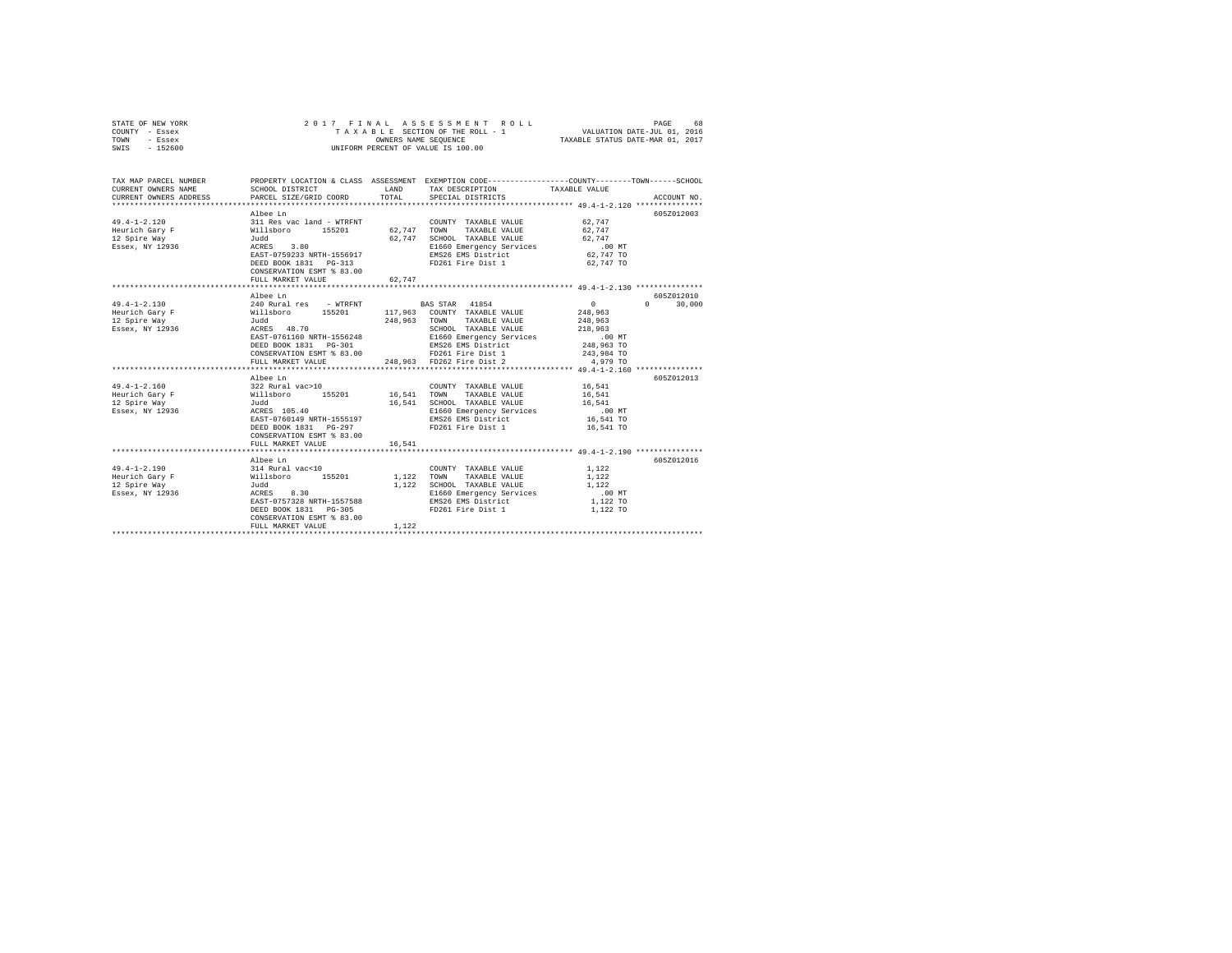| TOWN<br>- Essex                                                                                                     | OWNERS NAME SEQUENCE<br>TAXABLE STATUS DATE-MAR 01, 2017                                                                                                                                                                            |         |                                                                  |                     |             |
|---------------------------------------------------------------------------------------------------------------------|-------------------------------------------------------------------------------------------------------------------------------------------------------------------------------------------------------------------------------------|---------|------------------------------------------------------------------|---------------------|-------------|
| $-152600$<br>SWIS                                                                                                   |                                                                                                                                                                                                                                     |         | UNIFORM PERCENT OF VALUE IS 100.00                               |                     |             |
|                                                                                                                     |                                                                                                                                                                                                                                     |         |                                                                  |                     |             |
|                                                                                                                     |                                                                                                                                                                                                                                     |         |                                                                  |                     |             |
|                                                                                                                     |                                                                                                                                                                                                                                     |         |                                                                  |                     |             |
| TAX MAP PARCEL NUMBER PROPERTY LOCATION & CLASS ASSESSMENT EXEMPTION CODE--------------COUNTY-------TOWN-----SCHOOL |                                                                                                                                                                                                                                     |         |                                                                  |                     |             |
| CURRENT OWNERS NAME                                                                                                 | SCHOOL DISTRICT LAND                                                                                                                                                                                                                |         | TAX DESCRIPTION                                                  | TAXABLE VALUE       |             |
| CURRENT OWNERS ADDRESS PARCEL SIZE/GRID COORD TOTAL                                                                 |                                                                                                                                                                                                                                     |         | SPECIAL DISTRICTS                                                |                     | ACCOUNT NO. |
|                                                                                                                     |                                                                                                                                                                                                                                     |         |                                                                  |                     |             |
|                                                                                                                     | ------------- way<br>260 Seasonal res - WTRFNT<br>Willsboro 155201 177,837<br>Judd 200                                                                                                                                              |         |                                                                  |                     | 605J101706  |
| $49.4 - 1 - 3.000$                                                                                                  |                                                                                                                                                                                                                                     |         | COUNTY TAXABLE VALUE                                             | 288,437             |             |
| Heurich Gary F                                                                                                      |                                                                                                                                                                                                                                     |         | TOWN<br>TAXABLE VALUE                                            | 288,437             |             |
| 12 Spire Way                                                                                                        |                                                                                                                                                                                                                                     |         | SCHOOL TAXABLE VALUE                                             | 288,437             |             |
| Essex, NY 12936                                                                                                     | 00004.80                                                                                                                                                                                                                            |         | E1660 Emergency Services<br>EMS26 EMS District                   | .00 MT              |             |
|                                                                                                                     | ACRES 39.60                                                                                                                                                                                                                         |         |                                                                  | 288,437 TO          |             |
|                                                                                                                     | EAST-0763865 NRTH-1556911                                                                                                                                                                                                           |         | FD261 Fire Dist 1                                                | 230,750 TO          |             |
|                                                                                                                     | DEED BOOK 1831    PG-309                                                                                                                                                                                                            |         | FD262 Fire Dist 2                                                | 57.687 TO           |             |
|                                                                                                                     | CONSERVATION ESMT % 83.00                                                                                                                                                                                                           |         |                                                                  |                     |             |
|                                                                                                                     | FULL MARKET VALUE                                                                                                                                                                                                                   | 288,437 |                                                                  |                     |             |
|                                                                                                                     |                                                                                                                                                                                                                                     |         | ********************************** 49.4-1-6.120 **************** |                     |             |
|                                                                                                                     | Lighthouse Way<br>114 Rural vac<10 - WTRFNT<br>Willsboro 155201<br>Judd<br>Judd                                                                                                                                                     |         |                                                                  |                     | 605Z012004  |
| $49.4 - 1 - 6.120$                                                                                                  |                                                                                                                                                                                                                                     |         | COUNTY TAXABLE VALUE 28,750                                      |                     |             |
| Heurich Gary F                                                                                                      |                                                                                                                                                                                                                                     | 28,750  | TAXABLE VALUE<br>TOWN                                            | 28,750<br>28,750    |             |
| 12 Spire Way                                                                                                        |                                                                                                                                                                                                                                     | 28,750  | SCHOOL TAXABLE VALUE                                             |                     |             |
| Essex, NY 12936                                                                                                     | Judd<br>ACRES 0.40<br>ACKES 0.40<br>EAST-0764811 NRTH-1556789                                                                                                                                                                       |         | E1660 Emergency Services<br>EMS26 EMS District                   | 00 MT.<br>28,750 TO |             |
|                                                                                                                     |                                                                                                                                                                                                                                     |         |                                                                  |                     |             |
|                                                                                                                     | DEED BOOK 1831    PG-309                                                                                                                                                                                                            |         | FD261 Fire Dist 1                                                | 23,288 TO           |             |
|                                                                                                                     | FULL MARKET VALUE                                                                                                                                                                                                                   |         | 28,750 FD262 Fire Dist 2                                         | 5,463 TO            |             |
|                                                                                                                     |                                                                                                                                                                                                                                     |         |                                                                  |                     |             |
|                                                                                                                     | الله علي الله عن الله عن الله عن الله عن الله عن الله عن الله عن الله عن الله عن الله عن الله عن ال<br>الله عن الله عن الله عن الله عن الله عن الله عن الله عن الله عن الله عن الله عن الله عن الله عن الله عن الله ع<br>الله عن ال |         |                                                                  |                     | 605J101713  |
| $49.4 - 1 - 9.110$                                                                                                  |                                                                                                                                                                                                                                     |         | COUNTY TAXABLE VALUE 19,856                                      |                     |             |
| Heurich Gary F                                                                                                      |                                                                                                                                                                                                                                     |         | TAXABLE VALUE<br>TOWN                                            | 19,856              |             |
| 12 Spire Way                                                                                                        | Judd<br>ACRES 121.80                                                                                                                                                                                                                |         | SCHOOL TAXABLE VALUE                                             | 19,856              |             |
| Essex, NY 12936                                                                                                     |                                                                                                                                                                                                                                     |         | E1660 Emergency Services                                         |                     |             |
|                                                                                                                     | EAST-0757479 NRTH-1555245                                                                                                                                                                                                           |         | EMS26 EMS District                                               | 00 MT.<br>19,856 TO |             |
|                                                                                                                     | DEED BOOK 1831 PG-293                                                                                                                                                                                                               |         | FD261 Fire Dist 1                                                | 14,892 TO           |             |
|                                                                                                                     | CONSERVATION ESMT % 83.00                                                                                                                                                                                                           |         | FD262 Fire Dist 2                                                | 4,964 TO            |             |
|                                                                                                                     | FULL MARKET VALUE                                                                                                                                                                                                                   | 19,856  |                                                                  |                     |             |
|                                                                                                                     |                                                                                                                                                                                                                                     |         |                                                                  |                     |             |
|                                                                                                                     | Lake Shore Rd                                                                                                                                                                                                                       |         |                                                                  |                     | 605J101712  |
| 49.15-1-14.000                                                                                                      |                                                                                                                                                                                                                                     |         | COUNTY TAXABLE VALUE                                             |                     |             |
| Heurich Gary F                                                                                                      |                                                                                                                                                                                                                                     |         | TOWN<br>TAXABLE VALUE                                            | 22,700<br>22,700    |             |
| 12 Spire Way                                                                                                        | Friswell<br>ACRES 3.70                                                                                                                                                                                                              | 22.700  | SCHOOL TAXABLE VALUE                                             | 22,700              |             |
| Essex, NY 12936                                                                                                     |                                                                                                                                                                                                                                     |         |                                                                  | $.00$ MT            |             |
|                                                                                                                     | EAST-0756985 NRTH-1557320                                                                                                                                                                                                           |         | E1660 Emergency Services<br>EMS26 EMS District                   | 22,700 TO           |             |
|                                                                                                                     | DEED BOOK 1349 PG-256                                                                                                                                                                                                               |         | FD261 Fire Dist 1                                                | 22,700 TO           |             |
|                                                                                                                     | FULL MARKET VALUE                                                                                                                                                                                                                   | 22,700  |                                                                  |                     |             |
|                                                                                                                     |                                                                                                                                                                                                                                     |         |                                                                  |                     |             |

STATE OF NEW YORK 2 0 1 7 F I N A L A S S E S S M E N T R O L L PAGE 69 COUNTY - Essex T A X A B L E SECTION OF THE ROLL - 1 VALUATION DATE-JUL 01, 2016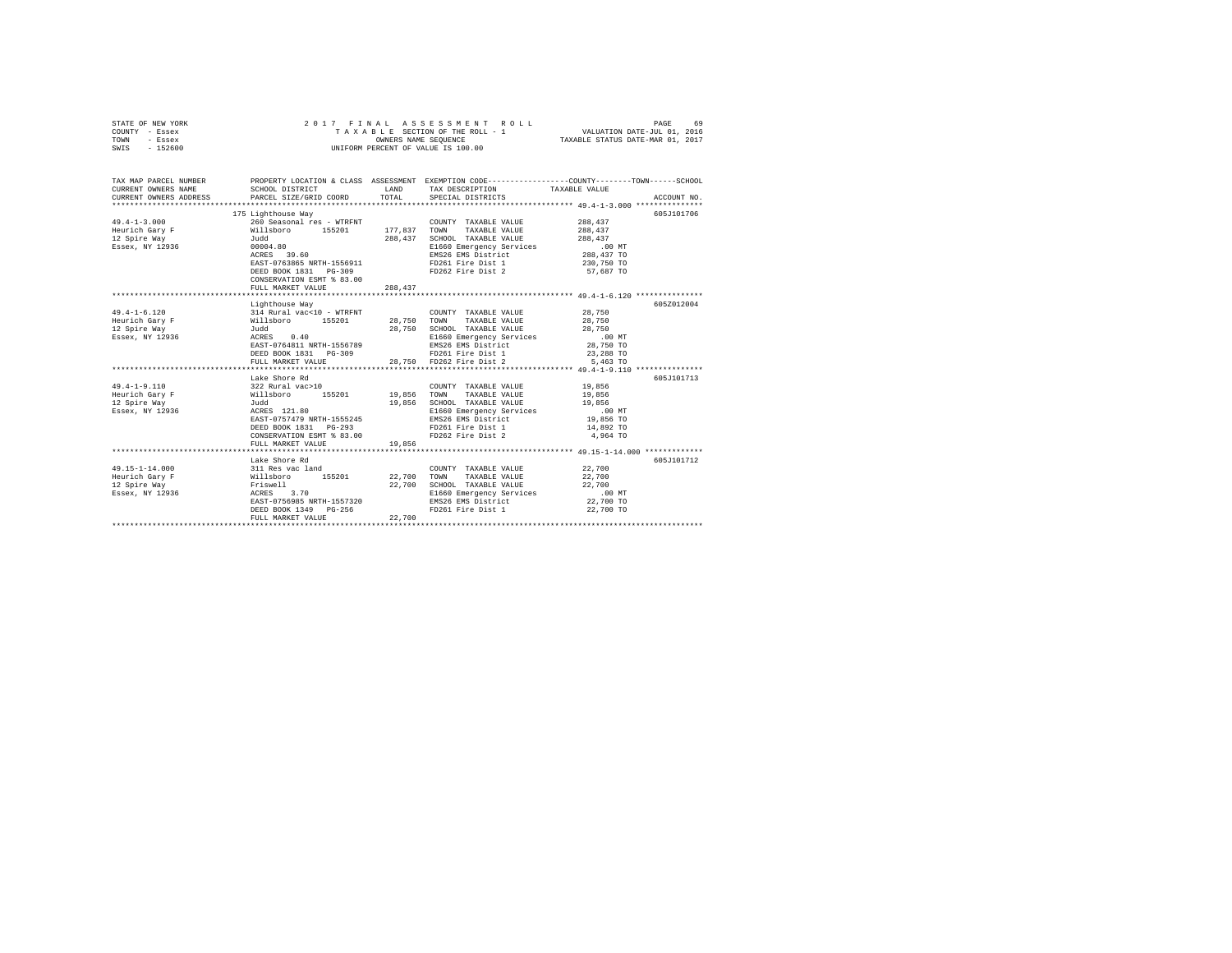| STATE OF NEW YORK | 2017 FINAL ASSESSMENT ROLL         | 70<br>PAGE                       |
|-------------------|------------------------------------|----------------------------------|
| COUNTY - Essex    | TAXABLE SECTION OF THE ROLL - 1    | VALUATION DATE-JUL 01, 2016      |
| TOWN<br>- Essex   | OWNERS NAME SEOUENCE               | TAXABLE STATUS DATE-MAR 01, 2017 |
| - 152600<br>SWIS  | UNIFORM PERCENT OF VALUE IS 100.00 |                                  |

| TAX MAP PARCEL NUMBER PROPERTY LOCATION & CLASS ASSESSMENT EXEMPTION CODE--------------COUNTY-------TOWN------SCHOOL                                                                                                                                                                                                                                                                    |  |                   |                            |             |
|-----------------------------------------------------------------------------------------------------------------------------------------------------------------------------------------------------------------------------------------------------------------------------------------------------------------------------------------------------------------------------------------|--|-------------------|----------------------------|-------------|
|                                                                                                                                                                                                                                                                                                                                                                                         |  |                   |                            | ACCOUNT NO. |
|                                                                                                                                                                                                                                                                                                                                                                                         |  |                   |                            |             |
|                                                                                                                                                                                                                                                                                                                                                                                         |  |                   |                            | 605J104215  |
|                                                                                                                                                                                                                                                                                                                                                                                         |  |                   |                            |             |
|                                                                                                                                                                                                                                                                                                                                                                                         |  |                   |                            |             |
|                                                                                                                                                                                                                                                                                                                                                                                         |  |                   |                            |             |
|                                                                                                                                                                                                                                                                                                                                                                                         |  |                   |                            |             |
|                                                                                                                                                                                                                                                                                                                                                                                         |  |                   |                            |             |
|                                                                                                                                                                                                                                                                                                                                                                                         |  |                   | $843,100$ TO               |             |
|                                                                                                                                                                                                                                                                                                                                                                                         |  |                   | 843,100 TO<br>843,100 TO C |             |
|                                                                                                                                                                                                                                                                                                                                                                                         |  |                   |                            |             |
|                                                                                                                                                                                                                                                                                                                                                                                         |  |                   |                            |             |
| 32 Elm St                                                                                                                                                                                                                                                                                                                                                                               |  |                   |                            | 605J102015  |
| $\begin{array}{cccccc} 40.73-2-17.000 && 281 {\rm\; Muliple res} && {\rm\; COUNTY} && {\rm\; TAXABLE\; VALUE} && 233,100 \\ {\rm\; Hobs\; Sylvia} && {\rm\; Nillsboro} && 155201 && 76,600 && {\rm\; TAXABLE\; VALUE} && 233,100 \\ {\rm\;PO\; Box\; 43} && {\rm\;POLts} && 233,100 && {\rm\;CHOOL\; \; TAXABLE\; VALUE} && 233,100 \\ {\rm\;PC\; Box\; 43} && {\rm\;POLts} && 1661/97$ |  |                   |                            |             |
|                                                                                                                                                                                                                                                                                                                                                                                         |  |                   |                            |             |
|                                                                                                                                                                                                                                                                                                                                                                                         |  |                   |                            |             |
|                                                                                                                                                                                                                                                                                                                                                                                         |  |                   |                            |             |
|                                                                                                                                                                                                                                                                                                                                                                                         |  |                   |                            |             |
|                                                                                                                                                                                                                                                                                                                                                                                         |  |                   |                            |             |
|                                                                                                                                                                                                                                                                                                                                                                                         |  |                   |                            |             |
|                                                                                                                                                                                                                                                                                                                                                                                         |  |                   | 233,100 TO<br>233,100 TO C |             |
| POLES 233,100 SCHOOL TAXABLE VALUE 233,100<br>1661/97-Basement 233,100 SCHOOL TAXABLE VALUE 233,100<br>1661/97-Basement 233,100 EASE EMS District 233,100 TO<br>83(s) X 114 X Irr EMS26 EMS District 233,100 TO<br>RARES 0.28<br>FD261 F                                                                                                                                                |  |                   |                            |             |
|                                                                                                                                                                                                                                                                                                                                                                                         |  | WD260 Essex water | 233,100 TO C               |             |
|                                                                                                                                                                                                                                                                                                                                                                                         |  |                   |                            |             |
| Middle Rd                                                                                                                                                                                                                                                                                                                                                                               |  |                   |                            | 605J101809  |
|                                                                                                                                                                                                                                                                                                                                                                                         |  |                   |                            |             |
|                                                                                                                                                                                                                                                                                                                                                                                         |  |                   |                            |             |
|                                                                                                                                                                                                                                                                                                                                                                                         |  |                   |                            |             |
|                                                                                                                                                                                                                                                                                                                                                                                         |  |                   |                            |             |
|                                                                                                                                                                                                                                                                                                                                                                                         |  |                   |                            |             |
|                                                                                                                                                                                                                                                                                                                                                                                         |  |                   |                            |             |
|                                                                                                                                                                                                                                                                                                                                                                                         |  |                   |                            |             |
|                                                                                                                                                                                                                                                                                                                                                                                         |  |                   |                            |             |
|                                                                                                                                                                                                                                                                                                                                                                                         |  |                   |                            |             |
|                                                                                                                                                                                                                                                                                                                                                                                         |  |                   |                            |             |
|                                                                                                                                                                                                                                                                                                                                                                                         |  |                   |                            |             |
|                                                                                                                                                                                                                                                                                                                                                                                         |  |                   |                            |             |
|                                                                                                                                                                                                                                                                                                                                                                                         |  |                   |                            |             |
|                                                                                                                                                                                                                                                                                                                                                                                         |  |                   |                            |             |
|                                                                                                                                                                                                                                                                                                                                                                                         |  |                   |                            |             |
| 49.1-1-22.000 (1990)<br>49.1-1-22.000 (1990)<br>49.1-1-22.000 (1990)<br>49.1-1-22.000 (1990)<br>49.1-1-22.000 (1990)<br>49.1-1-22.000 (1990)<br>49.1-1-22.000 (1990)<br>49.500 (1990)<br>49.500 (1990)<br>49.500 (1990)<br>49.500 (1990)<br>49.500 (                                                                                                                                    |  |                   |                            |             |
|                                                                                                                                                                                                                                                                                                                                                                                         |  |                   |                            |             |
|                                                                                                                                                                                                                                                                                                                                                                                         |  |                   |                            |             |
|                                                                                                                                                                                                                                                                                                                                                                                         |  |                   |                            |             |
|                                                                                                                                                                                                                                                                                                                                                                                         |  |                   |                            |             |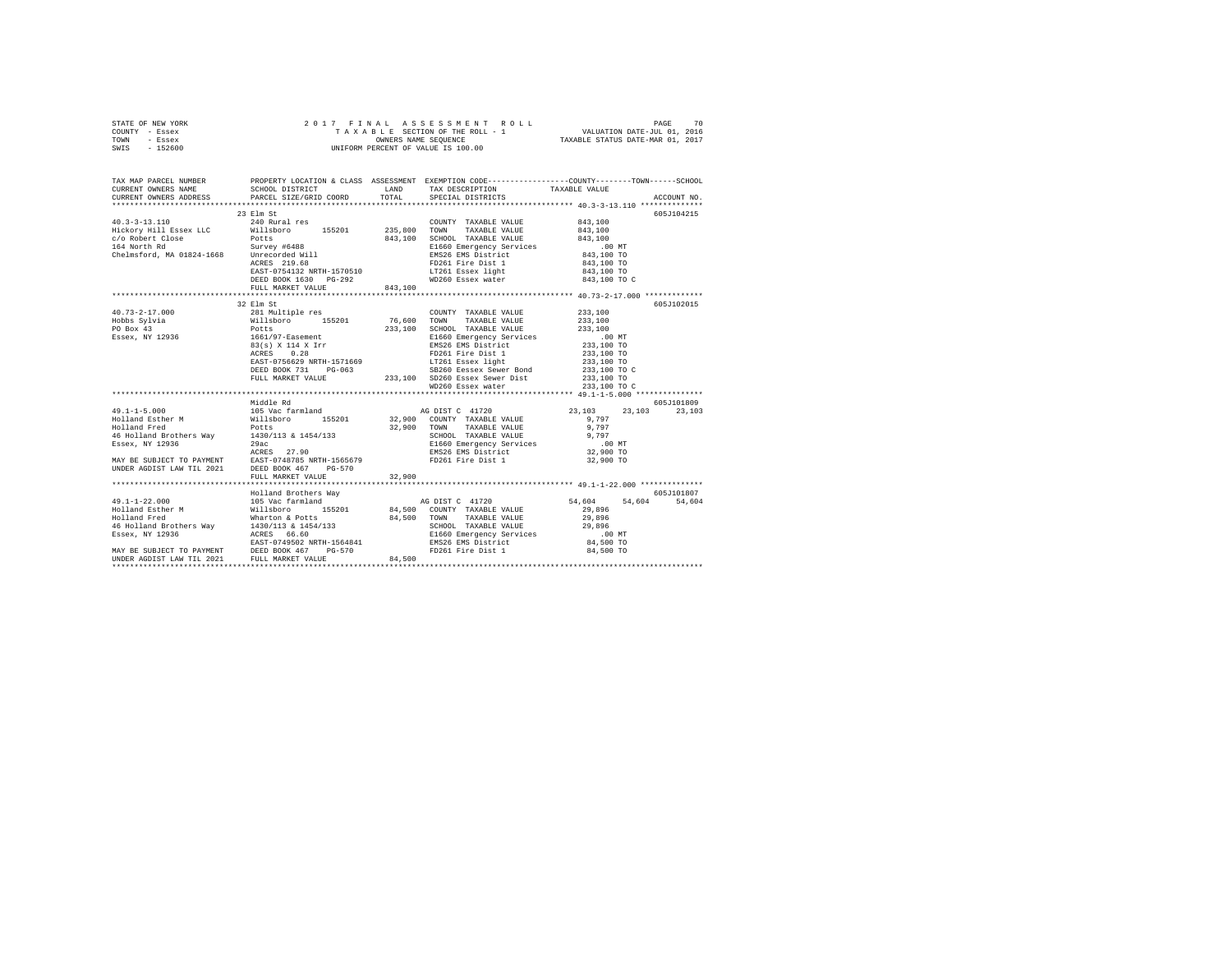| STATE OF NEW YORK | 2017 FINAL ASSESSMENT ROLL         | PAGE                             |
|-------------------|------------------------------------|----------------------------------|
| COUNTY - Essex    | TAXABLE SECTION OF THE ROLL - 1    | VALUATION DATE-JUL 01, 2016      |
| TOWN<br>- Essex   | OWNERS NAME SEOUENCE               | TAXABLE STATUS DATE-MAR 01, 2017 |
| - 152600<br>SWIS  | UNIFORM PERCENT OF VALUE IS 100.00 |                                  |

| TAX MAP PARCEL NUMBER<br>CURRENT OWNERS NAME<br>CURRENT OWNERS ADDRESS                                                                                           | SCHOOL DISTRICT<br>PARCEL SIZE/GRID COORD                                                                                                                                 | TAX DESCRIPTION TAXABLE VALUE<br>LAND<br>TOTAL<br>SPECIAL DISTRICTS                                                                                                                                                                                                                                                                                                                                                                                                                                                                                                                                                                                                                                   | PROPERTY LOCATION & CLASS ASSESSMENT EXEMPTION CODE---------------COUNTY-------TOWN------SCHOOL<br>ACCOUNT NO.                                                                                                                                                                                                                                                                    |
|------------------------------------------------------------------------------------------------------------------------------------------------------------------|---------------------------------------------------------------------------------------------------------------------------------------------------------------------------|-------------------------------------------------------------------------------------------------------------------------------------------------------------------------------------------------------------------------------------------------------------------------------------------------------------------------------------------------------------------------------------------------------------------------------------------------------------------------------------------------------------------------------------------------------------------------------------------------------------------------------------------------------------------------------------------------------|-----------------------------------------------------------------------------------------------------------------------------------------------------------------------------------------------------------------------------------------------------------------------------------------------------------------------------------------------------------------------------------|
| Holland Fred<br>46 Holland Brothers Way<br>Essex, NY 12936                                                                                                       | 26 Holland Brothers Wav<br>Wharton<br>1430/113 & 1454/133<br>ACRES 163.20                                                                                                 | $300\,, 300\begin{array}{l} \texttt{ENH} \texttt{ STAR} \end{array} \quad \begin{array}{l} 41834 \\ \texttt{COUNTY} \end{array} \quad \begin{array}{l} \texttt{TARABLE} \texttt{ VALUE} \\ \texttt{TONN} \end{array}$<br>COUNTY TAXABLE VALUE<br>EAST-0748298.NRTH-1563428 SCHOOL TAXABLE VALUE 17,855<br>DISO ENGLISE DEED BOOK 467 PG-570 PSIS60.Emergency.Services 1.00 NT<br>100,300 TONDER AGDIST LAW TIL 2021 FULL MARKET VALUE 300,300 BMS26.EMS District 300,300 TO<br>FD261 Fire Dist 1                                                                                                                                                                                                      | 605J101808<br>133,590 133,590 133,590<br>83, 355 83, 355 83, 355<br>$\begin{array}{c}0\\83,355\end{array}$<br>0 65,500<br>TAXABLE VALUE 83,355<br>300,300 TO                                                                                                                                                                                                                      |
| $49.3 - 2 - 17.000$                                                                                                                                              | 1575 Lake Shore Rd<br>240 Rural res                                                                                                                                       | VETWAR CTS 41120 15,000 15,000                                                                                                                                                                                                                                                                                                                                                                                                                                                                                                                                                                                                                                                                        | 605J101110<br>15,000<br>30,000<br>$\mathbf{0}$<br>$\Omega$                                                                                                                                                                                                                                                                                                                        |
|                                                                                                                                                                  | FULL MARKET VALUE                                                                                                                                                         | Hollingsworth Donald Willsboro 155201 59,500 BAS STAR 41854<br>Hollingsworth Veronica L Judd<br>1975 Lake Shore Rd acks 12.50 232,200 COUNTY TAXABLE VALUE<br>1975 Lake Shore Rd acks 12.50<br>232,200 COWN TAXABLE VALUE<br>236 DEED BO<br>232, 200 COUNTY TAXABLE VALUE<br>TAXABLE VALUE<br>$\begin{array}{cccc} \texttt{1555456} & \texttt{SCHOOL} & \texttt{TAXABLE VALUE} & \texttt{187,200} \\ \texttt{5-157} & \texttt{E60} & \texttt{Bmergency Services} & \texttt{187,200} \\ & \texttt{E860} & \texttt{Bms26 EMS} & \texttt{MST} \\ & \texttt{232,200} & \texttt{EMS26 EMS} & \texttt{District} & \texttt{232,200 TO} \\ & \texttt{FD262 Fire Dist 2} & \texttt{232,200 TO} \\ \end{array}$ | 217,200<br>217,200                                                                                                                                                                                                                                                                                                                                                                |
| $49.11 - 1 - 58.000$<br>Hollingsworth Donald<br>1575 Lake Shore Rd<br>Essex, NY 12936                                                                            | 1839 Lake Shore Rd<br>311 Res vac land - WTRFNT<br>Willsboro 155201<br>Wharton<br>ACRES<br>1.00<br>EAST-0757567 NRTH-1560687<br>DEED BOOK 838 PG-086<br>FULL MARKET VALUE | COUNTY TAXABLE VALUE 219,400<br>219,400 TOWN<br>TAXABLE VALUE<br>SCHOOL TAXABLE VALUE 219,400<br>219,400<br>EMS26 EMS District<br>FD261 Fire Dist 1<br>219,400                                                                                                                                                                                                                                                                                                                                                                                                                                                                                                                                        | 605J102008<br>219,400<br>SCROOM Induced Income<br>E1660 Emergency Services 1660 00 MT<br>EMS26 EMS District 219,400 TO<br>219,400 TO                                                                                                                                                                                                                                              |
| $48.76 - 1 - 1.000$<br>% Hoskins Edward Millsboro 15520:<br>Hoskins Audrey Friewell (1952)<br>571 Cook Rd 160s x 1355 x Irr<br>Essex, NY 12936 160s X 1355 x Irr | 571 Cook Rd<br>270 Mfg housing<br>EAST-0743755 NRTH-1556050<br>$PG-278$<br>DEED BOOK 631<br>FULL MARKET VALUE                                                             | ENH STAR 41834<br>EMS26 EMS District<br>FD262 Fire Dist 2<br>37,400 LT262 Whallonsburg light                                                                                                                                                                                                                                                                                                                                                                                                                                                                                                                                                                                                          | 605J101102<br>$\sim$ 0.000 $\sim$ 0.000 $\sim$ 0.000 $\sim$ 0.000 $\sim$ 0.000 $\sim$ 0.000 $\sim$ 0.000 $\sim$ 0.000 $\sim$ 0.000 $\sim$ 0.000 $\sim$ 0.000 $\sim$ 0.000 $\sim$ 0.000 $\sim$ 0.000 $\sim$ 0.000 $\sim$ 0.000 $\sim$ 0.000 $\sim$ 0.000 $\sim$ 0.000 $\sim$ 0.000<br>$\Omega$<br>37,400<br>E1660 Emergency Services .00 MT<br>37,400 TO<br>37,400 TO<br>37,400 TO |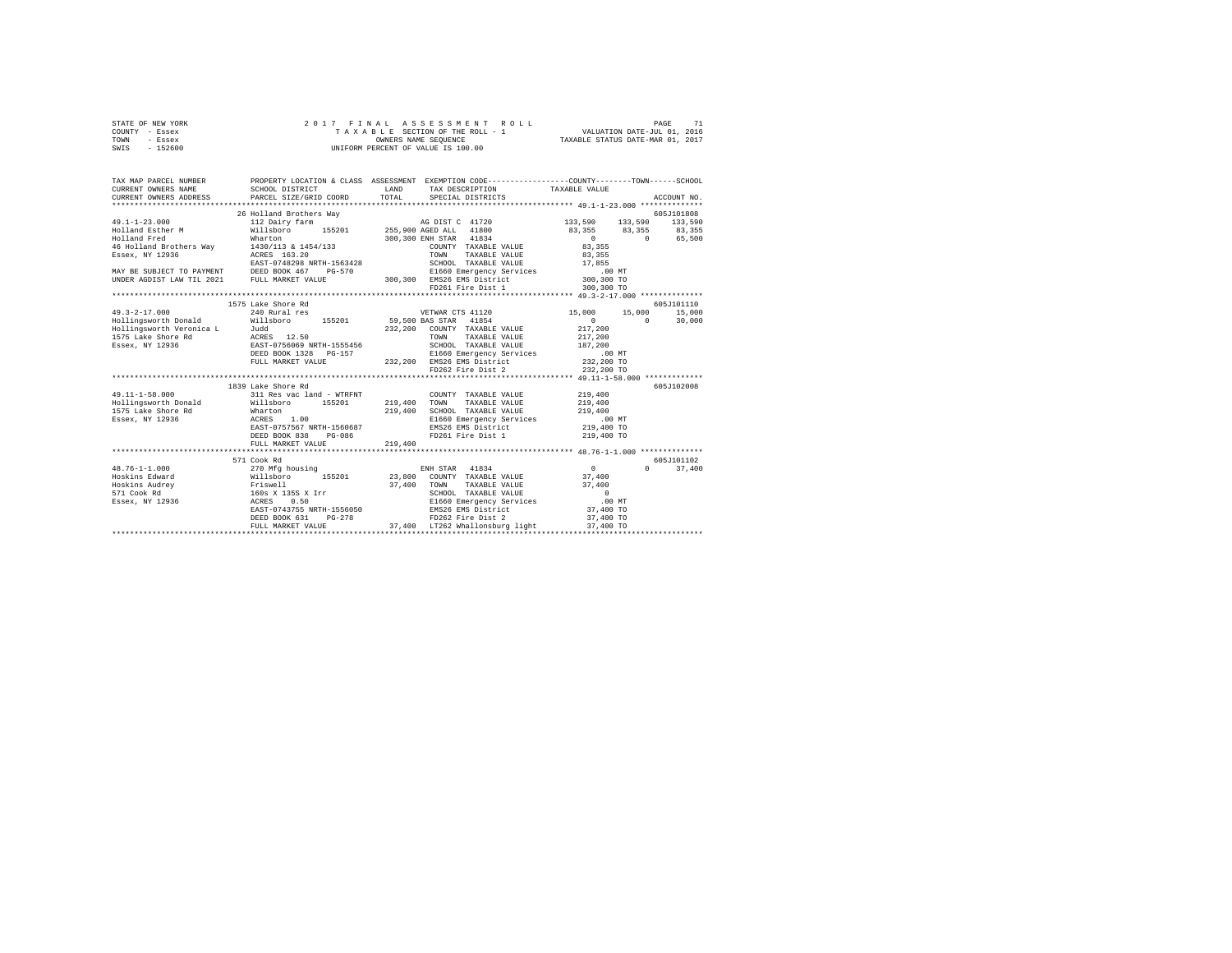|      | STATE OF NEW YORK |  |  | 2017 FINAL ASSESSMENT ROLL         |                                  | PAGE | 72 |
|------|-------------------|--|--|------------------------------------|----------------------------------|------|----|
|      | COUNTY - Essex    |  |  | TAXABLE SECTION OF THE ROLL - 1    | VALUATION DATE-JUL 01, 2016      |      |    |
| TOWN | - Essex           |  |  | OWNERS NAME SEOUENCE               | TAXABLE STATUS DATE-MAR 01, 2017 |      |    |
| SWIS | $-152600$         |  |  | UNIFORM PERCENT OF VALUE IS 100.00 |                                  |      |    |

| TAX MAP PARCEL NUMBER<br>CURRENT OWNERS NAME                                                                                                                                                                                         | PROPERTY LOCATION & CLASS ASSESSMENT EXEMPTION CODE----------------COUNTY-------TOWN------SCHOOL<br>SCHOOL DISTRICT | LAND    | TAX DESCRIPTION                                                                                                                                  | TAXABLE VALUE        |             |
|--------------------------------------------------------------------------------------------------------------------------------------------------------------------------------------------------------------------------------------|---------------------------------------------------------------------------------------------------------------------|---------|--------------------------------------------------------------------------------------------------------------------------------------------------|----------------------|-------------|
|                                                                                                                                                                                                                                      |                                                                                                                     |         |                                                                                                                                                  |                      |             |
|                                                                                                                                                                                                                                      | 1740 Lake Shore Rd                                                                                                  |         |                                                                                                                                                  |                      | 605J101815  |
| 49.15-1-11.000                                                                                                                                                                                                                       | 260 Seasonal res - WTRFNT                                                                                           |         | COUNTY TAXABLE VALUE 475,800                                                                                                                     |                      |             |
|                                                                                                                                                                                                                                      |                                                                                                                     |         | TAXABLE VALUE                                                                                                                                    | $475\,, 800$         |             |
|                                                                                                                                                                                                                                      |                                                                                                                     |         | SCHOOL TAXABLE VALUE                                                                                                                             | 475,800              |             |
|                                                                                                                                                                                                                                      |                                                                                                                     |         |                                                                                                                                                  |                      |             |
|                                                                                                                                                                                                                                      |                                                                                                                     |         | EMS26 EMS District<br>FD261 Fire Dist 1                                                                                                          |                      |             |
| 19.13-1-1.000<br>19.19.1000 10000 10000 10000 10000 10000 10000 10000 10000 10000 10000 10000 10000 10000 10000<br>19.13.11.18.18.18 10000 10000 10000 10000 10000 10000 10000 10000 10000 10000 10000 10000 10000 10000 10000 1<br> | FULL MARKET VALUE 475,800                                                                                           |         |                                                                                                                                                  | 475,800 TO           |             |
|                                                                                                                                                                                                                                      |                                                                                                                     |         |                                                                                                                                                  |                      |             |
|                                                                                                                                                                                                                                      | Albee Ln                                                                                                            |         |                                                                                                                                                  |                      | 605-7101814 |
|                                                                                                                                                                                                                                      |                                                                                                                     |         | COUNTY TAXABLE VALUE 32,500                                                                                                                      |                      |             |
|                                                                                                                                                                                                                                      |                                                                                                                     |         |                                                                                                                                                  | 32,500               |             |
|                                                                                                                                                                                                                                      |                                                                                                                     |         |                                                                                                                                                  | 32,500               |             |
|                                                                                                                                                                                                                                      |                                                                                                                     |         | E1660 Emergency Services .00 MT                                                                                                                  |                      |             |
|                                                                                                                                                                                                                                      |                                                                                                                     |         | EMS26 EMS District<br>FD261 Fire Dist 1                                                                                                          | 32,500 TO            |             |
|                                                                                                                                                                                                                                      |                                                                                                                     |         |                                                                                                                                                  | 32,500 TO            |             |
|                                                                                                                                                                                                                                      | FULL MARKET VALUE                                                                                                   | 32,500  |                                                                                                                                                  |                      |             |
|                                                                                                                                                                                                                                      |                                                                                                                     |         |                                                                                                                                                  |                      |             |
|                                                                                                                                                                                                                                      | 2722 NYS Route 22                                                                                                   |         |                                                                                                                                                  |                      | 605-7100101 |
| $40.73 - 1 - 3.000$                                                                                                                                                                                                                  |                                                                                                                     |         |                                                                                                                                                  | 25,000<br>25,000     | 25,000      |
| Houghton Billie Jean<br>2722 NYS Rte 9                                                                                                                                                                                               |                                                                                                                     |         |                                                                                                                                                  | $\sim$ 0<br>$\sim$ 0 | 65,500      |
|                                                                                                                                                                                                                                      |                                                                                                                     |         |                                                                                                                                                  | 149,400              |             |
| PO Box 65                                                                                                                                                                                                                            |                                                                                                                     |         | TOWN TAXABLE VALUE 149,400                                                                                                                       |                      |             |
| Essex, NY 12936                                                                                                                                                                                                                      |                                                                                                                     |         |                                                                                                                                                  | 83,900               |             |
|                                                                                                                                                                                                                                      |                                                                                                                     |         |                                                                                                                                                  | $.00$ MT             |             |
|                                                                                                                                                                                                                                      |                                                                                                                     |         |                                                                                                                                                  | 174,400 TO           |             |
|                                                                                                                                                                                                                                      |                                                                                                                     |         |                                                                                                                                                  | 174,400 TO           |             |
|                                                                                                                                                                                                                                      |                                                                                                                     |         | EAST-0756290 NKIH-1974700<br>DEED BOOK 1758 PG-300 MARKET VALUE<br>FULL MARKET VALUE 174,400 FD261 Fire Dist 1<br>LT261 Essex light<br>Anny Book | 174,400 TO           |             |
|                                                                                                                                                                                                                                      |                                                                                                                     |         | SB260 Eessex Sewer Bond                                                                                                                          | 174,400 TO C         |             |
|                                                                                                                                                                                                                                      |                                                                                                                     |         | SD260 Essex Sewer Dist                                                                                                                           | 174,400 TO           |             |
|                                                                                                                                                                                                                                      |                                                                                                                     |         | WD260 Essex water                                                                                                                                | 174,400 TO C         |             |
|                                                                                                                                                                                                                                      |                                                                                                                     |         |                                                                                                                                                  |                      |             |
|                                                                                                                                                                                                                                      | 58 Ridge Way                                                                                                        |         |                                                                                                                                                  |                      | 605J101904  |
| $49.7 - 3 - 2.000$                                                                                                                                                                                                                   | 260 Seasonal res                                                                                                    |         | COUNTY TAXABLE VALUE 194,500                                                                                                                     |                      |             |
|                                                                                                                                                                                                                                      |                                                                                                                     |         |                                                                                                                                                  | 194,500<br>194,500   |             |
|                                                                                                                                                                                                                                      |                                                                                                                     |         | 194,500 SCHOOL TAXABLE VALUE<br>E1660 Emergency Services                                                                                         | .00 MT               |             |
|                                                                                                                                                                                                                                      |                                                                                                                     |         |                                                                                                                                                  | 194,500 TO           |             |
|                                                                                                                                                                                                                                      |                                                                                                                     |         | EMS26 EMS District                                                                                                                               |                      |             |
|                                                                                                                                                                                                                                      | FULL MARKET VALUE                                                                                                   | 194,500 |                                                                                                                                                  | 194,500 TO           |             |
|                                                                                                                                                                                                                                      |                                                                                                                     |         |                                                                                                                                                  |                      |             |
|                                                                                                                                                                                                                                      |                                                                                                                     |         |                                                                                                                                                  |                      |             |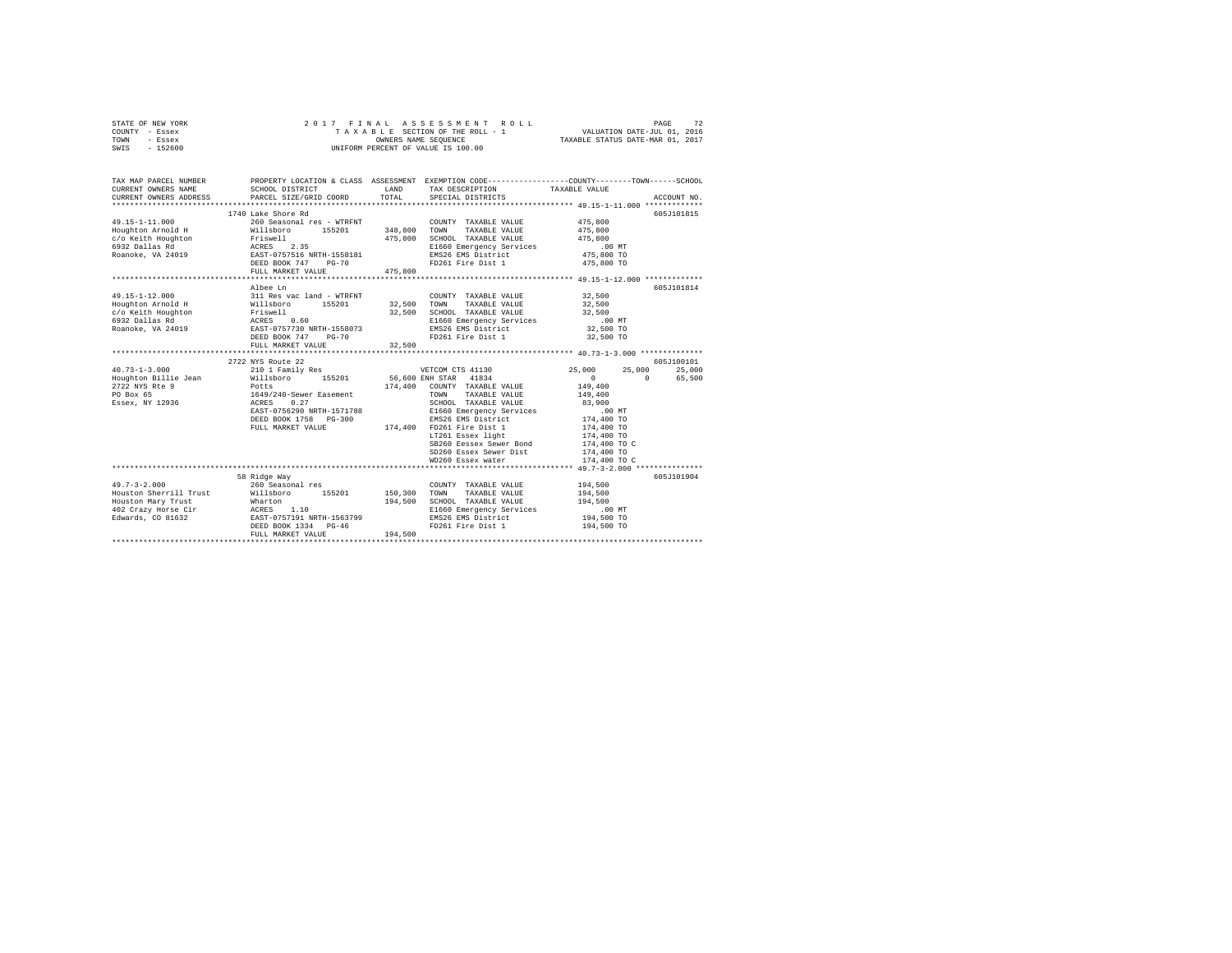| STATE OF NEW YORK | 2017 FINAL ASSESSMENT ROLL         | 73<br>PAGE                       |
|-------------------|------------------------------------|----------------------------------|
| COUNTY - Essex    | TAXABLE SECTION OF THE ROLL - 1    | VALUATION DATE-JUL 01, 2016      |
| TOWN<br>- Essex   | OWNERS NAME SEOUENCE               | TAXABLE STATUS DATE-MAR 01, 2017 |
| - 152600<br>SWIS  | UNIFORM PERCENT OF VALUE IS 100.00 |                                  |

| TAX MAP PARCEL NUMBER<br>CURRENT OWNERS NAME<br>CURRENT OWNERS ADDRESS    | SCHOOL DISTRICT<br>PARCEL SIZE/GRID COORD                                                                                                                                  | LAND<br>TOTAL | PROPERTY LOCATION & CLASS ASSESSMENT EXEMPTION CODE---------------COUNTY-------TOWN------SCHOOL<br>TAX DESCRIPTION TAXABLE VALUE<br>SPECIAL DISTRICTS                                                                           |                                                                   | ACCOUNT NO.                      |
|---------------------------------------------------------------------------|----------------------------------------------------------------------------------------------------------------------------------------------------------------------------|---------------|---------------------------------------------------------------------------------------------------------------------------------------------------------------------------------------------------------------------------------|-------------------------------------------------------------------|----------------------------------|
|                                                                           | 48 Alden Rd<br>EAST-0725802 NRTH-1551143<br>DEED BOOK 1617 PG-90<br>FULL MARKET VALUE                                                                                      | 33,900        | COUNTY TAXABLE VALUE 33,900<br>TAXABLE VALUE 33,900<br>SCHOOL TAXABLE VALUE 33,900<br>E1660 Emergency Services .00 MT<br>EMS26 EMS District 33,900 TO<br>FD262 Fire Dist 2 33,900 TO                                            |                                                                   | 605J101905                       |
|                                                                           | 2748 Essex Rd                                                                                                                                                              |               |                                                                                                                                                                                                                                 |                                                                   | 6079905013                       |
| $48.76 - 1 - 9.000$<br>Hurlburt Scot<br>1586 NYS Rt 22<br>Essex, NY 12936 | 1575 NYS Route 22<br>484 1 use sm bld<br>Willsboro 155201 15,300 TOWN<br>Friswell<br>ACRES 0.40<br>EAST-0743197 NRTH-1554909<br>DEED BOOK 1164 PG-267<br>FULL MARKET VALUE |               | COUNTY TAXABLE VALUE 47,000<br>TAXABLE VALUE<br>47,000 SCHOOL TAXABLE VALUE 47,000<br>E1660 Emergency Services .00 MT<br>EMS26 EMS District<br>FD262 Fire Dist 2<br>47.000 LT262 Whallonsburg light 67.000 TO                   | 47,000<br>47,000 TO<br>47,000 TO                                  | 6079905003                       |
| $48.76 - 1 - 8.000$                                                       | 1586 NYS Route 22<br>210 1 Family Res BAS STAR 41854<br>EAST-0743471 NRTH-1554785<br>DEED BOOK 1048 PG-182<br>FULL MARKET VALUE                                            |               | 37,400 COUNTY TAXABLE VALUE<br>171,500 TOWN TAXABLE VALUE<br>SCHOOL TAXABLE VALUE 141,500<br>E1660 Emergency Services .00 MT<br>EMS26 EMS District .00 TO<br>FD262 Fire Dist 2 .0171,500 TO<br>171.500 LT262 Whallonsburg light | $\sim$ 0 $\sim$<br>171,500<br>171,500<br>171,500 TO<br>171,500 TO | 605J101906<br>$\Omega$<br>30,000 |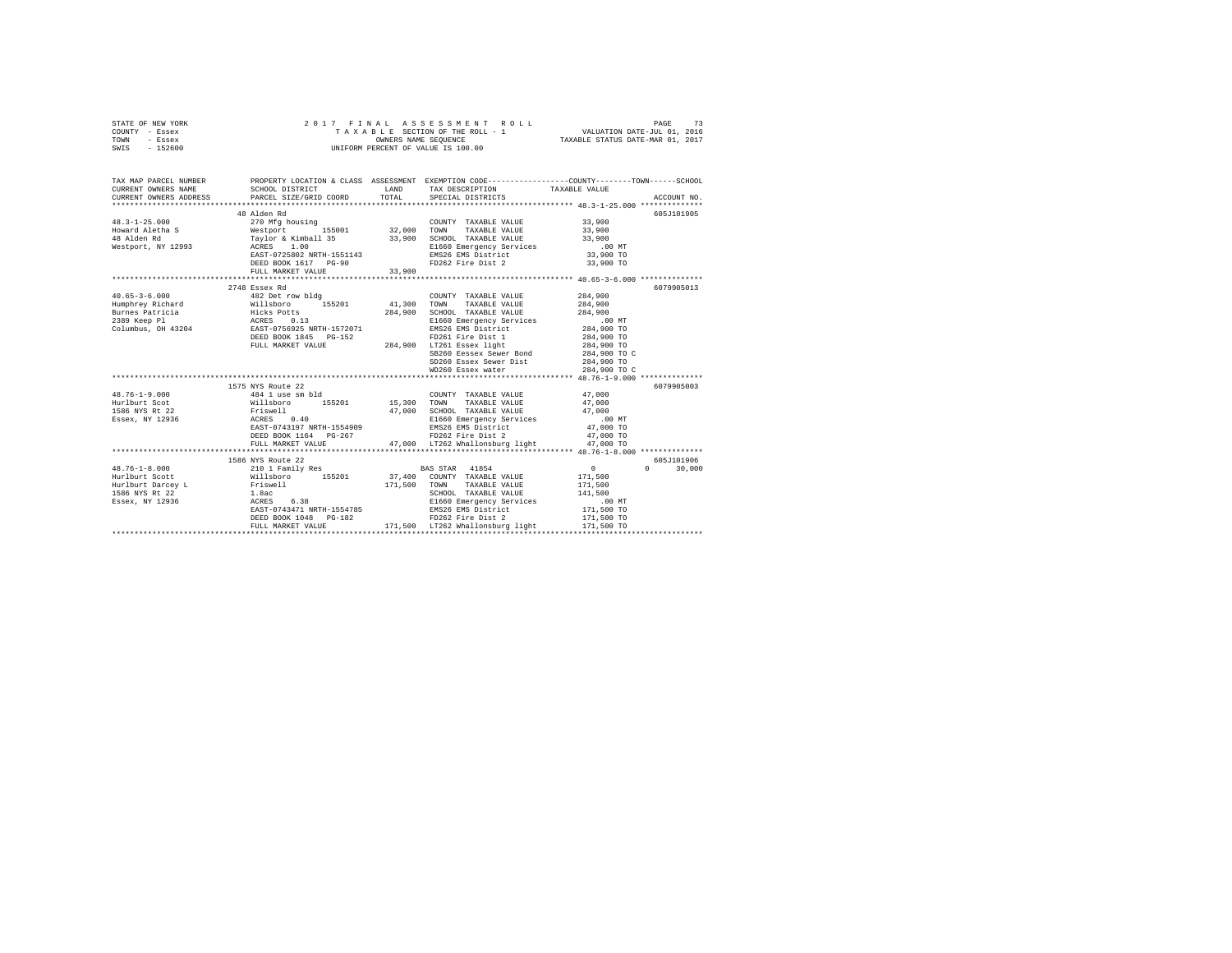| STATE OF NEW YORK | 2017 FINAL ASSESSMENT ROLL         | 74<br>PAGE                       |
|-------------------|------------------------------------|----------------------------------|
| COUNTY - Essex    | TAXABLE SECTION OF THE ROLL - 1    | VALUATION DATE-JUL 01, 2016      |
| TOWN<br>- Essex   | OWNERS NAME SEOUENCE               | TAXABLE STATUS DATE-MAR 01, 2017 |
| - 152600<br>SWIS  | UNIFORM PERCENT OF VALUE IS 100.00 |                                  |

| TAX MAP PARCEL NUMBER<br>CURRENT OWNERS NAME | SCHOOL DISTRICT                                                                                                                                                                                                                                                                                                                                                                                               | LAND TAX DESCRIPTION TAXABLE VALUE | PROPERTY LOCATION & CLASS ASSESSMENT EXEMPTION CODE---------------COUNTY-------TOWN------SCHOOL                                                                                                                                                                                                             |
|----------------------------------------------|---------------------------------------------------------------------------------------------------------------------------------------------------------------------------------------------------------------------------------------------------------------------------------------------------------------------------------------------------------------------------------------------------------------|------------------------------------|-------------------------------------------------------------------------------------------------------------------------------------------------------------------------------------------------------------------------------------------------------------------------------------------------------------|
| CURRENT OWNERS ADDRESS                       | PARCEL SIZE/GRID COORD                                                                                                                                                                                                                                                                                                                                                                                        | TOTAL SPECIAL DISTRICTS            | ACCOUNT NO.                                                                                                                                                                                                                                                                                                 |
|                                              |                                                                                                                                                                                                                                                                                                                                                                                                               |                                    | 605J102311                                                                                                                                                                                                                                                                                                  |
|                                              |                                                                                                                                                                                                                                                                                                                                                                                                               |                                    |                                                                                                                                                                                                                                                                                                             |
|                                              |                                                                                                                                                                                                                                                                                                                                                                                                               |                                    |                                                                                                                                                                                                                                                                                                             |
|                                              |                                                                                                                                                                                                                                                                                                                                                                                                               |                                    |                                                                                                                                                                                                                                                                                                             |
|                                              |                                                                                                                                                                                                                                                                                                                                                                                                               |                                    |                                                                                                                                                                                                                                                                                                             |
|                                              |                                                                                                                                                                                                                                                                                                                                                                                                               |                                    |                                                                                                                                                                                                                                                                                                             |
|                                              |                                                                                                                                                                                                                                                                                                                                                                                                               |                                    |                                                                                                                                                                                                                                                                                                             |
|                                              |                                                                                                                                                                                                                                                                                                                                                                                                               |                                    |                                                                                                                                                                                                                                                                                                             |
|                                              |                                                                                                                                                                                                                                                                                                                                                                                                               |                                    |                                                                                                                                                                                                                                                                                                             |
|                                              |                                                                                                                                                                                                                                                                                                                                                                                                               |                                    |                                                                                                                                                                                                                                                                                                             |
|                                              |                                                                                                                                                                                                                                                                                                                                                                                                               |                                    |                                                                                                                                                                                                                                                                                                             |
|                                              | 2259 Lake Shore Rd                                                                                                                                                                                                                                                                                                                                                                                            |                                    | 605J101702                                                                                                                                                                                                                                                                                                  |
|                                              | $\begin{tabular}{l c c c c} \multicolumn{4}{c}{\textbf{40.73--5--11.000}} & \multicolumn{4}{c}{225} & \multicolumn{4}{c}{\textbf{212.00}} & \multicolumn{4}{c}{\textbf{223.00}} & \multicolumn{4}{c}{\textbf{223.00}} & \multicolumn{4}{c}{\textbf{223.00}} & \multicolumn{4}{c}{\textbf{223.00}} & \multicolumn{4}{c}{\textbf{223.00}} & \multicolumn{4}{c}{\textbf{223.00}} & \multicolumn{4}{c}{\textbf{2$ |                                    |                                                                                                                                                                                                                                                                                                             |
|                                              |                                                                                                                                                                                                                                                                                                                                                                                                               |                                    |                                                                                                                                                                                                                                                                                                             |
|                                              |                                                                                                                                                                                                                                                                                                                                                                                                               |                                    |                                                                                                                                                                                                                                                                                                             |
|                                              |                                                                                                                                                                                                                                                                                                                                                                                                               |                                    |                                                                                                                                                                                                                                                                                                             |
|                                              |                                                                                                                                                                                                                                                                                                                                                                                                               |                                    |                                                                                                                                                                                                                                                                                                             |
|                                              |                                                                                                                                                                                                                                                                                                                                                                                                               |                                    |                                                                                                                                                                                                                                                                                                             |
|                                              |                                                                                                                                                                                                                                                                                                                                                                                                               |                                    |                                                                                                                                                                                                                                                                                                             |
|                                              |                                                                                                                                                                                                                                                                                                                                                                                                               |                                    |                                                                                                                                                                                                                                                                                                             |
|                                              |                                                                                                                                                                                                                                                                                                                                                                                                               |                                    |                                                                                                                                                                                                                                                                                                             |
|                                              |                                                                                                                                                                                                                                                                                                                                                                                                               |                                    |                                                                                                                                                                                                                                                                                                             |
|                                              |                                                                                                                                                                                                                                                                                                                                                                                                               |                                    | ************************************* 40.73-2-2.000 *************                                                                                                                                                                                                                                           |
|                                              | 2736 NYS Route 22                                                                                                                                                                                                                                                                                                                                                                                             |                                    | 605J104010                                                                                                                                                                                                                                                                                                  |
|                                              |                                                                                                                                                                                                                                                                                                                                                                                                               |                                    |                                                                                                                                                                                                                                                                                                             |
|                                              |                                                                                                                                                                                                                                                                                                                                                                                                               |                                    |                                                                                                                                                                                                                                                                                                             |
|                                              |                                                                                                                                                                                                                                                                                                                                                                                                               |                                    |                                                                                                                                                                                                                                                                                                             |
|                                              |                                                                                                                                                                                                                                                                                                                                                                                                               |                                    |                                                                                                                                                                                                                                                                                                             |
|                                              |                                                                                                                                                                                                                                                                                                                                                                                                               |                                    |                                                                                                                                                                                                                                                                                                             |
|                                              |                                                                                                                                                                                                                                                                                                                                                                                                               |                                    |                                                                                                                                                                                                                                                                                                             |
|                                              |                                                                                                                                                                                                                                                                                                                                                                                                               |                                    |                                                                                                                                                                                                                                                                                                             |
|                                              |                                                                                                                                                                                                                                                                                                                                                                                                               |                                    |                                                                                                                                                                                                                                                                                                             |
|                                              |                                                                                                                                                                                                                                                                                                                                                                                                               |                                    |                                                                                                                                                                                                                                                                                                             |
|                                              |                                                                                                                                                                                                                                                                                                                                                                                                               |                                    |                                                                                                                                                                                                                                                                                                             |
|                                              | 8 Twin Valley Ln                                                                                                                                                                                                                                                                                                                                                                                              |                                    | 605J101907                                                                                                                                                                                                                                                                                                  |
| $48.3 - 1 - 26.000$                          |                                                                                                                                                                                                                                                                                                                                                                                                               |                                    |                                                                                                                                                                                                                                                                                                             |
| Hyde Linda M<br>8 Twin Valley Ln             |                                                                                                                                                                                                                                                                                                                                                                                                               |                                    |                                                                                                                                                                                                                                                                                                             |
|                                              |                                                                                                                                                                                                                                                                                                                                                                                                               |                                    |                                                                                                                                                                                                                                                                                                             |
| Westport, NY 12993                           |                                                                                                                                                                                                                                                                                                                                                                                                               |                                    |                                                                                                                                                                                                                                                                                                             |
|                                              |                                                                                                                                                                                                                                                                                                                                                                                                               |                                    |                                                                                                                                                                                                                                                                                                             |
|                                              |                                                                                                                                                                                                                                                                                                                                                                                                               |                                    |                                                                                                                                                                                                                                                                                                             |
|                                              |                                                                                                                                                                                                                                                                                                                                                                                                               |                                    |                                                                                                                                                                                                                                                                                                             |
|                                              |                                                                                                                                                                                                                                                                                                                                                                                                               |                                    | $\begin{array}{ccccccccc} 8 & \text{Twin Value Line} & \text{Time Time} & \text{AGED ALL} & 41800 & 39,600 & 39,600 & 39,600 & 39,600 & 39,600 & 39,600 & 39,600 & 39,600 & 39,600 & 39,600 & 39,600 & 39,600 & 39,600 & 39,600 & 39,600 & 39,600 & 39,600 & 39,600 & 39,600 & 39,600 & 39,600 & 39,600 & $ |
|                                              |                                                                                                                                                                                                                                                                                                                                                                                                               |                                    |                                                                                                                                                                                                                                                                                                             |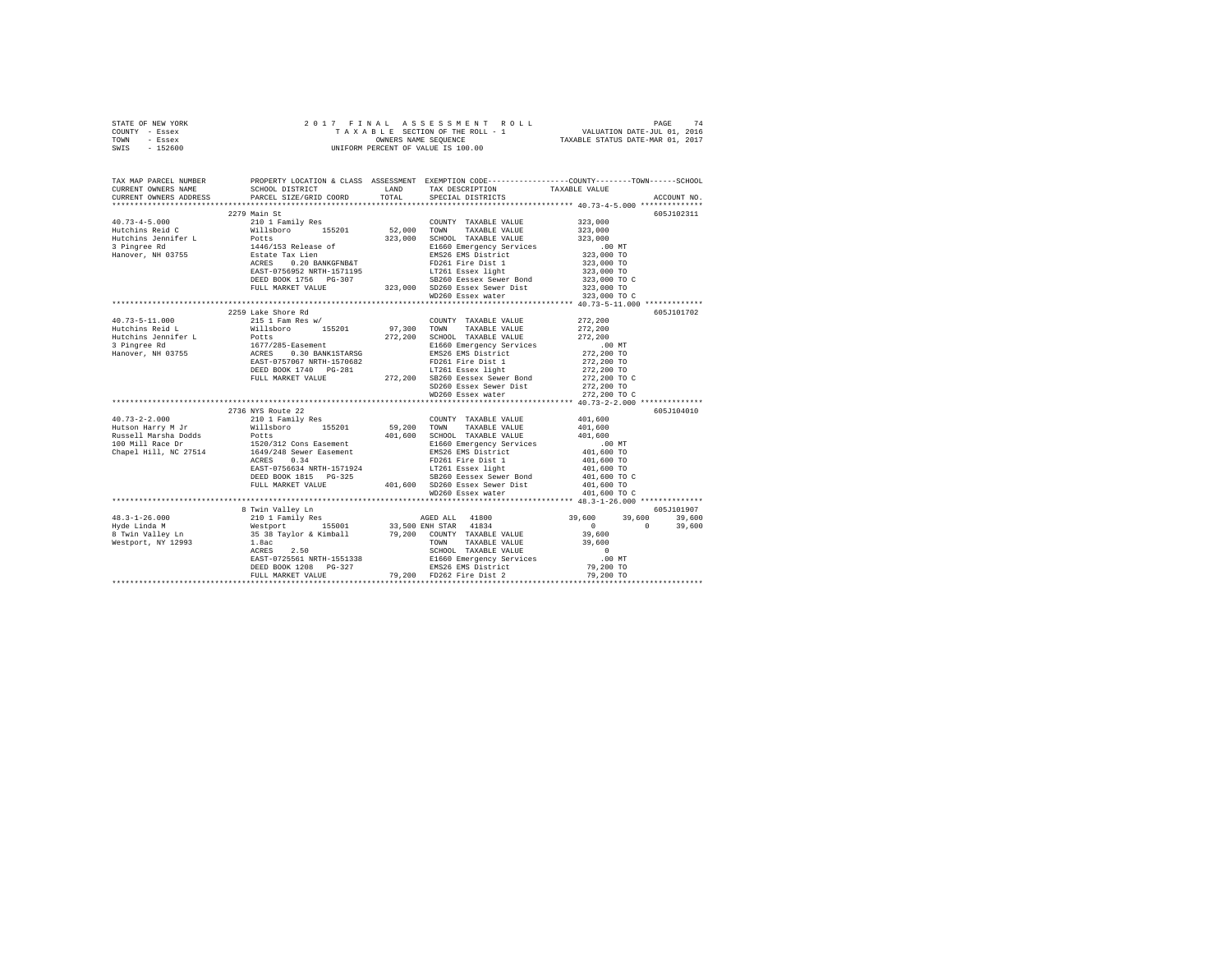| STATE OF NEW YORK | 2017 FINAL ASSESSMENT ROLL         | 75<br>PAGE                       |
|-------------------|------------------------------------|----------------------------------|
| COUNTY - Essex    | TAXABLE SECTION OF THE ROLL - 1    | VALUATION DATE-JUL 01, 2016      |
| TOWN<br>- Essex   | OWNERS NAME SEOUENCE               | TAXABLE STATUS DATE-MAR 01, 2017 |
| - 152600<br>SWIS  | UNIFORM PERCENT OF VALUE IS 100.00 |                                  |

| TAX MAP PARCEL NUMBER<br>CURRENT OWNERS NAME                                                                                                                                                                                    | SCHOOL DISTRICT                                                                  | T.AND       | TAX DESCRIPTION                                                              | PROPERTY LOCATION & CLASS ASSESSMENT EXEMPTION CODE----------------COUNTY-------TOWN------SCHOOL<br>TAXABLE VALUE |
|---------------------------------------------------------------------------------------------------------------------------------------------------------------------------------------------------------------------------------|----------------------------------------------------------------------------------|-------------|------------------------------------------------------------------------------|-------------------------------------------------------------------------------------------------------------------|
| CURRENT OWNERS ADDRESS                                                                                                                                                                                                          | PARCEL SIZE/GRID COORD                                                           | TOTAL       | SPECIAL DISTRICTS                                                            | ACCOUNT NO.                                                                                                       |
|                                                                                                                                                                                                                                 |                                                                                  |             |                                                                              |                                                                                                                   |
| 49.11-1-21.100                                                                                                                                                                                                                  | 42 Clubhouse Way                                                                 |             | 260 Seasonal res - WTRFNT COUNTY TAXABLE VALUE                               | 605J102110<br>380,200                                                                                             |
|                                                                                                                                                                                                                                 | Willsboro 155201 224,900 TOWN                                                    |             | TAXABLE VALUE                                                                | 380,200                                                                                                           |
| Ierardi Robert A                                                                                                                                                                                                                |                                                                                  |             | 380,200 SCHOOL TAXABLE VALUE                                                 | 380,200                                                                                                           |
|                                                                                                                                                                                                                                 |                                                                                  |             | E1660 Emergency Services                                                     | .00 MT                                                                                                            |
|                                                                                                                                                                                                                                 |                                                                                  |             | EMS26 EMS District                                                           | 00 MT.<br>380,200 TO                                                                                              |
|                                                                                                                                                                                                                                 |                                                                                  |             | FD261 Fire Dist 1                                                            | 380,200 TO                                                                                                        |
|                                                                                                                                                                                                                                 | FULL MARKET VALUE                                                                | 380,200     |                                                                              |                                                                                                                   |
|                                                                                                                                                                                                                                 |                                                                                  |             |                                                                              |                                                                                                                   |
|                                                                                                                                                                                                                                 | 1421 Whallons Bay Rd                                                             |             |                                                                              | 605J102206                                                                                                        |
| $49.1 - 1 - 15.100$                                                                                                                                                                                                             | 240 Rural res                                                                    |             | COUNTY TAXABLE VALUE                                                         | 947,800                                                                                                           |
| Irwin Francisca P Trust                                                                                                                                                                                                         | Willsboro 155201 462,100 TOWN                                                    |             | TAXABLE VALUE                                                                | 947,800                                                                                                           |
|                                                                                                                                                                                                                                 |                                                                                  |             | 947,800 SCHOOL TAXABLE VALUE                                                 | 947,800                                                                                                           |
|                                                                                                                                                                                                                                 |                                                                                  |             | E1660 Emergency Services                                                     | $.00$ MT                                                                                                          |
|                                                                                                                                                                                                                                 |                                                                                  |             | EMS26 EMS District                                                           | ىس ∪∪.<br>947,800 TO                                                                                              |
|                                                                                                                                                                                                                                 |                                                                                  |             | FD261 Fire Dist 1                                                            | 947,800 TO                                                                                                        |
| 1921 Whallons Bay Rd<br>1921 Whallons Bay Rd<br>Essex, NY 12936<br>NARY BE SUBJECT TO RAYMENT DEST-0754618 NRTH-1561445<br>NAP BE SUBJECT TO PAYMENT DEST DESED BOOK 1581 PG-137<br>UNDER AGDIST LAW TIL 2021 FULL MARKET VALUE |                                                                                  | 947,800     |                                                                              |                                                                                                                   |
|                                                                                                                                                                                                                                 |                                                                                  |             |                                                                              |                                                                                                                   |
|                                                                                                                                                                                                                                 | Whallons Bay Rd                                                                  |             |                                                                              | 605J100801                                                                                                        |
| $49.3 - 2 - 10.000$                                                                                                                                                                                                             |                                                                                  |             | COUNTY TAXABLE VALUE                                                         | 62,300                                                                                                            |
| Irwin Francisca P Trust                                                                                                                                                                                                         |                                                                                  |             | TAXABLE VALUE                                                                | 62,300                                                                                                            |
| 1421 Whallons Bay Rd                                                                                                                                                                                                            | Wharton<br>ACRES 51.35                                                           |             | 62,300 SCHOOL TAXABLE VALUE<br>E1660 Emergency Services<br>MS26 EMS District | 62,300                                                                                                            |
| Essex, NY 12936                                                                                                                                                                                                                 |                                                                                  |             |                                                                              | $.00$ MT                                                                                                          |
|                                                                                                                                                                                                                                 | EAST-0753430 NRTH-1559107                                                        |             |                                                                              | 62,300 TO                                                                                                         |
|                                                                                                                                                                                                                                 | DEED BOOK 1671 PG-193                                                            |             | FD261 Fire Dist 1                                                            | 62,300 TO                                                                                                         |
|                                                                                                                                                                                                                                 | FULL MARKET VALUE                                                                | 62,300      |                                                                              |                                                                                                                   |
|                                                                                                                                                                                                                                 |                                                                                  |             |                                                                              |                                                                                                                   |
|                                                                                                                                                                                                                                 | Whallons Bay Rd                                                                  |             |                                                                              | 605J100711                                                                                                        |
| $49.3 - 2 - 11.000$                                                                                                                                                                                                             | 314 Rural vac<10                                                                 |             | COUNTY TAXABLE VALUE                                                         | 300                                                                                                               |
| Irwin Francisca P Trust Millsboro 155201 300                                                                                                                                                                                    |                                                                                  |             | TAXABLE VALUE<br>TOWN                                                        | 300                                                                                                               |
| 1421 Whallons Bay Rd                                                                                                                                                                                                            | Wharton<br>ACRES                                                                 |             | 300 SCHOOL TAXABLE VALUE<br>SCHOOL TAXABLE VALUE<br>E1660 Emergency Services | 300                                                                                                               |
| Essex, NY 12936                                                                                                                                                                                                                 | Wharton 0.26<br>ACRES 0.26<br>EAST-0754207 NRTH-1558420<br>DEED BOOK 1671 PG-193 |             |                                                                              | $.00$ MT                                                                                                          |
|                                                                                                                                                                                                                                 |                                                                                  |             | EMS26 EMS District<br>FD261 Fire Dist 1                                      | 300 TO                                                                                                            |
|                                                                                                                                                                                                                                 |                                                                                  |             |                                                                              | 300 TO                                                                                                            |
|                                                                                                                                                                                                                                 | FULL MARKET VALUE                                                                | 300         |                                                                              |                                                                                                                   |
|                                                                                                                                                                                                                                 |                                                                                  |             |                                                                              | 605J104501                                                                                                        |
| $39.3 - 1 - 7.110$                                                                                                                                                                                                              | Jersey St<br>105 Vac farmland                                                    |             |                                                                              | 48,000                                                                                                            |
| Ivy Robert H                                                                                                                                                                                                                    |                                                                                  | 48,000 TOWN | COUNTY TAXABLE VALUE<br>TAXABLE VALUE                                        |                                                                                                                   |
|                                                                                                                                                                                                                                 |                                                                                  |             | 48,000 TOWN TAXABLE VALUE<br>48,000 SCHOOL TAXABLE VALUE                     | 48,000<br>48,000                                                                                                  |
| Ivy Amy D<br>1600 Jersey St                                                                                                                                                                                                     | willsboro 155201<br>9 Peru Bay Tract<br>ACRES 49.40<br>EAST-0727037 NRTH-1571014 |             |                                                                              |                                                                                                                   |
| Lis versey St.<br>Essex, NY 12936                                                                                                                                                                                               |                                                                                  |             | E1660 Emergency Services<br>EMS26 EMS District                               | 00 MT.<br>48,000 TO                                                                                               |
|                                                                                                                                                                                                                                 | DEED BOOK 1293 PG-101                                                            |             | FD262 Fire Dist 2                                                            | 48,000 TO                                                                                                         |
|                                                                                                                                                                                                                                 | FULL MARKET VALUE                                                                | 48,000      |                                                                              |                                                                                                                   |
|                                                                                                                                                                                                                                 |                                                                                  |             |                                                                              |                                                                                                                   |
|                                                                                                                                                                                                                                 |                                                                                  |             |                                                                              |                                                                                                                   |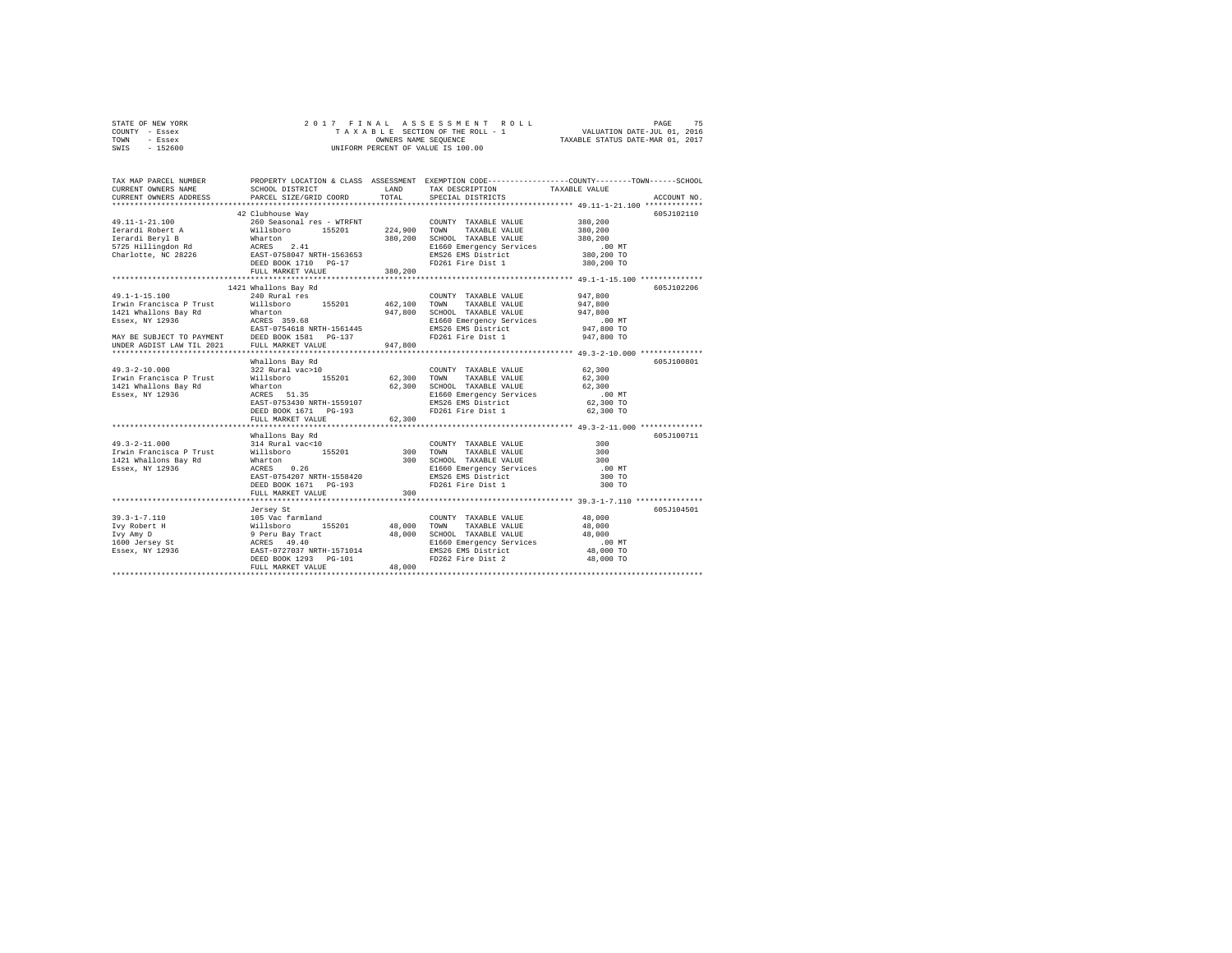| STATE OF NEW YORK | 2017 FINAL ASSESSMENT ROLL         | 76<br>PAGE                       |
|-------------------|------------------------------------|----------------------------------|
| COUNTY - Essex    | TAXABLE SECTION OF THE ROLL - 1    | VALUATION DATE-JUL 01, 2016      |
| TOWN<br>- Essex   | OWNERS NAME SEOUENCE               | TAXABLE STATUS DATE-MAR 01, 2017 |
| - 152600<br>SWIS  | UNIFORM PERCENT OF VALUE IS 100.00 |                                  |

| $\begin{tabular}{cccccc} 39.3-1-20.002 & 1600~3ergs~\text{St}} & 6055101811 & 6055101811 \\ \hline \text{Ivy Rober H} & 81.000~30.000~30.000~30.000~30.000~30.000 \\ \text{Ivy Rober H} & 81.0060~30.000~30.000~30.000~30.000 \\ \text{Ivy Rober H} & 81.0060~34.0 & 283.900~30.000~30.000 \\ \text{IgJ$                                           | 1600 Jersey St    |  | 605J101811 |
|----------------------------------------------------------------------------------------------------------------------------------------------------------------------------------------------------------------------------------------------------------------------------------------------------------------------------------------------------|-------------------|--|------------|
|                                                                                                                                                                                                                                                                                                                                                    |                   |  |            |
|                                                                                                                                                                                                                                                                                                                                                    |                   |  |            |
|                                                                                                                                                                                                                                                                                                                                                    |                   |  |            |
|                                                                                                                                                                                                                                                                                                                                                    |                   |  |            |
|                                                                                                                                                                                                                                                                                                                                                    |                   |  |            |
|                                                                                                                                                                                                                                                                                                                                                    |                   |  |            |
|                                                                                                                                                                                                                                                                                                                                                    |                   |  |            |
|                                                                                                                                                                                                                                                                                                                                                    |                   |  |            |
|                                                                                                                                                                                                                                                                                                                                                    | NYS Route 22      |  | 605J104015 |
|                                                                                                                                                                                                                                                                                                                                                    |                   |  |            |
|                                                                                                                                                                                                                                                                                                                                                    |                   |  |            |
|                                                                                                                                                                                                                                                                                                                                                    |                   |  |            |
|                                                                                                                                                                                                                                                                                                                                                    |                   |  |            |
|                                                                                                                                                                                                                                                                                                                                                    |                   |  |            |
|                                                                                                                                                                                                                                                                                                                                                    |                   |  |            |
|                                                                                                                                                                                                                                                                                                                                                    |                   |  |            |
|                                                                                                                                                                                                                                                                                                                                                    |                   |  |            |
|                                                                                                                                                                                                                                                                                                                                                    |                   |  |            |
|                                                                                                                                                                                                                                                                                                                                                    | 2538 NYS Route 22 |  | 605J179005 |
|                                                                                                                                                                                                                                                                                                                                                    |                   |  |            |
|                                                                                                                                                                                                                                                                                                                                                    |                   |  |            |
|                                                                                                                                                                                                                                                                                                                                                    |                   |  |            |
|                                                                                                                                                                                                                                                                                                                                                    |                   |  |            |
|                                                                                                                                                                                                                                                                                                                                                    |                   |  |            |
|                                                                                                                                                                                                                                                                                                                                                    |                   |  |            |
|                                                                                                                                                                                                                                                                                                                                                    |                   |  |            |
|                                                                                                                                                                                                                                                                                                                                                    |                   |  |            |
|                                                                                                                                                                                                                                                                                                                                                    |                   |  |            |
|                                                                                                                                                                                                                                                                                                                                                    |                   |  |            |
|                                                                                                                                                                                                                                                                                                                                                    |                   |  | 605J101913 |
|                                                                                                                                                                                                                                                                                                                                                    |                   |  |            |
|                                                                                                                                                                                                                                                                                                                                                    |                   |  |            |
|                                                                                                                                                                                                                                                                                                                                                    |                   |  |            |
|                                                                                                                                                                                                                                                                                                                                                    |                   |  |            |
|                                                                                                                                                                                                                                                                                                                                                    |                   |  |            |
|                                                                                                                                                                                                                                                                                                                                                    |                   |  |            |
|                                                                                                                                                                                                                                                                                                                                                    |                   |  |            |
|                                                                                                                                                                                                                                                                                                                                                    |                   |  |            |
|                                                                                                                                                                                                                                                                                                                                                    |                   |  |            |
|                                                                                                                                                                                                                                                                                                                                                    |                   |  |            |
| $\begin{tabular}{lcccc} \textbf{40.73--3--3.000} & \textbf{44 Begas Point Set} & \textbf{55--3.001} & \textbf{55--3.001} & \textbf{55--3.002} & \textbf{49.73--3.000} & \textbf{49.73--3.000} & \textbf{40.73--3.001} & \textbf{50.73--3.000} & \textbf{41.73--3.001} & \textbf{52.73--3.002} & \textbf{52.73--3.003} & \textbf{52.73--3.004} & \$ |                   |  |            |
|                                                                                                                                                                                                                                                                                                                                                    |                   |  |            |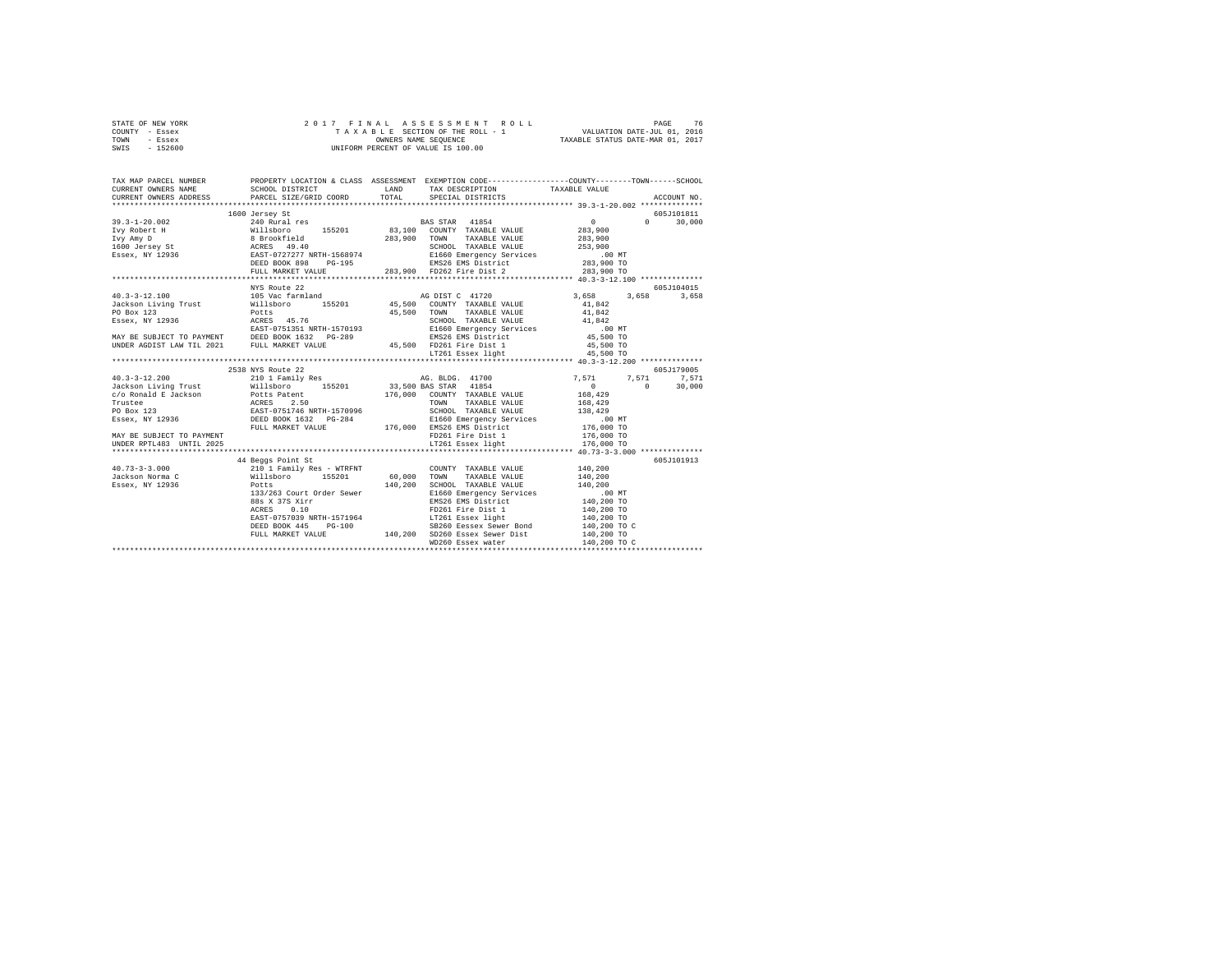| STATE OF NEW YORK |  |  |  | 2017 FINAL ASSESSMENT ROLL         |                                  | PAGE |  |
|-------------------|--|--|--|------------------------------------|----------------------------------|------|--|
| COUNTY - Essex    |  |  |  | TAXABLE SECTION OF THE ROLL - 1    | VALUATION DATE-JUL 01, 2016      |      |  |
| TOWN<br>- Essex   |  |  |  | OWNERS NAME SEOUENCE               | TAXABLE STATUS DATE-MAR 01, 2017 |      |  |
| $-152600$<br>SWIS |  |  |  | UNIFORM PERCENT OF VALUE IS 100.00 |                                  |      |  |

| TAX MAP PARCEL NUMBER                                                                                                                                                                                                            |                                                                                      |              |                                                                                                           | PROPERTY LOCATION & CLASS ASSESSMENT EXEMPTION CODE---------------COUNTY-------TOWN-----SCHOOL<br>$\begin{array}{cccc} \texttt{CUREREW} & \texttt{OMNER} & \texttt{NAHD} & \texttt{TAX DESCRIPTION} & \texttt{TAX ABLE WALUE} \\ \texttt{CUREREW} & \texttt{OMNES} & \texttt{PARECUS HZB} & \texttt{PACEAIL} & \texttt{SPECTRUS ACCOURT NO} \\ \texttt{CICUINT NO} & \texttt{ARCCONR} & \texttt{PACEA} & \texttt{SPECTR} & \texttt{SPECTR} \\ \texttt{SPEAEN IN LUMEN SUS ACEA} & \texttt{PACEA} & \texttt{SPECTR} & \texttt{SPECTR} & \texttt{SPECTR} \\ \$ |
|----------------------------------------------------------------------------------------------------------------------------------------------------------------------------------------------------------------------------------|--------------------------------------------------------------------------------------|--------------|-----------------------------------------------------------------------------------------------------------|--------------------------------------------------------------------------------------------------------------------------------------------------------------------------------------------------------------------------------------------------------------------------------------------------------------------------------------------------------------------------------------------------------------------------------------------------------------------------------------------------------------------------------------------------------------|
|                                                                                                                                                                                                                                  | 43 Leaning Rd                                                                        |              | COUNTY TAXABLE VALUE                                                                                      | 605J102002<br>117,800<br>117,800                                                                                                                                                                                                                                                                                                                                                                                                                                                                                                                             |
|                                                                                                                                                                                                                                  |                                                                                      |              |                                                                                                           |                                                                                                                                                                                                                                                                                                                                                                                                                                                                                                                                                              |
|                                                                                                                                                                                                                                  | FULL MARKET VALUE                                                                    | 117,800      | DEED BOOK 1142 PG-147 FD262 Fire Dist 2 117,800 TO                                                        |                                                                                                                                                                                                                                                                                                                                                                                                                                                                                                                                                              |
|                                                                                                                                                                                                                                  |                                                                                      |              |                                                                                                           |                                                                                                                                                                                                                                                                                                                                                                                                                                                                                                                                                              |
|                                                                                                                                                                                                                                  | 1809 NYS Route 22                                                                    |              |                                                                                                           | 605J102607                                                                                                                                                                                                                                                                                                                                                                                                                                                                                                                                                   |
| 49.1-1-34.000                                                                                                                                                                                                                    | 210 1 Family Res                                                                     |              | BAS STAR 41854                                                                                            | $\sim$ 0<br>$0 \qquad \qquad$<br>30,000                                                                                                                                                                                                                                                                                                                                                                                                                                                                                                                      |
| James Stanley H Millsboro 155201 37,700 COUNTY TAXABLE VALUE 157,400                                                                                                                                                             |                                                                                      |              |                                                                                                           |                                                                                                                                                                                                                                                                                                                                                                                                                                                                                                                                                              |
|                                                                                                                                                                                                                                  |                                                                                      | 157,400 TOWN | TAXABLE VALUE                                                                                             |                                                                                                                                                                                                                                                                                                                                                                                                                                                                                                                                                              |
| James Candy M<br>1809 NYS Rte 22                                                                                                                                                                                                 | Wharton<br>6.70 A                                                                    |              | SCHOOL TAXABLE VALUE                                                                                      | 157,400<br>127,400                                                                                                                                                                                                                                                                                                                                                                                                                                                                                                                                           |
|                                                                                                                                                                                                                                  |                                                                                      |              |                                                                                                           |                                                                                                                                                                                                                                                                                                                                                                                                                                                                                                                                                              |
|                                                                                                                                                                                                                                  |                                                                                      |              |                                                                                                           |                                                                                                                                                                                                                                                                                                                                                                                                                                                                                                                                                              |
|                                                                                                                                                                                                                                  |                                                                                      |              |                                                                                                           |                                                                                                                                                                                                                                                                                                                                                                                                                                                                                                                                                              |
|                                                                                                                                                                                                                                  |                                                                                      |              |                                                                                                           |                                                                                                                                                                                                                                                                                                                                                                                                                                                                                                                                                              |
|                                                                                                                                                                                                                                  |                                                                                      |              |                                                                                                           |                                                                                                                                                                                                                                                                                                                                                                                                                                                                                                                                                              |
|                                                                                                                                                                                                                                  | 1823 NYS Route 22                                                                    |              |                                                                                                           | 605-7102003                                                                                                                                                                                                                                                                                                                                                                                                                                                                                                                                                  |
| $49.1 - 1 - 35.000$                                                                                                                                                                                                              | 210 1 Family Res                                                                     |              | COUNTY TAXABLE VALUE 46,900                                                                               |                                                                                                                                                                                                                                                                                                                                                                                                                                                                                                                                                              |
| James Stanley H 38,500 TOWN TAXABLE VALUE 46,900                                                                                                                                                                                 | Willsboro<br>Whatron Digorous<br>912/267 Life Use To<br>Florence James<br>Arexe 7.50 |              |                                                                                                           |                                                                                                                                                                                                                                                                                                                                                                                                                                                                                                                                                              |
| 1809 NYS Rte 22                                                                                                                                                                                                                  |                                                                                      |              | 46,900 SCHOOL TAXABLE VALUE 46,900<br>E1660 Emergency Services 1600 CD MT<br>EMS26 EMS District 46,900 TO |                                                                                                                                                                                                                                                                                                                                                                                                                                                                                                                                                              |
| Essex, NY 12936                                                                                                                                                                                                                  |                                                                                      |              |                                                                                                           |                                                                                                                                                                                                                                                                                                                                                                                                                                                                                                                                                              |
|                                                                                                                                                                                                                                  |                                                                                      |              |                                                                                                           |                                                                                                                                                                                                                                                                                                                                                                                                                                                                                                                                                              |
|                                                                                                                                                                                                                                  |                                                                                      |              | FD262 Fire Dist 2 46,900 TO                                                                               |                                                                                                                                                                                                                                                                                                                                                                                                                                                                                                                                                              |
|                                                                                                                                                                                                                                  | DEED BOOK 912<br>$PG-267$<br>FULL MARKET VALUE                                       | 46,900       | EAST-0744530 NRTH-1560749 LT262 Whallonsburg light 46,900 TO                                              |                                                                                                                                                                                                                                                                                                                                                                                                                                                                                                                                                              |
|                                                                                                                                                                                                                                  |                                                                                      |              |                                                                                                           |                                                                                                                                                                                                                                                                                                                                                                                                                                                                                                                                                              |
|                                                                                                                                                                                                                                  | 1666 Lake Shore Rd                                                                   |              |                                                                                                           | 605J102001                                                                                                                                                                                                                                                                                                                                                                                                                                                                                                                                                   |
|                                                                                                                                                                                                                                  |                                                                                      |              | COUNTY TAXABLE VALUE 87,000                                                                               |                                                                                                                                                                                                                                                                                                                                                                                                                                                                                                                                                              |
| $\begin{array}{ccccccccc} 49.15-1-17.000 && 210& 1 Family Res && 0.000 \\ \text{James Stewart G && 210& 1 Family Res && 32,000 & 70NN & 1AXABLE VALUE && 87,000 \\ \end{array}$                                                  |                                                                                      |              |                                                                                                           |                                                                                                                                                                                                                                                                                                                                                                                                                                                                                                                                                              |
|                                                                                                                                                                                                                                  |                                                                                      |              |                                                                                                           |                                                                                                                                                                                                                                                                                                                                                                                                                                                                                                                                                              |
|                                                                                                                                                                                                                                  |                                                                                      |              |                                                                                                           |                                                                                                                                                                                                                                                                                                                                                                                                                                                                                                                                                              |
|                                                                                                                                                                                                                                  |                                                                                      |              | SCHOOL TAXABLE VALUE 87,000<br>E1660 Emergency Services 00 MT<br>EMS26 EMS District 87,000 TO             |                                                                                                                                                                                                                                                                                                                                                                                                                                                                                                                                                              |
| vames stewart unit and the minimum of the stewart of the stead of the stead of the stead of the stead of the s<br>Hardman Claudia J archivell 2000<br>Morrisonville, NY 12962 EAST-0756752 NRTH-1556568<br>DEED BOOK 1133 PG-160 |                                                                                      |              | FD262 Fire Dist 2 87.000 TO                                                                               |                                                                                                                                                                                                                                                                                                                                                                                                                                                                                                                                                              |
|                                                                                                                                                                                                                                  | FULL MARKET VALUE                                                                    | 87,000       |                                                                                                           |                                                                                                                                                                                                                                                                                                                                                                                                                                                                                                                                                              |
|                                                                                                                                                                                                                                  |                                                                                      |              |                                                                                                           | ************************************                                                                                                                                                                                                                                                                                                                                                                                                                                                                                                                         |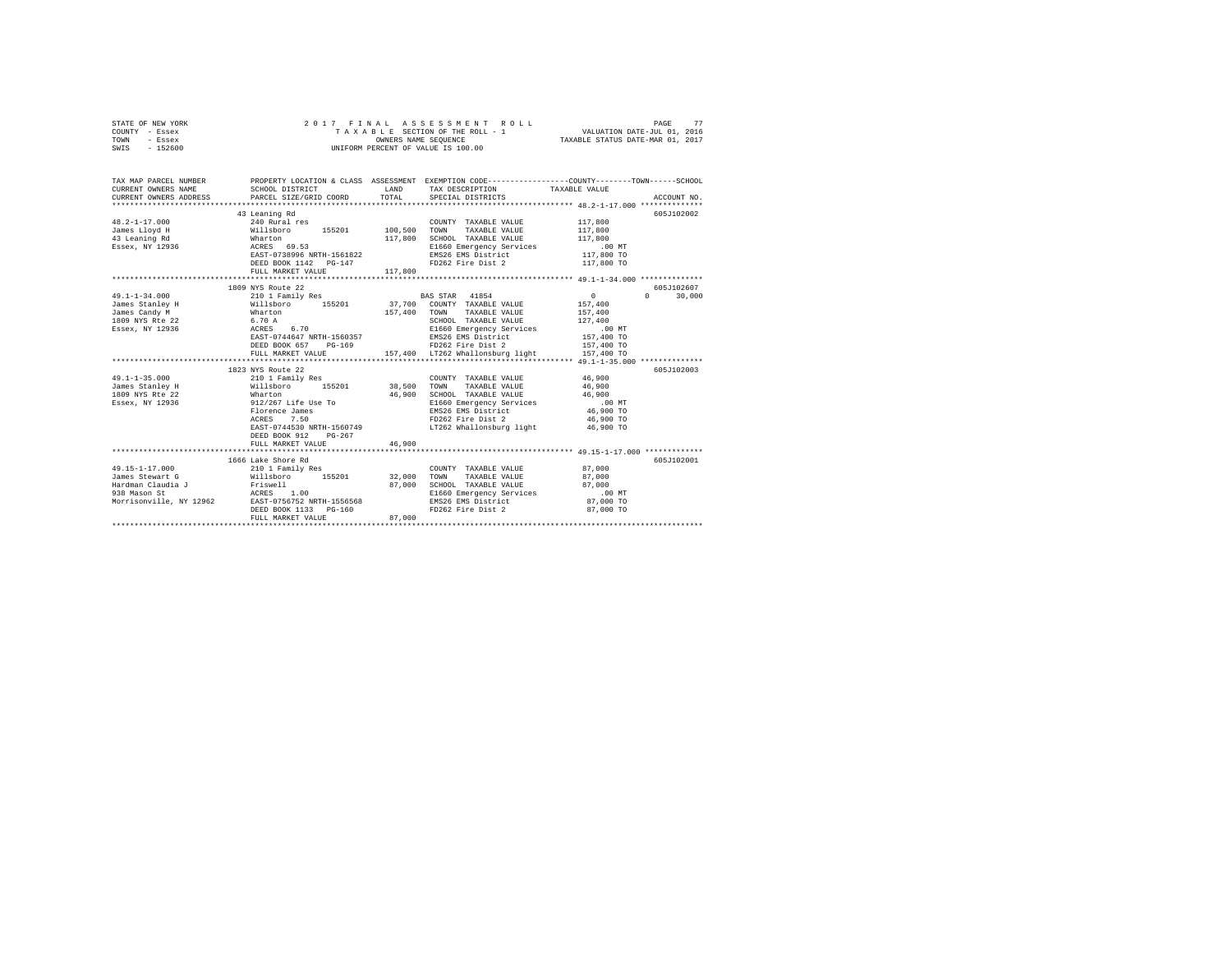| STATE OF NEW YORK | 2017 FINAL ASSESSMENT ROLL         | 78<br>PAGE                       |
|-------------------|------------------------------------|----------------------------------|
| COUNTY - Essex    | TAXABLE SECTION OF THE ROLL - 1    | VALUATION DATE-JUL 01, 2016      |
| TOWN<br>- Essex   | OWNERS NAME SEOUENCE               | TAXABLE STATUS DATE-MAR 01, 2017 |
| - 152600<br>SWIS  | UNIFORM PERCENT OF VALUE IS 100.00 |                                  |

| TAX MAP PARCEL NUMBER<br>CURRENT OWNERS NAME                                                                                                                                                                                                                                                                                                                                                                                                    | PROPERTY LOCATION & CLASS ASSESSMENT EXEMPTION CODE----------------COUNTY-------TOWN------SCHOOL |         |  |             |
|-------------------------------------------------------------------------------------------------------------------------------------------------------------------------------------------------------------------------------------------------------------------------------------------------------------------------------------------------------------------------------------------------------------------------------------------------|--------------------------------------------------------------------------------------------------|---------|--|-------------|
| CURRENT OWNERS ADDRESS PARCEL SIZE/GRID COORD TOTAL SPECIAL DISTRICTS                                                                                                                                                                                                                                                                                                                                                                           |                                                                                                  |         |  | ACCOUNT NO. |
|                                                                                                                                                                                                                                                                                                                                                                                                                                                 | 1712 Jersey St                                                                                   |         |  | 605J197013  |
|                                                                                                                                                                                                                                                                                                                                                                                                                                                 |                                                                                                  |         |  |             |
|                                                                                                                                                                                                                                                                                                                                                                                                                                                 |                                                                                                  |         |  |             |
|                                                                                                                                                                                                                                                                                                                                                                                                                                                 |                                                                                                  |         |  |             |
|                                                                                                                                                                                                                                                                                                                                                                                                                                                 |                                                                                                  |         |  |             |
|                                                                                                                                                                                                                                                                                                                                                                                                                                                 |                                                                                                  |         |  |             |
|                                                                                                                                                                                                                                                                                                                                                                                                                                                 |                                                                                                  |         |  |             |
|                                                                                                                                                                                                                                                                                                                                                                                                                                                 |                                                                                                  |         |  |             |
|                                                                                                                                                                                                                                                                                                                                                                                                                                                 |                                                                                                  |         |  |             |
| MIS ROLL 22<br>$J=1-28.000$<br>TRIS ROLL 22<br>$J=400$ Peter M<br>15,589<br>15,589<br>15,589<br>15,589<br>MAY BE SUBACT TO PAYMENT<br>ESSET TO PAYMENT RAST POST CRITE-1563019<br>MAY BE SUBACT TO PAYMENT RAST POST ON TRABLE VALUE<br>MAY BE SUBAC                                                                                                                                                                                            |                                                                                                  |         |  |             |
|                                                                                                                                                                                                                                                                                                                                                                                                                                                 |                                                                                                  |         |  |             |
|                                                                                                                                                                                                                                                                                                                                                                                                                                                 |                                                                                                  |         |  |             |
|                                                                                                                                                                                                                                                                                                                                                                                                                                                 |                                                                                                  |         |  |             |
|                                                                                                                                                                                                                                                                                                                                                                                                                                                 |                                                                                                  |         |  |             |
|                                                                                                                                                                                                                                                                                                                                                                                                                                                 |                                                                                                  |         |  |             |
|                                                                                                                                                                                                                                                                                                                                                                                                                                                 |                                                                                                  |         |  |             |
|                                                                                                                                                                                                                                                                                                                                                                                                                                                 |                                                                                                  |         |  |             |
|                                                                                                                                                                                                                                                                                                                                                                                                                                                 |                                                                                                  |         |  |             |
|                                                                                                                                                                                                                                                                                                                                                                                                                                                 | FULL MARKET VALUE 24,100                                                                         |         |  |             |
|                                                                                                                                                                                                                                                                                                                                                                                                                                                 |                                                                                                  |         |  |             |
|                                                                                                                                                                                                                                                                                                                                                                                                                                                 | 1924 NYS Route 22                                                                                |         |  | 605J102011  |
|                                                                                                                                                                                                                                                                                                                                                                                                                                                 |                                                                                                  |         |  |             |
|                                                                                                                                                                                                                                                                                                                                                                                                                                                 |                                                                                                  |         |  |             |
|                                                                                                                                                                                                                                                                                                                                                                                                                                                 |                                                                                                  |         |  |             |
|                                                                                                                                                                                                                                                                                                                                                                                                                                                 |                                                                                                  |         |  |             |
|                                                                                                                                                                                                                                                                                                                                                                                                                                                 |                                                                                                  |         |  |             |
|                                                                                                                                                                                                                                                                                                                                                                                                                                                 |                                                                                                  |         |  |             |
|                                                                                                                                                                                                                                                                                                                                                                                                                                                 |                                                                                                  |         |  |             |
|                                                                                                                                                                                                                                                                                                                                                                                                                                                 |                                                                                                  |         |  |             |
|                                                                                                                                                                                                                                                                                                                                                                                                                                                 |                                                                                                  |         |  |             |
|                                                                                                                                                                                                                                                                                                                                                                                                                                                 |                                                                                                  |         |  |             |
|                                                                                                                                                                                                                                                                                                                                                                                                                                                 |                                                                                                  |         |  |             |
|                                                                                                                                                                                                                                                                                                                                                                                                                                                 | 2020 Lake Shore Rd                                                                               |         |  | 605J102103  |
|                                                                                                                                                                                                                                                                                                                                                                                                                                                 |                                                                                                  |         |  |             |
|                                                                                                                                                                                                                                                                                                                                                                                                                                                 |                                                                                                  |         |  |             |
|                                                                                                                                                                                                                                                                                                                                                                                                                                                 |                                                                                                  |         |  |             |
|                                                                                                                                                                                                                                                                                                                                                                                                                                                 |                                                                                                  |         |  |             |
|                                                                                                                                                                                                                                                                                                                                                                                                                                                 |                                                                                                  |         |  |             |
|                                                                                                                                                                                                                                                                                                                                                                                                                                                 |                                                                                                  |         |  |             |
| $\begin{tabular}{l c c c c c} \multicolumn{1}{c}{\textbf{49.7-4-9.000}} & \multicolumn{1}{c}{2020} \text{Lake Short Red} & \multicolumn{1}{c}{2020} \end{tabular} & \multicolumn{1}{c}{\textbf{2000} kake Shorted} & \multicolumn{1}{c}{\textbf{200} kase Soncal} & \multicolumn{1}{c}{\textbf{200} kase Soncal} & \multicolumn{1}{c}{\textbf{200} kase Soncal} & \multicolumn{1}{c}{\textbf{200} kase Soncal} & \multicolumn{1}{c}{\textbf{20$ |                                                                                                  |         |  |             |
|                                                                                                                                                                                                                                                                                                                                                                                                                                                 |                                                                                                  |         |  |             |
|                                                                                                                                                                                                                                                                                                                                                                                                                                                 | 7 Clubhouse Way                                                                                  |         |  | 605J100306  |
|                                                                                                                                                                                                                                                                                                                                                                                                                                                 |                                                                                                  |         |  |             |
|                                                                                                                                                                                                                                                                                                                                                                                                                                                 |                                                                                                  |         |  |             |
|                                                                                                                                                                                                                                                                                                                                                                                                                                                 |                                                                                                  |         |  |             |
|                                                                                                                                                                                                                                                                                                                                                                                                                                                 |                                                                                                  |         |  |             |
|                                                                                                                                                                                                                                                                                                                                                                                                                                                 |                                                                                                  |         |  |             |
|                                                                                                                                                                                                                                                                                                                                                                                                                                                 |                                                                                                  |         |  |             |
|                                                                                                                                                                                                                                                                                                                                                                                                                                                 | EAST-0757438 NRTH-1562968                                                                        |         |  |             |
|                                                                                                                                                                                                                                                                                                                                                                                                                                                 | DEED BOOK 1819 PG-116                                                                            |         |  |             |
|                                                                                                                                                                                                                                                                                                                                                                                                                                                 | FULL MARKET VALUE                                                                                | 260,100 |  |             |
|                                                                                                                                                                                                                                                                                                                                                                                                                                                 |                                                                                                  |         |  |             |
|                                                                                                                                                                                                                                                                                                                                                                                                                                                 |                                                                                                  |         |  |             |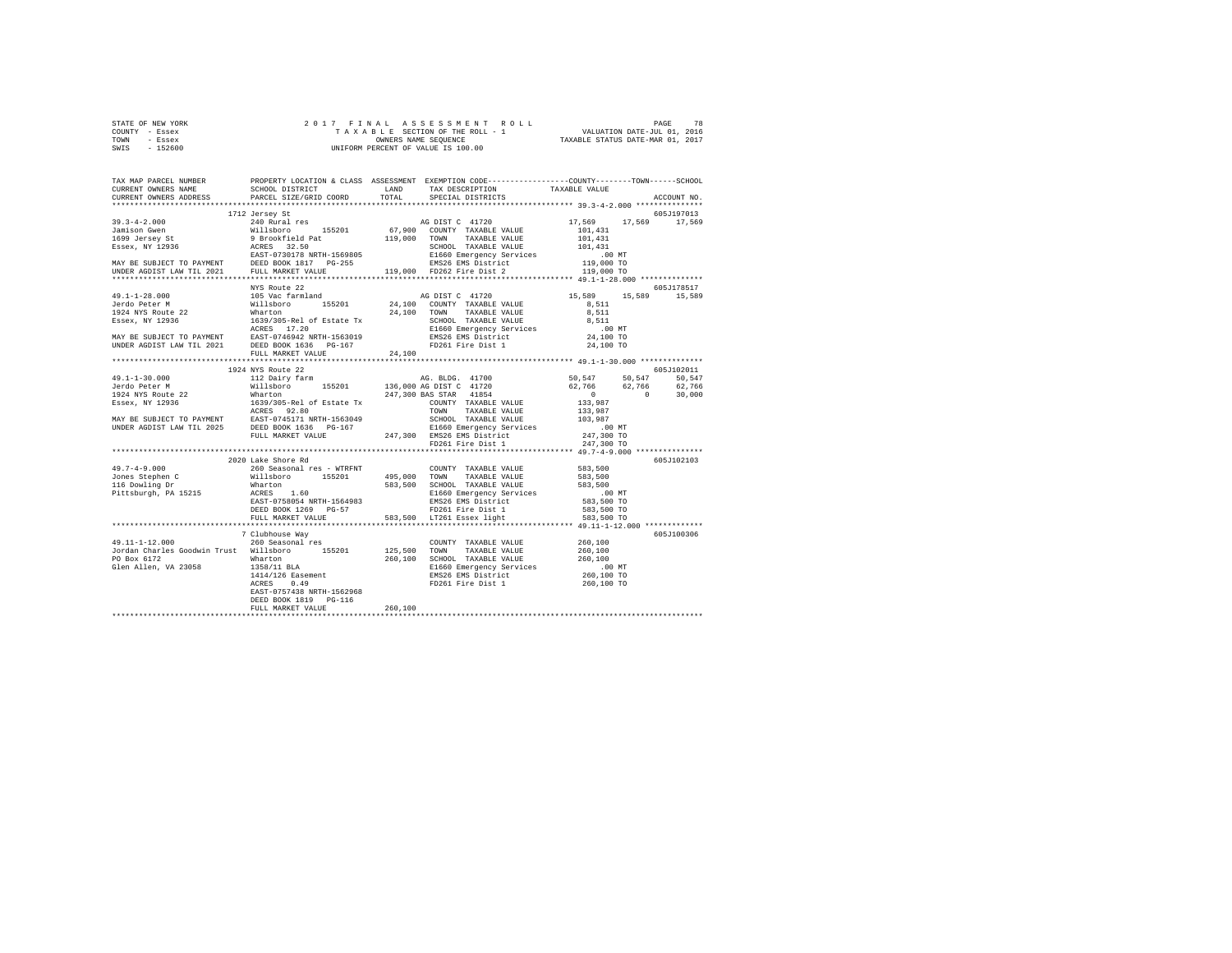|      | STATE OF NEW YORK |  |  | 2017 FINAL ASSESSMENT ROLL         | 79<br>PAGE                       |  |
|------|-------------------|--|--|------------------------------------|----------------------------------|--|
|      | COUNTY - Essex    |  |  | TAXABLE SECTION OF THE ROLL - 1    | VALUATION DATE-JUL 01, 2016      |  |
| TOWN | - Essex           |  |  | OWNERS NAME SEOUENCE               | TAXABLE STATUS DATE-MAR 01, 2017 |  |
| SWIS | - 152600          |  |  | UNIFORM PERCENT OF VALUE IS 100.00 |                                  |  |

| TAX MAP PARCEL NUMBER     | PROPERTY LOCATION & CLASS ASSESSMENT EXEMPTION CODE---------------COUNTY-------TOWN------SCHOOL                                                                                                                                                                                                                                                                                      |                                                        |                                                                            | ACCOUNT NO. |
|---------------------------|--------------------------------------------------------------------------------------------------------------------------------------------------------------------------------------------------------------------------------------------------------------------------------------------------------------------------------------------------------------------------------------|--------------------------------------------------------|----------------------------------------------------------------------------|-------------|
|                           |                                                                                                                                                                                                                                                                                                                                                                                      |                                                        |                                                                            |             |
|                           |                                                                                                                                                                                                                                                                                                                                                                                      |                                                        |                                                                            | 605J101207  |
|                           | URKENT OWNERS ADDRESS<br>1973-6-5.000<br>2276 Main St<br>2276 Main St<br>2276 Main St<br>2276 Main St<br>2276 Main St<br>2276 Main St<br>2276 Main St<br>2276 Main St<br>2276 Main St<br>2276 Main St<br>2276 Main St<br>2276 Main St<br>2276 Main St<br>227<br>DEED BOOK 1699 PG-246 LT261 Essex light 173,000 TO<br>FULL MARKET VALUE 173,000 SB260 Eessex Sewer Bond 173,000 TO C |                                                        |                                                                            |             |
|                           |                                                                                                                                                                                                                                                                                                                                                                                      | SD260 Essex Sewer Dist 173,000 TO<br>WD260 Essex water | 173,000 TO C                                                               |             |
|                           |                                                                                                                                                                                                                                                                                                                                                                                      |                                                        |                                                                            |             |
|                           | 154 Brookfield Rd                                                                                                                                                                                                                                                                                                                                                                    |                                                        |                                                                            | 605J102105  |
|                           |                                                                                                                                                                                                                                                                                                                                                                                      | AGED ALL 41800 38,700 38,700 38,700                    | $\begin{array}{ccc} & & & 0 & \quad & 0 \\ 38,700 & & & \quad \end{array}$ | 38,700      |
|                           | 2307 Main St<br>1001/1008-1888<br>RMS26 EMS District 285,900 TO<br>RCRES 0.20 BANKCORE PD261 Fire Dist 1 285,900 TO<br>RS26 EMS District 285,900 TO<br>RS26 EMS District 285,900 TO<br>RS26 ESSE PO261 EXPLEMENT 285,900 TO<br>RULL MARKET VALUE 285,900 S                                                                                                                           | WD260 Essex water                                      | 285,900 TO C                                                               | 605J103214  |
|                           | 32 Savre Rd                                                                                                                                                                                                                                                                                                                                                                          |                                                        |                                                                            | 605J102106  |
|                           |                                                                                                                                                                                                                                                                                                                                                                                      |                                                        | 8,270 8,270 8,270                                                          |             |
| UNDER AGDIST LAW TIL 2021 |                                                                                                                                                                                                                                                                                                                                                                                      |                                                        |                                                                            |             |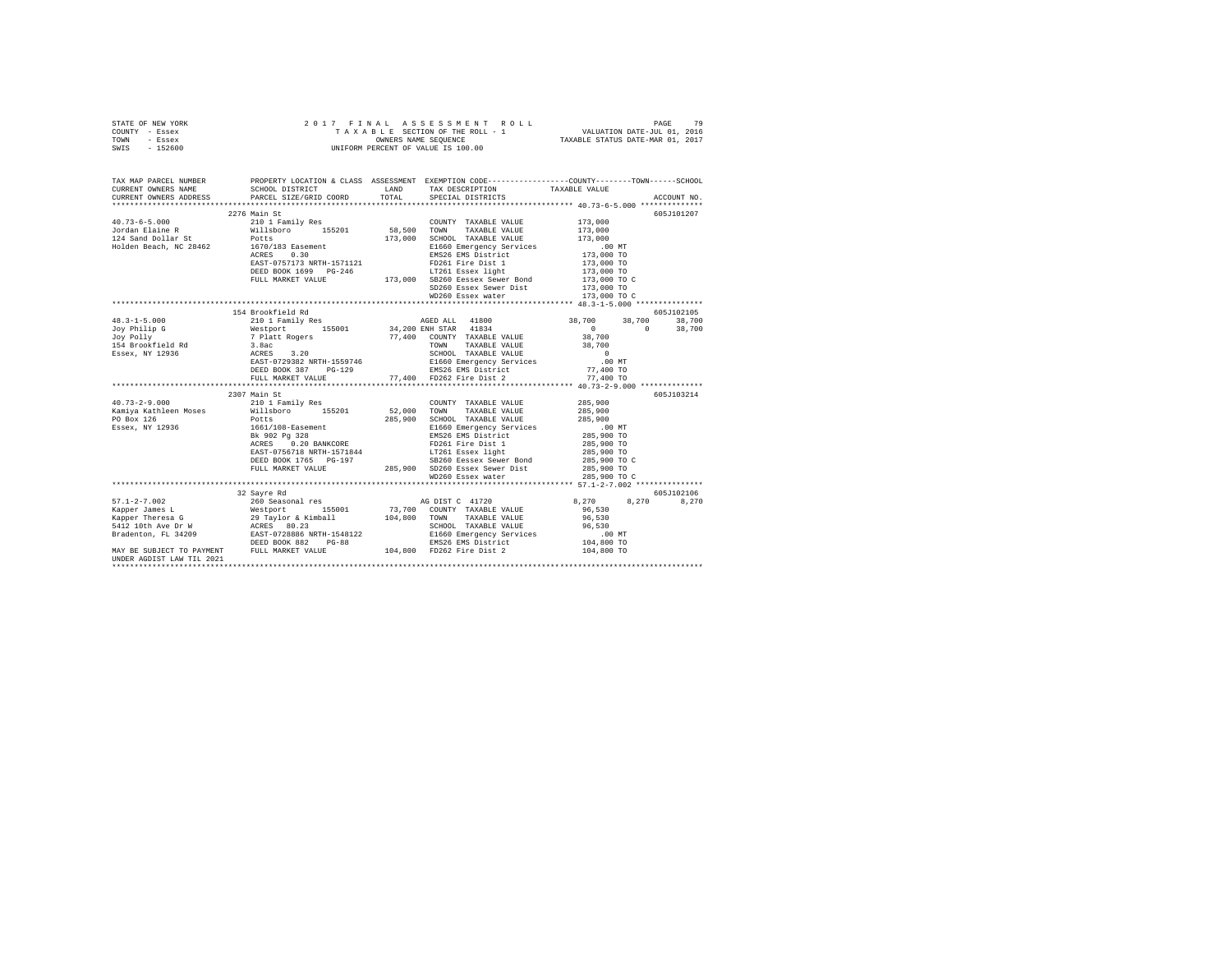|      | STATE OF NEW YORK |  |  | 2017 FINAL ASSESSMENT ROLL         | PAGE                             | 80 |
|------|-------------------|--|--|------------------------------------|----------------------------------|----|
|      | COUNTY - Essex    |  |  | TAXABLE SECTION OF THE ROLL - 1    | VALUATION DATE-JUL 01, 2016      |    |
| TOWN | - Essex           |  |  | OWNERS NAME SEOUENCE               | TAXABLE STATUS DATE-MAR 01, 2017 |    |
| SWIS | $-152600$         |  |  | UNIFORM PERCENT OF VALUE IS 100.00 |                                  |    |

| TAX MAP PARCEL NUMBER                                                                                                                                                                                                                                                                                                                                                                                                                                         | PROPERTY LOCATION & CLASS ASSESSMENT EXEMPTION CODE----------------COUNTY-------TOWN------SCHOOL                |                                                                                                                                                                                                                |                                        |            |
|---------------------------------------------------------------------------------------------------------------------------------------------------------------------------------------------------------------------------------------------------------------------------------------------------------------------------------------------------------------------------------------------------------------------------------------------------------------|-----------------------------------------------------------------------------------------------------------------|----------------------------------------------------------------------------------------------------------------------------------------------------------------------------------------------------------------|----------------------------------------|------------|
|                                                                                                                                                                                                                                                                                                                                                                                                                                                               | 1787 NYS Route 22                                                                                               |                                                                                                                                                                                                                |                                        | 605Z012002 |
|                                                                                                                                                                                                                                                                                                                                                                                                                                                               |                                                                                                                 |                                                                                                                                                                                                                |                                        |            |
| $\texttt{Rein Rariin N} \begin{minipage}{0.9cm} \begin{minipage}{0.9cm} \begin{minipage}{0.9cm} \begin{minipage}{0.9cm} \begin{minipage}{0.9cm} \begin{minipage}{0.9cm} \begin{minipage}{0.9cm} \begin{minipage}{0.9cm} \begin{minipage}{0.9cm} \begin{minipage}{0.9cm} \begin{minipage}{0.9cm} \begin{minipage}{0.9cm} \begin{minipage}{0.9cm} \begin{minipage}{0.9cm} \begin{minipage}{0.9cm} \begin{minipage}{0.9cm} \begin{minipage}{0.9cm} \begin{minip$ |                                                                                                                 |                                                                                                                                                                                                                |                                        |            |
|                                                                                                                                                                                                                                                                                                                                                                                                                                                               |                                                                                                                 |                                                                                                                                                                                                                |                                        |            |
|                                                                                                                                                                                                                                                                                                                                                                                                                                                               |                                                                                                                 |                                                                                                                                                                                                                |                                        |            |
|                                                                                                                                                                                                                                                                                                                                                                                                                                                               |                                                                                                                 |                                                                                                                                                                                                                |                                        |            |
|                                                                                                                                                                                                                                                                                                                                                                                                                                                               |                                                                                                                 |                                                                                                                                                                                                                |                                        |            |
|                                                                                                                                                                                                                                                                                                                                                                                                                                                               |                                                                                                                 |                                                                                                                                                                                                                |                                        |            |
| Eene Karin Ni American Marton 28,900 SCHOOL TAXABLE VALUE 26,900 SCHOOL TAXABLE VALUE 28,900 SCHOOL TAXABLE VALUE 28,900 SCHOOL TAXABLE VALUE 28,900 SCHOOL TAXABLE VALUE 28,900 SCHOOL TAXABLE VALUE 28,900 SCHOOL TAXABLE V                                                                                                                                                                                                                                 |                                                                                                                 |                                                                                                                                                                                                                |                                        |            |
|                                                                                                                                                                                                                                                                                                                                                                                                                                                               | 510 Walker Rd                                                                                                   |                                                                                                                                                                                                                |                                        | 605J199005 |
| $48.4 - 1 - 20.120$                                                                                                                                                                                                                                                                                                                                                                                                                                           | 105 Vac farmland                                                                                                | COUNTY TAXABLE VALUE 79,700                                                                                                                                                                                    |                                        |            |
| Willsboro<br>Keil Jessie                                                                                                                                                                                                                                                                                                                                                                                                                                      | $155201$ $42,500$                                                                                               | TAXABLE VALUE 79,700<br>TOWN                                                                                                                                                                                   |                                        |            |
|                                                                                                                                                                                                                                                                                                                                                                                                                                                               |                                                                                                                 |                                                                                                                                                                                                                |                                        |            |
|                                                                                                                                                                                                                                                                                                                                                                                                                                                               |                                                                                                                 |                                                                                                                                                                                                                |                                        |            |
|                                                                                                                                                                                                                                                                                                                                                                                                                                                               |                                                                                                                 |                                                                                                                                                                                                                |                                        |            |
|                                                                                                                                                                                                                                                                                                                                                                                                                                                               | DEED BOOK 1440 PG-140                                                                                           | FD262 Fire Dist 2 79,700 TO                                                                                                                                                                                    |                                        |            |
|                                                                                                                                                                                                                                                                                                                                                                                                                                                               |                                                                                                                 |                                                                                                                                                                                                                |                                        |            |
|                                                                                                                                                                                                                                                                                                                                                                                                                                                               |                                                                                                                 |                                                                                                                                                                                                                |                                        |            |
|                                                                                                                                                                                                                                                                                                                                                                                                                                                               | 2838 Essex Rd                                                                                                   |                                                                                                                                                                                                                |                                        | 605J103104 |
|                                                                                                                                                                                                                                                                                                                                                                                                                                                               |                                                                                                                 | COUNTY TAXABLE VALUE 815,400                                                                                                                                                                                   |                                        |            |
|                                                                                                                                                                                                                                                                                                                                                                                                                                                               |                                                                                                                 | TAXABLE VALUE                                                                                                                                                                                                  |                                        |            |
|                                                                                                                                                                                                                                                                                                                                                                                                                                                               |                                                                                                                 |                                                                                                                                                                                                                |                                        |            |
|                                                                                                                                                                                                                                                                                                                                                                                                                                                               |                                                                                                                 | COMM TAXABLE VALUE<br>SCHOOL TAXABLE VALUE<br>E1660 Emergency Services 015,400 TO<br>ENS26 EMS District 015,400 TO<br>FD261 Fire Dist 1 015,400 TO<br>1915,400 TO<br>1915,400 TO<br>1915,400 TO<br>1915,400 TO |                                        |            |
|                                                                                                                                                                                                                                                                                                                                                                                                                                                               |                                                                                                                 |                                                                                                                                                                                                                |                                        |            |
|                                                                                                                                                                                                                                                                                                                                                                                                                                                               |                                                                                                                 |                                                                                                                                                                                                                |                                        |            |
|                                                                                                                                                                                                                                                                                                                                                                                                                                                               |                                                                                                                 |                                                                                                                                                                                                                |                                        |            |
|                                                                                                                                                                                                                                                                                                                                                                                                                                                               |                                                                                                                 | WB261 Water B&I                                                                                                                                                                                                | 815,400 TO C                           |            |
|                                                                                                                                                                                                                                                                                                                                                                                                                                                               |                                                                                                                 | WD260 Essex water                                                                                                                                                                                              | 815,400 TO C                           |            |
|                                                                                                                                                                                                                                                                                                                                                                                                                                                               |                                                                                                                 |                                                                                                                                                                                                                |                                        |            |
|                                                                                                                                                                                                                                                                                                                                                                                                                                                               | 2341 NYS Route 22                                                                                               |                                                                                                                                                                                                                |                                        | 605J102111 |
| $40.3 - 2 - 16.000$                                                                                                                                                                                                                                                                                                                                                                                                                                           |                                                                                                                 |                                                                                                                                                                                                                |                                        | 25,000     |
|                                                                                                                                                                                                                                                                                                                                                                                                                                                               |                                                                                                                 |                                                                                                                                                                                                                | $\sim$ 0 $\sim$ 0                      | 65,500     |
|                                                                                                                                                                                                                                                                                                                                                                                                                                                               |                                                                                                                 | $\begin{tabular}{ccccc} 105,500 & \text{COUNTY} & \text{TAXABLE VALUE} & & 80,500 \\ & \text{TOWN} & \text{TAXABLE VALUE} & & 80,500 \end{tabular}$                                                            | $\begin{array}{c}0\\80,500\end{array}$ |            |
|                                                                                                                                                                                                                                                                                                                                                                                                                                                               |                                                                                                                 |                                                                                                                                                                                                                |                                        |            |
|                                                                                                                                                                                                                                                                                                                                                                                                                                                               |                                                                                                                 | SCHOOL TAXABLE VALUE 15,000                                                                                                                                                                                    |                                        |            |
|                                                                                                                                                                                                                                                                                                                                                                                                                                                               | EAST-0746932 NRTH-1570922 E1660 Emergency Services 600 MT<br>DEED BOOK 1172 PG-54 EMS26 EMS District 105,500 TO |                                                                                                                                                                                                                |                                        |            |
|                                                                                                                                                                                                                                                                                                                                                                                                                                                               |                                                                                                                 |                                                                                                                                                                                                                |                                        |            |
|                                                                                                                                                                                                                                                                                                                                                                                                                                                               |                                                                                                                 | 105,500 FD261 Fire Dist 1                                                                                                                                                                                      |                                        |            |
|                                                                                                                                                                                                                                                                                                                                                                                                                                                               |                                                                                                                 |                                                                                                                                                                                                                |                                        |            |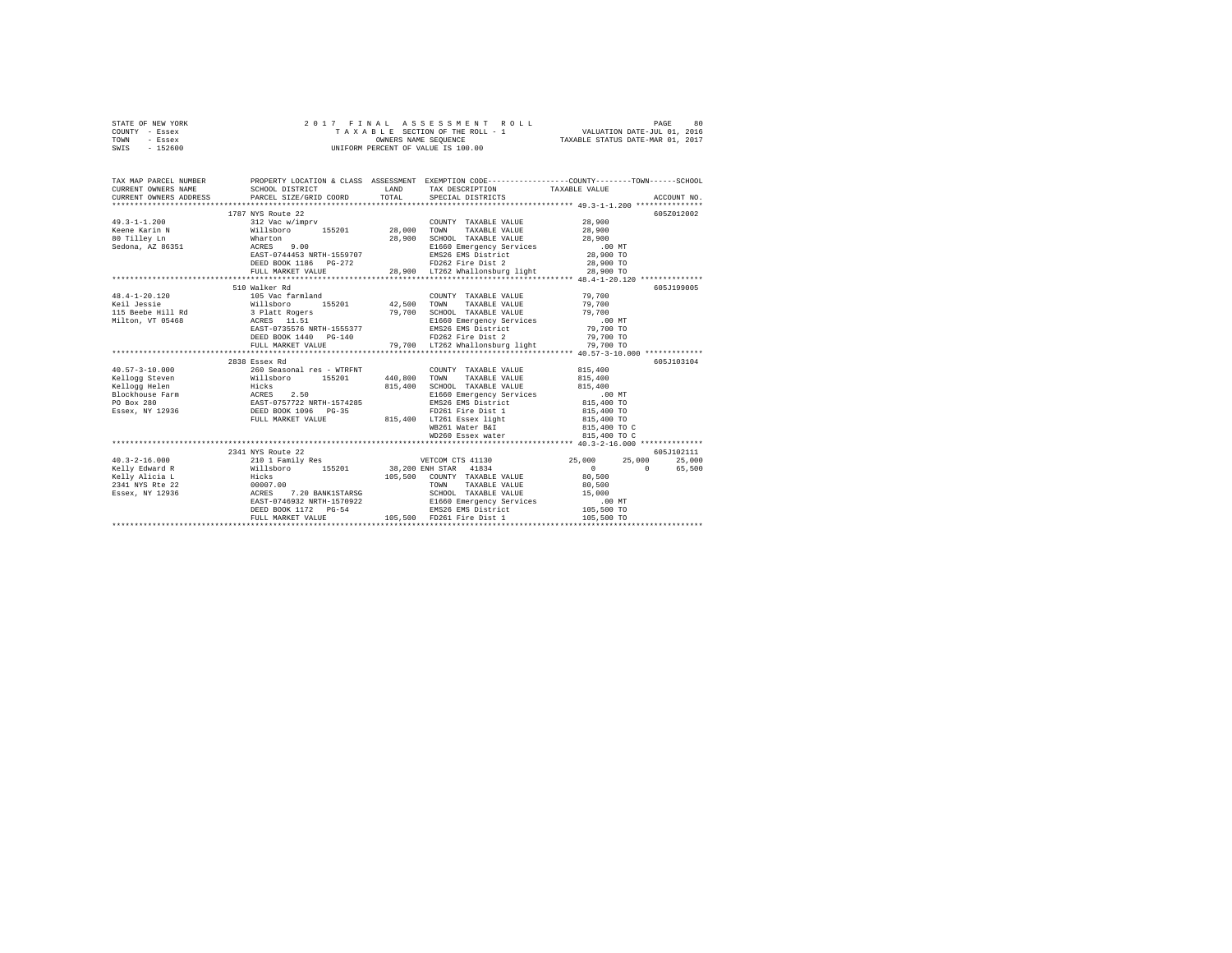| STATE OF NEW YORK | 2017 FINAL ASSESSMENT ROLL         | 81<br>PAGE                       |
|-------------------|------------------------------------|----------------------------------|
| COUNTY - Essex    | TAXABLE SECTION OF THE ROLL - 1    | VALUATION DATE-JUL 01, 2016      |
| TOWN<br>- Essex   | OWNERS NAME SEOUENCE               | TAXABLE STATUS DATE-MAR 01, 2017 |
| $-152600$<br>SWIS | UNIFORM PERCENT OF VALUE IS 100.00 |                                  |

| TAX MAP PARCEL NUMBER                                                                                                                                                                                                                                                                                                                                                                                                             |                                                                                                                                                                                                                      | PROPERTY LOCATION & CLASS ASSESSMENT EXEMPTION CODE---------------COUNTY-------TOWN-----SCHOOL                                                                                       |                            |                             |
|-----------------------------------------------------------------------------------------------------------------------------------------------------------------------------------------------------------------------------------------------------------------------------------------------------------------------------------------------------------------------------------------------------------------------------------|----------------------------------------------------------------------------------------------------------------------------------------------------------------------------------------------------------------------|--------------------------------------------------------------------------------------------------------------------------------------------------------------------------------------|----------------------------|-----------------------------|
|                                                                                                                                                                                                                                                                                                                                                                                                                                   |                                                                                                                                                                                                                      |                                                                                                                                                                                      |                            |                             |
| $49.11 - 1 - 5.130$                                                                                                                                                                                                                                                                                                                                                                                                               | The World Country TAXABLE VALUE<br>Nillaboro 155201 77,800 TOWN TAXABLE VALUE<br>Wharton 155201 77,800 SCHOOL TAXABLE VALUE<br>NCRES 3.65<br>ACCES 3.65<br>RESPACE TART RESPOND RESPOND FOR THE RESPONDING PRESS     | $\begin{array}{lll} \texttt{COUNTY} & \texttt{TAXABLE} & \texttt{VALUE} & & \texttt{77,800} \\ \texttt{mean} & \texttt{maxair}, & \texttt{value} & & \texttt{77,800} \\ \end{array}$ |                            | 605J189009                  |
|                                                                                                                                                                                                                                                                                                                                                                                                                                   |                                                                                                                                                                                                                      |                                                                                                                                                                                      |                            |                             |
| Kelly Margaret Miles                                                                                                                                                                                                                                                                                                                                                                                                              |                                                                                                                                                                                                                      | 77,800 SCHOOL TAXABLE VALUE 77,800                                                                                                                                                   |                            |                             |
| 365 Winding Way                                                                                                                                                                                                                                                                                                                                                                                                                   |                                                                                                                                                                                                                      |                                                                                                                                                                                      |                            |                             |
| Kettering, OH 45429                                                                                                                                                                                                                                                                                                                                                                                                               | ACRES 3.65<br>EAST-0757233 NRTH-1561099                                                                                                                                                                              |                                                                                                                                                                                      |                            |                             |
|                                                                                                                                                                                                                                                                                                                                                                                                                                   |                                                                                                                                                                                                                      |                                                                                                                                                                                      |                            |                             |
|                                                                                                                                                                                                                                                                                                                                                                                                                                   |                                                                                                                                                                                                                      |                                                                                                                                                                                      | $77,800$ TO                |                             |
|                                                                                                                                                                                                                                                                                                                                                                                                                                   |                                                                                                                                                                                                                      |                                                                                                                                                                                      |                            |                             |
|                                                                                                                                                                                                                                                                                                                                                                                                                                   |                                                                                                                                                                                                                      |                                                                                                                                                                                      |                            |                             |
|                                                                                                                                                                                                                                                                                                                                                                                                                                   | 2712 NYS Route 22                                                                                                                                                                                                    |                                                                                                                                                                                      |                            | 605L102112                  |
| $40.73 - 1 - 1.000$                                                                                                                                                                                                                                                                                                                                                                                                               | 210 1 Family Res                                                                                                                                                                                                     | COUNTY TAXABLE VALUE 142,000                                                                                                                                                         |                            |                             |
|                                                                                                                                                                                                                                                                                                                                                                                                                                   |                                                                                                                                                                                                                      |                                                                                                                                                                                      | 142,000                    |                             |
|                                                                                                                                                                                                                                                                                                                                                                                                                                   |                                                                                                                                                                                                                      |                                                                                                                                                                                      | 142,000                    |                             |
| Example F Arcol Kay (1995)<br>Example F Arcol Kay (1997)<br>For the Hotel Polis Polis Polis Polis Paper (1997)<br>Fassex, NY 12936 (1997)<br>Essex, NY 12936 (1997)<br>Example Recept ACRES 1.30<br>EXAGE MAS District<br>EXAGE MAS District                                                                                                                                                                                      |                                                                                                                                                                                                                      | E1660 Emergency Services .00 MT<br>EMS26 EMS District 142,000 TO                                                                                                                     |                            |                             |
|                                                                                                                                                                                                                                                                                                                                                                                                                                   |                                                                                                                                                                                                                      |                                                                                                                                                                                      |                            |                             |
|                                                                                                                                                                                                                                                                                                                                                                                                                                   |                                                                                                                                                                                                                      |                                                                                                                                                                                      |                            |                             |
|                                                                                                                                                                                                                                                                                                                                                                                                                                   |                                                                                                                                                                                                                      |                                                                                                                                                                                      |                            |                             |
|                                                                                                                                                                                                                                                                                                                                                                                                                                   | 142,000 TO 2561 Fire Dist 142,000 TO 2010 TO 2011 PRESS BAST-0756047 NRTH-1571759 PD261 Fire Dist 142,000 TO 2<br>DEED BOOK 1707 PG-25 142,000 TO 201261 ESSEX 1431000 TO 2142,000 TO 2010 TO 2010 PTUL MARKET VALUE |                                                                                                                                                                                      |                            |                             |
|                                                                                                                                                                                                                                                                                                                                                                                                                                   |                                                                                                                                                                                                                      | $142,000$ TO<br>$142,000$ TO<br>$142,000$ TO                                                                                                                                         |                            |                             |
|                                                                                                                                                                                                                                                                                                                                                                                                                                   |                                                                                                                                                                                                                      | WD260 Essex water                                                                                                                                                                    | 142,000 TO C               |                             |
|                                                                                                                                                                                                                                                                                                                                                                                                                                   | ***********************************                                                                                                                                                                                  |                                                                                                                                                                                      |                            |                             |
|                                                                                                                                                                                                                                                                                                                                                                                                                                   | 2249 Lake Shore Rd                                                                                                                                                                                                   |                                                                                                                                                                                      |                            | 605L101314                  |
|                                                                                                                                                                                                                                                                                                                                                                                                                                   |                                                                                                                                                                                                                      |                                                                                                                                                                                      |                            |                             |
|                                                                                                                                                                                                                                                                                                                                                                                                                                   |                                                                                                                                                                                                                      |                                                                                                                                                                                      |                            |                             |
|                                                                                                                                                                                                                                                                                                                                                                                                                                   |                                                                                                                                                                                                                      |                                                                                                                                                                                      |                            |                             |
|                                                                                                                                                                                                                                                                                                                                                                                                                                   |                                                                                                                                                                                                                      |                                                                                                                                                                                      |                            |                             |
|                                                                                                                                                                                                                                                                                                                                                                                                                                   |                                                                                                                                                                                                                      |                                                                                                                                                                                      |                            |                             |
|                                                                                                                                                                                                                                                                                                                                                                                                                                   |                                                                                                                                                                                                                      |                                                                                                                                                                                      |                            |                             |
|                                                                                                                                                                                                                                                                                                                                                                                                                                   |                                                                                                                                                                                                                      |                                                                                                                                                                                      |                            |                             |
|                                                                                                                                                                                                                                                                                                                                                                                                                                   |                                                                                                                                                                                                                      |                                                                                                                                                                                      |                            |                             |
| $\begin{tabular}{l c c c c c} \multicolumn{1}{c}{40.73-5-13.000} & \multicolumn{1}{c}{224} & \multicolumn{1}{c}{224} & \multicolumn{1}{c}{224} & \multicolumn{1}{c}{C} & \multicolumn{1}{c}{C} & \multicolumn{1}{c}{C} & \multicolumn{1}{c}{C} & \multicolumn{1}{c}{C} & \multicolumn{1}{c}{C} & \multicolumn{1}{c}{C} & \multicolumn{1}{c}{C} & \multicolumn{1}{c}{C} & \multicolumn{1}{c}{C} & \multicolumn{1}{c}{C} & \multic$ |                                                                                                                                                                                                                      |                                                                                                                                                                                      |                            |                             |
|                                                                                                                                                                                                                                                                                                                                                                                                                                   |                                                                                                                                                                                                                      | SD260 Essex Sewer Dist<br>WD260 Essex water                                                                                                                                          | 224,100 TO<br>224,100 TO C |                             |
|                                                                                                                                                                                                                                                                                                                                                                                                                                   |                                                                                                                                                                                                                      |                                                                                                                                                                                      |                            |                             |
|                                                                                                                                                                                                                                                                                                                                                                                                                                   |                                                                                                                                                                                                                      |                                                                                                                                                                                      |                            | 605L103912                  |
|                                                                                                                                                                                                                                                                                                                                                                                                                                   |                                                                                                                                                                                                                      |                                                                                                                                                                                      |                            | $0 \qquad \qquad$<br>30,000 |
|                                                                                                                                                                                                                                                                                                                                                                                                                                   |                                                                                                                                                                                                                      |                                                                                                                                                                                      |                            |                             |
|                                                                                                                                                                                                                                                                                                                                                                                                                                   |                                                                                                                                                                                                                      |                                                                                                                                                                                      |                            |                             |
|                                                                                                                                                                                                                                                                                                                                                                                                                                   |                                                                                                                                                                                                                      |                                                                                                                                                                                      |                            |                             |
|                                                                                                                                                                                                                                                                                                                                                                                                                                   |                                                                                                                                                                                                                      |                                                                                                                                                                                      |                            |                             |
|                                                                                                                                                                                                                                                                                                                                                                                                                                   |                                                                                                                                                                                                                      |                                                                                                                                                                                      |                            |                             |
|                                                                                                                                                                                                                                                                                                                                                                                                                                   |                                                                                                                                                                                                                      |                                                                                                                                                                                      |                            |                             |
|                                                                                                                                                                                                                                                                                                                                                                                                                                   | FULL MARKET VALUE<br>FULL MARKET VALUE 52,100 FD262 Fire Dist 2<br>LT262 Whallonsburg light                                                                                                                          |                                                                                                                                                                                      |                            |                             |
|                                                                                                                                                                                                                                                                                                                                                                                                                                   |                                                                                                                                                                                                                      | LT262 Whallonsburg light                                                                                                                                                             | 52,100 TO                  |                             |
|                                                                                                                                                                                                                                                                                                                                                                                                                                   |                                                                                                                                                                                                                      |                                                                                                                                                                                      |                            |                             |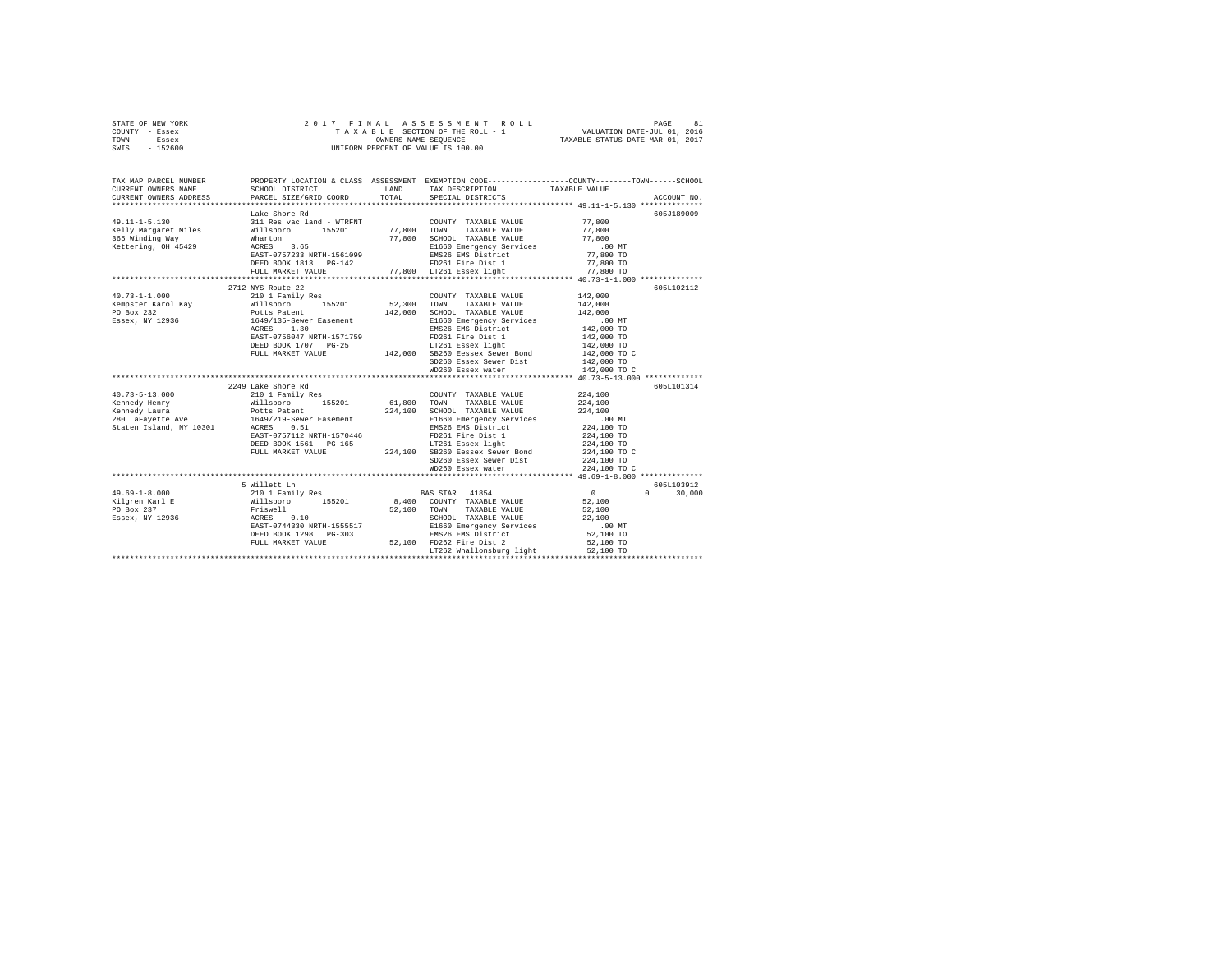| STATE OF NEW YORK | 2017 FINAL ASSESSMENT ROLL         | 82<br>PAGE                       |
|-------------------|------------------------------------|----------------------------------|
| COUNTY - Essex    | TAXABLE SECTION OF THE ROLL - 1    | VALUATION DATE-JUL 01, 2016      |
| TOWN<br>- Essex   | OWNERS NAME SEOUENCE               | TAXABLE STATUS DATE-MAR 01, 2017 |
| - 152600<br>SWIS  | UNIFORM PERCENT OF VALUE IS 100.00 |                                  |

|                           | NYS Route 22                                                                                                                                                                                                                                       |         |                                                                                                                                                                                                                                |                                               | 605J104104 |
|---------------------------|----------------------------------------------------------------------------------------------------------------------------------------------------------------------------------------------------------------------------------------------------|---------|--------------------------------------------------------------------------------------------------------------------------------------------------------------------------------------------------------------------------------|-----------------------------------------------|------------|
|                           |                                                                                                                                                                                                                                                    |         |                                                                                                                                                                                                                                | 96,538 96,538                                 | 96,538     |
|                           |                                                                                                                                                                                                                                                    |         |                                                                                                                                                                                                                                |                                               |            |
|                           |                                                                                                                                                                                                                                                    |         |                                                                                                                                                                                                                                |                                               |            |
|                           |                                                                                                                                                                                                                                                    |         |                                                                                                                                                                                                                                |                                               |            |
|                           |                                                                                                                                                                                                                                                    |         |                                                                                                                                                                                                                                |                                               |            |
|                           |                                                                                                                                                                                                                                                    |         |                                                                                                                                                                                                                                |                                               |            |
|                           |                                                                                                                                                                                                                                                    |         |                                                                                                                                                                                                                                |                                               |            |
| UNDER AGDIST LAW TIL 2021 |                                                                                                                                                                                                                                                    |         |                                                                                                                                                                                                                                |                                               |            |
|                           |                                                                                                                                                                                                                                                    |         | 1.00 1.000 1.000 1.000 1.000 1.000 1.000 1.000 1.000 1.000 1.000 1.000 1.000 1.000 1.000 1.000 1.000 1.000 1.000 1.000 1.000 1.000 1.000 1.000 1.000 1.000 1.000 1.000 1.000 1.000 1.000 1.000 1.000 1.000 1.000 1.000 1.000 1 |                                               |            |
|                           |                                                                                                                                                                                                                                                    |         |                                                                                                                                                                                                                                |                                               | 605J180003 |
|                           |                                                                                                                                                                                                                                                    |         |                                                                                                                                                                                                                                | 42, 111 42, 111                               | 42.111     |
|                           |                                                                                                                                                                                                                                                    |         |                                                                                                                                                                                                                                | $\sim$ 0                                      | 30,000     |
|                           |                                                                                                                                                                                                                                                    |         |                                                                                                                                                                                                                                | 20,000                                        | 20,000     |
|                           |                                                                                                                                                                                                                                                    |         |                                                                                                                                                                                                                                |                                               |            |
|                           |                                                                                                                                                                                                                                                    |         |                                                                                                                                                                                                                                |                                               |            |
|                           |                                                                                                                                                                                                                                                    |         |                                                                                                                                                                                                                                |                                               |            |
|                           |                                                                                                                                                                                                                                                    |         |                                                                                                                                                                                                                                |                                               |            |
|                           | 3503 NYS Route 22<br>40 DIST C 41720<br>42,111 42<br>42,111 42<br>121,400 BAS STAR 41854<br>121,400 BAS STAR 41854<br>121,400 BAS STAR 41854<br>121,400 BAS STAR 41854<br>220,000 AG. IMPMNT 42100<br>20,000 BAY BE VALUE 157,889<br>220,000 AG. I |         |                                                                                                                                                                                                                                |                                               |            |
|                           |                                                                                                                                                                                                                                                    |         | 20,000 EX                                                                                                                                                                                                                      |                                               |            |
|                           |                                                                                                                                                                                                                                                    |         | FD261 Fire Dist 1                                                                                                                                                                                                              | 200,000 TO                                    |            |
|                           |                                                                                                                                                                                                                                                    |         | 20,000 EX                                                                                                                                                                                                                      |                                               |            |
|                           |                                                                                                                                                                                                                                                    |         | LT261 Essex light                                                                                                                                                                                                              | 200,000 TO                                    |            |
|                           |                                                                                                                                                                                                                                                    |         |                                                                                                                                                                                                                                |                                               |            |
|                           |                                                                                                                                                                                                                                                    |         |                                                                                                                                                                                                                                |                                               |            |
|                           | 1801 Lake Shore Rd                                                                                                                                                                                                                                 |         |                                                                                                                                                                                                                                |                                               | 605J104305 |
| $49.15 - 1 - 3.000$       | 260 Seasonal res - WTRFNT COUNTY TAXABLE VALUE 339,500                                                                                                                                                                                             |         |                                                                                                                                                                                                                                |                                               |            |
|                           |                                                                                                                                                                                                                                                    |         |                                                                                                                                                                                                                                |                                               |            |
|                           |                                                                                                                                                                                                                                                    |         |                                                                                                                                                                                                                                |                                               |            |
|                           | Xlaus-Scarborough Jane Millsboro 155201 263,100 TOWN TAXABLE VALUE 339,500<br>85 Oblong Rd Marton 155201 339,500 SCHOOL TAXABLE VALUE 339,500<br>Milliamstown, MA 01267 ACRES 3.40 2010 E1660 Emergency Services .00                               |         |                                                                                                                                                                                                                                | 339,500<br>.00 MT<br>339,500 TO<br>339,500 TO |            |
|                           |                                                                                                                                                                                                                                                    |         |                                                                                                                                                                                                                                |                                               |            |
|                           | EAST-0757485 NRTH-1559695<br>DEED BOOK 1240 PG-139                                                                                                                                                                                                 |         | EMS26 EMS District<br>FD261 Fire Dist 1                                                                                                                                                                                        |                                               |            |
|                           | FULL MARKET VALUE                                                                                                                                                                                                                                  | 339,500 |                                                                                                                                                                                                                                |                                               |            |
|                           |                                                                                                                                                                                                                                                    |         |                                                                                                                                                                                                                                |                                               |            |
|                           |                                                                                                                                                                                                                                                    |         |                                                                                                                                                                                                                                |                                               |            |
|                           | 2041 Lake Shore Rd<br>Lake Shore Rd<br>210 1 Family Res                                                                                                                                                                                            |         |                                                                                                                                                                                                                                |                                               | 605J102107 |
| $49.7 - 4 - 3.000$        | Elink Margaret E Trust and Millsboro 155201 50,500 TOWN                                                                                                                                                                                            |         | $\begin{tabular}{llll} \texttt{TAXABLE} & \texttt{VALUE} & \texttt{304,600} \\ \texttt{TAXABLE} & \texttt{VALUE} & \texttt{304,600} \\ \end{tabular}$<br>COUNTY TAXABLE VALUE                                                  |                                               |            |
|                           |                                                                                                                                                                                                                                                    |         |                                                                                                                                                                                                                                |                                               |            |
|                           |                                                                                                                                                                                                                                                    |         |                                                                                                                                                                                                                                |                                               |            |
|                           |                                                                                                                                                                                                                                                    |         |                                                                                                                                                                                                                                |                                               |            |
|                           |                                                                                                                                                                                                                                                    |         |                                                                                                                                                                                                                                |                                               |            |
|                           |                                                                                                                                                                                                                                                    |         |                                                                                                                                                                                                                                |                                               |            |
|                           |                                                                                                                                                                                                                                                    |         |                                                                                                                                                                                                                                |                                               |            |
|                           |                                                                                                                                                                                                                                                    |         |                                                                                                                                                                                                                                |                                               |            |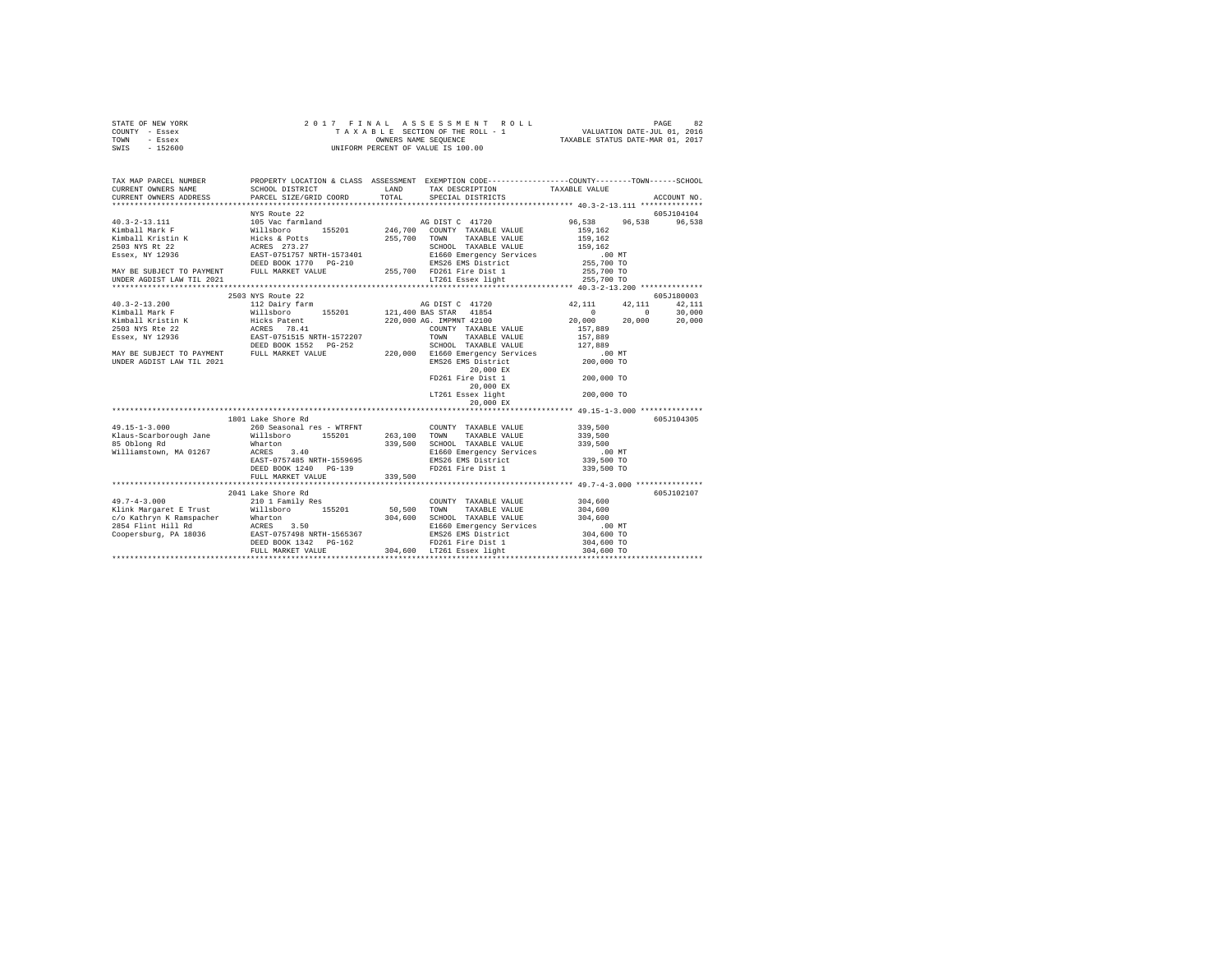|                | STATE OF NEW YORK |  |  |                                    |  | 2017 FINAL ASSESSMENT ROLL |                                  | PAGE | 83 |
|----------------|-------------------|--|--|------------------------------------|--|----------------------------|----------------------------------|------|----|
| COUNTY - Essex |                   |  |  | TAXABLE SECTION OF THE ROLL - 1    |  |                            | VALUATION DATE-JUL 01, 2016      |      |    |
| TOWN           | - Essex           |  |  | OWNERS NAME SEOUENCE               |  |                            | TAXABLE STATUS DATE-MAR 01, 2017 |      |    |
| SWIS           | $-152600$         |  |  | UNIFORM PERCENT OF VALUE IS 100.00 |  |                            |                                  |      |    |
|                |                   |  |  |                                    |  |                            |                                  |      |    |

|                                                                                                                                                                                                                                                                                                                                                                                                                                                         |               |                                                                                                                                                                                                                     | TAX MAP PARCEL NUMBER THE PROPERTY LOCATION & CLASS ASSESSMENT EXEMPTION CODE-------------COUNTY-------TOWN-----SCHOOL |
|---------------------------------------------------------------------------------------------------------------------------------------------------------------------------------------------------------------------------------------------------------------------------------------------------------------------------------------------------------------------------------------------------------------------------------------------------------|---------------|---------------------------------------------------------------------------------------------------------------------------------------------------------------------------------------------------------------------|------------------------------------------------------------------------------------------------------------------------|
|                                                                                                                                                                                                                                                                                                                                                                                                                                                         |               |                                                                                                                                                                                                                     |                                                                                                                        |
|                                                                                                                                                                                                                                                                                                                                                                                                                                                         |               |                                                                                                                                                                                                                     | ACCOUNT NO.                                                                                                            |
|                                                                                                                                                                                                                                                                                                                                                                                                                                                         |               |                                                                                                                                                                                                                     |                                                                                                                        |
|                                                                                                                                                                                                                                                                                                                                                                                                                                                         | 9 Elm St      |                                                                                                                                                                                                                     | 605J101313                                                                                                             |
| $\begin{tabular}{l c c c c c} \multicolumn{3}{c}{\textbf{40.73--8-1.000}} & \multicolumn{3}{c}{210&1~Fami1y~Res} & \multicolumn{3}{c}{\textbf{210 1~Fami1y~Res}} & \multicolumn{3}{c}{\textbf{C} \textbf{OWITY}} & \textbf{TAXABLE VALUE} & \textbf{175,100} \\ \multicolumn{3}{c}{\textbf{Kilpper Inrich}} & \multicolumn{3}{c}{\textbf{Willisbro}} & \textbf{175,100} & \textbf{52.400~TMXABLE VALUE} & \textbf{175,1$                                |               |                                                                                                                                                                                                                     |                                                                                                                        |
|                                                                                                                                                                                                                                                                                                                                                                                                                                                         |               |                                                                                                                                                                                                                     |                                                                                                                        |
|                                                                                                                                                                                                                                                                                                                                                                                                                                                         |               |                                                                                                                                                                                                                     |                                                                                                                        |
|                                                                                                                                                                                                                                                                                                                                                                                                                                                         |               |                                                                                                                                                                                                                     |                                                                                                                        |
|                                                                                                                                                                                                                                                                                                                                                                                                                                                         |               |                                                                                                                                                                                                                     |                                                                                                                        |
|                                                                                                                                                                                                                                                                                                                                                                                                                                                         |               |                                                                                                                                                                                                                     |                                                                                                                        |
|                                                                                                                                                                                                                                                                                                                                                                                                                                                         |               |                                                                                                                                                                                                                     |                                                                                                                        |
|                                                                                                                                                                                                                                                                                                                                                                                                                                                         |               |                                                                                                                                                                                                                     |                                                                                                                        |
|                                                                                                                                                                                                                                                                                                                                                                                                                                                         |               |                                                                                                                                                                                                                     |                                                                                                                        |
|                                                                                                                                                                                                                                                                                                                                                                                                                                                         |               |                                                                                                                                                                                                                     |                                                                                                                        |
|                                                                                                                                                                                                                                                                                                                                                                                                                                                         |               |                                                                                                                                                                                                                     |                                                                                                                        |
|                                                                                                                                                                                                                                                                                                                                                                                                                                                         | 7 Elm St      |                                                                                                                                                                                                                     | 605J104113                                                                                                             |
|                                                                                                                                                                                                                                                                                                                                                                                                                                                         |               |                                                                                                                                                                                                                     |                                                                                                                        |
|                                                                                                                                                                                                                                                                                                                                                                                                                                                         |               |                                                                                                                                                                                                                     |                                                                                                                        |
|                                                                                                                                                                                                                                                                                                                                                                                                                                                         |               |                                                                                                                                                                                                                     |                                                                                                                        |
|                                                                                                                                                                                                                                                                                                                                                                                                                                                         |               |                                                                                                                                                                                                                     |                                                                                                                        |
|                                                                                                                                                                                                                                                                                                                                                                                                                                                         |               |                                                                                                                                                                                                                     |                                                                                                                        |
|                                                                                                                                                                                                                                                                                                                                                                                                                                                         |               |                                                                                                                                                                                                                     |                                                                                                                        |
|                                                                                                                                                                                                                                                                                                                                                                                                                                                         |               |                                                                                                                                                                                                                     |                                                                                                                        |
|                                                                                                                                                                                                                                                                                                                                                                                                                                                         |               |                                                                                                                                                                                                                     | 512,900 TO<br>512,900 TO C                                                                                             |
|                                                                                                                                                                                                                                                                                                                                                                                                                                                         |               |                                                                                                                                                                                                                     |                                                                                                                        |
| $\begin{tabular}{l c c c c} \multicolumn{1}{c}{\textbf{40.73--8-2.000}} & \multicolumn{1}{c}{7.1\text{ in}} & \multicolumn{1}{c}{21\text{ in}} & \multicolumn{1}{c}{21\text{ in}} & \multicolumn{1}{c}{21\text{ in}} & \multicolumn{1}{c}{21\text{ in}} & \multicolumn{1}{c}{21\text{ in}} & \multicolumn{1}{c}{21\text{ in}} & \multicolumn{1}{c}{21\text{ in}} & \multicolumn{1}{c}{21\text{ in}} & \multicolumn{1}{c}{21\text{ in}} & \multicolumn{$ |               | WD260 Essex water                                                                                                                                                                                                   | 512,900 TO C                                                                                                           |
|                                                                                                                                                                                                                                                                                                                                                                                                                                                         |               |                                                                                                                                                                                                                     |                                                                                                                        |
| 40.73-8-3.000 2033<br>2033<br>2020 2033<br>2020 2020 2021 Family Res COUNTY TAXABLE VALUE 95,200<br>2020 2021 2021 2021 2021 35,200 2021<br>2021 2021 2021 2023 203<br>2021 2021 2022 2031 2022<br>2021 2022 2021 2023 2022 2023<br>2022 2023                                                                                                                                                                                                           |               |                                                                                                                                                                                                                     | 605J101009                                                                                                             |
|                                                                                                                                                                                                                                                                                                                                                                                                                                                         |               |                                                                                                                                                                                                                     |                                                                                                                        |
|                                                                                                                                                                                                                                                                                                                                                                                                                                                         |               |                                                                                                                                                                                                                     |                                                                                                                        |
|                                                                                                                                                                                                                                                                                                                                                                                                                                                         |               |                                                                                                                                                                                                                     |                                                                                                                        |
|                                                                                                                                                                                                                                                                                                                                                                                                                                                         |               |                                                                                                                                                                                                                     |                                                                                                                        |
|                                                                                                                                                                                                                                                                                                                                                                                                                                                         |               |                                                                                                                                                                                                                     |                                                                                                                        |
|                                                                                                                                                                                                                                                                                                                                                                                                                                                         |               |                                                                                                                                                                                                                     |                                                                                                                        |
|                                                                                                                                                                                                                                                                                                                                                                                                                                                         |               |                                                                                                                                                                                                                     |                                                                                                                        |
|                                                                                                                                                                                                                                                                                                                                                                                                                                                         |               |                                                                                                                                                                                                                     |                                                                                                                        |
|                                                                                                                                                                                                                                                                                                                                                                                                                                                         |               |                                                                                                                                                                                                                     |                                                                                                                        |
|                                                                                                                                                                                                                                                                                                                                                                                                                                                         |               | SD260 Essex Sewer Dist 85,200 TO<br>WD260 Essex water 85,200 TO                                                                                                                                                     | 85,200 TO C                                                                                                            |
|                                                                                                                                                                                                                                                                                                                                                                                                                                                         |               |                                                                                                                                                                                                                     |                                                                                                                        |
|                                                                                                                                                                                                                                                                                                                                                                                                                                                         | 2916 Essex Rd |                                                                                                                                                                                                                     | 605Z017001                                                                                                             |
|                                                                                                                                                                                                                                                                                                                                                                                                                                                         |               |                                                                                                                                                                                                                     |                                                                                                                        |
|                                                                                                                                                                                                                                                                                                                                                                                                                                                         |               |                                                                                                                                                                                                                     |                                                                                                                        |
|                                                                                                                                                                                                                                                                                                                                                                                                                                                         |               |                                                                                                                                                                                                                     |                                                                                                                        |
|                                                                                                                                                                                                                                                                                                                                                                                                                                                         |               |                                                                                                                                                                                                                     |                                                                                                                        |
|                                                                                                                                                                                                                                                                                                                                                                                                                                                         |               |                                                                                                                                                                                                                     |                                                                                                                        |
|                                                                                                                                                                                                                                                                                                                                                                                                                                                         |               |                                                                                                                                                                                                                     | 632,400 TO                                                                                                             |
|                                                                                                                                                                                                                                                                                                                                                                                                                                                         |               |                                                                                                                                                                                                                     | 632,400 TO                                                                                                             |
|                                                                                                                                                                                                                                                                                                                                                                                                                                                         |               |                                                                                                                                                                                                                     |                                                                                                                        |
|                                                                                                                                                                                                                                                                                                                                                                                                                                                         |               | ERST-0757608 NRTH-1576174<br>PERST-0757608 NRTH-1576174<br>DEED BOOK 1859 PG-24<br>PERST VALUE 632,400 MB261 Nater B4I<br>FULL MARKET VALUE 632,400 MB261 Nater B4I<br>MD260 BS862 Ware B4I<br>MD260 BS862 Ware B4I | 632,400 TO C                                                                                                           |
|                                                                                                                                                                                                                                                                                                                                                                                                                                                         |               |                                                                                                                                                                                                                     |                                                                                                                        |
|                                                                                                                                                                                                                                                                                                                                                                                                                                                         |               |                                                                                                                                                                                                                     |                                                                                                                        |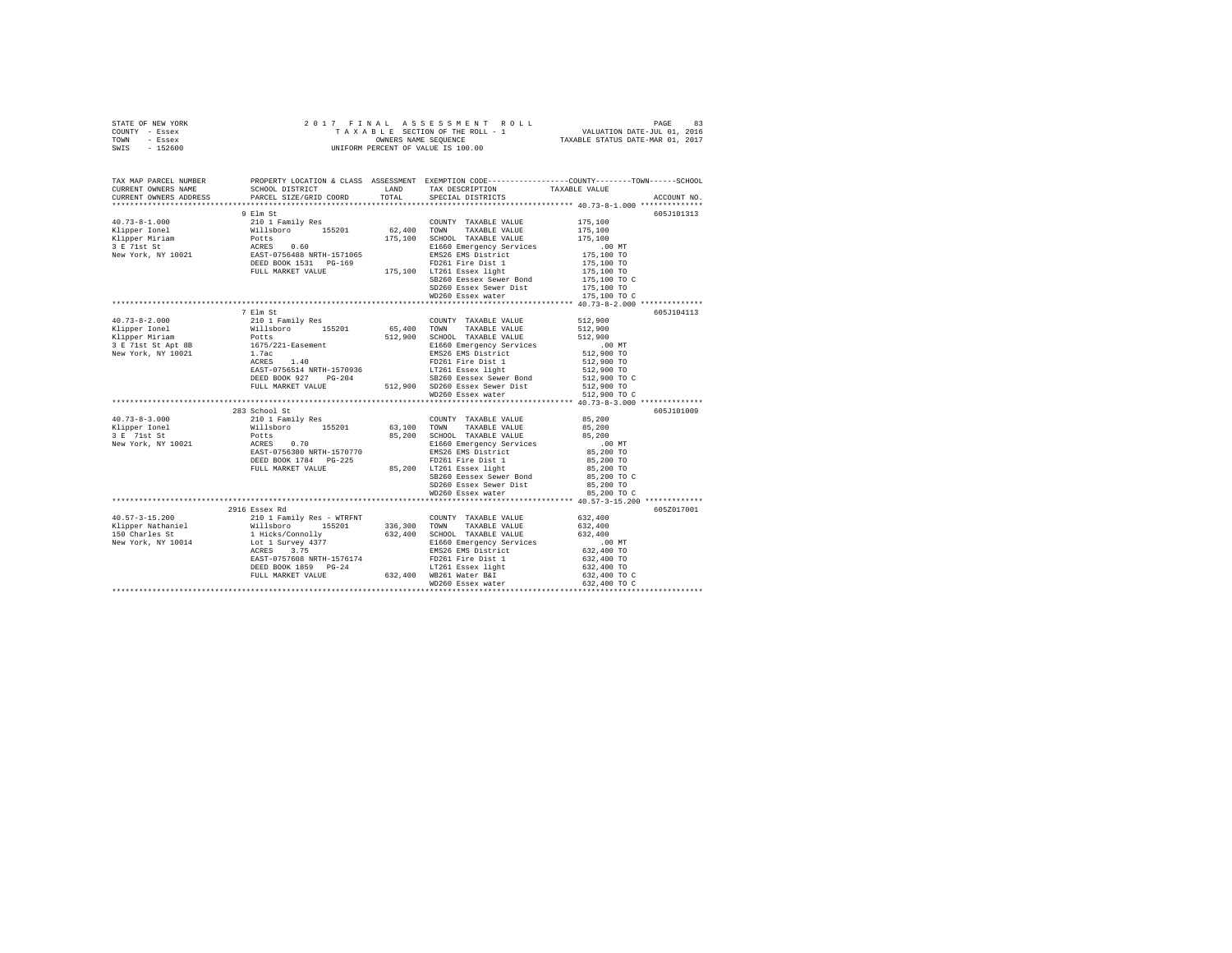|      | STATE OF NEW YORK |  |  | 2017 FINAL ASSESSMENT ROLL         | PAGE                             | 84 |
|------|-------------------|--|--|------------------------------------|----------------------------------|----|
|      | COUNTY - Essex    |  |  | TAXABLE SECTION OF THE ROLL - 1    | VALUATION DATE-JUL 01, 2016      |    |
| TOWN | - Essex           |  |  | OWNERS NAME SEOUENCE               | TAXABLE STATUS DATE-MAR 01, 2017 |    |
| SWIS | - 152600          |  |  | UNIFORM PERCENT OF VALUE IS 100.00 |                                  |    |

| TAX MAP PARCEL NUMBER<br>CURRENT OWNERS NAME SCHOOL DISTRICT LAND TAX DESCRIPTION TAXABLE VALUE ACCOUNT NO. THE SCHOOL DISTRICT LAND TAX DESCRIPTION TAXABLE VALUE ACCOUNT NO.                                                                                                                                                                                        |                                         | PROPERTY LOCATION & CLASS ASSESSMENT EXEMPTION CODE---------------COUNTY-------TOWN------SCHOOL                                                                                                                                            |                    |            |
|-----------------------------------------------------------------------------------------------------------------------------------------------------------------------------------------------------------------------------------------------------------------------------------------------------------------------------------------------------------------------|-----------------------------------------|--------------------------------------------------------------------------------------------------------------------------------------------------------------------------------------------------------------------------------------------|--------------------|------------|
|                                                                                                                                                                                                                                                                                                                                                                       |                                         |                                                                                                                                                                                                                                            |                    |            |
|                                                                                                                                                                                                                                                                                                                                                                       | 2285 Main St                            |                                                                                                                                                                                                                                            |                    | 605J101015 |
|                                                                                                                                                                                                                                                                                                                                                                       |                                         | COUNTY TAXABLE VALUE 617,600                                                                                                                                                                                                               |                    |            |
|                                                                                                                                                                                                                                                                                                                                                                       |                                         | TAXABLE VALUE                                                                                                                                                                                                                              | 617,600            |            |
|                                                                                                                                                                                                                                                                                                                                                                       |                                         | SCHOOL TAXABLE VALUE                                                                                                                                                                                                                       | 617,600            |            |
|                                                                                                                                                                                                                                                                                                                                                                       |                                         |                                                                                                                                                                                                                                            |                    |            |
|                                                                                                                                                                                                                                                                                                                                                                       |                                         |                                                                                                                                                                                                                                            |                    |            |
|                                                                                                                                                                                                                                                                                                                                                                       |                                         |                                                                                                                                                                                                                                            |                    |            |
|                                                                                                                                                                                                                                                                                                                                                                       |                                         | 2002 1.1.1.1 2.1.2.51 Essex light<br>DEED BOOK 1436 PG-258 617,600 SB260 Eessex Sever Bond<br>FULL MARKET VALUE 617,600 SB260 Essex Sever Bond<br>SD260 Essex Sever Dist 617,600 TO<br>SD260 Essex Sever Dist 617,600 TO                   |                    |            |
|                                                                                                                                                                                                                                                                                                                                                                       |                                         |                                                                                                                                                                                                                                            |                    |            |
|                                                                                                                                                                                                                                                                                                                                                                       |                                         |                                                                                                                                                                                                                                            |                    |            |
|                                                                                                                                                                                                                                                                                                                                                                       |                                         |                                                                                                                                                                                                                                            |                    |            |
|                                                                                                                                                                                                                                                                                                                                                                       |                                         |                                                                                                                                                                                                                                            |                    |            |
|                                                                                                                                                                                                                                                                                                                                                                       | 2222 Lake Shore Rd                      |                                                                                                                                                                                                                                            |                    | 605J189007 |
| $\begin{array}{lllllllllll} 40.81-3-2.200 & 210 & 1\text{ Family Res}\end{array} & \begin{array}{lllllllllllll} \text{"RINR"} \\ \text{7.55201} \\ \text{7.5630} \\ \text{7.6740} \\ \text{7.76581} \\ \text{7.77681} \\ \text{7.77681} \\ \text{7.77681} \\ \text{7.77681} \\ \text{7.77681} \\ \text{7.77681} \\ \text{7.77681} \\ \text{7.77681} \\ \text{7.77681$ |                                         |                                                                                                                                                                                                                                            | 338,300<br>338,300 |            |
|                                                                                                                                                                                                                                                                                                                                                                       |                                         |                                                                                                                                                                                                                                            |                    |            |
|                                                                                                                                                                                                                                                                                                                                                                       |                                         |                                                                                                                                                                                                                                            |                    |            |
| Arabic Marine (1992)<br>150 Charles St. W. 2001 - 2003 2004 2005 2006 2010 2011 2013<br>150 Mew York, NY 10014 1649/207-Sewer Easement 2006 2013 2014 2010 2010 2011<br>138,300 TO ACRES 0.92 2014 2012 2013 2014 2015 338,300 TO                                                                                                                                     |                                         |                                                                                                                                                                                                                                            |                    |            |
|                                                                                                                                                                                                                                                                                                                                                                       |                                         |                                                                                                                                                                                                                                            |                    |            |
|                                                                                                                                                                                                                                                                                                                                                                       |                                         |                                                                                                                                                                                                                                            |                    |            |
|                                                                                                                                                                                                                                                                                                                                                                       |                                         | ACRES 0 0.724 MRTH-1569798<br>EAST-0757525 NRTH-1569798<br>DEED BOOK 1465 PG-322<br>238,300 TO SEED BOOK 1465 PG-322<br>238,300 TO SEED AND SD260 Essex Sewer Dist<br>238,300 TO C SEER AND SD260 Essex Sewer Dist<br>238,300 TO C ND260 E |                    |            |
|                                                                                                                                                                                                                                                                                                                                                                       |                                         |                                                                                                                                                                                                                                            |                    |            |
|                                                                                                                                                                                                                                                                                                                                                                       |                                         |                                                                                                                                                                                                                                            |                    |            |
|                                                                                                                                                                                                                                                                                                                                                                       |                                         |                                                                                                                                                                                                                                            |                    |            |
|                                                                                                                                                                                                                                                                                                                                                                       |                                         |                                                                                                                                                                                                                                            |                    |            |
|                                                                                                                                                                                                                                                                                                                                                                       | Spear Rd                                |                                                                                                                                                                                                                                            |                    | 605J102202 |
|                                                                                                                                                                                                                                                                                                                                                                       |                                         |                                                                                                                                                                                                                                            |                    |            |
|                                                                                                                                                                                                                                                                                                                                                                       |                                         |                                                                                                                                                                                                                                            |                    |            |
|                                                                                                                                                                                                                                                                                                                                                                       |                                         |                                                                                                                                                                                                                                            |                    |            |
|                                                                                                                                                                                                                                                                                                                                                                       |                                         |                                                                                                                                                                                                                                            |                    |            |
| 39.3-1-10.111<br>39.3-1-10.111<br>39.3-1-10.111<br>39.3-1-10.111<br>39.200<br>39.200<br>39.200<br>39.3-1-10.111<br>39.3-1-10.111<br>39.3-1-10.111<br>39.200<br>39.200<br>39.200<br>39.200<br>21,200<br>21,200<br>21,200<br>21,200<br>21,200<br>21                                                                                                                     |                                         |                                                                                                                                                                                                                                            |                    |            |
|                                                                                                                                                                                                                                                                                                                                                                       |                                         |                                                                                                                                                                                                                                            |                    |            |
|                                                                                                                                                                                                                                                                                                                                                                       |                                         |                                                                                                                                                                                                                                            |                    |            |
|                                                                                                                                                                                                                                                                                                                                                                       | FULL MARKET VALUE 21,200                |                                                                                                                                                                                                                                            |                    |            |
|                                                                                                                                                                                                                                                                                                                                                                       |                                         |                                                                                                                                                                                                                                            |                    |            |
|                                                                                                                                                                                                                                                                                                                                                                       | 79 Spear Rd                             |                                                                                                                                                                                                                                            |                    | 605J181003 |
|                                                                                                                                                                                                                                                                                                                                                                       |                                         |                                                                                                                                                                                                                                            |                    |            |
|                                                                                                                                                                                                                                                                                                                                                                       |                                         |                                                                                                                                                                                                                                            |                    |            |
|                                                                                                                                                                                                                                                                                                                                                                       |                                         |                                                                                                                                                                                                                                            |                    |            |
|                                                                                                                                                                                                                                                                                                                                                                       |                                         |                                                                                                                                                                                                                                            |                    |            |
|                                                                                                                                                                                                                                                                                                                                                                       |                                         |                                                                                                                                                                                                                                            |                    |            |
|                                                                                                                                                                                                                                                                                                                                                                       | DEED BOOK 926<br>$PG-079$<br>LUE 66,900 | FD262 Fire Dist 2 66,900 TO                                                                                                                                                                                                                |                    |            |
|                                                                                                                                                                                                                                                                                                                                                                       | FULL MARKET VALUE                       |                                                                                                                                                                                                                                            |                    |            |
|                                                                                                                                                                                                                                                                                                                                                                       |                                         |                                                                                                                                                                                                                                            |                    |            |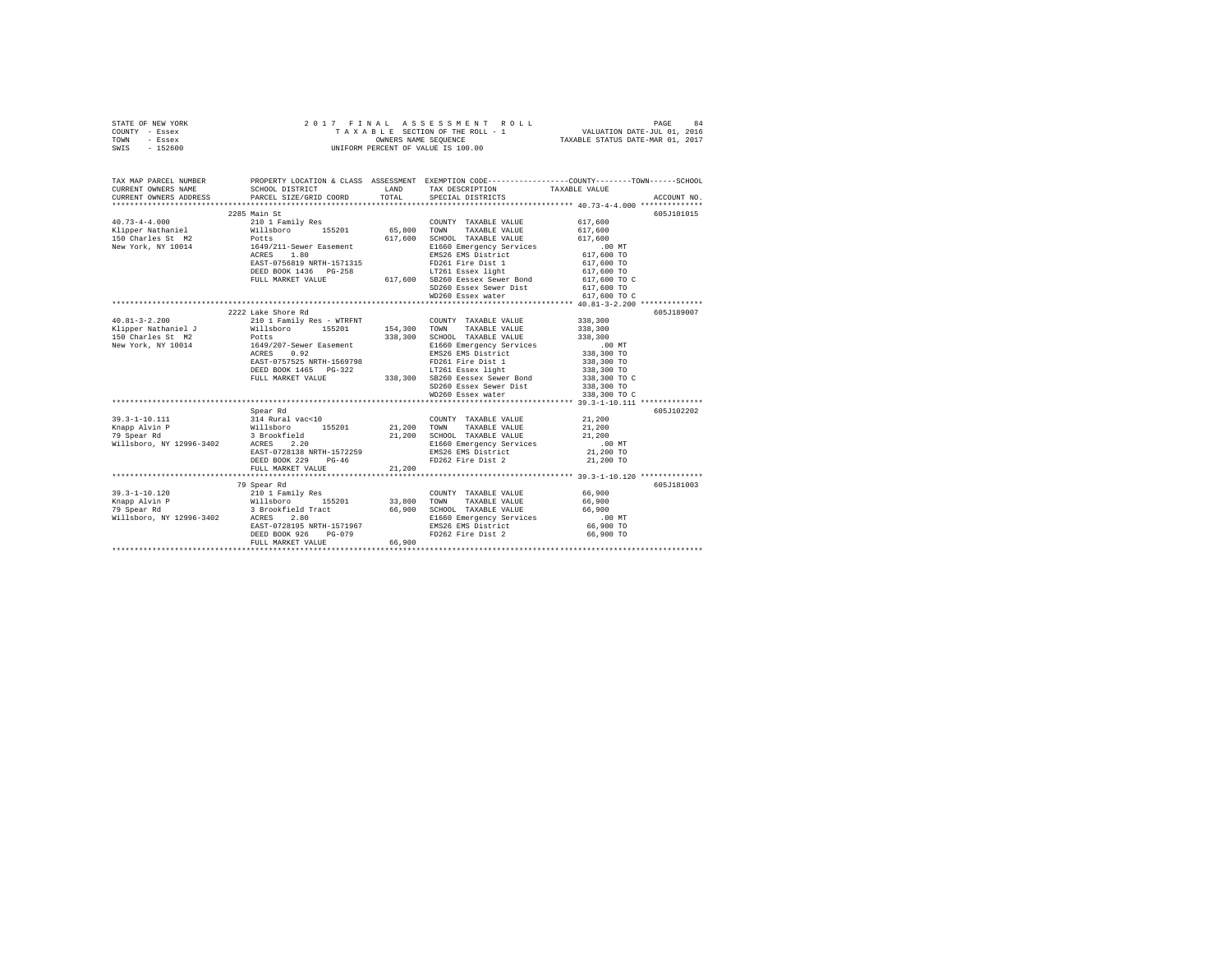| STATE OF NEW YORK<br>COUNTY - Essex<br>TOWN<br>- Essex<br>SWIS - 152600                                                                                                                                                                                                                                                                                                                                                                                            |                                                                                                                                                                                                                                                                                                                                                                                                                                                 |        | UNIFORM PERCENT OF VALUE IS 100.00                                                                                                                                                                                                                                                                                                                                                                                                                         |                        |               |
|--------------------------------------------------------------------------------------------------------------------------------------------------------------------------------------------------------------------------------------------------------------------------------------------------------------------------------------------------------------------------------------------------------------------------------------------------------------------|-------------------------------------------------------------------------------------------------------------------------------------------------------------------------------------------------------------------------------------------------------------------------------------------------------------------------------------------------------------------------------------------------------------------------------------------------|--------|------------------------------------------------------------------------------------------------------------------------------------------------------------------------------------------------------------------------------------------------------------------------------------------------------------------------------------------------------------------------------------------------------------------------------------------------------------|------------------------|---------------|
| TAX MAP PARCEL NUMBER PROPERTY LOCATION & CLASS ASSESSMENT EXEMPTION CODE--------------COUNTY-------TOWN------SCHOOL<br>CURRENT OWNERS NAME<br>CURRENT OWNERS ADDRESS                                                                                                                                                                                                                                                                                              | SCHOOL DISTRICT                                                                                                                                                                                                                                                                                                                                                                                                                                 | LAND   | TAX DESCRIPTION                                                                                                                                                                                                                                                                                                                                                                                                                                            | TAXABLE VALUE          |               |
|                                                                                                                                                                                                                                                                                                                                                                                                                                                                    | PARCEL SIZE/GRID COORD                                                                                                                                                                                                                                                                                                                                                                                                                          | TOTAL  | SPECIAL DISTRICTS                                                                                                                                                                                                                                                                                                                                                                                                                                          |                        | ACCOUNT NO.   |
|                                                                                                                                                                                                                                                                                                                                                                                                                                                                    | 91 Leaning Rd                                                                                                                                                                                                                                                                                                                                                                                                                                   |        |                                                                                                                                                                                                                                                                                                                                                                                                                                                            |                        | 605J102211    |
| $48.2 - 1 - 15.000$                                                                                                                                                                                                                                                                                                                                                                                                                                                |                                                                                                                                                                                                                                                                                                                                                                                                                                                 |        |                                                                                                                                                                                                                                                                                                                                                                                                                                                            | 59,250                 | 59,250 59,250 |
| Koenig Judith                                                                                                                                                                                                                                                                                                                                                                                                                                                      | $\begin{tabular}{c c c c} \multicolumn{4}{c }{\textbf{7.01} \quad \textbf{Family Res}} \quad \textbf{AGED ALL} \quad \textbf{41800} \\ \multicolumn{4}{c }{\textbf{7.01} \quad \textbf{Family Res}} \quad \textbf{155201} \quad \textbf{33,900 EMR STAR} \quad \textbf{41834} \\ \multicolumn{4}{c }{\textbf{Willab} over} \quad \textbf{118,500} \quad \textbf{COMIFY} \quad \textbf{TARABLE VALUE} \\ \textbf{000202.80} \quad \textbf{00022$ |        |                                                                                                                                                                                                                                                                                                                                                                                                                                                            | 0 0 59,250             |               |
| 91 Leaning Rd                                                                                                                                                                                                                                                                                                                                                                                                                                                      |                                                                                                                                                                                                                                                                                                                                                                                                                                                 |        | 118,500 COUNTY TAXABLE VALUE                                                                                                                                                                                                                                                                                                                                                                                                                               | 59,250                 |               |
| Essex, NY 12936                                                                                                                                                                                                                                                                                                                                                                                                                                                    |                                                                                                                                                                                                                                                                                                                                                                                                                                                 |        | TOWN TAXABLE VALUE                                                                                                                                                                                                                                                                                                                                                                                                                                         | 59,250                 |               |
|                                                                                                                                                                                                                                                                                                                                                                                                                                                                    |                                                                                                                                                                                                                                                                                                                                                                                                                                                 |        | $\begin{tabular}{l l l l} \multicolumn{1}{c}{\textbf{SCHOOL}} & \textbf{TAXABLE VALUE} & & & & 0 \\ \multicolumn{1}{c}{\textbf{E166 Bmerenergy Services}} & & & .00 MT \\ \multicolumn{1}{c}{\textbf{E167 Bmerency Services}} & & & .00 MT \\ \multicolumn{1}{c}{\textbf{ENSS6} KMS} & \textbf{E1s} & \textbf{S1s} & \textbf{L18,500 TO} \\ \multicolumn{1}{c}{\textbf{F18,500}} & \textbf{F0262} & \textbf{F1re Dist1c} & & & 118,500 TO \\ \end{tabular$ |                        |               |
|                                                                                                                                                                                                                                                                                                                                                                                                                                                                    | EAST-0739845 NRTH-1562594<br>DEED BOOK 840 PG-246                                                                                                                                                                                                                                                                                                                                                                                               |        |                                                                                                                                                                                                                                                                                                                                                                                                                                                            |                        |               |
|                                                                                                                                                                                                                                                                                                                                                                                                                                                                    | FULL MARKET VALUE                                                                                                                                                                                                                                                                                                                                                                                                                               |        |                                                                                                                                                                                                                                                                                                                                                                                                                                                            |                        |               |
|                                                                                                                                                                                                                                                                                                                                                                                                                                                                    |                                                                                                                                                                                                                                                                                                                                                                                                                                                 |        |                                                                                                                                                                                                                                                                                                                                                                                                                                                            |                        |               |
|                                                                                                                                                                                                                                                                                                                                                                                                                                                                    | Block House Rd                                                                                                                                                                                                                                                                                                                                                                                                                                  |        |                                                                                                                                                                                                                                                                                                                                                                                                                                                            |                        | 605J104101    |
| $40.3 - 2 - 7.000$                                                                                                                                                                                                                                                                                                                                                                                                                                                 |                                                                                                                                                                                                                                                                                                                                                                                                                                                 |        | COUNTY TAXABLE VALUE 48,900<br>COUNTY TAXABLE VALUE<br>48,900 TOWN TAXABLE VALUE                                                                                                                                                                                                                                                                                                                                                                           |                        |               |
| Kulleseid Lars I                                                                                                                                                                                                                                                                                                                                                                                                                                                   | 105 Vac farmland<br>Willsboro 155201                                                                                                                                                                                                                                                                                                                                                                                                            |        |                                                                                                                                                                                                                                                                                                                                                                                                                                                            | 48,900                 |               |
|                                                                                                                                                                                                                                                                                                                                                                                                                                                                    |                                                                                                                                                                                                                                                                                                                                                                                                                                                 |        | 48,900 SCHOOL TAXABLE VALUE                                                                                                                                                                                                                                                                                                                                                                                                                                | 48,900                 |               |
|                                                                                                                                                                                                                                                                                                                                                                                                                                                                    |                                                                                                                                                                                                                                                                                                                                                                                                                                                 |        | E1660 Emergency Services                                                                                                                                                                                                                                                                                                                                                                                                                                   | $.00$ MT               |               |
|                                                                                                                                                                                                                                                                                                                                                                                                                                                                    |                                                                                                                                                                                                                                                                                                                                                                                                                                                 |        |                                                                                                                                                                                                                                                                                                                                                                                                                                                            | 48,900 TO<br>48,900 TO |               |
| NATIES<br>NATIES TO PAYMENT THISONAL SCHOOL TAXABLE VALUE<br>SCHOOL TAXABLE VALUE<br>SCHOOL TAXABLE VALUE<br>TO PAYMENT ACRES 40.20<br>EMS26 EMS District<br>MAY BE SUBJECT TO PAYMENT EAST-0754517 NRTH-1575337<br>MAY BE SUBJECT TO PAYMEN                                                                                                                                                                                                                       |                                                                                                                                                                                                                                                                                                                                                                                                                                                 |        |                                                                                                                                                                                                                                                                                                                                                                                                                                                            |                        |               |
|                                                                                                                                                                                                                                                                                                                                                                                                                                                                    | FULL MARKET VALUE                                                                                                                                                                                                                                                                                                                                                                                                                               | 48,900 |                                                                                                                                                                                                                                                                                                                                                                                                                                                            |                        |               |
|                                                                                                                                                                                                                                                                                                                                                                                                                                                                    |                                                                                                                                                                                                                                                                                                                                                                                                                                                 |        |                                                                                                                                                                                                                                                                                                                                                                                                                                                            |                        |               |
|                                                                                                                                                                                                                                                                                                                                                                                                                                                                    | Essex Rd                                                                                                                                                                                                                                                                                                                                                                                                                                        |        |                                                                                                                                                                                                                                                                                                                                                                                                                                                            |                        | 605J184008    |
|                                                                                                                                                                                                                                                                                                                                                                                                                                                                    |                                                                                                                                                                                                                                                                                                                                                                                                                                                 |        |                                                                                                                                                                                                                                                                                                                                                                                                                                                            | 147,800                |               |
|                                                                                                                                                                                                                                                                                                                                                                                                                                                                    |                                                                                                                                                                                                                                                                                                                                                                                                                                                 |        |                                                                                                                                                                                                                                                                                                                                                                                                                                                            | 147,800                |               |
|                                                                                                                                                                                                                                                                                                                                                                                                                                                                    |                                                                                                                                                                                                                                                                                                                                                                                                                                                 |        |                                                                                                                                                                                                                                                                                                                                                                                                                                                            | 147.800                |               |
|                                                                                                                                                                                                                                                                                                                                                                                                                                                                    |                                                                                                                                                                                                                                                                                                                                                                                                                                                 |        | E1660 Emergency Services                                                                                                                                                                                                                                                                                                                                                                                                                                   | $.00$ MT<br>147,800 TO |               |
|                                                                                                                                                                                                                                                                                                                                                                                                                                                                    |                                                                                                                                                                                                                                                                                                                                                                                                                                                 |        | EMS26 EMS District                                                                                                                                                                                                                                                                                                                                                                                                                                         | 147,800 TO             |               |
|                                                                                                                                                                                                                                                                                                                                                                                                                                                                    |                                                                                                                                                                                                                                                                                                                                                                                                                                                 |        | 147,800 LT261 Essex light                                                                                                                                                                                                                                                                                                                                                                                                                                  | 147,800 TO             |               |
|                                                                                                                                                                                                                                                                                                                                                                                                                                                                    |                                                                                                                                                                                                                                                                                                                                                                                                                                                 |        |                                                                                                                                                                                                                                                                                                                                                                                                                                                            |                        |               |
|                                                                                                                                                                                                                                                                                                                                                                                                                                                                    | 2277 Main St                                                                                                                                                                                                                                                                                                                                                                                                                                    |        |                                                                                                                                                                                                                                                                                                                                                                                                                                                            |                        | 605J102906    |
|                                                                                                                                                                                                                                                                                                                                                                                                                                                                    |                                                                                                                                                                                                                                                                                                                                                                                                                                                 |        |                                                                                                                                                                                                                                                                                                                                                                                                                                                            | 236,000                |               |
|                                                                                                                                                                                                                                                                                                                                                                                                                                                                    |                                                                                                                                                                                                                                                                                                                                                                                                                                                 |        |                                                                                                                                                                                                                                                                                                                                                                                                                                                            | 236,000                |               |
|                                                                                                                                                                                                                                                                                                                                                                                                                                                                    |                                                                                                                                                                                                                                                                                                                                                                                                                                                 |        |                                                                                                                                                                                                                                                                                                                                                                                                                                                            | 236,000                |               |
| $\begin{tabular}{l c c c c} \multicolumn{3}{c }{\text{\texttt{40.73--4-6.000}}} & \multicolumn{3}{c }{2277} & \multicolumn{3}{c }{\text{\texttt{Main}} & \multicolumn{3}{c }{\text{\texttt{Null}}}} & \multicolumn{3}{c }{\text{\texttt{ReLU}} & \multicolumn{3}{c }{\text{\texttt{XADLE} VALUE}} & \multicolumn{3}{c }{\text{\texttt{COWNY}} & \multicolumn{3}{c }{\text{\texttt{YALUE}}} & \multicolumn{3}{c }{\text{\texttt{XADLE VALUE}}} & \multicolumn{3}{c$ |                                                                                                                                                                                                                                                                                                                                                                                                                                                 |        |                                                                                                                                                                                                                                                                                                                                                                                                                                                            | .00 MT<br>236,000 TO   |               |
|                                                                                                                                                                                                                                                                                                                                                                                                                                                                    |                                                                                                                                                                                                                                                                                                                                                                                                                                                 |        |                                                                                                                                                                                                                                                                                                                                                                                                                                                            | 236,000 TO             |               |
|                                                                                                                                                                                                                                                                                                                                                                                                                                                                    |                                                                                                                                                                                                                                                                                                                                                                                                                                                 |        |                                                                                                                                                                                                                                                                                                                                                                                                                                                            | 236,000 TO             |               |
|                                                                                                                                                                                                                                                                                                                                                                                                                                                                    |                                                                                                                                                                                                                                                                                                                                                                                                                                                 |        |                                                                                                                                                                                                                                                                                                                                                                                                                                                            | 236,000 TO C           |               |
|                                                                                                                                                                                                                                                                                                                                                                                                                                                                    |                                                                                                                                                                                                                                                                                                                                                                                                                                                 |        | SD260 Essex Sewer Dist                                                                                                                                                                                                                                                                                                                                                                                                                                     | 236,000 TO             |               |
|                                                                                                                                                                                                                                                                                                                                                                                                                                                                    |                                                                                                                                                                                                                                                                                                                                                                                                                                                 |        | WD260 Essex water                                                                                                                                                                                                                                                                                                                                                                                                                                          | 236,000 TO C           |               |
|                                                                                                                                                                                                                                                                                                                                                                                                                                                                    |                                                                                                                                                                                                                                                                                                                                                                                                                                                 |        |                                                                                                                                                                                                                                                                                                                                                                                                                                                            |                        |               |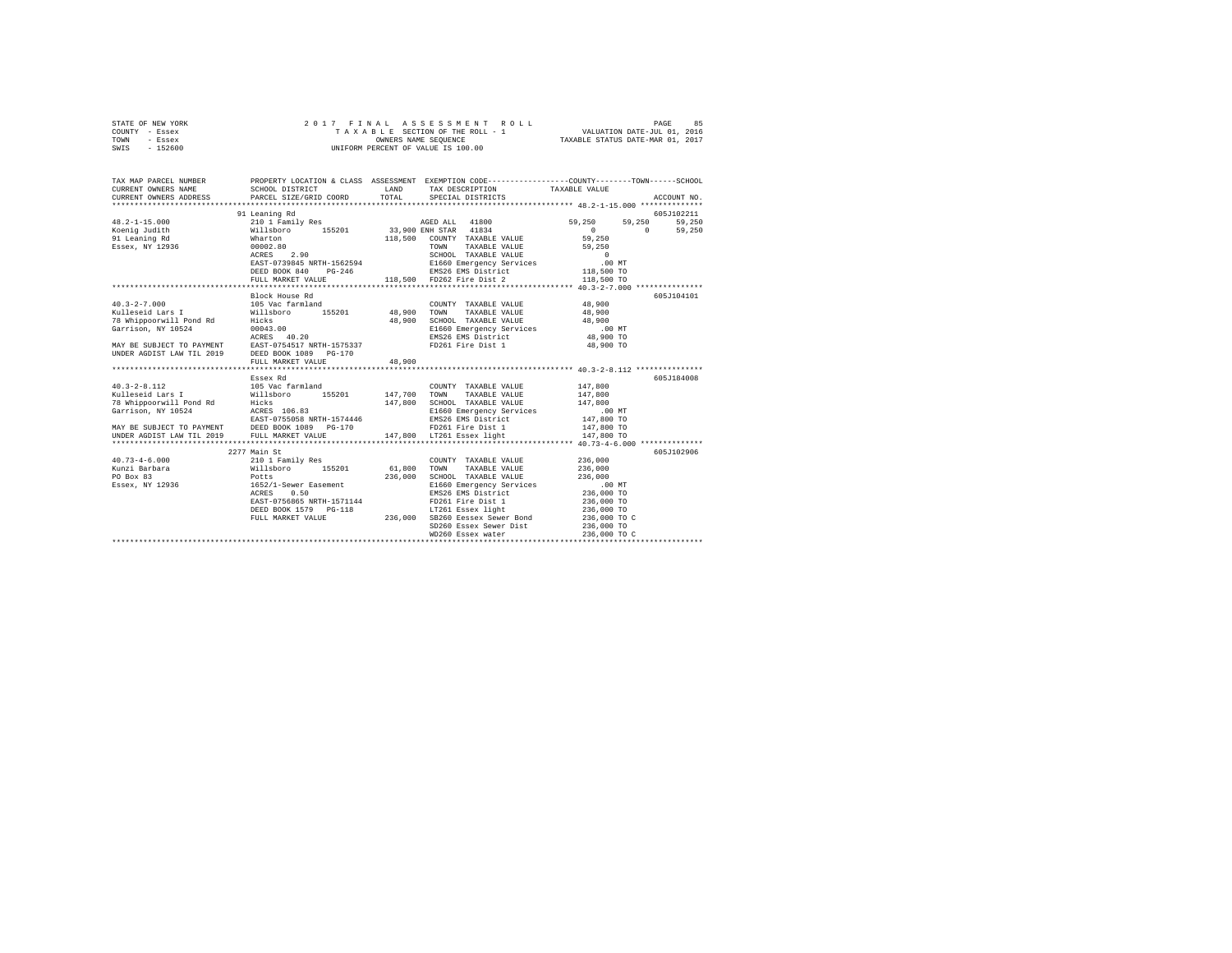|      | STATE OF NEW YORK |  |  | 2017 FINAL ASSESSMENT ROLL         |                                  | PAGE                        | 86 |
|------|-------------------|--|--|------------------------------------|----------------------------------|-----------------------------|----|
|      | COUNTY - Essex    |  |  | TAXABLE SECTION OF THE ROLL - 1    |                                  | VALUATION DATE-JUL 01, 2016 |    |
| TOWN | - Essex           |  |  | OWNERS NAME SEOUENCE               | TAXABLE STATUS DATE-MAR 01, 2017 |                             |    |
|      | SWIS - 152600     |  |  | UNIFORM PERCENT OF VALUE IS 100.00 |                                  |                             |    |

| TAX MAP PARCEL NUMBER               | PROPERTY LOCATION & CLASS ASSESSMENT EXEMPTION CODE---------------COUNTY-------TOWN-----SCHOOL                                                                                                                                |                                                                                                                                                                       |                    |                             |
|-------------------------------------|-------------------------------------------------------------------------------------------------------------------------------------------------------------------------------------------------------------------------------|-----------------------------------------------------------------------------------------------------------------------------------------------------------------------|--------------------|-----------------------------|
| CURRENT OWNERS NAME SCHOOL DISTRICT |                                                                                                                                                                                                                               | LAND TAX DESCRIPTION TAXABLE VALUE                                                                                                                                    |                    |                             |
|                                     |                                                                                                                                                                                                                               |                                                                                                                                                                       |                    |                             |
|                                     |                                                                                                                                                                                                                               |                                                                                                                                                                       |                    |                             |
|                                     | 2245 Lake Shore Rd                                                                                                                                                                                                            |                                                                                                                                                                       | $\sim$ 0 $\sim$    | 605J102615<br>$0 \t 30,000$ |
|                                     |                                                                                                                                                                                                                               | BAS STAR 41854                                                                                                                                                        |                    |                             |
|                                     |                                                                                                                                                                                                                               |                                                                                                                                                                       | 217,300<br>217,300 |                             |
|                                     |                                                                                                                                                                                                                               | SCHOOL TAXABLE VALUE 187,300                                                                                                                                          |                    |                             |
|                                     | 1649/232-Sewer Easement                                                                                                                                                                                                       |                                                                                                                                                                       |                    |                             |
|                                     | ACRES 0.37                                                                                                                                                                                                                    | E1660 Emergency Services 6.00 MT<br>EMS26 EMS District 217,300 TO                                                                                                     |                    |                             |
|                                     | EAST-0757142 NRTH-1570334 FD261 Fire Dist 1 217,300 TO                                                                                                                                                                        |                                                                                                                                                                       |                    |                             |
|                                     |                                                                                                                                                                                                                               |                                                                                                                                                                       | 217,300 TO         |                             |
|                                     | BED BOOK 1699 PG-175<br>PELD MARKET VALUE 217,300 SB260 Eessex Sewer Bond<br>PULL MARKET VALUE 217,300 SB260 Eessex Sewer Bist                                                                                                |                                                                                                                                                                       | 217,300 TO C       |                             |
|                                     |                                                                                                                                                                                                                               |                                                                                                                                                                       | 217,300 TO         |                             |
|                                     |                                                                                                                                                                                                                               | WD260 Essex water 217,300 TO C                                                                                                                                        |                    |                             |
|                                     |                                                                                                                                                                                                                               |                                                                                                                                                                       |                    |                             |
|                                     |                                                                                                                                                                                                                               |                                                                                                                                                                       |                    |                             |
| $48.3 - 1 - 23.000$                 | 72 Alden Rd<br>210 1 Family Res 60 BAS STAR 41854                                                                                                                                                                             |                                                                                                                                                                       | $0 \qquad \qquad$  | 605J103011<br>$0 \t 30,000$ |
|                                     |                                                                                                                                                                                                                               |                                                                                                                                                                       |                    |                             |
|                                     |                                                                                                                                                                                                                               |                                                                                                                                                                       |                    |                             |
|                                     |                                                                                                                                                                                                                               |                                                                                                                                                                       |                    |                             |
|                                     |                                                                                                                                                                                                                               |                                                                                                                                                                       |                    |                             |
|                                     |                                                                                                                                                                                                                               |                                                                                                                                                                       |                    |                             |
|                                     |                                                                                                                                                                                                                               | 3-178 EMS26 EMS District<br>131,700 FD262 Fire Dist 2                                                                                                                 |                    |                             |
|                                     | FULL MARKET VALUE                                                                                                                                                                                                             |                                                                                                                                                                       | 131,700 TO         |                             |
|                                     |                                                                                                                                                                                                                               |                                                                                                                                                                       |                    |                             |
| $49.69 - 1 - 4.000$                 | 873 Whallons Bay Rd<br>210 1 Family Res                                                                                                                                                                                       | COUNTY TAXABLE VALUE 74,800                                                                                                                                           |                    | 605L100905                  |
|                                     | Lacey Charlotte N Millsboro 155201 32,100 TOWN TAXABLE VALUE 74,800                                                                                                                                                           |                                                                                                                                                                       |                    |                             |
|                                     |                                                                                                                                                                                                                               |                                                                                                                                                                       |                    |                             |
|                                     |                                                                                                                                                                                                                               |                                                                                                                                                                       |                    |                             |
|                                     |                                                                                                                                                                                                                               |                                                                                                                                                                       |                    |                             |
|                                     |                                                                                                                                                                                                                               |                                                                                                                                                                       |                    |                             |
|                                     |                                                                                                                                                                                                                               |                                                                                                                                                                       |                    |                             |
|                                     | 2012 - 2012 - 2022 - 2022 - 2022 - 2022 - 2022 - 2022 - 2022 - 2022 - 2022 - 2022 - 2022 - 2022 - 2022 - 2022 - 2022 - 2022 - 2022 - 2022 - 2022 - 2022 - 2022 - 2022 - 2022 - 2022 - 2022 - 2022 - 2022 - 2022 - 2022 - 2022 |                                                                                                                                                                       |                    |                             |
|                                     |                                                                                                                                                                                                                               |                                                                                                                                                                       |                    |                             |
|                                     | 871 Whallons Bay Rd                                                                                                                                                                                                           |                                                                                                                                                                       |                    | 605J101104                  |
|                                     |                                                                                                                                                                                                                               | COUNTY TAXABLE VALUE<br>8,500 TOWN TAXABLE VALUE<br>$\begin{tabular}{lllllll} \multicolumn{2}{c}{\textbf{COUNTY}} & \textbf{TAXABLE VALUE} & & & & 20 \end{tabular},$ |                    |                             |
|                                     |                                                                                                                                                                                                                               |                                                                                                                                                                       | 20,300             |                             |
|                                     |                                                                                                                                                                                                                               | 20,300 SCHOOL TAXABLE VALUE 20,300                                                                                                                                    |                    |                             |
|                                     |                                                                                                                                                                                                                               | E1660 Emergency Services<br>EMS26 EMS District<br>FD262 Fire Dist 2 20,300 TO<br>20,300 TO                                                                            |                    |                             |
|                                     |                                                                                                                                                                                                                               |                                                                                                                                                                       |                    |                             |
|                                     |                                                                                                                                                                                                                               |                                                                                                                                                                       | 20,300 TO          |                             |
|                                     | FULL MARKET VALUE                                                                                                                                                                                                             | 20,300 LT262 Whallonsburg light                                                                                                                                       | 20,300 TO          |                             |
|                                     |                                                                                                                                                                                                                               |                                                                                                                                                                       |                    |                             |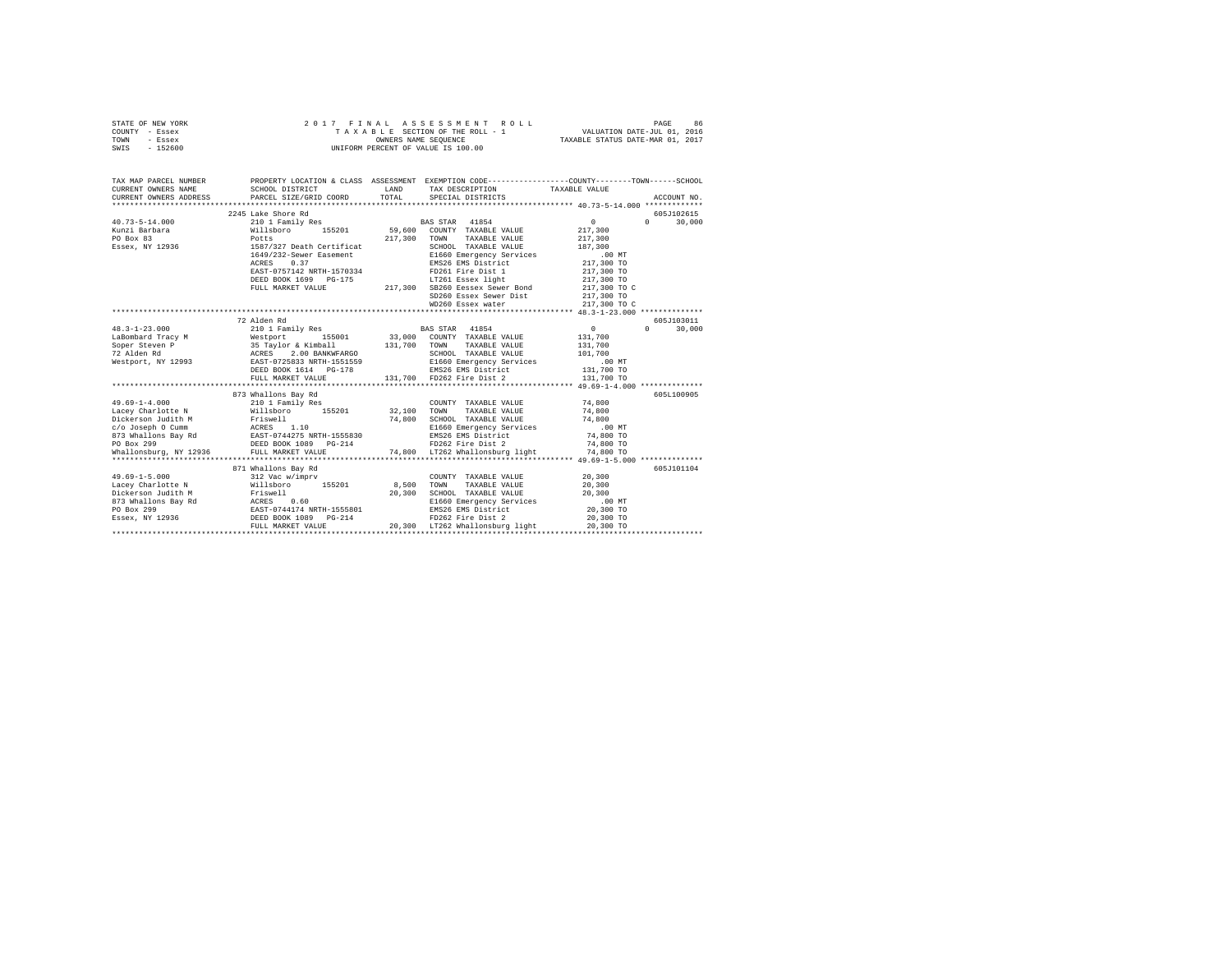| STATE OF NEW YORK | 2017 FINAL ASSESSMENT ROLL         | 87<br>PAGE                       |
|-------------------|------------------------------------|----------------------------------|
| COUNTY - Essex    | TAXABLE SECTION OF THE ROLL - 1    | VALUATION DATE-JUL 01, 2016      |
| TOWN<br>- Essex   | OWNERS NAME SEOUENCE               | TAXABLE STATUS DATE-MAR 01, 2017 |
| $-152600$<br>SWIS | UNIFORM PERCENT OF VALUE IS 100.00 |                                  |

| TAX MAP PARCEL NUMBER                                                                                                                                                                                                                                                                                                |                                                                                                                               |                    | PROPERTY LOCATION & CLASS ASSESSMENT EXEMPTION CODE----------------COUNTY-------TOWN-----SCHOOL                                                                                                                                                                                                                                                                                                                                                                                      |                                                                       |                                |
|----------------------------------------------------------------------------------------------------------------------------------------------------------------------------------------------------------------------------------------------------------------------------------------------------------------------|-------------------------------------------------------------------------------------------------------------------------------|--------------------|--------------------------------------------------------------------------------------------------------------------------------------------------------------------------------------------------------------------------------------------------------------------------------------------------------------------------------------------------------------------------------------------------------------------------------------------------------------------------------------|-----------------------------------------------------------------------|--------------------------------|
|                                                                                                                                                                                                                                                                                                                      | DEED BOOK 826<br>$PG-0.76$                                                                                                    |                    | FD262 Fire Dist 2 20,100 TO                                                                                                                                                                                                                                                                                                                                                                                                                                                          |                                                                       | 605J102603                     |
| 49.69-1-10.000<br>1970 - 1970 - 1970 - 1970 - 1970 - 1970 - 1970 - 1970 - 1970 - 1970 - 1970 - 1970 - 1970 - 1970 - 1970 - 1970<br>1970 - 1970 - 1971 - 1970 - 1970 - 1970 - 1970 - 1970 - 1970 - 1970 - 1970 - 1970 - 1970 - 1970 - 1970 - 1970<br>19                                                               | 870 Whallons Bay Rd<br>483 Converted Re<br>$PG-20$<br>DEED BOOK 979                                                           |                    | COUNTY TAXABLE VALUE 63,100<br>FD262 Fire Dist 2 63,100 TO                                                                                                                                                                                                                                                                                                                                                                                                                           |                                                                       | 605-7100514                    |
| 48.76-1-15.000 25,000 210 1 Family Res WETCOM CTS 41130 25,000 25,000 25,000                                                                                                                                                                                                                                         | 839 Walker Rd                                                                                                                 |                    | $\begin{tabular}{lllllll} \multicolumn{2}{l}{{\bf SCHOOL}} & \multicolumn{2}{l}{\bf TAXABLE} & \multicolumn{2}{l}{\bf VALUE} & \multicolumn{2}{l}{\bf 41,400} \end{tabular}$<br>EXPLAINING THE SPIN CONTROL CONTROL CONTROL OF THE SERIES OF THE SERIES OF THE SERIES OF THE SERIES OF THE SERIES OF THE SERIES OF THE SERIES OF THE SERIES OF THE SERIES OF THE SPIN CONTROL OF THE SPIN CONTROL OF THE SPIN<br>FD262 Fire Dist 2 131,900 TO<br>LT262 Whallonsburg light 131,900 TO | $\begin{array}{c}0\\106,900\\106,900\end{array}$<br>$0 \qquad \qquad$ | 605J102408<br>25,000<br>65,500 |
| $\begin{array}{lllllllllll} 49.15\text{--}1\text{--}10.000 & \text{260 Seasonal res - WTRENT} & \text{COUNTY TAXABLE VALUE} \\ \text{Lamanna Richard B} & \text{Willsboro} & \text{155201} & \text{234,300 TOWN} & \text{TAXABLE VALUE} \\ \end{array}$<br>Wharton<br>818 Saratoga Rd<br>Burnt Hills, NY 12027 ACRES | 1455 Whallons Bay Rd<br>0.60 BANK1STARSG<br>EAST-0757350 NRTH-1558883<br>198883<br>DEED BOOK 1372 PG-104<br>FULL MARKET VALUE | 253,900<br>253,900 | COUNTY TAXABLE VALUE 453,900<br>SCHOOL TAXABLE VALUE 253,900<br>E1660 Emergency Services .00 MT<br>EMS26 EMS District 253,900 TO<br>FD261 Fire Dist 1 253,900 TO                                                                                                                                                                                                                                                                                                                     | 253,900                                                               | 605J101406                     |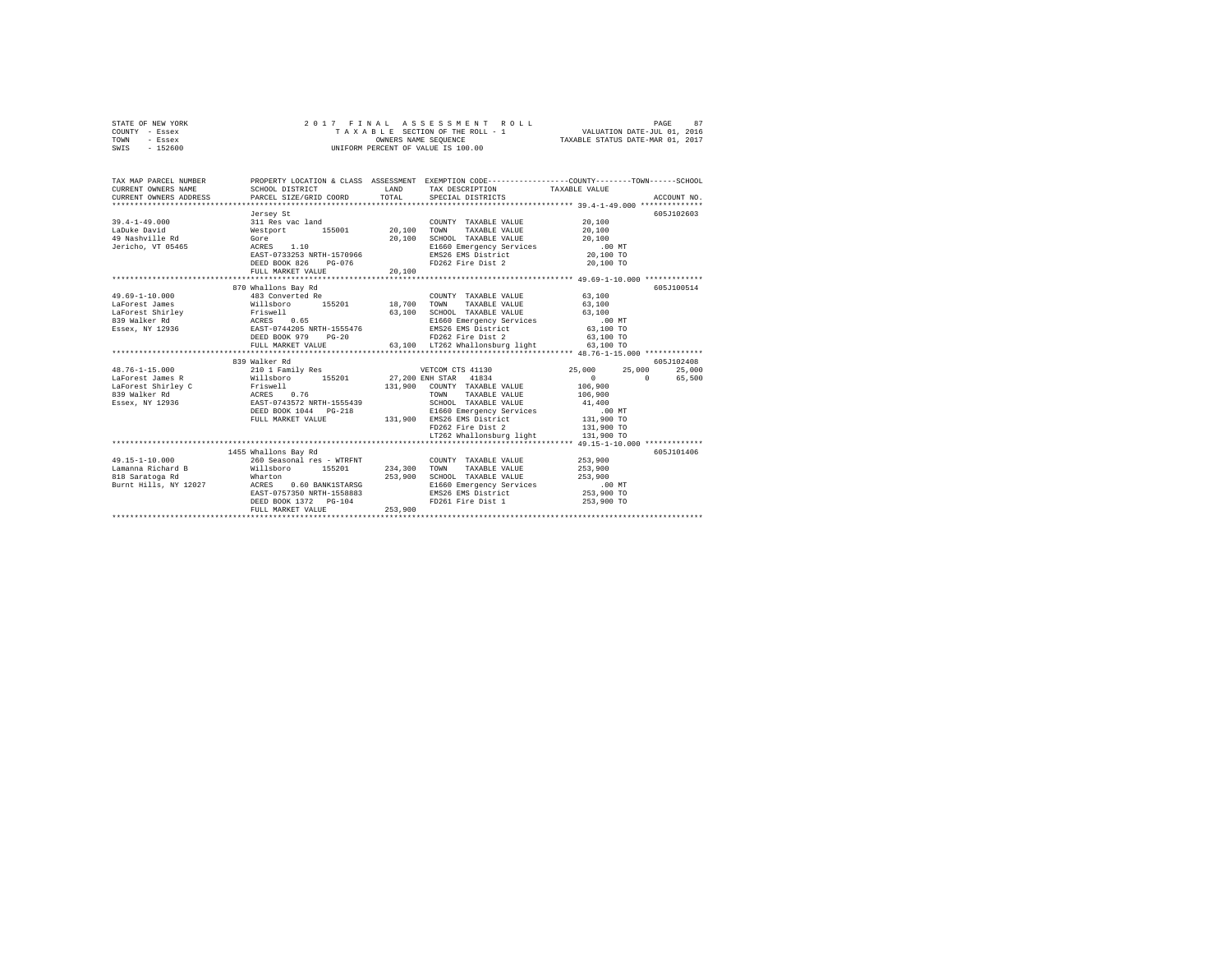| TOWN - Essex<br>SWIS - 152600<br>PROPERTY LOCATION & CLASS ASSESSMENT EXEMPTION CODE---------------COUNTY-------TOWN-----SCHOOL<br>TAX MAP PARCEL NUMBER<br>CURRENT OWNERS NAME<br>CURRENT OWNERS ADDRESS<br>ACCOUNT NO.<br>130 School St<br>605J101507<br>$0 \t 30,000$<br>2849 Essex Rd<br>605J194006<br>$\begin{tabular}{l c c c c c} \multicolumn{3}{c}{\textbf{40.3--2--18.000}} & \multicolumn{3}{c}{210.12$\,\mathrm{Fase\,N}~\mathrm{H}} & \multicolumn{3}{c}{\textbf{55.201}} & \multicolumn{3}{c}{\textbf{5.201}} & \multicolumn{3}{c}{\textbf{5.202}} & \multicolumn{3}{c}{\textbf{5.201}} & \multicolumn{3}{c}{\textbf{5.202}} & \multicolumn{3}{c}{\textbf{5.203}} & \multicolumn{3}{c}{\textbf{5.204}} & \$<br>2858 Essex Rd<br>605J102301<br>$0 \t 30,000$<br>605J102308<br>0 65,500<br>$40.3 - 2 - 11.000$ | STATE OF NEW YORK<br>COUNTY - Essex |  |  |  |  |  |  |  |  |
|----------------------------------------------------------------------------------------------------------------------------------------------------------------------------------------------------------------------------------------------------------------------------------------------------------------------------------------------------------------------------------------------------------------------------------------------------------------------------------------------------------------------------------------------------------------------------------------------------------------------------------------------------------------------------------------------------------------------------------------------------------------------------------------------------------------------------|-------------------------------------|--|--|--|--|--|--|--|--|
|                                                                                                                                                                                                                                                                                                                                                                                                                                                                                                                                                                                                                                                                                                                                                                                                                            |                                     |  |  |  |  |  |  |  |  |
|                                                                                                                                                                                                                                                                                                                                                                                                                                                                                                                                                                                                                                                                                                                                                                                                                            |                                     |  |  |  |  |  |  |  |  |
|                                                                                                                                                                                                                                                                                                                                                                                                                                                                                                                                                                                                                                                                                                                                                                                                                            |                                     |  |  |  |  |  |  |  |  |
|                                                                                                                                                                                                                                                                                                                                                                                                                                                                                                                                                                                                                                                                                                                                                                                                                            |                                     |  |  |  |  |  |  |  |  |
|                                                                                                                                                                                                                                                                                                                                                                                                                                                                                                                                                                                                                                                                                                                                                                                                                            |                                     |  |  |  |  |  |  |  |  |
|                                                                                                                                                                                                                                                                                                                                                                                                                                                                                                                                                                                                                                                                                                                                                                                                                            |                                     |  |  |  |  |  |  |  |  |
|                                                                                                                                                                                                                                                                                                                                                                                                                                                                                                                                                                                                                                                                                                                                                                                                                            |                                     |  |  |  |  |  |  |  |  |
|                                                                                                                                                                                                                                                                                                                                                                                                                                                                                                                                                                                                                                                                                                                                                                                                                            |                                     |  |  |  |  |  |  |  |  |
|                                                                                                                                                                                                                                                                                                                                                                                                                                                                                                                                                                                                                                                                                                                                                                                                                            |                                     |  |  |  |  |  |  |  |  |
|                                                                                                                                                                                                                                                                                                                                                                                                                                                                                                                                                                                                                                                                                                                                                                                                                            |                                     |  |  |  |  |  |  |  |  |
|                                                                                                                                                                                                                                                                                                                                                                                                                                                                                                                                                                                                                                                                                                                                                                                                                            |                                     |  |  |  |  |  |  |  |  |
|                                                                                                                                                                                                                                                                                                                                                                                                                                                                                                                                                                                                                                                                                                                                                                                                                            |                                     |  |  |  |  |  |  |  |  |
|                                                                                                                                                                                                                                                                                                                                                                                                                                                                                                                                                                                                                                                                                                                                                                                                                            |                                     |  |  |  |  |  |  |  |  |
|                                                                                                                                                                                                                                                                                                                                                                                                                                                                                                                                                                                                                                                                                                                                                                                                                            |                                     |  |  |  |  |  |  |  |  |
|                                                                                                                                                                                                                                                                                                                                                                                                                                                                                                                                                                                                                                                                                                                                                                                                                            |                                     |  |  |  |  |  |  |  |  |
|                                                                                                                                                                                                                                                                                                                                                                                                                                                                                                                                                                                                                                                                                                                                                                                                                            |                                     |  |  |  |  |  |  |  |  |
|                                                                                                                                                                                                                                                                                                                                                                                                                                                                                                                                                                                                                                                                                                                                                                                                                            |                                     |  |  |  |  |  |  |  |  |
|                                                                                                                                                                                                                                                                                                                                                                                                                                                                                                                                                                                                                                                                                                                                                                                                                            |                                     |  |  |  |  |  |  |  |  |
|                                                                                                                                                                                                                                                                                                                                                                                                                                                                                                                                                                                                                                                                                                                                                                                                                            |                                     |  |  |  |  |  |  |  |  |
|                                                                                                                                                                                                                                                                                                                                                                                                                                                                                                                                                                                                                                                                                                                                                                                                                            |                                     |  |  |  |  |  |  |  |  |
|                                                                                                                                                                                                                                                                                                                                                                                                                                                                                                                                                                                                                                                                                                                                                                                                                            |                                     |  |  |  |  |  |  |  |  |
|                                                                                                                                                                                                                                                                                                                                                                                                                                                                                                                                                                                                                                                                                                                                                                                                                            |                                     |  |  |  |  |  |  |  |  |
|                                                                                                                                                                                                                                                                                                                                                                                                                                                                                                                                                                                                                                                                                                                                                                                                                            |                                     |  |  |  |  |  |  |  |  |
|                                                                                                                                                                                                                                                                                                                                                                                                                                                                                                                                                                                                                                                                                                                                                                                                                            |                                     |  |  |  |  |  |  |  |  |
|                                                                                                                                                                                                                                                                                                                                                                                                                                                                                                                                                                                                                                                                                                                                                                                                                            |                                     |  |  |  |  |  |  |  |  |
|                                                                                                                                                                                                                                                                                                                                                                                                                                                                                                                                                                                                                                                                                                                                                                                                                            |                                     |  |  |  |  |  |  |  |  |
|                                                                                                                                                                                                                                                                                                                                                                                                                                                                                                                                                                                                                                                                                                                                                                                                                            |                                     |  |  |  |  |  |  |  |  |
|                                                                                                                                                                                                                                                                                                                                                                                                                                                                                                                                                                                                                                                                                                                                                                                                                            |                                     |  |  |  |  |  |  |  |  |
|                                                                                                                                                                                                                                                                                                                                                                                                                                                                                                                                                                                                                                                                                                                                                                                                                            |                                     |  |  |  |  |  |  |  |  |
|                                                                                                                                                                                                                                                                                                                                                                                                                                                                                                                                                                                                                                                                                                                                                                                                                            |                                     |  |  |  |  |  |  |  |  |
|                                                                                                                                                                                                                                                                                                                                                                                                                                                                                                                                                                                                                                                                                                                                                                                                                            |                                     |  |  |  |  |  |  |  |  |
|                                                                                                                                                                                                                                                                                                                                                                                                                                                                                                                                                                                                                                                                                                                                                                                                                            |                                     |  |  |  |  |  |  |  |  |
|                                                                                                                                                                                                                                                                                                                                                                                                                                                                                                                                                                                                                                                                                                                                                                                                                            |                                     |  |  |  |  |  |  |  |  |
|                                                                                                                                                                                                                                                                                                                                                                                                                                                                                                                                                                                                                                                                                                                                                                                                                            |                                     |  |  |  |  |  |  |  |  |
|                                                                                                                                                                                                                                                                                                                                                                                                                                                                                                                                                                                                                                                                                                                                                                                                                            |                                     |  |  |  |  |  |  |  |  |
|                                                                                                                                                                                                                                                                                                                                                                                                                                                                                                                                                                                                                                                                                                                                                                                                                            |                                     |  |  |  |  |  |  |  |  |
|                                                                                                                                                                                                                                                                                                                                                                                                                                                                                                                                                                                                                                                                                                                                                                                                                            |                                     |  |  |  |  |  |  |  |  |
|                                                                                                                                                                                                                                                                                                                                                                                                                                                                                                                                                                                                                                                                                                                                                                                                                            |                                     |  |  |  |  |  |  |  |  |
|                                                                                                                                                                                                                                                                                                                                                                                                                                                                                                                                                                                                                                                                                                                                                                                                                            |                                     |  |  |  |  |  |  |  |  |
|                                                                                                                                                                                                                                                                                                                                                                                                                                                                                                                                                                                                                                                                                                                                                                                                                            |                                     |  |  |  |  |  |  |  |  |
|                                                                                                                                                                                                                                                                                                                                                                                                                                                                                                                                                                                                                                                                                                                                                                                                                            |                                     |  |  |  |  |  |  |  |  |
|                                                                                                                                                                                                                                                                                                                                                                                                                                                                                                                                                                                                                                                                                                                                                                                                                            |                                     |  |  |  |  |  |  |  |  |
|                                                                                                                                                                                                                                                                                                                                                                                                                                                                                                                                                                                                                                                                                                                                                                                                                            |                                     |  |  |  |  |  |  |  |  |
|                                                                                                                                                                                                                                                                                                                                                                                                                                                                                                                                                                                                                                                                                                                                                                                                                            |                                     |  |  |  |  |  |  |  |  |
|                                                                                                                                                                                                                                                                                                                                                                                                                                                                                                                                                                                                                                                                                                                                                                                                                            |                                     |  |  |  |  |  |  |  |  |
|                                                                                                                                                                                                                                                                                                                                                                                                                                                                                                                                                                                                                                                                                                                                                                                                                            |                                     |  |  |  |  |  |  |  |  |
|                                                                                                                                                                                                                                                                                                                                                                                                                                                                                                                                                                                                                                                                                                                                                                                                                            |                                     |  |  |  |  |  |  |  |  |
|                                                                                                                                                                                                                                                                                                                                                                                                                                                                                                                                                                                                                                                                                                                                                                                                                            |                                     |  |  |  |  |  |  |  |  |
|                                                                                                                                                                                                                                                                                                                                                                                                                                                                                                                                                                                                                                                                                                                                                                                                                            |                                     |  |  |  |  |  |  |  |  |
|                                                                                                                                                                                                                                                                                                                                                                                                                                                                                                                                                                                                                                                                                                                                                                                                                            |                                     |  |  |  |  |  |  |  |  |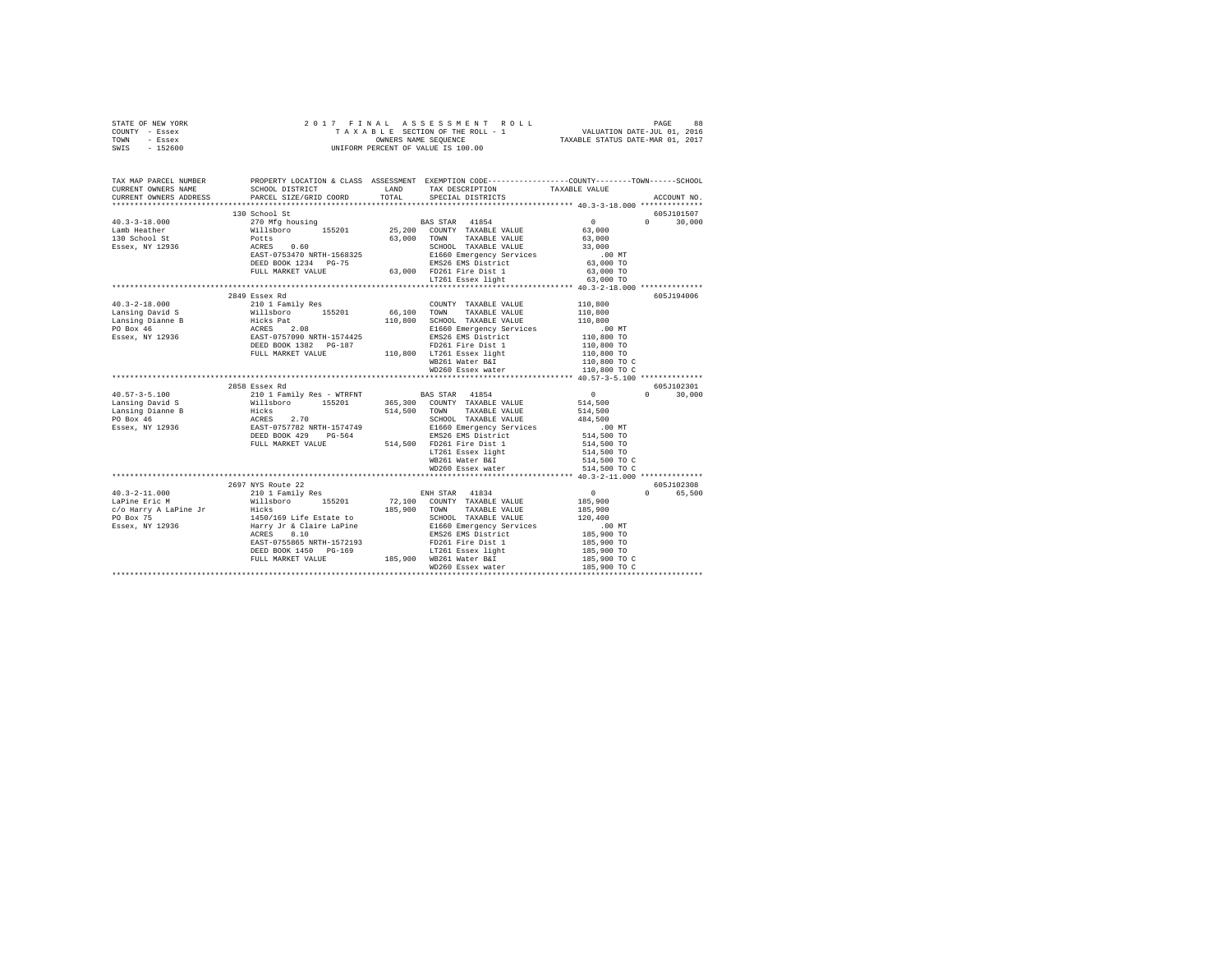| STATE OF NEW YORK |           |  |  |  | 2017 FINAL ASSESSMENT ROLL         |                                  | PAGE                        | 89 |
|-------------------|-----------|--|--|--|------------------------------------|----------------------------------|-----------------------------|----|
| COUNTY - Essex    |           |  |  |  | TAXABLE SECTION OF THE ROLL - 1    |                                  | VALUATION DATE-JUL 01, 2016 |    |
| TOWN              | - Essex   |  |  |  | OWNERS NAME SEOUENCE               | TAXABLE STATUS DATE-MAR 01, 2017 |                             |    |
| SWIS              | $-152600$ |  |  |  | UNIFORM PERCENT OF VALUE IS 100.00 |                                  |                             |    |

|                                                                                                                                                                                                                                                                                                                     |         |                                                                                                                                                    | TAX MAP PARCEL NUMBER<br>CURRENT OWNERS NAME SCHOOL DISTRICT ON TAND TAX DESCRIPTION CODE------------------COUNTY--------TOWN-------SCHOOL<br>CURRENT OWNERS ADDRESS PARCEL SIZE/GRID COORD TOTAL SPECIAL DISTRICTS TAXABLE VALUE<br>** |
|---------------------------------------------------------------------------------------------------------------------------------------------------------------------------------------------------------------------------------------------------------------------------------------------------------------------|---------|----------------------------------------------------------------------------------------------------------------------------------------------------|-----------------------------------------------------------------------------------------------------------------------------------------------------------------------------------------------------------------------------------------|
| 40.3–2–12.000 MYS Route 22<br>40.3–2–12.000 MYS Route 22<br>Inspire Harvard Millshoro 155201 7,500 TOWNTY TAXABLE VALUE 7,500<br>Inspire Claire willshoro 155201 7,500 TOWN TAXABLE VALUE 7,500<br>Inspire Claire Hicks 7.50 RGROS<br>PO                                                                            |         |                                                                                                                                                    | 605J102307                                                                                                                                                                                                                              |
| 2217 NYS Route 22<br>2020 N Main St #18 Hicks Hicks 21.50 BANK WFARGO 231,100 SCHOOL TAXABLE VALUE 231,100<br>Los Angeles, CA 90031 ACRES 21.50 BANK WFARGO 21.50 B1660 Emergency Services 21.50 MT<br>EXST-0743379 NRTH-1570432 EMS26 EMS District 231,1<br>DEED BOOK 1841 PG-88<br>FULL MARKET VALUE              | 231,100 | FD261 Fire Dist 1 231,100 TO                                                                                                                       | 605J101501<br>231,100                                                                                                                                                                                                                   |
| $1699\,$ Lake Shore Rd<br>49.15-1-37.000 1699 Lake Shore Rd<br>49.15-1-37.000 1699 Lake Shore Rd 21,600 TOWN TAXABLE VALUE 84,300<br>1699 Lake Shore Rd Friswell 155201 21,600 TOWN TAXABLE VALUE 84,300<br>1699 Lake Shore Rd Friswell 201,300 SCHOOL TAXABLE<br>DEED BOOK 1230 PG-109<br>FULL MARKET VALUE 84,300 |         | FD262 Fire Dist 2 84,300 TO                                                                                                                        | 605.7102514                                                                                                                                                                                                                             |
| Lawrence Beth C<br>1 Oak Run Rd 11 - 1661/84-Easement<br>Laurel, MD 20724 - ACRES 0.27<br>EAST-0757318 NRTH-1570417<br>EASI-0757318 NKTH-1570417<br>DEED BOOK 1229 PG-142<br>FULL MARKET VALUE 138,700 SB260 Eessex Sewer Bond 138,700 TO C                                                                         |         | 138,700 SCHOOL TAXABLE VALUE 138,700<br>E1660 Emergency Services 100 MT<br>EMS26 EMS District 138,700 TO<br>FD261 Fire Dist 1<br>LT261 Essex light | 605J197004<br>138,700<br>138,700 TO<br>138,700 TO                                                                                                                                                                                       |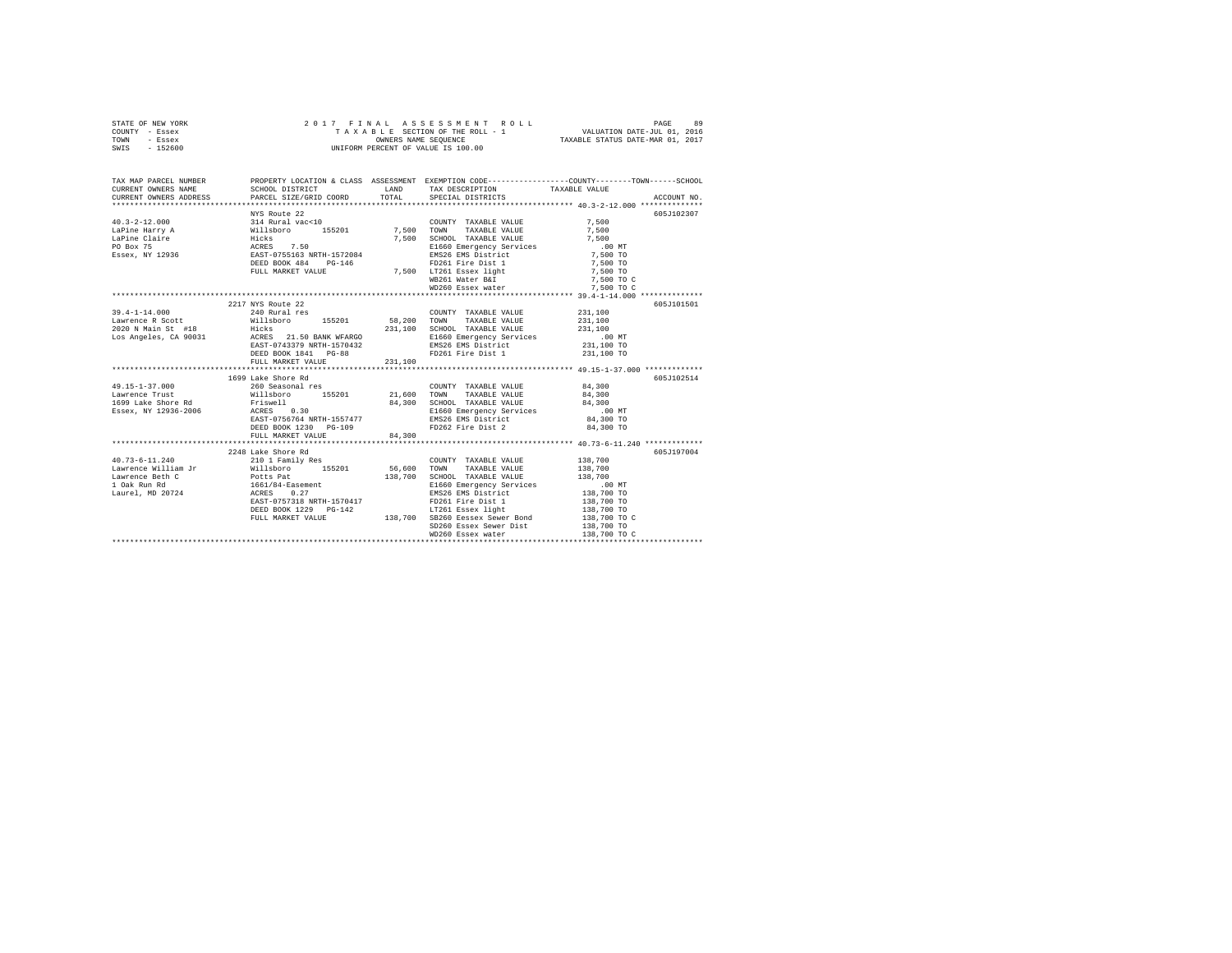| STATE OF NEW YORK | 2017 FINAL ASSESSMENT ROLL         | 90<br>PAGE                       |
|-------------------|------------------------------------|----------------------------------|
| COUNTY - Essex    | TAXABLE SECTION OF THE ROLL - 1    | VALUATION DATE-JUL 01, 2016      |
| TOWN<br>- Essex   | OWNERS NAME SEOUENCE               | TAXABLE STATUS DATE-MAR 01, 2017 |
| $-152600$<br>SWIS | UNIFORM PERCENT OF VALUE IS 100.00 |                                  |

| TAX MAP PARCEL NUMBER<br>CURRENT OWNERS NAME<br>CURRENT OWNERS ADDRESS PARCEL SIZE/GRID COORD TOTAL SPECIAL DISTRICTS (2000) ACCOUNT NO.<br>CURRENT OWNERS ADDRESS PARCEL SIZE/GRID COORD TOTAL | SCHOOL DISTRICT                                   | <b>LAND</b> | PROPERTY LOCATION & CLASS ASSESSMENT EXEMPTION CODE---------------COUNTY-------TOWN------SCHOOL<br>TAX DESCRIPTION TAXABLE VALUE                |                        |            |
|-------------------------------------------------------------------------------------------------------------------------------------------------------------------------------------------------|---------------------------------------------------|-------------|-------------------------------------------------------------------------------------------------------------------------------------------------|------------------------|------------|
|                                                                                                                                                                                                 |                                                   |             |                                                                                                                                                 |                        |            |
|                                                                                                                                                                                                 | 2010 NYS Route 22                                 |             |                                                                                                                                                 |                        | 605J185001 |
| $49.1 - 1 - 3.200$                                                                                                                                                                              | 210 1 Family Res                                  |             | VETCOM CTS 41130                                                                                                                                | 25,000 25,000 25,000   |            |
|                                                                                                                                                                                                 |                                                   |             |                                                                                                                                                 |                        |            |
|                                                                                                                                                                                                 |                                                   |             |                                                                                                                                                 | $0$ 0 65,500<br>98,300 |            |
|                                                                                                                                                                                                 |                                                   |             |                                                                                                                                                 |                        |            |
|                                                                                                                                                                                                 |                                                   |             |                                                                                                                                                 |                        |            |
|                                                                                                                                                                                                 |                                                   |             |                                                                                                                                                 |                        |            |
|                                                                                                                                                                                                 |                                                   |             |                                                                                                                                                 |                        |            |
|                                                                                                                                                                                                 |                                                   |             |                                                                                                                                                 |                        |            |
|                                                                                                                                                                                                 |                                                   |             |                                                                                                                                                 |                        |            |
|                                                                                                                                                                                                 |                                                   |             |                                                                                                                                                 |                        |            |
|                                                                                                                                                                                                 | 2007 NYS Route 22                                 |             |                                                                                                                                                 |                        | 605J102405 |
| $49.1 - 1 - 3.100$                                                                                                                                                                              | 113 Cattle farm                                   |             | COUNTY TAXABLE VALUE                                                                                                                            | 260,800                |            |
|                                                                                                                                                                                                 |                                                   |             |                                                                                                                                                 |                        |            |
|                                                                                                                                                                                                 |                                                   |             |                                                                                                                                                 |                        |            |
|                                                                                                                                                                                                 |                                                   |             |                                                                                                                                                 |                        |            |
|                                                                                                                                                                                                 |                                                   |             |                                                                                                                                                 |                        |            |
|                                                                                                                                                                                                 | DEED BOOK 1084 PG-82<br>FULL MARKET VALUE 260,800 |             | FD261 Fire Dist 1                                                                                                                               | 260,800 TO             |            |
|                                                                                                                                                                                                 |                                                   |             |                                                                                                                                                 |                        |            |
|                                                                                                                                                                                                 |                                                   |             |                                                                                                                                                 |                        |            |
|                                                                                                                                                                                                 | NYS Route 22                                      |             |                                                                                                                                                 |                        | 605J102404 |
| $49.1 - 1 - 4.000$                                                                                                                                                                              | 105 Vac farmland                                  |             | COUNTY TAXABLE VALUE 19,200                                                                                                                     |                        |            |
| Leaning Garth W                                                                                                                                                                                 |                                                   |             |                                                                                                                                                 |                        |            |
| Leaning David K                                                                                                                                                                                 |                                                   |             |                                                                                                                                                 |                        |            |
| 2007 NYS Rte 22                                                                                                                                                                                 |                                                   |             | Willsboro 155201 19,200 TOWN TAXABLE VALUE 19,200<br>Potts 19,200 SCHOOL TAXABLE VALUE 19,200<br>15ac 19,200 SI660 Emergency Services 19,200 NT |                        |            |
| Essex, NY 12936                                                                                                                                                                                 | ACRES 17.84                                       |             | EMS26 EMS District 19,200 TO                                                                                                                    |                        |            |
|                                                                                                                                                                                                 | EAST-0747182 NRTH-1566225                         |             | FD261 Fire Dist 1                                                                                                                               | 19,200 TO              |            |
|                                                                                                                                                                                                 | DEED BOOK 1093 PG-247                             |             |                                                                                                                                                 |                        |            |
|                                                                                                                                                                                                 | FULL MARKET VALUE                                 | 19,200      |                                                                                                                                                 |                        |            |
|                                                                                                                                                                                                 |                                                   |             |                                                                                                                                                 |                        |            |
|                                                                                                                                                                                                 | Middle Rd                                         |             |                                                                                                                                                 |                        | 605J102407 |
|                                                                                                                                                                                                 |                                                   |             |                                                                                                                                                 | 31,056 31,056 31,056   |            |
|                                                                                                                                                                                                 |                                                   |             |                                                                                                                                                 |                        |            |
|                                                                                                                                                                                                 |                                                   |             |                                                                                                                                                 |                        |            |
|                                                                                                                                                                                                 |                                                   |             |                                                                                                                                                 |                        |            |
|                                                                                                                                                                                                 |                                                   |             |                                                                                                                                                 |                        |            |
|                                                                                                                                                                                                 |                                                   |             |                                                                                                                                                 |                        |            |
|                                                                                                                                                                                                 |                                                   |             | FULL MARKET VALUE 79,700 FD261 Fire Dist 1 79,700 TO                                                                                            |                        |            |
| MAY BE SUBJECT TO PAYMENT<br>UNDER AGDIST LAW TIL 2021                                                                                                                                          |                                                   |             |                                                                                                                                                 |                        |            |
|                                                                                                                                                                                                 |                                                   |             |                                                                                                                                                 |                        |            |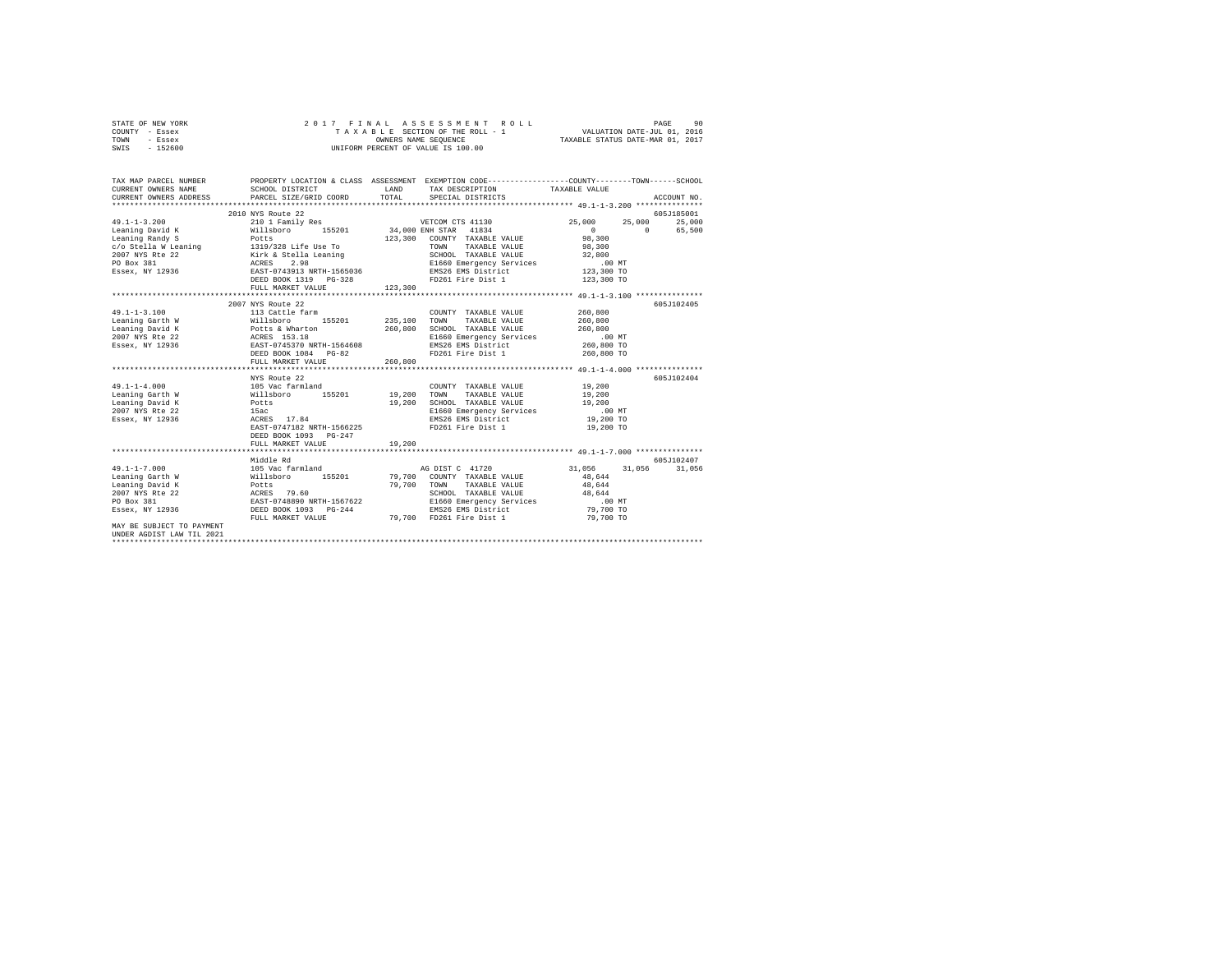| STATE OF NEW YORK<br>COUNTY - Essex<br>TOWN<br>- Essex<br>$-152600$<br>SWIS                                                                                  | 2017 FINAL                                         | OWNERS NAME SEQUENCE | ASSESSMENT<br>ROLL<br>TAXABLE SECTION OF THE ROLL - 1<br>UNIFORM PERCENT OF VALUE IS 100.00 | PAGE<br>VALUATION DATE-JUL 01, 2016<br>TAXABLE STATUS DATE-MAR 01, 2017                                          | 91          |
|--------------------------------------------------------------------------------------------------------------------------------------------------------------|----------------------------------------------------|----------------------|---------------------------------------------------------------------------------------------|------------------------------------------------------------------------------------------------------------------|-------------|
| TAX MAP PARCEL NUMBER<br>CURRENT OWNERS NAME                                                                                                                 | SCHOOL DISTRICT                                    | LAND                 | TAX DESCRIPTION                                                                             | PROPERTY LOCATION & CLASS ASSESSMENT EXEMPTION CODE---------------COUNTY-------TOWN------SCHOOL<br>TAXABLE VALUE |             |
| CURRENT OWNERS ADDRESS                                                                                                                                       | PARCEL SIZE/GRID COORD                             | TOTAL                | SPECIAL DISTRICTS                                                                           |                                                                                                                  | ACCOUNT NO. |
|                                                                                                                                                              |                                                    |                      |                                                                                             |                                                                                                                  |             |
|                                                                                                                                                              | School St                                          |                      |                                                                                             |                                                                                                                  | 605J102403  |
| $49.1 - 1 - 10.000$                                                                                                                                          | 105 Vac farmland                                   |                      | COUNTY TAXABLE VALUE                                                                        | 119,800                                                                                                          |             |
| Leaning Garth W                                                                                                                                              | willsboro 155201<br>Potts<br>98ac                  | 119,800              | TOWN<br>TAXABLE VALUE                                                                       | 119,800                                                                                                          |             |
| Leaning David K                                                                                                                                              |                                                    | 119,800              | SCHOOL TAXABLE VALUE                                                                        | 119,800                                                                                                          |             |
| 2007 NYS Rte 22                                                                                                                                              |                                                    |                      | E1660 Emergency Services                                                                    | $.00$ MT                                                                                                         |             |
| Essex, NY 12936                                                                                                                                              | ACRES 91.00                                        |                      | EMS26 EMS District                                                                          | 119,800 TO                                                                                                       |             |
|                                                                                                                                                              | EAST-0751414 NRTH-1566966<br>DEED BOOK 1093 PG-247 |                      | FD261 Fire Dist 1                                                                           | 119,800 TO                                                                                                       |             |
|                                                                                                                                                              | FULL MARKET VALUE                                  | 119,800              |                                                                                             |                                                                                                                  |             |
|                                                                                                                                                              |                                                    |                      |                                                                                             |                                                                                                                  |             |
|                                                                                                                                                              | 131 Albee Ln                                       |                      |                                                                                             |                                                                                                                  | 605J100604  |
| $49.15 - 3 - 7.000$                                                                                                                                          | 210 1 Family Res - WTRFNT                          |                      | BAS STAR 41854                                                                              | $\sim$ 0<br>$\Omega$                                                                                             | 30,000      |
| Leaning Garth W                                                                                                                                              | 155201<br>Willsboro<br>Friswell                    | 418,400              | 371,400 COUNTY TAXABLE VALUE<br>TOWN<br>TAXABLE VALUE                                       | 418,400<br>418,400                                                                                               |             |
| Leaning David K<br>2007 NYS Rte 22                                                                                                                           |                                                    |                      | SCHOOL TAXABLE VALUE                                                                        | 388,400                                                                                                          |             |
| Essex, NY 12936                                                                                                                                              | Book 826 Page 195 & 198<br>ACRES 1.10              |                      | E1660 Emergency Services                                                                    | $.00$ MT                                                                                                         |             |
|                                                                                                                                                              | EAST-0760138 NRTH-1556696                          |                      | EMS26 EMS District                                                                          | 418,400 TO                                                                                                       |             |
|                                                                                                                                                              | DEED BOOK 1201 PG-318                              |                      | FD261 Fire Dist 1                                                                           | 418,400 TO                                                                                                       |             |
|                                                                                                                                                              | FULL MARKET VALUE                                  | 418,400              |                                                                                             |                                                                                                                  |             |
|                                                                                                                                                              |                                                    |                      |                                                                                             |                                                                                                                  |             |
|                                                                                                                                                              | Albee Ln                                           |                      |                                                                                             |                                                                                                                  | 605J100616  |
| $49.15 - 3 - 8.000$                                                                                                                                          |                                                    |                      | COUNTY TAXABLE VALUE                                                                        | 115,500                                                                                                          |             |
| Leaning Garth W                                                                                                                                              |                                                    | 115,500              | TOWN<br>TAXABLE VALUE                                                                       | 115,500                                                                                                          |             |
| Leaning David K                                                                                                                                              |                                                    | 115,500              | SCHOOL TAXABLE VALUE                                                                        | 115,500                                                                                                          |             |
| 2007 NYS Rte 22                                                                                                                                              | Book 826 Page 195 & 198<br>ACRES 0.63              |                      | E1660 Emergency Services                                                                    | $.00$ MT                                                                                                         |             |
| Essex, NY 12936                                                                                                                                              |                                                    |                      | EMS26 EMS District                                                                          | 115,500 TO                                                                                                       |             |
|                                                                                                                                                              | EAST-0760280 NRTH-1556655                          |                      | FD262 Fire Dist 2                                                                           | 115,500 TO                                                                                                       |             |
|                                                                                                                                                              | DEED BOOK 1201 PG-318                              |                      |                                                                                             |                                                                                                                  |             |
|                                                                                                                                                              | FULL MARKET VALUE                                  | 115,500              |                                                                                             |                                                                                                                  |             |
|                                                                                                                                                              | 38 Block House Rd                                  |                      |                                                                                             |                                                                                                                  | 605J103514  |
| $40.3 - 2 - 3.000$                                                                                                                                           | 240 Rural res                                      |                      | AG DIST C 41720                                                                             | 20.876<br>20.876                                                                                                 | 20,876      |
| Lease John III                                                                                                                                               | Willsboro 155201                                   |                      | 97,600 COUNTY TAXABLE VALUE                                                                 | 589,424                                                                                                          |             |
| Fine-Lease Mariko D                                                                                                                                          |                                                    | 610,300              | TOWN<br>TAXABLE VALUE                                                                       | 589,424                                                                                                          |             |
| 5020 Rte 9W                                                                                                                                                  | Hicks<br>ACRES 50.20                               |                      | SCHOOL TAXABLE VALUE                                                                        | 589,424                                                                                                          |             |
|                                                                                                                                                              |                                                    |                      | E1660 Emergency Services                                                                    | $.00$ MT                                                                                                         |             |
| ${\small \texttt{Newburgh, NY 12550}} \begin{tabular}{lcccc} \texttt{RST-0749877 NRTH-1574183} \\ \texttt{BESD BOK 1575} & \texttt{PG-300} \\ \end{tabular}$ |                                                    |                      | EMS26 EMS District                                                                          | 610,300 TO                                                                                                       |             |
| MAY BE SUBJECT TO PAYMENT FULL MARKET VALUE<br>UNDER AGDIST LAW TIL 2021                                                                                     |                                                    |                      | 610,300 FD261 Fire Dist 1                                                                   | 610,300 TO                                                                                                       |             |
|                                                                                                                                                              |                                                    |                      |                                                                                             |                                                                                                                  |             |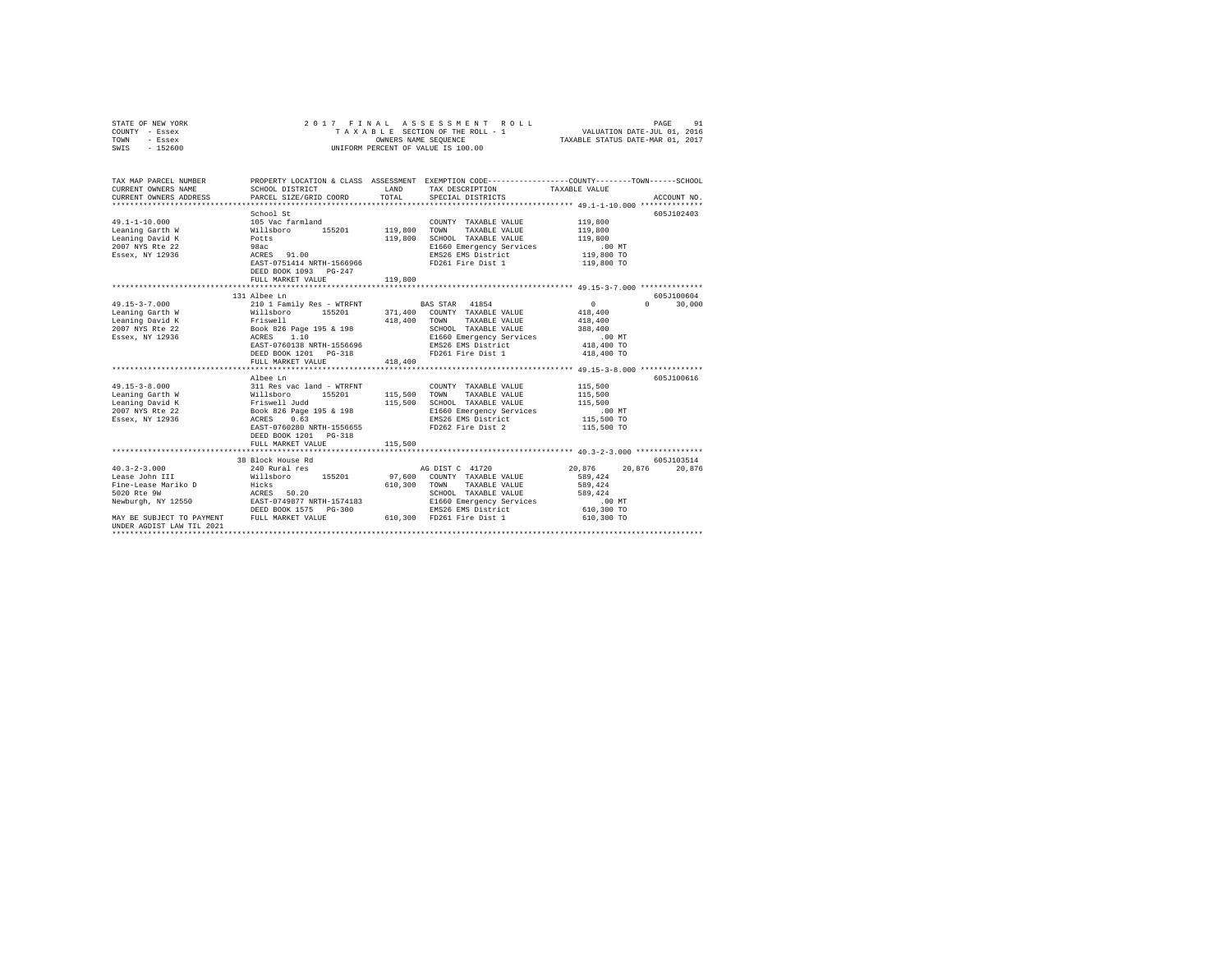|      | STATE OF NEW YORK | 2017 FINAL ASSESSMENT ROLL         | 92<br>PAGE                       |
|------|-------------------|------------------------------------|----------------------------------|
|      | COUNTY - Essex    | TAXABLE SECTION OF THE ROLL - 1    | VALUATION DATE-JUL 01, 2016      |
| TOWN | - Essex           | OWNERS NAME SEOUENCE               | TAXABLE STATUS DATE-MAR 01, 2017 |
| SWIS | - 152600          | UNIFORM PERCENT OF VALUE IS 100.00 |                                  |

| TAX MAP PARCEL NUMBER<br>CURRENT OWNERS NAME | SCHOOL DISTRICT<br>CURRENT OWNERS ADDRESS PARCEL SIZE/GRID COORD TOTAL                                                                                                                                                                                                                                                                                                                                                                                 |         | LAND TAX DESCRIPTION<br>SPECIAL DISTRICTS         | PROPERTY LOCATION & CLASS ASSESSMENT EXEMPTION CODE---------------COUNTY-------TOWN-----SCHOOL<br>TAXABLE VALUE<br>ACCOUNT NO. |
|----------------------------------------------|--------------------------------------------------------------------------------------------------------------------------------------------------------------------------------------------------------------------------------------------------------------------------------------------------------------------------------------------------------------------------------------------------------------------------------------------------------|---------|---------------------------------------------------|--------------------------------------------------------------------------------------------------------------------------------|
|                                              |                                                                                                                                                                                                                                                                                                                                                                                                                                                        |         |                                                   |                                                                                                                                |
|                                              | 2718 NYS Route 22                                                                                                                                                                                                                                                                                                                                                                                                                                      |         |                                                   | 605J101704                                                                                                                     |
|                                              |                                                                                                                                                                                                                                                                                                                                                                                                                                                        |         |                                                   |                                                                                                                                |
|                                              |                                                                                                                                                                                                                                                                                                                                                                                                                                                        |         |                                                   |                                                                                                                                |
|                                              |                                                                                                                                                                                                                                                                                                                                                                                                                                                        |         |                                                   |                                                                                                                                |
|                                              |                                                                                                                                                                                                                                                                                                                                                                                                                                                        |         |                                                   |                                                                                                                                |
|                                              |                                                                                                                                                                                                                                                                                                                                                                                                                                                        |         |                                                   |                                                                                                                                |
|                                              |                                                                                                                                                                                                                                                                                                                                                                                                                                                        |         |                                                   |                                                                                                                                |
|                                              |                                                                                                                                                                                                                                                                                                                                                                                                                                                        |         |                                                   |                                                                                                                                |
|                                              |                                                                                                                                                                                                                                                                                                                                                                                                                                                        |         | SB260 Eessex Sewer Bond<br>SD260 Essex Sewer Dist | 170,500 TO C<br>170,500 TO                                                                                                     |
|                                              |                                                                                                                                                                                                                                                                                                                                                                                                                                                        |         |                                                   |                                                                                                                                |
|                                              |                                                                                                                                                                                                                                                                                                                                                                                                                                                        |         |                                                   |                                                                                                                                |
|                                              |                                                                                                                                                                                                                                                                                                                                                                                                                                                        |         |                                                   |                                                                                                                                |
|                                              | 2724 NYS Route 22                                                                                                                                                                                                                                                                                                                                                                                                                                      |         |                                                   | 605J103507                                                                                                                     |
|                                              | $\begin{array}{cccccc} 40.73\texttt{-}1\texttt{-}4.000 & & & & 210\ 1 &\texttt{Family Res} & & & \texttt{COUNT} & \texttt{TAXABLE VALUE} \\ \texttt{Lease John III} & & & & \texttt{Willsboro} & & 155201 & & 54,000 & \texttt{TOWN} & \texttt{TAXABLE VALUE} \end{array}$                                                                                                                                                                             |         |                                                   | 147,400<br>147,400                                                                                                             |
|                                              |                                                                                                                                                                                                                                                                                                                                                                                                                                                        |         |                                                   |                                                                                                                                |
|                                              |                                                                                                                                                                                                                                                                                                                                                                                                                                                        |         |                                                   |                                                                                                                                |
|                                              |                                                                                                                                                                                                                                                                                                                                                                                                                                                        |         |                                                   |                                                                                                                                |
|                                              |                                                                                                                                                                                                                                                                                                                                                                                                                                                        |         |                                                   |                                                                                                                                |
|                                              |                                                                                                                                                                                                                                                                                                                                                                                                                                                        |         |                                                   |                                                                                                                                |
|                                              |                                                                                                                                                                                                                                                                                                                                                                                                                                                        |         |                                                   |                                                                                                                                |
|                                              |                                                                                                                                                                                                                                                                                                                                                                                                                                                        |         |                                                   |                                                                                                                                |
|                                              |                                                                                                                                                                                                                                                                                                                                                                                                                                                        |         |                                                   |                                                                                                                                |
|                                              | $\begin{tabular}{lllllllllllll} \textbf{Lease } \texttt{John III} & \texttt{WillubD} & \texttt{MillubD} & \texttt{MillubD} & \texttt{MillubD} & \texttt{MillubD} & \texttt{MillubD} & \texttt{MillubD} & \texttt{MillubD} & \texttt{MillubD} & \texttt{MillubD} & \texttt{MillubD} & \texttt{MillubD} \\ \texttt{File-Lase } \texttt{Min} & \texttt{DD} & \texttt{BSS4} & \texttt{MillubD} & \texttt{MillubD} & \texttt{MillubD} & \texttt{MillubD} &$ |         |                                                   |                                                                                                                                |
|                                              |                                                                                                                                                                                                                                                                                                                                                                                                                                                        |         |                                                   |                                                                                                                                |
|                                              |                                                                                                                                                                                                                                                                                                                                                                                                                                                        |         |                                                   | 605J100605                                                                                                                     |
|                                              |                                                                                                                                                                                                                                                                                                                                                                                                                                                        |         |                                                   |                                                                                                                                |
|                                              |                                                                                                                                                                                                                                                                                                                                                                                                                                                        |         |                                                   |                                                                                                                                |
|                                              |                                                                                                                                                                                                                                                                                                                                                                                                                                                        |         |                                                   |                                                                                                                                |
|                                              |                                                                                                                                                                                                                                                                                                                                                                                                                                                        |         |                                                   |                                                                                                                                |
|                                              |                                                                                                                                                                                                                                                                                                                                                                                                                                                        |         |                                                   |                                                                                                                                |
|                                              | DEED BOOK 1429 PG-14                                                                                                                                                                                                                                                                                                                                                                                                                                   |         |                                                   |                                                                                                                                |
|                                              |                                                                                                                                                                                                                                                                                                                                                                                                                                                        | 212,000 |                                                   |                                                                                                                                |
|                                              | FULL MARKET VALUE                                                                                                                                                                                                                                                                                                                                                                                                                                      |         |                                                   |                                                                                                                                |
|                                              | Lake Shore Rd                                                                                                                                                                                                                                                                                                                                                                                                                                          |         |                                                   | 605J102411                                                                                                                     |
|                                              |                                                                                                                                                                                                                                                                                                                                                                                                                                                        |         |                                                   |                                                                                                                                |
|                                              |                                                                                                                                                                                                                                                                                                                                                                                                                                                        |         |                                                   |                                                                                                                                |
|                                              |                                                                                                                                                                                                                                                                                                                                                                                                                                                        |         |                                                   |                                                                                                                                |
|                                              |                                                                                                                                                                                                                                                                                                                                                                                                                                                        |         |                                                   |                                                                                                                                |
|                                              |                                                                                                                                                                                                                                                                                                                                                                                                                                                        |         |                                                   |                                                                                                                                |
|                                              |                                                                                                                                                                                                                                                                                                                                                                                                                                                        |         |                                                   |                                                                                                                                |
|                                              | FULL MARKET VALUE                                                                                                                                                                                                                                                                                                                                                                                                                                      | 21,900  |                                                   |                                                                                                                                |
|                                              |                                                                                                                                                                                                                                                                                                                                                                                                                                                        |         |                                                   |                                                                                                                                |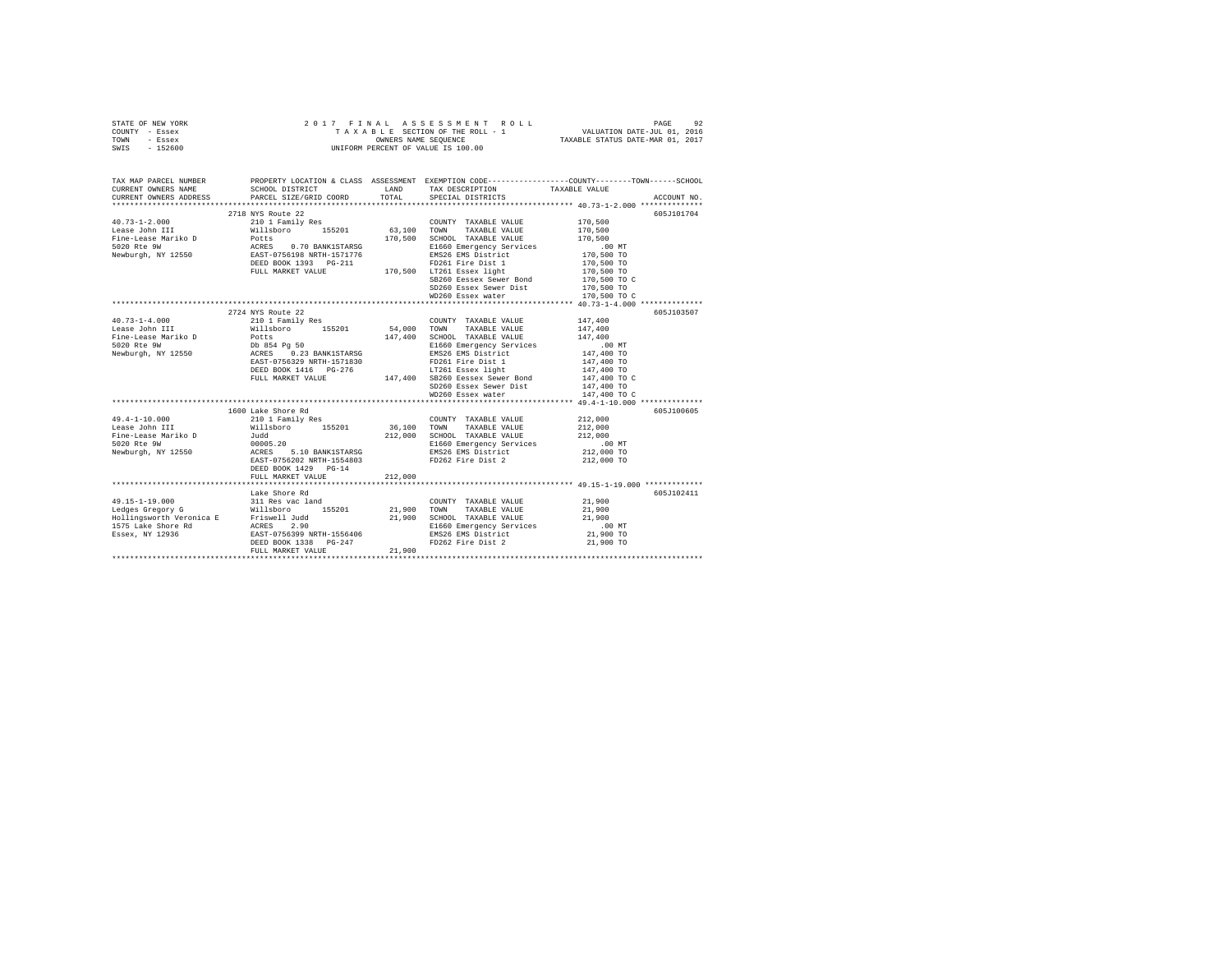|      | STATE OF NEW YORK |  |  | 2017 FINAL ASSESSMENT ROLL         | 93<br>PAGE                       |  |
|------|-------------------|--|--|------------------------------------|----------------------------------|--|
|      | COUNTY - Essex    |  |  | TAXABLE SECTION OF THE ROLL - 1    | VALUATION DATE-JUL 01, 2016      |  |
| TOWN | - Essex           |  |  | OWNERS NAME SEOUENCE               | TAXABLE STATUS DATE-MAR 01, 2017 |  |
| SWIS | $-152600$         |  |  | UNIFORM PERCENT OF VALUE IS 100.00 |                                  |  |

| TAX MAP PARCEL NUMBER<br>$\begin{tabular}{lllllllll} \texttt{CURRENT} & & & & & & & \texttt{TAXABLE} & \texttt{WALUE} \\ \texttt{CURRENT} & & & & & \texttt{SCE0} & \texttt{DSE0} & \texttt{DSTRICT} & \texttt{DSTRICT} & \texttt{TAXABLE} & \texttt{NALUE} & \texttt{SECUINT NO} \\ \texttt{CURRENT} & & & & & \texttt{PACE} & \texttt{SPE0} & \texttt{PACE} & \texttt{SPE0} & \texttt{NCLU} & \texttt{SPE0} & \texttt{RCCUINT MO} \\ & & & & \texttt{NCE0} & \$ |                       |        | PROPERTY LOCATION & CLASS ASSESSMENT EXEMPTION CODE----------------COUNTY-------TOWN------SCHOOL                                                                                                                                       |                                         |              |
|-------------------------------------------------------------------------------------------------------------------------------------------------------------------------------------------------------------------------------------------------------------------------------------------------------------------------------------------------------------------------------------------------------------------------------------------------------------------|-----------------------|--------|----------------------------------------------------------------------------------------------------------------------------------------------------------------------------------------------------------------------------------------|-----------------------------------------|--------------|
|                                                                                                                                                                                                                                                                                                                                                                                                                                                                   | 1669 Lake Shore Rd    |        |                                                                                                                                                                                                                                        |                                         | 605J102413   |
| $\begin{array}{cccccc} 49.15\texttt{-}1\texttt{-}26.000 & 260\texttt{}\quad & 260\texttt{}\quad & \text{res} & \texttt{COUNTY} & \texttt{TAXABLE VALUE} & 81,900 \\ \texttt{Ledges Gregory G} & \texttt{WillsDrop} & 155201 & 32,600 & \texttt{TOMN} & \texttt{TAXABLE VALUE} & 81,900 \\ \end{array}$                                                                                                                                                            |                       |        | COUNTY TAXABLE VALUE 81,900                                                                                                                                                                                                            |                                         |              |
|                                                                                                                                                                                                                                                                                                                                                                                                                                                                   |                       |        |                                                                                                                                                                                                                                        |                                         |              |
| Examples of the control of the control of the control of the control of the control of the method of the method of the control of the control of the control of the control of the control of the control of the control of th                                                                                                                                                                                                                                    |                       |        |                                                                                                                                                                                                                                        |                                         |              |
|                                                                                                                                                                                                                                                                                                                                                                                                                                                                   |                       |        |                                                                                                                                                                                                                                        |                                         |              |
|                                                                                                                                                                                                                                                                                                                                                                                                                                                                   |                       |        |                                                                                                                                                                                                                                        |                                         |              |
|                                                                                                                                                                                                                                                                                                                                                                                                                                                                   |                       |        |                                                                                                                                                                                                                                        | 81,900 TO                               |              |
|                                                                                                                                                                                                                                                                                                                                                                                                                                                                   | FULL MARKET VALUE     | 81,900 |                                                                                                                                                                                                                                        |                                         |              |
|                                                                                                                                                                                                                                                                                                                                                                                                                                                                   |                       |        |                                                                                                                                                                                                                                        |                                         |              |
|                                                                                                                                                                                                                                                                                                                                                                                                                                                                   | 99 Savre Rd           |        |                                                                                                                                                                                                                                        |                                         | 605J104313   |
|                                                                                                                                                                                                                                                                                                                                                                                                                                                                   |                       |        |                                                                                                                                                                                                                                        |                                         |              |
|                                                                                                                                                                                                                                                                                                                                                                                                                                                                   |                       |        |                                                                                                                                                                                                                                        |                                         |              |
|                                                                                                                                                                                                                                                                                                                                                                                                                                                                   |                       |        |                                                                                                                                                                                                                                        |                                         |              |
|                                                                                                                                                                                                                                                                                                                                                                                                                                                                   |                       |        |                                                                                                                                                                                                                                        |                                         |              |
|                                                                                                                                                                                                                                                                                                                                                                                                                                                                   |                       |        |                                                                                                                                                                                                                                        |                                         |              |
|                                                                                                                                                                                                                                                                                                                                                                                                                                                                   | DEED BOOK 1416 PG-304 |        | FD262 Fire Dist 2 346,600 TO                                                                                                                                                                                                           |                                         |              |
|                                                                                                                                                                                                                                                                                                                                                                                                                                                                   |                       |        |                                                                                                                                                                                                                                        |                                         |              |
|                                                                                                                                                                                                                                                                                                                                                                                                                                                                   |                       |        |                                                                                                                                                                                                                                        |                                         |              |
|                                                                                                                                                                                                                                                                                                                                                                                                                                                                   |                       |        |                                                                                                                                                                                                                                        |                                         |              |
|                                                                                                                                                                                                                                                                                                                                                                                                                                                                   |                       |        |                                                                                                                                                                                                                                        |                                         |              |
|                                                                                                                                                                                                                                                                                                                                                                                                                                                                   |                       |        |                                                                                                                                                                                                                                        |                                         |              |
|                                                                                                                                                                                                                                                                                                                                                                                                                                                                   |                       |        |                                                                                                                                                                                                                                        |                                         |              |
|                                                                                                                                                                                                                                                                                                                                                                                                                                                                   |                       |        |                                                                                                                                                                                                                                        |                                         |              |
|                                                                                                                                                                                                                                                                                                                                                                                                                                                                   |                       |        |                                                                                                                                                                                                                                        |                                         |              |
|                                                                                                                                                                                                                                                                                                                                                                                                                                                                   |                       |        |                                                                                                                                                                                                                                        |                                         |              |
|                                                                                                                                                                                                                                                                                                                                                                                                                                                                   |                       |        |                                                                                                                                                                                                                                        |                                         |              |
|                                                                                                                                                                                                                                                                                                                                                                                                                                                                   |                       |        |                                                                                                                                                                                                                                        |                                         |              |
|                                                                                                                                                                                                                                                                                                                                                                                                                                                                   |                       |        | FD262 Fire Dist 2 2341,690 TO                                                                                                                                                                                                          |                                         |              |
|                                                                                                                                                                                                                                                                                                                                                                                                                                                                   |                       |        |                                                                                                                                                                                                                                        |                                         |              |
|                                                                                                                                                                                                                                                                                                                                                                                                                                                                   |                       |        |                                                                                                                                                                                                                                        |                                         |              |
|                                                                                                                                                                                                                                                                                                                                                                                                                                                                   | 1212 Whallons Bay Rd  |        |                                                                                                                                                                                                                                        |                                         | 605J102013   |
|                                                                                                                                                                                                                                                                                                                                                                                                                                                                   |                       |        |                                                                                                                                                                                                                                        | $\begin{array}{c}0\\129,500\end{array}$ | $0 \t30,000$ |
|                                                                                                                                                                                                                                                                                                                                                                                                                                                                   |                       |        |                                                                                                                                                                                                                                        |                                         |              |
|                                                                                                                                                                                                                                                                                                                                                                                                                                                                   |                       |        |                                                                                                                                                                                                                                        | 129,500                                 |              |
|                                                                                                                                                                                                                                                                                                                                                                                                                                                                   |                       |        |                                                                                                                                                                                                                                        |                                         |              |
|                                                                                                                                                                                                                                                                                                                                                                                                                                                                   |                       |        |                                                                                                                                                                                                                                        |                                         |              |
|                                                                                                                                                                                                                                                                                                                                                                                                                                                                   |                       |        |                                                                                                                                                                                                                                        |                                         |              |
|                                                                                                                                                                                                                                                                                                                                                                                                                                                                   |                       |        | ACRES 5.20<br>EAST-071406 NRTH-1557407 - CHOOL TAXABLE VALUE 29,500<br>EE60 BOOK 1471 PG-224 EMS26 EMS District 129,500 TO<br>PEED BOOK 1471 PG-224 EMS26 EMS District 129,500 TO<br>PULL MARKET VALUE 129,500 FD262 Fire Dist 2 129,5 |                                         |              |
|                                                                                                                                                                                                                                                                                                                                                                                                                                                                   |                       |        |                                                                                                                                                                                                                                        |                                         |              |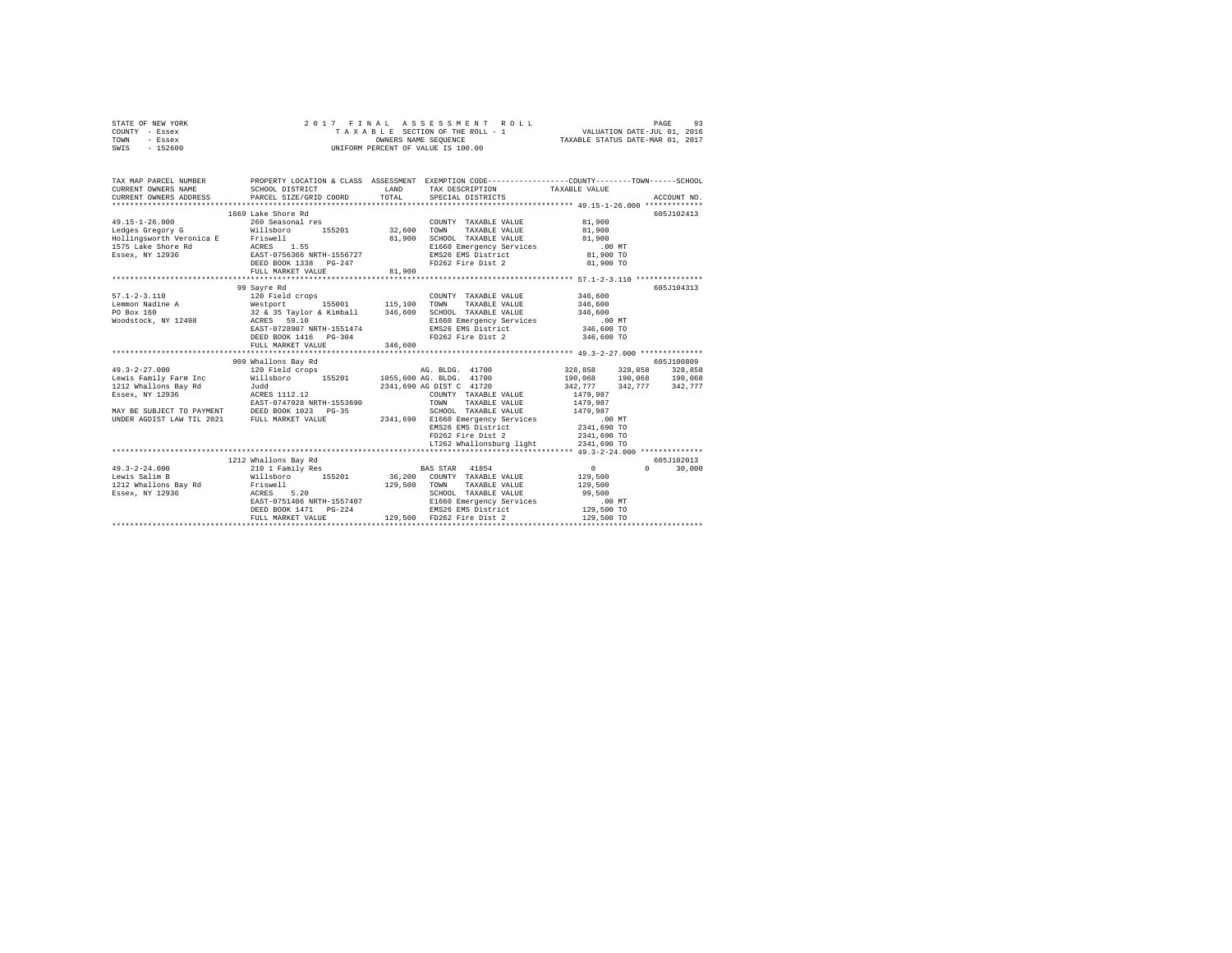| STATE OF NEW YORK | 2017 FINAL ASSESSMENT ROLL         | 94<br>PAGE                       |
|-------------------|------------------------------------|----------------------------------|
| COUNTY - Essex    | TAXABLE SECTION OF THE ROLL - 1    | VALUATION DATE-JUL 01, 2016      |
| TOWN<br>- Essex   | OWNERS NAME SEOUENCE               | TAXABLE STATUS DATE-MAR 01, 2017 |
| $-152600$<br>SWIS | UNIFORM PERCENT OF VALUE IS 100.00 |                                  |

| TAX MAP PARCEL NUMBER<br>CURRENT OWNERS NAME<br>CURRENT OWNERS ADDRESS PARCEL SIZE/GRID COORD TOTAL SPECIAL DISTRICTS                                                                                                                       |                                                                                                                                                                                                                                                                                                                                                                                           |                                                                                                                                                                             | PROPERTY LOCATION & CLASS ASSESSMENT EXEMPTION CODE---------------COUNTY-------TOWN------SCHOOL<br>SCHOOL DISTRICT LAND TAX DESCRIPTION TAXABLE VALUE<br>ACCOUNT NO. |  |
|---------------------------------------------------------------------------------------------------------------------------------------------------------------------------------------------------------------------------------------------|-------------------------------------------------------------------------------------------------------------------------------------------------------------------------------------------------------------------------------------------------------------------------------------------------------------------------------------------------------------------------------------------|-----------------------------------------------------------------------------------------------------------------------------------------------------------------------------|----------------------------------------------------------------------------------------------------------------------------------------------------------------------|--|
|                                                                                                                                                                                                                                             |                                                                                                                                                                                                                                                                                                                                                                                           |                                                                                                                                                                             |                                                                                                                                                                      |  |
|                                                                                                                                                                                                                                             | 10 Orchard Ln                                                                                                                                                                                                                                                                                                                                                                             |                                                                                                                                                                             | 605J103501                                                                                                                                                           |  |
| 40.73-6-3.000            210 1 Family Res - WTRFNT         COUNTY TAXABLE VALUE<br>Little Brick House In Essex   Willsboro    155201     202,800   TOWN   TAXABLE VALUE                                                                     |                                                                                                                                                                                                                                                                                                                                                                                           | COUNTY TAXABLE VALUE                                                                                                                                                        | 431,800<br>431,800                                                                                                                                                   |  |
|                                                                                                                                                                                                                                             |                                                                                                                                                                                                                                                                                                                                                                                           |                                                                                                                                                                             |                                                                                                                                                                      |  |
|                                                                                                                                                                                                                                             |                                                                                                                                                                                                                                                                                                                                                                                           |                                                                                                                                                                             |                                                                                                                                                                      |  |
|                                                                                                                                                                                                                                             |                                                                                                                                                                                                                                                                                                                                                                                           |                                                                                                                                                                             |                                                                                                                                                                      |  |
| c/o Amy Parsons 131,800 SCHOOL TAXABLE VALUE 431,800<br>60 Matthews Mill Rd 164/215-Sewer Easement 2016 E1660 Emergency Services 100 MT<br>Bedford Hills, NY 10507 ACRES 0.30 200 EMS26 EMS District 431,800 TO                             |                                                                                                                                                                                                                                                                                                                                                                                           |                                                                                                                                                                             |                                                                                                                                                                      |  |
|                                                                                                                                                                                                                                             | ACRES U.30<br>ERSE UNITED 1571316<br>DEED BOOK 1825 PG-181<br>PULL MARKET VALUE 431,800 SB250 Bessex light<br>PULL MARKET VALUE 431,800 SB250 Bessex Sewer Bond<br>PULL MARKET VALUE 431,800 SB250 Bessex Sewer Bond                                                                                                                                                                      |                                                                                                                                                                             | 431,800 TO                                                                                                                                                           |  |
|                                                                                                                                                                                                                                             |                                                                                                                                                                                                                                                                                                                                                                                           |                                                                                                                                                                             | 431,800 TO                                                                                                                                                           |  |
|                                                                                                                                                                                                                                             |                                                                                                                                                                                                                                                                                                                                                                                           |                                                                                                                                                                             | 431,800 TO C                                                                                                                                                         |  |
|                                                                                                                                                                                                                                             |                                                                                                                                                                                                                                                                                                                                                                                           | SD260 Essex Sewer Dist                                                                                                                                                      | 431,800 TO                                                                                                                                                           |  |
|                                                                                                                                                                                                                                             |                                                                                                                                                                                                                                                                                                                                                                                           | WD260 Essex water                                                                                                                                                           | 431,800 TO C                                                                                                                                                         |  |
|                                                                                                                                                                                                                                             |                                                                                                                                                                                                                                                                                                                                                                                           |                                                                                                                                                                             |                                                                                                                                                                      |  |
|                                                                                                                                                                                                                                             | 87 Middle Rd                                                                                                                                                                                                                                                                                                                                                                              |                                                                                                                                                                             | 605-7183001                                                                                                                                                          |  |
| $49.3 - 2 - 8.200$                                                                                                                                                                                                                          | $\begin{tabular}{l c c c} \hline $\times$ Mau = r\hline $\times$ 14014 $\times$ 5,000$ & $\times$ 14014 $\times$ 5,000$ & $\times$ 14018 $\times$ 14018 $\times$ 14018 $\times$ 14018 $\times$ 14018 $\times$ 14018 $\times$ 14018 $\times$ 14018 $\times$ 14018 $\times$ 14018 $\times$ 14018 $\times$ 14018 $\times$ 14018 $\times$ 14018 $\times$ 14018 $\times$ 14018 $\times$ 14018$ |                                                                                                                                                                             | $5,000$ 0                                                                                                                                                            |  |
| Lloyd James E                                                                                                                                                                                                                               |                                                                                                                                                                                                                                                                                                                                                                                           |                                                                                                                                                                             | $0 \t 30,000$                                                                                                                                                        |  |
| 87 Middle Rd                                                                                                                                                                                                                                |                                                                                                                                                                                                                                                                                                                                                                                           |                                                                                                                                                                             |                                                                                                                                                                      |  |
| Essex, NY 12936                                                                                                                                                                                                                             |                                                                                                                                                                                                                                                                                                                                                                                           |                                                                                                                                                                             |                                                                                                                                                                      |  |
|                                                                                                                                                                                                                                             |                                                                                                                                                                                                                                                                                                                                                                                           |                                                                                                                                                                             |                                                                                                                                                                      |  |
|                                                                                                                                                                                                                                             |                                                                                                                                                                                                                                                                                                                                                                                           |                                                                                                                                                                             |                                                                                                                                                                      |  |
|                                                                                                                                                                                                                                             |                                                                                                                                                                                                                                                                                                                                                                                           |                                                                                                                                                                             |                                                                                                                                                                      |  |
|                                                                                                                                                                                                                                             |                                                                                                                                                                                                                                                                                                                                                                                           | 243,100 FD261 Fire Dist 1                                                                                                                                                   |                                                                                                                                                                      |  |
|                                                                                                                                                                                                                                             | FULL MARKET VALUE                                                                                                                                                                                                                                                                                                                                                                         |                                                                                                                                                                             | 243,100 TO                                                                                                                                                           |  |
|                                                                                                                                                                                                                                             |                                                                                                                                                                                                                                                                                                                                                                                           |                                                                                                                                                                             | 605J103005                                                                                                                                                           |  |
|                                                                                                                                                                                                                                             |                                                                                                                                                                                                                                                                                                                                                                                           |                                                                                                                                                                             |                                                                                                                                                                      |  |
|                                                                                                                                                                                                                                             |                                                                                                                                                                                                                                                                                                                                                                                           |                                                                                                                                                                             |                                                                                                                                                                      |  |
|                                                                                                                                                                                                                                             |                                                                                                                                                                                                                                                                                                                                                                                           |                                                                                                                                                                             |                                                                                                                                                                      |  |
|                                                                                                                                                                                                                                             |                                                                                                                                                                                                                                                                                                                                                                                           |                                                                                                                                                                             |                                                                                                                                                                      |  |
|                                                                                                                                                                                                                                             |                                                                                                                                                                                                                                                                                                                                                                                           |                                                                                                                                                                             | $.00$ MT                                                                                                                                                             |  |
|                                                                                                                                                                                                                                             |                                                                                                                                                                                                                                                                                                                                                                                           |                                                                                                                                                                             | 92,000 TO                                                                                                                                                            |  |
|                                                                                                                                                                                                                                             | DEED BOOK 1356 PG-29<br>PHILL MARKET VALUE 92,000                                                                                                                                                                                                                                                                                                                                         | FD262 Fire Dist 2                                                                                                                                                           | 92,000 TO                                                                                                                                                            |  |
|                                                                                                                                                                                                                                             |                                                                                                                                                                                                                                                                                                                                                                                           |                                                                                                                                                                             |                                                                                                                                                                      |  |
|                                                                                                                                                                                                                                             |                                                                                                                                                                                                                                                                                                                                                                                           |                                                                                                                                                                             |                                                                                                                                                                      |  |
|                                                                                                                                                                                                                                             | 2737 NYS Route 22                                                                                                                                                                                                                                                                                                                                                                         |                                                                                                                                                                             | 605-T102610                                                                                                                                                          |  |
|                                                                                                                                                                                                                                             |                                                                                                                                                                                                                                                                                                                                                                                           | COUNTY TAXABLE VALUE 267,200                                                                                                                                                |                                                                                                                                                                      |  |
|                                                                                                                                                                                                                                             |                                                                                                                                                                                                                                                                                                                                                                                           |                                                                                                                                                                             | 267,200                                                                                                                                                              |  |
|                                                                                                                                                                                                                                             |                                                                                                                                                                                                                                                                                                                                                                                           | $\begin{tabular}{lllll} \multicolumn{2}{l}{{\bf SCHOOL}} & \multicolumn{2}{l}{\bf TAXABLE} & \multicolumn{2}{l}{\bf VALUE} & \multicolumn{2}{l}{\bf 267,200} \end{tabular}$ |                                                                                                                                                                      |  |
|                                                                                                                                                                                                                                             |                                                                                                                                                                                                                                                                                                                                                                                           |                                                                                                                                                                             |                                                                                                                                                                      |  |
|                                                                                                                                                                                                                                             |                                                                                                                                                                                                                                                                                                                                                                                           |                                                                                                                                                                             | 00 MT.<br>267,200 TO                                                                                                                                                 |  |
| 40.65-2-8.000<br>A0.65-2-8.000 $213$ and $210$ I Family Res $267,200$ COUNTY TAXABLE VALUE<br>Lugo de Slosser Jonathan E<br>Elosser Jonathan E<br>FO Box 36<br>1673/228 Eassement<br>FO Box 36<br>1673/228 EASE 267,200 SCHOOL TAXABLE VALU |                                                                                                                                                                                                                                                                                                                                                                                           |                                                                                                                                                                             |                                                                                                                                                                      |  |
|                                                                                                                                                                                                                                             |                                                                                                                                                                                                                                                                                                                                                                                           |                                                                                                                                                                             |                                                                                                                                                                      |  |
|                                                                                                                                                                                                                                             |                                                                                                                                                                                                                                                                                                                                                                                           |                                                                                                                                                                             |                                                                                                                                                                      |  |
|                                                                                                                                                                                                                                             |                                                                                                                                                                                                                                                                                                                                                                                           |                                                                                                                                                                             |                                                                                                                                                                      |  |
|                                                                                                                                                                                                                                             |                                                                                                                                                                                                                                                                                                                                                                                           | SD260 Essex Sewer Dist 267,200 TO<br>WD260 Essex water 267,200 TO                                                                                                           |                                                                                                                                                                      |  |
|                                                                                                                                                                                                                                             |                                                                                                                                                                                                                                                                                                                                                                                           |                                                                                                                                                                             |                                                                                                                                                                      |  |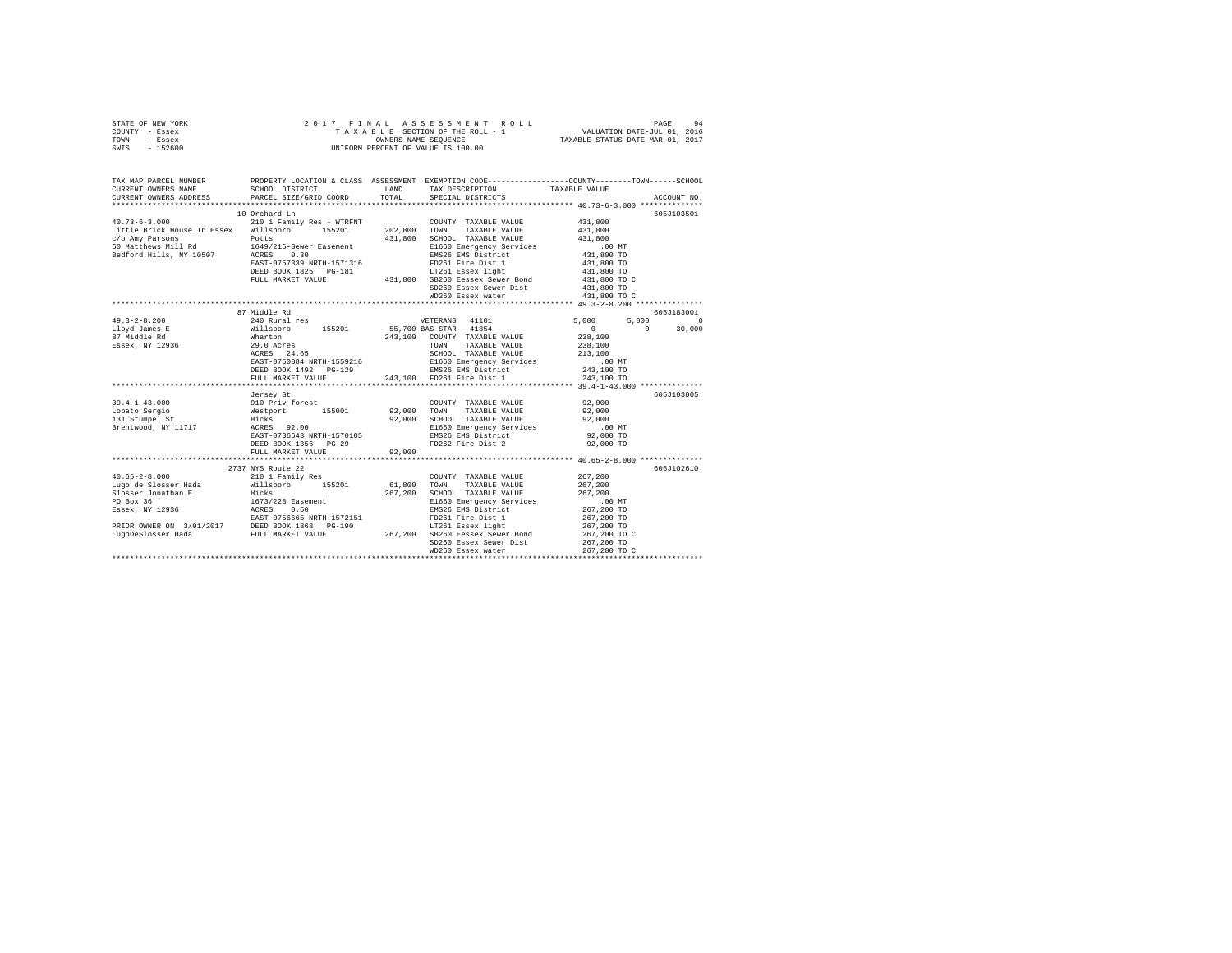| STATE OF NEW YORK                             |                                      |         | 2017 FINAL ASSESSMENT ROLL                                   |                                  | 95<br>PAGE  |
|-----------------------------------------------|--------------------------------------|---------|--------------------------------------------------------------|----------------------------------|-------------|
| COUNTY<br>- Essex                             |                                      |         | TAXABLE SECTION OF THE ROLL - 1 WALUATION DATE-JUL 01, 2016  |                                  |             |
| TOWN<br>- Essex                               |                                      |         | OWNERS NAME SEOUENCE                                         | TAXABLE STATUS DATE-MAR 01, 2017 |             |
| $-152600$<br>SWIS                             |                                      |         | UNIFORM PERCENT OF VALUE IS 100.00                           |                                  |             |
|                                               |                                      |         |                                                              |                                  |             |
|                                               |                                      |         |                                                              |                                  |             |
|                                               |                                      |         |                                                              |                                  |             |
| TAX MAP PARCEL NUMBER                         | PROPERTY LOCATION & CLASS ASSESSMENT |         | EXEMPTION CODE-----------------COUNTY-------TOWN------SCHOOL |                                  |             |
| CURRENT OWNERS NAME                           | SCHOOL DISTRICT                      | LAND    | TAX DESCRIPTION                                              | TAXABLE VALUE                    |             |
| CURRENT OWNERS ADDRESS PARCEL SIZE/GRID COORD |                                      |         | TOTAL SPECIAL DISTRICTS                                      |                                  | ACCOUNT NO. |
|                                               |                                      |         |                                                              |                                  |             |
|                                               | 10 Sandy Point Way                   |         |                                                              |                                  | 605J178501  |
| $40.65 - 1 - 1.200$                           | 260 Seasonal res - WTRFNT            |         | COUNTY TAXABLE VALUE                                         | 369,700                          |             |
| MacBride Peter A                              | Willsboro 155201                     | 301,000 | TOWN<br>TAXABLE VALUE                                        | 369,700                          |             |
| MacBride Judith A                             | Hicks Pat                            | 369,700 | SCHOOL TAXABLE VALUE                                         | 369,700                          |             |
| 21 Cherry Ln                                  | ACRES 1.75                           |         | E1660 Emergency Services .00 MT                              |                                  |             |
| Dedham, MA 02026                              | EAST-0757466 NRTH-1573592            |         | EMS26 EMS District                                           | 369,700 TO                       |             |
|                                               | DEED BOOK 1568 PG-261                |         | FD261 Fire Dist 1                                            | 369,700 TO                       |             |
|                                               | FULL MARKET VALUE                    | 369,700 | LT261 Essex light                                            | 369,700 TO                       |             |
|                                               |                                      |         | WB261 Water B&I                                              | 369,700 TO C                     |             |
|                                               |                                      |         | WD260 Essex water                                            | 369,700 TO C                     |             |
|                                               |                                      |         |                                                              |                                  |             |
|                                               | 2261 Lake Shore Rd                   |         |                                                              |                                  | 605.T104112 |

|                            |                            |         | WDZUI WALEI D&I                       | 305,700 IO C                 |                    |
|----------------------------|----------------------------|---------|---------------------------------------|------------------------------|--------------------|
|                            |                            |         | WD260 Essex water                     | 369,700 TO C                 |                    |
|                            |                            |         |                                       |                              |                    |
|                            | 2261 Lake Shore Rd         |         |                                       |                              | 605J104112         |
| $40.73 - 5 - 10.000$       | 210 1 Family Res           |         | BAS STAR<br>41854                     | $^{\circ}$                   | $\Omega$<br>30,000 |
| MacDevitt Lawrence         | Willsboro<br>155201        | 52,000  | COUNTY TAXABLE VALUE                  | 183,800                      |                    |
| Breckenridge Darla         | Potts                      | 183,800 | TOWN<br>TAXABLE VALUE                 | 183,800                      |                    |
| 2261 Lake Shore Rd         | 1672/24 Easement           |         | SCHOOL TAXABLE VALUE                  | 153,800                      |                    |
| PO Box 273                 | 0.20<br>ACRES              |         | E1660 Emergency Services              | $.00$ MT                     |                    |
| Essex, NY 12936            | EAST-0757048 NRTH-1570742  |         | EMS26 EMS District                    | 183,800 TO                   |                    |
|                            | DEED BOOK 906<br>$PG-221$  |         | FD261 Fire Dist 1                     | 183,800 TO                   |                    |
|                            | FULL MARKET VALUE          | 183,800 | LT261 Essex light                     | 183,800 TO                   |                    |
|                            |                            |         | SB260 Eessex Sewer Bond               | 183,800 TO C                 |                    |
|                            |                            |         | SD260 Essex Sewer Dist                | 183,800 TO                   |                    |
|                            |                            |         | WD260 Essex water                     | 183,800 TO C                 |                    |
|                            |                            |         |                                       |                              |                    |
|                            | 2219 Lake Shore Rd         |         |                                       |                              | 605L102215         |
| $40.81 - 1 - 2.000$        | 210 1 Family Res           |         | BAS STAR<br>41854                     | $^{\circ}$                   | $\Omega$<br>30,000 |
| MacDougal Andrew           | Willsboro<br>155201        | 58,500  | COUNTY TAXABLE VALUE                  | 137,700                      |                    |
| Nichols-MacDougal Maghan L | Potts Patent               | 137,700 | TOWN<br>TAXABLE VALUE                 | 137,700                      |                    |
| 2219 Lake Shore Rd         | 1680/80 Easement           |         | SCHOOL TAXABLE VALUE                  | 107,700                      |                    |
| Essex, NY 12936            | 0.30<br>ACRES              |         | E1660 Emergency Services              | $.00$ MT                     |                    |
|                            | EAST-0757231 NRTH-1569743  |         | EMS26 EMS District                    | 137,700 TO                   |                    |
|                            | DEED BOOK 1434 PG-10       |         | FD261 Fire Dist 1                     | 137,700 TO                   |                    |
|                            | FULL MARKET VALUE          | 137,700 | LT261 Essex light                     | 137,700 TO                   |                    |
|                            |                            |         | SB260 Eessex Sewer Bond               | 137,700 TO C                 |                    |
|                            |                            |         | SD260 Essex Sewer Dist                | 137,700 TO                   |                    |
|                            |                            |         | WD260 Essex water                     | 137,700 TO C                 |                    |
|                            |                            |         | ************************************* | 49.69-1-13.000 ************* |                    |
|                            | Whallons Bay Rd            |         |                                       |                              | 605J102109         |
| $49.69 - 1 - 13.000$       | 312 Vac w/imprv            |         | COUNTY TAXABLE VALUE                  | 26,300                       |                    |
| MacDougal Harold           | 155201<br>Willsboro        | 20,600  | TOWN<br>TAXABLE VALUE                 | 26,300                       |                    |
| MacDougal Leta             | Friswell                   | 26,300  | SCHOOL TAXABLE VALUE                  | 26,300                       |                    |
| 9 Willett Ln               | 1.60<br>ACRES              |         | E1660 Emergency Services              | $.00$ MT                     |                    |
| Essex, NY 12936            | EAST-0744015 NRTH-1555094  |         | EMS26 EMS District                    | 26,300 TO                    |                    |
|                            | DEED BOOK 1232<br>$PG-109$ |         | FD262 Fire Dist 2                     | 26,300 TO                    |                    |
|                            | FULL MARKET VALUE          | 26,300  | LT262 Whallonsburg light              | 26,300 TO                    |                    |
|                            | *************************  |         |                                       |                              |                    |
|                            |                            |         |                                       |                              |                    |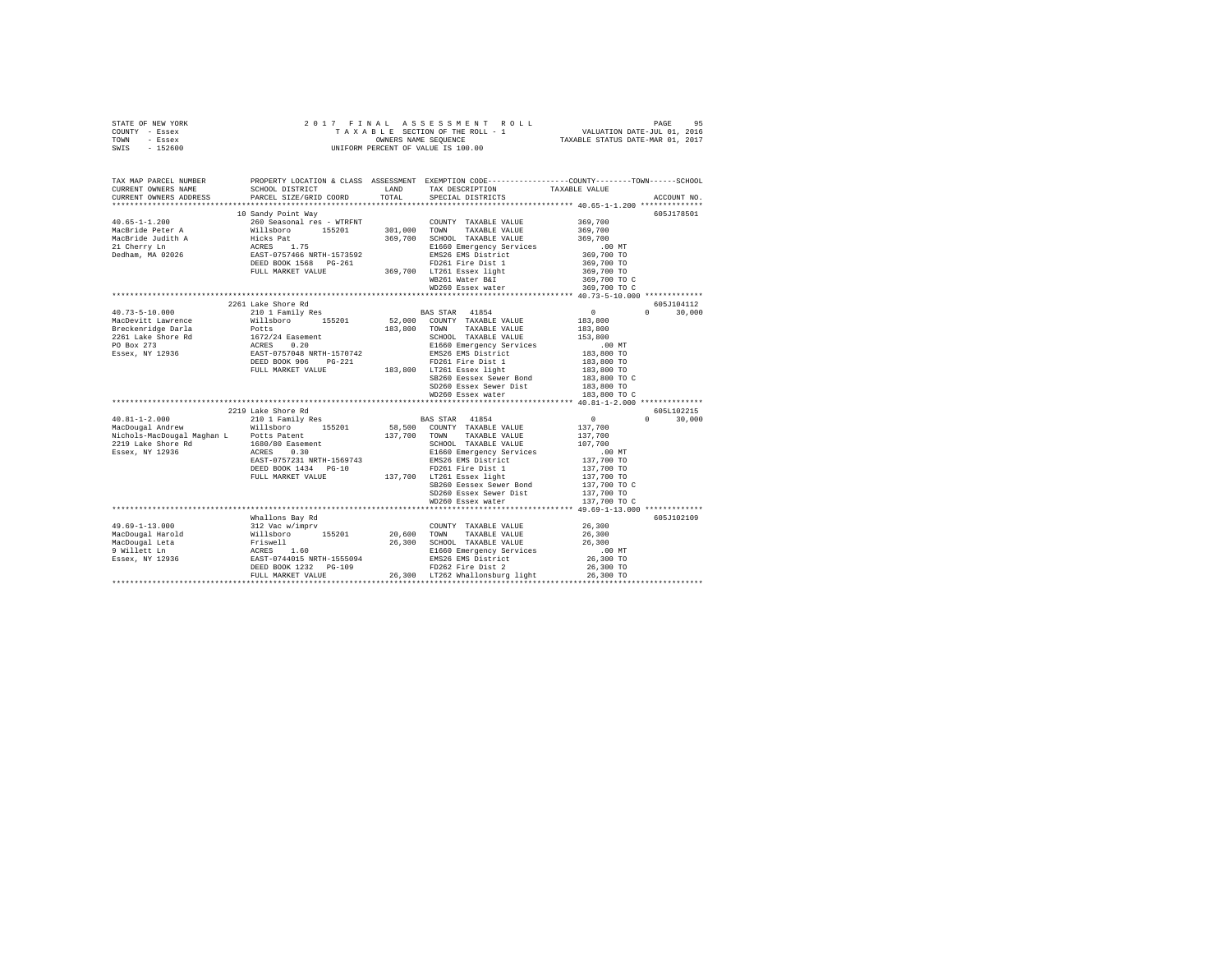| STATE OF NEW YORK | 2017 FINAL ASSESSMENT ROLL         | 96<br>PAGE                       |
|-------------------|------------------------------------|----------------------------------|
| COUNTY - Essex    | TAXABLE SECTION OF THE ROLL - 1    | VALUATION DATE-JUL 01, 2016      |
| TOWN<br>- Essex   | OWNERS NAME SEOUENCE               | TAXABLE STATUS DATE-MAR 01, 2017 |
| - 152600<br>SWIS  | UNIFORM PERCENT OF VALUE IS 100.00 |                                  |

| TAX MAP PARCEL NUMBER                                              |                                                                                                                                                                                                                                                                                                                                                                                                                               |         | PROPERTY LOCATION & CLASS ASSESSMENT EXEMPTION CODE---------------COUNTY-------TOWN------SCHOOL                                                                                                                                   |                                                                                    |                                               |
|--------------------------------------------------------------------|-------------------------------------------------------------------------------------------------------------------------------------------------------------------------------------------------------------------------------------------------------------------------------------------------------------------------------------------------------------------------------------------------------------------------------|---------|-----------------------------------------------------------------------------------------------------------------------------------------------------------------------------------------------------------------------------------|------------------------------------------------------------------------------------|-----------------------------------------------|
| $49.69 - 1 - 9.000$                                                | 9 Willett Ln<br>210 1 Family Res<br>MacDougal Harold T Willsboro 155201 21,600 TOWN<br>-According Internal MacDougal Leta M<br>- MacDougal Leta M - Priswell Patent - 149,600 SCHOOL TAXABLE VALUE 149,600<br>- Patent - Access 0.30 - 149,600 E1660 Emergency Services<br>- Easex, NY 12936 - EAST-0744308 NRTH-1555438 - EN<br>DEED BOOK 877 PG-213 FD262 Fire Dist 2<br>FULL MARKET VALUE 149,600 LT262 Whallonsburg light |         | COUNTY TAXABLE VALUE<br>TAXABLE VALUE<br>FD262 Fire Dist 2 149,600 TO<br>LT262 Whallonsburg light 149,600 TO                                                                                                                      | 149,600<br>149,600                                                                 | 605L102108                                    |
| 2217 Lake Shore Rd<br>Essex, NY 12936                              | 2217 Lake Shore Rd<br>Potts<br>1680/38 Easement<br>ACRES 0.20<br>EAST-0757228 NRTH-1569681<br>DEED BOOK 1676 PG-262 PD261 Fire Dist 1<br>FULL MARKET VALUE 137,900 LT261 Essex light                                                                                                                                                                                                                                          |         | 137,900 TOWN TAXABLE VALUE 137,900<br>SCHOOL TAXABLE VALUE<br>E1660 Emergency Services .00 MT<br>EMS26 EMS District  137,900 TO<br>SB260 Eessex Sewer Bond 137,900 TO C<br>SD260 Essex Sewer Dist 137,900 TO<br>WD260 Essex water | $\sim$ 0 $\sim$ 0<br>137,900<br>72,400<br>137,900 TO<br>137,900 TO<br>137,900 TO C | 605J100710<br>65,500<br>$\Omega$ and $\Omega$ |
| $40.3 - 1 - 8.001$<br>Mace Valerie<br>PO Box 1<br>Somers, NY 10589 | 2289 NYS Route 22<br>Hicks 28<br>ACRES 0.50<br>EAST-0745291 NRTH-1570532<br>DEED BOOK 1318    PG-160<br>FULL MARKET VALUE                                                                                                                                                                                                                                                                                                     | 28, 200 | COUNTY TAXABLE VALUE 28,200<br>28, 200 SCHOOL TAXABLE VALUE 28, 200<br>E1660 Emergency Services .00 MT<br>EMS26 EMS District 28,200 TO<br>FD261 Fire Dist 1                                                                       | 28,200 TO                                                                          | 605J102909                                    |
|                                                                    | 468 Walker Rd<br>EAST-0734942 NRTH-1555594<br>DEED BOOK 1552    PG-144<br>FULL MARKET VALUE                                                                                                                                                                                                                                                                                                                                   |         | E1660 Emergency Services .00 MT<br>EMS26 EMS District .171,000 TO<br>FD262 Fire Dist 2 .171,000 TO<br>FD262 Fire Dist 2<br>171.000 LT262 Whallonsburg light                                                                       | 171,000 TO                                                                         | 605J199006                                    |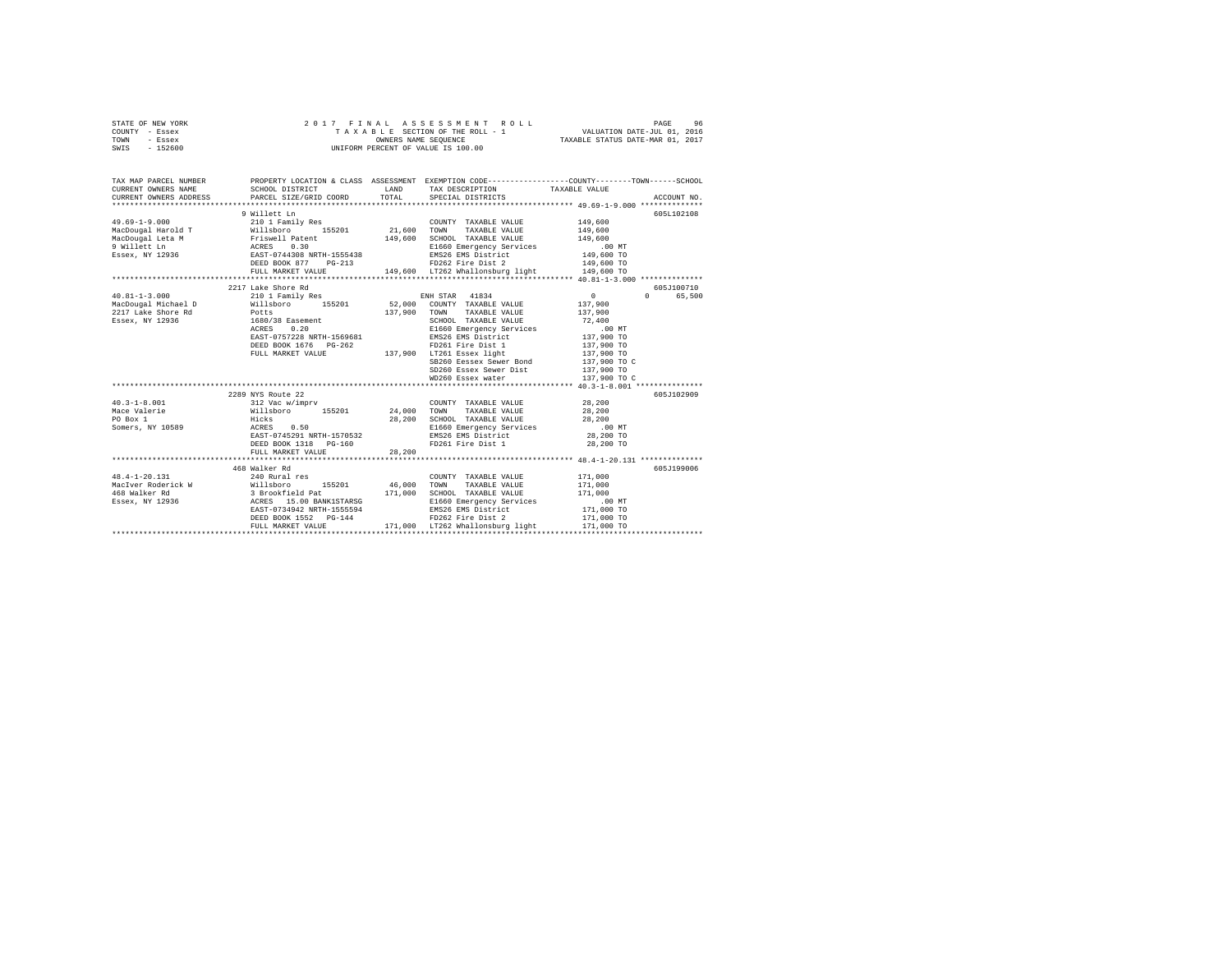|      | STATE OF NEW YORK |  |  | 2017 FINAL ASSESSMENT ROLL         | PAGE                             | 97 |
|------|-------------------|--|--|------------------------------------|----------------------------------|----|
|      | COUNTY - Essex    |  |  | TAXABLE SECTION OF THE ROLL - 1    | VALUATION DATE-JUL 01, 2016      |    |
| TOWN | - Essex           |  |  | OWNERS NAME SEOUENCE               | TAXABLE STATUS DATE-MAR 01, 2017 |    |
|      | SWIS - 152600     |  |  | UNIFORM PERCENT OF VALUE IS 100.00 |                                  |    |

| TAX MAP PARCEL NUMBER                                                                                                                                                                                                                                                                                                                                                                               |                                                | PROPERTY LOCATION & CLASS ASSESSMENT EXEMPTION CODE---------------COUNTY-------TOWN------SCHOOL                                                         |           |             |
|-----------------------------------------------------------------------------------------------------------------------------------------------------------------------------------------------------------------------------------------------------------------------------------------------------------------------------------------------------------------------------------------------------|------------------------------------------------|---------------------------------------------------------------------------------------------------------------------------------------------------------|-----------|-------------|
| CURRENT OWNERS ADDRESS                                                                                                                                                                                                                                                                                                                                                                              | PARCEL SIZE/GRID COORD TOTAL SPECIAL DISTRICTS |                                                                                                                                                         |           | ACCOUNT NO. |
|                                                                                                                                                                                                                                                                                                                                                                                                     |                                                |                                                                                                                                                         |           |             |
| $\begin{tabular}{l c c c c c} \multicolumn{3}{c c c c} \multicolumn{3}{c c c c} \multicolumn{3}{c c c} \multicolumn{3}{c c c} \multicolumn{3}{c c c} \multicolumn{3}{c c c} \multicolumn{3}{c c c} \multicolumn{3}{c c c} \multicolumn{3}{c c c} \multicolumn{3}{c c c} \multicolumn{3}{c c c} \multicolumn{3}{c c c} \multicolumn{3}{c c c} \multicolumn{3}{c c c} \multicolumn{3}{c c c} \multic$ |                                                |                                                                                                                                                         |           |             |
|                                                                                                                                                                                                                                                                                                                                                                                                     |                                                |                                                                                                                                                         |           |             |
|                                                                                                                                                                                                                                                                                                                                                                                                     |                                                |                                                                                                                                                         |           |             |
|                                                                                                                                                                                                                                                                                                                                                                                                     |                                                |                                                                                                                                                         |           |             |
|                                                                                                                                                                                                                                                                                                                                                                                                     |                                                |                                                                                                                                                         |           |             |
|                                                                                                                                                                                                                                                                                                                                                                                                     |                                                |                                                                                                                                                         |           |             |
|                                                                                                                                                                                                                                                                                                                                                                                                     |                                                |                                                                                                                                                         |           |             |
|                                                                                                                                                                                                                                                                                                                                                                                                     |                                                |                                                                                                                                                         |           |             |
|                                                                                                                                                                                                                                                                                                                                                                                                     |                                                |                                                                                                                                                         |           |             |
|                                                                                                                                                                                                                                                                                                                                                                                                     |                                                |                                                                                                                                                         |           |             |
|                                                                                                                                                                                                                                                                                                                                                                                                     |                                                |                                                                                                                                                         |           |             |
|                                                                                                                                                                                                                                                                                                                                                                                                     |                                                | % FD261 Fire user 1<br>163,200 TO<br>SB260 Eessex Sewer Bond<br>163,200 TO<br>SD260 Essex Sewer Dist<br>163,200 TO<br>SD260 Essex water<br>163,200 TO C |           |             |
|                                                                                                                                                                                                                                                                                                                                                                                                     |                                                |                                                                                                                                                         |           |             |
|                                                                                                                                                                                                                                                                                                                                                                                                     | 2310 Main St                                   |                                                                                                                                                         |           | 605J104202  |
|                                                                                                                                                                                                                                                                                                                                                                                                     |                                                |                                                                                                                                                         |           |             |
|                                                                                                                                                                                                                                                                                                                                                                                                     |                                                |                                                                                                                                                         |           |             |
|                                                                                                                                                                                                                                                                                                                                                                                                     |                                                |                                                                                                                                                         |           |             |
|                                                                                                                                                                                                                                                                                                                                                                                                     |                                                |                                                                                                                                                         |           |             |
|                                                                                                                                                                                                                                                                                                                                                                                                     |                                                |                                                                                                                                                         |           |             |
|                                                                                                                                                                                                                                                                                                                                                                                                     |                                                |                                                                                                                                                         |           |             |
|                                                                                                                                                                                                                                                                                                                                                                                                     |                                                |                                                                                                                                                         |           |             |
|                                                                                                                                                                                                                                                                                                                                                                                                     |                                                |                                                                                                                                                         |           |             |
|                                                                                                                                                                                                                                                                                                                                                                                                     |                                                |                                                                                                                                                         |           |             |
|                                                                                                                                                                                                                                                                                                                                                                                                     |                                                |                                                                                                                                                         |           |             |
|                                                                                                                                                                                                                                                                                                                                                                                                     | Lake Shore Rd                                  |                                                                                                                                                         |           | 605J102910  |
|                                                                                                                                                                                                                                                                                                                                                                                                     |                                                |                                                                                                                                                         |           |             |
|                                                                                                                                                                                                                                                                                                                                                                                                     |                                                |                                                                                                                                                         |           |             |
|                                                                                                                                                                                                                                                                                                                                                                                                     |                                                |                                                                                                                                                         |           |             |
|                                                                                                                                                                                                                                                                                                                                                                                                     |                                                |                                                                                                                                                         |           |             |
|                                                                                                                                                                                                                                                                                                                                                                                                     |                                                |                                                                                                                                                         |           |             |
|                                                                                                                                                                                                                                                                                                                                                                                                     | DEED BOOK 1309 PG-240                          | FD262 Fire Dist 2                                                                                                                                       | 16,900 TO |             |
|                                                                                                                                                                                                                                                                                                                                                                                                     | FULL MARKET VALUE 16,900                       |                                                                                                                                                         |           |             |
|                                                                                                                                                                                                                                                                                                                                                                                                     |                                                |                                                                                                                                                         |           |             |
|                                                                                                                                                                                                                                                                                                                                                                                                     |                                                |                                                                                                                                                         |           |             |
|                                                                                                                                                                                                                                                                                                                                                                                                     |                                                |                                                                                                                                                         |           |             |
|                                                                                                                                                                                                                                                                                                                                                                                                     |                                                |                                                                                                                                                         |           |             |
|                                                                                                                                                                                                                                                                                                                                                                                                     |                                                |                                                                                                                                                         |           |             |
|                                                                                                                                                                                                                                                                                                                                                                                                     |                                                |                                                                                                                                                         |           |             |
|                                                                                                                                                                                                                                                                                                                                                                                                     |                                                |                                                                                                                                                         |           |             |
|                                                                                                                                                                                                                                                                                                                                                                                                     |                                                |                                                                                                                                                         |           |             |
| 1971 Lake Shore Rd<br>Mandeville Myrna 281 Multiple res<br>Mandeville Myrna 281 Multiple res<br>Mandeville Myrna 281 Multiple res<br>Mandeville Myrna 281 Multiple res<br>Mandeville Myrna 281 Multiple res<br>Mandeville Myrna 281 Multip                                                                                                                                                          |                                                |                                                                                                                                                         |           |             |
|                                                                                                                                                                                                                                                                                                                                                                                                     |                                                |                                                                                                                                                         |           |             |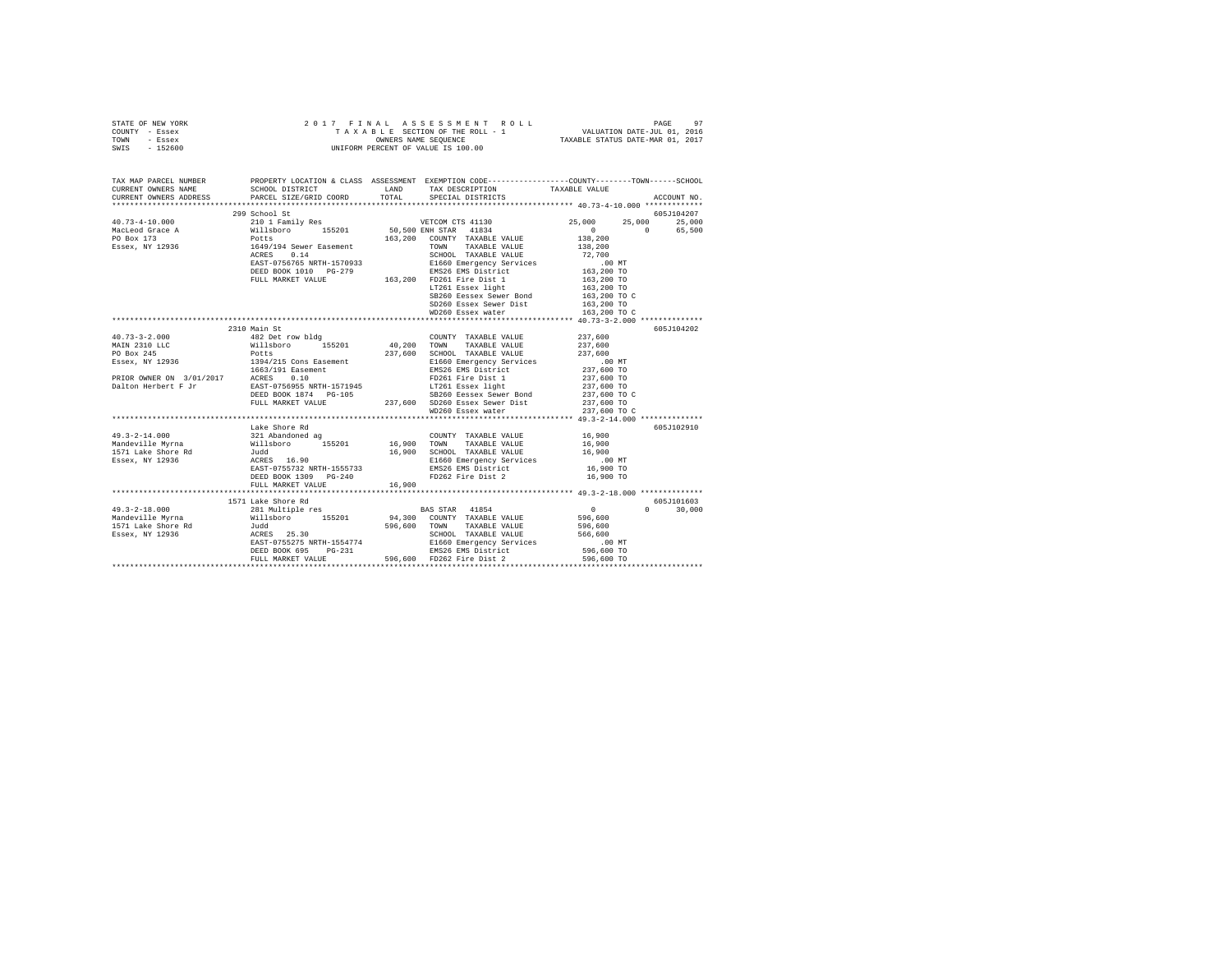| STATE OF NEW YORK | 2017 FINAL ASSESSMENT ROLL         | 98<br>PAGE                       |
|-------------------|------------------------------------|----------------------------------|
| COUNTY - Essex    | TAXABLE SECTION OF THE ROLL - 1    | VALUATION DATE-JUL 01, 2016      |
| TOWN<br>- Essex   | OWNERS NAME SEOUENCE               | TAXABLE STATUS DATE-MAR 01, 2017 |
| - 152600<br>SWIS  | UNIFORM PERCENT OF VALUE IS 100.00 |                                  |

| TAX MAP PARCEL NUMBER<br>CURRENT OWNERS NAME<br>CURRENT OWNERS ADDRESS                                                                                          | SCHOOL DISTRICT<br>PARCEL SIZE/GRID COORD                                                                                                                          | LAND               | TAX DESCRIPTION TAXABLE VALUE<br>TOTAL SPECIAL DISTRICTS                                                                                                                  | PROPERTY LOCATION & CLASS ASSESSMENT EXEMPTION CODE----------------COUNTY-------TOWN------SCHOOL<br>ACCOUNT NO. |
|-----------------------------------------------------------------------------------------------------------------------------------------------------------------|--------------------------------------------------------------------------------------------------------------------------------------------------------------------|--------------------|---------------------------------------------------------------------------------------------------------------------------------------------------------------------------|-----------------------------------------------------------------------------------------------------------------|
| $49.3 - 2 - 19.000$<br>Mandeville Myrna<br>1571 Lake Shore Rd<br>Essex, NY 12936<br>MAY BE SUBJECT TO PAYMENT DEED BOOK 775 PG-018<br>UNDER AGDIST LAW TIL 2021 | Lake Shore Rd<br>105 Vac farmland<br>Willsboro<br>Judd<br>ACRES 101.10<br>EAST-0754330 NRTH-1554272<br>FULL MARKET VALUE                                           |                    | AG DIST C 41720<br>155201 135,100 COUNTY TAXABLE VALUE<br>135,100 TOWN TAXABLE VALUE 56,053<br>SCHOOL TAXABLE VALUE 56,053                                                | 605-1175011<br>79.047 79.047<br>79.047<br>56,053                                                                |
| $49.15 - 1 - 15.000$<br>Mangano Thomas J<br>Mangano Mary Anne<br>ACRES 1.30<br>1409 Dean St<br>Niskayuna, NY 12309 EAST-0756940 NRTH-1556966                    | 1680 Lake Shore Rd<br>311 Res vac land<br>Willsboro 155201 20,300<br>Friswell<br>DEED BOOK 1679 PG-233<br>FULL MARKET VALUE                                        | 20,300<br>20,300   | COUNTY TAXABLE VALUE<br>TOWN<br>TAXABLE VALUE<br>SCHOOL TAXABLE VALUE<br>E1660 Emergency Services .00 MT<br>EMS26 EMS District 20,300 TO<br>FD262 Fire Dist 2 20,300 TO   | 605J102006<br>20,300<br>20,300<br>20,300                                                                        |
| $49.15 - 1 - 32.000$<br>Mangano Thomas J<br>Mangano MaryAnne<br>1409 Dean St<br>Schenctady, NY 12309 EAST-0756429 NRTH-1557037                                  | 1681 Lake Shore Rd<br>210 1 Family Res<br>Willsboro 155201 33,100<br>Friswell<br>ACRES<br>2.06<br>DEED BOOK 1543 PG-32<br>FULL MARKET VALUE                        | 159,700<br>159,700 | COUNTY TAXABLE VALUE<br>TOWN<br>TAXABLE VALUE<br>SCHOOL TAXABLE VALUE<br>E1660 Emergency Services .00 MT<br>EMS26 EMS District 159,700 TO<br>FD262 Fire Dist 2 159,700 TO | 605J100911<br>159,700<br>159,700<br>159,700                                                                     |
| $39.4 - 1 - 2.000$<br>Manning Erik D<br>235 Sanders Rd<br>Willsboro, NY 12996                                                                                   | Jersey St<br>322 Rural vac>10<br>Westport 155001 54,300<br>Hicks<br>40ac<br>ACRES 45.30<br>EAST-0735488 NRTH-1572471<br>DEED BOOK 1825 PG-313<br>FULL MARKET VALUE | 54,300<br>54,300   | COUNTY TAXABLE VALUE<br>TOWN<br>TAXABLE VALUE<br>SCHOOL TAXABLE VALUE<br>E1660 Emergency Services<br>EMS26 EMS District<br>FD262 Fire Dist 2                              | 605J100110<br>54,300<br>54,300<br>54,300<br>.00 MT<br>54,300 TO<br>54,300 TO                                    |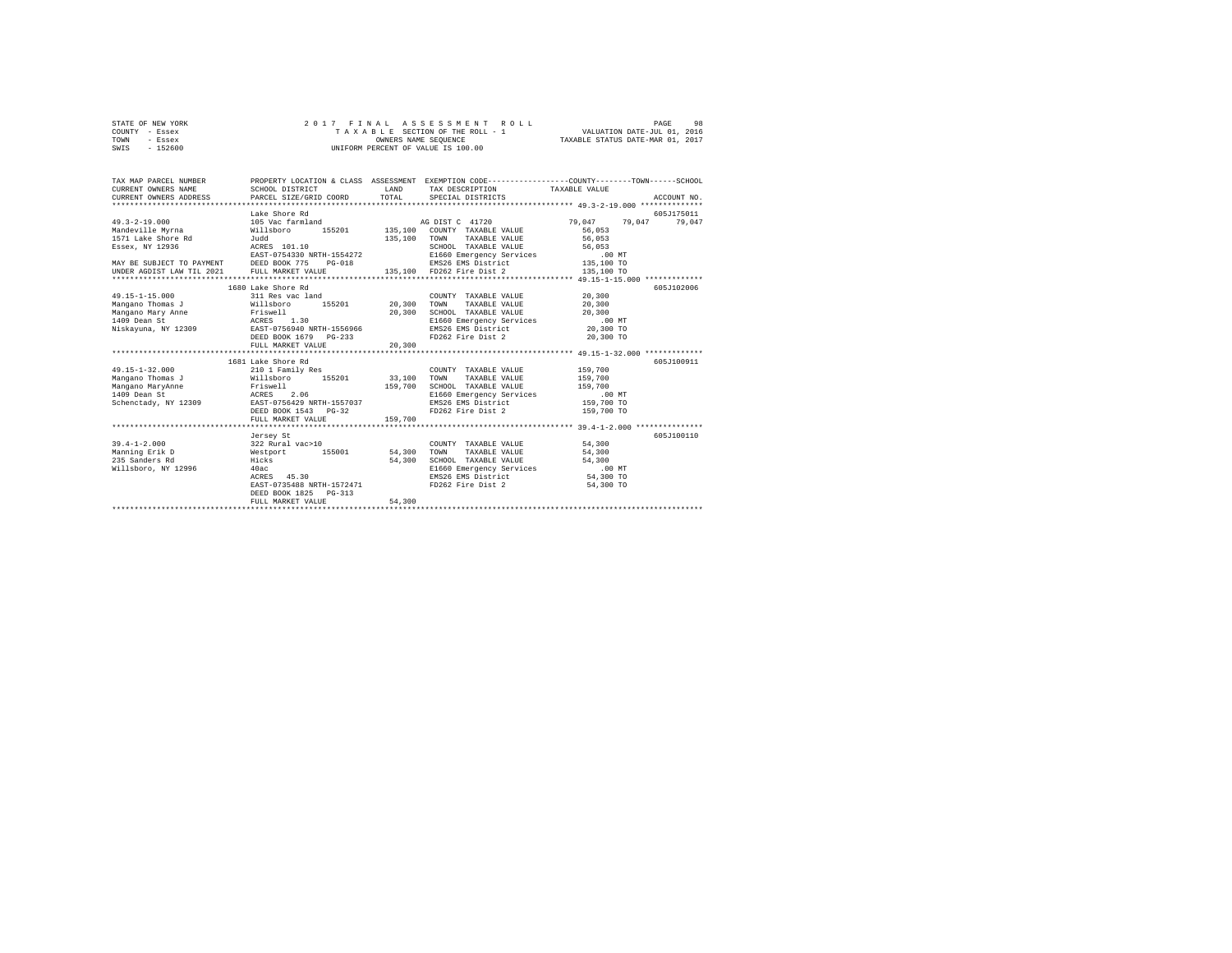|      | STATE OF NEW YORK |  |  | 2017 FINAL ASSESSMENT ROLL         |                                  | PAGE | 99 |
|------|-------------------|--|--|------------------------------------|----------------------------------|------|----|
|      | COUNTY - Essex    |  |  | TAXABLE SECTION OF THE ROLL - 1    | VALUATION DATE-JUL 01, 2016      |      |    |
| TOWN | - Essex           |  |  | OWNERS NAME SEOUENCE               | TAXABLE STATUS DATE-MAR 01, 2017 |      |    |
| SWIS | - 152600          |  |  | UNIFORM PERCENT OF VALUE IS 100.00 |                                  |      |    |
|      |                   |  |  |                                    |                                  |      |    |
|      |                   |  |  |                                    |                                  |      |    |

| TAX MAP PARCEL NUMBER<br>CURRENT OWNERS NAME<br>CURRENT OWNERS ADDRESS | SCHOOL DISTRICT<br>PARCEL SIZE/GRID COORD                          | LAND<br>TOTAL. | PROPERTY LOCATION & CLASS ASSESSMENT EXEMPTION CODE---------------COUNTY-------TOWN------SCHOOL<br>TAX DESCRIPTION TAXABLE VALUE<br>SPECIAL DISTRICTS |                            | ACCOUNT NO.        |
|------------------------------------------------------------------------|--------------------------------------------------------------------|----------------|-------------------------------------------------------------------------------------------------------------------------------------------------------|----------------------------|--------------------|
|                                                                        |                                                                    |                |                                                                                                                                                       |                            |                    |
|                                                                        | Beggs Point St                                                     |                |                                                                                                                                                       |                            | 605J103603         |
| $40.73 - 3 - 19.000$                                                   | 311 Res vac land<br>Willsboro                                      |                | COUNTY TAXABLE VALUE                                                                                                                                  | 45,500                     |                    |
| Martini Antonio D                                                      | 155201 45,500 TOWN                                                 |                | TAXABLE VALUE                                                                                                                                         | 45,500                     |                    |
| Martini Susan E                                                        | Potts<br>1651/322-Easement                                         |                | 45,500 SCHOOL TAXABLE VALUE                                                                                                                           | 45,500                     |                    |
| 8 Pennacook St                                                         |                                                                    |                | E1660 Emergency Services                                                                                                                              | $.00$ MT                   |                    |
| Norfolk, MA 02056                                                      | ACRES 0.10                                                         |                | EMS26 EMS District                                                                                                                                    | 45,500 TO                  |                    |
|                                                                        | EAST-0757156 NRTH-1571518                                          |                | FD261 Fire Dist 1                                                                                                                                     | $45,500$ TO                |                    |
|                                                                        | DEED BOOK 1480 PG-25                                               |                | LT261 Essex light<br>45,500 SB260 Eessex Sewer Bond                                                                                                   | 45,500 TO                  |                    |
|                                                                        | FULL MARKET VALUE                                                  |                |                                                                                                                                                       | 45,500 TO C                |                    |
|                                                                        |                                                                    |                | SD260 Essex Sewer Dist<br>WD260 Essex water                                                                                                           | 45,500 TO                  |                    |
|                                                                        |                                                                    |                |                                                                                                                                                       | 45,500 TO C                |                    |
|                                                                        |                                                                    |                |                                                                                                                                                       |                            |                    |
|                                                                        | 5 Orchard Ln                                                       |                |                                                                                                                                                       |                            | 605J103604         |
| $40.73 - 3 - 30.000$                                                   | 210 1 Family Res                                                   |                | COUNTY TAXABLE VALUE                                                                                                                                  | 248,000                    |                    |
| Martini Antonio D                                                      | Willsboro 155201                                                   | 45,500 TOWN    | TAXABLE VALUE                                                                                                                                         | 248,000                    |                    |
| Martini Susan E                                                        | Potts<br>1651/326-Sewer Easement                                   |                | 248,000 SCHOOL TAXABLE VALUE                                                                                                                          | 248,000                    |                    |
| 8 Pennacook St                                                         |                                                                    |                | E1660 Emergency Services                                                                                                                              | $.00$ MT                   |                    |
| Norfolk, MA 02056 ACRES                                                | 0.10                                                               |                | EMS26 EMS District                                                                                                                                    | 248,000 TO                 |                    |
|                                                                        | EAST-0757173 NRTH-1571418                                          |                | FD261 Fire Dist 1                                                                                                                                     | 248,000 TO                 |                    |
|                                                                        | DEED BOOK 1480 PG-25                                               |                | LT261 Essex light<br>LT261 Essex light<br>248,000 SB260 Eessex Sewer Bond                                                                             | 248,000 TO<br>248,000 TO C |                    |
|                                                                        | FULL MARKET VALUE                                                  |                |                                                                                                                                                       |                            |                    |
|                                                                        |                                                                    |                | SD260 Essex Sewer Dist 248,000 TO                                                                                                                     |                            |                    |
|                                                                        |                                                                    |                | WD260 Essex water                                                                                                                                     | 248,000 TO C               |                    |
|                                                                        |                                                                    |                |                                                                                                                                                       |                            |                    |
|                                                                        | 2765 Essex Rd                                                      |                |                                                                                                                                                       |                            | 605J100207         |
| $40.3 - 2 - 10.110$                                                    | 250 Estate                                                         |                | BAS STAR 41854                                                                                                                                        | $\Omega$                   | $\Omega$<br>30,000 |
| Maselli Stephen A<br>Wislop David C                                    | Willsboro 155201                                                   |                | 102,500 COUNTY TAXABLE VALUE                                                                                                                          | 800,000                    |                    |
|                                                                        | Hicks<br>1302/88 Quitclaim<br>ACRES 6.00 BANKCNBAN                 | 800,000        | TOWN TAXABLE VALUE                                                                                                                                    | 800,000                    |                    |
| PO Box 84                                                              |                                                                    |                | SCHOOL TAXABLE VALUE                                                                                                                                  | 770,000                    |                    |
| Essex, NY 12936                                                        | 6.00 BANKCNBANK                                                    |                | E1660 Emergency Services                                                                                                                              | $.00$ MT                   |                    |
|                                                                        | EAST-0756558 NRTH-1572603                                          |                | EMS26 EMS District                                                                                                                                    | 800,000 TO                 |                    |
|                                                                        | DEED BOOK 1077 PG-242                                              |                | FD261 Fire Dist 1                                                                                                                                     | 800,000 TO                 |                    |
|                                                                        | FULL MARKET VALUE                                                  |                | 800,000 LT261 Essex light                                                                                                                             | 800,000 TO                 |                    |
|                                                                        |                                                                    |                | WB261 Water B&I                                                                                                                                       | 800,000 TO C               |                    |
|                                                                        |                                                                    |                | WD260 Essex water                                                                                                                                     | 800,000 TO C               |                    |
|                                                                        |                                                                    |                |                                                                                                                                                       |                            |                    |
|                                                                        | Savre Rd                                                           |                |                                                                                                                                                       |                            | 605J180001         |
| $57.1 - 2 - 11.000$                                                    | 314 Rural vac<10                                                   |                | COUNTY TAXABLE VALUE                                                                                                                                  | 100                        |                    |
| Mastandrea Joseph A                                                    | --- ---<br>Westport 155001<br>30 Taylor & Kimball<br>מי יירות המות | 100            | TAXABLE VALUE<br><b>TOWN</b>                                                                                                                          | 100                        |                    |
| 54 Hearthstone Dr                                                      |                                                                    |                | 100 SCHOOL TAXABLE VALUE                                                                                                                              | 100                        |                    |
| Gansevoort, NY 12831                                                   |                                                                    |                | E1660 Emergency Services                                                                                                                              | .00 MT                     |                    |
|                                                                        | EAST-0728061 NRTH-1547414                                          |                | EMS26 EMS District                                                                                                                                    | 100 TO                     |                    |
|                                                                        | DEED BOOK 920<br>$PG-92$                                           |                | FD262 Fire Dist 2                                                                                                                                     | 100 TO                     |                    |
|                                                                        | FULL MARKET VALUE                                                  | 100            |                                                                                                                                                       |                            |                    |
|                                                                        |                                                                    |                |                                                                                                                                                       |                            |                    |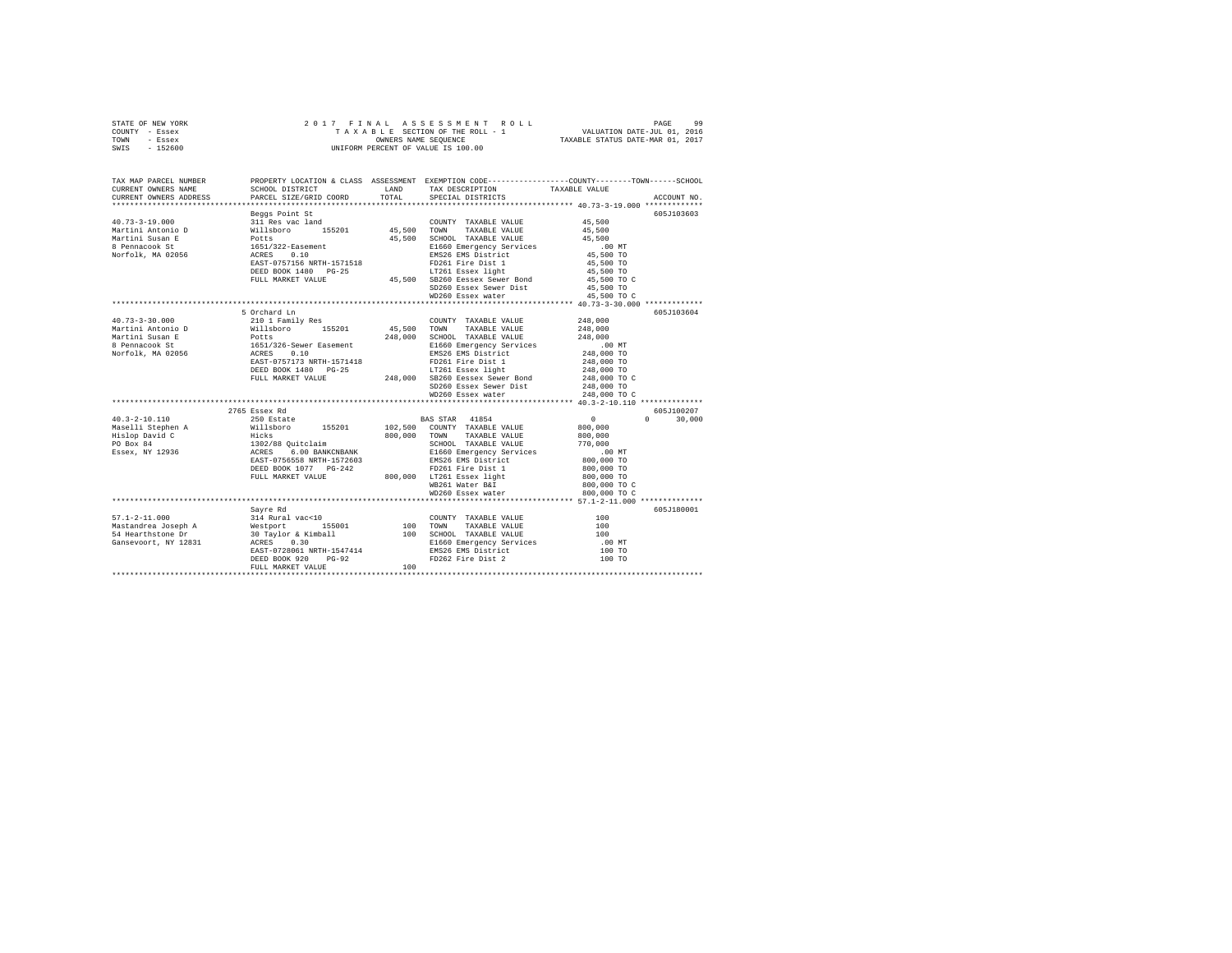| STATE OF NEW YORK | 2017 FINAL ASSESSMENT ROLL         | 100<br>PAGE                      |
|-------------------|------------------------------------|----------------------------------|
| COUNTY - Essex    | TAXABLE SECTION OF THE ROLL - 1    | VALUATION DATE-JUL 01, 2016      |
| TOWN<br>- Essex   | OWNERS NAME SEOUENCE               | TAXABLE STATUS DATE-MAR 01, 2017 |
| - 152600<br>SWIS  | UNIFORM PERCENT OF VALUE IS 100.00 |                                  |

| TAX MAP PARCEL NUMBER<br>CURRENT OWNERS NAME                                                                                                                                                                                   | SCHOOL DISTRICT                                                                                                                                                                                                                                                                                                                                  |         | PROPERTY LOCATION & CLASS ASSESSMENT EXEMPTION CODE---------------COUNTY-------TOWN------SCHOOL<br>LAND TAX DESCRIPTION TAXABLE VALUE |                      |             |
|--------------------------------------------------------------------------------------------------------------------------------------------------------------------------------------------------------------------------------|--------------------------------------------------------------------------------------------------------------------------------------------------------------------------------------------------------------------------------------------------------------------------------------------------------------------------------------------------|---------|---------------------------------------------------------------------------------------------------------------------------------------|----------------------|-------------|
|                                                                                                                                                                                                                                |                                                                                                                                                                                                                                                                                                                                                  |         |                                                                                                                                       |                      |             |
|                                                                                                                                                                                                                                | 3 Church St                                                                                                                                                                                                                                                                                                                                      |         |                                                                                                                                       |                      | 605J102911  |
| $40.73 - 2 - 16.100$                                                                                                                                                                                                           | 210 1 Family Res                                                                                                                                                                                                                                                                                                                                 |         | COUNTY TAXABLE VALUE 471,600                                                                                                          |                      |             |
|                                                                                                                                                                                                                                |                                                                                                                                                                                                                                                                                                                                                  |         | TAXABLE VALUE                                                                                                                         | 471,600              |             |
|                                                                                                                                                                                                                                |                                                                                                                                                                                                                                                                                                                                                  |         | SCHOOL TAXABLE VALUE                                                                                                                  | 471,600              |             |
|                                                                                                                                                                                                                                |                                                                                                                                                                                                                                                                                                                                                  |         |                                                                                                                                       |                      |             |
| composed in Potts – Posts – Posts<br>Westwood, MA 02090-2508 – 1661/112-Easement                                                                                                                                               | $\begin{tabular}{l c c c c c} \hline 1661/112-Fasement & E1660 Energy Services & .00 MTBA Y60 pay 107 (Will1) & E1656 EMS District & 471,600 TOACRES & 0.19 & EMS26 EMS District & 471,600 TOEAST-0756649 NETH-1571576 & I7261 Fise Dist 1 & 471,600 TODEDD 5064 1652 & 471,600 TO & 53260 Eessex 1981t & 471,600 TOFULI MARKET VALUE & 471,600$ |         | E1660 Emergency Services<br>EMS26 EMS District<br>FMS26 EMS District<br>FD261 Fire Dist 1 471,600 TO<br>PMS21 Fire Dist 1 471,600 TO  |                      |             |
|                                                                                                                                                                                                                                |                                                                                                                                                                                                                                                                                                                                                  |         |                                                                                                                                       |                      |             |
|                                                                                                                                                                                                                                |                                                                                                                                                                                                                                                                                                                                                  |         |                                                                                                                                       |                      |             |
|                                                                                                                                                                                                                                |                                                                                                                                                                                                                                                                                                                                                  |         |                                                                                                                                       |                      |             |
|                                                                                                                                                                                                                                |                                                                                                                                                                                                                                                                                                                                                  |         |                                                                                                                                       |                      |             |
|                                                                                                                                                                                                                                |                                                                                                                                                                                                                                                                                                                                                  |         | WD260 Essex water 471,600 TO C                                                                                                        |                      |             |
|                                                                                                                                                                                                                                |                                                                                                                                                                                                                                                                                                                                                  |         |                                                                                                                                       |                      |             |
|                                                                                                                                                                                                                                | 2047 Lake Shore Rd                                                                                                                                                                                                                                                                                                                               |         |                                                                                                                                       |                      | 605J103007  |
|                                                                                                                                                                                                                                | 260 Seasonal res - WTRFNT                                                                                                                                                                                                                                                                                                                        |         |                                                                                                                                       |                      |             |
|                                                                                                                                                                                                                                |                                                                                                                                                                                                                                                                                                                                                  |         |                                                                                                                                       |                      |             |
|                                                                                                                                                                                                                                |                                                                                                                                                                                                                                                                                                                                                  |         |                                                                                                                                       |                      |             |
|                                                                                                                                                                                                                                |                                                                                                                                                                                                                                                                                                                                                  |         |                                                                                                                                       |                      |             |
|                                                                                                                                                                                                                                |                                                                                                                                                                                                                                                                                                                                                  |         |                                                                                                                                       |                      |             |
|                                                                                                                                                                                                                                | DEED BOOK 1344 PG-309 FD261 Fire Dist 1                                                                                                                                                                                                                                                                                                          |         |                                                                                                                                       | 579,400 TO           |             |
|                                                                                                                                                                                                                                |                                                                                                                                                                                                                                                                                                                                                  |         |                                                                                                                                       |                      |             |
|                                                                                                                                                                                                                                |                                                                                                                                                                                                                                                                                                                                                  |         |                                                                                                                                       |                      |             |
|                                                                                                                                                                                                                                | 2418 Jersey St                                                                                                                                                                                                                                                                                                                                   |         |                                                                                                                                       |                      | 605J101502  |
|                                                                                                                                                                                                                                |                                                                                                                                                                                                                                                                                                                                                  |         |                                                                                                                                       | 12,765 12,765 12,765 |             |
|                                                                                                                                                                                                                                |                                                                                                                                                                                                                                                                                                                                                  |         |                                                                                                                                       | 72.335               |             |
|                                                                                                                                                                                                                                |                                                                                                                                                                                                                                                                                                                                                  |         | 85,100 TOWN TAXABLE VALUE 72,335                                                                                                      |                      |             |
|                                                                                                                                                                                                                                |                                                                                                                                                                                                                                                                                                                                                  |         |                                                                                                                                       |                      |             |
|                                                                                                                                                                                                                                |                                                                                                                                                                                                                                                                                                                                                  |         | SCHOOL TAXABLE VALUE<br>R1660 Emergency Services 1660 AMT                                                                             |                      |             |
|                                                                                                                                                                                                                                | 1.50 5CHOOL TAXABLE VALUE 72,335<br>RCRES 4.70 TRESS ENGLIGE BEFORE THE SACRES 1.00 NT<br>EAST-0743207 NRTH-1569465 EMS26 EMS District 65,100 TO                                                                                                                                                                                                 |         |                                                                                                                                       |                      |             |
|                                                                                                                                                                                                                                | DEED BOOK 1803 PG-5                                                                                                                                                                                                                                                                                                                              |         | FD261 Fire Dist 1 85,100 TO                                                                                                           |                      |             |
|                                                                                                                                                                                                                                | FULL MARKET VALUE                                                                                                                                                                                                                                                                                                                                | 85,100  |                                                                                                                                       |                      |             |
|                                                                                                                                                                                                                                |                                                                                                                                                                                                                                                                                                                                                  |         |                                                                                                                                       |                      |             |
|                                                                                                                                                                                                                                | 12 Pearson Way                                                                                                                                                                                                                                                                                                                                   |         |                                                                                                                                       |                      | 605-7100704 |
| $49.11 - 1 - 25.000$                                                                                                                                                                                                           | 260 Seasonal res - WTRFNT                                                                                                                                                                                                                                                                                                                        |         | COUNTY TAXABLE VALUE 176,200                                                                                                          |                      |             |
| McDuffie Holdings LLC (Willsboro 155201 135,700 TOWN TAXABLE VALUE 176,200                                                                                                                                                     |                                                                                                                                                                                                                                                                                                                                                  |         |                                                                                                                                       |                      |             |
|                                                                                                                                                                                                                                |                                                                                                                                                                                                                                                                                                                                                  |         |                                                                                                                                       |                      |             |
|                                                                                                                                                                                                                                |                                                                                                                                                                                                                                                                                                                                                  |         |                                                                                                                                       |                      |             |
| -Communication-Communication-Communication-Communication-Communication-Communication-Communication-Communication-Communication-Communication-Communication-Communication-Communication-Communication-Communication-Communicati |                                                                                                                                                                                                                                                                                                                                                  |         |                                                                                                                                       |                      |             |
|                                                                                                                                                                                                                                | EAST-0758079 NRTH-1563381                                                                                                                                                                                                                                                                                                                        |         | FD261 Fire Dist 1 176,200 TO                                                                                                          |                      |             |
|                                                                                                                                                                                                                                | DEED BOOK 1856 PG-79                                                                                                                                                                                                                                                                                                                             |         |                                                                                                                                       |                      |             |
|                                                                                                                                                                                                                                | FULL MARKET VALUE                                                                                                                                                                                                                                                                                                                                | 176.200 |                                                                                                                                       |                      |             |
|                                                                                                                                                                                                                                |                                                                                                                                                                                                                                                                                                                                                  |         |                                                                                                                                       |                      |             |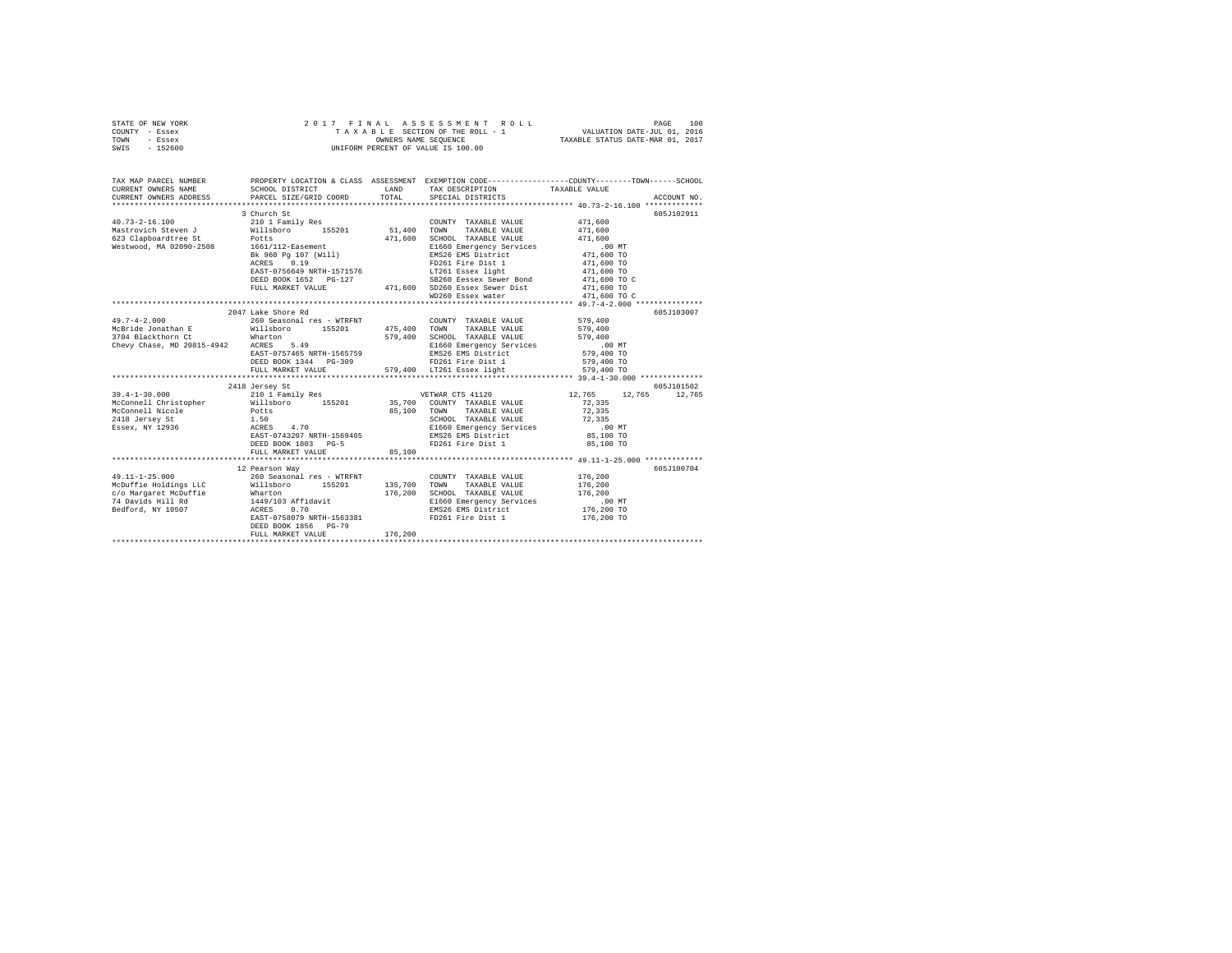| STATE OF NEW YORK | 2017 FINAL ASSESSMENT ROLL         | 101<br>PAGE                      |
|-------------------|------------------------------------|----------------------------------|
| COUNTY - Essex    | TAXABLE SECTION OF THE ROLL - 1    | VALUATION DATE-JUL 01, 2016      |
| TOWN<br>- Essex   | OWNERS NAME SEOUENCE               | TAXABLE STATUS DATE-MAR 01, 2017 |
| SWIS<br>$-152600$ | UNIFORM PERCENT OF VALUE IS 100.00 |                                  |

| TAX MAP PARCEL NUMBER<br>CURRENT OWNERS NAME<br>CURRENT OWNERS ADDRESS<br>*******************          | SCHOOL DISTRICT<br>PARCEL SIZE/GRID COORD                                                                                                                                            | LAND<br>TOTAL      | TAX DESCRIPTION TAXABLE VALUE<br>SPECIAL DISTRICTS                                                                                                                                                                                                  | PROPERTY LOCATION & CLASS ASSESSMENT EXEMPTION CODE----------------COUNTY-------TOWN-----SCHOOL<br>ACCOUNT NO. |  |
|--------------------------------------------------------------------------------------------------------|--------------------------------------------------------------------------------------------------------------------------------------------------------------------------------------|--------------------|-----------------------------------------------------------------------------------------------------------------------------------------------------------------------------------------------------------------------------------------------------|----------------------------------------------------------------------------------------------------------------|--|
| $49.3 - 1 - 1.100$<br>McFadden Philip J Willsboro                                                      | 1723 NYS Route 22<br>240 Rural res<br>155201 61,100<br>DEED BOOK 1760 PG-285<br>FULL MARKET VALUE                                                                                    |                    | COUNTY TAXABLE VALUE 178.900<br>TOWN<br>TAXABLE VALUE 178,900<br>SCHOOL TAXABLE VALUE 178,900<br>E1660 Emergency Services .00 MT<br>EMS26 EMS District 178,900 TO<br>FD262 Fire Dist 2 178,900 TO<br>178,900 LT262 Whallonsburg light 178,900 TO    | 605J178518                                                                                                     |  |
|                                                                                                        | 2229 County Route 10                                                                                                                                                                 |                    |                                                                                                                                                                                                                                                     | 605Z000007                                                                                                     |  |
| $57.1 - 2 - 2.200$<br>Westport, NY 12993 ACRES 3.10                                                    | 210 1 Family Res<br>2229 County Rte 10 35 Taylor & Kimball 141,000                                                                                                                   |                    | <b>BAS STAR</b> 41854<br>TOWN TAXABLE VALUE 141,000<br>SCHOOL TAXABLE VALUE<br>EAST-0726821 NRTH-1550162 B1660 Emergency Services<br>DEED BOOK 1225 PG-320<br>PEED BOOK 1225 PG-320 BMS26 EME Dist 2<br>PULL MARKET VALUE 141,000 PD262 Fire Dist 2 | $\sim$ 0<br>$\Omega$<br>30,000<br>141,000<br>111,000<br>00 MT.<br>141,000 TO<br>141,000 TO                     |  |
|                                                                                                        | 2077 Lake Shore Rd                                                                                                                                                                   |                    |                                                                                                                                                                                                                                                     | 605J103310                                                                                                     |  |
| $49.7 - 4 - 1.000$<br>McGraw Thomas<br>McGraw Martha<br>30 N VanDien Ave                               | 210 1 Family Res - WTRFNT<br>Willsboro 155201 474,300 TOWN<br>Potts 629,400 SCHOC<br>00003.90<br>Ridgewood, NJ 07450 ACRES 3.40<br>EAST-0757490 NRTH-1566282<br>DEED BOOK 1382 PG-76 |                    | COUNTY TAXABLE VALUE<br>TAXABLE VALUE<br>SCHOOL TAXABLE VALUE<br>E1660 Emergency Services<br>EMS26 EMS District 629,400 TO<br>FD261 Fire Dist 1<br>LT261 Essex light                                                                                | 629,400<br>629,400<br>629,400<br>$.00$ MT<br>629,400 TO<br>629,400 TO                                          |  |
|                                                                                                        | FULL MARKET VALUE                                                                                                                                                                    | 629,400            |                                                                                                                                                                                                                                                     |                                                                                                                |  |
|                                                                                                        | 20 Ridge Way                                                                                                                                                                         |                    |                                                                                                                                                                                                                                                     | 605J104208                                                                                                     |  |
| $49.7 - 5 - 4.000$<br>McIntyre Katrina<br>9194 State Highway 24 NW Wharton<br>Annadale, MN 55302 ACRES | 260 Seasonal res<br>Willsboro 155201 128,900<br>0.60<br>EAST-0758003 NRTH-1564092<br>DEED BOOK 1624 PG-204<br>FULL MARKET VALUE                                                      | 190,000<br>190.000 | COUNTY TAXABLE VALUE 190.000<br>TAXABLE VALUE<br>TOWN<br>SCHOOL TAXABLE VALUE<br>E1660 Emergency Services<br>EMS26 EMS District<br>FD261 Fire Dist 1 190,000 TO                                                                                     | 190,000<br>190,000<br>.00 MT<br>190,000 TO                                                                     |  |
|                                                                                                        |                                                                                                                                                                                      |                    |                                                                                                                                                                                                                                                     |                                                                                                                |  |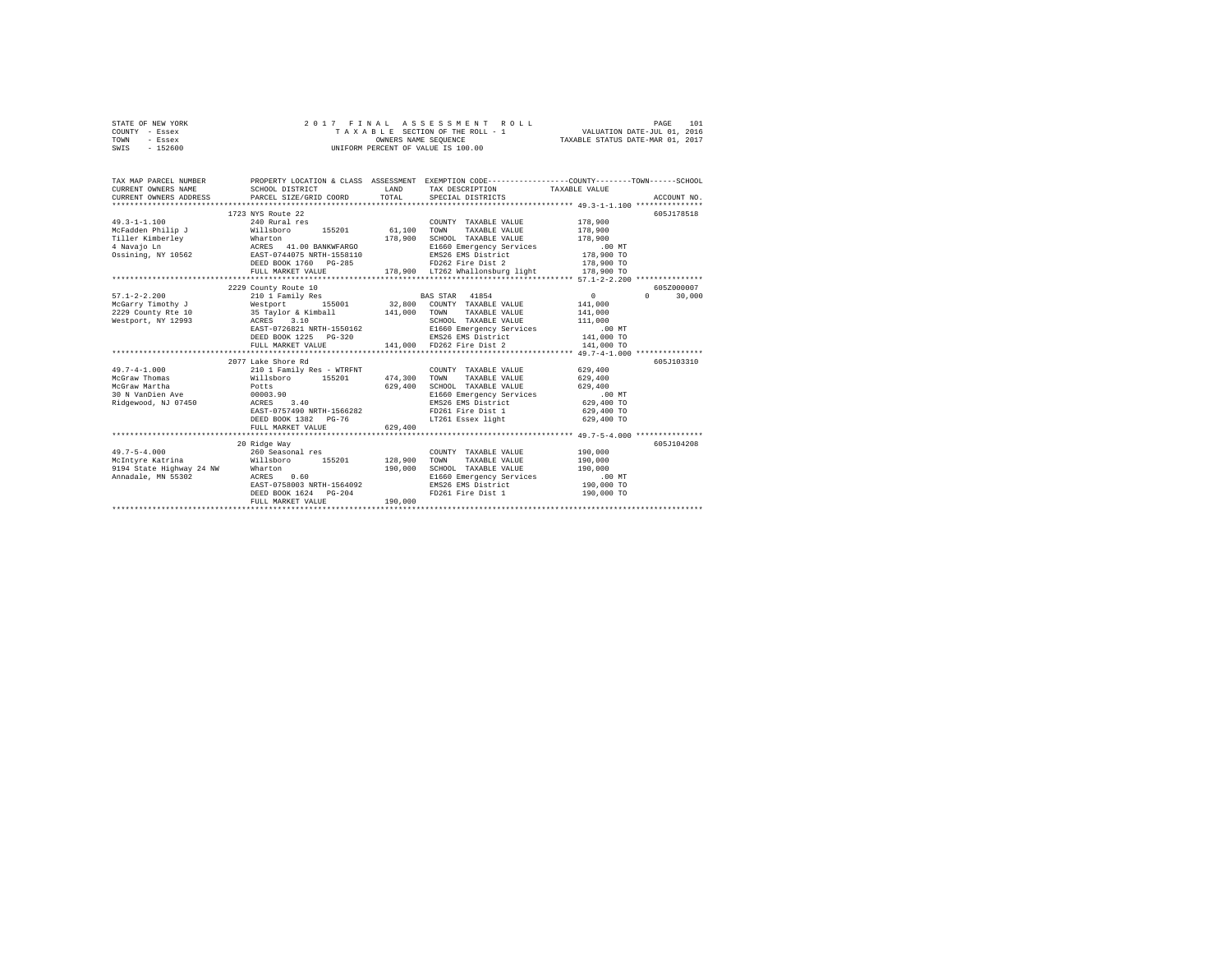| STATE OF NEW YORK<br>COUNTY<br>- Essex<br>TOWN<br>- Essex<br>$-152600$<br>SWIS                        |                                                                                                                                                  |                    | 2017 FINAL ASSESSMENT ROLL<br>TAXABLE SECTION OF THE ROLL - 1 WALUATION DATE-JUL 01, 2016<br>OWNERS NAME SEQUENCE<br>UNIFORM PERCENT OF VALUE IS 100.00                                                                                                       | TAXABLE STATUS DATE-MAR 01, 2017                                                                                                                      | 102<br>PAGE |
|-------------------------------------------------------------------------------------------------------|--------------------------------------------------------------------------------------------------------------------------------------------------|--------------------|---------------------------------------------------------------------------------------------------------------------------------------------------------------------------------------------------------------------------------------------------------------|-------------------------------------------------------------------------------------------------------------------------------------------------------|-------------|
| TAX MAP PARCEL NUMBER<br>CURRENT OWNERS NAME<br>CURRENT OWNERS ADDRESS                                | SCHOOL DISTRICT<br>PARCEL SIZE/GRID COORD TOTAL                                                                                                  | T.AND              | PROPERTY LOCATION & CLASS ASSESSMENT EXEMPTION CODE---------------COUNTY-------TOWN------SCHOOL<br>TAX DESCRIPTION TAXABLE VALUE<br>SPECIAL DISTRICTS                                                                                                         |                                                                                                                                                       | ACCOUNT NO. |
|                                                                                                       | 9 Church St                                                                                                                                      |                    |                                                                                                                                                                                                                                                               |                                                                                                                                                       | 605J104303  |
| $40.73 - 2 - 14.002$<br>McKenna Joanne<br>Hepworth Michele M<br>679 Marbella Ct<br>Calabash, NC 28467 | 210 1 Family Res<br>Willsboro<br>155201 56,600<br>Potts<br>ACRES 0.27<br>EAST-0756728 NRTH-1571624<br>DEED BOOK 1098 PG-247<br>FULL MARKET VALUE | 273,000<br>273,000 | BAS STAR 41854<br>COUNTY TAXABLE VALUE<br>TOWN<br>TAXABLE VALUE<br>SCHOOL TAXABLE VALUE<br>E1660 Emergency Services<br>EMS26 EMS District<br>FD261 Fire Dist 1<br>LT261 Essex light<br>SB260 Eessex Sewer Bond<br>SD260 Essex Sewer Dist<br>WD260 Essex water | $\sim$<br>$\Omega$<br>273,000<br>273,000<br>243,000<br>.00 MT<br>273,000 TO<br>273,000 TO<br>273,000 TO<br>273,000 TO C<br>273,000 TO<br>273,000 TO C | 30,000      |
|                                                                                                       |                                                                                                                                                  |                    |                                                                                                                                                                                                                                                               |                                                                                                                                                       |             |
|                                                                                                       | Main St                                                                                                                                          |                    |                                                                                                                                                                                                                                                               |                                                                                                                                                       | 605Z008005  |

|                                   |                           |          | WD260 Essex water        | 273,000 TO C    |            |
|-----------------------------------|---------------------------|----------|--------------------------|-----------------|------------|
|                                   |                           |          |                          |                 |            |
|                                   | Main St                   |          |                          |                 | 605Z008005 |
| 40.73-3-32.100/1                  | 315 Underwtr 1nd - WTRFNT |          | COUNTY<br>TAXABLE VALUE  | 32,400          |            |
| McKenna Stephen                   | 155201<br>Willsboro       | $\Omega$ | TOWN<br>TAXABLE VALUE    | 32,400          |            |
| PO Box 241                        | Account Located In        | 32,400   | SCHOOL TAXABLE VALUE     | 32,400          |            |
| Essex, NY 12936                   | $40.73 - 3 - 32.100$      |          | E1660 Emergency Services | $00 \text{ MT}$ |            |
|                                   | EAST-0757195 NRTH-1572052 |          | EMS26 EMS District       | 32,400 TO       |            |
|                                   | DEED BOOK 1416    PG-182  |          | FD261 Fire Dist 1        | 32,400 TO       |            |
|                                   | FULL MARKET VALUE         | 32,400   | LT261 Essex light        | 32,400 TO       |            |
|                                   |                           |          | SB260 Eessex Sewer Bond  | 32,400 TO C     |            |
|                                   |                           |          | SD260 Essex Sewer Dist   | 32,400 TO       |            |
|                                   |                           |          | WD260 Essex water        | 32,400 TO C     |            |
|                                   |                           |          |                          |                 |            |
|                                   | 29 Beggs Point St         |          |                          |                 | 605J100203 |
| 40.73-3-10.000                    | 483 Converted Re - WTRFNT |          | COUNTY TAXABLE VALUE     | 187,500         |            |
| McKenna Stephen A                 | 155201<br>Willsboro       | 134,000  | TOWN<br>TAXABLE VALUE    | 187,500         |            |
| 29 Beggs Point St<br><b>Potts</b> |                           | 187.500  | SCHOOL TAXABLE VALUE     | 187.500         |            |
| PO Box 241                        | 1649/186 Sewer Easement   |          | E1660 Emergency Services | $.00$ MT        |            |
| Essex, NY 12936                   | 0.20 BANK1STARSG<br>ACRES |          | EMS26 EMS District       | 187,500 TO      |            |
|                                   | EAST-0757292 NRTH-1571812 |          | FD261 Fire Dist 1        | 187,500 TO      |            |
|                                   | DEED BOOK 1263 PG-54      |          | LT261 Essex light        | 187,500 TO      |            |
|                                   | FULL MARKET VALUE         | 187.500  | SB260 Eessex Sewer Bond  | 187,500 TO C    |            |
|                                   |                           |          | SD260 Essex Sewer Dist   | 187,500 TO      |            |
|                                   |                           |          | WD260 Essex water        | 187.500 TO C    |            |
|                                   |                           |          |                          |                 |            |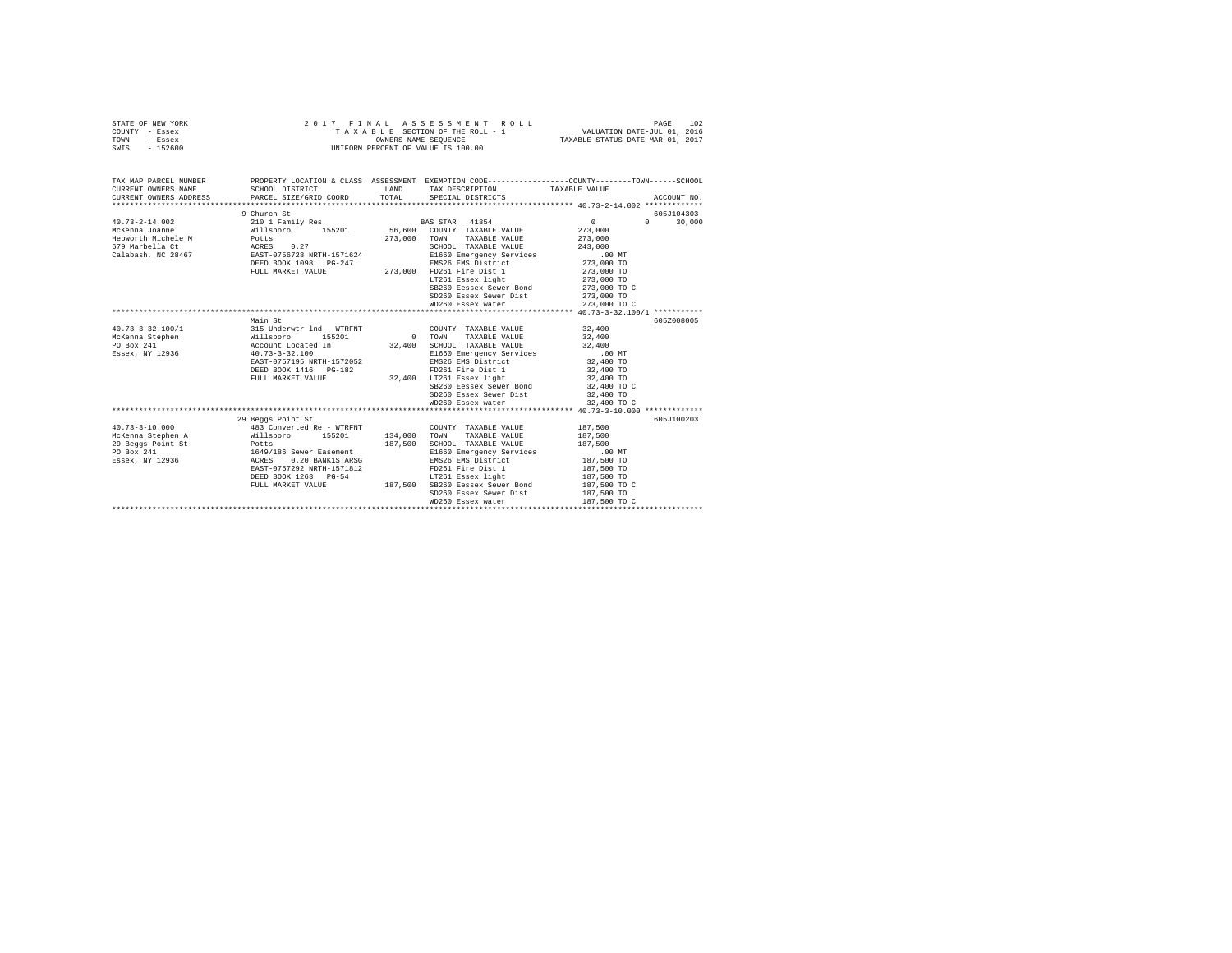| STATE OF NEW YORK        | 2017 FINAL                                                                                                  |                      | ASSESSMENT ROLL                    | PAGE<br>103                                                                                     |  |
|--------------------------|-------------------------------------------------------------------------------------------------------------|----------------------|------------------------------------|-------------------------------------------------------------------------------------------------|--|
| COUNTY - Essex           |                                                                                                             |                      | TAXABLE SECTION OF THE ROLL - 1    | VALUATION DATE-JUL 01, 2016                                                                     |  |
| TOWN<br>- Essex          |                                                                                                             | OWNERS NAME SEQUENCE |                                    | TAXABLE STATUS DATE-MAR 01, 2017                                                                |  |
| $-152600$<br>SWIS        |                                                                                                             |                      | UNIFORM PERCENT OF VALUE IS 100.00 |                                                                                                 |  |
| TAX MAP PARCEL NUMBER    |                                                                                                             |                      |                                    | PROPERTY LOCATION & CLASS ASSESSMENT EXEMPTION CODE---------------COUNTY-------TOWN------SCHOOL |  |
| CURRENT OWNERS NAME      | SCHOOL DISTRICT                                                                                             | LAND                 | TAX DESCRIPTION                    | TAXABLE VALUE                                                                                   |  |
| CURRENT OWNERS ADDRESS   | PARCEL SIZE/GRID COORD                                                                                      | TOTAL                | SPECIAL DISTRICTS                  | ACCOUNT NO.                                                                                     |  |
|                          | Beggs Point St                                                                                              |                      |                                    | 605J100202                                                                                      |  |
| $40.73 - 3 - 11.000$     | 415 Motel<br>- WTRFNT                                                                                       |                      | COUNTY TAXABLE VALUE               | 151,000                                                                                         |  |
| McKenna Stephen A        | Willsboro 155201<br>Potts<br>1649/190 Sewer Easement<br>ACRES 0.20 BANK1STARSG<br>EAST-0757358 NRTH-1571783 | 75,300               | TOWN<br>TAXABLE VALUE              | 151,000                                                                                         |  |
| Orchard St               |                                                                                                             | 151,000              | SCHOOL TAXABLE VALUE               | 151,000                                                                                         |  |
| PO Box 241               |                                                                                                             |                      | E1660 Emergency Services           | $.00$ MT                                                                                        |  |
| Essex, NY 12936          | 0.20 BANK1STARSG                                                                                            |                      | EMS26 EMS District                 | 151,000 TO                                                                                      |  |
|                          |                                                                                                             |                      | FD261 Fire Dist 1                  | 151,000 TO                                                                                      |  |
|                          | DEED BOOK 1263 PG-54                                                                                        |                      | LT261 Essex light                  | 151,000 TO                                                                                      |  |
|                          | FULL MARKET VALUE                                                                                           |                      | 151,000 SB260 Eessex Sewer Bond    | 151,000 TO C                                                                                    |  |
|                          |                                                                                                             |                      | SD260 Essex Sewer Dist             | 151,000 TO                                                                                      |  |
|                          |                                                                                                             |                      | WD260 Essex water                  | 151,000 TO C                                                                                    |  |
|                          |                                                                                                             |                      |                                    |                                                                                                 |  |
|                          | 51 Block House Rd                                                                                           |                      |                                    | 605J180002                                                                                      |  |
| $40.3 - 2 - 2.211$       | 312 Vac w/imprv                                                                                             |                      | COUNTY TAXABLE VALUE               | 35,200                                                                                          |  |
| McKenna Stephen M        | Willsboro<br>155201                                                                                         | 24,600               | TOWN<br>TAXABLE VALUE              | 35,200                                                                                          |  |
| 51 Block House Rd        | Connolly & Hicks                                                                                            | 35,200               | SCHOOL TAXABLE VALUE               | 35,200                                                                                          |  |
| Willsboro, NY 12996      | 1516/26 Boundary                                                                                            |                      | E1660 Emergency Services           | $.00$ MT                                                                                        |  |
|                          | Line Agreement                                                                                              |                      | EMS26 EMS District                 | 35,200 TO                                                                                       |  |
|                          | ACRES<br>5.56 BANKSHELLPO                                                                                   |                      | FD261 Fire Dist 1                  | 35,200 TO                                                                                       |  |
|                          | EAST-0750215 NRTH-1575375<br>DEED BOOK 1493 PG-110                                                          |                      |                                    |                                                                                                 |  |
|                          | FULL MARKET VALUE                                                                                           | 35,200               |                                    |                                                                                                 |  |
|                          |                                                                                                             |                      |                                    | ************************ 39.3-1-25.300 **************                                           |  |
|                          | 371 Daniels Rd                                                                                              |                      |                                    | 605-7195007                                                                                     |  |
| $39.3 - 1 - 25.300$      | 240 Rural res                                                                                               |                      | BAS STAR 41854                     | $\circ$<br>$\Omega$<br>30,000                                                                   |  |
| McMahon William J        | Willsboro 155201                                                                                            | 46,800               | COUNTY TAXABLE VALUE               | 300,000                                                                                         |  |
| LaRock-McMahon Catherine | 6 Brookfield Pat                                                                                            | 300,000              | TOWN<br>TAXABLE VALUE              | 300,000                                                                                         |  |
| 371 Daniels Rd           | ACRES 15.78                                                                                                 |                      | SCHOOL TAXABLE VALUE               | 270,000                                                                                         |  |
| Essex, NY 12936          | EAST-0724094 NRTH-1569320                                                                                   |                      | E1660 Emergency Services           | $.00$ MT                                                                                        |  |
|                          | DEED BOOK 1307 PG-180                                                                                       |                      | EMS26 EMS District                 | 300,000 TO                                                                                      |  |
|                          | FULL MARKET VALUE                                                                                           | 300,000              | FD262 Fire Dist 2                  | 300,000 TO                                                                                      |  |
|                          | ****************************                                                                                |                      |                                    | *********************************** 49.3-2-1.000 ***************                                |  |
|                          | 121 Christian Rd                                                                                            |                      |                                    | 605J104106                                                                                      |  |
| $49.3 - 2 - 1.000$       | 210 1 Family Res                                                                                            |                      | COUNTY TAXABLE VALUE               | 62,900                                                                                          |  |
| McShane Melinda M        | Willsboro<br>155201                                                                                         | 32,400               | TOWN<br>TAXABLE VALUE              | 62,900                                                                                          |  |
| 121 Christian Rd         | Wharton                                                                                                     | 62,900               | SCHOOL TAXABLE VALUE               | 62,900                                                                                          |  |
| Essex, NY 12936          | 1708/202 death cert                                                                                         |                      | E1660 Emergency Services           | .00 MT                                                                                          |  |
|                          | 1.40<br>ACRES                                                                                               |                      | EMS26 EMS District                 | 62,900 TO                                                                                       |  |
|                          | EAST-0744941 NRTH-1558526                                                                                   |                      | FD262 Fire Dist 2                  | 62,900 TO                                                                                       |  |
|                          | DEED BOOK 1747 PG-264                                                                                       |                      | LT262 Whallonsburg light           | 62,900 TO                                                                                       |  |
|                          | FULL MARKET VALUE                                                                                           | 62,900               |                                    |                                                                                                 |  |
|                          |                                                                                                             |                      |                                    |                                                                                                 |  |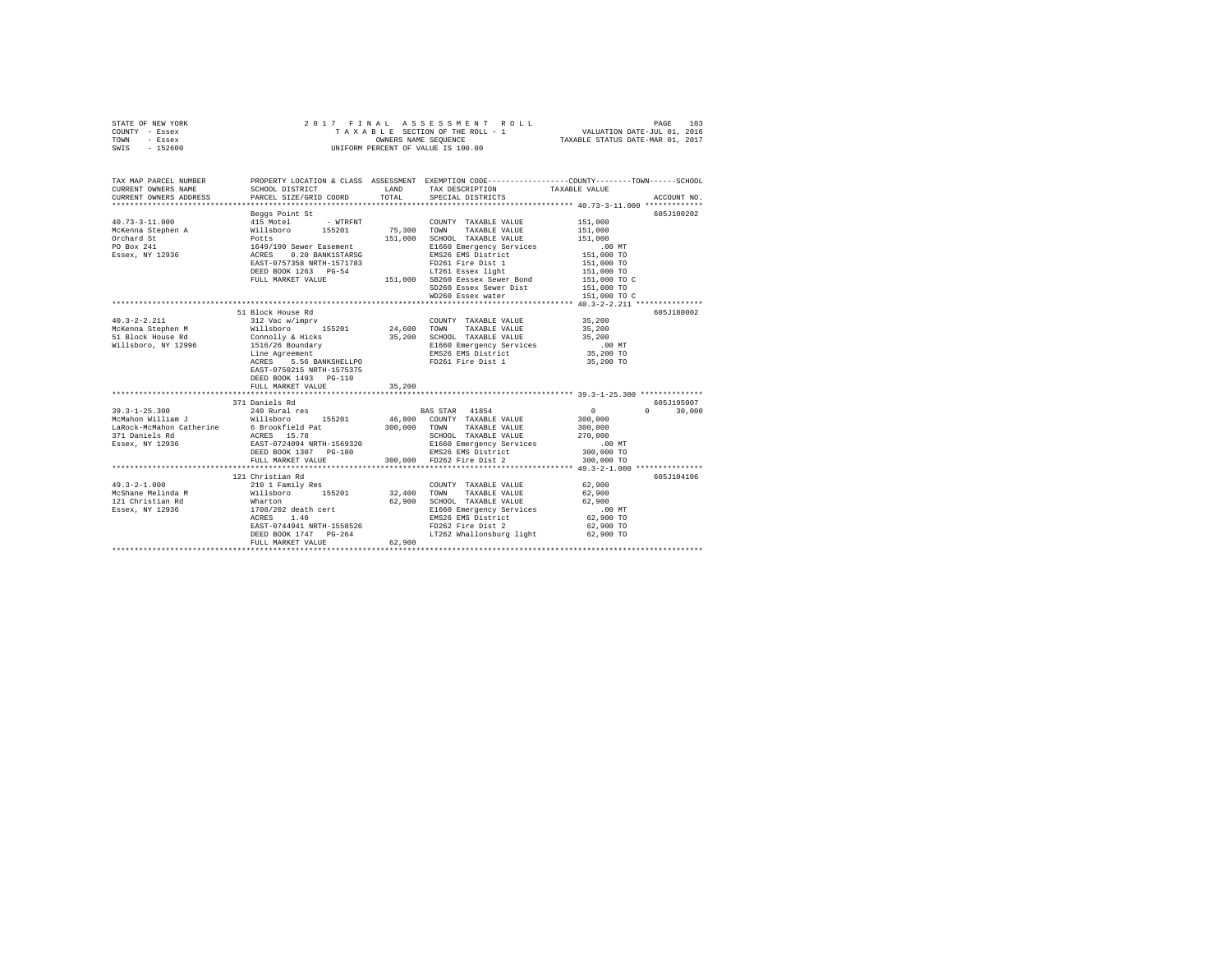| STATE OF NEW YORK | 2017 FINAL ASSESSMENT ROLL         | 104<br>PAGE                      |
|-------------------|------------------------------------|----------------------------------|
| COUNTY - Essex    | TAXABLE SECTION OF THE ROLL - 1    | VALUATION DATE-JUL 01, 2016      |
| TOWN<br>- Essex   | OWNERS NAME SEOUENCE               | TAXABLE STATUS DATE-MAR 01, 2017 |
| $-152600$<br>SWIS | UNIFORM PERCENT OF VALUE IS 100.00 |                                  |

| TAX MAP PARCEL NUMBER<br>CURRENT OWNERS NAME | CURRENT OWNERS ADDRESS PARCEL SIZE/GRID COORD TOTAL SPECIAL DISTRICTS                                                                                                                                                                                             |                                                                     | PROPERTY LOCATION & CLASS ASSESSMENT EXEMPTION CODE---------------COUNTY-------TOWN------SCHOOL<br>ACCOUNT NO. |
|----------------------------------------------|-------------------------------------------------------------------------------------------------------------------------------------------------------------------------------------------------------------------------------------------------------------------|---------------------------------------------------------------------|----------------------------------------------------------------------------------------------------------------|
|                                              | 1880 Jersey St                                                                                                                                                                                                                                                    |                                                                     | 605J183004                                                                                                     |
|                                              | 290 School St                                                                                                                                                                                                                                                     | SD260 Essex Sewer Dist 316,700 TO<br>WD260 Essex water 316,700 TO C | 605J102804                                                                                                     |
|                                              | 13 Orchard Ln<br>1651/298-Sewer Easement<br>1651/298-Sewer Easement<br>RERS 0.30<br>RERS 0.70412 NRTH-1571496<br>DEED BOOK 1744 PG-21<br>177,300 TOLL MARKET VALUE<br>177,300 TOLL MARKET VALUE<br>177,300 TO SD260 Easex Sewer Dat<br>20260 Easex Sewer Dat<br>2 |                                                                     | 605J103204                                                                                                     |
|                                              | Alden Rd<br>DEED BOOK 1258 PG-144<br>FULL MARKET VALUE 21,200                                                                                                                                                                                                     | FD262 Fire Dist 2 21,200 TO                                         | 605J185005                                                                                                     |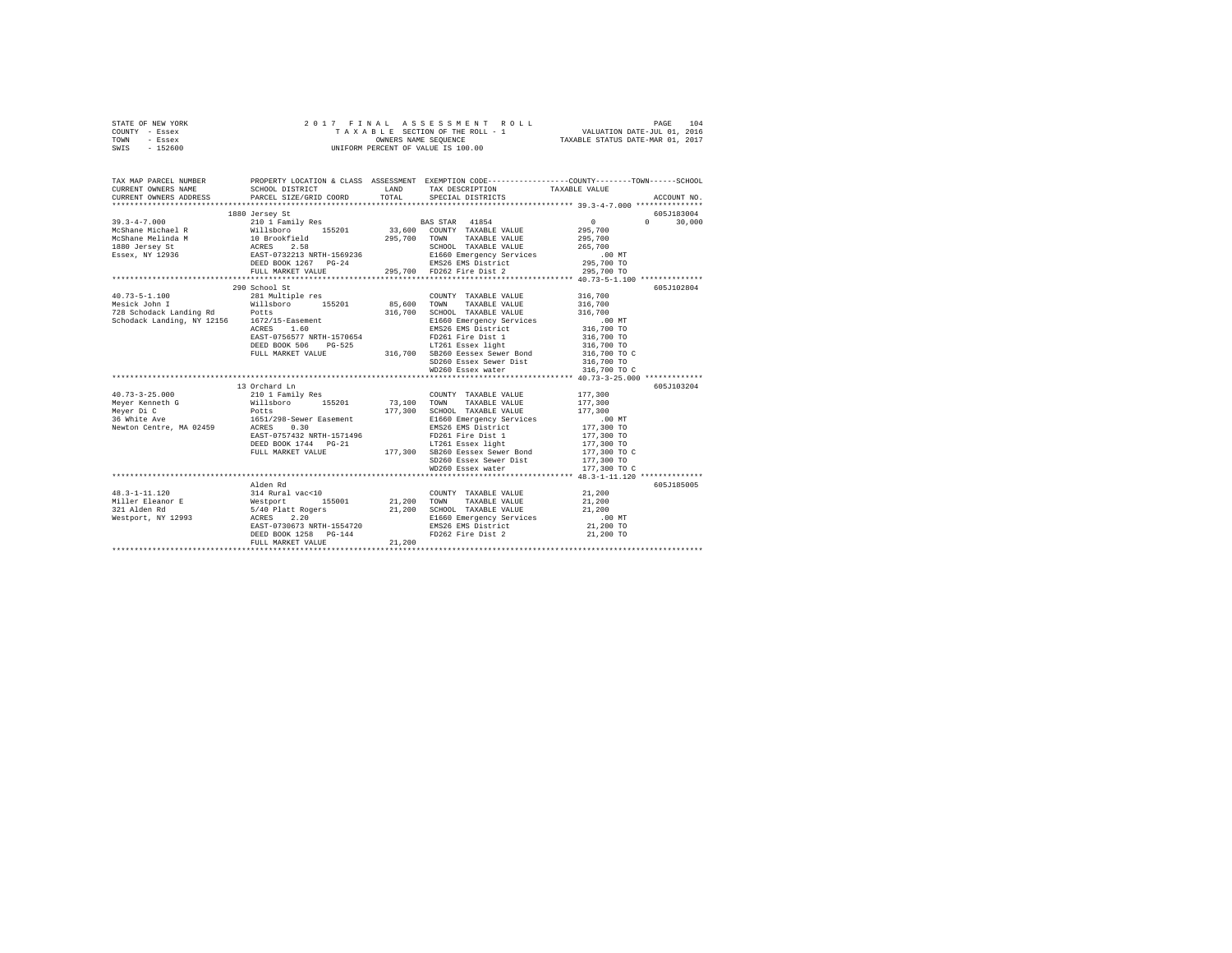| STATE OF NEW YORK<br>COUNTY - Essex                                                                                                                                                                                                                                                                                                                      |                                                                                                                             |  | 2017 FINAL ASSESSMENT ROLL |  |             |  |
|----------------------------------------------------------------------------------------------------------------------------------------------------------------------------------------------------------------------------------------------------------------------------------------------------------------------------------------------------------|-----------------------------------------------------------------------------------------------------------------------------|--|----------------------------|--|-------------|--|
| TOWN - Essex                                                                                                                                                                                                                                                                                                                                             | 2017 FINAL ASSESSMENT COLL-1<br>TAXABLE SECTION OF THE ROLL-1<br>ONNERS NAME SEQUENCE<br>UNIFORM PERCENT OF VALUE IS 100.00 |  |                            |  |             |  |
| SWIS - 152600                                                                                                                                                                                                                                                                                                                                            |                                                                                                                             |  |                            |  |             |  |
|                                                                                                                                                                                                                                                                                                                                                          |                                                                                                                             |  |                            |  |             |  |
|                                                                                                                                                                                                                                                                                                                                                          |                                                                                                                             |  |                            |  |             |  |
| TAX MAP PARCEL NUMBER PROPERTY LOCATION & CLASS ASSESSMENT EXEMPTION CODE--------------COUNTY-------TOWN------SCHOOL                                                                                                                                                                                                                                     |                                                                                                                             |  |                            |  |             |  |
|                                                                                                                                                                                                                                                                                                                                                          |                                                                                                                             |  |                            |  |             |  |
|                                                                                                                                                                                                                                                                                                                                                          |                                                                                                                             |  |                            |  | ACCOUNT NO. |  |
|                                                                                                                                                                                                                                                                                                                                                          |                                                                                                                             |  |                            |  |             |  |
|                                                                                                                                                                                                                                                                                                                                                          | 321 Alden Rd                                                                                                                |  |                            |  | 605J100706  |  |
|                                                                                                                                                                                                                                                                                                                                                          |                                                                                                                             |  |                            |  |             |  |
|                                                                                                                                                                                                                                                                                                                                                          |                                                                                                                             |  |                            |  |             |  |
|                                                                                                                                                                                                                                                                                                                                                          |                                                                                                                             |  |                            |  |             |  |
|                                                                                                                                                                                                                                                                                                                                                          |                                                                                                                             |  |                            |  |             |  |
|                                                                                                                                                                                                                                                                                                                                                          |                                                                                                                             |  |                            |  |             |  |
|                                                                                                                                                                                                                                                                                                                                                          |                                                                                                                             |  |                            |  |             |  |
| $\begin{tabular}{lllllllllllll} \textbf{48.3--1--12.000} & \textbf{521 A160B N} & \textbf{531 A160} & \textbf{632 A160} & \textbf{743 A161} & \textbf{853 B161} & \textbf{953 B161} & \textbf{1045 B161} & \textbf{1050 B161} & \textbf{1050 B161} & \textbf{1050 B161} & \textbf{1050 B161} & \textbf{1050 B161} & \textbf{1050 B161} & \textbf{1050 B$ |                                                                                                                             |  |                            |  |             |  |
|                                                                                                                                                                                                                                                                                                                                                          |                                                                                                                             |  |                            |  |             |  |
|                                                                                                                                                                                                                                                                                                                                                          | 30 Ridge Way                                                                                                                |  |                            |  | 605J100610  |  |
|                                                                                                                                                                                                                                                                                                                                                          |                                                                                                                             |  |                            |  |             |  |
|                                                                                                                                                                                                                                                                                                                                                          |                                                                                                                             |  |                            |  |             |  |
|                                                                                                                                                                                                                                                                                                                                                          |                                                                                                                             |  |                            |  |             |  |
|                                                                                                                                                                                                                                                                                                                                                          |                                                                                                                             |  |                            |  |             |  |
|                                                                                                                                                                                                                                                                                                                                                          |                                                                                                                             |  |                            |  |             |  |
|                                                                                                                                                                                                                                                                                                                                                          |                                                                                                                             |  |                            |  |             |  |
|                                                                                                                                                                                                                                                                                                                                                          |                                                                                                                             |  |                            |  |             |  |
|                                                                                                                                                                                                                                                                                                                                                          |                                                                                                                             |  |                            |  |             |  |
|                                                                                                                                                                                                                                                                                                                                                          | 10 Lila Way                                                                                                                 |  |                            |  | 605J103109  |  |
|                                                                                                                                                                                                                                                                                                                                                          |                                                                                                                             |  |                            |  |             |  |
|                                                                                                                                                                                                                                                                                                                                                          |                                                                                                                             |  |                            |  |             |  |
|                                                                                                                                                                                                                                                                                                                                                          |                                                                                                                             |  |                            |  |             |  |
|                                                                                                                                                                                                                                                                                                                                                          |                                                                                                                             |  |                            |  |             |  |
|                                                                                                                                                                                                                                                                                                                                                          |                                                                                                                             |  |                            |  |             |  |
|                                                                                                                                                                                                                                                                                                                                                          | DEED BOOK 1808 PG-194                                                                                                       |  |                            |  |             |  |
|                                                                                                                                                                                                                                                                                                                                                          | FULL MARKET VALUE 485,000                                                                                                   |  |                            |  |             |  |
|                                                                                                                                                                                                                                                                                                                                                          |                                                                                                                             |  |                            |  |             |  |
|                                                                                                                                                                                                                                                                                                                                                          | 82 Ridge Way                                                                                                                |  |                            |  | 605J103106  |  |
|                                                                                                                                                                                                                                                                                                                                                          |                                                                                                                             |  |                            |  |             |  |
|                                                                                                                                                                                                                                                                                                                                                          |                                                                                                                             |  |                            |  |             |  |
|                                                                                                                                                                                                                                                                                                                                                          |                                                                                                                             |  |                            |  |             |  |
|                                                                                                                                                                                                                                                                                                                                                          |                                                                                                                             |  |                            |  |             |  |
|                                                                                                                                                                                                                                                                                                                                                          |                                                                                                                             |  |                            |  |             |  |
|                                                                                                                                                                                                                                                                                                                                                          |                                                                                                                             |  |                            |  |             |  |
|                                                                                                                                                                                                                                                                                                                                                          |                                                                                                                             |  |                            |  |             |  |
|                                                                                                                                                                                                                                                                                                                                                          |                                                                                                                             |  |                            |  |             |  |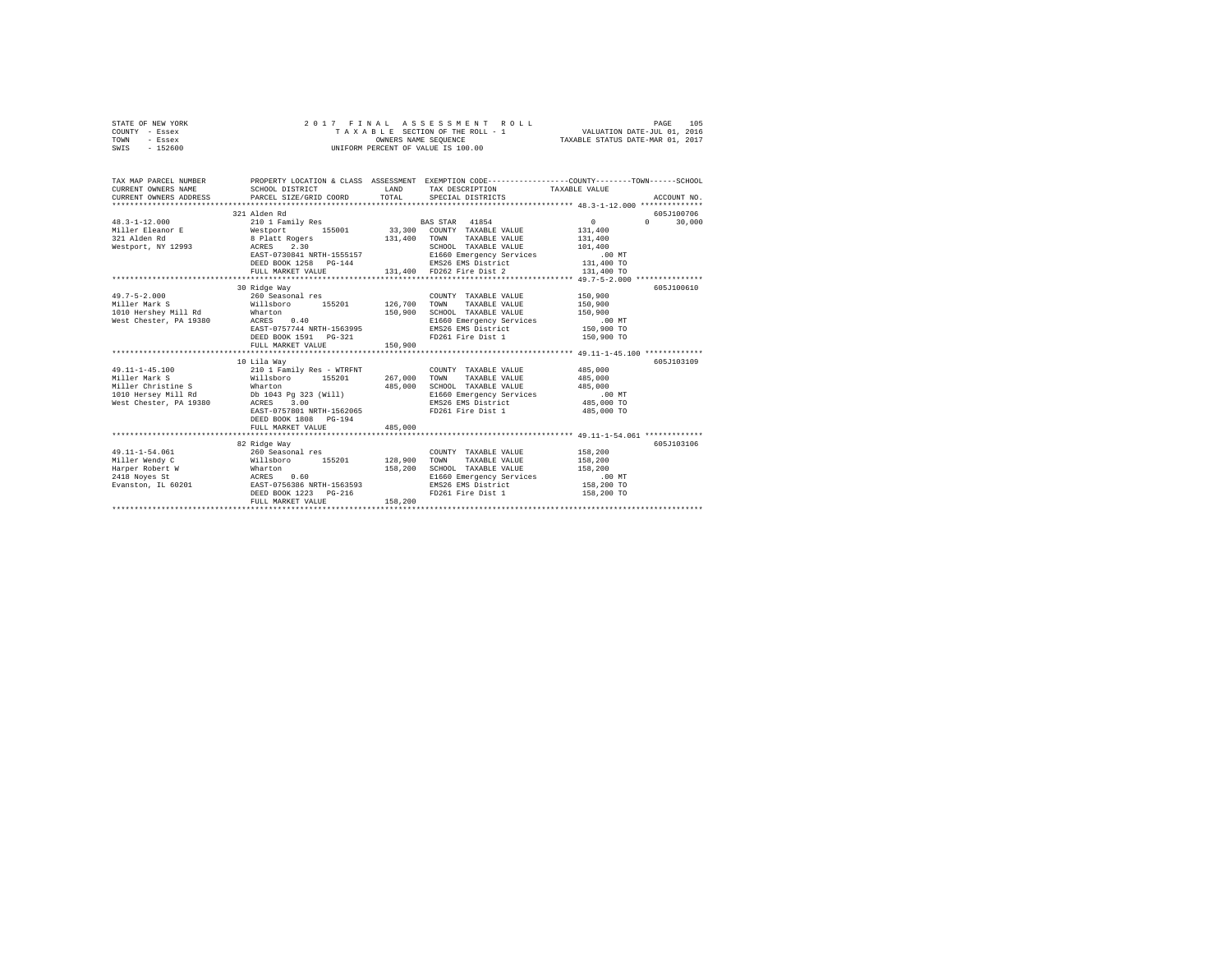|      | STATE OF NEW YORK |  |  | 2017 FINAL ASSESSMENT ROLL         | 106<br>PAGE                      |  |
|------|-------------------|--|--|------------------------------------|----------------------------------|--|
|      | COUNTY - Essex    |  |  | TAXABLE SECTION OF THE ROLL - 1    | VALUATION DATE-JUL 01, 2016      |  |
| TOWN | - Essex           |  |  | OWNERS NAME SEOUENCE               | TAXABLE STATUS DATE-MAR 01, 2017 |  |
| SWIS | - 152600          |  |  | UNIFORM PERCENT OF VALUE IS 100.00 |                                  |  |

| TAX MAP PARCEL NUMBER                                                                                                                                                                                                                                                                                                                                                               | SCHOOL DISTRICT    | PROPERTY LOCATION & CLASS ASSESSMENT EXEMPTION CODE---------------COUNTY-------TOWN------SCHOOL |                |             |
|-------------------------------------------------------------------------------------------------------------------------------------------------------------------------------------------------------------------------------------------------------------------------------------------------------------------------------------------------------------------------------------|--------------------|-------------------------------------------------------------------------------------------------|----------------|-------------|
|                                                                                                                                                                                                                                                                                                                                                                                     |                    |                                                                                                 |                |             |
|                                                                                                                                                                                                                                                                                                                                                                                     | 2218 Lake Shore Rd |                                                                                                 |                | 605J103001  |
|                                                                                                                                                                                                                                                                                                                                                                                     |                    | COUNTY TAXABLE VALUE 236,200                                                                    |                |             |
|                                                                                                                                                                                                                                                                                                                                                                                     |                    | TAXABLE VALUE                                                                                   | 236, 200       |             |
|                                                                                                                                                                                                                                                                                                                                                                                     |                    | SCHOOL TAXABLE VALUE                                                                            | 236,200        |             |
|                                                                                                                                                                                                                                                                                                                                                                                     |                    |                                                                                                 |                |             |
|                                                                                                                                                                                                                                                                                                                                                                                     |                    |                                                                                                 |                |             |
|                                                                                                                                                                                                                                                                                                                                                                                     |                    |                                                                                                 |                |             |
|                                                                                                                                                                                                                                                                                                                                                                                     |                    |                                                                                                 |                |             |
|                                                                                                                                                                                                                                                                                                                                                                                     |                    |                                                                                                 |                |             |
|                                                                                                                                                                                                                                                                                                                                                                                     |                    |                                                                                                 |                |             |
|                                                                                                                                                                                                                                                                                                                                                                                     |                    |                                                                                                 |                |             |
|                                                                                                                                                                                                                                                                                                                                                                                     |                    |                                                                                                 |                |             |
|                                                                                                                                                                                                                                                                                                                                                                                     | 82 Albee Ln        |                                                                                                 |                | 605J100105  |
|                                                                                                                                                                                                                                                                                                                                                                                     |                    |                                                                                                 |                |             |
|                                                                                                                                                                                                                                                                                                                                                                                     |                    |                                                                                                 |                |             |
|                                                                                                                                                                                                                                                                                                                                                                                     |                    |                                                                                                 |                |             |
|                                                                                                                                                                                                                                                                                                                                                                                     |                    |                                                                                                 |                |             |
|                                                                                                                                                                                                                                                                                                                                                                                     |                    |                                                                                                 |                |             |
|                                                                                                                                                                                                                                                                                                                                                                                     |                    |                                                                                                 |                |             |
| $\begin{tabular}{l c c c c c} \multicolumn{1}{c}{\textbf{49.15}-2-3.000 & $\textbf{82} \text{ } \text{Albe L} & $\textbf{63.15}-1$ & $\textbf{15.000}$ & $\textbf{15.000}$ & $\textbf{15.000}$ & $\textbf{15.000}$ & $\textbf{15.000}$ & $\textbf{15.000}$ & $\textbf{15.000}$ & $\textbf{15.000}$ & $\textbf{15.000}$ & $\textbf{15.000}$ & $\textbf{15.000}$ & $\textbf{15.000}$$ |                    |                                                                                                 |                |             |
|                                                                                                                                                                                                                                                                                                                                                                                     |                    |                                                                                                 |                |             |
|                                                                                                                                                                                                                                                                                                                                                                                     |                    |                                                                                                 |                |             |
|                                                                                                                                                                                                                                                                                                                                                                                     | 300 Daniels Rd     |                                                                                                 |                | 605J199004  |
| $39.3 - 1 - 22.200$                                                                                                                                                                                                                                                                                                                                                                 | 240 Rural res      | ENH STAR 41834                                                                                  | $\overline{0}$ | 0 65.500    |
|                                                                                                                                                                                                                                                                                                                                                                                     |                    |                                                                                                 |                |             |
|                                                                                                                                                                                                                                                                                                                                                                                     |                    |                                                                                                 |                |             |
|                                                                                                                                                                                                                                                                                                                                                                                     |                    |                                                                                                 |                |             |
|                                                                                                                                                                                                                                                                                                                                                                                     |                    |                                                                                                 |                |             |
|                                                                                                                                                                                                                                                                                                                                                                                     |                    |                                                                                                 |                |             |
| Montville Faylene<br>Montville Faylene<br>Montville Faylene<br>200 Daniels Rd RCRES 17.92<br>200 Daniels Rd RCRES 17.92<br>200 Daniels Rd RCRES 17.92<br>200 Daniels Rd RES PORT 1178<br>200 Daniels Rd RES PORT 1178<br>200 Daniels Rd RES                                                                                                                                         |                    |                                                                                                 |                |             |
|                                                                                                                                                                                                                                                                                                                                                                                     |                    |                                                                                                 |                |             |
|                                                                                                                                                                                                                                                                                                                                                                                     | 92 Middle Rd       |                                                                                                 |                | 605-7102901 |
| $49.1 - 1 - 17.100$                                                                                                                                                                                                                                                                                                                                                                 |                    |                                                                                                 |                |             |
| Moran Janice                                                                                                                                                                                                                                                                                                                                                                        |                    |                                                                                                 |                |             |
|                                                                                                                                                                                                                                                                                                                                                                                     |                    |                                                                                                 |                |             |
| 92 Middle Rd<br>Essex, NY 12936                                                                                                                                                                                                                                                                                                                                                     |                    |                                                                                                 |                |             |
|                                                                                                                                                                                                                                                                                                                                                                                     |                    |                                                                                                 |                |             |
|                                                                                                                                                                                                                                                                                                                                                                                     |                    |                                                                                                 |                |             |
|                                                                                                                                                                                                                                                                                                                                                                                     |                    |                                                                                                 |                |             |
|                                                                                                                                                                                                                                                                                                                                                                                     |                    |                                                                                                 |                |             |
|                                                                                                                                                                                                                                                                                                                                                                                     |                    |                                                                                                 |                |             |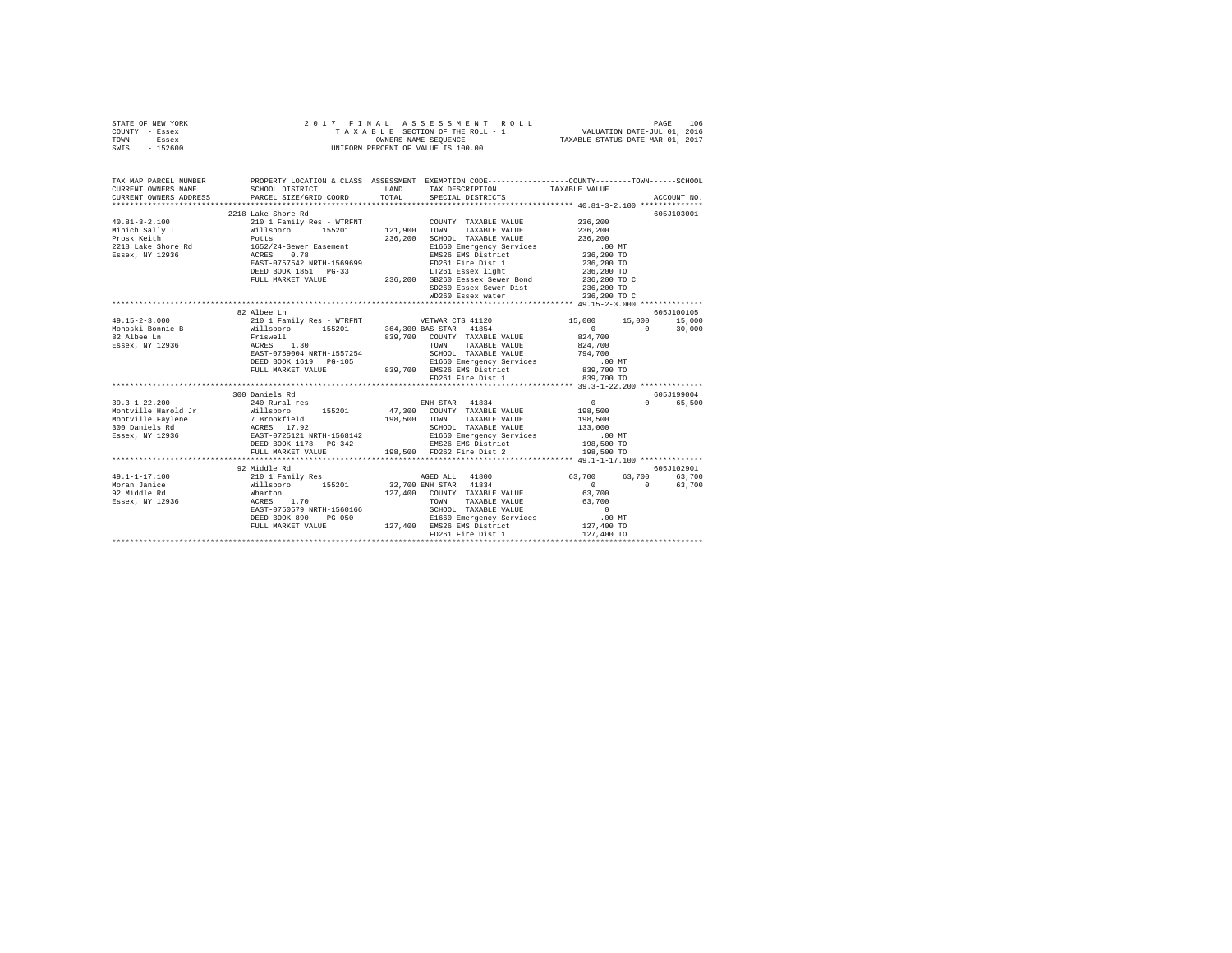| STATE OF NEW YORK<br>COUNTY - Essex<br>TOWN - Essex<br>SWIS - 152600 |                                                                                                                                                                                                                                                                   |         |                                                                                                                  |                                  |             |
|----------------------------------------------------------------------|-------------------------------------------------------------------------------------------------------------------------------------------------------------------------------------------------------------------------------------------------------------------|---------|------------------------------------------------------------------------------------------------------------------|----------------------------------|-------------|
|                                                                      | TAX MAP PARCEL NUMBER PROPERTY LOCATION & CLASS ASSESSMENT EXEMPTION CODE--------------COUNTY-------TOWN------SCHOOL<br>CURRENT OWNERS NAME SCHOOL DISTRICT LAND TAX DESCRIPTION TAVARER VALUE                                                                    |         | TAX DESCRIPTION TAXABLE VALUE                                                                                    |                                  |             |
| CURRENT OWNERS ADDRESS                                               | PARCEL SIZE/GRID COORD                                                                                                                                                                                                                                            | TOTAL   | SPECIAL DISTRICTS                                                                                                |                                  | ACCOUNT NO. |
|                                                                      |                                                                                                                                                                                                                                                                   |         |                                                                                                                  |                                  |             |
|                                                                      | %<br><br>van may Res (COUNTY TAXABLE VALUE Will<br>sboro 155201 136,700 TOWN TAXABLE VALUE What<br>TOWN 220,300 SCHOOL TAXABLE VALUE ACRES (2010) 1980 1660 Emergency Sav<br>viracle $\,$                                                                         |         |                                                                                                                  | 220,300                          | 605J103009  |
| $49.11 - 1 - 7.000$<br>Moredock Etta M                               |                                                                                                                                                                                                                                                                   |         |                                                                                                                  | 220,300                          |             |
|                                                                      |                                                                                                                                                                                                                                                                   |         |                                                                                                                  |                                  |             |
| 5505 White Ibis Dr<br>North Port, FL 34287                           |                                                                                                                                                                                                                                                                   |         |                                                                                                                  |                                  |             |
|                                                                      |                                                                                                                                                                                                                                                                   |         |                                                                                                                  | $220,300$<br>00 MT<br>220,300 TO |             |
|                                                                      | ACRES 0.80<br>EAST-0756826 NRTH-1562360 - EMS26 EMS District<br>DEED BOOK 706 PG-295 - PD261 Fire Dist 1                                                                                                                                                          |         |                                                                                                                  | 220,300 TO                       |             |
|                                                                      | FULL MARKET VALUE 220.300                                                                                                                                                                                                                                         |         |                                                                                                                  |                                  |             |
|                                                                      | 1538 NYS Route 22                                                                                                                                                                                                                                                 |         |                                                                                                                  |                                  | 605J104403  |
|                                                                      |                                                                                                                                                                                                                                                                   |         |                                                                                                                  |                                  |             |
|                                                                      | $\begin{array}{cccccc} 48.4-1-15.000 & 155.000 & 155.000 & 155.000 & 155.000 & 155.000 & 155.000 & 155.000 & 155.000 & 155.000 & 155.000 & 155.000 & 155.000 & 155.000 & 155.000 & 155.000 & 155.000 & 155.000 & 155.000 & 155.000 & 155.000 & 155.000 & 155.000$ |         |                                                                                                                  |                                  |             |
|                                                                      |                                                                                                                                                                                                                                                                   |         |                                                                                                                  |                                  |             |
|                                                                      |                                                                                                                                                                                                                                                                   |         |                                                                                                                  |                                  |             |
|                                                                      |                                                                                                                                                                                                                                                                   |         |                                                                                                                  |                                  |             |
|                                                                      |                                                                                                                                                                                                                                                                   |         |                                                                                                                  |                                  |             |
|                                                                      |                                                                                                                                                                                                                                                                   |         |                                                                                                                  |                                  |             |
|                                                                      |                                                                                                                                                                                                                                                                   |         |                                                                                                                  |                                  |             |
|                                                                      |                                                                                                                                                                                                                                                                   |         |                                                                                                                  |                                  |             |
|                                                                      | 1376 NYS Route 22                                                                                                                                                                                                                                                 |         |                                                                                                                  |                                  | 6079905011  |
| $57.2 - 4 - 1.110$<br>Morgan Ruth                                    | 240 Rural res                                                                                                                                                                                                                                                     |         |                                                                                                                  |                                  | 0 65,500    |
| 1376 NYS Rte 22                                                      |                                                                                                                                                                                                                                                                   |         |                                                                                                                  |                                  |             |
| Essex, NY 12936                                                      |                                                                                                                                                                                                                                                                   |         |                                                                                                                  |                                  |             |
|                                                                      |                                                                                                                                                                                                                                                                   |         |                                                                                                                  |                                  |             |
|                                                                      |                                                                                                                                                                                                                                                                   |         |                                                                                                                  |                                  |             |
|                                                                      |                                                                                                                                                                                                                                                                   |         |                                                                                                                  |                                  |             |
|                                                                      |                                                                                                                                                                                                                                                                   |         |                                                                                                                  |                                  |             |
|                                                                      |                                                                                                                                                                                                                                                                   |         |                                                                                                                  |                                  |             |
|                                                                      |                                                                                                                                                                                                                                                                   |         |                                                                                                                  |                                  | 605J102504  |
|                                                                      |                                                                                                                                                                                                                                                                   |         |                                                                                                                  |                                  |             |
|                                                                      |                                                                                                                                                                                                                                                                   |         |                                                                                                                  |                                  |             |
|                                                                      |                                                                                                                                                                                                                                                                   |         |                                                                                                                  | .00 MT                           |             |
|                                                                      |                                                                                                                                                                                                                                                                   |         |                                                                                                                  | 358,200 TO                       |             |
|                                                                      |                                                                                                                                                                                                                                                                   |         |                                                                                                                  | 358,200 TO                       |             |
|                                                                      | FULL MARKET VALUE                                                                                                                                                                                                                                                 | 358,200 |                                                                                                                  |                                  |             |
|                                                                      | Block House Rd                                                                                                                                                                                                                                                    |         |                                                                                                                  |                                  | 605J102505  |
| $40.3 - 2 - 5.000$                                                   |                                                                                                                                                                                                                                                                   |         | $\begin{tabular}{lllllll} \textbf{COUNTY} & \textbf{TAXABLE} & \textbf{VALUE} & & \textbf{24,500} \end{tabular}$ |                                  |             |
|                                                                      |                                                                                                                                                                                                                                                                   |         |                                                                                                                  | 24,500                           |             |
|                                                                      |                                                                                                                                                                                                                                                                   |         |                                                                                                                  | 24,500                           |             |
|                                                                      |                                                                                                                                                                                                                                                                   |         |                                                                                                                  | .00 MT<br>24,500 TO              |             |
|                                                                      |                                                                                                                                                                                                                                                                   |         |                                                                                                                  | 24,500 TO                        |             |
|                                                                      | FULL MARKET VALUE 24,500                                                                                                                                                                                                                                          |         |                                                                                                                  |                                  |             |
|                                                                      |                                                                                                                                                                                                                                                                   |         |                                                                                                                  |                                  |             |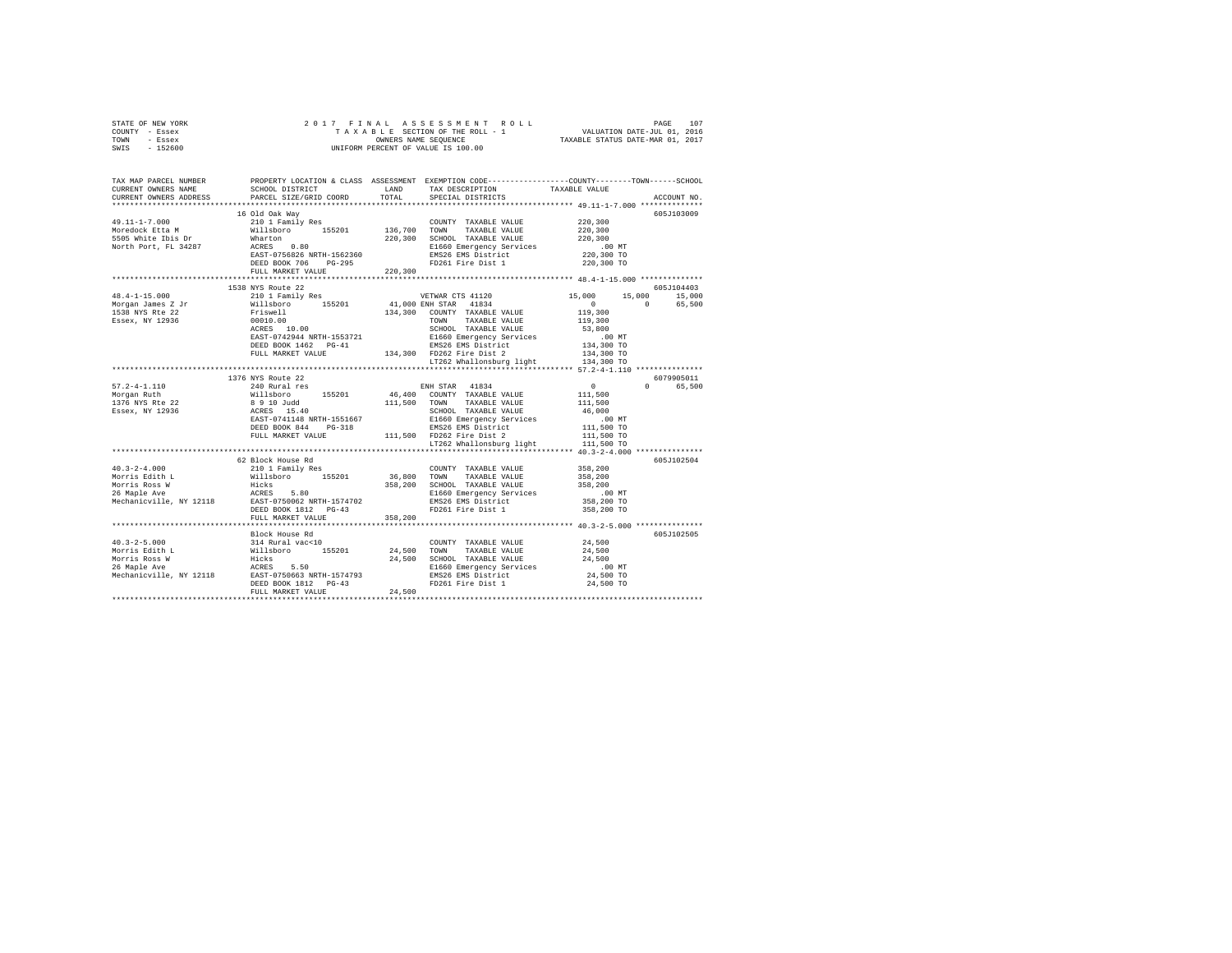| STATE OF NEW YORK | 2017 FINAL ASSESSMENT ROLL         | 108<br>PAGE                      |
|-------------------|------------------------------------|----------------------------------|
| COUNTY - Essex    | TAXABLE SECTION OF THE ROLL - 1    | VALUATION DATE-JUL 01, 2016      |
| TOWN<br>- Essex   | OWNERS NAME SEOUENCE               | TAXABLE STATUS DATE-MAR 01, 2017 |
| - 152600<br>SWIS  | UNIFORM PERCENT OF VALUE IS 100.00 |                                  |

| TAX MAP PARCEL NUMBER                                                                                                                                                                                                                                            |                           |        | PROPERTY LOCATION & CLASS ASSESSMENT EXEMPTION CODE---------------COUNTY-------TOWN------SCHOOL                                            |                          |                              |
|------------------------------------------------------------------------------------------------------------------------------------------------------------------------------------------------------------------------------------------------------------------|---------------------------|--------|--------------------------------------------------------------------------------------------------------------------------------------------|--------------------------|------------------------------|
|                                                                                                                                                                                                                                                                  | 582 Cook Rd               |        |                                                                                                                                            |                          | 605J100309                   |
| 48.76-1-17.000                                                                                                                                                                                                                                                   | 210 1 Family Res          |        | COUNTY TAXABLE VALUE 103,600                                                                                                               |                          |                              |
|                                                                                                                                                                                                                                                                  |                           |        | TAXABLE VALUE<br>TOWN                                                                                                                      | 103,600                  |                              |
| More Joshua A 1991 - 2011 - 2012<br>More Charlene D - 24,600<br>More Charlene D - 24,600<br>More Charlene D - 24,600<br>292 - 24,600<br>292 - 24,600<br>292 - 24,600<br>292 - 24,600<br>292 - 24,600<br>292 - 24,600<br>292 - 24,600<br>292 - 24,600             |                           |        | SCHOOL TAXABLE VALUE                                                                                                                       | 103,600                  |                              |
|                                                                                                                                                                                                                                                                  |                           |        |                                                                                                                                            |                          |                              |
|                                                                                                                                                                                                                                                                  |                           |        |                                                                                                                                            |                          |                              |
|                                                                                                                                                                                                                                                                  |                           |        | SCHOOL TAXABLE VALUE<br>E1660 Emergency Services<br>EMS26 EMS District 103,600 TO<br>103,600 TO<br>EMS26 EMS District<br>FD262 Fire Dist 2 | 103,600 TO               |                              |
|                                                                                                                                                                                                                                                                  | FULL MARKET VALUE         |        | 103,600 LT262 Whallonsburg light 103,600 TO                                                                                                |                          |                              |
|                                                                                                                                                                                                                                                                  |                           |        |                                                                                                                                            |                          |                              |
|                                                                                                                                                                                                                                                                  | School St                 |        |                                                                                                                                            |                          | 605J185004                   |
|                                                                                                                                                                                                                                                                  |                           |        | COUNTY TAXABLE VALUE 20,900                                                                                                                |                          |                              |
| 40.3-3-17.200<br>Moulton Robert E (1990)<br>Moulton Elizabeth G (1991)<br>Moulton Elizabeth G (1991)<br>75 Wakeley Rd (2.2 Acres<br>Newington, CT 06111 (1993)<br>2825-0753768 NRTH-1568824                                                                      |                           |        |                                                                                                                                            |                          |                              |
|                                                                                                                                                                                                                                                                  |                           |        | 20,900 TOWN TAXABLE VALUE                                                                                                                  | 20,900                   |                              |
|                                                                                                                                                                                                                                                                  |                           |        | SCHOOL TAXABLE VALUE                                                                                                                       | 20,900                   |                              |
|                                                                                                                                                                                                                                                                  |                           |        | E1660 Emergency Services .00 MT                                                                                                            |                          |                              |
|                                                                                                                                                                                                                                                                  |                           |        | EMS26 EMS District                                                                                                                         | 20,900 TO<br>20,900 TO   |                              |
|                                                                                                                                                                                                                                                                  |                           |        | FD261 Fire Dist 1                                                                                                                          |                          |                              |
|                                                                                                                                                                                                                                                                  | DEED BOOK 825             |        | PG-007 17261 Essex light 20,900 TO                                                                                                         |                          |                              |
|                                                                                                                                                                                                                                                                  | FULL MARKET VALUE         |        | 20,900 WD260 Essex water                                                                                                                   | 20,900 TO C              |                              |
|                                                                                                                                                                                                                                                                  |                           |        |                                                                                                                                            |                          |                              |
|                                                                                                                                                                                                                                                                  | 15 Harbor View Way        |        |                                                                                                                                            | $\sim$ 0 $\sim$          | 605J197003<br>0 <sup>1</sup> |
| $\begin{array}{lllllll} 40.73\hbox{--}6\hbox{--}11.210 & & & 210\hbox{1 Family Res}\hbox{--}WTRFWT & & & \text{BAS STAR} & 41854 \\ \text{Muller Nicholas H III} & & & \text{Willsboro} & 155201 & & 408,600 & \text{COUNTY} & \text{TAXABLE VALUE} \end{array}$ |                           |        |                                                                                                                                            | 782,900                  | 30,000                       |
|                                                                                                                                                                                                                                                                  |                           |        |                                                                                                                                            |                          |                              |
|                                                                                                                                                                                                                                                                  |                           |        |                                                                                                                                            | 782,900                  |                              |
|                                                                                                                                                                                                                                                                  |                           |        |                                                                                                                                            | 752,900                  |                              |
|                                                                                                                                                                                                                                                                  |                           |        | E1660 Emergency Services                                                                                                                   | .00MT                    |                              |
|                                                                                                                                                                                                                                                                  | EAST-0757520 NRTH-1570440 |        | EMS26 EMS District 782,900 TO                                                                                                              |                          |                              |
|                                                                                                                                                                                                                                                                  | DEED BOOK 1486 PG-188     |        | G-188 FD261 Fire Dist 1<br>782,900 LT261 Essex light                                                                                       | 782,900 TO<br>782,900 TO |                              |
|                                                                                                                                                                                                                                                                  | FULL MARKET VALUE         |        |                                                                                                                                            |                          |                              |
|                                                                                                                                                                                                                                                                  |                           |        | SB260 Eessex Sewer Bond 782,900 TO C                                                                                                       |                          |                              |
|                                                                                                                                                                                                                                                                  |                           |        | SD260 Essex Sewer Dist<br>WD260 Essex water                                                                                                | 782,900 TO               |                              |
|                                                                                                                                                                                                                                                                  |                           |        |                                                                                                                                            | 782,900 TO C             |                              |
|                                                                                                                                                                                                                                                                  |                           |        |                                                                                                                                            |                          |                              |
|                                                                                                                                                                                                                                                                  | 51 Daniels Rd             |        |                                                                                                                                            |                          | 605J104508                   |
| $48.1 - 1 - 27.000$                                                                                                                                                                                                                                              | 210 1 Family Res          |        | COUNTY TAXABLE VALUE 59,600                                                                                                                |                          |                              |
|                                                                                                                                                                                                                                                                  |                           |        | 36,600 TOWN TAXABLE VALUE 59,600<br>59,600 SCHOOL TAXABLE VALUE 59,600                                                                     |                          |                              |
| Murcray Misty Law Westport 155001<br>PO Box 120 10 10 7 Platt Rogers<br>Elizabethtown, NY 12932 ACRES 5.60                                                                                                                                                       |                           |        | SCHOOL TAXABLE VALUE 59,600<br>E1660 Emergency Services .00 MT                                                                             |                          |                              |
|                                                                                                                                                                                                                                                                  |                           |        |                                                                                                                                            |                          |                              |
|                                                                                                                                                                                                                                                                  | EAST-0727852 NRTH-1563117 |        | EMS26 EMS District                                                                                                                         | 59,600 TO                |                              |
|                                                                                                                                                                                                                                                                  | DEED BOOK 1858 PG-28      |        | FD262 Fire Dist 2                                                                                                                          | 59,600 TO                |                              |
|                                                                                                                                                                                                                                                                  | FULL MARKET VALUE         | 59.600 |                                                                                                                                            |                          |                              |
|                                                                                                                                                                                                                                                                  |                           |        |                                                                                                                                            |                          |                              |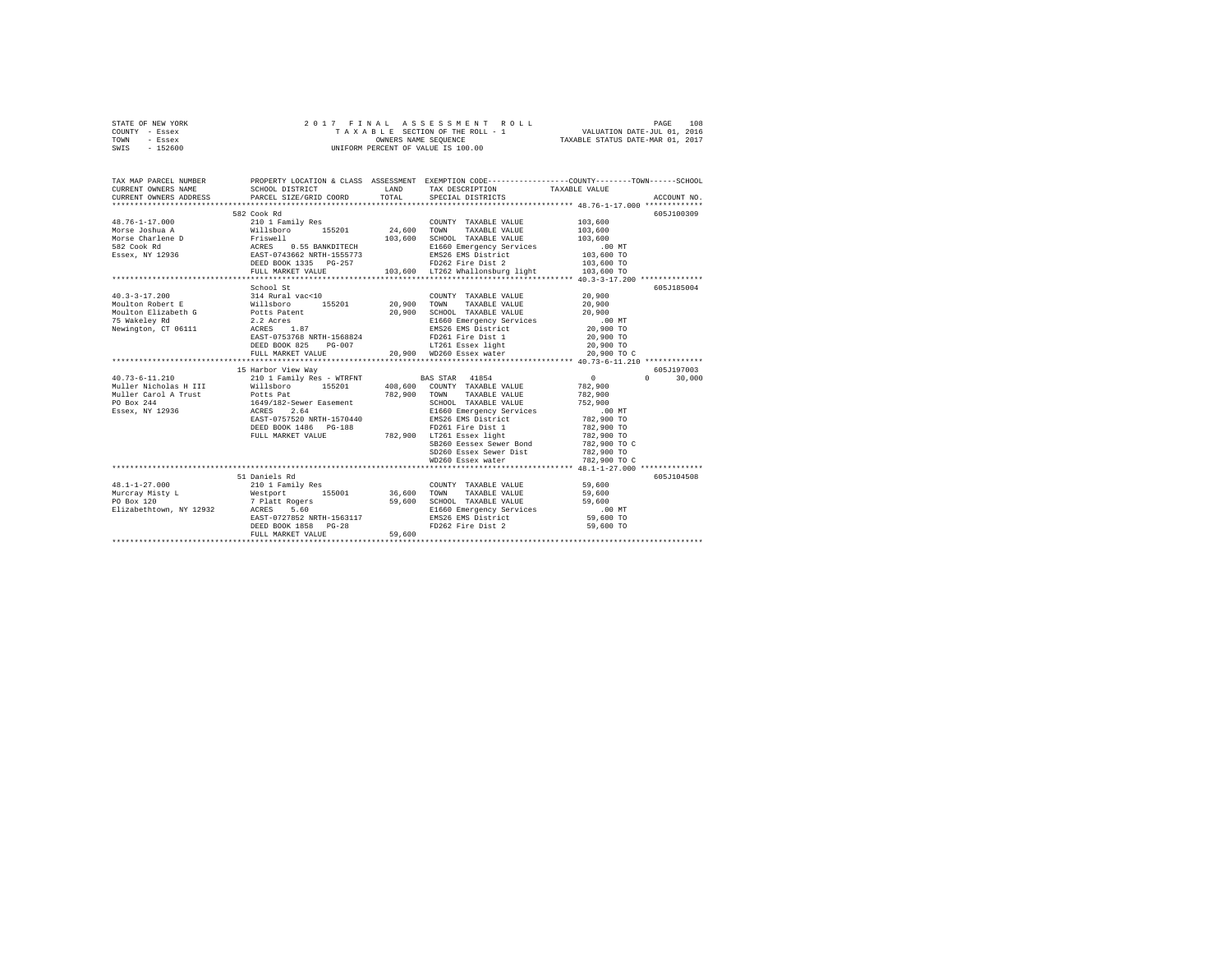| STATE OF NEW YORK<br>COUNTY - Essex<br>TOWN<br>- Essex<br>SWIS - 152600                | 2017 FINAL                                                                                                                                                                                                                                                                             |         | ASSESSMENT ROLL<br>T A X A B L E SECTION OF THE ROLL - 1<br>OWNERS NAME SEQUENCE<br>UNIFORM PERCENT OF VALUE IS 100.00  | VALUATION DATE-JUL 01, 2016<br>TAXABLE STATUS DATE-MAR 01, 2017               | 109<br>PAGE                 |
|----------------------------------------------------------------------------------------|----------------------------------------------------------------------------------------------------------------------------------------------------------------------------------------------------------------------------------------------------------------------------------------|---------|-------------------------------------------------------------------------------------------------------------------------|-------------------------------------------------------------------------------|-----------------------------|
| TAX MAP PARCEL NUMBER<br>CURRENT OWNERS NAME<br>CURRENT OWNERS ADDRESS                 | PROPERTY LOCATION & CLASS ASSESSMENT EXEMPTION CODE-----------------COUNTY-------TOWN-----SCHOOL<br>SCHOOL DISTRICT TAND TAX DESCRIPTION<br>PARCEL SIZE/GRID COORD                                                                                                                     | TOTAL   | SPECIAL DISTRICTS                                                                                                       | TAXABLE VALUE                                                                 | ACCOUNT NO.                 |
|                                                                                        | 409 Middle Rd<br>DEED BOOK 1814 PG-224<br>FULL MARKET VALUE                                                                                                                                                                                                                            | 425,000 | COUNTY TAXABLE VALUE 425,000                                                                                            | 425,000<br>425,000<br>425,000 TO                                              | 605L100511                  |
|                                                                                        |                                                                                                                                                                                                                                                                                        |         |                                                                                                                         |                                                                               |                             |
| $40.3 - 3 - 21.000$<br>Murphy Lauren H<br>7 School St<br>PO Box 351<br>Essex, NY 12936 | 7 School St<br>215 1 Fam Res w/<br>Willsboro 155201 34,400 COUNTY TAXABLE VALUE<br>Potts 276,600 TOWN TAXABLE VALUE<br>1520/273 Conservation SCHOOL TAXABLE VALUE<br>Easement E1660 Emergency Services<br>Easement<br>ACRES 3.40<br>EAST-0750521 NRTH-1567997<br>DEED BOOK 1129 PG-327 |         | BAS STAR 41854<br>SCHOOL TAXABLE VALUE<br>EMS26 EMS District<br>ED261 Fire Dist 1<br>FD261 Fire Dist 1                  | 0<br>276,600<br>276,600<br>246,600<br>.00 MT<br>276,600 TO<br>276,600 TO      | 605J100115<br>$0 \t 30.000$ |
|                                                                                        | FULL MARKET VALUE                                                                                                                                                                                                                                                                      | 276,600 |                                                                                                                         |                                                                               |                             |
| $48.4 - 1 - 16.000$<br>Murphy Lauren H<br>7 School St<br>Essex, NY 12936               | 1444 NYS Route 22<br>ACRES 2.10<br>EAST-0742445 NRTH-1553320<br>DEED BOOK 1546 PG-107                                                                                                                                                                                                  |         | EMS26 EMS District<br>FD262 Fire Dist 2<br>FULL MARKET VALUE 13,700 LT262 Whallonsburg light 13,700 TO                  | 13,700<br>13,700<br>13,700<br>.00 MT<br>13,700 TO<br>13,700 TO                | 6079978513                  |
|                                                                                        | 878 Whallons Bay Rd                                                                                                                                                                                                                                                                    |         |                                                                                                                         |                                                                               | 605J104406                  |
| $49.69 - 1 - 6.000$<br>Murphy Lauren H<br>7 School St<br>Essex, NY 12936               | 444 1 use sm bld<br>444 1 use sm bld<br>10,700<br>Priswell<br>ACRES 0.20<br>29,800<br>ACRES 0.20<br>EAST-0744407<br>RETH-1555604<br>DEED BOOK 1769 PG-320 PD262 Fire Dist 2<br>PEED BOOK 1769 PG-320 29,800 LT262 What construct in the PTF Mapping Light                              |         | COUNTY TAXABLE VALUE<br>TAXABLE VALUE<br>TOWN<br>SCHOOL TAXABLE VALUE<br>E1660 Emergency Services<br>EMS26 EMS District | 29,800<br>29,800<br>29,800<br>$.00$ MT<br>29,800 TO<br>29,800 TO<br>29,800 TO |                             |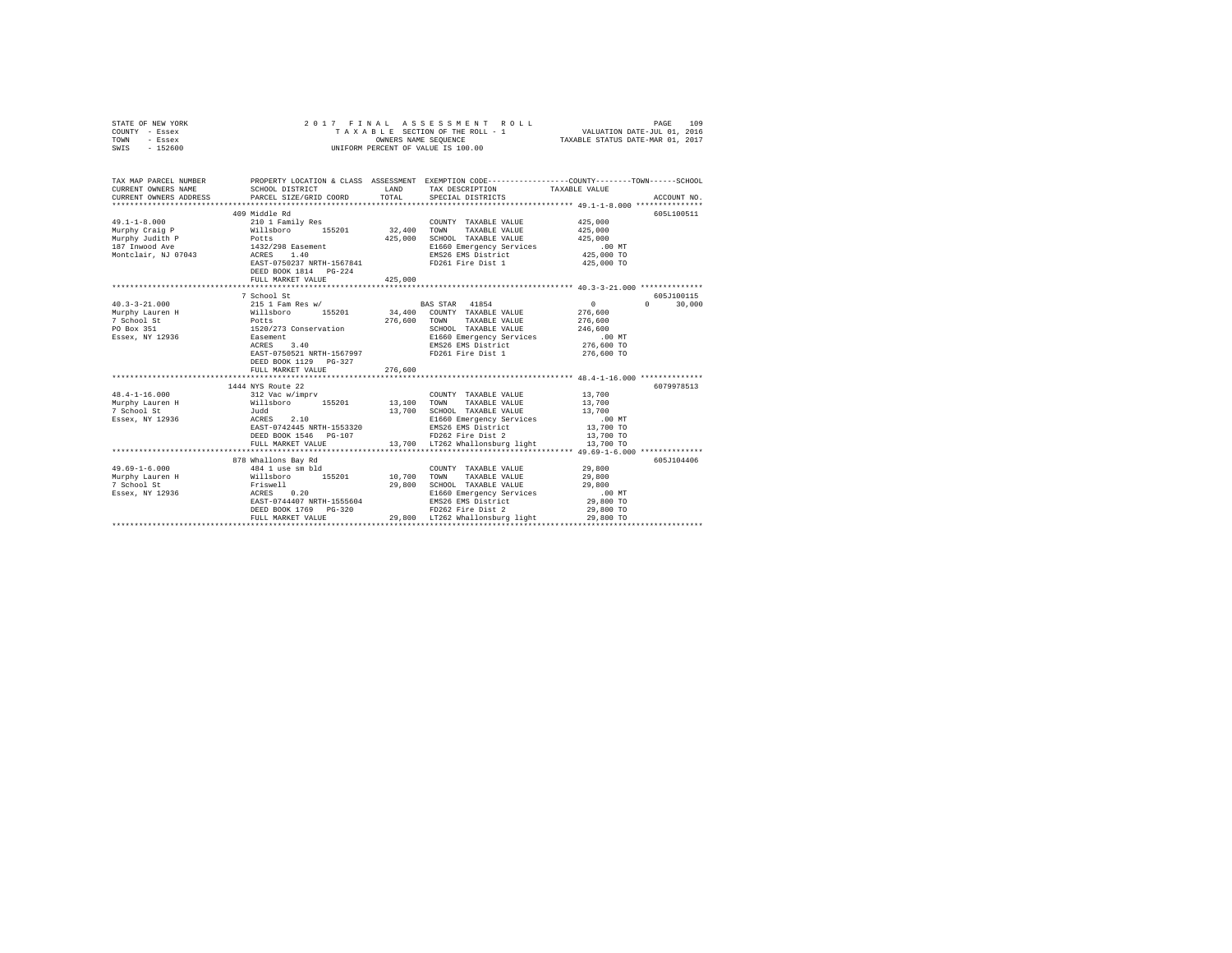| STATE OF NEW YORK | 2017 FINAL ASSESSMENT ROLL         | 110<br>PAGE                      |
|-------------------|------------------------------------|----------------------------------|
| COUNTY - Essex    | TAXABLE SECTION OF THE ROLL - 1    | VALUATION DATE-JUL 01, 2016      |
| TOWN<br>- Essex   | OWNERS NAME SEOUENCE               | TAXABLE STATUS DATE-MAR 01, 2017 |
| $-152600$<br>SWIS | UNIFORM PERCENT OF VALUE IS 100.00 |                                  |

| TAX MAP PARCEL NUMBER<br>CURRENT OWNERS NAME<br>CURRENT OWNERS ADDRESS                                | SCHOOL DISTRICT<br>PARCEL SIZE/GRID COORD                                                                                                                                                            | LAND<br>TOTAL                     | PROPERTY LOCATION & CLASS ASSESSMENT EXEMPTION CODE----------------COUNTY-------TOWN-----SCHOOL<br>TAX DESCRIPTION TAXABLE VALUE<br>SPECIAL DISTRICTS                                                                                                                                                     |                                                                                                                 | ACCOUNT NO.                     |
|-------------------------------------------------------------------------------------------------------|------------------------------------------------------------------------------------------------------------------------------------------------------------------------------------------------------|-----------------------------------|-----------------------------------------------------------------------------------------------------------------------------------------------------------------------------------------------------------------------------------------------------------------------------------------------------------|-----------------------------------------------------------------------------------------------------------------|---------------------------------|
| $49.69 - 1 - 7.000$<br>7 School St<br>Essex, NY 12936                                                 | 874 Whallons Bay Rd<br>449 Other Storag<br>Murphy Lauren H Willsboro 155201 8,500 TOWN<br>Friswell<br>ACRES 0.20<br>EAST-0744317 NRTH-1555583<br>DEED BOOK 1769 PG-320<br>FULL MARKET VALUE          | 27,100                            | COUNTY TAXABLE VALUE<br>TAXABLE VALUE<br>SCHOOL TAXABLE VALUE<br>E1660 Emergency Services<br>EMS26 EMS District<br>FD262 Fire Dist 2<br>27.100 LT262 Whallonsburg light                                                                                                                                   | 27,100<br>27,100<br>27,100<br>.00MT<br>27,100 TO<br>27,100 TO<br>27,100 TO                                      | 605J104410                      |
| $40.81 - 3 - 5.000$<br>Nadire Abdelhaq Ben<br>Nadire Kathleen B<br>PO Box 211<br>Essex, NY 12936      | 2208 Lake Shore Rd<br>210 1 Family Res - WTRFNT<br>Willsboro 155201<br>Potts<br>1651/304-Easement<br>ACRES 0.60 BANKWFARGO<br>EAST-0757537 NRTH-1569441<br>DEED BOOK 1749 PG-48<br>FULL MARKET VALUE | 274,300                           | <b>BAS STAR</b> 41854<br>133,700 COUNTY TAXABLE VALUE<br>TOWN TAXABLE VALUE<br>SCHOOL TAXABLE VALUE<br>E1660 Emergency Services<br>EMS26 EMS District<br>FD261 Fire Dist 1<br>274,300 LT261 Essex light<br>SB260 Eessex Sewer Bond 274,300 TO C<br>SD260 Essex Sewer Dist 274,300 TO<br>WD260 Essex water | $\sim$ 0<br>274,300<br>274,300<br>244,300<br>$.00$ MT<br>274,300 TO<br>274,300 TO<br>274,300 TO<br>274,300 TO C | 605-7100302<br>$\cap$<br>30,000 |
| $39.3 - 1 - 21.100$<br>Needleman Barry<br>Needleman Ruth B<br>19 Watchtower Rd<br>Hopkinton, NH 03229 | 1520 Jersey St<br>240 Rural res<br>Willsboro 155201<br>6 Brookfield<br>ACRES 28.73<br>29 EAST-0725701 NRTH-1568891<br>DEED BOOK 1743 PG-10<br>FULL MARKET VALUE                                      | 59,700 TOWN<br>111,000<br>111,000 | COUNTY TAXABLE VALUE<br>TAXABLE VALUE<br>SCHOOL TAXABLE VALUE<br>E1660 Emergency Services<br>EMS26 EMS District<br>FD262 Fire Dist 2                                                                                                                                                                      | 111,000<br>111,000<br>111,000<br>$.00$ MT<br>111,000 TO<br>111,000 TO                                           | 605J103715                      |
| $39.3 - 1 - 22.120$<br>Needleman Barry<br>Needleman Ruth B<br>19 Watchtower Rd<br>Hopkinton, NH 03229 | Jersey St<br>314 Rural vac<10<br>7 Brookfield<br>7 Brookfield<br>29<br>8 Rural 1.00<br>8 Rural 1.00<br>8 Rural 1.00<br>8 Rural 1569200<br>DEED BOOK 1743 PG-14<br>FULL MARKET VALUE                  | 30,000<br>30,000                  | COUNTY TAXABLE VALUE<br>30,000 TOWN TAXABLE VALUE<br>SCHOOL TAXABLE VALUE<br>E1660 Emergency Services<br>EMS26 EMS District<br>FD262 Fire Dist 2                                                                                                                                                          | 30,000<br>30,000<br>30,000<br>$.00$ MT<br>30,000 TO<br>30,000 TO                                                | 605Z008002                      |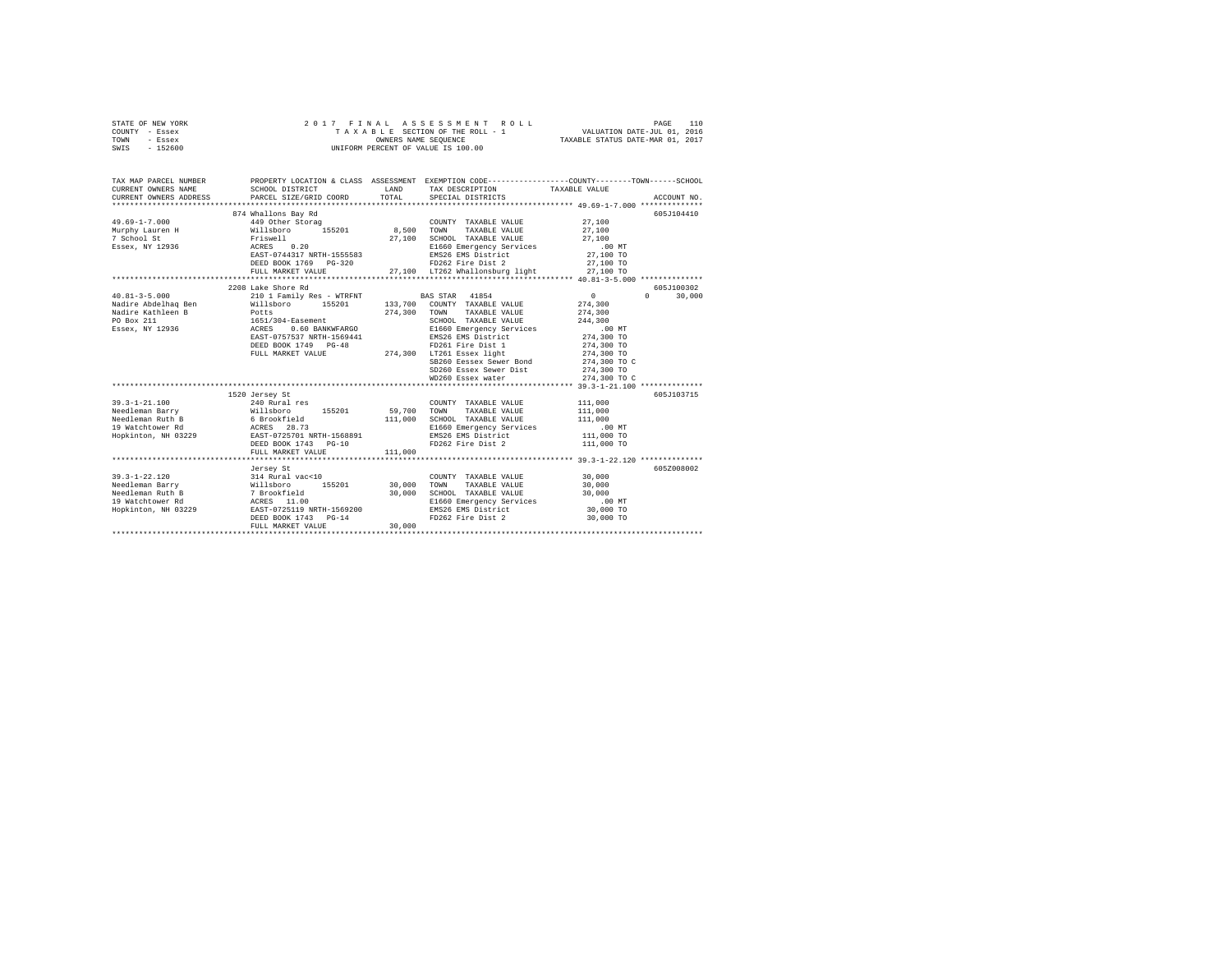| STATE OF NEW YORK                |                                        |            |                                                                                                 |                          |             |
|----------------------------------|----------------------------------------|------------|-------------------------------------------------------------------------------------------------|--------------------------|-------------|
| COUNTY - Essex                   |                                        |            |                                                                                                 |                          |             |
| - Essex<br>TOWN                  |                                        |            |                                                                                                 |                          |             |
| $-152600$<br>SWIS                |                                        |            | UNIFORM PERCENT OF VALUE IS 100.00                                                              |                          |             |
|                                  |                                        |            |                                                                                                 |                          |             |
|                                  |                                        |            |                                                                                                 |                          |             |
|                                  |                                        |            |                                                                                                 |                          |             |
| TAX MAP PARCEL NUMBER            |                                        |            | PROPERTY LOCATION & CLASS ASSESSMENT EXEMPTION CODE---------------COUNTY-------TOWN------SCHOOL |                          |             |
| CURRENT OWNERS NAME              | SCHOOL DISTRICT                        | LAND       | TAX DESCRIPTION                                                                                 | TAXABLE VALUE            |             |
| CURRENT OWNERS ADDRESS           | PARCEL SIZE/GRID COORD                 | TOTAL      | SPECIAL DISTRICTS                                                                               |                          | ACCOUNT NO. |
|                                  |                                        |            |                                                                                                 |                          |             |
|                                  | Lake Shore Rd                          |            |                                                                                                 |                          | 605J101204  |
| 49.15-1-21.000                   | 311 Res vac land                       |            | COUNTY TAXABLE VALUE                                                                            | 300                      |             |
|                                  |                                        |            |                                                                                                 | 300                      |             |
|                                  |                                        |            | 300 TOWN TAXABLE VALUE<br>300 SCHOOL TAXABLE VALUE                                              | 300                      |             |
|                                  |                                        |            | E1660 Emergency Services                                                                        | $.00$ MT                 |             |
|                                  |                                        |            | EMS26 EMS District                                                                              | 300 TO                   |             |
| Schenectady, NY 12303 ACRES 0.30 |                                        |            | FD262 Fire Dist 2                                                                               | 300 TO                   |             |
|                                  | EAST-0756274 NRTH-1556868              |            |                                                                                                 |                          |             |
|                                  | FULL MARKET VALUE                      | 300        |                                                                                                 |                          |             |
|                                  |                                        |            | **************************** 49.15-1-24.000 *************                                       |                          |             |
|                                  | Lake Shore Rd                          |            |                                                                                                 |                          | 605J103012  |
| 49.15-1-24.000                   | 311 Res vac land                       |            | COUNTY TAXABLE VALUE                                                                            | 200                      |             |
| Neely Jill A                     | willsboro 155201<br>Friswell           |            | 200 TOWN<br>TAXABLE VALUE                                                                       | 200                      |             |
| c/o Virginia Falso               |                                        |            | 200 SCHOOL TAXABLE VALUE                                                                        | 200                      |             |
| 1913 Patton Dr                   |                                        |            | E1660 Emergency Services                                                                        | .00 MT                   |             |
| Schenectady, NY 12303            | 1364/314 Life Use to<br>Virginia Falso |            | EMS26 EMS District                                                                              | 200 TO                   |             |
|                                  | ACRES 0.22                             |            | FD262 Fire Dist 2                                                                               | 200 TO                   |             |
|                                  | EAST-0756390 NRTH-1556860              |            |                                                                                                 |                          |             |
|                                  | FULL MARKET VALUE                      | 200        |                                                                                                 |                          |             |
|                                  |                                        |            | ********************************* 49.15-1-25.000 *************                                  |                          |             |
|                                  | 1679 Lake Shore Rd                     |            |                                                                                                 |                          | 605J102501  |
| 49.15-1-25.000                   | 260 Seasonal res                       |            | COUNTY TAXABLE VALUE                                                                            | 48,400                   |             |
| Neely Jill A                     |                                        | 8,400 TOWN | TAXABLE VALUE                                                                                   | 48,400                   |             |
| c/o Virginia Falso               | Willsboro 155201<br>Friswell           |            | 48,400 SCHOOL TAXABLE VALUE                                                                     | 48,400                   |             |
| 1913 Patton Dr                   | 1364/314 Life Use to                   |            | E1660 Emergency Services                                                                        | $.00$ MT                 |             |
| Schenectady, NY 12303            |                                        |            | E1660 EMS District                                                                              | 48,400 TO                |             |
|                                  | Virginia Falso<br>ACRES 0.10           |            | FD262 Fire Dist 2                                                                               | 48,400 TO                |             |
|                                  | EAST-0756442 NRTH-1556845              |            |                                                                                                 |                          |             |
|                                  | DEED BOOK 855 PG-348                   |            |                                                                                                 |                          |             |
|                                  | FULL MARKET VALUE                      | 48,400     |                                                                                                 |                          |             |
|                                  |                                        |            |                                                                                                 |                          |             |
|                                  | 9 Orchard Ln                           |            |                                                                                                 |                          | 605-T103406 |
| $40.73 - 3 - 28.000$             | 210 1 Family Res<br>Willsboro 155201   |            | COUNTY TAXABLE VALUE                                                                            | 190,000                  |             |
|                                  |                                        | 49,800     | TOWN<br>TAXABLE VALUE                                                                           | 190,000                  |             |
| Neely Jilliann N<br>Alliann N    | Potts                                  | 190,000    | SCHOOL TAXABLE VALUE                                                                            | 190,000                  |             |
| Skaneateles, NY 13152            | 1663/195-Easement                      |            | E1660 Emergency Services                                                                        | .00 MT                   |             |
|                                  | ACRES 0.13                             |            | EMS26 EMS District                                                                              | 190,000 TO               |             |
|                                  | EAST-0757274 NRTH-1571435              |            |                                                                                                 |                          |             |
|                                  | DEED BOOK 1687 PG-180                  |            | FD261 Fire Dist 1<br>LT261 Essex light                                                          | 190,000 TO<br>190,000 TO |             |
|                                  | FULL MARKET VALUE                      |            | 190,000 SB260 Eessex Sewer Bond                                                                 | 190,000 TO C             |             |
|                                  |                                        |            | SD260 Essex Sewer Dist                                                                          | 190,000 TO               |             |
|                                  |                                        |            | WD260 Essex water                                                                               | 190,000 TO C             |             |
|                                  |                                        |            |                                                                                                 |                          |             |
|                                  |                                        |            |                                                                                                 |                          |             |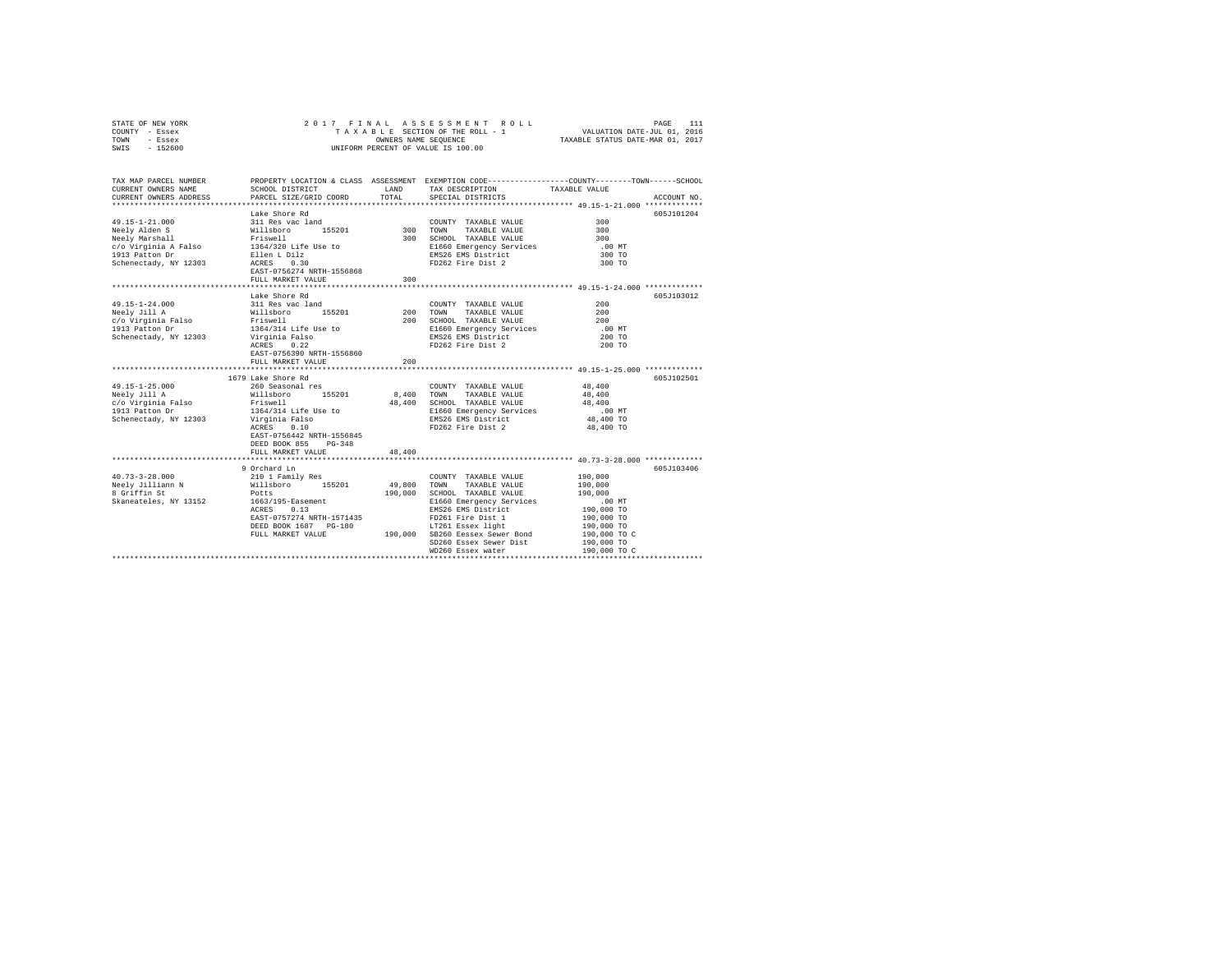| STATE OF NEW YORK<br>COUNTY - Essex<br>TOWN<br>- Essex<br>SWIS - 152600                                                                                                                                     |                                                                                                                                                                                                                                                                                                                                                                                                                                                                                       |                                                     | 2017 FINAL ASSESSMENT ROLL<br>T A X A B L E SECTION OF THE ROLL - 1<br>OWNERS NAME SEQUENCE<br>UNIFORM PERCENT OF VALUE IS 100.00                                                                                                                                                            | 112<br>PAGE<br>VALUATION DATE-JUL 01, 2016<br>TAXABLE STATUS DATE-MAR 01, 2017                                                                                             |
|-------------------------------------------------------------------------------------------------------------------------------------------------------------------------------------------------------------|---------------------------------------------------------------------------------------------------------------------------------------------------------------------------------------------------------------------------------------------------------------------------------------------------------------------------------------------------------------------------------------------------------------------------------------------------------------------------------------|-----------------------------------------------------|----------------------------------------------------------------------------------------------------------------------------------------------------------------------------------------------------------------------------------------------------------------------------------------------|----------------------------------------------------------------------------------------------------------------------------------------------------------------------------|
| TAX MAP PARCEL NUMBER<br>CURRENT OWNERS NAME<br>CURRENT OWNERS ADDRESS                                                                                                                                      | SCHOOL DISTRICT                                                                                                                                                                                                                                                                                                                                                                                                                                                                       | LAND<br>TOTAL                                       | TAX DESCRIPTION                                                                                                                                                                                                                                                                              | PROPERTY LOCATION & CLASS ASSESSMENT EXEMPTION CODE---------------COUNTY-------TOWN------SCHOOL<br>TAXABLE VALUE                                                           |
|                                                                                                                                                                                                             | PARCEL SIZE/GRID COORD                                                                                                                                                                                                                                                                                                                                                                                                                                                                |                                                     | SPECIAL DISTRICTS                                                                                                                                                                                                                                                                            | ACCOUNT NO.                                                                                                                                                                |
| $49.15 - 1 - 23.000$<br>Neely Marshall Grant IV<br>Neely Marshall G III                                                                                                                                     | Lake Shore Rd<br>311 Res vac land<br>Willsboro 155201<br>Friswell<br>Nedly materials and the control of the control of the control of the control of the control of the control of the control of the control of the control of the control of the control of the control of the control of the con<br>EAST-0756333 NRTH-1556863<br>DEED BOOK 262 PG-589                                                                                                                              | 300 TOWN                                            | COUNTY TAXABLE VALUE<br>TAXABLE VALUE<br>300 SCHOOL TAXABLE VALUE<br>E1660 Emergency Services<br>EMS26 EMS District<br>FD262 Fire Dist 2                                                                                                                                                     | 605J102212<br>300<br>300<br>300<br>$.00$ MT<br>300 TO<br>300 TO                                                                                                            |
|                                                                                                                                                                                                             | FULL MARKET VALUE                                                                                                                                                                                                                                                                                                                                                                                                                                                                     | 300                                                 |                                                                                                                                                                                                                                                                                              |                                                                                                                                                                            |
| $49.11 - 1 - 6.100$<br>Nestor Martha M Trust Millsboro 155201<br>97 Estabrook Rd<br>49.15-3-10.000<br>Neuzil Christopher E Willsboro 155201<br>Neuzil Sandra G<br>11595 Lake Newport Rd<br>Reston, VA 20194 | 12 Burt Way<br>260 Seasonal res<br>Wharton<br>141 Albee Ln<br>210 1 Family Res - WTRFNT<br>Judd<br>1304/157 Agreement<br>ACRES 1.00<br>EAST-0760396 NRTH-1556606<br>DEED BOOK 1721 PG-145                                                                                                                                                                                                                                                                                             | 129,800<br>185,500<br>185,500<br>294,000<br>387,600 | COUNTY TAXABLE VALUE<br>TOWN<br>TAXABLE VALUE<br>SCHOOL TAXABLE VALUE<br>E1660 Emergency Services<br>EMS26 EMS District<br>FD261 Fire Dist 1<br>COUNTY TAXABLE VALUE<br>TOWN<br>TAXABLE VALUE<br>SCHOOL TAXABLE VALUE<br>E1660 Emergency Services<br>EMS26 EMS District<br>FD262 Fire Dist 2 | 605J101613<br>185,500<br>185,500<br>185,500<br>$.00$ MT<br>185,500 TO<br>185,500 TO<br>605J102312<br>387,600<br>387,600<br>387,600<br>$.00$ MT<br>387,600 TO<br>387,600 TO |
| $49.15 - 3 - 2.110$<br>Noble Alexandra<br>Noble Stephen<br>18 Hilltop Rd<br>Basking Ridge, NJ 07920                                                                                                         | FULL MARKET VALUE<br>103 Albee Ln<br>260 Seasonal res - WTRFNT<br>Willsboro 155201<br>Friswell and the state of the state of the state of the state of the state of the state of the state of the state of the state of the state of the state of the state of the state of the state of the state of the state of th<br>1632/45-Restrictive Coven<br>1.4ac<br>ACRES<br>0.40<br>EAST-0759548 NRTH-1557009<br>DEED BOOK 815<br>PG-154<br>FULL MARKET VALUE<br>************************ | 387,600<br>260,700<br>315,700<br>315,700            | COUNTY TAXABLE VALUE<br>TAXABLE VALUE<br>TOWN<br>SCHOOL TAXABLE VALUE<br>E1660 Emergency Services<br>EMS26 EMS District<br>FD261 Fire Dist 1                                                                                                                                                 | *********************************** 49.15-3-2.110 **************<br>605J103102<br>315,700<br>315,700<br>315,700<br>.00 MT<br>315,700 TO<br>315,700 TO                      |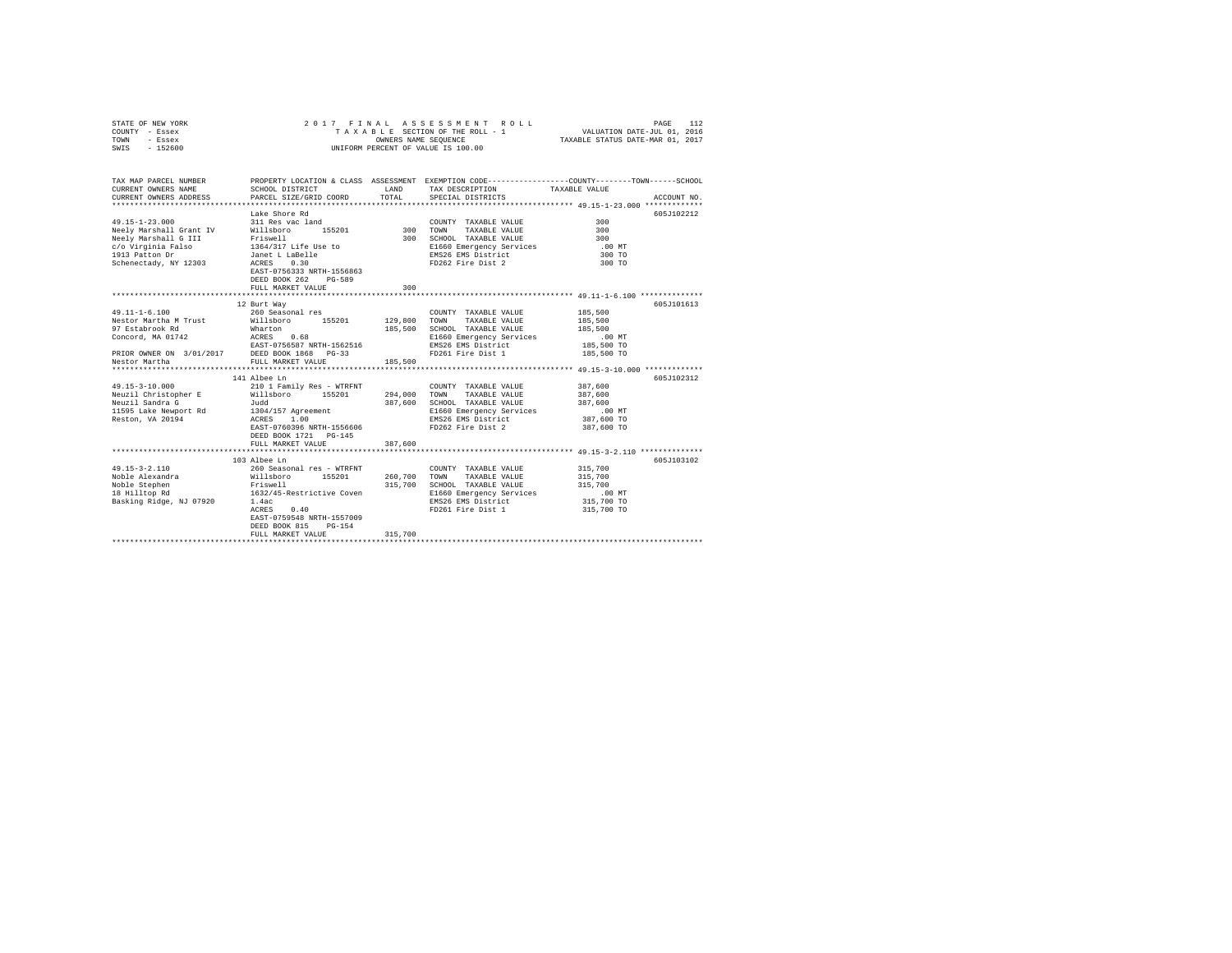|      | STATE OF NEW YORK |  | 2017 FINAL ASSESSMENT ROLL         | PAGE                             | 113 |
|------|-------------------|--|------------------------------------|----------------------------------|-----|
|      | COUNTY - Essex    |  | TAXABLE SECTION OF THE ROLL - 1    | VALUATION DATE-JUL 01, 2016      |     |
| TOWN | - Essex           |  | OWNERS NAME SEOUENCE               | TAXABLE STATUS DATE-MAR 01, 2017 |     |
| SWIS | - 152600          |  | UNIFORM PERCENT OF VALUE IS 100.00 |                                  |     |

| TAX MAP PARCEL NUMBER<br>CURRENT OWNERS NAME<br>CURRENT OWNERS ADDRESS                      | SCHOOL DISTRICT<br>PARCEL SIZE/GRID COORD | LAND<br>TOTAL | TAX DESCRIPTION<br>SPECIAL DISTRICTS           | PROPERTY LOCATION & CLASS ASSESSMENT EXEMPTION CODE----------------COUNTY-------TOWN-----SCHOOL<br>TAXABLE VALUE<br>ACCOUNT NO. |
|---------------------------------------------------------------------------------------------|-------------------------------------------|---------------|------------------------------------------------|---------------------------------------------------------------------------------------------------------------------------------|
|                                                                                             |                                           |               |                                                |                                                                                                                                 |
| $49.15 - 3 - 15.200$                                                                        | Albee Ln<br>311 Res vac land              |               | COUNTY TAXABLE VALUE                           | 605Z009001<br>20,300                                                                                                            |
| Noble Alexandra R                                                                           | 155201                                    | 20.300 TOWN   | TAXABLE VALUE                                  | 20,300                                                                                                                          |
| 8 Spruce St Apt 19D                                                                         | Willsboro<br>Judd                         | 20,300        | SCHOOL TAXABLE VALUE                           | 20,300                                                                                                                          |
| New York, NY 10038                                                                          | 1632/45-Restrictive Coven                 |               | E1660 Emergency Services                       | $.00$ MT                                                                                                                        |
|                                                                                             | 1.30<br>ACRES                             |               | EMS26 EMS District                             | 20,300 TO                                                                                                                       |
|                                                                                             | EAST-0759465 NRTH-1556774                 |               | FD261 Fire Dist 1                              | 20,300 TO                                                                                                                       |
|                                                                                             | DEED BOOK 1570 PG-47<br>FULL MARKET VALUE | 20,300        |                                                |                                                                                                                                 |
|                                                                                             | ************************                  |               |                                                |                                                                                                                                 |
|                                                                                             | Jersey St                                 |               |                                                | 605J101510                                                                                                                      |
| 33.3-4-9.000 910 Priv forest<br>Northeast Wilderness Trust Willsboro<br>17 State St Ste 202 |                                           |               | COUNTY TAXABLE VALUE                           | 84,100                                                                                                                          |
|                                                                                             | 155201                                    | 84.100 TOWN   | TAXABLE VALUE                                  | 84,100                                                                                                                          |
| 17 State St Ste 302                                                                         | 9 & 10 Brookfield                         | 84,100        | SCHOOL TAXABLE VALUE                           | 84,100                                                                                                                          |
| Montpelier, VT 05602                                                                        | ACRES 90.00                               |               | E1660 Emergency Services                       | .00 MT                                                                                                                          |
|                                                                                             | EAST-0731112 NRTH-1568984                 |               | EMS26 EMS District                             | 84,100 TO                                                                                                                       |
|                                                                                             | DEED BOOK 1568<br>$PG-283$                |               | FD262 Fire Dist 2                              | 84,100 TO                                                                                                                       |
|                                                                                             | FULL MARKET VALUE                         | 84,100        |                                                |                                                                                                                                 |
|                                                                                             | **********************                    |               |                                                | *********************************** 48.1-1-11.000 ***************                                                               |
|                                                                                             | Mason Rd                                  |               |                                                | 605J101106                                                                                                                      |
| $48.1 - 1 - 11.000$                                                                         | 910 Priv forest                           |               | COUNTY TAXABLE VALUE                           | 14,700                                                                                                                          |
| Northeast Wilderness Trust Westport                                                         | 155001                                    | 14,700 TOWN   | TAXABLE VALUE                                  | 14,700                                                                                                                          |
| 17 State St Ste 302                                                                         | 13 Brookfield                             | 14,700        | SCHOOL TAXABLE VALUE                           | 14,700                                                                                                                          |
| Montpelier, VT 05602                                                                        | Survey 7302                               |               | E1660 Emergency Services                       | $.00$ MT                                                                                                                        |
|                                                                                             | ACRES 27.14                               |               | EMS26 EMS District                             | 14,700 TO                                                                                                                       |
|                                                                                             | EAST-0727812 NRTH-1566760                 |               | FD262 Fire Dist 2                              | 14,700 TO                                                                                                                       |
|                                                                                             | DEED BOOK 1836 PG-304                     |               |                                                |                                                                                                                                 |
|                                                                                             | FULL MARKET VALUE                         | 14,700        |                                                | ********************************** 48.1-1-18.100 **************                                                                 |
|                                                                                             | Reynolds Rd                               |               |                                                | 605J102305                                                                                                                      |
| $48.1 - 1 - 18.100$                                                                         | 910 Priv forest                           |               | COUNTY TAXABLE VALUE                           | 50,800                                                                                                                          |
| Northeast Wilderness Trust Westport                                                         | 155001                                    | 50.800 TOWN   | TAXABLE VALUE                                  | 50,800                                                                                                                          |
| 17 State St Ste 302                                                                         | 14 15 Brookfield                          | 50,800        | SCHOOL TAXABLE VALUE                           | 50,800<br>$.00$ MT                                                                                                              |
| Montpelier, VT 05602                                                                        | ACRES 70.00<br>EAST-0730704 NRTH-1567203  |               | E1660 Emergency Services<br>EMS26 EMS District | 50,800 TO                                                                                                                       |
|                                                                                             | DEED BOOK 1639<br>PG-121                  |               | FD262 Fire Dist 2                              | 50,800 TO                                                                                                                       |
|                                                                                             | FULL MARKET VALUE                         | 50,800        |                                                |                                                                                                                                 |
|                                                                                             | ********************************          |               |                                                | ************************************* 48.1-1-18.200 **************                                                              |
|                                                                                             | 719 Brookfield Rd                         |               |                                                | 605Z001002                                                                                                                      |
| $48.1 - 1 - 18.200$                                                                         | 322 Rural vac>10                          |               | COUNTY TAXABLE VALUE                           | 11,400                                                                                                                          |
| Northeast Wilderness Trust Westport                                                         | 155001                                    |               | 11,400 TOWN<br>TAXABLE VALUE                   | 11,400                                                                                                                          |
| 17 State St Ste 302                                                                         |                                           | 11,400        | SCHOOL TAXABLE VALUE                           | 11,400                                                                                                                          |
| Montpelier, VT 05602                                                                        | 14 & 15 Brookfield<br>ACRES 11.40         |               | E1660 Emergency Services                       | $.00$ MT                                                                                                                        |
|                                                                                             | EAST-0731626 NRTH-1568192                 |               | EMS26 EMS District                             | 11,400 TO                                                                                                                       |
|                                                                                             | $PG-121$<br>DEED BOOK 1639                |               | FD262 Fire Dist 2                              | 11,400 TO                                                                                                                       |
|                                                                                             | FULL MARKET VALUE                         | 11,400        |                                                |                                                                                                                                 |
|                                                                                             |                                           |               |                                                |                                                                                                                                 |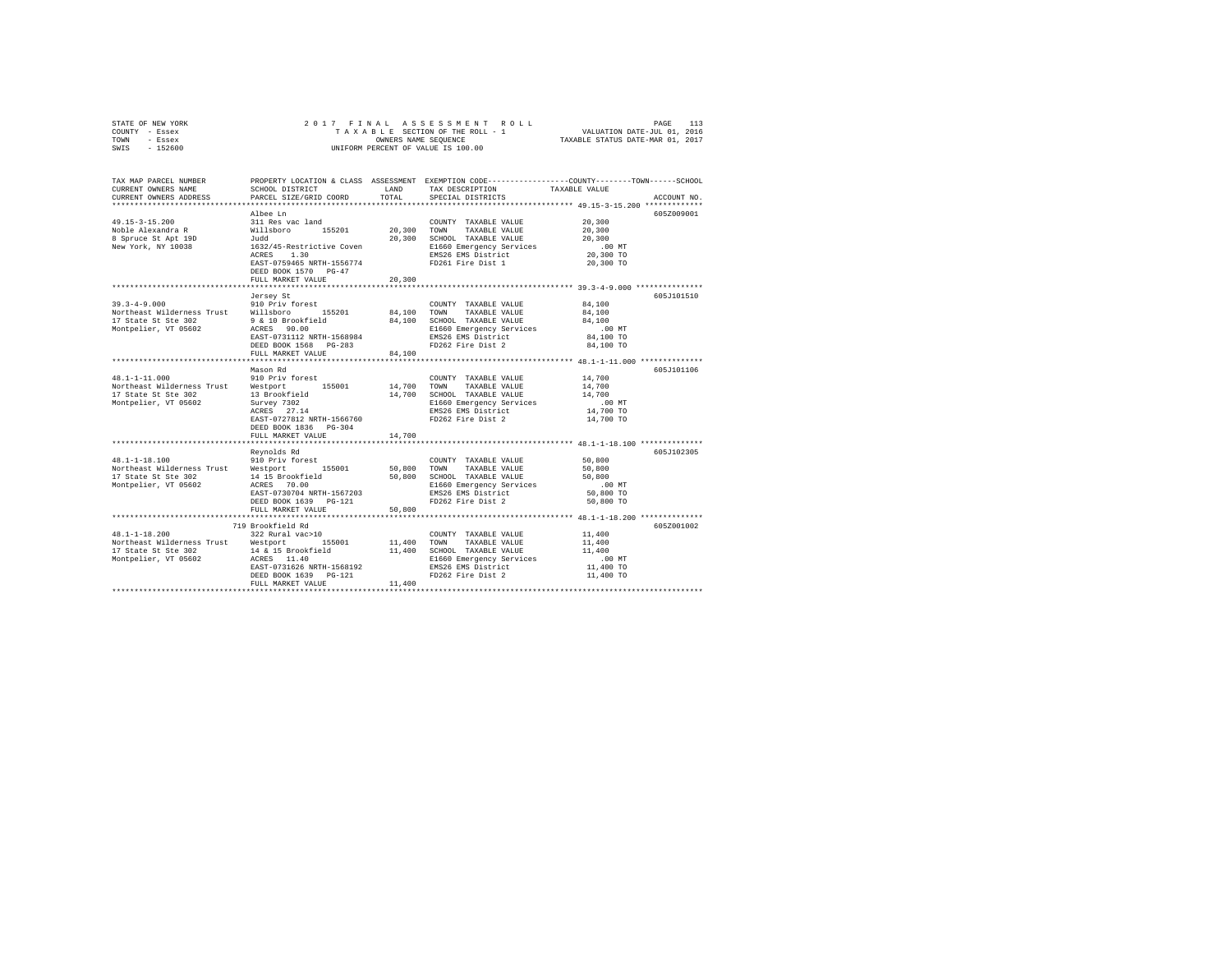|        | STATE OF NEW YORK     |                                      |      | 2017 FINAL ASSESSMENT ROLL                           |                                  | PAGE                        | 114        |
|--------|-----------------------|--------------------------------------|------|------------------------------------------------------|----------------------------------|-----------------------------|------------|
| COUNTY | - Essex               |                                      |      | TAXABLE SECTION OF THE ROLL - 1                      |                                  | VALUATION DATE-JUL 01, 2016 |            |
| TOWN   | - Essex               |                                      |      | OWNERS NAME SEOUENCE                                 | TAXABLE STATUS DATE-MAR 01, 2017 |                             |            |
| SWIS   | $-152600$             |                                      |      | UNIFORM PERCENT OF VALUE IS 100.00                   |                                  |                             |            |
|        |                       |                                      |      |                                                      |                                  |                             |            |
|        |                       |                                      |      |                                                      |                                  |                             |            |
|        |                       |                                      |      |                                                      |                                  |                             |            |
|        | TAX MAP PARCEL NUMBER | PROPERTY LOCATION & CLASS ASSESSMENT |      | EXEMPTION CODE-----------------COUNTY------TOWN----- |                                  |                             | $-SCHOOT.$ |
|        | CURRENT OWNERS NAME   | SCHOOL DISTRICT                      | LAND | TAX DESCRIPTION                                      | TAXABLE VALUE                    |                             |            |

| ******************************<br>*********************************** 48.2-1-2.100 ***************<br>682 Brookfield Rd<br>605J101007<br>$48.2 - 1 - 2.100$<br>910 Priv forest<br>205,800<br>COUNTY TAXABLE VALUE<br>Northeast Wilderness Trust<br>Westport<br>155001<br>199,100<br>TOWN<br>TAXABLE VALUE<br>205,800<br>17 State St Ste 302<br>15 Brookfield<br>205,800<br>SCHOOL TAXABLE VALUE<br>205,800<br>Montpelier, VT 05602<br>1486/82 Boundary Line<br>E1660 Emergency Services<br>.00MT<br>EMS26 EMS District<br>205,800 TO<br>Agreement 97.9AC<br>ACRES 202.66<br>FD262 Fire Dist 2<br>205,800 TO<br>EAST-0733952 NRTH-1567684<br>DEED BOOK 1488 PG-305<br>205,800<br>FULL MARKET VALUE<br>656 Brookfield Rd<br>605J103408<br>$48.2 - 1 - 28.000$<br>910 Priv forest<br>2,800<br>COUNTY TAXABLE VALUE<br>Northeast Wilderness Trust<br>155001<br>2,800<br>2,800<br>Westport<br>TOWN<br>TAXABLE VALUE<br>17 State St #302<br>15 Brookfield<br>2,800<br>SCHOOL TAXABLE VALUE<br>2,800<br>Montpelier, VT 05602<br>E1660 Emergency Services<br>1486/82 Boundary Line<br>$.00$ MT<br>EMS26 EMS District<br>2,800 TO<br>Agreement 2AC<br>2.80<br>FD262 Fire Dist 2<br>2,800 TO<br>ACRES<br>EAST-0732418 NRTH-1566408<br>DEED BOOK 1769 PG-94<br>2,800<br>FULL MARKET VALUE<br>******************************* 49.7-4-10.000 ***************<br>**************************<br>1996 Lake Shore Rd<br>605J101513 |
|-------------------------------------------------------------------------------------------------------------------------------------------------------------------------------------------------------------------------------------------------------------------------------------------------------------------------------------------------------------------------------------------------------------------------------------------------------------------------------------------------------------------------------------------------------------------------------------------------------------------------------------------------------------------------------------------------------------------------------------------------------------------------------------------------------------------------------------------------------------------------------------------------------------------------------------------------------------------------------------------------------------------------------------------------------------------------------------------------------------------------------------------------------------------------------------------------------------------------------------------------------------------------------------------------------------------------------------------------------------------------------------------------------------------|
|                                                                                                                                                                                                                                                                                                                                                                                                                                                                                                                                                                                                                                                                                                                                                                                                                                                                                                                                                                                                                                                                                                                                                                                                                                                                                                                                                                                                                   |
|                                                                                                                                                                                                                                                                                                                                                                                                                                                                                                                                                                                                                                                                                                                                                                                                                                                                                                                                                                                                                                                                                                                                                                                                                                                                                                                                                                                                                   |
|                                                                                                                                                                                                                                                                                                                                                                                                                                                                                                                                                                                                                                                                                                                                                                                                                                                                                                                                                                                                                                                                                                                                                                                                                                                                                                                                                                                                                   |
|                                                                                                                                                                                                                                                                                                                                                                                                                                                                                                                                                                                                                                                                                                                                                                                                                                                                                                                                                                                                                                                                                                                                                                                                                                                                                                                                                                                                                   |
|                                                                                                                                                                                                                                                                                                                                                                                                                                                                                                                                                                                                                                                                                                                                                                                                                                                                                                                                                                                                                                                                                                                                                                                                                                                                                                                                                                                                                   |
|                                                                                                                                                                                                                                                                                                                                                                                                                                                                                                                                                                                                                                                                                                                                                                                                                                                                                                                                                                                                                                                                                                                                                                                                                                                                                                                                                                                                                   |
|                                                                                                                                                                                                                                                                                                                                                                                                                                                                                                                                                                                                                                                                                                                                                                                                                                                                                                                                                                                                                                                                                                                                                                                                                                                                                                                                                                                                                   |
|                                                                                                                                                                                                                                                                                                                                                                                                                                                                                                                                                                                                                                                                                                                                                                                                                                                                                                                                                                                                                                                                                                                                                                                                                                                                                                                                                                                                                   |
|                                                                                                                                                                                                                                                                                                                                                                                                                                                                                                                                                                                                                                                                                                                                                                                                                                                                                                                                                                                                                                                                                                                                                                                                                                                                                                                                                                                                                   |
|                                                                                                                                                                                                                                                                                                                                                                                                                                                                                                                                                                                                                                                                                                                                                                                                                                                                                                                                                                                                                                                                                                                                                                                                                                                                                                                                                                                                                   |
|                                                                                                                                                                                                                                                                                                                                                                                                                                                                                                                                                                                                                                                                                                                                                                                                                                                                                                                                                                                                                                                                                                                                                                                                                                                                                                                                                                                                                   |
|                                                                                                                                                                                                                                                                                                                                                                                                                                                                                                                                                                                                                                                                                                                                                                                                                                                                                                                                                                                                                                                                                                                                                                                                                                                                                                                                                                                                                   |
|                                                                                                                                                                                                                                                                                                                                                                                                                                                                                                                                                                                                                                                                                                                                                                                                                                                                                                                                                                                                                                                                                                                                                                                                                                                                                                                                                                                                                   |
|                                                                                                                                                                                                                                                                                                                                                                                                                                                                                                                                                                                                                                                                                                                                                                                                                                                                                                                                                                                                                                                                                                                                                                                                                                                                                                                                                                                                                   |
|                                                                                                                                                                                                                                                                                                                                                                                                                                                                                                                                                                                                                                                                                                                                                                                                                                                                                                                                                                                                                                                                                                                                                                                                                                                                                                                                                                                                                   |
|                                                                                                                                                                                                                                                                                                                                                                                                                                                                                                                                                                                                                                                                                                                                                                                                                                                                                                                                                                                                                                                                                                                                                                                                                                                                                                                                                                                                                   |
|                                                                                                                                                                                                                                                                                                                                                                                                                                                                                                                                                                                                                                                                                                                                                                                                                                                                                                                                                                                                                                                                                                                                                                                                                                                                                                                                                                                                                   |
|                                                                                                                                                                                                                                                                                                                                                                                                                                                                                                                                                                                                                                                                                                                                                                                                                                                                                                                                                                                                                                                                                                                                                                                                                                                                                                                                                                                                                   |
|                                                                                                                                                                                                                                                                                                                                                                                                                                                                                                                                                                                                                                                                                                                                                                                                                                                                                                                                                                                                                                                                                                                                                                                                                                                                                                                                                                                                                   |
|                                                                                                                                                                                                                                                                                                                                                                                                                                                                                                                                                                                                                                                                                                                                                                                                                                                                                                                                                                                                                                                                                                                                                                                                                                                                                                                                                                                                                   |
|                                                                                                                                                                                                                                                                                                                                                                                                                                                                                                                                                                                                                                                                                                                                                                                                                                                                                                                                                                                                                                                                                                                                                                                                                                                                                                                                                                                                                   |
|                                                                                                                                                                                                                                                                                                                                                                                                                                                                                                                                                                                                                                                                                                                                                                                                                                                                                                                                                                                                                                                                                                                                                                                                                                                                                                                                                                                                                   |
|                                                                                                                                                                                                                                                                                                                                                                                                                                                                                                                                                                                                                                                                                                                                                                                                                                                                                                                                                                                                                                                                                                                                                                                                                                                                                                                                                                                                                   |
|                                                                                                                                                                                                                                                                                                                                                                                                                                                                                                                                                                                                                                                                                                                                                                                                                                                                                                                                                                                                                                                                                                                                                                                                                                                                                                                                                                                                                   |
| $49.7 - 4 - 10.000$<br>946,100<br>281 Multiple res - WTRFNT<br>COUNTY TAXABLE VALUE                                                                                                                                                                                                                                                                                                                                                                                                                                                                                                                                                                                                                                                                                                                                                                                                                                                                                                                                                                                                                                                                                                                                                                                                                                                                                                                               |
| 578,100 TOWN TAXABLE VALUE<br>Noyes Judith G<br>Willsboro<br>155201<br>946,100                                                                                                                                                                                                                                                                                                                                                                                                                                                                                                                                                                                                                                                                                                                                                                                                                                                                                                                                                                                                                                                                                                                                                                                                                                                                                                                                    |
| 946,100<br>946,100<br>Gibson Mark<br>Wharton<br>SCHOOL TAXABLE VALUE                                                                                                                                                                                                                                                                                                                                                                                                                                                                                                                                                                                                                                                                                                                                                                                                                                                                                                                                                                                                                                                                                                                                                                                                                                                                                                                                              |
| 4230 Route 46<br>Will (1032/202)<br>E1660 Emergency Services<br>.00MT                                                                                                                                                                                                                                                                                                                                                                                                                                                                                                                                                                                                                                                                                                                                                                                                                                                                                                                                                                                                                                                                                                                                                                                                                                                                                                                                             |
| Munnsville, NY 13409<br>EMS26 EMS District<br>946,100 TO<br>00004.50                                                                                                                                                                                                                                                                                                                                                                                                                                                                                                                                                                                                                                                                                                                                                                                                                                                                                                                                                                                                                                                                                                                                                                                                                                                                                                                                              |
| 3.65<br>FD261 Fire Dist 1<br>946,100 TO<br>ACRES                                                                                                                                                                                                                                                                                                                                                                                                                                                                                                                                                                                                                                                                                                                                                                                                                                                                                                                                                                                                                                                                                                                                                                                                                                                                                                                                                                  |
| EAST-0758332 NRTH-1564445<br>LT261 Essex light<br>946,100 TO                                                                                                                                                                                                                                                                                                                                                                                                                                                                                                                                                                                                                                                                                                                                                                                                                                                                                                                                                                                                                                                                                                                                                                                                                                                                                                                                                      |
| DEED BOOK 1738 PG-160                                                                                                                                                                                                                                                                                                                                                                                                                                                                                                                                                                                                                                                                                                                                                                                                                                                                                                                                                                                                                                                                                                                                                                                                                                                                                                                                                                                             |
| FULL MARKET VALUE<br>946,100                                                                                                                                                                                                                                                                                                                                                                                                                                                                                                                                                                                                                                                                                                                                                                                                                                                                                                                                                                                                                                                                                                                                                                                                                                                                                                                                                                                      |
|                                                                                                                                                                                                                                                                                                                                                                                                                                                                                                                                                                                                                                                                                                                                                                                                                                                                                                                                                                                                                                                                                                                                                                                                                                                                                                                                                                                                                   |
| 605J100305<br>7 Beggs Point St                                                                                                                                                                                                                                                                                                                                                                                                                                                                                                                                                                                                                                                                                                                                                                                                                                                                                                                                                                                                                                                                                                                                                                                                                                                                                                                                                                                    |
| 232,000<br>$40.73 - 3 - 14.000$<br>210 1 Family Res<br>COUNTY TAXABLE VALUE                                                                                                                                                                                                                                                                                                                                                                                                                                                                                                                                                                                                                                                                                                                                                                                                                                                                                                                                                                                                                                                                                                                                                                                                                                                                                                                                       |
| Willsboro 155201<br>OHara Eric J<br>80,000<br>TOWN TAXABLE VALUE<br>232,000                                                                                                                                                                                                                                                                                                                                                                                                                                                                                                                                                                                                                                                                                                                                                                                                                                                                                                                                                                                                                                                                                                                                                                                                                                                                                                                                       |
|                                                                                                                                                                                                                                                                                                                                                                                                                                                                                                                                                                                                                                                                                                                                                                                                                                                                                                                                                                                                                                                                                                                                                                                                                                                                                                                                                                                                                   |
| 232,000                                                                                                                                                                                                                                                                                                                                                                                                                                                                                                                                                                                                                                                                                                                                                                                                                                                                                                                                                                                                                                                                                                                                                                                                                                                                                                                                                                                                           |
| OHara Katherine E<br>232,000<br>SCHOOL TAXABLE VALUE<br>Potts                                                                                                                                                                                                                                                                                                                                                                                                                                                                                                                                                                                                                                                                                                                                                                                                                                                                                                                                                                                                                                                                                                                                                                                                                                                                                                                                                     |
| 7 Beggs Point St<br>E1660 Emergency Services<br>$.00$ MT                                                                                                                                                                                                                                                                                                                                                                                                                                                                                                                                                                                                                                                                                                                                                                                                                                                                                                                                                                                                                                                                                                                                                                                                                                                                                                                                                          |
| 1663/203-Easement<br>ACRES 0.40 BANP<br>232,000 TO<br>PO Box 76<br>EMS26 EMS District<br>0.40 BANKCORE<br>EAST-0757196 NRTH-1571672<br>Essex, NY 12936<br>232,000 TO                                                                                                                                                                                                                                                                                                                                                                                                                                                                                                                                                                                                                                                                                                                                                                                                                                                                                                                                                                                                                                                                                                                                                                                                                                              |
| FD261 Fire Dist 1<br>DEED BOOK 1778 PG-14                                                                                                                                                                                                                                                                                                                                                                                                                                                                                                                                                                                                                                                                                                                                                                                                                                                                                                                                                                                                                                                                                                                                                                                                                                                                                                                                                                         |
| LT261 Essex light<br>232,000 TO<br>SB260 Eessex Sewer Bond<br>FULL MARKET VALUE                                                                                                                                                                                                                                                                                                                                                                                                                                                                                                                                                                                                                                                                                                                                                                                                                                                                                                                                                                                                                                                                                                                                                                                                                                                                                                                                   |
| 232,000<br>232,000 TO C<br>SD260 Essex Sewer Dist                                                                                                                                                                                                                                                                                                                                                                                                                                                                                                                                                                                                                                                                                                                                                                                                                                                                                                                                                                                                                                                                                                                                                                                                                                                                                                                                                                 |
| 232,000 TO<br>WD260 Essex water<br>232,000 TO C                                                                                                                                                                                                                                                                                                                                                                                                                                                                                                                                                                                                                                                                                                                                                                                                                                                                                                                                                                                                                                                                                                                                                                                                                                                                                                                                                                   |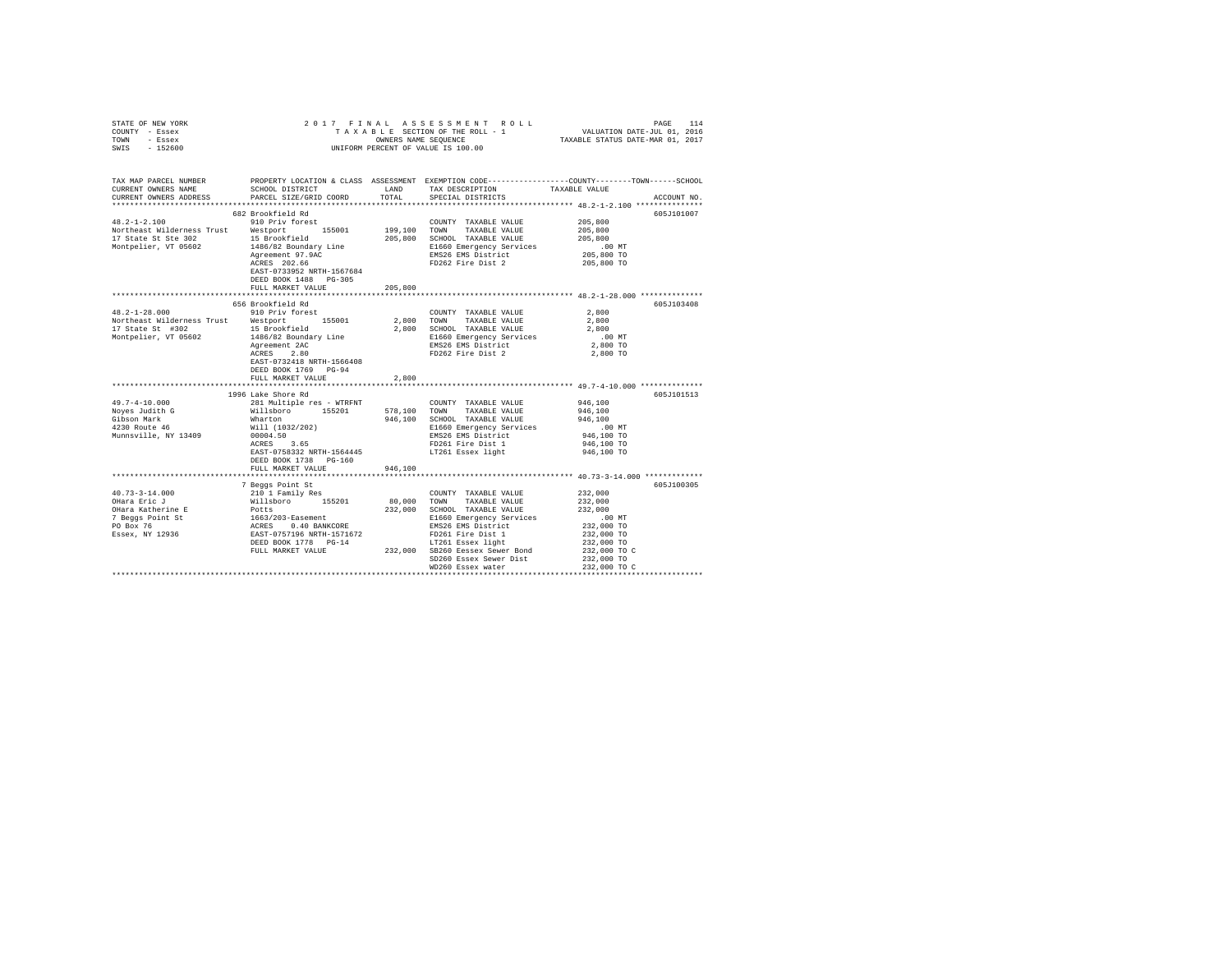| STATE OF NEW YORK                                                                                                                                                                                                                                                                                                                                                                                                                                                             | 2017 FINAL ASSESSMENT ROLL - 1<br>TAXABLE SECTION OF THE ROLL - 1<br>ONNERS NAME SEQUENCE |         |                                                                                                                                                                                                             | PAGE 115 PAGE 115 PAGE 115 PAGE 115<br>TA XA B LE SECTION OF THE ROLL - 1 WALUATION DATE-JUL 01, 2016<br>ONNERS NAME SEQUENCE 1 TAXABLE STATUS DATE-MAR 01, 2017 |
|-------------------------------------------------------------------------------------------------------------------------------------------------------------------------------------------------------------------------------------------------------------------------------------------------------------------------------------------------------------------------------------------------------------------------------------------------------------------------------|-------------------------------------------------------------------------------------------|---------|-------------------------------------------------------------------------------------------------------------------------------------------------------------------------------------------------------------|------------------------------------------------------------------------------------------------------------------------------------------------------------------|
| COUNTY - Essex                                                                                                                                                                                                                                                                                                                                                                                                                                                                |                                                                                           |         |                                                                                                                                                                                                             |                                                                                                                                                                  |
| TOWN<br>- Essex                                                                                                                                                                                                                                                                                                                                                                                                                                                               |                                                                                           |         |                                                                                                                                                                                                             |                                                                                                                                                                  |
| SWIS - 152600                                                                                                                                                                                                                                                                                                                                                                                                                                                                 |                                                                                           |         |                                                                                                                                                                                                             |                                                                                                                                                                  |
|                                                                                                                                                                                                                                                                                                                                                                                                                                                                               |                                                                                           |         |                                                                                                                                                                                                             |                                                                                                                                                                  |
|                                                                                                                                                                                                                                                                                                                                                                                                                                                                               |                                                                                           |         |                                                                                                                                                                                                             |                                                                                                                                                                  |
|                                                                                                                                                                                                                                                                                                                                                                                                                                                                               |                                                                                           |         |                                                                                                                                                                                                             | TAX MAP PARCEL NUMBER PROPERTY LOCATION & CLASS ASSESSMENT EXEMPTION CODE--------------COUNTY-------TOWN------SCHOOL                                             |
| CURRENT OWNERS NAME                                                                                                                                                                                                                                                                                                                                                                                                                                                           | SCHOOL DISTRICT                                                                           |         | LAND TAX DESCRIPTION TAXABLE VALUE                                                                                                                                                                          |                                                                                                                                                                  |
| CURRENT OWNERS ADDRESS PARCEL SIZE/GRID COORD TOTAL SPECIAL DISTRICTS                                                                                                                                                                                                                                                                                                                                                                                                         |                                                                                           |         |                                                                                                                                                                                                             | ACCOUNT NO.                                                                                                                                                      |
|                                                                                                                                                                                                                                                                                                                                                                                                                                                                               |                                                                                           |         |                                                                                                                                                                                                             |                                                                                                                                                                  |
|                                                                                                                                                                                                                                                                                                                                                                                                                                                                               | 2317 NYS Route 22                                                                         |         |                                                                                                                                                                                                             | 605Z005003                                                                                                                                                       |
| $\begin{tabular}{ccccc} 40.3-1-7.200 & 251.718& Notice & 25,900\\ \hline O1iver & Rnoncl} & 312 Vac w /imprv & 25201 & 25,200 TONNT TAKABLE VALUE & 25,900\\ \hline O178&Mellubloro & 155201 & 25,200 TONNT TAKABLE VALUE & 25,900\\ \end{tabular}$                                                                                                                                                                                                                           |                                                                                           |         |                                                                                                                                                                                                             |                                                                                                                                                                  |
|                                                                                                                                                                                                                                                                                                                                                                                                                                                                               |                                                                                           |         |                                                                                                                                                                                                             |                                                                                                                                                                  |
|                                                                                                                                                                                                                                                                                                                                                                                                                                                                               |                                                                                           |         |                                                                                                                                                                                                             |                                                                                                                                                                  |
|                                                                                                                                                                                                                                                                                                                                                                                                                                                                               |                                                                                           |         |                                                                                                                                                                                                             |                                                                                                                                                                  |
|                                                                                                                                                                                                                                                                                                                                                                                                                                                                               |                                                                                           |         |                                                                                                                                                                                                             |                                                                                                                                                                  |
|                                                                                                                                                                                                                                                                                                                                                                                                                                                                               |                                                                                           |         |                                                                                                                                                                                                             |                                                                                                                                                                  |
| $\begin{tabular}{c c c c} \multicolumn{3}{c c c} \multicolumn{3}{c}{\multicolumn{3}{c}{\multicolumn{3}{c}{\multicolumn{3}{c}{\multicolumn{3}{c}{\multicolumn{3}{c}{\multicolumn{3}{c}{\multicolumn{3}{c}{\multicolumn{3}{c}{\multicolumn{3}{c}{\multicolumn{3}{c}{\multicolumn{3}{c}{\multicolumn{3}{c}{\multicolumn{3}{c}{\multicolumn{3}{c}{\multicolumn{3}{c}{\multicolumn{3}{c}{\multicolumn{3}{c}{\multicolumn{3}{c}{\multicolumn{3}{c}{\multicolumn{3}{c}{\multicolumn$ |                                                                                           |         |                                                                                                                                                                                                             |                                                                                                                                                                  |
|                                                                                                                                                                                                                                                                                                                                                                                                                                                                               |                                                                                           |         |                                                                                                                                                                                                             | 605J104504                                                                                                                                                       |
|                                                                                                                                                                                                                                                                                                                                                                                                                                                                               |                                                                                           |         | $\begin{tabular}{lllllllll} \multicolumn{4}{c}{\text{COUNTY}} & \text{TAXABLE} & \text{VALUE} & & & 238,400 \\ \multicolumn{4}{c}{\text{TOWN}} & \text{TAXABLE} & \text{VALUE} & & & 238,400 \end{tabular}$ |                                                                                                                                                                  |
|                                                                                                                                                                                                                                                                                                                                                                                                                                                                               |                                                                                           |         |                                                                                                                                                                                                             |                                                                                                                                                                  |
|                                                                                                                                                                                                                                                                                                                                                                                                                                                                               |                                                                                           |         | 238,400 SCHOOL TAXABLE VALUE 238,400                                                                                                                                                                        |                                                                                                                                                                  |
|                                                                                                                                                                                                                                                                                                                                                                                                                                                                               |                                                                                           |         |                                                                                                                                                                                                             |                                                                                                                                                                  |
|                                                                                                                                                                                                                                                                                                                                                                                                                                                                               |                                                                                           |         |                                                                                                                                                                                                             |                                                                                                                                                                  |
|                                                                                                                                                                                                                                                                                                                                                                                                                                                                               |                                                                                           |         |                                                                                                                                                                                                             |                                                                                                                                                                  |
|                                                                                                                                                                                                                                                                                                                                                                                                                                                                               |                                                                                           |         |                                                                                                                                                                                                             |                                                                                                                                                                  |
|                                                                                                                                                                                                                                                                                                                                                                                                                                                                               |                                                                                           |         |                                                                                                                                                                                                             | 238,400 TO C                                                                                                                                                     |
|                                                                                                                                                                                                                                                                                                                                                                                                                                                                               |                                                                                           |         | 9260 Essex Sewer Donald MD260 Essex Sewer Dist<br>WD260 Essex water 11st 238,400 TO                                                                                                                         |                                                                                                                                                                  |
|                                                                                                                                                                                                                                                                                                                                                                                                                                                                               |                                                                                           |         |                                                                                                                                                                                                             | 238,400 TO C                                                                                                                                                     |
|                                                                                                                                                                                                                                                                                                                                                                                                                                                                               |                                                                                           |         |                                                                                                                                                                                                             |                                                                                                                                                                  |
| $39.4 - 1 - 5.210$                                                                                                                                                                                                                                                                                                                                                                                                                                                            | Jersey St<br>910 Priv forest                                                              |         | COUNTY TAXABLE VALUE 68,300                                                                                                                                                                                 | 605J189005                                                                                                                                                       |
|                                                                                                                                                                                                                                                                                                                                                                                                                                                                               |                                                                                           |         |                                                                                                                                                                                                             |                                                                                                                                                                  |
| Open Space Inst Land Trust Inc Willsboro 155201 68,300 TOWN                                                                                                                                                                                                                                                                                                                                                                                                                   |                                                                                           |         | TAXABLE VALUE                                                                                                                                                                                               | 68,300                                                                                                                                                           |
|                                                                                                                                                                                                                                                                                                                                                                                                                                                                               |                                                                                           |         |                                                                                                                                                                                                             |                                                                                                                                                                  |
|                                                                                                                                                                                                                                                                                                                                                                                                                                                                               |                                                                                           |         |                                                                                                                                                                                                             |                                                                                                                                                                  |
|                                                                                                                                                                                                                                                                                                                                                                                                                                                                               | DEED BOOK 1783 PG-39                                                                      |         | FD262 Fire Dist 2 68,300 TO                                                                                                                                                                                 |                                                                                                                                                                  |
|                                                                                                                                                                                                                                                                                                                                                                                                                                                                               | FULL MARKET VALUE                                                                         | 68,300  |                                                                                                                                                                                                             |                                                                                                                                                                  |
|                                                                                                                                                                                                                                                                                                                                                                                                                                                                               |                                                                                           |         |                                                                                                                                                                                                             |                                                                                                                                                                  |
|                                                                                                                                                                                                                                                                                                                                                                                                                                                                               | 2217 Jersey St                                                                            |         |                                                                                                                                                                                                             | 605J199001                                                                                                                                                       |
| $39.4 - 1 - 5.221$                                                                                                                                                                                                                                                                                                                                                                                                                                                            | 240 Rural res                                                                             |         | COUNTY TAXABLE VALUE 147,500                                                                                                                                                                                |                                                                                                                                                                  |
|                                                                                                                                                                                                                                                                                                                                                                                                                                                                               |                                                                                           |         |                                                                                                                                                                                                             |                                                                                                                                                                  |
|                                                                                                                                                                                                                                                                                                                                                                                                                                                                               |                                                                                           |         |                                                                                                                                                                                                             |                                                                                                                                                                  |
| 99.4-1-9.221 2018<br>29.4-1-9.221 2018<br>29.700 2008 2018<br>29.700 2008 2018<br>29.700 2008 2019<br>2008 2019<br>2008 2019869 2017<br>2008 2019869 2017<br>2008 2019869 2017<br>2008 2019869 2017<br>2018 2019869 2017<br>2018 2019869 2017<br>2018                                                                                                                                                                                                                         |                                                                                           |         |                                                                                                                                                                                                             |                                                                                                                                                                  |
|                                                                                                                                                                                                                                                                                                                                                                                                                                                                               |                                                                                           |         |                                                                                                                                                                                                             |                                                                                                                                                                  |
|                                                                                                                                                                                                                                                                                                                                                                                                                                                                               | DEED BOOK 1783 PG-48                                                                      |         | FD262 Fire Dist 2 147,500 TO                                                                                                                                                                                |                                                                                                                                                                  |
|                                                                                                                                                                                                                                                                                                                                                                                                                                                                               | FULL MARKET VALUE                                                                         | 147,500 |                                                                                                                                                                                                             |                                                                                                                                                                  |
|                                                                                                                                                                                                                                                                                                                                                                                                                                                                               |                                                                                           |         |                                                                                                                                                                                                             |                                                                                                                                                                  |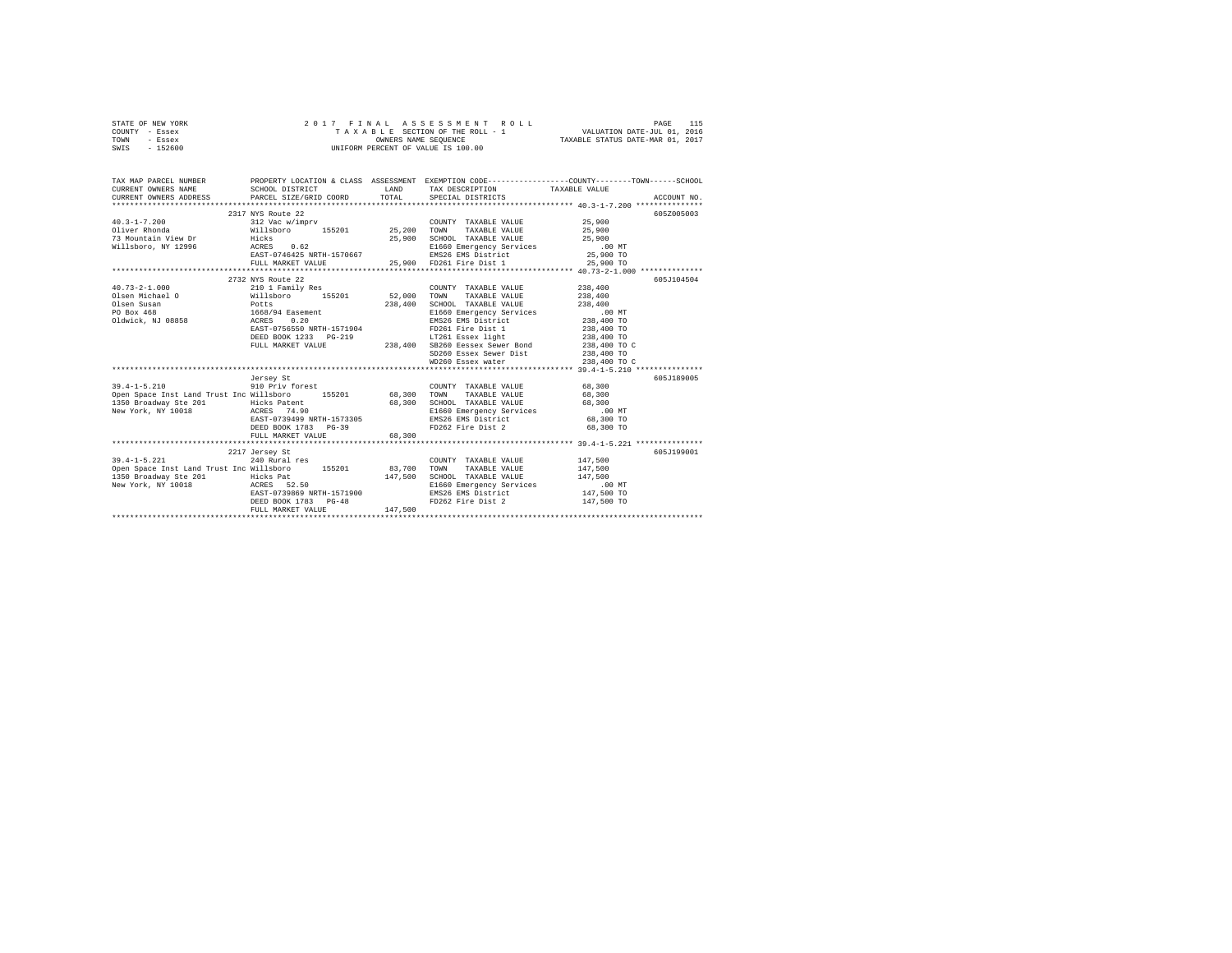|      | STATE OF NEW YORK |  | 2017 FINAL ASSESSMENT ROLL         |                                  | PAGE                        | 116 |
|------|-------------------|--|------------------------------------|----------------------------------|-----------------------------|-----|
|      | COUNTY - Essex    |  | TAXABLE SECTION OF THE ROLL - 1    |                                  | VALUATION DATE-JUL 01, 2016 |     |
| TOWN | - Essex           |  | OWNERS NAME SEOUENCE               | TAXABLE STATUS DATE-MAR 01, 2017 |                             |     |
| SWIS | $-152600$         |  | UNIFORM PERCENT OF VALUE IS 100.00 |                                  |                             |     |

| TAX MAP PARCEL NUMBER<br>CURRENT OWNERS NAME | CURRENT OWNERS ADDRESS PARCEL SIZE/GRID COORD TOTAL SPECIAL DISTRICTS |         |                                                                                                                                              | ACCOUNT NO.  |
|----------------------------------------------|-----------------------------------------------------------------------|---------|----------------------------------------------------------------------------------------------------------------------------------------------|--------------|
|                                              |                                                                       |         |                                                                                                                                              |              |
|                                              | 2268 Lake Shore Rd                                                    |         |                                                                                                                                              | 605J100301   |
|                                              |                                                                       |         |                                                                                                                                              |              |
|                                              |                                                                       |         |                                                                                                                                              |              |
|                                              |                                                                       |         |                                                                                                                                              |              |
|                                              |                                                                       |         |                                                                                                                                              |              |
|                                              |                                                                       |         |                                                                                                                                              |              |
|                                              |                                                                       |         |                                                                                                                                              |              |
|                                              |                                                                       |         |                                                                                                                                              |              |
|                                              |                                                                       |         |                                                                                                                                              |              |
|                                              |                                                                       |         | SD260 Essex Sewer Dist 257,700 TO                                                                                                            |              |
|                                              |                                                                       |         | WD260 Essex water                                                                                                                            | 257,700 TO C |
|                                              |                                                                       |         |                                                                                                                                              |              |
|                                              | 1877 Lake Shore Rd                                                    |         |                                                                                                                                              | 605J104512   |
|                                              |                                                                       |         |                                                                                                                                              |              |
|                                              |                                                                       |         |                                                                                                                                              |              |
|                                              |                                                                       |         |                                                                                                                                              |              |
|                                              |                                                                       |         |                                                                                                                                              |              |
|                                              |                                                                       |         |                                                                                                                                              |              |
|                                              |                                                                       |         |                                                                                                                                              |              |
|                                              | FULL MARKET VALUE                                                     | 490,900 |                                                                                                                                              |              |
|                                              |                                                                       |         |                                                                                                                                              |              |
|                                              | 1789 Lake Shore Rd                                                    |         |                                                                                                                                              | 605J102205   |
|                                              |                                                                       |         |                                                                                                                                              |              |
|                                              |                                                                       |         |                                                                                                                                              |              |
|                                              |                                                                       |         |                                                                                                                                              |              |
|                                              |                                                                       |         |                                                                                                                                              |              |
|                                              |                                                                       |         |                                                                                                                                              |              |
|                                              | FULL MARKET VALUE 727,500                                             |         |                                                                                                                                              |              |
|                                              |                                                                       |         |                                                                                                                                              |              |
|                                              | 2309 Main St                                                          |         |                                                                                                                                              | 605J104108   |
|                                              |                                                                       |         |                                                                                                                                              |              |
|                                              |                                                                       |         |                                                                                                                                              |              |
|                                              |                                                                       |         |                                                                                                                                              |              |
|                                              |                                                                       |         |                                                                                                                                              |              |
|                                              |                                                                       |         | 300,300 SCHOOL TAXABLE VALUE 300,300 SCHOOL TAXABLE VALUE 300,300 TO<br>BI660 Emergency Services 300,300 TO<br>BMS26 EMS District 300,300 TO |              |
|                                              |                                                                       |         |                                                                                                                                              | 300,300 TO   |
|                                              |                                                                       |         | FD261 Fire Dist 1<br>LT261 Essex light                                                                                                       | 300,300 TO   |
|                                              |                                                                       |         |                                                                                                                                              | 300,300 TO C |
|                                              |                                                                       |         |                                                                                                                                              |              |
|                                              |                                                                       |         |                                                                                                                                              |              |
|                                              |                                                                       |         |                                                                                                                                              |              |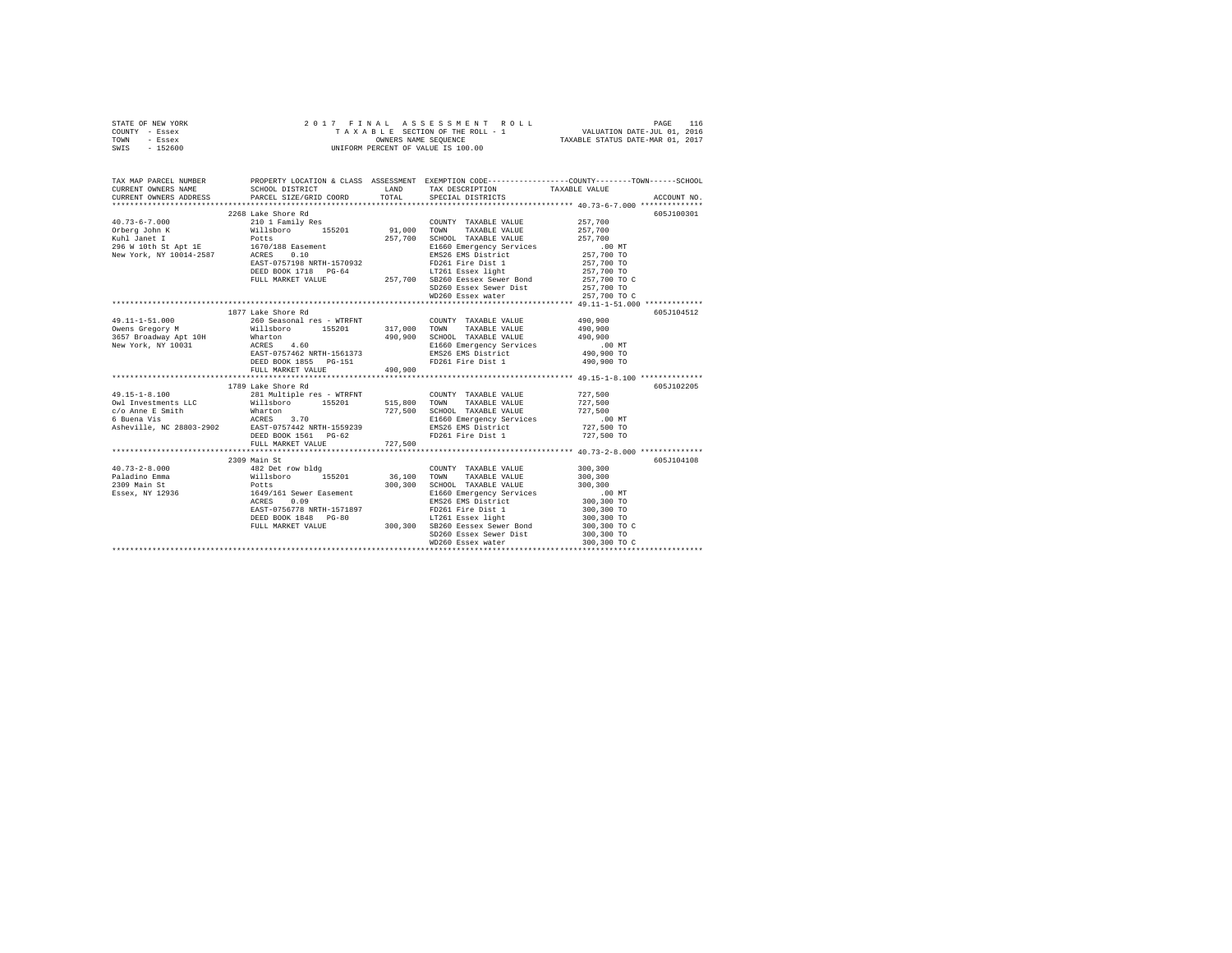| STATE OF NEW YORK<br>COUNTY - Essex<br>TOWN<br>- Essex<br>$-152600$<br>SWIS | 2017 FINAL                                             | OWNERS NAME SEQUENCE | ASSESSMENT ROLL<br>TAXABLE SECTION OF THE ROLL - 1<br>UNIFORM PERCENT OF VALUE IS 100.00 | PAGE<br>117<br>VALUATION DATE-JUL 01, 2016<br>TAXABLE STATUS DATE-MAR 01, 2017                                                  |
|-----------------------------------------------------------------------------|--------------------------------------------------------|----------------------|------------------------------------------------------------------------------------------|---------------------------------------------------------------------------------------------------------------------------------|
| TAX MAP PARCEL NUMBER<br>CURRENT OWNERS NAME<br>CURRENT OWNERS ADDRESS      | SCHOOL DISTRICT<br>PARCEL SIZE/GRID COORD              | TOTAL                | LAND TAX DESCRIPTION<br>SPECIAL DISTRICTS                                                | PROPERTY LOCATION & CLASS ASSESSMENT EXEMPTION CODE---------------COUNTY-------TOWN------SCHOOL<br>TAXABLE VALUE<br>ACCOUNT NO. |
|                                                                             |                                                        |                      |                                                                                          |                                                                                                                                 |
|                                                                             | 67 Wildacres Way                                       |                      |                                                                                          | 605J103111                                                                                                                      |
| $49.7 - 1 - 3.000$                                                          | 260 Seasonal res                                       |                      | COUNTY TAXABLE VALUE                                                                     | 309,700                                                                                                                         |
| Palen Frederick P Jr                                                        | Willsboro 155201                                       | 156,800              | TAXABLE VALUE<br>TOWN                                                                    | 309,700                                                                                                                         |
| Palen Cynthia B<br>805 Pulaski Dr                                           | Wharton<br>1510/126 Boundary Line                      | 309,700              | SCHOOL TAXABLE VALUE<br>E1660 Emergency Services                                         | 309,700<br>.00 MT                                                                                                               |
| Landsdale, PA 19446                                                         |                                                        |                      | EMS26 EMS District                                                                       | 309,700 TO                                                                                                                      |
|                                                                             | Agreement<br>ACRES 3.28                                |                      | FD261 Fire Dist 1                                                                        | 309,700 TO                                                                                                                      |
|                                                                             | EAST-0757083 NRTH-1564310<br>DEED BOOK 891<br>$PG-056$ |                      |                                                                                          |                                                                                                                                 |
|                                                                             | FULL MARKET VALUE                                      | 309,700              |                                                                                          |                                                                                                                                 |
|                                                                             |                                                        |                      |                                                                                          |                                                                                                                                 |
|                                                                             | 23 Tuttle Way                                          |                      |                                                                                          | 605J103110                                                                                                                      |
| $49.11 - 1 - 1.000$                                                         | 260 Seasonal res                                       |                      | COUNTY TAXABLE VALUE                                                                     | 192,500                                                                                                                         |
| Palen Fredrick P Jr                                                         | Willsboro 155201                                       | 127,800              | TOWN<br>TAXABLE VALUE                                                                    | 192,500                                                                                                                         |
| Palen Cynthia B                                                             | Wharton<br>ACRES 0.50                                  | 192,500              | SCHOOL TAXABLE VALUE                                                                     | 192,500                                                                                                                         |
| 805 Pulaski Dr                                                              |                                                        |                      | E1660 Emergency Services                                                                 | $.00$ MT                                                                                                                        |
| Lansdale, PA 19446 EAST-0756401 NRTH-1563775                                |                                                        |                      | EMS26 EMS District                                                                       | 192,500 TO                                                                                                                      |
|                                                                             | DEED BOOK 1150 PG-331<br>FULL MARKET VALUE             | 192,500              | FD261 Fire Dist 1                                                                        | 192,500 TO                                                                                                                      |
|                                                                             |                                                        |                      |                                                                                          |                                                                                                                                 |
|                                                                             | 351 Cook Rd                                            |                      |                                                                                          | 605J181002                                                                                                                      |
| $48.2 - 1 - 29.000$                                                         | 260 Seasonal res                                       |                      | COUNTY TAXABLE VALUE                                                                     | 98,300                                                                                                                          |
| Palmateer Barbara M                                                         | Willsboro 155201                                       | 68,900               | TOWN<br>TAXABLE VALUE                                                                    | 98,300                                                                                                                          |
| 656 S Ohioville Rd                                                          | Wharton                                                | 98,300               | SCHOOL TAXABLE VALUE                                                                     | 98,300                                                                                                                          |
| Clintondale, NY 12515                                                       | ACRES 53.59                                            |                      | E1660 Emergency Services                                                                 | $.00$ MT                                                                                                                        |
|                                                                             | EAST-0741653 NRTH-1561141                              |                      | EMS26 EMS District                                                                       | 98,300 TO                                                                                                                       |
|                                                                             | DEED BOOK 1311 PG-288                                  |                      | FD262 Fire Dist 2                                                                        | 98,300 TO                                                                                                                       |
|                                                                             | FULL MARKET VALUE                                      |                      | 98,300 LT262 Whallonsburg light                                                          | 98,300 TO                                                                                                                       |
|                                                                             |                                                        |                      |                                                                                          |                                                                                                                                 |
|                                                                             | 64 Daniels Rd                                          |                      |                                                                                          | 605J181005                                                                                                                      |
| $48.1 - 1 - 8.221$                                                          | 240 Rural res                                          |                      | COUNTY TAXABLE VALUE                                                                     | 80,200                                                                                                                          |
| Palmateer Donald                                                            | Westport 155001<br>18 Brookfield<br>155001             | 42,300               | TOWN<br>TAXABLE VALUE                                                                    | 80,200                                                                                                                          |
| Palmateer Barbara<br>656 S Ohioville Road                                   |                                                        | 80,200               | SCHOOL TAXABLE VALUE                                                                     | 80,200<br>$.00$ MT                                                                                                              |
|                                                                             | 1794/76 Life Estate To                                 |                      | E1660 Emergency Services                                                                 |                                                                                                                                 |
| Clintondale, NY 12515                                                       | Jessie L Palmateer<br>ACRES 10.00                      |                      | EMS26 EMS District<br>FD262 Fire Dist 2                                                  | 80,200 TO<br>80,200 TO                                                                                                          |
|                                                                             | EAST-0727575 NRTH-1563694                              |                      |                                                                                          |                                                                                                                                 |
|                                                                             | DEED BOOK 1794 PG-76                                   |                      |                                                                                          |                                                                                                                                 |
|                                                                             | FULL MARKET VALUE                                      | 80,200               |                                                                                          |                                                                                                                                 |
|                                                                             |                                                        |                      |                                                                                          |                                                                                                                                 |
|                                                                             |                                                        |                      |                                                                                          |                                                                                                                                 |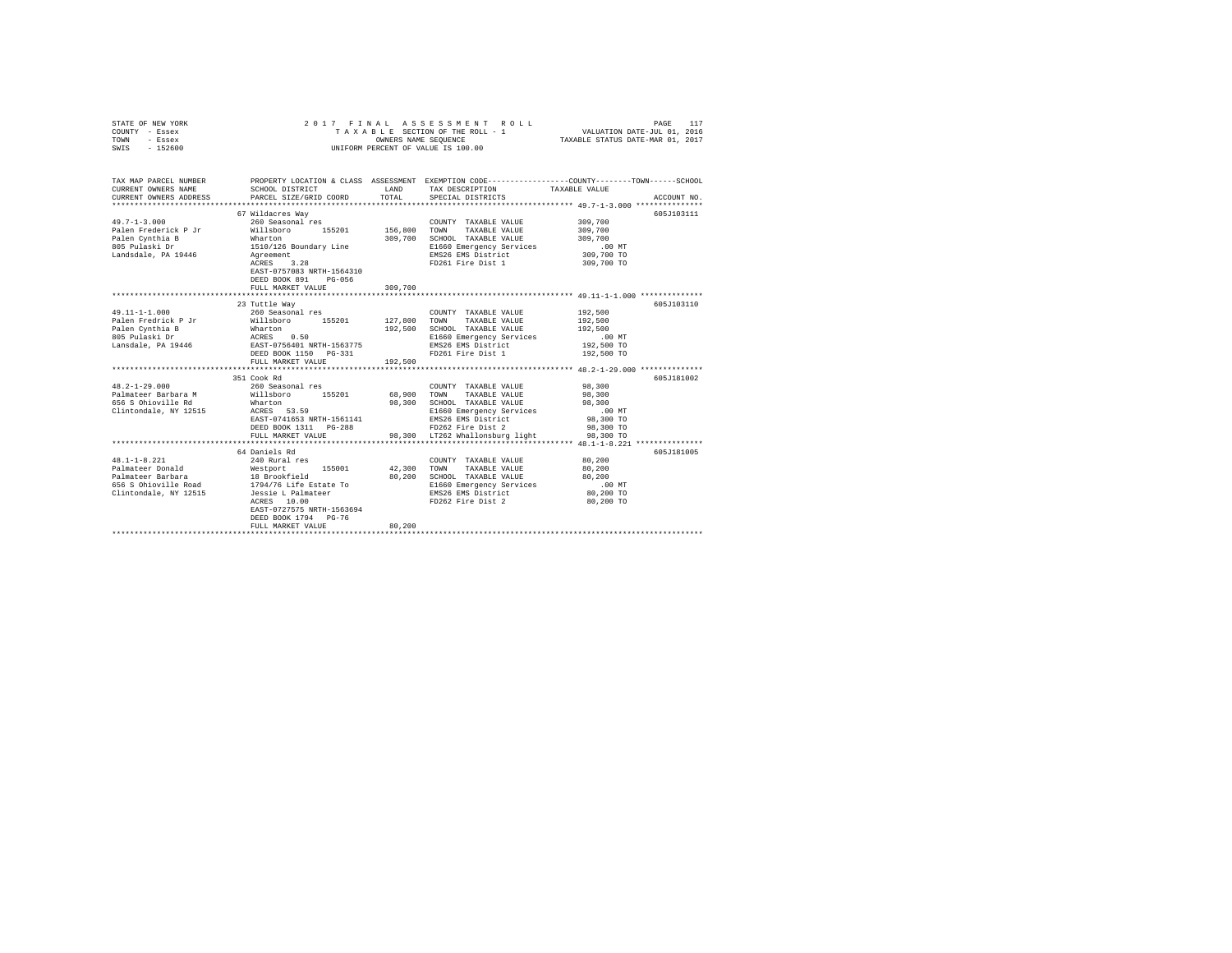| STATE OF NEW YORK | 2017 FINAL ASSESSMENT ROLL         | 118<br>PAGE                      |
|-------------------|------------------------------------|----------------------------------|
| COUNTY - Essex    | TAXABLE SECTION OF THE ROLL - 1    | VALUATION DATE-JUL 01, 2016      |
| TOWN<br>- Essex   | OWNERS NAME SEOUENCE               | TAXABLE STATUS DATE-MAR 01, 2017 |
| $-152600$<br>SWIS | UNIFORM PERCENT OF VALUE IS 100.00 |                                  |

| TAX MAP PARCEL NUMBER<br>CURRENT OWNERS NAME<br>CURRENT OWNERS ADDRESS                                                                                                                                                                                             | SCHOOL DISTRICT<br>PARCEL SIZE/GRID COORD                                                                                                                                                                                                                                                                                                                                                                     | TOTAL  | LAND TAX DESCRIPTION<br>SPECIAL DISTRICTS                                     | PROPERTY LOCATION & CLASS ASSESSMENT EXEMPTION CODE----------------COUNTY-------TOWN-----SCHOOL<br>TAXABLE VALUE<br>ACCOUNT NO. |
|--------------------------------------------------------------------------------------------------------------------------------------------------------------------------------------------------------------------------------------------------------------------|---------------------------------------------------------------------------------------------------------------------------------------------------------------------------------------------------------------------------------------------------------------------------------------------------------------------------------------------------------------------------------------------------------------|--------|-------------------------------------------------------------------------------|---------------------------------------------------------------------------------------------------------------------------------|
|                                                                                                                                                                                                                                                                    |                                                                                                                                                                                                                                                                                                                                                                                                               |        |                                                                               |                                                                                                                                 |
|                                                                                                                                                                                                                                                                    |                                                                                                                                                                                                                                                                                                                                                                                                               |        |                                                                               | 605J103112                                                                                                                      |
|                                                                                                                                                                                                                                                                    |                                                                                                                                                                                                                                                                                                                                                                                                               |        |                                                                               |                                                                                                                                 |
|                                                                                                                                                                                                                                                                    |                                                                                                                                                                                                                                                                                                                                                                                                               |        |                                                                               |                                                                                                                                 |
|                                                                                                                                                                                                                                                                    |                                                                                                                                                                                                                                                                                                                                                                                                               |        |                                                                               |                                                                                                                                 |
|                                                                                                                                                                                                                                                                    |                                                                                                                                                                                                                                                                                                                                                                                                               |        |                                                                               |                                                                                                                                 |
|                                                                                                                                                                                                                                                                    |                                                                                                                                                                                                                                                                                                                                                                                                               |        |                                                                               |                                                                                                                                 |
|                                                                                                                                                                                                                                                                    |                                                                                                                                                                                                                                                                                                                                                                                                               |        |                                                                               |                                                                                                                                 |
|                                                                                                                                                                                                                                                                    |                                                                                                                                                                                                                                                                                                                                                                                                               |        |                                                                               |                                                                                                                                 |
| ---------<br>Pangier Hill Rd<br>2996 Millaboro 155201 3,000 TOWN TAXABLE VALUE 3,000<br>29 Sunset Dr Willaboro 155201 3,000 TOWN TAXABLE VALUE 3,000<br>1099 Sunset Dr Willaboro NX 12996 3.000<br>2996 MCRES 3.00<br>2996 MCRES 3.000 TOW                         |                                                                                                                                                                                                                                                                                                                                                                                                               |        |                                                                               |                                                                                                                                 |
|                                                                                                                                                                                                                                                                    | $\begin{tabular}{l c c c c c} \multicolumn{1}{c}{1603\textrm{ NTS} Routce 22} & \multicolumn{1}{c}{1603\textrm{ NTS} Routce 22} & \multicolumn{1}{c}{1603\textrm{ NTS} Routce 22} & \multicolumn{1}{c}{1603\textrm{ NTS} Routce 22} & \multicolumn{1}{c}{407\textrm{ NTS} Loutce 22} & \multicolumn{1}{c}{407\textrm{ NTS} Loutce 22} & \multicolumn{1}{c}{407\textrm{ NTS} Loutce 22} & \multicolumn{1}{c}{$ |        |                                                                               | 605J103115                                                                                                                      |
| 48.76-1-16.000                                                                                                                                                                                                                                                     |                                                                                                                                                                                                                                                                                                                                                                                                               |        |                                                                               |                                                                                                                                 |
| Palmer Waite                                                                                                                                                                                                                                                       |                                                                                                                                                                                                                                                                                                                                                                                                               |        |                                                                               |                                                                                                                                 |
| c/o Robert Rivers<br>1603 NYS Rte 22                                                                                                                                                                                                                               |                                                                                                                                                                                                                                                                                                                                                                                                               |        |                                                                               |                                                                                                                                 |
|                                                                                                                                                                                                                                                                    |                                                                                                                                                                                                                                                                                                                                                                                                               |        |                                                                               |                                                                                                                                 |
| Essex, NY 12936                                                                                                                                                                                                                                                    |                                                                                                                                                                                                                                                                                                                                                                                                               |        |                                                                               |                                                                                                                                 |
|                                                                                                                                                                                                                                                                    |                                                                                                                                                                                                                                                                                                                                                                                                               |        |                                                                               |                                                                                                                                 |
|                                                                                                                                                                                                                                                                    |                                                                                                                                                                                                                                                                                                                                                                                                               |        |                                                                               |                                                                                                                                 |
|                                                                                                                                                                                                                                                                    |                                                                                                                                                                                                                                                                                                                                                                                                               |        |                                                                               |                                                                                                                                 |
|                                                                                                                                                                                                                                                                    |                                                                                                                                                                                                                                                                                                                                                                                                               |        |                                                                               |                                                                                                                                 |
|                                                                                                                                                                                                                                                                    | Jersey St                                                                                                                                                                                                                                                                                                                                                                                                     |        |                                                                               | 605J104401                                                                                                                      |
|                                                                                                                                                                                                                                                                    |                                                                                                                                                                                                                                                                                                                                                                                                               |        | COUNTY TAXABLE VALUE                                                          | 33,500                                                                                                                          |
|                                                                                                                                                                                                                                                                    |                                                                                                                                                                                                                                                                                                                                                                                                               |        | TAXABLE VALUE 33,500                                                          |                                                                                                                                 |
|                                                                                                                                                                                                                                                                    |                                                                                                                                                                                                                                                                                                                                                                                                               |        | 33,500 SCHOOL TAXABLE VALUE<br>E1660 Emergency Services<br>EMS26 EMS District | 33,500                                                                                                                          |
|                                                                                                                                                                                                                                                                    |                                                                                                                                                                                                                                                                                                                                                                                                               |        |                                                                               | .00 MT                                                                                                                          |
|                                                                                                                                                                                                                                                                    |                                                                                                                                                                                                                                                                                                                                                                                                               |        |                                                                               | 33,500 TO                                                                                                                       |
| 19.3-1-26.000<br>19.3-1-26.000 12131 12231 1233 124 1111 1226<br>19.5201 13,500 120101 1234<br>140 10 1111 123201 145201 13,500 120100<br>1497 17 14 14001 12587 14.50<br>14 1201 1256778 12160<br>14 1201 12581 14 1258778 12628<br>14 1258                       |                                                                                                                                                                                                                                                                                                                                                                                                               |        | FD262 Fire Dist 2                                                             | 33,500 TO                                                                                                                       |
|                                                                                                                                                                                                                                                                    | FULL MARKET VALUE                                                                                                                                                                                                                                                                                                                                                                                             | 33,500 |                                                                               |                                                                                                                                 |
|                                                                                                                                                                                                                                                                    |                                                                                                                                                                                                                                                                                                                                                                                                               |        |                                                                               |                                                                                                                                 |
|                                                                                                                                                                                                                                                                    | 1913 Jersey St                                                                                                                                                                                                                                                                                                                                                                                                |        |                                                                               | 605-7100902                                                                                                                     |
|                                                                                                                                                                                                                                                                    |                                                                                                                                                                                                                                                                                                                                                                                                               |        | COUNTY TAXABLE VALUE 46,200                                                   |                                                                                                                                 |
|                                                                                                                                                                                                                                                                    |                                                                                                                                                                                                                                                                                                                                                                                                               |        |                                                                               | 46,200                                                                                                                          |
|                                                                                                                                                                                                                                                                    |                                                                                                                                                                                                                                                                                                                                                                                                               |        | $46,200$ SCHOOL TAXABLE VALUE $46,200$<br>R1660 Emargancy Sarvices $46,200$   | $.00$ MT                                                                                                                        |
|                                                                                                                                                                                                                                                                    |                                                                                                                                                                                                                                                                                                                                                                                                               |        | E1660 Emergency Services<br>EMS26 EMS District                                | 46,200 TO                                                                                                                       |
|                                                                                                                                                                                                                                                                    | DEED BOOK 1715 PG-86                                                                                                                                                                                                                                                                                                                                                                                          |        | FD262 Fire Dist 2                                                             | 46,200 TO                                                                                                                       |
|                                                                                                                                                                                                                                                                    | FULL MARKET VALUE                                                                                                                                                                                                                                                                                                                                                                                             | 46,200 |                                                                               |                                                                                                                                 |
|                                                                                                                                                                                                                                                                    |                                                                                                                                                                                                                                                                                                                                                                                                               |        |                                                                               |                                                                                                                                 |
|                                                                                                                                                                                                                                                                    |                                                                                                                                                                                                                                                                                                                                                                                                               |        |                                                                               | 605J103207                                                                                                                      |
|                                                                                                                                                                                                                                                                    |                                                                                                                                                                                                                                                                                                                                                                                                               |        |                                                                               |                                                                                                                                 |
|                                                                                                                                                                                                                                                                    |                                                                                                                                                                                                                                                                                                                                                                                                               |        |                                                                               |                                                                                                                                 |
|                                                                                                                                                                                                                                                                    |                                                                                                                                                                                                                                                                                                                                                                                                               |        |                                                                               |                                                                                                                                 |
|                                                                                                                                                                                                                                                                    |                                                                                                                                                                                                                                                                                                                                                                                                               |        |                                                                               |                                                                                                                                 |
|                                                                                                                                                                                                                                                                    |                                                                                                                                                                                                                                                                                                                                                                                                               |        |                                                                               |                                                                                                                                 |
|                                                                                                                                                                                                                                                                    |                                                                                                                                                                                                                                                                                                                                                                                                               |        |                                                                               |                                                                                                                                 |
| 19.11-1-14.000<br>14 Rock Way<br>260 Seasonal res<br>Parsons Edward D Jr Trus<br>201,800<br>201,800<br>201,800<br>201,800<br>201,800<br>201,800<br>201,800<br>201,800<br>201,800<br>ELEGO Emergency Services<br>201,800<br>201,800<br>201,800<br>201,800<br>201,80 |                                                                                                                                                                                                                                                                                                                                                                                                               |        |                                                                               |                                                                                                                                 |
|                                                                                                                                                                                                                                                                    |                                                                                                                                                                                                                                                                                                                                                                                                               |        |                                                                               |                                                                                                                                 |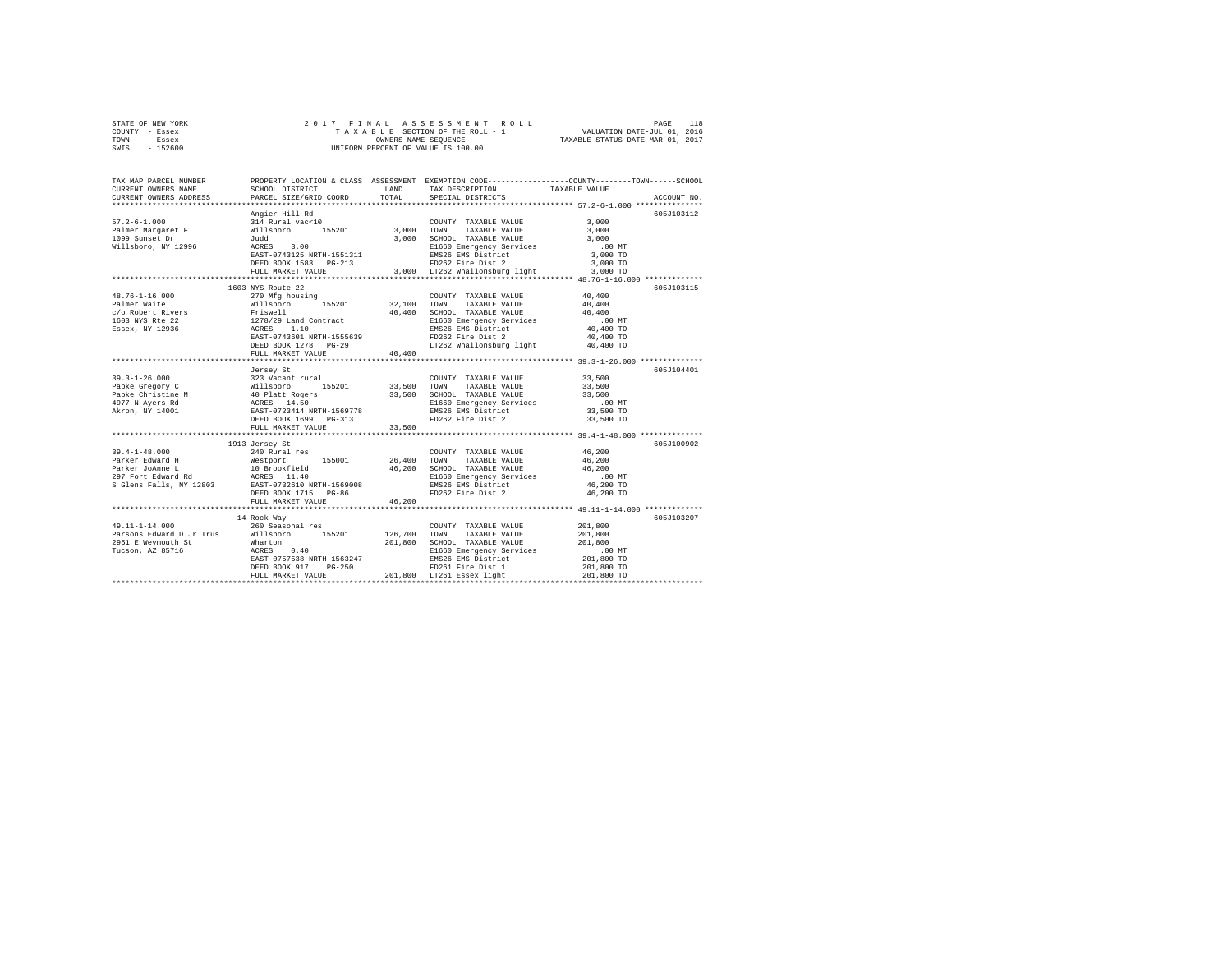| STATE OF NEW YORK | 2017 FINAL ASSESSMENT ROLL         | 119<br>PAGE                      |
|-------------------|------------------------------------|----------------------------------|
| COUNTY - Essex    | TAXABLE SECTION OF THE ROLL - 1    | VALUATION DATE-JUL 01, 2016      |
| TOWN<br>- Essex   | OWNERS NAME SEOUENCE               | TAXABLE STATUS DATE-MAR 01, 2017 |
| $-152600$<br>SWIS | UNIFORM PERCENT OF VALUE IS 100.00 |                                  |

| TAX MAP PARCEL NUMBER     PROPERTY LOCATION & CLASS ASSESSMENT EXEMPTION CODE--------------COUNTY-------TOWN------SCHOOL |                                                                                                                                             |                                |               |            |
|--------------------------------------------------------------------------------------------------------------------------|---------------------------------------------------------------------------------------------------------------------------------------------|--------------------------------|---------------|------------|
|                                                                                                                          |                                                                                                                                             |                                |               |            |
|                                                                                                                          |                                                                                                                                             |                                |               |            |
|                                                                                                                          |                                                                                                                                             |                                |               |            |
|                                                                                                                          | School St                                                                                                                                   |                                |               | 605Z013001 |
|                                                                                                                          |                                                                                                                                             |                                |               |            |
|                                                                                                                          |                                                                                                                                             |                                |               |            |
|                                                                                                                          |                                                                                                                                             |                                |               |            |
|                                                                                                                          |                                                                                                                                             |                                |               |            |
|                                                                                                                          |                                                                                                                                             |                                |               |            |
|                                                                                                                          |                                                                                                                                             |                                |               |            |
|                                                                                                                          |                                                                                                                                             |                                |               |            |
|                                                                                                                          |                                                                                                                                             |                                |               |            |
|                                                                                                                          |                                                                                                                                             |                                |               |            |
|                                                                                                                          |                                                                                                                                             |                                |               |            |
|                                                                                                                          |                                                                                                                                             |                                |               | 605J101214 |
|                                                                                                                          |                                                                                                                                             |                                |               |            |
|                                                                                                                          |                                                                                                                                             |                                |               |            |
|                                                                                                                          |                                                                                                                                             |                                |               |            |
|                                                                                                                          |                                                                                                                                             |                                |               |            |
|                                                                                                                          |                                                                                                                                             |                                |               |            |
|                                                                                                                          |                                                                                                                                             |                                |               |            |
|                                                                                                                          |                                                                                                                                             |                                |               |            |
|                                                                                                                          | DEED BOOK 1350 PG-47 PD261 Pire Dist 1 al,600 TO<br>PULL MARKET VALUE 81,600 LT261 BSBex light 81,600 TO<br>WB261 Walter B&I 81 81,600 TO C |                                |               |            |
|                                                                                                                          |                                                                                                                                             |                                |               |            |
|                                                                                                                          |                                                                                                                                             |                                |               |            |
|                                                                                                                          | 8 Farm Way                                                                                                                                  |                                |               | 605J101213 |
|                                                                                                                          |                                                                                                                                             |                                |               |            |
|                                                                                                                          |                                                                                                                                             |                                |               |            |
|                                                                                                                          |                                                                                                                                             |                                |               |            |
|                                                                                                                          |                                                                                                                                             |                                |               |            |
|                                                                                                                          |                                                                                                                                             |                                |               |            |
|                                                                                                                          |                                                                                                                                             |                                |               |            |
|                                                                                                                          |                                                                                                                                             |                                |               |            |
|                                                                                                                          |                                                                                                                                             |                                |               |            |
|                                                                                                                          | FULL MARKET VALUE 1768, 400                                                                                                                 |                                |               |            |
|                                                                                                                          |                                                                                                                                             | 32,268 EX<br>FD261 Fire Dist 1 |               |            |
|                                                                                                                          |                                                                                                                                             |                                | 1736,132 TO   |            |
|                                                                                                                          |                                                                                                                                             | 32,268 EX                      |               |            |
|                                                                                                                          |                                                                                                                                             | LT261 Essex light              | 1736,132 TO   |            |
|                                                                                                                          |                                                                                                                                             | 32,268 EX                      |               |            |
|                                                                                                                          |                                                                                                                                             | WB261 Water B&I                | 1736,132 TO C |            |
|                                                                                                                          |                                                                                                                                             | 32,268 EX                      |               |            |
|                                                                                                                          |                                                                                                                                             | WD260 Essex water              | 1736,132 TO C |            |
|                                                                                                                          |                                                                                                                                             |                                |               |            |
|                                                                                                                          |                                                                                                                                             |                                |               |            |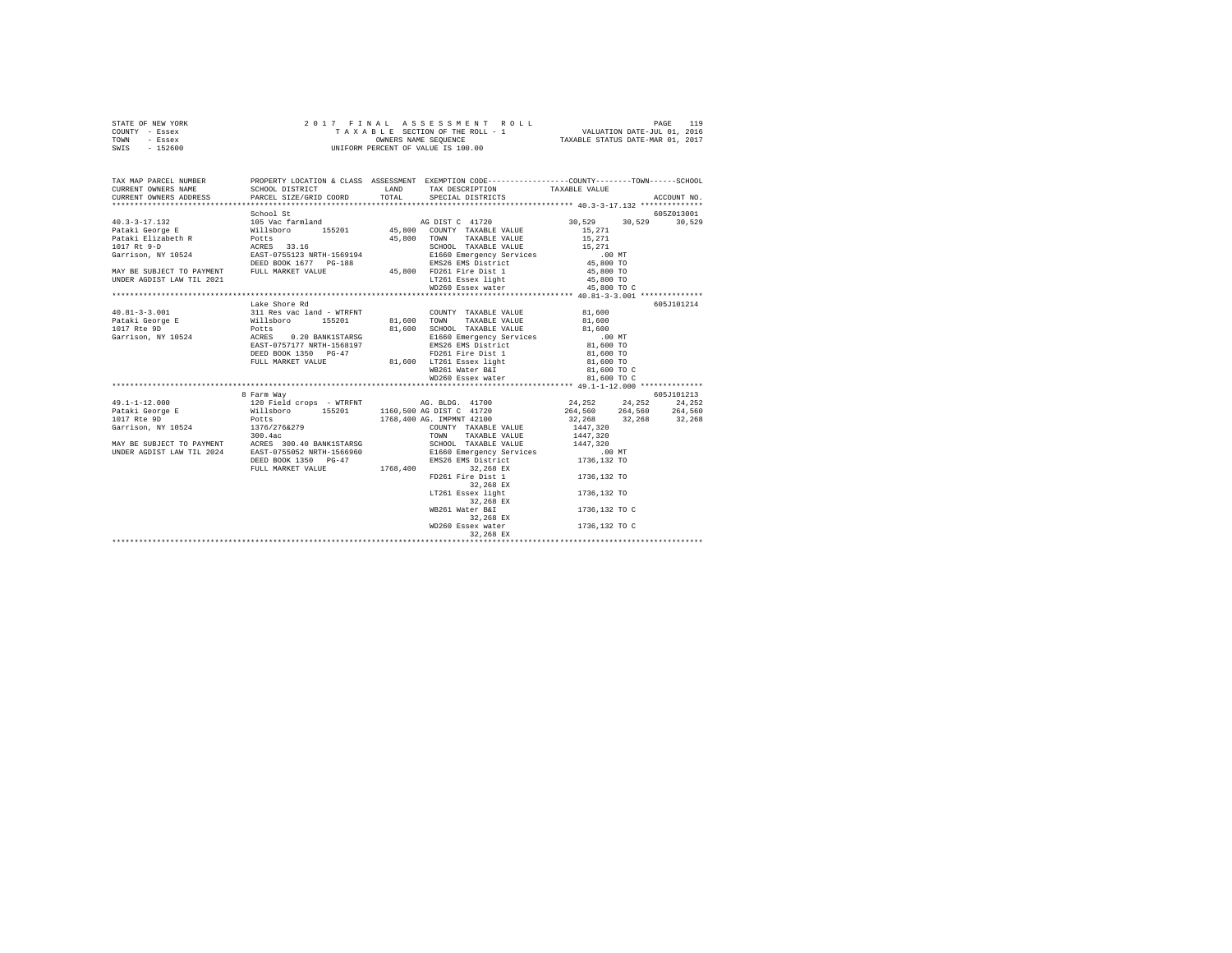|      | STATE OF NEW YORK |  |  |  | 2017 FINAL ASSESSMENT ROLL         | PAGE                             | 120 |
|------|-------------------|--|--|--|------------------------------------|----------------------------------|-----|
|      | COUNTY - Essex    |  |  |  | TAXABLE SECTION OF THE ROLL - 1    | VALUATION DATE-JUL 01, 2016      |     |
| TOWN | - Essex           |  |  |  | OWNERS NAME SEOUENCE               | TAXABLE STATUS DATE-MAR 01, 2017 |     |
|      | SWIS - 152600     |  |  |  | UNIFORM PERCENT OF VALUE IS 100.00 |                                  |     |

| TAX MAP PARCEL NUMBER<br>CURRENT OWNERS NAME<br>CURRENT OWNERS ADDRESS                                                                                                                                                                                         | SCHOOL DISTRICT<br>PARCEL SIZE/GRID COORD                                                  |         | PROPERTY LOCATION & CLASS ASSESSMENT EXEMPTION CODE----------------COUNTY-------TOWN-----SCHOOL<br>LAND TAX DESCRIPTION<br>TOTAL SPECIAL DISTRICTS | TAXABLE VALUE                                                       | ACCOUNT NO.                      |
|----------------------------------------------------------------------------------------------------------------------------------------------------------------------------------------------------------------------------------------------------------------|--------------------------------------------------------------------------------------------|---------|----------------------------------------------------------------------------------------------------------------------------------------------------|---------------------------------------------------------------------|----------------------------------|
|                                                                                                                                                                                                                                                                |                                                                                            |         |                                                                                                                                                    |                                                                     |                                  |
|                                                                                                                                                                                                                                                                |                                                                                            |         |                                                                                                                                                    |                                                                     |                                  |
|                                                                                                                                                                                                                                                                |                                                                                            |         |                                                                                                                                                    |                                                                     |                                  |
|                                                                                                                                                                                                                                                                |                                                                                            |         | LT261 Essex light<br>WB261 Water B&I                                                                                                               | 103,200 TO<br>103,200 TO C<br>103,200 TO C                          |                                  |
|                                                                                                                                                                                                                                                                |                                                                                            |         |                                                                                                                                                    |                                                                     |                                  |
|                                                                                                                                                                                                                                                                | 2733 NYS Route 22                                                                          |         |                                                                                                                                                    |                                                                     | 605J103208<br>$\Omega$<br>30,000 |
|                                                                                                                                                                                                                                                                |                                                                                            |         |                                                                                                                                                    |                                                                     |                                  |
|                                                                                                                                                                                                                                                                | 417 Leaning Rd                                                                             |         |                                                                                                                                                    |                                                                     | 605J100509                       |
| $39.4 - 1 - 39.000$<br>Peden Michael A and Millsboro 155201 11,400 TOWN TAXABLE VALUE (1990)<br>1995 Middle Rd Potts 24,000 SCHOOL TAXABLE VALUE 24,000<br>1995 Millsboro, NY 12996 BK 930 Pg 337 (Corr Deed) B1660 Emergency Services .<br>1996 BK 910 Pg 337 | 260 Seasonal res<br>EAST-0742571 NRTH-1569399<br>DEED BOOK 1158 PG-79<br>FULL MARKET VALUE | 24,000  | COUNTY TAXABLE VALUE 24,000<br>FD261 Fire Dist 1                                                                                                   | 24,000 TO                                                           |                                  |
|                                                                                                                                                                                                                                                                |                                                                                            |         |                                                                                                                                                    |                                                                     |                                  |
|                                                                                                                                                                                                                                                                | EAST-0732848 NRTH-1562905<br>DEED BOOK 1857 PG-173<br>FULL MARKET VALUE                    | 132,200 | EMS26 EMS District<br>FD262 Fire Dist 2                                                                                                            | 132,200<br>132,200<br>132,200<br>00 MT.<br>132,200 TO<br>132,200 TO | 605J102815                       |
|                                                                                                                                                                                                                                                                |                                                                                            |         |                                                                                                                                                    |                                                                     |                                  |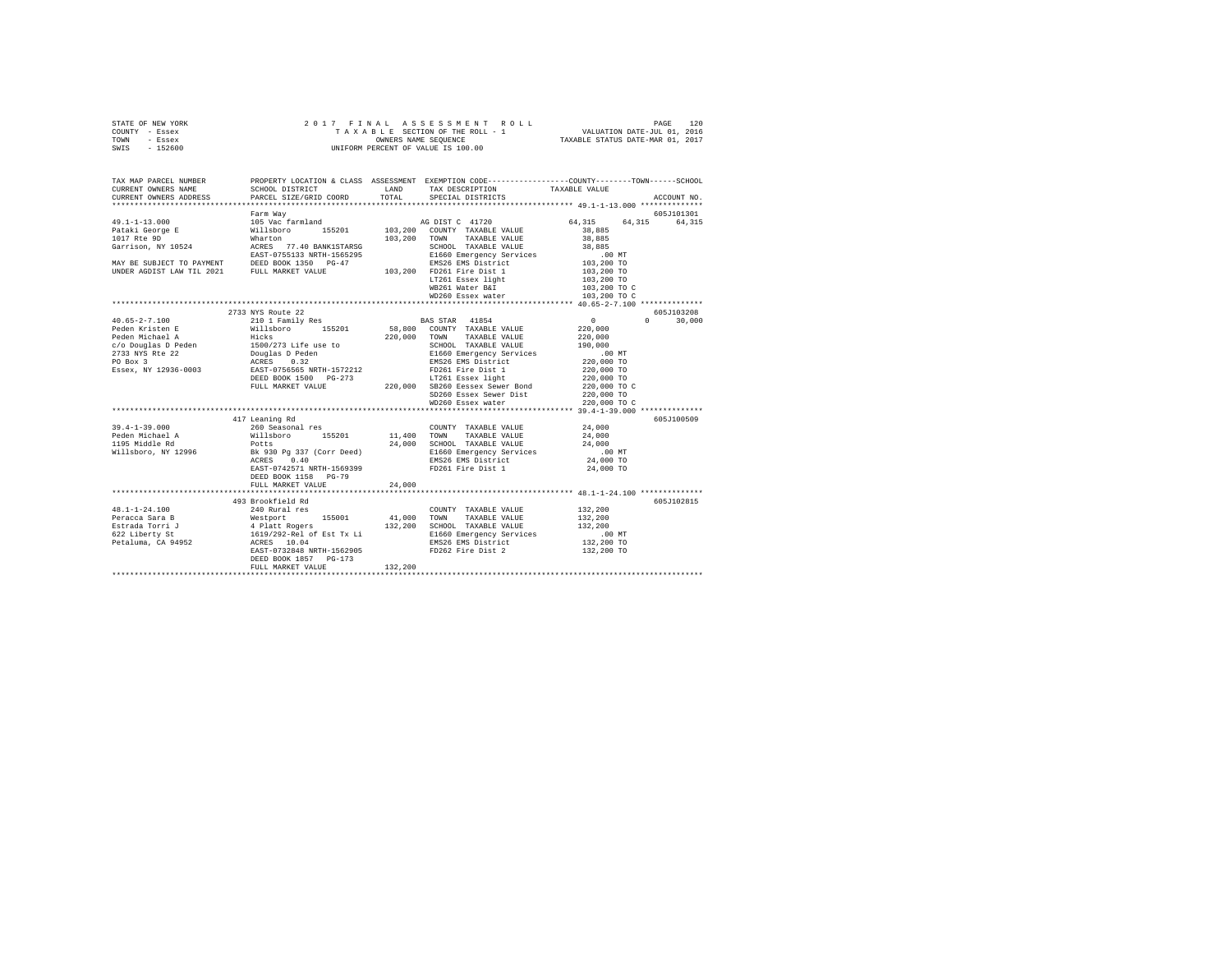| STATE OF NEW YORK | 2017 FINAL ASSESSMENT ROLL         | 121<br>PAGE                      |
|-------------------|------------------------------------|----------------------------------|
| COUNTY - Essex    | TAXABLE SECTION OF THE ROLL - 1    | VALUATION DATE-JUL 01, 2016      |
| TOWN<br>- Essex   | OWNERS NAME SEOUENCE               | TAXABLE STATUS DATE-MAR 01, 2017 |
| - 152600<br>SWIS  | UNIFORM PERCENT OF VALUE IS 100.00 |                                  |

| 2719 NYS Route 22                                                                                                                                                                                                                                                                                                                                                                                                        |                                       |                                                                   | 605J102915 |
|--------------------------------------------------------------------------------------------------------------------------------------------------------------------------------------------------------------------------------------------------------------------------------------------------------------------------------------------------------------------------------------------------------------------------|---------------------------------------|-------------------------------------------------------------------|------------|
| $\begin{tabular}{l c c c c} \multicolumn{3}{c}{\textbf{4 0.65--2-2.000}} & \multicolumn{3}{c}{2719\textrm{ NYS}~\text{Route 22}} & \multicolumn{3}{c}{\textbf{2011}~\text{Fans11}~\text{y}}~\text{Res} & \multicolumn{3}{c}{\textbf{C}0\text{INTY}~\text{TXABLE VALUE}} & \multicolumn{3}{c}{119\, ,800} \\ \multicolumn{3}{c}{\textbf{Pero Negan}} & \multicolumn{3}{c}{\textbf{Hilisboro}} & \multicolumn{3}{c}{\text$ |                                       |                                                                   |            |
|                                                                                                                                                                                                                                                                                                                                                                                                                          |                                       |                                                                   |            |
|                                                                                                                                                                                                                                                                                                                                                                                                                          |                                       |                                                                   |            |
|                                                                                                                                                                                                                                                                                                                                                                                                                          |                                       |                                                                   |            |
|                                                                                                                                                                                                                                                                                                                                                                                                                          |                                       |                                                                   |            |
|                                                                                                                                                                                                                                                                                                                                                                                                                          |                                       |                                                                   |            |
|                                                                                                                                                                                                                                                                                                                                                                                                                          |                                       |                                                                   |            |
|                                                                                                                                                                                                                                                                                                                                                                                                                          |                                       |                                                                   |            |
|                                                                                                                                                                                                                                                                                                                                                                                                                          |                                       |                                                                   |            |
|                                                                                                                                                                                                                                                                                                                                                                                                                          |                                       |                                                                   |            |
|                                                                                                                                                                                                                                                                                                                                                                                                                          |                                       |                                                                   |            |
| 137 Christian Rd                                                                                                                                                                                                                                                                                                                                                                                                         |                                       |                                                                   | 605J102608 |
|                                                                                                                                                                                                                                                                                                                                                                                                                          |                                       |                                                                   |            |
|                                                                                                                                                                                                                                                                                                                                                                                                                          |                                       |                                                                   |            |
|                                                                                                                                                                                                                                                                                                                                                                                                                          |                                       |                                                                   |            |
|                                                                                                                                                                                                                                                                                                                                                                                                                          |                                       |                                                                   |            |
|                                                                                                                                                                                                                                                                                                                                                                                                                          |                                       |                                                                   |            |
|                                                                                                                                                                                                                                                                                                                                                                                                                          |                                       |                                                                   |            |
|                                                                                                                                                                                                                                                                                                                                                                                                                          | LT262 Whallonsburg light $131,000$ TO |                                                                   |            |
|                                                                                                                                                                                                                                                                                                                                                                                                                          |                                       |                                                                   |            |
| 304 Christian Rd                                                                                                                                                                                                                                                                                                                                                                                                         |                                       |                                                                   | 605J103210 |
|                                                                                                                                                                                                                                                                                                                                                                                                                          |                                       |                                                                   |            |
|                                                                                                                                                                                                                                                                                                                                                                                                                          |                                       |                                                                   |            |
|                                                                                                                                                                                                                                                                                                                                                                                                                          |                                       |                                                                   |            |
|                                                                                                                                                                                                                                                                                                                                                                                                                          |                                       |                                                                   |            |
|                                                                                                                                                                                                                                                                                                                                                                                                                          |                                       |                                                                   |            |
|                                                                                                                                                                                                                                                                                                                                                                                                                          |                                       |                                                                   |            |
|                                                                                                                                                                                                                                                                                                                                                                                                                          |                                       |                                                                   |            |
|                                                                                                                                                                                                                                                                                                                                                                                                                          |                                       |                                                                   |            |
|                                                                                                                                                                                                                                                                                                                                                                                                                          |                                       |                                                                   |            |
|                                                                                                                                                                                                                                                                                                                                                                                                                          |                                       |                                                                   |            |
| 310 Christian Rd                                                                                                                                                                                                                                                                                                                                                                                                         |                                       |                                                                   | 605J103211 |
|                                                                                                                                                                                                                                                                                                                                                                                                                          |                                       | AG DIST C 41720<br>BAS STAR 41854<br>BAS STAR 41854<br>0 0 30,000 |            |
|                                                                                                                                                                                                                                                                                                                                                                                                                          |                                       | $0 \t 30,000$                                                     |            |
|                                                                                                                                                                                                                                                                                                                                                                                                                          |                                       |                                                                   |            |
|                                                                                                                                                                                                                                                                                                                                                                                                                          |                                       |                                                                   |            |
|                                                                                                                                                                                                                                                                                                                                                                                                                          |                                       |                                                                   |            |
|                                                                                                                                                                                                                                                                                                                                                                                                                          |                                       |                                                                   |            |
|                                                                                                                                                                                                                                                                                                                                                                                                                          |                                       |                                                                   |            |
|                                                                                                                                                                                                                                                                                                                                                                                                                          |                                       |                                                                   |            |
|                                                                                                                                                                                                                                                                                                                                                                                                                          |                                       |                                                                   |            |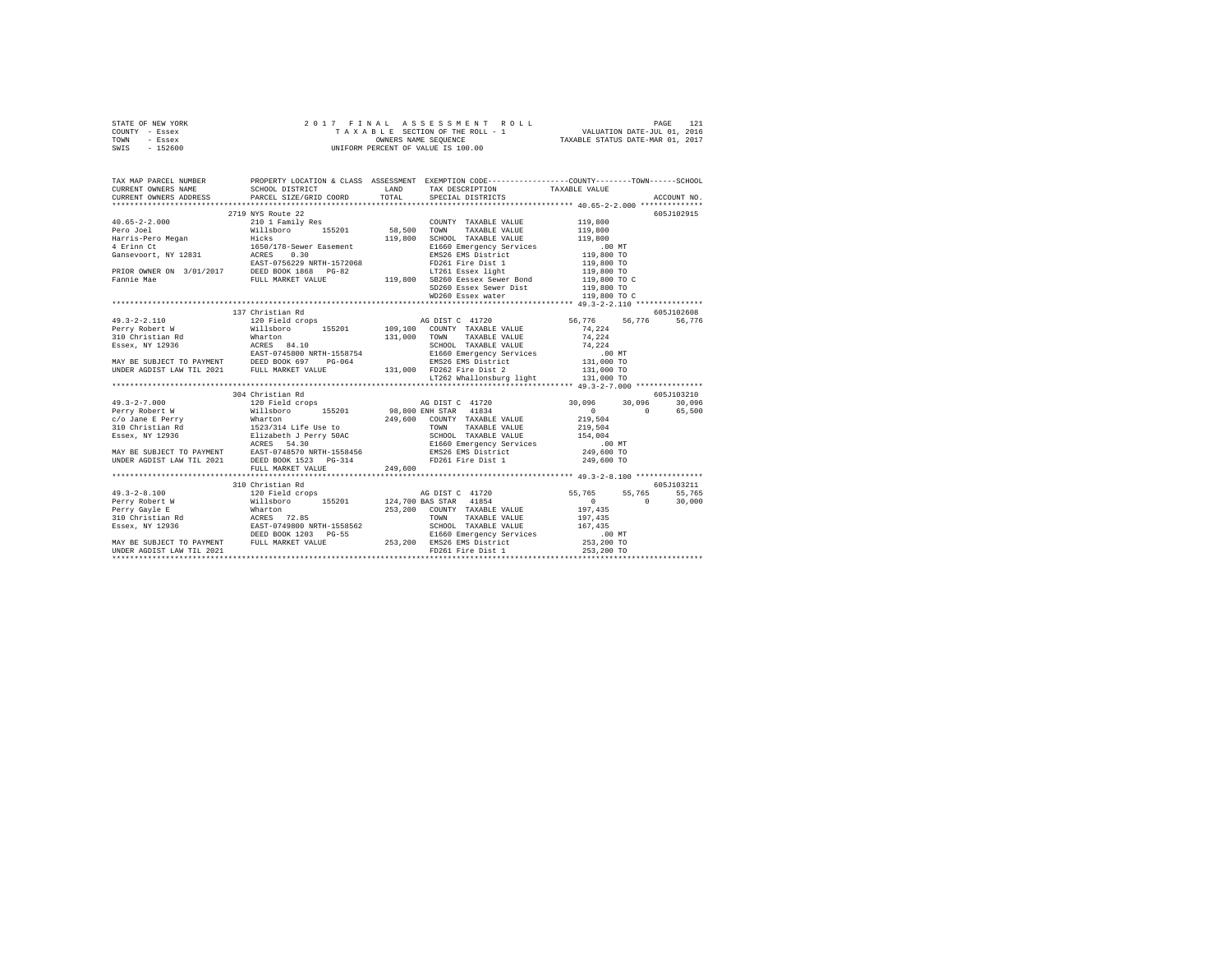| STATE OF NEW YORK | 2017 FINAL ASSESSMENT ROLL         | 122<br>PAGE                      |
|-------------------|------------------------------------|----------------------------------|
| COUNTY - Essex    | TAXABLE SECTION OF THE ROLL - 1    | VALUATION DATE-JUL 01, 2016      |
| TOWN<br>- Essex   | OWNERS NAME SEOUENCE               | TAXABLE STATUS DATE-MAR 01, 2017 |
| $-152600$<br>SWIS | UNIFORM PERCENT OF VALUE IS 100.00 |                                  |

|                                                                                                                                                                                                                                        |                   |     |                                                                                                                                                                                             | TAX MAP PARCEL NUMBER<br>CURRENT OWNERS NAME SCHOOL DISTRICT LAND TAX DESCRIPTION CODE--------------COUNTY--------TOWN------SCHOOL<br>CURRENT OWNERS AMERIC SCHOOL DISTRICT LAND TOTAL SPECIAL DISTRICTS TAXABLE VALUE ACCOUNT NO.<br>*                                                                                                                                                                                                         |  |
|----------------------------------------------------------------------------------------------------------------------------------------------------------------------------------------------------------------------------------------|-------------------|-----|---------------------------------------------------------------------------------------------------------------------------------------------------------------------------------------------|-------------------------------------------------------------------------------------------------------------------------------------------------------------------------------------------------------------------------------------------------------------------------------------------------------------------------------------------------------------------------------------------------------------------------------------------------|--|
|                                                                                                                                                                                                                                        |                   |     |                                                                                                                                                                                             |                                                                                                                                                                                                                                                                                                                                                                                                                                                 |  |
|                                                                                                                                                                                                                                        | 242 School St     |     |                                                                                                                                                                                             | 605Z003004<br>$\begin{tabular}{l c c c c c} \multicolumn{1}{c}{\textbf{40.3-3-17.131}} & \multicolumn{1}{c}{242\,\,\mathrm{School\,\,St}} & \multicolumn{1}{c}{242\,\,\mathrm{School\,\,St}} & \multicolumn{1}{c}{242\,\,\mathrm{School\,\,St}} & \multicolumn{1}{c}{242\,\,\mathrm{School\,\,St}} & \multicolumn{1}{c}{242\,\,\mathrm{School\,\,St}} & \multicolumn{1}{c}{242\,\,\mathrm{School\,\,St}} & \multicolumn{1}{c}{243\,\,\mathrm{S$ |  |
|                                                                                                                                                                                                                                        |                   |     |                                                                                                                                                                                             |                                                                                                                                                                                                                                                                                                                                                                                                                                                 |  |
|                                                                                                                                                                                                                                        |                   |     |                                                                                                                                                                                             |                                                                                                                                                                                                                                                                                                                                                                                                                                                 |  |
|                                                                                                                                                                                                                                        |                   |     |                                                                                                                                                                                             |                                                                                                                                                                                                                                                                                                                                                                                                                                                 |  |
|                                                                                                                                                                                                                                        |                   |     |                                                                                                                                                                                             |                                                                                                                                                                                                                                                                                                                                                                                                                                                 |  |
|                                                                                                                                                                                                                                        |                   |     |                                                                                                                                                                                             |                                                                                                                                                                                                                                                                                                                                                                                                                                                 |  |
|                                                                                                                                                                                                                                        |                   |     |                                                                                                                                                                                             |                                                                                                                                                                                                                                                                                                                                                                                                                                                 |  |
|                                                                                                                                                                                                                                        |                   |     |                                                                                                                                                                                             |                                                                                                                                                                                                                                                                                                                                                                                                                                                 |  |
|                                                                                                                                                                                                                                        |                   |     |                                                                                                                                                                                             |                                                                                                                                                                                                                                                                                                                                                                                                                                                 |  |
|                                                                                                                                                                                                                                        |                   |     |                                                                                                                                                                                             |                                                                                                                                                                                                                                                                                                                                                                                                                                                 |  |
|                                                                                                                                                                                                                                        |                   |     |                                                                                                                                                                                             |                                                                                                                                                                                                                                                                                                                                                                                                                                                 |  |
|                                                                                                                                                                                                                                        |                   |     |                                                                                                                                                                                             |                                                                                                                                                                                                                                                                                                                                                                                                                                                 |  |
|                                                                                                                                                                                                                                        | 10 Elm St         |     |                                                                                                                                                                                             | 605J100111                                                                                                                                                                                                                                                                                                                                                                                                                                      |  |
|                                                                                                                                                                                                                                        |                   |     |                                                                                                                                                                                             |                                                                                                                                                                                                                                                                                                                                                                                                                                                 |  |
|                                                                                                                                                                                                                                        |                   |     |                                                                                                                                                                                             |                                                                                                                                                                                                                                                                                                                                                                                                                                                 |  |
|                                                                                                                                                                                                                                        |                   |     |                                                                                                                                                                                             |                                                                                                                                                                                                                                                                                                                                                                                                                                                 |  |
|                                                                                                                                                                                                                                        |                   |     |                                                                                                                                                                                             |                                                                                                                                                                                                                                                                                                                                                                                                                                                 |  |
|                                                                                                                                                                                                                                        |                   |     |                                                                                                                                                                                             |                                                                                                                                                                                                                                                                                                                                                                                                                                                 |  |
|                                                                                                                                                                                                                                        |                   |     |                                                                                                                                                                                             |                                                                                                                                                                                                                                                                                                                                                                                                                                                 |  |
|                                                                                                                                                                                                                                        |                   |     |                                                                                                                                                                                             |                                                                                                                                                                                                                                                                                                                                                                                                                                                 |  |
|                                                                                                                                                                                                                                        |                   |     |                                                                                                                                                                                             |                                                                                                                                                                                                                                                                                                                                                                                                                                                 |  |
|                                                                                                                                                                                                                                        |                   |     |                                                                                                                                                                                             |                                                                                                                                                                                                                                                                                                                                                                                                                                                 |  |
|                                                                                                                                                                                                                                        |                   |     | $\begin{tabular}{llll} \texttt{SD260 Essex} & \texttt{Sewer} & \texttt{Dist} & \texttt{64,200 T0} \\ \texttt{WD260 Essex water} & \texttt{64,200 T0} & \texttt{69,200 T0} \\ \end{tabular}$ | 64,200 TO C                                                                                                                                                                                                                                                                                                                                                                                                                                     |  |
|                                                                                                                                                                                                                                        |                   |     |                                                                                                                                                                                             |                                                                                                                                                                                                                                                                                                                                                                                                                                                 |  |
|                                                                                                                                                                                                                                        |                   |     |                                                                                                                                                                                             | 605J103309                                                                                                                                                                                                                                                                                                                                                                                                                                      |  |
|                                                                                                                                                                                                                                        |                   |     |                                                                                                                                                                                             |                                                                                                                                                                                                                                                                                                                                                                                                                                                 |  |
|                                                                                                                                                                                                                                        |                   |     |                                                                                                                                                                                             |                                                                                                                                                                                                                                                                                                                                                                                                                                                 |  |
|                                                                                                                                                                                                                                        |                   |     |                                                                                                                                                                                             |                                                                                                                                                                                                                                                                                                                                                                                                                                                 |  |
|                                                                                                                                                                                                                                        |                   |     |                                                                                                                                                                                             |                                                                                                                                                                                                                                                                                                                                                                                                                                                 |  |
|                                                                                                                                                                                                                                        |                   |     |                                                                                                                                                                                             |                                                                                                                                                                                                                                                                                                                                                                                                                                                 |  |
|                                                                                                                                                                                                                                        |                   |     |                                                                                                                                                                                             |                                                                                                                                                                                                                                                                                                                                                                                                                                                 |  |
|                                                                                                                                                                                                                                        |                   |     |                                                                                                                                                                                             |                                                                                                                                                                                                                                                                                                                                                                                                                                                 |  |
|                                                                                                                                                                                                                                        |                   |     |                                                                                                                                                                                             |                                                                                                                                                                                                                                                                                                                                                                                                                                                 |  |
|                                                                                                                                                                                                                                        | Jersey St         |     |                                                                                                                                                                                             | 605Z002001                                                                                                                                                                                                                                                                                                                                                                                                                                      |  |
|                                                                                                                                                                                                                                        |                   |     |                                                                                                                                                                                             |                                                                                                                                                                                                                                                                                                                                                                                                                                                 |  |
|                                                                                                                                                                                                                                        |                   |     |                                                                                                                                                                                             |                                                                                                                                                                                                                                                                                                                                                                                                                                                 |  |
| 39.3-1-7.120<br>99.3-1-7.120<br>Pierce Gerald Willsboro 155201 600 TOWNTY TAXABLE VALUE 600<br>Pierce Gobin Willsboro 1577 Jerus Bay Tract 600 SCHOOL TAXABLE VALUE 600<br>1577 Jersey St ACRES 1.00 MT<br>1577 Jersey St ACRES (100 M |                   |     |                                                                                                                                                                                             |                                                                                                                                                                                                                                                                                                                                                                                                                                                 |  |
|                                                                                                                                                                                                                                        |                   |     |                                                                                                                                                                                             |                                                                                                                                                                                                                                                                                                                                                                                                                                                 |  |
|                                                                                                                                                                                                                                        |                   |     |                                                                                                                                                                                             |                                                                                                                                                                                                                                                                                                                                                                                                                                                 |  |
|                                                                                                                                                                                                                                        |                   |     |                                                                                                                                                                                             |                                                                                                                                                                                                                                                                                                                                                                                                                                                 |  |
|                                                                                                                                                                                                                                        | FULL MARKET VALUE | 600 |                                                                                                                                                                                             |                                                                                                                                                                                                                                                                                                                                                                                                                                                 |  |
|                                                                                                                                                                                                                                        |                   |     |                                                                                                                                                                                             |                                                                                                                                                                                                                                                                                                                                                                                                                                                 |  |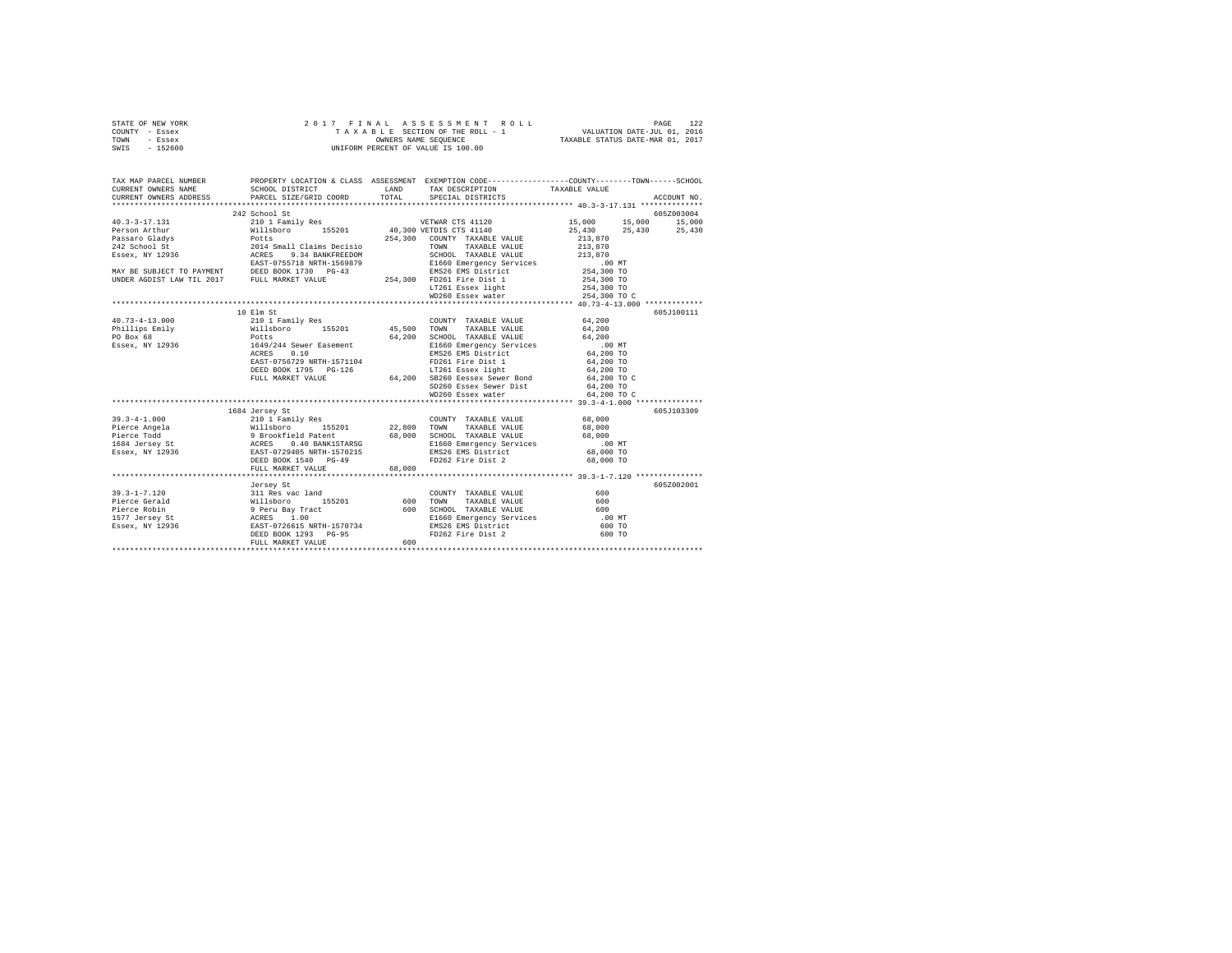| STATE OF NEW YORK                                                                                                                                                                                                                                                                                                                                                                                                                                    |                                                             |                  |                                                                                                 |                                  |                       |             |
|------------------------------------------------------------------------------------------------------------------------------------------------------------------------------------------------------------------------------------------------------------------------------------------------------------------------------------------------------------------------------------------------------------------------------------------------------|-------------------------------------------------------------|------------------|-------------------------------------------------------------------------------------------------|----------------------------------|-----------------------|-------------|
| COUNTY - Essex                                                                                                                                                                                                                                                                                                                                                                                                                                       |                                                             |                  |                                                                                                 | TAXABLE STATUS DATE-MAR 01, 2017 |                       |             |
| TOWN - Essex<br>SWIS - 152600                                                                                                                                                                                                                                                                                                                                                                                                                        |                                                             |                  | OWNERS NAME SEQUENCE<br>UNIFORM PERCENT OF VALUE IS 100.00                                      |                                  |                       |             |
|                                                                                                                                                                                                                                                                                                                                                                                                                                                      |                                                             |                  |                                                                                                 |                                  |                       |             |
| TAX MAP PARCEL NUMBER                                                                                                                                                                                                                                                                                                                                                                                                                                |                                                             |                  | PROPERTY LOCATION & CLASS ASSESSMENT EXEMPTION CODE---------------COUNTY-------TOWN------SCHOOL |                                  |                       |             |
| CURRENT OWNERS NAME                                                                                                                                                                                                                                                                                                                                                                                                                                  | SCHOOL DISTRICT                                             | LAND             | TAX DESCRIPTION                                                                                 | TAXABLE VALUE                    |                       |             |
| CURRENT OWNERS ADDRESS                                                                                                                                                                                                                                                                                                                                                                                                                               | PARCEL SIZE/GRID COORD                                      | TOTAL            | SPECIAL DISTRICTS                                                                               |                                  |                       | ACCOUNT NO. |
|                                                                                                                                                                                                                                                                                                                                                                                                                                                      |                                                             |                  |                                                                                                 |                                  |                       |             |
|                                                                                                                                                                                                                                                                                                                                                                                                                                                      | 1577 Jersey St                                              |                  |                                                                                                 |                                  |                       | 605J104509  |
| $39.3 - 1 - 8.002$                                                                                                                                                                                                                                                                                                                                                                                                                                   | 215 1 Fam Res w/                                            |                  | BAS STAR 41854                                                                                  | $\mathbf{0}$                     | $\Omega$ and $\Omega$ | 30,000      |
|                                                                                                                                                                                                                                                                                                                                                                                                                                                      | Willsboro 155201                                            |                  | 35,900 COUNTY TAXABLE VALUE                                                                     | 192,800                          |                       |             |
| Pierce Gerald S<br>Morris Robin A<br>1577 Jersey St                                                                                                                                                                                                                                                                                                                                                                                                  | 3 Brookfield                                                |                  | 192.800 TOWN TAXABLE VALUE                                                                      | 192,800                          |                       |             |
|                                                                                                                                                                                                                                                                                                                                                                                                                                                      | 1293/95 Corr Deed                                           |                  | SCHOOL TAXABLE VALUE                                                                            | 162,800                          |                       |             |
| Essex, NY 12936                                                                                                                                                                                                                                                                                                                                                                                                                                      | ACRES 5.60                                                  |                  | E1660 Emergency Services                                                                        | $.00$ MT                         |                       |             |
|                                                                                                                                                                                                                                                                                                                                                                                                                                                      | EAST-0726617 NRTH-1570354                                   |                  | EMS26 EMS District                                                                              | 192,800 TO                       |                       |             |
|                                                                                                                                                                                                                                                                                                                                                                                                                                                      | DEED BOOK 887 PG-338                                        |                  | FD262 Fire Dist 2                                                                               | 192,800 TO                       |                       |             |
|                                                                                                                                                                                                                                                                                                                                                                                                                                                      | FULL MARKET VALUE                                           | 192,800          |                                                                                                 |                                  |                       |             |
|                                                                                                                                                                                                                                                                                                                                                                                                                                                      |                                                             |                  |                                                                                                 |                                  |                       |             |
|                                                                                                                                                                                                                                                                                                                                                                                                                                                      | Twin Valley Ln                                              |                  |                                                                                                 |                                  |                       | 605J180012  |
|                                                                                                                                                                                                                                                                                                                                                                                                                                                      | 105 Vac farmland                                            |                  | AG DIST C 41720                                                                                 | 2,896                            | 2.896                 | 2.896       |
| $\begin{tabular}{lllllllllll} $\texttt{r} \texttt{.} $\texttt{error}$ & $\texttt{10} \texttt{.} $\texttt{error}$ & $155001$ \\ $\texttt{Pi} \texttt{.} $\texttt{error}$ & $155001$ & $155001$ \\ $\texttt{2147} $\texttt{ 1} \texttt{1} \texttt{1} \texttt{1}$ & $\texttt{10} \texttt{.} $\texttt{error}$ & $\texttt{10} \texttt{.} $\texttt{for} \texttt{.} $\texttt{R} \texttt{.} $\texttt{error}$ \\ $\texttt{10} \texttt{1} \texttt{1} \texttt{$ |                                                             |                  | 4,500 COUNTY TAXABLE VALUE                                                                      | 1,604                            |                       |             |
|                                                                                                                                                                                                                                                                                                                                                                                                                                                      |                                                             |                  | 4.500 TOWN<br>TAXABLE VALUE                                                                     | 1,604                            |                       |             |
|                                                                                                                                                                                                                                                                                                                                                                                                                                                      |                                                             |                  | SCHOOL TAXABLE VALUE                                                                            | 1,604                            |                       |             |
|                                                                                                                                                                                                                                                                                                                                                                                                                                                      | EAST-0724967 NRTH-1551675                                   |                  | E1660 Emergency Services                                                                        | $.00$ MT                         |                       |             |
|                                                                                                                                                                                                                                                                                                                                                                                                                                                      | DEED BOOK 1814 PG-239                                       |                  | E1000 EMS District                                                                              | 4,500 TO                         |                       |             |
| MAY BE SUBJECT TO PAYMENT                                                                                                                                                                                                                                                                                                                                                                                                                            | FULL MARKET VALUE                                           |                  | 4.500 FD262 Fire Dist 2                                                                         | 4,500 TO                         |                       |             |
| UNDER AGDIST LAW TIL 2021                                                                                                                                                                                                                                                                                                                                                                                                                            |                                                             |                  |                                                                                                 |                                  |                       |             |
|                                                                                                                                                                                                                                                                                                                                                                                                                                                      |                                                             |                  |                                                                                                 |                                  |                       |             |
|                                                                                                                                                                                                                                                                                                                                                                                                                                                      | County Route 10                                             |                  |                                                                                                 |                                  |                       | 605J103302  |
|                                                                                                                                                                                                                                                                                                                                                                                                                                                      |                                                             |                  |                                                                                                 |                                  |                       |             |
| $57.1 - 2 - 1.000$                                                                                                                                                                                                                                                                                                                                                                                                                                   | 120 Field crops                                             |                  | AG DIST C 41720                                                                                 | 24,328                           | 24.328                | 24,328      |
| Pierce John A                                                                                                                                                                                                                                                                                                                                                                                                                                        | Westport 155001                                             |                  | 43,500 COUNTY TAXABLE VALUE                                                                     | 19,172                           |                       |             |
| Pierce Melissa J                                                                                                                                                                                                                                                                                                                                                                                                                                     | 36 Taylor & Kimball                                         |                  | 43,500 TOWN TAXABLE VALUE                                                                       | 19,172                           |                       |             |
| 2147 County Rte 10                                                                                                                                                                                                                                                                                                                                                                                                                                   | ACRES 45.20                                                 |                  | SCHOOL TAXABLE VALUE                                                                            | 19.172                           |                       |             |
| Westport, NY 12993                                                                                                                                                                                                                                                                                                                                                                                                                                   | EAST-0725614 NRTH-1550105                                   |                  |                                                                                                 | .00MT                            |                       |             |
|                                                                                                                                                                                                                                                                                                                                                                                                                                                      | DEED BOOK 1428    PG-303                                    |                  | E1660 Emergency Services<br>EMS26 EMS District                                                  | 43,500 TO                        |                       |             |
| MAY BE SUBJECT TO PAYMENT                                                                                                                                                                                                                                                                                                                                                                                                                            | FULL MARKET VALUE                                           |                  | 43,500 FD262 Fire Dist 2                                                                        | 43,500 TO                        |                       |             |
| UNDER AGDIST LAW TIL 2021                                                                                                                                                                                                                                                                                                                                                                                                                            |                                                             |                  |                                                                                                 |                                  |                       |             |
|                                                                                                                                                                                                                                                                                                                                                                                                                                                      | Daniels Rd                                                  |                  |                                                                                                 |                                  |                       | 605J103213  |
| $48.1 - 1 - 32.000$                                                                                                                                                                                                                                                                                                                                                                                                                                  | 910 Priv forest                                             |                  | COUNTY TAXABLE VALUE                                                                            | 42,000                           |                       |             |
| Pierce Peter M                                                                                                                                                                                                                                                                                                                                                                                                                                       | Westport 155001                                             |                  | TOWN<br>TAXABLE VALUE                                                                           | 42,000                           |                       |             |
|                                                                                                                                                                                                                                                                                                                                                                                                                                                      |                                                             | 42,000<br>42,000 | SCHOOL TAXABLE VALUE                                                                            | 42,000                           |                       |             |
| 1253 Floral Ave<br>Rotterdam, NY 12306                                                                                                                                                                                                                                                                                                                                                                                                               |                                                             |                  | E1660 Emergency Services                                                                        | $.00$ MT                         |                       |             |
|                                                                                                                                                                                                                                                                                                                                                                                                                                                      | 39 Platt Rogers<br>ACRES 42.00<br>EAST-0724533 NRTH-1561755 |                  | EMS26 EMS District                                                                              | 42,000 TO                        |                       |             |
|                                                                                                                                                                                                                                                                                                                                                                                                                                                      | DEED BOOK 1344 PG-298                                       |                  | FD262 Fire Dist 2                                                                               | 42,000 TO                        |                       |             |
|                                                                                                                                                                                                                                                                                                                                                                                                                                                      | FULL MARKET VALUE                                           | 42,000           |                                                                                                 |                                  |                       |             |
|                                                                                                                                                                                                                                                                                                                                                                                                                                                      |                                                             |                  |                                                                                                 |                                  |                       |             |
|                                                                                                                                                                                                                                                                                                                                                                                                                                                      | Daniels Rd                                                  |                  |                                                                                                 |                                  |                       | 605J103511  |
|                                                                                                                                                                                                                                                                                                                                                                                                                                                      | 312 Vac w/imprv                                             |                  | COUNTY TAXABLE VALUE                                                                            | 41,300                           |                       |             |
| 39.3-1-22.110<br>Pierce Steve D                                                                                                                                                                                                                                                                                                                                                                                                                      | Willsboro 155201                                            | 26,100           | TOWN TAXABLE VALUE                                                                              | 41,300                           |                       |             |
| 1451 Stowersville Rd                                                                                                                                                                                                                                                                                                                                                                                                                                 | 6 12 Brookfield                                             | 41,300           | SCHOOL TAXABLE VALUE                                                                            | 41,300                           |                       |             |
| Essex, NY 12936                                                                                                                                                                                                                                                                                                                                                                                                                                      | ACRES 7.13                                                  |                  | E1660 Emergency Services                                                                        | $.00$ MT                         |                       |             |
|                                                                                                                                                                                                                                                                                                                                                                                                                                                      | EAST-0724779 NRTH-1569148                                   |                  | EMS26 EMS District                                                                              | 41,300 TO                        |                       |             |
|                                                                                                                                                                                                                                                                                                                                                                                                                                                      | DEED BOOK 1098 PG-241                                       | 41,300           | FD262 Fire Dist 2                                                                               | 41,300 TO                        |                       |             |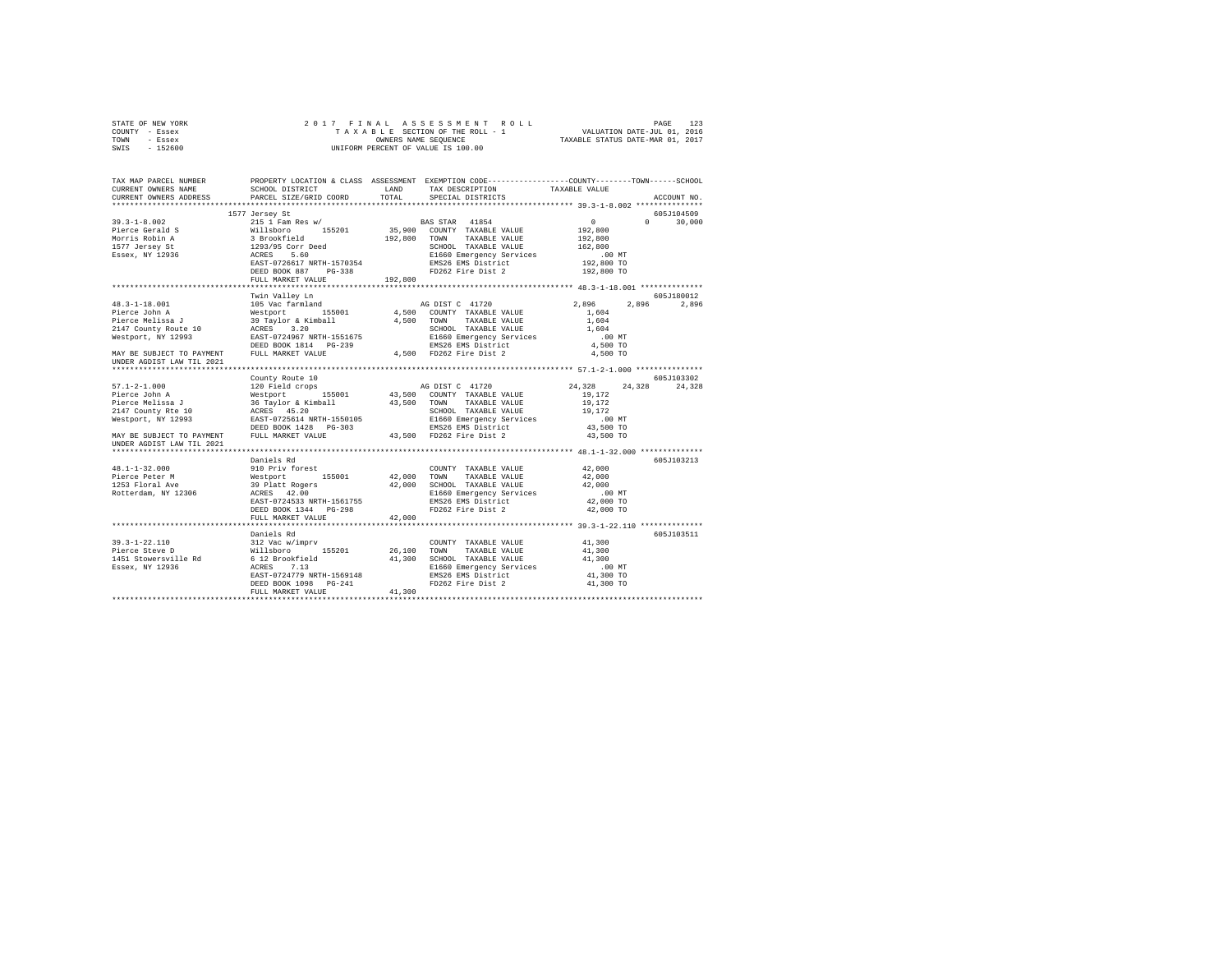| STATE OF NEW YORK |  |  | 2017 FINAL ASSESSMENT ROLL         |                                  | PAGE | 124 |
|-------------------|--|--|------------------------------------|----------------------------------|------|-----|
| COUNTY - Essex    |  |  | TAXABLE SECTION OF THE ROLL - 1    | VALUATION DATE-JUL 01, 2016      |      |     |
| TOWN<br>- Essex   |  |  | OWNERS NAME SEOUENCE               | TAXABLE STATUS DATE-MAR 01, 2017 |      |     |
| - 152600<br>SWIS  |  |  | UNIFORM PERCENT OF VALUE IS 100.00 |                                  |      |     |

| TAX MAP PARCEL NUMBER<br>CURRENT OWNERS NAME<br>CURRENT OWNERS ADDRESS | SCHOOL DISTRICT LAND<br>PARCEL SIZE/GRID COORD | TOTAL   | PROPERTY LOCATION & CLASS ASSESSMENT EXEMPTION CODE---------------COUNTY-------TOWN------SCHOOL<br>TAXABLE VALUE<br>TAX DESCRIPTION<br>SPECIAL DISTRICTS                                                                                                                                                                                                                                                                      | ACCOUNT NO.                               |
|------------------------------------------------------------------------|------------------------------------------------|---------|-------------------------------------------------------------------------------------------------------------------------------------------------------------------------------------------------------------------------------------------------------------------------------------------------------------------------------------------------------------------------------------------------------------------------------|-------------------------------------------|
|                                                                        |                                                |         |                                                                                                                                                                                                                                                                                                                                                                                                                               |                                           |
|                                                                        | 341 Daniels Rd                                 |         |                                                                                                                                                                                                                                                                                                                                                                                                                               | 605J195006                                |
| $39.3 - 1 - 25.200$                                                    | 314 Rural vac<10                               |         | COUNTY TAXABLE VALUE 27,500                                                                                                                                                                                                                                                                                                                                                                                                   |                                           |
|                                                                        |                                                |         |                                                                                                                                                                                                                                                                                                                                                                                                                               |                                           |
|                                                                        |                                                |         |                                                                                                                                                                                                                                                                                                                                                                                                                               |                                           |
|                                                                        |                                                |         |                                                                                                                                                                                                                                                                                                                                                                                                                               |                                           |
|                                                                        |                                                |         |                                                                                                                                                                                                                                                                                                                                                                                                                               |                                           |
|                                                                        | DEED BOOK 1146 PG-104                          |         | FD262 Fire Dist 2 27,500 TO                                                                                                                                                                                                                                                                                                                                                                                                   |                                           |
|                                                                        | FULL MARKET VALUE                              | 27,500  |                                                                                                                                                                                                                                                                                                                                                                                                                               |                                           |
|                                                                        |                                                |         |                                                                                                                                                                                                                                                                                                                                                                                                                               |                                           |
|                                                                        | 1451 Stowersville Rd                           |         |                                                                                                                                                                                                                                                                                                                                                                                                                               | 605J101010                                |
|                                                                        | 240 Rural res                                  |         | BAS STAR 41854                                                                                                                                                                                                                                                                                                                                                                                                                | $\sim$ 0.000 $\sim$<br>$\Omega$<br>30,000 |
|                                                                        |                                                |         |                                                                                                                                                                                                                                                                                                                                                                                                                               |                                           |
|                                                                        |                                                |         |                                                                                                                                                                                                                                                                                                                                                                                                                               |                                           |
|                                                                        |                                                |         |                                                                                                                                                                                                                                                                                                                                                                                                                               |                                           |
|                                                                        |                                                |         |                                                                                                                                                                                                                                                                                                                                                                                                                               |                                           |
|                                                                        |                                                |         |                                                                                                                                                                                                                                                                                                                                                                                                                               |                                           |
|                                                                        |                                                |         | $\begin{tabular}{l c c c c} \hline 3.9 & 3-1-3.000 & 0.000 & 0.0000 & 0.00000 & 0.000000 & 0.000000 & 0.0000000 & 0.0000000 & 0.0000000 & 0.0000000 & 0.0000000 & 0.0000000 & 0.0000000 & 0.000000 & 0.000000 & 0.000000 & 0.000000 & 0.000000 & 0.000000 & 0.0$                                                                                                                                                              |                                           |
|                                                                        |                                                |         |                                                                                                                                                                                                                                                                                                                                                                                                                               |                                           |
|                                                                        |                                                |         |                                                                                                                                                                                                                                                                                                                                                                                                                               | 605J102908                                |
|                                                                        |                                                |         |                                                                                                                                                                                                                                                                                                                                                                                                                               | $0 \t 30,000$                             |
|                                                                        |                                                |         |                                                                                                                                                                                                                                                                                                                                                                                                                               |                                           |
|                                                                        |                                                |         |                                                                                                                                                                                                                                                                                                                                                                                                                               |                                           |
|                                                                        |                                                |         |                                                                                                                                                                                                                                                                                                                                                                                                                               |                                           |
|                                                                        |                                                |         |                                                                                                                                                                                                                                                                                                                                                                                                                               |                                           |
|                                                                        |                                                |         |                                                                                                                                                                                                                                                                                                                                                                                                                               |                                           |
|                                                                        |                                                |         |                                                                                                                                                                                                                                                                                                                                                                                                                               |                                           |
|                                                                        | 33 Ridge Way                                   |         | $\begin{tabular}{l c c c c c} \multicolumn{3}{c c c} \multicolumn{3}{c c c} \multicolumn{3}{c c c} \multicolumn{3}{c c c} \multicolumn{3}{c c c} \multicolumn{3}{c c c} \multicolumn{3}{c c c} \multicolumn{3}{c c c} \multicolumn{3}{c c c} \multicolumn{3}{c c c} \multicolumn{3}{c c c} \multicolumn{3}{c c c} \multicolumn{3}{c c c} \multicolumn{3}{c c c} \multicolumn{3}{c c c} \multicolumn{3}{$                      | 605J100311                                |
|                                                                        |                                                |         |                                                                                                                                                                                                                                                                                                                                                                                                                               |                                           |
|                                                                        |                                                |         |                                                                                                                                                                                                                                                                                                                                                                                                                               |                                           |
|                                                                        |                                                |         |                                                                                                                                                                                                                                                                                                                                                                                                                               |                                           |
|                                                                        |                                                |         |                                                                                                                                                                                                                                                                                                                                                                                                                               |                                           |
|                                                                        |                                                |         |                                                                                                                                                                                                                                                                                                                                                                                                                               |                                           |
|                                                                        |                                                |         |                                                                                                                                                                                                                                                                                                                                                                                                                               |                                           |
|                                                                        |                                                |         | $\begin{tabular}{l c c c c c c} \hline $\mathsf{x_1}.\mathsf{1-1-1}\mathsf{x_2}.\mathsf{u_1} \mathsf{u_2}$ & $\mathsf{260}$ & $\mathsf{See}} & $\mathsf{260}$ & $\mathsf{See}} & $\mathsf{260}$ & $\mathsf{260}$ & $\mathsf{260}$ & $\mathsf{260}$ & $\mathsf{260}$ & $\mathsf{260}$ & $\mathsf{260}$ & $\mathsf{260}$ & $\mathsf{260}$ & $\mathsf{260}$ & $\mathsf{260}$ & $\mathsf{260}$ & $\mathsf{260}$ & $\mathsf{260}$$ |                                           |
|                                                                        | FULL MARKET VALUE                              | 155,500 |                                                                                                                                                                                                                                                                                                                                                                                                                               |                                           |
|                                                                        |                                                |         |                                                                                                                                                                                                                                                                                                                                                                                                                               |                                           |
|                                                                        | 1935 Lake Shore Rd                             |         |                                                                                                                                                                                                                                                                                                                                                                                                                               | 605J100312                                |
|                                                                        |                                                |         |                                                                                                                                                                                                                                                                                                                                                                                                                               |                                           |
|                                                                        |                                                |         |                                                                                                                                                                                                                                                                                                                                                                                                                               |                                           |
|                                                                        |                                                |         |                                                                                                                                                                                                                                                                                                                                                                                                                               |                                           |
|                                                                        |                                                |         |                                                                                                                                                                                                                                                                                                                                                                                                                               |                                           |
|                                                                        |                                                |         |                                                                                                                                                                                                                                                                                                                                                                                                                               |                                           |
|                                                                        |                                                |         |                                                                                                                                                                                                                                                                                                                                                                                                                               |                                           |
|                                                                        |                                                |         |                                                                                                                                                                                                                                                                                                                                                                                                                               |                                           |
|                                                                        |                                                |         |                                                                                                                                                                                                                                                                                                                                                                                                                               |                                           |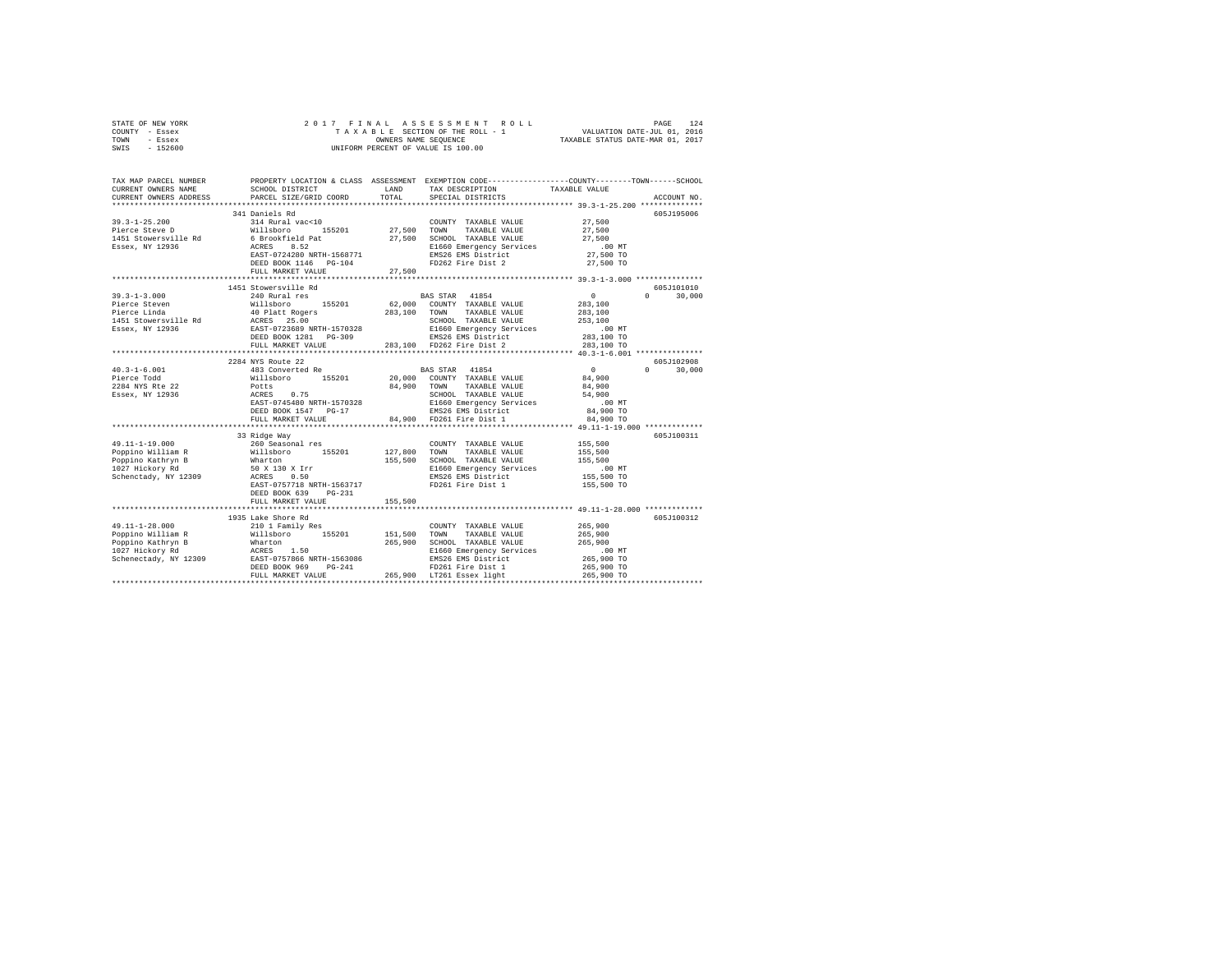|      | STATE OF NEW YORK |  | 2017 FINAL ASSESSMENT ROLL         |                                  | PAGE                        | 125 |
|------|-------------------|--|------------------------------------|----------------------------------|-----------------------------|-----|
|      | COUNTY - Essex    |  | TAXABLE SECTION OF THE ROLL - 1    |                                  | VALUATION DATE-JUL 01, 2016 |     |
| TOWN | - Essex           |  | OWNERS NAME SEOUENCE               | TAXABLE STATUS DATE-MAR 01, 2017 |                             |     |
| SWIS | - 152600          |  | UNIFORM PERCENT OF VALUE IS 100.00 |                                  |                             |     |

| TAX MAP PARCEL NUMBER<br>CURRENT OWNERS NAME                                                                                                                                                                                                   | SCHOOL DISTRICT        |       | PROPERTY LOCATION & CLASS ASSESSMENT EXEMPTION CODE---------------COUNTY-------TOWN-----SCHOOL<br>LAND TAX DESCRIPTION                                                                   | TAXABLE VALUE        |                                                          |
|------------------------------------------------------------------------------------------------------------------------------------------------------------------------------------------------------------------------------------------------|------------------------|-------|------------------------------------------------------------------------------------------------------------------------------------------------------------------------------------------|----------------------|----------------------------------------------------------|
| CURRENT OWNERS ADDRESS                                                                                                                                                                                                                         | PARCEL SIZE/GRID COORD | TOTAL | SPECIAL DISTRICTS                                                                                                                                                                        |                      | ACCOUNT NO.                                              |
|                                                                                                                                                                                                                                                | 54 Powers Rd           |       |                                                                                                                                                                                          |                      | 605J101103                                               |
|                                                                                                                                                                                                                                                |                        |       |                                                                                                                                                                                          |                      |                                                          |
|                                                                                                                                                                                                                                                |                        |       |                                                                                                                                                                                          |                      |                                                          |
|                                                                                                                                                                                                                                                |                        |       |                                                                                                                                                                                          |                      |                                                          |
|                                                                                                                                                                                                                                                |                        |       |                                                                                                                                                                                          |                      |                                                          |
|                                                                                                                                                                                                                                                |                        |       |                                                                                                                                                                                          |                      |                                                          |
|                                                                                                                                                                                                                                                |                        |       |                                                                                                                                                                                          |                      |                                                          |
|                                                                                                                                                                                                                                                |                        |       |                                                                                                                                                                                          |                      |                                                          |
|                                                                                                                                                                                                                                                |                        |       |                                                                                                                                                                                          |                      |                                                          |
|                                                                                                                                                                                                                                                |                        |       |                                                                                                                                                                                          |                      |                                                          |
|                                                                                                                                                                                                                                                | Twin Valley Ln         |       |                                                                                                                                                                                          |                      | 605Z000006<br>$\begin{array}{ccc} 0 & & & 0 \end{array}$ |
|                                                                                                                                                                                                                                                |                        |       |                                                                                                                                                                                          |                      |                                                          |
|                                                                                                                                                                                                                                                |                        |       |                                                                                                                                                                                          |                      |                                                          |
|                                                                                                                                                                                                                                                |                        |       |                                                                                                                                                                                          |                      |                                                          |
|                                                                                                                                                                                                                                                |                        |       |                                                                                                                                                                                          |                      |                                                          |
|                                                                                                                                                                                                                                                |                        |       |                                                                                                                                                                                          |                      |                                                          |
|                                                                                                                                                                                                                                                |                        |       |                                                                                                                                                                                          |                      |                                                          |
| UNDER AGDIST LAW TIL 2021                                                                                                                                                                                                                      |                        |       |                                                                                                                                                                                          |                      |                                                          |
|                                                                                                                                                                                                                                                |                        |       |                                                                                                                                                                                          |                      |                                                          |
|                                                                                                                                                                                                                                                |                        |       |                                                                                                                                                                                          |                      | 605J103301                                               |
|                                                                                                                                                                                                                                                |                        |       |                                                                                                                                                                                          | 37,752 37,752 37,752 |                                                          |
|                                                                                                                                                                                                                                                |                        |       |                                                                                                                                                                                          |                      |                                                          |
|                                                                                                                                                                                                                                                |                        |       |                                                                                                                                                                                          |                      |                                                          |
|                                                                                                                                                                                                                                                |                        |       |                                                                                                                                                                                          |                      |                                                          |
|                                                                                                                                                                                                                                                |                        |       |                                                                                                                                                                                          |                      |                                                          |
|                                                                                                                                                                                                                                                |                        |       |                                                                                                                                                                                          |                      |                                                          |
|                                                                                                                                                                                                                                                |                        |       |                                                                                                                                                                                          |                      |                                                          |
|                                                                                                                                                                                                                                                |                        |       |                                                                                                                                                                                          |                      |                                                          |
| 1993<br>1993 - Alley In Valley Land COUNTY TAXABLE VALUE<br>1994 - The Mark Monte (1994)<br>1994 - Mark Monte (1994)<br>1994 - Mark Monte (1995)<br>1994 - Mark Monte (1995)<br>1994 - Mark Monte (1995)<br>1994 - Mark Monte (1996)<br>1995 - |                        |       |                                                                                                                                                                                          |                      | 605J178512                                               |
|                                                                                                                                                                                                                                                |                        |       | $\begin{tabular}{lllllllll} \multicolumn{2}{c}{\text{COUNTY}} & \text{TAXABLE VALUE} & & & & 400 \\ \multicolumn{2}{c}{\text{TOWN}} & \text{TAXABLE VALUE} & & & & 400 \\ \end{tabular}$ |                      |                                                          |
|                                                                                                                                                                                                                                                |                        |       |                                                                                                                                                                                          |                      |                                                          |
|                                                                                                                                                                                                                                                |                        |       |                                                                                                                                                                                          | 400                  |                                                          |
|                                                                                                                                                                                                                                                |                        |       |                                                                                                                                                                                          | .00 MT               |                                                          |
|                                                                                                                                                                                                                                                |                        |       |                                                                                                                                                                                          | 400 TO               |                                                          |
|                                                                                                                                                                                                                                                |                        |       |                                                                                                                                                                                          | 400 TO               |                                                          |
|                                                                                                                                                                                                                                                |                        |       |                                                                                                                                                                                          |                      |                                                          |
|                                                                                                                                                                                                                                                |                        |       |                                                                                                                                                                                          |                      |                                                          |
|                                                                                                                                                                                                                                                | Christian Rd           |       |                                                                                                                                                                                          |                      | 605-102102                                               |
|                                                                                                                                                                                                                                                |                        |       |                                                                                                                                                                                          | 10,351 10,351 10,351 |                                                          |
|                                                                                                                                                                                                                                                |                        |       |                                                                                                                                                                                          |                      |                                                          |
|                                                                                                                                                                                                                                                |                        |       |                                                                                                                                                                                          |                      |                                                          |
|                                                                                                                                                                                                                                                |                        |       |                                                                                                                                                                                          |                      |                                                          |
|                                                                                                                                                                                                                                                |                        |       |                                                                                                                                                                                          |                      |                                                          |
|                                                                                                                                                                                                                                                |                        |       |                                                                                                                                                                                          |                      |                                                          |
| UNDER AGDIST LAW TIL 2021                                                                                                                                                                                                                      |                        |       |                                                                                                                                                                                          |                      |                                                          |
|                                                                                                                                                                                                                                                |                        |       |                                                                                                                                                                                          |                      |                                                          |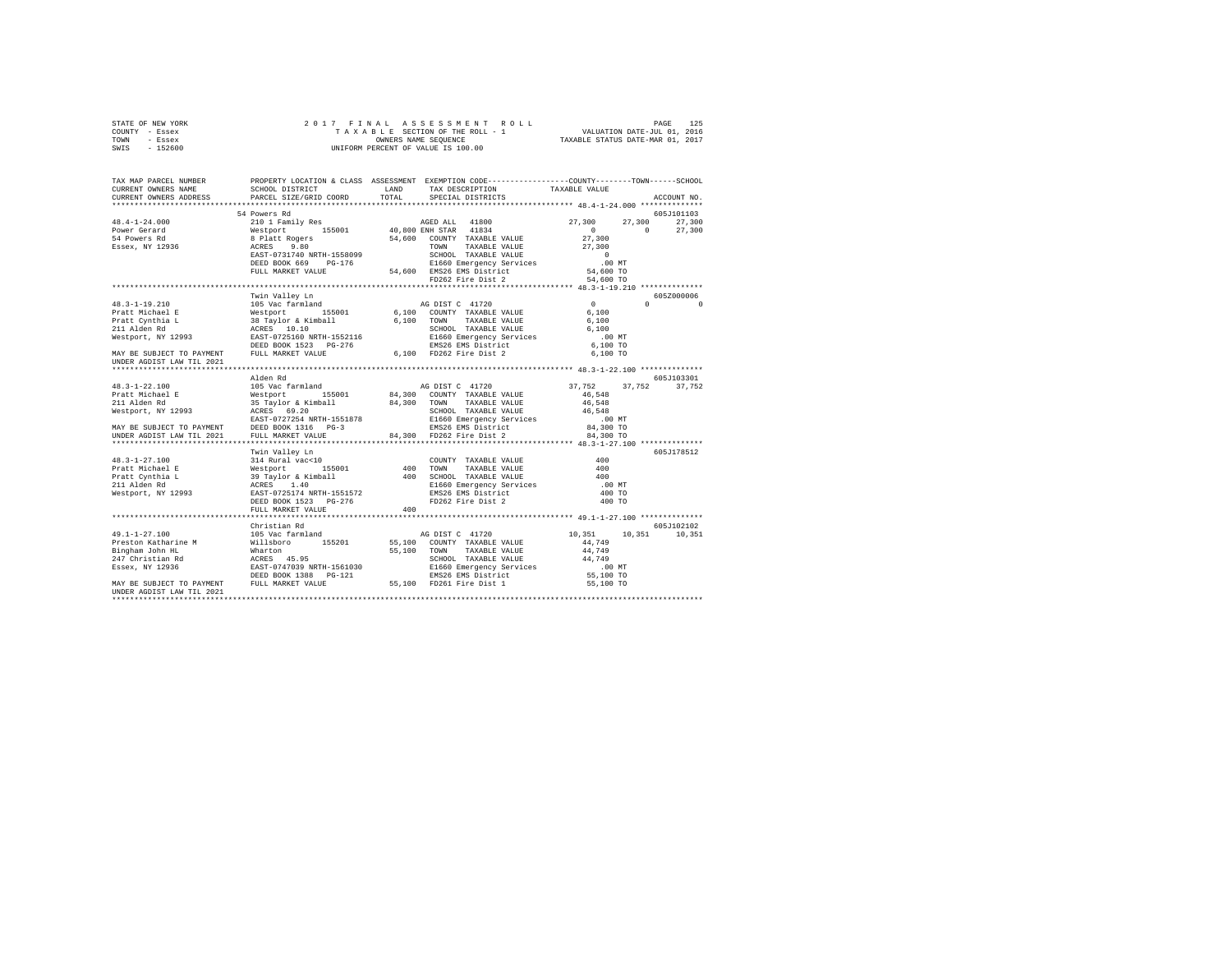| STATE OF NEW YORK | 2017 FINAL ASSESSMENT ROLL         | 126<br>PAGE                      |
|-------------------|------------------------------------|----------------------------------|
| COUNTY - Essex    | TAXABLE SECTION OF THE ROLL - 1    | VALUATION DATE-JUL 01, 2016      |
| TOWN<br>- Essex   | OWNERS NAME SEOUENCE               | TAXABLE STATUS DATE-MAR 01, 2017 |
| $-152600$<br>SWIS | UNIFORM PERCENT OF VALUE IS 100.00 |                                  |

| TAX MAP PARCEL NUMBER<br>CURRENT OWNERS NAME                                                                                                                                                                                               | PROPERTY LOCATION & CLASS ASSESSMENT EXEMPTION CODE----------------COUNTY-------TOWN------SCHOOL<br>SCHOOL DISTRICT | LAND | TAX DESCRIPTION TAXABLE VALUE                                                                                                                                                                                                                                                                        |                                                                                                                                                                                                                                                                                               |                             |
|--------------------------------------------------------------------------------------------------------------------------------------------------------------------------------------------------------------------------------------------|---------------------------------------------------------------------------------------------------------------------|------|------------------------------------------------------------------------------------------------------------------------------------------------------------------------------------------------------------------------------------------------------------------------------------------------------|-----------------------------------------------------------------------------------------------------------------------------------------------------------------------------------------------------------------------------------------------------------------------------------------------|-----------------------------|
|                                                                                                                                                                                                                                            |                                                                                                                     |      |                                                                                                                                                                                                                                                                                                      |                                                                                                                                                                                                                                                                                               |                             |
|                                                                                                                                                                                                                                            | 247 Christian Rd                                                                                                    |      |                                                                                                                                                                                                                                                                                                      |                                                                                                                                                                                                                                                                                               | 605J186003                  |
| 49.1-1-27.200 25,000 25.000 240 240 240 241 268 269 269 26.000 26.000 26.000 26.000 26.000 26.000 26.000 26.000<br>Preston Katharine M 2018boro 155201 128,800 AG DIST C 41720 45,464 45,464 45,464 45,464                                 |                                                                                                                     |      |                                                                                                                                                                                                                                                                                                      |                                                                                                                                                                                                                                                                                               | 25,000                      |
|                                                                                                                                                                                                                                            |                                                                                                                     |      |                                                                                                                                                                                                                                                                                                      |                                                                                                                                                                                                                                                                                               |                             |
| Bingham John Hl Mharton<br>247 Christian Rd 1615/140-Easement                                                                                                                                                                              |                                                                                                                     |      | 367,200 BAS STAR 41854                                                                                                                                                                                                                                                                               | $0 \t 0 \t 30,000$                                                                                                                                                                                                                                                                            |                             |
|                                                                                                                                                                                                                                            |                                                                                                                     |      | COUNTY TAXABLE VALUE 296,736                                                                                                                                                                                                                                                                         |                                                                                                                                                                                                                                                                                               |                             |
| Essex, NY 12936                                                                                                                                                                                                                            | ACRES 70.13                                                                                                         |      | TOWN TAXABLE VALUE 296,736                                                                                                                                                                                                                                                                           |                                                                                                                                                                                                                                                                                               |                             |
|                                                                                                                                                                                                                                            |                                                                                                                     |      |                                                                                                                                                                                                                                                                                                      |                                                                                                                                                                                                                                                                                               |                             |
|                                                                                                                                                                                                                                            |                                                                                                                     |      |                                                                                                                                                                                                                                                                                                      |                                                                                                                                                                                                                                                                                               |                             |
|                                                                                                                                                                                                                                            |                                                                                                                     |      |                                                                                                                                                                                                                                                                                                      |                                                                                                                                                                                                                                                                                               |                             |
| ESST-0746085 NRTH-1560302<br>EAST-0746085 NRTH-1560302<br>MAY BE SUBJECT TO PAYMENT DEED BOOK 1350 PG-238<br>EAST-0746085 NRTH-1560302<br>ENDER AGDIST LAW TIL 2021 FULL MARKET VALUE<br>TORDER AGDIST LAW TIL 2021 FULL MARKET VALUE<br>T |                                                                                                                     |      |                                                                                                                                                                                                                                                                                                      |                                                                                                                                                                                                                                                                                               |                             |
|                                                                                                                                                                                                                                            |                                                                                                                     |      |                                                                                                                                                                                                                                                                                                      |                                                                                                                                                                                                                                                                                               |                             |
|                                                                                                                                                                                                                                            | 18 Ross Way                                                                                                         |      |                                                                                                                                                                                                                                                                                                      |                                                                                                                                                                                                                                                                                               | 605J102904                  |
| $40.73 - 5 - 3.100$                                                                                                                                                                                                                        | 210 1 Family Res BAS STAR 41854                                                                                     |      |                                                                                                                                                                                                                                                                                                      | $\sim$ 0 $\sim$ 0 $\sim$ 0 $\sim$ 0 $\sim$ 0 $\sim$ 0 $\sim$ 0 $\sim$ 0 $\sim$ 0 $\sim$ 0 $\sim$ 0 $\sim$ 0 $\sim$ 0 $\sim$ 0 $\sim$ 0 $\sim$ 0 $\sim$ 0 $\sim$ 0 $\sim$ 0 $\sim$ 0 $\sim$ 0 $\sim$ 0 $\sim$ 0 $\sim$ 0 $\sim$ 0 $\sim$ 0 $\sim$ 0 $\sim$ 0 $\sim$ 0 $\sim$ 0 $\sim$ 0 $\sim$ | 30,000<br>$0 \qquad \qquad$ |
| Pribble Jonathan L Willsboro 155201 72,400 COUNTY TAXABLE VALUE 287,700                                                                                                                                                                    |                                                                                                                     |      |                                                                                                                                                                                                                                                                                                      |                                                                                                                                                                                                                                                                                               |                             |
|                                                                                                                                                                                                                                            |                                                                                                                     |      |                                                                                                                                                                                                                                                                                                      |                                                                                                                                                                                                                                                                                               |                             |
|                                                                                                                                                                                                                                            |                                                                                                                     |      |                                                                                                                                                                                                                                                                                                      |                                                                                                                                                                                                                                                                                               |                             |
|                                                                                                                                                                                                                                            |                                                                                                                     |      |                                                                                                                                                                                                                                                                                                      |                                                                                                                                                                                                                                                                                               |                             |
|                                                                                                                                                                                                                                            |                                                                                                                     |      |                                                                                                                                                                                                                                                                                                      |                                                                                                                                                                                                                                                                                               |                             |
|                                                                                                                                                                                                                                            |                                                                                                                     |      | ${\tt DEED\ BOOK\ 1498}\ {\tt PG-128}\ {\tt FD261\  \, Fire\  \, Dist\  \, 1}\ \ {\tt 287,700\  \, TO\  \, 107261\  \, Eseek\  \, light} \ {\tt 287,700\  \, TO\  \, TO\  \, 287,700\  \, 287,700\  \, 287,700\  \, 287,700\  \, 287,700\  \, 287,700\  \, 287,700\  \, 287,700\  \, 287,700\  \, 2$ |                                                                                                                                                                                                                                                                                               |                             |
|                                                                                                                                                                                                                                            |                                                                                                                     |      |                                                                                                                                                                                                                                                                                                      |                                                                                                                                                                                                                                                                                               |                             |
|                                                                                                                                                                                                                                            |                                                                                                                     |      | SB260 Eessex Sewer Bond 287,700 TO C                                                                                                                                                                                                                                                                 |                                                                                                                                                                                                                                                                                               |                             |
|                                                                                                                                                                                                                                            |                                                                                                                     |      | SD260 Essex Sewer Dist 287,700 TO                                                                                                                                                                                                                                                                    |                                                                                                                                                                                                                                                                                               |                             |
|                                                                                                                                                                                                                                            |                                                                                                                     |      |                                                                                                                                                                                                                                                                                                      |                                                                                                                                                                                                                                                                                               |                             |
|                                                                                                                                                                                                                                            |                                                                                                                     |      |                                                                                                                                                                                                                                                                                                      |                                                                                                                                                                                                                                                                                               |                             |
|                                                                                                                                                                                                                                            | 25 Ross Way                                                                                                         |      |                                                                                                                                                                                                                                                                                                      |                                                                                                                                                                                                                                                                                               | 605J102905                  |
| 40.73-5-18.000 433 Auto body                                                                                                                                                                                                               |                                                                                                                     |      | COUNTY TAXABLE VALUE 203.500                                                                                                                                                                                                                                                                         |                                                                                                                                                                                                                                                                                               |                             |
| Pribble Jonathan L Willsboro 155201 88.300 TOWN TAXABLE VALUE 203.500                                                                                                                                                                      |                                                                                                                     |      |                                                                                                                                                                                                                                                                                                      |                                                                                                                                                                                                                                                                                               |                             |
|                                                                                                                                                                                                                                            |                                                                                                                     |      | SCHOOL TAXABLE VALUE 203,500                                                                                                                                                                                                                                                                         |                                                                                                                                                                                                                                                                                               |                             |
|                                                                                                                                                                                                                                            |                                                                                                                     |      | E1660 Emergency Services 00 MT<br>EMS26 EMS District 203,500 TO                                                                                                                                                                                                                                      |                                                                                                                                                                                                                                                                                               |                             |
|                                                                                                                                                                                                                                            |                                                                                                                     |      |                                                                                                                                                                                                                                                                                                      |                                                                                                                                                                                                                                                                                               |                             |
|                                                                                                                                                                                                                                            |                                                                                                                     |      |                                                                                                                                                                                                                                                                                                      |                                                                                                                                                                                                                                                                                               |                             |
|                                                                                                                                                                                                                                            |                                                                                                                     |      |                                                                                                                                                                                                                                                                                                      |                                                                                                                                                                                                                                                                                               |                             |
|                                                                                                                                                                                                                                            |                                                                                                                     |      |                                                                                                                                                                                                                                                                                                      |                                                                                                                                                                                                                                                                                               |                             |
|                                                                                                                                                                                                                                            |                                                                                                                     |      | SD260 Essex Sewer Dist 203,500 TO                                                                                                                                                                                                                                                                    |                                                                                                                                                                                                                                                                                               |                             |
|                                                                                                                                                                                                                                            |                                                                                                                     |      |                                                                                                                                                                                                                                                                                                      |                                                                                                                                                                                                                                                                                               |                             |
|                                                                                                                                                                                                                                            |                                                                                                                     |      |                                                                                                                                                                                                                                                                                                      |                                                                                                                                                                                                                                                                                               |                             |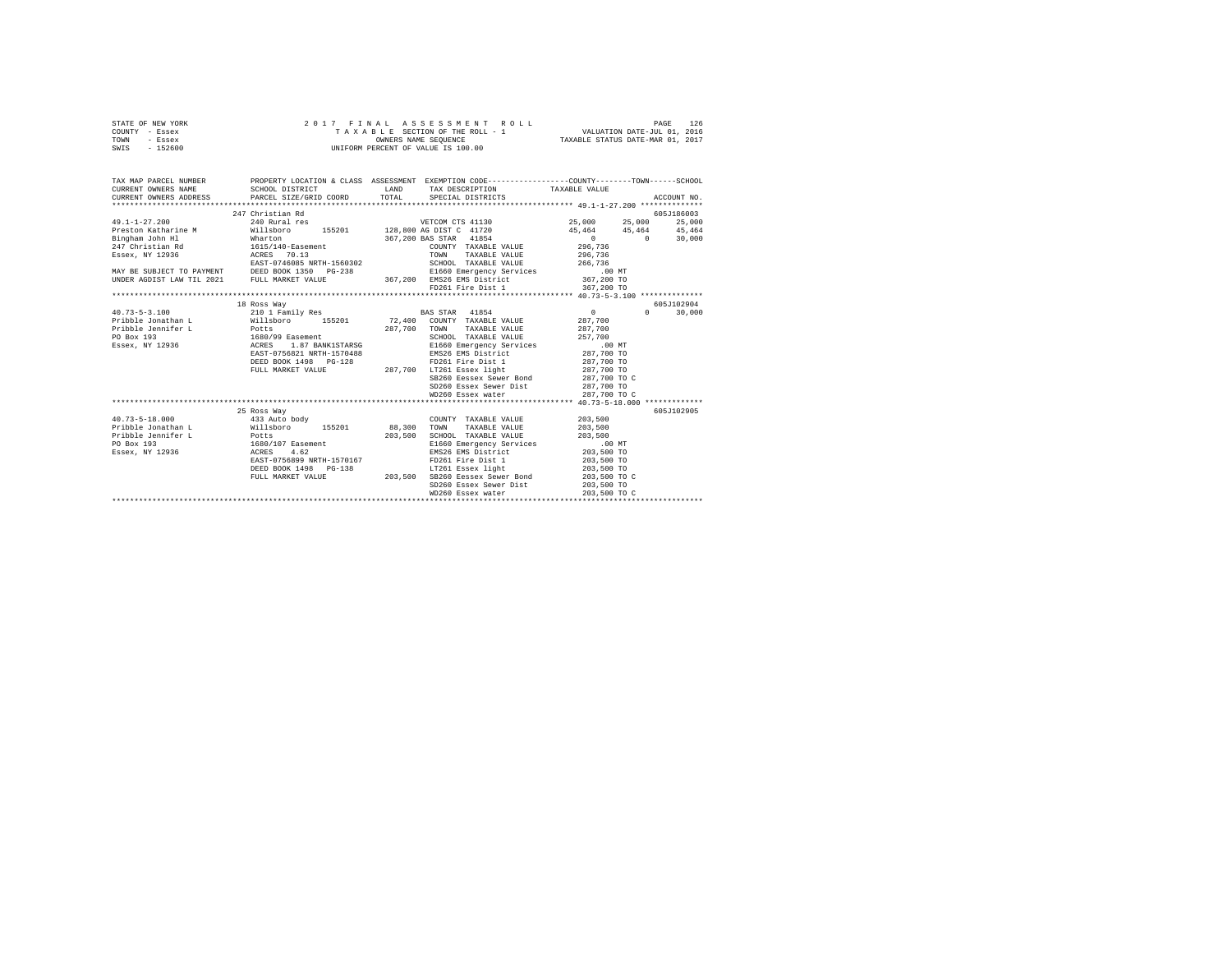|      | STATE OF NEW YORK |  | 2017 FINAL ASSESSMENT ROLL         |                                  | PAGE                        | 127 |
|------|-------------------|--|------------------------------------|----------------------------------|-----------------------------|-----|
|      | COUNTY - Essex    |  | TAXABLE SECTION OF THE ROLL - 1    |                                  | VALUATION DATE-JUL 01, 2016 |     |
| TOWN | - Essex           |  | OWNERS NAME SEOUENCE               | TAXABLE STATUS DATE-MAR 01, 2017 |                             |     |
| SWIS | $-152600$         |  | UNIFORM PERCENT OF VALUE IS 100.00 |                                  |                             |     |

|                                                                                                                                                                                                                                                                                                                                                                        |                    |        |  | 605J178509 |
|------------------------------------------------------------------------------------------------------------------------------------------------------------------------------------------------------------------------------------------------------------------------------------------------------------------------------------------------------------------------|--------------------|--------|--|------------|
|                                                                                                                                                                                                                                                                                                                                                                        |                    |        |  |            |
|                                                                                                                                                                                                                                                                                                                                                                        |                    |        |  |            |
|                                                                                                                                                                                                                                                                                                                                                                        |                    |        |  |            |
|                                                                                                                                                                                                                                                                                                                                                                        |                    |        |  |            |
|                                                                                                                                                                                                                                                                                                                                                                        |                    |        |  |            |
|                                                                                                                                                                                                                                                                                                                                                                        |                    |        |  |            |
|                                                                                                                                                                                                                                                                                                                                                                        |                    |        |  |            |
|                                                                                                                                                                                                                                                                                                                                                                        |                    |        |  |            |
|                                                                                                                                                                                                                                                                                                                                                                        |                    |        |  |            |
|                                                                                                                                                                                                                                                                                                                                                                        |                    |        |  |            |
|                                                                                                                                                                                                                                                                                                                                                                        |                    |        |  |            |
|                                                                                                                                                                                                                                                                                                                                                                        | 1691 Lake Shore Rd |        |  | 605J100914 |
|                                                                                                                                                                                                                                                                                                                                                                        |                    |        |  |            |
|                                                                                                                                                                                                                                                                                                                                                                        |                    |        |  |            |
|                                                                                                                                                                                                                                                                                                                                                                        |                    |        |  |            |
|                                                                                                                                                                                                                                                                                                                                                                        |                    |        |  |            |
|                                                                                                                                                                                                                                                                                                                                                                        |                    |        |  |            |
|                                                                                                                                                                                                                                                                                                                                                                        |                    |        |  |            |
|                                                                                                                                                                                                                                                                                                                                                                        |                    |        |  |            |
| $\begin{tabular}{l c c c c c} \multicolumn{1}{c}{\textbf{49.15--1-35.000}} & \multicolumn{1}{c}{\textbf{16.15--1-35.000}} & \multicolumn{1}{c}{\textbf{16.15--1-35.000}} & \multicolumn{1}{c}{\textbf{16.15--1-35.000}} & \multicolumn{1}{c}{\textbf{16.15--1-35.000}} & \multicolumn{1}{c}{\textbf{16.15--1-35.000}} & \multicolumn{1}{c}{\textbf{16.15--1-35.000}}$  |                    |        |  |            |
|                                                                                                                                                                                                                                                                                                                                                                        | 98 School St       |        |  | 605J102907 |
|                                                                                                                                                                                                                                                                                                                                                                        |                    |        |  |            |
|                                                                                                                                                                                                                                                                                                                                                                        |                    |        |  |            |
|                                                                                                                                                                                                                                                                                                                                                                        |                    |        |  |            |
|                                                                                                                                                                                                                                                                                                                                                                        |                    |        |  |            |
|                                                                                                                                                                                                                                                                                                                                                                        |                    |        |  |            |
|                                                                                                                                                                                                                                                                                                                                                                        |                    |        |  |            |
|                                                                                                                                                                                                                                                                                                                                                                        |                    |        |  |            |
|                                                                                                                                                                                                                                                                                                                                                                        |                    |        |  |            |
|                                                                                                                                                                                                                                                                                                                                                                        |                    |        |  |            |
| $\begin{tabular}{l c c c c c} \multicolumn{1}{c}{\textbf{43.1--1--11.000}} & \multicolumn{1}{c}{98.6000151} & \multicolumn{1}{c}{18.600151} & \multicolumn{1}{c}{18.600151} & \multicolumn{1}{c}{18.600151} & \multicolumn{1}{c}{18.600151} & \multicolumn{1}{c}{18.600151} & \multicolumn{1}{c}{18.600151} & \multicolumn{1}{c}{18.600151} & \multicolumn{1}{c}{18.6$ |                    |        |  |            |
|                                                                                                                                                                                                                                                                                                                                                                        | Block House Rd     |        |  | 605J100506 |
|                                                                                                                                                                                                                                                                                                                                                                        |                    |        |  |            |
|                                                                                                                                                                                                                                                                                                                                                                        |                    |        |  |            |
|                                                                                                                                                                                                                                                                                                                                                                        |                    |        |  |            |
| 40.3–2–1.000<br>321 Abandoned ag COUNTY TAXABLE VALUE 16,800<br>Randall Sherman B Willsboro 155201 16,800 TOWN TAXABLE VALUE 16,800<br>Randall Ame B Willsboro 155201 16,800 SCHOOL TAXABLE VALUE<br>764 Middle Rd Bldg 1 ACRES 16.81                                                                                                                                  |                    |        |  |            |
|                                                                                                                                                                                                                                                                                                                                                                        |                    |        |  |            |
|                                                                                                                                                                                                                                                                                                                                                                        |                    |        |  |            |
|                                                                                                                                                                                                                                                                                                                                                                        | FULL MARKET VALUE  | 16,800 |  |            |
|                                                                                                                                                                                                                                                                                                                                                                        |                    |        |  |            |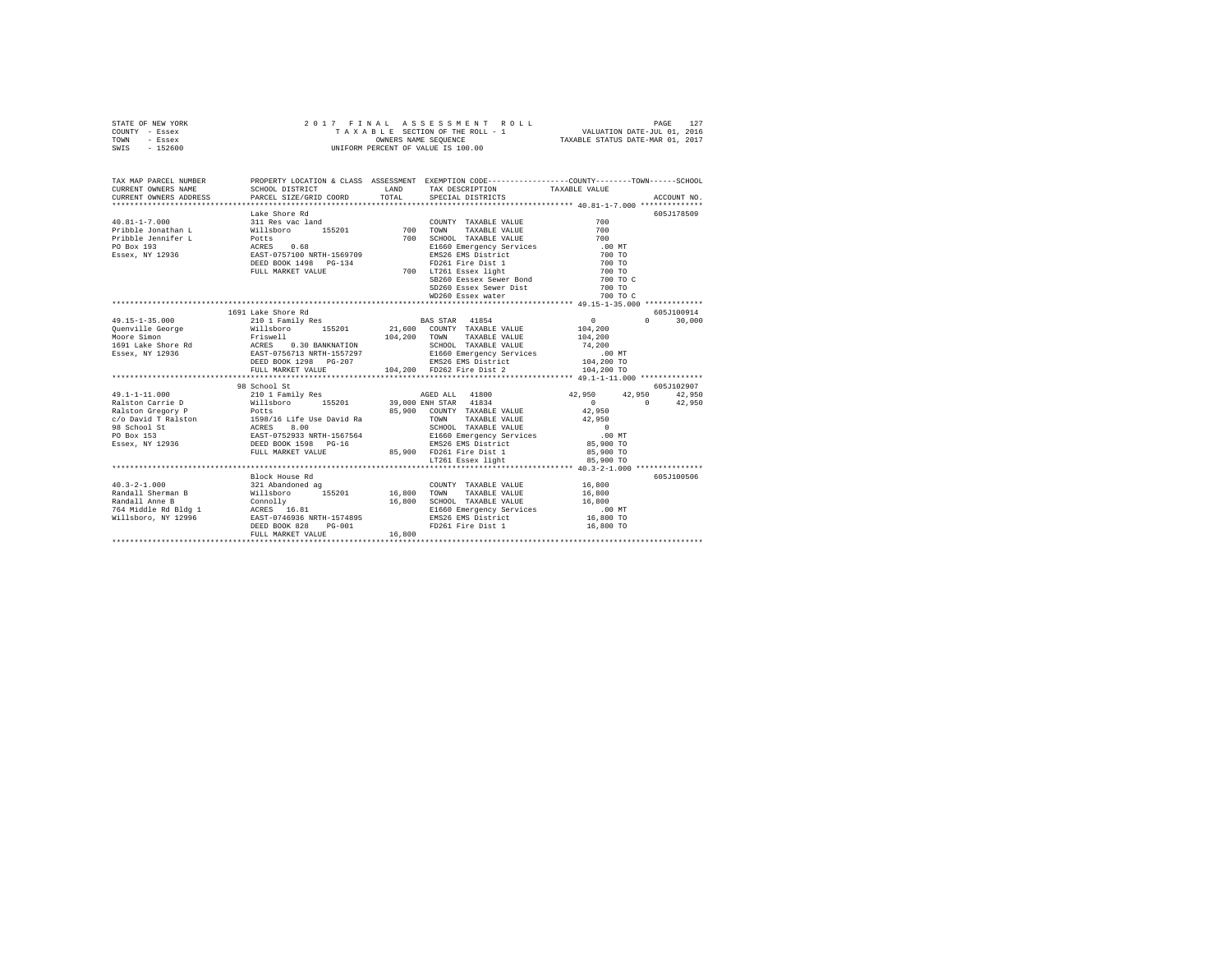| STATE OF NEW YORK                                                                                                                                                                                                                                                                                                        |                              |       |                                                                                                                                                                                                                                                                                                                                                                                                                                                                          |                                               |               |  |
|--------------------------------------------------------------------------------------------------------------------------------------------------------------------------------------------------------------------------------------------------------------------------------------------------------------------------|------------------------------|-------|--------------------------------------------------------------------------------------------------------------------------------------------------------------------------------------------------------------------------------------------------------------------------------------------------------------------------------------------------------------------------------------------------------------------------------------------------------------------------|-----------------------------------------------|---------------|--|
| COUNTY - Essex                                                                                                                                                                                                                                                                                                           |                              |       |                                                                                                                                                                                                                                                                                                                                                                                                                                                                          |                                               |               |  |
| TOWN - Essex                                                                                                                                                                                                                                                                                                             |                              |       |                                                                                                                                                                                                                                                                                                                                                                                                                                                                          |                                               |               |  |
| SWIS - 152600                                                                                                                                                                                                                                                                                                            |                              |       |                                                                                                                                                                                                                                                                                                                                                                                                                                                                          |                                               |               |  |
|                                                                                                                                                                                                                                                                                                                          |                              |       |                                                                                                                                                                                                                                                                                                                                                                                                                                                                          |                                               |               |  |
|                                                                                                                                                                                                                                                                                                                          |                              |       |                                                                                                                                                                                                                                                                                                                                                                                                                                                                          |                                               |               |  |
|                                                                                                                                                                                                                                                                                                                          |                              |       |                                                                                                                                                                                                                                                                                                                                                                                                                                                                          |                                               |               |  |
| TAX MAP PARCEL NUMBER PROPERTY LOCATION & CLASS ASSESSMENT EXEMPTION CODE--------------COUNTY-------TOWN------SCHOOL<br>CURRENT OWNERS NAME SCHOOL DISTRICT LAND TAX DESCRIPTION TAXARLE VALUE                                                                                                                           |                              |       |                                                                                                                                                                                                                                                                                                                                                                                                                                                                          |                                               |               |  |
|                                                                                                                                                                                                                                                                                                                          |                              |       | SCHOOL DISTRICT <b>LAND</b> TAX DESCRIPTION TAXABLE VALUE                                                                                                                                                                                                                                                                                                                                                                                                                |                                               |               |  |
| CURRENT OWNERS ADDRESS                                                                                                                                                                                                                                                                                                   | PARCEL SIZE/GRID COORD TOTAL |       | SPECIAL DISTRICTS                                                                                                                                                                                                                                                                                                                                                                                                                                                        |                                               | ACCOUNT NO.   |  |
|                                                                                                                                                                                                                                                                                                                          |                              |       |                                                                                                                                                                                                                                                                                                                                                                                                                                                                          |                                               |               |  |
|                                                                                                                                                                                                                                                                                                                          |                              |       | $\begin{tabular}{c cccc} 1590 NYS \textbf{ Route 22} & \textbf{ENH STR} & 41834 & \textbf{2010} & \textbf{155201} & \textbf{2101} & \textbf{1613} & \textbf{1720} & \textbf{1813} & \textbf{1813} & \textbf{1920} \\ \textbf{1711} & \textbf{18211} & \textbf{1921} & \textbf{1921} & \textbf{1921} & \textbf{1921} & \textbf{1921} & \textbf{1921} & \textbf{1921} & \textbf{$                                                                                          |                                               | 605J102807    |  |
| 48.76-1-7.000                                                                                                                                                                                                                                                                                                            |                              |       |                                                                                                                                                                                                                                                                                                                                                                                                                                                                          |                                               | 0 65,500      |  |
|                                                                                                                                                                                                                                                                                                                          |                              |       |                                                                                                                                                                                                                                                                                                                                                                                                                                                                          |                                               |               |  |
| Rapalee Elizabeth<br>1590 NYS Rte 22                                                                                                                                                                                                                                                                                     |                              |       |                                                                                                                                                                                                                                                                                                                                                                                                                                                                          |                                               |               |  |
|                                                                                                                                                                                                                                                                                                                          |                              |       |                                                                                                                                                                                                                                                                                                                                                                                                                                                                          |                                               |               |  |
| Essex, NY 12936                                                                                                                                                                                                                                                                                                          |                              |       |                                                                                                                                                                                                                                                                                                                                                                                                                                                                          |                                               |               |  |
|                                                                                                                                                                                                                                                                                                                          |                              |       |                                                                                                                                                                                                                                                                                                                                                                                                                                                                          |                                               |               |  |
|                                                                                                                                                                                                                                                                                                                          |                              |       |                                                                                                                                                                                                                                                                                                                                                                                                                                                                          |                                               |               |  |
|                                                                                                                                                                                                                                                                                                                          |                              |       |                                                                                                                                                                                                                                                                                                                                                                                                                                                                          |                                               |               |  |
|                                                                                                                                                                                                                                                                                                                          |                              |       |                                                                                                                                                                                                                                                                                                                                                                                                                                                                          |                                               |               |  |
|                                                                                                                                                                                                                                                                                                                          |                              |       |                                                                                                                                                                                                                                                                                                                                                                                                                                                                          |                                               |               |  |
|                                                                                                                                                                                                                                                                                                                          | 1687 Lake Shore Rd           |       |                                                                                                                                                                                                                                                                                                                                                                                                                                                                          |                                               | 605J104311    |  |
|                                                                                                                                                                                                                                                                                                                          |                              |       | $\begin{tabular}{lllll} \multicolumn{2}{l}{{\text{COUNTY}}} & \multicolumn{2}{l}{\text{TAXABLE VALUE}} & \multicolumn{2}{l}{\text{S2,800}}\\ \multicolumn{2}{l}{\text{COUNTY}} & \multicolumn{2}{l}{\text{TAXABLE VALUE}} & \multicolumn{2}{l}{\text{S2,800}}\\ \multicolumn{2}{l}{\text{S3,90}} & \multicolumn{2}{l}{\text{S4,90}} & \multicolumn{2}{l}{\text{S5}} & \multicolumn{2}{l}{\text{S6}}\\ \multicolumn{2}{l}{\text{C4}} & \multicolumn{2}{l}{\text{S4}} & \$ |                                               |               |  |
|                                                                                                                                                                                                                                                                                                                          |                              |       |                                                                                                                                                                                                                                                                                                                                                                                                                                                                          | 62,800                                        |               |  |
|                                                                                                                                                                                                                                                                                                                          |                              |       |                                                                                                                                                                                                                                                                                                                                                                                                                                                                          | 62,800                                        |               |  |
|                                                                                                                                                                                                                                                                                                                          |                              |       |                                                                                                                                                                                                                                                                                                                                                                                                                                                                          |                                               |               |  |
|                                                                                                                                                                                                                                                                                                                          |                              |       |                                                                                                                                                                                                                                                                                                                                                                                                                                                                          | $.00$ MT                                      |               |  |
|                                                                                                                                                                                                                                                                                                                          |                              |       |                                                                                                                                                                                                                                                                                                                                                                                                                                                                          | 62,800 TO                                     |               |  |
|                                                                                                                                                                                                                                                                                                                          |                              |       |                                                                                                                                                                                                                                                                                                                                                                                                                                                                          | 62,800 TO                                     |               |  |
|                                                                                                                                                                                                                                                                                                                          |                              |       |                                                                                                                                                                                                                                                                                                                                                                                                                                                                          |                                               |               |  |
|                                                                                                                                                                                                                                                                                                                          |                              |       |                                                                                                                                                                                                                                                                                                                                                                                                                                                                          |                                               |               |  |
|                                                                                                                                                                                                                                                                                                                          | Lake Shore Rd                |       |                                                                                                                                                                                                                                                                                                                                                                                                                                                                          |                                               | 605J104312    |  |
| 49.15-1-34.000                                                                                                                                                                                                                                                                                                           |                              |       |                                                                                                                                                                                                                                                                                                                                                                                                                                                                          | 9,600                                         |               |  |
|                                                                                                                                                                                                                                                                                                                          |                              |       |                                                                                                                                                                                                                                                                                                                                                                                                                                                                          |                                               |               |  |
| Rathbun Carol E<br>2104 Barrett Rd                                                                                                                                                                                                                                                                                       |                              |       |                                                                                                                                                                                                                                                                                                                                                                                                                                                                          | $9,600$<br>$9,600$                            |               |  |
| Ballston Spa, NY 12020                                                                                                                                                                                                                                                                                                   |                              |       |                                                                                                                                                                                                                                                                                                                                                                                                                                                                          | $.00$ MT                                      |               |  |
|                                                                                                                                                                                                                                                                                                                          |                              |       |                                                                                                                                                                                                                                                                                                                                                                                                                                                                          | 9,600 TO                                      |               |  |
|                                                                                                                                                                                                                                                                                                                          |                              |       |                                                                                                                                                                                                                                                                                                                                                                                                                                                                          | $9.600$ TO                                    |               |  |
|                                                                                                                                                                                                                                                                                                                          |                              |       |                                                                                                                                                                                                                                                                                                                                                                                                                                                                          |                                               |               |  |
|                                                                                                                                                                                                                                                                                                                          |                              |       |                                                                                                                                                                                                                                                                                                                                                                                                                                                                          |                                               |               |  |
|                                                                                                                                                                                                                                                                                                                          |                              |       |                                                                                                                                                                                                                                                                                                                                                                                                                                                                          |                                               |               |  |
|                                                                                                                                                                                                                                                                                                                          | 736 Brookfield Rd            |       |                                                                                                                                                                                                                                                                                                                                                                                                                                                                          |                                               | 605J175001    |  |
|                                                                                                                                                                                                                                                                                                                          |                              |       |                                                                                                                                                                                                                                                                                                                                                                                                                                                                          |                                               | $0 \t 30,000$ |  |
|                                                                                                                                                                                                                                                                                                                          |                              |       |                                                                                                                                                                                                                                                                                                                                                                                                                                                                          |                                               |               |  |
|                                                                                                                                                                                                                                                                                                                          |                              |       |                                                                                                                                                                                                                                                                                                                                                                                                                                                                          |                                               |               |  |
|                                                                                                                                                                                                                                                                                                                          |                              |       |                                                                                                                                                                                                                                                                                                                                                                                                                                                                          |                                               |               |  |
|                                                                                                                                                                                                                                                                                                                          |                              |       |                                                                                                                                                                                                                                                                                                                                                                                                                                                                          |                                               |               |  |
|                                                                                                                                                                                                                                                                                                                          |                              |       |                                                                                                                                                                                                                                                                                                                                                                                                                                                                          |                                               |               |  |
| $\begin{tabular}{ccccc} 48.2-1-1.000 & 750–8007144B & 48.2-1-1.000 & 32.900 & 500717 & 44.854 & 0 & 0.0000 \\ \hline \text{Rathbin planeal} & 270 Mfg hoursing & 32.900 & 500717 & 74.784E & 54.900 \\ \text{Benway A lexander} & 155001 & 36.900 & 7000 & 74.784E & 74.0U & 36.900 \\ \text{Benway A lex 4.00000000000$ |                              |       |                                                                                                                                                                                                                                                                                                                                                                                                                                                                          |                                               |               |  |
|                                                                                                                                                                                                                                                                                                                          |                              |       |                                                                                                                                                                                                                                                                                                                                                                                                                                                                          | **************** 48.3-1-16.000 ************** |               |  |
|                                                                                                                                                                                                                                                                                                                          | Alden Rd                     |       |                                                                                                                                                                                                                                                                                                                                                                                                                                                                          |                                               | 605J178511    |  |
|                                                                                                                                                                                                                                                                                                                          |                              |       |                                                                                                                                                                                                                                                                                                                                                                                                                                                                          |                                               |               |  |
|                                                                                                                                                                                                                                                                                                                          |                              |       |                                                                                                                                                                                                                                                                                                                                                                                                                                                                          |                                               |               |  |
|                                                                                                                                                                                                                                                                                                                          |                              |       |                                                                                                                                                                                                                                                                                                                                                                                                                                                                          |                                               |               |  |
|                                                                                                                                                                                                                                                                                                                          |                              |       |                                                                                                                                                                                                                                                                                                                                                                                                                                                                          |                                               |               |  |
|                                                                                                                                                                                                                                                                                                                          |                              |       |                                                                                                                                                                                                                                                                                                                                                                                                                                                                          |                                               |               |  |
|                                                                                                                                                                                                                                                                                                                          |                              |       |                                                                                                                                                                                                                                                                                                                                                                                                                                                                          |                                               |               |  |
|                                                                                                                                                                                                                                                                                                                          |                              |       |                                                                                                                                                                                                                                                                                                                                                                                                                                                                          |                                               |               |  |
|                                                                                                                                                                                                                                                                                                                          | EAST-0729727 NRTH-1554407    |       |                                                                                                                                                                                                                                                                                                                                                                                                                                                                          |                                               |               |  |
|                                                                                                                                                                                                                                                                                                                          | DEED BOOK 1299 PG-205        |       |                                                                                                                                                                                                                                                                                                                                                                                                                                                                          |                                               |               |  |
|                                                                                                                                                                                                                                                                                                                          | FULL MARKET VALUE            | 4.200 |                                                                                                                                                                                                                                                                                                                                                                                                                                                                          |                                               |               |  |
|                                                                                                                                                                                                                                                                                                                          |                              |       |                                                                                                                                                                                                                                                                                                                                                                                                                                                                          |                                               |               |  |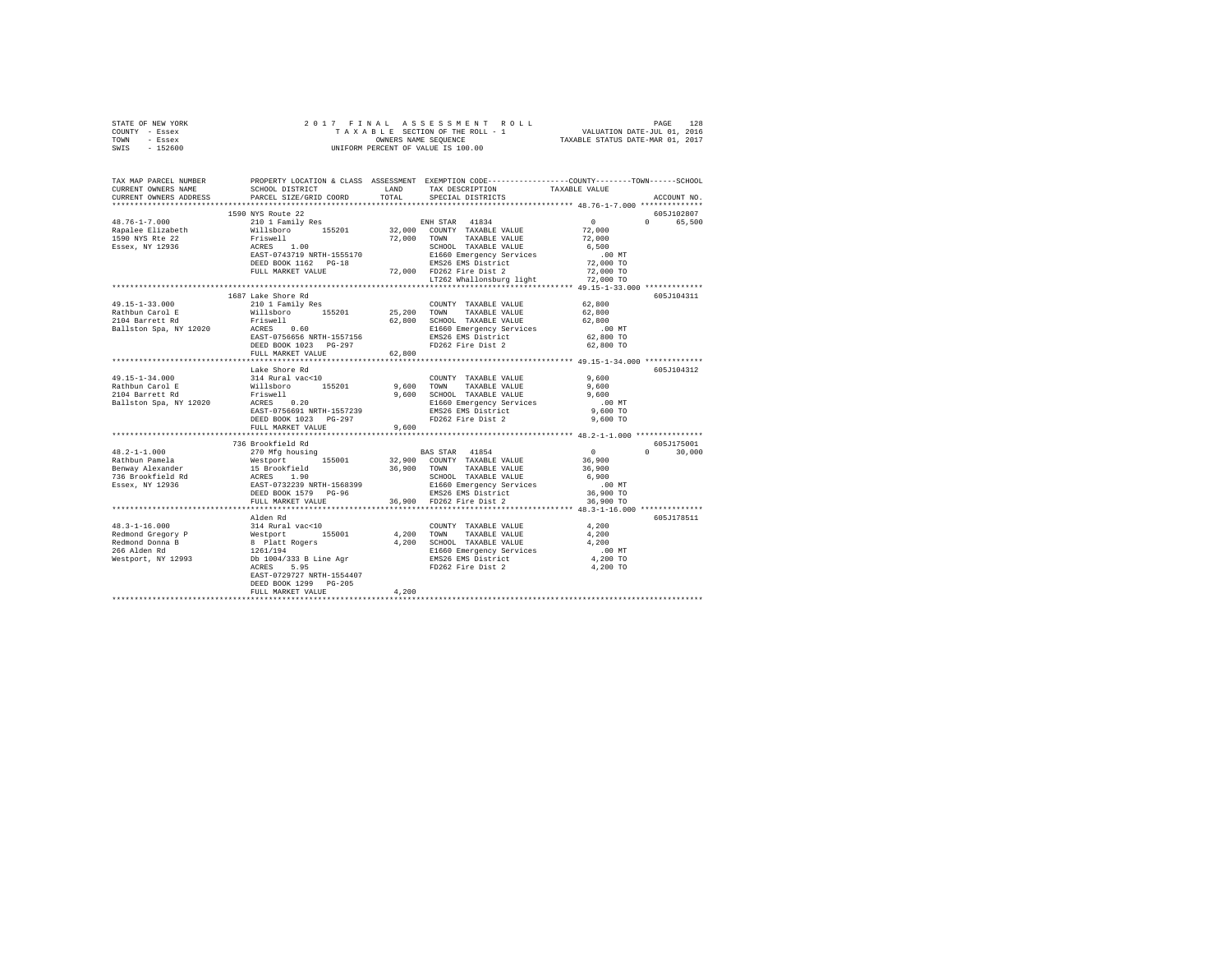| STATE OF NEW YORK<br>COUNTY - Essex<br>- Essex<br>TOWN<br>$-152600$<br>SWIS                                                                                                                                                                              | 2017 FINAL                                                                                                        |              | 7 FINAL ASSESSMENT ROLL TAXABLE PAGE 129 PAGE 12016<br>TAXABLE SECTION OF THE ROLL - 1 VALUATION DATE-JUL 01, 2016<br>OWNERS NAME SEQUENCE  TAXABLE STATUS DATE-MAR 01, 2017<br>OWNERS NAME SEQUENCE<br>UNIFORM PERCENT OF VALUE IS 100.00 |                                                                                   |             |
|----------------------------------------------------------------------------------------------------------------------------------------------------------------------------------------------------------------------------------------------------------|-------------------------------------------------------------------------------------------------------------------|--------------|--------------------------------------------------------------------------------------------------------------------------------------------------------------------------------------------------------------------------------------------|-----------------------------------------------------------------------------------|-------------|
|                                                                                                                                                                                                                                                          |                                                                                                                   |              |                                                                                                                                                                                                                                            |                                                                                   |             |
| TAX MAP PARCEL NUMBER<br>CURRENT OWNERS NAME                                                                                                                                                                                                             | PROPERTY LOCATION & CLASS ASSESSMENT EXEMPTION CODE---------------COUNTY-------TOWN-----SCHOOL<br>SCHOOL DISTRICT | LAND         | TAX DESCRIPTION                                                                                                                                                                                                                            | TAXABLE VALUE                                                                     |             |
| CURRENT OWNERS ADDRESS                                                                                                                                                                                                                                   | PARCEL SIZE/GRID COORD                                                                                            | TOTAL        | SPECIAL DISTRICTS                                                                                                                                                                                                                          |                                                                                   | ACCOUNT NO. |
|                                                                                                                                                                                                                                                          |                                                                                                                   |              |                                                                                                                                                                                                                                            |                                                                                   |             |
|                                                                                                                                                                                                                                                          | 266 Alden Rd                                                                                                      |              |                                                                                                                                                                                                                                            |                                                                                   | 605J103407  |
| $48.3 - 1 - 17.000$                                                                                                                                                                                                                                      |                                                                                                                   |              | ENH STAR 41834                                                                                                                                                                                                                             | $\mathbf{0}$<br>$\Omega$                                                          | 65,500      |
| Redmond Gregory P                                                                                                                                                                                                                                        |                                                                                                                   |              | $32,100$ COUNTY TAXABLE VALUE                                                                                                                                                                                                              | 137,000                                                                           |             |
| Redmond Donna B<br>266 Alden Rd                                                                                                                                                                                                                          |                                                                                                                   | 137,000 TOWN | TAXABLE VALUE                                                                                                                                                                                                                              | 137,000                                                                           |             |
|                                                                                                                                                                                                                                                          | ----- ---<br>210 1 Family Res<br>Westport 155001<br>8 Platt Rogers<br>1261/194<br>lac                             |              | SCHOOL TAXABLE VALUE                                                                                                                                                                                                                       | 71,500                                                                            |             |
| Westport, NY 12993                                                                                                                                                                                                                                       | $ACRES$ 1.10                                                                                                      |              | E1660 Emergency Services                                                                                                                                                                                                                   | .00 MT<br>137,000 TO                                                              |             |
|                                                                                                                                                                                                                                                          | EAST-0729577 NRTH-1554584                                                                                         |              | EMS26 EMS District<br>FD262 Fire Dist 2                                                                                                                                                                                                    | 137,000 TO                                                                        |             |
|                                                                                                                                                                                                                                                          | DEED BOOK 1299 PG-205                                                                                             |              |                                                                                                                                                                                                                                            |                                                                                   |             |
|                                                                                                                                                                                                                                                          | FULL MARKET VALUE                                                                                                 | 137,000      |                                                                                                                                                                                                                                            |                                                                                   |             |
|                                                                                                                                                                                                                                                          |                                                                                                                   |              |                                                                                                                                                                                                                                            |                                                                                   |             |
|                                                                                                                                                                                                                                                          | 2250 Lake Shore Rd                                                                                                |              |                                                                                                                                                                                                                                            |                                                                                   | 605J102706  |
| 40.73-6-11.100                                                                                                                                                                                                                                           | 210 1 Family Res - WTRFNT                                                                                         |              | COUNTY TAXABLE VALUE                                                                                                                                                                                                                       | 214,300                                                                           |             |
|                                                                                                                                                                                                                                                          |                                                                                                                   | 139,500      | TAXABLE VALUE<br>TOWN                                                                                                                                                                                                                      | 214,300                                                                           |             |
|                                                                                                                                                                                                                                                          |                                                                                                                   | 214,300      | SCHOOL TAXABLE VALUE                                                                                                                                                                                                                       | 214,300                                                                           |             |
|                                                                                                                                                                                                                                                          | 1649/236-Sewer Easement                                                                                           |              | E1660 Emergency Services                                                                                                                                                                                                                   | .00 MT                                                                            |             |
| Silver Spring, MD 20904                                                                                                                                                                                                                                  | ACRES 0.85                                                                                                        |              | EMS26 EMS District                                                                                                                                                                                                                         | 214,300 TO                                                                        |             |
|                                                                                                                                                                                                                                                          | EAST-0757411 NRTH-1570605                                                                                         |              | FD261 Fire Dist 1                                                                                                                                                                                                                          | 214,300 TO                                                                        |             |
|                                                                                                                                                                                                                                                          | DEED BOOK 1736 PG-148                                                                                             |              | LT261 Essex light                                                                                                                                                                                                                          | 214,300 TO                                                                        |             |
|                                                                                                                                                                                                                                                          | FULL MARKET VALUE                                                                                                 |              | 214,300 SB260 Eessex Sewer Bond                                                                                                                                                                                                            | 214,300 TO C                                                                      |             |
|                                                                                                                                                                                                                                                          |                                                                                                                   |              | SD260 Essex Sewer Dist                                                                                                                                                                                                                     | 214,300 TO                                                                        |             |
|                                                                                                                                                                                                                                                          |                                                                                                                   |              | WD260 Essex water                                                                                                                                                                                                                          | 214,300 TO C                                                                      |             |
|                                                                                                                                                                                                                                                          |                                                                                                                   |              |                                                                                                                                                                                                                                            |                                                                                   | 605J103212  |
| $49.7 - 1 - 2.000$                                                                                                                                                                                                                                       | 83 Wildacres Way<br>260 Seasonal res                                                                              |              | COUNTY TAXABLE VALUE                                                                                                                                                                                                                       | 342,500                                                                           |             |
| Renkoff Franklin D                                                                                                                                                                                                                                       | Willsboro 155201                                                                                                  | 152.100 TOWN | TAXABLE VALUE                                                                                                                                                                                                                              | 342,500                                                                           |             |
| 4209 McKinney Ave Apt 536                                                                                                                                                                                                                                |                                                                                                                   |              | 342,500 SCHOOL TAXABLE VALUE                                                                                                                                                                                                               | 342,500                                                                           |             |
| Dallas, TX 75205                                                                                                                                                                                                                                         | Wharton<br>00001.70                                                                                               |              | E1660 Emergency Services                                                                                                                                                                                                                   | .00 MT                                                                            |             |
|                                                                                                                                                                                                                                                          | ACRES 1.70                                                                                                        |              | EMS26 EMS District                                                                                                                                                                                                                         | 342,500 TO                                                                        |             |
|                                                                                                                                                                                                                                                          | EAST-0757236 NRTH-1564606                                                                                         |              | FD261 Fire Dist 1                                                                                                                                                                                                                          | 342,500 TO                                                                        |             |
|                                                                                                                                                                                                                                                          | DEED BOOK 897 PG-271                                                                                              |              | LT261 Essex light                                                                                                                                                                                                                          | 342,500 TO                                                                        |             |
|                                                                                                                                                                                                                                                          | FULL MARKET VALUE                                                                                                 | 342,500      |                                                                                                                                                                                                                                            |                                                                                   |             |
|                                                                                                                                                                                                                                                          |                                                                                                                   |              |                                                                                                                                                                                                                                            |                                                                                   |             |
|                                                                                                                                                                                                                                                          | 230 Reynolds Rd                                                                                                   |              |                                                                                                                                                                                                                                            |                                                                                   | 605-7103414 |
| $48.1 - 1 - 22.000$                                                                                                                                                                                                                                      | 210 1 Family Res                                                                                                  |              | VET COM C 41132                                                                                                                                                                                                                            | 10,950<br>$\sim$ 0                                                                | $\sim$ 0    |
|                                                                                                                                                                                                                                                          |                                                                                                                   |              | 32,500 VET COM T 41133                                                                                                                                                                                                                     | 10,950<br>$\sim$ 0                                                                | $\circ$     |
|                                                                                                                                                                                                                                                          |                                                                                                                   |              | 43,800 VET DIS C 41142                                                                                                                                                                                                                     | 13,140<br>$\sim$ 0.000 $\sim$ 0.000 $\sim$ 0.000 $\sim$ 0.000 $\sim$ 0.000 $\sim$ | $\Omega$    |
| Neynolds Robert F<br>Reynolds Robert F<br>Reynolds Robert F<br>Reynolds Robert F<br>155001<br>230 Reynolds Rd<br>230 Reynolds Rd<br>230 Reynolds Rd<br>230 Reynolds Rd<br>230 Reynolds Rd<br>230 Reynolds Rd<br>230 Reynolds Rd<br>230 Reynolds Rd<br>23 |                                                                                                                   |              | VET DIS T 41143                                                                                                                                                                                                                            | $\sim$ 0.000 $\sim$<br>13,140                                                     | $\Omega$    |
|                                                                                                                                                                                                                                                          |                                                                                                                   |              | BAS STAR 41854                                                                                                                                                                                                                             | $0 \qquad \qquad$<br>$\sim$ 0                                                     | 30,000      |
|                                                                                                                                                                                                                                                          |                                                                                                                   |              | COUNTY TAXABLE VALUE                                                                                                                                                                                                                       | 19,710                                                                            |             |
|                                                                                                                                                                                                                                                          | DEED BOOK 1183 PG-337                                                                                             |              | TOWN TAXABLE VALUE<br>43,800 SCHOOL TAXABLE VALUE                                                                                                                                                                                          | 19,710<br>13,800                                                                  |             |
|                                                                                                                                                                                                                                                          | FULL MARKET VALUE                                                                                                 |              | E1660 Emergency Services                                                                                                                                                                                                                   | $.00$ MT                                                                          |             |
|                                                                                                                                                                                                                                                          |                                                                                                                   |              | EMS26 EMS District                                                                                                                                                                                                                         | 43,800 TO                                                                         |             |
|                                                                                                                                                                                                                                                          |                                                                                                                   |              | FD262 Fire Dist 2                                                                                                                                                                                                                          | 43,800 TO                                                                         |             |
|                                                                                                                                                                                                                                                          |                                                                                                                   |              |                                                                                                                                                                                                                                            | *******************                                                               |             |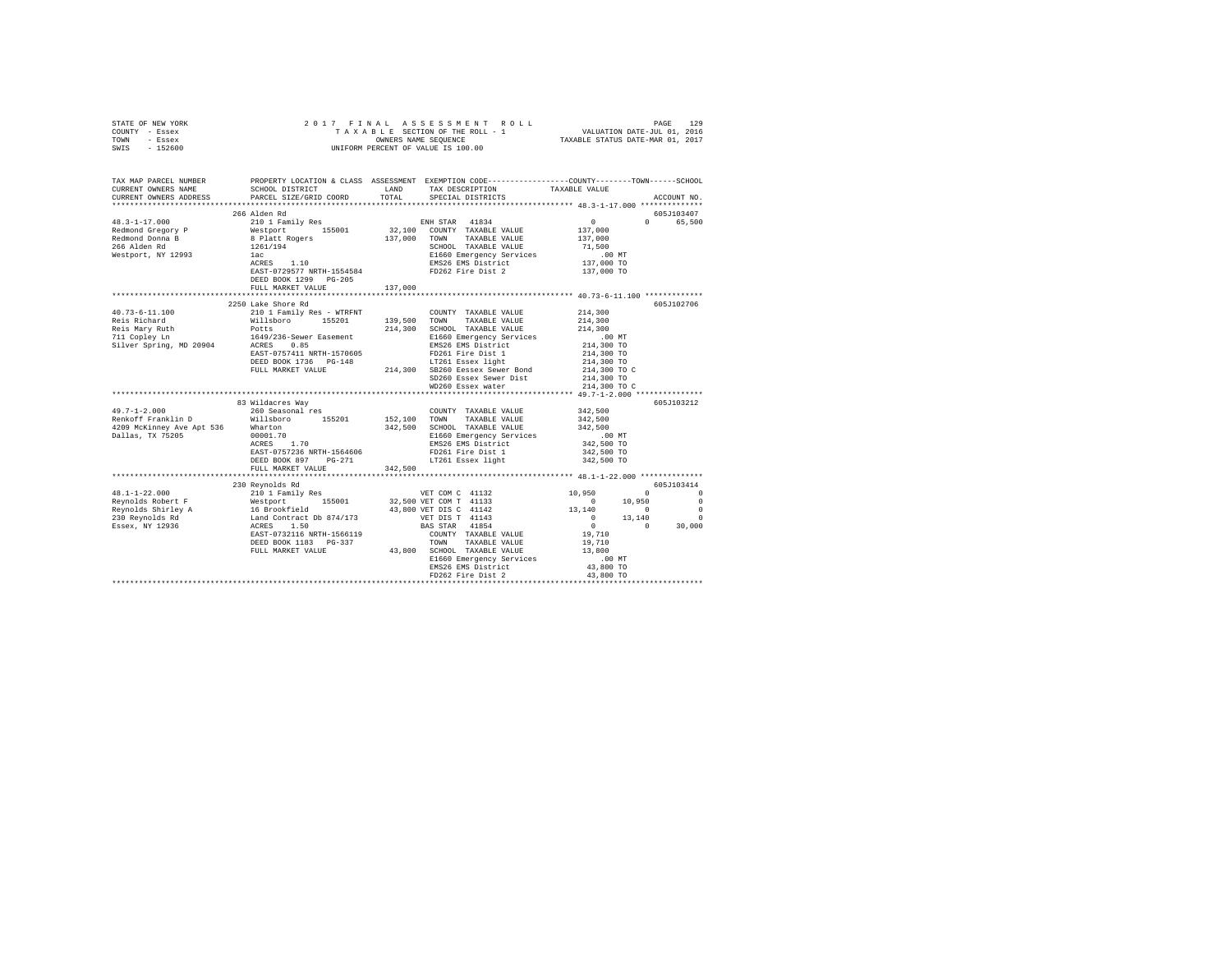| STATE OF NEW YORK | 2017 FINAL ASSESSMENT ROLL         | 130<br>PAGE                      |
|-------------------|------------------------------------|----------------------------------|
| COUNTY - Essex    | TAXABLE SECTION OF THE ROLL - 1    | VALUATION DATE-JUL 01, 2016      |
| TOWN<br>- Essex   | OWNERS NAME SEOUENCE               | TAXABLE STATUS DATE-MAR 01, 2017 |
| $-152600$<br>SWIS | UNIFORM PERCENT OF VALUE IS 100.00 |                                  |

| TAX MAP PARCEL NUMBER<br>CURRENT OWNERS NAME<br>CURRENT OWNERS ADDRESS PARCEL SIZE/GRID COORD                                                                                                                                                                                                                                                                                                                                                                                                            | PROPERTY LOCATION & CLASS ASSESSMENT EXEMPTION CODE---------------COUNTY-------TOWN------SCHOOL<br>SCHOOL DISTRICT |         | LAND TAX DESCRIPTION TAXABLE VALUE<br>TOTAL SPECIAL DISTRICTS |                            | ACCOUNT NO. |
|----------------------------------------------------------------------------------------------------------------------------------------------------------------------------------------------------------------------------------------------------------------------------------------------------------------------------------------------------------------------------------------------------------------------------------------------------------------------------------------------------------|--------------------------------------------------------------------------------------------------------------------|---------|---------------------------------------------------------------|----------------------------|-------------|
|                                                                                                                                                                                                                                                                                                                                                                                                                                                                                                          |                                                                                                                    |         |                                                               |                            |             |
|                                                                                                                                                                                                                                                                                                                                                                                                                                                                                                          |                                                                                                                    |         |                                                               |                            | 605J103506  |
|                                                                                                                                                                                                                                                                                                                                                                                                                                                                                                          |                                                                                                                    |         |                                                               | 48,013 48,013 48,013       | 0 65,500    |
|                                                                                                                                                                                                                                                                                                                                                                                                                                                                                                          |                                                                                                                    |         |                                                               |                            |             |
|                                                                                                                                                                                                                                                                                                                                                                                                                                                                                                          |                                                                                                                    |         |                                                               |                            |             |
|                                                                                                                                                                                                                                                                                                                                                                                                                                                                                                          |                                                                                                                    |         |                                                               |                            |             |
|                                                                                                                                                                                                                                                                                                                                                                                                                                                                                                          |                                                                                                                    |         |                                                               |                            |             |
|                                                                                                                                                                                                                                                                                                                                                                                                                                                                                                          |                                                                                                                    |         |                                                               |                            |             |
|                                                                                                                                                                                                                                                                                                                                                                                                                                                                                                          |                                                                                                                    |         |                                                               |                            |             |
|                                                                                                                                                                                                                                                                                                                                                                                                                                                                                                          |                                                                                                                    |         |                                                               |                            |             |
|                                                                                                                                                                                                                                                                                                                                                                                                                                                                                                          | 2221 Lake Shore Rd                                                                                                 |         |                                                               |                            | 605J100709  |
|                                                                                                                                                                                                                                                                                                                                                                                                                                                                                                          |                                                                                                                    |         |                                                               |                            |             |
|                                                                                                                                                                                                                                                                                                                                                                                                                                                                                                          |                                                                                                                    |         | COUNTY TAXABLE VALUE<br>TOWN TAXABLE VALUE 295,100            |                            |             |
|                                                                                                                                                                                                                                                                                                                                                                                                                                                                                                          |                                                                                                                    |         |                                                               |                            |             |
|                                                                                                                                                                                                                                                                                                                                                                                                                                                                                                          |                                                                                                                    |         |                                                               |                            |             |
|                                                                                                                                                                                                                                                                                                                                                                                                                                                                                                          |                                                                                                                    |         |                                                               |                            |             |
|                                                                                                                                                                                                                                                                                                                                                                                                                                                                                                          |                                                                                                                    |         |                                                               |                            |             |
|                                                                                                                                                                                                                                                                                                                                                                                                                                                                                                          |                                                                                                                    |         |                                                               |                            |             |
|                                                                                                                                                                                                                                                                                                                                                                                                                                                                                                          |                                                                                                                    |         |                                                               |                            |             |
|                                                                                                                                                                                                                                                                                                                                                                                                                                                                                                          |                                                                                                                    |         |                                                               | 295,100 TO C<br>295,100 TO |             |
|                                                                                                                                                                                                                                                                                                                                                                                                                                                                                                          |                                                                                                                    |         | WD260 Essex water                                             | 295,100 TO C               |             |
|                                                                                                                                                                                                                                                                                                                                                                                                                                                                                                          |                                                                                                                    |         |                                                               |                            |             |
|                                                                                                                                                                                                                                                                                                                                                                                                                                                                                                          | 20 Spire Way                                                                                                       |         |                                                               |                            | 605J101304  |
|                                                                                                                                                                                                                                                                                                                                                                                                                                                                                                          |                                                                                                                    |         |                                                               | 565,100                    |             |
|                                                                                                                                                                                                                                                                                                                                                                                                                                                                                                          |                                                                                                                    |         |                                                               | 565,100                    |             |
|                                                                                                                                                                                                                                                                                                                                                                                                                                                                                                          |                                                                                                                    |         |                                                               |                            |             |
| c/o Stephen J Levine متر Judd 565,100 SCHOOL TAXABLE VALUE 565,100 متر 108 565,100<br>1.131.9W 127 Text ACRES 1.75 51660 Emergency Services 1.00 MT<br>1.100 Davie, FL 33325 565,100 EAST-0760717 NRTH-1556530 EMS26 EMS District 5                                                                                                                                                                                                                                                                      |                                                                                                                    |         |                                                               |                            |             |
|                                                                                                                                                                                                                                                                                                                                                                                                                                                                                                          |                                                                                                                    |         |                                                               |                            |             |
|                                                                                                                                                                                                                                                                                                                                                                                                                                                                                                          | DEED BOOK 1691 PG-70                                                                                               |         | FD262 Fire Dist 2                                             | 565,100 TO                 |             |
|                                                                                                                                                                                                                                                                                                                                                                                                                                                                                                          | FULL MARKET VALUE                                                                                                  | 565.100 |                                                               |                            |             |
|                                                                                                                                                                                                                                                                                                                                                                                                                                                                                                          |                                                                                                                    |         |                                                               |                            |             |
|                                                                                                                                                                                                                                                                                                                                                                                                                                                                                                          | 2727 NYS Route 22                                                                                                  |         |                                                               |                            | 605J102902  |
|                                                                                                                                                                                                                                                                                                                                                                                                                                                                                                          |                                                                                                                    |         |                                                               |                            |             |
|                                                                                                                                                                                                                                                                                                                                                                                                                                                                                                          |                                                                                                                    |         |                                                               |                            |             |
|                                                                                                                                                                                                                                                                                                                                                                                                                                                                                                          |                                                                                                                    |         |                                                               |                            |             |
| $\texttt{40.65-2-4.000} \begin{minipage}{0.9\textwidth} \begin{minipage}{0.9\textwidth} \begin{minipage}{0.9\textwidth} \begin{minipage}{0.9\textwidth} \begin{minipage}{0.9\textwidth} \begin{minipage}{0.9\textwidth} \begin{minipage}{0.9\textwidth} \begin{minipage}{0.9\textwidth} \begin{minipage}{0.9\textwidth} \begin{minipage}{0.9\textwidth} \begin{minipage}{0.9\textwidth} \begin{minipage}{0.9\textwidth} \begin{minipage}{0.9\textwidth} \begin{minipage}{0.9\textwidth} \begin{minipage$ |                                                                                                                    |         |                                                               |                            |             |
|                                                                                                                                                                                                                                                                                                                                                                                                                                                                                                          |                                                                                                                    |         |                                                               |                            |             |
|                                                                                                                                                                                                                                                                                                                                                                                                                                                                                                          |                                                                                                                    |         |                                                               |                            |             |
|                                                                                                                                                                                                                                                                                                                                                                                                                                                                                                          |                                                                                                                    |         |                                                               |                            |             |
|                                                                                                                                                                                                                                                                                                                                                                                                                                                                                                          |                                                                                                                    |         | FULL MARKET VALUE 194,100 SB260 Eessex Sewer Bond             | 194,100 TO C               |             |
|                                                                                                                                                                                                                                                                                                                                                                                                                                                                                                          |                                                                                                                    |         | SD260 Essex Sewer Dist<br>WD260 Essex water                   | 194,100 TO                 |             |
|                                                                                                                                                                                                                                                                                                                                                                                                                                                                                                          |                                                                                                                    |         |                                                               |                            |             |
|                                                                                                                                                                                                                                                                                                                                                                                                                                                                                                          |                                                                                                                    |         |                                                               |                            |             |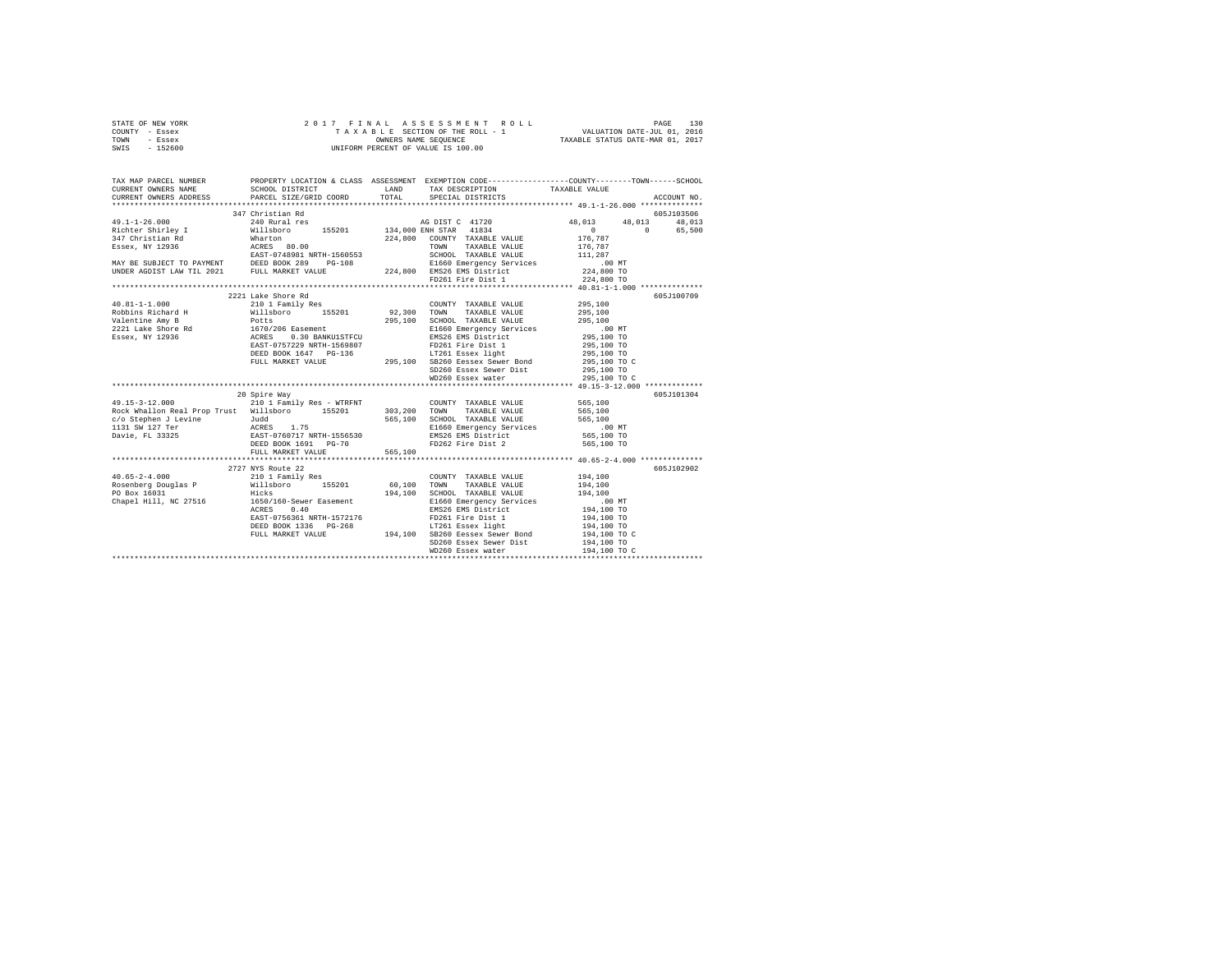|      | STATE OF NEW YORK |  | 2017 FINAL ASSESSMENT ROLL         |                                  | PAGE                        | 131 |
|------|-------------------|--|------------------------------------|----------------------------------|-----------------------------|-----|
|      | COUNTY - Essex    |  | TAXABLE SECTION OF THE ROLL - 1    |                                  | VALUATION DATE-JUL 01, 2016 |     |
| TOWN | - Essex           |  | OWNERS NAME SEOUENCE               | TAXABLE STATUS DATE-MAR 01, 2017 |                             |     |
| SWIS | $-152600$         |  | UNIFORM PERCENT OF VALUE IS 100.00 |                                  |                             |     |

| 2835 Essex Rd                                                                                                                                                                                                                                                                                                                                                                                            |                                      |                            | 605J179004 |
|----------------------------------------------------------------------------------------------------------------------------------------------------------------------------------------------------------------------------------------------------------------------------------------------------------------------------------------------------------------------------------------------------------|--------------------------------------|----------------------------|------------|
|                                                                                                                                                                                                                                                                                                                                                                                                          |                                      |                            |            |
|                                                                                                                                                                                                                                                                                                                                                                                                          |                                      |                            |            |
|                                                                                                                                                                                                                                                                                                                                                                                                          |                                      |                            |            |
|                                                                                                                                                                                                                                                                                                                                                                                                          |                                      |                            |            |
| $Rumsey Micholas P\nRunsey Micholas P\nEMmsey Micholas P\nEMmsey Micholas P\nEMmsey Micholas P\nEMmsey Micholas P\nEMmsey Micholas P\nEMmsey Micholas P\nEMmsey Micholas P\nEMmey Nonica S\nEMmey Nonica S\nEMM\n268,900 TOMN\n268,900 TOMNABLE VALUE\n268,900 TOMMABLE VALUE\n268,900 TOMMABLE VALUE\n268,900 TOMM\n268,900 TOMM\n268,900 TOMD\n268,900 TOMD\n268,$                                     |                                      |                            |            |
|                                                                                                                                                                                                                                                                                                                                                                                                          |                                      |                            |            |
|                                                                                                                                                                                                                                                                                                                                                                                                          |                                      |                            |            |
|                                                                                                                                                                                                                                                                                                                                                                                                          |                                      |                            |            |
|                                                                                                                                                                                                                                                                                                                                                                                                          | LT261 Essex light<br>WB261 Water B&I | 268,900 TO<br>268,900 TO C |            |
|                                                                                                                                                                                                                                                                                                                                                                                                          |                                      |                            |            |
|                                                                                                                                                                                                                                                                                                                                                                                                          |                                      |                            |            |
|                                                                                                                                                                                                                                                                                                                                                                                                          |                                      |                            |            |
| County Route 10                                                                                                                                                                                                                                                                                                                                                                                          |                                      |                            | 605Z017002 |
|                                                                                                                                                                                                                                                                                                                                                                                                          |                                      |                            |            |
|                                                                                                                                                                                                                                                                                                                                                                                                          |                                      |                            |            |
|                                                                                                                                                                                                                                                                                                                                                                                                          |                                      |                            |            |
|                                                                                                                                                                                                                                                                                                                                                                                                          |                                      |                            |            |
|                                                                                                                                                                                                                                                                                                                                                                                                          |                                      |                            |            |
|                                                                                                                                                                                                                                                                                                                                                                                                          |                                      |                            |            |
|                                                                                                                                                                                                                                                                                                                                                                                                          |                                      |                            |            |
|                                                                                                                                                                                                                                                                                                                                                                                                          |                                      |                            |            |
| $\begin{tabular}{l c c c c} \multicolumn{3}{c c c} \multicolumn{3}{c c c} \multicolumn{3}{c c c} \multicolumn{3}{c c c} \multicolumn{3}{c c c} \multicolumn{3}{c c c} \multicolumn{3}{c c c} \multicolumn{3}{c c c} \multicolumn{3}{c c c} \multicolumn{3}{c c c} \multicolumn{3}{c c c} \multicolumn{3}{c c c} \multicolumn{3}{c c c} \multicolumn{3}{c c c} \multicolumn{3}{c c c} \multicolumn{3}{c $ |                                      |                            |            |
| 42 Sayre Rd                                                                                                                                                                                                                                                                                                                                                                                              |                                      |                            | 605Z017003 |
|                                                                                                                                                                                                                                                                                                                                                                                                          |                                      |                            | 6.917      |
|                                                                                                                                                                                                                                                                                                                                                                                                          |                                      |                            |            |
|                                                                                                                                                                                                                                                                                                                                                                                                          |                                      |                            |            |
|                                                                                                                                                                                                                                                                                                                                                                                                          |                                      |                            |            |
|                                                                                                                                                                                                                                                                                                                                                                                                          |                                      |                            |            |
|                                                                                                                                                                                                                                                                                                                                                                                                          |                                      |                            |            |
|                                                                                                                                                                                                                                                                                                                                                                                                          |                                      |                            |            |
|                                                                                                                                                                                                                                                                                                                                                                                                          |                                      |                            |            |
|                                                                                                                                                                                                                                                                                                                                                                                                          |                                      |                            |            |
| 122 Albee Ln                                                                                                                                                                                                                                                                                                                                                                                             |                                      |                            | 605J101206 |
|                                                                                                                                                                                                                                                                                                                                                                                                          |                                      |                            |            |
|                                                                                                                                                                                                                                                                                                                                                                                                          |                                      |                            |            |
|                                                                                                                                                                                                                                                                                                                                                                                                          |                                      |                            |            |
|                                                                                                                                                                                                                                                                                                                                                                                                          |                                      |                            |            |
|                                                                                                                                                                                                                                                                                                                                                                                                          |                                      |                            |            |
|                                                                                                                                                                                                                                                                                                                                                                                                          |                                      |                            |            |
|                                                                                                                                                                                                                                                                                                                                                                                                          |                                      |                            |            |
|                                                                                                                                                                                                                                                                                                                                                                                                          |                                      |                            |            |
|                                                                                                                                                                                                                                                                                                                                                                                                          |                                      |                            |            |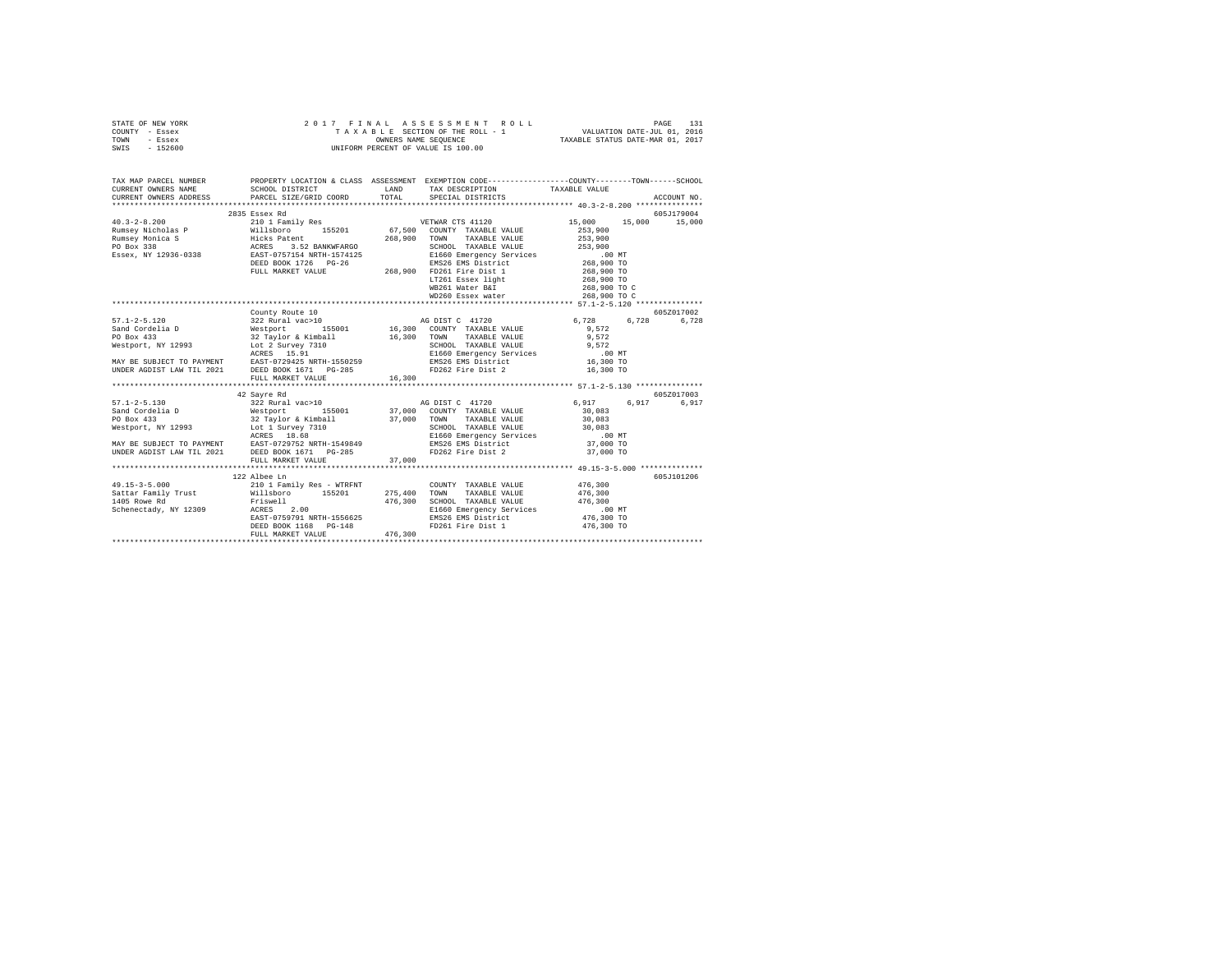| STATE OF NEW YORK                                                                                                                                                                                                                                                                                                                                                                      |                       |         |                                                                                                                                                                                          |                        |               |
|----------------------------------------------------------------------------------------------------------------------------------------------------------------------------------------------------------------------------------------------------------------------------------------------------------------------------------------------------------------------------------------|-----------------------|---------|------------------------------------------------------------------------------------------------------------------------------------------------------------------------------------------|------------------------|---------------|
| COUNTY - Essex                                                                                                                                                                                                                                                                                                                                                                         |                       |         |                                                                                                                                                                                          |                        |               |
| TOWN - Essex                                                                                                                                                                                                                                                                                                                                                                           |                       |         |                                                                                                                                                                                          |                        |               |
| SWIS - 152600                                                                                                                                                                                                                                                                                                                                                                          |                       |         |                                                                                                                                                                                          |                        |               |
|                                                                                                                                                                                                                                                                                                                                                                                        |                       |         |                                                                                                                                                                                          |                        |               |
|                                                                                                                                                                                                                                                                                                                                                                                        |                       |         |                                                                                                                                                                                          |                        |               |
|                                                                                                                                                                                                                                                                                                                                                                                        |                       |         |                                                                                                                                                                                          |                        |               |
| TAX MAP PARCEL NUMBER     PROPERTY LOCATION & CLASS ASSESSMENT EXEMPTION CODE--------------CCOUNTY-------TOWN------SCHOOL DISTRICT     LAND   TAX DESCRIPTION     TAXABLE VALUE                                                                                                                                                                                                        |                       |         |                                                                                                                                                                                          |                        |               |
| CURRENT OWNERS ADDRESS PARCEL SIZE/GRID COORD TOTAL                                                                                                                                                                                                                                                                                                                                    |                       |         | SPECIAL DISTRICTS                                                                                                                                                                        |                        | ACCOUNT NO.   |
|                                                                                                                                                                                                                                                                                                                                                                                        |                       |         |                                                                                                                                                                                          |                        |               |
|                                                                                                                                                                                                                                                                                                                                                                                        | 123 Albee Ln          |         |                                                                                                                                                                                          |                        | 605J101205    |
|                                                                                                                                                                                                                                                                                                                                                                                        |                       |         |                                                                                                                                                                                          |                        |               |
|                                                                                                                                                                                                                                                                                                                                                                                        |                       |         |                                                                                                                                                                                          |                        |               |
|                                                                                                                                                                                                                                                                                                                                                                                        |                       |         |                                                                                                                                                                                          |                        |               |
|                                                                                                                                                                                                                                                                                                                                                                                        |                       |         |                                                                                                                                                                                          |                        |               |
|                                                                                                                                                                                                                                                                                                                                                                                        |                       |         |                                                                                                                                                                                          |                        |               |
|                                                                                                                                                                                                                                                                                                                                                                                        |                       |         |                                                                                                                                                                                          |                        |               |
|                                                                                                                                                                                                                                                                                                                                                                                        | DEED BOOK 1168 PG-148 |         |                                                                                                                                                                                          |                        |               |
|                                                                                                                                                                                                                                                                                                                                                                                        | FULL MARKET VALUE     | 181,300 |                                                                                                                                                                                          |                        |               |
|                                                                                                                                                                                                                                                                                                                                                                                        |                       |         |                                                                                                                                                                                          |                        |               |
|                                                                                                                                                                                                                                                                                                                                                                                        | 52 Spear Rd           |         |                                                                                                                                                                                          |                        | 605J176013    |
|                                                                                                                                                                                                                                                                                                                                                                                        |                       |         | $\begin{tabular}{lllllll} \multicolumn{2}{l}{{\text{COUNTY}}} & \multicolumn{2}{l}{\text{TAXABLE}} & \multicolumn{2}{l}{\text{VALUE}} & \multicolumn{2}{l}{\text{92,300}} \end{tabular}$ |                        |               |
|                                                                                                                                                                                                                                                                                                                                                                                        |                       |         |                                                                                                                                                                                          | 92,300                 |               |
|                                                                                                                                                                                                                                                                                                                                                                                        |                       |         |                                                                                                                                                                                          | 92,300                 |               |
|                                                                                                                                                                                                                                                                                                                                                                                        |                       |         |                                                                                                                                                                                          | $.00$ MT               |               |
|                                                                                                                                                                                                                                                                                                                                                                                        |                       |         |                                                                                                                                                                                          | 92,300 TO              |               |
|                                                                                                                                                                                                                                                                                                                                                                                        |                       |         |                                                                                                                                                                                          | 92,300 TO              |               |
|                                                                                                                                                                                                                                                                                                                                                                                        |                       |         |                                                                                                                                                                                          |                        |               |
|                                                                                                                                                                                                                                                                                                                                                                                        |                       |         |                                                                                                                                                                                          |                        |               |
| $\begin{tabular}{l c c c c c} \multicolumn{3}{c}{\textbf{48.3--1--14.000}} & \multicolumn{3}{c}{\textbf{49.3--1--14.000}} & \multicolumn{3}{c}{\textbf{49.3--1--14.000}} & \multicolumn{3}{c}{\textbf{49.3--1--14.000}} & \multicolumn{3}{c}{\textbf{49.3--1--14.000}} & \multicolumn{3}{c}{\textbf{49.3--1--14.000}} & \multicolumn{3}{c}{\textbf{49.3--1--14.000}} & \multicolumn{3$ |                       |         |                                                                                                                                                                                          |                        | 605J103609    |
|                                                                                                                                                                                                                                                                                                                                                                                        |                       |         |                                                                                                                                                                                          |                        | 0 65,500      |
|                                                                                                                                                                                                                                                                                                                                                                                        |                       |         |                                                                                                                                                                                          |                        |               |
|                                                                                                                                                                                                                                                                                                                                                                                        |                       |         |                                                                                                                                                                                          |                        |               |
|                                                                                                                                                                                                                                                                                                                                                                                        |                       |         |                                                                                                                                                                                          |                        |               |
|                                                                                                                                                                                                                                                                                                                                                                                        |                       |         |                                                                                                                                                                                          |                        |               |
|                                                                                                                                                                                                                                                                                                                                                                                        |                       |         |                                                                                                                                                                                          |                        |               |
|                                                                                                                                                                                                                                                                                                                                                                                        |                       |         |                                                                                                                                                                                          |                        |               |
|                                                                                                                                                                                                                                                                                                                                                                                        |                       |         |                                                                                                                                                                                          |                        |               |
|                                                                                                                                                                                                                                                                                                                                                                                        | Sayre Rd              |         |                                                                                                                                                                                          |                        | 605J103607    |
|                                                                                                                                                                                                                                                                                                                                                                                        |                       |         |                                                                                                                                                                                          |                        | 28,027 28,027 |
|                                                                                                                                                                                                                                                                                                                                                                                        |                       |         |                                                                                                                                                                                          |                        |               |
|                                                                                                                                                                                                                                                                                                                                                                                        |                       |         |                                                                                                                                                                                          |                        |               |
|                                                                                                                                                                                                                                                                                                                                                                                        |                       |         |                                                                                                                                                                                          |                        |               |
|                                                                                                                                                                                                                                                                                                                                                                                        |                       |         |                                                                                                                                                                                          |                        |               |
|                                                                                                                                                                                                                                                                                                                                                                                        |                       |         |                                                                                                                                                                                          |                        |               |
|                                                                                                                                                                                                                                                                                                                                                                                        |                       |         |                                                                                                                                                                                          |                        |               |
|                                                                                                                                                                                                                                                                                                                                                                                        |                       |         |                                                                                                                                                                                          |                        |               |
|                                                                                                                                                                                                                                                                                                                                                                                        |                       |         |                                                                                                                                                                                          |                        |               |
|                                                                                                                                                                                                                                                                                                                                                                                        | Walker Rd             |         |                                                                                                                                                                                          |                        | 605J103608    |
|                                                                                                                                                                                                                                                                                                                                                                                        |                       |         |                                                                                                                                                                                          |                        |               |
|                                                                                                                                                                                                                                                                                                                                                                                        |                       |         |                                                                                                                                                                                          |                        |               |
|                                                                                                                                                                                                                                                                                                                                                                                        |                       |         |                                                                                                                                                                                          |                        |               |
|                                                                                                                                                                                                                                                                                                                                                                                        |                       |         |                                                                                                                                                                                          | $.00$ MT               |               |
|                                                                                                                                                                                                                                                                                                                                                                                        |                       |         |                                                                                                                                                                                          | 57,400 TO<br>57,400 TO |               |
|                                                                                                                                                                                                                                                                                                                                                                                        |                       |         |                                                                                                                                                                                          |                        |               |
|                                                                                                                                                                                                                                                                                                                                                                                        | DEED BOOK 898 PG-138  | 57,400  |                                                                                                                                                                                          |                        |               |
|                                                                                                                                                                                                                                                                                                                                                                                        | FULL MARKET VALUE     |         |                                                                                                                                                                                          |                        |               |
|                                                                                                                                                                                                                                                                                                                                                                                        |                       |         |                                                                                                                                                                                          |                        |               |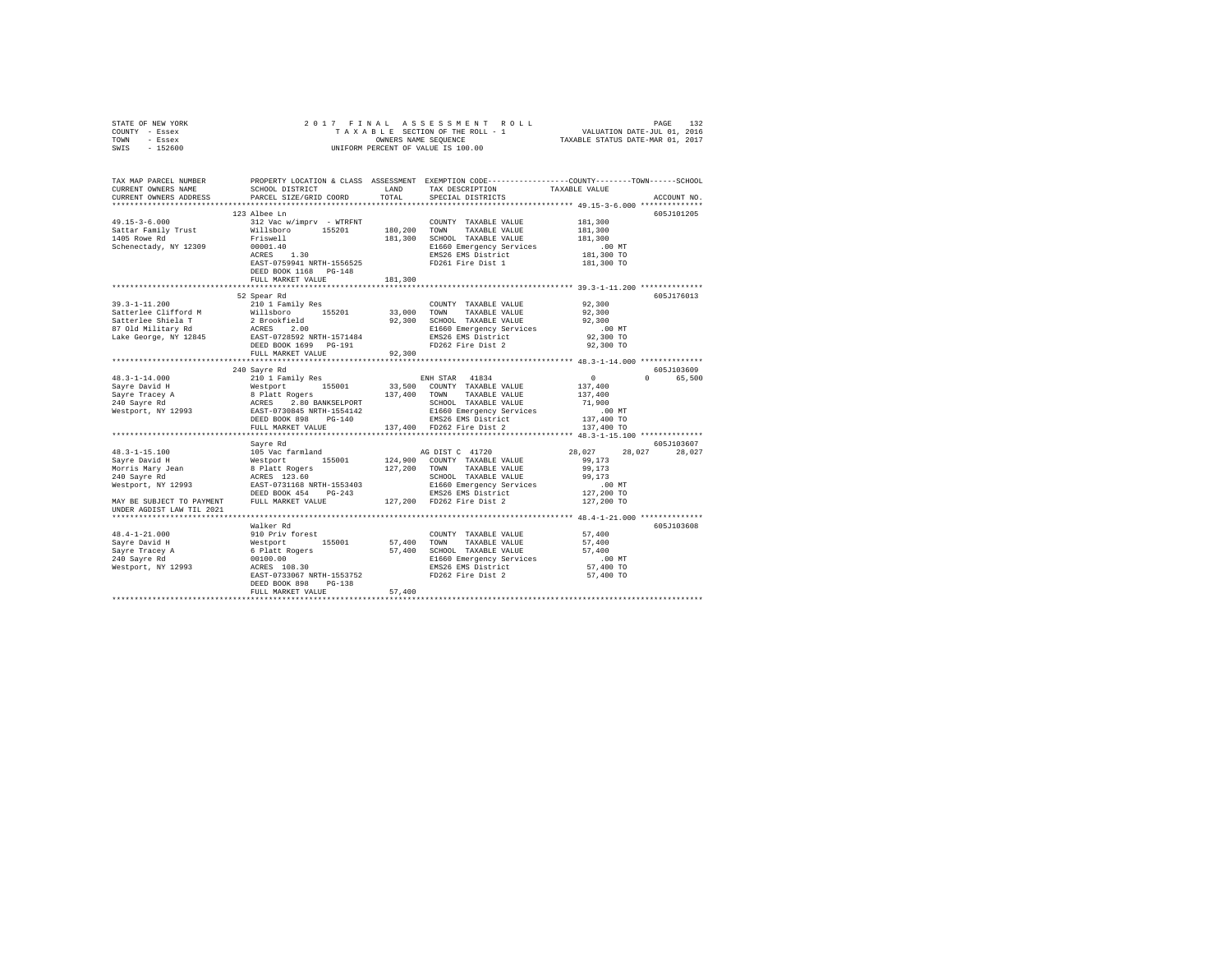| STATE OF NEW YORK | 2017 FINAL ASSESSMENT ROLL         | 133<br>PAGE                      |
|-------------------|------------------------------------|----------------------------------|
| COUNTY - Essex    | TAXABLE SECTION OF THE ROLL - 1    | VALUATION DATE-JUL 01, 2016      |
| TOWN<br>- Essex   | OWNERS NAME SEOUENCE               | TAXABLE STATUS DATE-MAR 01, 2017 |
| - 152600<br>SWIS  | UNIFORM PERCENT OF VALUE IS 100.00 |                                  |

| TAX MAP PARCEL NUMBER<br>CURRENT OWNERS NAME<br>CURRENT OWNERS ADDRESS TO PORTUGAL TRANSPORTATION CONTRIBUTION CONTRIBUTION ACCOUNT NO.<br>CURRENT OWNERS ADDRESS PARCEL SIZE/GRID COORD TOTAL SPECIAL DISTRICTS AND ACCOUNT NO. | SCHOOL DISTRICT                                                                                                                           | <b>T.AND</b> | PROPERTY LOCATION & CLASS ASSESSMENT EXEMPTION CODE----------------COUNTY-------TOWN-----SCHOOL<br>TAX DESCRIPTION TAXABLE VALUE |                                    |            |
|----------------------------------------------------------------------------------------------------------------------------------------------------------------------------------------------------------------------------------|-------------------------------------------------------------------------------------------------------------------------------------------|--------------|----------------------------------------------------------------------------------------------------------------------------------|------------------------------------|------------|
|                                                                                                                                                                                                                                  |                                                                                                                                           |              |                                                                                                                                  |                                    |            |
|                                                                                                                                                                                                                                  | Walker Rd                                                                                                                                 |              |                                                                                                                                  |                                    | 605J103606 |
|                                                                                                                                                                                                                                  |                                                                                                                                           |              | COUNTY TAXABLE VALUE                                                                                                             | 144,200                            |            |
|                                                                                                                                                                                                                                  |                                                                                                                                           |              | TAXABLE VALUE                                                                                                                    | 144,200                            |            |
|                                                                                                                                                                                                                                  |                                                                                                                                           |              | SCHOOL TAXABLE VALUE 144,200                                                                                                     |                                    |            |
| 240 Sayre Rd                                                                                                                                                                                                                     | ACRES 121.70<br>BAST-0732479 NRTH-1551715                                                                                                 |              | E1660 Emergency Services<br>EMS26 EMS District<br>FD262 Fire Dist 2                                                              | 00 MT.<br>144,200 TO<br>144,200 TO |            |
| Westport, NY 12993                                                                                                                                                                                                               |                                                                                                                                           |              |                                                                                                                                  |                                    |            |
|                                                                                                                                                                                                                                  | DEED BOOK 454                                                                                                                             | $PG-243$     |                                                                                                                                  |                                    |            |
|                                                                                                                                                                                                                                  | FULL MARKET VALUE                                                                                                                         | 144,200      |                                                                                                                                  |                                    |            |
|                                                                                                                                                                                                                                  |                                                                                                                                           |              |                                                                                                                                  |                                    |            |
|                                                                                                                                                                                                                                  | 160 Sayre Rd                                                                                                                              |              |                                                                                                                                  |                                    | 605J195010 |
| $48.3 - 1 - 15.200$                                                                                                                                                                                                              | 210 1 Family Res                                                                                                                          |              | AGED ALL 41800                                                                                                                   | 43,500 43,500                      | 43,500     |
| Sayre Jessie B                                                                                                                                                                                                                   | 0 155001 155001 133,000 ENR 37AR 41834<br>Brookfield Pat 41 & 44 87,000 COUNTY TAXABLE VALUE<br>RORES 2.00 2008 12.00 2008 7008 2008 2009 |              |                                                                                                                                  | $\sim$ 0<br>$\sim$ 0               | 43,500     |
| 160 Savre Rd                                                                                                                                                                                                                     |                                                                                                                                           |              |                                                                                                                                  | 43,500                             |            |
| Westport, NY 12993                                                                                                                                                                                                               |                                                                                                                                           |              |                                                                                                                                  | 43,500                             |            |
|                                                                                                                                                                                                                                  | EAST-0730521 NRTH-1552160                                                                                                                 |              | SCHOOL TAXABLE VALUE                                                                                                             | $\sim$ 0                           |            |
|                                                                                                                                                                                                                                  | DEED BOOK 1072 PG-348                                                                                                                     |              | E1660 Emergency Services                                                                                                         | $.00$ MT                           |            |
|                                                                                                                                                                                                                                  | FULL MARKET VALUE                                                                                                                         |              | 87,000 EMS26 EMS District                                                                                                        | 87,000 TO                          |            |
|                                                                                                                                                                                                                                  |                                                                                                                                           |              | FD262 Fire Dist 2                                                                                                                | 87,000 TO                          |            |
|                                                                                                                                                                                                                                  |                                                                                                                                           |              |                                                                                                                                  |                                    |            |
|                                                                                                                                                                                                                                  | Leaning Rd                                                                                                                                |              |                                                                                                                                  |                                    | 605J102406 |
| $48.2 - 1 - 10.100$                                                                                                                                                                                                              | 105 Vac farmland 50 M AG DIST C 41720                                                                                                     |              |                                                                                                                                  | 45,520 45,520 45,520               |            |
| Sayward George 6 6 Millsboro 155201 75,000 COUNTY TAXABLE VALUE                                                                                                                                                                  |                                                                                                                                           |              |                                                                                                                                  | 29,480                             |            |
| Savward Lois A                                                                                                                                                                                                                   |                                                                                                                                           |              | 75,000 TOWN TAXABLE VALUE 29,480                                                                                                 |                                    |            |
| 528 Angier Hill Rd                                                                                                                                                                                                               | Potts<br>Rd 1729/227 BLA<br>ACRES 53.60                                                                                                   |              | SCHOOL TAXABLE VALUE $29,480$<br>E1660 Emergency Services .00 MT<br>EMS26 EMS District 75,000 TO                                 |                                    |            |
| Essex, NY 12936                                                                                                                                                                                                                  |                                                                                                                                           |              |                                                                                                                                  |                                    |            |
|                                                                                                                                                                                                                                  | EAST-0741432 NRTH-1564754                                                                                                                 |              |                                                                                                                                  |                                    |            |
|                                                                                                                                                                                                                                  |                                                                                                                                           |              |                                                                                                                                  |                                    |            |
|                                                                                                                                                                                                                                  |                                                                                                                                           |              |                                                                                                                                  |                                    |            |
|                                                                                                                                                                                                                                  |                                                                                                                                           |              |                                                                                                                                  |                                    |            |
|                                                                                                                                                                                                                                  | Leaning Rd                                                                                                                                |              |                                                                                                                                  |                                    | 605J103611 |
| $48.2 - 1 - 14.000$                                                                                                                                                                                                              | 105 Vac farmland                                                                                                                          |              | AG DIST C 41720                                                                                                                  | 60,054 60,054                      | 60,054     |
|                                                                                                                                                                                                                                  |                                                                                                                                           |              |                                                                                                                                  | 36,646                             |            |
|                                                                                                                                                                                                                                  |                                                                                                                                           |              | TAXABLE VALUE<br>96,700 TOWN                                                                                                     | 36,646                             |            |
| 528 Angier Hill Rd ACRES 69.10                                                                                                                                                                                                   |                                                                                                                                           |              | SCHOOL TAXABLE VALUE 36,646                                                                                                      |                                    |            |
| Essex, NY 12936                                                                                                                                                                                                                  | EAST-0740778 NRTH-1562313                                                                                                                 |              | E1660 Emergency Services<br>EMS26 EMS District                                                                                   | $.00$ MT                           |            |
|                                                                                                                                                                                                                                  | DEED BOOK 883<br>$PG-40$                                                                                                                  |              |                                                                                                                                  | $96,700$ TO                        |            |
| MAY BE SUBJECT TO PAYMENT                                                                                                                                                                                                        | FULL MARKET VALUE                                                                                                                         |              | 96,700 FD262 Fire Dist 2                                                                                                         | 96,700 TO                          |            |
| UNDER AGDIST LAW TIL 2021                                                                                                                                                                                                        |                                                                                                                                           |              |                                                                                                                                  |                                    |            |
|                                                                                                                                                                                                                                  |                                                                                                                                           |              |                                                                                                                                  |                                    |            |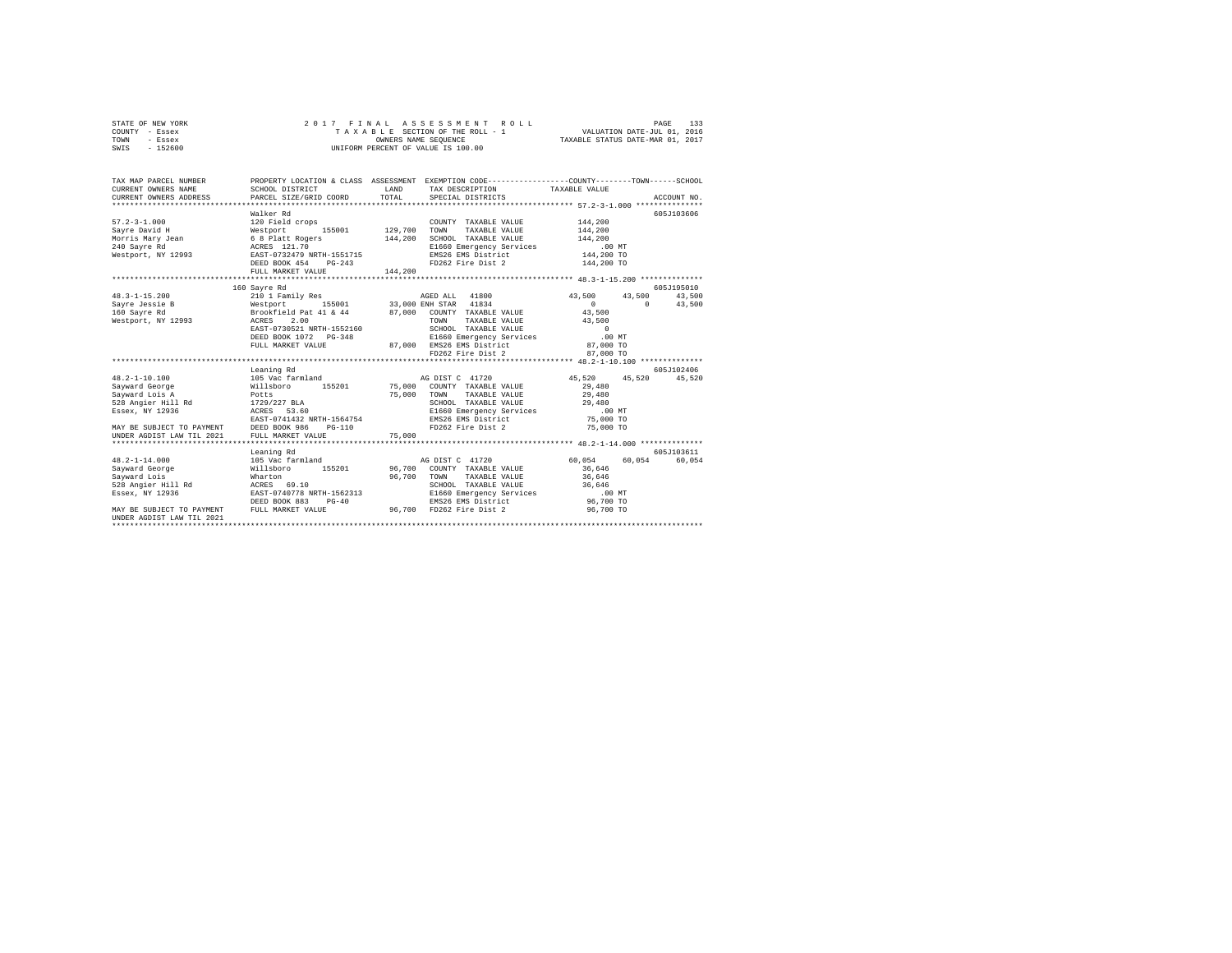| STATE OF NEW YORK<br>COUNTY - Essex<br>TOWN<br>- Essex<br>$-152600$<br>SWIS                      | 2017 FINAL                                                                                                                                                                                | OWNERS NAME SEQUENCE         | ASSESSMENT ROLL<br>TAXABLE SECTION OF THE ROLL - 1<br>UNIFORM PERCENT OF VALUE IS 100.00                                                                                   | VALUATION DATE-JUL 01, 2016<br>TAXABLE STATUS DATE-MAR 01, 2017                       | 134<br>PAGE                      |
|--------------------------------------------------------------------------------------------------|-------------------------------------------------------------------------------------------------------------------------------------------------------------------------------------------|------------------------------|----------------------------------------------------------------------------------------------------------------------------------------------------------------------------|---------------------------------------------------------------------------------------|----------------------------------|
| TAX MAP PARCEL NUMBER<br>CURRENT OWNERS NAME<br>CURRENT OWNERS ADDRESS                           | PROPERTY LOCATION & CLASS ASSESSMENT EXEMPTION CODE---------------COUNTY-------TOWN------SCHOOL<br>SCHOOL DISTRICT<br>PARCEL SIZE/GRID COORD                                              | LAND<br>TOTAL                | TAX DESCRIPTION<br>SPECIAL DISTRICTS                                                                                                                                       | TAXABLE VALUE                                                                         | ACCOUNT NO.                      |
| $58.1 - 2 - 2.000$<br>Sayward George<br>Savward Lois<br>528 Angier Hill Rd<br>Essex, NY 12936    | 528 Angier Hill Rd<br>210 1 Family Res<br>Willsboro 155201<br>Judd<br>ACRES 1.10<br>EAST-0743704 NRTH-1551879<br>DEED BOOK 679 PG-277<br>FULL MARKET VALUE                                | 151,600                      | BAS STAR 41854<br>32,100 COUNTY TAXABLE VALUE<br>TOWN TAXABLE VALUE<br>SCHOOL TAXABLE VALUE<br>E1660 Emergency Services<br>EMS26 EMS District<br>151,600 FD262 Fire Dist 2 | $\mathbf{0}$<br>151,600<br>151,600<br>121,600<br>$.00$ MT<br>151,600 TO<br>151,600 TO | 605J103202<br>$\Omega$<br>30,000 |
| $48.3 - 1 - 2.000$<br>Sayward Peter B<br>Sayward Janet L<br>904 Middle Rd<br>Willsboro, NY 12996 | Brookfield Rd<br>910 Priv forest<br>Westport 155001 27,600<br>7 Platt Rogers 27,600<br>00040.00<br>ACRES 40.00<br>EAST-0726307 NRTH-1560567<br>DEED BOOK 1773 PG-165<br>FULL MARKET VALUE | 27,600                       | LT262 Whallonsburg light<br>COUNTY TAXABLE VALUE<br>TOWN<br>TAXABLE VALUE<br>SCHOOL TAXABLE VALUE<br>E1660 Emergency Services<br>EMS26 EMS District<br>FD262 Fire Dist 2   | 151,600 TO<br>27,600<br>27,600<br>27,600<br>$.00$ MT<br>27,600 TO<br>27,600 TO        | 605J103610                       |
| $39.4 - 1 - 45.000$<br>Sayward Samuel A<br>2059 Jersey St<br>Essex, NY 12936                     | 2059 Jersey St<br>210 1 Family Res<br>Westport 155001<br>Hicks<br>ACRES 1.10<br>EAST-0735733 NRTH-1569572<br>DEED BOOK 1542 PG-63<br>FULL MARKET VALUE                                    | 109,200 TOWN                 | BAS STAR 41854<br>32,100 COUNTY TAXABLE VALUE<br>TAXABLE VALUE<br>SCHOOL TAXABLE VALUE<br>E1660 Emergency Services<br>EMS26 EMS District<br>109,200 FD262 Fire Dist 2      | $\sim$ 0<br>109,200<br>109,200<br>79,200<br>$.00$ MT<br>109,200 TO<br>109,200 TO      | 605J101112<br>$\cap$<br>30,000   |
| $40.3 - 3 - 1.110$<br>Sayward Stephen A Jr Willsboro 155201<br>495 Middle Rd<br>Essex, NY 12936  | 2386 NYS Route 22<br>210 1 Family Res<br>Potts<br>1661/101-Life Use to<br>Stephen A Sayward Sr<br>ACRES 1.25<br>EAST-0748112 NRTH-1570687<br>DEED BOOK 1666 PG-101<br>FULL MARKET VALUE   | 32,300<br>118,900<br>118,900 | COUNTY TAXABLE VALUE<br>TOWN<br>TAXABLE VALUE<br>SCHOOL TAXABLE VALUE<br>E1660 Emergency Services<br>EMS26 EMS District<br>FD261 Fire Dist 1                               | 118,900<br>118,900<br>118,900<br>.00 MT<br>118,900 TO<br>118,900 TO                   | 605J103615                       |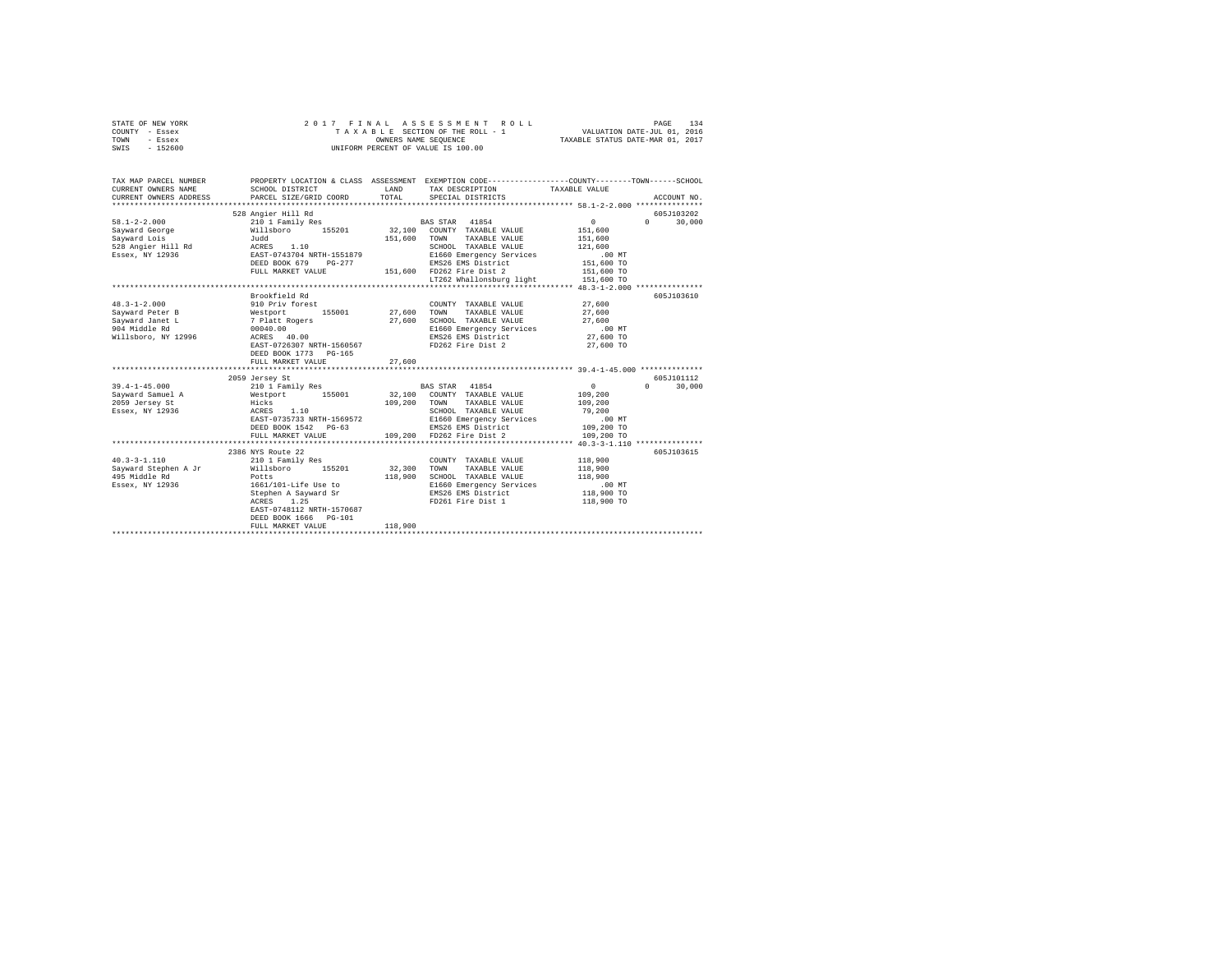| STATE OF NEW YORK | 2017 FINAL ASSESSMENT ROLL         | 135<br>PAGE                      |
|-------------------|------------------------------------|----------------------------------|
| COUNTY - Essex    | TAXABLE SECTION OF THE ROLL - 1    | VALUATION DATE-JUL 01, 2016      |
| TOWN<br>- Essex   | OWNERS NAME SEOUENCE               | TAXABLE STATUS DATE-MAR 01, 2017 |
| $-152600$<br>SWIS | UNIFORM PERCENT OF VALUE IS 100.00 |                                  |
|                   |                                    |                                  |

| TAX MAP PARCEL NUMBER                                                                                                                                                                                                                   |                         | PROPERTY LOCATION & CLASS ASSESSMENT EXEMPTION CODE---------------COUNTY-------TOWN-----SCHOOL |             |
|-----------------------------------------------------------------------------------------------------------------------------------------------------------------------------------------------------------------------------------------|-------------------------|------------------------------------------------------------------------------------------------|-------------|
|                                                                                                                                                                                                                                         |                         |                                                                                                | ACCOUNT NO. |
|                                                                                                                                                                                                                                         |                         |                                                                                                |             |
|                                                                                                                                                                                                                                         | NYS Route 22            |                                                                                                | 605Z005001  |
|                                                                                                                                                                                                                                         |                         |                                                                                                |             |
|                                                                                                                                                                                                                                         |                         |                                                                                                |             |
|                                                                                                                                                                                                                                         |                         |                                                                                                |             |
|                                                                                                                                                                                                                                         |                         |                                                                                                |             |
|                                                                                                                                                                                                                                         |                         |                                                                                                |             |
|                                                                                                                                                                                                                                         |                         |                                                                                                |             |
|                                                                                                                                                                                                                                         |                         |                                                                                                |             |
|                                                                                                                                                                                                                                         | 495 Middle Rd           |                                                                                                | 605J185002  |
| $40.3 - 3 - 1.200$                                                                                                                                                                                                                      |                         |                                                                                                |             |
|                                                                                                                                                                                                                                         |                         |                                                                                                |             |
|                                                                                                                                                                                                                                         |                         |                                                                                                |             |
|                                                                                                                                                                                                                                         |                         |                                                                                                |             |
|                                                                                                                                                                                                                                         |                         |                                                                                                |             |
|                                                                                                                                                                                                                                         |                         |                                                                                                |             |
|                                                                                                                                                                                                                                         |                         |                                                                                                |             |
|                                                                                                                                                                                                                                         |                         |                                                                                                |             |
|                                                                                                                                                                                                                                         |                         |                                                                                                |             |
|                                                                                                                                                                                                                                         | Middle Rd               |                                                                                                | 605J178504  |
| 40.3-3-6.000 - 105 Vac farmland - 23,900<br>Sayward Stephen A Jr 105 Vac farmland - 155201 23,900 TONNTY TAXABLE VALUE 23,900<br>PO Box 165A - POLLS POLES 25,900 - 23,900 SCHOOL TAXABLE VALUE 23,900<br>PO BOX 23,900 - 23,900 - 23,9 |                         |                                                                                                |             |
|                                                                                                                                                                                                                                         |                         |                                                                                                |             |
|                                                                                                                                                                                                                                         |                         |                                                                                                |             |
|                                                                                                                                                                                                                                         |                         |                                                                                                |             |
|                                                                                                                                                                                                                                         |                         |                                                                                                |             |
|                                                                                                                                                                                                                                         | DEED BOOK 1514 PG-289   |                                                                                                |             |
|                                                                                                                                                                                                                                         |                         |                                                                                                |             |
|                                                                                                                                                                                                                                         |                         |                                                                                                |             |
|                                                                                                                                                                                                                                         | Middle Rd               |                                                                                                | 605J103701  |
|                                                                                                                                                                                                                                         |                         |                                                                                                |             |
|                                                                                                                                                                                                                                         |                         |                                                                                                |             |
|                                                                                                                                                                                                                                         |                         |                                                                                                |             |
|                                                                                                                                                                                                                                         |                         |                                                                                                |             |
|                                                                                                                                                                                                                                         |                         |                                                                                                |             |
|                                                                                                                                                                                                                                         |                         |                                                                                                |             |
|                                                                                                                                                                                                                                         |                         |                                                                                                |             |
|                                                                                                                                                                                                                                         |                         |                                                                                                |             |
|                                                                                                                                                                                                                                         |                         |                                                                                                |             |
|                                                                                                                                                                                                                                         | 66 Reber Rd             |                                                                                                | 605J101011  |
|                                                                                                                                                                                                                                         |                         |                                                                                                |             |
|                                                                                                                                                                                                                                         |                         |                                                                                                |             |
|                                                                                                                                                                                                                                         |                         |                                                                                                |             |
|                                                                                                                                                                                                                                         |                         |                                                                                                |             |
|                                                                                                                                                                                                                                         |                         |                                                                                                |             |
|                                                                                                                                                                                                                                         |                         |                                                                                                |             |
|                                                                                                                                                                                                                                         |                         |                                                                                                |             |
|                                                                                                                                                                                                                                         |                         |                                                                                                |             |
|                                                                                                                                                                                                                                         | *********************** |                                                                                                |             |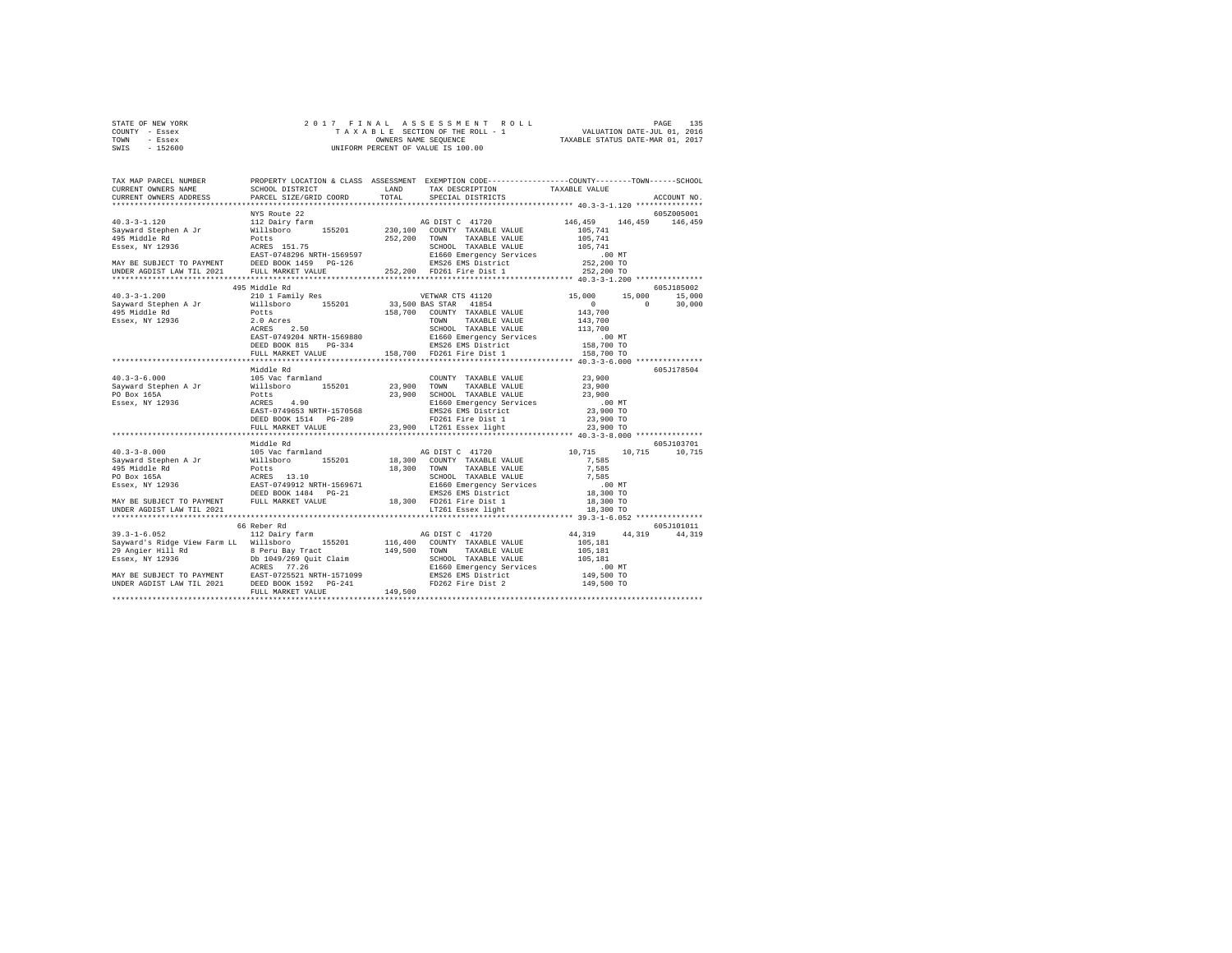| STATE OF NEW YORK | 2017 FINAL ASSESSMENT ROLL         | 136<br>PAGE                      |
|-------------------|------------------------------------|----------------------------------|
| COUNTY - Essex    | TAXABLE SECTION OF THE ROLL - 1    | VALUATION DATE-JUL 01, 2016      |
| TOWN<br>- Essex   | OWNERS NAME SEOUENCE               | TAXABLE STATUS DATE-MAR 01, 2017 |
| $-152600$<br>SWIS | UNIFORM PERCENT OF VALUE IS 100.00 |                                  |

| TAX MAP PARCEL NUMBER<br>CURRENT OWNERS NAME                                                                                                                                                                                                                             |                                                                                                                                                                                                                                            |         | LAND TAX DESCRIPTION TAXABLE VALUE                                                                                                                                                                                                                        |                                                                              |            |
|--------------------------------------------------------------------------------------------------------------------------------------------------------------------------------------------------------------------------------------------------------------------------|--------------------------------------------------------------------------------------------------------------------------------------------------------------------------------------------------------------------------------------------|---------|-----------------------------------------------------------------------------------------------------------------------------------------------------------------------------------------------------------------------------------------------------------|------------------------------------------------------------------------------|------------|
| $\frac{c}{c}$ Richard Scheinin $\frac{c}{c}$ Detts 212,700<br>Santa Cruz, CA 95060 1650/164 Sewer Easement 212,700                                                                                                                                                       | 15 Orchard Ln<br>NCRES 0.20<br>REAST-0757430 NRTH-1571431 PD261 Fire Dist 1<br>DEED BOOK 1474 PG-1<br>DEED BOOK 1474 PG-1<br>DEED BOOK 1474 PG-1<br>212,700 TOL SESSO Eesex Sewer Bond<br>SD260 Essex Sewer Dist<br>SD260 Essex Sewer Dist |         | COUNTY TAXABLE VALUE 212,700<br>SCHOOL TAXABLE VALUE<br>E1660 Emergency Services .00 MT<br>EMS26 EMS District 212,700 TO                                                                                                                                  | 212,700<br>212,700                                                           | 605J103703 |
|                                                                                                                                                                                                                                                                          |                                                                                                                                                                                                                                            |         | WD260 Essex water                                                                                                                                                                                                                                         | 212,700 TO C                                                                 |            |
| 49.11-1-33.000<br>Charlotte, VI (1998)<br>2013 - The Millisboro (1999)<br>2013 - The Millisboro (1999)<br>2019 - Schultz (1999)<br>2019 - Millisboro (1999)<br>2019 - Sant-Toris (1999)<br>2019 - Millisboro (1999)<br>2019 - Millisboro (1999)<br>2019 - Millisboro (19 | 64 Burt Way<br>210 1 Family Res<br>FULL MARKET VALUE                                                                                                                                                                                       | 312,400 | COUNTY TAXABLE VALUE 312,400                                                                                                                                                                                                                              | 312,400<br>.00 MT<br>312,400 TO<br>312,400 TO                                | 605J103108 |
|                                                                                                                                                                                                                                                                          | Jersey St                                                                                                                                                                                                                                  |         |                                                                                                                                                                                                                                                           |                                                                              | 605J178528 |
|                                                                                                                                                                                                                                                                          |                                                                                                                                                                                                                                            |         |                                                                                                                                                                                                                                                           |                                                                              |            |
|                                                                                                                                                                                                                                                                          | FULL MARKET VALUE                                                                                                                                                                                                                          | 4,300   |                                                                                                                                                                                                                                                           |                                                                              |            |
| 40.73-3-9.000<br>40.73-3-9.000<br>Schmitt James Willsboro 155201 87,800 TOWN TAXABLE VALUE<br>Schmitt James Willsboro 155201 87,800 CGHOOL TAXABLE VALUE<br>215 Brook Hollow Ln 899/279 Life Use to W Sch<br>Newburgh, NY 12550 2017                                     | 35 Beggs Point St<br>DEED BOOK 1764 PG-308<br>PULL MARKET VALUE 217,600 SB260 Eessex Sewer Bond<br>PULL MARKET VALUE 217,600 SD260 Eessex Sewer Dist                                                                                       |         | $217,600$<br>$217,600$<br>$5000$<br>$5000$<br>$5000$<br>$5000$<br>$5000$<br>$5000$<br>$5000$<br>$5000$<br>$5000$<br>$5000$<br>$5000$<br>$5000$<br>$5000$<br>$5000$<br>$5000$<br>$5000$<br>$5000$<br>$5000$<br>$5000$<br>$5000$<br>SB260 Eessex Sewer Bond | 217,600<br>217,600<br>217,600 TO<br>217,600 TO<br>217,600 TO C<br>217,600 TO | 605J103705 |
|                                                                                                                                                                                                                                                                          |                                                                                                                                                                                                                                            |         | WD260 Essex water                                                                                                                                                                                                                                         | 217,600 TO C                                                                 |            |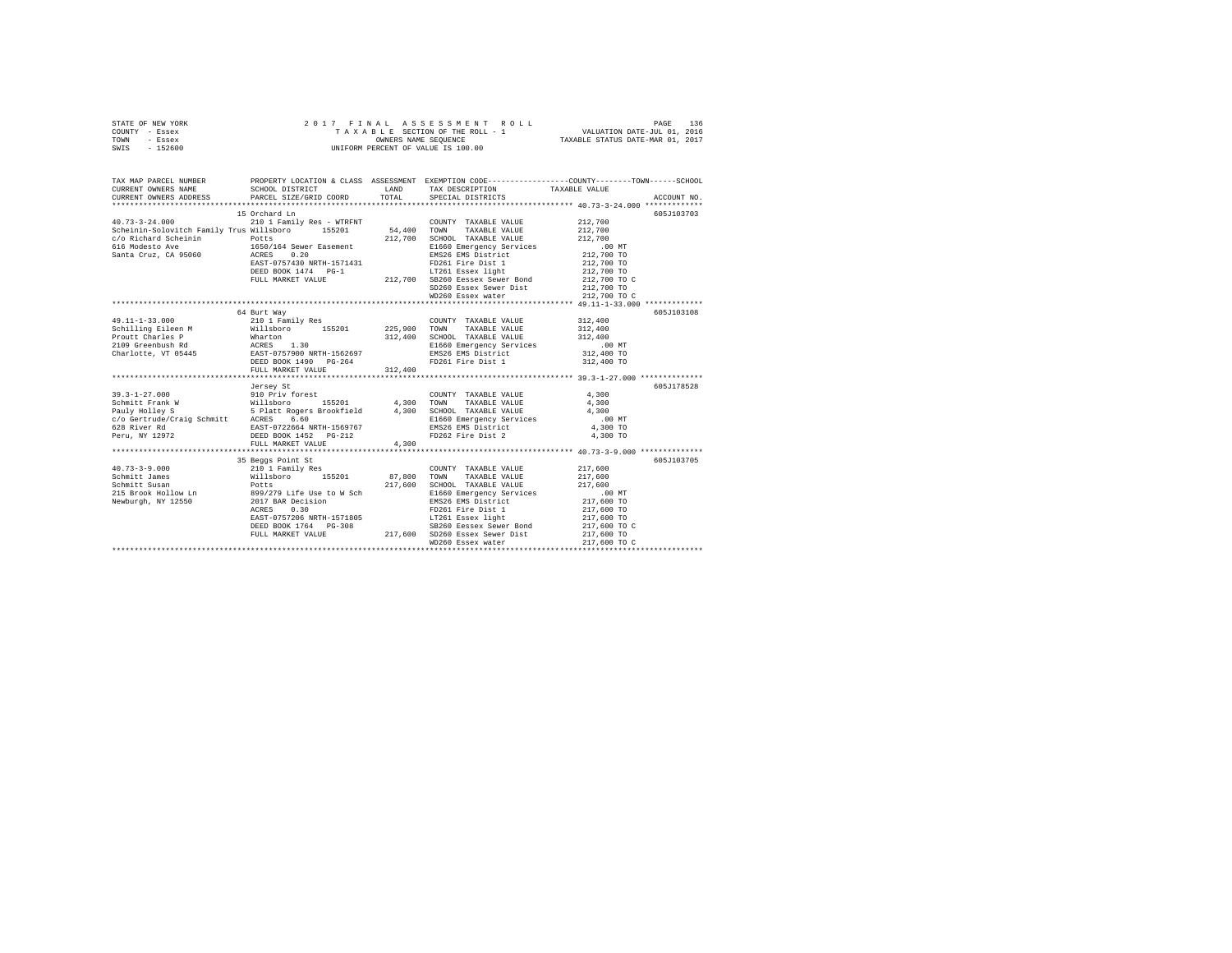| STATE OF NEW YORK | 2017 FINAL ASSESSMENT ROLL         | 137<br>PAGE                      |
|-------------------|------------------------------------|----------------------------------|
| COUNTY - Essex    | TAXABLE SECTION OF THE ROLL - 1    | VALUATION DATE-JUL 01, 2016      |
| TOWN<br>- Essex   | OWNERS NAME SEOUENCE               | TAXABLE STATUS DATE-MAR 01, 2017 |
| $-152600$<br>SWIS | UNIFORM PERCENT OF VALUE IS 100.00 |                                  |

| TAX MAP PARCEL NUMBER<br>CURRENT OWNERS NAME SCHOOL DISTRICT                                                                                                                                                                                                                                                                                                           |                   | LAND TAX DESCRIPTION TAXABLE VALUE | PROPERTY LOCATION & CLASS ASSESSMENT EXEMPTION CODE----------------COUNTY-------TOWN------SCHOOL |  |
|------------------------------------------------------------------------------------------------------------------------------------------------------------------------------------------------------------------------------------------------------------------------------------------------------------------------------------------------------------------------|-------------------|------------------------------------|--------------------------------------------------------------------------------------------------|--|
|                                                                                                                                                                                                                                                                                                                                                                        |                   |                                    |                                                                                                  |  |
|                                                                                                                                                                                                                                                                                                                                                                        | 39 Beggs Point St |                                    | 605J103704                                                                                       |  |
|                                                                                                                                                                                                                                                                                                                                                                        |                   |                                    |                                                                                                  |  |
|                                                                                                                                                                                                                                                                                                                                                                        |                   |                                    |                                                                                                  |  |
|                                                                                                                                                                                                                                                                                                                                                                        |                   |                                    |                                                                                                  |  |
|                                                                                                                                                                                                                                                                                                                                                                        |                   |                                    |                                                                                                  |  |
|                                                                                                                                                                                                                                                                                                                                                                        |                   |                                    |                                                                                                  |  |
|                                                                                                                                                                                                                                                                                                                                                                        |                   |                                    |                                                                                                  |  |
|                                                                                                                                                                                                                                                                                                                                                                        |                   |                                    |                                                                                                  |  |
|                                                                                                                                                                                                                                                                                                                                                                        |                   |                                    |                                                                                                  |  |
|                                                                                                                                                                                                                                                                                                                                                                        |                   |                                    |                                                                                                  |  |
|                                                                                                                                                                                                                                                                                                                                                                        |                   |                                    |                                                                                                  |  |
|                                                                                                                                                                                                                                                                                                                                                                        |                   |                                    |                                                                                                  |  |
| $\begin{tabular}{l c c c c c} \multicolumn{3}{c}{40.73-3-8.000} & \multicolumn{3}{c}{37.9899995}} & \multicolumn{3}{c}{457.9899995}} & \multicolumn{3}{c}{57.9899995}} & \multicolumn{3}{c}{57.989995} & \multicolumn{3}{c}{57.989995}} & \multicolumn{3}{c}{57.989995}} & \multicolumn{3}{c}{57.989995}} & \multicolumn{3}{c}{57.989995}} & \multicolumn{3}{c}{57.98$ | 37 Beggs Point St |                                    | 605J103706                                                                                       |  |
|                                                                                                                                                                                                                                                                                                                                                                        |                   |                                    |                                                                                                  |  |
|                                                                                                                                                                                                                                                                                                                                                                        |                   |                                    |                                                                                                  |  |
|                                                                                                                                                                                                                                                                                                                                                                        |                   |                                    |                                                                                                  |  |
|                                                                                                                                                                                                                                                                                                                                                                        |                   |                                    |                                                                                                  |  |
|                                                                                                                                                                                                                                                                                                                                                                        |                   |                                    |                                                                                                  |  |
|                                                                                                                                                                                                                                                                                                                                                                        |                   |                                    |                                                                                                  |  |
|                                                                                                                                                                                                                                                                                                                                                                        |                   |                                    |                                                                                                  |  |
|                                                                                                                                                                                                                                                                                                                                                                        |                   |                                    |                                                                                                  |  |
|                                                                                                                                                                                                                                                                                                                                                                        |                   |                                    |                                                                                                  |  |
|                                                                                                                                                                                                                                                                                                                                                                        |                   | WD260 Essex water                  | 87,300 TO C                                                                                      |  |
| 3312 Main St<br>44,100<br>420 Debt - 2012 Main St<br>5choenfeld Jillian K<br>44,100<br>5choenfeld Jillian K<br>44,100<br>5choenfeld Jillian K<br>44,100<br>44,100<br>44,100<br>44,100<br>44,100<br>44,100<br>44,100<br>44,100<br>44,100<br>44,100<br>44,100<br>44,10                                                                                                   |                   |                                    | 605J101711                                                                                       |  |
|                                                                                                                                                                                                                                                                                                                                                                        |                   |                                    |                                                                                                  |  |
|                                                                                                                                                                                                                                                                                                                                                                        |                   |                                    |                                                                                                  |  |
|                                                                                                                                                                                                                                                                                                                                                                        |                   |                                    |                                                                                                  |  |
|                                                                                                                                                                                                                                                                                                                                                                        |                   |                                    |                                                                                                  |  |
|                                                                                                                                                                                                                                                                                                                                                                        |                   |                                    |                                                                                                  |  |
|                                                                                                                                                                                                                                                                                                                                                                        |                   |                                    |                                                                                                  |  |
|                                                                                                                                                                                                                                                                                                                                                                        |                   |                                    |                                                                                                  |  |
|                                                                                                                                                                                                                                                                                                                                                                        |                   |                                    |                                                                                                  |  |
|                                                                                                                                                                                                                                                                                                                                                                        |                   |                                    |                                                                                                  |  |
|                                                                                                                                                                                                                                                                                                                                                                        |                   |                                    |                                                                                                  |  |
|                                                                                                                                                                                                                                                                                                                                                                        |                   |                                    |                                                                                                  |  |
|                                                                                                                                                                                                                                                                                                                                                                        | 2 Schreiber Way   |                                    | 605J103708                                                                                       |  |
|                                                                                                                                                                                                                                                                                                                                                                        |                   |                                    |                                                                                                  |  |
|                                                                                                                                                                                                                                                                                                                                                                        |                   |                                    |                                                                                                  |  |
|                                                                                                                                                                                                                                                                                                                                                                        |                   |                                    |                                                                                                  |  |
|                                                                                                                                                                                                                                                                                                                                                                        |                   |                                    |                                                                                                  |  |
|                                                                                                                                                                                                                                                                                                                                                                        |                   |                                    |                                                                                                  |  |
|                                                                                                                                                                                                                                                                                                                                                                        |                   |                                    |                                                                                                  |  |
|                                                                                                                                                                                                                                                                                                                                                                        |                   |                                    |                                                                                                  |  |
|                                                                                                                                                                                                                                                                                                                                                                        |                   |                                    |                                                                                                  |  |
|                                                                                                                                                                                                                                                                                                                                                                        |                   |                                    |                                                                                                  |  |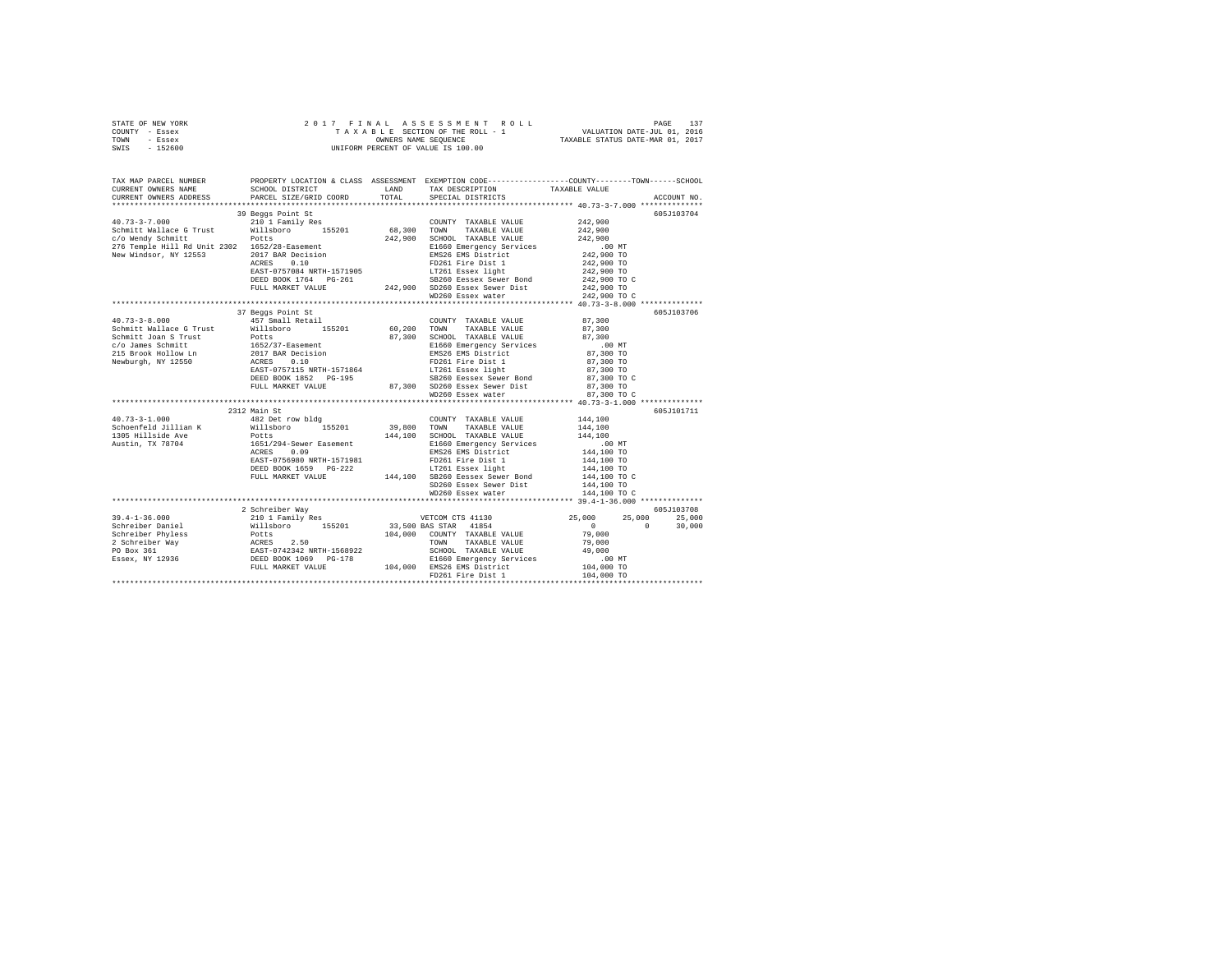| STATE OF NEW YORK | 2017 FINAL ASSESSMENT ROLL         | 138<br>PAGE                      |
|-------------------|------------------------------------|----------------------------------|
| COUNTY - Essex    | TAXABLE SECTION OF THE ROLL - 1    | VALUATION DATE-JUL 01, 2016      |
| TOWN<br>- Essex   | OWNERS NAME SEOUENCE               | TAXABLE STATUS DATE-MAR 01, 2017 |
| $-152600$<br>SWIS | UNIFORM PERCENT OF VALUE IS 100.00 |                                  |

| TAX MAP PARCEL NUMBER<br>$\begin{tabular}{lllllllll} \texttt{CURERENT} & & & & & & & \texttt{TAXABLE} & \texttt{TAXDEUR} & & & & & \texttt{TAXABLE} & \texttt{VALUE} & \\ \texttt{CURERENT} & & & & & & & \texttt{SCHOL DISTRIT} & & & & \texttt{SPECTIPTION} & & & & \texttt{RXABLE} & \texttt{VALUE} & & & & \texttt{ACCOUTNT} & \\ \texttt{CURRENT} & & & & & & & \texttt{PACEL} & \texttt{GFLT} & \texttt{SPECITL} & & & \texttt{PACEL} & \texttt{PACEL} & & & \$ |                                                                                             |         | PROPERTY LOCATION & CLASS ASSESSMENT EXEMPTION CODE---------------COUNTY-------TOWN------SCHOOL                                                                                                                                                                                                           |                                                                                            |            |
|-----------------------------------------------------------------------------------------------------------------------------------------------------------------------------------------------------------------------------------------------------------------------------------------------------------------------------------------------------------------------------------------------------------------------------------------------------------------------|---------------------------------------------------------------------------------------------|---------|-----------------------------------------------------------------------------------------------------------------------------------------------------------------------------------------------------------------------------------------------------------------------------------------------------------|--------------------------------------------------------------------------------------------|------------|
| $39.4 - 1 - 37.000$                                                                                                                                                                                                                                                                                                                                                                                                                                                   | 405 Leaning Rd<br>270 Mfg housing<br>ACRES 0.40<br>EAST-0742484 NRTH-1569063                |         | COUNTY TAXABLE VALUE 4.800<br>TOWN<br>TAXABLE VALUE 24,800<br>SCHOOL TAXABLE VALUE 24,800<br>E1660 Emergency Services 00 MT<br>EMS26 EMS District 24,800 TO<br>24,800 TO<br>24,800 TO<br>24,800 TO                                                                                                        |                                                                                            | 605K104302 |
|                                                                                                                                                                                                                                                                                                                                                                                                                                                                       | DEED BOOK 1844 PG-280<br>FULL MARKET VALUE                                                  | 24.800  | FD261 Fire Dist 1                                                                                                                                                                                                                                                                                         | 24,800 TO                                                                                  |            |
| $40.3 - 1 - 9.001$<br>Schueller Gretel H Millsboro 155201 34,300 TOWN TAXABLE VALUE<br>2286 Main St Hicks 250,500 SCHOOL TAXABLE VALUE<br>2286 main 5t<br>Essex, NY 12936 (0003.30)<br>ACRES 3.25                                                                                                                                                                                                                                                                     | 2239 NYS Route 22<br>210 1 Family Res<br>EAST-0744430 NRTH-1570517<br>DEED BOOK 1858 PG-111 |         | COUNTY TAXABLE VALUE 250,500<br>ELECTRIC MARINE WILL COMMISSION CONTRACTOR CONTRACTOR CONTRACT CONTRACT CONTRACT CONTRACT CONTRACT CONTRACT CONTRACT CONTRACT CONTRACT CONTRACT CONTRACT CONTRACT CONTRACT CONTRACT CONTRACT CONTRACT CONTRACT CONTRACT CONTRA<br>EMS26 EMS District<br>FD261 Fire Dist 1 | 250,500<br>250,500<br>250,500 TO                                                           | 605J101108 |
|                                                                                                                                                                                                                                                                                                                                                                                                                                                                       | FULL MARKET VALUE                                                                           | 250,500 |                                                                                                                                                                                                                                                                                                           |                                                                                            |            |
|                                                                                                                                                                                                                                                                                                                                                                                                                                                                       | 607 Middle Rd                                                                               |         |                                                                                                                                                                                                                                                                                                           |                                                                                            | 605J104102 |
| DEED BOOK 1287 PG-13 E1660 Emergency Services (100 NT)<br>MAY BE SUBJECT TO PAYMENT FULL MARKET VALUE 594,400 EMSIGE EMS District (594,400 TO 1594,400 TO<br>PD261 Fire Dist 1 594,400 TO 594,400 TO 594,400 TO FD261 Fire Dist 1                                                                                                                                                                                                                                     |                                                                                             |         |                                                                                                                                                                                                                                                                                                           | 70,466 70,466 70,466<br>0 0 30,000                                                         |            |
|                                                                                                                                                                                                                                                                                                                                                                                                                                                                       |                                                                                             |         |                                                                                                                                                                                                                                                                                                           |                                                                                            |            |
| $\begin{array}{cccc} 40.73\texttt{-}3\texttt{-}2 & 0.000 & 312 \text{ Vac w/imprv} & 200 \text{N} \text{T} \\ \texttt{Shannon James} & \texttt{Wils} \texttt{Dor} & 155201 & 10 \text{ T} \texttt{WN} \\ \texttt{Lebiond Maude} & \texttt{Wils} \texttt{Dotcs} & 155201 & 11,900 \text{ SCHOC} \end{array}$                                                                                                                                                           | Orchard Ln<br>FULL MARKET VALUE                                                             |         | COUNTY TAXABLE VALUE 11,900<br>TAXABLE VALUE<br>SCHOOL TAXABLE VALUE 11,900<br>E1660 Emergency Services .00 MT<br>EMS26 EMS District<br>FD261 Fire Dist 1<br>11,900 LT261 Essex light<br>SB260 Eessex Sewer Bond<br>SD260 Essex Sewer Dist<br>WD260 Essex water                                           | 11,900<br>11,900 TO<br>11,900 TO<br>11,900 TO<br>$11,900$ TO C<br>11,900 TO<br>11,900 TO C | 605J104109 |
|                                                                                                                                                                                                                                                                                                                                                                                                                                                                       |                                                                                             |         |                                                                                                                                                                                                                                                                                                           |                                                                                            |            |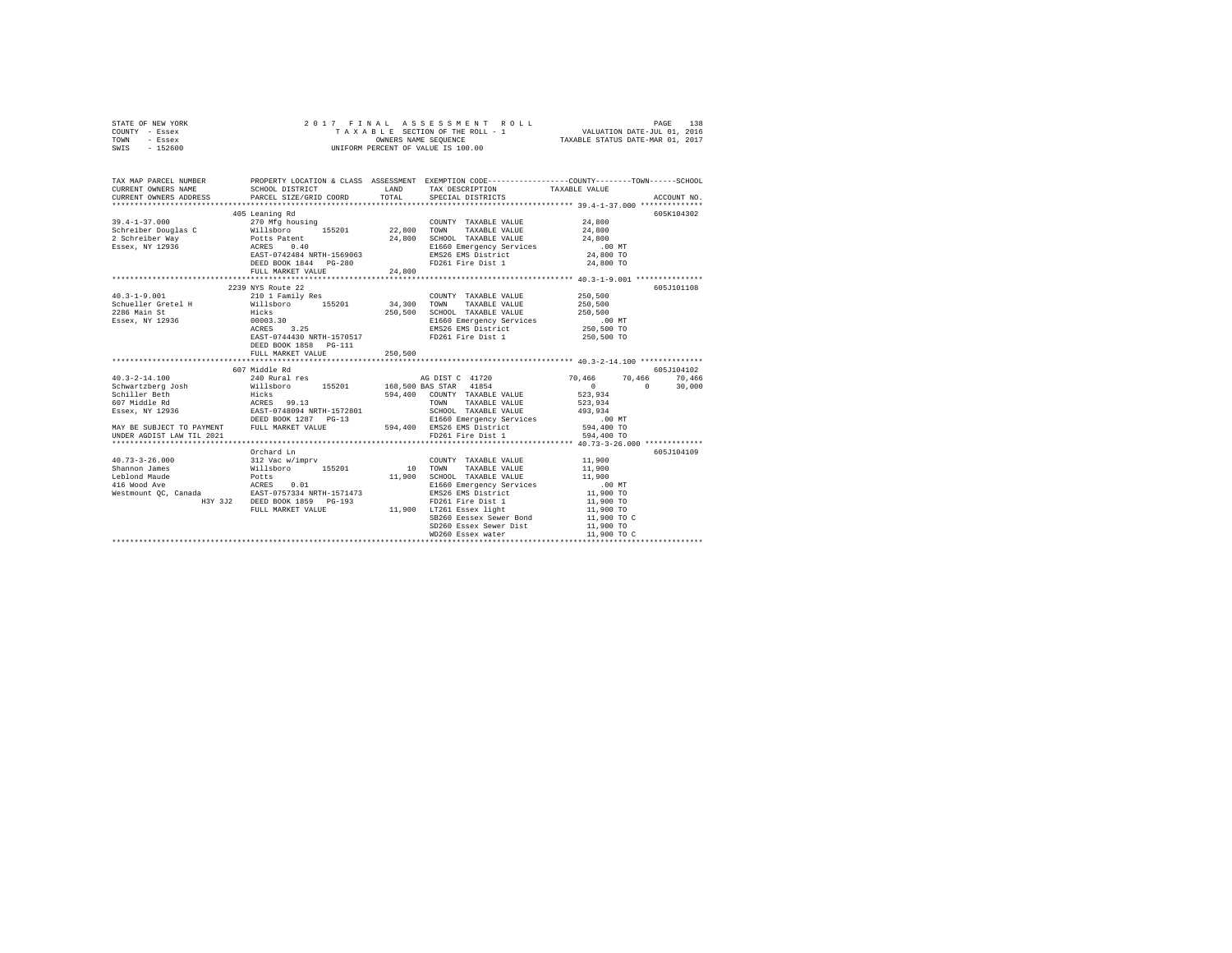|      | STATE OF NEW YORK |  |  | 2017 FINAL ASSESSMENT ROLL         | PAGE                             | 139 |
|------|-------------------|--|--|------------------------------------|----------------------------------|-----|
|      | COUNTY - Essex    |  |  | TAXABLE SECTION OF THE ROLL - 1    | VALUATION DATE-JUL 01, 2016      |     |
| TOWN | - Essex           |  |  | OWNERS NAME SEOUENCE               | TAXABLE STATUS DATE-MAR 01, 2017 |     |
| SWIS | - 152600          |  |  | UNIFORM PERCENT OF VALUE IS 100.00 |                                  |     |

| TAX MAP PARCEL NUMBER<br>CURRENT OWNERS NAME SCHOOL DISTRICT                                                                                                                                                                                                                                                                                                                |                   | PROPERTY LOCATION & CLASS ASSESSMENT EXEMPTION CODE----------------COUNTY-------TOWN-----SCHOOL<br>LAND TAX DESCRIPTION TAXABLE VALUE |              |                                 |
|-----------------------------------------------------------------------------------------------------------------------------------------------------------------------------------------------------------------------------------------------------------------------------------------------------------------------------------------------------------------------------|-------------------|---------------------------------------------------------------------------------------------------------------------------------------|--------------|---------------------------------|
| CURRENT OWNERS ADDRESS PARCEL SIZE/GRID COORD                                                                                                                                                                                                                                                                                                                               |                   | TOTAL SPECIAL DISTRICTS                                                                                                               |              | ACCOUNT NO.                     |
|                                                                                                                                                                                                                                                                                                                                                                             | 11 Orchard Ln     |                                                                                                                                       |              | 605L102914                      |
| $\begin{tabular}{l c c c c c} \multicolumn{1}{c}{40.73-3-27.000} & 11\,\mathrm{Corrant} & 169,600\\ \multicolumn{1}{c}{210\ 1\,Family Res} & 162011 & 19\,\mathrm{cm} & 189.600\\ \multicolumn{1}{c}{\text{Shannon James}} & 169.600 & 155201 & 48.500 & 70\,\mathrm{WN} & 7\,\mathrm{XXABLE} & \mathrm{VALUE} & 169.600\\ \multicolumn{1}{c}{\text{Leibland Mude}} & 169.$ |                   |                                                                                                                                       |              |                                 |
|                                                                                                                                                                                                                                                                                                                                                                             |                   |                                                                                                                                       |              |                                 |
|                                                                                                                                                                                                                                                                                                                                                                             |                   |                                                                                                                                       |              |                                 |
|                                                                                                                                                                                                                                                                                                                                                                             |                   |                                                                                                                                       |              |                                 |
|                                                                                                                                                                                                                                                                                                                                                                             |                   |                                                                                                                                       |              |                                 |
|                                                                                                                                                                                                                                                                                                                                                                             |                   |                                                                                                                                       |              |                                 |
|                                                                                                                                                                                                                                                                                                                                                                             |                   |                                                                                                                                       |              |                                 |
|                                                                                                                                                                                                                                                                                                                                                                             |                   | SB260 Eessex Sewer Bond                                                                                                               | 169,600 TO C |                                 |
|                                                                                                                                                                                                                                                                                                                                                                             |                   | SD260 Essex Sewer Dist 169,600 TO                                                                                                     |              |                                 |
|                                                                                                                                                                                                                                                                                                                                                                             |                   | WD260 Essex water                                                                                                                     | 169,600 TO C |                                 |
|                                                                                                                                                                                                                                                                                                                                                                             |                   |                                                                                                                                       |              |                                 |
|                                                                                                                                                                                                                                                                                                                                                                             | 2302 Main St      |                                                                                                                                       |              | 605J103801                      |
|                                                                                                                                                                                                                                                                                                                                                                             |                   |                                                                                                                                       |              | $\Omega$ and $\Omega$<br>30,000 |
|                                                                                                                                                                                                                                                                                                                                                                             |                   |                                                                                                                                       |              |                                 |
|                                                                                                                                                                                                                                                                                                                                                                             |                   |                                                                                                                                       |              |                                 |
|                                                                                                                                                                                                                                                                                                                                                                             |                   |                                                                                                                                       |              |                                 |
|                                                                                                                                                                                                                                                                                                                                                                             |                   |                                                                                                                                       |              |                                 |
|                                                                                                                                                                                                                                                                                                                                                                             |                   |                                                                                                                                       |              |                                 |
|                                                                                                                                                                                                                                                                                                                                                                             |                   |                                                                                                                                       |              |                                 |
|                                                                                                                                                                                                                                                                                                                                                                             |                   |                                                                                                                                       |              |                                 |
|                                                                                                                                                                                                                                                                                                                                                                             |                   |                                                                                                                                       |              |                                 |
|                                                                                                                                                                                                                                                                                                                                                                             |                   | SD260 Essex Sewer Dist                                                                                                                | 221,700 TO   |                                 |
|                                                                                                                                                                                                                                                                                                                                                                             |                   | WD260 Essex water                                                                                                                     | 221,700 TO C |                                 |
|                                                                                                                                                                                                                                                                                                                                                                             |                   |                                                                                                                                       |              |                                 |
|                                                                                                                                                                                                                                                                                                                                                                             | 269 School St     |                                                                                                                                       |              | 605J103709                      |
|                                                                                                                                                                                                                                                                                                                                                                             |                   |                                                                                                                                       |              |                                 |
|                                                                                                                                                                                                                                                                                                                                                                             |                   |                                                                                                                                       |              |                                 |
|                                                                                                                                                                                                                                                                                                                                                                             |                   |                                                                                                                                       |              |                                 |
|                                                                                                                                                                                                                                                                                                                                                                             |                   |                                                                                                                                       |              |                                 |
|                                                                                                                                                                                                                                                                                                                                                                             |                   |                                                                                                                                       |              |                                 |
|                                                                                                                                                                                                                                                                                                                                                                             |                   |                                                                                                                                       |              |                                 |
|                                                                                                                                                                                                                                                                                                                                                                             |                   |                                                                                                                                       | 421,500 TO C |                                 |
|                                                                                                                                                                                                                                                                                                                                                                             |                   |                                                                                                                                       |              |                                 |
|                                                                                                                                                                                                                                                                                                                                                                             |                   | WD260 Essex water                                                                                                                     | 421,500 TO C |                                 |
|                                                                                                                                                                                                                                                                                                                                                                             |                   |                                                                                                                                       |              |                                 |
|                                                                                                                                                                                                                                                                                                                                                                             | 366 Brookfield Rd |                                                                                                                                       |              | 605J103502                      |
|                                                                                                                                                                                                                                                                                                                                                                             |                   |                                                                                                                                       |              | $0 \t 30.000$                   |
|                                                                                                                                                                                                                                                                                                                                                                             |                   |                                                                                                                                       |              |                                 |
|                                                                                                                                                                                                                                                                                                                                                                             |                   |                                                                                                                                       |              |                                 |
|                                                                                                                                                                                                                                                                                                                                                                             |                   |                                                                                                                                       |              |                                 |
|                                                                                                                                                                                                                                                                                                                                                                             |                   |                                                                                                                                       |              |                                 |
|                                                                                                                                                                                                                                                                                                                                                                             |                   |                                                                                                                                       |              |                                 |
|                                                                                                                                                                                                                                                                                                                                                                             |                   |                                                                                                                                       |              |                                 |
| $\begin{tabular}{lcccc} 48.4-1-2.000 & 366\text{ Brocortied Red} & 48.4-1-2.000 & 30.00 \\ 240\text{ Rural red} & 155001 & 36.400\text{ COUT TAXABLE VALUE} & 0 & 0 & 30.00 \\ 240\text{ Rural red} & 155001 & 36.400\text{ COUT TAXABLE VALUE} & 72.600\text{ CNOT} \\ 366\text{ Erockfield Red} & 45\text{ Platt Rogers} & 15.00\text{ CNOT} & 74.800\text{ EGPOX.} & 12$ |                   |                                                                                                                                       |              |                                 |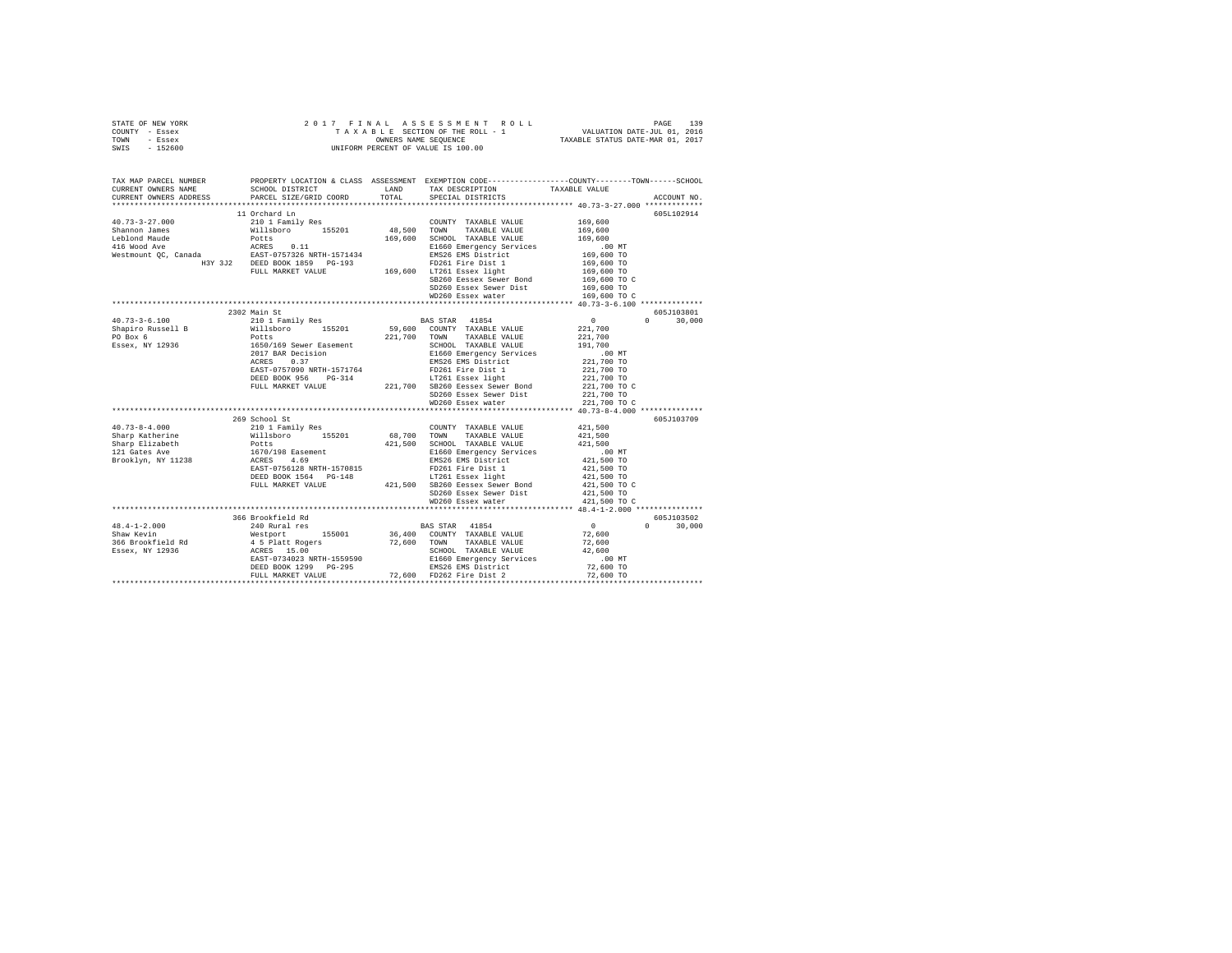| STATE OF NEW YORK |           |  |  |  | 2017 FINAL ASSESSMENT ROLL         |                                  | PAGE | 140 |
|-------------------|-----------|--|--|--|------------------------------------|----------------------------------|------|-----|
| COUNTY - Essex    |           |  |  |  | TAXABLE SECTION OF THE ROLL - 1    | VALUATION DATE-JUL 01, 2016      |      |     |
| TOWN              | - Essex   |  |  |  | OWNERS NAME SEOUENCE               | TAXABLE STATUS DATE-MAR 01, 2017 |      |     |
| SWIS              | $-152600$ |  |  |  | UNIFORM PERCENT OF VALUE IS 100.00 |                                  |      |     |

| TAX MAP PARCEL NUMBER                                                                                                                                                                                                                                                                                                                               |                                                                                                                                                                   | LAND               | PROPERTY LOCATION & CLASS ASSESSMENT EXEMPTION CODE----------------COUNTY-------TOWN-----SCHOOL<br>TAX DESCRIPTION TAXABLE VALUE<br>TOTAL SPECIAL DISTRICTS                                                                                                                                      |                                                                                                       | ACCOUNT NO.          |
|-----------------------------------------------------------------------------------------------------------------------------------------------------------------------------------------------------------------------------------------------------------------------------------------------------------------------------------------------------|-------------------------------------------------------------------------------------------------------------------------------------------------------------------|--------------------|--------------------------------------------------------------------------------------------------------------------------------------------------------------------------------------------------------------------------------------------------------------------------------------------------|-------------------------------------------------------------------------------------------------------|----------------------|
| $49.11 - 1 - 11.000$                                                                                                                                                                                                                                                                                                                                | 5 Clubhouse Way<br>210 1 Family Res<br>EAST-0757475 NRTH-1562861<br>DEED BOOK 909<br>$PG-51$<br>FULL MARKET VALUE                                                 | 271,700            | COUNTY TAXABLE VALUE<br>$\begin{tabular}{lcccc} 130,000 & TOMN & TAXABLE VALUE & & 271,700 \\ 271,700 & SCHODL & TXABLE VALUE & & 271,700 \\ & SCHODL & & 271,700 \\ & E1660 Emergency Services & & 0.0 MT \\ & EMS26 EMS District & & 271,700 TO \end{tabular}$<br>FD261 Fire Dist 1 271,700 TO | 271,700                                                                                               | 605J101610           |
| $49.3 - 2 - 26.140$                                                                                                                                                                                                                                                                                                                                 | 1446 Lake Shore Rd<br>240 Rural res                                                                                                                               |                    | BAS STAR 41854<br>$\begin{tabular}{lllllllll} \textsc{TOWN} & \textsc{TAXABLE} & \textsc{VALUE} & \textsc{480,000} \\ \textsc{SCHOOL} & \textsc{TAXABLE} & \textsc{VALUE} & \textsc{450,000} \end{tabular}$<br>E1660 Emergency Services .00 MT                                                   | $\sim$<br>$\Omega$<br>480,000                                                                         | 605J195005<br>30,000 |
| $39.3 - 4 - 8.000$<br>$15201 \hspace{1.5cm} 28,000 \hspace{1.5cm} 2000 \hspace{1.5cm} 2000 \hspace{1.5cm} 2000 \hspace{1.5cm} 2000 \hspace{1.5cm} 2000 \hspace{1.5cm} 2000 \hspace{1.5cm} 2000 \hspace{1.5cm} 2000 \hspace{1.5cm} 2000 \hspace{1.5cm} 2000 \hspace{1.5cm} 2000 \hspace{1.5cm} 2000 \hspace{1.5cm} 2000 \hspace{1.5cm} 2000 \hspace$ | 1908 Jersey St<br>210 1 Family Res BAS STAR 41854<br>EAST-0732044 NRTH-1568654<br>DEED BOOK 1309 PG-179                                                           |                    | 28,000 COUNTY TAXABLE VALUE<br>COUNTY TAXABLE VALUE 36,700<br>TOWN TAXABLE VALUE 36,700<br>SCHOOL TAXABLE VALUE 36,700<br>ST1660 ETICAL ALUE 35,700<br>E1660 Emergency Services .00 MT<br>EMS26 EMS District 36,700 TO                                                                           | $\Omega$<br>$\mathbf{0}$                                                                              | 605J102803<br>30,000 |
| $40.57 - 3 - 2.000$<br>Shigley Linda B Trust Willsboro 155201<br>Shigley Klaus 0 Trust<br>Shigley Klaus O Trust Hicks<br>20 White Rd Marks RCRES 3.86<br>Wayland, MA 01778 EAST-0757794 NRTH-1575631                                                                                                                                                | 2892 Essex Rd<br>210 1 Family Res - WTRFNT<br>EDED BOOK 1634 PG-212<br>FULL MARKET VALUE 810,000 LT261 Essex light<br>FULL MARKET VALUE 810,000 LT261 Essex light | 423,100<br>810,000 | COUNTY TAXABLE VALUE<br>TOWN TAXABLE VALUE<br>SCHOOL TAXABLE VALUE<br>E1660 Emergency Services<br>EMS26 EMS District 810,000 TO<br>FD261 Fire Dist 1<br>WB261 Water B&I<br>WD260 Essex water                                                                                                     | 810,000<br>810,000<br>810,000<br>$.00$ MT<br>810,000 TO<br>810,000 TO<br>810,000 TO C<br>810,000 TO C | 605J104111           |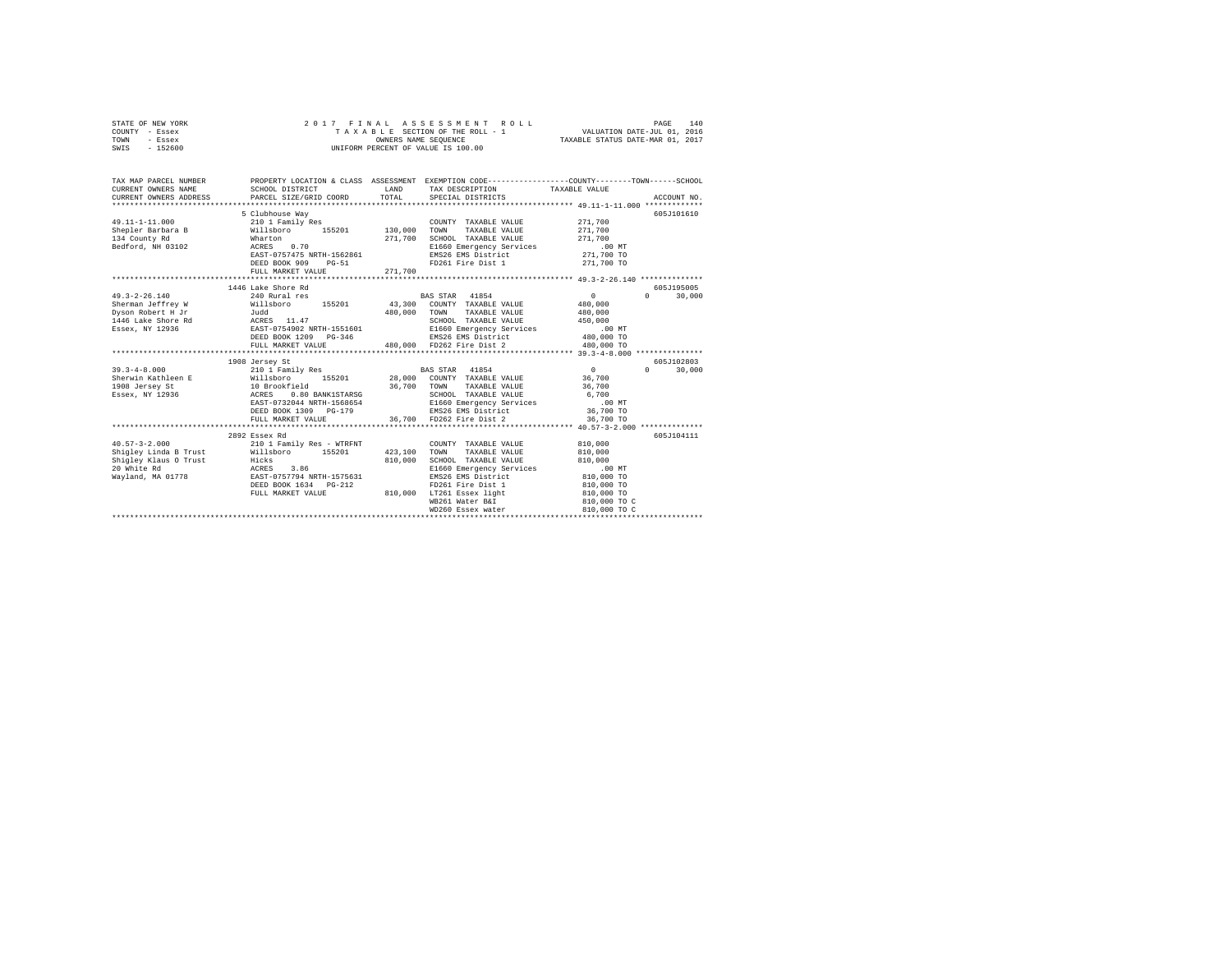| STATE OF NEW YORK | 2017 FINAL ASSESSMENT ROLL         | 141<br>PAGE                      |
|-------------------|------------------------------------|----------------------------------|
| COUNTY - Essex    | TAXABLE SECTION OF THE ROLL - 1    | VALUATION DATE-JUL 01, 2016      |
| TOWN<br>- Essex   | OWNERS NAME SEOUENCE               | TAXABLE STATUS DATE-MAR 01, 2017 |
| $-152600$<br>SWIS | UNIFORM PERCENT OF VALUE IS 100.00 |                                  |

| TAX MAP PARCEL NUMBER<br>CURRENT OWNERS NAME<br>CURRENT OWNERS ADDRESS PARCEL SIZE/GRID COORD                                                                                                                                       | PROPERTY LOCATION & CLASS ASSESSMENT EXEMPTION CODE----------------COUNTY-------TOWN------SCHOOL<br>SCHOOL DISTRICT                                                             | LAND<br>TOTAL | ${\small \begin{tabular}{ll} \bf{TAX} \textit{DESCRIPITION} \end{tabular}} \begin{tabular}{ll} \bf{TAXABLE} \textit{VALUE} \end{tabular}$                                                                  |                            | ACCOUNT NO.     |
|-------------------------------------------------------------------------------------------------------------------------------------------------------------------------------------------------------------------------------------|---------------------------------------------------------------------------------------------------------------------------------------------------------------------------------|---------------|------------------------------------------------------------------------------------------------------------------------------------------------------------------------------------------------------------|----------------------------|-----------------|
|                                                                                                                                                                                                                                     |                                                                                                                                                                                 |               |                                                                                                                                                                                                            |                            |                 |
|                                                                                                                                                                                                                                     | 2280 Main St                                                                                                                                                                    |               |                                                                                                                                                                                                            |                            | 605J103015      |
| $40.73 - 6 - 1.000$                                                                                                                                                                                                                 | 210 1 Family Res                                                                                                                                                                |               | COUNTY TAXABLE VALUE                                                                                                                                                                                       | 198,800                    |                 |
| contract the material of the contract of the contract of the contract of the contract of the contract of the c<br>difference as the contract of the contract of the contract of the contract of the contract of the contract of<br> |                                                                                                                                                                                 |               | TOWN<br>TAXABLE VALUE                                                                                                                                                                                      | 198,800                    |                 |
|                                                                                                                                                                                                                                     |                                                                                                                                                                                 |               | SCHOOL TAXABLE VALUE                                                                                                                                                                                       | 198,800                    |                 |
|                                                                                                                                                                                                                                     |                                                                                                                                                                                 |               | E1660 Emergency Services                                                                                                                                                                                   | .00 MT                     |                 |
|                                                                                                                                                                                                                                     |                                                                                                                                                                                 |               | EMS26 EMS District<br>FD261 Fire Dist 1                                                                                                                                                                    | 198,800 TO                 |                 |
|                                                                                                                                                                                                                                     |                                                                                                                                                                                 |               | LT261 Essex light 198,800 TO<br>A.A.w.<br>EAST-0757105 NRTH-1571289<br>DEED BOOK 1076 PG-111 198,800 SB260 Eessex Sewer Bond<br>FULL MARKET VALUE 198,800 SD260 Essex Sewer Dist<br>SD260 Essex Sewer Dist | 198,800 TO                 |                 |
|                                                                                                                                                                                                                                     |                                                                                                                                                                                 |               |                                                                                                                                                                                                            |                            |                 |
|                                                                                                                                                                                                                                     |                                                                                                                                                                                 |               |                                                                                                                                                                                                            | 198,800 TO C<br>198,800 TO |                 |
|                                                                                                                                                                                                                                     |                                                                                                                                                                                 |               |                                                                                                                                                                                                            |                            |                 |
|                                                                                                                                                                                                                                     |                                                                                                                                                                                 |               |                                                                                                                                                                                                            | 198,800 TO C               |                 |
|                                                                                                                                                                                                                                     |                                                                                                                                                                                 |               |                                                                                                                                                                                                            |                            |                 |
|                                                                                                                                                                                                                                     | Revnolds Rd                                                                                                                                                                     |               |                                                                                                                                                                                                            |                            | 605J101612      |
|                                                                                                                                                                                                                                     |                                                                                                                                                                                 | 9,800         | COUNTY TAXABLE VALUE                                                                                                                                                                                       | 9,800                      |                 |
|                                                                                                                                                                                                                                     | 155001                                                                                                                                                                          |               | TAXABLE VALUE<br>TOWN                                                                                                                                                                                      | 9,800                      |                 |
|                                                                                                                                                                                                                                     |                                                                                                                                                                                 | 9,800         | SCHOOL TAXABLE VALUE                                                                                                                                                                                       | 9,800                      |                 |
| 48.1-1-15.000<br>Simcox Reid J<br>Simcox Marianne V<br>2912 Jackson Dr. 17 Brookfield<br>2912 Jackson Dr. 10015.00<br>20015.00<br>20015.00<br>20015.00                                                                              |                                                                                                                                                                                 |               | E1660 Emergency Services .00 MT                                                                                                                                                                            |                            |                 |
| Haymarket, VA 20169                                                                                                                                                                                                                 | ACRES 15.10<br>EAST-0729909 NRTH-1565326<br>ACRES 15.10                                                                                                                         |               | EMS26 EMS District<br>FD262 Fire Dist 2                                                                                                                                                                    | 9,800 TO                   |                 |
|                                                                                                                                                                                                                                     |                                                                                                                                                                                 |               |                                                                                                                                                                                                            | 9,800 TO                   |                 |
|                                                                                                                                                                                                                                     | DEED BOOK 1187 PG-166                                                                                                                                                           |               |                                                                                                                                                                                                            |                            |                 |
|                                                                                                                                                                                                                                     | FULL MARKET VALUE                                                                                                                                                               | 9,800         |                                                                                                                                                                                                            |                            |                 |
|                                                                                                                                                                                                                                     |                                                                                                                                                                                 |               |                                                                                                                                                                                                            |                            |                 |
|                                                                                                                                                                                                                                     | 171 Cross Rd                                                                                                                                                                    |               |                                                                                                                                                                                                            |                            | 605J103504      |
|                                                                                                                                                                                                                                     |                                                                                                                                                                                 |               |                                                                                                                                                                                                            | 116,607                    | 116,607 116,607 |
|                                                                                                                                                                                                                                     |                                                                                                                                                                                 |               |                                                                                                                                                                                                            | $\sim$ 0<br>$\sim$ 0       | 30,000          |
|                                                                                                                                                                                                                                     |                                                                                                                                                                                 |               | 385,400 COUNTY TAXABLE VALUE                                                                                                                                                                               | 268,793                    |                 |
|                                                                                                                                                                                                                                     |                                                                                                                                                                                 |               | TAXABLE VALUE<br>TOWN                                                                                                                                                                                      | 268,793                    |                 |
|                                                                                                                                                                                                                                     |                                                                                                                                                                                 |               | SCHOOL TAXABLE VALUE                                                                                                                                                                                       | 238,793                    |                 |
|                                                                                                                                                                                                                                     |                                                                                                                                                                                 |               |                                                                                                                                                                                                            |                            |                 |
|                                                                                                                                                                                                                                     |                                                                                                                                                                                 |               |                                                                                                                                                                                                            |                            |                 |
|                                                                                                                                                                                                                                     |                                                                                                                                                                                 |               |                                                                                                                                                                                                            |                            |                 |
|                                                                                                                                                                                                                                     |                                                                                                                                                                                 |               |                                                                                                                                                                                                            |                            |                 |
|                                                                                                                                                                                                                                     | 1816 Lake Shore Rd                                                                                                                                                              |               |                                                                                                                                                                                                            |                            | 605J103914      |
| $49.11 - 1 - 60.000$                                                                                                                                                                                                                | 240 Rural res - WTRFNT                                                                                                                                                          |               | COUNTY TAXABLE VALUE 688.400                                                                                                                                                                               |                            |                 |
| Slatkin Carole                                                                                                                                                                                                                      |                                                                                                                                                                                 | 407,200       | TOWN<br>TAXABLE VALUE                                                                                                                                                                                      | 688,400                    |                 |
| Slatkin Laura                                                                                                                                                                                                                       |                                                                                                                                                                                 | 688,400       | SCHOOL TAXABLE VALUE                                                                                                                                                                                       | 688,400                    |                 |
| 171 Cross Rd                                                                                                                                                                                                                        |                                                                                                                                                                                 |               | E1660 Emergency Services                                                                                                                                                                                   | .00 MT                     |                 |
| Essex, NY 12936                                                                                                                                                                                                                     | e 2010<br>Will above 155201 407,<br>2010 688,<br>2010 688,<br>2010 688,<br>2010 688,<br>2010 688,<br>2010 688,<br>2010 688,<br>2010 688,<br>2010 688,<br>2010 688,<br>2010 688, |               | EMS26 EMS District                                                                                                                                                                                         | 688,400 TO                 |                 |
|                                                                                                                                                                                                                                     | DEED BOOK 1006 PG-163                                                                                                                                                           |               | FD261 Fire Dist 1                                                                                                                                                                                          | 688,400 TO                 |                 |
|                                                                                                                                                                                                                                     | FULL MARKET VALUE                                                                                                                                                               | 688,400       |                                                                                                                                                                                                            |                            |                 |
|                                                                                                                                                                                                                                     |                                                                                                                                                                                 |               |                                                                                                                                                                                                            |                            |                 |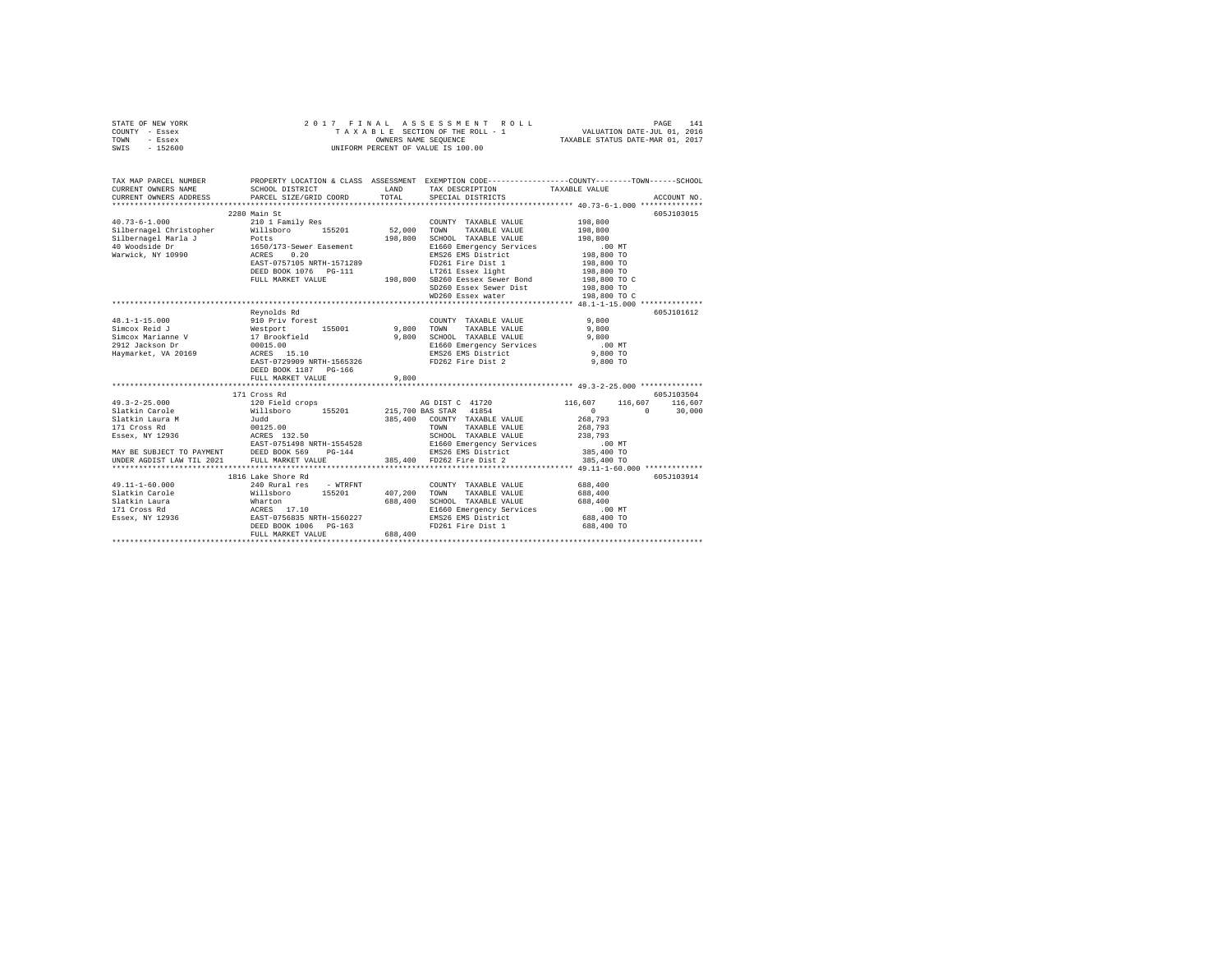| STATE OF NEW YORK | 2017 FINAL ASSESSMENT ROLL         | 142<br>PAGE                      |
|-------------------|------------------------------------|----------------------------------|
| COUNTY - Essex    | TAXABLE SECTION OF THE ROLL - 1    | VALUATION DATE-JUL 01, 2016      |
| TOWN<br>- Essex   | OWNERS NAME SEOUENCE               | TAXABLE STATUS DATE-MAR 01, 2017 |
| - 152600<br>SWIS  | UNIFORM PERCENT OF VALUE IS 100.00 |                                  |

| TAX MAP PARCEL NUMBER<br>CURRENT OWNERS NAME<br>CURRENT OWNERS ADDRESS                                                                                                                                                                                                                                                                                                                                                      | LAND<br>SCHOOL DISTRICT<br>PARCEL SIZE/GRID COORD                                             | TOTAL.  | TAX DESCRIPTION<br>SPECIAL DISTRICTS                     | PROPERTY LOCATION & CLASS ASSESSMENT EXEMPTION CODE---------------COUNTY-------TOWN-----SCHOOL<br>TAXABLE VALUE<br>ACCOUNT NO. |
|-----------------------------------------------------------------------------------------------------------------------------------------------------------------------------------------------------------------------------------------------------------------------------------------------------------------------------------------------------------------------------------------------------------------------------|-----------------------------------------------------------------------------------------------|---------|----------------------------------------------------------|--------------------------------------------------------------------------------------------------------------------------------|
|                                                                                                                                                                                                                                                                                                                                                                                                                             |                                                                                               |         |                                                          |                                                                                                                                |
|                                                                                                                                                                                                                                                                                                                                                                                                                             | Lake Shore Rd                                                                                 |         |                                                          | 605J103913                                                                                                                     |
| 49.15-1-1.000                                                                                                                                                                                                                                                                                                                                                                                                               | 311 Res vac land - WTRFNT                                                                     |         | COUNTY TAXABLE VALUE                                     | 197,700                                                                                                                        |
|                                                                                                                                                                                                                                                                                                                                                                                                                             |                                                                                               |         |                                                          | 197,700<br>197,700                                                                                                             |
|                                                                                                                                                                                                                                                                                                                                                                                                                             |                                                                                               |         |                                                          |                                                                                                                                |
|                                                                                                                                                                                                                                                                                                                                                                                                                             |                                                                                               |         |                                                          | 00 MT.<br>197,700 TO                                                                                                           |
| 49.15-1-1.000<br>197,700 TOWN TAXABLE VALUE<br>197,700 TOWN TAXABLE VALUE<br>197,700 SCHOOL TAXABLE VALUE<br>197,700 SCHOOL TAXABLE VALUE<br>20 197,700 SCHOOL TAXABLE VALUE<br>2019 20160 EMS26 EMS District<br>2019 20160 EMS26 EMS Distri                                                                                                                                                                                |                                                                                               |         |                                                          |                                                                                                                                |
|                                                                                                                                                                                                                                                                                                                                                                                                                             | DEED BOOK 532 PG-159                                                                          |         | FD261 Fire Dist 1                                        | 197,700 TO                                                                                                                     |
|                                                                                                                                                                                                                                                                                                                                                                                                                             | FULL MARKET VALUE                                                                             | 197.700 |                                                          |                                                                                                                                |
|                                                                                                                                                                                                                                                                                                                                                                                                                             |                                                                                               |         |                                                          |                                                                                                                                |
|                                                                                                                                                                                                                                                                                                                                                                                                                             | 1835 Lake Shore Rd                                                                            |         |                                                          | 605J103915                                                                                                                     |
| 49.11-1-59.000                                                                                                                                                                                                                                                                                                                                                                                                              |                                                                                               |         | COUNTY TAXABLE VALUE                                     | 452,100                                                                                                                        |
| Slatkin Laura                                                                                                                                                                                                                                                                                                                                                                                                               |                                                                                               |         | TAXABLE VALUE                                            | 452,100                                                                                                                        |
|                                                                                                                                                                                                                                                                                                                                                                                                                             |                                                                                               |         |                                                          | 452,100                                                                                                                        |
|                                                                                                                                                                                                                                                                                                                                                                                                                             |                                                                                               |         |                                                          | .00 MT                                                                                                                         |
|                                                                                                                                                                                                                                                                                                                                                                                                                             |                                                                                               |         |                                                          | 452,100 TO                                                                                                                     |
|                                                                                                                                                                                                                                                                                                                                                                                                                             |                                                                                               |         |                                                          | 452,100 TO                                                                                                                     |
| $\begin{tabular}{l c c c c c} \hline \texttt{SCAKMI}\texttt{ LMI} & \texttt{MAI} & \texttt{MAI} & \texttt{SCAKMI}\texttt{LMI} & \texttt{SCAKMI}\texttt{LMI} & \texttt{SCAKMI}\texttt{LMI} & \texttt{MAI} & \texttt{MAI} & \texttt{MAI} & \texttt{MAI} & \texttt{MAI} & \texttt{MAI} & \texttt{MAI} & \texttt{MAI} & \texttt{MAI} & \texttt{MAI} & \texttt{MAI} & \texttt{MAI} & \texttt{MAI} & \texttt{MAI} & \texttt{MAI}$ |                                                                                               |         |                                                          |                                                                                                                                |
|                                                                                                                                                                                                                                                                                                                                                                                                                             |                                                                                               |         |                                                          |                                                                                                                                |
|                                                                                                                                                                                                                                                                                                                                                                                                                             | 11 Pearson Way                                                                                |         |                                                          | 605J103008                                                                                                                     |
|                                                                                                                                                                                                                                                                                                                                                                                                                             |                                                                                               |         |                                                          | 308,700                                                                                                                        |
| 49.11-1-24.000            210 1 Family Res               COUNTY TAXABLE VALUE<br>Smiles Martha H        Willsboro    155201     193,500          TAXABLE VALUE<br>74 S Jefferson Rd #103     Wharton              308,700  SCHOOL TA                                                                                                                                                                                        |                                                                                               |         |                                                          | 308,700                                                                                                                        |
| 74 S Jefferson Rd #103 Wharton<br>South Burlington, VT 05403 ACRES 0.61                                                                                                                                                                                                                                                                                                                                                     |                                                                                               |         |                                                          | 308,700                                                                                                                        |
|                                                                                                                                                                                                                                                                                                                                                                                                                             | MILLICH<br>ACRES 0.61<br>EAST-0758096 NRTH-1563490                                            |         | E1660 Emergency Services<br>EMS26 EMS District           | $.00$ MT                                                                                                                       |
|                                                                                                                                                                                                                                                                                                                                                                                                                             |                                                                                               |         |                                                          | 308,700 TO                                                                                                                     |
|                                                                                                                                                                                                                                                                                                                                                                                                                             | DEED BOOK 1663 PG-134                                                                         |         | FD261 Fire Dist 1                                        | 308,700 TO                                                                                                                     |
|                                                                                                                                                                                                                                                                                                                                                                                                                             | FULL MARKET VALUE                                                                             | 308,700 |                                                          |                                                                                                                                |
|                                                                                                                                                                                                                                                                                                                                                                                                                             |                                                                                               |         |                                                          |                                                                                                                                |
|                                                                                                                                                                                                                                                                                                                                                                                                                             | 58 McAuliffe Way                                                                              |         |                                                          | 605J102302                                                                                                                     |
| $39.4 - 1 - 11.000$                                                                                                                                                                                                                                                                                                                                                                                                         | 260 Seasonal res                                                                              |         | COUNTY TAXABLE VALUE                                     | 63,500                                                                                                                         |
| Sofranko David                                                                                                                                                                                                                                                                                                                                                                                                              | %illsboro 155201 42,600 TOWN TAXABLE VALUE 63,500<br>Hicks 63,500 SCHOOL TAXABLE VALUE 63,500 |         |                                                          |                                                                                                                                |
|                                                                                                                                                                                                                                                                                                                                                                                                                             |                                                                                               |         |                                                          |                                                                                                                                |
|                                                                                                                                                                                                                                                                                                                                                                                                                             |                                                                                               |         |                                                          |                                                                                                                                |
|                                                                                                                                                                                                                                                                                                                                                                                                                             |                                                                                               |         |                                                          |                                                                                                                                |
|                                                                                                                                                                                                                                                                                                                                                                                                                             | EAST-0743252 NRTH-1571174                                                                     |         | FD261 Fire Dist 1                                        | 63,500 TO                                                                                                                      |
|                                                                                                                                                                                                                                                                                                                                                                                                                             | DEED BOOK 1246 PG-184                                                                         |         |                                                          |                                                                                                                                |
|                                                                                                                                                                                                                                                                                                                                                                                                                             | FULL MARKET VALUE                                                                             | 63,500  |                                                          |                                                                                                                                |
|                                                                                                                                                                                                                                                                                                                                                                                                                             |                                                                                               |         |                                                          |                                                                                                                                |
|                                                                                                                                                                                                                                                                                                                                                                                                                             | McAuliffe Way                                                                                 |         |                                                          | 605J100403                                                                                                                     |
|                                                                                                                                                                                                                                                                                                                                                                                                                             |                                                                                               |         | COUNTY TAXABLE VALUE                                     | 51,500                                                                                                                         |
|                                                                                                                                                                                                                                                                                                                                                                                                                             |                                                                                               |         | TAXABLE VALUE<br>51,500 SCHOOL TAXABLE VALUE             | 51,500<br>51,500                                                                                                               |
|                                                                                                                                                                                                                                                                                                                                                                                                                             |                                                                                               |         |                                                          |                                                                                                                                |
|                                                                                                                                                                                                                                                                                                                                                                                                                             |                                                                                               |         | E1660 Emergency Services<br>EMS26 EMS District 51,500 TO |                                                                                                                                |
|                                                                                                                                                                                                                                                                                                                                                                                                                             |                                                                                               |         | FD261 Fire Dist 1                                        | 51,500 TO                                                                                                                      |
|                                                                                                                                                                                                                                                                                                                                                                                                                             |                                                                                               |         |                                                          |                                                                                                                                |
|                                                                                                                                                                                                                                                                                                                                                                                                                             |                                                                                               |         |                                                          |                                                                                                                                |
|                                                                                                                                                                                                                                                                                                                                                                                                                             |                                                                                               |         |                                                          |                                                                                                                                |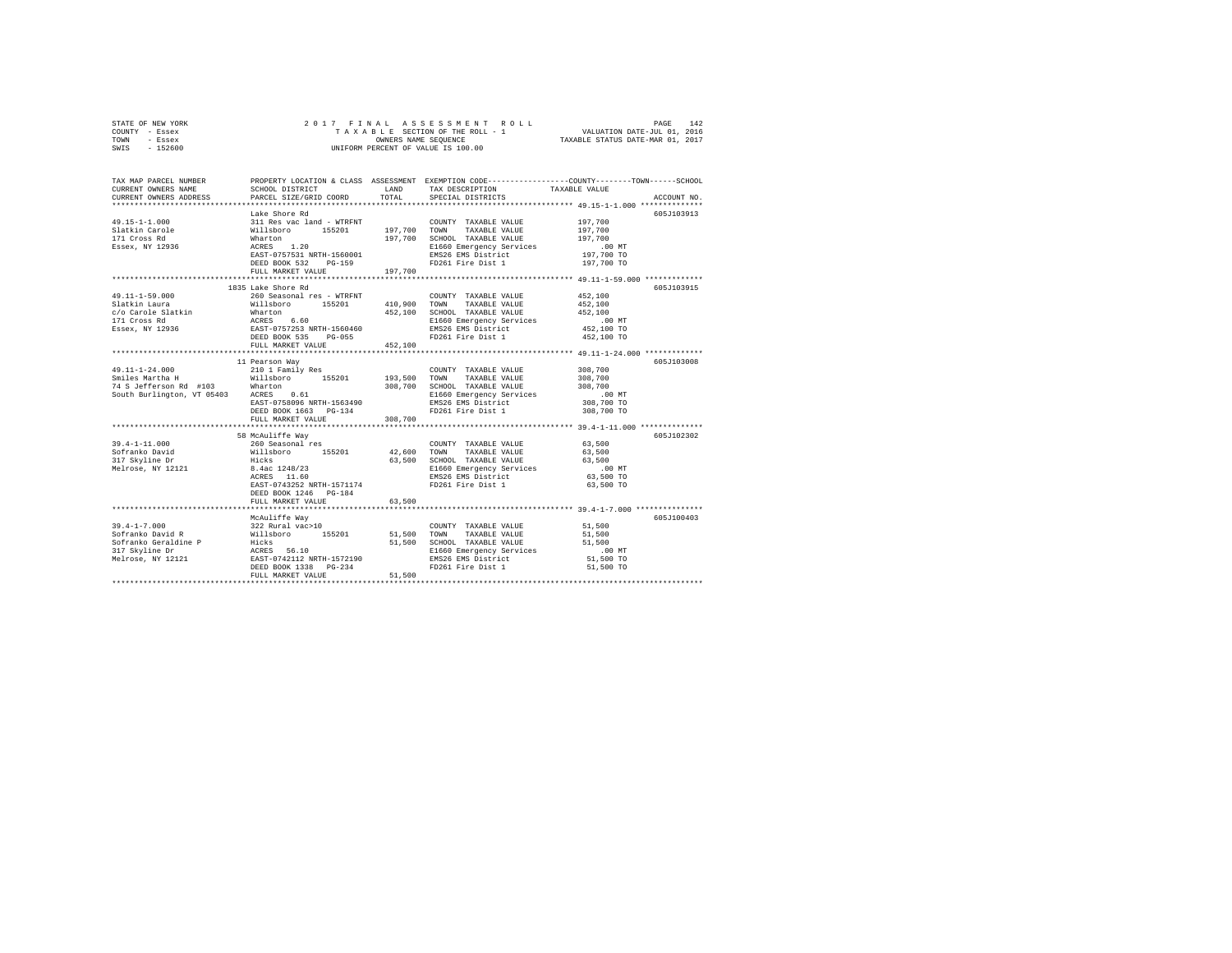| STATE OF NEW YORK | 2017 FINAL ASSESSMENT ROLL         | 143<br>PAGE                      |
|-------------------|------------------------------------|----------------------------------|
| COUNTY - Essex    | TAXABLE SECTION OF THE ROLL - 1    | VALUATION DATE-JUL 01, 2016      |
| TOWN<br>- Essex   | OWNERS NAME SEOUENCE               | TAXABLE STATUS DATE-MAR 01, 2017 |
| $-152600$<br>SWIS | UNIFORM PERCENT OF VALUE IS 100.00 |                                  |

| TAX MAP PARCEL NUMBER OR PROPERTY LOCATION & CLASS ASSESSMENT EXEMPTION CODE--------------COUNTY--------TOWN-------SCHOOL<br>CURRENT OWNERS NAME STANDER DISTRICT DORD TOTAL SPECIAL DISTRICTS TAXABLE VALUE NAMEL ACCOUNT NO.<br>CU                                                                                                                                                                                |              |                                                                                                                                             |                         |            |
|---------------------------------------------------------------------------------------------------------------------------------------------------------------------------------------------------------------------------------------------------------------------------------------------------------------------------------------------------------------------------------------------------------------------|--------------|---------------------------------------------------------------------------------------------------------------------------------------------|-------------------------|------------|
|                                                                                                                                                                                                                                                                                                                                                                                                                     | Clark Rd     | ${\tt DEED\ BOOK\ 1119\quad PG-173\qquad\qquad FD262\ {\tt Fire\ Dist\ 2\qquad\qquad\qquad 27,300\ TO}$                                     |                         | 605J102402 |
|                                                                                                                                                                                                                                                                                                                                                                                                                     |              |                                                                                                                                             |                         |            |
| $\begin{tabular}{l c c c c c} \multicolumn{1}{c}{\textbf{40.73--6-4.100}} & \multicolumn{1}{c}{2278} \multicolumn{1}{c}{\textbf{43.0} }\text{correted Re} & \multicolumn{1}{c}{\textbf{55.201}} & \multicolumn{1}{c}{\textbf{A081.5}} & \multicolumn{1}{c}{\textbf{A082.5}} & \multicolumn{1}{c}{\textbf{A183.5}} & \multicolumn{1}{c}{\textbf{A23.5}} & \multicolumn{1}{c}{\textbf{42.384}} & \multicolumn{1}{c$   | 2278 Main St | 37 PCT OF VALUE USED FOR EXEMPTION PURPOSES<br>AGED ALL 41800 42,384 42,384 42,384                                                          | $0$ 0 65,500<br>186,716 | 605J101308 |
|                                                                                                                                                                                                                                                                                                                                                                                                                     |              | ET261 Essex light<br>ET261 Essex light<br>SB260 Eessex Sewer Bond<br>229,100 TO C<br>SD260 Essex Sewer Dist 229,100 TO<br>WD260 Essex water | 229,100 TO C            |            |
|                                                                                                                                                                                                                                                                                                                                                                                                                     |              |                                                                                                                                             |                         |            |
|                                                                                                                                                                                                                                                                                                                                                                                                                     | 69 Reber Rd  |                                                                                                                                             |                         | 605J191004 |
|                                                                                                                                                                                                                                                                                                                                                                                                                     |              |                                                                                                                                             |                         |            |
|                                                                                                                                                                                                                                                                                                                                                                                                                     |              |                                                                                                                                             |                         |            |
|                                                                                                                                                                                                                                                                                                                                                                                                                     |              |                                                                                                                                             |                         |            |
| 40.11-1-1.000            311 Res vac land - WTRFNT        COUNTY TAXABLE VALUE<br>South Braidlea Farms LLC     Willsboro    155201     480,100   TOWN    TAXABLE VALUE<br>DEED BOOK 1800 PG-280 PO261 Fire Dist 1 480,100 TO<br>FULL MARKET VALUE 480,100 WB261 Easex light 480,100 TO<br>WB260 Mater Bar<br>ABO,100 TO C WD260 EULL MARKET VALUE WASOL MATER BAT 480,100 TO C<br>ABO,100 TO C 480,100 TO C 480,100 | NYS Route 22 | TAXABLE VALUE 480,100                                                                                                                       | 480,100                 | 605J102913 |
|                                                                                                                                                                                                                                                                                                                                                                                                                     |              |                                                                                                                                             |                         |            |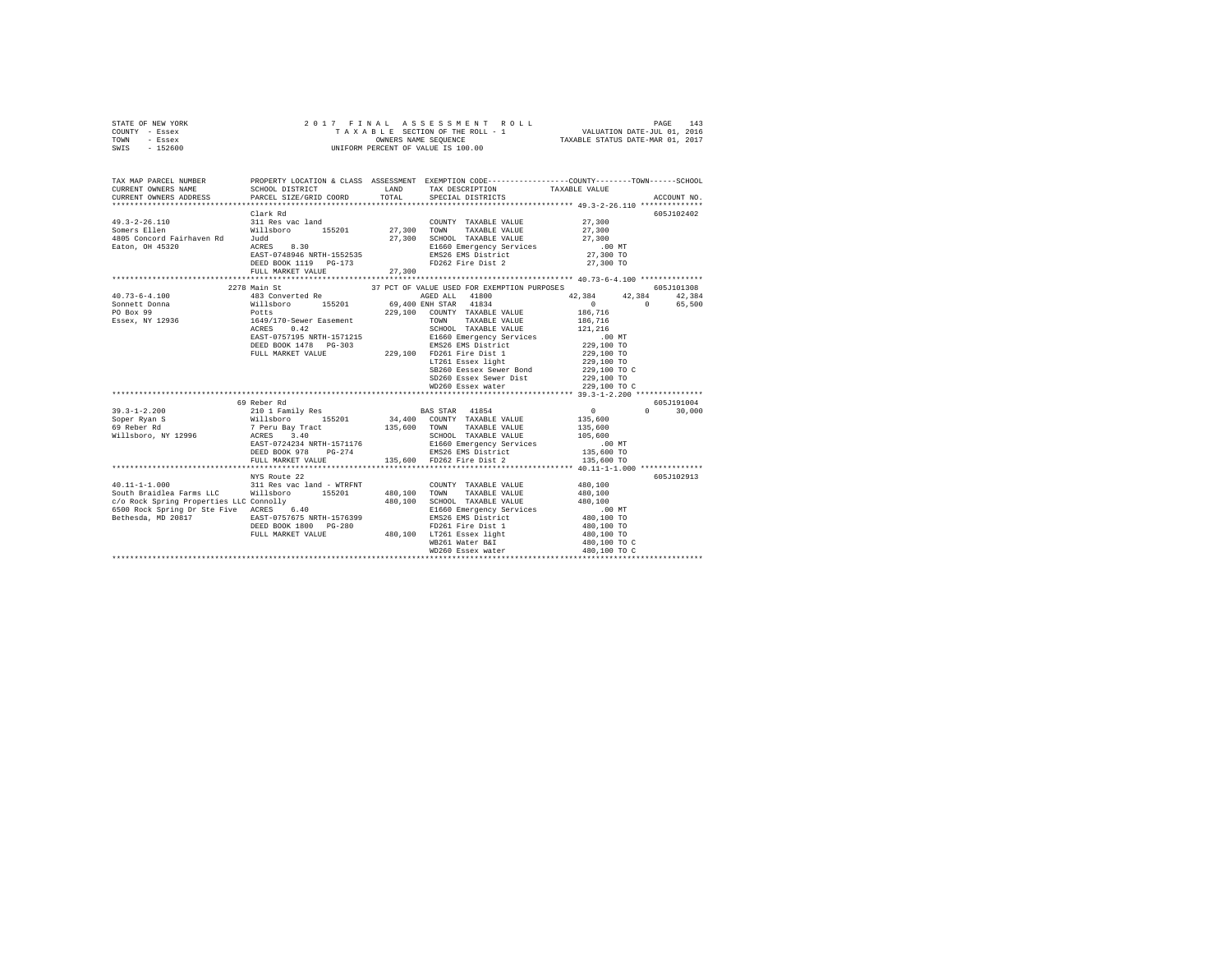| STATE OF NEW YORK<br>COUNTY - Essex<br>TOWN<br>- Essex<br>$-152600$<br>SWIS | 2017 FINAL                                                                           | OWNERS NAME SEQUENCE | ASSESSMENT ROLL<br>TAXABLE SECTION OF THE ROLL - 1<br>UNIFORM PERCENT OF VALUE IS 100.00 | 144<br>PAGE<br>VALUATION DATE-JUL 01, 2016<br>TAXABLE STATUS DATE-MAR 01, 2017                                     |
|-----------------------------------------------------------------------------|--------------------------------------------------------------------------------------|----------------------|------------------------------------------------------------------------------------------|--------------------------------------------------------------------------------------------------------------------|
| TAX MAP PARCEL NUMBER<br>CURRENT OWNERS NAME                                | SCHOOL DISTRICT                                                                      |                      | LAND TAX DESCRIPTION                                                                     | PROPERTY LOCATION & CLASS ASSESSMENT EXEMPTION CODE-----------------COUNTY-------TOWN------SCHOOL<br>TAXABLE VALUE |
| CURRENT OWNERS ADDRESS                                                      | PARCEL SIZE/GRID COORD                                                               | TOTAL                | SPECIAL DISTRICTS                                                                        | ACCOUNT NO.                                                                                                        |
|                                                                             |                                                                                      |                      |                                                                                          |                                                                                                                    |
|                                                                             | 187 Leaning Rd                                                                       |                      |                                                                                          | 605J191005                                                                                                         |
| $48.2 - 1 - 10.210$                                                         | 240 Rural res                                                                        |                      | COUNTY TAXABLE VALUE                                                                     | 318,000                                                                                                            |
| Sparre Audrey D                                                             | 240 Kurai 1es<br>Willsboro 155201                                                    | 118,700              | TOWN<br>TAXABLE VALUE                                                                    | 318,000                                                                                                            |
| 105 Field Point Dr                                                          | Brookfield/gore S Potts<br>1422/75 Conservation Easm                                 | 318,000              | SCHOOL TAXABLE VALUE                                                                     | 318,000                                                                                                            |
| Fairfield, CT 06824                                                         |                                                                                      |                      | E1660 Emergency Services                                                                 | .00 MT                                                                                                             |
|                                                                             | 1729/227 BLA 1751/190 Eas                                                            |                      | EMS26 EMS District                                                                       | 318,000 TO                                                                                                         |
|                                                                             | ACRES 100.00 BANKCORE<br>EAST-0739298 NRTH-1564602<br>DEED BOOK 1751 PG-323          |                      | FD262 Fire Dist 2                                                                        | 318,000 TO                                                                                                         |
|                                                                             | FULL MARKET VALUE                                                                    | 318,000              |                                                                                          |                                                                                                                    |
|                                                                             |                                                                                      |                      |                                                                                          |                                                                                                                    |
|                                                                             | Leaning Rd                                                                           |                      |                                                                                          | 605Z014003                                                                                                         |
| $48.2 - 1 - 10.220$                                                         | 311 Res vac land                                                                     |                      | COUNTY TAXABLE VALUE                                                                     | 27,200                                                                                                             |
| Sparre Audrey D                                                             |                                                                                      |                      | TOWN<br>TAXABLE VALUE                                                                    | 27,200                                                                                                             |
| 25 Lincoln St                                                               | % Millsboro 155201 27,200<br>Brookfield/Gore S Potts 27,200<br>1751/190 Easmt 27,200 |                      | SCHOOL TAXABLE VALUE                                                                     | 27,200                                                                                                             |
| Westport, CT 06880                                                          |                                                                                      |                      | E1660 Emergency Services                                                                 | .00MT                                                                                                              |
|                                                                             | ACRES 8.20 BANKCORE                                                                  |                      | EMS26 EMS District                                                                       | 27,200 TO                                                                                                          |
|                                                                             | EAST-0740180 NRTH-1564268                                                            |                      | FD262 Fire Dist 2                                                                        | 27,200 TO                                                                                                          |
|                                                                             | DEED BOOK 1751 PG-323                                                                |                      |                                                                                          |                                                                                                                    |
|                                                                             | FULL MARKET VALUE                                                                    | 27,200               |                                                                                          |                                                                                                                    |
|                                                                             |                                                                                      |                      |                                                                                          | 605Z014004                                                                                                         |
| $48.2 - 1 - 10.230$                                                         | Leaning Rd                                                                           |                      | COUNTY TAXABLE VALUE                                                                     | 22,100                                                                                                             |
| Sparre Audrey D                                                             | 155201 21,500                                                                        |                      | TOWN<br>TAXABLE VALUE                                                                    | 22,100                                                                                                             |
| 25 Lincoln St                                                               |                                                                                      | 22,100               | SCHOOL TAXABLE VALUE                                                                     | 22,100                                                                                                             |
| Westport, CT 06880                                                          | 312 Vac w/imprv<br>Willsboro 155201<br>Brookfield/Gore S Potts<br>1751/190 Easmt     |                      | E1660 Emergency Services                                                                 | $.00$ MT                                                                                                           |
|                                                                             | 2.25 BANKCORE<br>ACRES                                                               |                      | EMS26 EMS District                                                                       | 22,100 TO                                                                                                          |
|                                                                             | EAST-0740521 NRTH-1564270                                                            |                      | FD262 Fire Dist 2                                                                        | 22,100 TO                                                                                                          |
|                                                                             | DEED BOOK 1751 PG-323                                                                |                      |                                                                                          |                                                                                                                    |
|                                                                             | FULL MARKET VALUE                                                                    | 22,100               |                                                                                          |                                                                                                                    |
|                                                                             |                                                                                      |                      |                                                                                          |                                                                                                                    |
|                                                                             | 1677 Lake Shore Rd                                                                   |                      |                                                                                          | 605J101201                                                                                                         |
| 49.15-1-30.000                                                              | 270 Mfg housing                                                                      |                      | COUNTY TAXABLE VALUE                                                                     | 26,500                                                                                                             |
| Sperbeck Thomas E                                                           | Willsboro 155201                                                                     | 21,600               | TOWN<br>TAXABLE VALUE                                                                    | 26,500                                                                                                             |
| 23 Gifford Rd                                                               | Friswell                                                                             | 26,500               | SCHOOL TAXABLE VALUE                                                                     | 26,500                                                                                                             |
| Schenectady, NY 12304 ACRES 0.30                                            |                                                                                      |                      | E1660 Emergency Services                                                                 | .00MT                                                                                                              |
|                                                                             | EAST-0756597 NRTH-1556914                                                            |                      | EMS26 EMS District                                                                       | 26,500 TO                                                                                                          |
|                                                                             | DEED BOOK 894<br>PG-266                                                              |                      | FD262 Fire Dist 2                                                                        | 26,500 TO                                                                                                          |
|                                                                             | FULL MARKET VALUE                                                                    | 26,500               |                                                                                          |                                                                                                                    |
|                                                                             |                                                                                      |                      |                                                                                          |                                                                                                                    |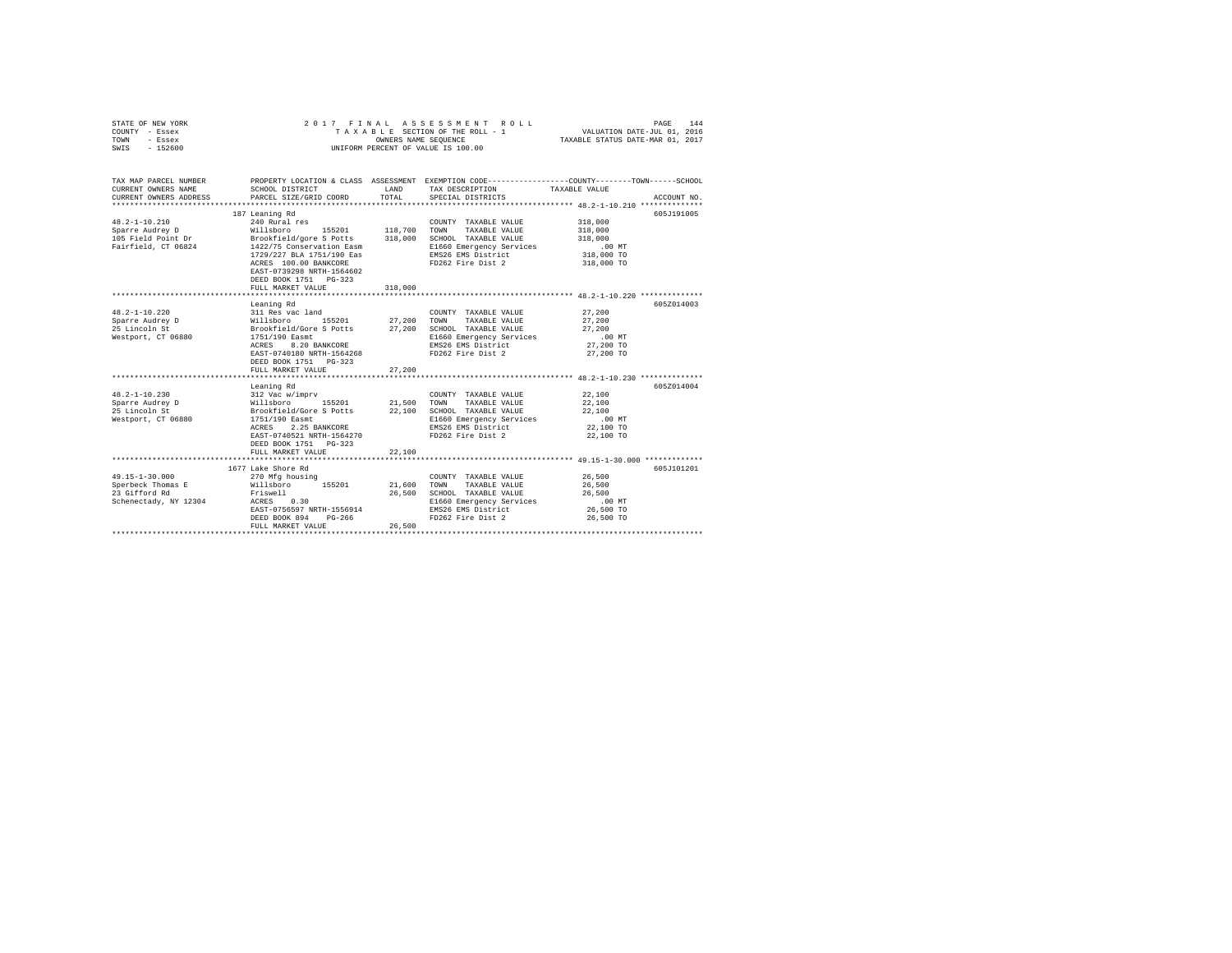|      | STATE OF NEW YORK |  |  | 2017 FINAL ASSESSMENT ROLL         | PAGE 145                         |  |
|------|-------------------|--|--|------------------------------------|----------------------------------|--|
|      | COUNTY - Essex    |  |  | TAXABLE SECTION OF THE ROLL - 1    | VALUATION DATE-JUL 01, 2016      |  |
| TOWN | - Essex           |  |  | OWNERS NAME SEOUENCE               | TAXABLE STATUS DATE-MAR 01, 2017 |  |
| SWIS | $-152600$         |  |  | UNIFORM PERCENT OF VALUE IS 100.00 |                                  |  |

| TAX MAP PARCEL NUMBER<br>CURRENT OWNERS NAME<br>CURRENT OWNERS ADDRESS                                                                                                                                                                              | SCHOOL DISTRICT<br>PARCEL SIZE/GRID COORD                                              | TOTAL   | LAND TAX DESCRIPTION TAXABLE VALUE<br>SPECIAL DISTRICTS                                                                                        | PROPERTY LOCATION & CLASS ASSESSMENT EXEMPTION CODE---------------COUNTY-------TOWN------SCHOOL<br>ACCOUNT NO. |
|-----------------------------------------------------------------------------------------------------------------------------------------------------------------------------------------------------------------------------------------------------|----------------------------------------------------------------------------------------|---------|------------------------------------------------------------------------------------------------------------------------------------------------|----------------------------------------------------------------------------------------------------------------|
|                                                                                                                                                                                                                                                     |                                                                                        |         |                                                                                                                                                |                                                                                                                |
|                                                                                                                                                                                                                                                     | 16 Spire Way                                                                           |         |                                                                                                                                                | 605J104014                                                                                                     |
| $49.15 - 3 - 13.000$                                                                                                                                                                                                                                | 260 Seasonal res - WTRFNT                                                              |         | COUNTY TAXABLE VALUE 395,000                                                                                                                   |                                                                                                                |
|                                                                                                                                                                                                                                                     |                                                                                        |         | TAXABLE VALUE<br>TOWN                                                                                                                          | 395,000                                                                                                        |
|                                                                                                                                                                                                                                                     |                                                                                        |         |                                                                                                                                                |                                                                                                                |
|                                                                                                                                                                                                                                                     |                                                                                        |         |                                                                                                                                                |                                                                                                                |
|                                                                                                                                                                                                                                                     |                                                                                        |         | TOWN THE VALUE<br>SCHOOL TAXABLE VALUE<br>E1660 Emergency Services 00 TO TO THE 1660 Emergency Services<br>25.000 TO TO TO TO TO TO THE 200 TO |                                                                                                                |
|                                                                                                                                                                                                                                                     |                                                                                        |         | FD262 Fire Dist 2                                                                                                                              | 395,000 TO                                                                                                     |
|                                                                                                                                                                                                                                                     | FULL MARKET VALUE 395,000                                                              |         |                                                                                                                                                |                                                                                                                |
|                                                                                                                                                                                                                                                     |                                                                                        |         |                                                                                                                                                |                                                                                                                |
|                                                                                                                                                                                                                                                     | 20 Derby Way                                                                           |         |                                                                                                                                                | 605J101403                                                                                                     |
| 49.11-1-40.000                                                                                                                                                                                                                                      | 260 Seasonal res                                                                       |         | COUNTY TAXABLE VALUE 295,900                                                                                                                   |                                                                                                                |
|                                                                                                                                                                                                                                                     |                                                                                        |         |                                                                                                                                                | 295,900                                                                                                        |
| $295,300\quad\text{Tom}\quad\text{TAALE} \text{ VALE} \label{eq:111}$ There is the Whatch of 155201 225,300 TOWN TAXABLE VALUE 2407 Hartzell St<br>245,900 Hartzell Structure Whatch 295,900 SCHOOL TAXABLE VALUE EVention IL660 Emergency Services |                                                                                        |         |                                                                                                                                                | 295,900<br>295.900                                                                                             |
|                                                                                                                                                                                                                                                     |                                                                                        |         | E1660 Emergency Services                                                                                                                       | .00 MT                                                                                                         |
|                                                                                                                                                                                                                                                     |                                                                                        |         | EMS26 EMS District                                                                                                                             | 295,900 TO                                                                                                     |
|                                                                                                                                                                                                                                                     | EAST-0757913 NRTH-1562512<br>DEED BOOK 1654 PG-127                                     |         | FD261 Fire Dist 1                                                                                                                              | 295,900 TO                                                                                                     |
|                                                                                                                                                                                                                                                     | FULL MARKET VALUE                                                                      | 295,900 |                                                                                                                                                |                                                                                                                |
|                                                                                                                                                                                                                                                     |                                                                                        |         |                                                                                                                                                |                                                                                                                |
|                                                                                                                                                                                                                                                     | 2291 NYS Route 22                                                                      |         |                                                                                                                                                | 605J101409                                                                                                     |
| $40.3 - 1 - 3.000$                                                                                                                                                                                                                                  | 240 Rural res<br>COUNT 7 (2007)<br>Willsboro 155201 54,400 TOWN<br>Hicks 137,700 SCHOO |         | COUNTY TAXABLE VALUE 137,700                                                                                                                   |                                                                                                                |
| Sprang Michael                                                                                                                                                                                                                                      |                                                                                        |         | TAXABLE VALUE                                                                                                                                  | 137,700                                                                                                        |
|                                                                                                                                                                                                                                                     |                                                                                        |         | SCHOOL TAXABLE VALUE                                                                                                                           | 137,700                                                                                                        |
| Sprang Cherry<br>2291 NYS Route 22 22<br>2391 NYS Route 22 22 20.00<br>288ex, NY 12936                                                                                                                                                              |                                                                                        |         | E1660 Emergency Services .00 MT<br>EMS26 EMS District 137,700 TO                                                                               |                                                                                                                |
|                                                                                                                                                                                                                                                     |                                                                                        |         |                                                                                                                                                |                                                                                                                |
|                                                                                                                                                                                                                                                     | EAST-0745109 NRTH-1573862                                                              |         | FD261 Fire Dist 1                                                                                                                              | 137,700 TO                                                                                                     |
|                                                                                                                                                                                                                                                     | DEED BOOK 1843 PG-228                                                                  |         |                                                                                                                                                |                                                                                                                |
|                                                                                                                                                                                                                                                     | FULL MARKET VALUE                                                                      | 137,700 |                                                                                                                                                |                                                                                                                |
|                                                                                                                                                                                                                                                     |                                                                                        |         |                                                                                                                                                |                                                                                                                |
|                                                                                                                                                                                                                                                     | 2291 Main St                                                                           |         |                                                                                                                                                | 605J102708                                                                                                     |
|                                                                                                                                                                                                                                                     |                                                                                        |         |                                                                                                                                                | $\Omega$ and $\Omega$<br>30,000                                                                                |
|                                                                                                                                                                                                                                                     |                                                                                        |         |                                                                                                                                                |                                                                                                                |
|                                                                                                                                                                                                                                                     |                                                                                        | 274.500 | TOWN<br>TAXABLE VALUE                                                                                                                          | 274,500                                                                                                        |
|                                                                                                                                                                                                                                                     |                                                                                        |         | SCHOOL TAXABLE VALUE 244,500<br>E1660 Emergency Services .00 MT                                                                                |                                                                                                                |
|                                                                                                                                                                                                                                                     |                                                                                        |         |                                                                                                                                                |                                                                                                                |
|                                                                                                                                                                                                                                                     | DEED BOOK 1632 PG-274                                                                  |         |                                                                                                                                                | 274,500 TO                                                                                                     |
|                                                                                                                                                                                                                                                     |                                                                                        |         |                                                                                                                                                | 274,500 TO                                                                                                     |
|                                                                                                                                                                                                                                                     |                                                                                        |         | DEED BOOK 1632 PG-274 EMS26 EMS District<br>FULL MARKET VALUE 274,500 FD261 Fire District<br>IT261 Essex light                                 | 274,500 TO                                                                                                     |
|                                                                                                                                                                                                                                                     |                                                                                        |         | SB260 Eessex Sewer Bond                                                                                                                        | 274,500 TO C                                                                                                   |
|                                                                                                                                                                                                                                                     |                                                                                        |         | SD260 Essex Sewer Dist                                                                                                                         | 274,500 TO                                                                                                     |
|                                                                                                                                                                                                                                                     |                                                                                        |         | WD260 Essex water                                                                                                                              | 274,500 TO C                                                                                                   |
|                                                                                                                                                                                                                                                     |                                                                                        |         |                                                                                                                                                |                                                                                                                |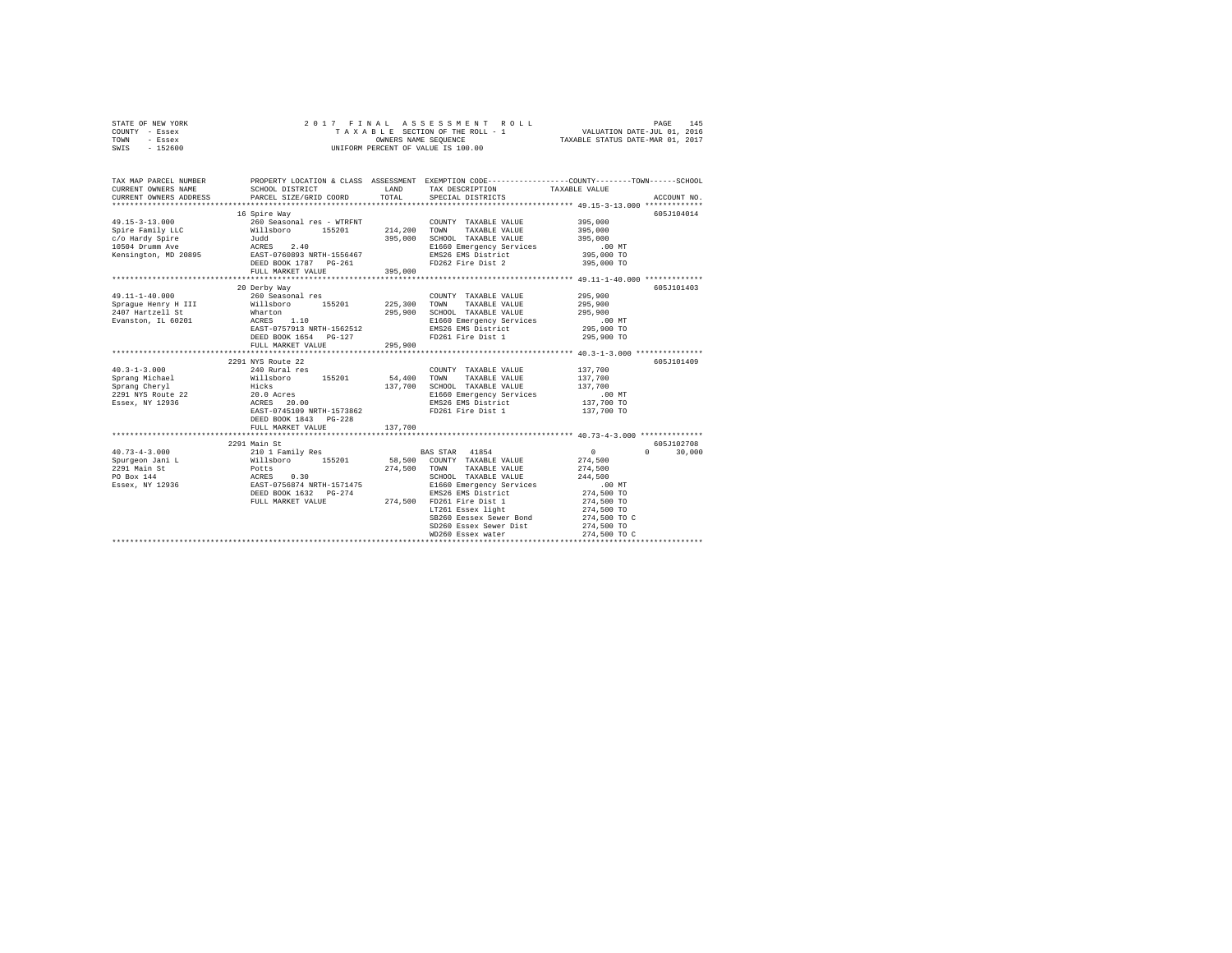| STATE OF NEW YORK | 2017 FINAL ASSESSMENT ROLL         | 146<br>PAGE                      |
|-------------------|------------------------------------|----------------------------------|
| COUNTY - Essex    | TAXABLE SECTION OF THE ROLL - 1    | VALUATION DATE-JUL 01, 2016      |
| TOWN<br>- Essex   | OWNERS NAME SEOUENCE               | TAXABLE STATUS DATE-MAR 01, 2017 |
| $-152600$<br>SWIS | UNIFORM PERCENT OF VALUE IS 100.00 |                                  |

| TAX MAP PARCEL NUMBER<br>CURRENT OWNERS NAME<br>CURRENT OWNERS ADDRESS | SCHOOL DISTRICT<br>PARCEL SIZE/GRID COORD                   | LAND<br>TOTAL | PROPERTY LOCATION & CLASS ASSESSMENT EXEMPTION CODE---------------COUNTY-------TOWN-----SCHOOL<br>TAX DESCRIPTION TAXABLE VALUE<br>SPECIAL DISTRICTS                                                                                                                                        |                                                     | ACCOUNT NO.          |
|------------------------------------------------------------------------|-------------------------------------------------------------|---------------|---------------------------------------------------------------------------------------------------------------------------------------------------------------------------------------------------------------------------------------------------------------------------------------------|-----------------------------------------------------|----------------------|
| $49.15 - 1 - 38.000$                                                   | 1703 Lake Shore Rd<br>260 Seasonal res<br>FULL MARKET VALUE | 42,300        | COUNTY TAXABLE VALUE 42,300<br>TAXABLE VALUE                                                                                                                                                                                                                                                | 42,300                                              | 605J102415           |
|                                                                        | 2260 Lake Shore Rd                                          |               | Notices<br>Notices<br>2000 SCHOOL TAXABLE VALUE<br>2000 SCHOOL TAXABLE VALUE<br>2000 SCHOOL TAXABLE VALUE<br>2000 TO EAST-0770<br>2000 TO ENSE AND SEXION FOR SEXION CONTRACT SEX 0.000 TO<br>2000 TO ENSE AND SEXION FOR SEXION SEXION CONT<br>SD260 Essex Sewer Dist<br>WD260 Essex water | 352,000<br>352,000<br>352,000 TO<br>352,000 TO C    | 605J103114           |
|                                                                        |                                                             |               | AGED ALL 41800 14,500 14,500 14,500                                                                                                                                                                                                                                                         | $\sim$ 0                                            | 605J104107<br>14,500 |
|                                                                        |                                                             |               |                                                                                                                                                                                                                                                                                             |                                                     |                      |
| $40.3 - 2 - 2.221$<br>UNDER AGDIST LAW TIL 2021                        | 697 Middle Rd<br>240 Rural res                              |               | AG DIST C 41720                                                                                                                                                                                                                                                                             | 36,782 36,782<br>.00 MT<br>303,300 TO<br>303,300 TO | 605J188004<br>36,782 |
|                                                                        |                                                             |               |                                                                                                                                                                                                                                                                                             |                                                     |                      |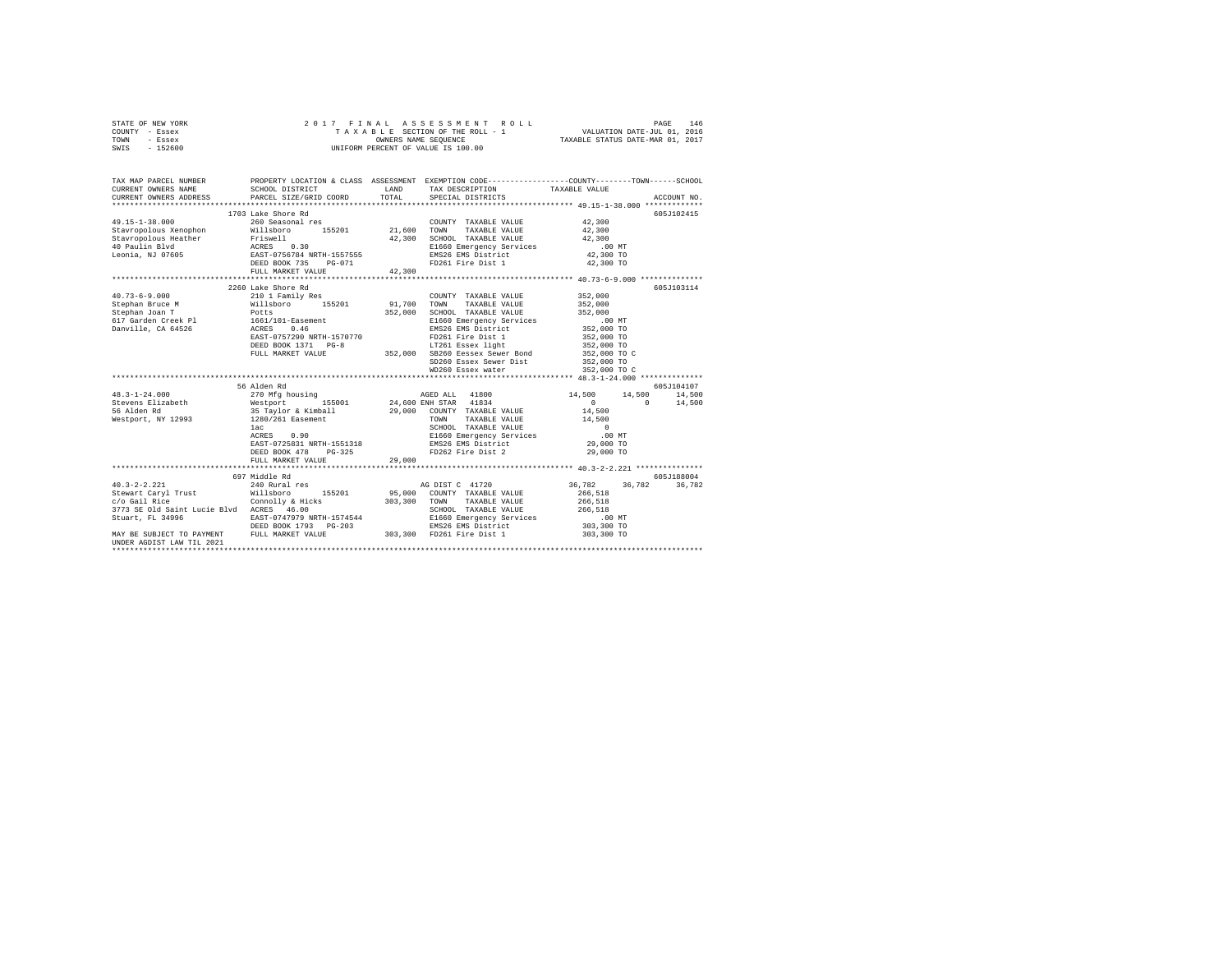|      | STATE OF NEW YORK |  |  | 2017 FINAL ASSESSMENT ROLL         | 147<br>PAGE                      |
|------|-------------------|--|--|------------------------------------|----------------------------------|
|      | COUNTY - Essex    |  |  | TAXABLE SECTION OF THE ROLL - 1    | VALUATION DATE-JUL 01, 2016      |
| TOWN | - Essex           |  |  | OWNERS NAME SEOUENCE               | TAXABLE STATUS DATE-MAR 01, 2017 |
| SWIS | $-152600$         |  |  | UNIFORM PERCENT OF VALUE IS 100.00 |                                  |

| TAX MAP PARCEL NUMBER<br>CURRENT OWNERS NAME<br>CURRENT OWNERS ADDRESS PARCEL SIZE/GRID COORD                                                                                                                                            | SCHOOL DISTRICT                                                               | LAND<br>TOTAL | TAX DESCRIPTION TAXABLE VALUE<br>SPECIAL DISTRICTS             | PROPERTY LOCATION & CLASS ASSESSMENT EXEMPTION CODE---------------COUNTY-------TOWN-----SCHOOL | ACCOUNT NO. |
|------------------------------------------------------------------------------------------------------------------------------------------------------------------------------------------------------------------------------------------|-------------------------------------------------------------------------------|---------------|----------------------------------------------------------------|------------------------------------------------------------------------------------------------|-------------|
|                                                                                                                                                                                                                                          |                                                                               |               |                                                                |                                                                                                |             |
|                                                                                                                                                                                                                                          | 2197 NYS Route 22                                                             |               |                                                                |                                                                                                | 6079900510  |
| 39.4-1-29.000 210 1 Family Res COUNT COUNT COUNT COUNT 2010 155201 35,000 TOWN                                                                                                                                                           |                                                                               |               | COUNTY TAXABLE VALUE                                           | 130,000                                                                                        |             |
|                                                                                                                                                                                                                                          |                                                                               |               | TAXABLE VALUE                                                  | 130,000                                                                                        |             |
|                                                                                                                                                                                                                                          |                                                                               | 130,000       | SCHOOL TAXABLE VALUE                                           | 130,000                                                                                        |             |
|                                                                                                                                                                                                                                          |                                                                               |               |                                                                | .00 MT                                                                                         |             |
|                                                                                                                                                                                                                                          |                                                                               |               | E1660 Emergency Services<br>EMS26 EMS District                 | $130.000$ TO                                                                                   |             |
|                                                                                                                                                                                                                                          | DEED BOOK 1851    PG-311                                                      |               | FD261 Fire Dist 1 130,000 TO                                   |                                                                                                |             |
|                                                                                                                                                                                                                                          | FULL MARKET VALUE                                                             | 130,000       |                                                                |                                                                                                |             |
|                                                                                                                                                                                                                                          |                                                                               |               |                                                                |                                                                                                |             |
|                                                                                                                                                                                                                                          | 1420 Whallons Bay Rd                                                          |               |                                                                |                                                                                                | 605Z006002  |
|                                                                                                                                                                                                                                          |                                                                               |               |                                                                | $\sim$ 0<br>$\cap$                                                                             | 30,000      |
|                                                                                                                                                                                                                                          |                                                                               |               |                                                                | 687,200                                                                                        |             |
|                                                                                                                                                                                                                                          |                                                                               |               |                                                                |                                                                                                |             |
|                                                                                                                                                                                                                                          |                                                                               |               |                                                                |                                                                                                |             |
|                                                                                                                                                                                                                                          |                                                                               |               |                                                                |                                                                                                |             |
|                                                                                                                                                                                                                                          |                                                                               |               |                                                                |                                                                                                |             |
|                                                                                                                                                                                                                                          |                                                                               |               |                                                                |                                                                                                |             |
|                                                                                                                                                                                                                                          |                                                                               |               |                                                                |                                                                                                |             |
| 3transky Thomas »<br>Stransky Hilary O Friswell (1986)<br>1420 Whallong Bay Rd RCRES 47.80<br>1420 Whallong Bay Rd RCRES 47.80<br>15866 EMS26 EMS District 687,200 PD262 Pire Dist 2 687,200 TO<br>15866 EMS26 EMS District 687,200 PD26 |                                                                               |               |                                                                |                                                                                                |             |
|                                                                                                                                                                                                                                          | Middle Rd                                                                     |               |                                                                |                                                                                                | 605J187005  |
| 49.1-1-19.210 105 Vac farmland<br>Sukel Joyce V Trust Willsboro 1                                                                                                                                                                        |                                                                               |               | AG DIST C 41720                                                | 28,628<br>28,628                                                                               | 28,628      |
|                                                                                                                                                                                                                                          |                                                                               |               | 155201 56,300 COUNTY TAXABLE VALUE                             | 27.672                                                                                         |             |
| 258 Middle Rd                                                                                                                                                                                                                            |                                                                               | 56,300 TOWN   | TAXABLE VALUE                                                  | 27.672                                                                                         |             |
| Essex, NY 12936                                                                                                                                                                                                                          |                                                                               |               | SCHOOL TAXABLE VALUE 27,672<br>E1660 Emergency Services .00 MT |                                                                                                |             |
|                                                                                                                                                                                                                                          | Wharton<br>1463/46 Easement<br>ACRES 47.08                                    |               |                                                                |                                                                                                |             |
| MAY BE SUBJECT TO PAYMENT EAST-0751335 NRTH-1563722                                                                                                                                                                                      |                                                                               |               | EMS26 EMS District 56,300 TO                                   |                                                                                                |             |
| UNDER AGDIST LAW TIL 2021 DEED BOOK 1468 PG-19                                                                                                                                                                                           |                                                                               |               | FD261 Fire Dist 1                                              | 56,300 TO                                                                                      |             |
|                                                                                                                                                                                                                                          | FULL MARKET VALUE                                                             | 56,300        |                                                                |                                                                                                |             |
|                                                                                                                                                                                                                                          |                                                                               |               |                                                                |                                                                                                |             |
|                                                                                                                                                                                                                                          | 258 Middle Rd                                                                 |               |                                                                |                                                                                                | 605J104314  |
| $49.1 - 1 - 21.000$                                                                                                                                                                                                                      | 210 1 Family Res                                                              |               | VETWAR CTS 41120                                               | 15,000<br>15,000                                                                               | 15,000      |
| Sukel Raymond P                                                                                                                                                                                                                          | Willsboro 155201 33,600 ENH STAR 41834                                        |               |                                                                | $\Omega$<br>$\mathbf{r}$                                                                       | 65,500      |
|                                                                                                                                                                                                                                          |                                                                               |               | 125,900 COUNTY TAXABLE VALUE                                   | 110,900                                                                                        |             |
|                                                                                                                                                                                                                                          |                                                                               |               | TOWN<br>TAXABLE VALUE                                          | 110,900                                                                                        |             |
|                                                                                                                                                                                                                                          |                                                                               |               | SCHOOL TAXABLE VALUE                                           | 45,400                                                                                         |             |
| Essex, NY 12936 ACRES                                                                                                                                                                                                                    | ACRES 2.60 Emergency Services<br>EAST-0750945 NRTH-1564144 EMS26 EMS District |               |                                                                | $.00$ MT                                                                                       |             |
|                                                                                                                                                                                                                                          |                                                                               |               |                                                                | 125,900,00                                                                                     |             |
|                                                                                                                                                                                                                                          | DEED BOOK 1628 PG-151                                                         |               | FD261 Fire Dist 1                                              | 125,900 TO                                                                                     |             |
|                                                                                                                                                                                                                                          | FULL MARKET VALUE                                                             | 125,900       |                                                                |                                                                                                |             |
|                                                                                                                                                                                                                                          |                                                                               |               |                                                                |                                                                                                |             |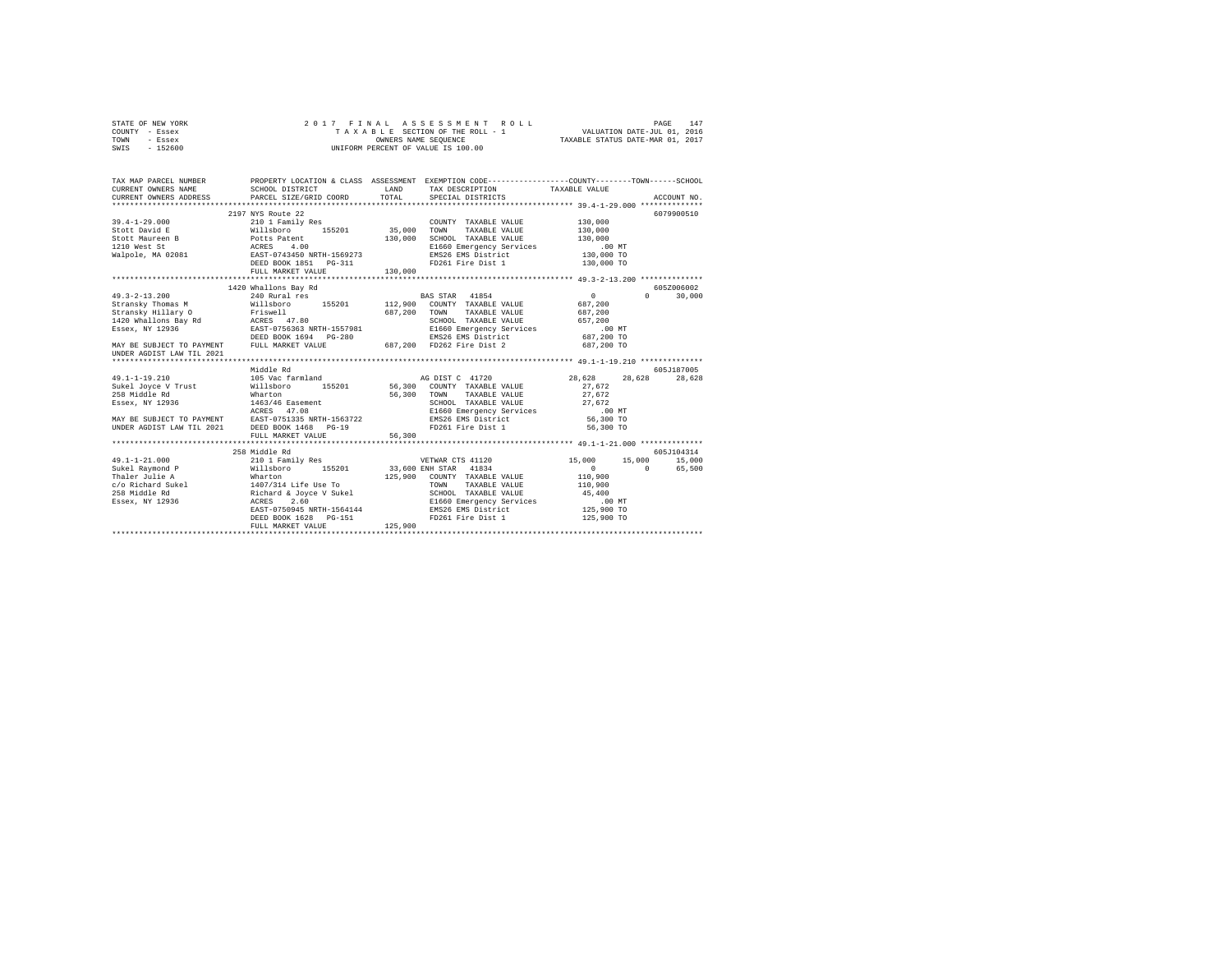| STATE OF NEW YORK |           |  |  |  | 2017 FINAL ASSESSMENT ROLL         |                                  | PAGE | 148 |
|-------------------|-----------|--|--|--|------------------------------------|----------------------------------|------|-----|
| COUNTY - Essex    |           |  |  |  | TAXABLE SECTION OF THE ROLL - 1    | VALUATION DATE-JUL 01, 2016      |      |     |
| TOWN              | - Essex   |  |  |  | OWNERS NAME SEOUENCE               | TAXABLE STATUS DATE-MAR 01, 2017 |      |     |
| SWIS              | $-152600$ |  |  |  | UNIFORM PERCENT OF VALUE IS 100.00 |                                  |      |     |

| TAX MAP PARCEL NUMBER<br>CURRENT OWNERS NAME | SCHOOL DISTRICT                                                                                                                                                                                                                                                                                                                                                                                                                                                           |                       | LAND TAX DESCRIPTION                           | PROPERTY LOCATION & CLASS ASSESSMENT EXEMPTION CODE---------------COUNTY-------TOWN------SCHOOL<br>TAXABLE VALUE                                                                                                      |
|----------------------------------------------|---------------------------------------------------------------------------------------------------------------------------------------------------------------------------------------------------------------------------------------------------------------------------------------------------------------------------------------------------------------------------------------------------------------------------------------------------------------------------|-----------------------|------------------------------------------------|-----------------------------------------------------------------------------------------------------------------------------------------------------------------------------------------------------------------------|
| CURRENT OWNERS ADDRESS                       | PARCEL SIZE/GRID COORD                                                                                                                                                                                                                                                                                                                                                                                                                                                    | TOTAL                 | SPECIAL DISTRICTS                              | ACCOUNT NO.                                                                                                                                                                                                           |
|                                              |                                                                                                                                                                                                                                                                                                                                                                                                                                                                           |                       |                                                |                                                                                                                                                                                                                       |
|                                              | Brookfield Rd                                                                                                                                                                                                                                                                                                                                                                                                                                                             |                       |                                                | 605J101407                                                                                                                                                                                                            |
|                                              |                                                                                                                                                                                                                                                                                                                                                                                                                                                                           |                       |                                                | 17,100                                                                                                                                                                                                                |
|                                              |                                                                                                                                                                                                                                                                                                                                                                                                                                                                           |                       |                                                | 17,100                                                                                                                                                                                                                |
|                                              |                                                                                                                                                                                                                                                                                                                                                                                                                                                                           |                       |                                                | 17,100                                                                                                                                                                                                                |
|                                              |                                                                                                                                                                                                                                                                                                                                                                                                                                                                           |                       |                                                | $.00$ MT                                                                                                                                                                                                              |
|                                              | 48.3-1-20.001 MONEMA AU MONEMA AND SURVEY TAXABLE VALUE<br>SUNY AUXILIARY SVCS INC WEST UP 155001 17,100 SCHOOL TAXABLE VALUE<br>SURVEY AUXILIARY SVCS TO MELEON SURVEY 17,100 SCHOOL TAXABLE VALUE<br>Plattsburgh, NY 12901 ACRES 3                                                                                                                                                                                                                                      |                       | EMS26 EMS District<br>FD262 Fire Dist 2        | 17,100 TO                                                                                                                                                                                                             |
|                                              | FULL MARKET VALUE                                                                                                                                                                                                                                                                                                                                                                                                                                                         | 17,100                |                                                | 17,100 TO                                                                                                                                                                                                             |
|                                              |                                                                                                                                                                                                                                                                                                                                                                                                                                                                           |                       |                                                |                                                                                                                                                                                                                       |
|                                              | 16 Sandy Point Way                                                                                                                                                                                                                                                                                                                                                                                                                                                        |                       |                                                | 605J100108                                                                                                                                                                                                            |
| $40.65 - 1 - 1.100$                          | 260 Seasonal res - WTRFNT<br>Willsboro 155201<br>Hicks<br>2.0 A                                                                                                                                                                                                                                                                                                                                                                                                           |                       | COUNTY TAXABLE VALUE                           | 508,500                                                                                                                                                                                                               |
| Surdel Trust                                 |                                                                                                                                                                                                                                                                                                                                                                                                                                                                           | 455,800 TOWN          | TAXABLE VALUE                                  | 508,500                                                                                                                                                                                                               |
|                                              |                                                                                                                                                                                                                                                                                                                                                                                                                                                                           |                       | 508,500 SCHOOL TAXABLE VALUE                   | 508,500                                                                                                                                                                                                               |
| 208 Elmwood Rd<br>Needham, MA 02492          |                                                                                                                                                                                                                                                                                                                                                                                                                                                                           |                       | E1660 Emergency Services                       | $.00$ MT                                                                                                                                                                                                              |
|                                              | $1.60$ $\,$<br>ACRES                                                                                                                                                                                                                                                                                                                                                                                                                                                      |                       |                                                |                                                                                                                                                                                                                       |
|                                              | EAST-0757618 NRTH-1573810                                                                                                                                                                                                                                                                                                                                                                                                                                                 |                       | EMS26 EMS District<br>FD261 Fire Dist 1        |                                                                                                                                                                                                                       |
|                                              |                                                                                                                                                                                                                                                                                                                                                                                                                                                                           |                       |                                                |                                                                                                                                                                                                                       |
|                                              |                                                                                                                                                                                                                                                                                                                                                                                                                                                                           |                       |                                                |                                                                                                                                                                                                                       |
|                                              | EXERN 1997<br>EXED BOOK 1847 PG-287<br>FULL MARKET VALUE 508,500 WB261 Water B&I<br>WD260 Essex water                                                                                                                                                                                                                                                                                                                                                                     |                       |                                                | $\begin{array}{c} .00 \text{ MT} \\ 508, 500 \text{ TO} \\ 508, 500 \text{ TO} \\ 508, 500 \text{ TO} \\ 508, 500 \text{ TO} \text{ C} \\ 508, 500 \text{ TO} \text{ C} \\ 508, 500 \text{ TO} \text{ C} \end{array}$ |
|                                              |                                                                                                                                                                                                                                                                                                                                                                                                                                                                           |                       |                                                |                                                                                                                                                                                                                       |
|                                              | 228 Clark Rd                                                                                                                                                                                                                                                                                                                                                                                                                                                              |                       |                                                | 605J188003                                                                                                                                                                                                            |
| $49.3 - 2 - 26.200$                          | 210 1 Family Res                                                                                                                                                                                                                                                                                                                                                                                                                                                          |                       | COUNTY TAXABLE VALUE                           | 212,600                                                                                                                                                                                                               |
| Swan John S Jr                               |                                                                                                                                                                                                                                                                                                                                                                                                                                                                           | 155201 39,000 TOWN    | TAXABLE VALUE                                  | 212,600                                                                                                                                                                                                               |
| 228 Clark Rd                                 | Nillsboro 155201<br>Judd<br>ACRES 8.03 BANKGFNB&T<br>EAST-0749104 NRTH-1551959                                                                                                                                                                                                                                                                                                                                                                                            |                       | 212,600 SCHOOL TAXABLE VALUE                   | 212,600                                                                                                                                                                                                               |
| Essex, NY 12936                              |                                                                                                                                                                                                                                                                                                                                                                                                                                                                           |                       | E1660 Emergency Services                       |                                                                                                                                                                                                                       |
|                                              |                                                                                                                                                                                                                                                                                                                                                                                                                                                                           |                       | EMS26 EMS District                             | 00 MT.<br>212,600 TO                                                                                                                                                                                                  |
|                                              | DEED BOOK 895 PG-115                                                                                                                                                                                                                                                                                                                                                                                                                                                      |                       | FD262 Fire Dist 2                              | 212,600 TO                                                                                                                                                                                                            |
|                                              | FULL MARKET VALUE                                                                                                                                                                                                                                                                                                                                                                                                                                                         | 212,600               |                                                |                                                                                                                                                                                                                       |
|                                              |                                                                                                                                                                                                                                                                                                                                                                                                                                                                           |                       |                                                |                                                                                                                                                                                                                       |
|                                              | 307 Daniels Rd                                                                                                                                                                                                                                                                                                                                                                                                                                                            |                       |                                                | 605J103215                                                                                                                                                                                                            |
| $39.3 - 1 - 25.100$                          | 240 Rural res                                                                                                                                                                                                                                                                                                                                                                                                                                                             |                       | COUNTY TAXABLE VALUE                           | 149,800                                                                                                                                                                                                               |
|                                              |                                                                                                                                                                                                                                                                                                                                                                                                                                                                           |                       |                                                | 149,800                                                                                                                                                                                                               |
|                                              |                                                                                                                                                                                                                                                                                                                                                                                                                                                                           |                       |                                                | 149,800                                                                                                                                                                                                               |
|                                              |                                                                                                                                                                                                                                                                                                                                                                                                                                                                           |                       |                                                |                                                                                                                                                                                                                       |
|                                              | $\begin{tabular}{l c c c c c} \multicolumn{1}{c}{\textbf{\textit{Sw}}\textit{it} & \textbf{155}} & \multicolumn{1}{c}{\textbf{\textit{W}}\textit{it}} & \multicolumn{1}{c}{\textbf{\textit{W}}\textit{it}} & \multicolumn{1}{c}{\textbf{\textit{W}}\textit{it}} & \multicolumn{1}{c}{\textbf{\textit{W}}\textit{it}} & \multicolumn{1}{c}{\textbf{\textit{W}}\textit{it}} & \multicolumn{1}{c}{\textbf{\textit{W}}\textit{it}} & \multicolumn{1}{c}{\textbf{\textit{W}}\$ |                       | E1660 Emergency Services<br>EMS26 EMS District | 00 MT.<br>149,800 TO                                                                                                                                                                                                  |
|                                              |                                                                                                                                                                                                                                                                                                                                                                                                                                                                           |                       |                                                | 149,800 TO                                                                                                                                                                                                            |
|                                              |                                                                                                                                                                                                                                                                                                                                                                                                                                                                           |                       |                                                |                                                                                                                                                                                                                       |
| Bruce David W                                |                                                                                                                                                                                                                                                                                                                                                                                                                                                                           |                       |                                                |                                                                                                                                                                                                                       |
|                                              |                                                                                                                                                                                                                                                                                                                                                                                                                                                                           |                       |                                                |                                                                                                                                                                                                                       |
|                                              | 19 Old Oak Way                                                                                                                                                                                                                                                                                                                                                                                                                                                            |                       |                                                | 605J102801                                                                                                                                                                                                            |
| 49.11-1-37.000<br>Swish Holdings LLC         | 210 1 Family Res<br>Willsboro 155201                                                                                                                                                                                                                                                                                                                                                                                                                                      | COUNT<br>233,500 TOWN | COUNTY TAXABLE VALUE                           | 432,300                                                                                                                                                                                                               |
|                                              |                                                                                                                                                                                                                                                                                                                                                                                                                                                                           |                       | TAXABLE VALUE                                  | 432,300                                                                                                                                                                                                               |
|                                              |                                                                                                                                                                                                                                                                                                                                                                                                                                                                           |                       |                                                | 432,300                                                                                                                                                                                                               |
|                                              |                                                                                                                                                                                                                                                                                                                                                                                                                                                                           |                       |                                                | .00 MT                                                                                                                                                                                                                |
|                                              |                                                                                                                                                                                                                                                                                                                                                                                                                                                                           |                       |                                                | 432,300 TO                                                                                                                                                                                                            |
|                                              |                                                                                                                                                                                                                                                                                                                                                                                                                                                                           |                       | FD261 Fire Dist 1 432,300 TO                   |                                                                                                                                                                                                                       |
|                                              | SHEM POLOGING HOLD MANURATION AND A SERIES AND MANURATION OF A SAME AND MANURATION CONTRACT AND MANURATION CONTRACT SERIES AND MANURATION CONTRACT ON THE PASS OF A SERIES AND DESCRIPS THAT THE PASS OF A SERIES AND DEEP BOO                                                                                                                                                                                                                                            |                       |                                                |                                                                                                                                                                                                                       |
|                                              |                                                                                                                                                                                                                                                                                                                                                                                                                                                                           |                       |                                                |                                                                                                                                                                                                                       |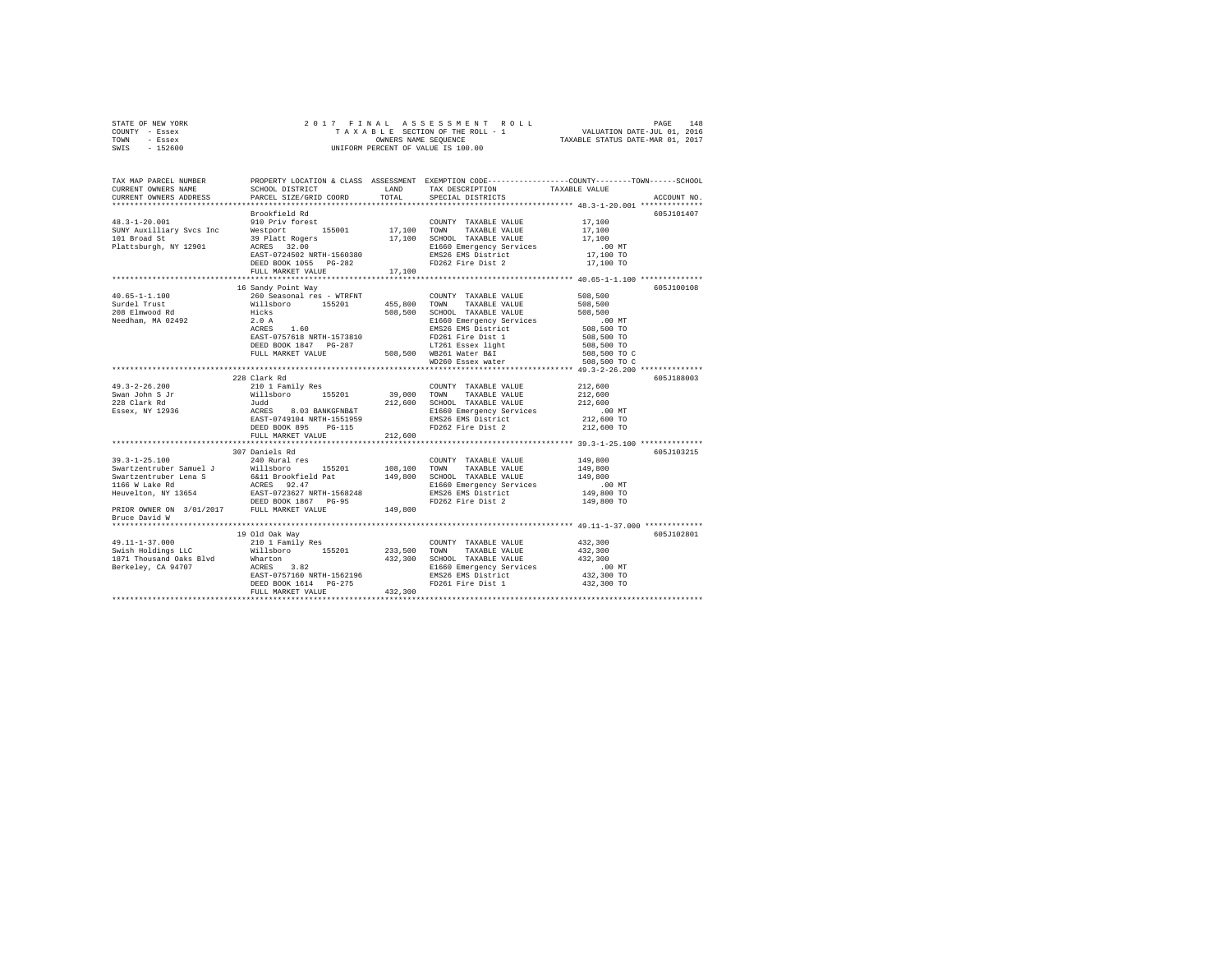|      | STATE OF NEW YORK |  | 2017 FINAL ASSESSMENT ROLL         | PAGE                             | 149 |
|------|-------------------|--|------------------------------------|----------------------------------|-----|
|      | COUNTY - Essex    |  | TAXABLE SECTION OF THE ROLL - 1    | VALUATION DATE-JUL 01, 2016      |     |
| TOWN | - Essex           |  | OWNERS NAME SEOUENCE               | TAXABLE STATUS DATE-MAR 01, 2017 |     |
| SWIS | - 152600          |  | UNIFORM PERCENT OF VALUE IS 100.00 |                                  |     |

| TAX MAP PARCEL NUMBER<br>CURRENT OWNERS NAME<br>$\texttt{CURRENT} \hspace{0.5cm} \texttt{OWNERS} \hspace{0.5cm} \texttt{ADDRESS} \hspace{1.5cm} \texttt{PARCH} \hspace{0.5cm} \texttt{SIZE/GRID} \hspace{0.5cm} \texttt{COORD} \hspace{1.5cm} \texttt{TOTAL}$           | SCHOOL DISTRICT TAX DESCRIPTION |         | SPECIAL DISTRICTS                                                                                           | PROPERTY LOCATION & CLASS ASSESSMENT EXEMPTION CODE---------------COUNTY-------TOWN------SCHOOL<br>TAXABLE VALUE<br>ACCOUNT NO. |
|-------------------------------------------------------------------------------------------------------------------------------------------------------------------------------------------------------------------------------------------------------------------------|---------------------------------|---------|-------------------------------------------------------------------------------------------------------------|---------------------------------------------------------------------------------------------------------------------------------|
|                                                                                                                                                                                                                                                                         | Cross Rd                        |         |                                                                                                             | 605Z007006                                                                                                                      |
|                                                                                                                                                                                                                                                                         |                                 |         | COUNTY TAXABLE VALUE                                                                                        |                                                                                                                                 |
|                                                                                                                                                                                                                                                                         |                                 |         |                                                                                                             | 25,900<br>25,900                                                                                                                |
|                                                                                                                                                                                                                                                                         |                                 |         | 25,900 SCHOOL TAXABLE VALUE<br>25,900 B1660 Emergency Services 00 MT<br>25,900 BMS26 EMS District 25,900 TO |                                                                                                                                 |
|                                                                                                                                                                                                                                                                         |                                 |         |                                                                                                             |                                                                                                                                 |
|                                                                                                                                                                                                                                                                         |                                 |         |                                                                                                             |                                                                                                                                 |
|                                                                                                                                                                                                                                                                         | EAST-0753137 NRTH-1555715       |         | FD262 Fire Dist 2                                                                                           | 25,900 TO                                                                                                                       |
|                                                                                                                                                                                                                                                                         | DEED BOOK 1595 PG-77            |         |                                                                                                             |                                                                                                                                 |
|                                                                                                                                                                                                                                                                         | FULL MARKET VALUE               | 25,900  |                                                                                                             |                                                                                                                                 |
|                                                                                                                                                                                                                                                                         |                                 |         |                                                                                                             | **************** 40.3-2-9.100 **************                                                                                    |
|                                                                                                                                                                                                                                                                         | 2819 Essex Rd                   |         |                                                                                                             | 605J104206                                                                                                                      |
| $40.3 - 2 - 9.100$                                                                                                                                                                                                                                                      | 240 Rural res                   |         | COUNTY TAXABLE VALUE 169,000                                                                                |                                                                                                                                 |
|                                                                                                                                                                                                                                                                         |                                 |         |                                                                                                             |                                                                                                                                 |
|                                                                                                                                                                                                                                                                         |                                 |         |                                                                                                             |                                                                                                                                 |
| $\begin{tabular}{l c c c c c} \hline 40.5-2-9.100 & 40.10 & 40.10 & 40.10 & 40.10 & 40.10 & 40.10 & 40.10 & 40.10 & 40.10 & 40.10 & 40.10 & 40.10 & 40.10 & 40.10 & 40.10 & 40.10 & 40.10 & 40.10 & 40.10 & 40.10 & 40.10 & 40.10 & 40.10 & 40.10 & 40.10 & 40.10 & 40$ |                                 |         |                                                                                                             |                                                                                                                                 |
|                                                                                                                                                                                                                                                                         |                                 |         |                                                                                                             |                                                                                                                                 |
|                                                                                                                                                                                                                                                                         |                                 |         |                                                                                                             |                                                                                                                                 |
|                                                                                                                                                                                                                                                                         |                                 |         |                                                                                                             |                                                                                                                                 |
|                                                                                                                                                                                                                                                                         |                                 |         |                                                                                                             |                                                                                                                                 |
|                                                                                                                                                                                                                                                                         |                                 |         |                                                                                                             |                                                                                                                                 |
|                                                                                                                                                                                                                                                                         |                                 |         |                                                                                                             |                                                                                                                                 |
|                                                                                                                                                                                                                                                                         | 1352 Whallons Bay Rd            |         |                                                                                                             | 605J103505                                                                                                                      |
|                                                                                                                                                                                                                                                                         |                                 |         |                                                                                                             | 10.621                                                                                                                          |
|                                                                                                                                                                                                                                                                         |                                 |         |                                                                                                             |                                                                                                                                 |
|                                                                                                                                                                                                                                                                         |                                 |         |                                                                                                             |                                                                                                                                 |
|                                                                                                                                                                                                                                                                         |                                 |         |                                                                                                             |                                                                                                                                 |
|                                                                                                                                                                                                                                                                         |                                 |         |                                                                                                             |                                                                                                                                 |
|                                                                                                                                                                                                                                                                         |                                 |         |                                                                                                             |                                                                                                                                 |
|                                                                                                                                                                                                                                                                         |                                 |         |                                                                                                             |                                                                                                                                 |
| Teitelbaum Richard C                                                                                                                                                                                                                                                    |                                 |         |                                                                                                             |                                                                                                                                 |
|                                                                                                                                                                                                                                                                         |                                 |         |                                                                                                             |                                                                                                                                 |
| MAY BE SUBJECT TO PAYMENT                                                                                                                                                                                                                                               |                                 |         |                                                                                                             |                                                                                                                                 |
| UNDER AGDIST LAW TIL 2021                                                                                                                                                                                                                                               |                                 |         |                                                                                                             |                                                                                                                                 |
|                                                                                                                                                                                                                                                                         |                                 |         |                                                                                                             |                                                                                                                                 |
|                                                                                                                                                                                                                                                                         | 34 Ridge Way                    |         |                                                                                                             | 605J100210                                                                                                                      |
| $49.7 - 5 - 1.000$                                                                                                                                                                                                                                                      |                                 |         |                                                                                                             |                                                                                                                                 |
| Thomas David                                                                                                                                                                                                                                                            |                                 |         |                                                                                                             | 154,200<br>154,200                                                                                                              |
|                                                                                                                                                                                                                                                                         |                                 |         |                                                                                                             |                                                                                                                                 |
|                                                                                                                                                                                                                                                                         |                                 |         | 154,200 SCHOOL TAXABLE VALUE 154,200<br>E1660 Emergency Services 100 MT<br>EMS26 EMS District 154,200 TO    |                                                                                                                                 |
|                                                                                                                                                                                                                                                                         | EAST-0757621 NRTH-1563963       |         |                                                                                                             |                                                                                                                                 |
|                                                                                                                                                                                                                                                                         | DEED BOOK 933 PG-105            |         | FD261 Fire Dist 1                                                                                           | 154,200 TO                                                                                                                      |
|                                                                                                                                                                                                                                                                         | FULL MARKET VALUE               | 154,200 |                                                                                                             |                                                                                                                                 |
|                                                                                                                                                                                                                                                                         |                                 |         |                                                                                                             |                                                                                                                                 |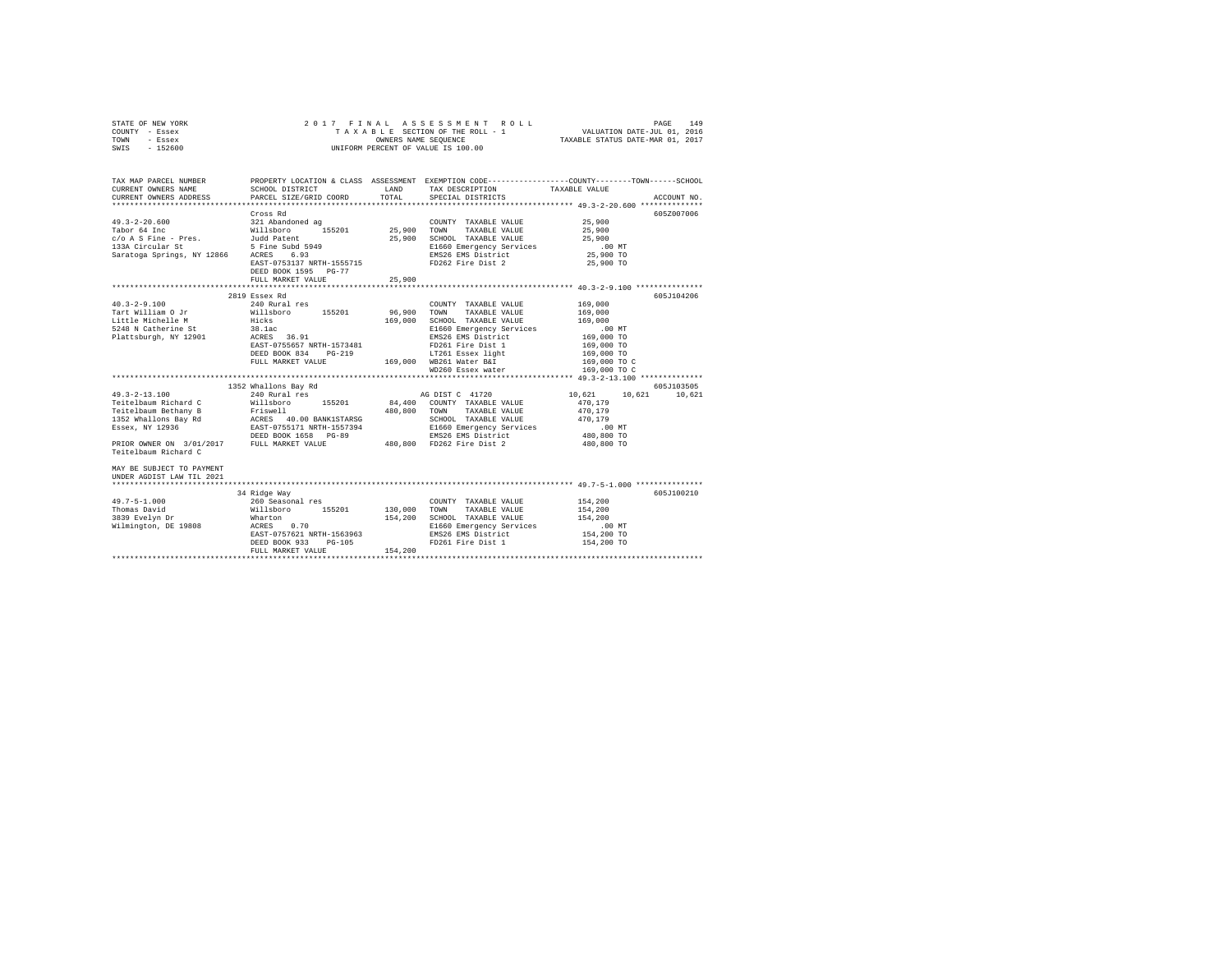| STATE OF NEW YORK |          |  |  |  | 2017 FINAL ASSESSMENT ROLL         |                                  | PAGE                        | 150 |
|-------------------|----------|--|--|--|------------------------------------|----------------------------------|-----------------------------|-----|
| COUNTY - Essex    |          |  |  |  | TAXABLE SECTION OF THE ROLL - 1    |                                  | VALUATION DATE-JUL 01, 2016 |     |
| TOWN              | - Essex  |  |  |  | OWNERS NAME SEOUENCE               | TAXABLE STATUS DATE-MAR 01, 2017 |                             |     |
| SWIS              | - 152600 |  |  |  | UNIFORM PERCENT OF VALUE IS 100.00 |                                  |                             |     |

| TAX MAP PARCEL NUMBER<br>CURRENT OWNERS NAME<br>CURRENT OWNERS ADDRESS | SCHOOL DISTRICT<br>PARCEL SIZE/GRID COORD   | <b>T.AND</b><br>TOTAL | PROPERTY LOCATION & CLASS ASSESSMENT EXEMPTION CODE----------------COUNTY-------TOWN------SCHOOL<br>TAX DESCRIPTION<br>SPECIAL DISTRICTS                                                                                                                                                                                                                                                                                       | TAXABLE VALUE            | ACCOUNT NO. |
|------------------------------------------------------------------------|---------------------------------------------|-----------------------|--------------------------------------------------------------------------------------------------------------------------------------------------------------------------------------------------------------------------------------------------------------------------------------------------------------------------------------------------------------------------------------------------------------------------------|--------------------------|-------------|
|                                                                        |                                             |                       |                                                                                                                                                                                                                                                                                                                                                                                                                                |                          |             |
|                                                                        | 9 Gladd Ln                                  |                       |                                                                                                                                                                                                                                                                                                                                                                                                                                |                          | 605J103710  |
|                                                                        |                                             |                       | COUNTY TAXABLE VALUE 98.300                                                                                                                                                                                                                                                                                                                                                                                                    |                          |             |
|                                                                        |                                             |                       |                                                                                                                                                                                                                                                                                                                                                                                                                                |                          |             |
|                                                                        |                                             |                       |                                                                                                                                                                                                                                                                                                                                                                                                                                |                          |             |
|                                                                        |                                             |                       |                                                                                                                                                                                                                                                                                                                                                                                                                                |                          |             |
|                                                                        |                                             |                       |                                                                                                                                                                                                                                                                                                                                                                                                                                |                          |             |
|                                                                        | DEED BOOK 1832 PG-136                       |                       | EMS26 EMS District<br>FD262 Fire Dist 2                                                                                                                                                                                                                                                                                                                                                                                        | 98,300 TO                |             |
|                                                                        | FULL MARKET VALUE                           |                       | 98,300 LT262 Whallonsburg light 98,300 TO                                                                                                                                                                                                                                                                                                                                                                                      |                          |             |
|                                                                        |                                             |                       |                                                                                                                                                                                                                                                                                                                                                                                                                                |                          |             |
|                                                                        | 87 Wildacres Way                            |                       |                                                                                                                                                                                                                                                                                                                                                                                                                                |                          | 605-7104012 |
| $49.7 - 4 - 4.000$                                                     | 260 Seasonal res                            |                       | COUNTY TAXABLE VALUE 225,700                                                                                                                                                                                                                                                                                                                                                                                                   |                          |             |
| Thorn Gert D                                                           | Willsboro 155201 150,100 TOWN TAXABLE VALUE |                       |                                                                                                                                                                                                                                                                                                                                                                                                                                | 225,700                  |             |
|                                                                        |                                             |                       |                                                                                                                                                                                                                                                                                                                                                                                                                                |                          |             |
|                                                                        |                                             |                       |                                                                                                                                                                                                                                                                                                                                                                                                                                |                          |             |
|                                                                        |                                             |                       |                                                                                                                                                                                                                                                                                                                                                                                                                                | .00 MT.<br>225,700 TO    |             |
|                                                                        |                                             |                       |                                                                                                                                                                                                                                                                                                                                                                                                                                |                          |             |
|                                                                        | FULL MARKET VALUE                           |                       | 3-311 FD261 Fire Dist 1<br>225,700 LT261 Essex light                                                                                                                                                                                                                                                                                                                                                                           | 225,700 TO<br>225,700 TO |             |
|                                                                        |                                             |                       |                                                                                                                                                                                                                                                                                                                                                                                                                                |                          |             |
|                                                                        | Lake Shore Rd                               |                       |                                                                                                                                                                                                                                                                                                                                                                                                                                |                          | 605J100613  |
|                                                                        |                                             |                       | $\begin{tabular}{l c c c c c} \multicolumn{1}{c}{\textbf{49.7--4-5.100}} & \multicolumn{1}{c}{331} \text{ Res over real} & \multicolumn{1}{c}{\textbf{COMITY}} & \multicolumn{1}{c}{\textbf{Z1.100}} & \multicolumn{1}{c}{\textbf{21.100}} & \multicolumn{1}{c}{\textbf{21.100}} & \multicolumn{1}{c}{\textbf{21.100}} & \multicolumn{1}{c}{\textbf{21.100}} & \multicolumn{1}{c}{\textbf{21.100}} & \multicolumn{1}{c}{\text$ |                          |             |
|                                                                        |                                             |                       |                                                                                                                                                                                                                                                                                                                                                                                                                                |                          |             |
|                                                                        |                                             |                       |                                                                                                                                                                                                                                                                                                                                                                                                                                |                          |             |
|                                                                        |                                             |                       |                                                                                                                                                                                                                                                                                                                                                                                                                                |                          |             |
|                                                                        |                                             |                       |                                                                                                                                                                                                                                                                                                                                                                                                                                |                          |             |
|                                                                        |                                             |                       |                                                                                                                                                                                                                                                                                                                                                                                                                                |                          |             |
|                                                                        |                                             |                       |                                                                                                                                                                                                                                                                                                                                                                                                                                |                          |             |
|                                                                        |                                             |                       |                                                                                                                                                                                                                                                                                                                                                                                                                                |                          |             |
|                                                                        | Wildacres Way                               |                       |                                                                                                                                                                                                                                                                                                                                                                                                                                |                          | 605Z016001  |
|                                                                        |                                             |                       |                                                                                                                                                                                                                                                                                                                                                                                                                                |                          |             |
|                                                                        |                                             |                       |                                                                                                                                                                                                                                                                                                                                                                                                                                |                          |             |
|                                                                        |                                             |                       |                                                                                                                                                                                                                                                                                                                                                                                                                                |                          |             |
|                                                                        |                                             |                       |                                                                                                                                                                                                                                                                                                                                                                                                                                |                          |             |
|                                                                        |                                             |                       |                                                                                                                                                                                                                                                                                                                                                                                                                                |                          |             |
|                                                                        |                                             |                       |                                                                                                                                                                                                                                                                                                                                                                                                                                |                          |             |
|                                                                        | FULL MARKET VALUE                           |                       | 21,000 LT261 Essex light                                                                                                                                                                                                                                                                                                                                                                                                       | 21,000 TO                |             |
|                                                                        |                                             |                       |                                                                                                                                                                                                                                                                                                                                                                                                                                |                          |             |
|                                                                        | Walker Rd                                   |                       |                                                                                                                                                                                                                                                                                                                                                                                                                                |                          | 605J102813  |
| $48.4 - 1 - 12.000$                                                    | 105 Vac farmland                            |                       | COUNTY TAXABLE VALUE 68,800                                                                                                                                                                                                                                                                                                                                                                                                    |                          |             |
|                                                                        |                                             |                       |                                                                                                                                                                                                                                                                                                                                                                                                                                |                          |             |
|                                                                        |                                             |                       |                                                                                                                                                                                                                                                                                                                                                                                                                                |                          |             |
|                                                                        |                                             |                       |                                                                                                                                                                                                                                                                                                                                                                                                                                |                          |             |
|                                                                        |                                             |                       |                                                                                                                                                                                                                                                                                                                                                                                                                                |                          |             |
|                                                                        |                                             |                       |                                                                                                                                                                                                                                                                                                                                                                                                                                |                          |             |
|                                                                        |                                             |                       | $\begin{tabular}{l c c c c} \hline \textbf{W111s}bore & 155201 & 68,800 & 700\text{N} & \textbf{TAMZBLE} & \textbf{WALDE} & 68,800 \\ \hline \textbf{Friwell} & 68,800 & 800\text{N} & \textbf{TAMZBLE} & \textbf{WALDE} & 68,800 \\ \textbf{Friwell} & 68,800 & \textbf{SCIOO} & \textbf{TAMZBLE} & \textbf{WALDE} & 68,800 \\ \textbf{RART-10410 NRTH-1554169} &$                                                            |                          |             |
|                                                                        |                                             |                       |                                                                                                                                                                                                                                                                                                                                                                                                                                |                          |             |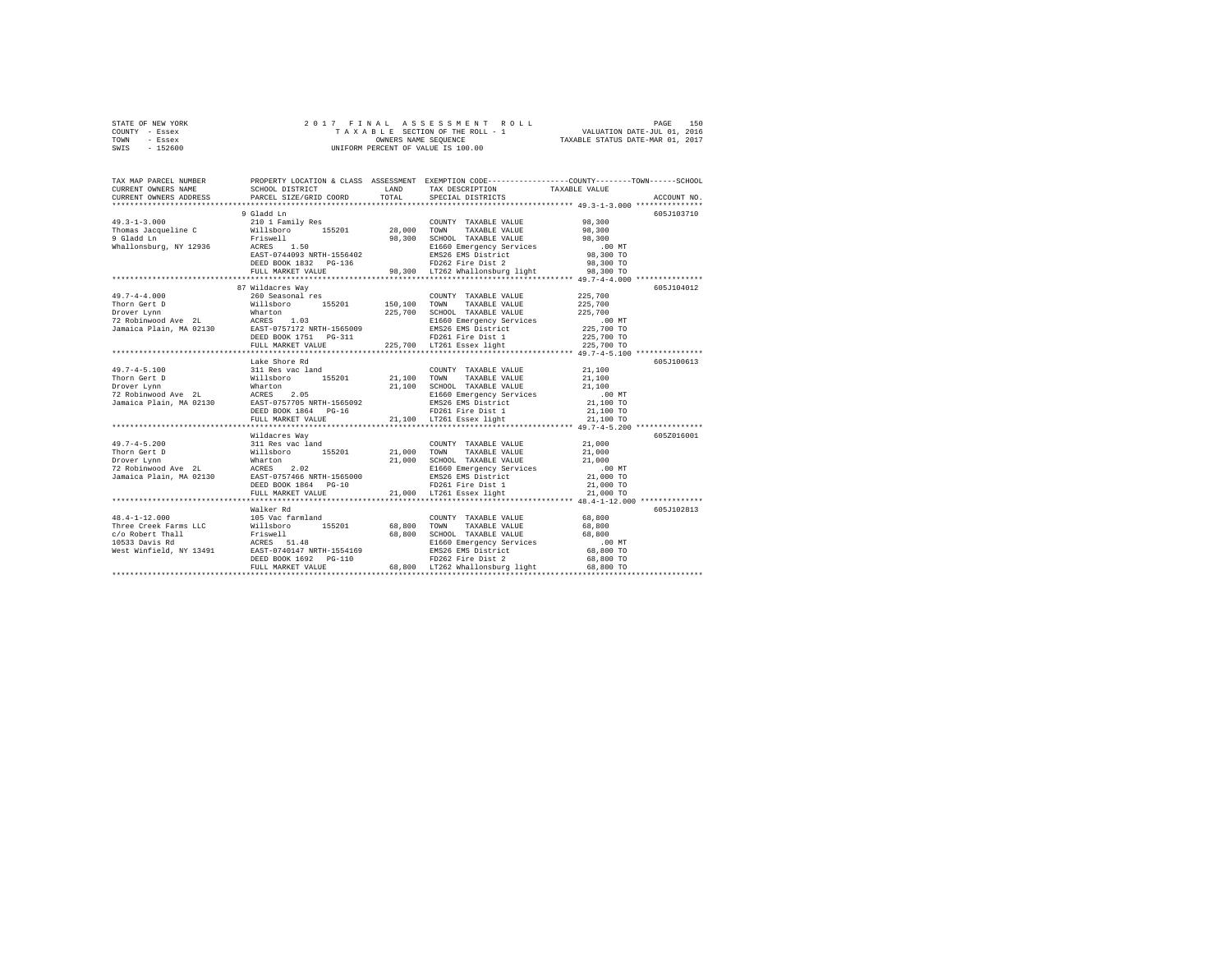| STATE OF NEW YORK | 2017 FINAL ASSESSMENT ROLL         | 151<br>PAGE                      |
|-------------------|------------------------------------|----------------------------------|
| COUNTY - Essex    | TAXABLE SECTION OF THE ROLL - 1    | VALUATION DATE-JUL 01, 2016      |
| TOWN<br>- Essex   | OWNERS NAME SEOUENCE               | TAXABLE STATUS DATE-MAR 01, 2017 |
| $-152600$<br>SWIS | UNIFORM PERCENT OF VALUE IS 100.00 |                                  |

| TAX MAP PARCEL NUMBER<br>CURRENT OWNERS NAME<br>CURRENT OWNERS ADDRESS                                                                                                                                                                                                                                                                                               | SCHOOL DISTRICT<br>PARCEL SIZE/GRID COORD | LAND<br>TOTAL. | PROPERTY LOCATION & CLASS ASSESSMENT EXEMPTION CODE----------------COUNTY-------TOWN------SCHOOL<br>TAX DESCRIPTION<br>SPECIAL DISTRICTS | TAXABLE VALUE        | ACCOUNT NO. |
|----------------------------------------------------------------------------------------------------------------------------------------------------------------------------------------------------------------------------------------------------------------------------------------------------------------------------------------------------------------------|-------------------------------------------|----------------|------------------------------------------------------------------------------------------------------------------------------------------|----------------------|-------------|
|                                                                                                                                                                                                                                                                                                                                                                      | *****************************             |                |                                                                                                                                          |                      |             |
|                                                                                                                                                                                                                                                                                                                                                                      | 33 County Home Way                        |                |                                                                                                                                          |                      | 605J178514  |
| $\begin{tabular}{cccccc} \bf 48.4-1-17.000 & \tt 33.0 \, unit \, 16.9 \, 179.767 & \tt 179.767 & \tt 179.767 & \tt 179.767 & \tt 179.767 & \tt 179.767 \\ \hline \end{tabular} \begin{tabular}{cccccc} \bf 31.0 \, unit \, 18.0 \, total \, 18.0 \, total \, 18.0 \, total \, 18.0 \, total \, 18.0 \, total \, 18.0 \, total \, 18.0 \, total \, 18.0 \, total \, $ |                                           |                |                                                                                                                                          |                      |             |
|                                                                                                                                                                                                                                                                                                                                                                      |                                           |                |                                                                                                                                          |                      |             |
|                                                                                                                                                                                                                                                                                                                                                                      |                                           |                |                                                                                                                                          |                      |             |
|                                                                                                                                                                                                                                                                                                                                                                      |                                           |                |                                                                                                                                          |                      | 605J195002  |
|                                                                                                                                                                                                                                                                                                                                                                      |                                           |                |                                                                                                                                          | 25, 151 25, 151      | 25, 151     |
|                                                                                                                                                                                                                                                                                                                                                                      |                                           |                |                                                                                                                                          |                      |             |
|                                                                                                                                                                                                                                                                                                                                                                      |                                           |                |                                                                                                                                          |                      |             |
|                                                                                                                                                                                                                                                                                                                                                                      |                                           |                |                                                                                                                                          |                      |             |
|                                                                                                                                                                                                                                                                                                                                                                      |                                           |                |                                                                                                                                          |                      |             |
|                                                                                                                                                                                                                                                                                                                                                                      |                                           |                |                                                                                                                                          |                      |             |
|                                                                                                                                                                                                                                                                                                                                                                      |                                           |                |                                                                                                                                          |                      |             |
|                                                                                                                                                                                                                                                                                                                                                                      |                                           |                |                                                                                                                                          |                      |             |
|                                                                                                                                                                                                                                                                                                                                                                      |                                           |                |                                                                                                                                          |                      | 605J178516  |
| $48.4 - 2 - 1.000$                                                                                                                                                                                                                                                                                                                                                   | 105 Vac farmland                          |                | COUNTY TAXABLE VALUE                                                                                                                     | 31,100               |             |
| *8.*-2-1.000<br>Three Creek Farms LLC = Willsboro = 155201<br>200 Robert Thall = Judd<br>10533 Davis Rd = 200 02055 35.86<br>West Winfield, NY 13491 = 2007-0743117 NRTH-1552690                                                                                                                                                                                     |                                           |                | $\begin{tabular}{ccccc} 155201 & 31,100 & T0WN & TAXABLE VALUE & 31,100 \\ 31,100 & SCHOOL & TAXABLE VALUE & 31,100 \\ \end{tabular}$    |                      |             |
|                                                                                                                                                                                                                                                                                                                                                                      |                                           |                |                                                                                                                                          |                      |             |
|                                                                                                                                                                                                                                                                                                                                                                      |                                           |                |                                                                                                                                          |                      |             |
|                                                                                                                                                                                                                                                                                                                                                                      |                                           |                |                                                                                                                                          |                      |             |
|                                                                                                                                                                                                                                                                                                                                                                      | DEED BOOK 1692    PG-110                  |                |                                                                                                                                          |                      |             |
|                                                                                                                                                                                                                                                                                                                                                                      | FULL MARKET VALUE                         |                |                                                                                                                                          |                      |             |
|                                                                                                                                                                                                                                                                                                                                                                      |                                           |                |                                                                                                                                          |                      |             |
| $57.2 - 3 - 3.000$                                                                                                                                                                                                                                                                                                                                                   | Ferris Ln                                 |                |                                                                                                                                          | 200                  | 605J178523  |
|                                                                                                                                                                                                                                                                                                                                                                      | 314 Rural vac<10                          |                | COUNTY TAXABLE VALUE<br>TOWN TAXABLE VALUE                                                                                               | 200                  |             |
|                                                                                                                                                                                                                                                                                                                                                                      |                                           |                |                                                                                                                                          | 200                  |             |
|                                                                                                                                                                                                                                                                                                                                                                      |                                           |                |                                                                                                                                          | $\cdot$ 00 MT        |             |
|                                                                                                                                                                                                                                                                                                                                                                      |                                           |                |                                                                                                                                          | 200 TO               |             |
|                                                                                                                                                                                                                                                                                                                                                                      |                                           |                |                                                                                                                                          | 200 TO               |             |
|                                                                                                                                                                                                                                                                                                                                                                      | FULL MARKET VALUE                         | 200            |                                                                                                                                          |                      |             |
|                                                                                                                                                                                                                                                                                                                                                                      |                                           |                |                                                                                                                                          |                      |             |
|                                                                                                                                                                                                                                                                                                                                                                      | Ferris Ln                                 |                |                                                                                                                                          |                      | 605J102809  |
| $57.2 - 3 - 5.100$                                                                                                                                                                                                                                                                                                                                                   | 105 Vac farmland                          |                | AG DIST C 41720                                                                                                                          | 10.148 10.148 10.148 |             |
|                                                                                                                                                                                                                                                                                                                                                                      |                                           |                |                                                                                                                                          |                      |             |
|                                                                                                                                                                                                                                                                                                                                                                      |                                           |                |                                                                                                                                          |                      |             |
|                                                                                                                                                                                                                                                                                                                                                                      |                                           |                |                                                                                                                                          |                      |             |
|                                                                                                                                                                                                                                                                                                                                                                      |                                           |                |                                                                                                                                          |                      |             |
|                                                                                                                                                                                                                                                                                                                                                                      |                                           |                |                                                                                                                                          |                      |             |
| UNDER AGDIST LAW TIL 2021                                                                                                                                                                                                                                                                                                                                            |                                           |                |                                                                                                                                          |                      |             |
|                                                                                                                                                                                                                                                                                                                                                                      |                                           |                |                                                                                                                                          |                      |             |
|                                                                                                                                                                                                                                                                                                                                                                      |                                           |                |                                                                                                                                          |                      |             |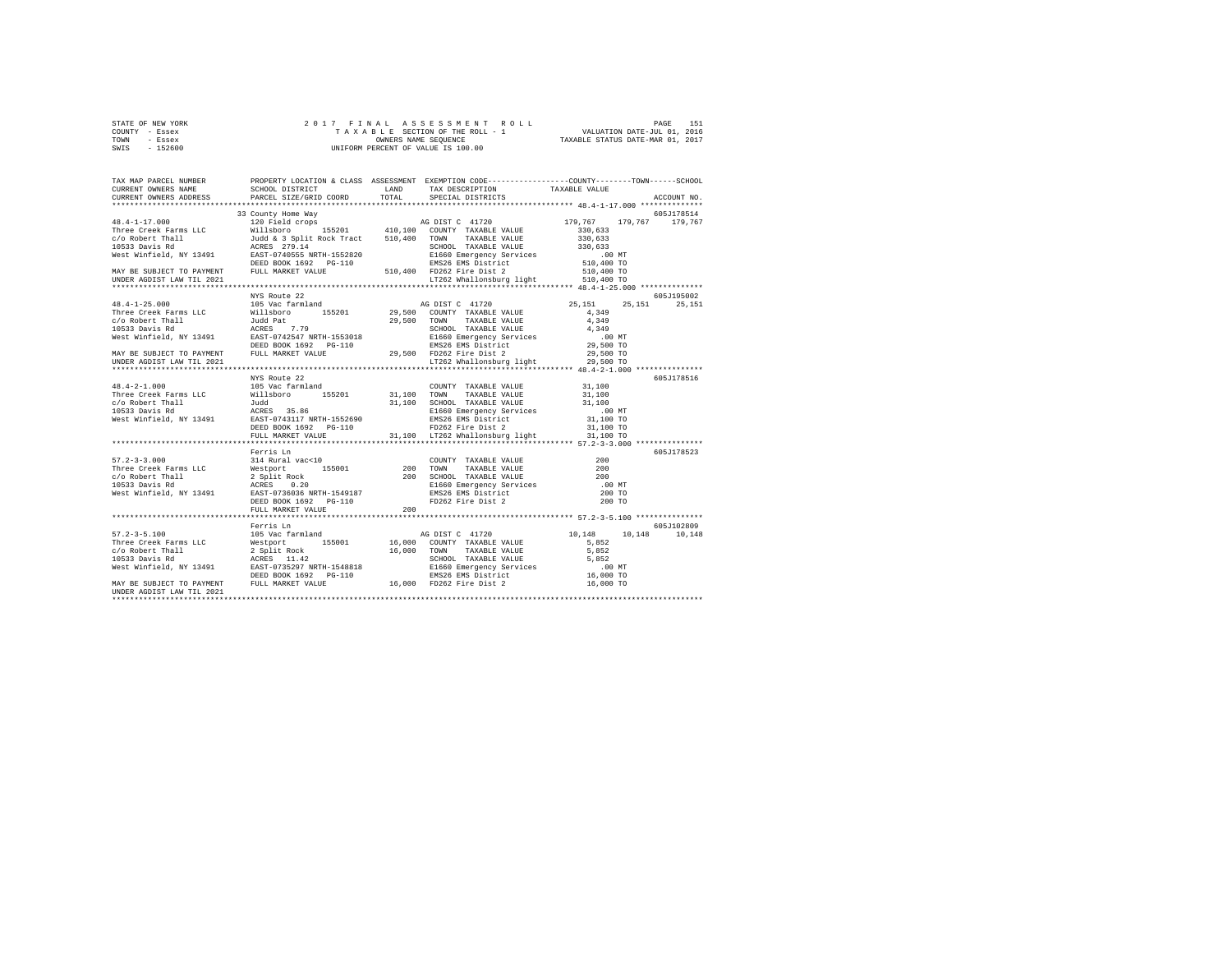|      | STATE OF NEW YORK |                      |  |  |  | 2017 FINAL ASSESSMENT ROLL         |  |                                  | PAGE | 152 |
|------|-------------------|----------------------|--|--|--|------------------------------------|--|----------------------------------|------|-----|
|      | COUNTY - Essex    |                      |  |  |  | TAXABLE SECTION OF THE ROLL - 1    |  | VALUATION DATE-JUL 01, 2016      |      |     |
| TOWN | - Essex           | OWNERS NAME SEOUENCE |  |  |  |                                    |  | TAXABLE STATUS DATE-MAR 01, 2017 |      |     |
| SWIS | $-152600$         |                      |  |  |  | UNIFORM PERCENT OF VALUE IS 100.00 |  |                                  |      |     |

| TAX MAP PARCEL NUMBER<br>CURRENT OWNERS NAME<br>CURRENT OWNERS ADDRESS                                                                                                                                                                                                                                                                                                                                                                                                                                                   | SCHOOL DISTRICT<br><b>EXAMPLE AND LAND</b><br>PARCEL SIZE/GRID COORD |        | TAX DESCRIPTION<br>TOTAL SPECIAL DISTRICTS                                                                                                                                                                                                                                                                                                                          | PROPERTY LOCATION & CLASS ASSESSMENT EXEMPTION CODE---------------COUNTY-------TOWN-----SCHOOL<br>TAXABLE VALUE<br>ACCOUNT NO. |
|--------------------------------------------------------------------------------------------------------------------------------------------------------------------------------------------------------------------------------------------------------------------------------------------------------------------------------------------------------------------------------------------------------------------------------------------------------------------------------------------------------------------------|----------------------------------------------------------------------|--------|---------------------------------------------------------------------------------------------------------------------------------------------------------------------------------------------------------------------------------------------------------------------------------------------------------------------------------------------------------------------|--------------------------------------------------------------------------------------------------------------------------------|
|                                                                                                                                                                                                                                                                                                                                                                                                                                                                                                                          |                                                                      |        |                                                                                                                                                                                                                                                                                                                                                                     |                                                                                                                                |
| $\begin{tabular}{lllllllllllllllllll} \multicolumn{3}{c}{\begin{tabular}{lcccc} $57.2-3-5.200$ & $105\text{ Weters in}}$ & $105\text{ Weters in}}$ & $105\text{ Weters in}}$ & $105\text{ Weters in}}$ & $105\text{ Weters in}}$ & $105\text{ Weters in}}$ & $105\text{ Weters in}}$ & $105\text{ Weters in}}$ & $105\text{ Weters in}}$ & $105\text{ Weters in}}$ & $105\text{ Weters in}}$ & $105\text{ Weters in}}$ & $1$<br>$57.2 - 3 - 6.000$<br>Three Creek Farms LLC<br>10533 Davis Rd<br>West Winfield, NY 13491 | Ferris Ln<br>Walker Rd                                               |        |                                                                                                                                                                                                                                                                                                                                                                     | 605J195011<br>44, 251 44, 251 44, 251<br>605-7102808                                                                           |
|                                                                                                                                                                                                                                                                                                                                                                                                                                                                                                                          | FULL MARKET VALUE                                                    | 49.400 |                                                                                                                                                                                                                                                                                                                                                                     |                                                                                                                                |
| $57.2 - 3 - 8.000$<br>Three Creek Farms LLC<br>10533 Davis Rd<br>West Winfield, NY 13491                                                                                                                                                                                                                                                                                                                                                                                                                                 | NYS Route 22                                                         |        | NES NOUGLE 2013<br>105 Vac Farmland<br>155201 135,500 TOWN TAXABLE VALUE 135,500<br>263 Split Rock 135,500 SCHOOL TAXABLE VALUE 135,500<br>263 Split Rock 135,500 SCHOOL TAXABLE VALUE 135,500 MT<br>263 Split Rock 135,500 BL660 Emerge<br>EDBED BOOK 1692 PG-110<br>FULL MARKET VALUE 135,500 10<br>TULL MARKET VALUE 135,500 LT262 Whallonsburg light 135,500 TO | 605J195001                                                                                                                     |
| $49.15 - 1 - 16.000$                                                                                                                                                                                                                                                                                                                                                                                                                                                                                                     | Lake Shore Rd<br>DEED BOOK 1856 PG-45<br>FULL MARKET VALUE           | 19,400 | COUNTY TAXABLE VALUE 19,400                                                                                                                                                                                                                                                                                                                                         | 605J102005                                                                                                                     |
| $\begin{tabular}{ccccc} 49.15-1-28.000 & & 1074 & 260 & \text{Seasonal} \\\hline \text{189d1} & 260 & \text{Seasonal} \\\text{189d1} & 260 & \text{Seasonal} \\\text{189d1} & 260 & 155201 & 25,200 & \text{TONITY} & \text{TXABLE VALUE} & 58,900\\ \text{Tisdale David Eugene} & 260 & 58,900 & \text{SROOL} & \text{TXABLE VALUE} & 58,900\\ \text{B3} & 260 & 58,900 & \text{SRO$                                                                                                                                    | 1671 Lake Shore Rd                                                   |        |                                                                                                                                                                                                                                                                                                                                                                     | 605J100913                                                                                                                     |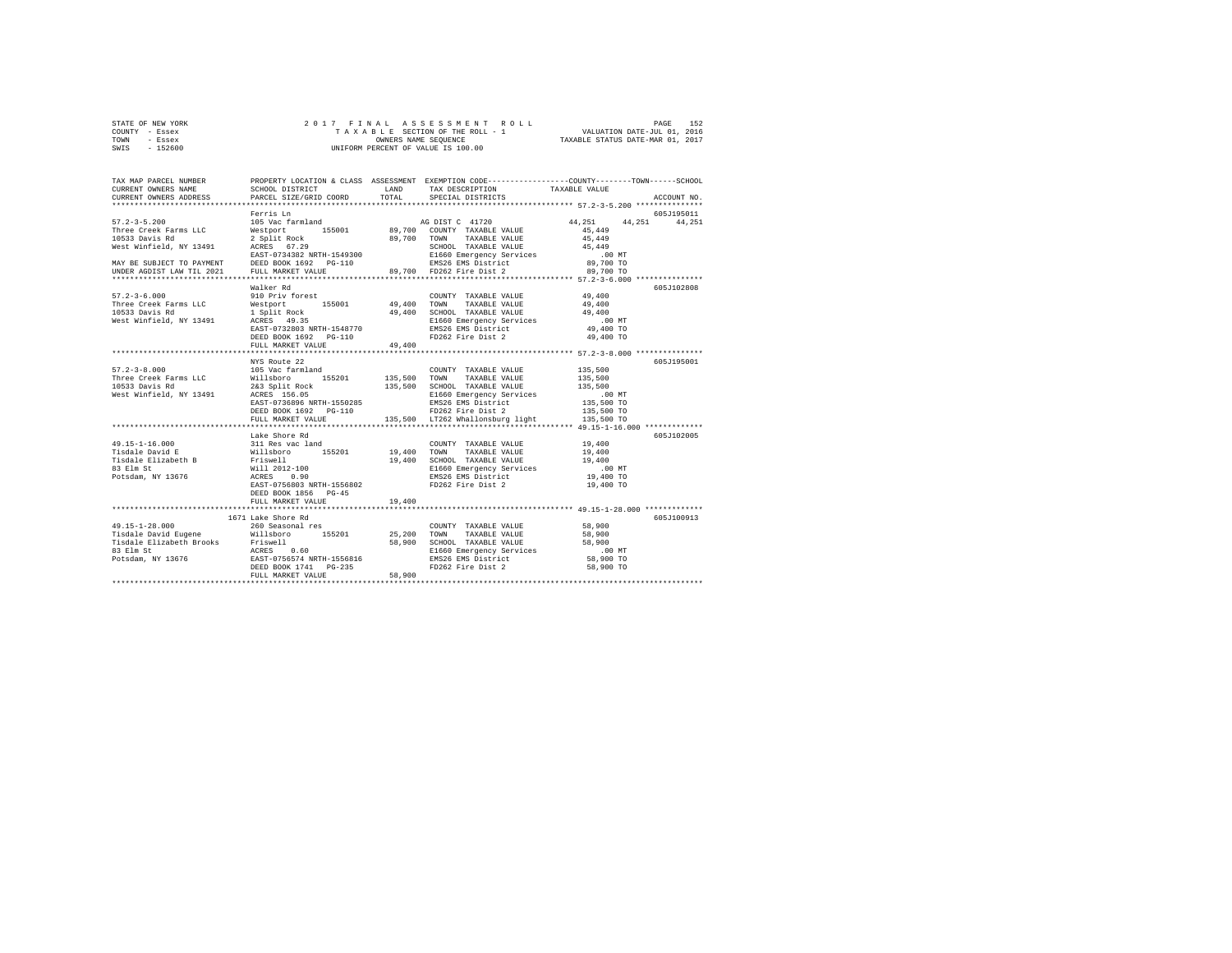| STATE OF NEW YORK<br>COUNTY - Essex<br>TOWN<br>- Essex<br>SWIS - 152600                                                                                                       |                                                                                                                                                           |                         | 2017 FINAL ASSESSMENT ROLL<br>T A X A B L E SECTION OF THE ROLL - 1<br>OWNERS NAME SEQUENCE<br>UNIFORM PERCENT OF VALUE IS 100.00                                                                                                                                                    | VALUATION DATE-JUL 01, 2016<br>TAXABLE STATUS DATE-MAR 01, 2017                                                                              | 153<br>PAGE            |
|-------------------------------------------------------------------------------------------------------------------------------------------------------------------------------|-----------------------------------------------------------------------------------------------------------------------------------------------------------|-------------------------|--------------------------------------------------------------------------------------------------------------------------------------------------------------------------------------------------------------------------------------------------------------------------------------|----------------------------------------------------------------------------------------------------------------------------------------------|------------------------|
| TAX MAP PARCEL NUMBER<br>CURRENT OWNERS NAME<br>CURRENT OWNERS ADDRESS                                                                                                        | SCHOOL DISTRICT<br>PARCEL SIZE/GRID COORD                                                                                                                 | LAND<br>TOTAL           | PROPERTY LOCATION & CLASS ASSESSMENT EXEMPTION CODE---------------COUNTY-------TOWN------SCHOOL<br>TAX DESCRIPTION<br>SPECIAL DISTRICTS                                                                                                                                              | TAXABLE VALUE                                                                                                                                | ACCOUNT NO.            |
|                                                                                                                                                                               | 36 Elm St                                                                                                                                                 |                         |                                                                                                                                                                                                                                                                                      |                                                                                                                                              | 605J103515             |
| $40.73 - 2 - 15.001$<br>Tospann Sylvia M<br>36 Elm St<br>PO Box 204<br>Essex, NY 12936                                                                                        | 210 1 Family Res<br>Willsboro 155201<br>Potts<br>1651/275-Sewer Easement<br>Db 814 Pg 183<br>ACRES 0.43<br>EAST-0756618 NRTH-1571789<br>FULL MARKET VALUE |                         | BAS STAR 41854<br>60.600 COUNTY TAXABLE VALUE<br>289,800 TOWN<br>TAXABLE VALUE<br>SCHOOL TAXABLE VALUE<br>E1660 Emergency Services<br>EMS26 EMS District<br>FD261 Fire Dist 1<br>LT261 Essex light<br>289,800 SB260 Eessex Sewer Bond<br>SD260 Essex Sewer Dist<br>WD260 Essex water | $\circ$<br>289,800<br>289,800<br>259,800<br>$.00$ MT<br>289,800 TO<br>289,800 TO<br>289,800 TO<br>289,800 TO C<br>289,800 TO<br>289,800 TO C | 30,000<br>$\mathsf{n}$ |
|                                                                                                                                                                               |                                                                                                                                                           |                         |                                                                                                                                                                                                                                                                                      |                                                                                                                                              |                        |
| $49.11 - 1 - 49.000$<br>Touhey Charles L<br>Pine West Plaza<br>Washington Ave Ext Bldg 2 00004.80<br>Albany, NY 12205 ACRES<br>Albany, NY 12205                               | 1893 Lake Shore Rd<br>210 1 Family Res - WTRFNT<br>Willsboro 155201<br>Wharton<br>4.80<br>EAST-0757519 NRTH-1561754<br>DEED BOOK 466 PG-542               | 392,900 TOWN            | COUNTY TAXABLE VALUE 555,600<br>TAXABLE VALUE<br>555,600 SCHOOL TAXABLE VALUE<br>E1660 Emergency Services<br>EMS26 EMS District<br>FD261 Fire Dist 1                                                                                                                                 | 555,600<br>555,600<br>$.00$ MT<br>555,600 TO<br>555,600 TO                                                                                   | 605J104214             |
|                                                                                                                                                                               | FULL MARKET VALUE                                                                                                                                         | 555,600                 |                                                                                                                                                                                                                                                                                      |                                                                                                                                              |                        |
| $49.11 - 1 - 50.000$<br>Touhev Charles L<br>Washington Ave Ext Bldg 2 DEED BOOK 993 PG-266                                                                                    | 23 Lila Way<br>210 1 Family Res - WTRFNT<br>Willsboro 155201                                                                                              | 273.900 TOWN<br>334,600 | COUNTY TAXABLE VALUE<br>TAXABLE VALUE<br>SCHOOL TAXABLE VALUE<br>E1660 Emergency Services<br>EMS26 EMS District<br>FD261 Fire Dist 1                                                                                                                                                 | 334,600<br>334,600<br>334,600<br>$.00$ MT<br>334,600 TO<br>334,600 TO                                                                        | 605J102104             |
| Albany, NY 12205                                                                                                                                                              | FULL MARKET VALUE                                                                                                                                         | 334,600                 |                                                                                                                                                                                                                                                                                      |                                                                                                                                              |                        |
| 49.1-1-31.220<br>Town of Essex<br>c/o Group Telecom<br>Property Tax Dept ACRES 2.00<br>Station K<br>PO Box 610<br>PO Box 610<br>Toronto Ontario, CanM4P 2H1 FULL MARKET VALUE | NYS Route 22<br>831 Tele Comm<br>Willsboro 155201<br>Wharton 155201<br>EAST-0745360 NRTH-1561029<br>DEED BOOK 961 PG-266                                  | 45,000<br>753,600       | COUNTY TAXABLE VALUE<br>TOWN<br>TAXABLE VALUE<br>SCHOOL TAXABLE VALUE<br>E1660 Emergency Services<br>EMS26 EMS District<br>FD262 Fire Dist 2<br>753,600 LT262 Whallonsburg light                                                                                                     | 753,600<br>753,600<br>753,600<br>$.00$ MT<br>753,600 TO<br>753,600 TO<br>753,600 TO                                                          | 605Z001005             |
|                                                                                                                                                                               |                                                                                                                                                           |                         |                                                                                                                                                                                                                                                                                      |                                                                                                                                              |                        |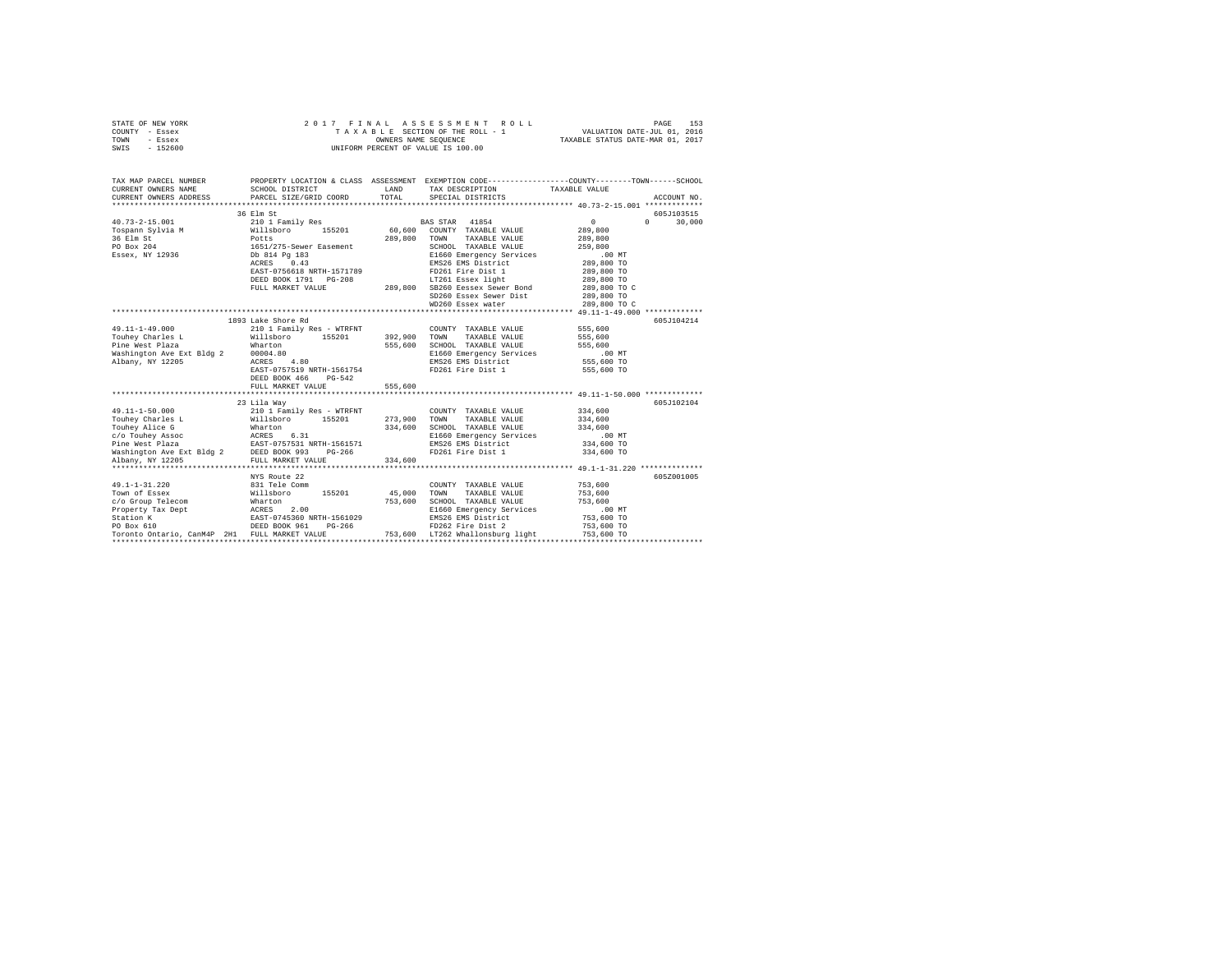| STATE OF NEW YORK | 2017 FINAL ASSESSMENT ROLL         | 154<br>PAGE                      |
|-------------------|------------------------------------|----------------------------------|
| COUNTY - Essex    | TAXABLE SECTION OF THE ROLL - 1    | VALUATION DATE-JUL 01, 2016      |
| TOWN<br>- Essex   | OWNERS NAME SEOUENCE               | TAXABLE STATUS DATE-MAR 01, 2017 |
| $-152600$<br>SWIS | UNIFORM PERCENT OF VALUE IS 100.00 |                                  |

| TAX MAP PARCEL NUMBER                                                                                                                                                                                                                                                                                                                                                                                   |                                                                        | PROPERTY LOCATION & CLASS ASSESSMENT EXEMPTION CODE----------------COUNTY-------TOWN------SCHOOL |            |
|---------------------------------------------------------------------------------------------------------------------------------------------------------------------------------------------------------------------------------------------------------------------------------------------------------------------------------------------------------------------------------------------------------|------------------------------------------------------------------------|--------------------------------------------------------------------------------------------------|------------|
|                                                                                                                                                                                                                                                                                                                                                                                                         |                                                                        |                                                                                                  |            |
| CURRENT OWNERS ADAME SCHOOL DISTRICT LAND TAX DESCRIPTION TAXABLE VALUE ACCOUNT NO. ACCOUNT NO SCHOOL DISTRICT LAND TAX DESCRIPTION TAXABLE VALUE ACCOUNT NO.                                                                                                                                                                                                                                           |                                                                        |                                                                                                  |            |
|                                                                                                                                                                                                                                                                                                                                                                                                         | 2885 Essex Rd                                                          |                                                                                                  | 605J101914 |
|                                                                                                                                                                                                                                                                                                                                                                                                         |                                                                        |                                                                                                  |            |
|                                                                                                                                                                                                                                                                                                                                                                                                         |                                                                        |                                                                                                  |            |
|                                                                                                                                                                                                                                                                                                                                                                                                         |                                                                        |                                                                                                  |            |
|                                                                                                                                                                                                                                                                                                                                                                                                         |                                                                        |                                                                                                  |            |
|                                                                                                                                                                                                                                                                                                                                                                                                         |                                                                        |                                                                                                  |            |
|                                                                                                                                                                                                                                                                                                                                                                                                         |                                                                        |                                                                                                  |            |
|                                                                                                                                                                                                                                                                                                                                                                                                         |                                                                        |                                                                                                  |            |
|                                                                                                                                                                                                                                                                                                                                                                                                         |                                                                        |                                                                                                  |            |
|                                                                                                                                                                                                                                                                                                                                                                                                         |                                                                        |                                                                                                  |            |
|                                                                                                                                                                                                                                                                                                                                                                                                         |                                                                        |                                                                                                  |            |
|                                                                                                                                                                                                                                                                                                                                                                                                         | 13 Beggs Point St                                                      |                                                                                                  | 605J104209 |
|                                                                                                                                                                                                                                                                                                                                                                                                         |                                                                        |                                                                                                  |            |
|                                                                                                                                                                                                                                                                                                                                                                                                         |                                                                        |                                                                                                  |            |
|                                                                                                                                                                                                                                                                                                                                                                                                         |                                                                        |                                                                                                  |            |
|                                                                                                                                                                                                                                                                                                                                                                                                         |                                                                        |                                                                                                  |            |
|                                                                                                                                                                                                                                                                                                                                                                                                         |                                                                        |                                                                                                  |            |
|                                                                                                                                                                                                                                                                                                                                                                                                         |                                                                        |                                                                                                  |            |
|                                                                                                                                                                                                                                                                                                                                                                                                         |                                                                        |                                                                                                  |            |
|                                                                                                                                                                                                                                                                                                                                                                                                         |                                                                        |                                                                                                  |            |
|                                                                                                                                                                                                                                                                                                                                                                                                         |                                                                        |                                                                                                  |            |
|                                                                                                                                                                                                                                                                                                                                                                                                         |                                                                        |                                                                                                  |            |
|                                                                                                                                                                                                                                                                                                                                                                                                         |                                                                        |                                                                                                  |            |
|                                                                                                                                                                                                                                                                                                                                                                                                         |                                                                        |                                                                                                  |            |
| $\begin{tabular}{l c c c c} \multicolumn{1}{c}{\textbf{40.73--3-13.000}} & \multicolumn{1}{c}{13.8898} & \multicolumn{1}{c}{13.8989} & \multicolumn{1}{c}{13.8989} & \multicolumn{1}{c}{13.8989} & \multicolumn{1}{c}{13.8989} & \multicolumn{1}{c}{13.8989} & \multicolumn{1}{c}{13.8989} & \multicolumn{1}{c}{13.8989} & \multicolumn{1}{c}{13.8989} & \multicolumn{1}{c}{13.8$                       |                                                                        |                                                                                                  |            |
| $\begin{tabular}{l c c c c c} \multicolumn{3}{c c c c} \multicolumn{3}{c c c} \multicolumn{3}{c c c} \multicolumn{3}{c c c} \multicolumn{3}{c c c} \multicolumn{3}{c c c} \multicolumn{3}{c c c} \multicolumn{3}{c c c} \multicolumn{3}{c c c} \multicolumn{3}{c c c} \multicolumn{3}{c c c} \multicolumn{3}{c c c} \multicolumn{3}{c c c} \multicolumn{3}{c c c} \multicolumn{3}{c c c} \multicolumn{$ | 1330 Whallons Bay Rd                                                   |                                                                                                  | 605J103107 |
|                                                                                                                                                                                                                                                                                                                                                                                                         |                                                                        |                                                                                                  |            |
|                                                                                                                                                                                                                                                                                                                                                                                                         |                                                                        |                                                                                                  |            |
|                                                                                                                                                                                                                                                                                                                                                                                                         |                                                                        |                                                                                                  |            |
|                                                                                                                                                                                                                                                                                                                                                                                                         |                                                                        |                                                                                                  |            |
|                                                                                                                                                                                                                                                                                                                                                                                                         |                                                                        |                                                                                                  |            |
|                                                                                                                                                                                                                                                                                                                                                                                                         |                                                                        |                                                                                                  |            |
|                                                                                                                                                                                                                                                                                                                                                                                                         | DEED BOOK 1428 PG-64<br>FULL MARKET VALUE<br>FULL MARKET VALUE 100,500 |                                                                                                  |            |
|                                                                                                                                                                                                                                                                                                                                                                                                         |                                                                        |                                                                                                  |            |
|                                                                                                                                                                                                                                                                                                                                                                                                         | 414 Cook Rd                                                            |                                                                                                  | 605J180011 |
|                                                                                                                                                                                                                                                                                                                                                                                                         |                                                                        |                                                                                                  |            |
|                                                                                                                                                                                                                                                                                                                                                                                                         |                                                                        |                                                                                                  |            |
|                                                                                                                                                                                                                                                                                                                                                                                                         |                                                                        |                                                                                                  |            |
|                                                                                                                                                                                                                                                                                                                                                                                                         |                                                                        |                                                                                                  |            |
|                                                                                                                                                                                                                                                                                                                                                                                                         |                                                                        |                                                                                                  |            |
|                                                                                                                                                                                                                                                                                                                                                                                                         |                                                                        |                                                                                                  |            |
|                                                                                                                                                                                                                                                                                                                                                                                                         |                                                                        |                                                                                                  |            |
|                                                                                                                                                                                                                                                                                                                                                                                                         |                                                                        |                                                                                                  |            |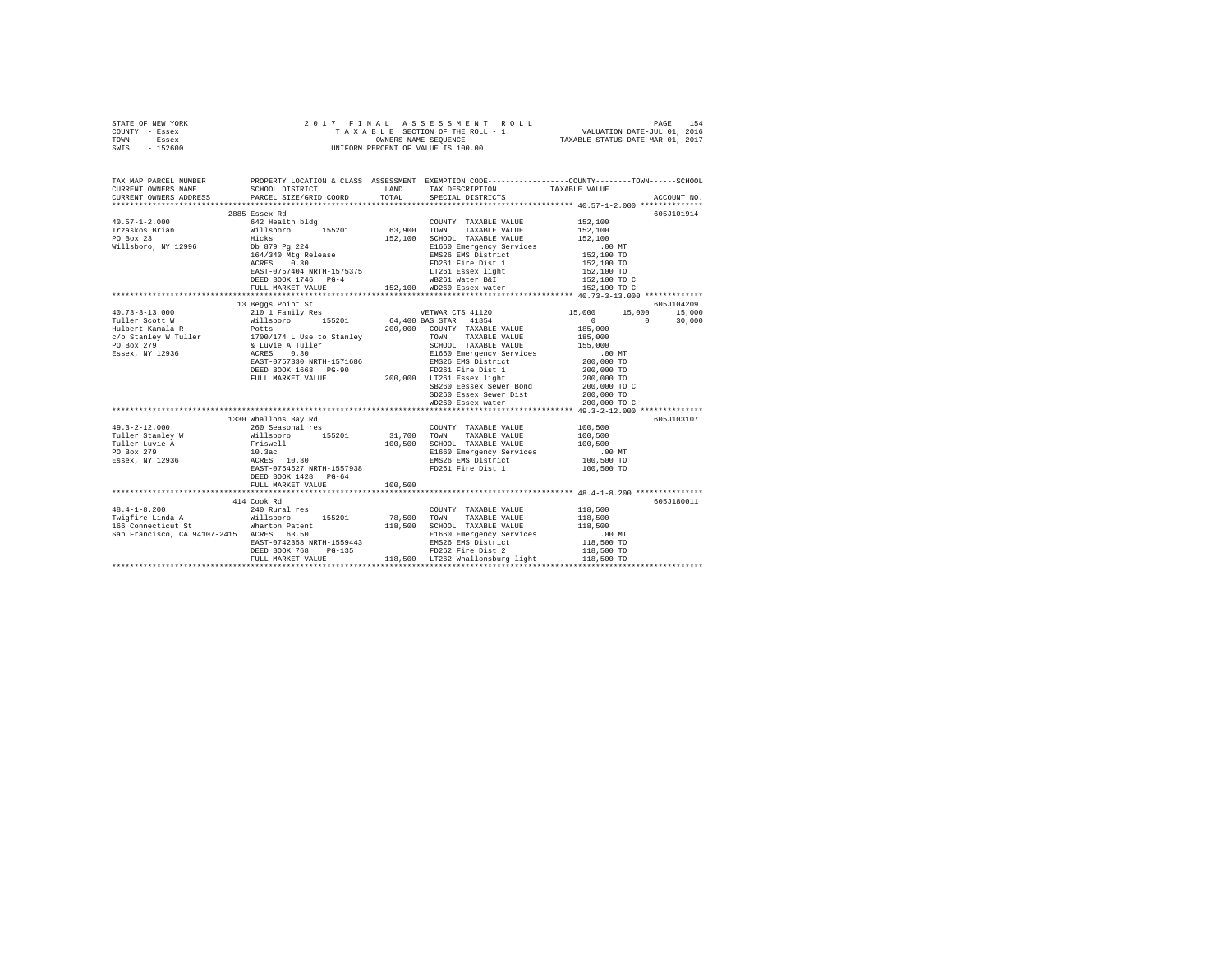|      | STATE OF NEW YORK |  | 2017 FINAL ASSESSMENT ROLL         |                             | PAGE | 155 |
|------|-------------------|--|------------------------------------|-----------------------------|------|-----|
|      | COUNTY - Essex    |  | TAXABLE SECTION OF THE ROLL - 1    | VALUATION DATE-JUL 01, 2016 |      |     |
| TOWN | - Essex           |  | TAXABLE STATUS DATE-MAR 01, 2017   |                             |      |     |
| SWIS | - 152600          |  | UNIFORM PERCENT OF VALUE IS 100.00 |                             |      |     |

| TAX MAP PARCEL NUMBER<br>CURRENT OWNERS NAME<br>CURRENT OWNERS ADDRESS | SCHOOL DISTRICT<br>PARCEL SIZE/GRID COORD                                                                                                             | TOTAL   | PROPERTY LOCATION & CLASS ASSESSMENT EXEMPTION CODE---------------COUNTY-------TOWN------SCHOOL<br>LAND TAX DESCRIPTION<br>SPECIAL DISTRICTS | TAXABLE VALUE                                       | ACCOUNT NO.        |
|------------------------------------------------------------------------|-------------------------------------------------------------------------------------------------------------------------------------------------------|---------|----------------------------------------------------------------------------------------------------------------------------------------------|-----------------------------------------------------|--------------------|
|                                                                        |                                                                                                                                                       |         |                                                                                                                                              |                                                     |                    |
|                                                                        | 41 Ridge Way                                                                                                                                          |         |                                                                                                                                              |                                                     | 605J101512         |
|                                                                        |                                                                                                                                                       |         |                                                                                                                                              |                                                     |                    |
|                                                                        |                                                                                                                                                       |         |                                                                                                                                              |                                                     |                    |
|                                                                        |                                                                                                                                                       |         |                                                                                                                                              |                                                     |                    |
|                                                                        |                                                                                                                                                       |         |                                                                                                                                              | .00 MT                                              |                    |
|                                                                        |                                                                                                                                                       |         | EMS26 EMS District<br>ED261 Fire Dist 1                                                                                                      | 155,400 TO<br>155,400 TO                            |                    |
|                                                                        | DEED BOOK 1174 PG-150                                                                                                                                 |         | FD261 Fire Dist 1                                                                                                                            |                                                     |                    |
|                                                                        |                                                                                                                                                       |         |                                                                                                                                              |                                                     |                    |
|                                                                        |                                                                                                                                                       |         |                                                                                                                                              |                                                     |                    |
|                                                                        | 377 Christian Rd                                                                                                                                      |         |                                                                                                                                              |                                                     | 605J191001         |
| 49.1-1-24.120                                                          | 240 Rural res<br>240 Rural res 240 Rural Res 240 Rural Res 240 Rural Res 240 Rural Res 2011                                                           |         |                                                                                                                                              |                                                     | 0 65,500           |
|                                                                        |                                                                                                                                                       |         |                                                                                                                                              |                                                     |                    |
|                                                                        |                                                                                                                                                       |         |                                                                                                                                              |                                                     |                    |
|                                                                        |                                                                                                                                                       |         |                                                                                                                                              |                                                     |                    |
|                                                                        |                                                                                                                                                       |         |                                                                                                                                              | 00 MT.<br>220,800 TO                                |                    |
|                                                                        |                                                                                                                                                       |         |                                                                                                                                              |                                                     |                    |
|                                                                        | DEED BOOK 970 PG-50                                                                                                                                   | 220,800 | FD261 Fire Dist 1                                                                                                                            | 220,800 TO                                          |                    |
|                                                                        | FULL MARKET VALUE                                                                                                                                     |         |                                                                                                                                              |                                                     |                    |
|                                                                        | *************************                                                                                                                             |         | ************************                                                                                                                     | ********************* 40.81-1-6.000 *************** |                    |
|                                                                        | 2209 Lake Shore Rd                                                                                                                                    |         |                                                                                                                                              |                                                     | 605J101115         |
|                                                                        |                                                                                                                                                       |         |                                                                                                                                              | $0$<br>207,900                                      | $\Omega$<br>65,500 |
|                                                                        |                                                                                                                                                       |         |                                                                                                                                              |                                                     |                    |
|                                                                        |                                                                                                                                                       |         | 207,900 TOWN TAXABLE VALUE                                                                                                                   | 207,900<br>142,400                                  |                    |
|                                                                        |                                                                                                                                                       |         | SCHOOL TAXABLE VALUE<br>E1660 Emergency Services                                                                                             | .00 MT                                              |                    |
|                                                                        |                                                                                                                                                       |         |                                                                                                                                              | 207,900 TO                                          |                    |
|                                                                        |                                                                                                                                                       |         | EMS26 EMS District<br>ED261 Eine Dist 1                                                                                                      |                                                     |                    |
|                                                                        | EAST-0757191 NRTH-1569488<br>DEED BOOK 1448 PG-272<br>FULL MARKET VALUE 2072 207,900 FDZ61 Fire Dist 1<br>FULL MARKET VALUE 207,900 LTZ61 Essex light |         |                                                                                                                                              | 207,900 TO<br>207,900 TO                            |                    |
|                                                                        |                                                                                                                                                       |         | SB260 Eessex Sewer Bond                                                                                                                      | 207,900 TO C                                        |                    |
|                                                                        |                                                                                                                                                       |         | SD260 Essex Sewer Dist 207,900 TO                                                                                                            |                                                     |                    |
|                                                                        |                                                                                                                                                       |         | WD260 Essex water                                                                                                                            | 207,900 TO C                                        |                    |
|                                                                        |                                                                                                                                                       |         |                                                                                                                                              |                                                     |                    |
|                                                                        | 2296 Main St                                                                                                                                          |         |                                                                                                                                              |                                                     | 605J103503         |
| $40.73 - 3 - 17.000$                                                   |                                                                                                                                                       |         | COUNTY TAXABLE VALUE 164,800                                                                                                                 |                                                     |                    |
| Vance Sandra                                                           |                                                                                                                                                       |         | 45,500 TOWN TAXABLE VALUE                                                                                                                    | 164,800                                             |                    |
| PO Box 331                                                             |                                                                                                                                                       |         | 164,800 SCHOOL TAXABLE VALUE                                                                                                                 | 164,800                                             |                    |
| Essex, NY 12936                                                        | 2230 main 3c<br>210 1 Family Res<br>Willaboro 155201 45,500<br>Potts 164,800<br>164,800<br>ACRES 0.10                                                 |         | E1660 Emergency Services                                                                                                                     |                                                     |                    |
|                                                                        |                                                                                                                                                       |         | EMS26 EMS District                                                                                                                           | 00 MT.<br>164,800 TO                                |                    |
|                                                                        | EAST-0757025 NRTH-1571625                                                                                                                             |         | FD261 Fire Dist 1                                                                                                                            | 164,800 TO                                          |                    |
|                                                                        | DEED BOOK 1067 PG-308                                                                                                                                 |         |                                                                                                                                              | 164,800 TO                                          |                    |
|                                                                        |                                                                                                                                                       |         | DEED BOOK 1067 PG-308 LT261 Essex light<br>FULL MARKET VALUE 164,800 SB260 Eessex Sewer Bond                                                 | 164,800 TO C                                        |                    |
|                                                                        |                                                                                                                                                       |         | SD260 Essex Sewer Dist                                                                                                                       | 164,800 TO                                          |                    |
|                                                                        |                                                                                                                                                       |         | WD260 Essex water                                                                                                                            | 164,800 TO C                                        |                    |
|                                                                        |                                                                                                                                                       |         |                                                                                                                                              |                                                     |                    |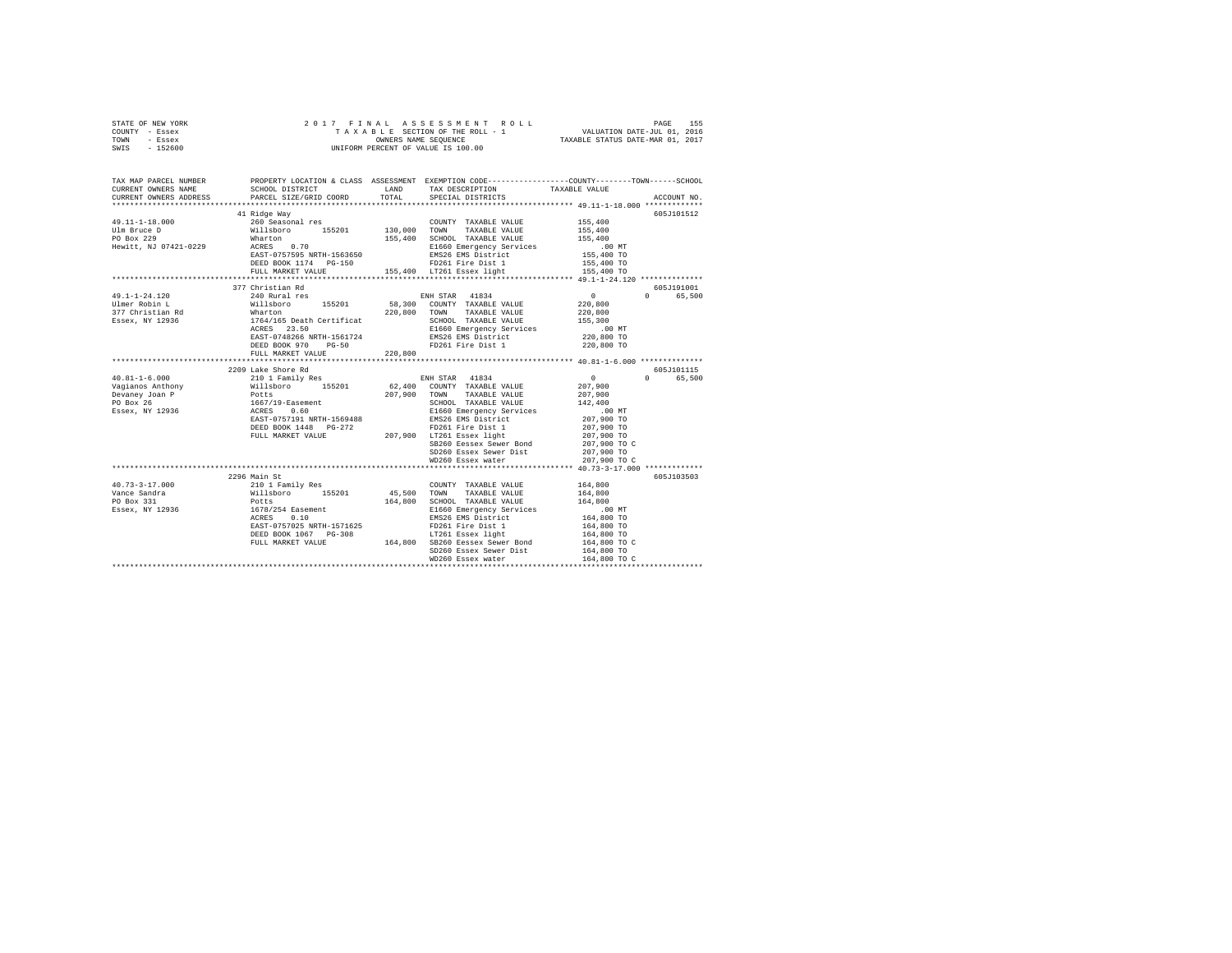| STATE OF NEW YORK<br>COUNTY - Essex<br>TOWN - Essex<br>SWIS - 152600                                                                                                                                                                                                                                                                                                                                            |                    |                   |                           |                             |
|-----------------------------------------------------------------------------------------------------------------------------------------------------------------------------------------------------------------------------------------------------------------------------------------------------------------------------------------------------------------------------------------------------------------|--------------------|-------------------|---------------------------|-----------------------------|
| TAX MAP PARCEL NUMBER PROPERTY LOCATION & CLASS ASSESSMENT EXEMPTION CODE---------------COUNTY-------TOWN------SCHOOL<br>CURRENT OWNERS NAME                                                                                                                                                                                                                                                                    |                    |                   |                           |                             |
| CURRENT OWNERS ADDRESS                                                                                                                                                                                                                                                                                                                                                                                          |                    |                   |                           | ACCOUNT NO.                 |
|                                                                                                                                                                                                                                                                                                                                                                                                                 |                    |                   |                           |                             |
|                                                                                                                                                                                                                                                                                                                                                                                                                 |                    |                   |                           | 605J104308                  |
|                                                                                                                                                                                                                                                                                                                                                                                                                 |                    |                   | 130,300                   |                             |
|                                                                                                                                                                                                                                                                                                                                                                                                                 |                    |                   | $\frac{130,300}{130,300}$ |                             |
|                                                                                                                                                                                                                                                                                                                                                                                                                 |                    |                   | .00 MT                    |                             |
|                                                                                                                                                                                                                                                                                                                                                                                                                 |                    |                   |                           |                             |
|                                                                                                                                                                                                                                                                                                                                                                                                                 |                    |                   | 130,300 TO<br>130,300 TO  |                             |
|                                                                                                                                                                                                                                                                                                                                                                                                                 |                    |                   |                           |                             |
|                                                                                                                                                                                                                                                                                                                                                                                                                 |                    |                   |                           |                             |
|                                                                                                                                                                                                                                                                                                                                                                                                                 |                    |                   |                           |                             |
|                                                                                                                                                                                                                                                                                                                                                                                                                 | 2255 Lake Shore Rd |                   |                           | 605J103201<br>$0 \t 30.000$ |
|                                                                                                                                                                                                                                                                                                                                                                                                                 |                    |                   |                           |                             |
|                                                                                                                                                                                                                                                                                                                                                                                                                 |                    |                   |                           |                             |
|                                                                                                                                                                                                                                                                                                                                                                                                                 |                    |                   |                           |                             |
|                                                                                                                                                                                                                                                                                                                                                                                                                 |                    |                   |                           |                             |
|                                                                                                                                                                                                                                                                                                                                                                                                                 |                    |                   |                           |                             |
|                                                                                                                                                                                                                                                                                                                                                                                                                 |                    |                   |                           |                             |
| $\begin{tabular}{l c c c c c} \multicolumn{3}{c}{\textbf{40.73--5--12.000}} & \multicolumn{3}{c}{2255~\text{Lake Shore }\text{Rd}} & \multicolumn{3}{c}{215~\text{Table}~\text{S}} & \multicolumn{3}{c}{\textbf{BAS STAR}} & \multicolumn{3}{c}{410~\text{Family Res}} & \multicolumn{3}{c}{\textbf{0.85--12.000}} & \multicolumn{3}{c}{\textbf{0.85--12.000}} & \multicolumn{3}{c}{\textbf{0.85--12.000}} & \$ |                    |                   |                           |                             |
|                                                                                                                                                                                                                                                                                                                                                                                                                 |                    |                   |                           |                             |
|                                                                                                                                                                                                                                                                                                                                                                                                                 |                    | WD260 Essex water | 334,000 TO C              |                             |
|                                                                                                                                                                                                                                                                                                                                                                                                                 |                    |                   |                           |                             |
|                                                                                                                                                                                                                                                                                                                                                                                                                 |                    |                   |                           | 605Z001001                  |
|                                                                                                                                                                                                                                                                                                                                                                                                                 |                    |                   |                           |                             |
|                                                                                                                                                                                                                                                                                                                                                                                                                 |                    |                   |                           |                             |
|                                                                                                                                                                                                                                                                                                                                                                                                                 |                    |                   |                           |                             |
|                                                                                                                                                                                                                                                                                                                                                                                                                 |                    |                   |                           |                             |
|                                                                                                                                                                                                                                                                                                                                                                                                                 |                    |                   |                           |                             |
|                                                                                                                                                                                                                                                                                                                                                                                                                 |                    |                   |                           |                             |
|                                                                                                                                                                                                                                                                                                                                                                                                                 |                    |                   |                           |                             |
|                                                                                                                                                                                                                                                                                                                                                                                                                 |                    |                   |                           |                             |
|                                                                                                                                                                                                                                                                                                                                                                                                                 |                    |                   |                           |                             |
|                                                                                                                                                                                                                                                                                                                                                                                                                 | 2803 Essex Rd      |                   |                           | 605J104315                  |
|                                                                                                                                                                                                                                                                                                                                                                                                                 |                    |                   |                           |                             |
|                                                                                                                                                                                                                                                                                                                                                                                                                 |                    |                   |                           |                             |
|                                                                                                                                                                                                                                                                                                                                                                                                                 |                    |                   |                           |                             |
|                                                                                                                                                                                                                                                                                                                                                                                                                 |                    |                   |                           |                             |
|                                                                                                                                                                                                                                                                                                                                                                                                                 |                    |                   |                           |                             |
|                                                                                                                                                                                                                                                                                                                                                                                                                 |                    |                   |                           |                             |
|                                                                                                                                                                                                                                                                                                                                                                                                                 |                    |                   |                           |                             |
|                                                                                                                                                                                                                                                                                                                                                                                                                 |                    |                   |                           |                             |
|                                                                                                                                                                                                                                                                                                                                                                                                                 |                    |                   |                           |                             |
|                                                                                                                                                                                                                                                                                                                                                                                                                 |                    |                   |                           |                             |
|                                                                                                                                                                                                                                                                                                                                                                                                                 |                    |                   |                           |                             |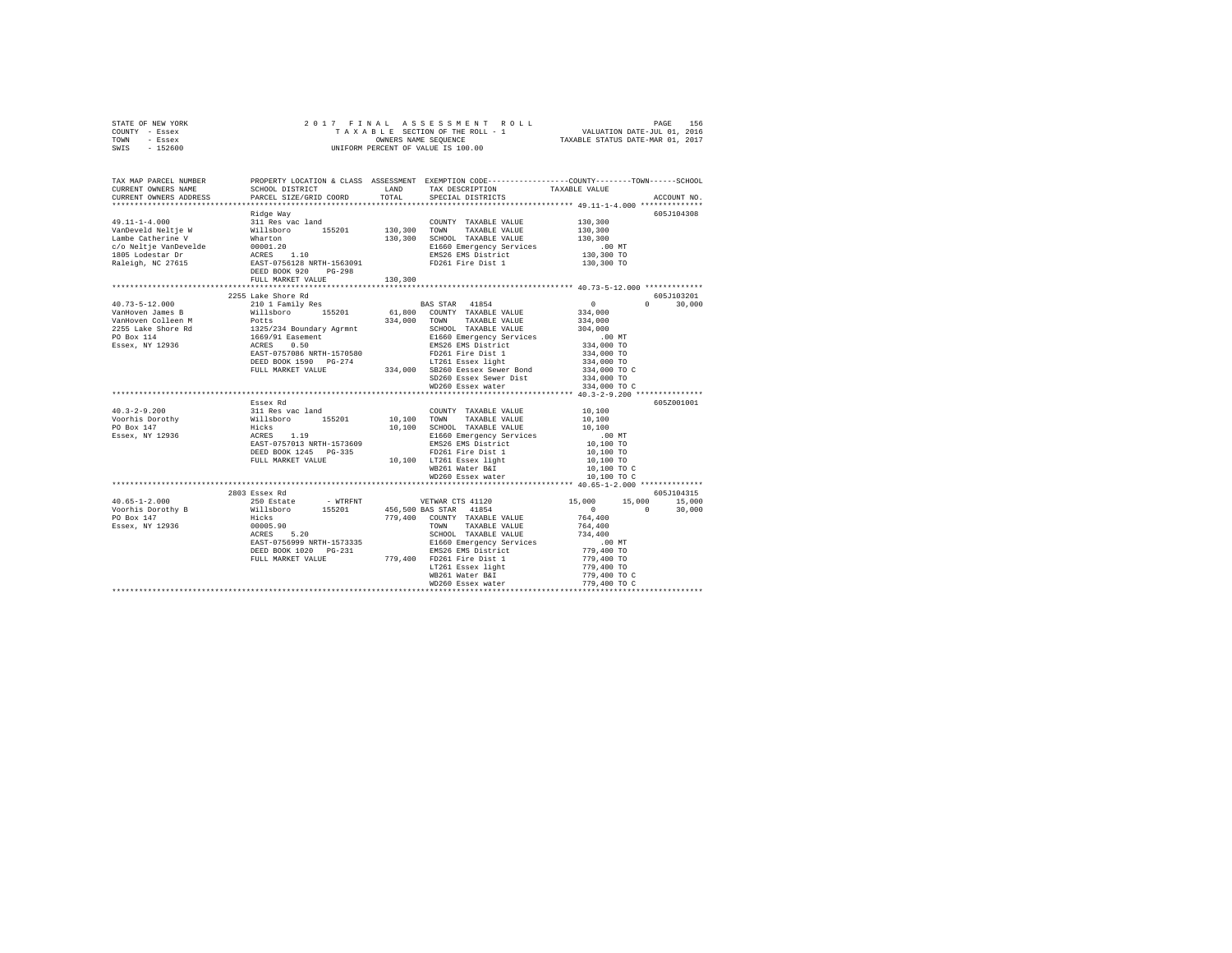| STATE OF NEW YORK | 2017 FINAL ASSESSMENT ROLL         | 157<br>PAGE                      |
|-------------------|------------------------------------|----------------------------------|
| COUNTY - Essex    | TAXABLE SECTION OF THE ROLL - 1    | VALUATION DATE-JUL 01, 2016      |
| TOWN<br>- Essex   | OWNERS NAME SEOUENCE               | TAXABLE STATUS DATE-MAR 01, 2017 |
| - 152600<br>SWIS  | UNIFORM PERCENT OF VALUE IS 100.00 |                                  |

| TAX MAP PARCEL NUMBER                                                                    |                              |                                                                                                                                                                                                                                                          |                                   |          |
|------------------------------------------------------------------------------------------|------------------------------|----------------------------------------------------------------------------------------------------------------------------------------------------------------------------------------------------------------------------------------------------------|-----------------------------------|----------|
| CURRENT OWNERS NAME                                                                      |                              |                                                                                                                                                                                                                                                          |                                   |          |
|                                                                                          |                              |                                                                                                                                                                                                                                                          |                                   |          |
|                                                                                          |                              |                                                                                                                                                                                                                                                          |                                   |          |
| $40.73 - 5 - 17.000$                                                                     | 2227 Lake Shore Rd           |                                                                                                                                                                                                                                                          | 605J103004                        |          |
|                                                                                          | 210 1 Family Res             | COUNTY TAXABLE VALUE 210,600                                                                                                                                                                                                                             |                                   |          |
| Wakefield House Ecoventures Willsboro 155201 60,300                                      |                              | TAXABLE VALUE 210,600<br>TOWN                                                                                                                                                                                                                            |                                   |          |
| 2227 Lake Shore Rd<br>Essex, NY 12936                                   1666/45-Easement | an an Albanya.<br>Mga kalawa | $\begin{tabular}{cc} 210,600 & SCHOLD & TAXABLE VALUE & 210,600El660 Emergency Services & .00 MTEMS26 EMS District & 210,600 TO \\ \end{tabular}$                                                                                                        |                                   |          |
|                                                                                          |                              |                                                                                                                                                                                                                                                          |                                   |          |
|                                                                                          | 1009/323 Bla                 |                                                                                                                                                                                                                                                          |                                   |          |
|                                                                                          |                              |                                                                                                                                                                                                                                                          |                                   |          |
|                                                                                          |                              |                                                                                                                                                                                                                                                          |                                   |          |
|                                                                                          |                              |                                                                                                                                                                                                                                                          |                                   |          |
|                                                                                          |                              |                                                                                                                                                                                                                                                          |                                   |          |
|                                                                                          |                              | 1664/49-42848<br>1609/323 Bla<br>2009/323 Bla<br>2009/323 Bla<br>2009/323 Bla<br>2009/323 Bla<br>2009/323 Bla<br>210,600 TO<br>DEED BOOK 1812 PG-22<br>210,600 SB260 Essex Sewer Bond<br>210,600 TO<br>210,600 TO<br>210,600 SB260 Essex were Bond<br>21 |                                   |          |
|                                                                                          |                              |                                                                                                                                                                                                                                                          |                                   |          |
|                                                                                          | Christian Rd                 |                                                                                                                                                                                                                                                          | 605J104413                        |          |
| $49.3 - 2 - 3.100$                                                                       |                              |                                                                                                                                                                                                                                                          |                                   |          |
| Walker Jason                                                                             |                              |                                                                                                                                                                                                                                                          |                                   |          |
| PO Box 4                                                                                 |                              |                                                                                                                                                                                                                                                          |                                   |          |
| Essex, NY 12936                                                                          |                              |                                                                                                                                                                                                                                                          |                                   |          |
|                                                                                          |                              | 0314 Rural Wac<br>410 23,800 TOUNTY TAXABLE VALUE 23,800 NIILBORTO 155201 23,800 TOWN TAXABLE VALUE 23,800 TO<br>23,800 SCHOOL TAXABLE VALUE 23,800 FITSWELL 23,800 ACRES<br>23,800 ACRES 4.77 23,800 EL660 BAST-0744800 NRTH-155                        |                                   |          |
|                                                                                          |                              | DEED BOOK 1053 PG-185 <b>PG-185</b> FD262 Fire Dist 2 23,800 TO                                                                                                                                                                                          |                                   |          |
|                                                                                          | FULL MARKET VALUE            | 23,800 LT262 Whallonsburg light 23,800 TO                                                                                                                                                                                                                |                                   |          |
|                                                                                          |                              |                                                                                                                                                                                                                                                          |                                   |          |
|                                                                                          | 83 Christian Rd              |                                                                                                                                                                                                                                                          | 605J194009                        |          |
| $49.3 - 2 - 3.400$                                                                       |                              |                                                                                                                                                                                                                                                          | $\sim$ 0<br>$\Omega$ and $\Omega$ | $\Omega$ |
|                                                                                          |                              |                                                                                                                                                                                                                                                          |                                   |          |
|                                                                                          |                              |                                                                                                                                                                                                                                                          |                                   |          |
|                                                                                          |                              |                                                                                                                                                                                                                                                          |                                   |          |
|                                                                                          |                              |                                                                                                                                                                                                                                                          |                                   |          |
|                                                                                          |                              |                                                                                                                                                                                                                                                          |                                   |          |
|                                                                                          |                              |                                                                                                                                                                                                                                                          |                                   |          |
|                                                                                          |                              | FULL MARKET VALUE 6 0 LT262 Whallonsburg light                                                                                                                                                                                                           | 0.70                              |          |
|                                                                                          |                              |                                                                                                                                                                                                                                                          |                                   |          |
|                                                                                          | 2360 Jersev St               |                                                                                                                                                                                                                                                          | 605J178500                        |          |
|                                                                                          |                              |                                                                                                                                                                                                                                                          | 0 65,500                          |          |
|                                                                                          |                              |                                                                                                                                                                                                                                                          |                                   |          |
|                                                                                          |                              |                                                                                                                                                                                                                                                          |                                   |          |
|                                                                                          |                              |                                                                                                                                                                                                                                                          |                                   |          |
|                                                                                          |                              |                                                                                                                                                                                                                                                          |                                   |          |
|                                                                                          |                              |                                                                                                                                                                                                                                                          |                                   |          |
|                                                                                          | FULL MARKET VALUE            | 133,500 FD261 Fire Dist 1                                                                                                                                                                                                                                | 133,500 TO                        |          |
|                                                                                          |                              |                                                                                                                                                                                                                                                          |                                   |          |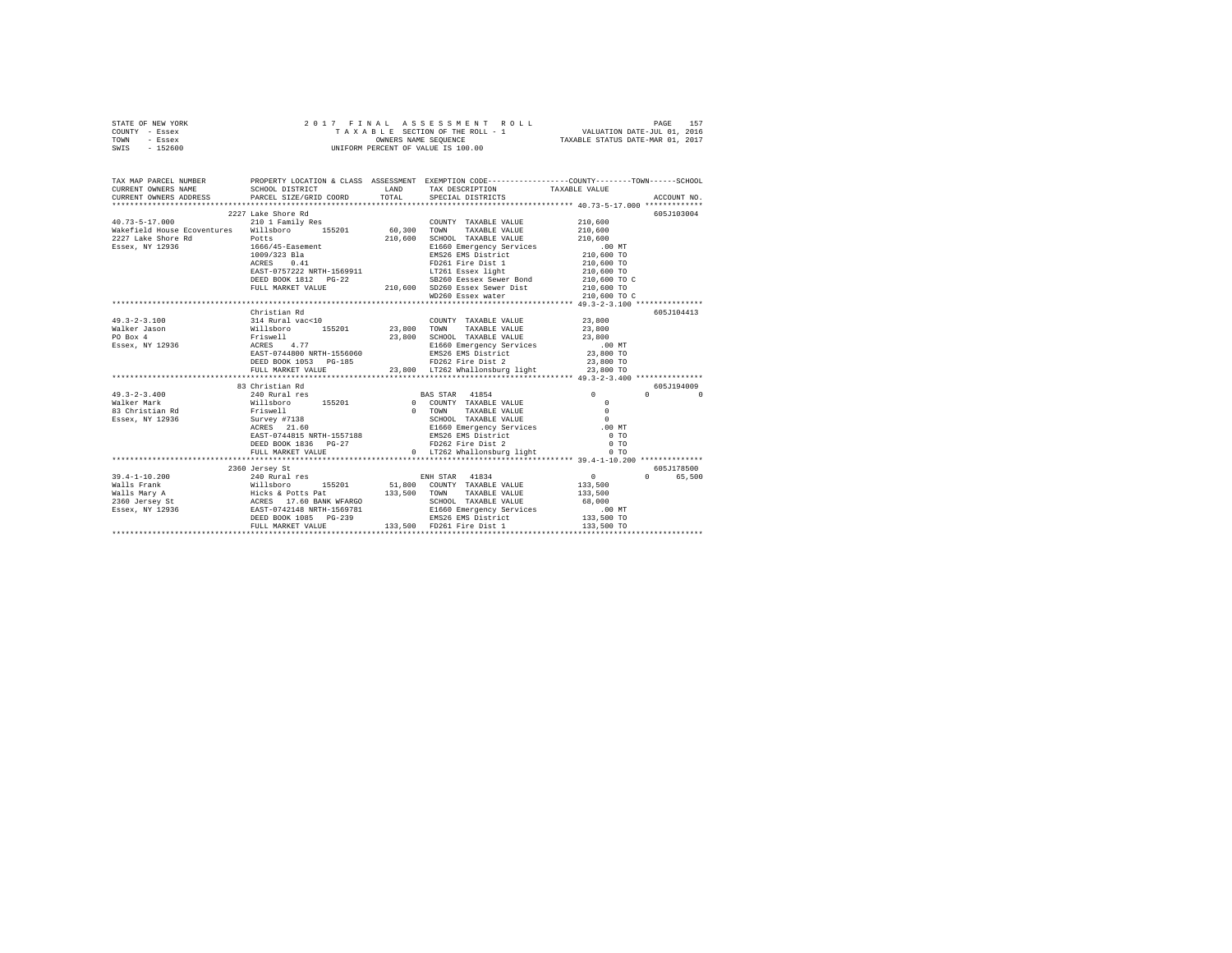| STATE OF NEW YORK<br>COUNTY - Essex<br>TOWN<br>- Essex<br>SWIS - 152600 | 2017 FINAL ASSESSMENT F<br>TAXABLE SECTION OF THE ROLL - 1<br>UNIFORM PERCENT OF VALUE IS 100.00                                                                                                                                                                                                                                                                                                                 |        | 7 FINAL ASSESSMENT ROLL TAXABLE PAGE 158<br>TAXABLE SECTION OF THE ROLL - 1 VALUATION DATE-JUL 01, 2016<br>OWNERS NAME SEQUENCE  TAXABLE STATUS DATE-NAR 01, 2017 |                      |               |
|-------------------------------------------------------------------------|------------------------------------------------------------------------------------------------------------------------------------------------------------------------------------------------------------------------------------------------------------------------------------------------------------------------------------------------------------------------------------------------------------------|--------|-------------------------------------------------------------------------------------------------------------------------------------------------------------------|----------------------|---------------|
|                                                                         | TAX MAP PARCEL NUMBER PROPERTY LOCATION & CLASS ASSESSMENT EXEMPTION CODE--------------COUNTY-------TOWN------SCHOOL                                                                                                                                                                                                                                                                                             |        |                                                                                                                                                                   |                      |               |
|                                                                         |                                                                                                                                                                                                                                                                                                                                                                                                                  |        |                                                                                                                                                                   |                      | ACCOUNT NO.   |
|                                                                         | 26 Beggs Point St                                                                                                                                                                                                                                                                                                                                                                                                |        |                                                                                                                                                                   |                      | 605-7100307   |
|                                                                         |                                                                                                                                                                                                                                                                                                                                                                                                                  |        |                                                                                                                                                                   |                      |               |
|                                                                         |                                                                                                                                                                                                                                                                                                                                                                                                                  |        |                                                                                                                                                                   |                      |               |
|                                                                         |                                                                                                                                                                                                                                                                                                                                                                                                                  |        |                                                                                                                                                                   |                      |               |
|                                                                         |                                                                                                                                                                                                                                                                                                                                                                                                                  |        |                                                                                                                                                                   |                      |               |
|                                                                         |                                                                                                                                                                                                                                                                                                                                                                                                                  |        |                                                                                                                                                                   |                      |               |
|                                                                         |                                                                                                                                                                                                                                                                                                                                                                                                                  |        |                                                                                                                                                                   |                      |               |
|                                                                         |                                                                                                                                                                                                                                                                                                                                                                                                                  |        |                                                                                                                                                                   |                      |               |
|                                                                         |                                                                                                                                                                                                                                                                                                                                                                                                                  |        |                                                                                                                                                                   |                      |               |
|                                                                         |                                                                                                                                                                                                                                                                                                                                                                                                                  |        | SD260 Essex Sewer Dist                                                                                                                                            | 262,900 TO           |               |
|                                                                         |                                                                                                                                                                                                                                                                                                                                                                                                                  |        | WD260 Essex water                                                                                                                                                 | 262,900 TO C         |               |
|                                                                         |                                                                                                                                                                                                                                                                                                                                                                                                                  |        |                                                                                                                                                                   |                      |               |
|                                                                         | 893 Whallons Bay Rd                                                                                                                                                                                                                                                                                                                                                                                              |        |                                                                                                                                                                   |                      | 605J101401    |
| $49.69 - 2 - 2.000$                                                     | 210 1 Family Res                                                                                                                                                                                                                                                                                                                                                                                                 |        | COUNTY TAXABLE VALUE                                                                                                                                              | 72,600               |               |
|                                                                         |                                                                                                                                                                                                                                                                                                                                                                                                                  |        |                                                                                                                                                                   |                      |               |
|                                                                         | $\begin{tabular}{l c c c c c} \multicolumn{2}{c}{\textbf{WAP}1111} & \multicolumn{2}{c}{\textbf{WAP}111} & \multicolumn{2}{c}{\textbf{WAP}111} & \multicolumn{2}{c}{\textbf{WAP}111} & \multicolumn{2}{c}{\textbf{WAP}111} & \multicolumn{2}{c}{\textbf{WAP}111} & \multicolumn{2}{c}{\textbf{WAP}111} & \multicolumn{2}{c}{\textbf{WAP}111} & \multicolumn{2}{c}{\textbf{WAP}111} & \multicolumn{2}{c}{\textbf$ |        |                                                                                                                                                                   |                      |               |
|                                                                         |                                                                                                                                                                                                                                                                                                                                                                                                                  |        |                                                                                                                                                                   |                      |               |
|                                                                         |                                                                                                                                                                                                                                                                                                                                                                                                                  |        |                                                                                                                                                                   |                      |               |
|                                                                         |                                                                                                                                                                                                                                                                                                                                                                                                                  |        |                                                                                                                                                                   |                      |               |
|                                                                         |                                                                                                                                                                                                                                                                                                                                                                                                                  |        |                                                                                                                                                                   |                      |               |
|                                                                         |                                                                                                                                                                                                                                                                                                                                                                                                                  |        |                                                                                                                                                                   |                      |               |
|                                                                         | 88 Daniels Rd                                                                                                                                                                                                                                                                                                                                                                                                    |        |                                                                                                                                                                   |                      | 605J101109    |
|                                                                         |                                                                                                                                                                                                                                                                                                                                                                                                                  |        |                                                                                                                                                                   | $\sim$ 0             | $0 \t 30,000$ |
|                                                                         |                                                                                                                                                                                                                                                                                                                                                                                                                  |        |                                                                                                                                                                   | 100,000              |               |
|                                                                         |                                                                                                                                                                                                                                                                                                                                                                                                                  |        |                                                                                                                                                                   | 100,000              |               |
|                                                                         |                                                                                                                                                                                                                                                                                                                                                                                                                  |        |                                                                                                                                                                   | 70,000               |               |
|                                                                         |                                                                                                                                                                                                                                                                                                                                                                                                                  |        |                                                                                                                                                                   | 00 MT.<br>100,000 TO |               |
|                                                                         |                                                                                                                                                                                                                                                                                                                                                                                                                  |        |                                                                                                                                                                   |                      |               |
|                                                                         |                                                                                                                                                                                                                                                                                                                                                                                                                  |        |                                                                                                                                                                   | 100,000 TO           |               |
|                                                                         |                                                                                                                                                                                                                                                                                                                                                                                                                  |        |                                                                                                                                                                   |                      |               |
|                                                                         |                                                                                                                                                                                                                                                                                                                                                                                                                  |        |                                                                                                                                                                   |                      |               |
|                                                                         | 697 Brookfield Rd                                                                                                                                                                                                                                                                                                                                                                                                |        |                                                                                                                                                                   |                      | 605Z001003    |
|                                                                         |                                                                                                                                                                                                                                                                                                                                                                                                                  |        | COUNTY TAXABLE VALUE                                                                                                                                              | 70,000               |               |
|                                                                         |                                                                                                                                                                                                                                                                                                                                                                                                                  |        | TOWN<br>TAXABLE VALUE                                                                                                                                             | 70,000<br>70,000     |               |
|                                                                         |                                                                                                                                                                                                                                                                                                                                                                                                                  |        | 70,000 SCHOOL TAXABLE VALUE                                                                                                                                       | $.00$ MT             |               |
|                                                                         |                                                                                                                                                                                                                                                                                                                                                                                                                  |        | E1660 Emergency Services<br>EMS26 EMS District                                                                                                                    | 70,000 TO            |               |
|                                                                         | DEED BOOK 1732 PG-127                                                                                                                                                                                                                                                                                                                                                                                            |        | FD262 Fire Dist 2                                                                                                                                                 | 70,000 TO            |               |
|                                                                         | FULL MARKET VALUE                                                                                                                                                                                                                                                                                                                                                                                                | 70,000 |                                                                                                                                                                   |                      |               |
|                                                                         |                                                                                                                                                                                                                                                                                                                                                                                                                  |        |                                                                                                                                                                   |                      |               |
|                                                                         |                                                                                                                                                                                                                                                                                                                                                                                                                  |        |                                                                                                                                                                   |                      |               |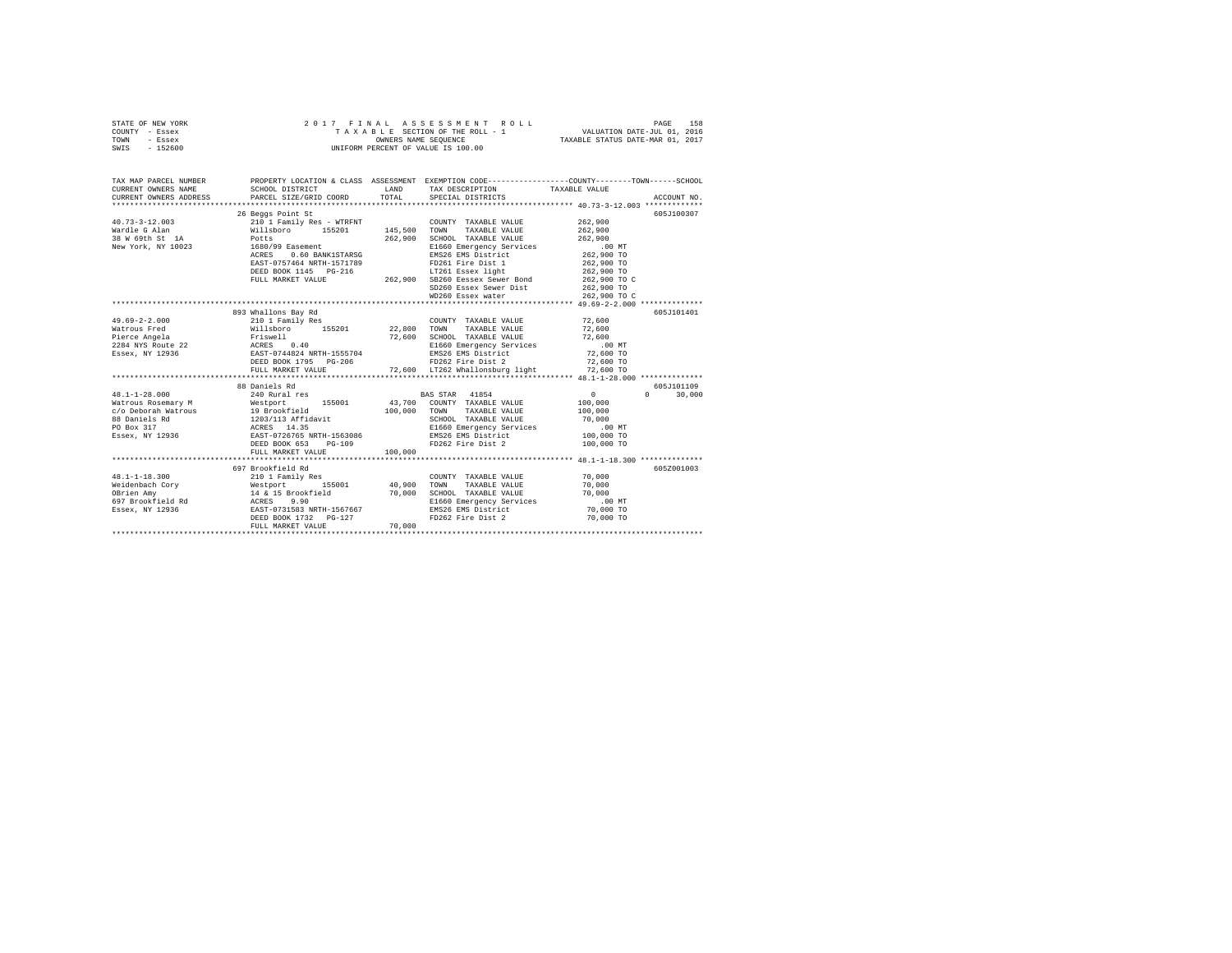| STATE OF NEW YORK<br>COUNTY - Essex<br>TOWN - Essex<br>SWIS - 152600                                                                                                                                                                                                                                                                                                                                                                                  | 2017 FINAL ASSESSMENT R<br>TAXABLE SECTION OF THE ROLL - 1<br>UNIFORM PERCENT OF VALUE IS 100.00                                                                                                                                                                                                                                                                                                                                                                        |         | PAGE 159 ו-PAGE 159 את PAGE 159 באפר 159 את PAGE 159 ו-PAGE 159 באפר 159 היה משפח המשפח בית המשפח המשפח המשפח<br>TAXABLE SECTION OF THE ROLL - 1 ו-OWNERS NAME SEQUENCE |                                                                                          |                             |
|-------------------------------------------------------------------------------------------------------------------------------------------------------------------------------------------------------------------------------------------------------------------------------------------------------------------------------------------------------------------------------------------------------------------------------------------------------|-------------------------------------------------------------------------------------------------------------------------------------------------------------------------------------------------------------------------------------------------------------------------------------------------------------------------------------------------------------------------------------------------------------------------------------------------------------------------|---------|-------------------------------------------------------------------------------------------------------------------------------------------------------------------------|------------------------------------------------------------------------------------------|-----------------------------|
| TAX MAP PARCEL NUMBER PROPERTY LOCATION & CLASS ASSESSMENT EXEMPTION CODE--------------COUNTY-------TOWN------SCHOOL<br>CURRENT OWNERS NAME<br>CURRENT OWNERS ADDRESS                                                                                                                                                                                                                                                                                 | SCHOOL DISTRICT TAND TAX DESCRIPTION<br>PARCEL SIZE/GRID COORD TOTAL                                                                                                                                                                                                                                                                                                                                                                                                    |         | SPECIAL DISTRICTS                                                                                                                                                       | TAXABLE VALUE                                                                            | ACCOUNT NO.                 |
| Westport, NY 12993                                                                                                                                                                                                                                                                                                                                                                                                                                    | 00014.80<br>$ACRES$ 14.80<br>EAST-0727100 NRTH-1549463 FD262 Fire Dist 2<br>DEED BOOK 1822 PG-185<br>FULL MARKET VALUE                                                                                                                                                                                                                                                                                                                                                  | 108,100 | COUNTY TAXABLE VALUE 108,100<br>E1660 Emergency Services<br>EMS26 EMS District                                                                                          | 108,100<br>108,100<br>00 MT.<br>108,100 TO<br>108,100 TO                                 | 605J102210                  |
|                                                                                                                                                                                                                                                                                                                                                                                                                                                       |                                                                                                                                                                                                                                                                                                                                                                                                                                                                         |         |                                                                                                                                                                         |                                                                                          |                             |
| $40.3 - 2 - 2.100$<br>Wekin Jori<br>Wekin Andrew<br>PO Box 79<br>Essex, NY 12936                                                                                                                                                                                                                                                                                                                                                                      | 61 Block House Rd<br>$\begin{tabular}{l c c c c c} \multicolumn{1}{c}{\textbf{210 1 Pauli} Yes} & \textbf{BAS STR} & \textbf{41854} \\ \multicolumn{1}{c}{\textbf{311 11} 11} & \textbf{511} & \textbf{5201} & \textbf{34,800} & \textbf{CONNT} & \textbf{TAXABLE VALUE} \\ \multicolumn{1}{c}{\textbf{111} 11} & \textbf{511} & \textbf{5201} & \textbf{34,800} & \textbf{CONNT} & \textbf{TAXABLE VALUE} \\ \multicolumn{1}{c}{\textbf{1$<br>DEED BOOK 1682    PG-202 |         | BAS STAR 41854<br>SCHOOL TAXABLE VALUE<br>SCHOOL TAXABLE VALUE<br>E1660 Emergency Services<br>EMS26 EMS District<br>FD261 Fire Dist 1                                   | $0 \qquad \qquad$<br>341,400<br>341,400<br>311,400<br>.00 MT<br>341,400 TO<br>341,400 TO | 605J103513<br>$0 \t 30.000$ |
|                                                                                                                                                                                                                                                                                                                                                                                                                                                       | FULL MARKET VALUE                                                                                                                                                                                                                                                                                                                                                                                                                                                       | 341,400 |                                                                                                                                                                         |                                                                                          |                             |
| $\begin{tabular}{l l l l l} \multicolumn{1}{c}{\textbf{432 Gass action}} & \multicolumn{1}{c}{\textbf{55201}} & \multicolumn{1}{c}{\textbf{55201}} & \multicolumn{1}{c}{\textbf{5530}} \\ \multicolumn{1}{c}{\textbf{432 Gass action}} & \multicolumn{1}{c}{\textbf{55201}} & \multicolumn{1}{c}{\textbf{10,700}} & \multicolumn{1}{c}{\textbf{777 A}XABLE VALUE} \\ \multicolumn{1}{c}{\textbf{1598 NTS RE 22}} & \multicolumn{1}{c}{\textbf{8195}}$ | 1598 NYS Route 22                                                                                                                                                                                                                                                                                                                                                                                                                                                       |         | LT262 Whallonsburg light 95,500 TO                                                                                                                                      | 95,500<br>95,500<br>95,500<br>$.00$ MT<br>95,500 TO<br>95,500 TO                         | 605J104506                  |
|                                                                                                                                                                                                                                                                                                                                                                                                                                                       |                                                                                                                                                                                                                                                                                                                                                                                                                                                                         |         |                                                                                                                                                                         |                                                                                          |                             |
| $20,200 \underbrace{\text{FULL}}_{20,200 \text{ TOL}} \underbrace{\text{NekKET VALUE}}_{20,200} \underbrace{\text{20,200}}_{20,200 \text{ TOL}} \underbrace{\text{NekB}}_{20,200 \text{ TOL}} \underbrace{\text{119ht}}_{20,200 \text{ TOL}} \underbrace{\text{20,200 T0}}_{20,200 \text{ TOL}}$                                                                                                                                                      | NYS Route 22                                                                                                                                                                                                                                                                                                                                                                                                                                                            |         | COUNTY TAXABLE VALUE 20,200<br>DEED BOOK 664 PG-064 PG-064 PD262 Fire Dist 2<br>FULL MARKET VALUE 20,200 LT262 Whallonsburg light                                       | 20,200<br>20,200<br>$.00$ MT<br>20,200 TO<br>20,200 TO                                   | 605J104507                  |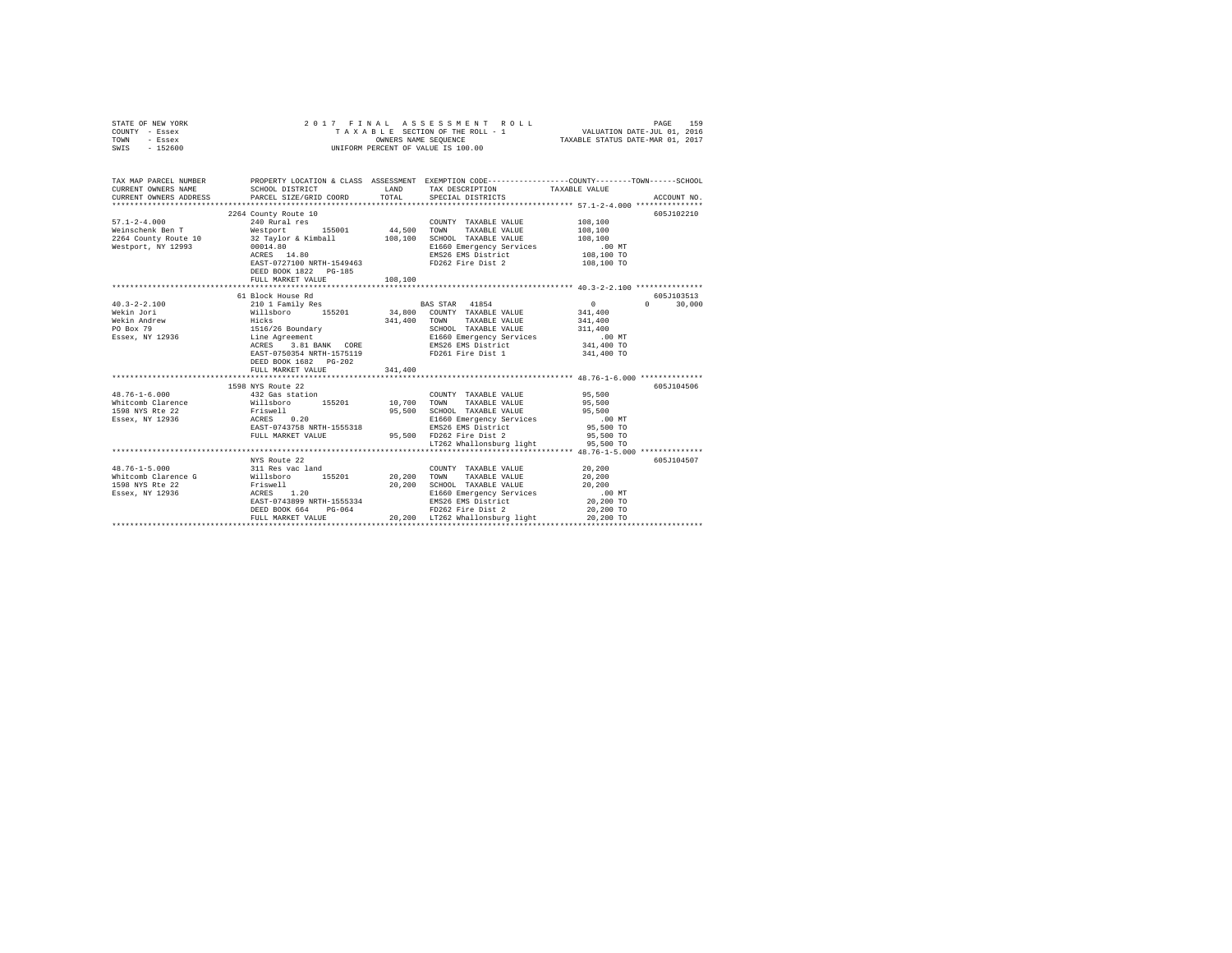| STATE OF NEW YORK | 2017 FINAL ASSESSMENT ROLL         | 160<br>PAGE                      |
|-------------------|------------------------------------|----------------------------------|
| COUNTY - Essex    | TAXABLE SECTION OF THE ROLL - 1    | VALUATION DATE-JUL 01, 2016      |
| TOWN<br>- Essex   | OWNERS NAME SEOUENCE               | TAXABLE STATUS DATE-MAR 01, 2017 |
| SWIS - 152600     | UNIFORM PERCENT OF VALUE IS 100.00 |                                  |

| TAX MAP PARCEL NUMBER                                                                                                                                    |                                                                                                                                                                                      |              | PROPERTY LOCATION & CLASS ASSESSMENT EXEMPTION CODE---------------COUNTY-------TOWN------SCHOOL                                                                                                                     |                                                              |                                                |
|----------------------------------------------------------------------------------------------------------------------------------------------------------|--------------------------------------------------------------------------------------------------------------------------------------------------------------------------------------|--------------|---------------------------------------------------------------------------------------------------------------------------------------------------------------------------------------------------------------------|--------------------------------------------------------------|------------------------------------------------|
| $40.3 - 2 - 17.000$<br>White Jonathan J Willsboro<br>MAY BE SUBJECT TO PAYMENT FULL MARKET VALUE<br>UNDER AGDIST LAW TIL 2021                            | NYS Route 22<br>105 Vac farmland                                                                                                                                                     | 113,800 TOWN | AG DIST C 41720<br>155201 113,800 COUNTY TAXABLE VALUE<br>TAXABLE VALUE<br>SCHOOL TAXABLE VALUE 57,840<br>E1660 Emergency Services 67,840<br>EMS26 EMS District 113,800 TO                                          | 55,960<br>57.840<br>57,840                                   | 605J103702<br>55,960<br>55,960                 |
|                                                                                                                                                          |                                                                                                                                                                                      |              |                                                                                                                                                                                                                     |                                                              |                                                |
| $39.4 - 1 - 20.000$<br>Whitney Margaret 6 2,400 Willsboro 155201 32,500 COUNTY TAXABLE VALUE 93,400<br>84 Edward St<br>Saranac Lake, NY 12983 ACRES 1.45 | 2194 NYS Route 22<br>210 1 Family Res<br>Potts<br>1.45<br>ACRES 1.45<br>EAST-0743715 NRTH-1569549<br>DEED BOOK 398 PG-115<br>FULL MARKET VALUE<br>15 Old Oak Way<br>260 Seasonal res | 93,400       | <b>BAS STAR</b> 41854<br>TOWN<br>TAXABLE VALUE 93,400<br>SCHOOL TAXABLE VALUE 63,400<br>E1660 Emergency Services .00 MT<br>EMS26 EMS District 93,400 TO<br>93,400 FD261 Fire Dist 1<br>COUNTY TAXABLE VALUE 279.800 | $\sim$ 0<br>93,400 TO                                        | 605J104510<br>$\Omega$<br>30,000<br>605J100212 |
| $49.11 - 1 - 36.000$<br>Attn: Ann Cammack Mharton<br>520 12th St S Apt 1117 ACRES 2.50<br>Arlington, VA 22202 EAST-0757292 NRTH-1562389                  | Willsboro 155201 229,200<br>FULL MARKET VALUE                                                                                                                                        | 279,800      | TOWN<br>TAXABLE VALUE<br>SCHOOL TAXABLE VALUE<br>E1660 Emergency Services .00 MT<br>EMS26 EMS District<br>FD261 Fire Dist 1<br>279,800 LT261 Essex light                                                            | 279,800<br>279,800<br>279,800 TO<br>279,800 TO<br>279,800 TO |                                                |
|                                                                                                                                                          | 1867 Lake Shore Rd                                                                                                                                                                   |              |                                                                                                                                                                                                                     |                                                              | 605.7104511                                    |
| $49.11 - 1 - 52.000$<br>Wight David T<br>PO Box 91<br>$\frac{1}{2}$ Essex, NY 12936                                                                      | 210 1 Family Res - WTRFNT BAS STAR 41854<br>Willsboro 155201 233,000 COUNTY TAXABLE VALUE<br>Wharton<br>ACRES 1.20<br>EAST-0757661 NRTH-1561212<br>DEED BOOK 1068 PG-103             | 316,200      | TAXABLE VALUE<br>TOWN<br>SCHOOL TAXABLE VALUE 286,<br>E1660 Emergency Services 286,<br>EMS26 EMS District 316,200 TO                                                                                                | $\sim$ 0 $\sim$<br>316,200<br>316,200<br>286,200<br>$.00$ MT | $\Omega$<br>30,000                             |
|                                                                                                                                                          |                                                                                                                                                                                      |              |                                                                                                                                                                                                                     |                                                              |                                                |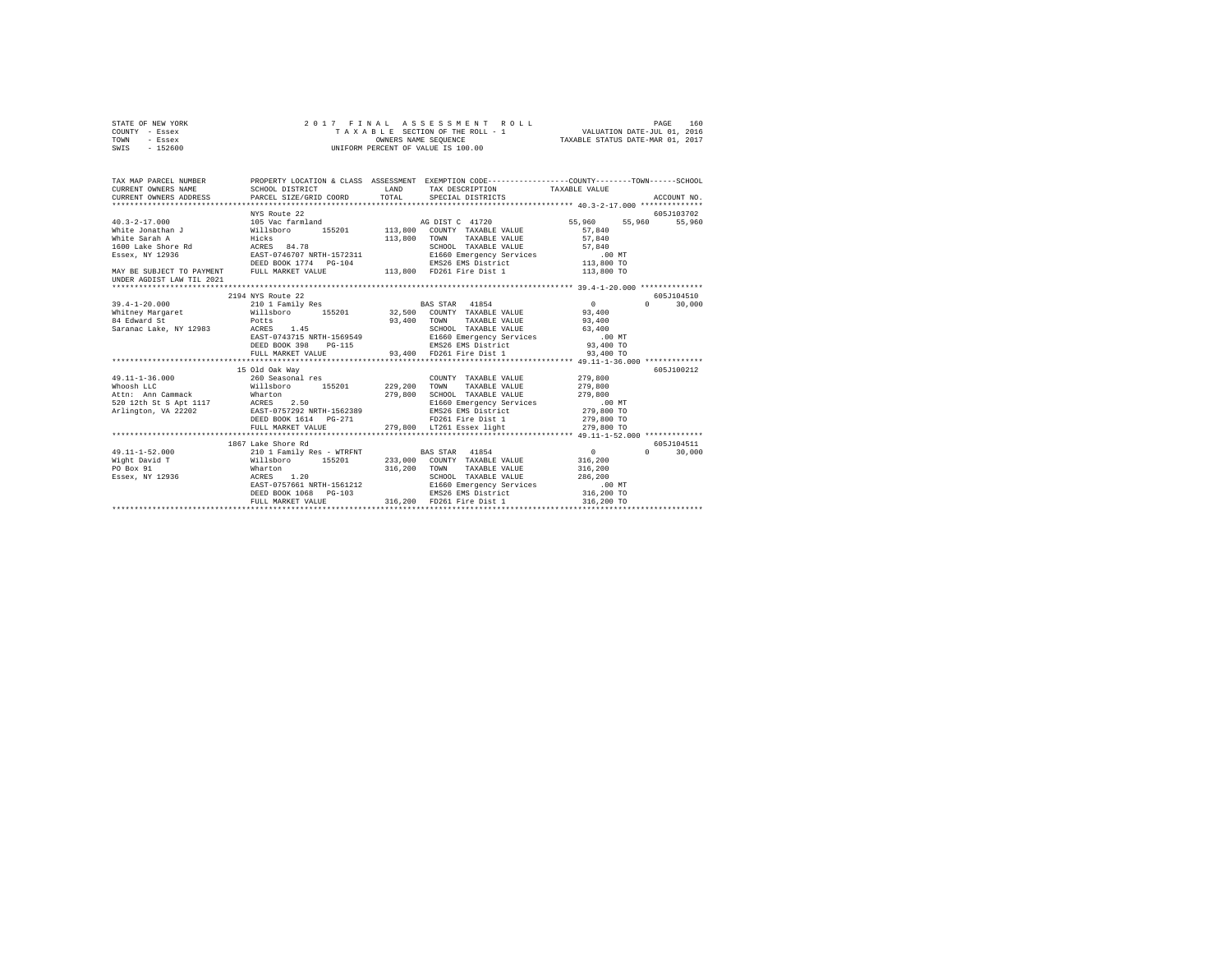| STATE OF NEW YORK | 2017 FINAL ASSESSMENT ROLL         | 161<br>PAGE                      |
|-------------------|------------------------------------|----------------------------------|
| COUNTY - Essex    | TAXABLE SECTION OF THE ROLL - 1    | VALUATION DATE-JUL 01, 2016      |
| TOWN<br>- Essex   | OWNERS NAME SEOUENCE               | TAXABLE STATUS DATE-MAR 01, 2017 |
| $-152600$<br>SWIS | UNIFORM PERCENT OF VALUE IS 100.00 |                                  |

| TAX MAP PARCEL NUMBER<br>CURRENT OWNERS NAME<br>CURRENT OWNERS ADDRESS | SCHOOL DISTRICT COMMISSION CONTROL CONTRACT THE TRANSPORT CHOOL DISTRICT<br>PARCEL SIZE/GRID COORD TOTAL                                                                                                                        | SPECIAL DISTRICTS                                                                                                                                                        | PROPERTY LOCATION & CLASS ASSESSMENT EXEMPTION CODE----------------COUNTY-------TOWN------SCHOOL<br>ACCOUNT NO. |
|------------------------------------------------------------------------|---------------------------------------------------------------------------------------------------------------------------------------------------------------------------------------------------------------------------------|--------------------------------------------------------------------------------------------------------------------------------------------------------------------------|-----------------------------------------------------------------------------------------------------------------|
|                                                                        |                                                                                                                                                                                                                                 |                                                                                                                                                                          |                                                                                                                 |
|                                                                        | 2847 Essex Rd                                                                                                                                                                                                                   |                                                                                                                                                                          | 605J101705                                                                                                      |
|                                                                        |                                                                                                                                                                                                                                 | COUNTY TAXABLE VALUE                                                                                                                                                     | 233,500                                                                                                         |
|                                                                        |                                                                                                                                                                                                                                 |                                                                                                                                                                          | 233,500                                                                                                         |
|                                                                        |                                                                                                                                                                                                                                 | SCHOOL TAXABLE VALUE 233,500                                                                                                                                             |                                                                                                                 |
|                                                                        | nicolo Main State (1988)<br>2517 Main State (1988 11:08 11:08 11:08 11:08 11:08 11:08 11:08 11:08 11:09 11:09 11:09 11:09 11:09 11:09 11:<br>2007-0757344 NRTH-1574411                                                          |                                                                                                                                                                          |                                                                                                                 |
|                                                                        |                                                                                                                                                                                                                                 | E1660 Emergency Services .00 MT<br>EMS26 EMS District 233,500 TO                                                                                                         |                                                                                                                 |
|                                                                        | DEED BOOK 1753 PG-223 PD261 Fire Dist 1<br>FULL MARKET VALUE 233,500 LT261 ESsex light<br>233,500 LT261 Trues Reserved                                                                                                          |                                                                                                                                                                          |                                                                                                                 |
|                                                                        |                                                                                                                                                                                                                                 |                                                                                                                                                                          |                                                                                                                 |
|                                                                        |                                                                                                                                                                                                                                 |                                                                                                                                                                          |                                                                                                                 |
|                                                                        |                                                                                                                                                                                                                                 |                                                                                                                                                                          |                                                                                                                 |
|                                                                        |                                                                                                                                                                                                                                 |                                                                                                                                                                          |                                                                                                                 |
|                                                                        | 599 Walker Rd                                                                                                                                                                                                                   |                                                                                                                                                                          | 605Z010001                                                                                                      |
| $48.4 - 1 - 19.200$                                                    | 399 Mark Rull (200 Mark 155201 Mark 200 Mark 200 Mark 200 Mark 200 Mark 200 Mark 200 Mark 200 Mark 200 Mark 20<br>260 Senato 200 Mark 200 Mark 200 Mark 200 Mark 200 Mark 200 Mark 200 Mark 200 Mark 200 Mark 200 Mark 200 Mark |                                                                                                                                                                          |                                                                                                                 |
| Wilcox Mark D                                                          |                                                                                                                                                                                                                                 |                                                                                                                                                                          |                                                                                                                 |
| 599 Walker Rd                                                          |                                                                                                                                                                                                                                 |                                                                                                                                                                          |                                                                                                                 |
| Essex, NY 12936                                                        |                                                                                                                                                                                                                                 |                                                                                                                                                                          |                                                                                                                 |
|                                                                        |                                                                                                                                                                                                                                 |                                                                                                                                                                          |                                                                                                                 |
|                                                                        |                                                                                                                                                                                                                                 |                                                                                                                                                                          |                                                                                                                 |
|                                                                        |                                                                                                                                                                                                                                 |                                                                                                                                                                          |                                                                                                                 |
|                                                                        |                                                                                                                                                                                                                                 |                                                                                                                                                                          |                                                                                                                 |
|                                                                        | 2755 Essex Rd                                                                                                                                                                                                                   |                                                                                                                                                                          | 605L102709                                                                                                      |
|                                                                        |                                                                                                                                                                                                                                 | COUNTY TAXABLE VALUE 194,500                                                                                                                                             |                                                                                                                 |
|                                                                        |                                                                                                                                                                                                                                 | TAXABLE VALUE                                                                                                                                                            | 194,500                                                                                                         |
|                                                                        |                                                                                                                                                                                                                                 |                                                                                                                                                                          |                                                                                                                 |
|                                                                        |                                                                                                                                                                                                                                 | TOWN TAXABLE VALUE 194, 500<br>SCHOOL TAXABLE VALUE 104, 500 MT<br>EI660 Emergency Services<br>EMS26 EMS District 104, 500 TO<br>The National 194, 500 TO<br>194, 500 TO |                                                                                                                 |
| Colchester, VT 05446 ACRES 0.13                                        | ACRES 0.13<br>EAST-0756756 NRTH-1572213                                                                                                                                                                                         |                                                                                                                                                                          |                                                                                                                 |
|                                                                        |                                                                                                                                                                                                                                 | FD261 Fire Dist 1<br>LT261 Essex light                                                                                                                                   |                                                                                                                 |
|                                                                        |                                                                                                                                                                                                                                 |                                                                                                                                                                          |                                                                                                                 |
|                                                                        |                                                                                                                                                                                                                                 |                                                                                                                                                                          |                                                                                                                 |
|                                                                        |                                                                                                                                                                                                                                 |                                                                                                                                                                          |                                                                                                                 |
|                                                                        |                                                                                                                                                                                                                                 |                                                                                                                                                                          |                                                                                                                 |
|                                                                        |                                                                                                                                                                                                                                 |                                                                                                                                                                          |                                                                                                                 |
|                                                                        |                                                                                                                                                                                                                                 |                                                                                                                                                                          | 605J174009                                                                                                      |
|                                                                        |                                                                                                                                                                                                                                 |                                                                                                                                                                          |                                                                                                                 |
|                                                                        |                                                                                                                                                                                                                                 |                                                                                                                                                                          |                                                                                                                 |
|                                                                        |                                                                                                                                                                                                                                 |                                                                                                                                                                          |                                                                                                                 |
|                                                                        |                                                                                                                                                                                                                                 |                                                                                                                                                                          |                                                                                                                 |
|                                                                        |                                                                                                                                                                                                                                 |                                                                                                                                                                          |                                                                                                                 |
|                                                                        |                                                                                                                                                                                                                                 |                                                                                                                                                                          |                                                                                                                 |
|                                                                        |                                                                                                                                                                                                                                 |                                                                                                                                                                          |                                                                                                                 |
|                                                                        |                                                                                                                                                                                                                                 |                                                                                                                                                                          |                                                                                                                 |
|                                                                        |                                                                                                                                                                                                                                 |                                                                                                                                                                          |                                                                                                                 |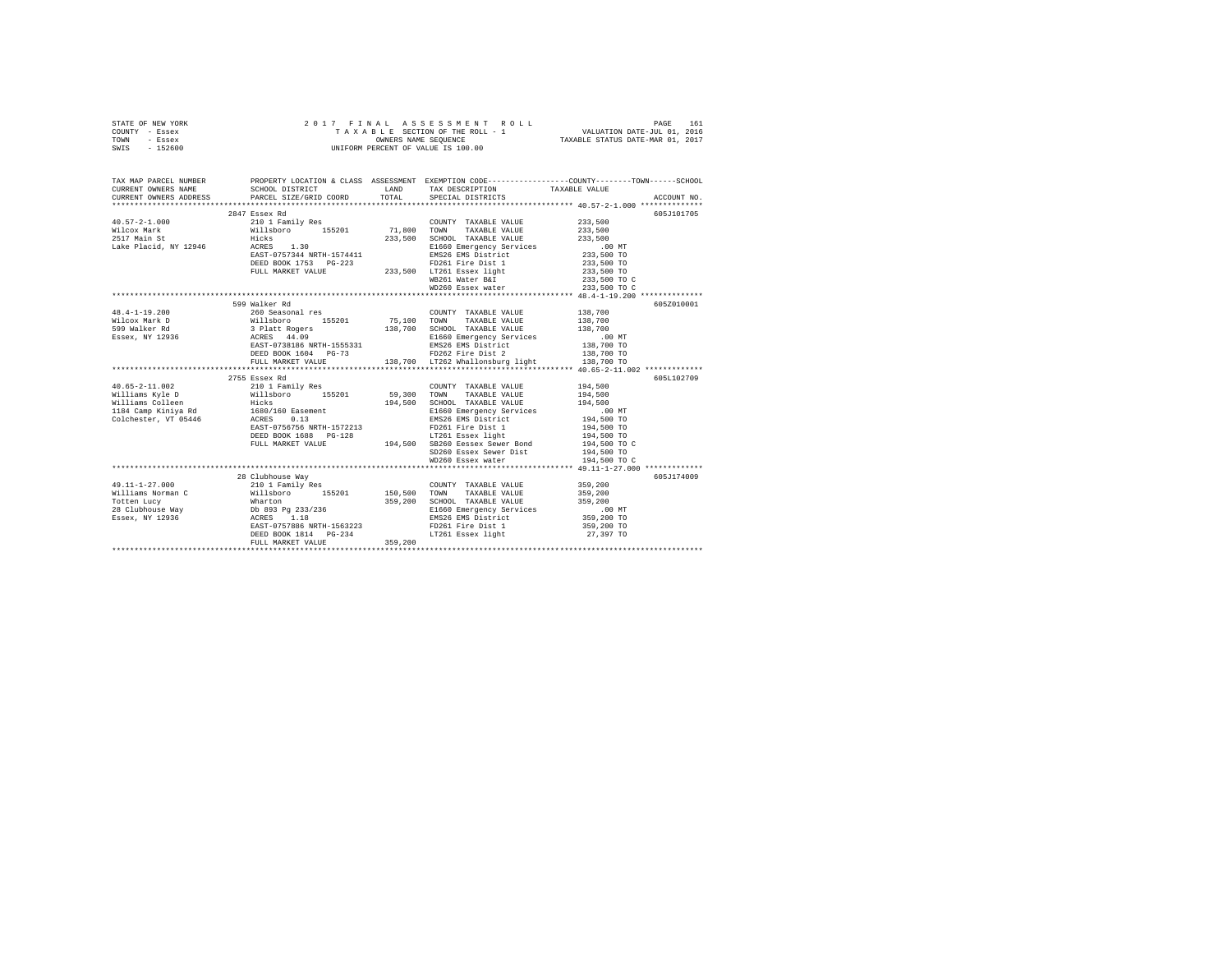|      | STATE OF NEW YORK |  |  | 2017 FINAL ASSESSMENT ROLL         |                                  | PAGE | 162 |
|------|-------------------|--|--|------------------------------------|----------------------------------|------|-----|
|      | COUNTY - Essex    |  |  | TAXABLE SECTION OF THE ROLL - 1    | VALUATION DATE-JUL 01, 2016      |      |     |
| TOWN | - Essex           |  |  | OWNERS NAME SEOUENCE               | TAXABLE STATUS DATE-MAR 01, 2017 |      |     |
| SWIS | $-152600$         |  |  | UNIFORM PERCENT OF VALUE IS 100.00 |                                  |      |     |

| TAX MAP PARCEL NUMBER                                                                                                                                                                                                                      |                           |         | PROPERTY LOCATION & CLASS ASSESSMENT EXEMPTION CODE---------------COUNTY-------TOWN-----SCHOOL                                                                                                                                         |                    |                    |
|--------------------------------------------------------------------------------------------------------------------------------------------------------------------------------------------------------------------------------------------|---------------------------|---------|----------------------------------------------------------------------------------------------------------------------------------------------------------------------------------------------------------------------------------------|--------------------|--------------------|
| CURRENT OWNERS NAME                                                                                                                                                                                                                        | SCHOOL DISTRICT           |         | LAND TAX DESCRIPTION                                                                                                                                                                                                                   | TAXABLE VALUE      |                    |
| CURRENT OWNERS ADDRESS                                                                                                                                                                                                                     |                           |         |                                                                                                                                                                                                                                        |                    |                    |
|                                                                                                                                                                                                                                            |                           |         |                                                                                                                                                                                                                                        |                    |                    |
|                                                                                                                                                                                                                                            | 2235 Lake Shore Rd        |         |                                                                                                                                                                                                                                        |                    | 605J102710         |
| $40.73 - 5 - 16.000$                                                                                                                                                                                                                       | 210 1 Family Res          |         | COUNTY TAXABLE VALUE 211,800                                                                                                                                                                                                           |                    |                    |
| Wilson Denise N Millsboro 155201 53,300                                                                                                                                                                                                    |                           |         | TOWN<br>TAXABLE VALUE                                                                                                                                                                                                                  | 211,800            |                    |
| $\begin{tabular}{lllllllllll} \textbf{2235} \textbf{ Lake} \textbf{ Short} & \textbf{Red} & \textbf{Potts} \\ \textbf{PO Box 106} & \textbf{1677/273-Sasement} \\ \textbf{ESsex, NY 12936} & \textbf{ACRES} & \textbf{0.22} \end{tabular}$ |                           | 211,800 | SCHOOL TAXABLE VALUE<br>E1660 Emergency Services                                                                                                                                                                                       | 211,800            |                    |
|                                                                                                                                                                                                                                            |                           |         | 1677/273-sasement<br>RASEX 10.22 EMS26 EMS District<br>RASE -0757208 NRTH-1570133 FD261 Fire Dist 1 211,800 TO<br>DEED BOOK 1608 PG-271 LTAGO TO CHORE 211,800 TO C<br>FULL MARKET VALUE 211,800 CHORE SERVER SERVER BOOK 1608 CHORE 2 | .00MT              |                    |
|                                                                                                                                                                                                                                            |                           |         |                                                                                                                                                                                                                                        |                    |                    |
|                                                                                                                                                                                                                                            |                           |         |                                                                                                                                                                                                                                        |                    |                    |
|                                                                                                                                                                                                                                            |                           |         |                                                                                                                                                                                                                                        |                    |                    |
|                                                                                                                                                                                                                                            |                           |         |                                                                                                                                                                                                                                        |                    |                    |
|                                                                                                                                                                                                                                            |                           |         | SD260 Essex Sewer Dist<br>WD260 Essex water                                                                                                                                                                                            | 211,800 TO         |                    |
|                                                                                                                                                                                                                                            |                           |         |                                                                                                                                                                                                                                        | 211,800 TO C       |                    |
|                                                                                                                                                                                                                                            |                           |         |                                                                                                                                                                                                                                        |                    |                    |
|                                                                                                                                                                                                                                            | 608 Walker Rd             |         |                                                                                                                                                                                                                                        |                    | 605J104408         |
| $\begin{array}{cccccc} 48.4-1-19.100 && 312\text{ Vac w/imprv} && 64,300\text{ TOWTY TAXABLE VALUE} && 67,900\\ \text{Wodside LP} && 8111\text{sboro} && 155201 && 64,300\text{ TOWN} && \text{TAXABLE VALUE} && 67,900\\ \end{array}$     |                           |         | COUNTY TAXABLE VALUE 67.900                                                                                                                                                                                                            |                    |                    |
|                                                                                                                                                                                                                                            |                           |         |                                                                                                                                                                                                                                        |                    |                    |
|                                                                                                                                                                                                                                            |                           |         |                                                                                                                                                                                                                                        |                    |                    |
|                                                                                                                                                                                                                                            |                           |         |                                                                                                                                                                                                                                        |                    |                    |
|                                                                                                                                                                                                                                            |                           |         |                                                                                                                                                                                                                                        |                    |                    |
|                                                                                                                                                                                                                                            | DEED BOOK 1235 PG-25      |         | FD262 Fire Dist 2 67.900 TO                                                                                                                                                                                                            |                    |                    |
|                                                                                                                                                                                                                                            | FULL MARKET VALUE         |         | 67,900 LT262 Whallonsburg light 67,900 TO                                                                                                                                                                                              |                    |                    |
|                                                                                                                                                                                                                                            |                           |         |                                                                                                                                                                                                                                        |                    |                    |
|                                                                                                                                                                                                                                            | 160 Lighthouse Wav        |         |                                                                                                                                                                                                                                        |                    | 605J101514         |
| $49.4 - 1 - 6.110$                                                                                                                                                                                                                         |                           |         |                                                                                                                                                                                                                                        |                    | $0 \t30.000$       |
| Woodside LP                                                                                                                                                                                                                                |                           |         |                                                                                                                                                                                                                                        |                    |                    |
| 160 Lighthouse Way 5udd                                                                                                                                                                                                                    |                           |         |                                                                                                                                                                                                                                        |                    |                    |
| Essex, NY 12936                                                                                                                                                                                                                            |                           |         |                                                                                                                                                                                                                                        |                    |                    |
|                                                                                                                                                                                                                                            |                           |         |                                                                                                                                                                                                                                        |                    |                    |
|                                                                                                                                                                                                                                            |                           |         |                                                                                                                                                                                                                                        |                    |                    |
|                                                                                                                                                                                                                                            | FULL MARKET VALUE         |         | 795,000 FD262 Fire Dist 2                                                                                                                                                                                                              | 795,000 TO         |                    |
|                                                                                                                                                                                                                                            |                           |         |                                                                                                                                                                                                                                        |                    |                    |
|                                                                                                                                                                                                                                            | 5 Christian Rd            |         |                                                                                                                                                                                                                                        |                    | 605J183006         |
| $49.69 - 2 - 4.000$                                                                                                                                                                                                                        |                           |         | 210 1 Family Res 60 BAS STAR 41854                                                                                                                                                                                                     | $\overline{0}$     | $\Omega$<br>30,000 |
|                                                                                                                                                                                                                                            |                           |         | 24,200 COUNTY TAXABLE VALUE                                                                                                                                                                                                            | 109,700<br>109,700 |                    |
|                                                                                                                                                                                                                                            |                           |         | 109,700 TOWN TAXABLE VALUE                                                                                                                                                                                                             |                    |                    |
|                                                                                                                                                                                                                                            |                           |         | SCHOOL TAXABLE VALUE 79,700                                                                                                                                                                                                            |                    |                    |
|                                                                                                                                                                                                                                            | EAST-0744949 NRTH-1555714 |         |                                                                                                                                                                                                                                        |                    |                    |
|                                                                                                                                                                                                                                            | DEED BOOK 1753 PG-42      |         |                                                                                                                                                                                                                                        |                    |                    |
|                                                                                                                                                                                                                                            | FULL MARKET VALUE         |         | 109,700 FD262 Fire Dist 2                                                                                                                                                                                                              | 109,700 TO         |                    |
|                                                                                                                                                                                                                                            |                           |         |                                                                                                                                                                                                                                        |                    |                    |
|                                                                                                                                                                                                                                            |                           |         |                                                                                                                                                                                                                                        |                    |                    |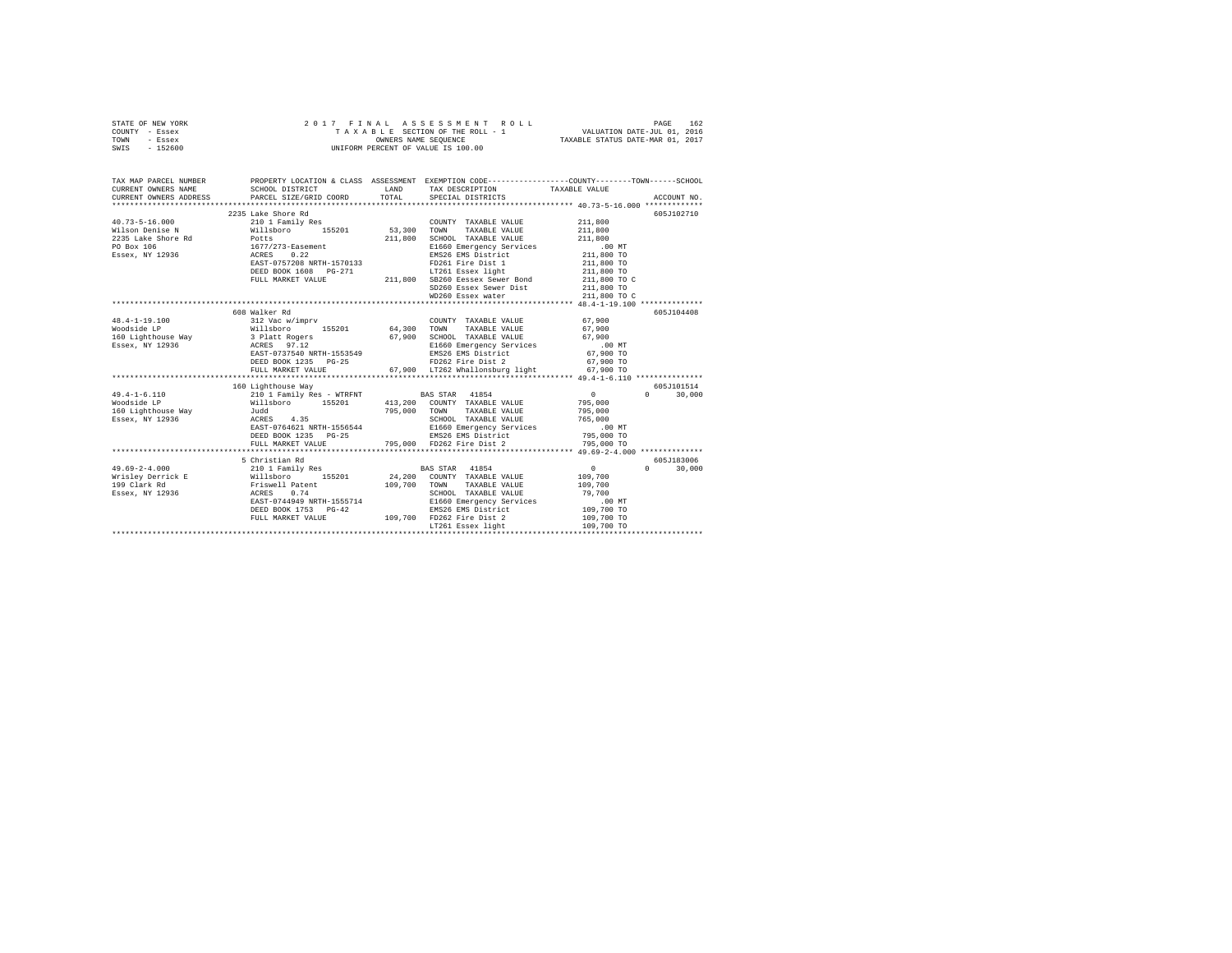| STATE OF NEW YORK | 2017 FINAL ASSESSMENT ROLL         | 163<br>PAGE                      |
|-------------------|------------------------------------|----------------------------------|
| COUNTY - Essex    | TAXABLE SECTION OF THE ROLL - 1    | VALUATION DATE-JUL 01, 2016      |
| TOWN<br>- Essex   | OWNERS NAME SEOUENCE               | TAXABLE STATUS DATE-MAR 01, 2017 |
| - 152600<br>SWIS  | UNIFORM PERCENT OF VALUE IS 100.00 |                                  |

| TAX MAP PARCEL NUMBER<br>JOURNAL SCHOOL DISTRICT<br>CURRENT OWNERS ADDRESS PARCEL SIZE/GRIP                         |                                                          | LAND    | PROPERTY LOCATION & CLASS ASSESSMENT EXEMPTION CODE----------------COUNTY-------TOWN-----SCHOOL<br>TAX DESCRIPTION TAXABLE VALUE |                          |             |
|---------------------------------------------------------------------------------------------------------------------|----------------------------------------------------------|---------|----------------------------------------------------------------------------------------------------------------------------------|--------------------------|-------------|
|                                                                                                                     | PARCEL SIZE/GRID COORD                                   | TOTAL   | SPECIAL DISTRICTS                                                                                                                |                          | ACCOUNT NO. |
|                                                                                                                     |                                                          |         |                                                                                                                                  |                          |             |
|                                                                                                                     | 27 Gladd Ln                                              |         |                                                                                                                                  |                          | 605J100813  |
|                                                                                                                     |                                                          |         | COUNTY TAXABLE VALUE                                                                                                             | 85,700                   |             |
|                                                                                                                     |                                                          |         |                                                                                                                                  | 85,700                   |             |
|                                                                                                                     |                                                          |         | SCHOOL TAXABLE VALUE 85,700                                                                                                      |                          |             |
|                                                                                                                     |                                                          |         | E1660 Emergency Services                                                                                                         | $.00$ MT                 |             |
| Essex, NY 12936<br>Essex, NY 12936<br>ERIOR OWNER ON 3/01/2017<br>ERIOR OWNER ON 3/01/2017<br>DEED BOOK 1873 PG-102 |                                                          |         | FD262 Fire District<br>ED262 Fire Dist 2<br>LT262 Whaller                                                                        | 85,700 TO                |             |
|                                                                                                                     |                                                          |         |                                                                                                                                  | 85,700 TO                |             |
| Pooler Ralph E                                                                                                      |                                                          |         |                                                                                                                                  |                          |             |
|                                                                                                                     |                                                          |         |                                                                                                                                  |                          |             |
|                                                                                                                     | 25 Gladd Ln                                              |         |                                                                                                                                  |                          | 605J104602  |
| $48.4 - 1 - 11.000$                                                                                                 | 210 1 Family Res                                         |         | COUNTY TAXABLE VALUE                                                                                                             | 88,000                   |             |
| Wrisley Kyle 0 Willsboro 155201 32,600                                                                              |                                                          |         | TOWN<br>TAXABLE VALUE                                                                                                            | 88,000                   |             |
| 25 Gladd Ln                                                                                                         | Friswell<br>ACRES 1.60                                   | 88,000  | SCHOOL TAXABLE VALUE                                                                                                             | 88,000                   |             |
| Essex, NY 12936                                                                                                     |                                                          |         | E1660 Emergency Services                                                                                                         | .00MT                    |             |
|                                                                                                                     | EAST-0743936 NRTH-1556807                                |         | EMS26 EMS District                                                                                                               | 88,000 TO                |             |
|                                                                                                                     | DEED BOOK 1556 PG-193                                    |         | FD262 Fire Dist 2 88,000 TO                                                                                                      |                          |             |
|                                                                                                                     | FULL MARKET VALUE                                        |         | 88,000 LT262 Whallonsburg light                                                                                                  | 88,000 TO                |             |
|                                                                                                                     |                                                          |         |                                                                                                                                  |                          |             |
|                                                                                                                     | 15 Gladd Ln                                              |         |                                                                                                                                  |                          | 605J104603  |
| $49.3 - 1 - 4.000$                                                                                                  | 312 Vac w/imprv                                          |         | COUNTY TAXABLE VALUE                                                                                                             | 30,900                   |             |
| Wrisley Kyle O<br>25 Gladd In                                                                                       | Willsboro 155201<br>Friswell                             | 26,400  | TAXABLE VALUE<br>TOWN                                                                                                            | 30,900                   |             |
| 25 Gladd Ln                                                                                                         |                                                          | 30,900  | SCHOOL TAXABLE VALUE                                                                                                             | 30,900                   |             |
| Essex, NY 12936 1556/189 Life Use to                                                                                | 1556/189 Life $\omega_{\text{c}}$ .<br>Raymond K Wrisley |         | E1660 Emergency Services .00 MT                                                                                                  |                          |             |
|                                                                                                                     |                                                          |         | EMS26 EMS District                                                                                                               | 30,900 TO                |             |
|                                                                                                                     |                                                          |         | FD262 Fire Dist 2                                                                                                                | 30,900 TO                |             |
|                                                                                                                     | EAST-0744017 NRTH-1556617                                |         | LT262 Whallonsburg light                                                                                                         | 30,900 TO                |             |
|                                                                                                                     | DEED BOOK 1556 PG-189                                    |         |                                                                                                                                  |                          |             |
|                                                                                                                     | FULL MARKET VALUE                                        | 30,900  |                                                                                                                                  |                          |             |
|                                                                                                                     |                                                          |         |                                                                                                                                  |                          |             |
|                                                                                                                     | 199 Clark Rd                                             |         |                                                                                                                                  |                          | 605J102213  |
| $58.1 - 3 - 1.000$                                                                                                  | 210 1 Family Res                                         |         | BAS STAR 41854                                                                                                                   | $\mathbf{0}$<br>$\Omega$ | 30,000      |
|                                                                                                                     | Willsboro 155201                                         |         | 13,900 COUNTY TAXABLE VALUE                                                                                                      | 111,000                  |             |
|                                                                                                                     | Judd<br>0.79                                             | 111,000 | TOWN<br>TAXABLE VALUE<br>SCHOOL TAXABLE VALUE                                                                                    | 111,000<br>81,000        |             |
| Boiley Mark<br>Wrisley Cynthia<br>Nisley Cynthia                                                                    | ACRES                                                    |         |                                                                                                                                  |                          |             |
| Essex, NY 12936-9725                                                                                                | EAST-0748732 NRTH-1551312<br>DEED BOOK 821<br>$PG-338$   |         | E1660 Emergency Services<br>EMS26 EMS District                                                                                   | $.00$ MT<br>$111,000$ TO |             |
|                                                                                                                     | FULL MARKET VALUE                                        |         | 111,000 FD262 Fire Dist 2                                                                                                        | 111,000 TO               |             |
|                                                                                                                     |                                                          |         | LT262 Whallonsburg light                                                                                                         | 111,000 TO               |             |
|                                                                                                                     |                                                          |         |                                                                                                                                  |                          |             |
|                                                                                                                     |                                                          |         |                                                                                                                                  |                          |             |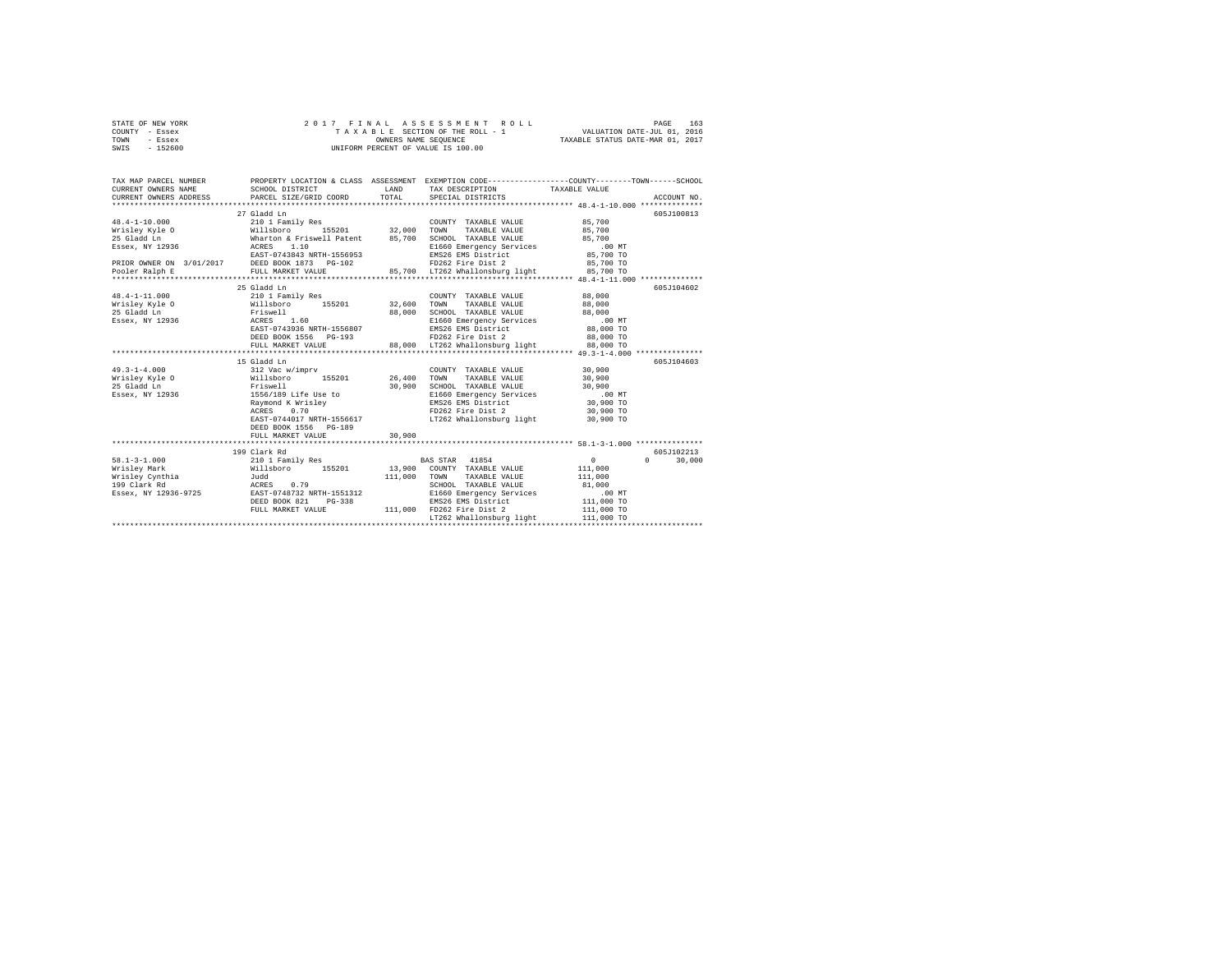| COUNTY - Essex<br>TOWN<br>- Essex<br>$-152600$<br>SWIS | TAXABLE SECTION OF THE ROLL - 1<br>UNIFORM PERCENT OF VALUE IS 100.00 | VALUATION DATE-JUL 01, 2016<br>TAXABLE STATUS DATE-MAR 01, 2017 |                                                                                                 |          |                      |
|--------------------------------------------------------|-----------------------------------------------------------------------|-----------------------------------------------------------------|-------------------------------------------------------------------------------------------------|----------|----------------------|
| TAX MAP PARCEL NUMBER                                  |                                                                       |                                                                 | PROPERTY LOCATION & CLASS ASSESSMENT EXEMPTION CODE---------------COUNTY-------TOWN------SCHOOL |          |                      |
| CURRENT OWNERS NAME                                    | SCHOOL DISTRICT                                                       | LAND<br>TAX DESCRIPTION                                         | TAXABLE VALUE                                                                                   |          |                      |
| CURRENT OWNERS ADDRESS                                 | PARCEL SIZE/GRID COORD                                                | TOTAL<br>SPECIAL DISTRICTS                                      |                                                                                                 |          | ACCOUNT NO.          |
|                                                        |                                                                       |                                                                 |                                                                                                 |          |                      |
| $49.3 - 2 - 26.130$                                    | 1445 Lake Shore Rd<br>312 Vac w/imprv                                 |                                                                 | 93.824                                                                                          | 93.824   | 605J195004<br>93.824 |
| Wrislev Mark A                                         | Willsboro<br>155201                                                   | AG DIST C 41720<br>162.100 COUNTY TAXABLE VALUE                 | 78.676                                                                                          |          |                      |
| Wrisley Cynthia L                                      |                                                                       | 172.500 TOWN                                                    | TAXABLE VALUE<br>78.676                                                                         |          |                      |
| 199 Clark Rd                                           | $\frac{1}{2}$ udd $\frac{1}{21.67}$                                   |                                                                 | SCHOOL TAXABLE VALUE<br>78.676                                                                  |          |                      |
| Essex, NY 12936-9725                                   | EAST-0753444 NRTH-1552216                                             |                                                                 | E1660 Emergency Services<br>$.00$ MT                                                            |          |                      |
|                                                        |                                                                       |                                                                 | EMS26 EMS District<br>172,500 TO                                                                |          |                      |
| MAY BE SUBJECT TO PAYMENT                              | FULL MARKET VALUE                                                     | 172,500 FD262 Fire Dist 2                                       | 172,500 TO                                                                                      |          |                      |
| UNDER AGDIST LAW TIL 2021                              |                                                                       |                                                                 |                                                                                                 |          |                      |
|                                                        |                                                                       |                                                                 |                                                                                                 |          |                      |
|                                                        | Clark Rd                                                              |                                                                 |                                                                                                 |          | 605J183003           |
| $58.1 - 3 - 2.000$                                     | 105 Vac farmland                                                      | AG DIST C 41720                                                 | 24, 227                                                                                         | 24.227   | 24.227               |
| Wrisley Mark A                                         | Willsboro 155201                                                      | 43,500<br>COUNTY TAXABLE VALUE                                  | 35,673                                                                                          |          |                      |
| Lacey Cynthia L<br>199 Clark Rd<br>199 Clark Rd        | Judd Patent<br>50.0 Acres                                             | 59,900<br>TOWN                                                  | TAXABLE VALUE<br>35,673<br>SCHOOL TAXABLE VALUE<br>35,673                                       |          |                      |
| Essex, NY 12936-9725                                   | ACRES 50.00                                                           |                                                                 | E1660 Emergency Services<br>$.00$ MT                                                            |          |                      |
|                                                        | EAST-0749753 NRTH-1551184                                             | EMS26 EMS District                                              | 59,900 TO                                                                                       |          |                      |
|                                                        | DEED BOOK 768<br>$PG-143$                                             | FD262 Fire Dist 2                                               | 59,900 TO                                                                                       |          |                      |
| MAY BE SUBJECT TO PAYMENT<br>UNDER AGDIST LAW TIL 2021 | FULL MARKET VALUE                                                     | 59,900 LT262 Whallonsburg light                                 | 59,900 TO                                                                                       |          |                      |
|                                                        |                                                                       |                                                                 |                                                                                                 |          |                      |
|                                                        | 1345 NYS Route 22                                                     |                                                                 |                                                                                                 |          | 605J102012           |
| $57.2 - 4 - 2.100$                                     | 240 Rural res                                                         | 41854<br>BAS STAR                                               | $\mathbf{0}$                                                                                    | $\Omega$ | 30,000               |
| Zahorchak Jennifer                                     | Willsboro<br>155201                                                   | 41,000                                                          | COUNTY TAXABLE VALUE<br>147,800                                                                 |          |                      |
| VanDeusen Gregg                                        | 4 Split Rock Tract<br>ACRES 10.00 BANK1STARSG                         | 147,800 TOWN                                                    | TAXABLE VALUE<br>147,800                                                                        |          |                      |
| 1345 NYS Route 22                                      |                                                                       |                                                                 | SCHOOL TAXABLE VALUE<br>117,800                                                                 |          |                      |
| Essex, NY 12936                                        | EAST-0739718 NRTH-1550783                                             |                                                                 | E1660 Emergency Services<br>$.00$ MT                                                            |          |                      |
|                                                        | DEED BOOK 1588 PG-198                                                 |                                                                 | 147,800 TO<br>EMS26 EMS District                                                                |          |                      |
|                                                        | FULL MARKET VALUE                                                     | 147.800 FD262 Fire Dist 2                                       | 147,800 TO                                                                                      |          |                      |
|                                                        |                                                                       |                                                                 | LT262 Whallonsburg light<br>147,800 TO                                                          |          |                      |
|                                                        |                                                                       |                                                                 |                                                                                                 |          |                      |
|                                                        | 1829 NYS Route 22                                                     |                                                                 |                                                                                                 |          | 605-7100907          |
| $49.1 - 1 - 36.000$                                    | 210 1 Family Res                                                      | 41854<br>BAS STAR                                               | $\mathbf{0}$                                                                                    | $\Omega$ | 30,000               |
| Zeh Beverley J                                         | Willsboro 155201                                                      | 31,200<br>COUNTY TAXABLE VALUE<br>94,700                        | 94,700                                                                                          |          |                      |
| Currier Eric R<br>1829 NYS Route 22                    | Wharton<br>ACRES<br>0.96 BANKCORE                                     | TOWN<br>SCHOOL TAXABLE VALUE                                    | TAXABLE VALUE<br>94,700<br>64,700                                                               |          |                      |
| Essex, NY 12936                                        | EAST-0744913 NRTH-1560822                                             |                                                                 | E1660 Emergency Services<br>$.00$ MT                                                            |          |                      |
|                                                        | DEED BOOK 1792    PG-196                                              | EMS26 EMS District                                              | 94,700 TO                                                                                       |          |                      |
|                                                        | FULL MARKET VALUE                                                     | 94,700 FD262 Fire Dist 2                                        | 94,700 TO                                                                                       |          |                      |
|                                                        |                                                                       |                                                                 | LT262 Whallonsburg light<br>94,700 TO                                                           |          |                      |
|                                                        |                                                                       |                                                                 |                                                                                                 |          |                      |

STATE OF NEW YORK 2 0 1 7 F I N A L A S S E S S M E N T R O L L PAGE 164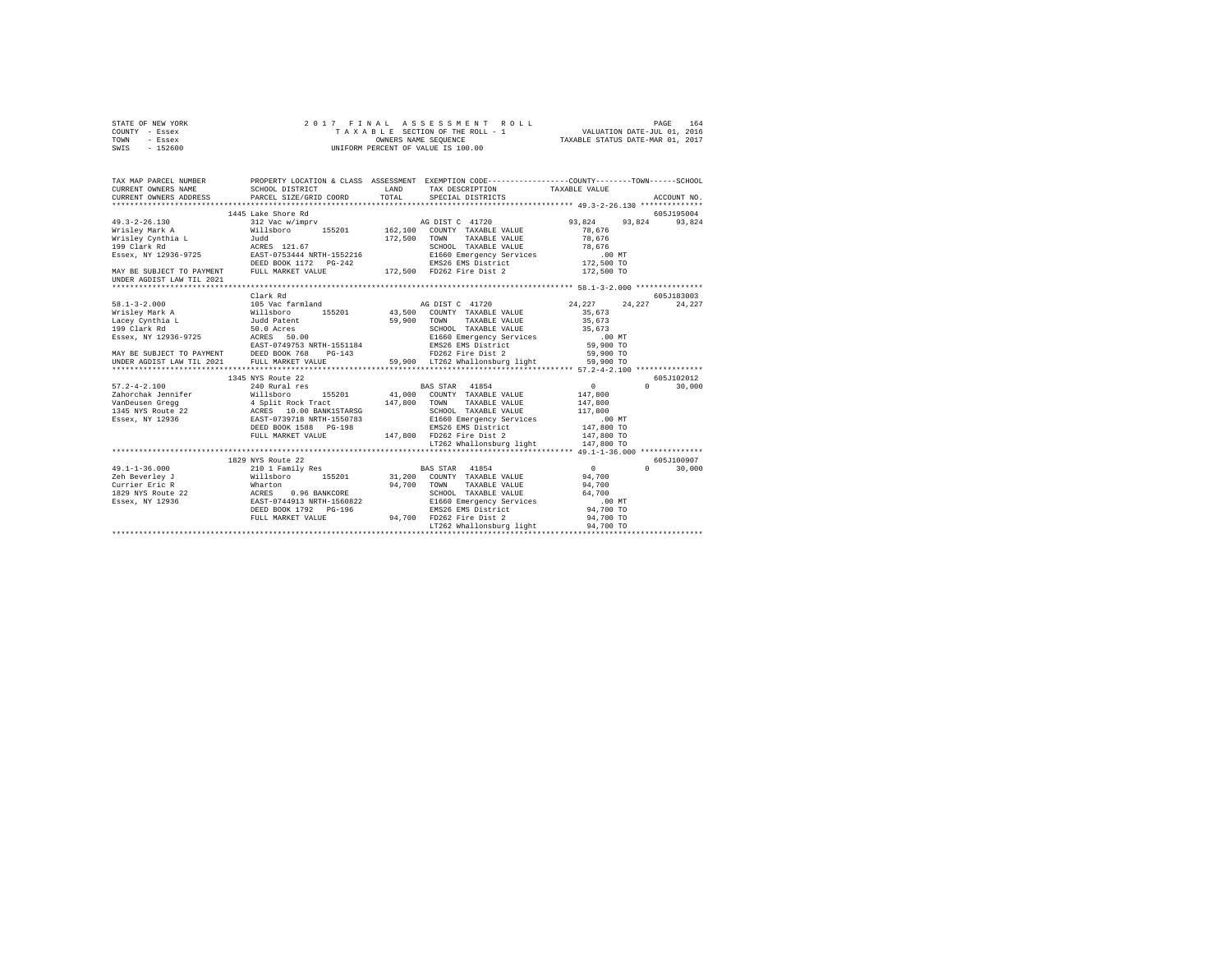| STATE OF NEW YORK | 2017 FINAL ASSESSMENT ROLL         | 165<br>PAGE                      |
|-------------------|------------------------------------|----------------------------------|
| COUNTY - Essex    | TAXABLE SECTION OF THE ROLL - 1    | VALUATION DATE-JUL 01, 2016      |
| TOWN<br>- Essex   |                                    | TAXABLE STATUS DATE-MAR 01, 2017 |
| SWIS<br>$-152600$ |                                    | RPS150/V04/L015                  |
|                   | UNIFORM PERCENT OF VALUE IS 100.00 | CURRENT DATE 6/21/2017           |
|                   |                                    |                                  |
|                   | ROLL SUB SECTION- - TOTALS         |                                  |

### \*\*\* S P E C I A L D I S T R I C T S U M M A R Y \*\*\*

| CODE | DISTRICT NAME        | TOTAL<br>PARCELS | <b>EXTENSION</b><br>TYPE |            | <b>EXTENSION</b><br>VALUE | AD VALOREM<br>VALUE | EXEMPT<br>AMOUNT | TAXABLE<br>VALUE |
|------|----------------------|------------------|--------------------------|------------|---------------------------|---------------------|------------------|------------------|
|      |                      |                  |                          |            |                           |                     |                  |                  |
|      | EMS26 EMS District   |                  | 688 TOTAL                |            |                           | 126637.817          | 52.268           | 126585.549       |
|      | SB260 Eessex Sewer B |                  | 129 TOTAL C              |            |                           | 29135,100           |                  | 29135,100        |
|      | SD260 Essex Sewer Di |                  | 129 TOTAL                |            |                           | 29135,100           |                  | 29135,100        |
|      | E1660 Emergency Serv |                  | 688 MOVTAX               |            |                           |                     |                  |                  |
|      | FD261 Fire Dist 1    |                  | 390 TOTAL                |            |                           | 92095,135           | 52.268           | 92042.867        |
|      | FD262 Fire Dist 2    |                  | 302 TOTAL                |            |                           | 34542.683           |                  | 34542.683        |
|      | LT261 Essex light    |                  | 211 TOTAL                |            |                           | 54750.997           | 52.268           | 54698.729        |
|      | LT262 Whallonsburg 1 |                  | 81 TOTAL                 |            |                           | 11237.090           |                  | 11237.090        |
|      | WB261 Water B&I      |                  | 35 TOTAL C               |            |                           | 15450,400           | 32,268           | 15418.132        |
|      | WD260 Essex water    |                  | 169 TOTAL                | $\epsilon$ |                           | 45807.800           | 32,268           | 45775.532        |
|      |                      |                  |                          |            |                           |                     |                  |                  |

### \*\*\* S C H O O L D I S T R I C T S U M M A R Y \*\*\*

| CODE             | DISTRICT NAME         | TOTAL<br>PARCELS | ASSESSED<br>LAND      | ASSESSED<br>TOTAL      | <b>EXEMPT</b><br>AMOUNT | TOTAL<br>TAXABLE       | STAR<br>AMOUNT       | STAR<br>TAXABLE        |
|------------------|-----------------------|------------------|-----------------------|------------------------|-------------------------|------------------------|----------------------|------------------------|
| 155001<br>155201 | Westport<br>Willsboro | 100<br>588       | 4374.100<br>57199.437 | 8011,700<br>118626.117 | 742.291<br>5574,030     | 7269,409<br>113052.087 | 1224,200<br>5576.675 | 6045.209<br>107475.412 |
|                  | SUB-TOTAL             | 688              | 61573.537             | 126637.817             | 6316.321                | 120321.496             | 6800.875             | 113520.621             |
|                  | TOTAL                 | 688              | 61573.537             | 126637.817             | 6316.321                | 120321.496             | 6800,875             | 113520.621             |

### \*\*\* S Y S T E M C O D E S S U M M A R Y \*\*\*

NO SYSTEM EXEMPTIONS AT THIS LEVEL

# \*\*\* E X E M P T I O N S U M M A R Y \*\*\*

| CODE  | DESCRIPTION | TOTAL<br>PARCELS | COUNTY  | TOWN    | SCHOOL  |
|-------|-------------|------------------|---------|---------|---------|
| 33302 | CNTY REFOR  |                  | 123,600 |         |         |
| 41101 | VETERANS    |                  | 5,000   | 5,000   |         |
| 41120 | VETWAR CTS  | 16               | 237.765 | 237.765 | 237.765 |
| 41130 | VETCOM CTS  | 13               | 306.225 | 306.225 | 306.225 |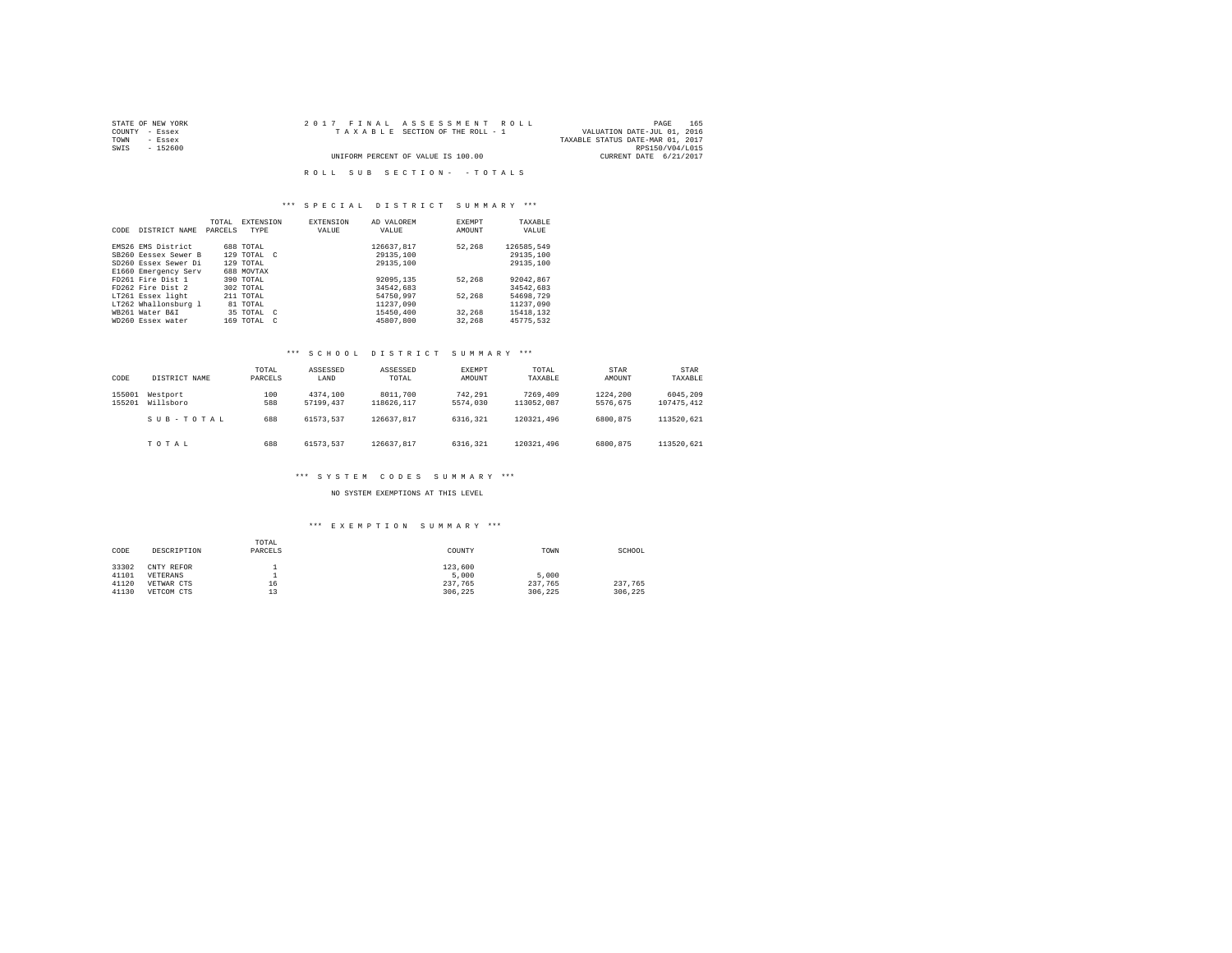| STATE OF NEW YORK | 2017 FINAL ASSESSMENT ROLL         | 166<br>PAGE                      |
|-------------------|------------------------------------|----------------------------------|
| COUNTY - Essex    | TAXABLE SECTION OF THE ROLL - 1    | VALUATION DATE-JUL 01, 2016      |
| TOWN<br>- Essex   |                                    | TAXABLE STATUS DATE-MAR 01, 2017 |
| SWIS<br>$-152600$ |                                    | RPS150/V04/L015                  |
|                   | UNIFORM PERCENT OF VALUE IS 100.00 | CURRENT DATE 6/21/2017           |
|                   |                                    |                                  |
|                   | ROLL SUB SECTION- - TOTALS         |                                  |

### \*\*\* E X E M P T I O N S U M M A R Y \*\*\*

|       |                 | TOTAL          |          |          |           |
|-------|-----------------|----------------|----------|----------|-----------|
| CODE  | DESCRIPTION     | PARCELS        | COUNTY   | TOWN     | SCHOOL    |
| 41132 | VET COM C       | $\overline{a}$ | 24.250   |          |           |
|       |                 |                |          |          |           |
| 41133 | VET COM T       | $\overline{a}$ |          | 24,250   |           |
| 41140 | VETDIS CTS      | 3              | 125,430  | 125,430  | 125,430   |
| 41142 | VET DIS C       | $\overline{2}$ | 15,800   |          |           |
| 41143 | VET DIS T       | $\overline{a}$ |          | 15,800   |           |
| 41700 | AG. BLDG.       | $\sim$         | 677.296  | 677.296  | 677.296   |
| 41720 | AG DIST C       | 77             | 3685.598 | 3685.598 | 3685.598  |
| 41800 | AGED ALL        | 20             | 1223.759 | 1223,759 | 1231,739  |
| 41834 | ENH STAR        | 55             |          |          | 3242.200  |
| 41854 | <b>BAS STAR</b> | 120            |          |          | 3558.675  |
| 42100 | AG. IMPMNT      | $\overline{2}$ | 52.268   | 52.268   | 52.268    |
|       | TOTAL           | 323            | 6476.991 | 6353.391 | 13117.196 |
|       |                 |                |          |          |           |

### \*\*\* G R A N D T O T A L S \*\*\*

| ROLL       | DESCRIPTION | TOTAL   | ASSESSED  | ASSESSED   | TAXABLE    | TAXABLE    | TAXABLE    | STAR       |
|------------|-------------|---------|-----------|------------|------------|------------|------------|------------|
| <b>SEC</b> |             | PARCELS | LAND      | TOTAL      | COUNTY     | TOWN       | SCHOOL     | TAXABLE    |
|            | TAXABLE     | 688     | 61573.537 | 126637.817 | 120160.826 | 120284.426 | 120321.496 | 113520.621 |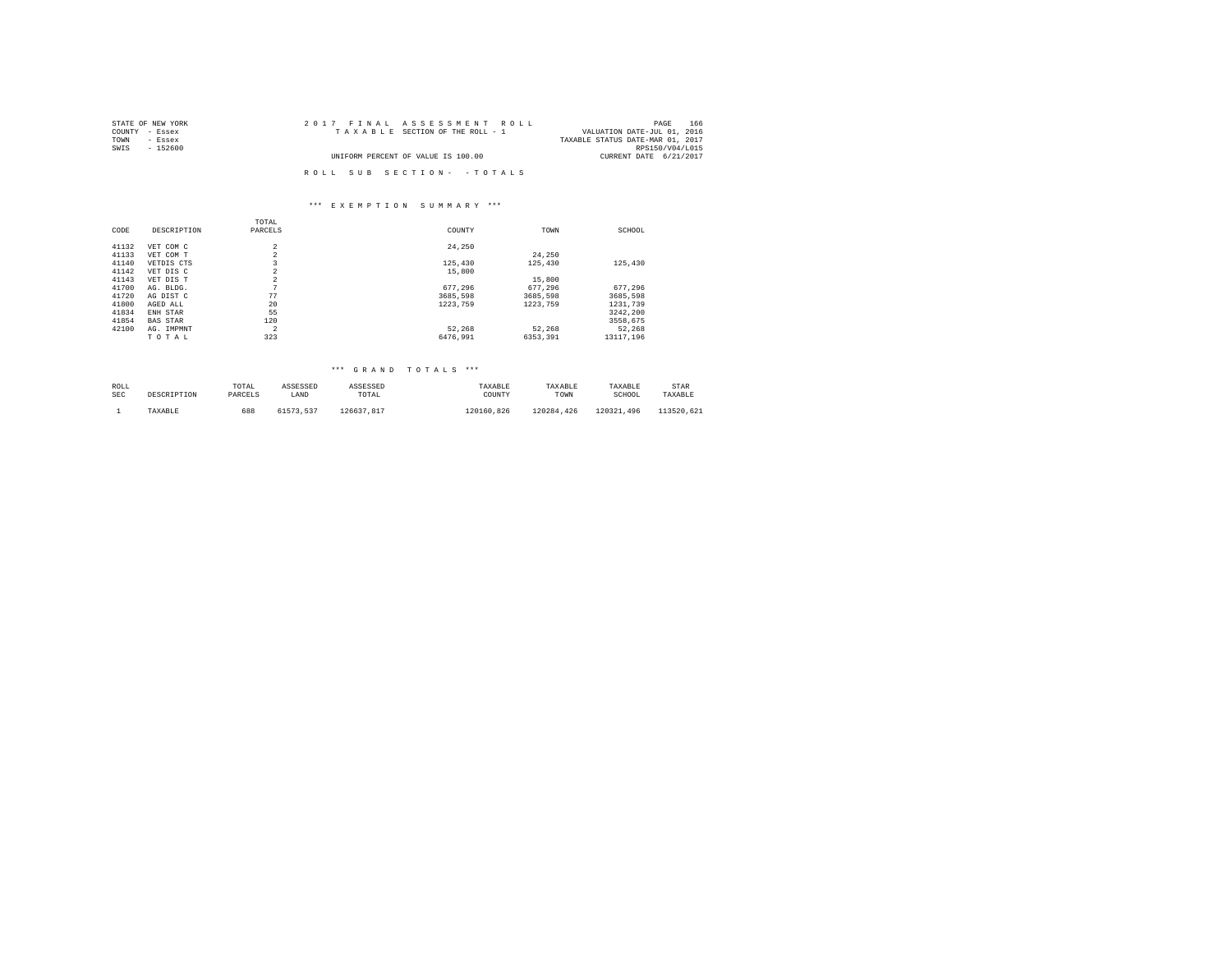|      | STATE OF NEW YORK |  |  |  | 2017 FINAL ASSESSMENT ROLL         |  |  |                                                                          |                                  | PAGE | 167 |
|------|-------------------|--|--|--|------------------------------------|--|--|--------------------------------------------------------------------------|----------------------------------|------|-----|
|      | COUNTY - Essex    |  |  |  |                                    |  |  | TAXABLE SECTION OF THE ROLL - 1 SUB-SECT - A VALUATION DATE-JUL 01, 2016 |                                  |      |     |
| TOWN | - Essex           |  |  |  | OWNERS NAME SEOUENCE               |  |  |                                                                          | TAXABLE STATUS DATE-MAR 01, 2017 |      |     |
| SWIS | - 152600          |  |  |  | UNIFORM PERCENT OF VALUE IS 100.00 |  |  |                                                                          |                                  |      |     |

| TAX MAP PARCEL NUMBER PROPERTY LOCATION & CLASS ASSESSMENT EXEMPTION CODE--------------COUNTY-------TOWN-----SCHOOL<br>CURRENT OWNERS NAME                                                                                                                                                                                                                                                                                                                                             | SCHOOL DISTRICT                             | LAND   | TAX DESCRIPTION TAXABLE VALUE                                   |               |             |
|----------------------------------------------------------------------------------------------------------------------------------------------------------------------------------------------------------------------------------------------------------------------------------------------------------------------------------------------------------------------------------------------------------------------------------------------------------------------------------------|---------------------------------------------|--------|-----------------------------------------------------------------|---------------|-------------|
| $\texttt{CURRE}\xspace \texttt{DORES}\xspace \texttt{DPESE}\xspace \texttt{DREE}\xspace \texttt{DRE}\xspace \texttt{DCE}\xspace \texttt{GORD}\xspace \texttt{TORD}\xspace \texttt{NORD}\xspace \texttt{NORD}\xspace \texttt{NORD}\xspace \texttt{NORD}\xspace \texttt{NORD}\xspace \texttt{NORD}\xspace \texttt{NORD}\xspace \texttt{NORD}\xspace \texttt{NORD}\xspace \texttt{NORD}\xspace \texttt{NORD}\xspace \texttt{NORD}\xspace \texttt{NORD}\xspace \texttt{NORD}\xspace \text$ |                                             |        |                                                                 |               |             |
|                                                                                                                                                                                                                                                                                                                                                                                                                                                                                        | Jersey St                                   |        |                                                                 |               | 605J103803  |
| $39.4 - 1 - 47.000$                                                                                                                                                                                                                                                                                                                                                                                                                                                                    | 911 Forest s480                             |        | FISCHER 47450 14,503 14,503 14,503                              |               |             |
| Shirley Forests Inc                                                                                                                                                                                                                                                                                                                                                                                                                                                                    | Westport 155001 41,400 COUNTY TAXABLE VALUE |        |                                                                 | 26,897        |             |
| c/o David Shirley<br>Gore                                                                                                                                                                                                                                                                                                                                                                                                                                                              |                                             | 41,400 | TAXABLE VALUE 26,897<br>TOWN                                    |               |             |
| 17100 102nd Ave NE                                                                                                                                                                                                                                                                                                                                                                                                                                                                     | 50AC Under 480 RPTL                         |        | SCHOOL TAXABLE VALUE 26,897                                     |               |             |
| Bothell, WA 98011 ACRES                                                                                                                                                                                                                                                                                                                                                                                                                                                                | ACRES 50.00<br>EAST-0733281 NRTH-1569832    |        |                                                                 |               |             |
|                                                                                                                                                                                                                                                                                                                                                                                                                                                                                        |                                             |        |                                                                 |               |             |
|                                                                                                                                                                                                                                                                                                                                                                                                                                                                                        | DEED BOOK 662 PG-051                        |        |                                                                 |               |             |
|                                                                                                                                                                                                                                                                                                                                                                                                                                                                                        | FULL MARKET VALUE 41,400                    |        |                                                                 |               |             |
|                                                                                                                                                                                                                                                                                                                                                                                                                                                                                        |                                             |        |                                                                 |               |             |
|                                                                                                                                                                                                                                                                                                                                                                                                                                                                                        | Daniels Rd                                  |        |                                                                 |               | 605-7103907 |
| $48.1 - 1 - 7.000$                                                                                                                                                                                                                                                                                                                                                                                                                                                                     | 911 Forest s480                             |        | FISCHER 47450                                                   | 27,908 27,908 | 27,908      |
| $c/\hbox{55.500}\begin{array}{l} \mbox{Shirley Forests Inc}\\ \mbox{C/O David Shirley} \\ \mbox{D/O David Shirley} \\ \mbox{D/OI-102nd Ave NE} \end{array} \hskip .5 in \begin{array}{l} \mbox{60.501}\begin{array}{l} \mbox{61.5201}\begin{array}{l} \mbox{62.500}\begin{array}{l} \mbox{63.500}\begin{array}{l} \mbox{64.500}\begin{array}{l} \mbox{65.500}\begin{array}{l} \mbox{66.500}\begin{array}{l} \mbox{67.500}\begin{$                                                      |                                             |        |                                                                 | 7.592         |             |
|                                                                                                                                                                                                                                                                                                                                                                                                                                                                                        |                                             |        | TAXABLE VALUE                                                   | 7,592         |             |
|                                                                                                                                                                                                                                                                                                                                                                                                                                                                                        |                                             |        | SCHOOL TAXABLE VALUE 7,592                                      |               |             |
| Bothell, WA 98011 ACRES                                                                                                                                                                                                                                                                                                                                                                                                                                                                | ACRES 44.10<br>EAST-0727297 NRTH-1565007    |        | E1660 Emergency Services .00 MT<br>EMS26 EMS District 35,500 TO |               |             |
|                                                                                                                                                                                                                                                                                                                                                                                                                                                                                        | DEED BOOK 662 PG-051                        |        | FD262 Fire Dist 2 35,500 TO                                     |               |             |
|                                                                                                                                                                                                                                                                                                                                                                                                                                                                                        | FULL MARKET VALUE                           | 35,500 |                                                                 |               |             |
|                                                                                                                                                                                                                                                                                                                                                                                                                                                                                        |                                             |        |                                                                 |               |             |
|                                                                                                                                                                                                                                                                                                                                                                                                                                                                                        | Revnolds Rd                                 |        |                                                                 |               | 605J103815  |
| $48.1 - 1 - 9.000$                                                                                                                                                                                                                                                                                                                                                                                                                                                                     |                                             |        |                                                                 |               |             |
|                                                                                                                                                                                                                                                                                                                                                                                                                                                                                        |                                             |        |                                                                 | 7,598         |             |
|                                                                                                                                                                                                                                                                                                                                                                                                                                                                                        |                                             | 18,400 | TOWN<br>TAXABLE VALUE                                           | 7,598         |             |
| c/o David Shirley<br>17100 102nd Ave NE<br>18.4AC Under 480 RPTL                                                                                                                                                                                                                                                                                                                                                                                                                       |                                             |        | SCHOOL TAXABLE VALUE                                            | 7,598         |             |
| Bothell, WA 98011 ACRES                                                                                                                                                                                                                                                                                                                                                                                                                                                                | 18.40                                       |        | E1660 Emergency Services                                        | $.00$ MT      |             |
|                                                                                                                                                                                                                                                                                                                                                                                                                                                                                        | EAST-0728438 NRTH-1565122                   |        | EMS26 EMS District 18,400 TO                                    |               |             |
|                                                                                                                                                                                                                                                                                                                                                                                                                                                                                        | DEED BOOK 662<br>$PG-051$                   |        | FD262 Fire Dist 2 18,400 TO                                     |               |             |
|                                                                                                                                                                                                                                                                                                                                                                                                                                                                                        | FULL MARKET VALUE                           | 18,400 |                                                                 |               |             |
|                                                                                                                                                                                                                                                                                                                                                                                                                                                                                        |                                             |        |                                                                 |               |             |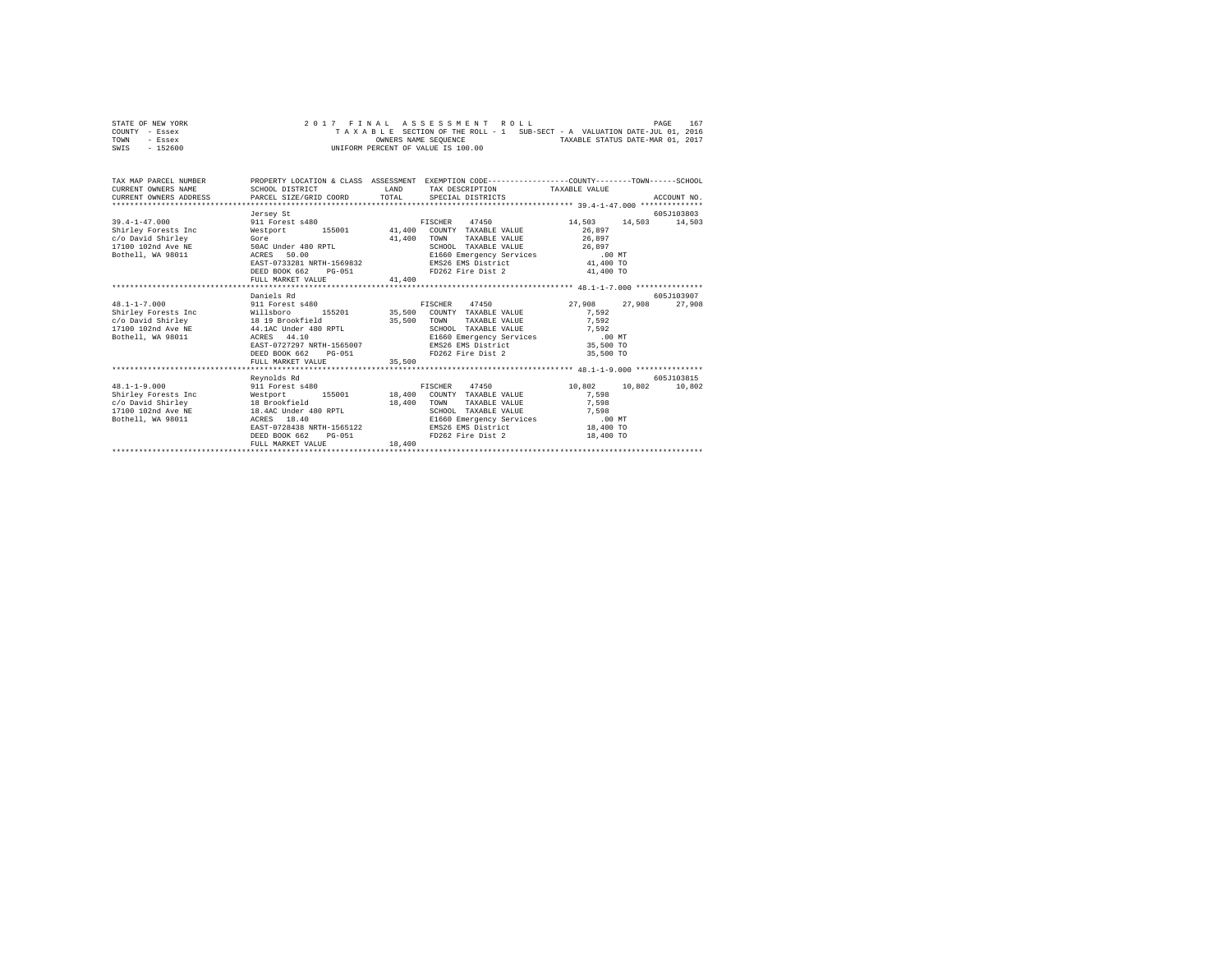| STATE OF NEW YORK | 2017 FINAL ASSESSMENT ROLL                                               | 168<br>PAGE                      |
|-------------------|--------------------------------------------------------------------------|----------------------------------|
| COUNTY - Essex    | TAXABLE SECTION OF THE ROLL - 1 SUB-SECT - A VALUATION DATE-JUL 01, 2016 |                                  |
| TOWN<br>- Essex   |                                                                          | TAXABLE STATUS DATE-MAR 01, 2017 |
| SWIS<br>- 152600  |                                                                          | RPS150/V04/L015                  |
|                   | UNIFORM PERCENT OF VALUE IS 100.00                                       | CURRENT DATE 6/21/2017           |
|                   |                                                                          |                                  |
|                   | ROLL SUB SECTION-A-TOTALS                                                |                                  |

### \*\*\* S P E C I A L D I S T R I C T S U M M A R Y \*\*\*

| CODE | DISTRICT NAME                             | TOTAL<br>PARCELS | EXTENSION<br><b>TYPE</b> | EXTENSION<br>VALUE | AD VALOREM<br>VALUE | <b>EXEMPT</b><br>AMOUNT | TAXABLE<br>VALUE |
|------|-------------------------------------------|------------------|--------------------------|--------------------|---------------------|-------------------------|------------------|
|      | EMS26 EMS District                        |                  | 3 TOTAL                  |                    | 95,300              |                         | 95,300           |
|      | E1660 Emergency Serv<br>FD262 Fire Dist 2 |                  | 3 MOVTAX<br>3 TOTAL      |                    | 95,300              |                         | 95,300           |

#### \*\*\* S C H O O L D I S T R I C T S U M M A R Y \*\*\*

| CODE             | DISTRICT NAME         | TOTAL<br>PARCELS | ASSESSED<br>LAND | ASSESSED<br>TOTAL | <b>EXEMPT</b><br>AMOUNT | TOTAL<br>TAXABLE | STAR<br>AMOUNT | STAR<br>TAXABLE |
|------------------|-----------------------|------------------|------------------|-------------------|-------------------------|------------------|----------------|-----------------|
| 155001<br>155201 | Westport<br>Willsboro | 2<br>۰           | 59,800<br>35,500 | 59,800<br>35,500  | 25,305<br>27,908        | 34,495<br>7.592  |                | 34,495<br>7.592 |
|                  | SUB-TOTAL             |                  | 95,300           | 95,300            | 53,213                  | 42.087           |                | 42.087          |
|                  | TOTAL                 | 3                | 95,300           | 95,300            | 53.213                  | 42.087           |                | 42,087          |

# \*\*\* S Y S T E M C O D E S S U M M A R Y \*\*\*

### NO SYSTEM EXEMPTIONS AT THIS LEVEL

# \*\*\* E X E M P T I O N S U M M A R Y \*\*\*

| CODE  | DESCRIPTION      | TOTAL<br>PARCELS | COUNTY           | TOWN             | SCHOOL           |
|-------|------------------|------------------|------------------|------------------|------------------|
| 47450 | FISCHER<br>TOTAL |                  | 53.213<br>53.213 | 53.213<br>53.213 | 53,213<br>53.213 |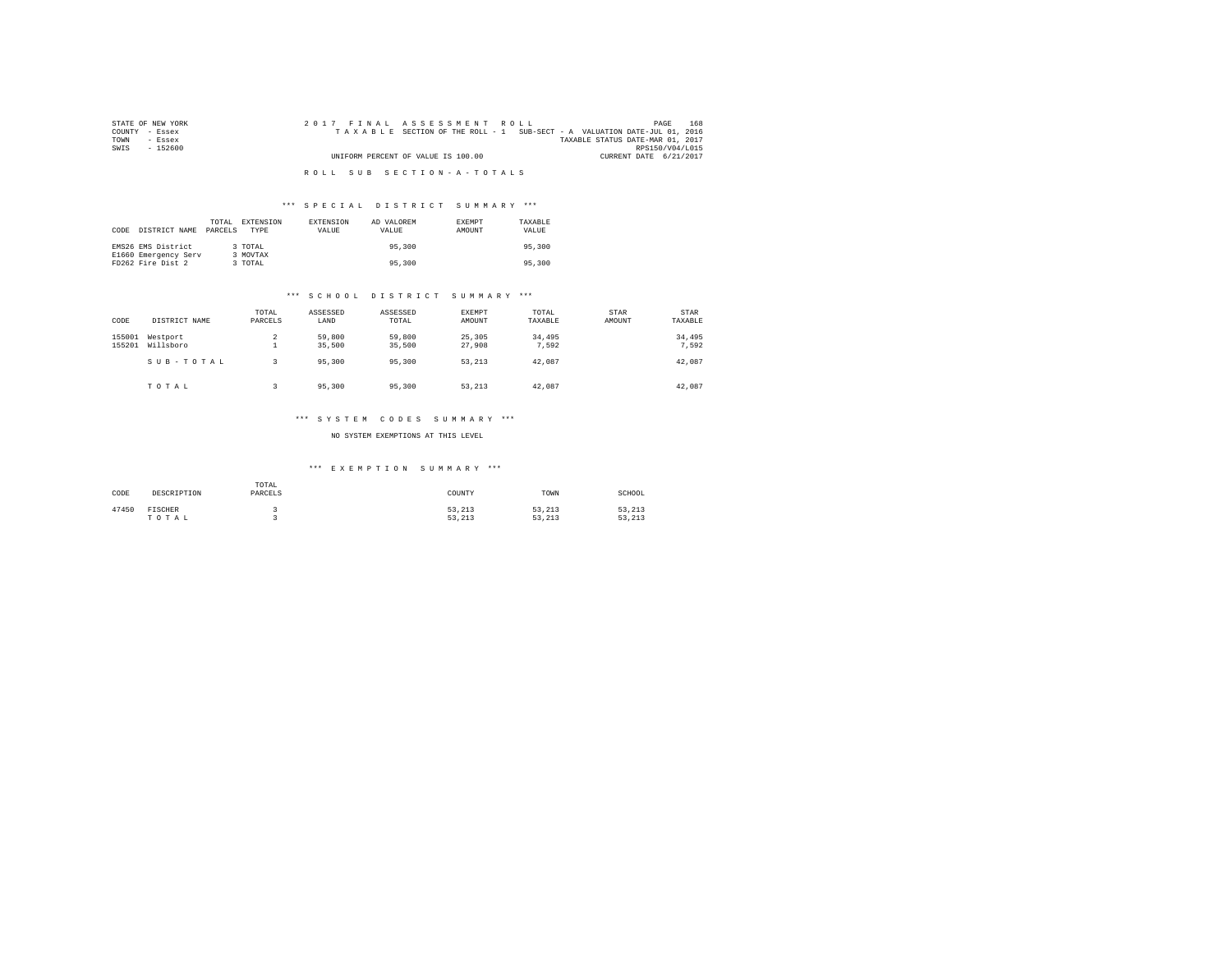| STATE OF NEW YORK<br>COUNTY | 2017 FINAL ASSESSMENT ROLL<br>TAXABLE SECTION OF THE ROLL - 1 SUB-SECT - A VALUATION DATE-JUL 01, 2016 | 169<br>PAGE                      |
|-----------------------------|--------------------------------------------------------------------------------------------------------|----------------------------------|
| - Essex<br>TOWN<br>- Essex  |                                                                                                        | TAXABLE STATUS DATE-MAR 01, 2017 |
| SWIS<br>$-152600$           |                                                                                                        | RPS150/V04/L015                  |
|                             | UNIFORM PERCENT OF VALUE IS 100.00                                                                     | CURRENT DATE 6/21/2017           |
|                             | ROLL SUB SECTION-A-TOTALS                                                                              |                                  |

\*\*\* G R A N D T O T A L S \*\*\*

| ROLL       | DESCRIPTION | TOTAL   | ASSESSED | ASSESSED   | TAXABLE | TAXABLE | TAXABLE | STAR    |
|------------|-------------|---------|----------|------------|---------|---------|---------|---------|
| <b>SEC</b> |             | PARCELS | LAND     | TOTAL      | COUNTY  | TOWN    | SCHOOL  | TAXABLE |
|            | TAXABLE     |         | 95,300   | ,300<br>QE | 42.087  | 42.087  | 42.087  | 42.087  |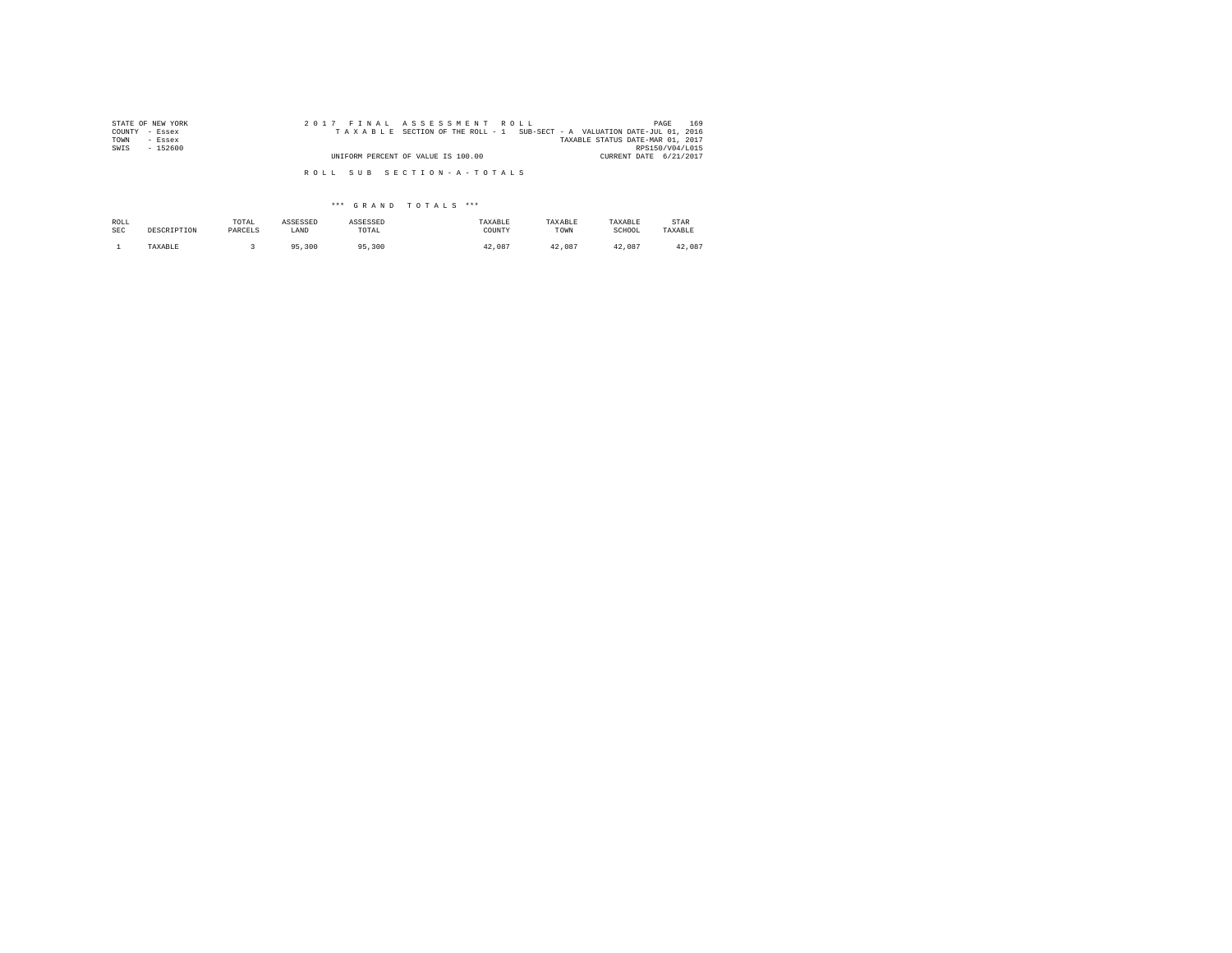| STATE OF NEW YORK |  |  |  | 2017 FINAL ASSESSMENT ROLL         |  |  |  |                                                                          | PAGE | 170 |
|-------------------|--|--|--|------------------------------------|--|--|--|--------------------------------------------------------------------------|------|-----|
| COUNTY - Essex    |  |  |  |                                    |  |  |  | TAXABLE SECTION OF THE ROLL - 1 SUB-SECT - B VALUATION DATE-JUL 01, 2016 |      |     |
| TOWN<br>- Essex   |  |  |  | OWNERS NAME SEOUENCE               |  |  |  | TAXABLE STATUS DATE-MAR 01, 2017                                         |      |     |
| $-152600$<br>SWIS |  |  |  | UNIFORM PERCENT OF VALUE IS 100.00 |  |  |  |                                                                          |      |     |

| TAX MAP PARCEL NUMBER |                     | PROPERTY LOCATION & CLASS ASSESSMENT EXEMPTION CODE----------------COUNTY-------TOWN------SCHOOL<br>SCHOOL DISTRICT LAND TAX DESCRIPTION TAXABLE VALUE |                                      |
|-----------------------|---------------------|--------------------------------------------------------------------------------------------------------------------------------------------------------|--------------------------------------|
|                       |                     |                                                                                                                                                        |                                      |
|                       | 124 Savre Rd        |                                                                                                                                                        | 605J192002                           |
| $57.2 - 3 - 7.200$    |                     |                                                                                                                                                        | AG DIST C 41720 25,111 25,111 25,111 |
|                       |                     |                                                                                                                                                        |                                      |
|                       |                     |                                                                                                                                                        |                                      |
|                       |                     |                                                                                                                                                        |                                      |
|                       |                     |                                                                                                                                                        |                                      |
|                       |                     |                                                                                                                                                        |                                      |
|                       |                     |                                                                                                                                                        |                                      |
|                       |                     |                                                                                                                                                        |                                      |
|                       |                     |                                                                                                                                                        |                                      |
|                       | 124 Lighthouse Way  |                                                                                                                                                        | 605J185003                           |
|                       |                     | 49.4-1-6.200 912 Forest s480a - WTRFNT BAS STAR 41854 0 0 0 30,000                                                                                     |                                      |
|                       |                     |                                                                                                                                                        |                                      |
|                       |                     |                                                                                                                                                        |                                      |
|                       |                     |                                                                                                                                                        |                                      |
|                       |                     |                                                                                                                                                        |                                      |
|                       |                     |                                                                                                                                                        |                                      |
|                       |                     |                                                                                                                                                        |                                      |
|                       |                     |                                                                                                                                                        |                                      |
|                       |                     |                                                                                                                                                        |                                      |
|                       | 151 Grog Harbor Way |                                                                                                                                                        | 605J100103                           |
|                       |                     |                                                                                                                                                        |                                      |
|                       |                     |                                                                                                                                                        |                                      |
|                       |                     |                                                                                                                                                        |                                      |
|                       |                     |                                                                                                                                                        |                                      |
|                       |                     |                                                                                                                                                        |                                      |
|                       |                     |                                                                                                                                                        |                                      |
|                       |                     |                                                                                                                                                        |                                      |
|                       |                     |                                                                                                                                                        |                                      |
|                       |                     |                                                                                                                                                        |                                      |
|                       | 237 Alden Rd        |                                                                                                                                                        | 605Z015001                           |
|                       |                     |                                                                                                                                                        |                                      |
|                       |                     |                                                                                                                                                        |                                      |
|                       |                     |                                                                                                                                                        |                                      |
|                       |                     |                                                                                                                                                        |                                      |
|                       |                     |                                                                                                                                                        |                                      |
|                       |                     |                                                                                                                                                        |                                      |
|                       |                     |                                                                                                                                                        |                                      |
|                       |                     |                                                                                                                                                        |                                      |
|                       |                     |                                                                                                                                                        |                                      |
|                       |                     |                                                                                                                                                        |                                      |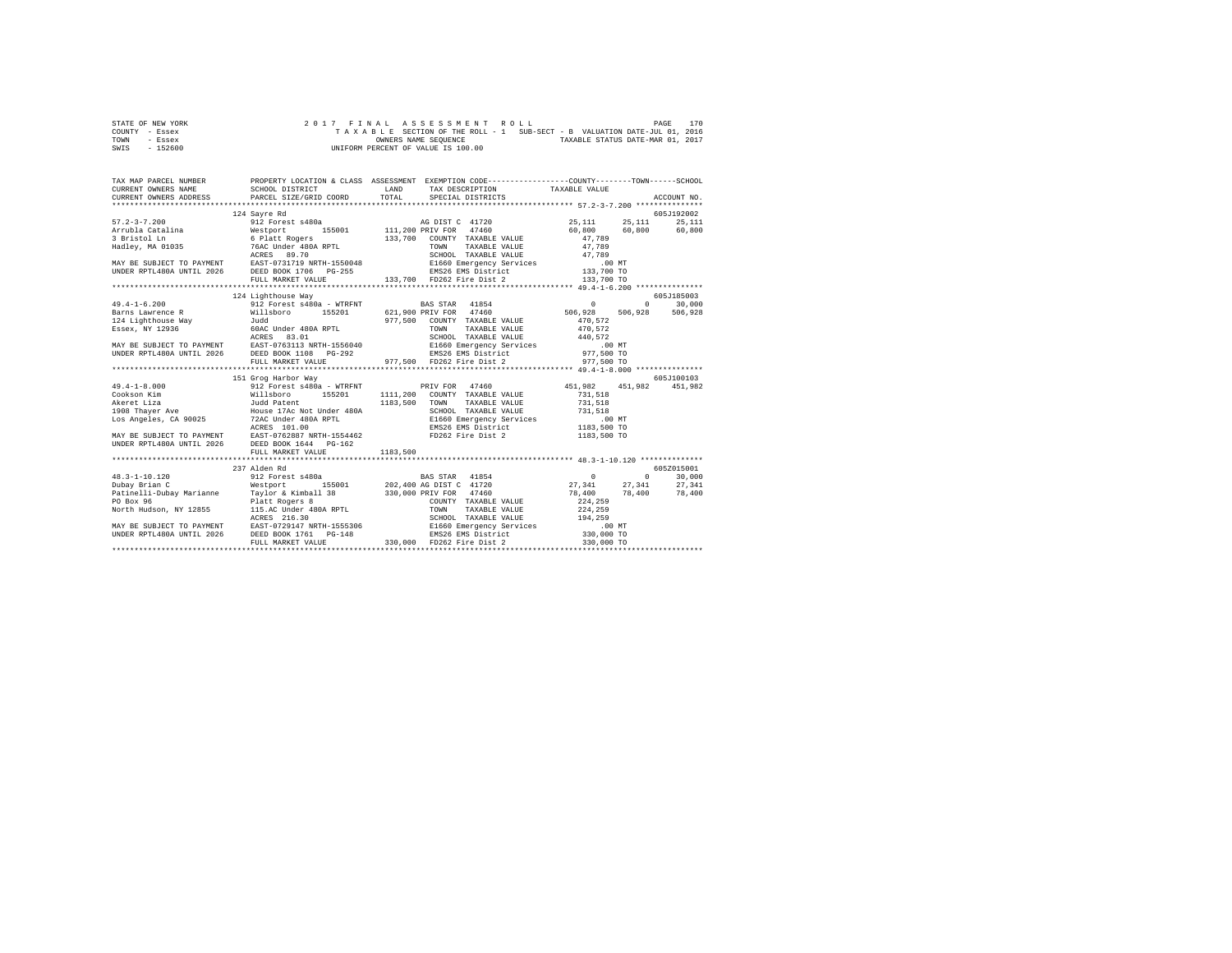| STATE OF NEW YORK |  |  |  |  | 2017 FINAL ASSESSMENT ROLL         |  |  |  |  |                                                                          | PAGE | 171 |
|-------------------|--|--|--|--|------------------------------------|--|--|--|--|--------------------------------------------------------------------------|------|-----|
| COUNTY - Essex    |  |  |  |  |                                    |  |  |  |  | TAXABLE SECTION OF THE ROLL - 1 SUB-SECT - B VALUATION DATE-JUL 01, 2016 |      |     |
| TOWN<br>- Essex   |  |  |  |  | OWNERS NAME SEOUENCE               |  |  |  |  | TAXABLE STATUS DATE-MAR 01, 2017                                         |      |     |
| $-152600$<br>SWIS |  |  |  |  | UNIFORM PERCENT OF VALUE IS 100.00 |  |  |  |  |                                                                          |      |     |

| TAX MAP PARCEL NUMBER<br>CURRENT OWNERS NAME<br>CURRENT OWNERS ADDRESS PARCEL SIZE/GRID COORD          | SCHOOL DISTRICT                                    | LAND<br>TOTAL | PROPERTY LOCATION & CLASS ASSESSMENT EXEMPTION CODE----------------COUNTY-------TOWN-----SCHOOL<br>TAX DESCRIPTION TAXABLE VALUE<br>SPECIAL DISTRICTS |                  | ACCOUNT NO.   |
|--------------------------------------------------------------------------------------------------------|----------------------------------------------------|---------------|-------------------------------------------------------------------------------------------------------------------------------------------------------|------------------|---------------|
|                                                                                                        |                                                    |               |                                                                                                                                                       |                  |               |
|                                                                                                        | Brookfield Rd                                      |               |                                                                                                                                                       |                  | 605J101813    |
| $48.1 - 1 - 23.100$                                                                                    |                                                    |               | PRIV FOR 47460                                                                                                                                        | 29,120<br>29,120 | 29,120        |
|                                                                                                        | 912 Forest s480a<br>Westport 1<br>16 17 Brookfield |               |                                                                                                                                                       | 12,180           |               |
| Eddy Foundation<br>PO Box 42                                                                           |                                                    | 41,300        | TOWN<br>TAXABLE VALUE                                                                                                                                 | 12,180           |               |
|                                                                                                        |                                                    |               |                                                                                                                                                       | 12,180           |               |
| FO BOX 72<br>Essex, NY 12936 56AC Under 480A RPTL                                                      |                                                    |               | SCHOOL TAXABLE VALUE 12,180<br>E1660 Emergency Services .00 MT<br>EMS26 EMS District 41,300 TO                                                        |                  |               |
| MAY BE SUBJECT TO PAYMENT EAST-0731693 NRTH-1565061                                                    |                                                    |               |                                                                                                                                                       |                  |               |
| UNDER RPTL480A UNTIL 2026 DEED BOOK 1342 PG-171                                                        |                                                    |               | FD262 Fire Dist 2 41,300 TO                                                                                                                           |                  |               |
|                                                                                                        | FULL MARKET VALUE                                  | 41,300        |                                                                                                                                                       |                  |               |
|                                                                                                        |                                                    |               |                                                                                                                                                       |                  |               |
|                                                                                                        | Brookfield Rd                                      |               |                                                                                                                                                       |                  | 605Z012001    |
| $48.1 - 1 - 24.200$                                                                                    | 912 Forest s480a                                   |               | PRIV FOR 47460                                                                                                                                        | 70.400 70.400    |               |
|                                                                                                        |                                                    |               |                                                                                                                                                       |                  | 70,400        |
| Eddy Foundation                                                                                        |                                                    |               | 155001 88,500 COUNTY TAXABLE VALUE                                                                                                                    | 18,100           |               |
| 6 Leaning Rd                                                                                           |                                                    |               | TOWN<br>TAXABLE VALUE                                                                                                                                 | 18,100           |               |
| Essex, NY 12936                                                                                        |                                                    |               | SCHOOL TAXABLE VALUE 18,100<br>E1660 Emergency Services .00 MT<br>EMS26 EMS District 88,500 TO                                                        |                  |               |
|                                                                                                        |                                                    |               |                                                                                                                                                       |                  |               |
| MAY BE SUBJECT TO PAYMENT EAST-0731918 NRTH-1562791                                                    |                                                    |               |                                                                                                                                                       |                  |               |
| UNDER RPTL480A UNTIL 2026                                                                              | DEED BOOK 1619 PG-231                              |               | FD262 Fire Dist 2                                                                                                                                     | 88,500 TO        |               |
|                                                                                                        | FULL MARKET VALUE                                  | 88,500        |                                                                                                                                                       |                  |               |
|                                                                                                        |                                                    |               |                                                                                                                                                       |                  |               |
|                                                                                                        | Cook Rd                                            |               |                                                                                                                                                       |                  | 605J100705    |
|                                                                                                        |                                                    |               | PRIV FOR 47460                                                                                                                                        | 15,040           | 15,040 15,040 |
|                                                                                                        |                                                    |               | COUNTY TAXABLE VALUE                                                                                                                                  | 3,760            |               |
|                                                                                                        |                                                    |               | TOWN<br>TAXABLE VALUE                                                                                                                                 | 3,760            |               |
|                                                                                                        |                                                    |               |                                                                                                                                                       |                  |               |
|                                                                                                        |                                                    |               |                                                                                                                                                       |                  |               |
|                                                                                                        |                                                    |               | $ENSS26$ EMS District                                                                                                                                 | 18,800 TO        |               |
| MAY BE SUBJECT TO PAYMENT EAST-0735290 NRTH-1561299<br>UNDER RPTL480A UNTIL 2026 DEED BOOK 1303 PG-77  |                                                    |               | FD262 Fire Dist 2                                                                                                                                     | 18,800 TO        |               |
|                                                                                                        | FULL MARKET VALUE                                  | 18,800        |                                                                                                                                                       |                  |               |
|                                                                                                        |                                                    |               |                                                                                                                                                       |                  |               |
|                                                                                                        | Brookfield Rd                                      |               |                                                                                                                                                       |                  | 605-7100608   |
| $48.2 - 1 - 27.000$                                                                                    | 912 Forest s480a                                   |               | PRIV FOR 47460                                                                                                                                        | 11,520<br>11,520 | 11,520        |
|                                                                                                        |                                                    |               | 155001 14,400 COUNTY TAXABLE VALUE                                                                                                                    | 2,880            |               |
|                                                                                                        |                                                    |               | 14,400 TOWN<br>TAXABLE VALUE                                                                                                                          | 2,880            |               |
|                                                                                                        |                                                    |               | SCHOOL TAXABLE VALUE                                                                                                                                  | 2,880            |               |
|                                                                                                        | ACRES<br>16.00                                     |               |                                                                                                                                                       |                  |               |
|                                                                                                        |                                                    |               | E1660 Emergency Services .00 MT<br>EMS26 EMS District 14,400 TO                                                                                       |                  |               |
| MAY BE SUBJECT TO PAYMENT EAST-0732844 NRTH-1565912<br>UNDER RPTL480A UNTIL 2026 DEED BOOK 1370 PG-109 |                                                    |               | FD262 Fire Dist 2                                                                                                                                     | 14,400 TO        |               |
|                                                                                                        | FULL MARKET VALUE                                  | 14,400        |                                                                                                                                                       |                  |               |
|                                                                                                        |                                                    |               |                                                                                                                                                       |                  |               |
|                                                                                                        |                                                    |               |                                                                                                                                                       |                  |               |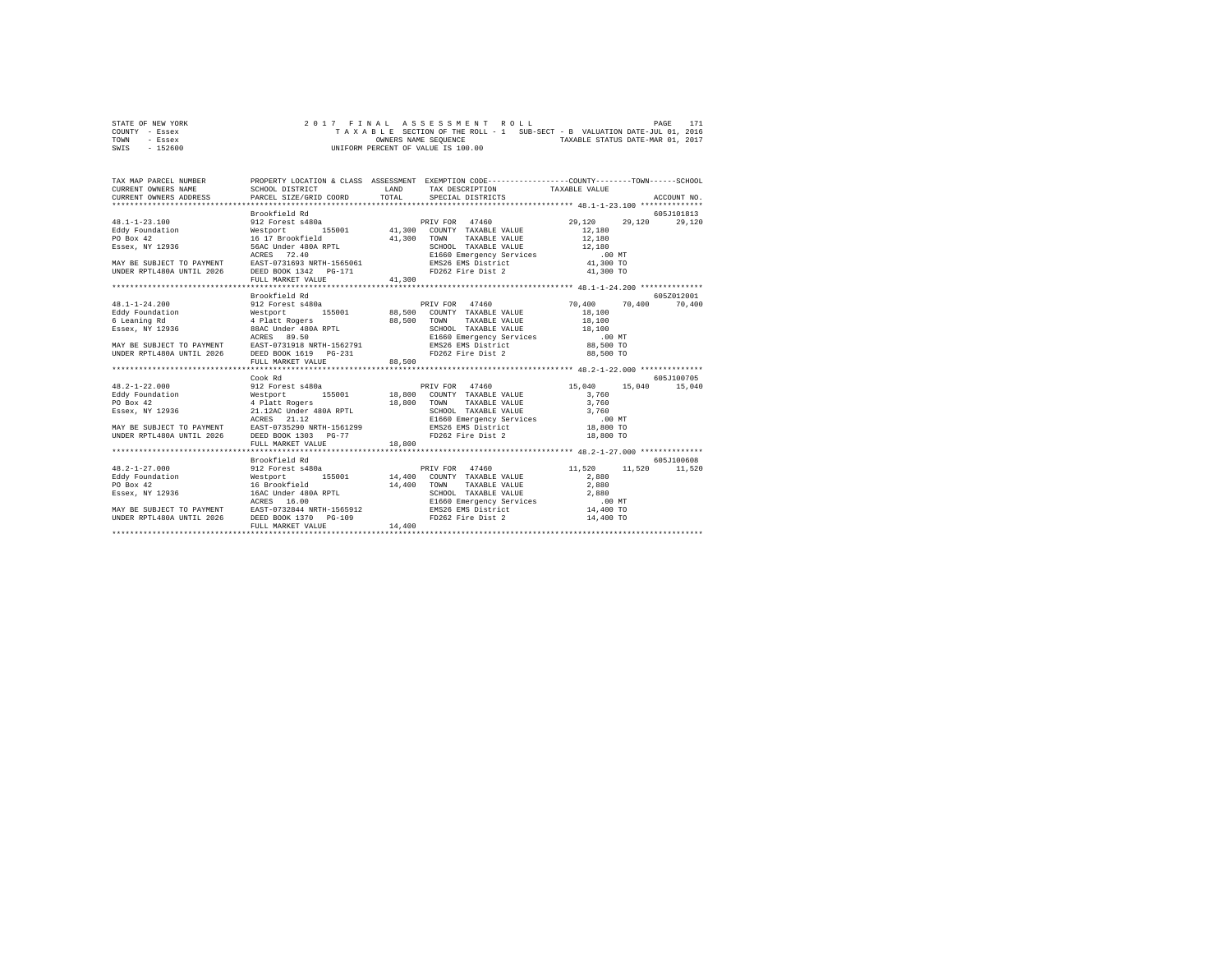| STATE OF NEW YORK |  |  | 2017 FINAL ASSESSMENT ROLL                                               |  |  | PAGE                             | 172 |
|-------------------|--|--|--------------------------------------------------------------------------|--|--|----------------------------------|-----|
| COUNTY - Essex    |  |  | TAXABLE SECTION OF THE ROLL - 1 SUB-SECT - B VALUATION DATE-JUL 01, 2016 |  |  |                                  |     |
| TOWN<br>- Essex   |  |  | OWNERS NAME SEOUENCE                                                     |  |  | TAXABLE STATUS DATE-MAR 01, 2017 |     |
| - 152600<br>SWIS  |  |  | UNIFORM PERCENT OF VALUE IS 100.00                                       |  |  |                                  |     |

| TAX MAP PARCEL NUMBER |                   |                                                                     | PROPERTY LOCATION & CLASS ASSESSMENT EXEMPTION CODE----------------COUNTY-------TOWN------SCHOOL<br>$\begin{tabular}{lllllllll} \texttt{CURERENT} & & & & & & & \texttt{TAXABLE} & \texttt{WALUE} \\ \texttt{CURERENT} & & & & & \texttt{SCEQID} & \texttt{PACEGID} & \texttt{TAXBLE} & \texttt{SPEGID} & \texttt{PACEGID} & \texttt{PACEGID} & \texttt{ACCOURT} & \texttt{ROCQURT} & \texttt{ROCQURT} & \texttt{ROCQURT} & \texttt{ROCQURT} & \texttt{ROCQURT} & \texttt{ROCQURT} & \texttt{ROCQURT} & \texttt{ROCQURT} &$ |            |
|-----------------------|-------------------|---------------------------------------------------------------------|-----------------------------------------------------------------------------------------------------------------------------------------------------------------------------------------------------------------------------------------------------------------------------------------------------------------------------------------------------------------------------------------------------------------------------------------------------------------------------------------------------------------------------|------------|
|                       |                   |                                                                     |                                                                                                                                                                                                                                                                                                                                                                                                                                                                                                                             |            |
|                       | Walker Rd         |                                                                     |                                                                                                                                                                                                                                                                                                                                                                                                                                                                                                                             | 605J102812 |
| $48.4 - 1 - 6.110$    |                   |                                                                     |                                                                                                                                                                                                                                                                                                                                                                                                                                                                                                                             |            |
|                       |                   |                                                                     |                                                                                                                                                                                                                                                                                                                                                                                                                                                                                                                             |            |
|                       |                   |                                                                     |                                                                                                                                                                                                                                                                                                                                                                                                                                                                                                                             |            |
|                       |                   |                                                                     |                                                                                                                                                                                                                                                                                                                                                                                                                                                                                                                             |            |
|                       |                   |                                                                     |                                                                                                                                                                                                                                                                                                                                                                                                                                                                                                                             |            |
|                       |                   |                                                                     |                                                                                                                                                                                                                                                                                                                                                                                                                                                                                                                             |            |
|                       |                   |                                                                     |                                                                                                                                                                                                                                                                                                                                                                                                                                                                                                                             |            |
|                       |                   |                                                                     |                                                                                                                                                                                                                                                                                                                                                                                                                                                                                                                             |            |
|                       |                   |                                                                     |                                                                                                                                                                                                                                                                                                                                                                                                                                                                                                                             |            |
|                       |                   |                                                                     | NATE SURFACE TRISMELLER TRISMELLER TRISMELLER TRISMELLER PRODUCE THE SURFAINING PO BOX 42<br>FILSWELL TRISMELLER TRISMELLER SCHOOL TAXABLE VALUE SEREY, NY 12936<br>THE SURFAINT ACRES 169.45 PO SON TAXABLE VALUE SCHOOL TAXABLE                                                                                                                                                                                                                                                                                           |            |
|                       | Cook Rd           |                                                                     |                                                                                                                                                                                                                                                                                                                                                                                                                                                                                                                             | 605J197007 |
|                       |                   |                                                                     | $\begin{tabular}{l c c c c c c c c} \multicolumn{3}{c c c c} \multicolumn{3}{c c c c} \multicolumn{3}{c c c} \multicolumn{3}{c c c} \multicolumn{3}{c c c} \multicolumn{3}{c c c} \multicolumn{3}{c c c} \multicolumn{3}{c c c} \multicolumn{3}{c c c} \multicolumn{3}{c c c} \multicolumn{3}{c c c} \multicolumn{3}{c c c} \multicolumn{3}{c c c} \multicolumn{3}{c c c} \multicolumn{3}{c c$                                                                                                                              |            |
|                       |                   |                                                                     |                                                                                                                                                                                                                                                                                                                                                                                                                                                                                                                             |            |
|                       |                   |                                                                     |                                                                                                                                                                                                                                                                                                                                                                                                                                                                                                                             |            |
|                       |                   |                                                                     |                                                                                                                                                                                                                                                                                                                                                                                                                                                                                                                             |            |
|                       |                   |                                                                     |                                                                                                                                                                                                                                                                                                                                                                                                                                                                                                                             |            |
|                       |                   |                                                                     |                                                                                                                                                                                                                                                                                                                                                                                                                                                                                                                             |            |
|                       |                   |                                                                     |                                                                                                                                                                                                                                                                                                                                                                                                                                                                                                                             |            |
|                       |                   | FULL MARKET VALUE 87,500 LT262 Whallonsburg light 87,500 TO         |                                                                                                                                                                                                                                                                                                                                                                                                                                                                                                                             |            |
|                       |                   |                                                                     |                                                                                                                                                                                                                                                                                                                                                                                                                                                                                                                             |            |
|                       | Cook Rd           |                                                                     |                                                                                                                                                                                                                                                                                                                                                                                                                                                                                                                             | 605J102401 |
|                       |                   |                                                                     |                                                                                                                                                                                                                                                                                                                                                                                                                                                                                                                             |            |
|                       |                   |                                                                     |                                                                                                                                                                                                                                                                                                                                                                                                                                                                                                                             |            |
|                       |                   |                                                                     |                                                                                                                                                                                                                                                                                                                                                                                                                                                                                                                             |            |
|                       |                   |                                                                     |                                                                                                                                                                                                                                                                                                                                                                                                                                                                                                                             |            |
|                       |                   |                                                                     |                                                                                                                                                                                                                                                                                                                                                                                                                                                                                                                             |            |
|                       |                   |                                                                     |                                                                                                                                                                                                                                                                                                                                                                                                                                                                                                                             |            |
|                       |                   |                                                                     |                                                                                                                                                                                                                                                                                                                                                                                                                                                                                                                             |            |
|                       | FULL MARKET VALUE | 40.400 LT262 Whallonsburg light                                     | 40,400 TO                                                                                                                                                                                                                                                                                                                                                                                                                                                                                                                   |            |
|                       |                   |                                                                     |                                                                                                                                                                                                                                                                                                                                                                                                                                                                                                                             |            |
|                       | Walker Rd         |                                                                     |                                                                                                                                                                                                                                                                                                                                                                                                                                                                                                                             | 605Z005004 |
| 48.4-1-20.132         |                   |                                                                     | wa⊥ker.kg<br>12.080 12,080 12,080 12,080 12,080 12,080                                                                                                                                                                                                                                                                                                                                                                                                                                                                      |            |
|                       |                   | Eddy Foundation Millsboro 155201 30,700 COUNTY TAXABLE VALUE 18,620 |                                                                                                                                                                                                                                                                                                                                                                                                                                                                                                                             |            |
|                       |                   |                                                                     |                                                                                                                                                                                                                                                                                                                                                                                                                                                                                                                             |            |
|                       |                   |                                                                     |                                                                                                                                                                                                                                                                                                                                                                                                                                                                                                                             |            |
|                       |                   |                                                                     |                                                                                                                                                                                                                                                                                                                                                                                                                                                                                                                             |            |
|                       |                   |                                                                     |                                                                                                                                                                                                                                                                                                                                                                                                                                                                                                                             |            |
|                       |                   |                                                                     |                                                                                                                                                                                                                                                                                                                                                                                                                                                                                                                             |            |
|                       | FULL MARKET VALUE | 30,700 LT262 Whallonsburg light                                     | 30,700 TO                                                                                                                                                                                                                                                                                                                                                                                                                                                                                                                   |            |
|                       |                   |                                                                     |                                                                                                                                                                                                                                                                                                                                                                                                                                                                                                                             |            |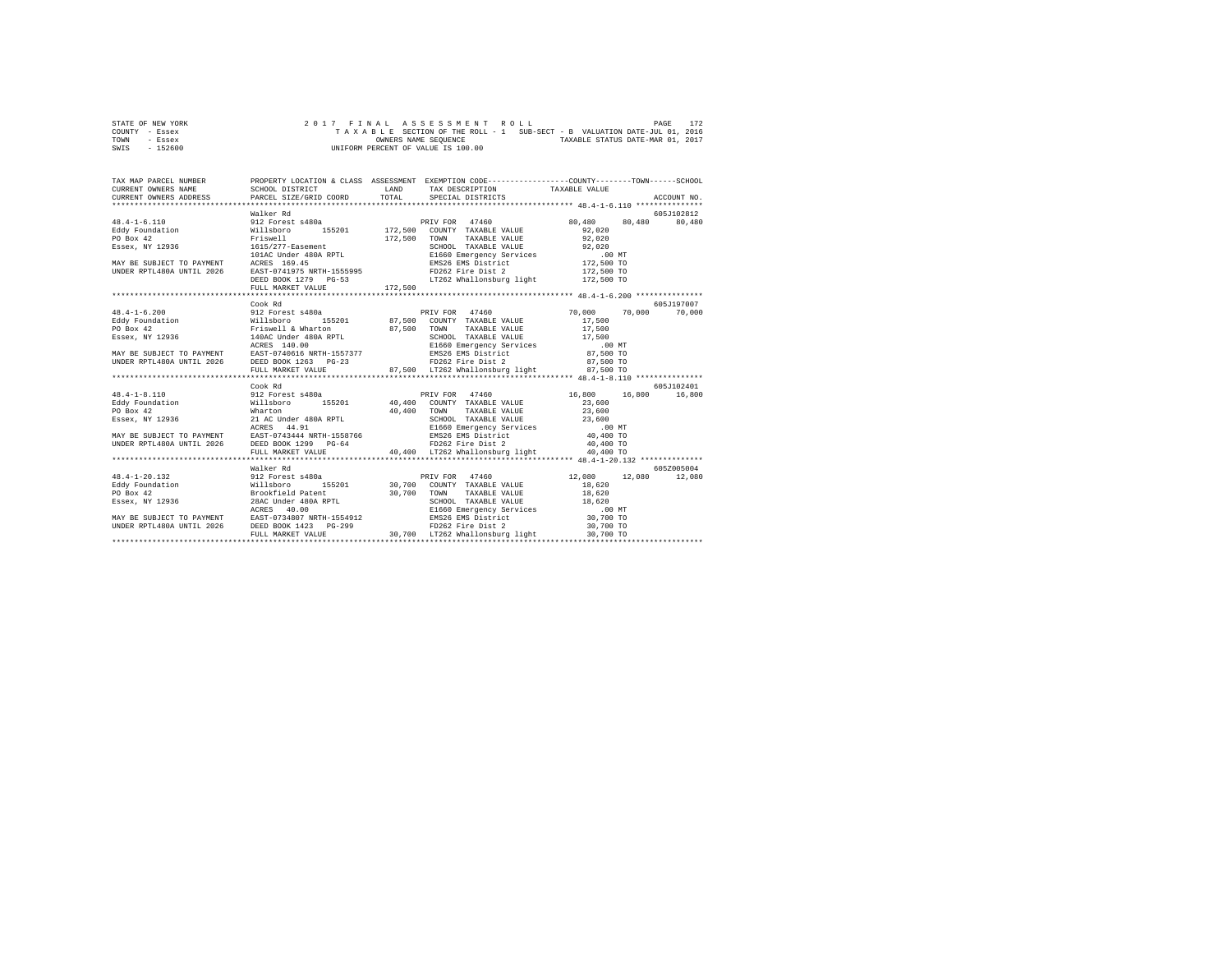| STATE OF NEW YORK |  |  |  |  | 2017 FINAL ASSESSMENT ROLL         |  |  |  |                                                                          | PAGE | 173 |
|-------------------|--|--|--|--|------------------------------------|--|--|--|--------------------------------------------------------------------------|------|-----|
| COUNTY - Essex    |  |  |  |  |                                    |  |  |  | TAXABLE SECTION OF THE ROLL - 1 SUB-SECT - B VALUATION DATE-JUL 01, 2016 |      |     |
| TOWN<br>- Essex   |  |  |  |  | OWNERS NAME SEOUENCE               |  |  |  | TAXABLE STATUS DATE-MAR 01, 2017                                         |      |     |
| - 152600<br>SWIS  |  |  |  |  | UNIFORM PERCENT OF VALUE IS 100.00 |  |  |  |                                                                          |      |     |

| TAX MAP PARCEL NUMBER<br>CURRENT OWNERS NAME |                                                  |                                                                                                                                                                                                                                                                                                                                                                                                         |                                                                                                                                             |            |
|----------------------------------------------|--------------------------------------------------|---------------------------------------------------------------------------------------------------------------------------------------------------------------------------------------------------------------------------------------------------------------------------------------------------------------------------------------------------------------------------------------------------------|---------------------------------------------------------------------------------------------------------------------------------------------|------------|
|                                              |                                                  |                                                                                                                                                                                                                                                                                                                                                                                                         |                                                                                                                                             |            |
|                                              | 327 Walker Rd                                    |                                                                                                                                                                                                                                                                                                                                                                                                         |                                                                                                                                             | 605J100814 |
|                                              |                                                  |                                                                                                                                                                                                                                                                                                                                                                                                         |                                                                                                                                             |            |
|                                              |                                                  | $\begin{tabular}{cccccc} 48.4-1-22.000 & 327 \text{ Walker R} & 102.001 & 605J100814 & 102.001 & 605J100814 & 102.001 & 60.001 & 60.001 & 60.001 & 60.001 & 60.001 & 60.001 & 60.001 & 60.001 & 60.001 & 60.001 & 60.001 & 60.001 & 60.001 & 60.001 & 60.001 & 60.001 & 60.00$                                                                                                                          |                                                                                                                                             |            |
|                                              | NYS Route 22                                     |                                                                                                                                                                                                                                                                                                                                                                                                         |                                                                                                                                             | 605J101415 |
|                                              |                                                  |                                                                                                                                                                                                                                                                                                                                                                                                         | 46,937   46,937   46,937<br>36,800   36,800   36,800                                                                                        |            |
|                                              | FULL MARKET VALUE                                | 156,800                                                                                                                                                                                                                                                                                                                                                                                                 |                                                                                                                                             |            |
|                                              | NYS Route 22                                     |                                                                                                                                                                                                                                                                                                                                                                                                         |                                                                                                                                             | 605J101503 |
|                                              | DEED BOOK 1047 PG-50<br>FULL MARKET VALUE 96,200 | FD261 Fire Dist 1                                                                                                                                                                                                                                                                                                                                                                                       | $\begin{array}{llll} 30\,,446 \qquad & 30\,,446 \qquad & 30\,,446 \\ 34\,,400 \qquad & 34\,,400 \qquad & 34\,,400 \end{array}$<br>96,200 TO |            |
|                                              | 211 Alden Rd                                     |                                                                                                                                                                                                                                                                                                                                                                                                         |                                                                                                                                             | 605J103314 |
|                                              |                                                  | $\begin{tabular}{l c c c c c} \multicolumn{1}{c c c c} \multicolumn{1}{c c c} \multicolumn{1}{c c c} \multicolumn{1}{c c c} \multicolumn{1}{c c c} \multicolumn{1}{c c c} \multicolumn{1}{c c c} \multicolumn{1}{c c c} \multicolumn{1}{c c c} \multicolumn{1}{c c c} \multicolumn{1}{c c c} \multicolumn{1}{c c c} \multicolumn{1}{c c c} \multicolumn{1}{c c c} \multicolumn{1}{c c c} \multicolumn{$ |                                                                                                                                             |            |
|                                              |                                                  |                                                                                                                                                                                                                                                                                                                                                                                                         |                                                                                                                                             |            |
|                                              |                                                  |                                                                                                                                                                                                                                                                                                                                                                                                         |                                                                                                                                             |            |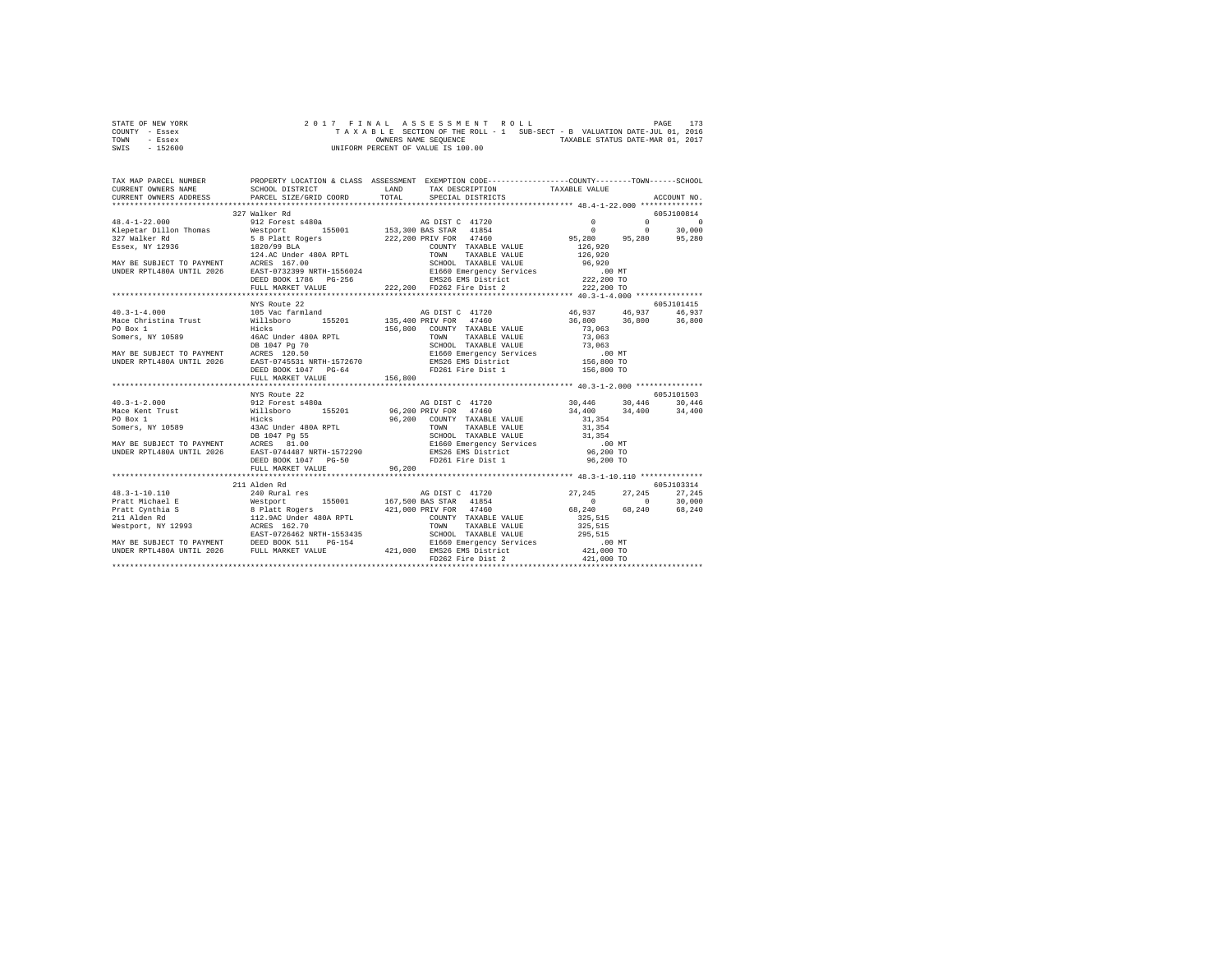| STATE OF NEW YORK | 2017 FINAL ASSESSMENT ROLL                                               | 174<br>PAGE                      |
|-------------------|--------------------------------------------------------------------------|----------------------------------|
| COUNTY - Essex    | TAXABLE SECTION OF THE ROLL - 1 SUB-SECT - B VALUATION DATE-JUL 01, 2016 |                                  |
| TOWN<br>- Essex   | OWNERS NAME SEOUENCE                                                     | TAXABLE STATUS DATE-MAR 01, 2017 |
| $-152600$<br>SWIS | UNIFORM PERCENT OF VALUE IS 100.00                                       |                                  |

| TAX MAP PARCEL NUMBER<br>CURRENT OWNERS NAME<br>CURRENT OWNERS ADDRESS PARCEL SIZE/GRID COORD                                                                                                                                                                                                                                                                      | SCHOOL DISTRICT                                                                                        | LAND<br>TOTAL      | PROPERTY LOCATION & CLASS ASSESSMENT EXEMPTION CODE---------------COUNTY-------TOWN-----SCHOOL<br>TAX DESCRIPTION TAXABLE VALUE<br>SPECIAL DISTRICTS                                            |                                                                                                    | ACCOUNT NO.           |
|--------------------------------------------------------------------------------------------------------------------------------------------------------------------------------------------------------------------------------------------------------------------------------------------------------------------------------------------------------------------|--------------------------------------------------------------------------------------------------------|--------------------|-------------------------------------------------------------------------------------------------------------------------------------------------------------------------------------------------|----------------------------------------------------------------------------------------------------|-----------------------|
| $39.4 - 1 - 3.000$<br>Shirley Forests Inc<br>Contract the minimum contract of the contract of the contract of the contract of the contract of the second th<br>17100 102nd Ave NE<br>Bothell, WA 98011 BOCRES 86.00<br>MAY BE SUBJECT TO PAYMENT DEED BOOK 662<br>UNDER RPTL480A UNTIL 2026 FULL MARKET VE                                                         | Jersey St<br>912 Forest s480a<br>Willsboro<br>EAST-0737239 NRTH-1572088<br>PG-051<br>FULL MARKET VALUE | 55,700<br>55,700   | PRIV FOR 47460<br>TOWN<br>TAXABLE VALUE<br>SCHOOL TAXABLE VALUE<br>E1660 Emergency Services<br>EMS26 EMS District<br>FD262 Fire Dist 2                                                          | 44.560<br>44,560<br>11,140<br>11,140<br>$\scriptstyle{11,140}$<br>.00 MT<br>55,700 TO<br>55,700 TO | 605J103908<br>44.560  |
|                                                                                                                                                                                                                                                                                                                                                                    |                                                                                                        |                    |                                                                                                                                                                                                 |                                                                                                    |                       |
| $39.4 - 1 - 41.100$<br>Shirley Forests Inc<br>SILITY POTESS INC. THE POTES AND THE PAST CONSIDER THE PAST CONSIDER THE PAST CONSIDER THE PAST CONSIDER THE PAST CONSIDER THE PAST CONSIDER THE PAST CONSIDER THE PAST CONSIDER THE PAST CONSIDER THE PAST CONSIDER THE PAST<br>MAY BE SUBJECT TO PAYMENT DEED BOOK 662<br>UNDER RPTL480A UNTIL 2026 FULL MARKET VA | Jersey St<br>912 Forest s480a<br>Willsboro<br>155201<br>$PG-051$<br>FULL MARKET VALUE                  | 195,200            | PRIV FOR 47460<br>195,200 COUNTY TAXABLE VALUE<br>TOWN<br>TAXABLE VALUE<br>SCHOOL TAXABLE VALUE 61,600<br>E1660 Emergency Services .00 MT<br>EMS26 EMS District 195,200 TO<br>FD262 Fire Dist 2 | 133,600 133,600<br>61,600<br>61,600<br>195,200 TO                                                  | 605J103909<br>133,600 |
|                                                                                                                                                                                                                                                                                                                                                                    |                                                                                                        |                    |                                                                                                                                                                                                 |                                                                                                    |                       |
| $48.1 - 1 - 1.100$<br>MAY BE SUBJECT TO PAYMENT DEED BOOK 662 PG-051<br>UNDER RPTL480A UNTIL 2026                                                                                                                                                                                                                                                                  | Daniels Rd<br>912 Forest s480a<br>EAST-0724067 NRTH-1564937<br>FULL MARKET VALUE                       | 119,900<br>119,900 | PRIV FOR 47460<br>COUNTY TAXABLE VALUE<br>TOWN<br>TAXABLE VALUE<br>SCHOOL TAXABLE VALUE<br>E1660 Emergency Services<br>EMS26 EMS District<br>FD262 Fire Dist 2                                  | 95,280<br>95,280<br>24,620<br>24,620<br>24,620<br>$.00$ MT<br>119,900 TO<br>119,900 TO             | 605J103904<br>95,280  |
| $48.1 - 1 - 2.000$<br>Bothell, WA 98011<br><b>ACRES</b><br>EAST-0725895 NRTH-1563687<br>MAY BE SUBJECT TO PAYMENT DEED BOOK 662 PG-051<br>UNDER RPTL480A UNTIL 2026                                                                                                                                                                                                | Daniels Rd<br>912 Forest s480a<br>25.00<br>FULL MARKET VALUE                                           | 25,000             | PRIV FOR 47460<br>COUNTY TAXABLE VALUE<br>25,000 TOWN<br>TAXABLE VALUE<br>SCHOOL TAXABLE VALUE<br>E1660 Emergency Services<br>EMS26 EMS District<br>FD262 Fire Dist 2                           | 20,000<br>20,000<br>5,000<br>5,000<br>5,000<br>.00 MT<br>25,000 TO<br>25,000 TO                    | 605-7103804<br>20,000 |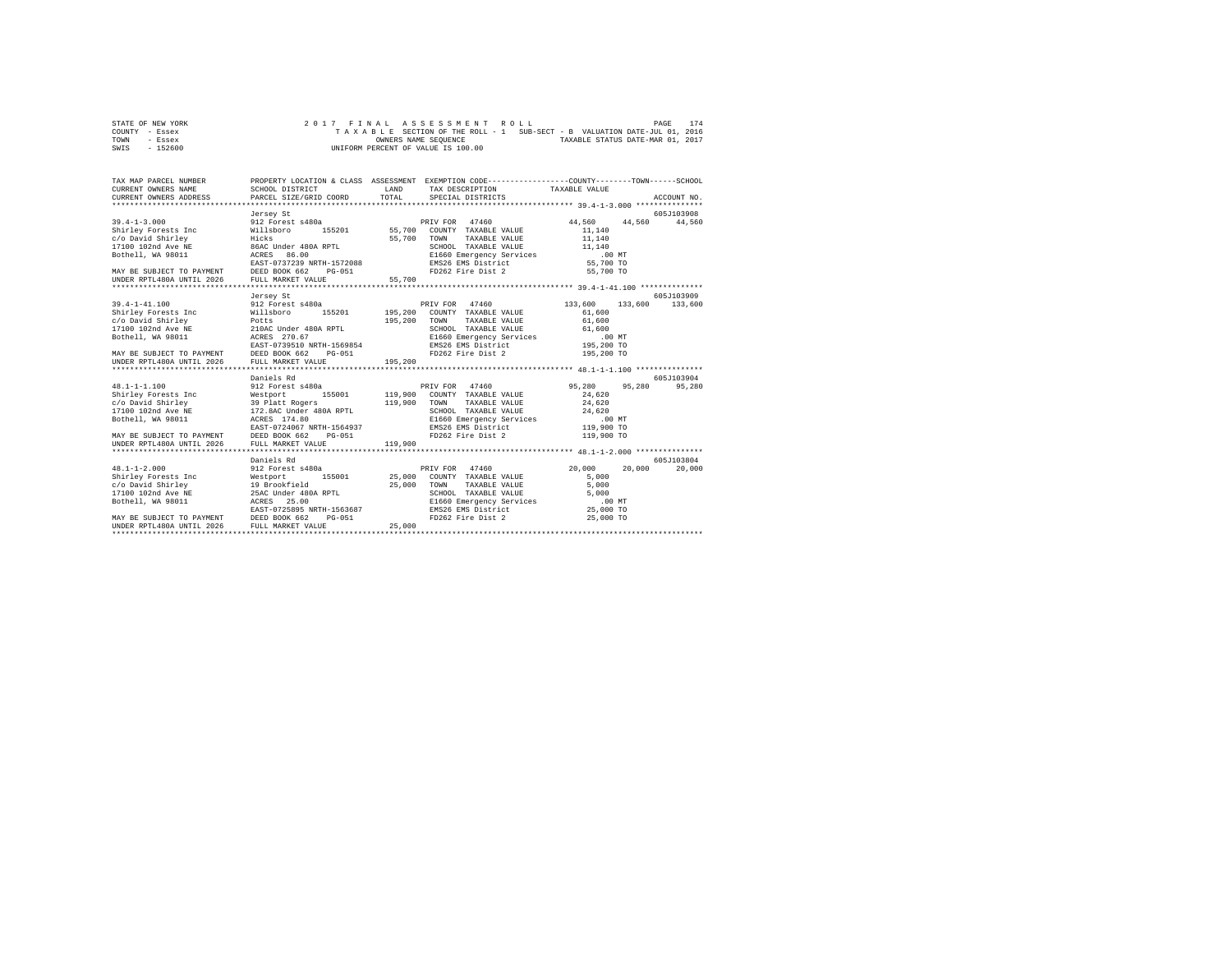| STATE OF NEW YORK | 2017 FINAL ASSESSMENT ROLL                                               | 175<br>PAGE                      |
|-------------------|--------------------------------------------------------------------------|----------------------------------|
| COUNTY - Essex    | TAXABLE SECTION OF THE ROLL - 1 SUB-SECT - B VALUATION DATE-JUL 01, 2016 |                                  |
| TOWN<br>- Essex   | OWNERS NAME SEOUENCE                                                     | TAXABLE STATUS DATE-MAR 01, 2017 |
| $-152600$<br>SWIS | UNIFORM PERCENT OF VALUE IS 100.00                                       |                                  |

| TAX MAP PARCEL NUMBER                                                                                                                                                                                                                                        | PROPERTY LOCATION & CLASS ASSESSMENT EXEMPTION CODE----------------COUNTY-------TOWN-----SCHOOL |        |                                                                                                                                                                                                                        |                                                   |                       |
|--------------------------------------------------------------------------------------------------------------------------------------------------------------------------------------------------------------------------------------------------------------|-------------------------------------------------------------------------------------------------|--------|------------------------------------------------------------------------------------------------------------------------------------------------------------------------------------------------------------------------|---------------------------------------------------|-----------------------|
|                                                                                                                                                                                                                                                              | Mason Rd                                                                                        |        |                                                                                                                                                                                                                        | 36,720                                            | 605J103906<br>36,720  |
|                                                                                                                                                                                                                                                              |                                                                                                 |        |                                                                                                                                                                                                                        |                                                   |                       |
| $48.1 - 1 - 6.000$<br>19.1.1-0.000<br>Shirley Forests Inc = Westport 155001 37,800 COUNTY TAXABLE VALUE 7560<br>C/O David Shirley Taxa and the state of the SCHOLI TAXABLE VALUE 7,560<br>2010 COUNTY TAXABLE VALUE 7,560<br>2010 COUNTY TAXABLE VALUE 7,560 | Daniels Rd<br>912 Forest s480a                                                                  |        | PRIV FOR 47460                                                                                                                                                                                                         | 30,240 30,240                                     | 605-7103806<br>30,240 |
|                                                                                                                                                                                                                                                              |                                                                                                 |        |                                                                                                                                                                                                                        |                                                   |                       |
| UNDER RPTL480A UNTIL 2026                                                                                                                                                                                                                                    | Revnolds Rd<br>FULL MARKET VALUE                                                                | 73,800 |                                                                                                                                                                                                                        | 59,040                                            | 605J103902<br>59,040  |
| $48.1 - 1 - 25.000$<br>Bothell, WA 98011<br>EAST-0730185 NRTH-1562632<br>MAY BE SUBJECT TO PAYMENT DEED BOOK 662<br>UNDER RPTL480A UNTIL 2026 FULL MARKET VALUE                                                                                              | Daniels Rd<br>912 Forest s480a<br>PG-051                                                        | 87,200 | PRIV FOR 47460<br>87,200 TOWN TAXABLE VALUE<br>SCHOOL TAXABLE VALUE<br>E1660 Emergency Services<br>SCHOOL TAXABLE VALUE 17,440<br>E1660 Emergency Services .00 MT<br>EMS26 EMS District 87,200 TO<br>FD262 Fire Dist 2 | 69,760<br>69,760<br>17,440<br>17,440<br>87,200 TO | 605J103814<br>69,760  |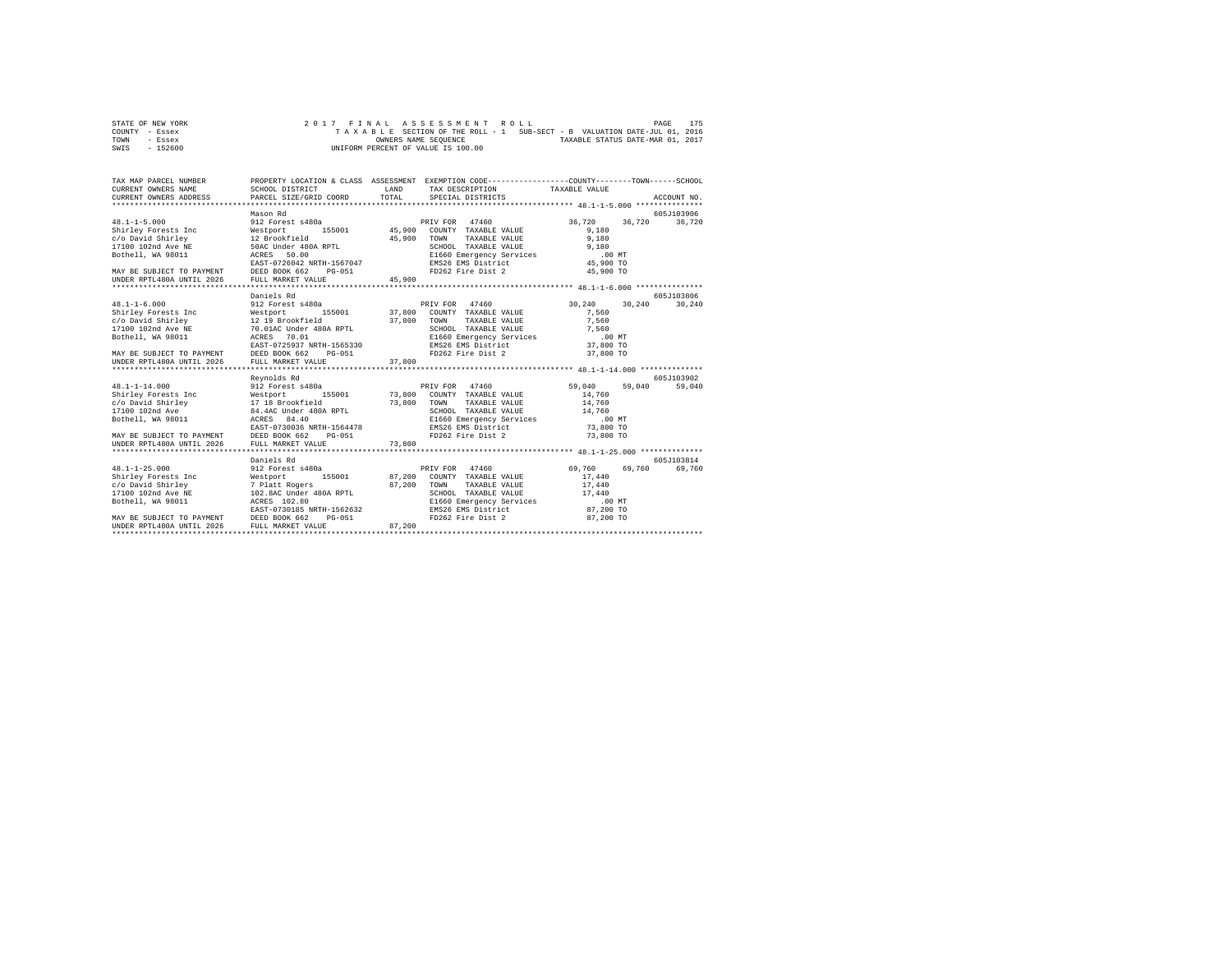| STATE OF NEW YORK | 2017 FINAL ASSESSMENT ROLL                                               | 176<br>PAGE                      |
|-------------------|--------------------------------------------------------------------------|----------------------------------|
| COUNTY - Essex    | TAXABLE SECTION OF THE ROLL - 1 SUB-SECT - B VALUATION DATE-JUL 01, 2016 |                                  |
| TOWN<br>- Essex   | OWNERS NAME SEOUENCE                                                     | TAXABLE STATUS DATE-MAR 01, 2017 |
| $-152600$<br>SWIS | UNIFORM PERCENT OF VALUE IS 100.00                                       |                                  |

| TAX MAP PARCEL NUMBER<br>CURRENT OWNERS NAME<br>CURRENT OWNERS ADDRESS PARCEL SIZE/GRID COORD | SCHOOL DISTRICT                                                                                                                                                                                                                                            | LAND<br>TOTAL | PROPERTY LOCATION & CLASS ASSESSMENT EXEMPTION CODE---------------COUNTY-------TOWN-----SCHOOL<br>TAX DESCRIPTION TAXABLE VALUE<br>SPECIAL DISTRICTS |                  | ACCOUNT NO. |
|-----------------------------------------------------------------------------------------------|------------------------------------------------------------------------------------------------------------------------------------------------------------------------------------------------------------------------------------------------------------|---------------|------------------------------------------------------------------------------------------------------------------------------------------------------|------------------|-------------|
|                                                                                               | Daniels Rd                                                                                                                                                                                                                                                 |               |                                                                                                                                                      |                  | 605J103901  |
|                                                                                               |                                                                                                                                                                                                                                                            |               |                                                                                                                                                      | 37,600<br>37.600 | 37,600      |
|                                                                                               |                                                                                                                                                                                                                                                            |               |                                                                                                                                                      | 9.400            |             |
|                                                                                               |                                                                                                                                                                                                                                                            |               | TAXABLE VALUE                                                                                                                                        | 9,400            |             |
|                                                                                               |                                                                                                                                                                                                                                                            |               | SCHOOL TAXABLE VALUE 9,400<br>E1660 Emergency Services 00 MT<br>EMS26 EMS District 47,000 TO                                                         |                  |             |
|                                                                                               |                                                                                                                                                                                                                                                            |               |                                                                                                                                                      |                  |             |
|                                                                                               | EAST-0726045 NRTH-1562046                                                                                                                                                                                                                                  |               |                                                                                                                                                      |                  |             |
|                                                                                               | PG-051                                                                                                                                                                                                                                                     |               | FD262 Fire Dist 2                                                                                                                                    | 47,000 TO        |             |
| MAY BE SUBJECT TO PAYMENT DEED BOOK 662<br>UNDER RPTL480A UNTIL 2026 FULL MARKET VA           | FULL MARKET VALUE                                                                                                                                                                                                                                          | 47,000        |                                                                                                                                                      |                  |             |
|                                                                                               |                                                                                                                                                                                                                                                            |               |                                                                                                                                                      |                  |             |
|                                                                                               | Daniels Rd                                                                                                                                                                                                                                                 |               |                                                                                                                                                      |                  | 605-T103903 |
| $48.1 - 1 - 31.000$                                                                           | 912 Forest s480a                                                                                                                                                                                                                                           |               | PRIV FOR 47460                                                                                                                                       | 20,720<br>20,720 | 20.720      |
|                                                                                               | 48.1-1-31.000<br>Shirley Forests Inc = 195001 = 25,900<br>2010 2011 = 25,900 = 7 39 Platt Rogers = 25,900<br>2010 102nd Ave NE = 48AC Under 480A RPTL<br>Rothell. WA 98011 = 200000 = 20000 = 20000 = 20000 = 20000 = 20000 = 20000 = 2000                 |               | 155001 25,900 COUNTY TAXABLE VALUE                                                                                                                   | 5,180            |             |
|                                                                                               |                                                                                                                                                                                                                                                            |               | TOWN<br>TAXABLE VALUE                                                                                                                                | 5,180            |             |
|                                                                                               |                                                                                                                                                                                                                                                            |               |                                                                                                                                                      | 5,180            |             |
|                                                                                               |                                                                                                                                                                                                                                                            |               | SCHOOL TAXABLE VALUE<br>E1660 Emergency Services<br>EMS26 EMS District                                                                               | $.00$ MT         |             |
|                                                                                               | ACRES 48.00<br>EAST-0724249 NRTH-1562704                                                                                                                                                                                                                   |               |                                                                                                                                                      | 25,900 TO        |             |
|                                                                                               | PG-051                                                                                                                                                                                                                                                     |               | FD262 Fire Dist 2                                                                                                                                    | 25,900 TO        |             |
| MAY BE SUBJECT TO PAYMENT DEED BOOK 662 F<br>UNDER RPTL480A UNTIL 2026 FULL MARKET VALUE      |                                                                                                                                                                                                                                                            | 25,900        |                                                                                                                                                      |                  |             |
|                                                                                               |                                                                                                                                                                                                                                                            |               |                                                                                                                                                      |                  |             |
|                                                                                               | Brookfield Rd                                                                                                                                                                                                                                              |               |                                                                                                                                                      |                  | 605J103805  |
| $48.2 - 1 - 24.000$                                                                           | 912 Forest s480a                                                                                                                                                                                                                                           |               | PRIV FOR 47460                                                                                                                                       | 58,320<br>58,320 | 58,320      |
|                                                                                               | 48.2-1-24.000<br>Shirley Forests Inc and Mestport 155001 77,:<br>Shirley Forests Inc 4 Platt Rogers 77,<br>17100 102nd Ave NE 95AC Under 480A RPTL<br>Rothell, WA 98011 RARES 100.00<br>EAST-0732428 NRTH-1560568<br>The Castle Castle Ca<br>155001 77,900 |               | COUNTY TAXABLE VALUE                                                                                                                                 | 19,580           |             |
|                                                                                               |                                                                                                                                                                                                                                                            |               | TOWN<br>TAXABLE VALUE                                                                                                                                | 19,580           |             |
|                                                                                               |                                                                                                                                                                                                                                                            | 77,900        | SCHOOL TAXABLE VALUE                                                                                                                                 | 19,580           |             |
|                                                                                               |                                                                                                                                                                                                                                                            |               | E1660 Emergency Services .00 MT                                                                                                                      |                  |             |
|                                                                                               |                                                                                                                                                                                                                                                            |               | EMS26 EMS District                                                                                                                                   | 77,900 TO        |             |
| MAY BE SUBJECT TO PAYMENT                                                                     | DEED BOOK 662<br>PG-051                                                                                                                                                                                                                                    |               | FD262 Fire Dist 2                                                                                                                                    | 77,900 TO        |             |
| UNDER RPTL480A UNTIL 2026                                                                     | FULL MARKET VALUE                                                                                                                                                                                                                                          | 77,900        |                                                                                                                                                      |                  |             |
|                                                                                               |                                                                                                                                                                                                                                                            |               |                                                                                                                                                      |                  |             |
|                                                                                               | Brookfield Rd                                                                                                                                                                                                                                              |               |                                                                                                                                                      |                  | 605-T103813 |
| $48.3 - 1 - 3.000$                                                                            | 912 Forest s480a                                                                                                                                                                                                                                           |               | PRIV FOR 47460                                                                                                                                       | 26,320<br>26.320 | 26,320      |
|                                                                                               |                                                                                                                                                                                                                                                            |               | 155001 32,900 COUNTY TAXABLE VALUE                                                                                                                   | 6.580            |             |
|                                                                                               |                                                                                                                                                                                                                                                            |               | TOWN<br>TAXABLE VALUE                                                                                                                                | 6.580            |             |
|                                                                                               |                                                                                                                                                                                                                                                            | 32,900        | SCHOOL TAXABLE VALUE                                                                                                                                 | 6,580            |             |
| Bothell, WA 98011<br>ACRES                                                                    | 61.00                                                                                                                                                                                                                                                      |               |                                                                                                                                                      |                  |             |
|                                                                                               |                                                                                                                                                                                                                                                            |               | E1660 Emergency Services<br>EMS26 EMS District                                                                                                       | $32,900$ TO      |             |
|                                                                                               | EAST-0726465 NRTH-1559460<br>MAY BE SUBJECT TO PAYMENT DEED BOOK 662 PG-051                                                                                                                                                                                |               | FD262 Fire Dist 2                                                                                                                                    | 32,900 TO        |             |
| UNDER RPTL480A UNTIL 2026                                                                     | FULL MARKET VALUE                                                                                                                                                                                                                                          | 32,900        |                                                                                                                                                      |                  |             |
|                                                                                               |                                                                                                                                                                                                                                                            |               |                                                                                                                                                      |                  |             |
|                                                                                               |                                                                                                                                                                                                                                                            |               |                                                                                                                                                      |                  |             |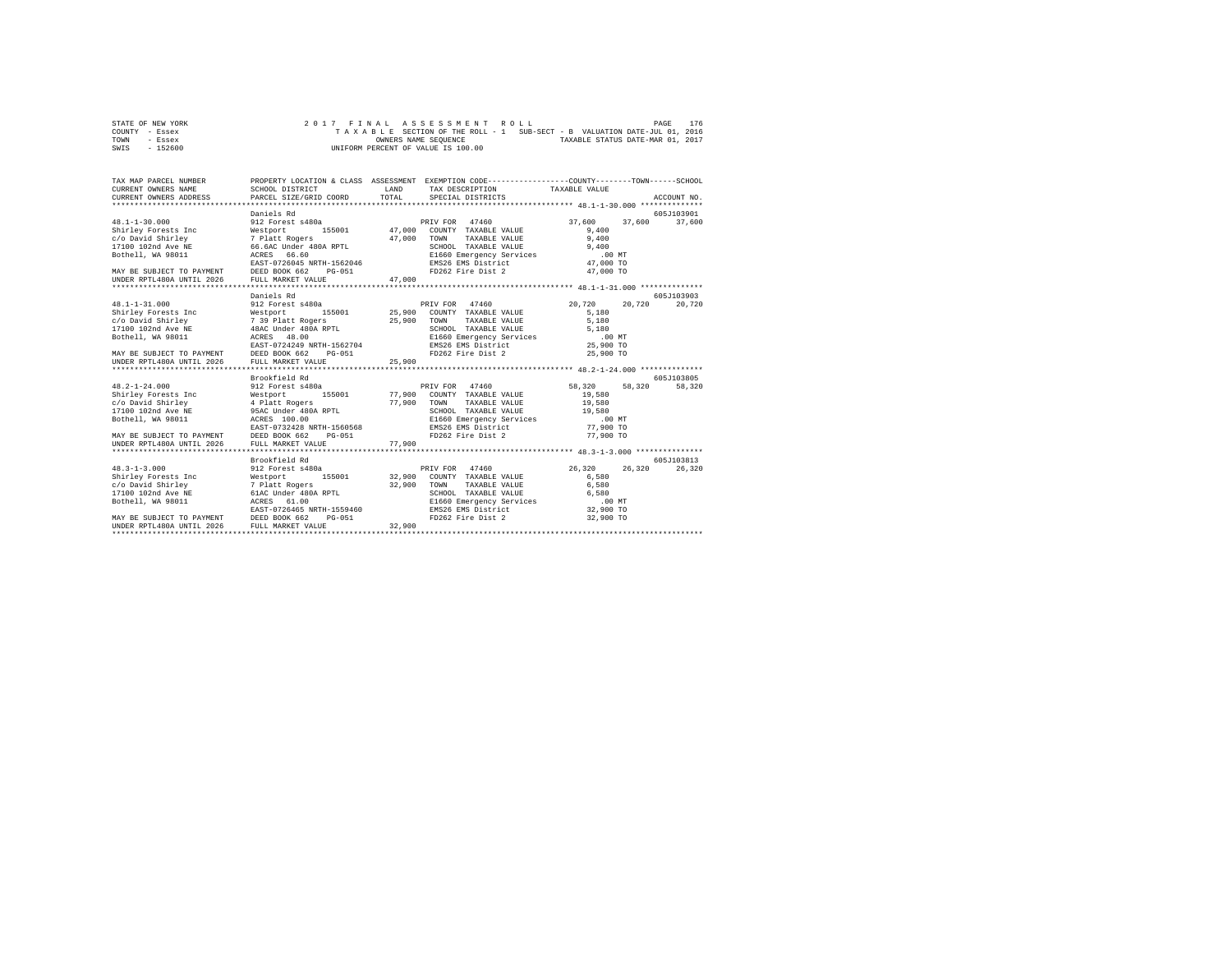| STATE OF NEW YORK | 2017 FINAL ASSESSMENT ROLL                                               | 177<br>PAGE                      |
|-------------------|--------------------------------------------------------------------------|----------------------------------|
| COUNTY - Essex    | TAXABLE SECTION OF THE ROLL - 1 SUB-SECT - B VALUATION DATE-JUL 01, 2016 |                                  |
| TOWN<br>- Essex   | OWNERS NAME SEOUENCE                                                     | TAXABLE STATUS DATE-MAR 01, 2017 |
| $-152600$<br>SWIS | UNIFORM PERCENT OF VALUE IS 100.00                                       |                                  |

| TAX MAP PARCEL NUMBER                                                                                                                                                                                                                                                                                                                                                                                                                                                                        |                                    |        | PROPERTY LOCATION & CLASS ASSESSMENT EXEMPTION CODE----------------COUNTY-------TOWN-----SCHOOL |                 |                        |
|----------------------------------------------------------------------------------------------------------------------------------------------------------------------------------------------------------------------------------------------------------------------------------------------------------------------------------------------------------------------------------------------------------------------------------------------------------------------------------------------|------------------------------------|--------|-------------------------------------------------------------------------------------------------|-----------------|------------------------|
|                                                                                                                                                                                                                                                                                                                                                                                                                                                                                              | Brookfield Rd                      |        |                                                                                                 |                 | 605J103808             |
|                                                                                                                                                                                                                                                                                                                                                                                                                                                                                              |                                    |        |                                                                                                 |                 |                        |
| $\begin{tabular}{l c c c c c} \multicolumn{4}{c}{\textbf{48.3--1-8.000}} & \multicolumn{4}{c}{\textbf{38.3--1-8.00}} & \multicolumn{4}{c}{\textbf{38.3--1-8.00}} & \multicolumn{4}{c}{\textbf{38.3--1-8.00}} & \multicolumn{4}{c}{\textbf{38.3--1-8.00}} & \multicolumn{4}{c}{\textbf{58.3--1-8.00}} & \multicolumn{4}{c}{\textbf{58.3--1-8.00}} & \multicolumn{4}{c}{\textbf{58.3--1$                                                                                                       |                                    |        |                                                                                                 | 129,040 129,040 | 605-T103809<br>129,040 |
|                                                                                                                                                                                                                                                                                                                                                                                                                                                                                              |                                    |        |                                                                                                 |                 |                        |
| UNDER RPTL480A UNTIL 2026                                                                                                                                                                                                                                                                                                                                                                                                                                                                    | Brookfield Rd<br>FULL MARKET VALUE | 16,700 |                                                                                                 | 8,800           | 605J103807<br>8,800    |
| $\begin{tabular}{l c c c c c} \multicolumn{2}{c}{\textbf{Cook Rd}} & \multicolumn{2}{c}{\textbf{Cook Rd}} & \multicolumn{2}{c}{\textbf{PRIV FOR}} & \multicolumn{2}{c}{\textbf{47460}} & \multicolumn{2}{c}{\textbf{PRIV FOR}} & \multicolumn{2}{c}{\textbf{47460}} & \multicolumn{2}{c}{\textbf{8hr1-l3.000}} & \multicolumn{2}{c}{\textbf{5.001}} & \multicolumn{2}{c}{\textbf{5.001}} & \multicolumn{2}{c}{\textbf{5.001}} & \multicolumn$<br>UNDER RPTL480A UNTIL 2026 FULL MARKET VALUE |                                    | 72,700 |                                                                                                 | 58,160          | 605J103812<br>58,160   |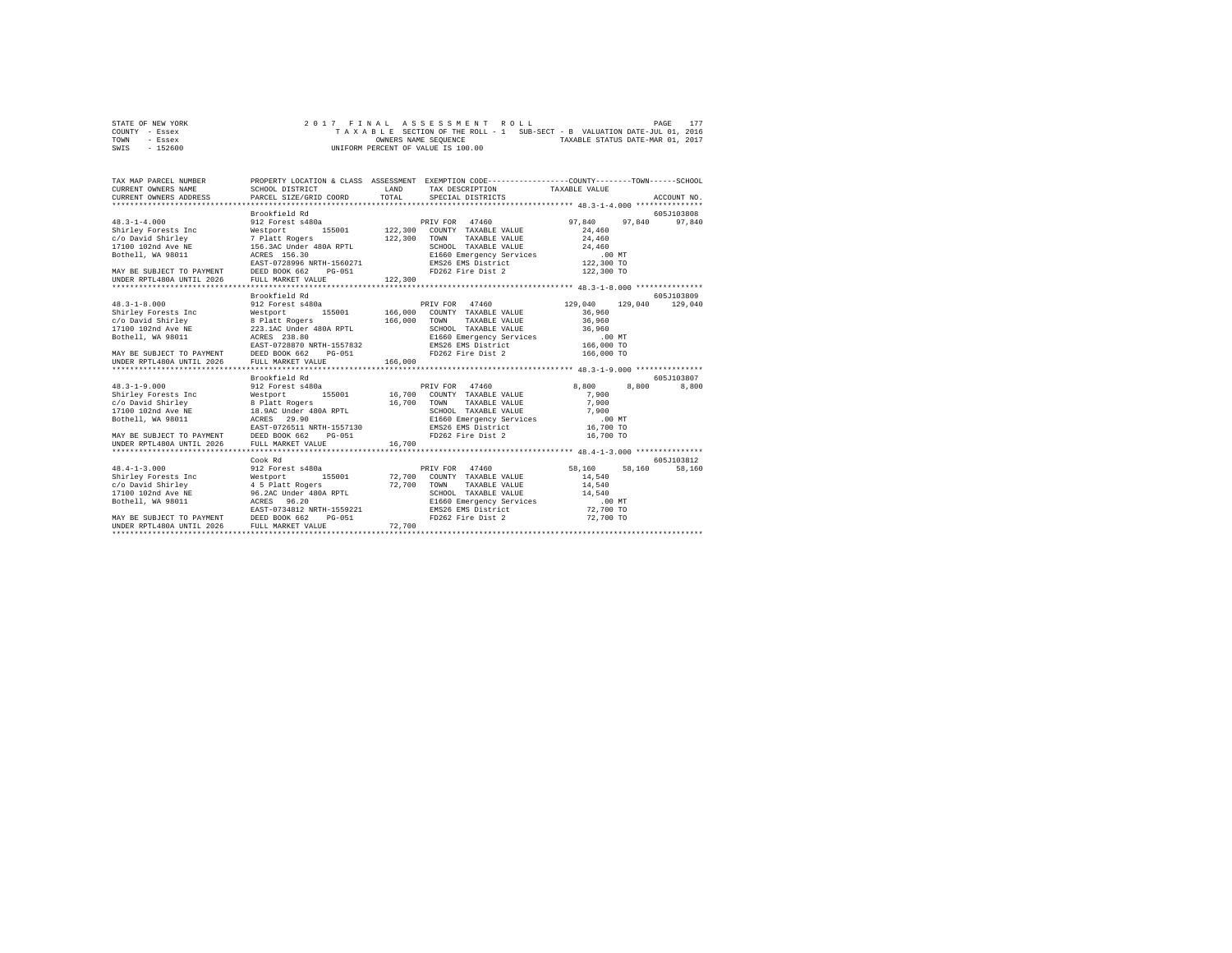| STATE OF NEW YORK | 2017 FINAL ASSESSMENT ROLL                                               | PAGE | 178 |
|-------------------|--------------------------------------------------------------------------|------|-----|
| COUNTY - Essex    | TAXABLE SECTION OF THE ROLL - 1 SUB-SECT - B VALUATION DATE-JUL 01, 2016 |      |     |
| TOWN<br>$-$ Essex | TAXABLE STATUS DATE-MAR 01, 2017<br>OWNERS NAME SEOUENCE                 |      |     |
| $-152600$<br>SWIS | UNIFORM PERCENT OF VALUE IS 100.00                                       |      |     |

| TAX MAP PARCEL NUMBER<br>CURRENT OWNERS NAME<br>CURRENT OWNERS ADDRESS PARCEL SIZE/GRID COORD | PROPERTY LOCATION & CLASS ASSESSMENT<br>SCHOOL DISTRICT | LAND<br>TOTAL | EXEMPTION CODE-----------------COUNTY-------TOWN------SCHOOL<br>TAX DESCRIPTION<br>SPECIAL DISTRICTS | TAXABLE VALUE    | ACCOUNT NO. |
|-----------------------------------------------------------------------------------------------|---------------------------------------------------------|---------------|------------------------------------------------------------------------------------------------------|------------------|-------------|
|                                                                                               | Cook Rd                                                 |               |                                                                                                      |                  | 605J103811  |
| $48.4 - 1 - 4.000$                                                                            | 912 Forest s480a                                        |               | PRIV FOR 47460                                                                                       | 27,760<br>27.760 | 27.760      |
| Shirley Forests Inc                                                                           | 155001 34,700<br>Westport                               |               | COUNTY<br>TAXABLE VALUE                                                                              | 6,940            |             |
| c/o David Shirley                                                                             | 1 2 Platt Rogers                                        | 34,700        | TOWN<br>TAXABLE VALUE                                                                                | 6,940            |             |
| 17100 102nd Ave NE                                                                            | 45.6AC Under 480A RPTL                                  |               | SCHOOL<br>TAXABLE VALUE                                                                              | 6,940            |             |
| Bothell, WA 98011                                                                             | ACRES 45.60                                             |               | E1660 Emergency Services .00 MT                                                                      |                  |             |
|                                                                                               | EAST-0736414 NRTH-1559284                               |               | EMS26 EMS District                                                                                   | 34,700 TO        |             |
| MAY BE SUBJECT TO PAYMENT DEED BOOK 662                                                       | $PG-051$                                                |               | FD262 Fire Dist 2                                                                                    | 34,700 TO        |             |
| UNDER RPTL480A UNTIL 2026                                                                     | FULL MARKET VALUE                                       | 34.700        |                                                                                                      |                  |             |
|                                                                                               |                                                         |               |                                                                                                      |                  |             |
|                                                                                               | Brookfield Rd                                           |               |                                                                                                      |                  | 605J103810  |
| $48.4 - 1 - 23.000$                                                                           | 912 Forest s480a                                        |               | PRIV FOR 47460                                                                                       | 54,480<br>54,480 | 54,480      |
| Shirley Forests Inc                                                                           | 155001 68,100<br>Westport                               |               | COUNTY<br>TAXABLE VALUE                                                                              | 13,620           |             |
| c/o David Shirley                                                                             | 5 Platt Rogers                                          | 68,100        | TOWN<br>TAXABLE VALUE                                                                                | 13,620           |             |
| 17100 102nd Ave NE                                                                            | 70.4AC Under 480A RPTL                                  |               | SCHOOL<br>TAXABLE VALUE                                                                              | 13,620           |             |
| Bothell, WA 98011                                                                             | 70.40<br>ACRES                                          |               | E1660 Emergency Services                                                                             | .00MT            |             |
|                                                                                               | EAST-0732659 NRTH-1557960                               |               | EMS26 EMS District                                                                                   | 68,100 TO        |             |
| MAY BE SUBJECT TO PAYMENT                                                                     | DEED BOOK 662<br>$PG-051$                               |               | FD262 Fire Dist 2                                                                                    | 68,100 TO        |             |
| UNDER RPTL480A UNTIL 2026                                                                     | FULL MARKET VALUE                                       | 68.100        |                                                                                                      |                  |             |
| ******************************                                                                |                                                         |               |                                                                                                      |                  |             |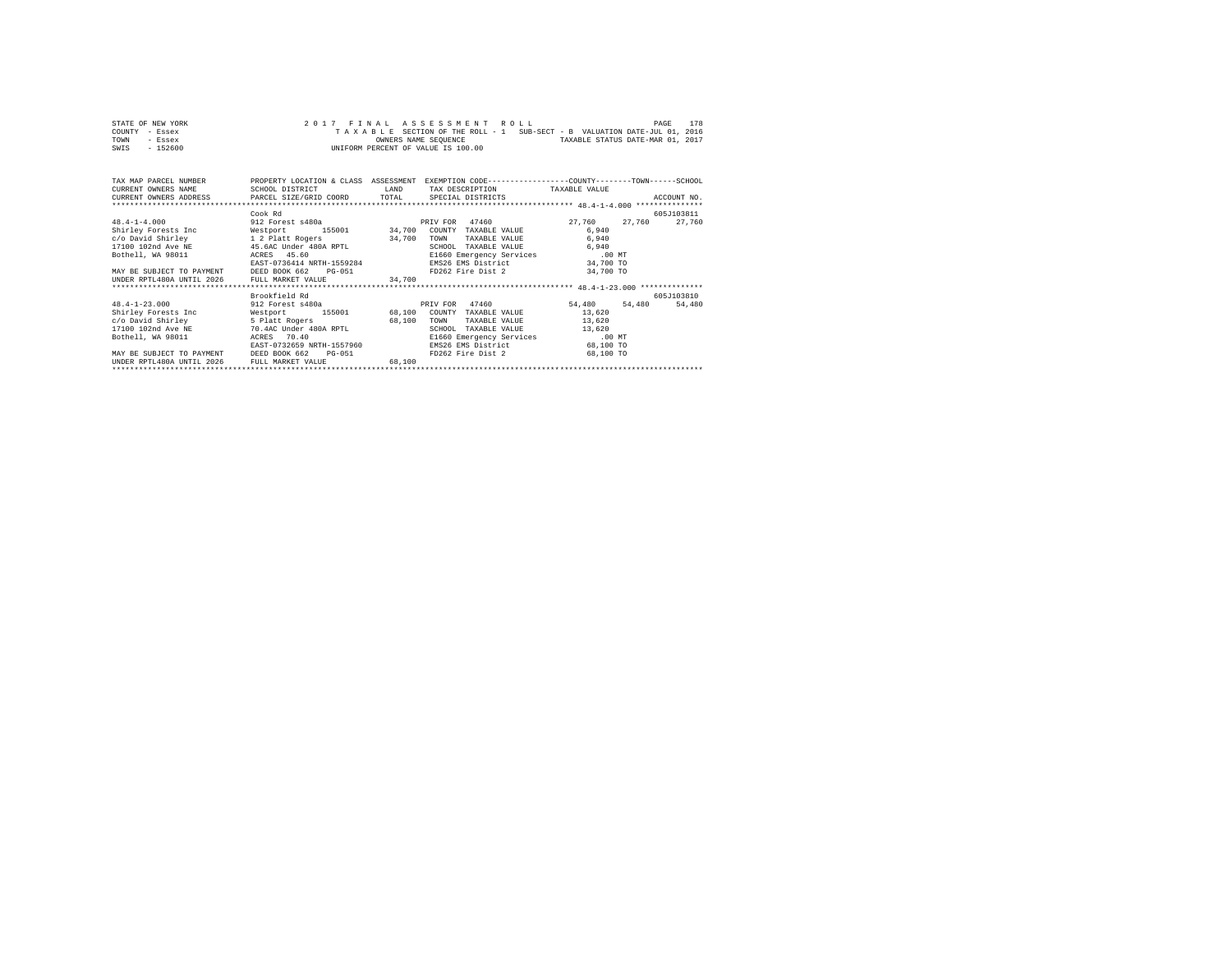| STATE OF NEW YORK | 2017 FINAL ASSESSMENT ROLL                                               | 179<br>PAGE                      |
|-------------------|--------------------------------------------------------------------------|----------------------------------|
| COUNTY - Essex    | TAXABLE SECTION OF THE ROLL - 1 SUB-SECT - B VALUATION DATE-JUL 01, 2016 |                                  |
| TOWN<br>- Essex   |                                                                          | TAXABLE STATUS DATE-MAR 01, 2017 |
| SWIS<br>- 152600  |                                                                          | RPS150/V04/L015                  |
|                   | UNIFORM PERCENT OF VALUE IS 100.00                                       | CURRENT DATE 6/21/2017           |
|                   |                                                                          |                                  |
|                   | ROLL SUB SECTION-B-TOTALS                                                |                                  |

### \*\*\* S P E C I A L D I S T R I C T S U M M A R Y \*\*\*

| CODE | DISTRICT NAME                              | TOTAL<br>PARCELS | EXTENSION<br>TYPE     | <b>EXTENSION</b><br>VALUE | AD VALOREM<br>VALUE | EXEMPT<br>AMOUNT | TAXABLE<br>VALUE |
|------|--------------------------------------------|------------------|-----------------------|---------------------------|---------------------|------------------|------------------|
|      | EMS26 EMS District<br>E1660 Emergency Serv |                  | 34 TOTAL<br>34 MOVTAX |                           | 5319,700            |                  | 5319,700         |
|      | FD261 Fire Dist 1                          |                  | 2 TOTAL               |                           | 253,000             |                  | 253,000          |
|      | FD262 Fire Dist 2                          |                  | 32 TOTAL              |                           | 5066,700            |                  | 5066,700         |
|      | LT262 Whallonsburg 1                       |                  | 4 TOTAL               |                           | 331,100             |                  | 331,100          |

### \*\*\* S C H O O L D I S T R I C T S U M M A R Y \*\*\*

| CODE             | DISTRICT NAME         | TOTAL<br>PARCELS | ASSESSED<br>LAND     | ASSESSED<br>TOTAL    | EXEMPT<br>AMOUNT     | TOTAL<br>TAXABLE    | STAR<br>AMOUNT   | <b>STAR</b><br>TAXABLE |
|------------------|-----------------------|------------------|----------------------|----------------------|----------------------|---------------------|------------------|------------------------|
| 155001<br>155201 | Westport<br>Willsboro | 24<br>10         | 1851,200<br>2546,700 | 2323,700<br>2996,000 | 1338.577<br>1465,013 | 985.123<br>1530.987 | 90,000<br>30,000 | 895,123<br>1500.987    |
|                  | SUB-TOTAL             | 34               | 4397.900             | 5319,700             | 2803.590             | 2516,110            | 120,000          | 2396.110               |
|                  | TOTAL                 | 34               | 4397.900             | 5319,700             | 2803.590             | 2516,110            | 120,000          | 2396.110               |

### \*\*\* S Y S T E M C O D E S S U M M A R Y \*\*\*

NO SYSTEM EXEMPTIONS AT THIS LEVEL

### \*\*\* E X E M P T I O N S U M M A R Y \*\*\*

| CODE  | DESCRIPTION     | TOTAL<br>PARCELS | COUNTY   | TOWN     | SCHOOL   |
|-------|-----------------|------------------|----------|----------|----------|
| 41720 | AG DIST C       |                  | 157,080  | 157,080  | 157,080  |
| 41854 | <b>BAS STAR</b> | Δ                |          |          | 120,000  |
| 47460 | PRIV FOR        | 34               | 2646.510 | 2646.510 | 2646.510 |
|       | TOTAL           | 44               | 2803.590 | 2803.590 | 2923.590 |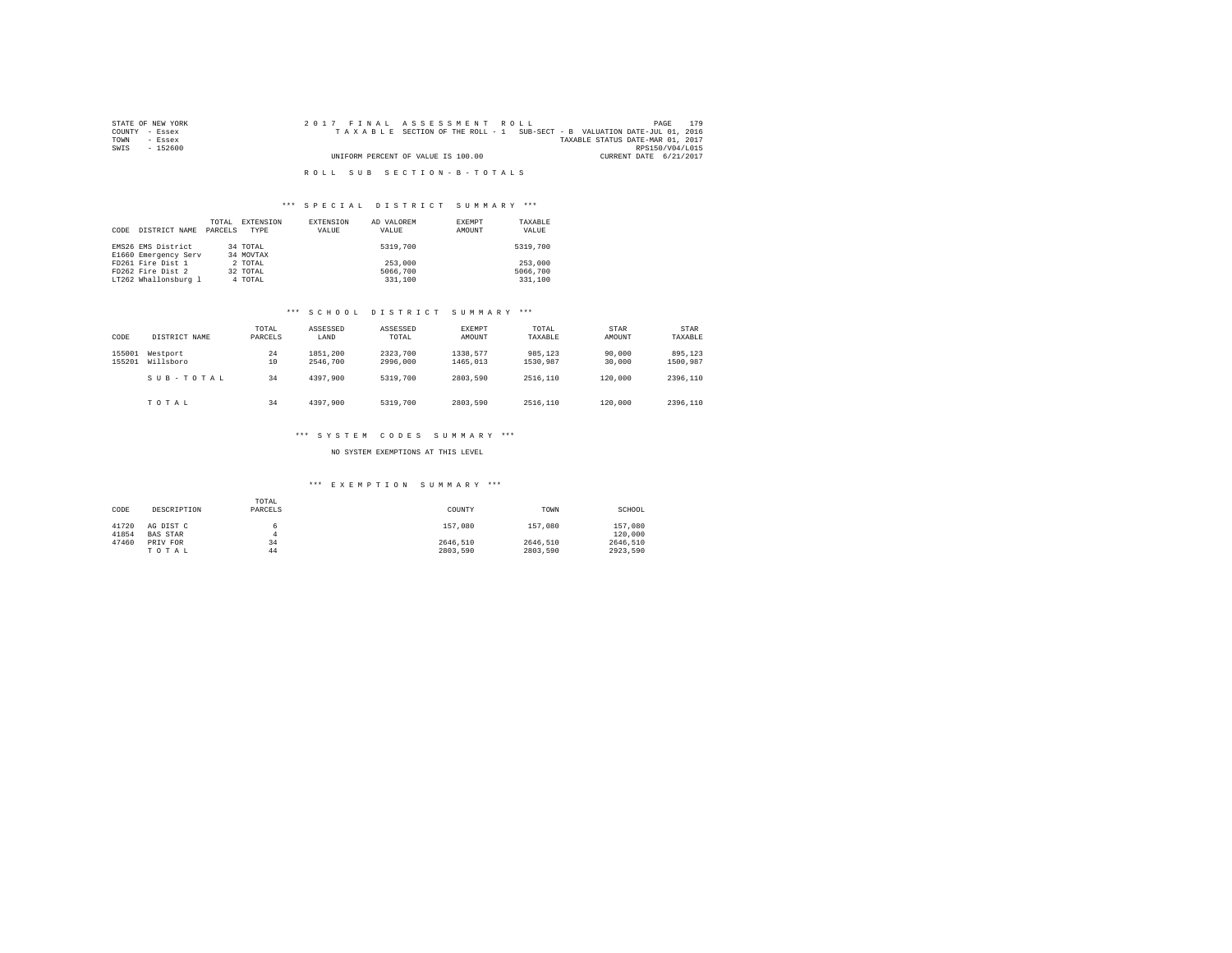| STATE OF NEW YORK | 2017 FINAL ASSESSMENT ROLL                                               | 180<br>PAGE                      |
|-------------------|--------------------------------------------------------------------------|----------------------------------|
| COUNTY<br>- Essex | TAXABLE SECTION OF THE ROLL - 1 SUB-SECT - B VALUATION DATE-JUL 01, 2016 |                                  |
| TOWN<br>- Essex   |                                                                          | TAXABLE STATUS DATE-MAR 01, 2017 |
| SWIS<br>$-152600$ | UNIFORM PERCENT OF VALUE IS 100.00                                       | RPS150/V04/L015                  |
|                   | CURRENT DATE 6/21/2017                                                   |                                  |
|                   |                                                                          |                                  |
|                   | ROLL SUB SECTION-B-TOTALS                                                |                                  |

\*\*\* G R A N D T O T A L S \*\*\*

| ROLL       | DESCRIPTION | TOTAL   | ASSESSED | ASSESSED | TAXABLE  | TAXABLE  | TAXABLE  | STAR     |
|------------|-------------|---------|----------|----------|----------|----------|----------|----------|
| <b>SEC</b> |             | PARCELS | LAND     | TOTAL    | COUNTY   | TOWN     | SCHOOL   | TAXABLE  |
|            | TAXABLE     |         | 4397.900 | 5319,700 | 2516,110 | 2516.110 | 2516,110 | 2396.110 |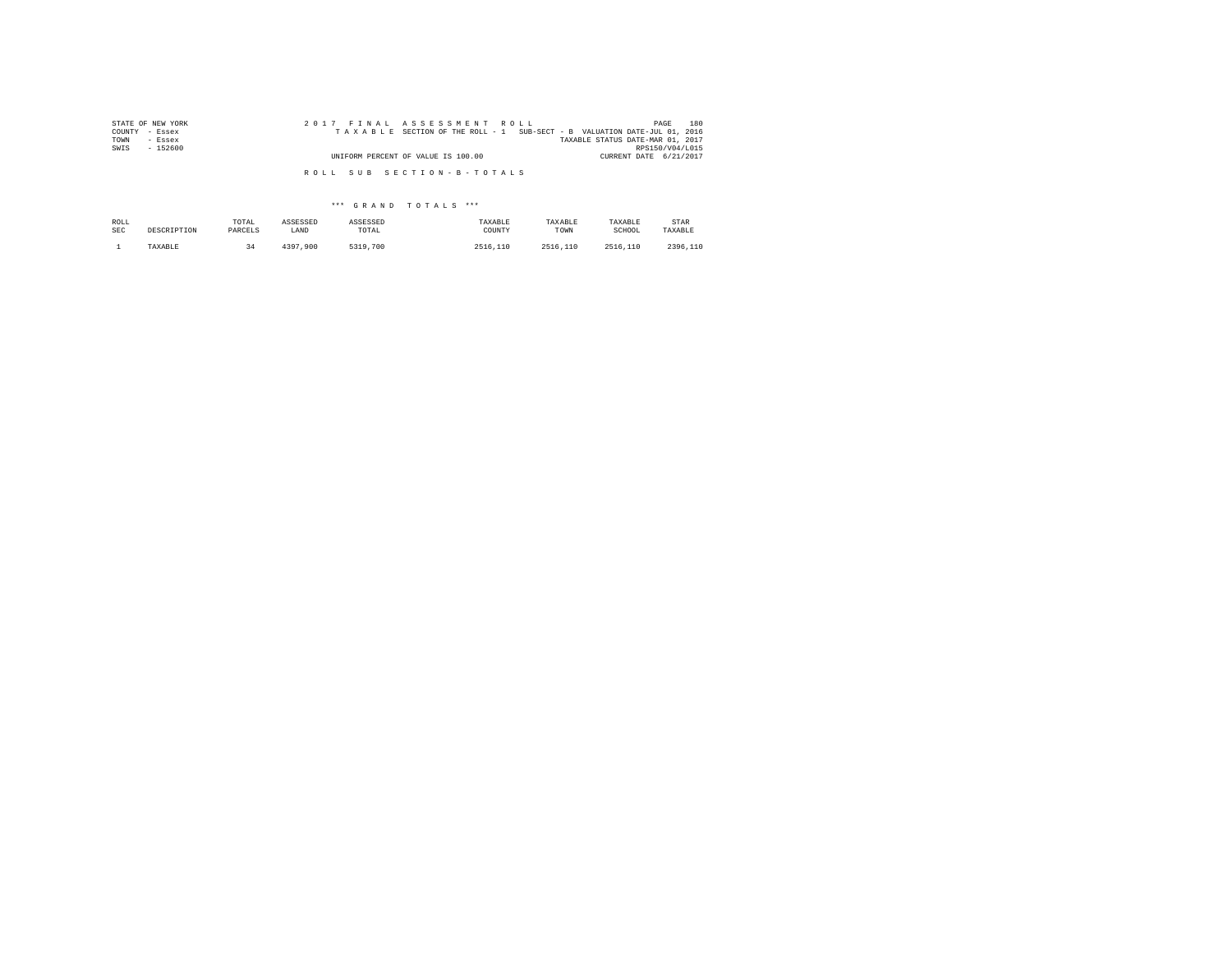| STATE OF NEW YORK | 2017 FINAL ASSESSMENT ROLL         | PAGE<br>181                      |
|-------------------|------------------------------------|----------------------------------|
| COUNTY - Essex    | TAXABLE SECTION OF THE ROLL - 1    | VALUATION DATE-JUL 01, 2016      |
| TOWN<br>- Essex   |                                    | TAXABLE STATUS DATE-MAR 01, 2017 |
| $-152600$<br>SWIS | UNIFORM PERCENT OF VALUE IS 100.00 | RPS150/V04/L015                  |
|                   |                                    | CURRENT DATE 6/21/2017           |

#### R O L L S E C T I O N T O T A L S

## \*\*\* S P E C I A L D I S T R I C T S U M M A R Y \*\*\*

| DISTRICT NAME | TOTAL<br>PARCELS                                                                                                                                                                                  | TYPE                 |                                                                                                        | <b>EXTENSION</b><br>VALUE                                       | AD VALOREM<br>VALUE | <b>EXEMPT</b><br>AMOUNT              | TAXABLE<br>VALUE |
|---------------|---------------------------------------------------------------------------------------------------------------------------------------------------------------------------------------------------|----------------------|--------------------------------------------------------------------------------------------------------|-----------------------------------------------------------------|---------------------|--------------------------------------|------------------|
|               |                                                                                                                                                                                                   |                      |                                                                                                        |                                                                 |                     |                                      | 132000.549       |
|               |                                                                                                                                                                                                   |                      |                                                                                                        |                                                                 |                     |                                      | 29135,100        |
|               |                                                                                                                                                                                                   |                      |                                                                                                        |                                                                 |                     |                                      |                  |
|               |                                                                                                                                                                                                   |                      |                                                                                                        |                                                                 |                     |                                      | 29135,100        |
|               |                                                                                                                                                                                                   |                      |                                                                                                        |                                                                 |                     |                                      |                  |
|               |                                                                                                                                                                                                   |                      |                                                                                                        |                                                                 | 92348.135           | 52.268                               | 92295.867        |
|               |                                                                                                                                                                                                   |                      |                                                                                                        |                                                                 | 39704,683           |                                      | 39704.683        |
|               |                                                                                                                                                                                                   |                      |                                                                                                        |                                                                 | 54750.997           | 52.268                               | 54698.729        |
|               |                                                                                                                                                                                                   |                      |                                                                                                        |                                                                 | 11568.190           |                                      | 11568.190        |
|               |                                                                                                                                                                                                   |                      |                                                                                                        |                                                                 | 15450.400           | 32,268                               | 15418.132        |
|               |                                                                                                                                                                                                   |                      |                                                                                                        |                                                                 | 45807.800           | 32,268                               | 45775.532        |
|               | EMS26 EMS District<br>SB260 Eessex Sewer B<br>SD260 Essex Sewer Di<br>FD261 Fire Dist 1<br>FD262 Fire Dist 2<br>LT261 Essex light<br>LT262 Whallonsburg 1<br>WR261 Water R&T<br>WD260 Essex water | E1660 Emergency Serv | 725 TOTAL<br>129 TOTAL<br>725 MOVTAX<br>392 TOTAL<br>337 TOTAL<br>$211$ TOTAL<br>85 TOTAL<br>169 TOTAL | <b>EXTENSION</b><br>$129$ TOTAL $C$<br>35 TOTAL C<br>$\epsilon$ |                     | 132052.817<br>29135,100<br>29135,100 | 52.268           |

#### \*\*\* S C H O O L D I S T R I C T S U M M A R Y \*\*\*

| CODE             | DISTRICT NAME         | TOTAL<br>PARCELS | ASSESSED<br>LAND      | ASSESSED<br>TOTAL       | EXEMPT<br>AMOUNT     | TOTAL<br>TAXABLE       | STAR<br>AMOUNT       | STAR<br>TAXABLE        |
|------------------|-----------------------|------------------|-----------------------|-------------------------|----------------------|------------------------|----------------------|------------------------|
| 155001<br>155201 | Westport<br>Willsboro | 126<br>599       | 6285,100<br>59781.637 | 10395,200<br>121657.617 | 2106.173<br>7066.951 | 8289.027<br>114590.666 | 1314,200<br>5606.675 | 6974.827<br>108983.991 |
|                  | SUB-TOTAL             | 725              | 66066.737             | 132052.817              | 9173.124             | 122879.693             | 6920.875             | 115958.818             |
|                  | TOTAL                 | 725              | 66066.737             | 132052.817              | 9173.124             | 122879.693             | 6920.875             | 115958.818             |

#### \*\*\* S Y S T E M C O D E S S U M M A R Y \*\*\*

NO SYSTEM EXEMPTIONS AT THIS LEVEL

# \*\*\* E X E M P T I O N S U M M A R Y \*\*\*

| CODE  | DESCRIPTION | TOTAL<br>PARCELS | COUNTY  | TOWN    | SCHOOL  |
|-------|-------------|------------------|---------|---------|---------|
| 33302 | CNTY REFOR  |                  | 123,600 |         |         |
| 41101 | VETERANS    |                  | 5,000   | 5,000   |         |
| 41120 | VETWAR CTS  | 16               | 237.765 | 237.765 | 237.765 |
| 41130 | VETCOM CTS  | 13               | 306.225 | 306.225 | 306.225 |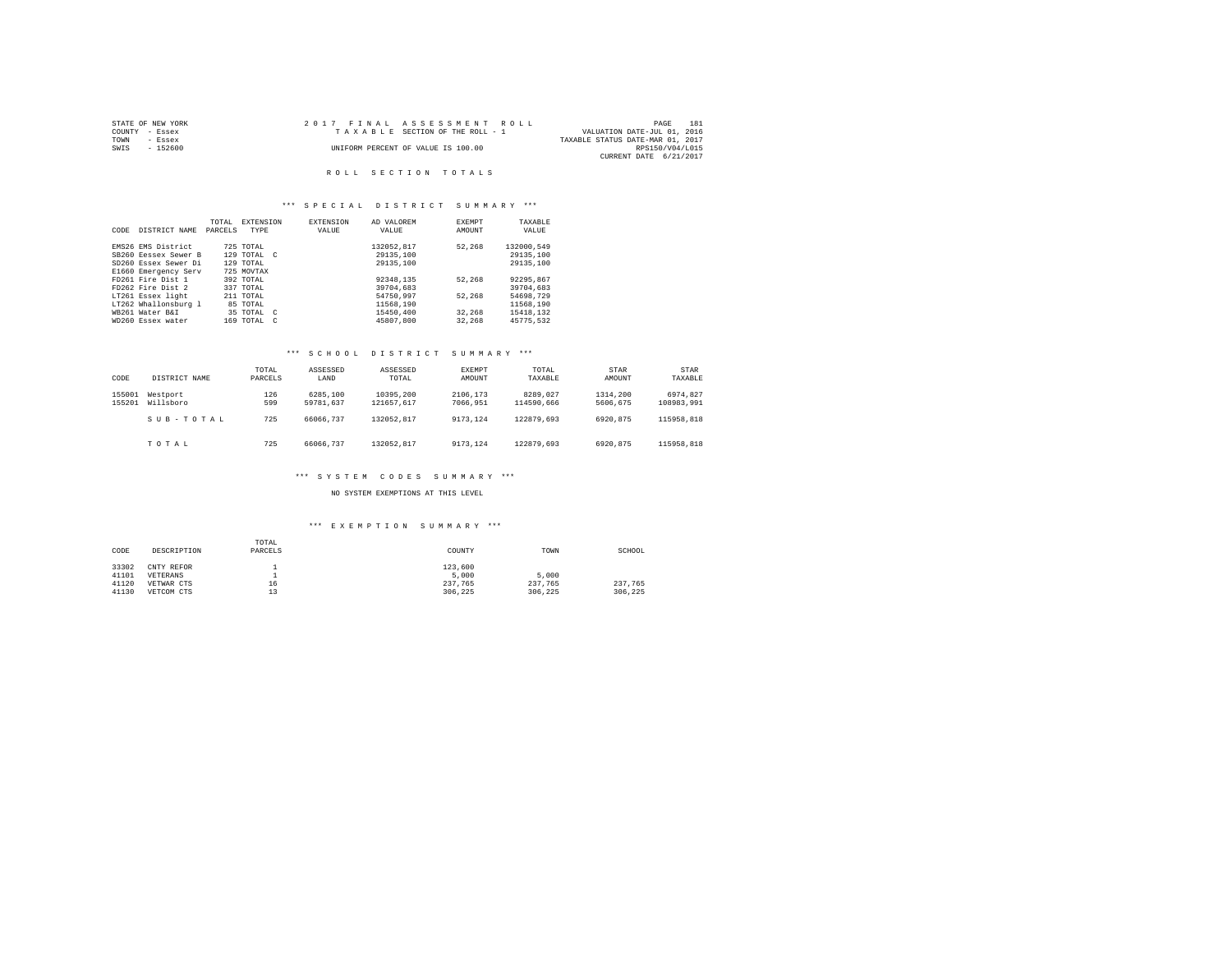| STATE OF NEW YORK | 2017 FINAL ASSESSMENT ROLL         | 182<br>PAGE                      |
|-------------------|------------------------------------|----------------------------------|
| COUNTY - Essex    | TAXABLE SECTION OF THE ROLL - 1    | VALUATION DATE-JUL 01, 2016      |
| TOWN<br>- Essex   |                                    | TAXABLE STATUS DATE-MAR 01, 2017 |
| SWIS<br>$-152600$ | UNIFORM PERCENT OF VALUE IS 100.00 | RPS150/V04/L015                  |
|                   |                                    | CURRENT DATE 6/21/2017           |
|                   |                                    |                                  |
|                   | ROLL SECTION TOTALS                |                                  |

# \*\*\* E X E M P T I O N S U M M A R Y \*\*\*

|       |                 | TOTAL                   |          |          |           |
|-------|-----------------|-------------------------|----------|----------|-----------|
| CODE  | DESCRIPTION     | PARCELS                 | COUNTY   | TOWN     | SCHOOL    |
| 41132 | VET COM C       | $\overline{a}$          | 24,250   |          |           |
| 41133 | VET COM T       | $\overline{a}$          |          | 24,250   |           |
| 41140 | VETDIS CTS      | 3                       | 125,430  | 125,430  | 125,430   |
| 41142 | VET DIS C       | $\overline{a}$          | 15,800   |          |           |
| 41143 | VET DIS T       | $\overline{a}$          |          | 15,800   |           |
| 41700 | AG. BLDG.       | 7                       | 677.296  | 677.296  | 677.296   |
| 41720 | AG DIST C       | 83                      | 3842.678 | 3842.678 | 3842.678  |
| 41800 | AGED ALL        | 20                      | 1223,759 | 1223,759 | 1231,739  |
| 41834 | ENH STAR        | 55                      |          |          | 3242.200  |
| 41854 | <b>BAS STAR</b> | 124                     |          |          | 3678.675  |
| 42100 | AG. IMPMNT      | $\overline{2}$          | 52.268   | 52.268   | 52.268    |
| 47450 | <b>FISCHER</b>  | $\overline{\mathbf{3}}$ | 53.213   | 53.213   | 53.213    |
| 47460 | PRIV FOR        | 34                      | 2646.510 | 2646.510 | 2646.510  |
|       | TOTAL           | 370                     | 9333,794 | 9210.194 | 16093.999 |

| ROLL       | DESCRIPTION | TOTAL   | ASSESSED  | ASSESSED   | TAXABLE    | TAXABLE    | TAXABLE    | STAR       |
|------------|-------------|---------|-----------|------------|------------|------------|------------|------------|
| <b>SEC</b> |             | PARCELS | LAND      | TOTAL      | COUNTY     | TOWN       | SCHOOL     | TAXABLE    |
|            | TAXABLE     | 725     | 66066.737 | 132052.817 | 122719.023 | 122842.623 | 122879.693 | 115958.818 |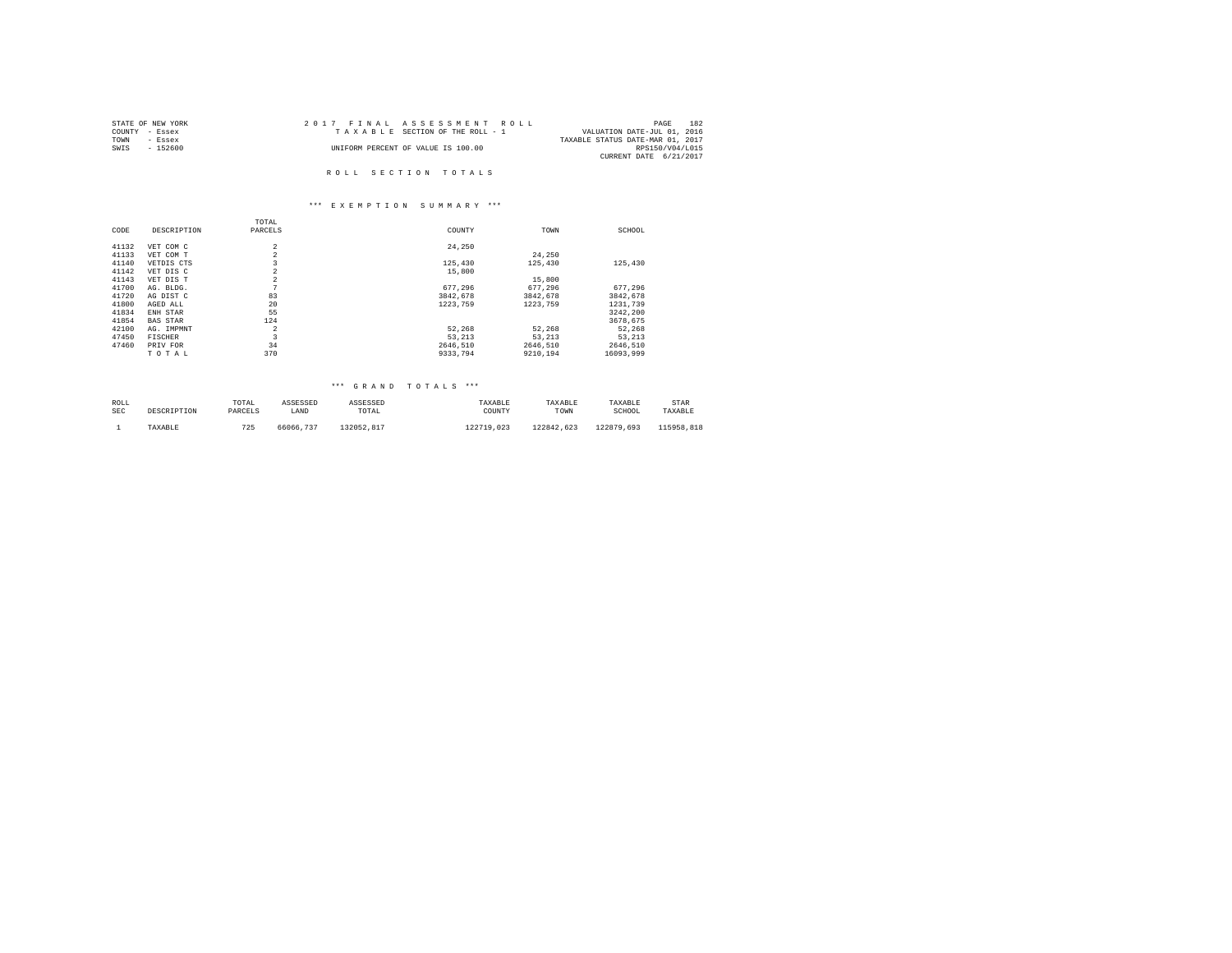|      | STATE OF NEW YORK |  | 2017 FINAL ASSESSMENT ROLL               | PAGE                             | 183 |
|------|-------------------|--|------------------------------------------|----------------------------------|-----|
|      | COUNTY - Essex    |  | STATE OWNED LAND SECTION OF THE ROLL - 3 | VALUATION DATE-JUL 01, 2016      |     |
| TOWN | - Essex           |  | OWNERS NAME SEOUENCE                     | TAXABLE STATUS DATE-MAR 01, 2017 |     |
| SWIS | $-152600$         |  | UNIFORM PERCENT OF VALUE IS 100.00       |                                  |     |

| TAX MAP PARCEL NUMBER                                                 |                         |                | PROPERTY LOCATION & CLASS ASSESSMENT EXEMPTION CODE----------------COUNTY-------TOWN------SCHOOL |            |             |
|-----------------------------------------------------------------------|-------------------------|----------------|--------------------------------------------------------------------------------------------------|------------|-------------|
| CURRENT OWNERS NAME                                                   | SCHOOL DISTRICT         | LAND           | TAX DESCRIPTION TAXABLE VALUE                                                                    |            |             |
| CURRENT OWNERS ADDRESS PARCEL SIZE/GRID COORD TOTAL SPECIAL DISTRICTS |                         |                |                                                                                                  |            | ACCOUNT NO. |
|                                                                       |                         |                |                                                                                                  |            |             |
|                                                                       | Lake Shore Rd           |                |                                                                                                  |            | 605-7195003 |
| $49.3 - 2 - 26.120$                                                   | 931 Forest s532a        |                | COUNTY TAXABLE VALUE                                                                             | 60,100     |             |
| 0110001                                                               | Willsboro               | 155201 60.100  | TOWN<br>TAXABLE VALUE                                                                            | 60,100     |             |
| State of New York [Judd                                               |                         | 60,100         | SCHOOL TAXABLE VALUE                                                                             | 60,100     |             |
| NYS Office State Comptroller ACRES 109.09                             |                         |                | E1660 Emergency Services                                                                         | $.00$ MT   |             |
| Finance Office-Fixed Cost Unit EAST-0750816 NRTH-1552356              |                         |                | EMS26 EMS District 60.100 TO                                                                     |            |             |
| 110 State St                                                          | DEED BOOK 1070 PG-329   |                | FD262 Fire Dist 2 60,100 TO                                                                      |            |             |
| Albany, NY 12236 FULL MARKET VALUE                                    |                         | 60.100         |                                                                                                  |            |             |
|                                                                       |                         |                |                                                                                                  |            |             |
|                                                                       | Lake Shore Rd           |                |                                                                                                  |            | 605-7194004 |
| 49.4-1-2.200 931 Forest s532a                                         |                         |                | COUNTY TAXABLE VALUE                                                                             | 222,900    |             |
| 0120001                                                               | Willsboro               | 155201 222,900 | TAXABLE VALUE<br>TOWN                                                                            | 222,900    |             |
| State of New York Judd Pat                                            |                         | 222,900        | SCHOOL TAXABLE VALUE                                                                             | 222,900    |             |
| NYS Office State Comptroller ACRES 338.86                             |                         |                | E1660 Emergency Services .00 MT                                                                  |            |             |
| Finance Office-Fixed Cost Unit EAST-0759025 NRTH-1553159              |                         |                | EMS26 EMS District                                                                               | 222,900 TO |             |
| 110 State St                                                          | DEED BOOK 1079 PG-316   |                | FD261 Fire Dist 1 222,900 TO                                                                     |            |             |
| Albany, NY 12236 FULL MARKET VALUE                                    |                         | 222,900        |                                                                                                  |            |             |
|                                                                       |                         |                |                                                                                                  |            |             |
|                                                                       | Errata                  |                |                                                                                                  |            | 605Z012018  |
| 999.99-1-1.000 993 Transition t                                       |                         |                | COUNTY TAXABLE VALUE                                                                             | 3,680      |             |
| 7777777<br><b>Willsboro</b>                                           | 155201 0                |                | TOWN<br>TAXABLE VALUE                                                                            | 3,680      |             |
| NYS Office State Comptroller 2017 Transition Assessmen                |                         | 3,680          | SCHOOL TAXABLE VALUE                                                                             | 3,680      |             |
| Finance Office-Fixed Cost Unit For All Purposes                       |                         |                | EMS26 EMS District                                                                               | 3,680 TO   |             |
| 110 State St                                                          | FULL MARKET VALUE 3,680 |                | FD261 Fire Dist 1                                                                                | 2,900 TO   |             |
|                                                                       |                         |                | FD262 Fire Dist 2                                                                                | 780 TO     |             |
| Albany, NY 12236                                                      |                         |                |                                                                                                  |            |             |
|                                                                       |                         |                |                                                                                                  |            |             |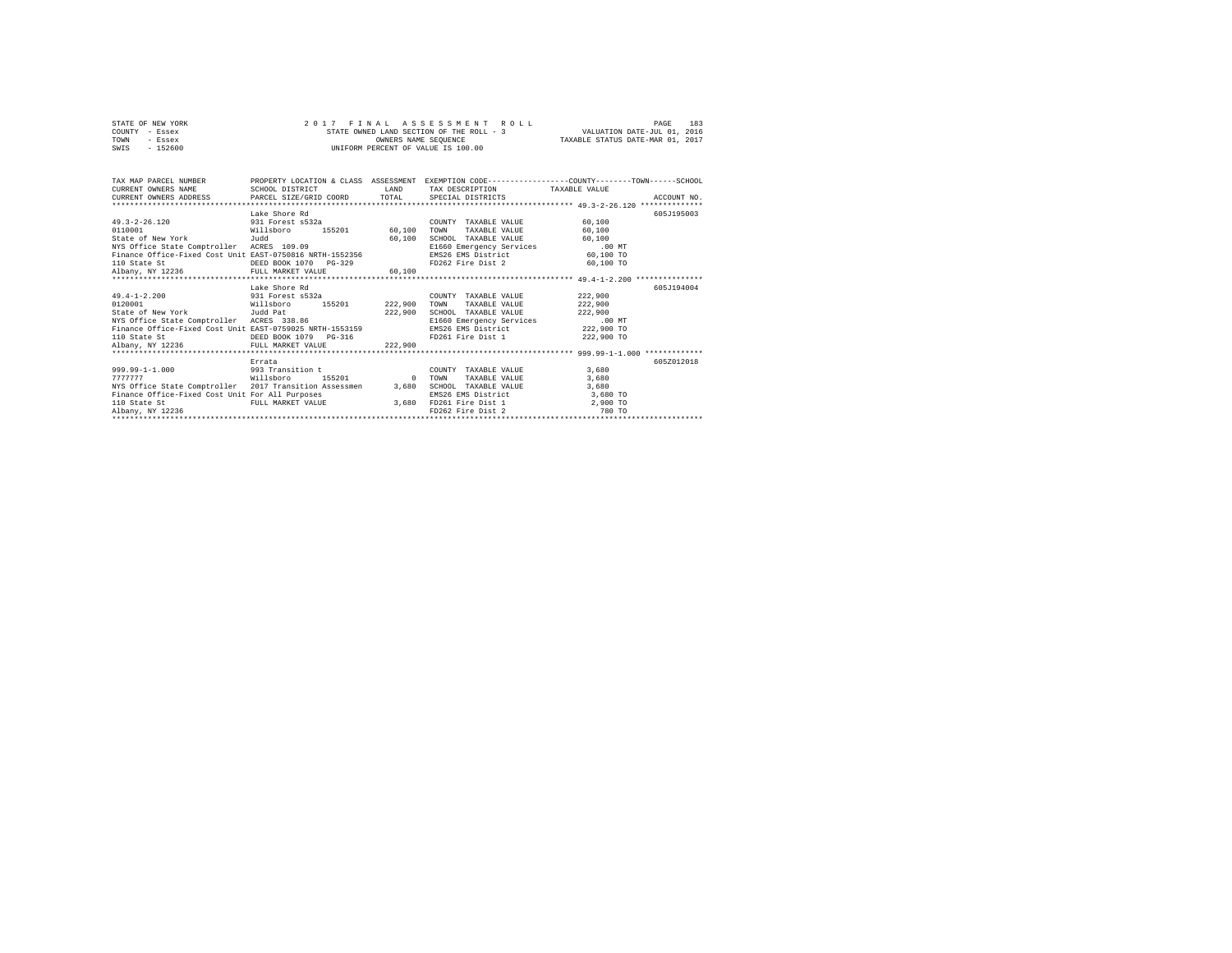| STATE OF NEW YORK | 2017 FINAL ASSESSMENT ROLL               | 184<br>PAGE                      |
|-------------------|------------------------------------------|----------------------------------|
| COUNTY - Essex    | STATE OWNED LAND SECTION OF THE ROLL - 3 | VALUATION DATE-JUL 01, 2016      |
| TOWN<br>- Essex   |                                          | TAXABLE STATUS DATE-MAR 01, 2017 |
| SWIS<br>- 152600  |                                          | RPS150/V04/L015                  |
|                   | UNIFORM PERCENT OF VALUE IS 100.00       | CURRENT DATE 6/21/2017           |
|                   |                                          |                                  |
|                   | ROLL SUB SECTION- - TOTALS               |                                  |

| CODE | DISTRICT NAME                              | TOTAL<br>PARCELS | EXTENSION<br>TYPE   | <b>EXTENSION</b><br>VALUE | AD VALOREM<br>VALUE | EXEMPT<br>AMOUNT | TAXARLE<br>VALUE  |
|------|--------------------------------------------|------------------|---------------------|---------------------------|---------------------|------------------|-------------------|
|      | EMS26 EMS District<br>E1660 Emergency Serv |                  | 3 TOTAL<br>2 MOVTAX |                           | 286,680             |                  | 286,680           |
|      | FD261 Fire Dist 1<br>FD262 Fire Dist 2     |                  | 2 TOTAL<br>2 TOTAL  |                           | 225,800<br>60,880   |                  | 225,800<br>60,880 |

#### \*\*\* S C H O O L D I S T R I C T S U M M A R Y \*\*\*

| CODE   | DISTRICT NAME | TOTAL<br>PARCELS | ASSESSED<br>LAND | ASSESSED<br>TOTAL | <b>EXEMPT</b><br>AMOUNT | TOTAL<br>TAXABLE | STAR<br>AMOUNT | <b>STAR</b><br>TAXABLE |
|--------|---------------|------------------|------------------|-------------------|-------------------------|------------------|----------------|------------------------|
| 155201 | Willsboro     |                  | 283,000          | 286,680           |                         | 286,680          |                | 286,680                |
|        | SUB-TOTAL     |                  | 283,000          | 286,680           |                         | 286,680          |                | 286,680                |
|        | TOTAL         |                  | 283,000          | 286,680           |                         | 286,680          |                | 286,680                |

## \*\*\* S Y S T E M C O D E S S U M M A R Y \*\*\*

#### NO SYSTEM EXEMPTIONS AT THIS LEVEL

#### \*\*\* E X E M P T I O N S U M M A R Y \*\*\*

#### NO EXEMPTIONS AT THIS LEVEL

| ROLL<br><b>SEC</b> |                  | TOTAL<br>PARCELS | ASSESSED<br>LAND | ASSESSED<br>TOTAL | TAXABLE<br>COUNTY | TAXABLE<br>TOWN | TAXABLE<br>SCHOOL | <b>STAR</b><br>TAXABLE |
|--------------------|------------------|------------------|------------------|-------------------|-------------------|-----------------|-------------------|------------------------|
|                    | STATE OWNED LAND |                  | 283<br>.000.     | 286.680           | 286.<br>.680      | 286<br>.680     | 286.<br>.680      | 286.680                |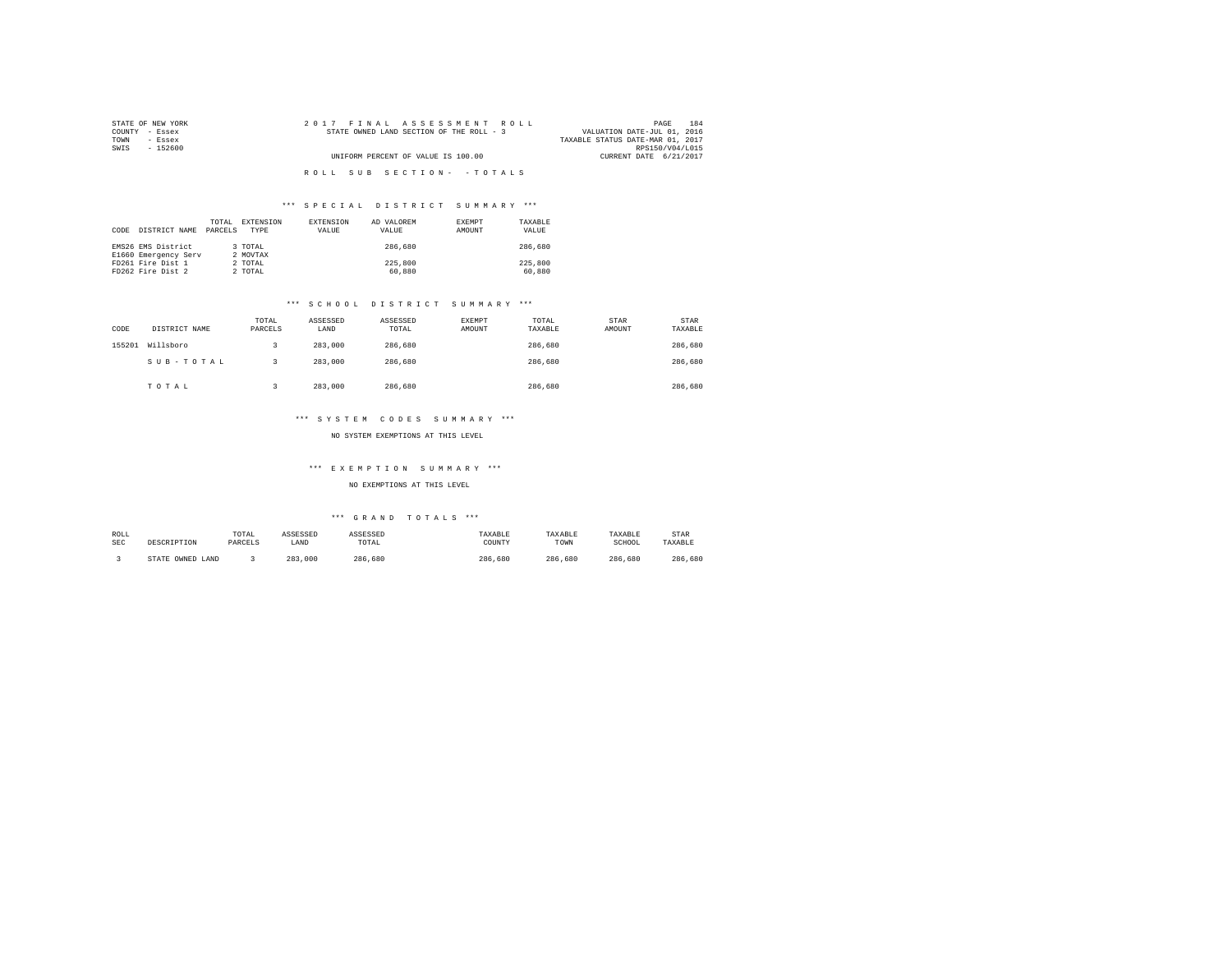| STATE OF NEW YORK<br>COUNTY - Essex<br>TOWN - Essex<br>SWIS - 152600                                                                                                                                                                                                                                                     |                                                                                                                                      |               | 2017 FINAL ASSESSMENT ROLL<br>UNIFORM PERCENT OF VALUE IS 100.00                                                                   |                                                                                                                                 |
|--------------------------------------------------------------------------------------------------------------------------------------------------------------------------------------------------------------------------------------------------------------------------------------------------------------------------|--------------------------------------------------------------------------------------------------------------------------------------|---------------|------------------------------------------------------------------------------------------------------------------------------------|---------------------------------------------------------------------------------------------------------------------------------|
| TAX MAP PARCEL NUMBER<br>CURRENT OWNERS NAME<br>CURRENT OWNERS ADDRESS PARCEL SIZE/GRID COORD TOTAL                                                                                                                                                                                                                      | SCHOOL DISTRICT LAND                                                                                                                 |               | TAX DESCRIPTION<br>SPECIAL DISTRICTS                                                                                               | PROPERTY LOCATION & CLASS ASSESSMENT EXEMPTION CODE----------------COUNTY-------TOWN-----SCHOOL<br>TAXABLE VALUE<br>ACCOUNT NO. |
|                                                                                                                                                                                                                                                                                                                          | 56 Albee Ln<br>ACRES 63.20<br>EAST-0758359 NRTH-1556917<br>DEED BOOK 1831 PG-289<br>CONSERVATION ESMT % 83.00                        |               | FD261 Fire Dist 1                                                                                                                  | 605J101714<br>471,689<br>471,689<br>471,689<br>471,689 TO<br>471,689 TO                                                         |
|                                                                                                                                                                                                                                                                                                                          | FULL MARKET VALUE                                                                                                                    | 471,689       |                                                                                                                                    |                                                                                                                                 |
| 49.4-1-2.120-ESMT<br>State of New York Willsboro 155201 306,353 TOWN TAXABLE VALUE<br>C/O County Treasurer 300,353 SCHOOL TAXABLE VALUE<br>ESSEX COUNTY ACRES 300 Normu 1556017 2006,353 SCHOOL TAXABLE VALUE                                                                                                            | Albee Ln<br>980 Consvn easmt - WTRFNT<br>EAST-0759233 NRTH-1556917<br>DEED BOOK 1831    PG-313<br>CONSERVATION ESMT % 83.00          |               | COUNTY TAXABLE VALUE<br>TAXABLE VALUE<br>FD261 Fire Dist 1                                                                         | 605Z012003<br>306,353<br>306,353<br>306,353<br>306,353 TO<br>306,353 TO                                                         |
|                                                                                                                                                                                                                                                                                                                          | FULL MARKET VALUE                                                                                                                    | 306,353       |                                                                                                                                    |                                                                                                                                 |
|                                                                                                                                                                                                                                                                                                                          |                                                                                                                                      |               |                                                                                                                                    |                                                                                                                                 |
| 49.4-1-2.130-ESMT<br>State Of New York Millshoro 155201 575,937 TOWN<br>C/O County Treasurer 156201 575,937 TOWN<br>ESSEX County ACRES 48.70 575,937 EMS26 EN                                                                                                                                                            | Albee Ln<br>980 Consvn easmt - WTRFNT<br>CONSERVATION ESMT % 83.00                                                                   |               | COUNTY TAXABLE VALUE<br>TAXABLE VALUE<br>575,937 SCHOOL TAXABLE VALUE<br>EMS26 EMS District                                        | 605Z012010<br>575,937<br>575,937<br>575,937<br>575,937 TO<br>564,418 TO<br>11,519 TO                                            |
|                                                                                                                                                                                                                                                                                                                          | FULL MARKET VALUE                                                                                                                    | 575,937       |                                                                                                                                    |                                                                                                                                 |
| 49.4-1-2.160-ESMT<br>Control of Millsboro 155201<br>C/O County Treasurer Millsboro 155201<br>Sssex County County County County County County County County County County County County County County County<br>County County County County County County<br>$C/O$ County Treasurer $Judd$<br>Essex $County$ ACRES 105.40 | Albee Ln<br>980 Consvn easmt<br>EAST-0760149 NRTH-1555197<br>DEED BOOK 1831 PG-297<br>CONSERVATION ESMT % 83.00<br>FULL MARKET VALUE | 80.759        | COUNTY TAXABLE VALUE 80,759<br>80.759 TOWN TAXABLE VALUE<br>80,759 SCHOOL TAXABLE VALUE<br>EMS26 EMS District<br>FD261 Fire Dist 1 | 605Z012013<br>80,759<br>80,759<br>80.759 TO<br>80,759 TO                                                                        |
|                                                                                                                                                                                                                                                                                                                          |                                                                                                                                      |               |                                                                                                                                    | ******************************** 49.4-1-2.190-ESMT **********                                                                   |
| 49.4-1-2.190-ESMT<br>State Of New York Millsboro 155201<br>C/O County Treasurer 1994<br>Essex County ACRES 8.30                                                                                                                                                                                                          | Albee Ln<br>980 Consvn easmt<br>EAST-0757328 NRTH-1557588<br>DEED BOOK 1831 PG-305<br>CONSERVATION ESMT % 83.00<br>FULL MARKET VALUE | 5.478         | COUNTY TAXABLE VALUE<br>5,478 TOWN TAXABLE VALUE<br>5,478 SCHOOL TAXABLE VALUE<br>EMS26 EMS District<br>FD261 Fire Dist 1          | 605Z012016<br>5,478<br>5.478<br>5,478<br>5,478 TO<br>5,478 TO                                                                   |
|                                                                                                                                                                                                                                                                                                                          |                                                                                                                                      | ************* |                                                                                                                                    |                                                                                                                                 |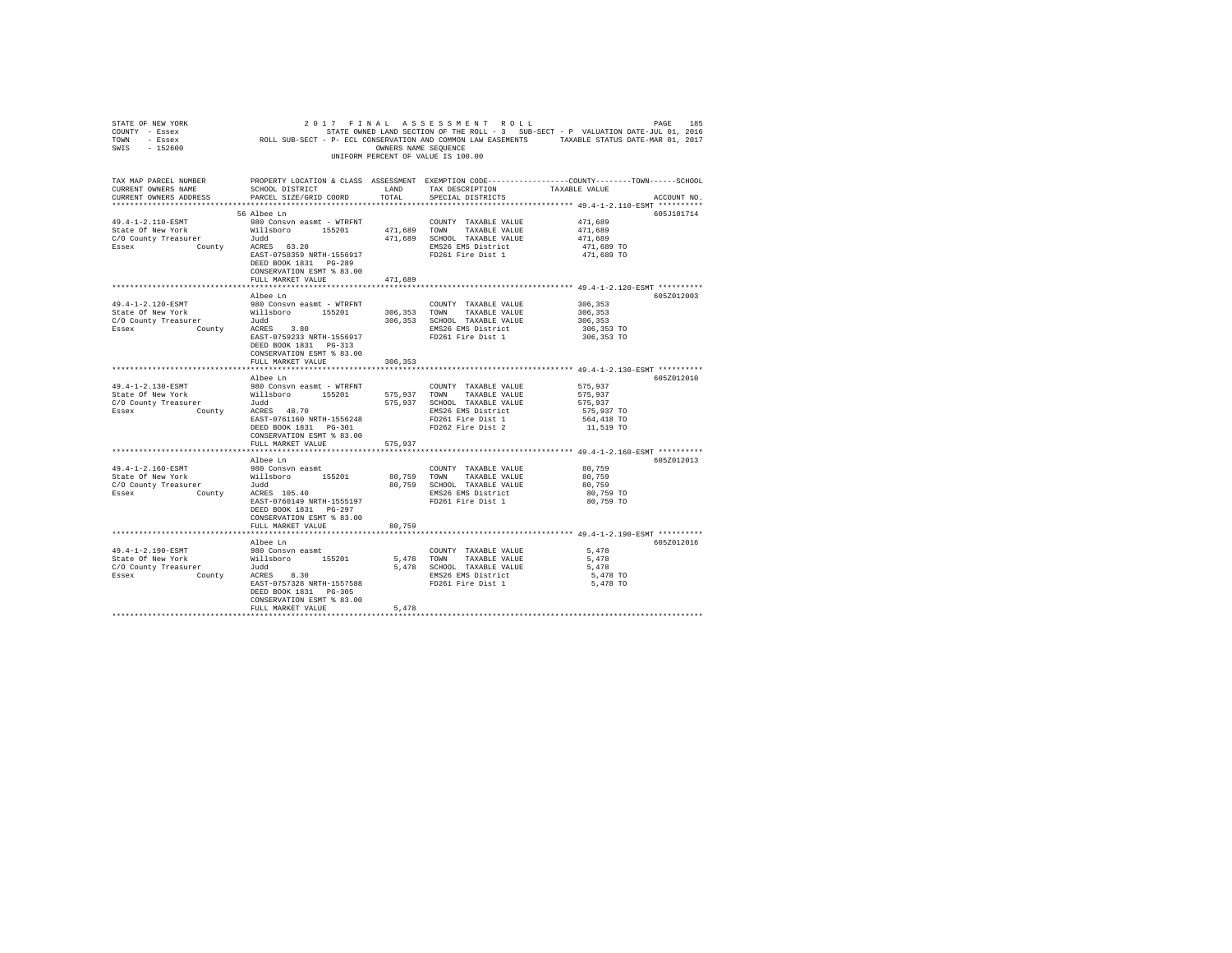| STATE OF NEW YORK<br>COUNTY - Essex<br>TOWN<br>- Essex<br>$-152600$<br>SWTS                                                                                                                                              | ROLL SUB-SECT - P- ECL CONSERVATION AND COMMON LAW EASEMENTS TAXABLE STATUS DATE-MAR 01, 2017                                                                                                                                   | OWNERS NAME SEOUENCE | 2017 FINAL ASSESSMENT ROLL<br>STATE OWNED LAND SECTION OF THE ROLL - 3 SUB-SECT - P VALUATION DATE-JUL 01, 2016<br>INIFORM PERCENT OF VALUE IS 100.00 |                                                                         | 186<br>PAGE |
|--------------------------------------------------------------------------------------------------------------------------------------------------------------------------------------------------------------------------|---------------------------------------------------------------------------------------------------------------------------------------------------------------------------------------------------------------------------------|----------------------|-------------------------------------------------------------------------------------------------------------------------------------------------------|-------------------------------------------------------------------------|-------------|
| TAX MAP PARCEL NUMBER THE PROPERTY LOCATION & CLASS ASSESSMENT EXEMPTION CODE--------------COUNTY-------TOWN------SCHOOL<br>CURRENT OWNERS NAME<br>CURRENT OWNERS ADDRESS PARCEL SIZE/GRID COORD TOTAL SPECIAL DISTRICTS | SCHOOL DISTRICT                                                                                                                                                                                                                 |                      | LAND TAX DESCRIPTION                                                                                                                                  | TAXABLE VALUE                                                           | ACCOUNT NO. |
| 49.4-1-3.000-ESMT<br>State Of New York Willsboro 155201<br>C/O County Treasurer<br>Essex<br>County                                                                                                                       | 175 Lighthouse Way<br>980 Consyn easmt - WTRFNT                 COUNTY TAXABLE VALUE<br>Judd<br>00004.80<br>ACRES 39.60<br>EAST-0763865 NRTH-1556911<br>DEED BOOK 1831 PG-309<br>CONSERVATION ESMT & 83.00<br>FULL MARKET VALUE | 868,263              | 868.263 TOWN TAXABLE VALUE<br>868.263 SCHOOL TAXABLE VALUE<br>EMS26 EMS District<br>FD261 Fire Dist 1<br>FD262 Fire Dist 2                            | 868,263<br>868,263<br>868,263<br>868,263 TO<br>694,610 TO<br>173,653 TO | 605J101706  |
| 49.4-1-9.110-ESMT 980 Consyn easmt<br>State Of New York<br>C/O County Treasurer<br>County<br>Essex                                                                                                                       | Lake Shore Rd<br>Willsboro 155201 96.944 TOWN TAXABLE_VALUE<br>Judd<br>ACRES 121.80<br>EAST-0757479 NRTH-1555245<br>DEED BOOK 1831 PG-293<br>CONSERVATION ESMT % 83.00<br>FULL MARKET VALUE                                     | 96.944               | COUNTY TAXABLE VALUE 96.944<br>96.944 SCHOOL TAXABLE VALUE<br>EMS26 EMS District<br>FD261 Fire Dist 1<br>FD262 Fire Dist 2                            | 96.944<br>96.944<br>96,944 TO<br>72,708 TO<br>24,236 TO                 | 605J101713  |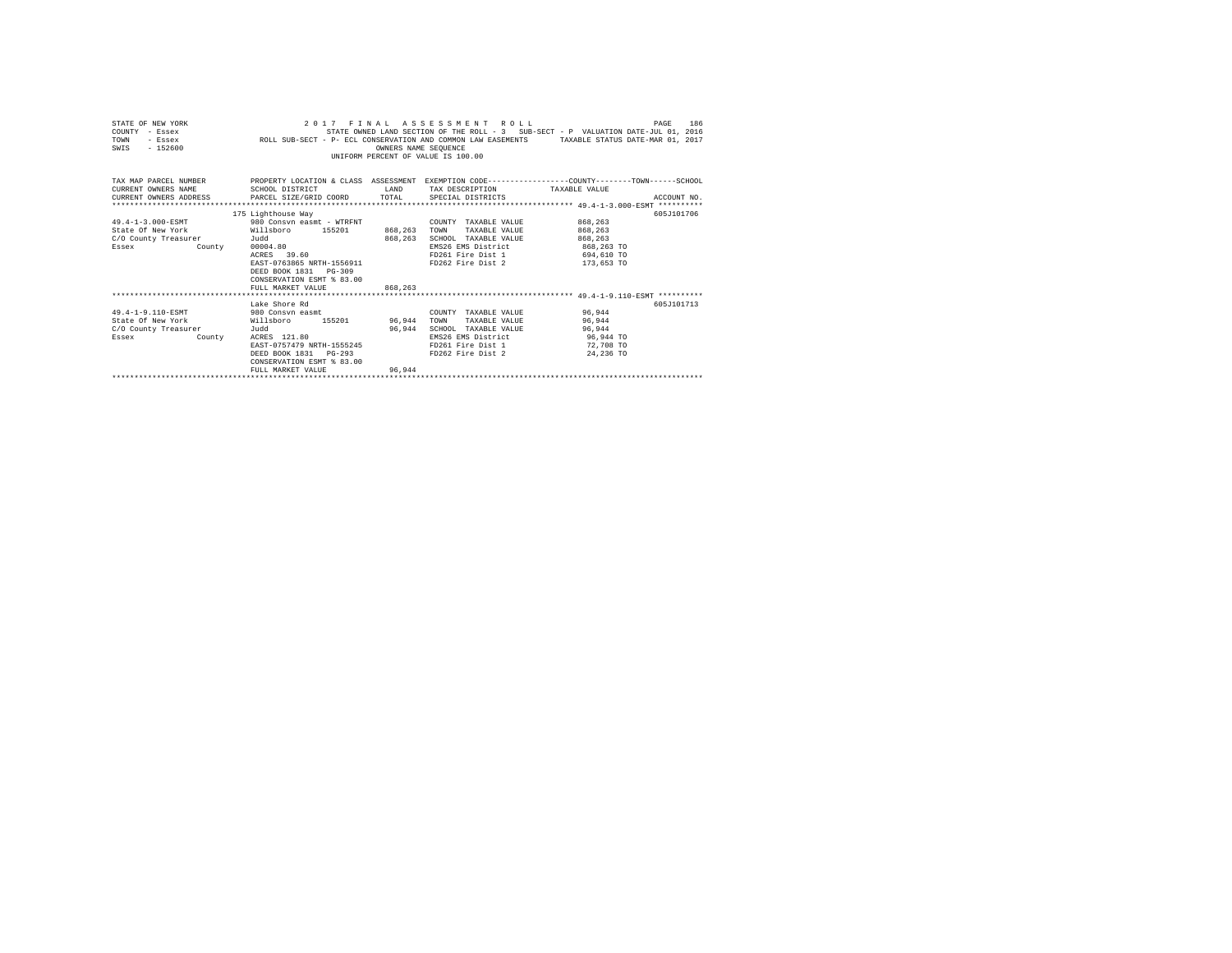| STATE OF NEW YORK | 187<br>2017 FINAL ASSESSMENT ROLL<br>PAGE                                                        |  |
|-------------------|--------------------------------------------------------------------------------------------------|--|
| COUNTY - Essex    | STATE OWNED LAND SECTION OF THE ROLL - 3 SUB-SECT - P VALUATION DATE-JUL 01, 2016                |  |
| TOWN<br>- Essex   | TAXABLE STATUS DATE-MAR 01, 2017<br>ROLL SUB-SECT - P- ECL CONSERVATION AND COMMON LAW EASEMENTS |  |
| $-152600$<br>SWIS | RPS150/V04/L015                                                                                  |  |
|                   | CURRENT DATE 6/21/2017                                                                           |  |
|                   | UNIFORM PERCENT OF VALUE IS 100.00                                                               |  |
|                   | ROLL SUB SECTION-P-TOTALS                                                                        |  |

| CODE | DISTRICT NAME                              | TOTAL<br>PARCELS | EXTENSION<br>TYPE   | EXTENSION<br>VALUE | AD VALOREM<br>VALUE | EXEMPT<br>AMOUNT | TAXARLE<br>VALUE    |
|------|--------------------------------------------|------------------|---------------------|--------------------|---------------------|------------------|---------------------|
|      | EMS26 EMS District<br>E1660 Emergency Serv |                  | 7 TOTAL<br>7 MOVTAX |                    | 2405,423            |                  | 2405,423            |
|      | FD261 Fire Dist 1<br>FD262 Fire Dist 2     |                  | 7 TOTAL<br>3 TOTAL  |                    | 2196.015<br>209,408 |                  | 2196,015<br>209,408 |

# \*\*\* S C H O O L D I S T R I C T S U M M A R Y \*\*\*

| CODE   | DISTRICT NAME | TOTAL<br>PARCELS | ASSESSED<br>LAND | ASSESSED<br>TOTAL | <b>EXEMPT</b><br>AMOUNT | TOTAL<br>TAXABLE | STAR<br>AMOUNT | <b>STAR</b><br>TAXABLE |
|--------|---------------|------------------|------------------|-------------------|-------------------------|------------------|----------------|------------------------|
| 155201 | Willsboro     |                  | 2405.423         | 2405,423          |                         | 2405.423         |                | 2405,423               |
|        | SUB-TOTAL     |                  | 2405.423         | 2405.423          |                         | 2405.423         |                | 2405,423               |
|        | TOTAL         |                  | 2405.423         | 2405.423          |                         | 2405.423         |                | 2405,423               |

## \*\*\* S Y S T E M C O D E S S U M M A R Y \*\*\*

#### NO SYSTEM EXEMPTIONS AT THIS LEVEL

# \*\*\* E X E M P T I O N S U M M A R Y \*\*\*

#### NO EXEMPTIONS AT THIS LEVEL

| ROLL<br><b>SEC</b> | DESCRIPTION      | TOTAL<br>PARCELS | ASSESSED<br>LAND | ASSESSED<br>TOTAL | TAXABLE<br>COUNTY | TAXABLE<br>TOWN | TAXABLE<br>SCHOOL | <b>STAR</b><br>TAXABLE |
|--------------------|------------------|------------------|------------------|-------------------|-------------------|-----------------|-------------------|------------------------|
|                    | STATE OWNED LAND |                  | 2405, 423        | 2405.423          | 2405.423          | 2405.423        | 2405.423          | 2405.423               |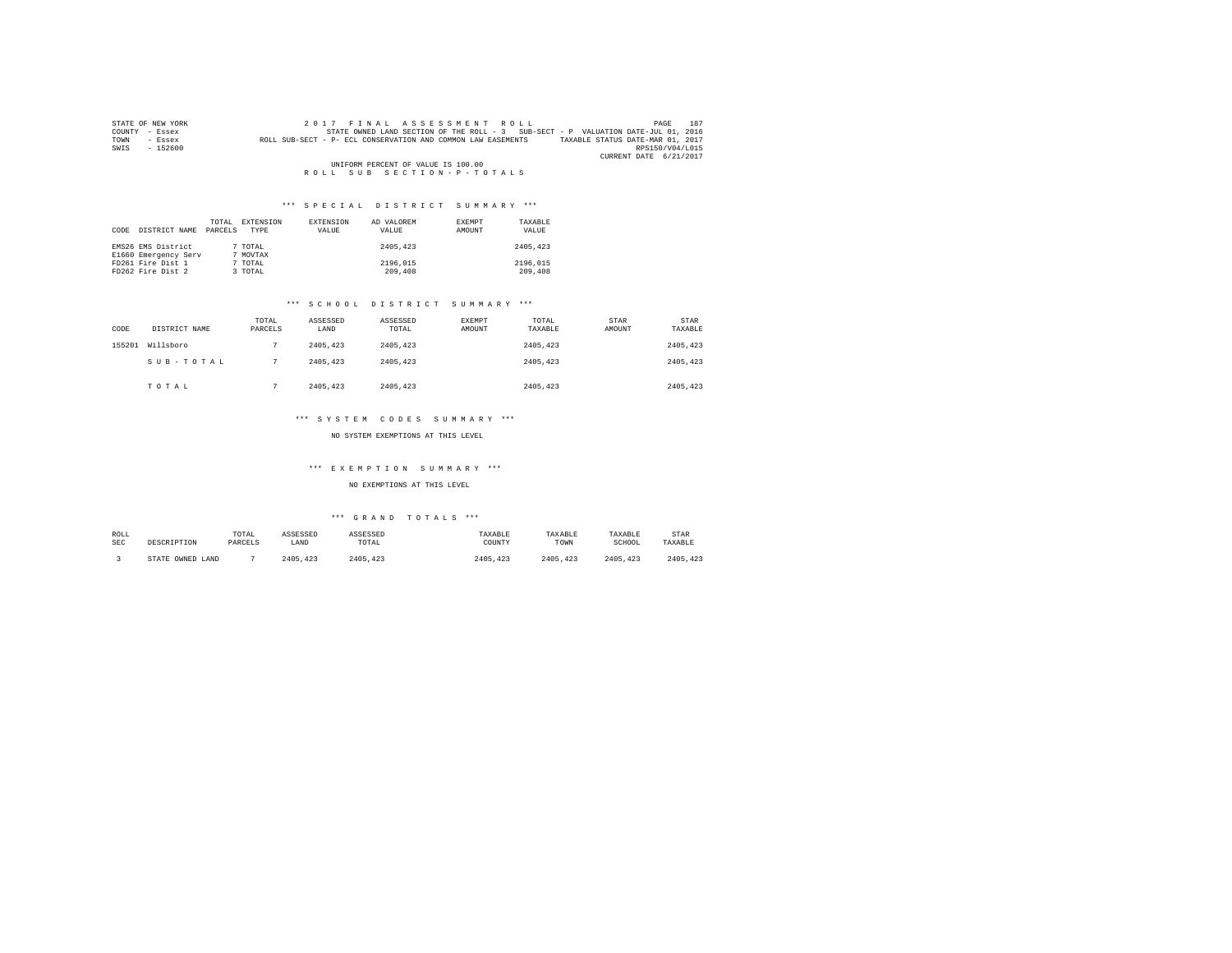| STATE OF NEW YORK | 2017 FINAL ASSESSMENT ROLL               | 188<br>PAGE                      |
|-------------------|------------------------------------------|----------------------------------|
| COUNTY<br>- Essex | STATE OWNED LAND SECTION OF THE ROLL - 3 | VALUATION DATE-JUL 01, 2016      |
| TOWN<br>$-$ Essex |                                          | TAXABLE STATUS DATE-MAR 01, 2017 |
| SWIS<br>$-152600$ |                                          | RPS150/V04/L015                  |
|                   | UNIFORM PERCENT OF VALUE IS 100.00       | CURRENT DATE 6/21/2017           |
|                   | ROLL SECTION TOTALS                      |                                  |

| CODE | DISTRICT NAME                              | TOTAL<br>PARCELS | EXTENSION<br>TYPE    | EXTENSION<br>VALUE | AD VALOREM<br>VALUE | EXEMPT<br>AMOUNT | TAXABLE<br>VALUE    |
|------|--------------------------------------------|------------------|----------------------|--------------------|---------------------|------------------|---------------------|
|      | EMS26 EMS District<br>E1660 Emergency Serv |                  | 10 TOTAL<br>9 MOVTAX |                    | 2692.103            |                  | 2692.103            |
|      | FD261 Fire Dist 1<br>FD262 Fire Dist 2     |                  | 9 TOTAL<br>5 TOTAL   |                    | 2421,815<br>270,288 |                  | 2421.815<br>270,288 |

# \*\*\* S C H O O L D I S T R I C T S U M M A R Y \*\*\*

| CODE   | DISTRICT NAME | TOTAL<br>PARCELS | ASSESSED<br>LAND | ASSESSED<br>TOTAL | <b>EXEMPT</b><br><b>AMOUNT</b> | TOTAL<br>TAXABLE | STAR<br>AMOUNT | STAR<br>TAXABLE |
|--------|---------------|------------------|------------------|-------------------|--------------------------------|------------------|----------------|-----------------|
| 155201 | Willsboro     | 10               | 2688.423         | 2692.103          |                                | 2692.103         |                | 2692.103        |
|        | SUB-TOTAL     | 10               | 2688.423         | 2692.103          |                                | 2692.103         |                | 2692.103        |
|        | TOTAL         | 10               | 2688.423         | 2692.103          |                                | 2692.103         |                | 2692.103        |

# \*\*\* S Y S T E M C O D E S S U M M A R Y \*\*\*

#### NO SYSTEM EXEMPTIONS AT THIS LEVEL

# \*\*\* E X E M P T I O N S U M M A R Y \*\*\*

#### NO EXEMPTIONS AT THIS LEVEL

| ROLL<br><b>SEC</b> | DESCRIPTION      | TOTAL<br>PARCELS | ASSESSED<br>LAND | ASSESSED<br>TOTAL | TAXABLE<br>COUNTY | TAXABLE<br>TOWN | TAXABLE<br>SCHOOL | <b>STAR</b><br>TAXABLE |
|--------------------|------------------|------------------|------------------|-------------------|-------------------|-----------------|-------------------|------------------------|
|                    | STATE OWNED LAND | 10               | 2688,423         | 2692.103          | 2692.103          | 2692.103        | 2692.103          | 2692.103               |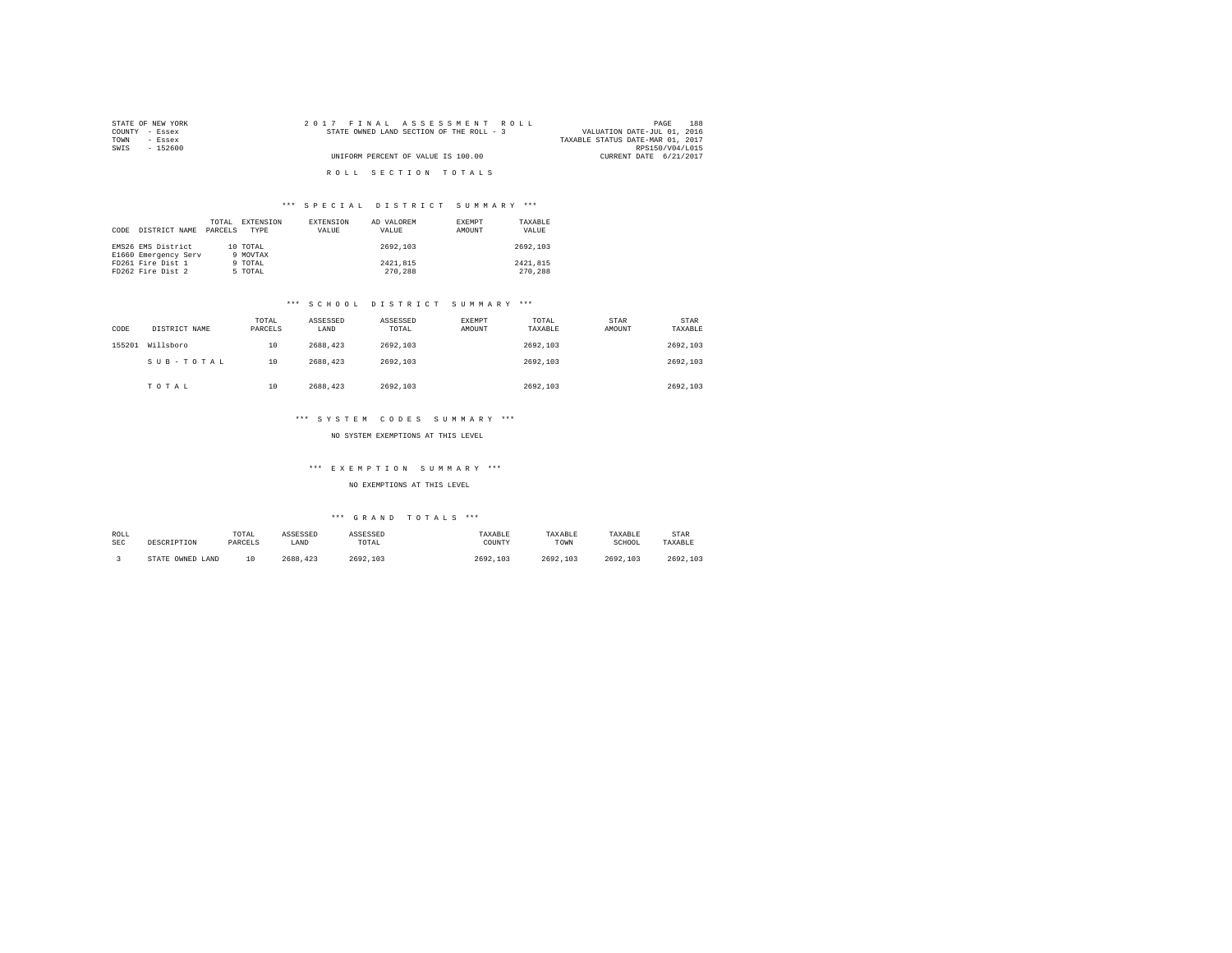|      | STATE OF NEW YORK | 2017 FINAL ASSESSMENT ROLL                | 189<br>PAGE                      |
|------|-------------------|-------------------------------------------|----------------------------------|
|      | COUNTY - Essex    | SPECIAL FRANCHISE SECTION OF THE ROLL - 5 | VALUATION DATE-JUL 01, 2016      |
| TOWN | - Essex           | OWNERS NAME SEOUENCE                      | TAXABLE STATUS DATE-MAR 01, 2017 |
| SWIS | - 152600          | UNIFORM PERCENT OF VALUE IS 100.00        |                                  |

| TAX MAP PARCEL NUMBER<br>CURRENT OWNERS NAME                                                                                                                       | SCHOOL DISTRICT                                | LAND  | TAX DESCRIPTION TAXABLE VALUE                                            | PROPERTY LOCATION & CLASS ASSESSMENT EXEMPTION CODE---------------COUNTY-------TOWN------SCHOOL                                  |             |
|--------------------------------------------------------------------------------------------------------------------------------------------------------------------|------------------------------------------------|-------|--------------------------------------------------------------------------|----------------------------------------------------------------------------------------------------------------------------------|-------------|
| CURRENT OWNERS ADDRESS                                                                                                                                             | PARCEL SIZE/GRID COORD                         | TOTAL | SPECIAL DISTRICTS                                                        |                                                                                                                                  | ACCOUNT NO. |
|                                                                                                                                                                    |                                                |       |                                                                          |                                                                                                                                  |             |
|                                                                                                                                                                    | Townwide                                       |       |                                                                          | 6050191019                                                                                                                       |             |
| 526. - 9999-905.840/8602                                                                                                                                           | 869 Television                                 |       | COUNTY TAXABLE VALUE                                                     | 18,473                                                                                                                           |             |
| Cable Comm Of Willsboro                                                                                                                                            | Willsboro 155201                               |       | 0 TOWN TAXABLE VALUE                                                     | 18,473                                                                                                                           |             |
| 6 Essex Rd                                                                                                                                                         | Special Franchise Town 18,473                  |       | SCHOOL TAXABLE VALUE                                                     | 18,473                                                                                                                           |             |
| PO Box 625                                                                                                                                                         | No Land Improvements Only<br>905840-152600-860 |       | EMS26 EMS District                                                       | 18,473 TO<br>18,473 TO                                                                                                           |             |
| Willsboro, NY 12996                                                                                                                                                |                                                |       | FD261 Fire Dist 1                                                        |                                                                                                                                  |             |
|                                                                                                                                                                    | EAST-0738014 NRTH-1554205                      |       | FD262 Fire Dist 2                                                        | 18,473 TO                                                                                                                        |             |
|                                                                                                                                                                    | FULL MARKET VALUE                              |       | 18,473 LT261 Essex light<br>LT262 Whallonsburg light                     | 18,473 TO                                                                                                                        |             |
|                                                                                                                                                                    |                                                |       |                                                                          | 18,473 TO                                                                                                                        |             |
|                                                                                                                                                                    |                                                |       | WD260 Essex water                                                        | 18,473 TO C                                                                                                                      |             |
|                                                                                                                                                                    |                                                |       |                                                                          |                                                                                                                                  |             |
|                                                                                                                                                                    | Townwide                                       |       |                                                                          |                                                                                                                                  | 6050304801  |
| 526.-9999-608.900/8601 866 Telephone<br>Chazy & Westport Tel Co Westport 155001                                                                                    |                                                |       | COUNTY TAXABLE VALUE<br>0 TOWN TAXABLE VALUE<br>COUNTY TAXABLE VALUE     | $\ensuremath{\mathsf{14}}\xspace$ , $\ensuremath{\mathsf{6}}\xspace\ensuremath{\mathsf{7}}\xspace\ensuremath{\mathsf{8}}\xspace$ |             |
|                                                                                                                                                                    |                                                |       |                                                                          | 14,678                                                                                                                           |             |
| Chazy, NY 12921                                                                                                                                                    | Special Franchise Town 14,678                  |       | SCHOOL TAXABLE VALUE 14,678                                              |                                                                                                                                  |             |
|                                                                                                                                                                    | No Land Improvements Only<br>608900-152600-860 |       | EMS26 EMS District                                                       | 14,678 TO                                                                                                                        |             |
|                                                                                                                                                                    | 608900-152600-860                              |       | FD262 Fire Dist 2                                                        | 14,678 TO                                                                                                                        |             |
|                                                                                                                                                                    | EAST-0738014 NRTH-1554205                      |       |                                                                          |                                                                                                                                  |             |
|                                                                                                                                                                    | FULL MARKET VALUE 14,678                       |       |                                                                          |                                                                                                                                  |             |
|                                                                                                                                                                    |                                                |       |                                                                          |                                                                                                                                  |             |
|                                                                                                                                                                    |                                                |       |                                                                          |                                                                                                                                  |             |
|                                                                                                                                                                    | Townwide                                       |       |                                                                          |                                                                                                                                  | 605J190017  |
|                                                                                                                                                                    |                                                |       | COUNTY TAXABLE VALUE                                                     | 32,161                                                                                                                           |             |
|                                                                                                                                                                    |                                                |       | TOWN<br>TAXABLE VALUE                                                    | 32,161                                                                                                                           |             |
|                                                                                                                                                                    |                                                |       | SCHOOL TAXABLE VALUE                                                     | 32,161                                                                                                                           |             |
|                                                                                                                                                                    |                                                |       | EMS26 EMS District                                                       | 32,161 TO                                                                                                                        |             |
| Portland, ME 04101 131600-152600-860 9.46%                                                                                                                         |                                                |       | FD261 Fire Dist 1                                                        |                                                                                                                                  |             |
|                                                                                                                                                                    | EAST-0738014 NRTH-1554205                      |       | FD262 Fire Dist 2                                                        | 19,805 TO<br>12,356 TO                                                                                                           |             |
|                                                                                                                                                                    | DEED BOOK 9 PG-46                              |       | LT261 Essex light                                                        | 6,587 TO                                                                                                                         |             |
|                                                                                                                                                                    | FULL MARKET VALUE                              |       |                                                                          |                                                                                                                                  |             |
|                                                                                                                                                                    |                                                |       | $32,161$ LT262 Whallonsburg light 6,587 TO<br>WD260 Essex water 4,351 TO | 4,351 TO C                                                                                                                       |             |
|                                                                                                                                                                    |                                                |       |                                                                          |                                                                                                                                  |             |
|                                                                                                                                                                    | Townwide                                       |       |                                                                          | 6050304907                                                                                                                       |             |
| 526.-9999-131.600/8602 861 Elec & gas                                                                                                                              |                                                |       | COUNTY TAXABLE VALUE                                                     | 307,804                                                                                                                          |             |
|                                                                                                                                                                    | Willsboro 155201                               |       | TOWN TAXABLE VALUE                                                       | 307,804                                                                                                                          |             |
|                                                                                                                                                                    |                                                |       | SCHOOL TAXABLE VALUE                                                     | 307,804                                                                                                                          |             |
| vary Millsboro 155201 0<br>Avangrid Mgmt Co-Local Tax Special Franchise Town 307,804<br>One City Center F1 5th<br>One City Center Fl 5th No Land Improvements Only |                                                |       | EMS26 EMS District                                                       | 307,804 TO                                                                                                                       |             |
| Portland, ME 04101                                                                                                                                                 | 131600-152600-860 90.54%                       |       |                                                                          | 189,546 TO                                                                                                                       |             |
|                                                                                                                                                                    | EAST-0738014 NRTH-1554205                      |       | FD261 Fire Dist 1<br>FD262 Fire Dist 2                                   | 118,258 TO                                                                                                                       |             |
|                                                                                                                                                                    | DEED BOOK 90 PG-54                             |       | LT261 Essex light                                                        | 63,038 TO                                                                                                                        |             |
|                                                                                                                                                                    | FULL MARKET VALUE                              |       | 307,804 LT262 Whallonsburg light                                         | 63,038 TO                                                                                                                        |             |
|                                                                                                                                                                    |                                                |       | WD260 Essex water                                                        | 41,646 TO C                                                                                                                      |             |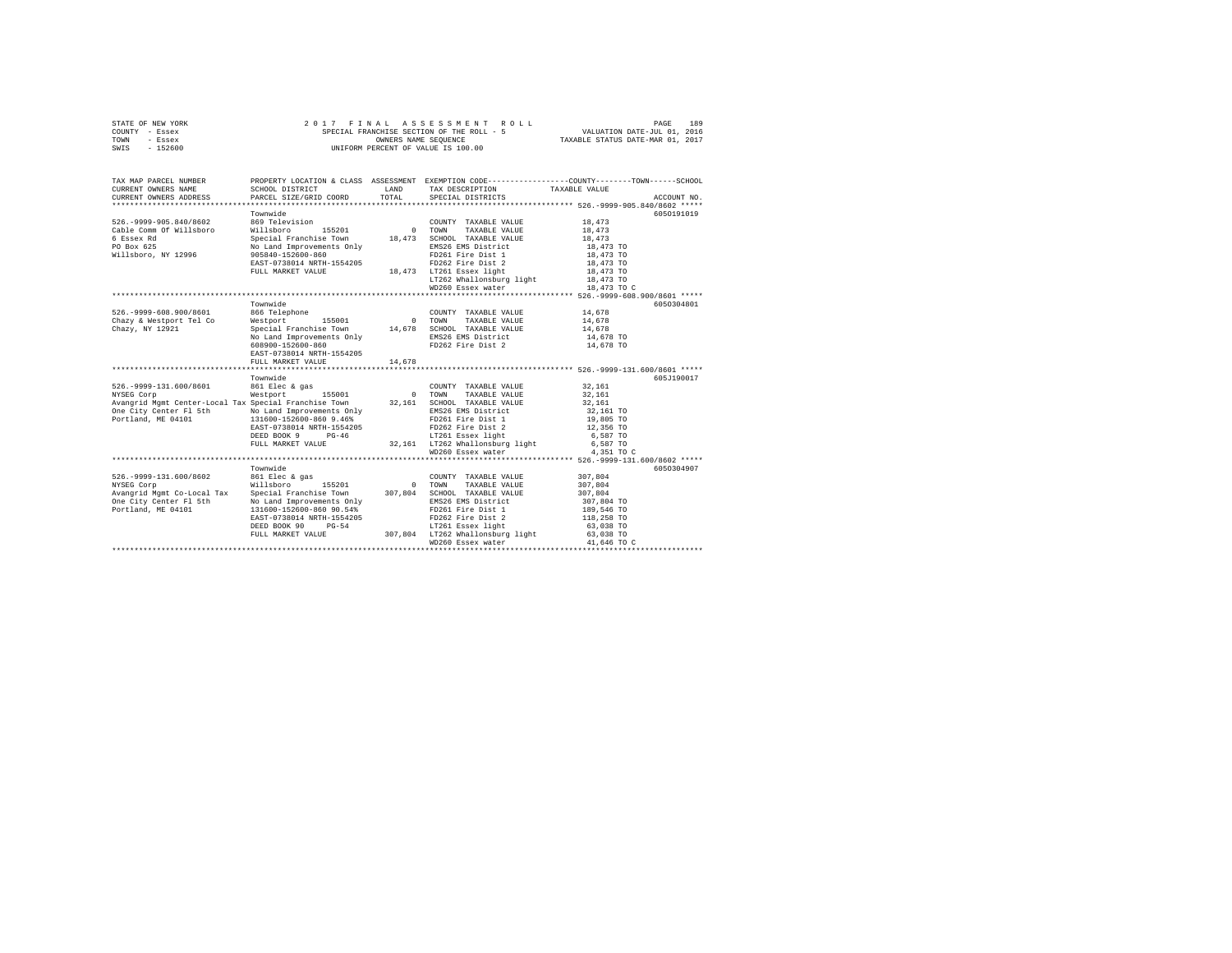| STATE OF NEW YORK     | 2017 FINAL ASSESSMENT ROLL                                                                | 190<br>PAGE                      |
|-----------------------|-------------------------------------------------------------------------------------------|----------------------------------|
| COUNTY<br>- Essex     | SPECIAL FRANCHISE SECTION OF THE ROLL - 5                                                 | VALUATION DATE-JUL 01, 2016      |
| TOWN<br>- Essex       | OWNERS NAME SEOUENCE                                                                      | TAXABLE STATUS DATE-MAR 01, 2017 |
| $-152600$<br>SWIS     | UNIFORM PERCENT OF VALUE IS 100.00                                                        |                                  |
|                       |                                                                                           |                                  |
|                       |                                                                                           |                                  |
|                       |                                                                                           |                                  |
| TAX MAP PARCEL NUMBER | PROPERTY LOCATION & CLASS ASSESSMENT EXEMPTION CODE-----------------COUNTY-------TOWN---- | -SCHOOL                          |

| CURRENT OWNERS NAME         | SCHOOL DISTRICT           | LAND       | TAX DESCRIPTION          | TAXABLE VALUE |             |
|-----------------------------|---------------------------|------------|--------------------------|---------------|-------------|
| CURRENT OWNERS ADDRESS      | PARCEL SIZE/GRID COORD    | TOTAL      | SPECIAL DISTRICTS        |               | ACCOUNT NO. |
|                             |                           |            |                          |               |             |
|                             | Townwide                  |            |                          |               | 6050304905  |
| 526. - 9999 - 631. 900/8602 | 866 Telephone             |            | TAXABLE VALUE<br>COUNTY  | 152,448       |             |
| Verizon New York Inc        | Willsboro<br>155201       | $^{\circ}$ | TAXABLE VALUE<br>TOWN    | 152,448       |             |
| c/o Duff & Phelps           | Special Franchise Town    | 152.448    | SCHOOL TAXABLE VALUE     | 152,448       |             |
| PO Box 2749                 | No Land Improvements Only |            | EMS26 EMS District       | 152,448 TO    |             |
| Addison, TX 75001           | 631900-152600-860         |            | FD261 Fire Dist 1        | 91,469 TO     |             |
|                             | EAST-0738014 NRTH-1554205 |            | FD262 Fire Dist 2        | 60,979 TO     |             |
|                             | FULL MARKET VALUE         | 152,448    | LT261 Essex light        | 32,380 TO     |             |
|                             |                           |            | LT262 Whallonsburg light | 30,932 TO     |             |
|                             |                           |            | WD260 Essex water        | 32,014 TO C   |             |
|                             |                           |            |                          |               |             |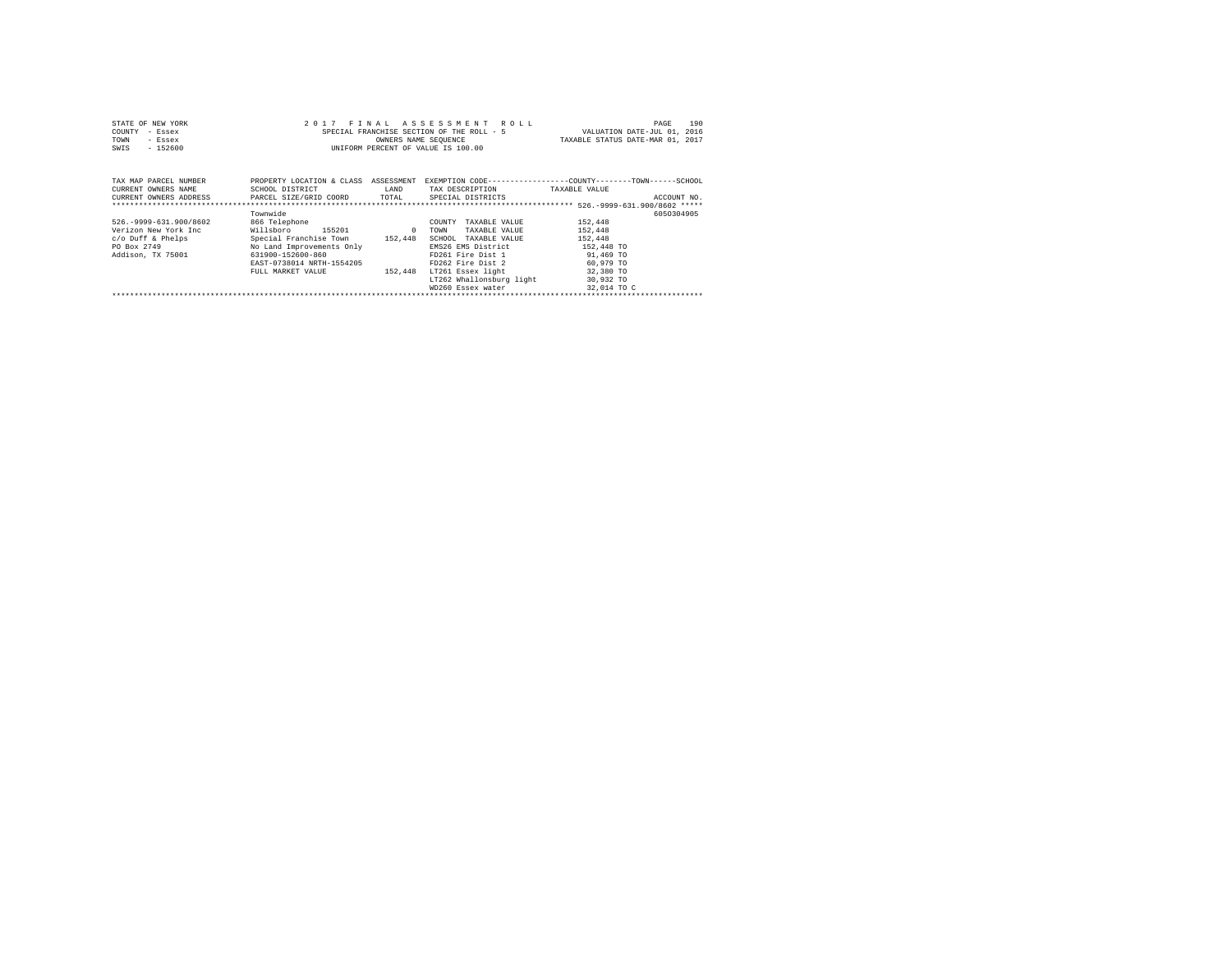| STATE OF NEW YORK | 2017 FINAL ASSESSMENT ROLL                | 191<br>PAGE                      |
|-------------------|-------------------------------------------|----------------------------------|
| COUNTY - Essex    | SPECIAL FRANCHISE SECTION OF THE ROLL - 5 | VALUATION DATE-JUL 01, 2016      |
| TOWN<br>- Essex   |                                           | TAXABLE STATUS DATE-MAR 01, 2017 |
| SWIS<br>- 152600  |                                           | RPS150/V04/L015                  |
|                   | UNIFORM PERCENT OF VALUE IS 100.00        | CURRENT DATE 6/21/2017           |
|                   |                                           |                                  |
|                   | ROLL SUB SECTION- - TOTALS                |                                  |

|      |                      | TOTAL   | EXTENSION | EXTENSION | AD VALOREM | EXEMPT | TAXABLE |
|------|----------------------|---------|-----------|-----------|------------|--------|---------|
| CODE | DISTRICT NAME        | PARCELS | TYPE      | VALUE     | VALUE      | AMOUNT | VALUE   |
|      |                      |         |           |           |            |        |         |
|      | EMS26 EMS District   |         | 5 TOTAL   |           | 525.564    |        | 525,564 |
|      | FD261 Fire Dist 1    |         | 4 TOTAL   |           | 319,293    |        | 319,293 |
|      | FD262 Fire Dist 2    |         | 5 TOTAL   |           | 224.744    |        | 224.744 |
|      | LT261 Essex light    |         | 4 TOTAL   |           | 120,478    |        | 120.478 |
|      | LT262 Whallonsburg 1 |         | 4 TOTAL   |           | 119,030    |        | 119,030 |
|      | WD260 Essex water    |         | 4 TOTAL C |           | 96,484     |        | 96,484  |

#### \*\*\* S C H O O L D I S T R I C T S U M M A R Y \*\*\*

| CODE             | DISTRICT NAME         | TOTAL<br>PARCELS | ASSESSED<br>LAND | ASSESSED<br>TOTAL | EXEMPT<br>AMOUNT | TOTAL<br>TAXABLE  | STAR<br>AMOUNT | STAR<br>TAXABLE   |
|------------------|-----------------------|------------------|------------------|-------------------|------------------|-------------------|----------------|-------------------|
| 155001<br>155201 | Westport<br>Willsboro | 2                |                  | 46,839<br>478.725 |                  | 46,839<br>478.725 |                | 46,839<br>478,725 |
|                  | SUB-TOTAL             | ь                |                  | 525.564           |                  | 525.564           |                | 525,564           |
|                  | TOTAL                 | ь                |                  | 525.564           |                  | 525.564           |                | 525.564           |

## \*\*\* S Y S T E M C O D E S S U M M A R Y \*\*\*

NO SYSTEM EXEMPTIONS AT THIS LEVEL

\*\*\* E X E M P T I O N S U M M A R Y \*\*\*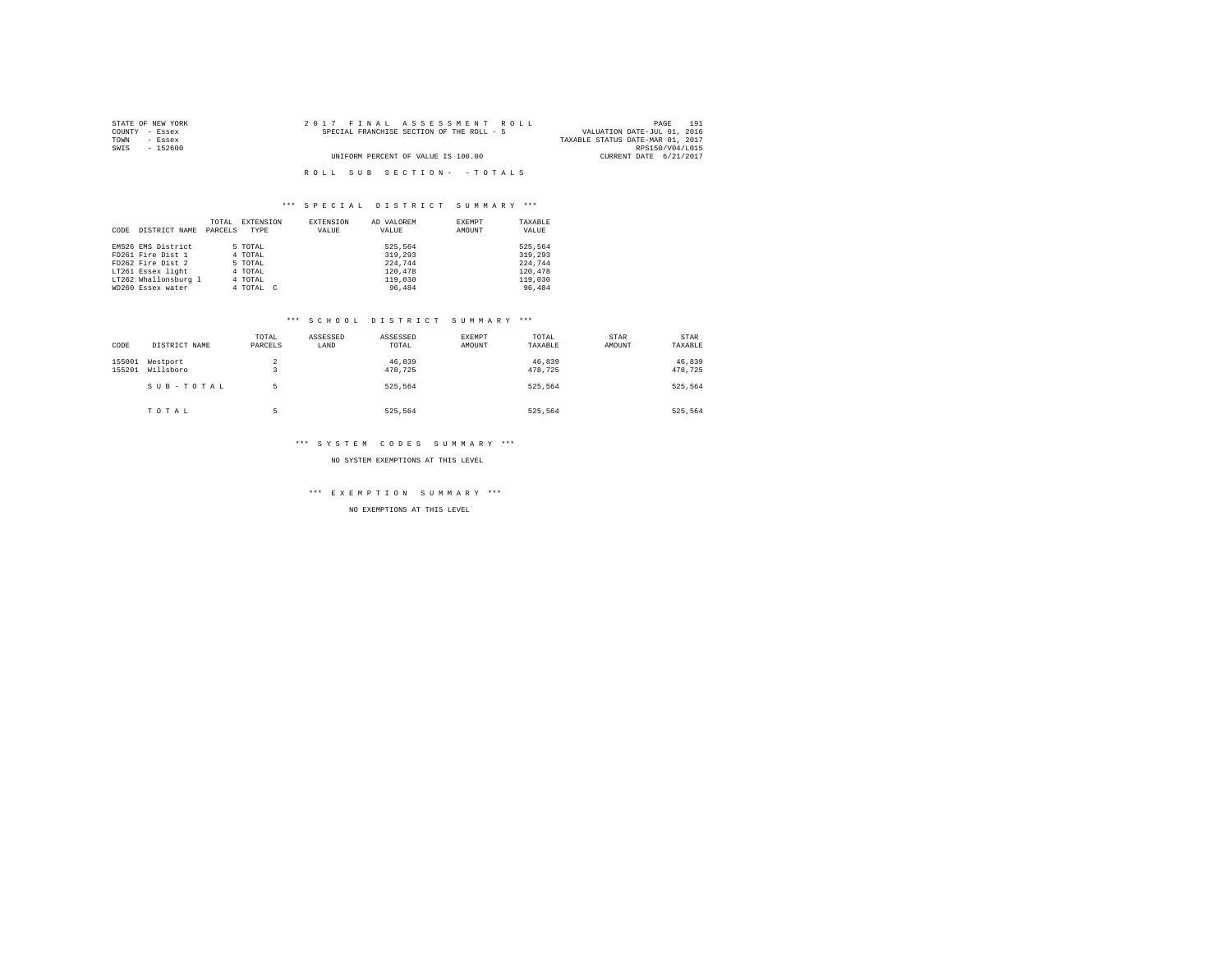| STATE OF NEW YORK | 2017 FINAL ASSESSMENT ROLL                | 192<br>PAGE                      |
|-------------------|-------------------------------------------|----------------------------------|
| COUNTY - Essex    | SPECIAL FRANCHISE SECTION OF THE ROLL - 5 | VALUATION DATE-JUL 01, 2016      |
| TOWN<br>- Essex   |                                           | TAXABLE STATUS DATE-MAR 01, 2017 |
| SWIS<br>$-152600$ |                                           | RPS150/V04/L015                  |
|                   | UNIFORM PERCENT OF VALUE IS 100.00        | CURRENT DATE 6/21/2017           |
|                   |                                           |                                  |
|                   | ROLL SUB SECTION- - TOTALS                |                                  |
|                   |                                           |                                  |

| ROLL       | DESCRIPTION       | TOTAL   | ASSESSED | ASSESSED | TAXABLE | TAXABLE | TAXABLE | STAR    |
|------------|-------------------|---------|----------|----------|---------|---------|---------|---------|
| <b>SEC</b> |                   | PARCELS | LAND     | TOTAL    | COUNTY  | TOWN    | SCHOOL  | TAXABLE |
|            | SPECIAL FRANCHISE |         |          | 525.564  | 525.564 | 525.564 | 525.564 | 525.564 |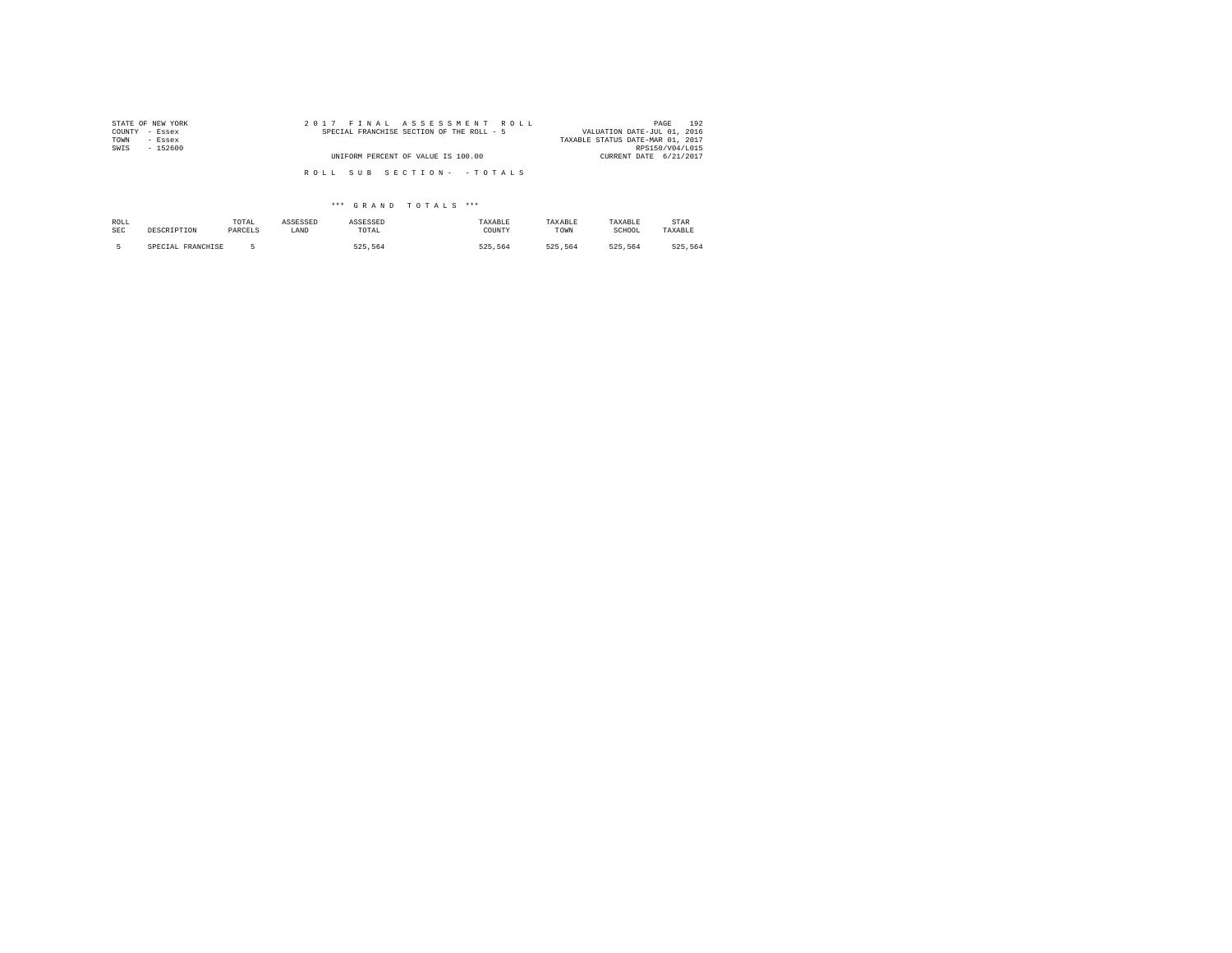|                | STATE OF NEW YORK |  |  | 2017 FINAL ASSESSMENT ROLL                |  |  |  |                                  |                 | PAGE | 193 |
|----------------|-------------------|--|--|-------------------------------------------|--|--|--|----------------------------------|-----------------|------|-----|
| COUNTY - Essex |                   |  |  | SPECIAL FRANCHISE SECTION OF THE ROLL - 5 |  |  |  | VALUATION DATE-JUL 01, 2016      |                 |      |     |
| TOWN           | - Essex           |  |  |                                           |  |  |  | TAXABLE STATUS DATE-MAR 01, 2017 |                 |      |     |
| SWIS           | - 152600          |  |  | UNIFORM PERCENT OF VALUE IS 100.00        |  |  |  |                                  | RPS150/V04/L015 |      |     |
|                |                   |  |  |                                           |  |  |  | CURRENT DATE 6/21/2017           |                 |      |     |

## R O L L S E C T I O N T O T A L S

## \*\*\* S P E C I A L D I S T R I C T S U M M A R Y \*\*\*

|      |                      | TOTAL   | EXTENSION | EXTENSION | AD VALOREM | EXEMPT | TAXABLE |
|------|----------------------|---------|-----------|-----------|------------|--------|---------|
| CODE | DISTRICT NAME        | PARCELS | TYPE      | VALUE     | VALUE      | AMOUNT | VALUE   |
|      |                      |         |           |           |            |        |         |
|      | EMS26 EMS District   |         | 5 TOTAL   |           | 525.564    |        | 525.564 |
|      | FD261 Fire Dist 1    |         | 4 TOTAL   |           | 319,293    |        | 319,293 |
|      | FD262 Fire Dist 2    |         | 5 TOTAL   |           | 224.744    |        | 224,744 |
|      | LT261 Essex light    |         | 4 TOTAL   |           | 120,478    |        | 120,478 |
|      | LT262 Whallonsburg 1 |         | 4 TOTAL   |           | 119,030    |        | 119,030 |
|      | WD260 Essex water    |         | 4 TOTAL C |           | 96,484     |        | 96,484  |

#### \*\*\* S C H O O L D I S T R I C T S U M M A R Y \*\*\*

| CODE             | DISTRICT NAME         | TOTAL<br>PARCELS | ASSESSED<br>LAND | ASSESSED<br>TOTAL | EXEMPT<br>AMOUNT | TOTAL<br>TAXABLE  | STAR<br>AMOUNT | STAR<br>TAXABLE   |
|------------------|-----------------------|------------------|------------------|-------------------|------------------|-------------------|----------------|-------------------|
| 155001<br>155201 | Westport<br>Willsboro | 2<br>۰           |                  | 46,839<br>478.725 |                  | 46,839<br>478,725 |                | 46,839<br>478,725 |
|                  | SUB-TOTAL             | 5                |                  | 525.564           |                  | 525.564           |                | 525.564           |
|                  | TOTAL                 | ۰<br>н           |                  | 525.564           |                  | 525.564           |                | 525.564           |

#### \*\*\* S Y S T E M C O D E S S U M M A R Y \*\*\*

NO SYSTEM EXEMPTIONS AT THIS LEVEL

\*\*\* E X E M P T I O N S U M M A R Y \*\*\*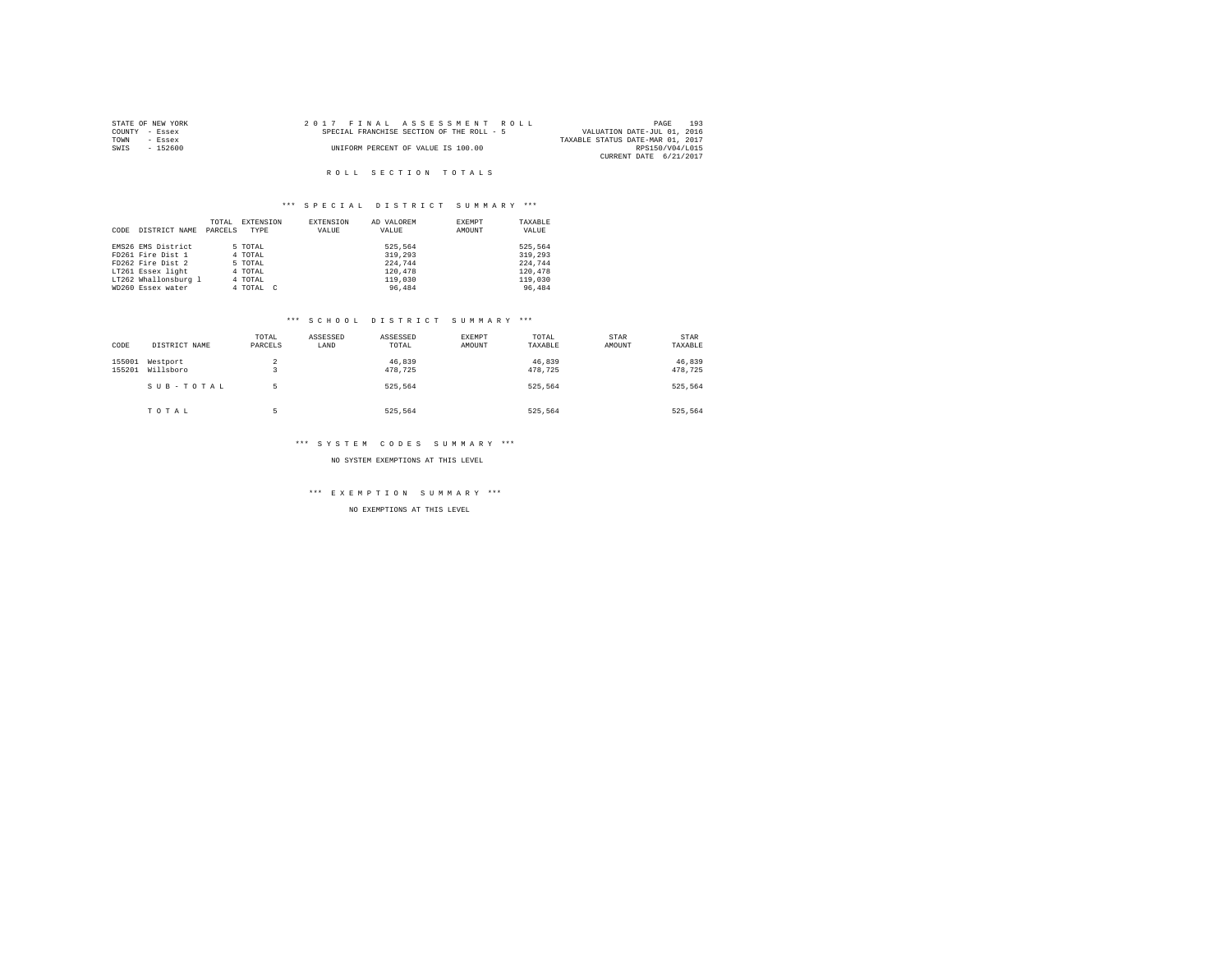| STATE OF NEW YORK | 2017 FINAL ASSESSMENT ROLL                | 194<br>PAGE                      |
|-------------------|-------------------------------------------|----------------------------------|
| COUNTY<br>- Essex | SPECIAL FRANCHISE SECTION OF THE ROLL - 5 | VALUATION DATE-JUL 01, 2016      |
| TOWN<br>- Essex   |                                           | TAXABLE STATUS DATE-MAR 01, 2017 |
| SWIS<br>$-152600$ | UNIFORM PERCENT OF VALUE IS 100.00        | RPS150/V04/L015                  |
|                   |                                           | CURRENT DATE 6/21/2017           |
|                   |                                           |                                  |
|                   | ROLL SECTION TOTALS                       |                                  |

| ROLL       | DESCRIPTION       | TOTAL   | ASSESSED | ASSESSED | TAXABLE | TAXABLE | TAXABLE | STAR    |
|------------|-------------------|---------|----------|----------|---------|---------|---------|---------|
| <b>SEC</b> |                   | PARCELS | LAND     | TOTAL    | COUNTY  | TOWN    | SCHOOL  | TAXABLE |
|            | SPECIAL FRANCHISE |         |          | 525.564  | 525.564 | 525.564 | 525.564 | 525.564 |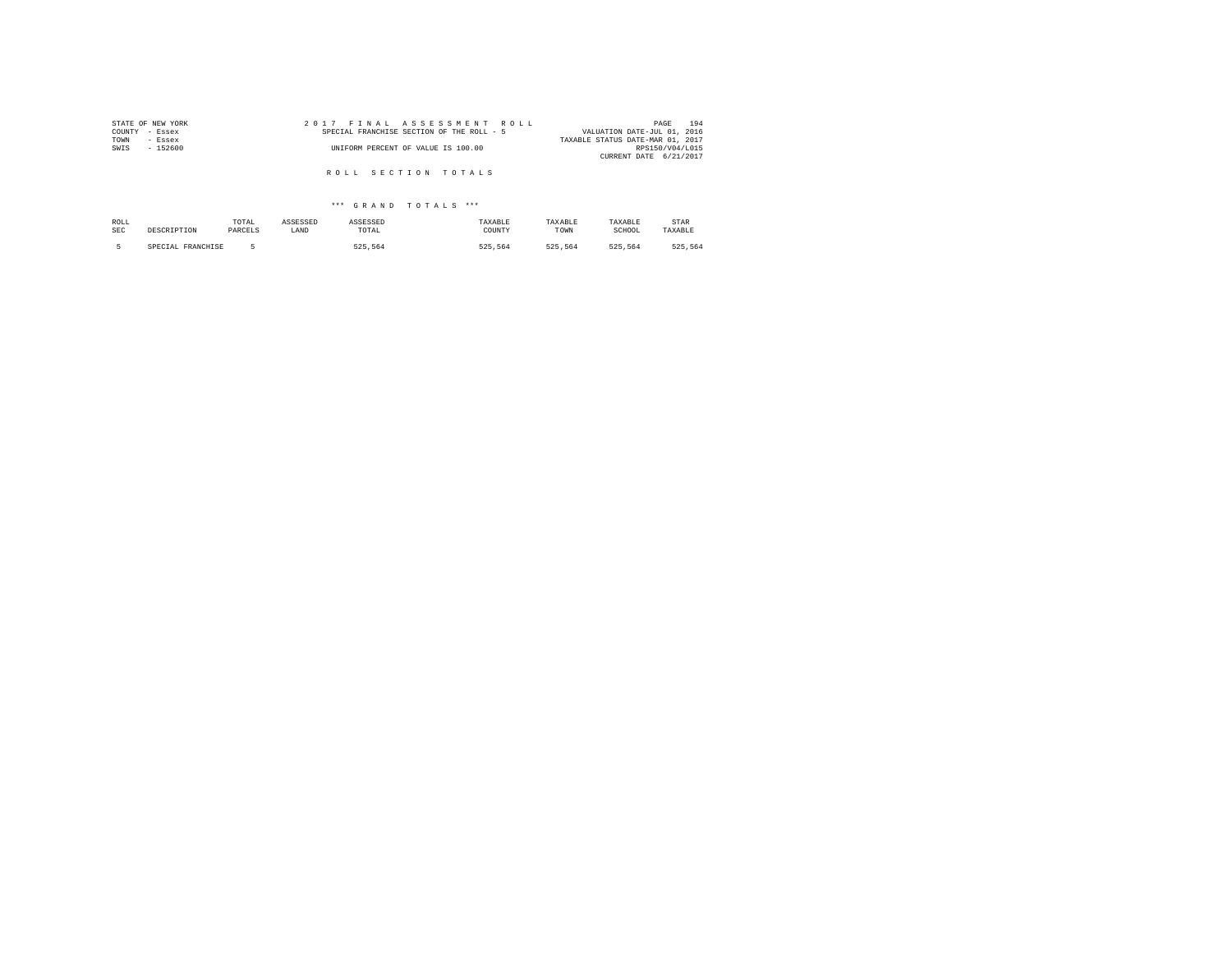|      | STATE OF NEW YORK | 2017 FINAL ASSESSMENT ROLL             | 195<br>PAGE                      |
|------|-------------------|----------------------------------------|----------------------------------|
|      | COUNTY - Essex    | UTILITY & R.R. SECTION OF THE ROLL - 6 | VALUATION DATE-JUL 01, 2016      |
| TOWN | - Essex           | OWNERS NAME SEOUENCE                   | TAXABLE STATUS DATE-MAR 01, 2017 |
| SWIS | $-152600$         | UNIFORM PERCENT OF VALUE IS 100.00     |                                  |

| TAX MAP PARCEL NUMBER<br>CURRENT OWNERS NAME<br>CURRENT OWNERS ADDRESS                                                                                                                                         | SCHOOL DISTRICT<br>PARCEL SIZE/GRID COORD                                                                                                                    | <b>T.AND</b><br>TOTAL. | TAX DESCRIPTION TAXABLE VALUE<br>SPECIAL DISTRICTS                                                                                                                                                                                                       | PROPERTY LOCATION & CLASS ASSESSMENT EXEMPTION CODE---------------COUNTY-------TOWN-----SCHOOL<br>ACCOUNT NO.                                   |
|----------------------------------------------------------------------------------------------------------------------------------------------------------------------------------------------------------------|--------------------------------------------------------------------------------------------------------------------------------------------------------------|------------------------|----------------------------------------------------------------------------------------------------------------------------------------------------------------------------------------------------------------------------------------------------------|-------------------------------------------------------------------------------------------------------------------------------------------------|
| 626. - 9999-608.900/1881<br>Chazy & Westport Tel Co<br>PO Box 249<br>Westport, NY 12993                                                                                                                        | Outside Plant<br>836 Telecom. eq.<br>Westport 155001<br>888888<br>155001 .10000<br>Apportion School 7.2%<br>EAST-0738014 NRTH-1554205<br>FULL MARKET VALUE   | 0 TOWN<br>446<br>446   | COUNTY TAXABLE VALUE<br>TAXABLE VALUE<br>SCHOOL TAXABLE VALUE<br>EMS26 EMS District<br>FD262 Fire Dist 2                                                                                                                                                 | 605N204701<br>446<br>446<br>446<br>446 TO<br>446 TO                                                                                             |
| 626. - 9999-608.900/1882<br>Chazy & Westport Tel Co<br>PO Box 249<br>Westport, NY 12993                                                                                                                        | Outside Plant<br>836 Telecom. ea.<br>Willsboro 155201<br>888888<br>155001 .10000<br>Apportion School 92.8%<br>EAST-0738014 NRTH-1554205<br>FULL MARKET VALUE | 5,755<br>5.755         | COUNTY TAXABLE VALUE<br>0 TOWN<br>TAXABLE VALUE<br>SCHOOL TAXABLE VALUE<br>EMS26 EMS District<br>FD262 Fire Dist 2                                                                                                                                       | 605N015004<br>5.755<br>5,755<br>5.755<br>5,755 TO<br>5,755 TO                                                                                   |
| $40.65 - 3 - 1.000$<br>Lake Champlain Trans Co Inc Willsboro 155201<br>King Street Dock<br>Burlington, VT 05401 ACRES                                                                                          | 2758 Essex Rd<br>448 Pier / wharf - WTRFNT<br>Hicks<br>0.50<br>EAST-0756958 NRTH-1572370<br>DEED BOOK 610<br>PG-017<br>FULL MARKET VALUE                     | 310,100                | COUNTY TAXABLE VALUE<br>270.400 TOWN TAXABLE VALUE<br>SCHOOL TAXABLE VALUE<br>E1660 Emergency Services<br>EMS26 EMS District<br>FD261 Fire Dist 1<br>310,100 LT261 Essex light<br>SB260 Eessex Sewer Bond<br>SD260 Essex Sewer Dist<br>WD260 Essex water | 605N204704<br>310,100<br>310,100<br>310,100<br>$.00$ MT<br>310,100 TO<br>310,100 TO<br>310,100 TO<br>310,100 TO C<br>310,100 TO<br>310,100 TO C |
| $40.3 - 3 - 13.200/1$<br>Nextel<br>c/o Sprint Nextel Property Svc This Account located in<br>Mailstop KSOPHT0101-Z2650 TM# 40.3-3-13.200<br>6391 Sprint Pkwy<br>Overland Park, KS 66251-2650 FULL MARKET VALUE | School St<br>837 Cell Tower<br>Willsboro<br>155201<br>EAST-0755475 NRTH-1570271                                                                              | $\sim$ 0<br>37,300     | COUNTY TAXABLE VALUE<br>TOWN<br>TAXABLE VALUE<br>SCHOOL TAXABLE VALUE<br>E1660 Emergency Services<br>EMS26 EMS District<br>37,300 FD261 Fire Dist 1<br>LT261 Essex light<br>WD260 Essex water                                                            | 605Z004010<br>37,300<br>37,300<br>37,300<br>$.00$ MT<br>37,300 TO<br>37,300 TO<br>37,300 TO<br>37,300 TO C                                      |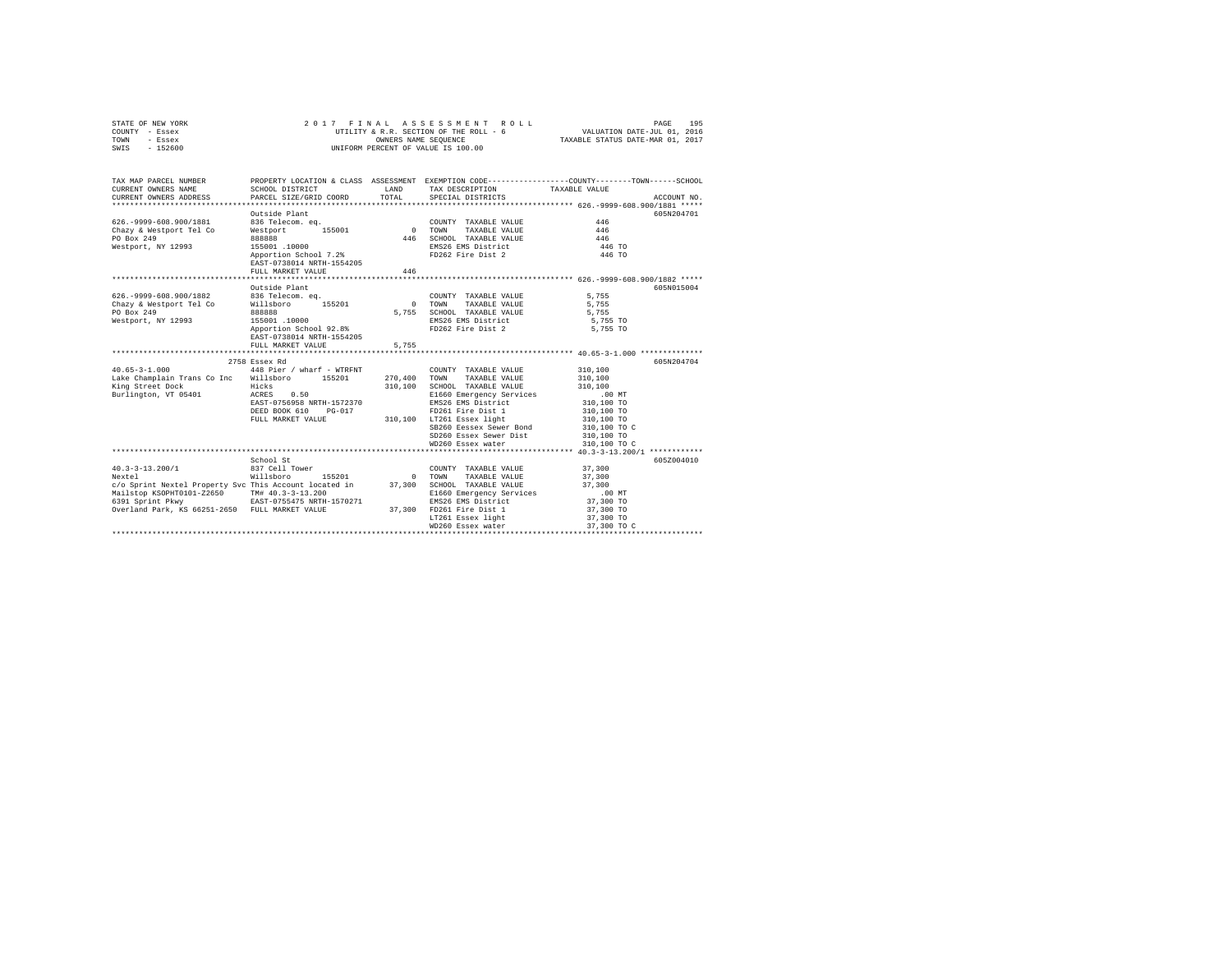|      | STATE OF NEW YORK |  | 2017 FINAL ASSESSMENT ROLL             |                                  | PAGE | 196 |
|------|-------------------|--|----------------------------------------|----------------------------------|------|-----|
|      | COUNTY - Essex    |  | UTILITY & R.R. SECTION OF THE ROLL - 6 | VALUATION DATE-JUL 01, 2016      |      |     |
| TOWN | - Essex           |  | OWNERS NAME SEOUENCE                   | TAXABLE STATUS DATE-MAR 01, 2017 |      |     |
| SWIS | - 152600          |  | UNIFORM PERCENT OF VALUE IS 100.00     |                                  |      |     |

| TAX MAP PARCEL NUMBER<br>CURRENT OWNERS NAME<br>CURRENT OWNERS ADDRESS                                                                                                        | SCHOOL DISTRICT<br>PARCEL SIZE/GRID COORD                                                                                                                                                                                                                                                                                                                                                                                                                               | <b>T.AND</b><br>TOTAL                                                                   | TAX DESCRIPTION TAXABLE VALUE<br>SPECIAL DISTRICTS                                                                                                                                 | PROPERTY LOCATION & CLASS ASSESSMENT EXEMPTION CODE----------------COUNTY-------TOWN-----SCHOOL<br>ACCOUNT NO. |
|-------------------------------------------------------------------------------------------------------------------------------------------------------------------------------|-------------------------------------------------------------------------------------------------------------------------------------------------------------------------------------------------------------------------------------------------------------------------------------------------------------------------------------------------------------------------------------------------------------------------------------------------------------------------|-----------------------------------------------------------------------------------------|------------------------------------------------------------------------------------------------------------------------------------------------------------------------------------|----------------------------------------------------------------------------------------------------------------|
| 626. - 9999-131.600/1001<br>NYSEG Corp<br>Avangrid Mgmt Co-Local Tax 000016 00000<br>One City Center F1 5th 155001.00600<br>Portland, ME 04101 1258 1257-0738014 NRTH-1554205 | Northeast Grouped Trans L<br>882 Elec Trans Imp<br>FULL MARKET VALUE                                                                                                                                                                                                                                                                                                                                                                                                    | 1,288                                                                                   | COUNTY TAXABLE VALUE<br>TAXABLE VALUE<br>SCHOOL TAXABLE VALUE 1,288<br>EMS26 EMS District 1,288 TO<br>FD261 Fire Dist 1 36 TO<br>1,288 FD262 Fire Dist 2 1,252 TO                  | 605Z000002<br>1,288<br>1,288                                                                                   |
| 626. - 9999-131.600/1002<br>NYSEG Corp<br>Avangrid Mgmt Co-Local Tax 000016<br>One City Center Fl 5th<br>Portland, ME 04101                                                   | Northeast Grouped Trans L<br>882 Elec Trans Imp<br>155201<br>Willsboro<br>$155201$ .09400<br>EAST-0738014 NRTH-1554205<br>FULL MARKET VALUE                                                                                                                                                                                                                                                                                                                             | 0 TOWN                                                                                  | COUNTY TAXABLE VALUE<br>TAXABLE VALUE<br>20,185 SCHOOL TAXABLE VALUE<br>EMS26 EMS District<br>FMS26 EMS District<br>PD261 Fire Dist 1 563 TO<br>20,185 FD262 Fire Dist 2 19,622 TO | 605Z000003<br>20,185<br>20,185<br>20,185                                                                       |
| 626. - 9999-131.600/1011<br>NYSEG Corp<br>Avangrid Mgmt Co-Local Tax 000024<br>One City Center Fl 5th<br>Portland, ME 04101                                                   | Republic Steel Brook Tran<br>$\begin{tabular}{c c c c} \multicolumn{1}{c}{\textbf{882} Hec Trans Imp} & \multicolumn{1}{c}{\textbf{55001}} & \multicolumn{1}{c}{\textbf{COUNTY}} & \textbf{TAXABLE VALUE} & \textbf{602} \\ \multicolumn{1}{c}{\textbf{15001}} & \multicolumn{1}{c}{\textbf{15001}} & \multicolumn{1}{c}{\textbf{15001}} & \multicolumn{1}{c}{\textbf{5002}} & \textbf{602} \\ \multicolumn{1}{c}{\textbf{15001}} & \multicolumn{1}{c}{\textbf{602}} &$ |                                                                                         |                                                                                                                                                                                    | 605Z000004<br>602 TO<br>17 TO<br>585 TO                                                                        |
| 626. - 9999-131.600/1012                                                                                                                                                      | Republic Steel Brook Tran<br>882 Elec Trans Imp<br>$155201$ .09400<br>FULL MARKET VALUE                                                                                                                                                                                                                                                                                                                                                                                 | $\begin{array}{cc} & \text{COUNT.} \\ 0 & \text{TOWN} \\ 9\, ,\, 4\, 2\, 7 \end{array}$ | COUNTY TAXABLE VALUE 9,427<br>TAXABLE VALUE                                                                                                                                        | 605Z000005<br>9.427                                                                                            |
| 626. - 9999-131.600/1881<br>NYSEG Corp<br>Avangrid Mgmt Co-Local Tax 888888<br>One City Center F1 5th 155001 .00600<br>Portland, ME 04101 BAST-0738014 NRTH-1554205           | Outside Plant<br>884 Elec Dist Out<br>Westport 155001<br>FULL MARKET VALUE                                                                                                                                                                                                                                                                                                                                                                                              | 0 TOWN<br>82,867<br>82.867                                                              | COUNTY TAXABLE VALUE<br>TAXABLE VALUE<br>SCHOOL TAXABLE VALUE 82,867<br>EMS26 EMS District<br>FD261 Fire Dist 1<br>FD262 Fire Dist 2                                               | 605J190018<br>82,867<br>82,867<br>82,867 TO<br>2,312 TO<br>80.555 TO                                           |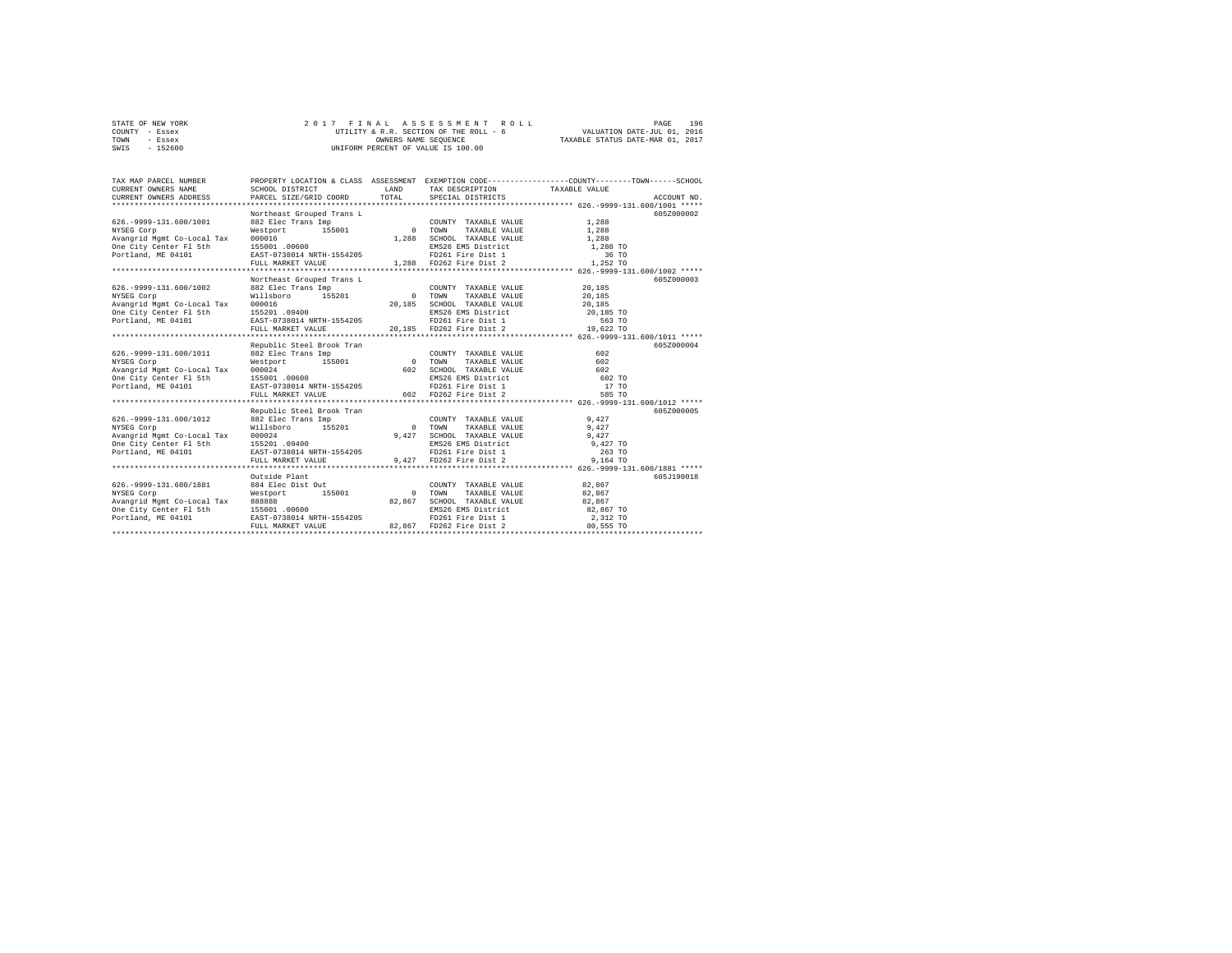| STATE OF NEW YORK | 2017 FINAL ASSESSMENT ROLL             | 197<br>PAGE                      |
|-------------------|----------------------------------------|----------------------------------|
| COUNTY - Essex    | UTILITY & R.R. SECTION OF THE ROLL - 6 | VALUATION DATE-JUL 01, 2016      |
| TOWN<br>- Essex   | OWNERS NAME SEOUENCE                   | TAXABLE STATUS DATE-MAR 01, 2017 |
| $-152600$<br>SWIS | UNIFORM PERCENT OF VALUE IS 100.00     |                                  |

| TAX MAP PARCEL NUMBER<br>CURRENT OWNERS NAME<br>.CURRENT OWNERS ADDRESS PARCEL SIZE/GRID COORD TOTAL SPECIAL DISTRICTS (201-1999-131-600/1882 ***** | SCHOOL DISTRICT                                       |          | LAND TAX DESCRIPTION TAXABLE VALUE                        | PROPERTY LOCATION & CLASS ASSESSMENT EXEMPTION CODE----------------COUNTY-------TOWN-----SCHOOL |            |
|-----------------------------------------------------------------------------------------------------------------------------------------------------|-------------------------------------------------------|----------|-----------------------------------------------------------|-------------------------------------------------------------------------------------------------|------------|
|                                                                                                                                                     | Outside Plant                                         |          |                                                           |                                                                                                 | 605N204705 |
| 626.-9999-131.600/1882 884 Elec Dist Out                                                                                                            |                                                       |          | COUNTY TAXABLE VALUE                                      | 1298.247                                                                                        |            |
| NYSEG Corp                                                                                                                                          | Willsboro<br>155201                                   | 0 TOWN   | TAXABLE VALUE                                             | 1298.247                                                                                        |            |
| Avangrid Mgmt Co-Local Tax 888888                                                                                                                   |                                                       | 1298.247 | SCHOOL TAXABLE VALUE                                      | 1298.247                                                                                        |            |
| One City Center Fl 5th                                                                                                                              | 155201 .09400                                         |          | EMS26 EMS District 1298, 247 TO                           |                                                                                                 |            |
| Portland, ME 04101                                                                                                                                  | EAST-0738014 NRTH-1554205 FD261 Fire Dist 1 36,221 TO |          |                                                           |                                                                                                 |            |
|                                                                                                                                                     |                                                       |          |                                                           |                                                                                                 |            |
|                                                                                                                                                     |                                                       |          |                                                           |                                                                                                 |            |
|                                                                                                                                                     | Outside Plant                                         |          |                                                           |                                                                                                 | 605J190016 |
| 626. - 9999-631.900/1881                                                                                                                            |                                                       |          |                                                           | 5.964                                                                                           |            |
| Verizon New York Inc.                                                                                                                               |                                                       |          |                                                           | 5.964                                                                                           |            |
| $c$ /o Duff & Phelps                                                                                                                                |                                                       | 5,964    | SCHOOL TAXABLE VALUE                                      | 5.964                                                                                           |            |
| PO Box 2749<br>Robin 7X 75001 155001 00600<br>Addison, TX 75001 28                                                                                  |                                                       |          | EMS26 EMS District 5,964 TO<br>FD261 Fire Dist 1 2,982 TO |                                                                                                 |            |
|                                                                                                                                                     |                                                       |          |                                                           |                                                                                                 |            |
|                                                                                                                                                     | EAST-0738014 NRTH-1554205                             |          | FD262 Fire Dist 2 2,982 TO                                |                                                                                                 |            |
|                                                                                                                                                     | FULL MARKET VALUE                                     |          | 5,964 LT261 Essex light 1,491 TO                          |                                                                                                 |            |
|                                                                                                                                                     |                                                       |          |                                                           |                                                                                                 |            |
|                                                                                                                                                     |                                                       |          |                                                           |                                                                                                 |            |
|                                                                                                                                                     |                                                       |          |                                                           |                                                                                                 |            |
|                                                                                                                                                     | Outside Plant                                         |          |                                                           |                                                                                                 | 605N204920 |
| 626. - 9999 - 631. 900/1882                                                                                                                         |                                                       |          |                                                           |                                                                                                 |            |
| Verizon New York Inc 	 Willsboro 	 155201 	 0 TOWN                                                                                                  |                                                       |          | TAXABLE VALUE                                             | 76.871                                                                                          |            |
| $c$ /o Duff & Phelps<br>888888                                                                                                                      |                                                       | 76,871   | SCHOOL TAXABLE VALUE 76,871                               |                                                                                                 |            |
| PO Box 2749                                                                                                                                         | 155201 .09400                                         |          | EMS26 EMS District 76,871 TO                              |                                                                                                 |            |
| Addison, TX 75001 Apportion School 92.8%                                                                                                            |                                                       |          | FD261 Fire Dist 1 38,436 TO                               |                                                                                                 |            |
|                                                                                                                                                     | EAST-0738014 NRTH-1554205                             |          | FD262 Fire Dist 2 38,436 TO                               |                                                                                                 |            |
|                                                                                                                                                     | FULL MARKET VALUE                                     | 76.871   | LT261 Essex light 19,218 TO                               |                                                                                                 |            |
|                                                                                                                                                     |                                                       |          | LT262 Whallonsburg light 19,218 TO                        |                                                                                                 |            |
|                                                                                                                                                     |                                                       |          | WD260 Essex water                                         | 6,403 TO C                                                                                      |            |
|                                                                                                                                                     |                                                       |          |                                                           |                                                                                                 |            |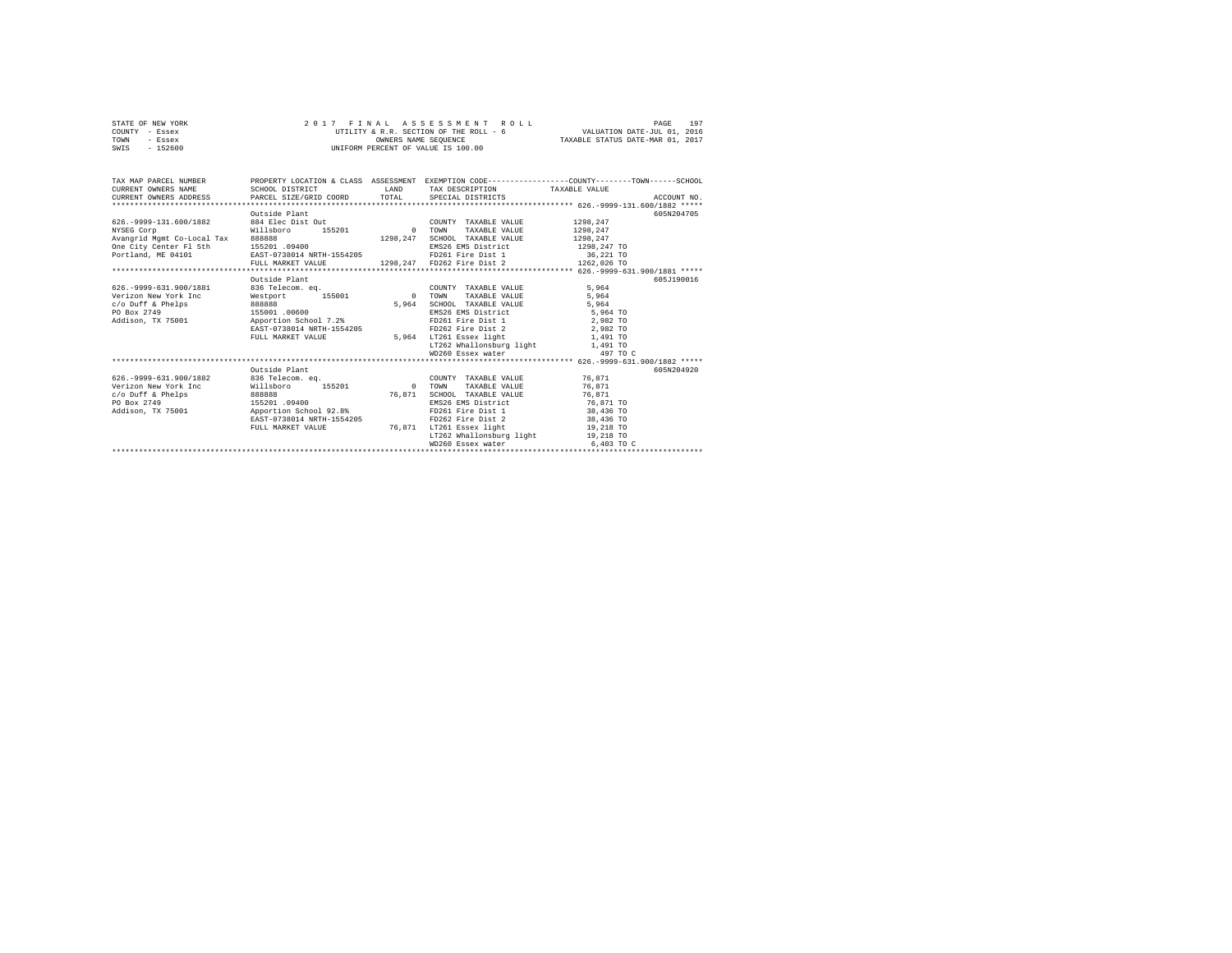| STATE OF NEW YORK | 2017 FINAL ASSESSMENT ROLL             | 198<br>PAGE                      |
|-------------------|----------------------------------------|----------------------------------|
| COUNTY - Essex    | UTILITY & R.R. SECTION OF THE ROLL - 6 | VALUATION DATE-JUL 01, 2016      |
| TOWN<br>- Essex   |                                        | TAXABLE STATUS DATE-MAR 01, 2017 |
| SWIS<br>- 152600  |                                        | RPS150/V04/L015                  |
|                   | UNIFORM PERCENT OF VALUE IS 100.00     | CURRENT DATE 6/21/2017           |
|                   |                                        |                                  |
|                   | ROLL SUB SECTION- - TOTALS             |                                  |

|      |                      | TOTAL   | <b>EXTENSION</b> | <b>EXTENSION</b> | AD VALOREM | EXEMPT | TAXABLE  |
|------|----------------------|---------|------------------|------------------|------------|--------|----------|
| CODE | DISTRICT NAME        | PARCELS | TYPE             | VALUE            | VALUE      | AMOUNT | VALUE    |
|      |                      |         |                  |                  |            |        |          |
|      | EMS26 EMS District   |         | 12 TOTAL         |                  | 1849.052   |        | 1849.052 |
|      | SB260 Eessex Sewer B |         | 1 TOTAL C        |                  | 310,100    |        | 310,100  |
|      | SD260 Essex Sewer Di |         | 1 TOTAL          |                  | 310,100    |        | 310,100  |
|      | E1660 Emergency Serv |         | 2 MOVTAX         |                  |            |        |          |
|      | FD261 Fire Dist 1    |         | 10 TOTAL         |                  | 428,230    |        | 428,230  |
|      | FD262 Fire Dist 2    |         | 10 TOTAL         |                  | 1420,823   |        | 1420.823 |
|      | LT261 Essex light    |         | 4 TOTAL          |                  | 368,109    |        | 368,109  |
|      | LT262 Whallonsburg 1 |         | 2 TOTAL          |                  | 20,709     |        | 20,709   |
|      | WD260 Essex water    |         | 4 TOTAL C        |                  | 354,300    |        | 354,300  |

#### \*\*\* S C H O O L D I S T R I C T S U M M A R Y \*\*\*

| CODE             | DISTRICT NAME         | TOTAL<br>PARCELS | ASSESSED<br>LAND | ASSESSED<br>TOTAL  | EXEMPT<br>AMOUNT | TOTAL<br>TAXABLE   | STAR<br>AMOUNT | <b>STAR</b><br>TAXABLE |
|------------------|-----------------------|------------------|------------------|--------------------|------------------|--------------------|----------------|------------------------|
| 155001<br>155201 | Westport<br>Willsboro | 5                | 270,400          | 91,167<br>1757.885 |                  | 91,167<br>1757.885 |                | 91,167<br>1757.885     |
|                  | SUB-TOTAL             | 12               | 270,400          | 1849.052           |                  | 1849.052           |                | 1849.052               |
|                  | TOTAL                 | 12               | 270,400          | 1849.052           |                  | 1849.052           |                | 1849.052               |

#### \*\*\* S Y S T E M C O D E S S U M M A R Y \*\*\*

NO SYSTEM EXEMPTIONS AT THIS LEVEL

## \*\*\* E X E M P T I O N S U M M A R Y \*\*\*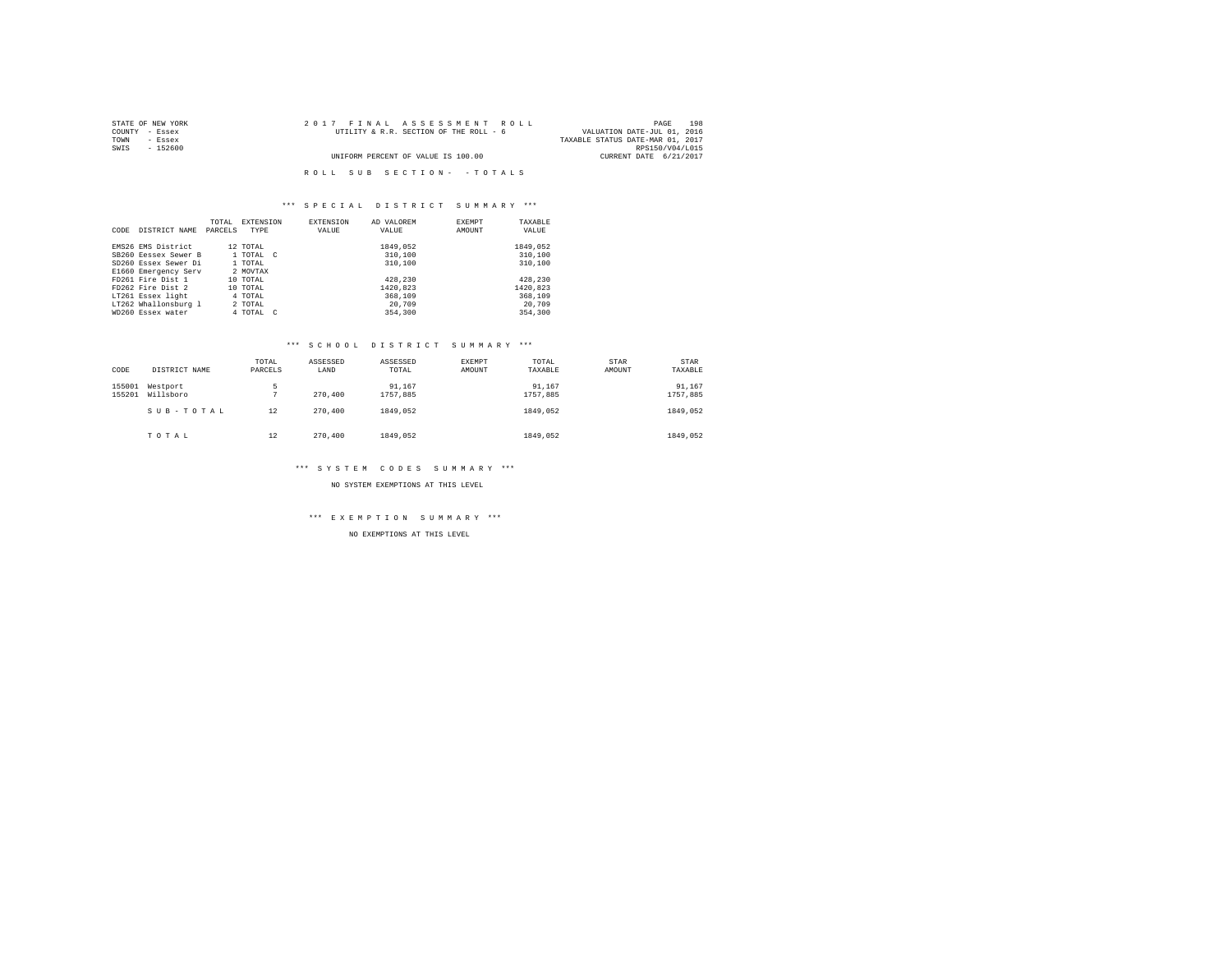| 2017 FINAL ASSESSMENT ROLL             | 199<br>PAGE                      |
|----------------------------------------|----------------------------------|
| UTILITY & R.R. SECTION OF THE ROLL - 6 | VALUATION DATE-JUL 01, 2016      |
|                                        | TAXABLE STATUS DATE-MAR 01, 2017 |
|                                        | RPS150/V04/L015                  |
| UNIFORM PERCENT OF VALUE IS 100.00     | CURRENT DATE 6/21/2017           |
|                                        |                                  |
|                                        |                                  |
|                                        | ROLL SUB SECTION- - TOTALS       |

| ROLL       | DESCRIPTION      | TOTAL   | ASSESSED | ASSESSED | TAXABLE  | TAXABLE  | TAXABLE  | STAR     |
|------------|------------------|---------|----------|----------|----------|----------|----------|----------|
| <b>SEC</b> |                  | PARCELS | LAND     | TOTAL    | COUNTY   | TOWN     | SCHOOL   | TAXABLE  |
|            | UTILITIES & N.C. |         | 270,400  | 1849.052 | 1849.052 | 1849.052 | 1849.052 | 1849.052 |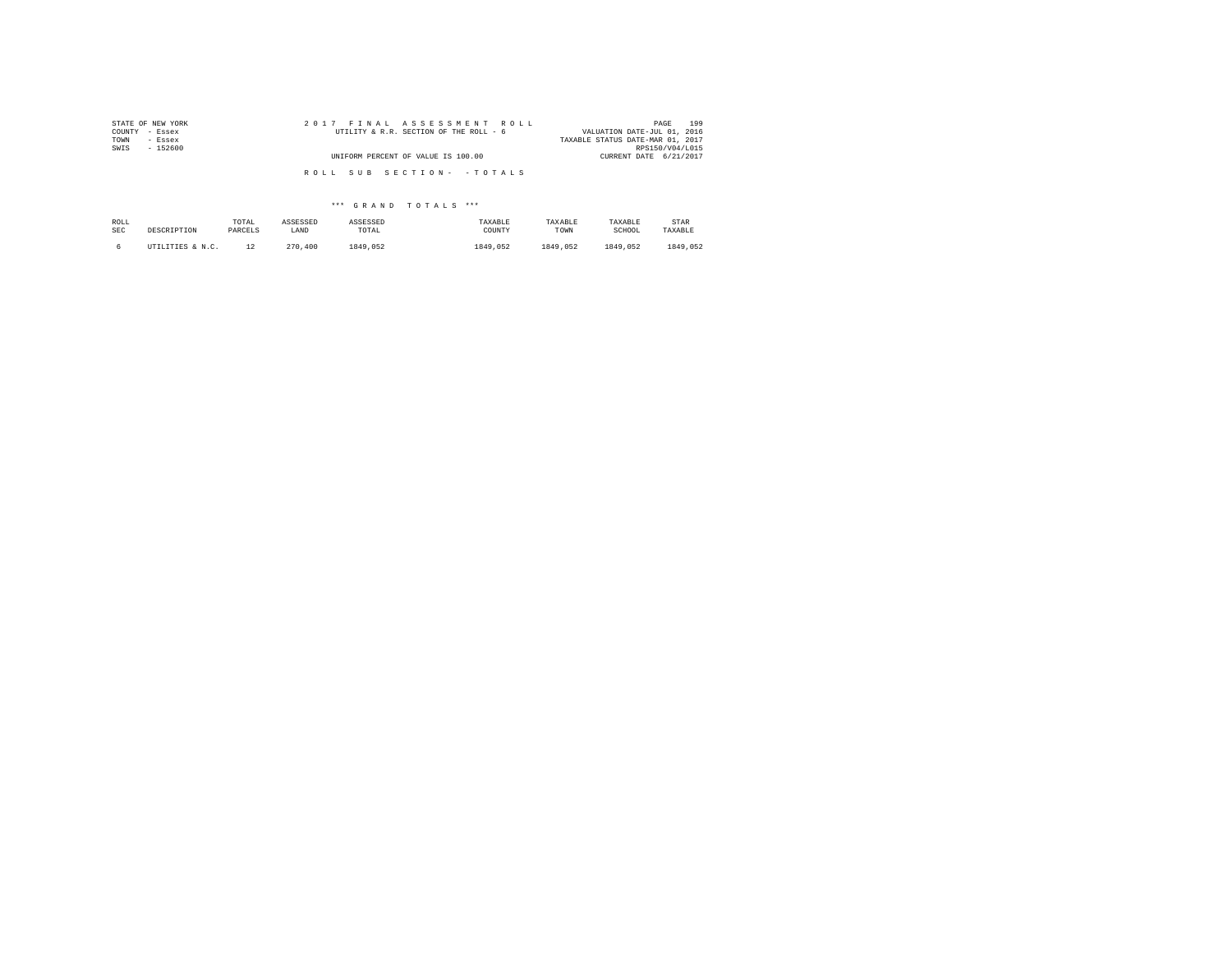| STATE OF NEW YORK | 2017 FINAL ASSESSMENT ROLL             | 200<br>PAGE                      |
|-------------------|----------------------------------------|----------------------------------|
| COUNTY - Essex    | UTILITY & R.R. SECTION OF THE ROLL - 6 | VALUATION DATE-JUL 01, 2016      |
| TOWN<br>- Essex   |                                        | TAXABLE STATUS DATE-MAR 01, 2017 |
| - 152600<br>SWIS  | UNIFORM PERCENT OF VALUE IS 100.00     | RPS150/V04/L015                  |
|                   |                                        | CURRENT DATE 6/21/2017           |

#### ROLL SECTION TOTALS

## \*\*\* S P E C I A L D I S T R I C T S U M M A R Y \*\*\*

|      |                      | TOTAL   | <b>EXTENSION</b> | EXTENSION | AD VALOREM | <b>EXEMPT</b> | TAXABLE  |
|------|----------------------|---------|------------------|-----------|------------|---------------|----------|
| CODE | DISTRICT NAME        | PARCELS | TYPE             | VALUE     | VALUE      | AMOUNT        | VALUE    |
|      |                      |         |                  |           |            |               |          |
|      | EMS26 EMS District   |         | 12 TOTAL         |           | 1849,052   |               | 1849.052 |
|      | SB260 Eessex Sewer B |         | 1 TOTAL C        |           | 310,100    |               | 310,100  |
|      | SD260 Essex Sewer Di |         | 1 TOTAL          |           | 310,100    |               | 310,100  |
|      | E1660 Emergency Serv |         | 2 MOVTAX         |           |            |               |          |
|      | FD261 Fire Dist 1    |         | 10 TOTAL         |           | 428,230    |               | 428,230  |
|      | FD262 Fire Dist 2    |         | 10 TOTAL         |           | 1420,823   |               | 1420,823 |
|      | LT261 Essex light    |         | 4 TOTAL          |           | 368,109    |               | 368,109  |
|      | LT262 Whallonsburg 1 |         | 2 TOTAL          |           | 20,709     |               | 20,709   |
|      | WD260 Essex water    |         | 4 TOTAL C        |           | 354,300    |               | 354,300  |

# \*\*\* S C H O O L D I S T R I C T S U M M A R Y \*\*\*

| CODE             | DISTRICT NAME         | TOTAL<br>PARCELS | ASSESSED<br>LAND | ASSESSED<br>TOTAL  | EXEMPT<br>AMOUNT | TOTAL<br>TAXABLE   | STAR<br>AMOUNT | <b>STAR</b><br>TAXABLE |
|------------------|-----------------------|------------------|------------------|--------------------|------------------|--------------------|----------------|------------------------|
| 155001<br>155201 | Westport<br>Willsboro | 5                | 270,400          | 91,167<br>1757.885 |                  | 91,167<br>1757.885 |                | 91,167<br>1757.885     |
|                  | SUB-TOTAL             | 12               | 270,400          | 1849.052           |                  | 1849.052           |                | 1849.052               |
|                  | TOTAL                 | 12               | 270,400          | 1849.052           |                  | 1849.052           |                | 1849.052               |

# \*\*\* S Y S T E M C O D E S S U M M A R Y \*\*\*

NO SYSTEM EXEMPTIONS AT THIS LEVEL

## \*\*\* E X E M P T I O N S U M M A R Y \*\*\*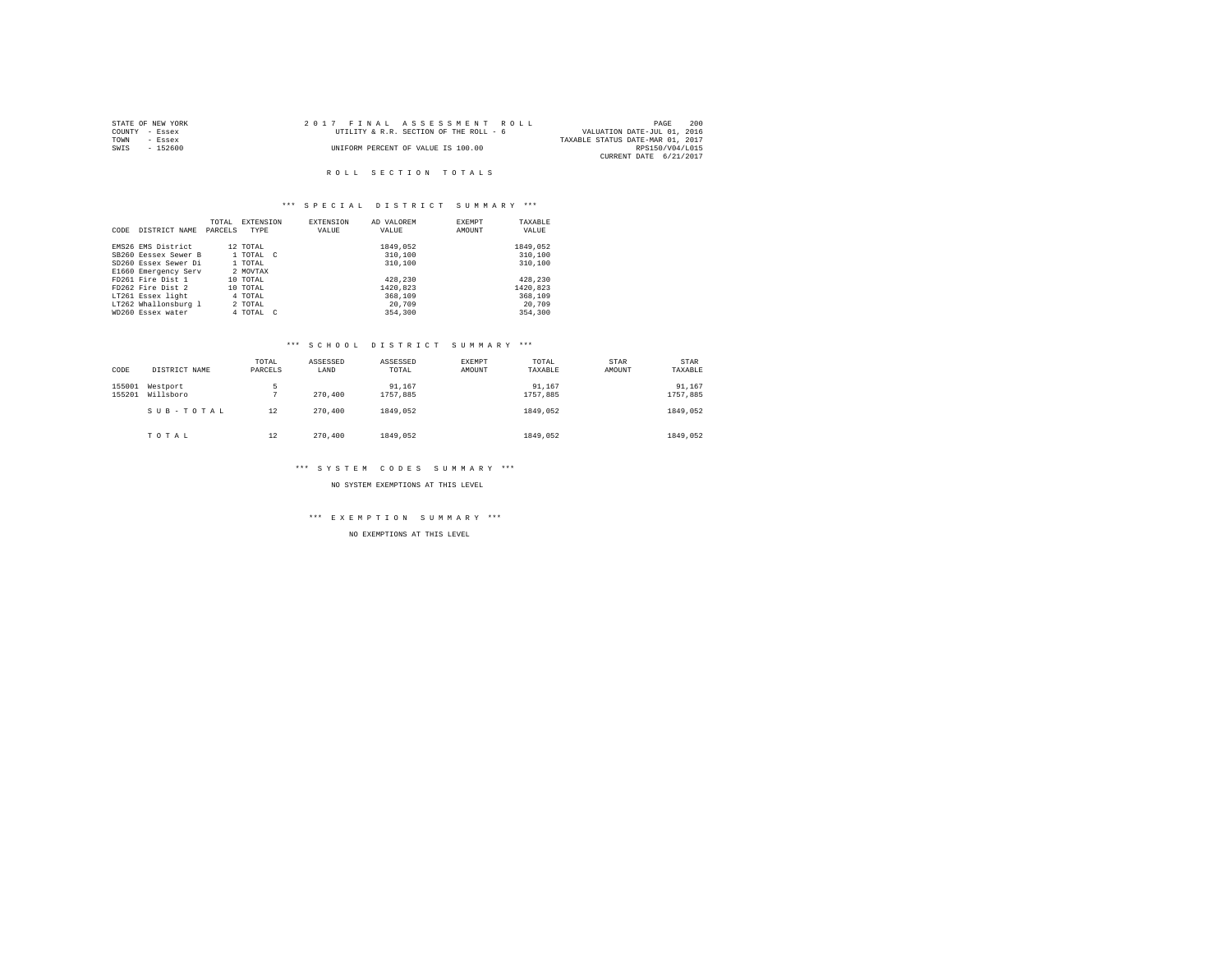| 2017 FINAL ASSESSMENT ROLL             | 201<br>PAGE                      |
|----------------------------------------|----------------------------------|
| UTILITY & R.R. SECTION OF THE ROLL - 6 | VALUATION DATE-JUL 01, 2016      |
|                                        | TAXABLE STATUS DATE-MAR 01, 2017 |
| UNIFORM PERCENT OF VALUE IS 100.00     | RPS150/V04/L015                  |
|                                        | CURRENT DATE 6/21/2017           |
|                                        |                                  |
|                                        | ROLL SECTION TOTALS              |

| ROLL       | DESCRIPTION      | TOTAL   | ASSESSED | ASSESSED | TAXABLE  | TAXABLE  | TAXABLE  | STAR     |
|------------|------------------|---------|----------|----------|----------|----------|----------|----------|
| <b>SEC</b> |                  | PARCELS | LAND     | TOTAL    | COUNTY   | TOWN     | SCHOOL   | TAXABLE  |
|            | UTILITIES & N.C. | 12      | 270,400  | 1849.052 | 1849.052 | 1849.052 | 1849.052 | 1849.052 |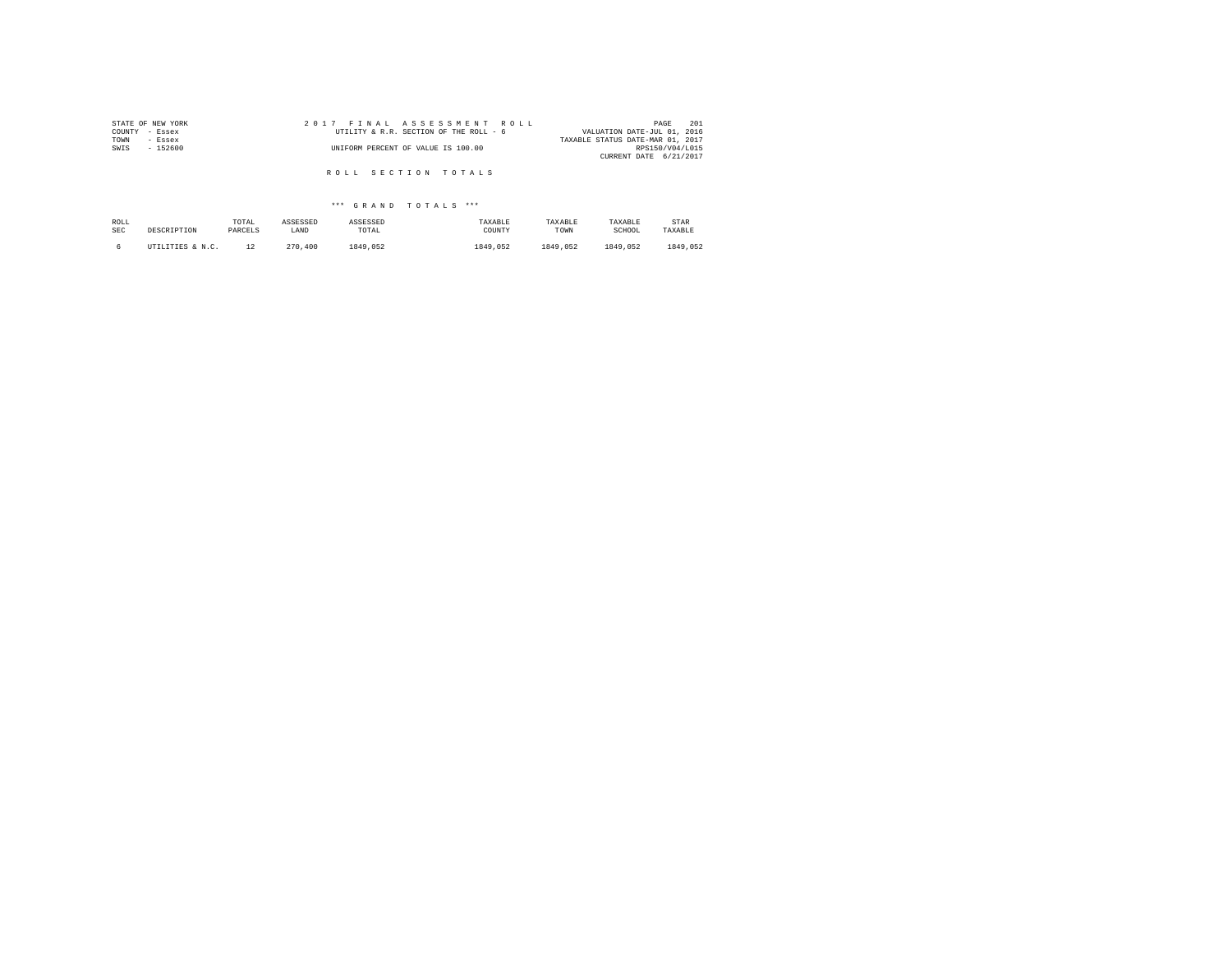| STATE OF NEW YORK | 2017 FINAL ASSESSMENT ROLL               | 202<br>PAGE                      |
|-------------------|------------------------------------------|----------------------------------|
| COUNTY - Essex    | CEILING RAILROAD SECTION OF THE ROLL - 7 | VALUATION DATE-JUL 01, 2016      |
| TOWN<br>- Essex   | OWNERS NAME SEOUENCE                     | TAXABLE STATUS DATE-MAR 01, 2017 |
| $-152600$<br>SWIS | UNIFORM PERCENT OF VALUE IS 100.00       |                                  |

| TAX MAP PARCEL NUMBER<br>CURRENT OWNERS NAME<br>CURRENT OWNERS ADDRESS                                         | PROPERTY LOCATION & CLASS<br>SCHOOL DISTRICT<br>PARCEL SIZE/GRID COORD                                                                                                                                | ASSESSMENT<br>LAND<br>TOTAL  | EXEMPTION CODE-----------------COUNTY-------TOWN------SCHOOL<br>TAX DESCRIPTION<br>SPECIAL DISTRICTS                                                                                                    | TAXABLE VALUE                                                                                     | ACCOUNT NO. |
|----------------------------------------------------------------------------------------------------------------|-------------------------------------------------------------------------------------------------------------------------------------------------------------------------------------------------------|------------------------------|---------------------------------------------------------------------------------------------------------------------------------------------------------------------------------------------------------|---------------------------------------------------------------------------------------------------|-------------|
| $49.1 - 1 - 29.000$<br>D&H Corporation<br>7th Floor Tax Dept<br>$120$ S $6th$ St<br>Minneapolis, MN 55402-1803 | NYS Route 22<br>842 Ceiling rr<br>155201<br>Willsboro<br>Railroad Ceiling Property<br>Main Line Thru Town<br>ACRES 17.90<br>EAST-0747199 NRTH-1564141<br>DEED BOOK 985<br>$PG-1$<br>FULL MARKET VALUE | 46,600<br>720,920<br>720,920 | TAXABLE VALUE<br>COUNTY<br>TAXABLE VALUE<br>TOWN<br>SCHOOL<br>TAXABLE VALUE<br>E1660 Emergency Services<br>EMS26 EMS District<br>FD261 Fire Dist 1<br>FD262 Fire Dist 2<br>LT262 Whallonsburg light<br> | 720,920<br>720,920<br>720,920<br>$.00$ MT<br>720,920 TO<br>327,298 TO<br>393,622 TO<br>393,622 TO | 605N204703  |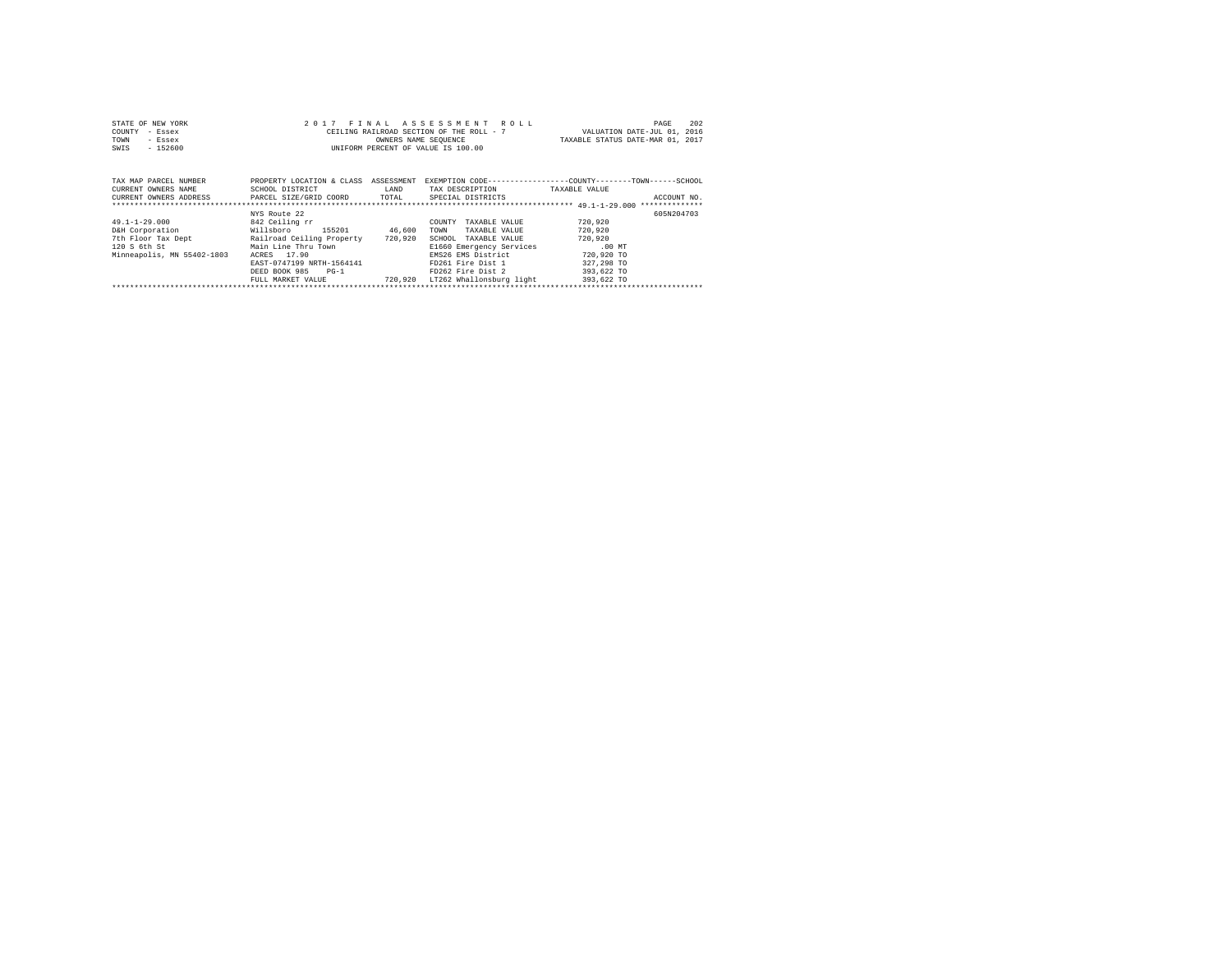| STATE OF NEW YORK | 2017 FINAL ASSESSMENT ROLL               | 203<br>PAGE                      |
|-------------------|------------------------------------------|----------------------------------|
| COUNTY - Essex    | CEILING RAILROAD SECTION OF THE ROLL - 7 | VALUATION DATE-JUL 01, 2016      |
| TOWN<br>- Essex   |                                          | TAXABLE STATUS DATE-MAR 01, 2017 |
| SWIS<br>- 152600  |                                          | RPS150/V04/L015                  |
|                   | UNIFORM PERCENT OF VALUE IS 100.00       | CURRENT DATE 6/21/2017           |
|                   |                                          |                                  |
|                   | ROLL SUB SECTION- - TOTALS               |                                  |

| CODE | DISTRICT NAME        | TOTAL<br>PARCELS | EXTENSION<br>TYPE | EXTENSION<br>VALUE | AD VALOREM<br>VALUE | EXEMPT<br>AMOUNT | TAXABLE<br>VALUE |
|------|----------------------|------------------|-------------------|--------------------|---------------------|------------------|------------------|
|      | EMS26 EMS District   |                  | 1 TOTAL           |                    | 720,920             |                  | 720,920          |
|      | E1660 Emergency Serv |                  | 1 MOVTAX          |                    |                     |                  |                  |
|      | FD261 Fire Dist 1    |                  | 1 TOTAL           |                    | 327.298             |                  | 327.298          |
|      | FD262 Fire Dist 2    |                  | 1 TOTAL           |                    | 393,622             |                  | 393,622          |
|      | LT262 Whallonsburg 1 |                  | 1 TOTAL           |                    | 393,622             |                  | 393,622          |

#### \*\*\* S C H O O L D I S T R I C T S U M M A R Y \*\*\*

| CODE   | DISTRICT NAME | TOTAL<br>PARCELS | ASSESSED<br>LAND | ASSESSED<br>TOTAL | <b>EXEMPT</b><br>AMOUNT | TOTAL<br>TAXABLE | STAR<br>AMOUNT | STAR<br>TAXABLE |
|--------|---------------|------------------|------------------|-------------------|-------------------------|------------------|----------------|-----------------|
| 155201 | Willsboro     |                  | 46,600           | 720,920           |                         | 720.920          |                | 720,920         |
|        | SUB-TOTAL     |                  | 46,600           | 720,920           |                         | 720.920          |                | 720,920         |
|        | TOTAL         | ۰                | 46,600           | 720,920           |                         | 720.920          |                | 720.920         |

#### \*\*\* S Y S T E M C O D E S S U M M A R Y \*\*\*

# NO SYSTEM EXEMPTIONS AT THIS LEVEL

#### \*\*\* E X E M P T I O N S U M M A R Y \*\*\*

#### NO EXEMPTIONS AT THIS LEVEL

| ROLL | DESCRIPTION       | TOTAL   | ASSESSED | ASSESSED | TAXABLE | TAXABLE | TAXABLE | STAR    |
|------|-------------------|---------|----------|----------|---------|---------|---------|---------|
| SEC  |                   | PARCELS | LAND     | TOTAL    | COUNTY  | TOWN    | SCHOOL  | TAXABLE |
|      | CEILING RAILROADS |         | 46,600   | 720.920  | 720.920 | 720.920 | 720.920 | 720,920 |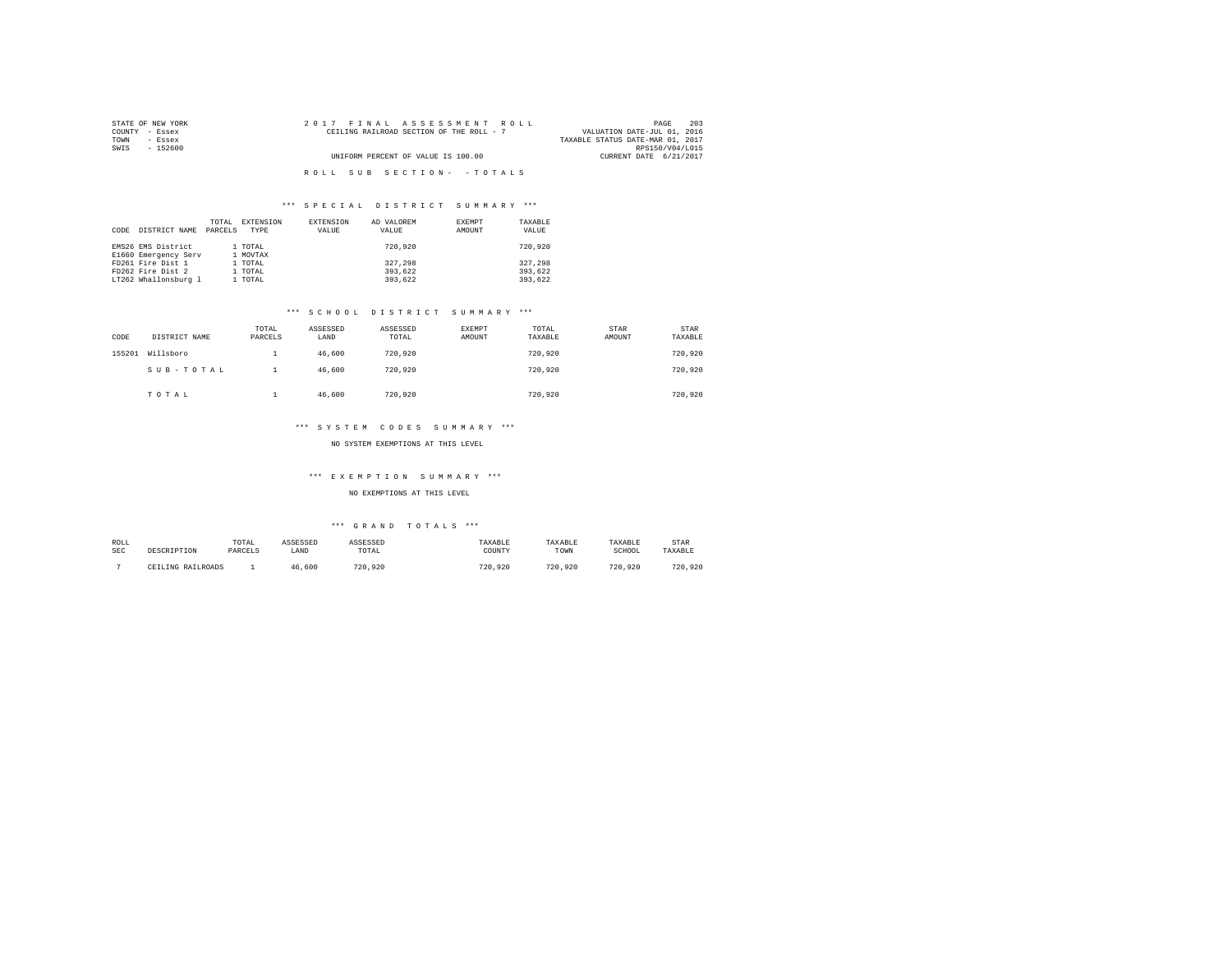|      | STATE OF NEW YORK | 2017 FINAL ASSESSMENT ROLL |  |                                          |  |  |  |                                  |                 | PAGE | 204 |
|------|-------------------|----------------------------|--|------------------------------------------|--|--|--|----------------------------------|-----------------|------|-----|
|      | COUNTY - Essex    |                            |  | CEILING RAILROAD SECTION OF THE ROLL - 7 |  |  |  | VALUATION DATE-JUL 01, 2016      |                 |      |     |
| TOWN | - Essex           |                            |  |                                          |  |  |  | TAXABLE STATUS DATE-MAR 01, 2017 |                 |      |     |
| SWIS | - 152600          |                            |  | UNIFORM PERCENT OF VALUE IS 100.00       |  |  |  |                                  | RPS150/V04/L015 |      |     |
|      |                   |                            |  |                                          |  |  |  | CURRENT DATE 6/21/2017           |                 |      |     |

## R O L L S E C T I O N T O T A L S

## \*\*\* S P E C I A L D I S T R I C T S U M M A R Y \*\*\*

| CODE | DISTRICT NAME        | TOTAL<br>PARCELS | EXTENSION<br>TYPE | EXTENSION<br>VALUE | AD VALOREM<br>VALUE | EXEMPT<br>AMOUNT | TAXABLE<br>VALUE |
|------|----------------------|------------------|-------------------|--------------------|---------------------|------------------|------------------|
|      | EMS26 EMS District   |                  | 1 TOTAL           |                    | 720,920             |                  | 720,920          |
|      | E1660 Emergency Serv |                  | 1 MOVTAX          |                    |                     |                  |                  |
|      | FD261 Fire Dist 1    |                  | 1 TOTAL           |                    | 327,298             |                  | 327.298          |
|      | FD262 Fire Dist 2    |                  | 1 TOTAL           |                    | 393,622             |                  | 393.622          |
|      | LT262 Whallonsburg 1 |                  | 1 TOTAL           |                    | 393,622             |                  | 393.622          |

#### \*\*\* S C H O O L D I S T R I C T S U M M A R Y \*\*\*

| CODE   | DISTRICT NAME | TOTAL<br>PARCELS | ASSESSED<br>LAND | ASSESSED<br>TOTAL | <b>EXEMPT</b><br>AMOUNT | TOTAL<br>TAXABLE | STAR<br>AMOUNT | STAR<br>TAXABLE |
|--------|---------------|------------------|------------------|-------------------|-------------------------|------------------|----------------|-----------------|
| 155201 | Willsboro     |                  | 46,600           | 720,920           |                         | 720.920          |                | 720,920         |
|        | SUB-TOTAL     |                  | 46.600           | 720,920           |                         | 720.920          |                | 720,920         |
|        | TOTAL         | ۰                | 46,600           | 720,920           |                         | 720.920          |                | 720,920         |

#### \*\*\* S Y S T E M C O D E S S U M M A R Y \*\*\*

#### NO SYSTEM EXEMPTIONS AT THIS LEVEL

#### \*\*\* E X E M P T I O N S U M M A R Y \*\*\*

#### NO EXEMPTIONS AT THIS LEVEL

| ROLL       | DESCRIPTION       | TOTAL   | ASSESSED | <b><i>ASSESSED</i></b> | TAXABLE | TAXABLE | TAXABLE | STAR    |
|------------|-------------------|---------|----------|------------------------|---------|---------|---------|---------|
| <b>SEC</b> |                   | PARCELS | LAND     | TOTAL                  | COUNTY  | TOWN    | SCHOOL  | TAXABLE |
|            | CEILING RAILROADS |         | 46.600   | 720.920                | 720.920 | 720.920 | 720.920 | 720.920 |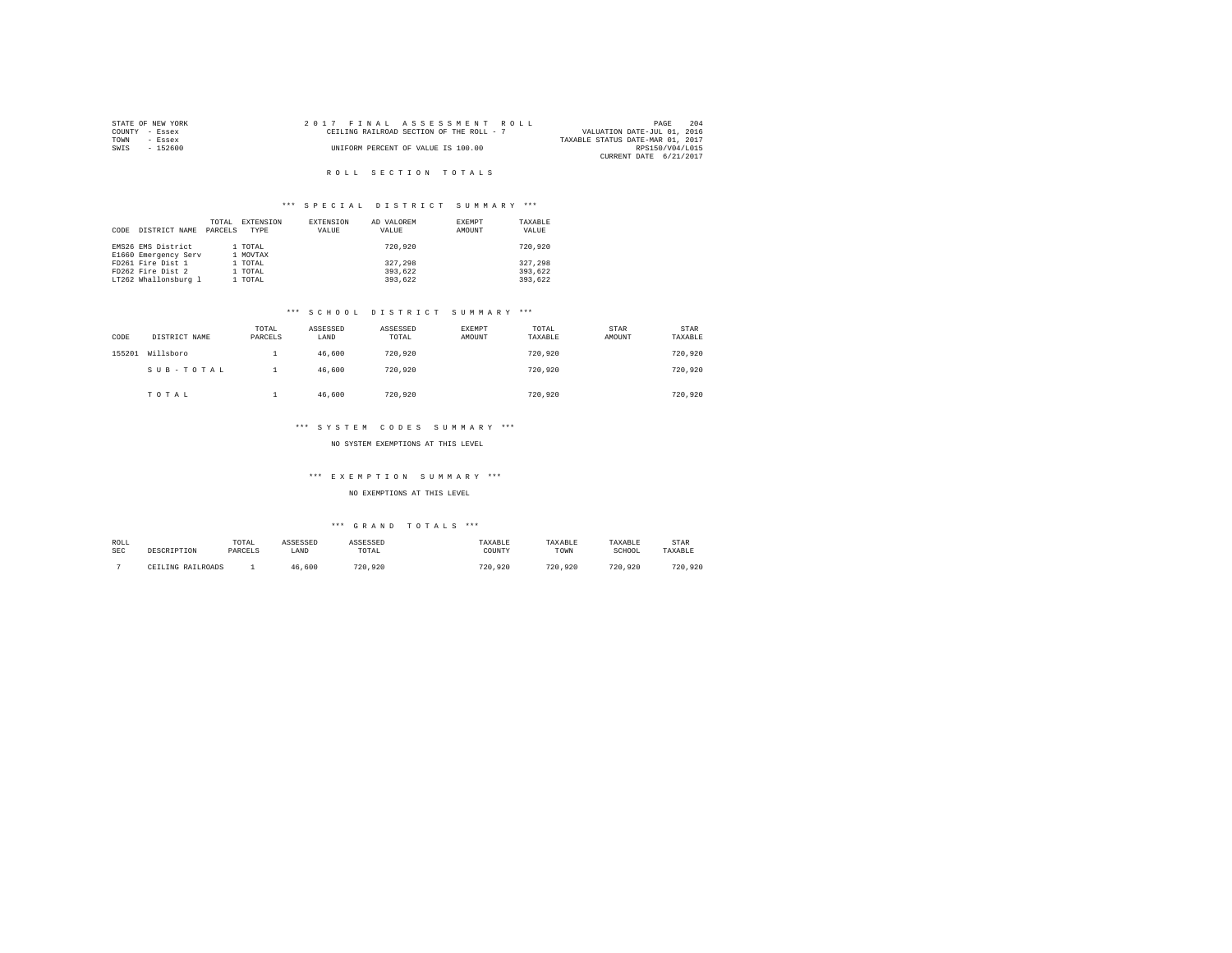|      | STATE OF NEW YORK |  | 2017 FINAL ASSESSMENT ROLL            | PAGE                             | 205 |
|------|-------------------|--|---------------------------------------|----------------------------------|-----|
|      | COUNTY - Essex    |  | WHOLLY EXEMPT SECTION OF THE ROLL - 8 | VALUATION DATE-JUL 01, 2016      |     |
| TOWN | - Essex           |  | OWNERS NAME SEOUENCE                  | TAXABLE STATUS DATE-MAR 01, 2017 |     |
| SWIS | - 152600          |  | UNIFORM PERCENT OF VALUE IS 100.00    |                                  |     |

| TAX MAP PARCEL NUMBER<br>$\begin{array}{lllll} \texttt{CURERENT}\quad \texttt{OMNERS} & \texttt{NAUB} & \texttt{SCHOOL}\quad \texttt{DISTRICT} & \texttt{LAND} & \texttt{TAX} & \texttt{DSECEIPTION} & \texttt{TAXABLE} & \texttt{VALUE} & \texttt{ACCOURT NO.} \\ \texttt{CURRENT}\quad \texttt{OMNESS} & \texttt{PARECE} & \texttt{GPEH} & \texttt{SPECTI} & \texttt{SPECTIPTON} & \texttt{SPECTIPTON} & \texttt{ACCOURT NO.} & \texttt{ACCOURT} & \texttt{ACCINF} & \texttt{A$ |                 | PROPERTY LOCATION & CLASS ASSESSMENT EXEMPTION CODE----------------COUNTY-------TOWN------SCHOOL                                                                                  |              |            |
|-----------------------------------------------------------------------------------------------------------------------------------------------------------------------------------------------------------------------------------------------------------------------------------------------------------------------------------------------------------------------------------------------------------------------------------------------------------------------------------|-----------------|-----------------------------------------------------------------------------------------------------------------------------------------------------------------------------------|--------------|------------|
|                                                                                                                                                                                                                                                                                                                                                                                                                                                                                   |                 |                                                                                                                                                                                   |              |            |
|                                                                                                                                                                                                                                                                                                                                                                                                                                                                                   | Lake Shore Rd   |                                                                                                                                                                                   |              | 605J194005 |
| 49.4-1-9.200 931 Forest s532a WHOLLY EX 50000 40,100 40,100 40,100                                                                                                                                                                                                                                                                                                                                                                                                                |                 |                                                                                                                                                                                   |              |            |
|                                                                                                                                                                                                                                                                                                                                                                                                                                                                                   |                 |                                                                                                                                                                                   |              |            |
|                                                                                                                                                                                                                                                                                                                                                                                                                                                                                   |                 |                                                                                                                                                                                   |              |            |
|                                                                                                                                                                                                                                                                                                                                                                                                                                                                                   |                 |                                                                                                                                                                                   |              |            |
|                                                                                                                                                                                                                                                                                                                                                                                                                                                                                   |                 |                                                                                                                                                                                   |              |            |
|                                                                                                                                                                                                                                                                                                                                                                                                                                                                                   |                 |                                                                                                                                                                                   |              |            |
|                                                                                                                                                                                                                                                                                                                                                                                                                                                                                   |                 |                                                                                                                                                                                   |              |            |
|                                                                                                                                                                                                                                                                                                                                                                                                                                                                                   |                 | FD262 Fire Dist 2                                                                                                                                                                 | $0$ TO       |            |
|                                                                                                                                                                                                                                                                                                                                                                                                                                                                                   |                 |                                                                                                                                                                                   |              |            |
|                                                                                                                                                                                                                                                                                                                                                                                                                                                                                   |                 |                                                                                                                                                                                   |              |            |
|                                                                                                                                                                                                                                                                                                                                                                                                                                                                                   | 203 Revnolds Rd |                                                                                                                                                                                   |              | 6079905107 |
| $48.1 - 1 - 19.000$                                                                                                                                                                                                                                                                                                                                                                                                                                                               |                 |                                                                                                                                                                                   |              | 2,000      |
|                                                                                                                                                                                                                                                                                                                                                                                                                                                                                   |                 |                                                                                                                                                                                   | $\Omega$     |            |
|                                                                                                                                                                                                                                                                                                                                                                                                                                                                                   |                 |                                                                                                                                                                                   |              |            |
|                                                                                                                                                                                                                                                                                                                                                                                                                                                                                   | ACRES 0.86      |                                                                                                                                                                                   |              |            |
|                                                                                                                                                                                                                                                                                                                                                                                                                                                                                   |                 |                                                                                                                                                                                   |              |            |
|                                                                                                                                                                                                                                                                                                                                                                                                                                                                                   |                 |                                                                                                                                                                                   |              |            |
|                                                                                                                                                                                                                                                                                                                                                                                                                                                                                   |                 |                                                                                                                                                                                   |              |            |
|                                                                                                                                                                                                                                                                                                                                                                                                                                                                                   |                 | 2,000 EX<br>ED262 Fire Dist 2                                                                                                                                                     | 0.70         |            |
|                                                                                                                                                                                                                                                                                                                                                                                                                                                                                   |                 | 2,000 EX                                                                                                                                                                          |              |            |
|                                                                                                                                                                                                                                                                                                                                                                                                                                                                                   |                 |                                                                                                                                                                                   |              |            |
|                                                                                                                                                                                                                                                                                                                                                                                                                                                                                   | 2891 Essex Rd   |                                                                                                                                                                                   |              | 6079905001 |
|                                                                                                                                                                                                                                                                                                                                                                                                                                                                                   |                 |                                                                                                                                                                                   |              |            |
|                                                                                                                                                                                                                                                                                                                                                                                                                                                                                   |                 |                                                                                                                                                                                   |              |            |
|                                                                                                                                                                                                                                                                                                                                                                                                                                                                                   |                 |                                                                                                                                                                                   |              |            |
|                                                                                                                                                                                                                                                                                                                                                                                                                                                                                   |                 |                                                                                                                                                                                   |              |            |
|                                                                                                                                                                                                                                                                                                                                                                                                                                                                                   |                 | SCHOOL TAXABLE VALUE                                                                                                                                                              | $\Omega$     |            |
| PO Box 607 00001.00<br>Willsboro, NY 12996 ACRES 1.00                                                                                                                                                                                                                                                                                                                                                                                                                             |                 | E1660 Emergency Services .00 MT                                                                                                                                                   |              |            |
|                                                                                                                                                                                                                                                                                                                                                                                                                                                                                   |                 | NATEL 197322 NRTH-1575547 2008<br>EAST-0757322 NRTH-1575547 2008<br>DEED BOOK 078 PG-058 328,400 PD261 Fire bist 1 0 TO<br>PULL MARKET VALUE 328,400 PD261 Fire bist 1 328,400 EX |              |            |
|                                                                                                                                                                                                                                                                                                                                                                                                                                                                                   |                 |                                                                                                                                                                                   |              |            |
|                                                                                                                                                                                                                                                                                                                                                                                                                                                                                   |                 |                                                                                                                                                                                   |              |            |
|                                                                                                                                                                                                                                                                                                                                                                                                                                                                                   |                 |                                                                                                                                                                                   |              |            |
|                                                                                                                                                                                                                                                                                                                                                                                                                                                                                   |                 | LT261 Essex light                                                                                                                                                                 | $0$ TO       |            |
|                                                                                                                                                                                                                                                                                                                                                                                                                                                                                   |                 | 328,400 EX                                                                                                                                                                        |              |            |
|                                                                                                                                                                                                                                                                                                                                                                                                                                                                                   |                 | WB261 Water B&I                                                                                                                                                                   | 328,400 TO C |            |
|                                                                                                                                                                                                                                                                                                                                                                                                                                                                                   |                 | WD260 Essex water                                                                                                                                                                 | 328,400 TO C |            |
|                                                                                                                                                                                                                                                                                                                                                                                                                                                                                   |                 |                                                                                                                                                                                   |              |            |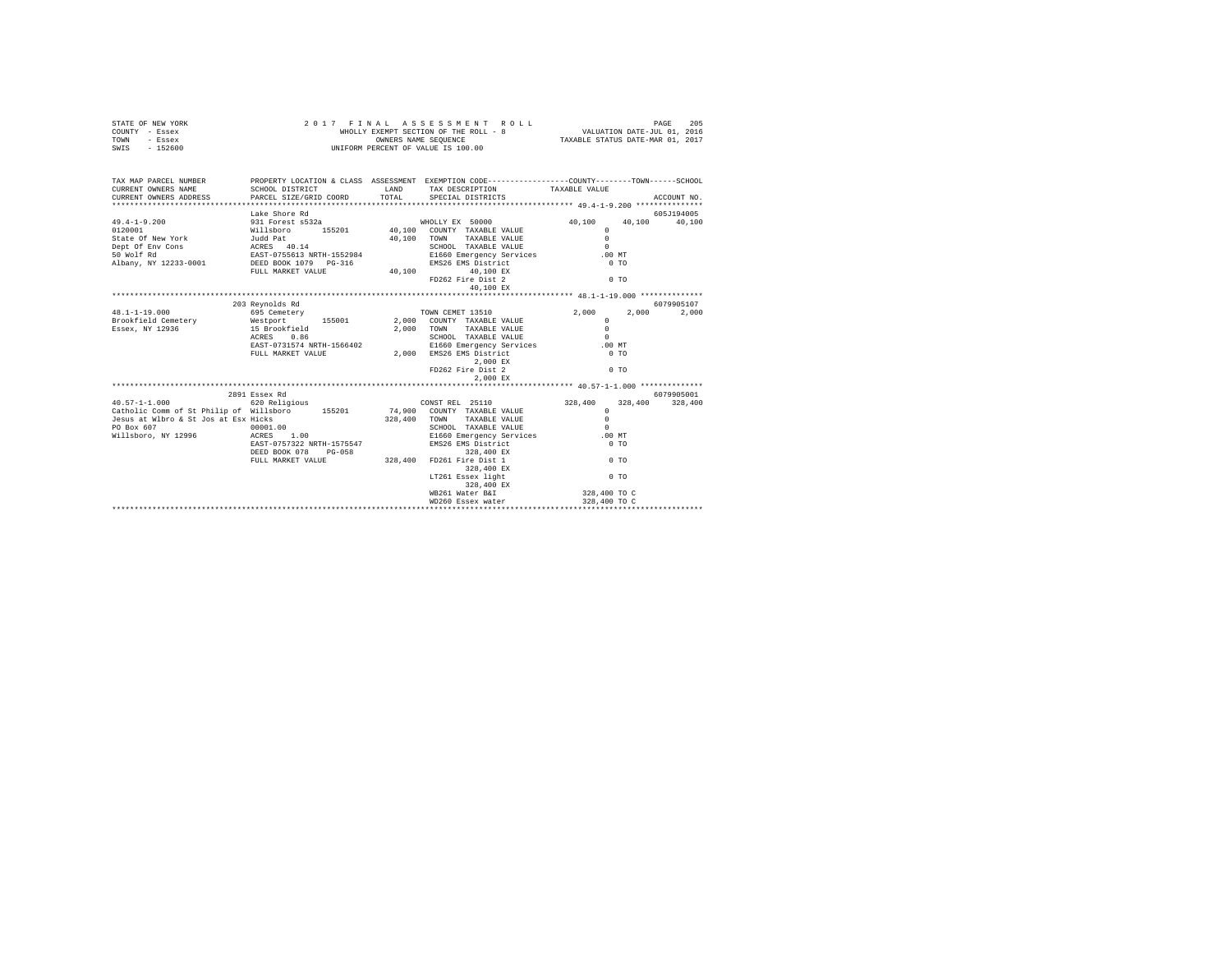| STATE OF NEW YORK         | 2017 FINAL                                                                       |        | ASSESSMENT ROLL                                                                                |                                                                 | PAGE     | 206         |
|---------------------------|----------------------------------------------------------------------------------|--------|------------------------------------------------------------------------------------------------|-----------------------------------------------------------------|----------|-------------|
| COUNTY - Essex            |                                                                                  |        | WHOLLY EXEMPT SECTION OF THE ROLL - 8<br>OWNERS NAME SEQUENCE                                  | VALUATION DATE-JUL 01, 2016<br>TAXABLE STATUS DATE-MAR 01, 2017 |          |             |
| TOWN<br>- Essex           |                                                                                  |        |                                                                                                |                                                                 |          |             |
| SWIS - 152600             |                                                                                  |        | UNIFORM PERCENT OF VALUE IS 100.00                                                             |                                                                 |          |             |
|                           |                                                                                  |        |                                                                                                |                                                                 |          |             |
|                           |                                                                                  |        |                                                                                                |                                                                 |          |             |
| TAX MAP PARCEL NUMBER     |                                                                                  |        | PROPERTY LOCATION & CLASS ASSESSMENT EXEMPTION CODE---------------COUNTY-------TOWN-----SCHOOL |                                                                 |          |             |
| CURRENT OWNERS NAME       | SCHOOL DISTRICT                                                                  |        | LAND TAX DESCRIPTION TAXABLE VALUE                                                             |                                                                 |          |             |
| CURRENT OWNERS ADDRESS    | PARCEL SIZE/GRID COORD                                                           |        | TOTAL SPECIAL DISTRICTS                                                                        |                                                                 |          | ACCOUNT NO. |
|                           |                                                                                  |        |                                                                                                |                                                                 |          |             |
|                           | 1865 NYS Route 22                                                                |        |                                                                                                |                                                                 |          | 6079905109  |
| $49.1 - 1 - 38.000$       | 695 Cemetery                                                                     |        | TOWN CEMET 13510                                                                               | 4,800                                                           | 4,800    | 4,800       |
| Central Cemetery          |                                                                                  |        | Willsboro 155201 4,800 COUNTY TAXABLE VALUE                                                    | $^{\circ}$                                                      |          |             |
| Essex, NY 12936           | Wharton                                                                          | 4,800  | TAXABLE VALUE<br>TOWN                                                                          | $\Omega$                                                        |          |             |
|                           | 00002.00                                                                         |        | SCHOOL TAXABLE VALUE                                                                           | $\Omega$                                                        |          |             |
|                           | ACRES 2.00                                                                       |        | E1660 Emergency Services                                                                       | $.00$ MT                                                        |          |             |
|                           | EAST-0744672 NRTH-1561763                                                        |        | EMS26 EMS District                                                                             | 0T0                                                             |          |             |
|                           | DEED BOOK 281 PG-483                                                             |        | 4,800 EX                                                                                       |                                                                 |          |             |
|                           | FULL MARKET VALUE                                                                |        | 4,800 FD262 Fire Dist 2                                                                        | 0.70                                                            |          |             |
|                           |                                                                                  |        | 4,800 EX                                                                                       |                                                                 |          |             |
|                           |                                                                                  |        |                                                                                                |                                                                 |          |             |
|                           | Angier Hill Rd                                                                   |        |                                                                                                |                                                                 |          | 605-7102712 |
| $57.2 - 6 - 2.100$        | 105 Vac farmland                                                                 |        | NP ORGANIZ 25300                                                                               | 14,300                                                          | 14,300   | 14,300      |
| Champlain Area Trails Inc |                                                                                  |        | Willsboro 155201 14,300 COUNTY TAXABLE VALUE                                                   | $\Omega$                                                        |          |             |
| PO Box 193                | Judd                                                                             | 14,300 | TAXABLE VALUE<br><b>TOWN</b>                                                                   | $\Omega$                                                        |          |             |
| Westport, NY 12993        | ACRES 11.93                                                                      |        | SCHOOL TAXABLE VALUE                                                                           | $\Omega$                                                        |          |             |
|                           | EAST-0742839 NRTH-1550674                                                        |        | E1660 Emergency Services                                                                       | $.00$ MT                                                        |          |             |
| MAY BE SUBJECT TO PAYMENT | DEED BOOK 1727 PG-1                                                              |        | EMS26 EMS District                                                                             | 0.70                                                            |          |             |
| UNDER AGDIST LAW TIL 2018 | FULL MARKET VALUE                                                                |        | 14,300 14,300 EX                                                                               |                                                                 |          |             |
|                           |                                                                                  |        | FD262 Fire Dist 2                                                                              | 0.70                                                            |          |             |
|                           |                                                                                  |        | 14,300 EX                                                                                      |                                                                 |          |             |
|                           |                                                                                  |        | LT262 Whallonsburg light                                                                       | 0.70                                                            |          |             |
|                           |                                                                                  |        | 14,300 EX                                                                                      |                                                                 |          |             |
|                           |                                                                                  |        |                                                                                                |                                                                 |          |             |
|                           | 2303 Main St                                                                     |        |                                                                                                |                                                                 |          | 605J104310  |
| $40.73 - 2 - 11.000$      | 464 Office bldg.                                                                 |        | CONST ED 25120                                                                                 | $\Omega$                                                        | $\Omega$ | $\Omega$    |
|                           | College for Every Student Ing Willsboro 155201 1560 000 000 COUNTY TAXABLE VALUE |        |                                                                                                | $\sim$ 0                                                        |          |             |

|                                         | 2303 Main St              |          |                              |            | 605J104310 |
|-----------------------------------------|---------------------------|----------|------------------------------|------------|------------|
| 40.73-2-11.000                          | 464 Office bldg.          |          | 25120<br>CONST ED            |            | $\Omega$   |
| College for Every Student Inc Willsboro | 155201                    | 0        | TAXABLE VALUE<br>COUNTY      |            |            |
| PO Box 247                              | Potts                     |          | TAXABLE VALUE<br><b>TOWN</b> |            |            |
| Essex, NY 12936                         | 1549/213 Rel Tx Lien      |          | SCHOOL TAXABLE VALUE         |            |            |
|                                         | 1707/311 Easement         |          | E1660 Emergency Services     | .00MT      |            |
|                                         | 0.25<br>ACRES             |          | EMS26 EMS District           | $0$ TO     |            |
|                                         | EAST-0756830 NRTH-1571742 |          | FD261 Fire Dist 1            | $0$ TO     |            |
|                                         | DEED BOOK 1708 PG-109     |          | LT261 Essex light            | 0.70       |            |
|                                         | FULL MARKET VALUE         | $\Omega$ | SB260 Eessex Sewer Bond      | $0$ TO $C$ |            |
|                                         |                           |          | SD260 Essex Sewer Dist       | 0 TO       |            |
|                                         |                           |          | WD260 Essex water            | 0.70.0     |            |
|                                         |                           |          |                              |            |            |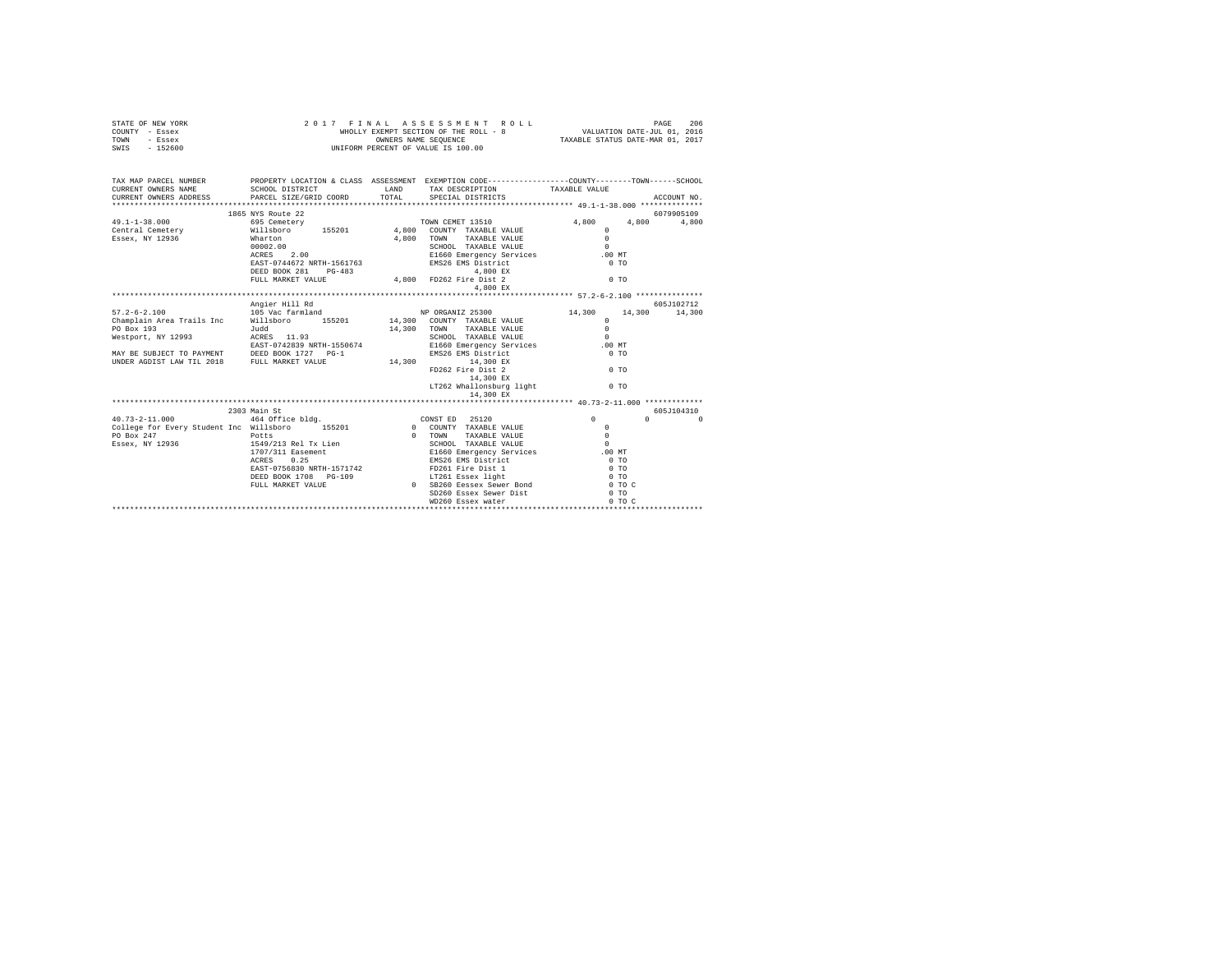| STATE OF NEW YORK                                                                                                                                                                                                                                                                                                                                                                                       |                                           |                                                                                                                           |                      |             |
|---------------------------------------------------------------------------------------------------------------------------------------------------------------------------------------------------------------------------------------------------------------------------------------------------------------------------------------------------------------------------------------------------------|-------------------------------------------|---------------------------------------------------------------------------------------------------------------------------|----------------------|-------------|
| COUNTY - Essex                                                                                                                                                                                                                                                                                                                                                                                          |                                           |                                                                                                                           |                      |             |
| TOWN - Essex                                                                                                                                                                                                                                                                                                                                                                                            |                                           |                                                                                                                           |                      |             |
| SWIS - 152600                                                                                                                                                                                                                                                                                                                                                                                           |                                           |                                                                                                                           |                      |             |
|                                                                                                                                                                                                                                                                                                                                                                                                         |                                           |                                                                                                                           |                      |             |
|                                                                                                                                                                                                                                                                                                                                                                                                         |                                           |                                                                                                                           |                      |             |
|                                                                                                                                                                                                                                                                                                                                                                                                         |                                           |                                                                                                                           |                      |             |
| TAX MAP PARCEL NUMBER                                                                                                                                                                                                                                                                                                                                                                                   |                                           | PROPERTY LOCATION & CLASS ASSESSMENT EXEMPTION CODE----------------COUNTY-------TOWN------SCHOOL                          |                      |             |
| CURRENT OWNERS NAME                                                                                                                                                                                                                                                                                                                                                                                     |                                           | PROPERTY LOCATION & CLASS ASSESSMENT FARM PROPERTY OF TAXABLE VALUE<br>SCHOOL DISTRICT LAND TAX DESCRIPTION TAXABLE VALUE |                      |             |
| CURRENT OWNERS ADDRESS                                                                                                                                                                                                                                                                                                                                                                                  | SCHOOL DISTRICT<br>PARCEL SIZE/GRID COORD | TOTAL SPECIAL DISTRICTS                                                                                                   |                      | ACCOUNT NO. |
| $\begin{tabular}{lllllllllllll} \textbf{48.2--1-5.000} & \textbf{50.01} & \textbf{50.01} & \textbf{50.02} & \textbf{6.00} & \textbf{6.01} & \textbf{6.00} & \textbf{6.01} & \textbf{6.00} & \textbf{6.01} & \textbf{6.00} & \textbf{6.01} & \textbf{6.00} & \textbf{6.01} & \textbf{6.00} & \textbf{6.01} & \textbf{6.00} & \textbf{6.01} & \textbf{6.01} & \textbf{6$                                  |                                           |                                                                                                                           |                      |             |
|                                                                                                                                                                                                                                                                                                                                                                                                         |                                           |                                                                                                                           |                      | 605J100315  |
|                                                                                                                                                                                                                                                                                                                                                                                                         |                                           |                                                                                                                           | 45,000 45,000 45,000 |             |
|                                                                                                                                                                                                                                                                                                                                                                                                         |                                           |                                                                                                                           |                      |             |
|                                                                                                                                                                                                                                                                                                                                                                                                         |                                           |                                                                                                                           |                      |             |
|                                                                                                                                                                                                                                                                                                                                                                                                         |                                           |                                                                                                                           |                      |             |
|                                                                                                                                                                                                                                                                                                                                                                                                         |                                           |                                                                                                                           |                      |             |
|                                                                                                                                                                                                                                                                                                                                                                                                         |                                           |                                                                                                                           |                      |             |
|                                                                                                                                                                                                                                                                                                                                                                                                         |                                           |                                                                                                                           |                      |             |
|                                                                                                                                                                                                                                                                                                                                                                                                         |                                           |                                                                                                                           |                      |             |
|                                                                                                                                                                                                                                                                                                                                                                                                         |                                           |                                                                                                                           |                      |             |
|                                                                                                                                                                                                                                                                                                                                                                                                         |                                           |                                                                                                                           |                      |             |
|                                                                                                                                                                                                                                                                                                                                                                                                         | Leaning Rd                                |                                                                                                                           |                      | 605Z010003  |
|                                                                                                                                                                                                                                                                                                                                                                                                         |                                           |                                                                                                                           |                      |             |
|                                                                                                                                                                                                                                                                                                                                                                                                         |                                           |                                                                                                                           |                      |             |
|                                                                                                                                                                                                                                                                                                                                                                                                         |                                           |                                                                                                                           |                      |             |
|                                                                                                                                                                                                                                                                                                                                                                                                         |                                           |                                                                                                                           |                      |             |
|                                                                                                                                                                                                                                                                                                                                                                                                         |                                           |                                                                                                                           |                      |             |
|                                                                                                                                                                                                                                                                                                                                                                                                         |                                           |                                                                                                                           |                      |             |
|                                                                                                                                                                                                                                                                                                                                                                                                         |                                           |                                                                                                                           |                      |             |
|                                                                                                                                                                                                                                                                                                                                                                                                         |                                           |                                                                                                                           |                      |             |
|                                                                                                                                                                                                                                                                                                                                                                                                         |                                           |                                                                                                                           |                      |             |
| $\begin{tabular}{l c c c c c} \multicolumn{1}{c c c c} \multicolumn{1}{c c c} \multicolumn{1}{c c c} \multicolumn{1}{c c c} \multicolumn{1}{c c c} \multicolumn{1}{c c c} \multicolumn{1}{c c c} \multicolumn{1}{c c c} \multicolumn{1}{c c c} \multicolumn{1}{c c c} \multicolumn{1}{c c c} \multicolumn{1}{c c c} \multicolumn{1}{c c c} \multicolumn{1}{c c c} \multicolumn{1}{c c c} \multicolumn{$ |                                           |                                                                                                                           |                      |             |
| 48.2-1-18.000<br>Material Material Material Material Material Material Material Material Material Material (127,700 127,700 127,700 127,700 127,700 127,700 127,700 127,700 127,700<br>Exact Milleboro 155201 127,700 CONNY TAXA                                                                                                                                                                        |                                           |                                                                                                                           |                      |             |
|                                                                                                                                                                                                                                                                                                                                                                                                         |                                           |                                                                                                                           |                      |             |
|                                                                                                                                                                                                                                                                                                                                                                                                         |                                           |                                                                                                                           |                      |             |
|                                                                                                                                                                                                                                                                                                                                                                                                         |                                           |                                                                                                                           |                      |             |
|                                                                                                                                                                                                                                                                                                                                                                                                         |                                           |                                                                                                                           |                      |             |
|                                                                                                                                                                                                                                                                                                                                                                                                         |                                           |                                                                                                                           |                      |             |
|                                                                                                                                                                                                                                                                                                                                                                                                         |                                           |                                                                                                                           |                      |             |
|                                                                                                                                                                                                                                                                                                                                                                                                         |                                           |                                                                                                                           |                      |             |
|                                                                                                                                                                                                                                                                                                                                                                                                         |                                           |                                                                                                                           |                      |             |
|                                                                                                                                                                                                                                                                                                                                                                                                         |                                           |                                                                                                                           |                      |             |
|                                                                                                                                                                                                                                                                                                                                                                                                         |                                           |                                                                                                                           |                      |             |
|                                                                                                                                                                                                                                                                                                                                                                                                         |                                           |                                                                                                                           |                      |             |
| $\begin{tabular}{l c c c c c} \multicolumn{3}{c c c c} \multicolumn{3}{c c c} \multicolumn{3}{c c c} \multicolumn{3}{c c c} \multicolumn{3}{c c c} \multicolumn{3}{c c c} \multicolumn{3}{c c c} \multicolumn{3}{c c c} \multicolumn{3}{c c c} \multicolumn{3}{c c c} \multicolumn{3}{c c c} \multicolumn{3}{c c c} \multicolumn{3}{c c c} \multicolumn{3}{c c c} \multicolumn{3}{c c c} \multicolumn{$ | Cook Rd                                   |                                                                                                                           |                      | 605J100512  |
|                                                                                                                                                                                                                                                                                                                                                                                                         |                                           |                                                                                                                           |                      |             |
|                                                                                                                                                                                                                                                                                                                                                                                                         |                                           |                                                                                                                           |                      |             |
|                                                                                                                                                                                                                                                                                                                                                                                                         |                                           |                                                                                                                           |                      |             |
|                                                                                                                                                                                                                                                                                                                                                                                                         |                                           |                                                                                                                           |                      |             |
|                                                                                                                                                                                                                                                                                                                                                                                                         |                                           |                                                                                                                           |                      |             |
|                                                                                                                                                                                                                                                                                                                                                                                                         |                                           |                                                                                                                           |                      |             |
|                                                                                                                                                                                                                                                                                                                                                                                                         |                                           |                                                                                                                           |                      |             |
|                                                                                                                                                                                                                                                                                                                                                                                                         |                                           |                                                                                                                           |                      |             |
|                                                                                                                                                                                                                                                                                                                                                                                                         |                                           |                                                                                                                           |                      |             |
|                                                                                                                                                                                                                                                                                                                                                                                                         |                                           |                                                                                                                           |                      |             |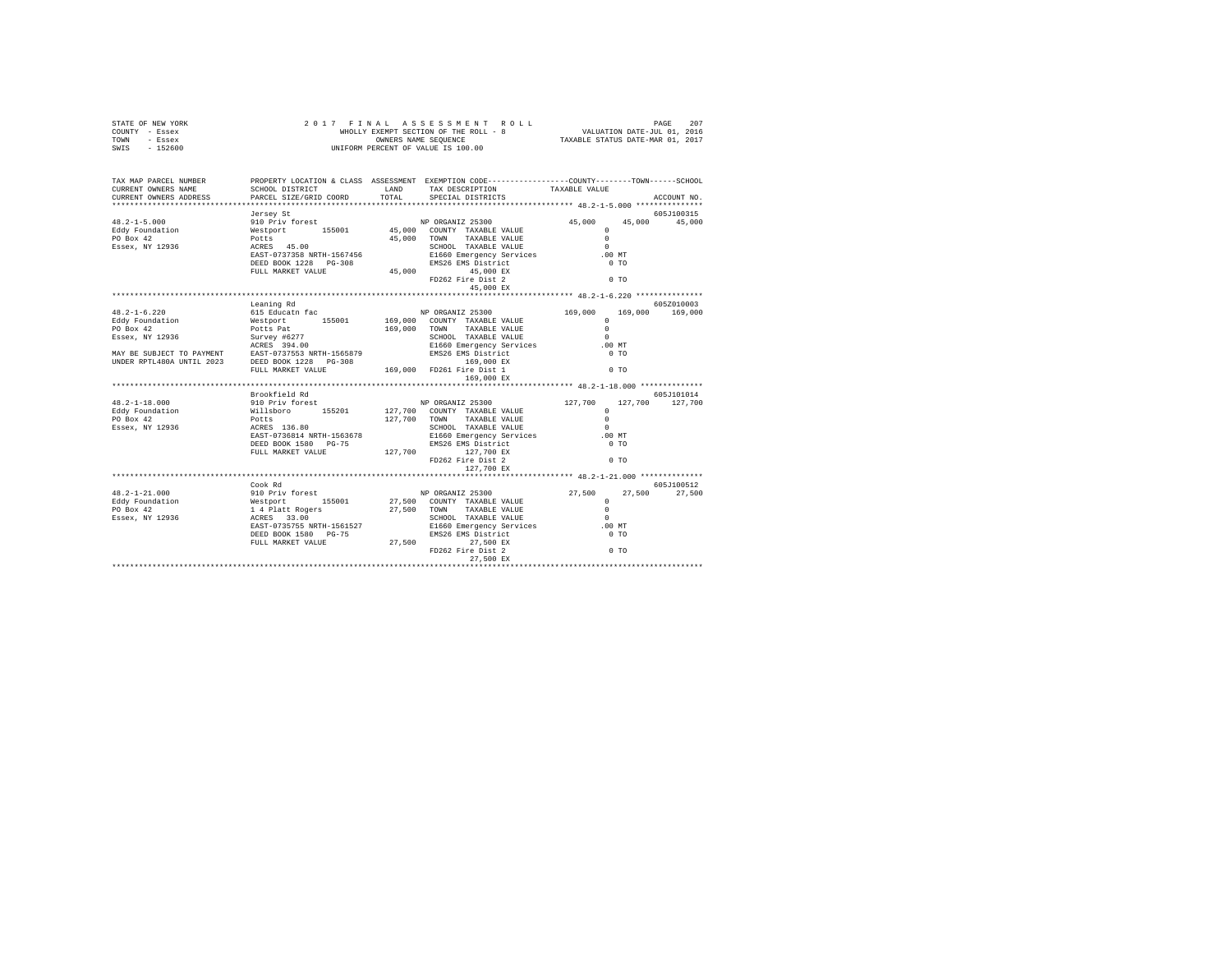| STATE OF NEW YORK<br>COUNTY - Essex<br>TOWN<br>- Essex<br>$-152600$<br>SWIS |                                                                                                                                                                                                                                |              | 2017 FINAL ASSESSMENT ROLL<br>WHOLLY EXEMPT SECTION OF THE ROLL - 8<br>OWNERS NAME SEQUENCE<br>UNIFORM PERCENT OF VALUE IS 100.00 | VALUATION DATE-JUL 01, 2016<br>TAXABLE STATUS DATE-MAR 01, 2017 |                | PAGE<br>208 |
|-----------------------------------------------------------------------------|--------------------------------------------------------------------------------------------------------------------------------------------------------------------------------------------------------------------------------|--------------|-----------------------------------------------------------------------------------------------------------------------------------|-----------------------------------------------------------------|----------------|-------------|
| TAX MAP PARCEL NUMBER<br>CURRENT OWNERS NAME                                | PROPERTY LOCATION & CLASS ASSESSMENT EXEMPTION CODE---------------COUNTY-------TOWN------SCHOOL<br>SCHOOL DISTRICT                                                                                                             | LAND         | TAX DESCRIPTION                                                                                                                   | TAXABLE VALUE                                                   |                |             |
| CURRENT OWNERS ADDRESS                                                      | PARCEL SIZE/GRID COORD                                                                                                                                                                                                         | TOTAL        | SPECIAL DISTRICTS                                                                                                                 |                                                                 |                | ACCOUNT NO. |
|                                                                             | Brookfield Rd                                                                                                                                                                                                                  |              |                                                                                                                                   |                                                                 |                | 605J104213  |
| $48.4 - 1 - 5.000$                                                          | exposition of the second second second second second second second second second second second second second second second second second second second second second second second second second second second second second s |              |                                                                                                                                   | 53,900                                                          | 53,900         | 53,900      |
| Eddy Foundation                                                             |                                                                                                                                                                                                                                |              | 53,900 COUNTY TAXABLE VALUE                                                                                                       | $^{\circ}$                                                      |                |             |
| PO Box 42                                                                   |                                                                                                                                                                                                                                |              | 53,900 TOWN<br>TAXABLE VALUE                                                                                                      | $\Omega$                                                        |                |             |
| Essex, NY 12936                                                             |                                                                                                                                                                                                                                |              | SCHOOL TAXABLE VALUE                                                                                                              | $\Omega$                                                        |                |             |
|                                                                             |                                                                                                                                                                                                                                |              | E1660 Emergency Services<br>E1660 Emergency Services<br>EMS26 EMS District<br>53,900 EX                                           | $.00$ MT                                                        |                |             |
|                                                                             | DEED BOOK 1279 PG-244                                                                                                                                                                                                          |              |                                                                                                                                   | 0 <sub>T</sub>                                                  |                |             |
|                                                                             | FULL MARKET VALUE                                                                                                                                                                                                              |              |                                                                                                                                   |                                                                 |                |             |
|                                                                             |                                                                                                                                                                                                                                |              | FD262 Fire Dist 2                                                                                                                 | $0$ TO                                                          |                |             |
|                                                                             |                                                                                                                                                                                                                                |              | $53,900$ EX                                                                                                                       |                                                                 |                |             |
|                                                                             |                                                                                                                                                                                                                                |              | LT262 Whallonsburg light<br>53,900 EX                                                                                             |                                                                 | 0 <sub>T</sub> |             |
|                                                                             |                                                                                                                                                                                                                                |              |                                                                                                                                   |                                                                 |                |             |
|                                                                             | 331 Cook Rd                                                                                                                                                                                                                    |              |                                                                                                                                   |                                                                 |                | 605J100802  |
| $48.4 - 1 - 7.000$                                                          | 140 Truck crops<br>Willsboro 155201<br>1 2 Platt Rogers<br>Bk 936 Pg 217                                                                                                                                                       |              | NP ORGANIZ 25300                                                                                                                  | 383,100                                                         | 383,100        | 383,100     |
| Eddy Foundation                                                             |                                                                                                                                                                                                                                |              | 233, 200 COUNTY TAXABLE VALUE                                                                                                     | $\Omega$                                                        |                |             |
| PO Box 42                                                                   |                                                                                                                                                                                                                                |              | 383,100 TOWN<br>TAXABLE VALUE                                                                                                     | $^{\circ}$                                                      |                |             |
| Essex, NY 12936                                                             |                                                                                                                                                                                                                                |              | SCHOOL TAXABLE VALUE                                                                                                              | $\sim$                                                          |                |             |
|                                                                             | $ACRES$ 213.00                                                                                                                                                                                                                 |              | E1660 Emergency Services<br>EMS26 EMS District<br>383,100 EX                                                                      | $.00$ MT                                                        |                |             |
|                                                                             | EAST-0739800 NRTH-1559494                                                                                                                                                                                                      |              |                                                                                                                                   | 0 <sub>T</sub>                                                  |                |             |
|                                                                             | DEED BOOK 1263 PG-23                                                                                                                                                                                                           |              | $383,100$ EX                                                                                                                      |                                                                 |                |             |
|                                                                             | FULL MARKET VALUE                                                                                                                                                                                                              |              | 383,100 FD262 Fire Dist 2                                                                                                         | $0$ TO                                                          |                |             |
|                                                                             |                                                                                                                                                                                                                                |              | 383,100 EX                                                                                                                        |                                                                 |                |             |
|                                                                             |                                                                                                                                                                                                                                |              | LT262 Whallonsburg light                                                                                                          |                                                                 | 0 <sub>T</sub> |             |
|                                                                             |                                                                                                                                                                                                                                |              | 383,100 EX                                                                                                                        |                                                                 |                |             |
|                                                                             |                                                                                                                                                                                                                                |              |                                                                                                                                   |                                                                 |                |             |
|                                                                             | Walker Rd                                                                                                                                                                                                                      |              |                                                                                                                                   |                                                                 |                | 605J104411  |
| 48.4-1-20.110                                                               |                                                                                                                                                                                                                                |              | NP ORGANIZ 25300                                                                                                                  | 240,300                                                         | 240,300        | 240,300     |
| Eddy Foundation                                                             | 910 Priv forest<br>Willsboro 155201<br>356 6 Platt Rogers<br>ACRES 315.00<br>EAST-0736136 NRTH-1554609                                                                                                                         |              | 238,400 COUNTY TAXABLE VALUE                                                                                                      | $\Omega$                                                        |                |             |
| PO Box 42                                                                   |                                                                                                                                                                                                                                | 240,300 TOWN | TAXABLE VALUE                                                                                                                     | $\Omega$                                                        |                |             |
| Essex, NY 12936                                                             |                                                                                                                                                                                                                                |              | SCHOOL TAXABLE VALUE                                                                                                              | $\Omega$                                                        |                |             |
|                                                                             |                                                                                                                                                                                                                                |              | E1660 Emergency Services                                                                                                          | .00 MT                                                          |                |             |
|                                                                             | DEED BOOK 1274 PG-127                                                                                                                                                                                                          |              | EMS26 EMS District                                                                                                                | 0 <sub>T</sub>                                                  |                |             |
|                                                                             | FULL MARKET VALUE                                                                                                                                                                                                              | 240.300      | 240,300 EX                                                                                                                        |                                                                 |                |             |
|                                                                             |                                                                                                                                                                                                                                |              | FD262 Fire Dist 2                                                                                                                 | 0 <sub>T</sub>                                                  |                |             |
|                                                                             |                                                                                                                                                                                                                                |              | 240,300 EX                                                                                                                        |                                                                 |                |             |
|                                                                             |                                                                                                                                                                                                                                |              | LT262 Whallonsburg light                                                                                                          |                                                                 | 0 <sub>T</sub> |             |
|                                                                             |                                                                                                                                                                                                                                |              | 240,300 EX                                                                                                                        |                                                                 |                |             |
|                                                                             |                                                                                                                                                                                                                                |              |                                                                                                                                   |                                                                 |                |             |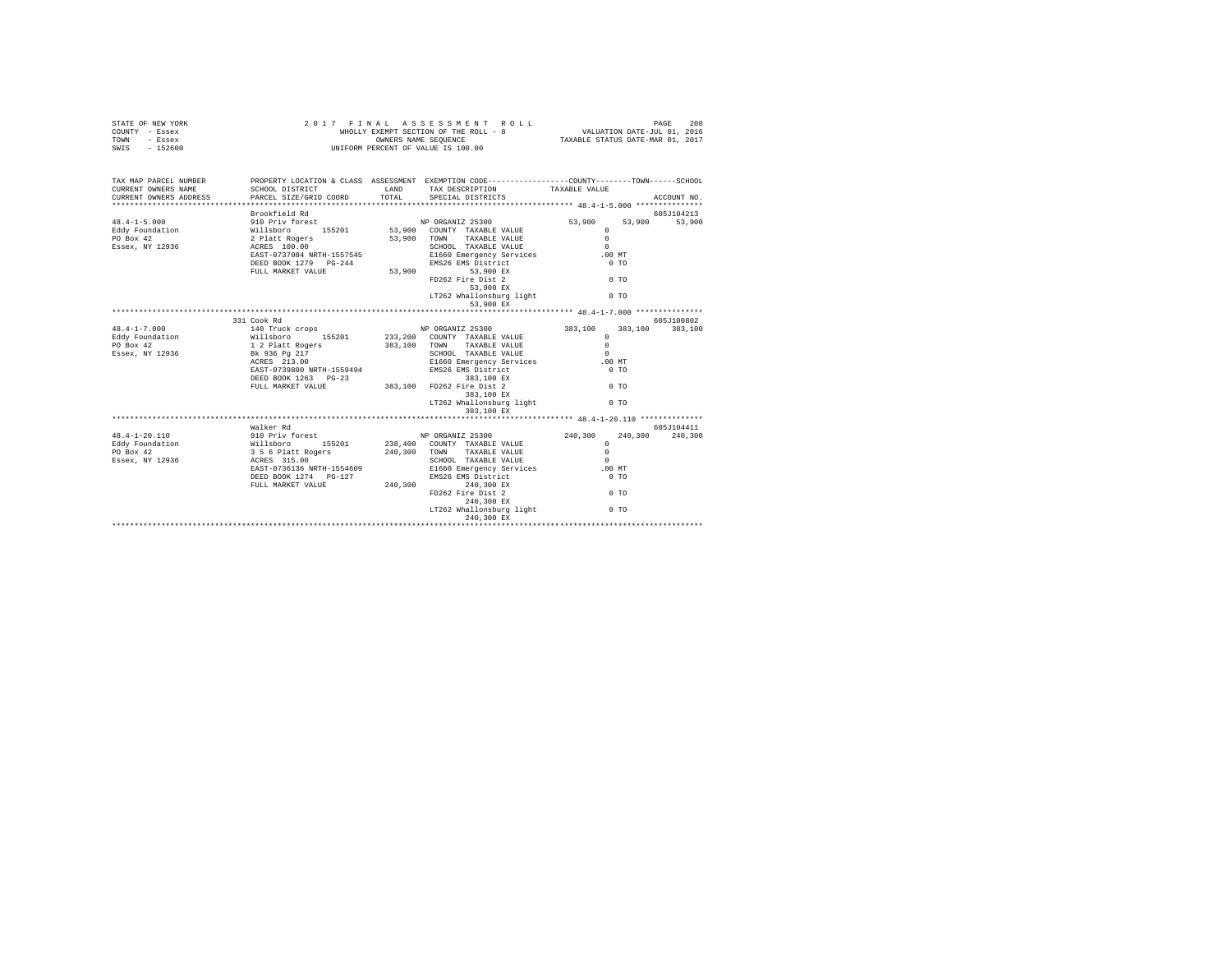| STATE OF NEW YORK | 2017 FINAL ASSESSMENT ROLL            | 209<br>PAGE                      |
|-------------------|---------------------------------------|----------------------------------|
| COUNTY - Essex    | WHOLLY EXEMPT SECTION OF THE ROLL - 8 | VALUATION DATE-JUL 01, 2016      |
| TOWN<br>- Essex   | OWNERS NAME SEOUENCE                  | TAXABLE STATUS DATE-MAR 01, 2017 |
| - 152600<br>SWIS  | UNIFORM PERCENT OF VALUE IS 100.00    |                                  |

| TAX MAP PARCEL NUMBER PROPERTY LOCATION & CLASS ASSESSMENT EXEMPTION CODE--------------COUNTY-------TOWN------SCHOOL<br>CURRENT OWNERS NAME SCHOOL DISTRICT TAX DESCRIPTION TAXABLE VALUE<br>CURRENT ONNERS ADDRESS PARCEL SIZE/GRID COORD TOTAL SPECIAL DISTRICTS (2013) ACCOUNT NO.                                                                                                                                                                                                                    |                                         |        |                                                          |                       |             |
|----------------------------------------------------------------------------------------------------------------------------------------------------------------------------------------------------------------------------------------------------------------------------------------------------------------------------------------------------------------------------------------------------------------------------------------------------------------------------------------------------------|-----------------------------------------|--------|----------------------------------------------------------|-----------------------|-------------|
|                                                                                                                                                                                                                                                                                                                                                                                                                                                                                                          |                                         |        |                                                          |                       | 6079905009  |
| $\texttt{40.3-3-16.000} \begin{minipage}{0.9\textwidth} \begin{minipage}{0.9\textwidth} \begin{minipage}{0.9\textwidth} \begin{minipage}{0.9\textwidth} \begin{minipage}{0.9\textwidth} \begin{minipage}{0.9\textwidth} \begin{minipage}{0.9\textwidth} \begin{minipage}{0.9\textwidth} \begin{minipage}{0.9\textwidth} \begin{minipage}{0.9\textwidth} \begin{minipage}{0.9\textwidth} \begin{minipage}{0.9\textwidth} \begin{minipage}{0.9\textwidth} \begin{minipage}{0.9\textwidth} \begin{minipage$ |                                         |        |                                                          | 2,400                 | 2,400 2,400 |
|                                                                                                                                                                                                                                                                                                                                                                                                                                                                                                          |                                         |        |                                                          | $\Omega$              |             |
| Essex, NY 12936 Potts                                                                                                                                                                                                                                                                                                                                                                                                                                                                                    |                                         | 2,400  |                                                          | $\Omega$              |             |
|                                                                                                                                                                                                                                                                                                                                                                                                                                                                                                          | ACRES 1.00                              |        | TOWN TAXABLE VALUE<br>SCHOOL TAXABLE VALUE               | $\Omega$              |             |
|                                                                                                                                                                                                                                                                                                                                                                                                                                                                                                          | ACRES 1.00<br>EAST-0755688 NRTH-1571776 |        | E1660 Emergency Services .00 MT                          |                       |             |
|                                                                                                                                                                                                                                                                                                                                                                                                                                                                                                          | FULL MARKET VALUE                       | 2,400  | EMS26 EMS District                                       | $0$ TO                |             |
|                                                                                                                                                                                                                                                                                                                                                                                                                                                                                                          |                                         |        | 2,400 EX                                                 |                       |             |
|                                                                                                                                                                                                                                                                                                                                                                                                                                                                                                          |                                         |        | FD261 Fire Dist 1                                        | $0 \text{ } \text{T}$ |             |
|                                                                                                                                                                                                                                                                                                                                                                                                                                                                                                          |                                         |        | 2,400 EX                                                 |                       |             |
|                                                                                                                                                                                                                                                                                                                                                                                                                                                                                                          |                                         |        | LT261 Essex light                                        | 0 <sub>T</sub>        |             |
|                                                                                                                                                                                                                                                                                                                                                                                                                                                                                                          |                                         |        | 2,400 EX                                                 |                       |             |
|                                                                                                                                                                                                                                                                                                                                                                                                                                                                                                          |                                         |        | WB261 Water B&I                                          | $0$ TO C              |             |
|                                                                                                                                                                                                                                                                                                                                                                                                                                                                                                          |                                         |        |                                                          |                       |             |
|                                                                                                                                                                                                                                                                                                                                                                                                                                                                                                          |                                         |        | $2,400$ EX<br>WD260 Essex water                          | $0$ TO $C$            |             |
|                                                                                                                                                                                                                                                                                                                                                                                                                                                                                                          |                                         |        | 2.400 EX                                                 |                       |             |
|                                                                                                                                                                                                                                                                                                                                                                                                                                                                                                          |                                         |        |                                                          |                       |             |
|                                                                                                                                                                                                                                                                                                                                                                                                                                                                                                          | 2757 Essex Rd                           |        |                                                          |                       | 605J102903  |
| 40.65-2-9.100 330 Vacant comm NP ORGANIZ 25300 73,900 73,900 73,900 73,900                                                                                                                                                                                                                                                                                                                                                                                                                               |                                         |        |                                                          |                       |             |
| Essex Comm Heritage Org Inc Willsboro 155201 73,900 COUNTY TAXABLE VALUE                                                                                                                                                                                                                                                                                                                                                                                                                                 |                                         |        |                                                          | $\Omega$              |             |
| Rte 22                                                                                                                                                                                                                                                                                                                                                                                                                                                                                                   | Hicks                                   |        | 73,900 COUNTY TAXABLE VALUE<br>73,900 TOWN TAXABLE VALUE | $\Omega$              |             |
| PO Box 250 1608/119 Easement                                                                                                                                                                                                                                                                                                                                                                                                                                                                             |                                         |        | SCHOOL TAXABLE VALUE                                     | $\Omega$              |             |
|                                                                                                                                                                                                                                                                                                                                                                                                                                                                                                          |                                         |        |                                                          |                       |             |
|                                                                                                                                                                                                                                                                                                                                                                                                                                                                                                          |                                         |        |                                                          |                       |             |
|                                                                                                                                                                                                                                                                                                                                                                                                                                                                                                          |                                         |        |                                                          |                       |             |
|                                                                                                                                                                                                                                                                                                                                                                                                                                                                                                          | DEED BOOK 1030 PG-95                    |        | FD261 Fire Dist 1 0 TO                                   |                       |             |
|                                                                                                                                                                                                                                                                                                                                                                                                                                                                                                          | FULL MARKET VALUE                       | 73,900 | 73,900 EX                                                |                       |             |
|                                                                                                                                                                                                                                                                                                                                                                                                                                                                                                          |                                         |        | LT261 Essex light                                        | $0$ TO                |             |
|                                                                                                                                                                                                                                                                                                                                                                                                                                                                                                          |                                         |        | 73,900 EX                                                |                       |             |
|                                                                                                                                                                                                                                                                                                                                                                                                                                                                                                          |                                         |        | SB260 Eessex Sewer Bond 73,900 TO C                      |                       |             |
|                                                                                                                                                                                                                                                                                                                                                                                                                                                                                                          |                                         |        | SD260 Essex Sewer Dist                                   | $0$ TO                |             |
|                                                                                                                                                                                                                                                                                                                                                                                                                                                                                                          |                                         |        | 73,900 EX                                                |                       |             |
|                                                                                                                                                                                                                                                                                                                                                                                                                                                                                                          |                                         |        |                                                          |                       |             |
|                                                                                                                                                                                                                                                                                                                                                                                                                                                                                                          |                                         |        |                                                          |                       |             |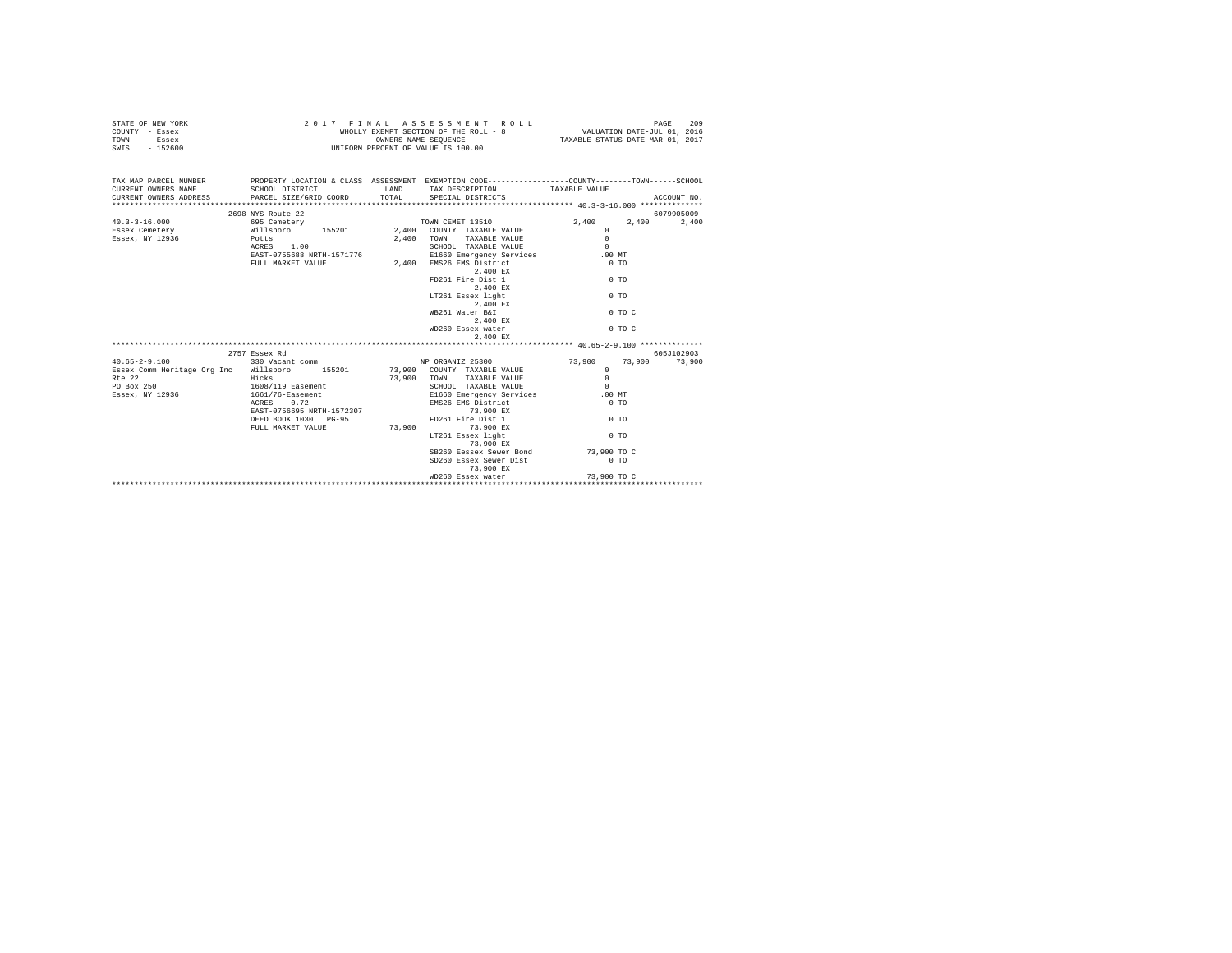| STATE OF NEW YORK | 2017 FINAL ASSESSMENT ROLL            | 210<br>PAGE                      |
|-------------------|---------------------------------------|----------------------------------|
| COUNTY - Essex    | WHOLLY EXEMPT SECTION OF THE ROLL - 8 | VALUATION DATE-JUL 01, 2016      |
| TOWN<br>- Essex   | OWNERS NAME SEOUENCE                  | TAXABLE STATUS DATE-MAR 01, 2017 |
| - 152600<br>SWIS  | UNIFORM PERCENT OF VALUE IS 100.00    |                                  |

| TAX MAP PARCEL NUMBER<br>CURRENT OWNERS NAME<br>CURRENT OWNERS ADDRESS PARCEL SIZE/GRID COORD TOTAL                      | SCHOOL DISTRICT 6 . LAND TAX DESCRIPTION |  | PROPERTY LOCATION & CLASS ASSESSMENT EXEMPTION CODE---------------COUNTY-------TOWN-----SCHOOL<br>SPECIAL DISTRICTS                                                                                                                 | TAXABLE VALUE                            | ACCOUNT NO.     |  |  |
|--------------------------------------------------------------------------------------------------------------------------|------------------------------------------|--|-------------------------------------------------------------------------------------------------------------------------------------------------------------------------------------------------------------------------------------|------------------------------------------|-----------------|--|--|
|                                                                                                                          |                                          |  |                                                                                                                                                                                                                                     |                                          |                 |  |  |
|                                                                                                                          |                                          |  |                                                                                                                                                                                                                                     |                                          | 605J102506      |  |  |
|                                                                                                                          |                                          |  |                                                                                                                                                                                                                                     | 231,000                                  | 231,000         |  |  |
|                                                                                                                          |                                          |  |                                                                                                                                                                                                                                     |                                          |                 |  |  |
|                                                                                                                          |                                          |  |                                                                                                                                                                                                                                     |                                          |                 |  |  |
|                                                                                                                          |                                          |  |                                                                                                                                                                                                                                     |                                          |                 |  |  |
|                                                                                                                          |                                          |  |                                                                                                                                                                                                                                     |                                          |                 |  |  |
|                                                                                                                          |                                          |  |                                                                                                                                                                                                                                     |                                          |                 |  |  |
|                                                                                                                          |                                          |  |                                                                                                                                                                                                                                     |                                          |                 |  |  |
|                                                                                                                          |                                          |  |                                                                                                                                                                                                                                     |                                          |                 |  |  |
|                                                                                                                          |                                          |  |                                                                                                                                                                                                                                     |                                          |                 |  |  |
|                                                                                                                          |                                          |  | 231,000 EX                                                                                                                                                                                                                          |                                          |                 |  |  |
|                                                                                                                          |                                          |  | SB260 Eessex Sewer Bond 231,000 TO C                                                                                                                                                                                                |                                          |                 |  |  |
|                                                                                                                          |                                          |  | SD260 Essex Sewer Dist                                                                                                                                                                                                              | $0$ TO                                   |                 |  |  |
|                                                                                                                          |                                          |  | 231,000 EX                                                                                                                                                                                                                          |                                          |                 |  |  |
|                                                                                                                          |                                          |  |                                                                                                                                                                                                                                     |                                          |                 |  |  |
|                                                                                                                          |                                          |  |                                                                                                                                                                                                                                     |                                          |                 |  |  |
|                                                                                                                          |                                          |  |                                                                                                                                                                                                                                     |                                          | 6079905014      |  |  |
|                                                                                                                          |                                          |  |                                                                                                                                                                                                                                     |                                          | 372,800 372,800 |  |  |
|                                                                                                                          |                                          |  |                                                                                                                                                                                                                                     |                                          |                 |  |  |
|                                                                                                                          |                                          |  |                                                                                                                                                                                                                                     |                                          |                 |  |  |
|                                                                                                                          |                                          |  |                                                                                                                                                                                                                                     | .00 MT                                   |                 |  |  |
|                                                                                                                          |                                          |  |                                                                                                                                                                                                                                     | $0$ TO                                   |                 |  |  |
|                                                                                                                          |                                          |  |                                                                                                                                                                                                                                     |                                          |                 |  |  |
|                                                                                                                          |                                          |  |                                                                                                                                                                                                                                     | $0$ TO                                   |                 |  |  |
|                                                                                                                          |                                          |  |                                                                                                                                                                                                                                     |                                          |                 |  |  |
|                                                                                                                          |                                          |  |                                                                                                                                                                                                                                     | $0$ TO                                   |                 |  |  |
|                                                                                                                          |                                          |  | 372,800 EX                                                                                                                                                                                                                          |                                          |                 |  |  |
|                                                                                                                          |                                          |  | SB260 Eessex Sewer Bond 372,800 TO C                                                                                                                                                                                                |                                          |                 |  |  |
|                                                                                                                          |                                          |  | SD260 Essex Sewer Dist                                                                                                                                                                                                              | $0$ TO                                   |                 |  |  |
|                                                                                                                          |                                          |  | 372,800 EX                                                                                                                                                                                                                          |                                          |                 |  |  |
|                                                                                                                          |                                          |  | WD260 Essex water                                                                                                                                                                                                                   | 372,800 TO C                             |                 |  |  |
|                                                                                                                          | 2306 Main St                             |  |                                                                                                                                                                                                                                     |                                          | 6079905015      |  |  |
|                                                                                                                          |                                          |  | CHURCH PAR 21600 231,100 231,100 231,100<br>52,000 COUNTY TAXABLE VALUE 0<br>231,100 TOWN TAXABLE VALUE 0<br>SCHOOL TAXABLE VALUE 0<br>ELG60 Emergency Services 0<br>EMS26 EMS District 231,100 TO<br>EMS26 EMS District 231,100 TO |                                          |                 |  |  |
| 40.73-3-4.000 620 Religious CHURCH PAR 21600<br>Essex Comm United Methodist Willsboro 155201 52,000 COUNTY TAXABLE VALUE |                                          |  |                                                                                                                                                                                                                                     |                                          |                 |  |  |
|                                                                                                                          |                                          |  |                                                                                                                                                                                                                                     |                                          |                 |  |  |
|                                                                                                                          |                                          |  |                                                                                                                                                                                                                                     |                                          |                 |  |  |
|                                                                                                                          |                                          |  |                                                                                                                                                                                                                                     |                                          |                 |  |  |
|                                                                                                                          |                                          |  |                                                                                                                                                                                                                                     |                                          |                 |  |  |
|                                                                                                                          |                                          |  |                                                                                                                                                                                                                                     | 231,100 TO<br>231,100 TO<br>231,100 TO C |                 |  |  |
|                                                                                                                          |                                          |  |                                                                                                                                                                                                                                     |                                          |                 |  |  |
|                                                                                                                          |                                          |  | SB260 Eessex Sewer Bond                                                                                                                                                                                                             |                                          |                 |  |  |
|                                                                                                                          |                                          |  |                                                                                                                                                                                                                                     |                                          |                 |  |  |
|                                                                                                                          |                                          |  |                                                                                                                                                                                                                                     |                                          |                 |  |  |
|                                                                                                                          |                                          |  |                                                                                                                                                                                                                                     |                                          |                 |  |  |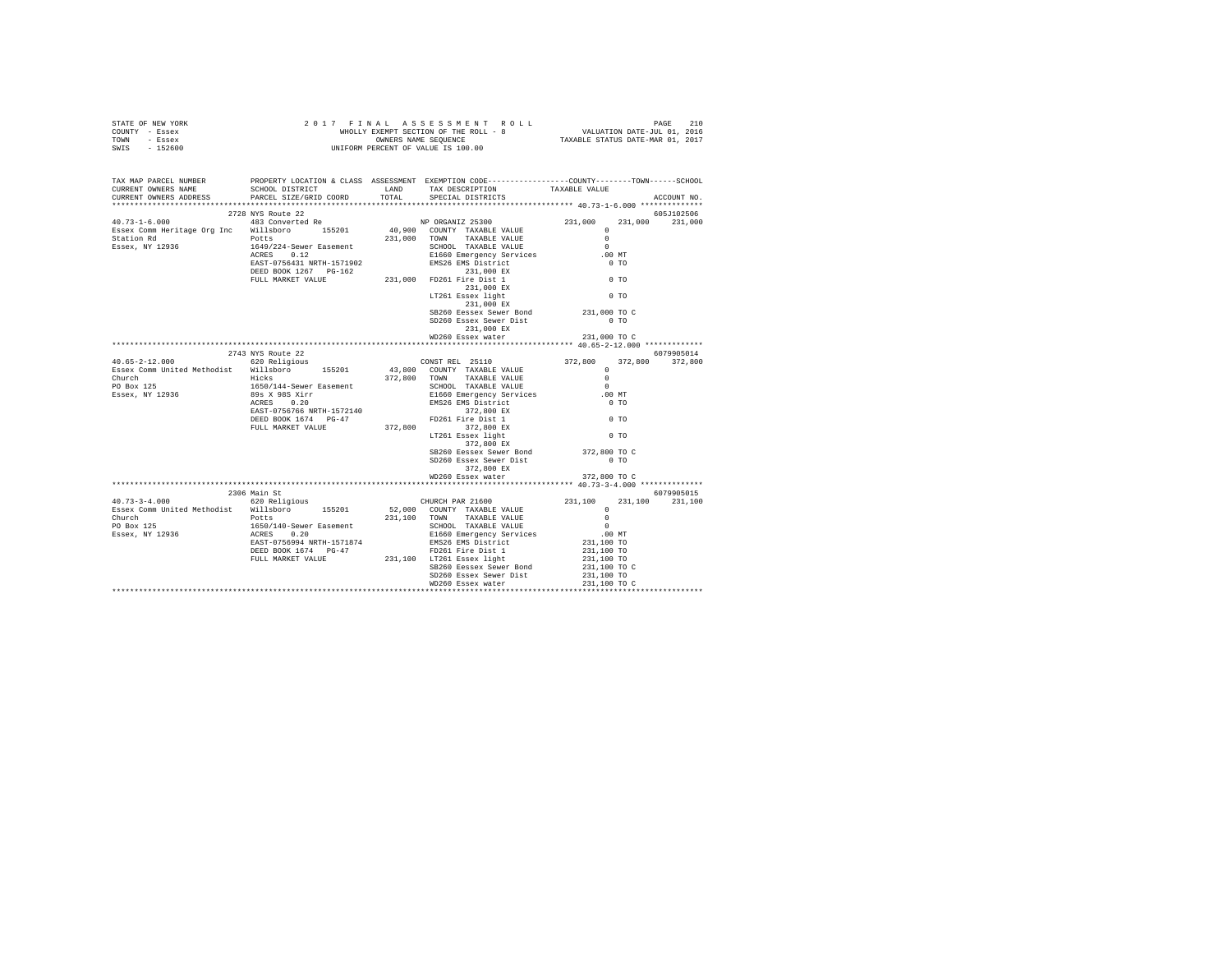| STATE OF NEW YORK<br>COUNTY - Essex<br>TOWN<br>- Essex<br>$-152600$<br>SWIS  | 2017                                                                                                                                          | FINAL         | ASSESSMENT ROLL<br>WHOLLY EXEMPT SECTION OF THE ROLL - 8<br>OWNERS NAME SEQUENCE<br>UNIFORM PERCENT OF VALUE IS 100.00                                       | VALUATION DATE-JUL 01, 2016<br>TAXABLE STATUS DATE-MAR 01, 2017                         | 211<br>PAGE    |
|------------------------------------------------------------------------------|-----------------------------------------------------------------------------------------------------------------------------------------------|---------------|--------------------------------------------------------------------------------------------------------------------------------------------------------------|-----------------------------------------------------------------------------------------|----------------|
| TAX MAP PARCEL NUMBER<br>CURRENT OWNERS NAME<br>CURRENT OWNERS ADDRESS       | PROPERTY LOCATION & CLASS ASSESSMENT EXEMPTION CODE----------------COUNTY--------TOWN-----SCHOOL<br>SCHOOL DISTRICT<br>PARCEL SIZE/GRID COORD | LAND<br>TOTAL | TAX DESCRIPTION<br>SPECIAL DISTRICTS                                                                                                                         | TAXABLE VALUE                                                                           | ACCOUNT NO.    |
|                                                                              | 17 Tyrrell St                                                                                                                                 |               |                                                                                                                                                              |                                                                                         | 605J104211     |
| $49.69 - 1 - 2.002$<br>Essex County<br>PO Box 217<br>Elizabethtown, NY 12932 | 314 Rural vac<10<br>Willsboro 155201<br>Willsboro<br>Friswell<br>FEMA Buyout<br>ACRES 0.29                                                    |               | CNTY OWN I 13100<br>100 COUNTY TAXABLE VALUE<br>100 TOWN<br>TAXABLE VALUE<br>SCHOOL TAXABLE VALUE<br>E1660 Emergency Services                                | 100<br>$\Omega$<br>$\Omega$<br>$\Omega$<br>$.00$ MT                                     | 100<br>100     |
|                                                                              | FEMA Buyout<br>ACRES 0.29<br>EAST-0744217 NRTH-1556115<br>DEED BOOK 1760 DC-1<br>DEED BOOK 1760 PG-1<br>FULL MARKET VALUE                     |               | EMS26 EMS District<br>100 EX<br>100 FD262 Fire Dist 2<br>100 EX<br>LT262 Whallonsburg light                                                                  | 0 <sub>T</sub><br>0 <sub>T</sub><br>0 <sub>T</sub>                                      |                |
|                                                                              |                                                                                                                                               |               | 100 EX                                                                                                                                                       |                                                                                         |                |
|                                                                              | NYS Route 22                                                                                                                                  |               |                                                                                                                                                              |                                                                                         | 605Z016004     |
| $57.2 - 4 - 1.120$<br>Essex County<br>PO Box 217<br>Elizabethtown, NY 12932  | 695 Cemetery<br>Willsboro<br>9 Judds Patent<br>155201<br>9 Judds Patent<br>2.20<br>ACRES                                                      | 2,200         | CNTY OWN I 13100<br>2,200 COUNTY TAXABLE VALUE<br>TAXABLE VALUE<br>TOWN<br>SCHOOL TAXABLE VALUE                                                              | 2,200<br>$\Omega$<br>$\Omega$<br>$\Omega$                                               | 2,200<br>2,200 |
|                                                                              | EAST-0741382 NRTH-1551951<br>DEED BOOK 1822 PG-8<br>FULL MARKET VALUE                                                                         |               | E1660 Emergency Services<br>EMS26 EMS District<br>2,200 2,200 EX<br>FD262 Fire Dist 2<br>2,200 EX<br>LT262 Whallonsburg light                                | .00 MT<br>0 <sub>T</sub><br>$0$ TO<br>$0$ TO                                            |                |
|                                                                              |                                                                                                                                               |               | 2,200 EX                                                                                                                                                     |                                                                                         |                |
|                                                                              | Whallons Bay Rd                                                                                                                               |               |                                                                                                                                                              |                                                                                         | 605J196001     |
| $49.69 - 1 - 3.001$<br>Essex Fire Dist 2                                     | 330 Vacant comm<br>Willsboro 155201<br>FULL MARKET VALUE 100 EMS26 EMS District                                                               |               | VOL F DEPT 26400<br>100 COUNTY TAXABLE VALUE<br>100 TOWN<br>TAXABLE VALUE<br>SCHOOL TAXABLE VALUE<br>E1660 Emergency Services<br>100 EX<br>FD262 Fire Dist 2 | 100<br>$\Omega$<br>$\Omega$<br>$\Omega$<br>$.00$ MT<br>0 <sub>T</sub><br>0 <sub>T</sub> | 100<br>100     |
|                                                                              |                                                                                                                                               |               | 100 EX<br>LT262 Whallonsburg light<br>100 EX                                                                                                                 | 0 <sub>T</sub>                                                                          |                |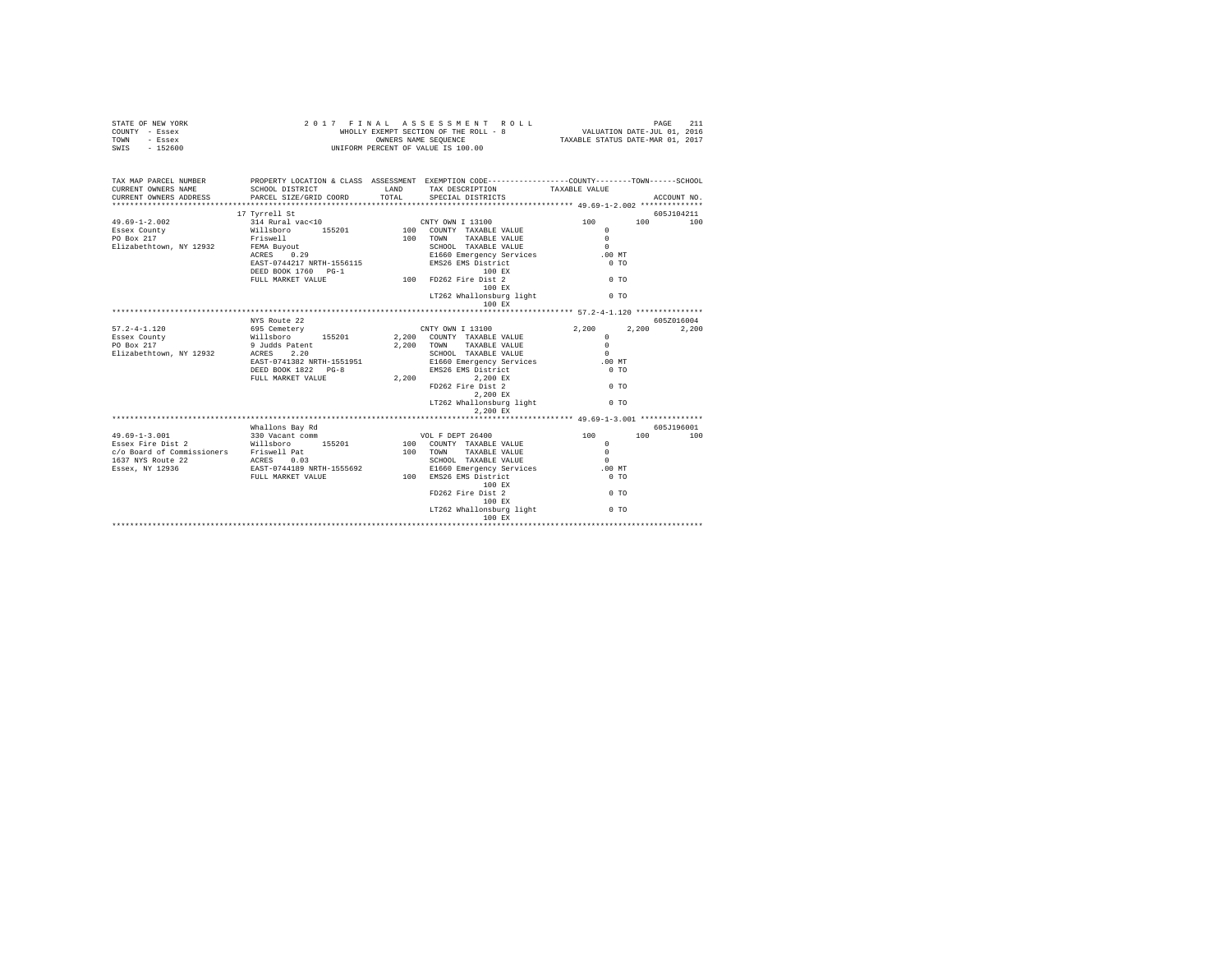| $\begin{array}{cccccccccccccccc} \texttt{STATE OF NEW VORK} & \texttt{FOKB} & \texttt{PAGE} & \texttt{2017} & \texttt{F IN AL} & \texttt{A S SE S S M EN T} & \texttt{R O LL} & \texttt{PAGE} & \texttt{212} \\ \texttt{COUNT OF SSEEK} & \texttt{WHOLLY EXRM F SEQUENCE} & \texttt{WHOLLY EXR PTE ROLL} - 8 & \texttt{VALUATION DATE-JUL 01, 2016} \\ \texttt{TOWNT = SSEEX} & \texttt{WHOLY} & \texttt{WHOLLY EXR NME SEQUENCE} & \texttt{ROLL$ |              |                                                                                                  |              |             |
|---------------------------------------------------------------------------------------------------------------------------------------------------------------------------------------------------------------------------------------------------------------------------------------------------------------------------------------------------------------------------------------------------------------------------------------------------|--------------|--------------------------------------------------------------------------------------------------|--------------|-------------|
| TAX MAP PARCEL NUMBER<br>CURRENT OWNERS NAME<br>CURRENT OWNERS ADDRESS                                                                                                                                                                                                                                                                                                                                                                            |              | PROPERTY LOCATION & CLASS ASSESSMENT EXEMPTION CODE----------------COUNTY-------TOWN------SCHOOL |              | ACCOUNT NO. |
|                                                                                                                                                                                                                                                                                                                                                                                                                                                   |              |                                                                                                  |              |             |
|                                                                                                                                                                                                                                                                                                                                                                                                                                                   |              |                                                                                                  |              |             |
|                                                                                                                                                                                                                                                                                                                                                                                                                                                   |              |                                                                                                  |              |             |
|                                                                                                                                                                                                                                                                                                                                                                                                                                                   |              |                                                                                                  |              |             |
|                                                                                                                                                                                                                                                                                                                                                                                                                                                   |              |                                                                                                  |              |             |
|                                                                                                                                                                                                                                                                                                                                                                                                                                                   |              |                                                                                                  |              |             |
|                                                                                                                                                                                                                                                                                                                                                                                                                                                   |              |                                                                                                  |              |             |
|                                                                                                                                                                                                                                                                                                                                                                                                                                                   |              |                                                                                                  |              |             |
| $\begin{tabular}{lllllllllllllllllll} \multicolumn{4}{c c c c} \multicolumn{4}{c c c c} \multicolumn{4}{c c c c} \multicolumn{4}{c c c c} \multicolumn{4}{c c c c} \multicolumn{4}{c c c c} \multicolumn{4}{c c c c} \multicolumn{4}{c c c c} \multicolumn{4}{c c c c} \multicolumn{4}{c c c c} \multicolumn{4}{c c c c} \multicolumn{4}{c c c c} \multicolumn{4}{c c c c} \multicolumn{4}{c$                                                     |              |                                                                                                  |              |             |
|                                                                                                                                                                                                                                                                                                                                                                                                                                                   |              | 557,300 EX<br>WB261 Water B&I<br>WD260 Essex water                                               | 557,300 TO C |             |
|                                                                                                                                                                                                                                                                                                                                                                                                                                                   |              |                                                                                                  | 557,300 TO C |             |
| $\begin{tabular}{lcccc} \textbf{40.73--4-1.000} & \textbf{40.000} & \textbf{6079905101} & \textbf{6079905101} \\ \textbf{40.73--4-1.000} & \textbf{60.000} & \textbf{60.000} & \textbf{60.000} \\ \textbf{620} & \textbf{Religious} & \textbf{630} & \textbf{60.000} \\ \textbf{588ex & \textbf{50.000} } & \textbf{60.000} \\ \textbf{620} & \textbf{Religious} & \text$                                                                         |              |                                                                                                  |              |             |
|                                                                                                                                                                                                                                                                                                                                                                                                                                                   |              |                                                                                                  |              |             |
|                                                                                                                                                                                                                                                                                                                                                                                                                                                   |              |                                                                                                  |              |             |
|                                                                                                                                                                                                                                                                                                                                                                                                                                                   |              |                                                                                                  |              |             |
|                                                                                                                                                                                                                                                                                                                                                                                                                                                   |              |                                                                                                  |              |             |
|                                                                                                                                                                                                                                                                                                                                                                                                                                                   |              |                                                                                                  |              |             |
|                                                                                                                                                                                                                                                                                                                                                                                                                                                   |              |                                                                                                  |              |             |
|                                                                                                                                                                                                                                                                                                                                                                                                                                                   |              |                                                                                                  |              |             |
|                                                                                                                                                                                                                                                                                                                                                                                                                                                   |              |                                                                                                  |              |             |
|                                                                                                                                                                                                                                                                                                                                                                                                                                                   |              |                                                                                                  |              |             |
|                                                                                                                                                                                                                                                                                                                                                                                                                                                   |              | LT261 Essex light<br>352,400 EX                                                                  |              |             |
|                                                                                                                                                                                                                                                                                                                                                                                                                                                   |              | SB260 Eessex Sewer Bond 352,400 TO C                                                             |              |             |
|                                                                                                                                                                                                                                                                                                                                                                                                                                                   |              | SD260 Essex Sewer Dist                                                                           | $0$ TO       |             |
|                                                                                                                                                                                                                                                                                                                                                                                                                                                   |              | 352,400 EX<br>WD260 Essex water 352,400 TO C                                                     |              |             |
|                                                                                                                                                                                                                                                                                                                                                                                                                                                   |              |                                                                                                  |              |             |
|                                                                                                                                                                                                                                                                                                                                                                                                                                                   | 10 Church St |                                                                                                  |              | 6079905102  |
|                                                                                                                                                                                                                                                                                                                                                                                                                                                   |              |                                                                                                  | 216,700      | 216,700     |
|                                                                                                                                                                                                                                                                                                                                                                                                                                                   |              |                                                                                                  |              |             |
|                                                                                                                                                                                                                                                                                                                                                                                                                                                   |              |                                                                                                  |              |             |
|                                                                                                                                                                                                                                                                                                                                                                                                                                                   |              |                                                                                                  |              |             |
|                                                                                                                                                                                                                                                                                                                                                                                                                                                   |              |                                                                                                  |              |             |
|                                                                                                                                                                                                                                                                                                                                                                                                                                                   |              |                                                                                                  |              |             |
|                                                                                                                                                                                                                                                                                                                                                                                                                                                   |              |                                                                                                  |              |             |
|                                                                                                                                                                                                                                                                                                                                                                                                                                                   |              |                                                                                                  |              |             |
|                                                                                                                                                                                                                                                                                                                                                                                                                                                   |              |                                                                                                  |              |             |
|                                                                                                                                                                                                                                                                                                                                                                                                                                                   |              | WD260 Essex water 216,700 TO C                                                                   |              |             |
|                                                                                                                                                                                                                                                                                                                                                                                                                                                   |              |                                                                                                  |              |             |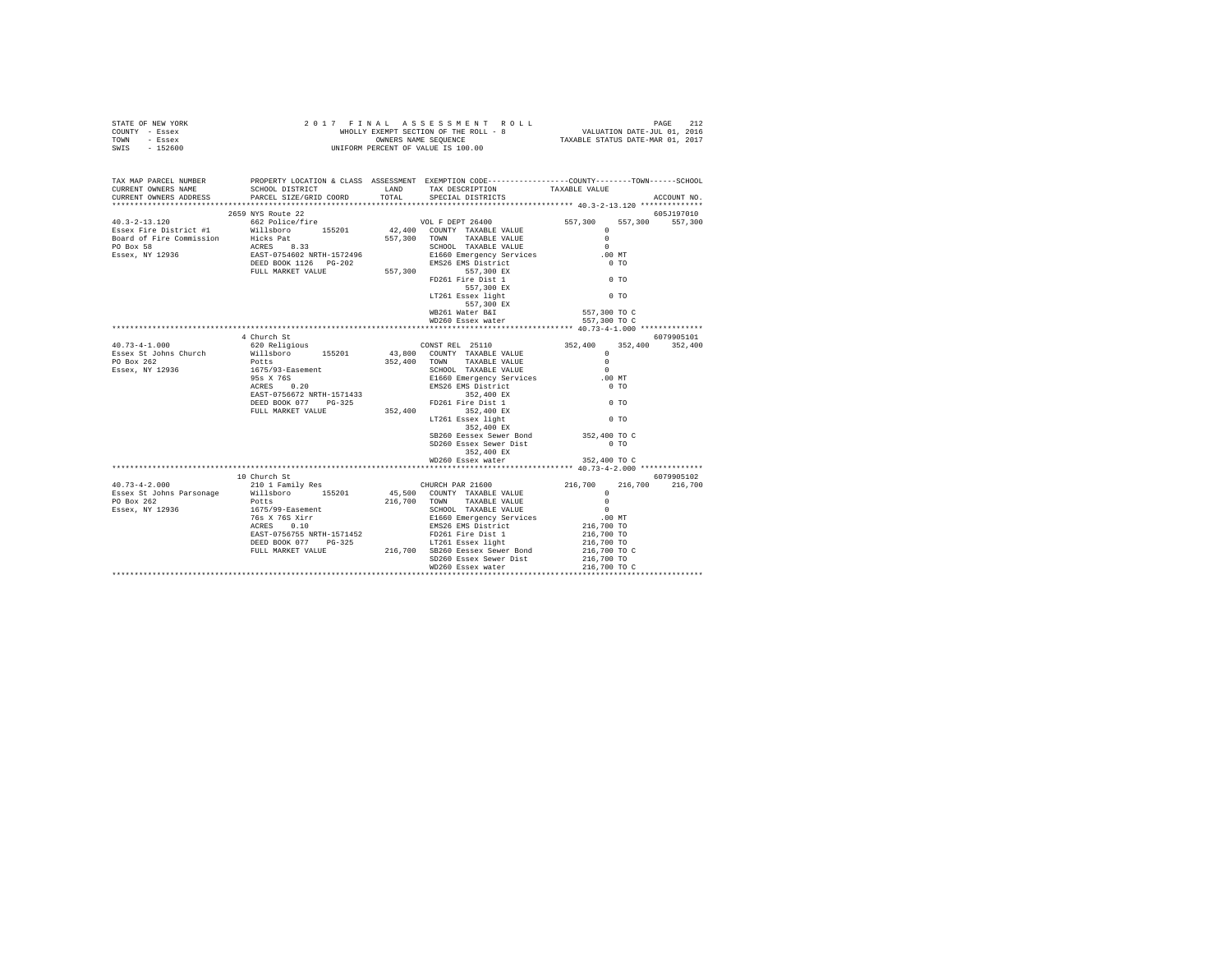| TAX MAP PARCEL NUMBER<br>CURRENT OWNERS NAME<br>CURRENT OWNERS ADDRESS                                                                                                                                                                                                                                                                                                                                           | PROPERTY LOCATION & CLASS ASSESSMENT EXEMPTION CODE----------------COUNTY-------TOWN------SCHOOL |                                      |              | ACCOUNT NO.     |
|------------------------------------------------------------------------------------------------------------------------------------------------------------------------------------------------------------------------------------------------------------------------------------------------------------------------------------------------------------------------------------------------------------------|--------------------------------------------------------------------------------------------------|--------------------------------------|--------------|-----------------|
| $\begin{tabular}{l c c c c c} \hline \texttt{39.4--1--23.000} & \texttt{2172 W8 Note} & \texttt{200}\xspace & \texttt{200}\xspace & \texttt{2017} & \texttt{2010} & \texttt{2010} & \texttt{2010} & \texttt{2010} & \texttt{2010} & \texttt{2010} & \texttt{2010} & \texttt{2010} & \texttt{2010} & \texttt{2010} & \texttt{2010} & \texttt{2010} & \texttt{2010} & \texttt{2$                                   |                                                                                                  |                                      |              | 6079905002      |
|                                                                                                                                                                                                                                                                                                                                                                                                                  |                                                                                                  |                                      |              | 293.100 293.100 |
|                                                                                                                                                                                                                                                                                                                                                                                                                  |                                                                                                  |                                      |              |                 |
|                                                                                                                                                                                                                                                                                                                                                                                                                  |                                                                                                  |                                      |              |                 |
|                                                                                                                                                                                                                                                                                                                                                                                                                  |                                                                                                  |                                      |              |                 |
|                                                                                                                                                                                                                                                                                                                                                                                                                  |                                                                                                  |                                      | $.00$ MT     |                 |
|                                                                                                                                                                                                                                                                                                                                                                                                                  |                                                                                                  |                                      | $0$ TO       |                 |
|                                                                                                                                                                                                                                                                                                                                                                                                                  |                                                                                                  |                                      | $0$ TO       |                 |
|                                                                                                                                                                                                                                                                                                                                                                                                                  |                                                                                                  |                                      |              |                 |
|                                                                                                                                                                                                                                                                                                                                                                                                                  |                                                                                                  |                                      |              |                 |
|                                                                                                                                                                                                                                                                                                                                                                                                                  | 2754 Essex Rd                                                                                    |                                      |              | 605J100205      |
|                                                                                                                                                                                                                                                                                                                                                                                                                  |                                                                                                  |                                      | 389,200      | 389,200         |
|                                                                                                                                                                                                                                                                                                                                                                                                                  |                                                                                                  |                                      |              |                 |
|                                                                                                                                                                                                                                                                                                                                                                                                                  |                                                                                                  |                                      |              |                 |
|                                                                                                                                                                                                                                                                                                                                                                                                                  |                                                                                                  |                                      |              |                 |
| $\begin{tabular}{l c c c c c} \multicolumn{3}{c}{\textbf{40.65--3-3.000}} & \multicolumn{3}{c}{2754\text{ Ssec X }\text{Rd}} & \multicolumn{3}{c}{483\text{ Converted Re}- \text{WTRENT}} & \multicolumn{3}{c}{\textbf{NP ORGANIZ 25300}} & \multicolumn{3}{c}{389,200} & \multicolumn{3}{c}{389,200} & \multicolumn{3}{c}{389,200} & \multicolumn{3}{c}{389,200} & \multicolumn{3}{c}{389,200} & \multicolumn{$ |                                                                                                  |                                      |              |                 |
|                                                                                                                                                                                                                                                                                                                                                                                                                  |                                                                                                  |                                      |              |                 |
|                                                                                                                                                                                                                                                                                                                                                                                                                  |                                                                                                  |                                      |              |                 |
|                                                                                                                                                                                                                                                                                                                                                                                                                  |                                                                                                  |                                      |              |                 |
|                                                                                                                                                                                                                                                                                                                                                                                                                  |                                                                                                  |                                      |              |                 |
|                                                                                                                                                                                                                                                                                                                                                                                                                  |                                                                                                  |                                      |              |                 |
|                                                                                                                                                                                                                                                                                                                                                                                                                  |                                                                                                  | SB260 Eessex Sewer Bond 389,200 TO C |              |                 |
|                                                                                                                                                                                                                                                                                                                                                                                                                  |                                                                                                  | SD260 Essex Sewer Dist               | $0$ TO       |                 |
|                                                                                                                                                                                                                                                                                                                                                                                                                  |                                                                                                  | 389,200 EX                           |              |                 |
|                                                                                                                                                                                                                                                                                                                                                                                                                  |                                                                                                  | WD260 Essex water                    | 389,200 TO C |                 |
|                                                                                                                                                                                                                                                                                                                                                                                                                  | 2756 Essex Rd                                                                                    |                                      | 6079901912   |                 |
|                                                                                                                                                                                                                                                                                                                                                                                                                  |                                                                                                  |                                      |              |                 |
|                                                                                                                                                                                                                                                                                                                                                                                                                  |                                                                                                  |                                      |              |                 |
|                                                                                                                                                                                                                                                                                                                                                                                                                  |                                                                                                  |                                      |              |                 |
|                                                                                                                                                                                                                                                                                                                                                                                                                  |                                                                                                  |                                      |              |                 |
|                                                                                                                                                                                                                                                                                                                                                                                                                  |                                                                                                  |                                      |              |                 |
|                                                                                                                                                                                                                                                                                                                                                                                                                  |                                                                                                  |                                      |              |                 |
|                                                                                                                                                                                                                                                                                                                                                                                                                  |                                                                                                  |                                      |              |                 |
|                                                                                                                                                                                                                                                                                                                                                                                                                  |                                                                                                  |                                      |              |                 |
|                                                                                                                                                                                                                                                                                                                                                                                                                  |                                                                                                  |                                      |              |                 |
|                                                                                                                                                                                                                                                                                                                                                                                                                  |                                                                                                  |                                      |              |                 |
|                                                                                                                                                                                                                                                                                                                                                                                                                  |                                                                                                  | SB260 Eessex Sewer Bond 393,300 TO C |              |                 |
|                                                                                                                                                                                                                                                                                                                                                                                                                  |                                                                                                  | SD260 Essex Sewer Dist 0 TO          |              |                 |
|                                                                                                                                                                                                                                                                                                                                                                                                                  |                                                                                                  | 393,300 EX                           |              |                 |
|                                                                                                                                                                                                                                                                                                                                                                                                                  |                                                                                                  | WD260 Essex water                    | 393,300 TO C |                 |
|                                                                                                                                                                                                                                                                                                                                                                                                                  |                                                                                                  |                                      |              |                 |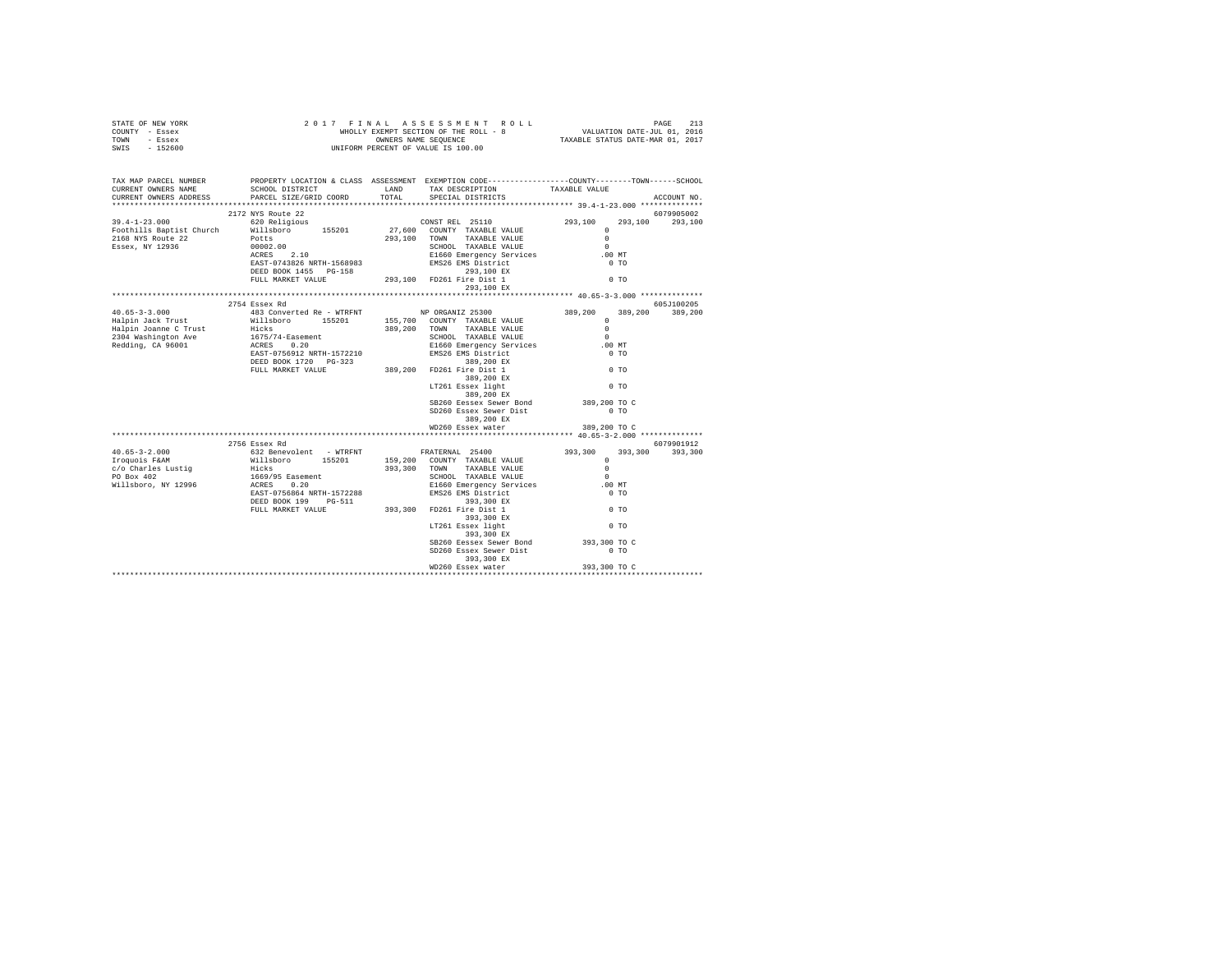| STATE OF NEW YORK<br>COUNTY - Essex<br>TOWN - Essex<br>SWIS - 152600                                                                                                  | 2 0 1 7 F I N A L A S S E S S M E N T R<br>WHOLLY EXEMPT SECTION OF THE ROLL - 8<br>ONNERS NAME SEQUENCE<br>UNIFORM PERCENT OF VALUE IS 100.00 | FINAL ASSESSMENT ROLL PAGE 214<br>WHOLLY EXEMPT SECTION OF THE ROLL - 8 VALUATION DATE-JUL 01, 2016<br>OWNERS NAME SEQUENCE TAXABLE STATUS DATE-MAR 01, 2017<br>2017 FINAL ASSESSMENT ROLL |       |                     |
|-----------------------------------------------------------------------------------------------------------------------------------------------------------------------|------------------------------------------------------------------------------------------------------------------------------------------------|--------------------------------------------------------------------------------------------------------------------------------------------------------------------------------------------|-------|---------------------|
| TAX MAP PARCEL NUMBER PROPERTY LOCATION & CLASS ASSESSMENT EXEMPTION CODE---------------COUNTY-------TOWN-----SCHOOL<br>CURRENT OWNERS NAME<br>CURRENT OWNERS ADDRESS |                                                                                                                                                |                                                                                                                                                                                            |       | ACCOUNT NO.         |
|                                                                                                                                                                       |                                                                                                                                                | FD262 Fire Dist 2 0 TO<br>176,800 EX<br>LT262 Whallonsburg light 0 TO<br>176,800 EX                                                                                                        |       |                     |
|                                                                                                                                                                       |                                                                                                                                                |                                                                                                                                                                                            |       |                     |
|                                                                                                                                                                       | Alden Rd                                                                                                                                       |                                                                                                                                                                                            |       | 6079905105          |
|                                                                                                                                                                       | Angier Hill Rd                                                                                                                                 |                                                                                                                                                                                            | 5,900 | 6079993002<br>5,900 |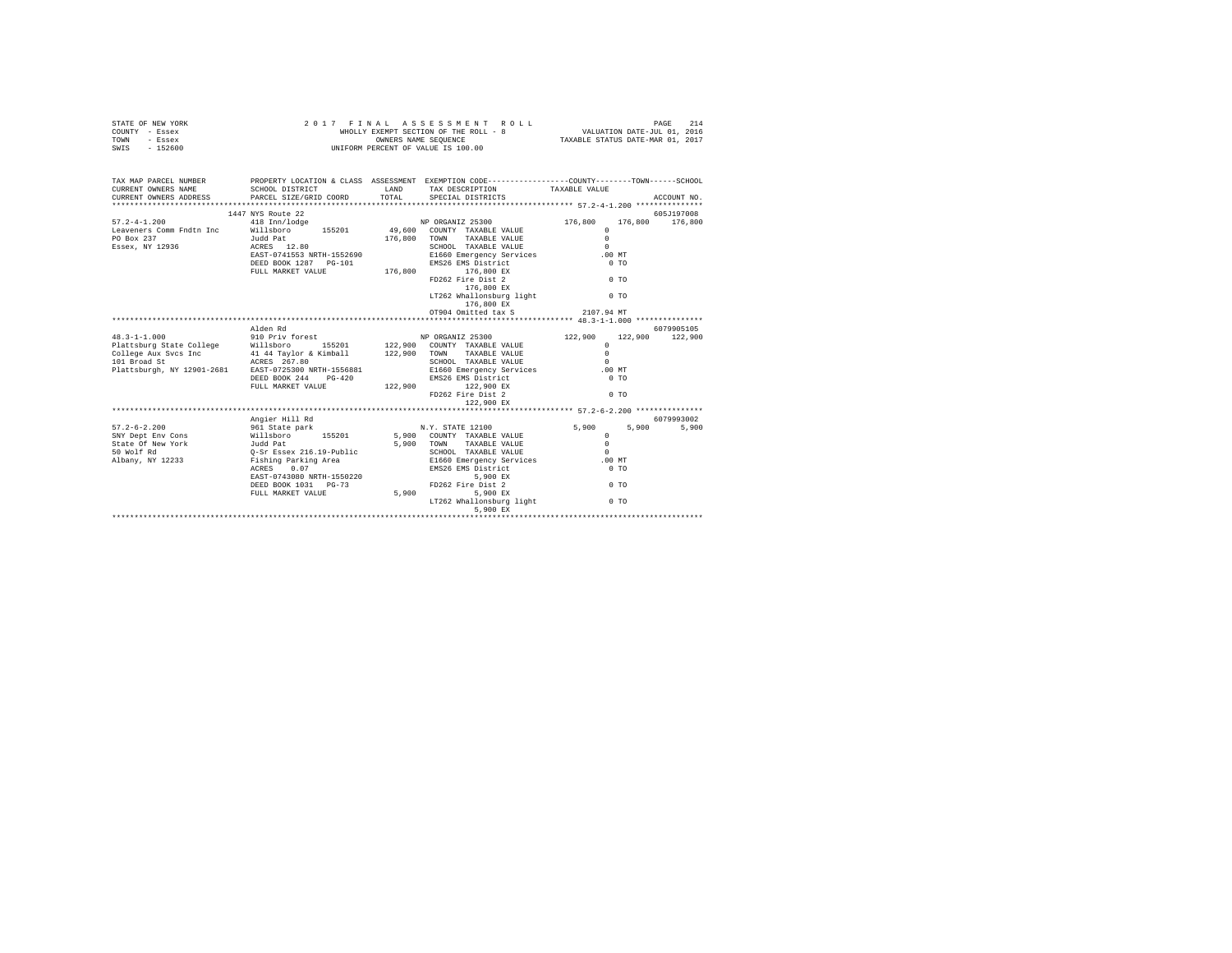| STATE OF NEW YORK<br>COUNTY - Essex<br>TOWN - Essex<br>SWIS - 152600                                                                                                                                                                          |                           | 2017 FINAL ASSES MENT ROLL WHOLLY EXERCITOR DATE THAT A VALUATION DATE-JUL 01, 2016<br>WHOLLY EXEMPT SECTION OF THE ROLL - 8<br>UNIFORM PERCENT OF VALUE IS 100.00 TAXABLE STATUS DATE-MAR 01, 2017                                                                                                                          |         |             |
|-----------------------------------------------------------------------------------------------------------------------------------------------------------------------------------------------------------------------------------------------|---------------------------|------------------------------------------------------------------------------------------------------------------------------------------------------------------------------------------------------------------------------------------------------------------------------------------------------------------------------|---------|-------------|
| TAX MAP PARCEL NUMBER<br>CURRENT OWNERS NAME<br>CURRENT OWNERS ADDRESS                                                                                                                                                                        |                           | PROPERTY LOCATION & CLASS ASSESSMENT EXEMPTION CODE---------------COUNTY-------TOWN------SCHOOL                                                                                                                                                                                                                              |         | ACCOUNT NO. |
|                                                                                                                                                                                                                                               | Whallons Bay Rd           |                                                                                                                                                                                                                                                                                                                              |         | 605J102410  |
|                                                                                                                                                                                                                                               |                           |                                                                                                                                                                                                                                                                                                                              | 21,600  | 21,600      |
|                                                                                                                                                                                                                                               |                           |                                                                                                                                                                                                                                                                                                                              |         |             |
|                                                                                                                                                                                                                                               |                           |                                                                                                                                                                                                                                                                                                                              |         |             |
|                                                                                                                                                                                                                                               |                           |                                                                                                                                                                                                                                                                                                                              |         |             |
|                                                                                                                                                                                                                                               |                           |                                                                                                                                                                                                                                                                                                                              |         |             |
|                                                                                                                                                                                                                                               |                           |                                                                                                                                                                                                                                                                                                                              |         |             |
|                                                                                                                                                                                                                                               |                           |                                                                                                                                                                                                                                                                                                                              |         |             |
|                                                                                                                                                                                                                                               |                           |                                                                                                                                                                                                                                                                                                                              |         |             |
|                                                                                                                                                                                                                                               |                           | 21,600 EX                                                                                                                                                                                                                                                                                                                    |         |             |
|                                                                                                                                                                                                                                               |                           |                                                                                                                                                                                                                                                                                                                              |         |             |
|                                                                                                                                                                                                                                               | Lake Shore Rd             |                                                                                                                                                                                                                                                                                                                              |         | 6079905010  |
|                                                                                                                                                                                                                                               |                           |                                                                                                                                                                                                                                                                                                                              | 182,400 | 182,400     |
|                                                                                                                                                                                                                                               |                           |                                                                                                                                                                                                                                                                                                                              |         |             |
|                                                                                                                                                                                                                                               |                           |                                                                                                                                                                                                                                                                                                                              |         |             |
|                                                                                                                                                                                                                                               |                           |                                                                                                                                                                                                                                                                                                                              |         |             |
|                                                                                                                                                                                                                                               |                           |                                                                                                                                                                                                                                                                                                                              |         |             |
|                                                                                                                                                                                                                                               |                           |                                                                                                                                                                                                                                                                                                                              |         |             |
|                                                                                                                                                                                                                                               |                           |                                                                                                                                                                                                                                                                                                                              |         |             |
|                                                                                                                                                                                                                                               | FULL MARKET VALUE         | 182,400 182,400 EX                                                                                                                                                                                                                                                                                                           |         |             |
|                                                                                                                                                                                                                                               | ************************* |                                                                                                                                                                                                                                                                                                                              |         |             |
|                                                                                                                                                                                                                                               | 2214 NYS Route 22         |                                                                                                                                                                                                                                                                                                                              |         | 6079905103  |
| $39.4 - 1 - 17.000$                                                                                                                                                                                                                           |                           |                                                                                                                                                                                                                                                                                                                              |         |             |
| Town Of Essex                                                                                                                                                                                                                                 |                           |                                                                                                                                                                                                                                                                                                                              |         |             |
| Essex, NY 12936                                                                                                                                                                                                                               |                           |                                                                                                                                                                                                                                                                                                                              |         |             |
|                                                                                                                                                                                                                                               |                           |                                                                                                                                                                                                                                                                                                                              |         |             |
|                                                                                                                                                                                                                                               |                           |                                                                                                                                                                                                                                                                                                                              |         |             |
|                                                                                                                                                                                                                                               |                           |                                                                                                                                                                                                                                                                                                                              |         |             |
|                                                                                                                                                                                                                                               |                           |                                                                                                                                                                                                                                                                                                                              |         |             |
|                                                                                                                                                                                                                                               |                           | $\begin{tabular}{c cccc} $244$ & $850$ & $0079905103$ & $6079905103$ & $6079905103$ \\ $681$ & culture b1dg & $7000$ & 00081Y& TAXABLE & YALUE & $67,500$ & $67,500$ & $67,500$ \\ $700$ & Potes & $155201 & $14,000$ & 00081Y& TAXABLE & YALUE & 0 \\ $1008$ & $1555$ & $x \text{irr} & $67,500$ & $70800$ & 00810X \\ $10$ |         |             |
|                                                                                                                                                                                                                                               |                           |                                                                                                                                                                                                                                                                                                                              |         |             |
|                                                                                                                                                                                                                                               |                           |                                                                                                                                                                                                                                                                                                                              |         | 605J100503  |
|                                                                                                                                                                                                                                               |                           |                                                                                                                                                                                                                                                                                                                              |         | 7,200       |
|                                                                                                                                                                                                                                               |                           |                                                                                                                                                                                                                                                                                                                              |         |             |
|                                                                                                                                                                                                                                               |                           |                                                                                                                                                                                                                                                                                                                              |         |             |
|                                                                                                                                                                                                                                               |                           |                                                                                                                                                                                                                                                                                                                              |         |             |
|                                                                                                                                                                                                                                               |                           |                                                                                                                                                                                                                                                                                                                              |         |             |
|                                                                                                                                                                                                                                               |                           |                                                                                                                                                                                                                                                                                                                              |         |             |
|                                                                                                                                                                                                                                               |                           |                                                                                                                                                                                                                                                                                                                              |         |             |
| 39.4-1-25.000<br>39.4-1-25.000<br>39.4-1-25.000<br>39.4-1-25.000<br>39.4-1-25.000<br>39.4-1-25.000<br>39.4-1-25.000<br>39.4-1-25.000<br>39.4-1-25.000<br>39.4-1-25.000<br>39.4-1-25.000<br>39.400<br>39.400<br>39.400<br>39.5201<br>7,200 TOW |                           |                                                                                                                                                                                                                                                                                                                              |         |             |
|                                                                                                                                                                                                                                               |                           |                                                                                                                                                                                                                                                                                                                              |         |             |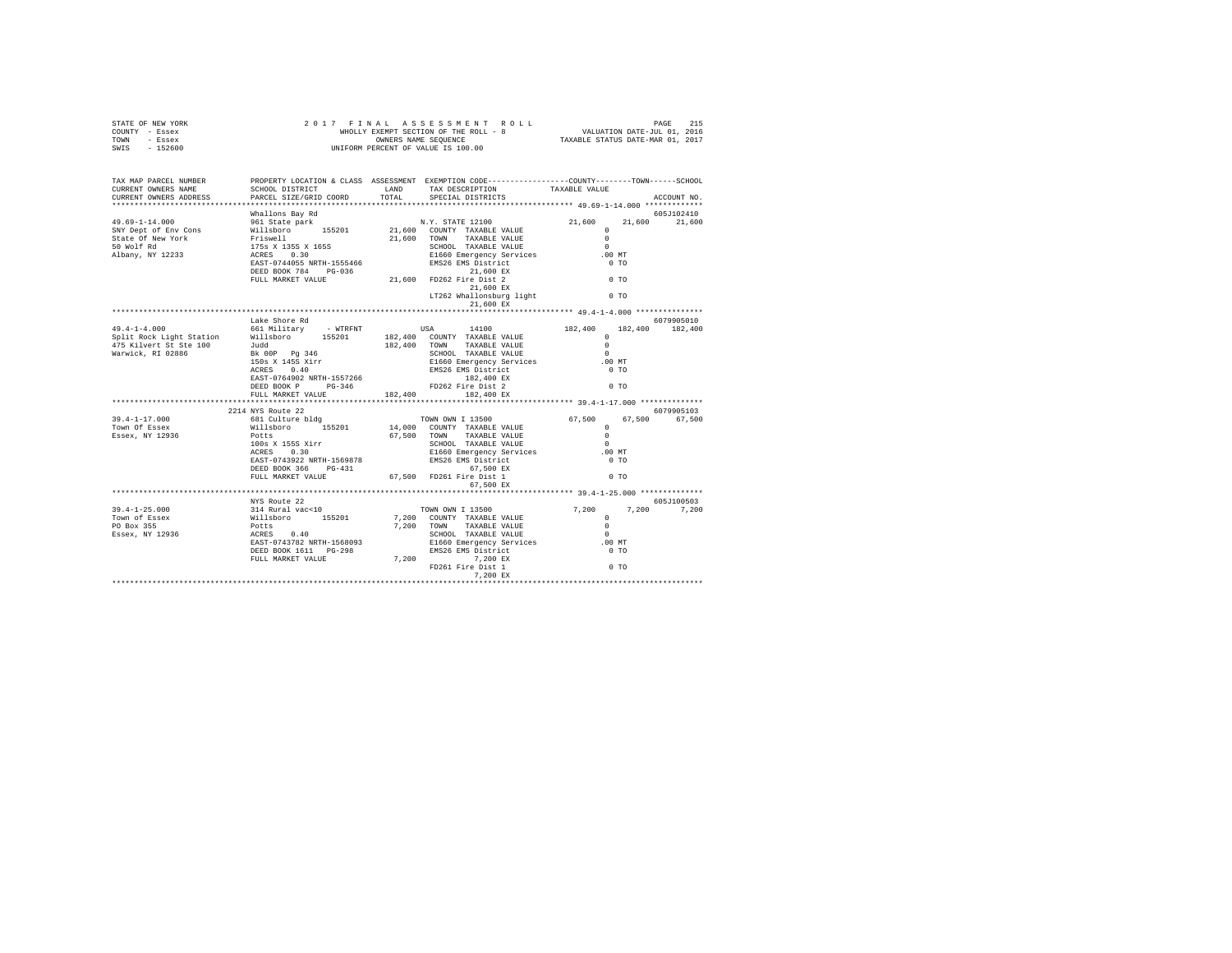| $\begin{array}{cccccccccccc} 2&0&1&7&&F~I~\&M~A~L&A~S~S~E~S~S~M~E~N~T&I\\ &\text{WHOLLY EXEMPT SSCTION OF THE ROLL}-&\text{ROLL}-&\text{S.} \end{array}$<br>SWIS - 152600                                                                                                                                                                                                                                     | WHOLLY EXEMPT SECTION OF THE ROLL - 8 VALUATION DATE-JUL 01, 2016<br>COMMERS NAME SEQUENCE TAXABLE STATUS DATE-MAR 01, 2017 |
|---------------------------------------------------------------------------------------------------------------------------------------------------------------------------------------------------------------------------------------------------------------------------------------------------------------------------------------------------------------------------------------------------------------|-----------------------------------------------------------------------------------------------------------------------------|
| TAX MAP PARCEL NUMBER PROPERTY LOCATION & CLASS ASSESSMENT EXEMPTION CODE--------------COUNTY-------TOWN-----SCHOOL<br>CURRENT OWNERS NAME<br>SCHOOL DISTRICT                    LAND       TAX DESCRIPTION                 TAXABLE VALUE                                                                                                                                                                     |                                                                                                                             |
| CURRENT OWNERS NAME SCHOOL DISIRICI<br>CURRENT OWNERS ADDRESS PARCEL SIZE/GRID COORD<br>TOTAL SPECIAL DISTRICTS<br>ACCOUNT NO.                                                                                                                                                                                                                                                                                |                                                                                                                             |
| 2476 NYS Route 22<br>6079905104                                                                                                                                                                                                                                                                                                                                                                               |                                                                                                                             |
| 35,300<br>35,300 35,300                                                                                                                                                                                                                                                                                                                                                                                       |                                                                                                                             |
| $\Omega$<br>$\begin{tabular}{lllllllllll} \textbf{Will} \textbf{BDrop} & \textbf{155201} & \textbf{55300} & \textbf{TOMN} & \textbf{TXABLE VALUE} & \textbf{0} \\ \textbf{2010} & \textbf{Aresp} & \textbf{1531} & \textbf{S} \\ \textbf{202} & \textbf{152} & \textbf{153} & \textbf{153} \\ \textbf{RRS} & \textbf{23.40} & \textbf{1570076} & \textbf{1580} \\ \textbf{RRS} & \textbf{1587-0750373 NRTH-1$ |                                                                                                                             |
| $0$ TO<br>LT261 Essex light                                                                                                                                                                                                                                                                                                                                                                                   |                                                                                                                             |
| 35,300 EX                                                                                                                                                                                                                                                                                                                                                                                                     |                                                                                                                             |
|                                                                                                                                                                                                                                                                                                                                                                                                               |                                                                                                                             |
|                                                                                                                                                                                                                                                                                                                                                                                                               |                                                                                                                             |
| 40.3-13.120 2662<br>40.3-13.120 2662<br>353.8ewage 155201<br>200 200 200 200 200 200 3541,200 3541,200 3541,200 3541,200<br>2313.8ain.st Williaboro 155201 43,000 200<br>2313.9ain.st Williaboro 155201<br>2313.8ain.st Williaboro 155201<br>                                                                                                                                                                 |                                                                                                                             |
|                                                                                                                                                                                                                                                                                                                                                                                                               |                                                                                                                             |
| 3541,200 EX                                                                                                                                                                                                                                                                                                                                                                                                   |                                                                                                                             |
|                                                                                                                                                                                                                                                                                                                                                                                                               |                                                                                                                             |
|                                                                                                                                                                                                                                                                                                                                                                                                               |                                                                                                                             |
| 10.3 -13.2000 2013<br>10.0001 50.0001 2013<br>10.0001 50.0001 2013<br>15.7000 COUNTY TAXABLE VALUE<br>TOWN ON I 13500<br>TOWN OF ESSEX<br>Milliaboro 155201 15,7000 COUNTY TAXABLE VALUE<br>NATELY AND SCREEN 50,000 TOWN TAXABLE VALUE<br>166                                                                                                                                                                |                                                                                                                             |
| 50,000 TO C<br>WD260 Essex water                                                                                                                                                                                                                                                                                                                                                                              |                                                                                                                             |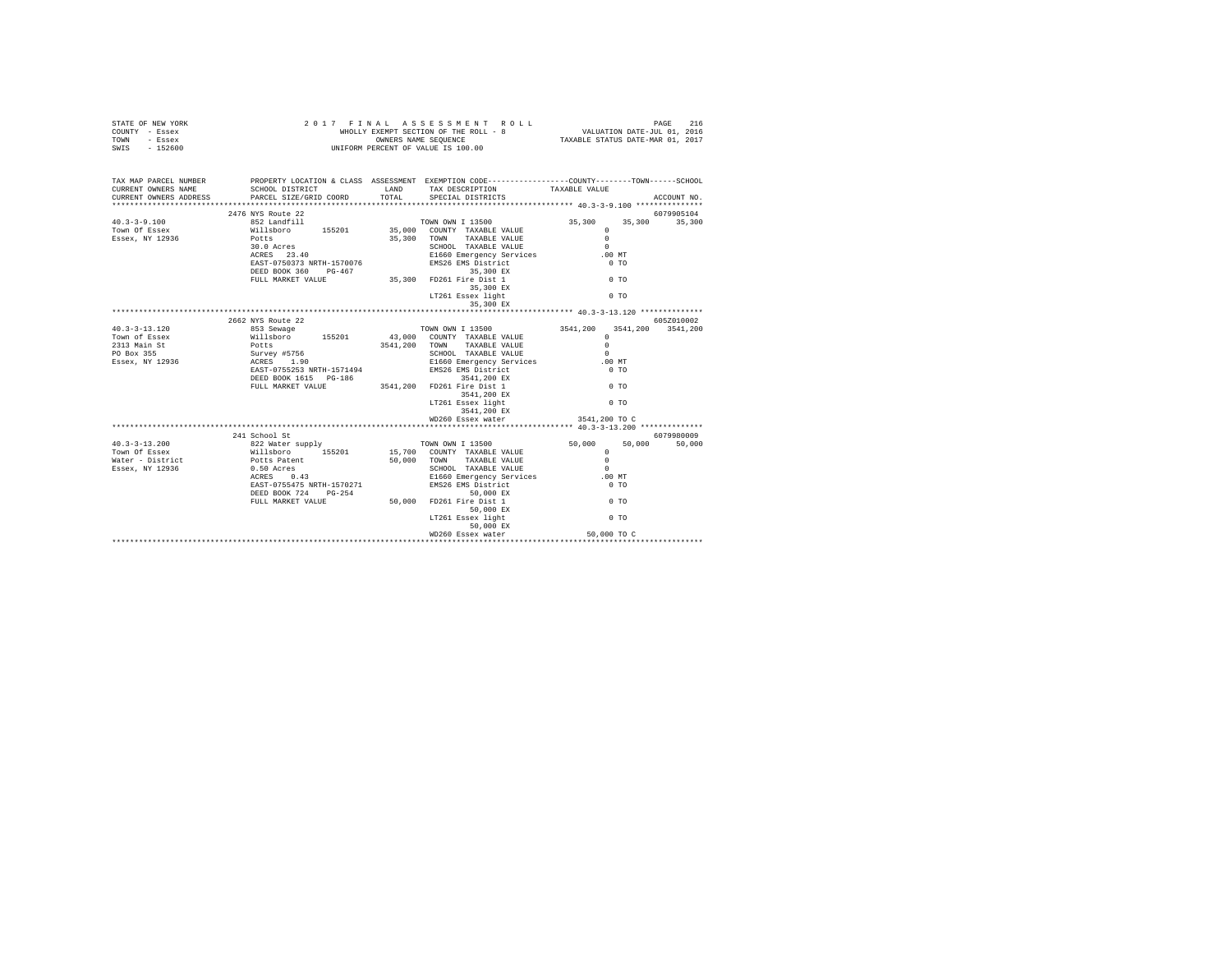| STATE OF NEW YORK                             |                                                                                                  |       | 2017 FINAL ASSESSMENT ROLL           |                                  |             |
|-----------------------------------------------|--------------------------------------------------------------------------------------------------|-------|--------------------------------------|----------------------------------|-------------|
| COUNTY - Essex                                |                                                                                                  |       |                                      |                                  |             |
| TOWN - Essex                                  |                                                                                                  |       | OWNERS NAME SEQUENCE                 | TAXABLE STATUS DATE-MAR 01, 2017 |             |
| SWIS - 152600                                 |                                                                                                  |       | UNIFORM PERCENT OF VALUE IS 100.00   |                                  |             |
|                                               |                                                                                                  |       |                                      |                                  |             |
| TAX MAP PARCEL NUMBER                         | PROPERTY LOCATION & CLASS ASSESSMENT EXEMPTION CODE----------------COUNTY-------TOWN------SCHOOL |       |                                      |                                  |             |
| CURRENT OWNERS NAME                           | SCHOOL DISTRICT TAND TAX DESCRIPTION TAXABLE VALUE                                               |       |                                      |                                  |             |
| CURRENT OWNERS ADDRESS PARCEL SIZE/GRID COORD |                                                                                                  | TOTAL | SPECIAL DISTRICTS                    |                                  | ACCOUNT NO. |
|                                               |                                                                                                  |       |                                      |                                  |             |
|                                               | Essex Rd                                                                                         |       |                                      |                                  | 605Z012008  |
|                                               |                                                                                                  |       |                                      | 84,600 84,600                    | 84,600      |
|                                               |                                                                                                  |       |                                      | $\Omega$                         |             |
|                                               |                                                                                                  |       | 84,600 TOWN TAXABLE VALUE            | $\Omega$                         |             |
|                                               |                                                                                                  |       | SCHOOL TAXABLE VALUE                 | $\Omega$                         |             |
|                                               |                                                                                                  |       | E1660 Emergency Services             | .00MT                            |             |
|                                               | FULL MARKET VALUE                                                                                |       | 84,600 EMS26 EMS District            | 0.70                             |             |
|                                               |                                                                                                  |       | 84,600 EX                            |                                  |             |
|                                               |                                                                                                  |       | FD261 Fire Dist 1                    | 0 <sub>T</sub>                   |             |
|                                               |                                                                                                  |       | 84,600 EX                            |                                  |             |
|                                               |                                                                                                  |       | LT261 Essex light                    | 0 <sub>T</sub>                   |             |
|                                               |                                                                                                  |       | 84,600 EX                            |                                  |             |
|                                               |                                                                                                  |       | SB260 Eessex Sewer Bond 84,600 TO C  |                                  |             |
|                                               |                                                                                                  |       | SD260 Essex Sewer Dist               | $0$ TO                           |             |
|                                               |                                                                                                  |       | 84,600 EX                            |                                  |             |
|                                               |                                                                                                  |       | WD260 Essex water                    | 84,600 TO C                      |             |
|                                               |                                                                                                  |       |                                      |                                  |             |
|                                               |                                                                                                  |       |                                      |                                  | 6079900208  |
| $40.65 - 2 - 10.000$                          |                                                                                                  |       |                                      | 256,000<br>256,000               | 256,000     |
| Town Of Essex                                 |                                                                                                  |       |                                      | $\Omega$                         |             |
| Essex, NY 12936                               |                                                                                                  |       |                                      |                                  |             |
|                                               |                                                                                                  |       |                                      |                                  |             |
|                                               | Db 1002/122 Quit Claim<br>ACRES 0.10                                                             |       |                                      |                                  |             |
|                                               | EAST-0756735 NRTH-1572397                                                                        |       | EMS26 EMS District                   | $0$ TO                           |             |
|                                               | DEED BOOK 576 PG-71                                                                              |       | 256,000 EX                           |                                  |             |
|                                               | PULL MARKET VALUE 256,000                                                                        |       | FD261 Fire Dist 1                    | $0$ TO                           |             |
|                                               |                                                                                                  |       | 256,000 EX                           |                                  |             |
|                                               |                                                                                                  |       | LT261 Essex light                    | 0 <sub>T</sub>                   |             |
|                                               |                                                                                                  |       | 256,000 EX                           |                                  |             |
|                                               |                                                                                                  |       | SB260 Eessex Sewer Bond 256,000 TO C |                                  |             |
|                                               |                                                                                                  |       | SD260 Essex Sewer Dist               | $0$ TO                           |             |
|                                               |                                                                                                  |       | 256,000 EX                           |                                  |             |
|                                               |                                                                                                  |       | WB261 Water B&I                      | 256,000 TO C                     |             |
|                                               |                                                                                                  |       | WD260 Essex water                    | 256,000 TO C                     |             |
|                                               |                                                                                                  |       |                                      |                                  |             |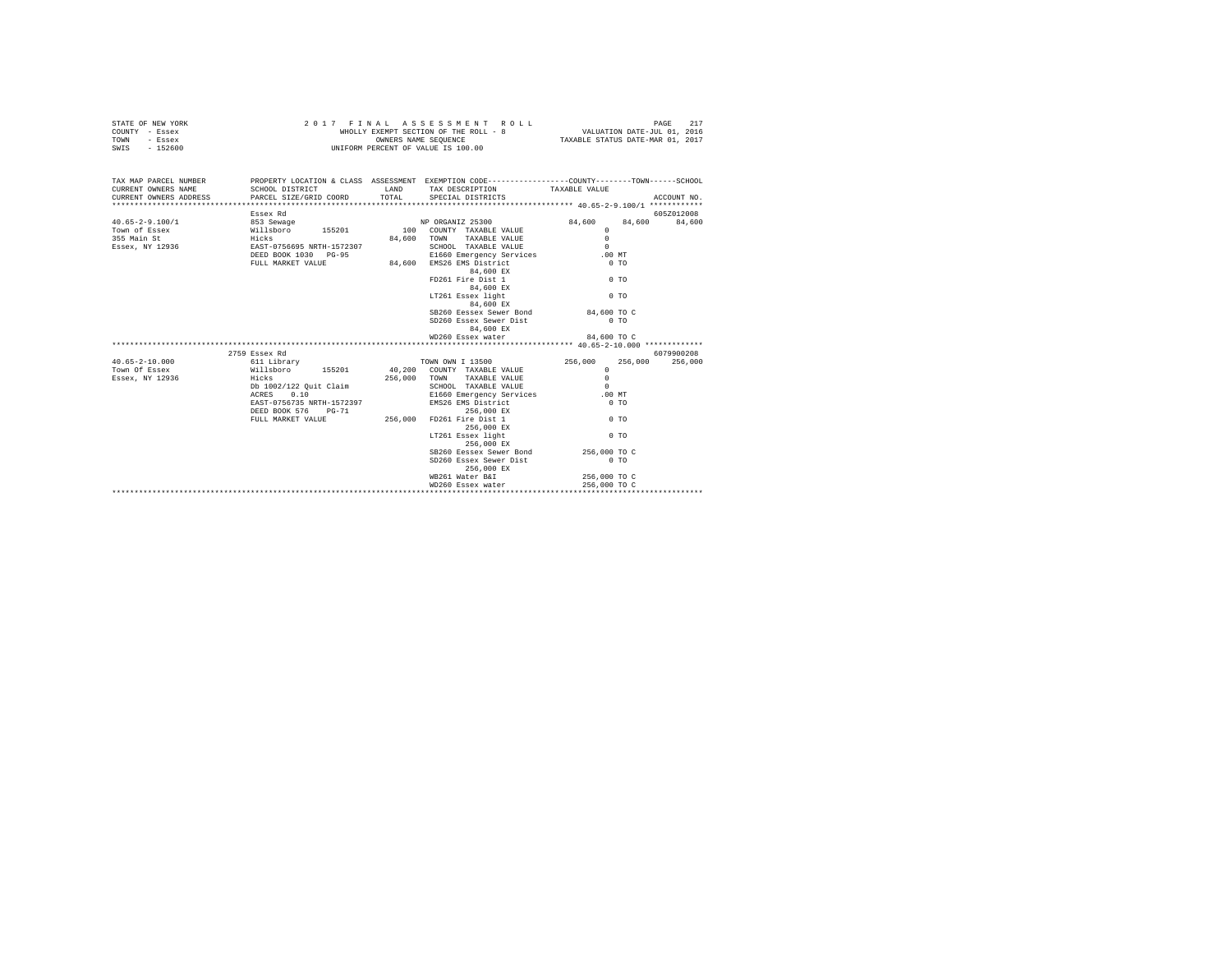| STATE OF NEW YORK                                                                                                    |                                                                                                                                                                                                             | 2017 FINAL ASSESSMENT ROLL                                                  |                | PAGE<br>218 |
|----------------------------------------------------------------------------------------------------------------------|-------------------------------------------------------------------------------------------------------------------------------------------------------------------------------------------------------------|-----------------------------------------------------------------------------|----------------|-------------|
| COUNTY - Essex                                                                                                       |                                                                                                                                                                                                             | WHOLLY EXEMPT SECTION OF THE ROLL - 8 $$\tt VALUATION\ DATE-JUL\ 01,\ 2016$ |                |             |
| TOWN - Essex                                                                                                         |                                                                                                                                                                                                             | TAXABLE STATUS DATE-MAR 01, 2017                                            |                |             |
| SWIS - 152600                                                                                                        | WHOLLY EXEMPT SECTION OF THE ROLL - 8                                                                                                                                                                       |                                                                             |                |             |
|                                                                                                                      |                                                                                                                                                                                                             |                                                                             |                |             |
|                                                                                                                      |                                                                                                                                                                                                             |                                                                             |                |             |
| TAX MAP PARCEL NUMBER PROPERTY LOCATION & CLASS ASSESSMENT EXEMPTION CODE--------------COUNTY-------TOWN------SCHOOL |                                                                                                                                                                                                             |                                                                             |                |             |
| CURRENT OWNERS NAME                                                                                                  | SCHOOL DISTRICT                          LAND        TAX DESCRIPTION                  TAXABLE VALUE                                                                                                         |                                                                             |                |             |
|                                                                                                                      |                                                                                                                                                                                                             |                                                                             |                |             |
|                                                                                                                      |                                                                                                                                                                                                             |                                                                             |                |             |
|                                                                                                                      | 2313 Main St                                                                                                                                                                                                |                                                                             |                | 605J101312  |
|                                                                                                                      |                                                                                                                                                                                                             |                                                                             |                |             |
|                                                                                                                      |                                                                                                                                                                                                             |                                                                             |                |             |
|                                                                                                                      |                                                                                                                                                                                                             |                                                                             |                |             |
|                                                                                                                      |                                                                                                                                                                                                             |                                                                             |                |             |
|                                                                                                                      |                                                                                                                                                                                                             |                                                                             |                |             |
|                                                                                                                      | DEED BOOK 1007 PG-269 EMS26 EMS District<br>FULL MARKET VALUE 389,800 389,800 EX                                                                                                                            |                                                                             | $0$ TO         |             |
|                                                                                                                      |                                                                                                                                                                                                             |                                                                             |                |             |
|                                                                                                                      |                                                                                                                                                                                                             | FD261 Fire Dist 1 0 TO                                                      |                |             |
|                                                                                                                      |                                                                                                                                                                                                             | 389,800 EX<br>LT261 Essex light                                             |                |             |
|                                                                                                                      |                                                                                                                                                                                                             |                                                                             | 0 <sub>T</sub> |             |
|                                                                                                                      |                                                                                                                                                                                                             | 389,800 EX                                                                  |                |             |
|                                                                                                                      |                                                                                                                                                                                                             | SB260 Eessex Sewer Bond                                                     | 389,800 TO C   |             |
|                                                                                                                      |                                                                                                                                                                                                             | SD260 Essex Sewer Dist                                                      | $0$ TO         |             |
|                                                                                                                      |                                                                                                                                                                                                             | 389,800 EX                                                                  |                |             |
|                                                                                                                      |                                                                                                                                                                                                             | WD260 Essex water                                                           | 389,800 TO C   |             |
|                                                                                                                      |                                                                                                                                                                                                             |                                                                             |                |             |
|                                                                                                                      | 22 Beggs Point St                                                                                                                                                                                           |                                                                             | 6079904011     |             |
|                                                                                                                      |                                                                                                                                                                                                             |                                                                             |                | 584,300     |
|                                                                                                                      |                                                                                                                                                                                                             |                                                                             |                |             |
|                                                                                                                      |                                                                                                                                                                                                             |                                                                             |                |             |
|                                                                                                                      |                                                                                                                                                                                                             |                                                                             |                |             |
|                                                                                                                      | EAST-0757615 NRTH-1571632<br>DEED BOOK 591 PG-258 BMS26 EMS District<br>FULL MARKET VALUE 584,300 FOLD FIRE Dist 1<br>FULL MARKET VALUE 584,300 FD261 Fire Dist 1<br>PD261 Fire Dist 1<br>PD261 Fire Dist 1 |                                                                             |                |             |
|                                                                                                                      |                                                                                                                                                                                                             | EMS26 EMS District                                                          | $0$ TO         |             |
|                                                                                                                      |                                                                                                                                                                                                             |                                                                             |                |             |
|                                                                                                                      |                                                                                                                                                                                                             |                                                                             | $0$ TO         |             |
|                                                                                                                      |                                                                                                                                                                                                             | 584,300 EX                                                                  |                |             |
|                                                                                                                      |                                                                                                                                                                                                             | LT261 Essex light                                                           | $0$ TO         |             |
|                                                                                                                      |                                                                                                                                                                                                             | 584,300 EX                                                                  |                |             |
|                                                                                                                      |                                                                                                                                                                                                             | SB260 Eessex Sewer Bond 584,300 TO C                                        |                |             |
|                                                                                                                      |                                                                                                                                                                                                             | SD260 Essex Sewer Dist                                                      | $0$ TO         |             |
|                                                                                                                      |                                                                                                                                                                                                             | 584,300 EX                                                                  |                |             |
|                                                                                                                      |                                                                                                                                                                                                             | WD260 Essex water 584,300 TO C                                              |                |             |
|                                                                                                                      |                                                                                                                                                                                                             |                                                                             |                |             |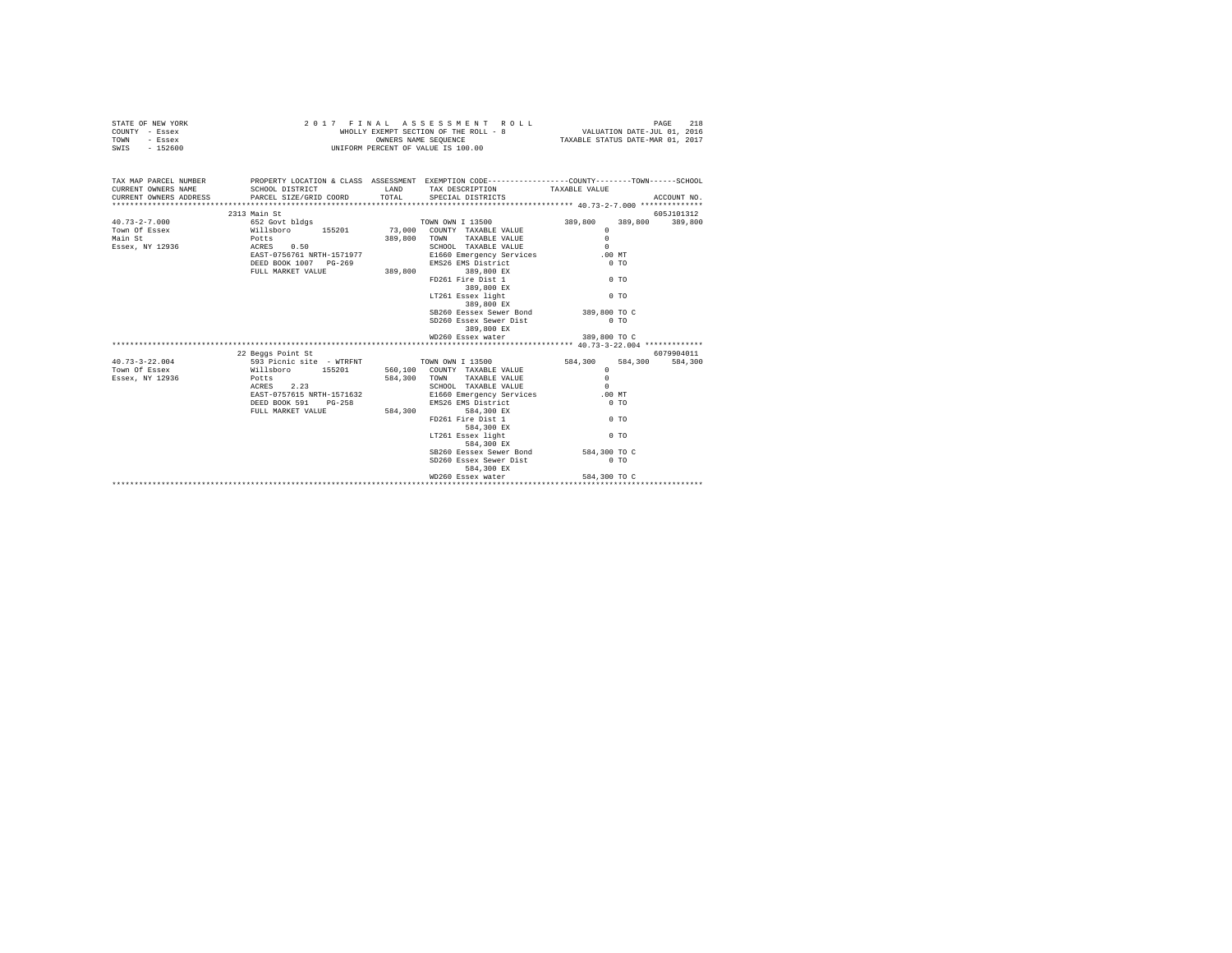| STATE OF NEW YORK<br>COUNTY - Essex<br>TOWN - Essex<br>SWIS - 152600                                                                                                                         | 2017 FINAL ASSESSMENT<br>WHOLLY EXEMPT SECTION OF THE ROLL -<br>WHOLLY EXAMPERS NAME SEQUENCE<br>UNIFORM PERCENT OF VALUE IS 100.00 | 2017 FINAL ASSESSMENT ROLL                                                                                                                                                                                                                                                                                                                                                                                                                                                                                                                                                 |                     |                       |
|----------------------------------------------------------------------------------------------------------------------------------------------------------------------------------------------|-------------------------------------------------------------------------------------------------------------------------------------|----------------------------------------------------------------------------------------------------------------------------------------------------------------------------------------------------------------------------------------------------------------------------------------------------------------------------------------------------------------------------------------------------------------------------------------------------------------------------------------------------------------------------------------------------------------------------|---------------------|-----------------------|
| TAX MAP PARCEL NUMBER PROPERTY LOCATION & CLASS ASSESSMENT EXEMPTION CODE--------------COUNTY-------TOWN------SCHOOL<br>CURRENT OWNERS NAME<br>CURRENT OWNERS NAME<br>CURRENT OWNERS ADDRESS | PARCEL SIZE/GRID COORD                                                                                                              | SCHOOL DISTRICT                     LAND        TAX DESCRIPTION                 TAXABLE VALUE<br>TOTAL SPECIAL DISTRICTS                                                                                                                                                                                                                                                                                                                                                                                                                                                   |                     | ACCOUNT NO.           |
|                                                                                                                                                                                              |                                                                                                                                     |                                                                                                                                                                                                                                                                                                                                                                                                                                                                                                                                                                            |                     |                       |
| $40.73 - 3 - 32.100$                                                                                                                                                                         |                                                                                                                                     |                                                                                                                                                                                                                                                                                                                                                                                                                                                                                                                                                                            | 400 400 400         | 605J178525            |
| Town of Essex<br>PO Box 355<br>Essex, NY 12936                                                                                                                                               |                                                                                                                                     | LT261 Essex light<br>400 EX<br>SB260 Eessex Sewer Bond 400 TO C<br>SD260 Essex Sewer Dist<br>400 EX                                                                                                                                                                                                                                                                                                                                                                                                                                                                        | $0$ TO              |                       |
|                                                                                                                                                                                              |                                                                                                                                     | WD260 Essex water                                                                                                                                                                                                                                                                                                                                                                                                                                                                                                                                                          | $400 \text{ to } C$ |                       |
|                                                                                                                                                                                              | Reynolds Rd                                                                                                                         |                                                                                                                                                                                                                                                                                                                                                                                                                                                                                                                                                                            |                     | 6079904604            |
| 48.1-1-20.000<br>Town Of Essex                                                                                                                                                               |                                                                                                                                     |                                                                                                                                                                                                                                                                                                                                                                                                                                                                                                                                                                            |                     | 4,800                 |
| Essex, NY 12936                                                                                                                                                                              |                                                                                                                                     | $\begin{tabular}{l c c c c c} \multicolumn{1}{c}{\textbf{Reynolds R}} & \multicolumn{1}{c}{\textbf{Reynolds R}} & \multicolumn{1}{c}{\textbf{C00}} & \multicolumn{1}{c}{\textbf{C00}} & \multicolumn{1}{c}{\textbf{C00}} & \multicolumn{1}{c}{\textbf{C00}} & \multicolumn{1}{c}{\textbf{C00}} & \multicolumn{1}{c}{\textbf{C00}} & \multicolumn{1}{c}{\textbf{C00}} & \multicolumn{1}{c}{\textbf{C00}} & \multicolumn{1}{c}{\textbf{C00$<br>4,800 EX                                                                                                                      |                     |                       |
|                                                                                                                                                                                              |                                                                                                                                     |                                                                                                                                                                                                                                                                                                                                                                                                                                                                                                                                                                            |                     |                       |
| $48.76 - 1 - 4.000$                                                                                                                                                                          | 1610 NYS Route 22                                                                                                                   |                                                                                                                                                                                                                                                                                                                                                                                                                                                                                                                                                                            |                     | 605J104503<br>291,400 |
| Town of Essex<br>355 Main St<br>Essex, NY 12936                                                                                                                                              |                                                                                                                                     | $\begin{tabular}{c c c} \textbf{1610 NYS RoutC} & \textbf{291,400} & \textbf{7OWN ONN I} & \textbf{13500} & \textbf{291,400} & \textbf{291,400} \\ \textbf{1631 Culture b1dg} & \textbf{155201} & \textbf{14,900} & \textbf{7OWN Y} & \textbf{TXABLE VALUE} & \textbf{0} \\ \textbf{1511} & \textbf{1510} & \textbf{291,400} & \textbf{7OWN Y} & \textbf{TXABLE VALUE} & \textbf{0} \\ \textbf{195$<br>291,400 EX<br>PEED BOOK 1510 PG-32<br>FULL MARKET VALUE<br>291,400 FD262 Fire Dist 2<br>291,400 EX<br>291,400 EX<br>$291,400$ EX<br>LT262 Whallonsburg light $0$ TO | <b>O</b> TO         |                       |
|                                                                                                                                                                                              |                                                                                                                                     | 291,400 EX                                                                                                                                                                                                                                                                                                                                                                                                                                                                                                                                                                 |                     |                       |
|                                                                                                                                                                                              |                                                                                                                                     |                                                                                                                                                                                                                                                                                                                                                                                                                                                                                                                                                                            |                     |                       |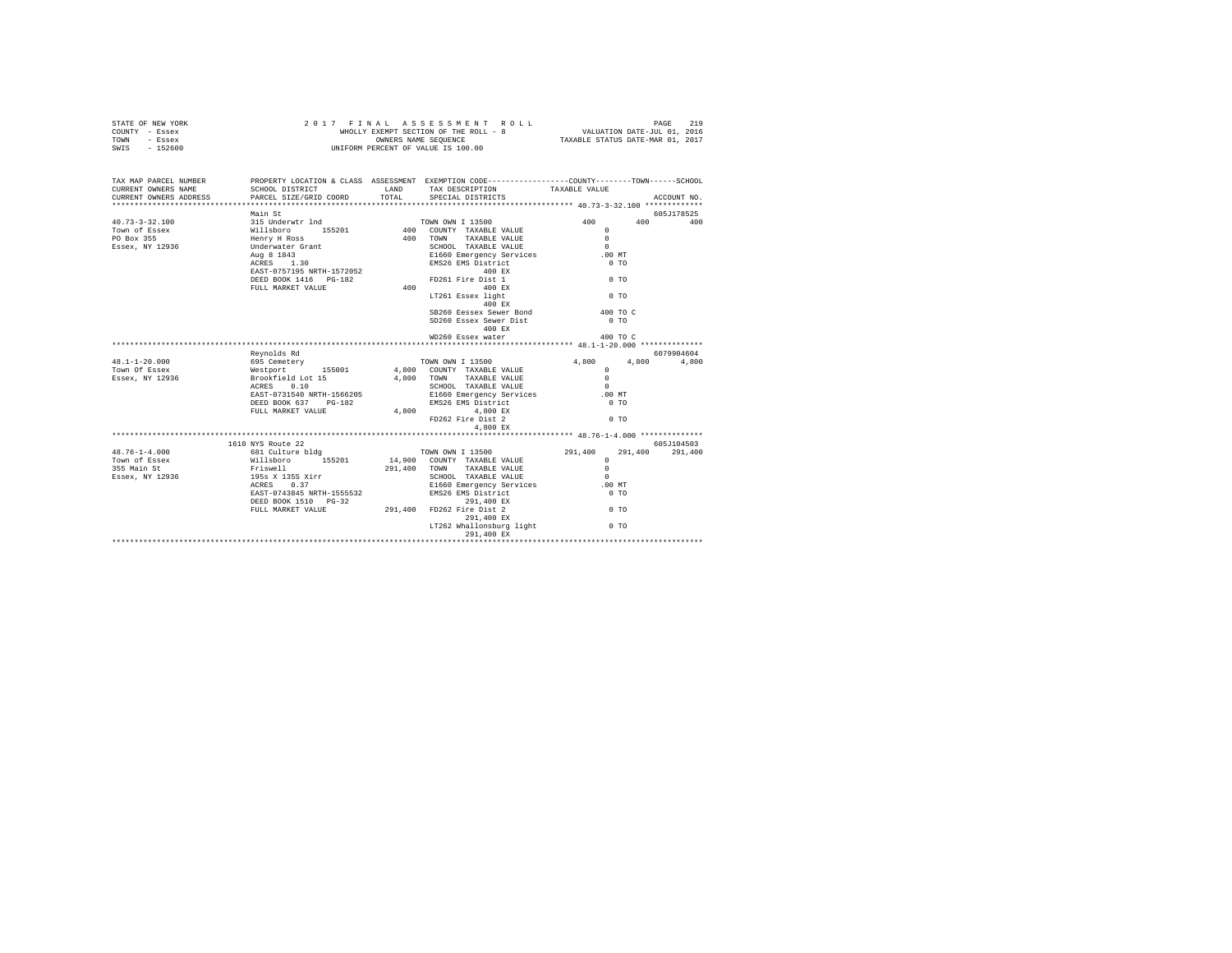| STATE OF NEW YORK<br>COUNTY - Essex<br>TOWN<br>- Essex                                                                | 2 0 1 7 F I N A L A S S E S S M E N T R (NHOLLY EXEMPT SECTION OF THE ROLL - 8<br>WHOLLY EXEMPT SECTION OF THE ROLL - 8<br>UNIFORM PERCENT OF VALUE IS 100.00 |                                                                                                 |                |                    |
|-----------------------------------------------------------------------------------------------------------------------|---------------------------------------------------------------------------------------------------------------------------------------------------------------|-------------------------------------------------------------------------------------------------|----------------|--------------------|
| SWIS - 152600                                                                                                         |                                                                                                                                                               |                                                                                                 |                |                    |
| TAX MAP PARCEL NUMBER PROPERTY LOCATION & CLASS ASSESSMENT EXEMPTION CODE---------------COUNTY-------TOWN------SCHOOL |                                                                                                                                                               |                                                                                                 |                |                    |
| CURRENT OWNERS NAME                                                                                                   |                                                                                                                                                               |                                                                                                 |                | ACCOUNT NO.        |
| CURRENT OWNERS ADDRESS                                                                                                |                                                                                                                                                               |                                                                                                 |                |                    |
|                                                                                                                       | 1856 NYS Route 22                                                                                                                                             |                                                                                                 |                | 605J190015         |
|                                                                                                                       |                                                                                                                                                               |                                                                                                 |                | 4,200 4,200        |
|                                                                                                                       |                                                                                                                                                               |                                                                                                 |                |                    |
|                                                                                                                       |                                                                                                                                                               |                                                                                                 |                |                    |
|                                                                                                                       |                                                                                                                                                               |                                                                                                 |                |                    |
|                                                                                                                       |                                                                                                                                                               |                                                                                                 |                |                    |
|                                                                                                                       |                                                                                                                                                               | DEED BOOK 961 PG-266 BMS26 EMS District 0 TO TO FULL MARKET VALUE 4,200 BMS26 EMS District 0 TO |                |                    |
|                                                                                                                       |                                                                                                                                                               |                                                                                                 | 0 <sub>T</sub> |                    |
|                                                                                                                       |                                                                                                                                                               | FD262 Fire Dist 2<br>4,200 EX                                                                   |                |                    |
|                                                                                                                       |                                                                                                                                                               | 4,200 EX<br>LT262 Whallonsburg light 6 0 TO                                                     |                |                    |
|                                                                                                                       |                                                                                                                                                               | 4,200 EX                                                                                        |                |                    |
|                                                                                                                       |                                                                                                                                                               |                                                                                                 |                |                    |
|                                                                                                                       | 1858 NYS Route 22                                                                                                                                             |                                                                                                 |                | 6079905106         |
| $49.1 - 1 - 32.000$                                                                                                   | 651 Highway gar                                                                                                                                               | TOWN OWN I 13500                                                                                | 206,000        | 206,000<br>206,000 |
|                                                                                                                       |                                                                                                                                                               |                                                                                                 | $\Omega$       |                    |
|                                                                                                                       |                                                                                                                                                               |                                                                                                 | $\Omega$       |                    |
|                                                                                                                       |                                                                                                                                                               |                                                                                                 | $\sim$         |                    |
|                                                                                                                       |                                                                                                                                                               |                                                                                                 | .00 MT         |                    |
|                                                                                                                       |                                                                                                                                                               |                                                                                                 | $0$ TO         |                    |
|                                                                                                                       |                                                                                                                                                               | DEED BOOK 194 PG-288 206,000 FD262 FULL MARKET VALUE 206,000 FD262 Fire Dist 2                  | 0 <sub>T</sub> |                    |
|                                                                                                                       |                                                                                                                                                               | 206,000 EX                                                                                      |                |                    |
|                                                                                                                       |                                                                                                                                                               |                                                                                                 |                |                    |
|                                                                                                                       | 1854 NYS Route 22<br>61 Highway gar<br>Williaboro 155201 14,000 COUNTY TAXABLE VALUE                                                                          |                                                                                                 |                |                    |
| $49.1 - 1 - 33.000$                                                                                                   |                                                                                                                                                               |                                                                                                 |                |                    |
| Town Of Essex                                                                                                         |                                                                                                                                                               |                                                                                                 |                |                    |
| Essex, NY 12936                                                                                                       |                                                                                                                                                               |                                                                                                 |                |                    |
|                                                                                                                       |                                                                                                                                                               |                                                                                                 |                |                    |
|                                                                                                                       |                                                                                                                                                               |                                                                                                 |                |                    |
|                                                                                                                       |                                                                                                                                                               |                                                                                                 |                |                    |
|                                                                                                                       |                                                                                                                                                               |                                                                                                 | $0$ TO         |                    |
|                                                                                                                       |                                                                                                                                                               |                                                                                                 |                |                    |
|                                                                                                                       |                                                                                                                                                               | LT262 Whallonsburg light 0 TO                                                                   |                |                    |
|                                                                                                                       |                                                                                                                                                               |                                                                                                 |                |                    |
|                                                                                                                       |                                                                                                                                                               |                                                                                                 |                |                    |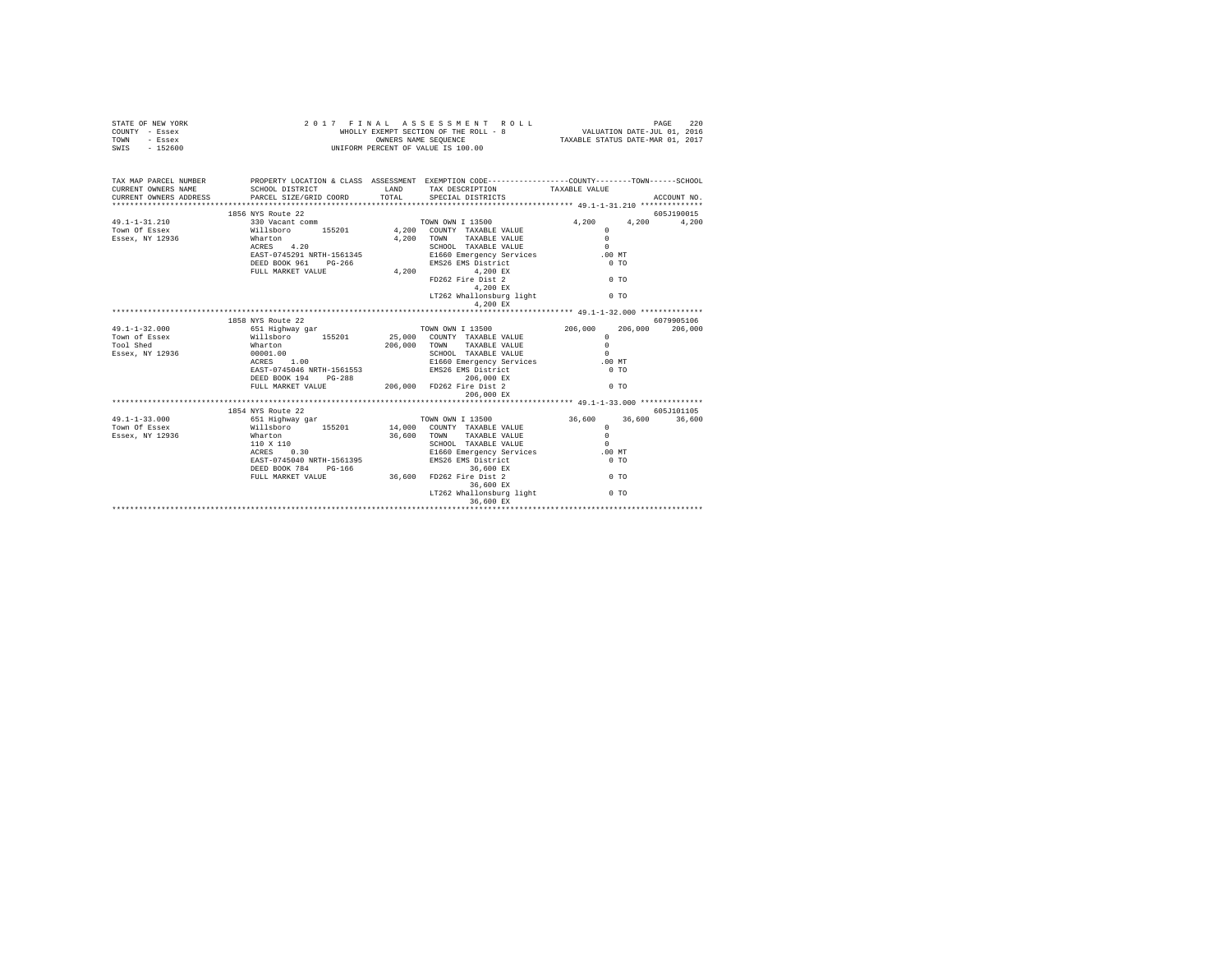| STATE OF NEW YORK                                                       |                                                                                                                         |             | FINAL ASSESSMENT ROLL MEDIATION DATE 221<br>WHOLLY EXEMPT SECTION OF THE ROLL - 8 VALUATION DATE-JUL 01, 2016<br>OWNERS NAME SEQUENCE TAXABLE STATUS DATE-MAR 01, 2017<br>2017 FINAL ASSESSMENT ROLL |                                                |               |
|-------------------------------------------------------------------------|-------------------------------------------------------------------------------------------------------------------------|-------------|------------------------------------------------------------------------------------------------------------------------------------------------------------------------------------------------------|------------------------------------------------|---------------|
| COUNTY - Essex                                                          |                                                                                                                         |             |                                                                                                                                                                                                      |                                                |               |
| TOWN - Essex                                                            |                                                                                                                         |             |                                                                                                                                                                                                      |                                                |               |
| SWIS - 152600                                                           |                                                                                                                         |             |                                                                                                                                                                                                      |                                                |               |
|                                                                         | WHOLLY EXEMPT SECTION OF THE COLLECT DIMERS NAME SEQUENCE<br>OWNERS NAME SEQUENCE<br>UNIFORM PERCENT OF VALUE IS 100.00 |             |                                                                                                                                                                                                      |                                                |               |
|                                                                         |                                                                                                                         |             |                                                                                                                                                                                                      |                                                |               |
|                                                                         |                                                                                                                         |             |                                                                                                                                                                                                      |                                                |               |
| TAX MAP PARCEL NUMBER                                                   |                                                                                                                         |             | PROPERTY LOCATION & CLASS ASSESSMENT EXEMPTION CODE---------------COUNTY-------TOWN-----SCHOOL                                                                                                       |                                                |               |
| CURRENT OWNERS NAME                                                     | SCHOOL DISTRICT                                                                                                         |             | LAND TAX DESCRIPTION                                                                                                                                                                                 | TAXABLE VALUE                                  |               |
| CURRENT OWNERS ADDRESS PARCEL SIZE/GRID COORD                           |                                                                                                                         | TOTAL       | SPECIAL DISTRICTS                                                                                                                                                                                    |                                                | ACCOUNT NO.   |
|                                                                         |                                                                                                                         |             |                                                                                                                                                                                                      |                                                |               |
|                                                                         | 1741 Lake Shore Rd                                                                                                      |             |                                                                                                                                                                                                      |                                                | 6079905008    |
| $49.15 - 1 - 39.000$                                                    |                                                                                                                         |             |                                                                                                                                                                                                      | 288,800<br>288,800 288,800                     |               |
| Town Of Essex                                                           |                                                                                                                         |             |                                                                                                                                                                                                      | $\Omega$                                       |               |
| Essex, NY 12936                                                         |                                                                                                                         |             | 288,800 TOWN TAXABLE VALUE                                                                                                                                                                           | $\Omega$                                       |               |
|                                                                         | Friswell<br>ACRES 8.80                                                                                                  |             | SCHOOL TAXABLE VALUE                                                                                                                                                                                 | $\Omega$                                       |               |
|                                                                         | EAST-0757104 NRTH-1558287                                                                                               |             | E1660 Emergency Services                                                                                                                                                                             | .00MT                                          |               |
|                                                                         |                                                                                                                         |             | DEED BOOK 388 PG-473 EMS26 EMS District                                                                                                                                                              | $0$ TO                                         |               |
|                                                                         | FULL MARKET VALUE                                                                                                       |             |                                                                                                                                                                                                      |                                                |               |
|                                                                         |                                                                                                                         |             | 288,800 288,800 EX<br>FD262 Fire Dist 2                                                                                                                                                              | $00$ TO                                        |               |
|                                                                         |                                                                                                                         |             | 288,800 EX                                                                                                                                                                                           |                                                |               |
|                                                                         |                                                                                                                         |             |                                                                                                                                                                                                      |                                                |               |
|                                                                         | 1648 Lake Shore Rd                                                                                                      |             |                                                                                                                                                                                                      |                                                | 6079905108    |
| 49.15-1-18.000                                                          | 695 Cemetery                                                                                                            |             |                                                                                                                                                                                                      | 2.400 2.400                                    | 2,400         |
| Whallon Bay Cemetery                                                    | 093 Cemecery<br>Willsboro 155201<br>Judd                                                                                |             | TOWN CEMET 13510<br>2,400 COUNTY TAXABLE VALUE                                                                                                                                                       | $\sim$                                         |               |
| Essex, NY 12936                                                         |                                                                                                                         | 2,400 TOWN  | TAXABLE VALUE                                                                                                                                                                                        | $\Omega$                                       |               |
|                                                                         | Judd<br>ACRES 1.00                                                                                                      |             | SCHOOL TAXABLE VALUE                                                                                                                                                                                 | $\sim$                                         |               |
|                                                                         | EAST-0756654 NRTH-1556257                                                                                               |             | E1660 Emergency Services                                                                                                                                                                             | .00MT                                          |               |
|                                                                         | DEED BOOK 134 PG-069                                                                                                    |             | EMS26 EMS District<br>2,400 2,400                                                                                                                                                                    | $0$ TO                                         |               |
|                                                                         | FULL MARKET VALUE                                                                                                       |             |                                                                                                                                                                                                      |                                                |               |
|                                                                         |                                                                                                                         |             | 2,400 2,400 EX<br>FD262 Fire Dist 2                                                                                                                                                                  | $\sim$ 0 TO                                    |               |
|                                                                         |                                                                                                                         |             | 2,400 EX                                                                                                                                                                                             |                                                |               |
|                                                                         |                                                                                                                         |             |                                                                                                                                                                                                      | ***************** 48.4-1-14.000 ************** |               |
|                                                                         | 1552 NYS Route 22                                                                                                       |             |                                                                                                                                                                                                      |                                                | 605J103404    |
| $48.4 - 1 - 14.000$                                                     | 311 Res vac land                                                                                                        |             | VOL F DEPT 26400                                                                                                                                                                                     |                                                | 22,000 22,000 |
| Whallonsburg Vol Fire Dept Willsboro 155201 22,000 COUNTY TAXABLE VALUE |                                                                                                                         |             |                                                                                                                                                                                                      | $22,000$ $_{\odot}$                            |               |
|                                                                         |                                                                                                                         |             |                                                                                                                                                                                                      | $\Omega$                                       |               |
| c/o Board of Commissioners Judd                                         |                                                                                                                         | 22,000 TOWN | TAXABLE VALUE                                                                                                                                                                                        | $\sim$                                         |               |
| 1637 NYS Route 22                                                       | ACRES 3.00<br>EAST-0743186 NRTH-1554265                                                                                 |             | SCHOOL TAXABLE VALUE                                                                                                                                                                                 | .00 MT                                         |               |
| Essex, NY 12936                                                         |                                                                                                                         |             | E1660 Emergency Services                                                                                                                                                                             |                                                |               |
|                                                                         | DEED BOOK 1266 PG-186                                                                                                   |             | EMS26 EMS District                                                                                                                                                                                   | $0$ TO                                         |               |
|                                                                         | FULL MARKET VALUE                                                                                                       |             |                                                                                                                                                                                                      |                                                |               |
|                                                                         |                                                                                                                         |             |                                                                                                                                                                                                      | $\sim$ 0 TO                                    |               |
|                                                                         |                                                                                                                         |             |                                                                                                                                                                                                      |                                                |               |
|                                                                         |                                                                                                                         |             | EMS26 EMS DISCLICE<br>22,000 EX<br>FD262 Fire Dist 2<br>PD262 Fire Dist 2<br>P 000 EX                                                                                                                |                                                |               |
|                                                                         |                                                                                                                         |             | LT262 Whallonsburg light                                                                                                                                                                             | 0 <sub>T</sub>                                 |               |
|                                                                         |                                                                                                                         |             | 22,000 EX                                                                                                                                                                                            |                                                |               |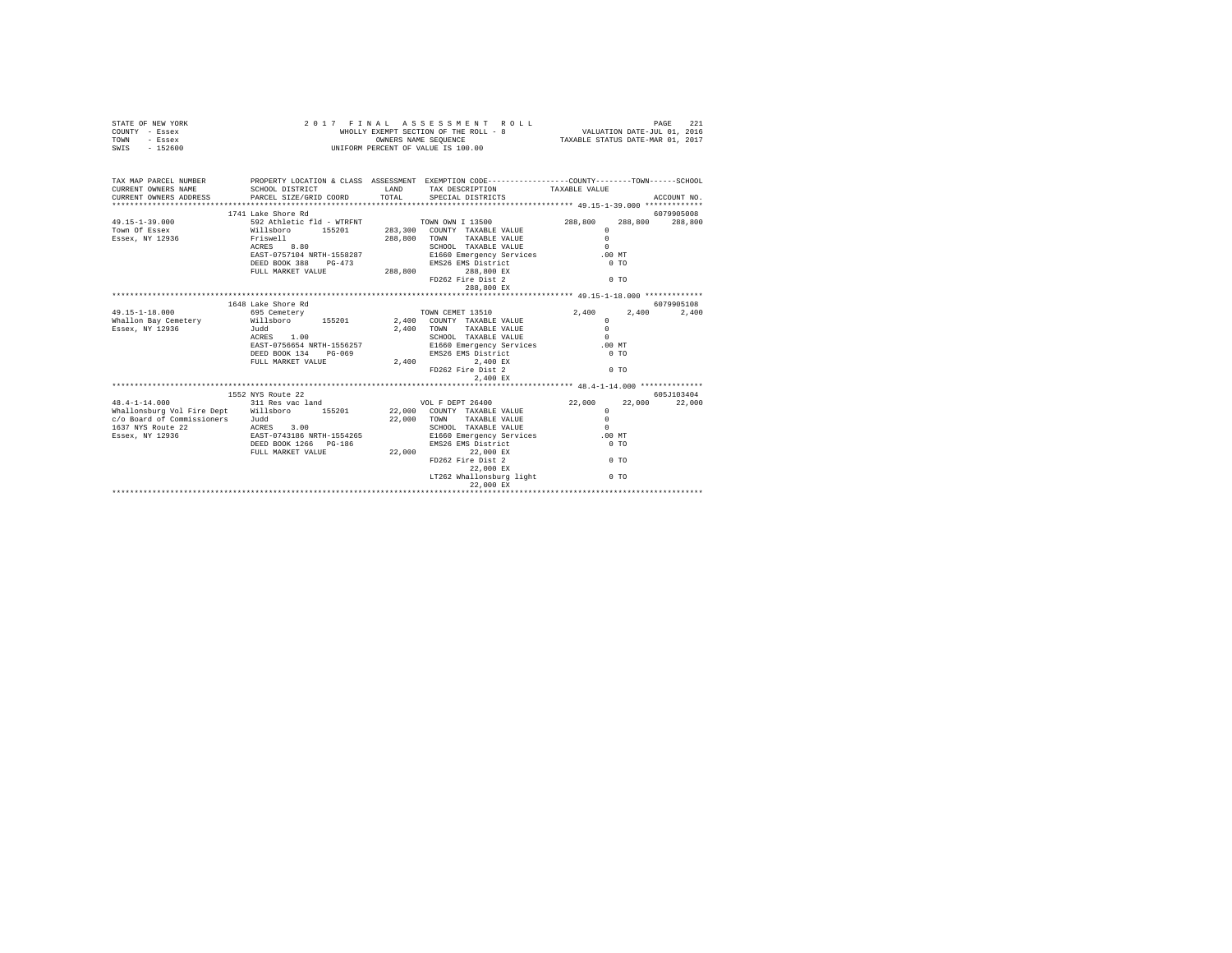| STATE OF NEW YORK<br>COUNTY<br>- Essex<br><b>TOWN</b><br>- Essex<br>$-152600$<br>SWIS                                                                      | OWNERS NAME SEQUENCE<br>UNIFORM PERCENT OF VALUE IS 100.00 |         | 2017 FINAL ASSESSMENT ROLL | 222<br>PAGE<br>WHOLLY EXEMPT SECTION OF THE ROLL - 8 WALUATION DATE-JUL 01, 2016<br>OWNERS NAME SEQUENCE TAXABLE STATUS DATE-MAR 01, 2017 |
|------------------------------------------------------------------------------------------------------------------------------------------------------------|------------------------------------------------------------|---------|----------------------------|-------------------------------------------------------------------------------------------------------------------------------------------|
| TAX MAP PARCEL NUMBER TROPERTY LOCATION & CLASS ASSESSMENT<br>CURRENT OWNERS NAME<br>CURRENT OWNERS ADDRESS FARCEL SIZE/GRID COORD TOTAL SPECIAL DISTRICTS | SCHOOL DISTRICT                                            | LAND    | TAX DESCRIPTION            | EXEMPTION CODE-----------------COUNTY-------TOWN------SCHOOL<br>TAXABLE VALUE<br>ACCOUNT NO.                                              |
|                                                                                                                                                            | 1637 NYS Route 22                                          |         |                            | 6079905006                                                                                                                                |
| $49.69 - 1 - 1.000$                                                                                                                                        | 662 Police/fire                                            |         | VOL F DEPT 26400           | 218,900<br>218,900<br>218,900                                                                                                             |
| Whallonsburgh Fire Station Willsboro 155201 15,700 COUNTY TAXABLE VALUE                                                                                    |                                                            |         |                            | $\Omega$                                                                                                                                  |
| c/o Board of Commissioners                                                                                                                                 | Friswell                                                   | 218,900 | TAXABLE VALUE<br>TOWN      | $\circ$                                                                                                                                   |
| 1637 NYS Route 22                                                                                                                                          | 95.6 X 128 X Irr                                           |         | SCHOOL<br>TAXABLE VALUE    | $\Omega$                                                                                                                                  |
| Essex, NY 12936                                                                                                                                            | ACRES 0.43                                                 |         | E1660 Emergency Services   | $.00$ MT                                                                                                                                  |
|                                                                                                                                                            | EAST-0744089 NRTH-1556184                                  |         | EMS26 EMS District         | $0$ TO                                                                                                                                    |
|                                                                                                                                                            | DEED BOOK 329 PG-558                                       |         | 218,900 EX                 |                                                                                                                                           |
|                                                                                                                                                            | FULL MARKET VALUE                                          | 218,900 | FD262 Fire Dist 2          | 0 <sub>0</sub>                                                                                                                            |
|                                                                                                                                                            |                                                            |         | 218,900 EX                 |                                                                                                                                           |
|                                                                                                                                                            |                                                            |         | LT262 Whallonsburg light   | 0 <sub>0</sub>                                                                                                                            |
|                                                                                                                                                            |                                                            |         | 218,900 EX                 |                                                                                                                                           |
|                                                                                                                                                            |                                                            |         |                            |                                                                                                                                           |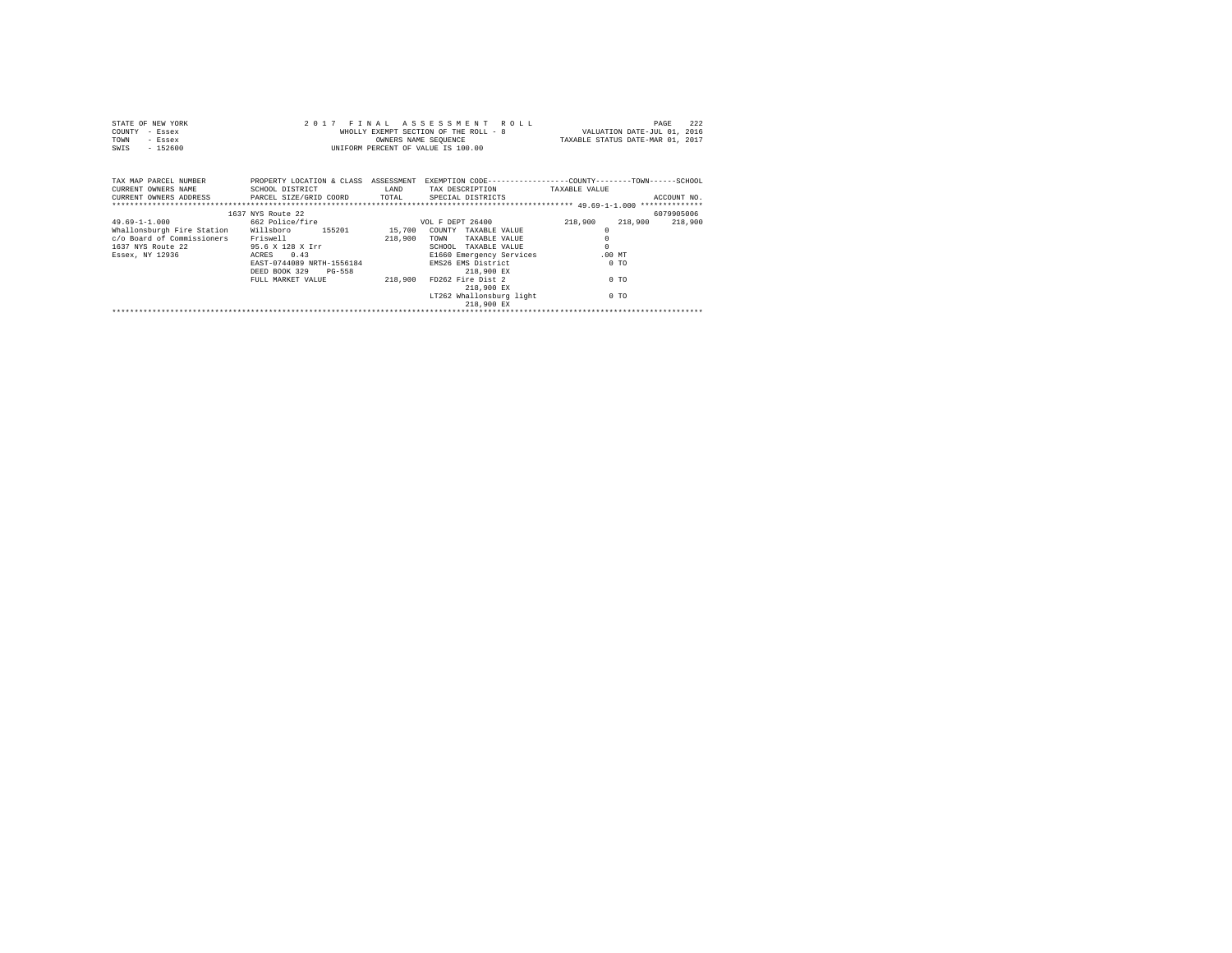| STATE OF NEW YORK | 2017 FINAL ASSESSMENT ROLL            | 223<br>PAGE                      |
|-------------------|---------------------------------------|----------------------------------|
| COUNTY - Essex    | WHOLLY EXEMPT SECTION OF THE ROLL - 8 | VALUATION DATE-JUL 01, 2016      |
| TOWN<br>- Essex   |                                       | TAXABLE STATUS DATE-MAR 01, 2017 |
| SWIS<br>- 152600  |                                       | RPS150/V04/L015                  |
|                   | UNIFORM PERCENT OF VALUE IS 100.00    | CURRENT DATE 6/21/2017           |
|                   | ROLL SUB SECTION- - TOTALS            |                                  |

#### \*\*\* S P E C I A L D I S T R I C T S U M M A R Y \*\*\*

| CODE | DISTRICT NAME        | TOTAL<br>PARCELS | <b>EXTENSION</b><br><b>TYPE</b> | <b>EXTENSION</b><br>VALUE | AD VALOREM<br>VALUE | <b>EXEMPT</b><br>AMOUNT | TAXABLE<br>VALUE |
|------|----------------------|------------------|---------------------------------|---------------------------|---------------------|-------------------------|------------------|
|      | OT904 Omitted tax S  |                  | 1 MOVTAX                        | 2107.94                   |                     |                         | 2.107.94         |
|      | EMS26 EMS District   |                  | 51 TOTAL                        |                           | 11152.700           | 10704.900               | 447.800          |
|      | SB260 Eessex Sewer B |                  | 14 TOTAL C                      |                           | 3575,500            |                         | 3575,500         |
|      | SD260 Essex Sewer Di |                  | 14 TOTAL                        |                           | 3575,500            | 3127.700                | 447,800          |
|      | E1660 Emergency Serv |                  | 51 MOVTAX                       |                           |                     |                         |                  |
|      | FD261 Fire Dist 1    |                  | 24 TOTAL                        |                           | 8626,900            | 8179,100                | 447.800          |
|      | FD262 Fire Dist 2    |                  | 27 TOTAL                        |                           | 2525,800            | 2525,800                |                  |
|      | LT261 Essex light    |                  | 20 TOTAL                        |                           | 8090,100            | 7642,300                | 447.800          |
|      | LT262 Whallonsburg 1 |                  | 15 TOTAL                        |                           | 1471,400            | 1471.400                |                  |
|      | WR261 Water R&T      |                  | 4 TOTAL C                       |                           | 1144,100            | 2,400                   | 1141,700         |
|      | WD260 Essex water    |                  | 19 TOTAL C                      |                           | 8054,800            | 2,400                   | 8052,400         |

### \*\*\* S C H O O L D I S T R I C T S U M M A R Y \*\*\*

| CODE             | DISTRICT NAME         | TOTAL<br>PARCELS | ASSESSED<br>LAND    | ASSESSED<br>TOTAL    | EXEMPT<br>AMOUNT     | TOTAL<br>TAXABLE | STAR<br>AMOUNT | STAR<br>TAXABLE |
|------------------|-----------------------|------------------|---------------------|----------------------|----------------------|------------------|----------------|-----------------|
| 155001<br>155201 | Westport<br>Willsboro | 5<br>46          | 248,300<br>3029,500 | 248,300<br>10904,400 | 248,300<br>10904,400 |                  |                |                 |
|                  | SUB-TOTAL             | 51               | 3277.800            | 11152,700            | 11152,700            |                  |                |                 |
|                  | TOTAL                 | 51               | 3277.800            | 11152,700            | 11152,700            |                  |                |                 |

| CODE  | DESCRIPTION        | TOTAL<br>PARCELS | COUNTY           | TOWN             | SCHOOL           |
|-------|--------------------|------------------|------------------|------------------|------------------|
| 50000 | WHOLLY EX<br>TOTAL |                  | 40.100<br>40.100 | 40.100<br>40.100 | 40.100<br>40.100 |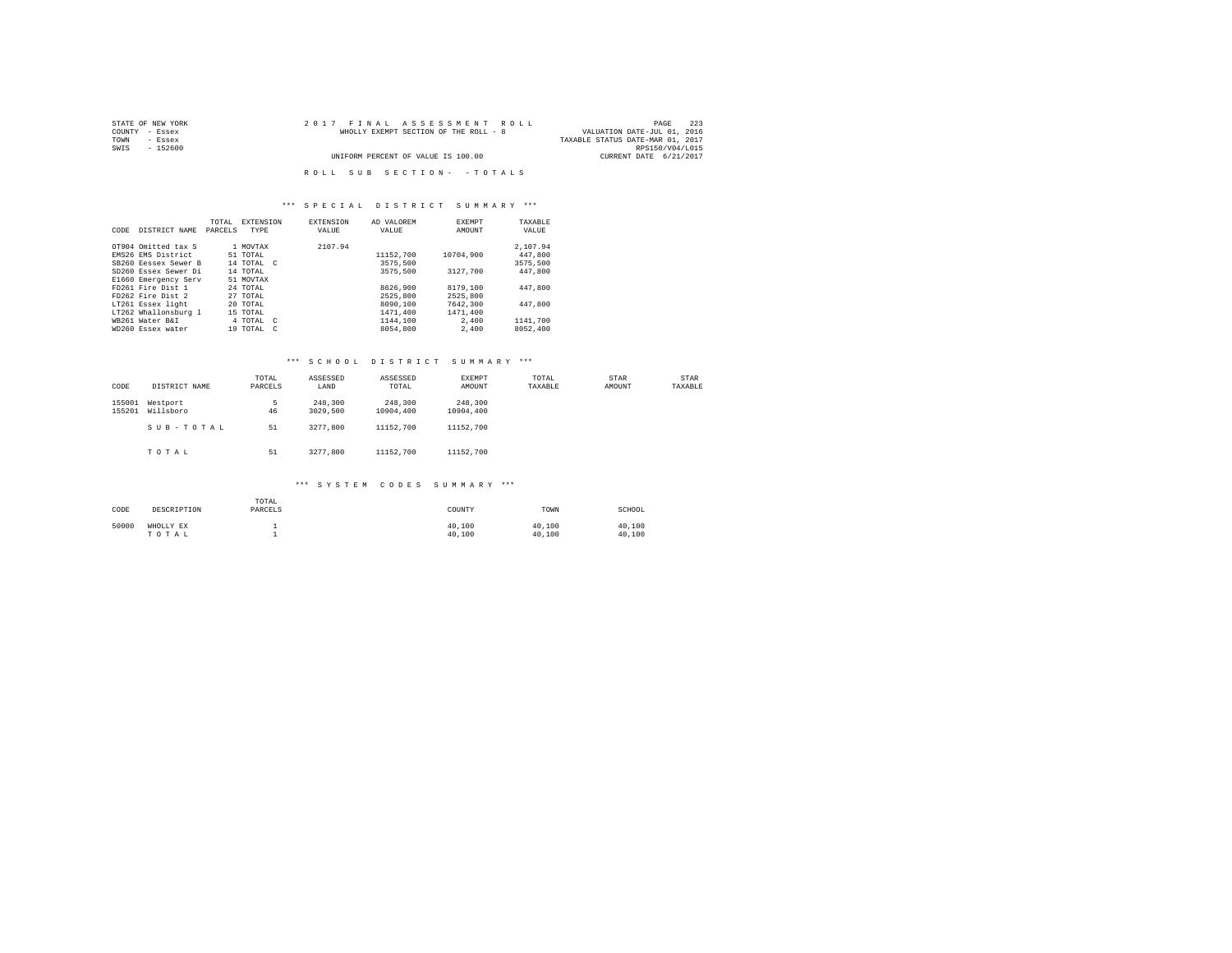| STATE OF NEW YORK | 2017 FINAL ASSESSMENT ROLL            | 224<br>PAGE                      |
|-------------------|---------------------------------------|----------------------------------|
| COUNTY - Essex    | WHOLLY EXEMPT SECTION OF THE ROLL - 8 | VALUATION DATE-JUL 01, 2016      |
| TOWN<br>- Essex   |                                       | TAXABLE STATUS DATE-MAR 01, 2017 |
| SWIS<br>$-152600$ |                                       | RPS150/V04/L015                  |
|                   | UNIFORM PERCENT OF VALUE IS 100.00    | CURRENT DATE 6/21/2017           |
|                   |                                       |                                  |
|                   | ROLL SUB SECTION- - TOTALS            |                                  |

|       |             | TOTAL              |           |           |           |
|-------|-------------|--------------------|-----------|-----------|-----------|
| CODE  | DESCRIPTION | PARCELS            | COUNTY    | TOWN      | SCHOOL    |
| 12100 | N.Y. STATE  | $\overline{a}$     | 27.500    | 27,500    | 27.500    |
| 13100 | CNTY OWN I  | $\overline{a}$     | 2,300     | 2.300     | 2.300     |
| 13500 | TOWN OWN I  | 15                 | 5763.500  | 5763.500  | 5763.500  |
| 13510 | TOWN CEMET  | $\overline{4}$     | 11,600    | 11,600    | 11,600    |
| 14100 | USA         |                    | 182,400   | 182,400   | 182,400   |
| 21600 | CHURCH PAR  | $\overline{2}$     | 447,800   | 447.800   | 447.800   |
| 25110 | CONST REL   | $\overline{4}$     | 1346,700  | 1346,700  | 1346,700  |
| 25120 | CONST ED    | ÷.                 |           |           |           |
| 25300 | NP ORGANIZ  | 14                 | 2139,200  | 2139,200  | 2139.200  |
| 25400 | FRATERNAL   | $\mathbf{a}$<br>÷. | 393,300   | 393,300   | 393,300   |
| 26400 | VOL F DEPT  | $\overline{4}$     | 798,300   | 798,300   | 798,300   |
|       | TOTAL       | 50                 | 11112,600 | 11112,600 | 11112,600 |

#### \*\*\* G R A N D T O T A L S \*\*\*

| ROLL<br>the contract of the contract of the |      | UIAL    | .    | .                                                        | AXABLI      | <b>SAAADLE</b> | .<br>IAAADLE | ----<br>STAR |
|---------------------------------------------|------|---------|------|----------------------------------------------------------|-------------|----------------|--------------|--------------|
| SEC                                         | ---- | ------- | LAND | TOTAL<br>the contract of the contract of the contract of | COUNTY<br>. | 'I OWN         | SCHOOL<br>.  |              |
|                                             |      |         |      |                                                          |             |                |              |              |

8 WHOLLY EXEMPT 51 3277,800 11152,700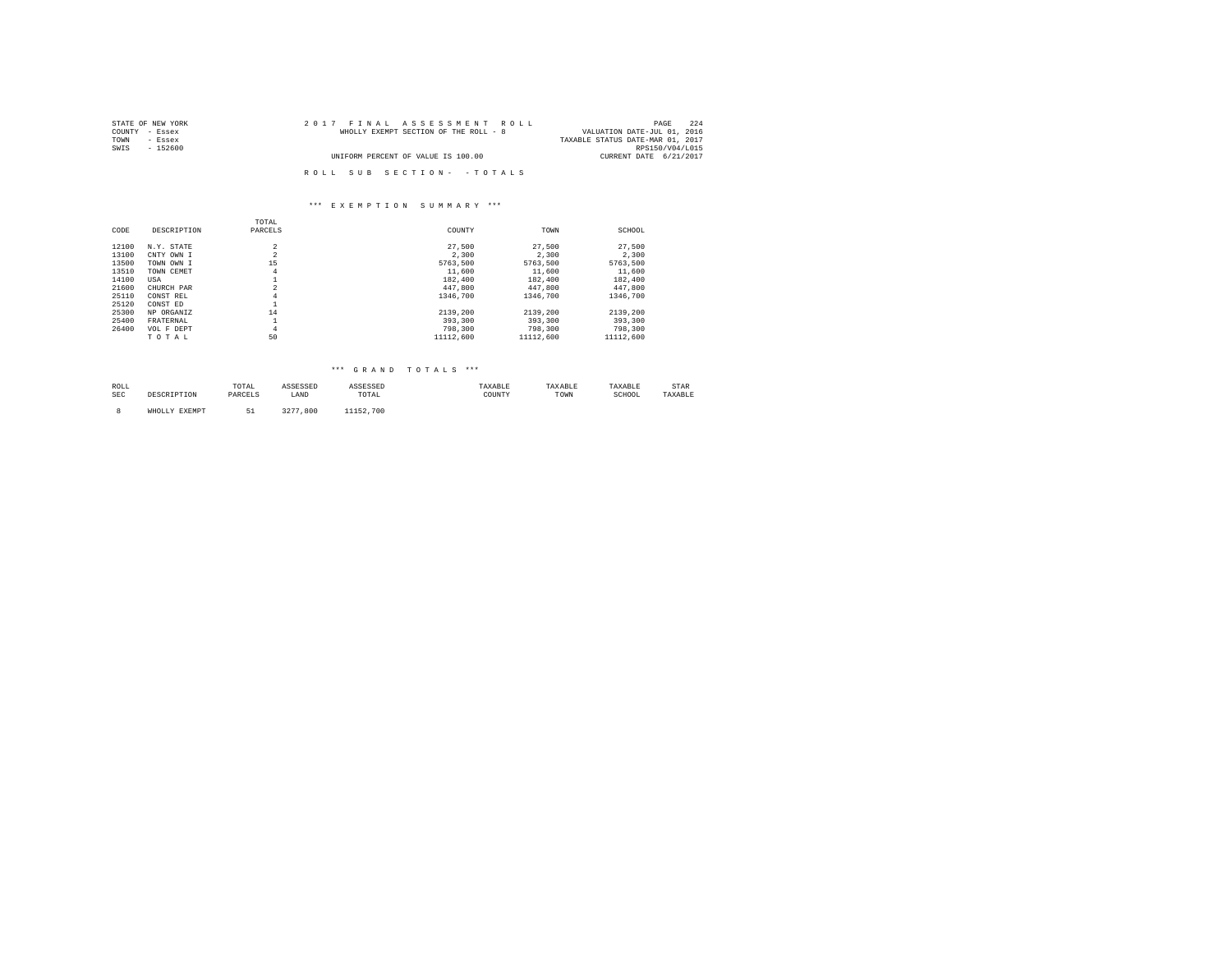|      | STATE OF NEW YORK |  | 2017 FINAL ASSESSMENT ROLL            |                                  | PAGE            | 225 |
|------|-------------------|--|---------------------------------------|----------------------------------|-----------------|-----|
|      | COUNTY - Essex    |  | WHOLLY EXEMPT SECTION OF THE ROLL - 8 | VALUATION DATE-JUL 01, 2016      |                 |     |
| TOWN | - Essex           |  |                                       | TAXABLE STATUS DATE-MAR 01, 2017 |                 |     |
| SWIS | $-152600$         |  | UNIFORM PERCENT OF VALUE IS 100.00    |                                  | RPS150/V04/L015 |     |
|      |                   |  |                                       | CURRENT DATE 6/21/2017           |                 |     |

#### R O L L S E C T I O N T O T A L S

#### \*\*\* S P E C I A L D I S T R I C T S U M M A R Y \*\*\*

| CODE | DISTRICT NAME        | TOTAL<br>PARCELS | <b>EXTENSION</b><br>TYPE | <b>EXTENSION</b><br>VALUE | AD VALOREM<br>VALUE | <b>EXEMPT</b><br>AMOUNT | TAXARLE<br>VALUE |
|------|----------------------|------------------|--------------------------|---------------------------|---------------------|-------------------------|------------------|
|      | OT904 Omitted tax S  |                  | 1 MOVTAX                 | 2107.94                   |                     |                         | 2.107.94         |
|      | EMS26 EMS District   |                  | 51 TOTAL                 |                           | 11152,700           | 10704,900               | 447,800          |
|      | SB260 Eessex Sewer B |                  | 14 TOTAL C               |                           | 3575,500            |                         | 3575,500         |
|      | SD260 Essex Sewer Di |                  | 14 TOTAL                 |                           | 3575,500            | 3127.700                | 447,800          |
|      | E1660 Emergency Serv |                  | 51 MOVTAX                |                           |                     |                         |                  |
|      | FD261 Fire Dist 1    |                  | 24 TOTAL                 |                           | 8626,900            | 8179,100                | 447.800          |
|      | FD262 Fire Dist 2    |                  | 27 TOTAL                 |                           | 2525,800            | 2525,800                |                  |
|      | LT261 Essex light    |                  | 20 TOTAL                 |                           | 8090,100            | 7642,300                | 447.800          |
|      | LT262 Whallonsburg 1 |                  | 15 TOTAL                 |                           | 1471,400            | 1471.400                |                  |
|      | WR261 Water B&T      |                  | 4 TOTAL C                |                           | 1144,100            | 2,400                   | 1141,700         |
|      | WD260 Essex water    |                  | 19 TOTAL C               |                           | 8054,800            | 2,400                   | 8052,400         |

### \*\*\* S C H O O L D I S T R I C T S U M M A R Y \*\*\*

| CODE             | DISTRICT NAME         | TOTAL<br>PARCELS | ASSESSED<br>LAND    | ASSESSED<br>TOTAL    | EXEMPT<br>AMOUNT     | TOTAL<br>TAXABLE | STAR<br>AMOUNT | STAR<br>TAXABLE |
|------------------|-----------------------|------------------|---------------------|----------------------|----------------------|------------------|----------------|-----------------|
| 155001<br>155201 | Westport<br>Willsboro | 5<br>46          | 248,300<br>3029,500 | 248,300<br>10904.400 | 248,300<br>10904.400 |                  |                |                 |
|                  | SUB-TOTAL             | 51               | 3277.800            | 11152,700            | 11152,700            |                  |                |                 |
|                  | TOTAL                 | 51               | 3277.800            | 11152,700            | 11152,700            |                  |                |                 |

| CODE  | DESCRIPTION        | TOTAL<br>PARCELS | COUNTY           | TOWN             | SCHOOL           |
|-------|--------------------|------------------|------------------|------------------|------------------|
| 50000 | WHOLLY EX<br>TOTAL |                  | 40,100<br>40,100 | 40,100<br>40,100 | 40.100<br>40.100 |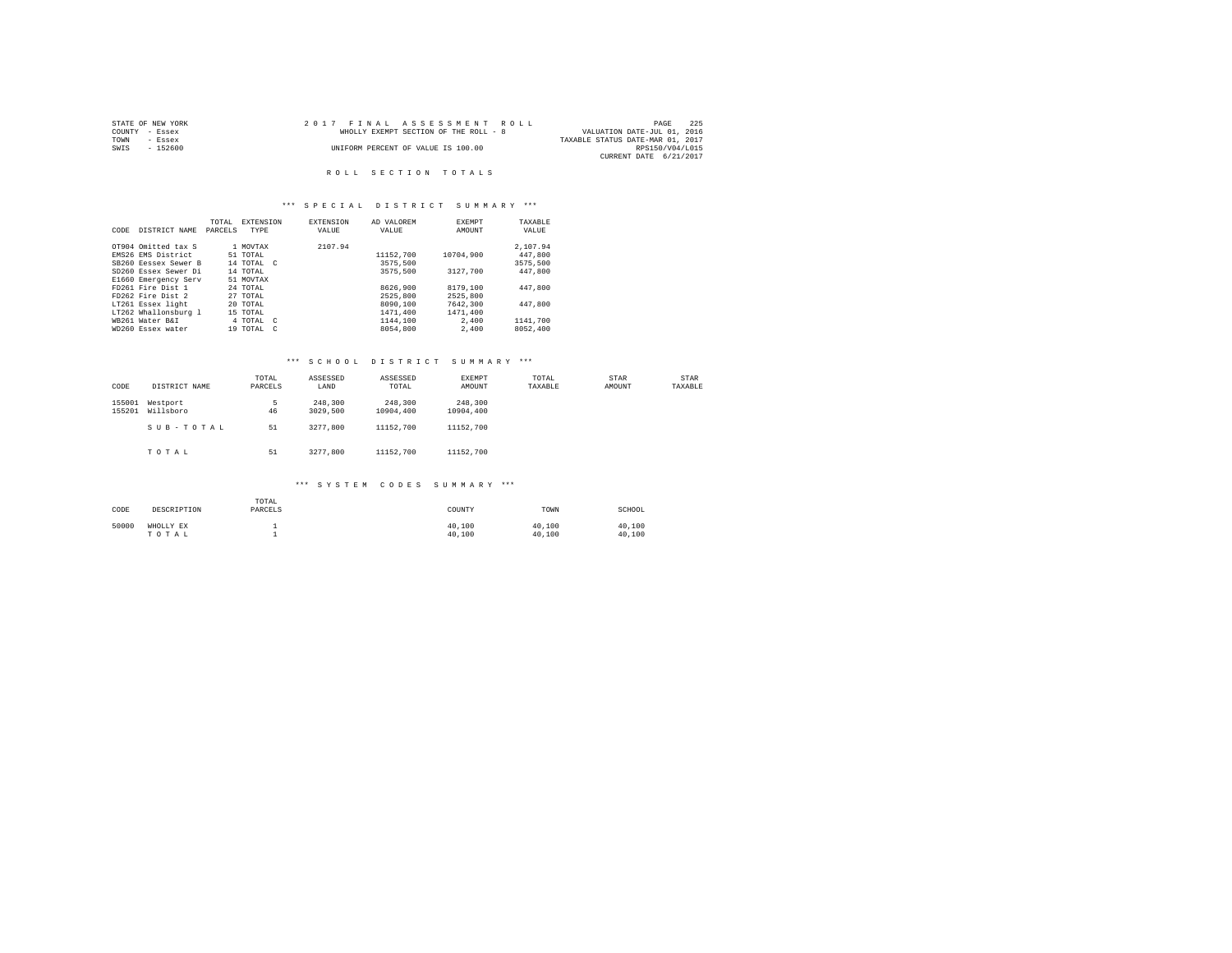| STATE OF NEW YORK | 2017 FINAL ASSESSMENT ROLL            | 226<br>PAGE                      |
|-------------------|---------------------------------------|----------------------------------|
| COUNTY - Essex    | WHOLLY EXEMPT SECTION OF THE ROLL - 8 | VALUATION DATE-JUL 01, 2016      |
| TOWN<br>- Essex   |                                       | TAXABLE STATUS DATE-MAR 01, 2017 |
| SWIS<br>- 152600  | UNIFORM PERCENT OF VALUE IS 100.00    | RPS150/V04/L015                  |
|                   |                                       | CURRENT DATE 6/21/2017           |
|                   |                                       |                                  |
|                   | ROLL SECTION TOTALS                   |                                  |

|       |             | TOTAL          |           |           |           |
|-------|-------------|----------------|-----------|-----------|-----------|
| CODE  | DESCRIPTION | PARCELS        | COUNTY    | TOWN      | SCHOOL    |
| 12100 | N.Y. STATE  | $\overline{a}$ | 27,500    | 27.500    | 27.500    |
| 13100 | CNTY OWN I  | $\overline{a}$ | 2,300     | 2,300     | 2.300     |
| 13500 | TOWN OWN I  | 15             | 5763.500  | 5763.500  | 5763.500  |
| 13510 | TOWN CEMET  | $\overline{4}$ | 11,600    | 11,600    | 11,600    |
| 14100 | USA         |                | 182,400   | 182,400   | 182,400   |
| 21600 | CHURCH PAR  | $\overline{a}$ | 447.800   | 447.800   | 447.800   |
| 25110 | CONST REL   | $\overline{4}$ | 1346,700  | 1346,700  | 1346,700  |
| 25120 | CONST ED    |                |           |           |           |
| 25300 | NP ORGANIZ  | 14             | 2139,200  | 2139,200  | 2139.200  |
| 25400 | FRATERNAL   |                | 393,300   | 393,300   | 393,300   |
| 26400 | VOL F DEPT  | $\overline{4}$ | 798,300   | 798,300   | 798,300   |
|       | TOTAL       | 50             | 11112,600 | 11112,600 | 11112,600 |

# \*\*\* G R A N D T O T A L S \*\*\*

| ROLL<br>the contract of the contract of the |      | TOTAL                         | ◝⊵◒◒◣ |                                                          | .522521 | . AAAD LI | .AXABLE     | . LAR |
|---------------------------------------------|------|-------------------------------|-------|----------------------------------------------------------|---------|-----------|-------------|-------|
| SEC                                         | ---- | 1.3 N <sub>1</sub><br>------- | LAND  | TOTAL<br>the contract of the contract of the contract of | COUNTY  | TOWN      | SCHUUL<br>. |       |
|                                             |      |                               |       |                                                          |         |           |             |       |

8 WHOLLY EXEMPT 51 3277,800 11152,700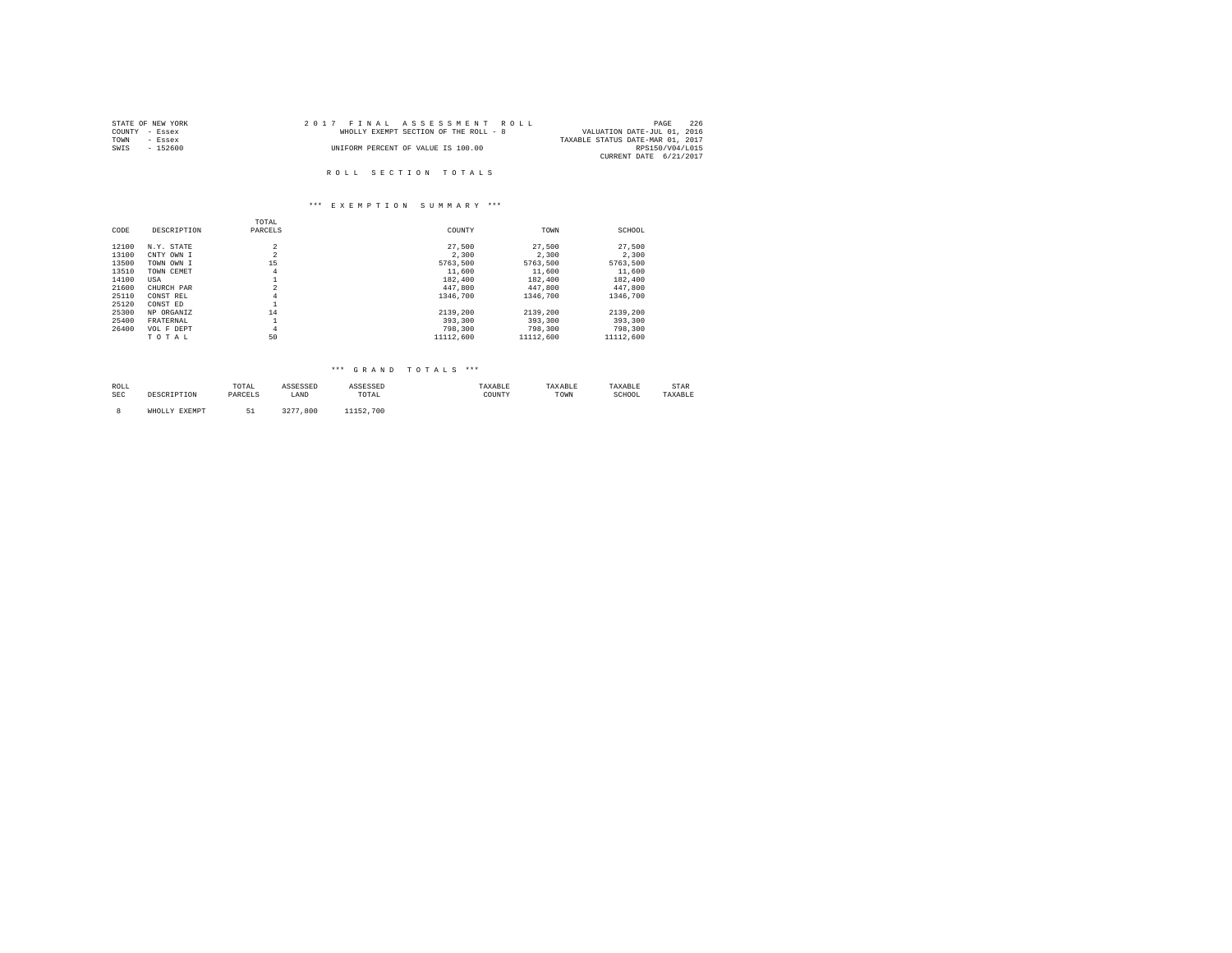|      | STATE OF NEW YORK | 2017 FINAL ASSESSMENT ROLL         |                                  | PAGE            | 227 |
|------|-------------------|------------------------------------|----------------------------------|-----------------|-----|
|      | COUNTY - Essex    |                                    | VALUATION DATE-JUL 01, 2016      |                 |     |
| TOWN | - Essex           | SWIS TOTALS                        | TAXABLE STATUS DATE-MAR 01, 2017 |                 |     |
| SWIS | $-152600$         | UNIFORM PERCENT OF VALUE IS 100.00 |                                  | RPS150/V04/L015 |     |
|      |                   |                                    | CURRENT DATE 6/21/2017           |                 |     |

#### \*\*\* S P E C I A L D I S T R I C T S U M M A R Y \*\*\*

| CODE | DISTRICT NAME        | TOTAL<br>PARCELS | EXTENSION<br><b>TYPE</b> |     | <b>EXTENSION</b><br>VALUE | AD VALOREM<br>VALUE | <b>EXEMPT</b><br>AMOUNT | TAXABLE<br>VALUE |
|------|----------------------|------------------|--------------------------|-----|---------------------------|---------------------|-------------------------|------------------|
|      | OT904 Omitted tax S  |                  | 1 MOVTAX                 |     | 2107.94                   |                     |                         | 2.107.94         |
|      | EMS26 EMS District   |                  | 804 TOTAL                |     |                           | 148993.156          | 10757.168               | 138235.988       |
|      | SB260 Eessex Sewer B |                  | 144 TOTAL C              |     |                           | 33020,700           |                         | 33020.700        |
|      | SD260 Essex Sewer Di |                  | 144 TOTAL                |     |                           | 33020.700           | 3127.700                | 29893,000        |
|      | E1660 Emergency Serv |                  | 788 MOVTAX               |     |                           |                     |                         |                  |
|      | FD261 Fire Dist 1    |                  | 440 TOTAL                |     |                           | 104471.671          | 8231,368                | 96240.303        |
|      | FD262 Fire Dist 2    |                  | 385 TOTAL                |     |                           | 44539,960           | 2525,800                | 42014.160        |
|      | LT261 Essex light    |                  | 239 TOTAL                |     |                           | 63329,684           | 7694,568                | 55635.116        |
|      | LT262 Whallonsburg 1 |                  | 107 TOTAL                |     |                           | 13572.951           | 1471,400                | 12101.551        |
|      | WR261 Water R&T      |                  | 39 TOTAL C               |     |                           | 16594.500           | 34,668                  | 16559.832        |
|      | WD260 Essex water    |                  | 196 TOTAL                | - C |                           | 54313.384           | 34,668                  | 54278.716        |

#### \*\*\* S C H O O L D I S T R I C T S U M M A R Y \*\*\*

| CODE             | DISTRICT NAME         | TOTAL<br>PARCELS | ASSESSED<br>LAND      | ASSESSED<br>TOTAL       | EXEMPT<br>AMOUNT      | TOTAL<br>TAXABLE       | STAR<br>AMOUNT       | STAR<br>TAXABLE        |
|------------------|-----------------------|------------------|-----------------------|-------------------------|-----------------------|------------------------|----------------------|------------------------|
| 155001<br>155201 | Westport<br>Willsboro | 138<br>666       | 6533,400<br>65816.560 | 10781.506<br>138211,650 | 2354,473<br>17971.351 | 8427.033<br>120240.299 | 1314,200<br>5606.675 | 7112.833<br>114633.624 |
|                  | SUB-TOTAL             | 804              | 72349.960             | 148993.156              | 20325.824             | 128667.332             | 6920.875             | 121746.457             |
|                  | TOTAL                 | 804              | 72349.960             | 148993.156              | 20325.824             | 128667.332             | 6920.875             | 121746.457             |

| CODE  | DESCRIPTION        | TOTAL<br>PARCELS | COUNTY           | TOWN             | SCHOOL           |
|-------|--------------------|------------------|------------------|------------------|------------------|
| 50000 | WHOLLY EX<br>TOTAL |                  | 40.100<br>40.100 | 40.100<br>40.100 | 40,100<br>40.100 |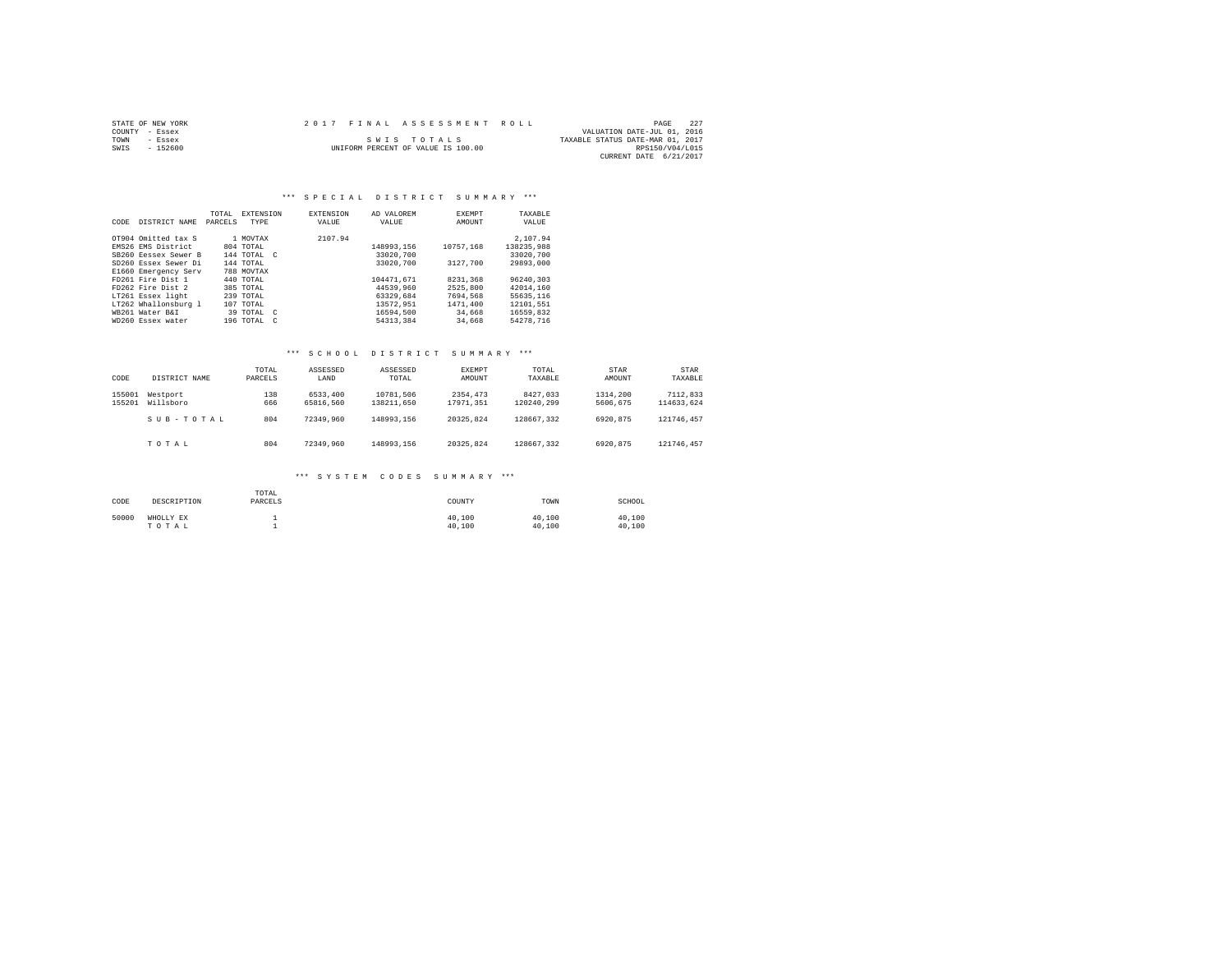|      | STATE OF NEW YORK | 2017 FINAL ASSESSMENT ROLL |                                    |                                  | PAGE            | 2.2.8 |
|------|-------------------|----------------------------|------------------------------------|----------------------------------|-----------------|-------|
|      | COUNTY - Essex    |                            |                                    | VALUATION DATE-JUL 01, 2016      |                 |       |
| TOWN | $-$ Essex         |                            | SWIS TOTALS                        | TAXABLE STATUS DATE-MAR 01, 2017 |                 |       |
| SWIS | $-152600$         |                            | UNIFORM PERCENT OF VALUE IS 100.00 |                                  | RPS150/V04/L015 |       |
|      |                   |                            |                                    | CURRENT DATE 6/21/2017           |                 |       |

|       |                 | TOTAL                   |           |           |           |
|-------|-----------------|-------------------------|-----------|-----------|-----------|
| CODE  | DESCRIPTION     | PARCELS                 | COUNTY    | TOWN      | SCHOOL    |
| 12100 | N.Y. STATE      | $\overline{a}$          | 27.500    | 27,500    | 27.500    |
| 13100 | CNTY OWN I      | $\overline{a}$          | 2,300     | 2.300     | 2,300     |
|       |                 |                         |           |           |           |
| 13500 | TOWN OWN I      | 15                      | 5763.500  | 5763,500  | 5763,500  |
| 13510 | TOWN CEMET      | $\overline{4}$          | 11,600    | 11,600    | 11,600    |
| 14100 | USA             | $\mathbf{1}$            | 182,400   | 182,400   | 182,400   |
| 21600 | CHURCH PAR      | $\overline{a}$          | 447.800   | 447.800   | 447.800   |
| 25110 | CONST REL       | $\overline{4}$          | 1346,700  | 1346,700  | 1346,700  |
| 25120 | CONST ED        | $\mathbf{1}$            |           |           |           |
| 25300 | NP ORGANIZ      | 14                      | 2139,200  | 2139,200  | 2139,200  |
| 25400 | FRATERNAL       | $\mathbf{1}$            | 393,300   | 393,300   | 393,300   |
| 26400 | VOL F DEPT      | $\overline{4}$          | 798,300   | 798,300   | 798,300   |
| 33302 | CNTY REFOR      | $\mathbf{1}$            | 123,600   |           |           |
| 41101 | VETERANS        | $\mathbf{1}$            | 5,000     | 5,000     |           |
| 41120 | VETWAR CTS      | 16                      | 237,765   | 237.765   | 237.765   |
| 41130 | VETCOM CTS      | 13                      | 306,225   | 306,225   | 306,225   |
| 41132 | VET COM C       | $\overline{\mathbf{2}}$ | 24,250    |           |           |
| 41133 | VET COM T       | $\overline{a}$          |           | 24,250    |           |
| 41140 | VETDIS CTS      | $\overline{\mathbf{3}}$ | 125,430   | 125,430   | 125,430   |
| 41142 | VET DIS C       | $\overline{a}$          | 15,800    |           |           |
| 41143 | VET DIS T       | $\overline{a}$          |           | 15,800    |           |
| 41700 | AG. BLDG.       | 7                       | 677.296   | 677.296   | 677.296   |
| 41720 | AG DIST C       | 83                      | 3842.678  | 3842.678  | 3842.678  |
| 41800 | AGED ALL        | 20                      | 1223,759  | 1223,759  | 1231,739  |
| 41834 | ENH STAR        | 55                      |           |           | 3242.200  |
| 41854 | <b>BAS STAR</b> | 124                     |           |           | 3678,675  |
| 42100 | AG. IMPMNT      | $\overline{2}$          | 52.268    | 52,268    | 52,268    |
| 47450 | FISCHER         | 3                       | 53.213    | 53.213    | 53,213    |
| 47460 | PRIV FOR        | 34                      | 2646.510  | 2646,510  | 2646,510  |
|       | TOTAL           | 420                     | 20446,394 | 20322.794 | 27206.599 |
|       |                 |                         |           |           |           |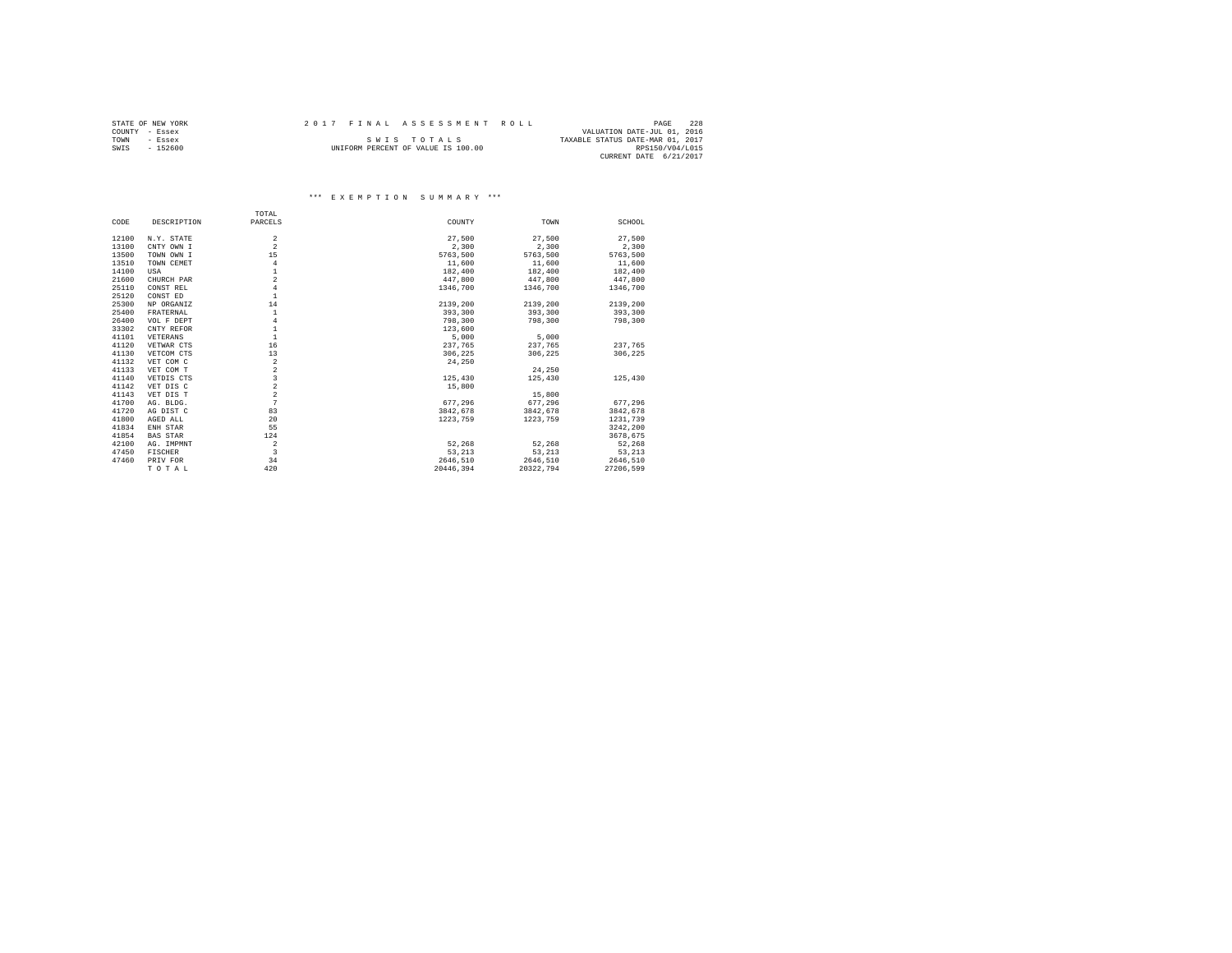| STATE OF NEW YORK |          |  | 2017 FINAL ASSESSMENT ROLL         |                                  | PAGE            | 229 |
|-------------------|----------|--|------------------------------------|----------------------------------|-----------------|-----|
| COUNTY - Essex    |          |  |                                    | VALUATION DATE-JUL 01, 2016      |                 |     |
| TOWN              | - Essex  |  | SWIS TOTALS                        | TAXABLE STATUS DATE-MAR 01, 2017 |                 |     |
| SWIS              | - 152600 |  | UNIFORM PERCENT OF VALUE IS 100.00 |                                  | RPS150/V04/L015 |     |
|                   |          |  |                                    | CURRENT DATE 6/21/2017           |                 |     |

#### \*\*\* G R A N D T O T A L S \*\*\*

| ROLL<br><b>SEC</b> | DESCRIPTION         | TOTAL<br>PARCELS | ASSESSED<br>LAND | ASSESSED<br>TOTAL | TAXABLE<br>COUNTY | TAXABLE<br>TOWN | TAXABLE<br>SCHOOL | STAR<br>TAXABLE |
|--------------------|---------------------|------------------|------------------|-------------------|-------------------|-----------------|-------------------|-----------------|
| $\mathbf{1}$       | TAXABLE             | 725              | 66066.737        | 132052.817        | 122719.023        | 122842,623      | 122879.693        | 115958.818      |
| 3                  | STATE OWNED LAND    | 10               | 2688,423         | 2692.103          | 2692.103          | 2692.103        | 2692.103          | 2692.103        |
| 5                  | SPECIAL FRANCHISE   | 5                |                  | 525.564           | 525,564           | 525.564         | 525.564           | 525.564         |
| 6                  | UTILITIES & N.C.    | 12               | 270,400          | 1849.052          | 1849.052          | 1849.052        | 1849.052          | 1849.052        |
| 7                  | CEILING RAILROADS   | $\mathbf{1}$     | 46,600           | 720.920           | 720,920           | 720.920         | 720,920           | 720,920         |
| 8                  | WHOLLY EXEMPT       | 51               | 3277.800         | 11152.700         |                   |                 |                   |                 |
| $\star$            | <b>SUB</b><br>TOTAL | 804              | 72349.960        | 148993.156        | 128506.662        | 128630.262      | 128667.332        | 121746.457      |
| $***$              | GRAND TOTAL         | 804              | 72349.960        | 148993.156        | 128506.662        | 128630.262      | 128667.332        | 121746.457      |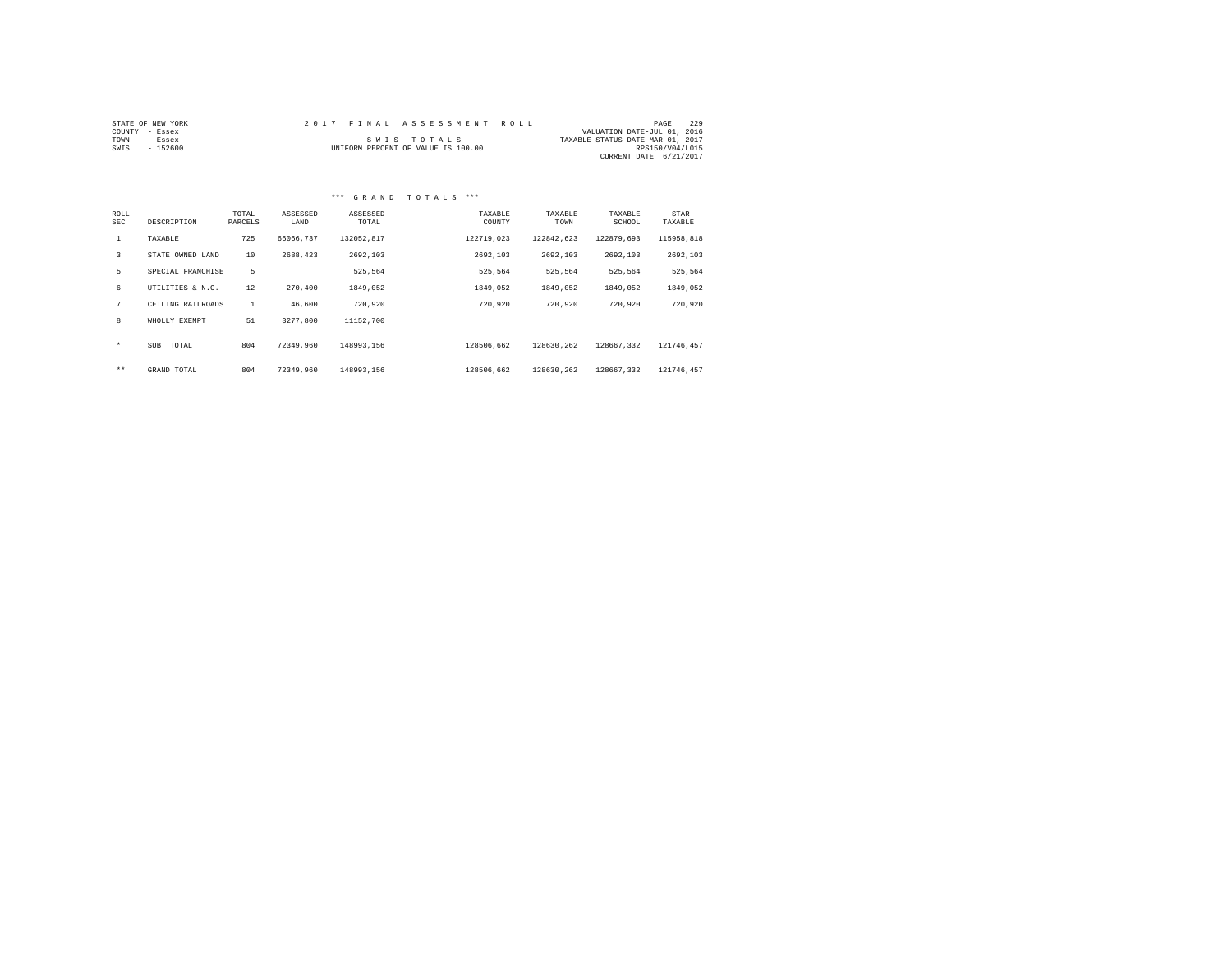| STATE OF NEW YORK | 2017 FINAL ASSESSMENT ROLL         | 230<br>PAGE                      |
|-------------------|------------------------------------|----------------------------------|
| COUNTY - Essex    | TOWN TOTALS                        | VALUATION DATE-JUL 01, 2016      |
| TOWN<br>- Essex   |                                    | TAXABLE STATUS DATE-MAR 01, 2017 |
| SWIS<br>$-1526$   | UNIFORM PERCENT OF VALUE IS 100.00 | RPS150/V04/L015                  |
|                   |                                    | CURRENT DATE 6/21/2017           |

#### \*\*\* S P E C I A L D I S T R I C T S U M M A R Y \*\*\*

| CODE | DISTRICT NAME        | TOTAL<br>PARCELS | EXTENSION<br>TYPE |            | <b>EXTENSION</b><br>VALUE | AD VALOREM<br>VALUE | <b>EXEMPT</b><br>AMOUNT | TAXABLE<br>VALUE |
|------|----------------------|------------------|-------------------|------------|---------------------------|---------------------|-------------------------|------------------|
|      | OT904 Omitted tax S  |                  | 1 MOVTAX          |            | 2107.94                   |                     |                         | 2.107.94         |
|      | EMS26 EMS District   |                  | 804 TOTAL         |            |                           | 148993.156          | 10757.168               | 138235.988       |
|      | SB260 Eessex Sewer B |                  | 144 TOTAL C       |            |                           | 33020.700           |                         | 33020.700        |
|      | SD260 Essex Sewer Di |                  | 144 TOTAL         |            |                           | 33020.700           | 3127.700                | 29893,000        |
|      | E1660 Emergency Serv |                  | 788 MOVTAX        |            |                           |                     |                         |                  |
|      | FD261 Fire Dist 1    |                  | 440 TOTAL         |            |                           | 104471.671          | 8231,368                | 96240.303        |
|      | FD262 Fire Dist 2    |                  | 385 TOTAL         |            |                           | 44539,960           | 2525,800                | 42014.160        |
|      | LT261 Essex light    |                  | 239 TOTAL         |            |                           | 63329,684           | 7694,568                | 55635.116        |
|      | LT262 Whallonsburg 1 |                  | 107 TOTAL         |            |                           | 13572.951           | 1471,400                | 12101.551        |
|      | WR261 Water R&T      |                  | 39 TOTAL C        |            |                           | 16594.500           | 34,668                  | 16559.832        |
|      | WD260 Essex water    |                  | 196 TOTAL         | $\sqrt{2}$ |                           | 54313,384           | 34,668                  | 54278.716        |

#### \*\*\* S C H O O L D I S T R I C T S U M M A R Y \*\*\*

| CODE             | DISTRICT NAME         | TOTAL<br>PARCELS | ASSESSED<br>LAND      | ASSESSED<br>TOTAL       | EXEMPT<br>AMOUNT      | TOTAL<br>TAXABLE       | STAR<br>AMOUNT       | STAR<br>TAXABLE        |
|------------------|-----------------------|------------------|-----------------------|-------------------------|-----------------------|------------------------|----------------------|------------------------|
| 155001<br>155201 | Westport<br>Willsboro | 138<br>666       | 6533,400<br>65816.560 | 10781.506<br>138211,650 | 2354,473<br>17971.351 | 8427.033<br>120240.299 | 1314,200<br>5606.675 | 7112.833<br>114633.624 |
|                  | SUB-TOTAL             | 804              | 72349.960             | 148993.156              | 20325.824             | 128667.332             | 6920.875             | 121746.457             |
|                  | TOTAL                 | 804              | 72349.960             | 148993.156              | 20325.824             | 128667.332             | 6920.875             | 121746.457             |

| CODE  | DESCRIPTION        | TOTAL<br>PARCELS | COUNTY           | TOWN             | SCHOOL           |
|-------|--------------------|------------------|------------------|------------------|------------------|
| 50000 | WHOLLY EX<br>TOTAL |                  | 40.100<br>40.100 | 40.100<br>40.100 | 40,100<br>40.100 |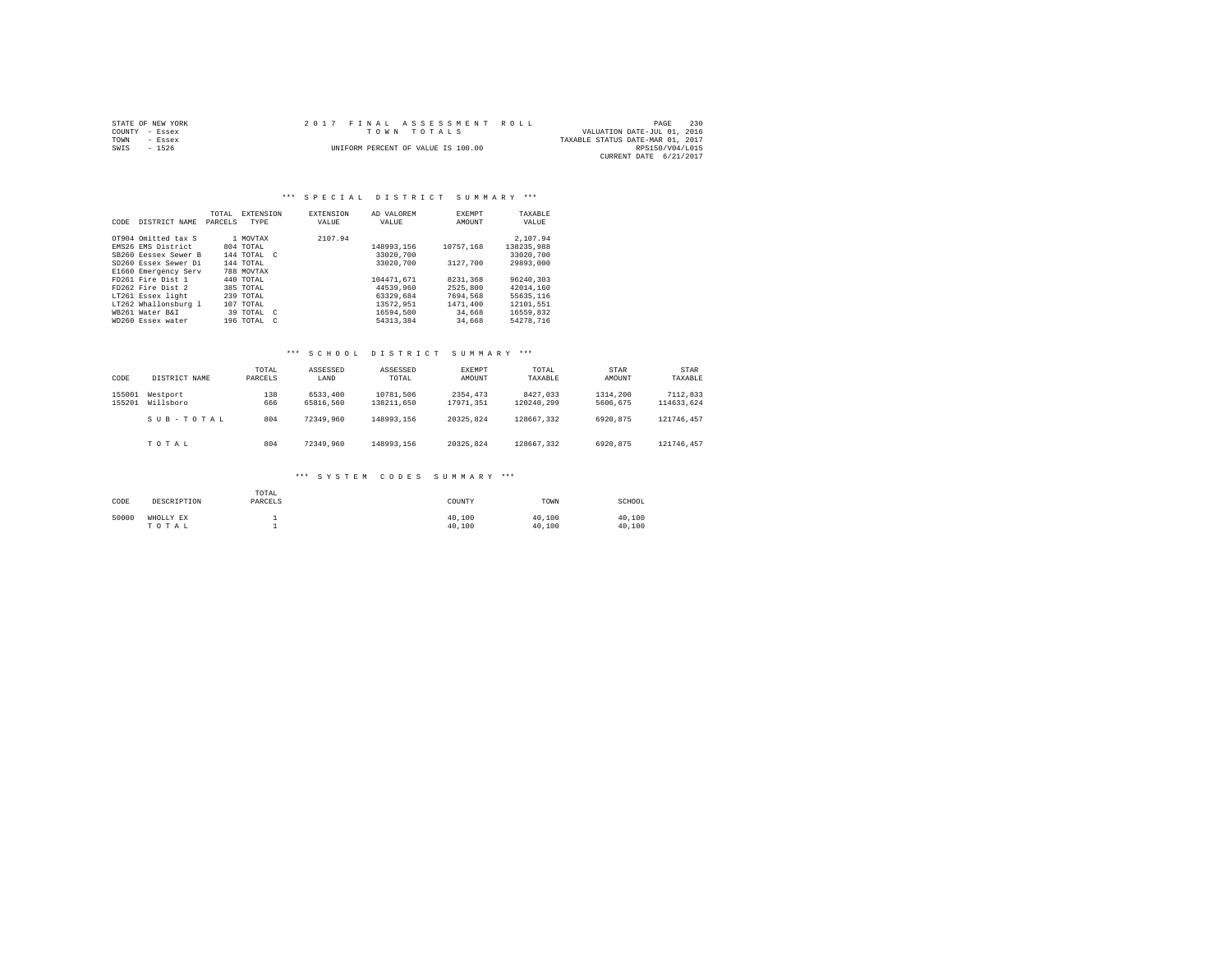|                | STATE OF NEW YORK |  | 2017 FINAL ASSESSMENT ROLL         |                                  | PAGE            | 231 |
|----------------|-------------------|--|------------------------------------|----------------------------------|-----------------|-----|
| COUNTY - Essex |                   |  | TOWN TOTALS                        | VALUATION DATE-JUL 01, 2016      |                 |     |
| TOWN           | - Essex           |  |                                    | TAXABLE STATUS DATE-MAR 01, 2017 |                 |     |
| SWIS           | $-1526$           |  | UNIFORM PERCENT OF VALUE IS 100.00 |                                  | RPS150/V04/L015 |     |
|                |                   |  |                                    | CURRENT DATE 6/21/2017           |                 |     |

|       |                 | TOTAL                   |           |           |           |
|-------|-----------------|-------------------------|-----------|-----------|-----------|
| CODE  | DESCRIPTION     | PARCELS                 | COUNTY    | TOWN      | SCHOOL    |
| 12100 | N.Y. STATE      | $\overline{a}$          | 27,500    | 27,500    | 27,500    |
| 13100 | CNTY OWN I      | $\mathfrak{D}$          | 2,300     | 2.300     | 2,300     |
| 13500 | TOWN OWN I      | 15                      | 5763,500  | 5763,500  | 5763,500  |
| 13510 | TOWN CEMET      | 4                       | 11,600    | 11,600    | 11,600    |
| 14100 | USA             | 1                       | 182,400   | 182,400   | 182,400   |
| 21600 | CHURCH PAR      | $\mathfrak{D}$          | 447,800   | 447.800   | 447,800   |
| 25110 | CONST REL       | $\overline{4}$          | 1346,700  | 1346,700  | 1346,700  |
| 25120 | CONST ED        | $\mathbf{1}$            |           |           |           |
| 25300 | NP ORGANIZ      | 14                      | 2139,200  | 2139,200  | 2139.200  |
| 25400 | FRATERNAL       | $\mathbf{1}$            | 393,300   | 393,300   | 393,300   |
| 26400 | VOL F DEPT      | $\overline{4}$          | 798,300   | 798,300   | 798,300   |
| 33302 | CNTY REFOR      | $\mathbf{1}$            | 123,600   |           |           |
| 41101 | VETERANS        | $\mathbf{1}$            | 5,000     | 5,000     |           |
| 41120 | VETWAR CTS      | 16                      | 237.765   | 237.765   | 237.765   |
| 41130 | VETCOM CTS      | 13                      | 306,225   | 306.225   | 306,225   |
| 41132 | VET COM C       | $\overline{a}$          | 24,250    |           |           |
| 41133 | VET COM T       | $\overline{a}$          |           | 24,250    |           |
| 41140 | VETDIS CTS      | 3                       | 125,430   | 125,430   | 125,430   |
| 41142 | VET DIS C       | $\bar{2}$               | 15,800    |           |           |
| 41143 | VET DIS T       | $\overline{a}$          |           | 15,800    |           |
| 41700 | AG. BLDG.       | 7                       | 677.296   | 677.296   | 677.296   |
| 41720 | AG DIST C       | 83                      | 3842.678  | 3842.678  | 3842,678  |
| 41800 | AGED ALL        | 20                      | 1223,759  | 1223,759  | 1231,739  |
| 41834 | ENH STAR        | 55                      |           |           | 3242,200  |
| 41854 | <b>BAS STAR</b> | 124                     |           |           | 3678.675  |
| 42100 | AG. IMPMNT      | $\overline{\mathbf{2}}$ | 52,268    | 52.268    | 52.268    |
| 47450 | <b>FISCHER</b>  | 3                       | 53.213    | 53,213    | 53.213    |
| 47460 | PRIV FOR        | 34                      | 2646.510  | 2646.510  | 2646.510  |
|       | TOTAL           | 420                     | 20446.394 | 20322.794 | 27206.599 |